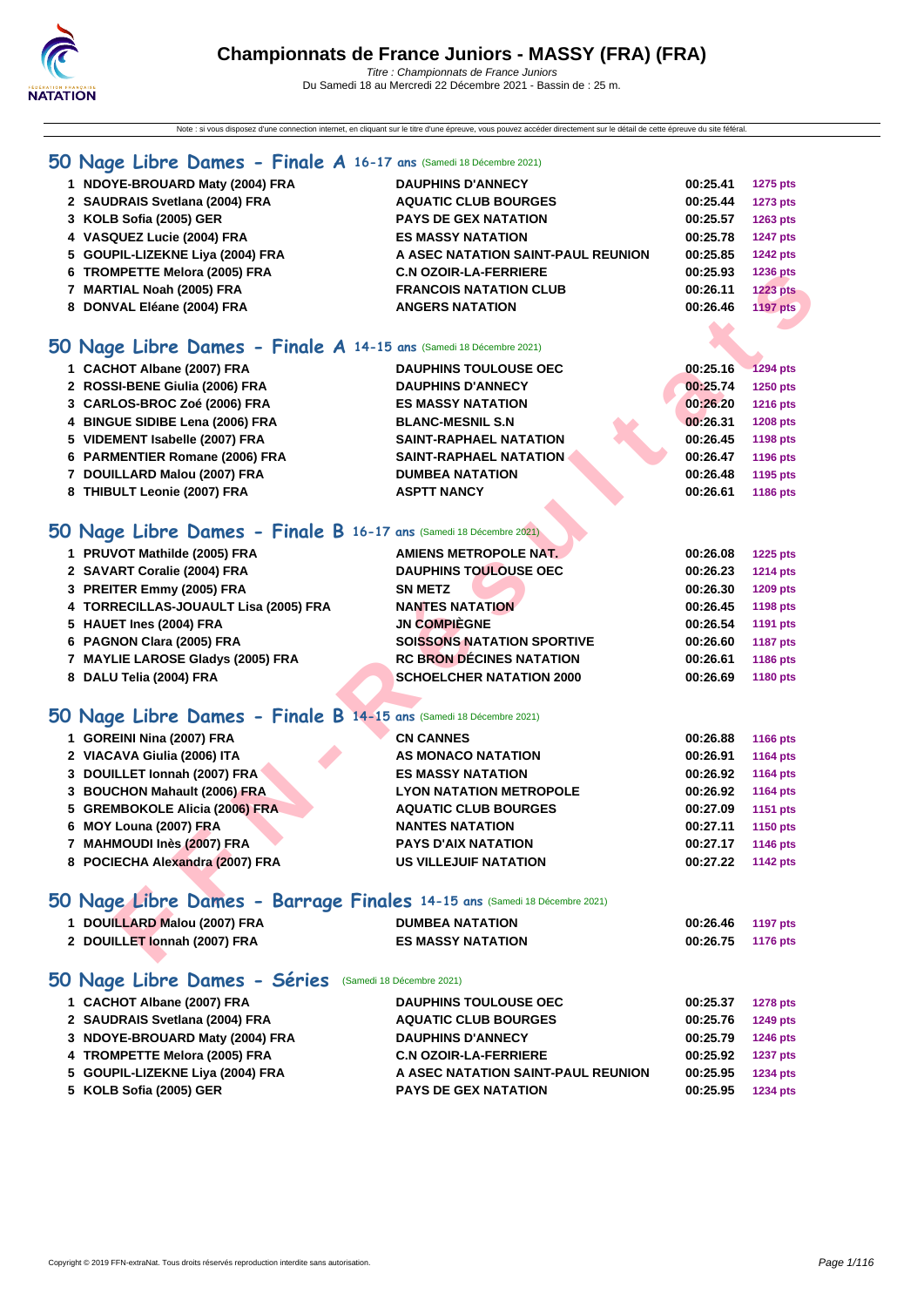

**[50 Nage L](http://www.ffnatation.fr/webffn/index.php)ibre Dames - Séries (suite)**

| 7        | MARTIAL Noah (2005) FRA                                          |
|----------|------------------------------------------------------------------|
| 8        | VASQUEZ Lucie (2004) FRA                                         |
| 9        | ROSSI-BENE Giulia (2006) FRA                                     |
|          | 10 CARLOS-BROC Zoé (2006) FRA                                    |
| 11       | DONVAL Eléane (2004) FRA                                         |
| 12       | TORRECILLAS-JOUAULT Lisa (2005) FR                               |
|          | 13 PARMENTIER Romane (2006) FRA                                  |
|          | 14 SAVART Coralie (2004) FRA                                     |
|          | 14 VIDEMENT Isabelle (2007) FRA                                  |
|          | 16 PREITER Emmy (2005) FRA                                       |
|          | 17 HAUET Ines (2004) FRA                                         |
| 18       | PAGNON Clara (2005) FRA                                          |
|          | 19 DALU Telia (2004) FRA                                         |
| 20       | PRUVOT Mathilde (2005) FRA                                       |
|          | 20 MAYLIE LAROSE Gladys (2005) FRA                               |
|          | 22 HUGUET Cassandre (2004) FRA                                   |
|          | 23 CURCAN Alexandra-roxana (2005) ROU                            |
|          | 24 BINGUE SIDIBE Lena (2006) FRA                                 |
|          | 25 THIBULT Leonie (2007) FRA                                     |
|          | 26 DOUILLET Ionnah (2007) FRA                                    |
|          | 26 BURGY Manon (2005) FRA                                        |
|          | 26 DOUILLARD Malou (2007) FRA                                    |
| 29       | <b>VERT-MONIG Silja (2005) FRA</b>                               |
| 30       | LIALY Emma (2004) FRA                                            |
| 31       | HESSE Sarah (2005) FRA                                           |
| 31       | MOY Louna (2007) FRA                                             |
| 33       | VIACAVA Giulia (2006) ITA                                        |
|          | 33 GOREINI Nina (2007) FRA                                       |
|          | 35 MAYLIE LAROSE Aglaé (2005) FRA                                |
|          | 36 OLIVIER Emma (2004) FRA                                       |
| 37       | <b>MARTELOT Camille (2005) FRA</b>                               |
| 37       | AVETAND Tabatha (2005) FRA                                       |
|          | 39 NIEL Joanne (2004) FRA                                        |
| 40       | LECLERCQ Valentine (2005) FRA                                    |
| 41       | <b>COEFFARD Oriane (2005) FRA</b>                                |
|          |                                                                  |
|          | 42 LANGUE Camille (2005) FRA<br>43 BOUCHON Mahault (2006) FRA    |
|          |                                                                  |
|          | 44 MAHMOUDI Inès (2007) FRA                                      |
| 46       | 45 GREMBOKOLE Alicia (2006) FRA<br>POCIECHA Alexandra (2007) FRA |
|          |                                                                  |
| 47<br>48 | <b>SCIACALUGA Eva (2006) FRA</b>                                 |
|          | MAILHARROU Carla (2005) FRA                                      |
|          | 49 BIDEAU Evy (2007) FRA                                         |
|          | 50 AURORA Louise (2007) FRA                                      |
|          | 51 CLAUDIC-TCHA Maëllys (2006) FRA                               |
|          | 52 TABIASCO Alexandra (2006) FRA                                 |
| 52       | <b>SCHUHLER Lucie (2006) FRA</b>                                 |
| 54       | PETRUZZI Adele (2006) FRA                                        |
| 55       | HAQUIN Krystal (2005) FRA                                        |
| 56       | <b>AUBIN Eleanore (2006) FRA</b>                                 |
|          | 57 KARADZIC Vassilia (2007) FRA                                  |
|          | 58 LEONARDI Vanina (2004) FRA                                    |
|          | 59 MOREIRA Manon (2006) FRA<br>59 CAVERNE Maili (2007) ERA       |
|          |                                                                  |

| 7 MARTIAL Noah (2005) FRA              | <b>FRANCOIS NATATION CLUB</b>                               | 00:26.07 | <b>1226 pts</b>                    |
|----------------------------------------|-------------------------------------------------------------|----------|------------------------------------|
| 8 VASQUEZ Lucie (2004) FRA             | <b>ES MASSY NATATION</b>                                    | 00:26.09 | <b>1224 pts</b>                    |
| 9 ROSSI-BENE Giulia (2006) FRA         | <b>DAUPHINS D'ANNECY</b>                                    | 00:26.17 | <b>1218 pts</b>                    |
| 10 CARLOS-BROC Zoé (2006) FRA          | <b>ES MASSY NATATION</b>                                    | 00:26.30 | 1209 pts                           |
| 11 DONVAL Eléane (2004) FRA            | <b>ANGERS NATATION</b>                                      | 00:26.36 | <b>1204 pts</b>                    |
| 12 TORRECILLAS-JOUAULT Lisa (2005) FRA | <b>NANTES NATATION</b>                                      | 00:26.37 | <b>1204 pts</b>                    |
| 13 PARMENTIER Romane (2006) FRA        | <b>SAINT-RAPHAEL NATATION</b>                               | 00:26.38 | 1203 pts                           |
| 14 SAVART Coralie (2004) FRA           | <b>DAUPHINS TOULOUSE OEC</b>                                | 00:26.41 | <b>1201 pts</b>                    |
| 14 VIDEMENT Isabelle (2007) FRA        | <b>SAINT-RAPHAEL NATATION</b>                               | 00:26.41 | <b>1201 pts</b>                    |
| 16 PREITER Emmy (2005) FRA             | <b>SN METZ</b>                                              | 00:26.48 | <b>1195 pts</b>                    |
| 17 HAUET Ines (2004) FRA               | <b>JN COMPIÈGNE</b>                                         | 00:26.57 | 1189 pts                           |
| 18 PAGNON Clara (2005) FRA             | <b>SOISSONS NATATION SPORTIVE</b>                           | 00:26.60 | <b>1187 pts</b>                    |
| 19 DALU Telia (2004) FRA               | <b>SCHOELCHER NATATION 2000</b>                             | 00:26.64 | 1184 pts                           |
| 20 PRUVOT Mathilde (2005) FRA          | <b>AMIENS METROPOLE NAT.</b>                                | 00:26.65 | 1183 pts                           |
| 20 MAYLIE LAROSE Gladys (2005) FRA     | <b>RC BRON DÉCINES NATATION</b>                             | 00:26.65 | 1183 pts                           |
| 22 HUGUET Cassandre (2004) FRA         | LILLE MÉTROPOLE NATATION                                    | 00:26.67 | 1182 pts                           |
| 23 CURCAN Alexandra-roxana (2005) ROU  | <b>CN MARSEILLE</b>                                         | 00:26.76 | <b>1175 pts</b>                    |
| 24 BINGUE SIDIBE Lena (2006) FRA       | <b>BLANC-MESNIL S.N</b>                                     | 00:26.80 | <b>1172 pts</b>                    |
| 25 THIBULT Leonie (2007) FRA           | <b>ASPTT NANCY</b>                                          | 00:26.83 | <b>1170 pts</b>                    |
| 26 DOUILLET Ionnah (2007) FRA          | <b>ES MASSY NATATION</b>                                    | 00:26.86 | <b>1168 pts</b>                    |
| 26 BURGY Manon (2005) FRA              | <b>AMIENS METROPOLE NAT.</b>                                | 00:26.86 | 1168 pts                           |
| 26 DOUILLARD Malou (2007) FRA          | <b>DUMBEA NATATION</b>                                      | 00:26.86 | 1168 pts                           |
| 29 VERT-MONIG Silja (2005) FRA         | <b>MARSOUINS DU COMMINGES</b>                               | 00:26.90 | 1165 pts                           |
| 30 LIALY Emma (2004) FRA               | <b>SPN POITIERS</b>                                         | 00:26.92 | <b>1164 pts</b>                    |
| 31 HESSE Sarah (2005) FRA              | <b>SN METZ</b>                                              | 00:26.95 | <b>1161 pts</b>                    |
| 31 MOY Louna (2007) FRA                | <b>NANTES NATATION</b>                                      | 00:26.95 | <b>1161 pts</b>                    |
| 33 VIACAVA Giulia (2006) ITA           | <b>AS MONACO NATATION</b>                                   | 00:26.96 | <b>1161 pts</b>                    |
| 33 GOREINI Nina (2007) FRA             | <b>CN CANNES</b>                                            | 00:26.96 |                                    |
| 35 MAYLIE LAROSE Aglaé (2005) FRA      | <b>RC BRON DECINES NATATION</b>                             | 00:27.01 | <b>1161 pts</b><br><b>1157 pts</b> |
| 36 OLIVIER Emma (2004) FRA             | <b>MONTPELLIER METROPOLE NATATION</b>                       | 00:27.02 | 1156 pts                           |
| 37 MARTELOT Camille (2005) FRA         | <b>NANTES NATATION</b>                                      | 00:27.05 | 1154 pts                           |
| 37 AVETAND Tabatha (2005) FRA          | <b>DAUPHINS TOULOUSE OEC</b>                                | 00:27.05 |                                    |
|                                        |                                                             |          | <b>1154 pts</b>                    |
| 39 NIEL Joanne (2004) FRA              | <b>ASPTT MONTPELLIER</b>                                    | 00:27.13 | <b>1148 pts</b>                    |
| 40 LECLERCQ Valentine (2005) FRA       | <b>NAT VILLEFRANCHE EN BEAUJOLAIS</b>                       | 00:27.17 | <b>1146 pts</b>                    |
| 41 COEFFARD Oriane (2005) FRA          | <b>EN CAEN</b><br><b>SC NATATION ABBEVILLE</b>              | 00:27.22 | <b>1142 pts</b>                    |
| 42 LANGUE Camille (2005) FRA           |                                                             | 00:27.27 | 1138 pts                           |
| 43 BOUCHON Mahault (2006) FRA          | <b>LYON NATATION METROPOLE</b>                              | 00:27.32 | 1135 pts                           |
| 44 MAHMOUDI Inès (2007) FRA            | <b>PAYS D'AIX NATATION</b>                                  | 00:27.37 | <b>1131 pts</b>                    |
| 45 GREMBOKOLE Alicia (2006) FRA        | <b>AQUATIC CLUB BOURGES</b><br><b>US VILLEJUIF NATATION</b> | 00:27.45 | <b>1126 pts</b>                    |
| 46 POCIECHA Alexandra (2007) FRA       |                                                             | 00:27.48 | <b>1124 pts</b>                    |
| 47 SCIACALUGA Eva (2006) FRA           | <b>US COLOMIERS NATATION</b>                                | 00:27.49 | <b>1123 pts</b>                    |
| 48 MAILHARROU Carla (2005) FRA         | <b>NAT VILLEFRANCHE EN BEAUJOLAIS</b>                       | 00:27.50 | <b>1122 pts</b>                    |
| 49 BIDEAU Evy (2007) FRA               | <b>C PAUL-BERT RENNES</b>                                   | 00:27.51 | <b>1121 pts</b>                    |
| 50 AURORA Louise (2007) FRA            | <b>CN AUCH</b>                                              | 00:27.58 | <b>1116 pts</b>                    |
| 51 CLAUDIC-TCHA Maëllys (2006) FRA     | <b>ANGERS NATATION</b>                                      | 00:27.59 | <b>1116 pts</b>                    |
| 52 TABIASCO Alexandra (2006) FRA       | <b>ETOILES 92</b>                                           | 00:27.60 | <b>1115 pts</b>                    |
| 52 SCHUHLER Lucie (2006) FRA           | <b>TEAM STRASBOURG SNS-ASPTT-PCS</b>                        | 00:27.60 | <b>1115 pts</b>                    |
| 54 PETRUZZI Adele (2006) FRA           | <b>STADE OLYMPIQUE CHAMBÉRY</b>                             | 00:27.64 | <b>1112 pts</b>                    |
| 55 HAQUIN Krystal (2005) FRA           | <b>C PAUL-BERT RENNES</b>                                   | 00:27.65 | <b>1112 pts</b>                    |
| 56 AUBIN Eleanore (2006) FRA           | <b>ANGERS NATATION</b>                                      | 00:27.66 | <b>1111 pts</b>                    |
| 57 KARADZIC Vassilia (2007) FRA        | <b>CLAMART NATATION 92</b>                                  | 00:27.67 | <b>1110 pts</b>                    |
| 58 LEONARDI Vanina (2004) FRA          | <b>CN BRUNOY-ESSONNE</b>                                    | 00:27.69 | 1109 pts                           |
| 59 MOREIRA Manon (2006) FRA            | <b>RC BRON DÉCINES NATATION</b>                             | 00:27.72 | <b>1107 pts</b>                    |
| 59 CAVERNE Maïli (2007) FRA            | <b>CN ANTIBES</b>                                           | 00:27.72 | <b>1107 pts</b>                    |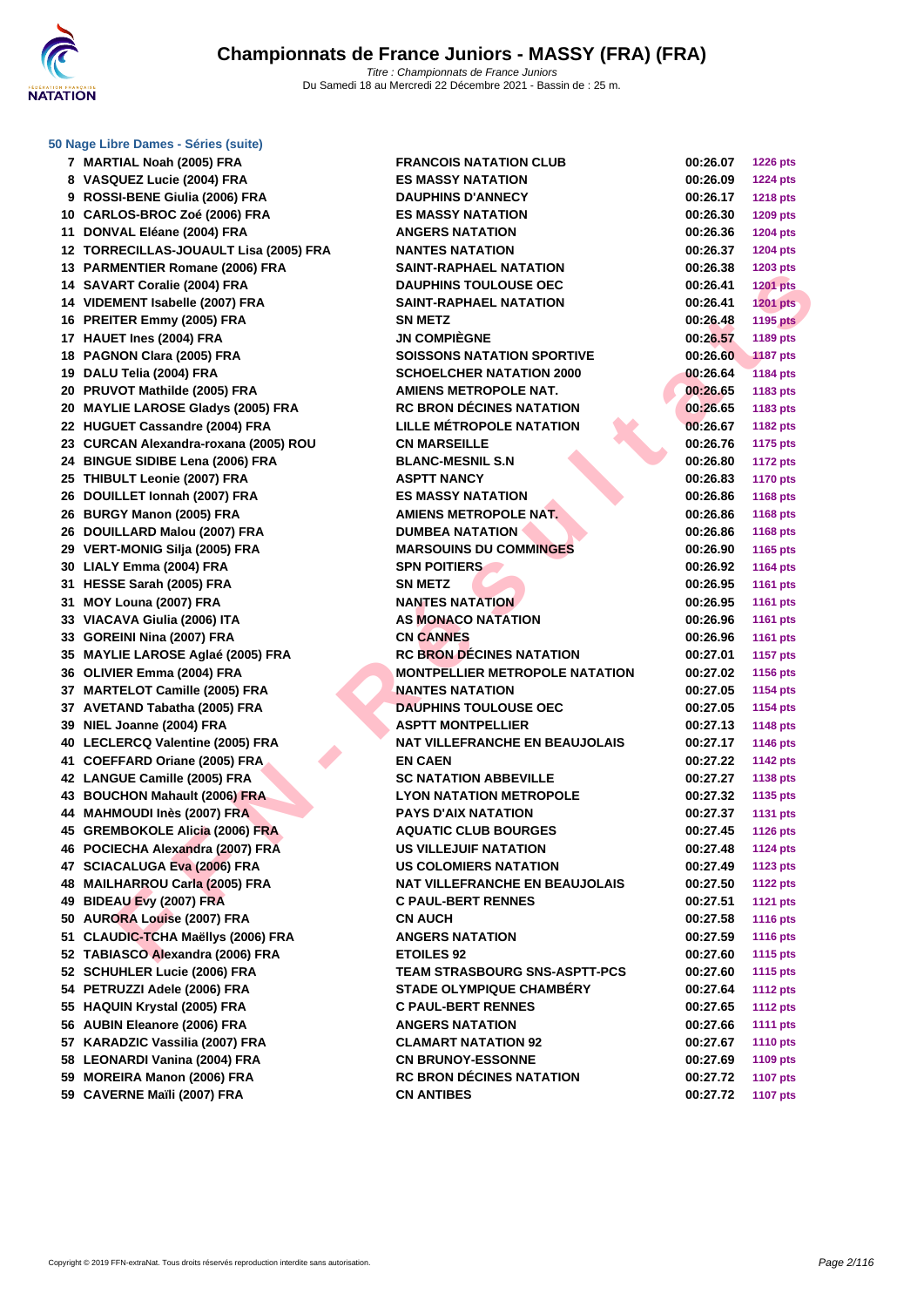

### **[50 Nage L](http://www.ffnatation.fr/webffn/index.php)ibre Dames - Séries (suite)**

**61 FERRON Floriane (2006) FRA ACURATIC BOURGES 61 LE CONTELLEC Lola (2007) FRA CLUB DE LOCAL DE LOCAL DE LOCAL DE LOCAL DE LOCAL DE LOCAL DE LOCAL DE LOCAL DE LOCAL DE LOCAL DE LOCAL DE LOCAL DE LOCAL DE LOCAL DE LOCAL DE LOCAL DE LOCAL DE LOCAL DE LOCAL DE LOCAL DE 63 ANGELE Loulia (2007) FRA ES 64 LAINÉ Ambre (2007) FRA CN 65 TRANNOY Lea (2007) FRA CANET 66 INCAPT 66 NATATION 66 PAGE Justine (2007) FRA PAYS DENSITY 67 TIGHZA Ines (2006) FRA TE 68 BUANNIC-GUIRRIEC Louise (2006) FRA** UN **69 DELABARRE Suzie (2007) FRA EVALUATE: 70 MONGIN Sthélyna (2007) FRA ES 71 BOULAOUED Calie (2007) FRA ET 72 MEIGNEN-RETHO Justine (2007) FRA** V/ **73 NGUYEN Camille (2006) FRA RC 74 EROUT Marine (2006) FRA CI 75 MARECHAL QUEMIN Lucie (2007) FRA CE 76 GORILLIOT--MOUILLEY Oceane (2007) FRA** DA **77 OROS Noémie (2007) FRA DAU DE 78 ODONNAT Emma (2006) FRA SCHOELCHER NATATION 2000 00:28.28 1068 pts 79 MANGIONE Margaux (2007) FRA C 80 NEMETLaura-Blanka (2007) HUN CN 81 PARMENTIER Julie (2007) FRA CH 82 VAIMATAPAKO Lena (2007) FRA ANGERS NATATION 00:28.48 1054 pts 83 DELORME Marilou (2007) FRA CN 84 LEPEL Maylis (2007) FRA SC 85 RAULO Catalina (2007) FRA VANNES AGGLO NATATION 86 BROUSSE Adèle (2007) FRA CN 87 MARINO Carla (2007) FRA** 2000 **SC 88 BERGERON** Juliette (2007) FRA **K 89 DIEVAL LEROY Océane (2007) FRA CN 90 LUCAS Ombeline (2007) FRA CHOLET INC. --- DELEUSE Zoe (2006) FRA CHARLEVILLE OF A CHARLEVILLE OF A CHARLEVILLE OF A CHARLEVILLE OF A CHARLEVILLE OF A CHARLEVILLE OF A CHARLEVILLE OF A CHARLEVILLE OF A CHARLEVILLE OF A CHARLEVILLE OF A CHARLEVILLE OF A CHA** 

| $\sim$ Danies Concertius                                      |                                      |                                                                            |
|---------------------------------------------------------------|--------------------------------------|----------------------------------------------------------------------------|
| RON Floriane (2006) FRA                                       | <b>AQUATIC CLUB BOURGES</b>          | 00:27.73<br>1106 pts                                                       |
| <b>ONTELLEC Lola (2007) FRA</b>                               | <b>CLUB DE NATATION DE SASSENAGE</b> | 00:27.73<br>1106 pts                                                       |
| ELE Loulia (2007) FRA                                         | <b>ES MASSY NATATION</b>             | 00:27.75<br>1104 pts                                                       |
| É Ambre (2007) FRA                                            | <b>CN AUCH</b>                       | 00:27.77<br>1103 pts                                                       |
| <b>NNOY Lea (2007) FRA</b>                                    | <b>CANET 66 NATATION</b>             | 00:27.78<br><b>1102 pts</b>                                                |
| E Justine (2007) FRA                                          | <b>PAYS D'AIX NATATION</b>           | 00:27.79<br><b>1102 pts</b>                                                |
| <b>ZA Ines (2006) FRA</b>                                     | <b>TEAM STRASBOURG SNS-ASPTT-PCS</b> | 00:27.80<br>1101 pts                                                       |
| <b>NNIC-GUIRRIEC Louise (2006) FRA</b>                        | UNION QUIMPER NATATION               | 00:27.81<br><b>1100 pts</b>                                                |
| <b>ABARRE Suzie (2007) FRA</b>                                | <b>EVREUX AC</b>                     | 00:27.88<br>1095 pts                                                       |
| GIN Sthélyna (2007) FRA                                       | <b>ES MASSY NATATION</b>             | 00:27.93<br><b>1092 pts</b>                                                |
| <b>LAOUED Calie (2007) FRA</b>                                | <b>ETOILES 92</b>                    | 00:28.00<br><b>1087 pts</b>                                                |
| NEN-RETHO Justine (2007) FRA                                  | <b>VANNES AGGLO NATATION</b>         | 00:28.06<br>1083 pts                                                       |
| YEN Camille (2006) FRA                                        | <b>RC BRON DÉCINES NATATION</b>      | 00:28.08<br><b>1081 pts</b>                                                |
| UT Marine (2006) FRA                                          | <b>CN CALÉDONIENS</b>                | 00:28.12<br>1079 pts                                                       |
| <b>ECHAL QUEMIN Lucie (2007) FRA</b>                          | <b>CERCLE DES NAGEURS ST-BRIEUC</b>  | 00:28.15<br>1077 pts                                                       |
| ILLIOT--MOUILLEY Oceane (2007) FRA                            | <b>DAUPHINS TOULOUSE OEC</b>         | 00:28.16<br>1076 pts                                                       |
| S Noémie (2007) FRA                                           | <b>DAUPHINS TOULOUSE OEC</b>         | 00:28.24<br><b>1070 pts</b>                                                |
| NNAT Emma (2006) FRA                                          | <b>SCHOELCHER NATATION 2000</b>      | 00:28.28<br>1068 pts                                                       |
| GIONE Margaux (2007) FRA                                      | <b>C VIKINGS DE ROUEN</b>            | 00:28.29<br><b>1067 pts</b>                                                |
| ETLaura-Blanka (2007) HUN                                     | <b>CN CHALON-SUR-SAONE</b>           | 00:28.34<br>1063 pts                                                       |
| <b>MENTIER Julie (2007) FRA</b>                               | <b>CHÂTEAU-THIERRY NATATION</b>      | 00:28.42<br>1058 pts                                                       |
| <b>IATAPAKO Lena (2007) FRA</b>                               | <b>ANGERS NATATION</b>               | 00:28.48<br>1054 pts                                                       |
| <b>DRME Marilou (2007) FRA</b>                                | <b>CN AVIGNON</b>                    | 00:28.50<br>1052 pts                                                       |
| EL Maylis (2007) FRA                                          | <b>SCHOELCHER NATATION 2000</b>      | 00:28.52<br>1051 pts                                                       |
| LO Catalina (2007) FRA                                        | <b>VANNES AGGLO NATATION</b>         | 00:28.67<br>1041 pts                                                       |
| USSE Adèle (2007) FRA                                         | <b>CN ALBATROS AULNOYE-AYMERIES</b>  | 00:28.84<br>1029 pts                                                       |
| INO Carla (2007) FRA                                          | <b>SCA 2000 EVRY</b>                 | 00:28.98<br><b>1020 pts</b>                                                |
| <b>GERON Juliette (2007) FRA</b>                              | <b>KAYSERSBERG NATATION</b>          | 00:29.22<br>1004 pts                                                       |
| AL LEROY Océane (2007) FRA                                    | <b>CN CHALON-SUR-SAONE</b>           | 00:29.36<br>994 pts                                                        |
| <b>AS Ombeline (2007) FRA</b>                                 | <b>CHOLET NATATION</b>               | 00:30.43<br><b>924 pts</b>                                                 |
| <b>EUSE Zoe (2006) FRA</b>                                    | <b>CHARLEVILLE-MÉZIÈRES NATATION</b> | <b>DNS</b> dec                                                             |
|                                                               |                                      |                                                                            |
| 1ge Libre Dames - Finale A 16-17 ans (Mardi 21 Décembre 2021) |                                      |                                                                            |
| B Sofia (2005) GER                                            | <b>PAYS DE GEX NATATION</b>          | 00:55.38<br><b>1275 pts</b>                                                |
|                                                               |                                      | 50m: 00:26.64 (00:26.64) 100m: 00:55.38 (00:28.74)                         |
| <b>MPETTE Melora (2005) FRA</b>                               | <b>C.N OZOIR-LA-FERRIERE</b>         | 00:55.61<br>1266 pts                                                       |
|                                                               |                                      | 50m: 00:26.77 (00:26.77) 100m: 00:55.61 (00:28.84)                         |
| GY Manon (2005) FRA                                           | <b>AMIENS METROPOLE NAT.</b>         | 00:55.67<br>1264 pts                                                       |
|                                                               |                                      | 50m: 00:27.08 (00:27.08) 100m: 00:55.67 (00:28.59)                         |
| VOT Mathil <mark>de (2005</mark> ) FRA                        | AMIENS METROPOLE NAT.                | 00:55.72 1262 pts<br>50m: 00:27.15 (00:27.15) 100m: 00:55.72 (00:28.57)    |
| YE-BROUARD Maty (2004) FRA                                    |                                      |                                                                            |
|                                                               | <b>DAUPHINS D'ANNECY</b>             | 00:55.95<br>1254 pts<br>50m: 00:26.89 (00:26.89) 100m: 00:55.95 (00:29.06) |
| QUEZ Lucie (2004) FRA                                         | <b>ES MASSY NATATION</b>             | 00:56.08<br>1249 pts                                                       |
|                                                               |                                      | 50m: 00:27.07 (00:27.07) 100m: 00:56.08 (00:29.01)                         |
| DRAIS Svetlana (2004) FRA                                     | <b>AQUATIC CLUB BOURGES</b>          | 00:56.37<br><b>1238 pts</b>                                                |
|                                                               |                                      | 50m: 00:27.14 (00:27.14) 100m: 00:56.37 (00:29.23)                         |
|                                                               |                                      |                                                                            |

### **100 Nage Libre Dames - Finale A 16-17 ans** (Mardi 21 Décembre 2021)

- 
- 
- 
- 
- 
- 
- 
- 

| 1 KOLB Sofia (2005) GER          | <b>PAYS DE GEX NATATION</b>        | 50m: 00:26.64 (00:26.64) 100m: 00:55.38 (00:28.74) | 00:55.38 | <b>1275 pts</b> |
|----------------------------------|------------------------------------|----------------------------------------------------|----------|-----------------|
| 2 TROMPETTE Melora (2005) FRA    | <b>C.N OZOIR-LA-FERRIERE</b>       | 50m: 00:26.77 (00:26.77) 100m: 00:55.61 (00:28.84) | 00:55.61 | <b>1266 pts</b> |
| 3 BURGY Manon (2005) FRA         | AMIENS METROPOLE NAT.              | 50m: 00:27.08 (00:27.08) 100m: 00:55.67 (00:28.59) | 00:55.67 | 1264 pts        |
| 4 PRUVOT Mathilde (2005) FRA     | <b>AMIENS METROPOLE NAT.</b>       | 50m: 00:27.15 (00:27.15) 100m: 00:55.72 (00:28.57) | 00:55.72 | <b>1262 pts</b> |
| 5 NDOYE-BROUARD Maty (2004) FRA  | <b>DAUPHINS D'ANNECY</b>           | 50m: 00:26.89 (00:26.89) 100m: 00:55.95 (00:29.06) | 00:55.95 | 1254 pts        |
| 6 VASQUEZ Lucie (2004) FRA       | <b>ES MASSY NATATION</b>           | 50m: 00:27.07 (00:27.07) 100m: 00:56.08 (00:29.01) | 00:56.08 | 1249 pts        |
| 7 SAUDRAIS Svetlana (2004) FRA   | <b>AQUATIC CLUB BOURGES</b>        | 50m: 00:27.14 (00:27.14) 100m: 00:56.37 (00:29.23) | 00:56.37 | <b>1238 pts</b> |
| 8 GOUPIL-LIZEKNE Liya (2004) FRA | A ASEC NATATION SAINT-PAUL REUNION | 50m: 00:27.23 (00:27.23) 100m: 00:56.71 (00:29.48) | 00:56.71 | <b>1226 pts</b> |

### **100 Nage Libre Dames - Finale A 14-15 ans** (Mardi 21 Décembre 2021)

| 1 CACHOT Albane (2007) FRA     | <b>DAUPHINS TOULOUSE OEC</b> | 1303 pts MPF14<br>00:54.64                         |
|--------------------------------|------------------------------|----------------------------------------------------|
|                                |                              | 50m: 00:26.27 (00:26.27) 100m: 00:54.64 (00:28.37) |
| 2 ROSSI-BENE Giulia (2006) FRA | <b>DAUPHINS D'ANNECY</b>     | 00:55.03<br><b>1288 pts</b>                        |
|                                |                              | 50m: 00:26.58 (00:26.58) 100m: 00:55.03 (00:28.45) |
| 3 VIACAVA Giulia (2006) ITA    | AS MONACO NATATION           | 00:57.13<br><b>1211 pts</b>                        |
|                                |                              | 50m: 00:27.59 (00:27.59) 100m: 00:57.13 (00:29.54) |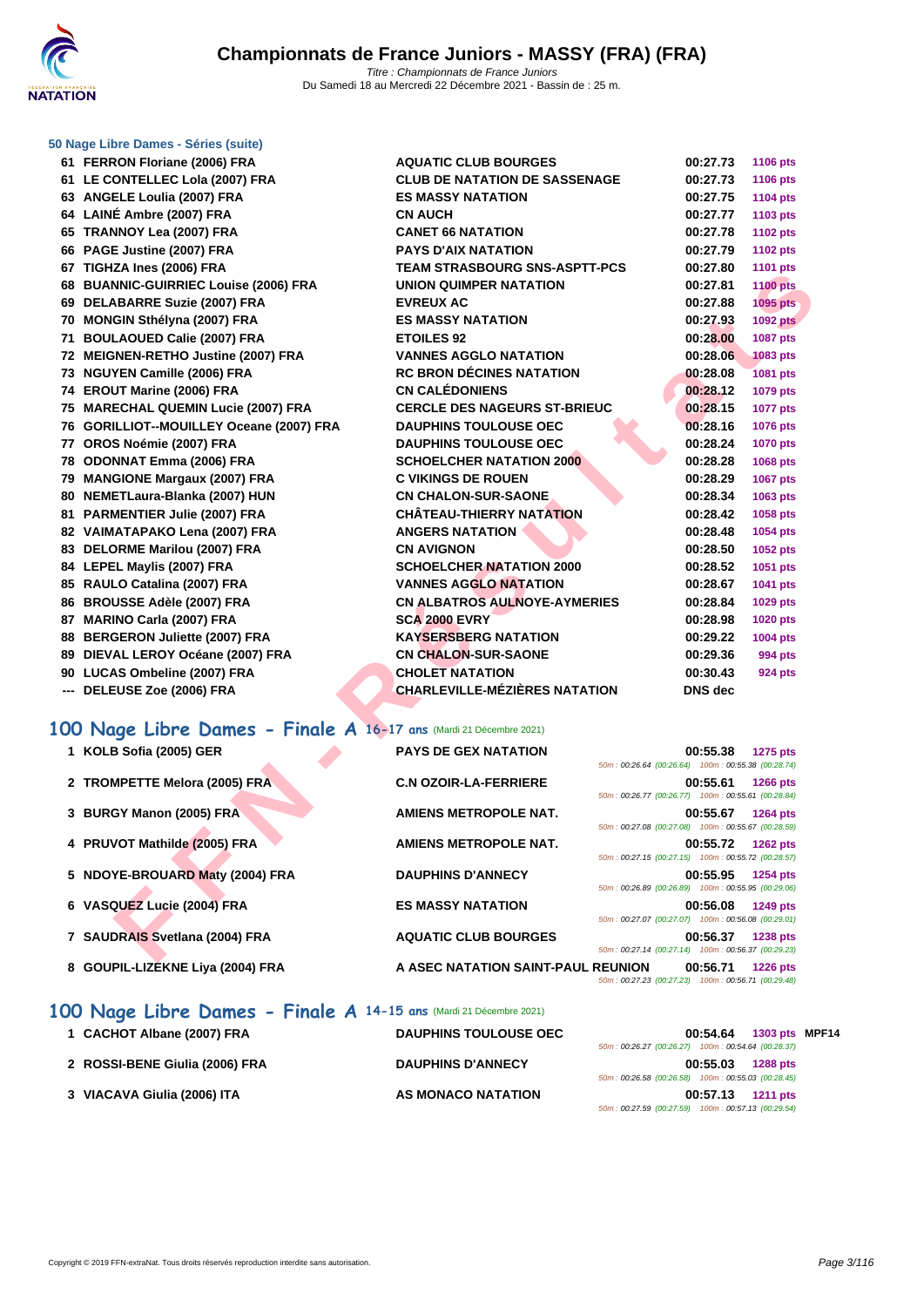| 100 Nage Libre Dames - Finale A (suite)<br>4 PARMENTIER Romane (2006) FRA | <b>SAINT-RAPHAEL NATATION</b>        | 00:57.73<br>1189 pts                                                                                                                    |
|---------------------------------------------------------------------------|--------------------------------------|-----------------------------------------------------------------------------------------------------------------------------------------|
| 5 ROUX Alice (2007) FRA                                                   | <b>CN NIORT</b>                      | 50m: 00:27.74 (00:27.74) 100m: 00:57.73 (00:29.99)<br>00:57.78<br><b>1187 pts</b>                                                       |
|                                                                           |                                      | 50m: 00:28.05 (00:28.05) 100m: 00:57.78 (00:29.73)                                                                                      |
| 6 DOUILLARD Malou (2007) FRA                                              | <b>DUMBEA NATATION</b>               | 00:57.95<br>1181 pts<br>50m: 00:27.71 (00:27.71) 100m: 00:57.95 (00:30.24)                                                              |
| 6 GOURGEON Laura (2006) FRA                                               | <b>PAYS D'AIX NATATION</b>           | 00:57.95<br>1181 pts<br>50m: 00:27.59 (00:27.59) 100m: 00:57.95 (00:30.36)                                                              |
| 8 DELEUSE Zoe (2006) FRA                                                  | <b>CHARLEVILLE-MÉZIÈRES NATATION</b> | 00:57.96<br><b>1181 pts</b><br>50m: 00:28.11 (00:28.11) 100m: 00:57.96 (00:29.85)                                                       |
| 100 Nage Libre Dames - Finale B 16-17 ans (Mardi 21 Décembre 2021)        |                                      |                                                                                                                                         |
| 1 MAYLIE LAROSE Gladys (2005) FRA                                         | <b>RC BRON DÉCINES NATATION</b>      | 00:56.70 1226 pts                                                                                                                       |
| 2 PREITER Emmy (2005) FRA                                                 | <b>SN METZ</b>                       | 50m : 00:27.52 (00:27.52) 100m : 00:56.70 (00:29.18)<br>00:56.84<br><b>1221 pts</b>                                                     |
| 3 LIALY Emma (2004) FRA                                                   | <b>SPN POITIERS</b>                  | 50m: 00:27.45 (00:27.45) 100m: 00:56.84 (00:29.39)<br>00:56.97<br><b>1217 pts</b>                                                       |
|                                                                           |                                      | 50m : 00:27.77 (00:27.77) 100m : 00:56.97 (00:29.20)                                                                                    |
| 4 HUGUET Cassandre (2004) FRA                                             | LILLE MÉTROPOLE NATATION             | 00:57.59<br>1194 pts<br>50m : 00:27.95 (00:27.95) 100m : 00:57.59 (00:29.64)                                                            |
| 5 HADHOUM Ilona (2004) FRA                                                | <b>ALLIANCE NATATION BESANCON</b>    | 00:57.69<br>1191 pts<br>50m: 00:27.99 (00:27.99) 100m: 00:57.69 (00:29.70)                                                              |
| 6 TORRECILLAS-JOUAULT Lisa (2005) FRA                                     | <b>NANTES NATATION</b>               | 00:57.73<br>1189 pts<br>50m: 00:27.67 (00:27.67) 100m: 00:57.73 (00:30.06)                                                              |
| 7 MARTELOT Camille (2005) FRA                                             | <b>NANTES NATATION</b>               | 00:58.06<br>1177 pts                                                                                                                    |
| 8 HAQUIN Krystal (2005) FRA                                               | <b>C PAUL-BERT RENNES</b>            | 50m: 00:27.87 (00:27.87) 100m: 00:58.06 (00:30.19)<br>00:58.23<br><b>1171 pts</b><br>50m: 00:28.25 (00:28.25) 100m: 00:58.23 (00:29.98) |
|                                                                           |                                      |                                                                                                                                         |
| 100 Nage Libre Dames - Finale B 14-15 ans (Mardi 21 Décembre 2021)        |                                      |                                                                                                                                         |
| 1 CLAUDIC-TCHA Maëllys (2006) FRA                                         | <b>ANGERS NATATION</b>               | 00:58.16<br>1174 pts<br>50m : 00:28.62 (00:28.62) 100m : 00:58.16 (00:29.54)                                                            |
| 2 AUBIN Eleanore (2006) FRA                                               | <b>ANGERS NATATION</b>               | 00:58.26<br><b>1170 pts</b><br>50m: 00:28.20 (00:28.20) 100m: 00:58.26 (00:30.06)                                                       |
| 3 GOREINI Nina (2007) FRA                                                 | <b>CN CANNES</b>                     | 00:58.52<br><b>1161 pts</b>                                                                                                             |
| 4 GREMBOKOLE Alicia (2006) FRA                                            | <b>AQUATIC CLUB BOURGES</b>          | 50m: 00:27.89 (00:27.89) 100m: 00:58.52 (00:30.63)<br>00:58.60<br><b>1158 pts</b>                                                       |
|                                                                           |                                      | 50m: 00:28.45 (00:28.45) 100m: 00:58.60 (00:30.15)                                                                                      |
| 5 HARIVEL Louise (2006) FRA                                               | <b>EN CAEN</b>                       | 00:58.69<br>1155 pts<br>50m: 00:28.59 (00:28.59) 100m: 00:58.69 (00:30.10)                                                              |
| 6 THIBULT Leonie (2007) FRA                                               | <b>ASPTT NANCY</b>                   | 00:58.82<br><b>1150 pts</b><br>50m: 00:28.52 (00:28.52) 100m: 00:58.82 (00:30.30)                                                       |
| 7 MOREIRA Manon (2006) FRA                                                | <b>RC BRON DÉCINES NATATION</b>      | 00:59.41<br><b>1130 pts</b>                                                                                                             |
|                                                                           |                                      | 50m: 00:28.52 (00:28.52) 100m: 00:59.41 (00:30.89)                                                                                      |
| 8 PETRUZZI Adele (2006) FRA                                               | <b>STADE OLYMPIQUE CHAMBERY</b>      | 00:59.70<br><b>1119 pts</b><br>50m: 00:28.58 (00:28.58) 100m: 00:59.70 (00:31.12)                                                       |
| 100 Nage Libre Dames - Séries                                             | (Mardi 21 Décembre 2021)             |                                                                                                                                         |
| 1 CACHOT Albane (2007) FRA                                                | <b>DAUPHINS TOULOUSE OEC</b>         | 00:55.56<br><b>1268 pts</b>                                                                                                             |
| 2 VASQUEZ Lucie (2004) FRA                                                | <b>ES MASSY NATATION</b>             | 50m: 00:26.56 (00:26.56) 100m: 00:55.56 (00:29.00)<br>00:56.11<br><b>1248 pts</b>                                                       |
|                                                                           |                                      | 50m: 00:27.32 (00:27.32) 100m: 00:56.11 (00:28.79)                                                                                      |

- **3** LIALY Emma (2004) FRA **SPN POITIERS**
- **4 HUGUET Cassandre (2004) FRA LILLE MÉTROPOLE NATATION 00:57.59 1194 pts**
- **5 HADHOUM IIona (2004) FRA ALLIANCE NATATION BESANC**
- **6 TORRECILLAS-JOUAULT Lisa (2005) FRA NANTES NATATION 00:57.73 1189 pts**
- **7 MARTELOT Camille (2005) FRA NANTES NATATION**
- 8 **HAQUIN Krystal (2005) FRA C PAUL-BERT RENNES**

### **100 Nage Libre Dames - Finale B 14-15 ans** (Mardi 21 Décembre 2021)

- **1 CLAUDIC-TCHA Maëllys (2006) FRA ANGERS NATATION**
- 2 **AUBIN Eleanore (2006) FRA ANGERS NATATION**
- **3 GOREINI Nina (2007) FRA CN CANNES**
- **4 GREMBOKOLE Alicia (2006) FRA AQUATIC CLUB BOURGES 00:58.60 1158 pts**
- **5 HARIVEL Louise (2006) FRA EN CAEN**
- **6 THIBULT Leonie (2007) FRA ASPTT NANCY**
- **7** MOREIRA Manon (2006) FRA **RC BRON DÉCINES NATATION**
- 8 **PETRUZZI Adele (2006) FRA STADE OLYMPIQUE CHAMBÉRY**

### **100 Nage Libre Dames - Séries** (Mardi 21 Décembre 2021)

| 1 CACHOT Albane (2007) FRA     | <b>DAUPHINS TOULOUSE OEC</b> | 00:55.56<br><b>1268 pts</b>                        |
|--------------------------------|------------------------------|----------------------------------------------------|
|                                |                              | 50m: 00:26.56 (00:26.56) 100m: 00:55.56 (00:29.00) |
| 2 VASQUEZ Lucie (2004) FRA     | <b>ES MASSY NATATION</b>     | 00:56.11<br><b>1248 pts</b>                        |
|                                |                              | 50m: 00:27.32 (00:27.32) 100m: 00:56.11 (00:28.79) |
| 3 TROMPETTE Melora (2005) FRA  | <b>C.N OZOIR-LA-FERRIERE</b> | 00:56.28<br><b>1242 pts</b>                        |
|                                |                              | 50m: 00:27.06 (00:27.06) 100m: 00:56.28 (00:29.22) |
| 4 ROSSI-BENE Giulia (2006) FRA | <b>DAUPHINS D'ANNECY</b>     | 00:56.38<br><b>1238 pts</b>                        |
|                                |                              | 50m: 00:27.14 (00:27.14) 100m: 00:56.38 (00:29.24) |
| 5 BURGY Manon (2005) FRA       | AMIENS METROPOLE NAT.        | 00:56.44<br><b>1236 pts</b>                        |
|                                |                              | 50m: 00:27.53 (00:27.53) 100m: 00:56.44 (00:28.91) |
| 6 KOLB Sofia (2005) GER        | <b>PAYS DE GEX NATATION</b>  | 00:56.55<br>1232 pts                               |
|                                |                              | 50m: 00:27.31 (00:27.31) 100m: 00:56.55 (00:29.24) |
| 7 PRUVOT Mathilde (2005) FRA   | <b>AMIENS METROPOLE NAT.</b> | 00:56.56<br><b>1232 pts</b>                        |

|                                                    | 00:56.97 1217 pts |
|----------------------------------------------------|-------------------|
| 50m: 00:27.77 (00:27.77) 100m: 00:56.97 (00:29.20) |                   |
|                                                    | 00:57.59 1194 pts |
| 50m: 00:27.95 (00:27.95) 100m: 00:57.59 (00:29.64) |                   |
|                                                    | 00:57.69 1191 pts |
| 50m: 00:27.99 (00:27.99) 100m: 00:57.69 (00:29.70) |                   |
|                                                    | 00:57.73 1189 pts |
| 50m: 00:27.67 (00:27.67) 100m: 00:57.73 (00:30.06) |                   |
|                                                    | 00:58.06 1177 pts |
| 50m: 00:27.87 (00:27.87) 100m: 00:58.06 (00:30.19) |                   |
|                                                    | 00:58.23 1171 pts |
| 50m: 00:28.25 (00:28.25) 100m: 00:58.23 (00:29.98) |                   |
|                                                    |                   |
|                                                    |                   |
|                                                    | 00:58.16 1174 pts |
| 50m: 00:28.62 (00:28.62) 100m: 00:58.16 (00:29.54) |                   |
|                                                    |                   |
| 50m: 00:28.20 (00:28.20) 100m: 00:58.26 (00:30.06) | 00:58.26 1170 pts |
|                                                    |                   |

| 50m: 00:28.20 (00:28.20) 100m: 00:58.26 (00:30.06)             |
|----------------------------------------------------------------|
| 00:58.52 1161 pts                                              |
| 50m: 00:27.89 (00:27.89) 100m: 00:58.52 (00:30.63)             |
| 00:58.60 1158 pts                                              |
| 50m: 00:28.45 (00:28.45) 100m: 00:58.60 (00:30.15)             |
| 00:58.69 1155 pts                                              |
| 50m: 00:28.59 (00:28.59) 100m: 00:58.69 (00:30.10)             |
| 00:58.82 1150 pts                                              |
| 50m: 00:28.52 (00:28.52) 100m: 00:58.82 (00:30.30)             |
| 00:59.41 1130 pts                                              |
| 50m: 00:28.52 (00:28.52) 100m: 00:59.41 (00:30.89)             |
| 00:59.70 1119 pts                                              |
| $50m \cdot 00.2858$ (00:28.58) $100m \cdot 00.5970$ (00:31.12) |

|                                                    | 00:55.56 1268 pts |  |
|----------------------------------------------------|-------------------|--|
| 50m: 00:26.56 (00:26.56) 100m: 00:55.56 (00:29.00) |                   |  |
|                                                    | 00:56.11 1248 pts |  |
| 50m: 00:27.32 (00:27.32) 100m: 00:56.11 (00:28.79) |                   |  |
|                                                    | 00:56.28 1242 pts |  |
| 50m: 00:27.06 (00:27.06) 100m: 00:56.28 (00:29.22) |                   |  |
|                                                    | 00:56.38 1238 pts |  |
| 50m: 00:27.14 (00:27.14) 100m: 00:56.38 (00:29.24) |                   |  |
|                                                    | 00:56.44 1236 pts |  |
| 50m: 00:27.53 (00:27.53) 100m: 00:56.44 (00:28.91) |                   |  |
|                                                    | 00:56.55 1232 pts |  |
| 50m: 00:27.31 (00:27.31) 100m: 00:56.55 (00:29.24) |                   |  |
|                                                    | 00:56.56 1232 pts |  |
| 50m: 00:27.45 (00:27.45) 100m: 00:56.56 (00:29.11) |                   |  |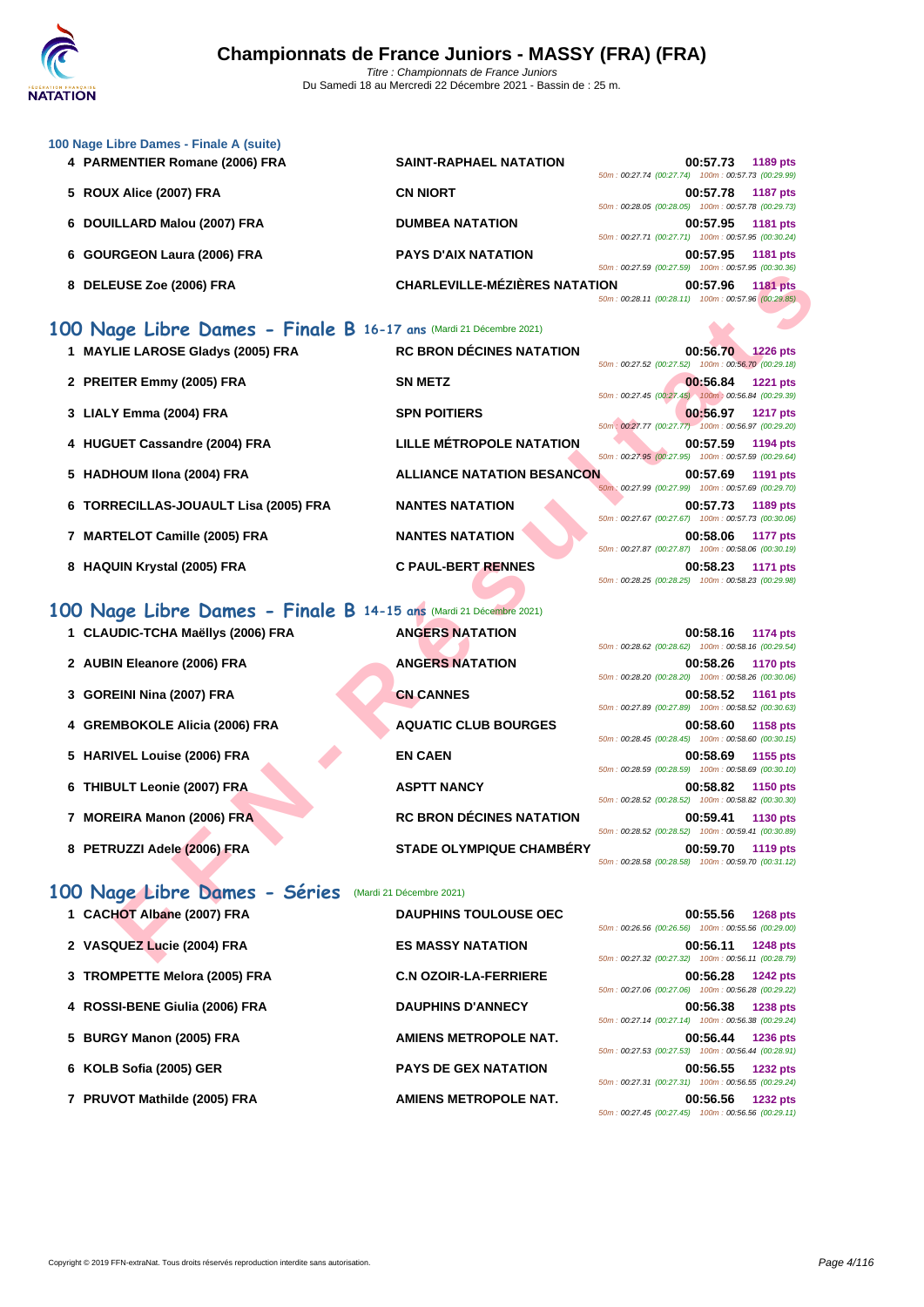

|    | 100 Nage Libre Dames - Séries (suite)<br>8 SAUDRAIS Svetlana (2004) FRA | <b>AQUATIC CLUB BOURGES</b>           | 00:56.63<br><b>1229 pts</b>                                                                                                             |
|----|-------------------------------------------------------------------------|---------------------------------------|-----------------------------------------------------------------------------------------------------------------------------------------|
|    | 9 NDOYE-BROUARD Maty (2004) FRA                                         | <b>DAUPHINS D'ANNECY</b>              | 50m: 00:27.23 (00:27.23) 100m: 00:56.63 (00:29.40)<br>00:56.79<br><b>1223 pts</b>                                                       |
|    | 10 GOUPIL-LIZEKNE Liya (2004) FRA                                       | A ASEC NATATION SAINT-PAUL REUNION    | 50m: 00:27.36 (00:27.36) 100m: 00:56.79 (00:29.43)<br>00:56.97<br><b>1217 pts</b><br>50m: 00:27.45 (00:27.45) 100m: 00:56.97 (00:29.52) |
|    | 11 PREITER Emmy (2005) FRA                                              | <b>SN METZ</b>                        | 00:57.29<br>1205 pts                                                                                                                    |
|    | 12 MAYLIE LAROSE Gladys (2005) FRA                                      | <b>RC BRON DÉCINES NATATION</b>       | 50m: 00:27.71 (00:27.71) 100m: 00:57.29 (00:29.58)<br>00:57.32<br><b>1204 pts</b><br>50m: 00:27.72 (00:27.72) 100m: 00:57.32 (00:29.60) |
|    | 13 LIALY Emma (2004) FRA                                                | <b>SPN POITIERS</b>                   | 00:57.55<br><b>1196 pts</b><br>50m: 00:28.23 (00:28.23) 100m: 00:57.55 (00:29.32)                                                       |
|    | 14 HADHOUM Ilona (2004) FRA                                             | <b>ALLIANCE NATATION BESANCON</b>     | 00:57.62<br>1193 pts<br>50m: 00:27.82 (00:27.82) 100m: 00:57.62 (00:29.80)                                                              |
|    | 15 HAQUIN Krystal (2005) FRA                                            | <b>C PAUL-BERT RENNES</b>             | 00:57.66<br>1192 pts<br>50m : 00:28.03 (00:28.03) 100m : 00:57.66 (00:29.63)                                                            |
| 16 | <b>HUGUET Cassandre (2004) FRA</b>                                      | LILLE MÉTROPOLE NATATION              | 00:57.73<br>1189 pts<br>50m: 00:27.98 (00:27.98) 100m: 00:57.73 (00:29.75)                                                              |
| 17 | VIACAVA Giulia (2006) ITA                                               | AS MONACO NATATION                    | 00:57.79<br><b>1187 pts</b><br>50m: 00:27.67 (00:27.67) 100m: 00:57.79 (00:30.12)                                                       |
|    | 18 MARTELOT Camille (2005) FRA                                          | <b>NANTES NATATION</b>                | 00:58.10<br><b>1176 pts</b><br>50m: 00:27.64 (00:27.64) 100m: 00:58.10 (00:30.46)                                                       |
| 19 | <b>TORRECILLAS-JOUAULT Lisa (2005) FRA</b>                              | <b>NANTES NATATION</b>                | 00:58.11<br><b>1176 pts</b><br>50m: 00:27.94 (00:27.94) 100m: 00:58.11 (00:30.17)                                                       |
| 20 | ROUX Alice (2007) FRA                                                   | <b>CN NIORT</b>                       | 00:58.19<br>1173 pts<br>50m: 00:28.81 (00:28.81) 100m: 00:58.19 (00:29.38)                                                              |
| 21 | <b>SAVART Coralie (2004) FRA</b>                                        | <b>DAUPHINS TOULOUSE OEC</b>          | 00:58.20<br><b>1172 pts</b><br>50m: 00:27.99 (00:27.99) 100m: 00:58.20 (00:30.21)                                                       |
| 21 | DONVAL Eléane (2004) FRA                                                | <b>ANGERS NATATION</b>                | 00:58.20<br>1172 pts<br>50m: 00:28.09 (00:28.09) 100m: 00:58.20 (00:30.11)                                                              |
| 21 | NICOLO Nayla (2005) FRA                                                 | <b>SA MÉRIGNAC</b>                    | 00:58.20<br>1172 pts<br>50m: 00:28.39 (00:28.39) 100m: 00:58.20 (00:29.81)                                                              |
| 24 | DOUILLARD Malou (2007) FRA                                              | <b>DUMBEA NATATION</b>                | 00:58.29<br><b>1169 pts</b><br>50m: 00:28.17 (00:28.17) 100m: 00:58.29 (00:30.12)                                                       |
| 25 | DELEUSE Zoe (2006) FRA                                                  | <b>CHARLEVILLE-MÉZIÈRES NATATION</b>  | 00:58.30<br>1169 pts<br>50m: 00:28.29 (00:28.29) 100m: 00:58.30 (00:30.01)                                                              |
| 26 | <b>PAGNON Clara (2005) FRA</b>                                          | <b>SOISSONS NATATION SPORTIVE</b>     | 00:58.31<br><b>1168 pts</b><br>50m: 00:27.90 (00:27.90) 100m: 00:58.31 (00:30.41)                                                       |
| 27 | SENEZ Lou-Ann (2004) FRA                                                | <b>STADE BÉTHUNE PÉLICAN CLUB</b>     | 00:58.34<br><b>1167 pts</b><br>50m: 00:27.90 (00:27.90) 100m: 00:58.34 (00:30.44)                                                       |
|    | 28 PARMENTIER Romane (2006) FRA                                         | <b>SAINT-RAPHAEL NATATION</b>         | 00:58.35<br><b>1167 pts</b><br>50m: 00:28.14 (00:28.14) 100m: 00:58.35 (00:30.21)                                                       |
|    | 29 CURCAN Alexandra-roxana (2005) ROU                                   | <b>CN MARSEILLE</b>                   | 00:58.42<br>1164 pts<br>50m: 00:28.42 (00:28.42) 100m: 00:58.42 (00:30.00)                                                              |
|    | 30 MARTIAL Noah (2005) FRA                                              | <b>FRANCOIS NATATION CLUB</b>         | 00:58.59<br><b>1158 pts</b><br>50m: 00:28.12 (00:28.12) 100m: 00:58.59 (00:30.47)                                                       |
| 31 | <b>GOURGEON Laura (2006) FRA</b>                                        | <b>PAYS D'AIX NATATION</b>            | 00:58.60<br><b>1158 pts</b><br>50m: 00:27.83 (00:27.83) 100m: 00:58.60 (00:30.77)                                                       |
|    | 32 CLAUDIC-TCHA Maëllys (2006) FRA                                      | <b>ANGERS NATATION</b>                | 00:58.63<br><b>1157 pts</b><br>50m: 00:28.50 (00:28.50) 100m: 00:58.63 (00:30.13)                                                       |
|    | 33 OLIVIER Emma (2004) FRA                                              | <b>MONTPELLIER METROPOLE NATATION</b> | 00:58.70<br>1155 pts<br>50m: 00:28.08 (00:28.08) 100m: 00:58.70 (00:30.62)                                                              |
|    | 34 LEMAIRE Elsa (2005) FRA                                              | <b>CN NIORT</b>                       | 00:58.82<br><b>1150 pts</b><br>50m: 00:28.72 (00:28.72) 100m: 00:58.82 (00:30.10)                                                       |
|    | 35 DALU Telia (2004) FRA                                                | <b>SCHOELCHER NATATION 2000</b>       | 00:58.96<br>1145 pts<br>50m: 00:28.52 (00:28.52) 100m: 00:58.96 (00:30.44)                                                              |
|    | 36 BRUNEAU Emma (2004) FRA                                              | <b>LILLE MÉTROPOLE NATATION</b>       | 00:58.98<br>1145 pts<br>50m: 00:28.68 (00:28.68) 100m: 00:58.98 (00:30.30)                                                              |
|    | 37 HESSE Sarah (2005) FRA                                               | <b>SN METZ</b>                        | 00:59.02<br>1143 pts<br>50m: 00:28.66 (00:28.66) 100m: 00:59.02 (00:30.36)                                                              |
|    | 37 AUBIN Eleanore (2006) FRA                                            | <b>ANGERS NATATION</b>                | 00:59.02 1143 pts                                                                                                                       |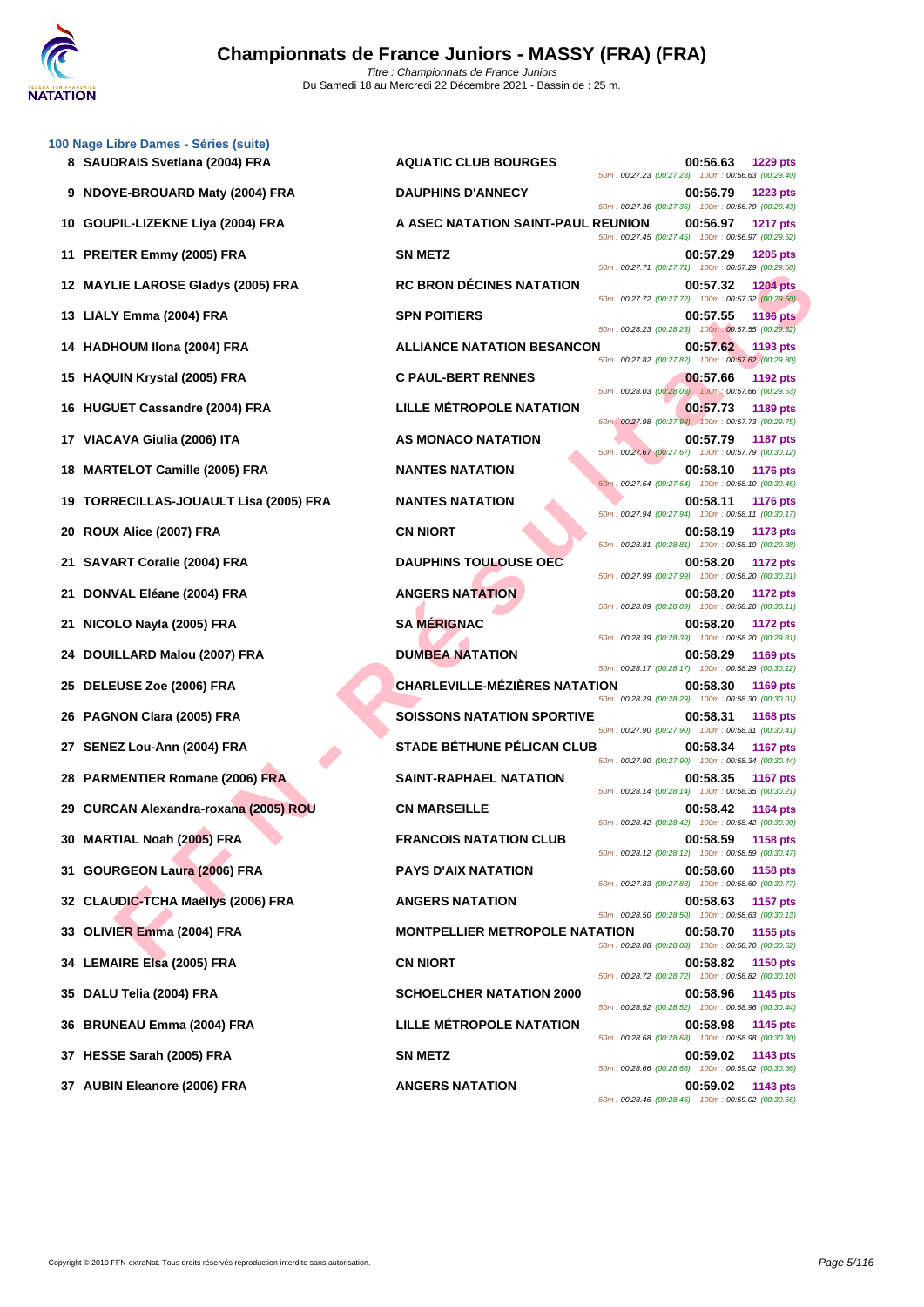

|    | 100 Nage Libre Dames - Séries (suite)<br>37 GREMBOKOLE Alicia (2006) FRA |
|----|--------------------------------------------------------------------------|
|    | 40 BOUKHTOUCHE Sarah (2005) FRA                                          |
|    | 41 HARIVEL Louise (2006) FRA                                             |
|    | 42 REYNA Alexa (2005) FRA                                                |
|    | 43 THIBULT Leonie (2007) FRA                                             |
|    | 44 DUPUIS Garance (2005) FRA                                             |
|    | 45 PETRUZZI Adele (2006) FRA                                             |
|    | 46 GOREINI Nina (2007) FRA                                               |
|    | 47 MOREIRA Manon (2006) FRA                                              |
|    | 48 CHUFFART Claire (2004) FRA                                            |
|    | 49 MAHMOUDI Inès (2007) FRA                                              |
|    | 50 DIANA Elsa (2005) FRA                                                 |
| 51 | <b>MAYLIE LAROSE Aglaé (2005) FRA</b>                                    |
|    | 52 COEFFARD Oriane (2005) FRA                                            |
|    | 53 ABALLEA Nina (2005) FRA                                               |
|    | 54 NIEL Joanne (2004) FRA                                                |
|    | 55 MONGIN Sthélyna (2007) FRA                                            |
|    | 56 BOUCHON Mahault (2006) FRA                                            |
|    | 56 NOVAK Anais (2006) FRA                                                |
|    | 58 BINGUE SIDIBE Lena (2006) FRA                                         |
|    | 59 LE CONTELLEC Lola (2007) FRA                                          |
|    | 60 AURORA Louise (2007) FRA                                              |
| 61 | <b>COCCORDANO Clémence (2005) FRA</b>                                    |
|    | 62 POCIECHA Alexandra (2007) FRA                                         |
|    | 63 MANGIONE Margaux (2007) FRA                                           |
|    | 64 LEONARDI Vanina (2004) FRA                                            |
|    | 65 DOUILLET Ionnah (2007) FRA                                            |
|    | 66 MOY Louna (2007) FRA                                                  |
|    | 67 FLOREK Maelle (2007) FRA                                              |
|    | 68 DIOMANDE Maena (2006) FRA                                             |
|    | 60 CLECEulatio (2007) EDA                                                |

| <b>AQUATIC CLUB BOURGES</b>          |  | 00:59.02 | 1143 pts<br>50m: 00:28.26 (00:28.26) 100m: 00:59.02 (00:30.76)          |
|--------------------------------------|--|----------|-------------------------------------------------------------------------|
| <b>STADE FRANÇAIS O COURBEVOIE</b>   |  | 00:59.14 | 1139 pts<br>50m: 00:28.28 (00:28.28) 100m: 00:59.14 (00:30.86)          |
| <b>EN CAEN</b>                       |  | 00:59.20 | <b>1137 pts</b><br>50m: 00:28.69 (00:28.69) 100m: 00:59.20 (00:30.51)   |
| <b>ES MASSY NATATION</b>             |  | 00:59.27 | 1134 pts<br>50m: 00:28.47 (00:28.47) 100m: 00:59.27 (00:30.80)          |
| <b>ASPTT NANCY</b>                   |  |          | 00:59.34 1132 pts<br>50m: 00:27.78 (00:27.78) 100m: 00:59.34 (00:31.56) |
| <b>STADE BÉTHUNE PÉLICAN CLUB</b>    |  | 00:59.42 | <b>1129 pts</b><br>50m: 00:28.82 (00:28.82) 100m: 00:59.42 (00:30.60)   |
| <b>STADE OLYMPIQUE CHAMBÉRY</b>      |  | 00:59.43 | 1129 pts<br>50m: 00:28.27 (00:28.27) 100m: 00:59.43 (00:31.16)          |
| <b>CN CANNES</b>                     |  | 00:59.46 | 1128 pts<br>50m : 00:28.39 (00:28.39) 100m : 00:59.46 (00:31.07)        |
| <b>RC BRON DECINES NATATION</b>      |  | 00:59.62 | <b>1122 pts</b><br>50m: 00:28.63 (00:28.63) 100m: 00:59.62 (00:30.99)   |
| <b>CN ANTIBES</b>                    |  | 00:59.66 | 1121 pts<br>50m : 00:28.22 (00:28.22) 100m : 00:59.66 (00:31.44)        |
| <b>PAYS D'AIX NATATION</b>           |  |          | 00:59.70 1119 pts<br>50m: 00:28.46 (00:28.46) 100m: 00:59.70 (00:31.24) |
| <b>OLYMPIC NICE NATATION</b>         |  |          | 00:59.77 1117 pts<br>50m: 00:28.98 (00:28.98) 100m: 00:59.77 (00:30.79) |
| <b>RC BRON DÉCINES NATATION</b>      |  | 00:59.82 | 1115 pts<br>50m: 00:28.61 (00:28.61) 100m: 00:59.82 (00:31.21)          |
| <b>EN CAEN</b>                       |  | 00:59.89 | <b>1113 pts</b><br>50m: 00:28.80 (00:28.80) 100m: 00:59.89 (00:31.09)   |
| <b>OLYMPIC NICE NATATION</b>         |  |          | 00:59.97 1110 pts<br>50m: 00:29.03 (00:29.03) 100m: 00:59.97 (00:30.94) |
| <b>ASPTT MONTPELLIER</b>             |  | 00:59.98 | 1110 pts<br>50m: 00:28.72 (00:28.72) 100m: 00:59.98 (00:31.26)          |
| <b>ES MASSY NATATION</b>             |  | 01:00.09 | 1106 pts<br>50m: 00:29.12 (00:29.12) 100m: 01:00.09 (00:30.97)          |
| <b>LYON NATATION METROPOLE</b>       |  | 01:00.15 | 1104 pts<br>50m: 00:29.04 (00:29.04) 100m: 01:00.15 (00:31.11)          |
| <b>STADE FRANÇAIS O COURBEVOIE</b>   |  | 01:00.15 | <b>1104 pts</b><br>50m: 00:28.93 (00:28.93) 100m: 01:00.15 (00:31.22)   |
| <b>BLANC-MESNIL S.N</b>              |  | 01:00.16 | 1103 pts<br>50m: 00:28.52 (00:28.52) 100m: 01:00.16 (00:31.64)          |
| <b>CLUB DE NATATION DE SASSENAGE</b> |  | 01:00.20 | <b>1102 pts</b><br>50m: 00:28.95 (00:28.95) 100m: 01:00.20 (00:31.25)   |
| <b>CN AUCH</b>                       |  | 01:00.24 | 1101 pts<br>50m: 00:28.46 (00:28.46) 100m: 01:00.24 (00:31.78)          |
| <b>LILLE MÉTROPOLE NATATION</b>      |  |          | 01:00.30 1099 pts<br>50m: 00:29.27 (00:29.27) 100m: 01:00.30 (00:31.03) |
| <b>US VILLEJUIF NATATION</b>         |  | 01:00.46 | 1093 pts<br>50m: 00:28.74 (00:28.74) 100m: 01:00.46 (00:31.72)          |
| <b>C VIKINGS DE ROUEN</b>            |  | 01:00.49 | 1092 pts<br>50m: 00:28.96 (00:28.96) 100m: 01:00.49 (00:31.53)          |
| <b>CN BRUNOY-ESSONNE</b>             |  | 01:00.59 | 1089 pts<br>50m: 00:29.01 (00:29.01) 100m: 01:00.59 (00:31.58)          |
| <b>ES MASSY NATATION</b>             |  | 01:00.62 | <b>1088 pts</b><br>50m: 00:29.00 (00:29.00) 100m: 01:00.62 (00:31.62)   |
| <b>NANTES NATATION</b>               |  | 01:00.72 | 1084 pts<br>50m: 00:28.88 (00:28.88) 100m: 01:00.72 (00:31.84)          |
| <b>SPN POITIERS</b>                  |  | 01:00.80 | 1081 pts<br>50m: 00:29.46 (00:29.46) 100m: 01:00.80 (00:31.34)          |
| <b>NAUTIC CLUB NIMES</b>             |  | 01:00.83 | 1080 pts<br>50m: 00:29.43 (00:29.43) 100m: 01:00.83 (00:31.40)          |
| <b>AS VILLENEUVE-LES-AVIGNON</b>     |  | 01:00.90 | 1078 pts                                                                |

ULT JOON FRA STADE BEHUMANCY<br>
IS GREATED (2005) FRA STADE BEHUMANCY SAN GOOD STADE TO COMPANY COLUMN CONTRAPT THE SAN ARE CONTRAPT TO CONTRA<br>
EIN NIA (2007) FRA STADE OF THANCE CHAMBERY SAN ARE CONTRAPT TO COMPANY COLUMN C m : 00:28.26 (00:28.26) 100m : 00:59.02 (00:30.76) **400:59.14 POICHERE STADE FRANÇAIS O COURBEVOIE 00:59.14 1139 pts** m : 00:28.28 (00:28.28) 100m : 00:59.14 (00:30.86) **41137 PM CAEN 41137 pts** m : 00:28.69 (00:28.69) 100m : 00:59.20 (00:30.51) **42 REYNA Alexa (2005) FRA ES MASSY NATATION 00:59.27 1134 pts** m: 00:28.47 (00:28.47) 100m: 00:59.27 (00:30.80) **43PTT NANCY 00:59.34 1132 pts** m : 00:27.78 (00:27.78) 100m : 00:59.34 (00:31.56) **444 BETHUNE PÉLICAN CLUB 00:59.42 1129 pts** m : 00:28.82 (00:28.82) 100m : 00:59.42 (00:30.60) **45 PETRUZZI Adele (2006) FRA STADE OLYMPIQUE CHAMBÉRY 00:59.43 1129 pts** m : 00:28.27 (00:28.27) 100m : 00:59.43 (00:31.16) **46 CN CANNES 00:59.46 1128 pts** m : 00:28.39 (00:28.39) 100m : 00:59.46 (00:31.07) **478 RC BRON DÉCINES NATATION 00:59.62 1122 pts**  $\frac{1}{100}$ :28.63 (00:28.63) 100m : 00:59.62 (00:30.99) **48 CN ANTIBES 00:59.66 1121 pts** m : 00:28.22 (00:28.22) 100m : 00:59.66 (00:31.44) **49 1119 PAYS D'AIX NATATION 1119 pts** n: 00:28.46 (00:28.46) 100m : 00:59.70 (00:31.24) **50 <b>DIANA ELSA (2005)** FRACE NATATION **COLYMPIC NICE NATATION 00:59.77 1117 pts** 50m : 00:28.98 (00:28.98) 100m : 00:59.77 (00:30.79) **51115 RC BRON DÉCINES NATATION 100:59.82 1115 pts** n : 00:28.61 (00:28.61) 100m : 00:59.82 (00:31.21) **52 COEFFACEN CAEN COEFF** m : 00:28.80 (00:28.80) 100m : 00:59.89 (00:31.09) **53.97 CLYMPIC NICE NATATION COLYMPIC NICE NATATION** m : 00:29.03 (00:29.03) 100m : 00:59.97 (00:30.94) **54 NIEL Joanne (2004) FRA ASPTT MONTPELLIER 00:59.98 1110 pts** m : 00:28.72 (00:28.72) 100m : 00:59.98 (00:31.26) **55 MASSY NATATION 01:00.09 1106 pts** m : 00:29.12 (00:29.12) 100m : 01:00.09 (00:30.97) **56 BOUCHON Mahault (2006) FRA LYON NATATION METROPOLE 01:00.15 1104 pts** m : 00:29.04 (00:29.04) 100m : 01:00.15 (00:31.11) **56 NOVAK Anais (2006) FRA STADE FRANÇAIS O COURBEVOIE 01:00.15 1104 pts** m : 00:28.93 (00:28.93) 100m : 01:00.15 (00:31.22) **58 BLANC-MESNIL S.N 01:00.16 1103 pts** m : 00:28.52 (00:28.52) 100m : 01:00.16 (00:31.64) **59 LE CONTELLEC Lola (2007) FRA CLUB DE NATATION DE SASSENAGE 01:00.20 1102 pts** n : 00:28.95 (00:28.95) 100m : 01:00.20 (00:31.25) **60 AURORA Louise (2007) FRA CN AUCH 01:00.24 1101 pts** m : 00:28.46 (00:28.46) 100m : 01:00.24 (00:31.78) **61 COCCORDANO Clémence (2005) FRA LILLE MÉTROPOLE NATATION 01:00.30 1099 pts** m: 00:29.27 (00:29.27) 100m: 01:00.30 (00:31.03) **62 POCIECHA Alexandra (2007) FRA US VILLEJUIF NATATION 01:00.46 1093 pts** m: 00:28.74 (00:28.74) 100m: 01:00.46 (00:31.72) **63 MANGIONE Margaux (2007) FRA C VIKINGS DE ROUEN 01:00.49 1092 pts** m: 00:28.96 (00:28.96) 100m: 01:00.49 (00:31.53) **64 LEONARDI Vanina (2004) FRA CN BRUNOY-ESSONNE 01:00.59 1089 pts** m : 00:29.01 (00:29.01) 100m : 01:00.59 (00:31.58) **65 DOUILLET Ionnah (2007) FRA ES MASSY NATATION 01:00.62 1088 pts** m: 00:29.00 (00:29.00) 100m: 01:00.62 (00:31.62) **61:00.72 1084 pts** m : 00:28.88 (00:28.88) 100m : 01:00.72 (00:31.84) **67 FLOREK Maelle (2007) FRA SPN POITIERS 01:00.80 1081 pts** m : 00:29.46 (00:29.46) 100m : 01:00.80 (00:31.34) **688 DIOMANDE MAUTIC CLUB NÎMES DIOMANDE MAES 01:00.83 1080 pts** m : 00:29.43 (00:29.43) 100m : 01:00.83 (00:31.40) **69 CLECEulalie (2007) FRA AS VILLENEUVE-LÈS-AVIGNON 01:00.90 1078 pts** 50m : 00:29.24 (00:29.24) 100m : 01:00.90 (00:31.66)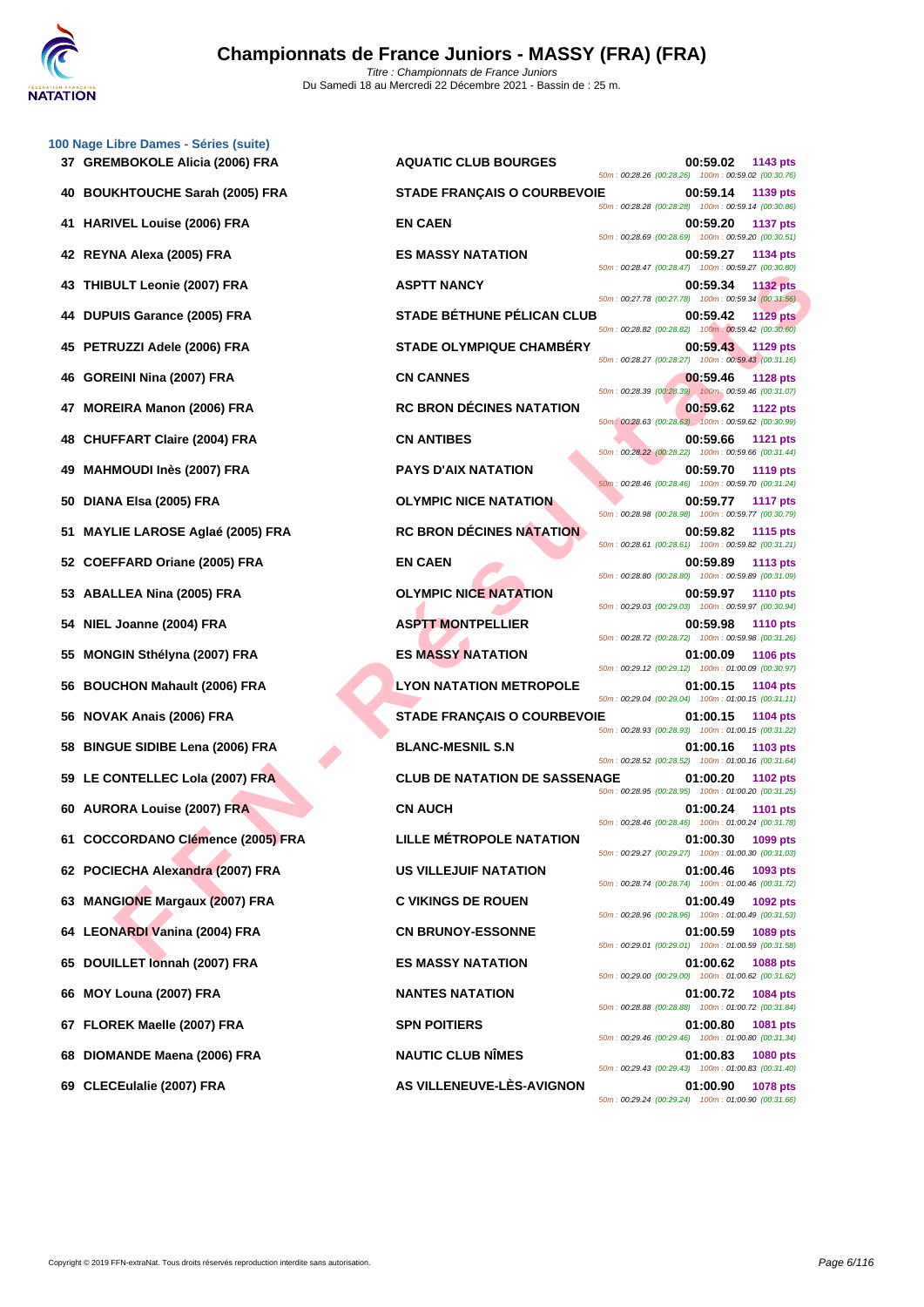

| 70 JEAN-ZEPHIRIN Rania (2007) FRA         | <b>OLYMPIC NICE NATATION</b>                                                                                                                                                                                                                                                                                                                                                                                                | 01:00.92<br>1077 pts                                                                |
|-------------------------------------------|-----------------------------------------------------------------------------------------------------------------------------------------------------------------------------------------------------------------------------------------------------------------------------------------------------------------------------------------------------------------------------------------------------------------------------|-------------------------------------------------------------------------------------|
|                                           |                                                                                                                                                                                                                                                                                                                                                                                                                             | 50m: 00:29.97 (00:29.97) 100m: 01:00.92 (00:30.95)                                  |
| 71 YALCIN Selin (2006) FRA                | <b>DAUPHINS DE ST-LOUIS</b>                                                                                                                                                                                                                                                                                                                                                                                                 | 01:00.93<br><b>1077 pts</b><br>50m: 00:29.38 (00:29.38) 100m: 01:00.93 (00:31.55)   |
|                                           | <b>ES STAINS</b>                                                                                                                                                                                                                                                                                                                                                                                                            | 01:00.97<br><b>1076 pts</b><br>50m: 00:29.54 (00:29.54) 100m: 01:00.97 (00:31.43)   |
| <b>BOULAOUED Calie (2007) FRA</b>         | <b>ETOILES 92</b>                                                                                                                                                                                                                                                                                                                                                                                                           | 01:00.99<br>1075 pts<br>50m: 00:29.55 (00:29.55) 100m: 01:00.99 (00:31.44)          |
| <b>BUANNIC-GUIRRIEC Louise (2006) FRA</b> | UNION QUIMPER NATATION                                                                                                                                                                                                                                                                                                                                                                                                      | 01:01.06<br><b>1073 pts</b><br>50m: 00:29.44 (00:29.44) 100m: 01:01.06 (00:31.62)   |
|                                           | <b>CN ANTIBES</b>                                                                                                                                                                                                                                                                                                                                                                                                           | 01:01.06<br>1073 pts<br>50m: 00:28.95 (00:28.95) 100m: 01:01.06 (00:32.11)          |
|                                           | <b>CANET 66 NATATION</b>                                                                                                                                                                                                                                                                                                                                                                                                    | 01:01.08<br><b>1072 pts</b><br>50m: 00:29.30 (00:29.30) 100m: 01:01.08 (00:31.78)   |
| TIGHZA Ines (2006) FRA                    | <b>TEAM STRASBOURG SNS-ASPTT-PCS</b>                                                                                                                                                                                                                                                                                                                                                                                        | 01:01.09<br><b>1072 pts</b><br>50m : 00:29.30 (00:29.30) 100m : 01:01.09 (00:31.79) |
|                                           | <b>C VIKINGS DE ROUEN</b>                                                                                                                                                                                                                                                                                                                                                                                                   | 01:01.14<br><b>1070 pts</b><br>50m: 00:29.17 (00:29.17) 100m: 01:01.14 (00:31.97)   |
| <b>DESCHAMPS Theoline (2007) FRA</b>      | <b>MULHOUSE ON</b>                                                                                                                                                                                                                                                                                                                                                                                                          | 01:01.20<br>1068 pts<br>50m: 00:29.81 (00:29.81) 100m: 01:01.20 (00:31.39)          |
| <b>ANGELE Loulia (2007) FRA</b>           | <b>ES MASSY NATATION</b>                                                                                                                                                                                                                                                                                                                                                                                                    | 01:01.31<br>1064 pts<br>50m: 00:29.65 (00:29.65) 100m: 01:01.31 (00:31.66)          |
| GORILLIOT--MOUILLEY Oceane (2007) FRA     | <b>DAUPHINS TOULOUSE OEC</b>                                                                                                                                                                                                                                                                                                                                                                                                | 01:01.45<br>1059 pts<br>50m: 00:29.00 (00:29.00) 100m: 01:01.45 (00:32.45)          |
|                                           | <b>CLAMART NATATION 92</b>                                                                                                                                                                                                                                                                                                                                                                                                  | 01:01.62<br>1054 pts<br>50m: 00:29.79 (00:29.79) 100m: 01:01.62 (00:31.83)          |
| <b>EROUT Marine (2006) FRA</b>            | <b>CN CALÉDONIENS</b>                                                                                                                                                                                                                                                                                                                                                                                                       | 01:01.67<br><b>1052 pts</b><br>50m: 00:29.42 (00:29.42) 100m: 01:01.67 (00:32.25)   |
| <b>JUANICOTENA Mila (2007) FRA</b>        | <b>BIARRITZ OLYMPIQUE</b>                                                                                                                                                                                                                                                                                                                                                                                                   | 01:01.68<br>1052 pts<br>50m: 00:30.12 (00:30.12) 100m: 01:01.68 (00:31.56)          |
|                                           | <b>VANNES AGGLO NATATION</b>                                                                                                                                                                                                                                                                                                                                                                                                | 01:01.86<br>1045 pts<br>50m: 00:30.04 (00:30.04) 100m: 01:01.86 (00:31.82)          |
| OROS Noémie (2007) FRA                    | <b>DAUPHINS TOULOUSE OEC</b>                                                                                                                                                                                                                                                                                                                                                                                                | 01:01.95<br>1042 pts<br>50m: 00:29.43 (00:29.43) 100m: 01:01.95 (00:32.52)          |
| PEIGNE Léane (2004) FRA                   | <b>ANGERS NATATION</b>                                                                                                                                                                                                                                                                                                                                                                                                      | 01:01.96<br>1042 pts<br>50m: 00:29.78 (00:29.78) 100m: 01:01.96 (00:32.18)          |
| PEREZ Ilyana (2007) FRA                   | <b>CN MARSEILLE</b>                                                                                                                                                                                                                                                                                                                                                                                                         | 01:01.99<br>1041 pts<br>50m: 00:29.63 (00:29.63) 100m: 01:01.99 (00:32.36)          |
| DELABARRE Suzie (2007) FRA                | <b>EVREUX AC</b>                                                                                                                                                                                                                                                                                                                                                                                                            | 01:02.12<br><b>1037 pts</b><br>50m: 00:29.76 (00:29.76) 100m: 01:02.12 (00:32.36)   |
|                                           | <b>CN AUCH</b>                                                                                                                                                                                                                                                                                                                                                                                                              | 01:02.14<br><b>1036 pts</b><br>50m: 00:29.33 (00:29.33) 100m: 01:02.14 (00:32.81)   |
|                                           | <b>SCHOELCHER NATATION 2000</b>                                                                                                                                                                                                                                                                                                                                                                                             | 01:02.43<br><b>1026 pts</b><br>50m: 00:29.84 (00:29.84) 100m: 01:02.43 (00:32.59)   |
|                                           | <b>CN AVIGNON</b>                                                                                                                                                                                                                                                                                                                                                                                                           | 01:02.45<br><b>1026 pts</b><br>50m: 00:29.57 (00:29.57) 100m: 01:02.45 (00:32.88)   |
|                                           | <b>CN ALBATROS AULNOYE-AYMERIES</b>                                                                                                                                                                                                                                                                                                                                                                                         | 01:03.08<br>1005 pts<br>50m: 00:30.06 (00:30.06) 100m: 01:03.08 (00:33.02)          |
|                                           | <b>RC BRON DÉCINES NATATION</b>                                                                                                                                                                                                                                                                                                                                                                                             | 01:03.15<br>1002 pts<br>50m: 00:29.34 (00:29.34) 100m: 01:03.15 (00:33.81)          |
| LECLERCQ Valentine (2005) FRA             | <b>NAT VILLEFRANCHE EN BEAUJOLAIS</b>                                                                                                                                                                                                                                                                                                                                                                                       | <b>DNS</b> dec                                                                      |
| FOIX Candice (2006) FRA                   | <b>SAINT-RAPHAEL NATATION</b>                                                                                                                                                                                                                                                                                                                                                                                               | <b>DNS</b> dec                                                                      |
| GOSSET Perrine (2005) FRA                 | <b>DAUPHINS OBERNAI</b>                                                                                                                                                                                                                                                                                                                                                                                                     | DNS dec                                                                             |
|                                           | <b>DAUPHINS TOULOUSE OEC</b>                                                                                                                                                                                                                                                                                                                                                                                                | DNS dec                                                                             |
|                                           | <b>ETOILES 92</b>                                                                                                                                                                                                                                                                                                                                                                                                           | DNS dec                                                                             |
| 73<br>76<br>84<br>88                      | 72 LEBLANC Ines (2004) FRA<br>74 CAVERNE Maïli (2007) FRA<br><b>HAMNICRania (2006) FRA</b><br>78 LEFEBVRE Ambre (2007) FRA<br>82 KARADZIC Vassilia (2007) FRA<br>85 RAULO Catalina (2007) FRA<br>90 LAINÉ Ambre (2007) FRA<br>91 ODONNAT Emma (2006) FRA<br>92 DELORME Marilou (2007) FRA<br>93 BROUSSE Adèle (2007) FRA<br>94 NGUYEN Camille (2006) FRA<br>AVETAND Tabatha (2005) FRA<br>--- TABIASCO Alexandra (2006) FRA |                                                                                     |

# **200 Nage Libre Dames - Finale A 16-17 ans** (Dimanche 19 Décembre 2021)

| 1 LECLERCQ Valentine (2005) FRA | NAT VILLEFRANCHE EN BEAUJOLAIS | 01:59.02<br><b>1305 pts</b>                                                                            |
|---------------------------------|--------------------------------|--------------------------------------------------------------------------------------------------------|
|                                 |                                | 50m: 00:28.45 (00:28.45) 100m: 00:58.54 (00:30.09) 150m: 01:28.99 (00:30.45) 200m: 01:59.02 (00:30.03) |
| 2 BURGY Manon (2005) FRA        | AMIENS METROPOLE NAT.          | 01:59.24<br>1302 pts                                                                                   |
|                                 |                                | 50m: 00:27.92 (00:27.92) 100m: 00:57.93 (00:30.01) 150m: 01:28.36 (00:30.43) 200m: 01:59.24 (00:30.88) |
|                                 |                                |                                                                                                        |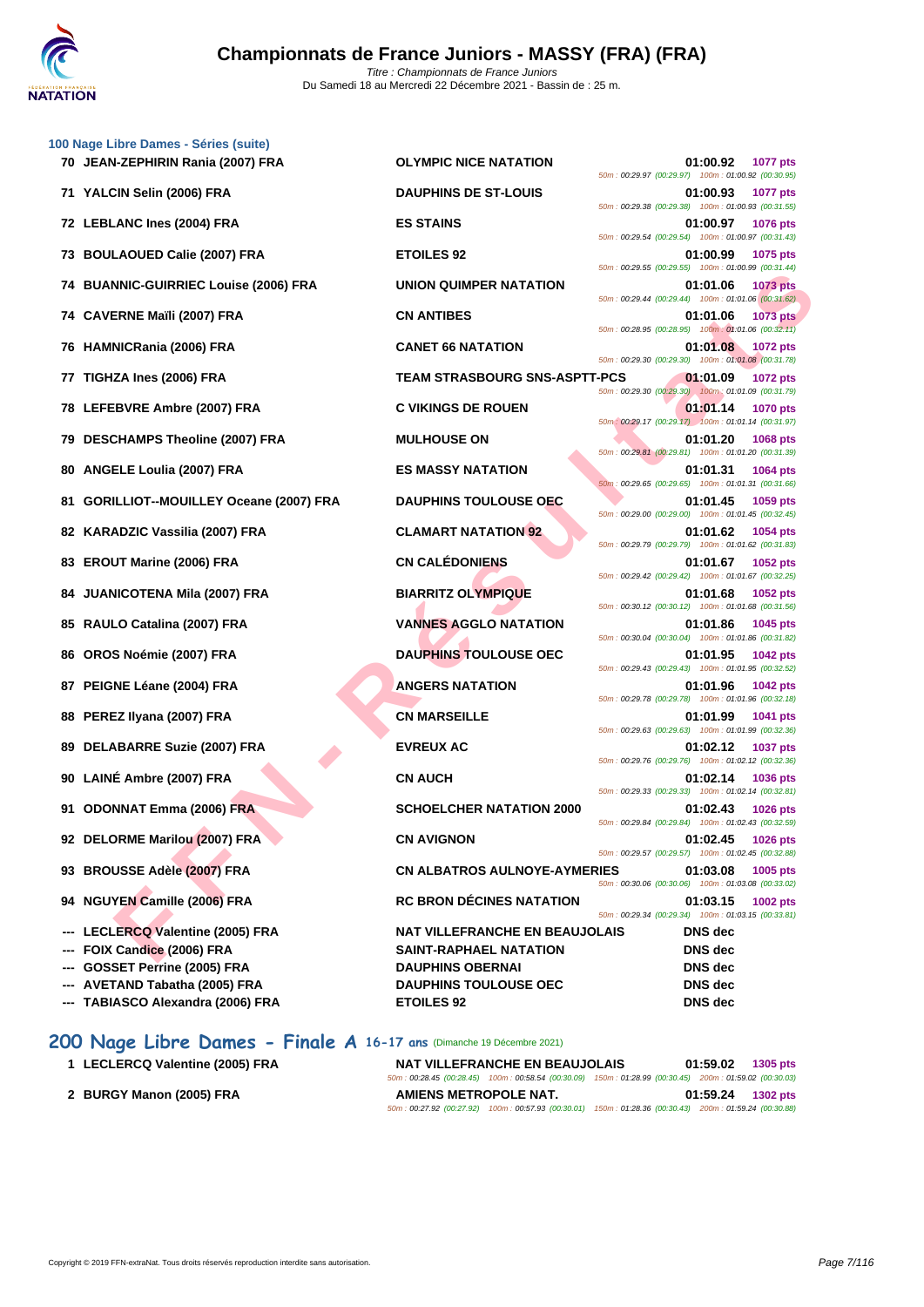### **[200 Nage](http://www.ffnatation.fr/webffn/index.php) Libre Dames - Finale A (suite)**

- **3 REYNA Alexa (2005) FRA ES MASSY NATATION 02:00.47 1281 pts**
- **4 PRUVOT Mathilde (2005) FRA**
- **5 TROMPETTE Melora (2005) FRA**
- **6 SAUDRAIS Svetlana (2004) FRA**
- **7 VASQUEZ Lucie (2004) FRA ES MASSY NATATION 02:03.71 1228 pts**
- **8** LEMAIRE Elsa (2005) FRA

### **200 Nage Libre Dames - Finale A 14-15 ans** (Dimanche 19 Décembre 2021)

- **1 ROSSI-BENE Giulia (2006) FRA**
- 2 **CACHOT Albane (2007) FRA**
- **3** CLAUDIC-TCHA Maëllys (2006) FRA
- **4 GOURGEON Laura (2006) FRA**
- **5 ROUX Alice (2007) FRA**
- **6 DELEUSE Zoe (2006) FRA CHARLEVILLE-MÉZIÈRES NATATION 02:05.35 1202 pts**
- **7** DOUILLARD Malou (2007) FRA
- **8 MEIGNEN-RETHO Justine (2007) FRA**

### **200 Nage Libre Dames - Finale B 16-17 ans** (Dimanche 19 Décembre 2021)

- **1 MAYLIE LAROSE Gladys (2005) FRA**
- 2 **GOUPIL-LIZEKNE Liya (2004) FRA**
- **3 HADHOUM Ilona (2004) FRA**
- **4 PENZ Celestine (2005) FRA**
- **5 HUGUET Cassandre (2004) FRA**
- **6 PELLEAU Ines (2004) FRA**
- **7 VANLIERDE Victoria (2004) FRA**
- **8 KOLB Sofia (2005) GER**

### **200 Nage Libre Dames - Finale B 14-15 ans** (Dimanche 19 Décembre 2021)

- **1 FERRÉ Léann (2006) FRA DAUPHINS D'ANNECY 02:04.98 1208 pts**
- 2 **RAZZOUME Sheynis (2006) FRA**
- **3 [HARIVEL Louise \(2006\) FRA](http://www.ffnatation.fr/webffn/resultats.php?idact=nat&go=epr&idcpt=72221&idepr=3)**
- **4** CLECEulalie (2007) FRA
- **5 PARMENTIER Romane (2006) FRA BILER B**
- **6** LETOCART Luna (2006) FRA

| <b>ES MASSY NATATION</b><br>50m: 00:28.27 (00:28.27) 100m: 00:58.62 (00:30.35)     | 02:00.47 1281 pts<br>150m: 01:29.64 (00:31.02) 200m: 02:00.47 (00:30.83)                                                    |
|------------------------------------------------------------------------------------|-----------------------------------------------------------------------------------------------------------------------------|
| <b>AMIENS METROPOLE NAT.</b><br>50m: 00:28.15 (00:28.15) 100m: 00:59.00 (00:30.85) | 02:01.61<br><b>1263 pts</b><br>150m: 01:30.50 (00:31.50) 200m: 02:01.61 (00:31.11)                                          |
| <b>C.N OZOIR-LA-FERRIERE</b>                                                       | 02:01.82 1259 pts<br>50m: 00:28.21 (00:28.21) 100m: 00:59.24 (00:31.03) 150m: 01:30.61 (00:31.37) 200m: 02:01.82 (00:31.21) |
|                                                                                    |                                                                                                                             |
| <b>AQUATIC CLUB BOURGES</b><br>50m: 00:28.25 (00:28.25) 100m: 00:59.60 (00:31.35)  | 02:03.62 1230 pts<br>150m: 01:31.60 (00:32.00) 200m: 02:03.62 (00:32.02)                                                    |
| <b>ES MASSY NATATION</b>                                                           | 02:03.71 1228 pts<br>50m: 00:28.21 (00:28.21) 100m: 00:58.92 (00:30.71) 150m: 01:30.43 (00:31.51) 200m: 02:03.71 (00:33.28) |

| <b>DAUPHINS D'ANNECY</b>     |                                                    | 01:58.83 1308 pts<br>50m: 00:27.74 (00:27.74) 100m: 00:57.74 (00:30.00) 150m: 01:28.21 (00:30.47) 200m: 01:58.83 (00:30.62)                                         |  |
|------------------------------|----------------------------------------------------|---------------------------------------------------------------------------------------------------------------------------------------------------------------------|--|
| <b>DAUPHINS TOULOUSE OEC</b> | 50m: 00:28.04 (00:28.04) 100m: 00:58.61 (00:30.57) | 02:00.82 1275 pts<br>150m: 01:29.98 (00:31.37) 200m: 02:00.82 (00:30.84)                                                                                            |  |
| <b>ANGERS NATATION</b>       | 50m: 00:28.45 (00:28.45) 100m: 00:59.10 (00:30.65) | 02:02.44 1249 pts<br>150m: 01:30.56 (00:31.46) 200m: 02:02.44 (00:31.88)                                                                                            |  |
| <b>PAYS D'AIX NATATION</b>   | 50m: 00:28.43 (00:28.43) 100m: 00:58.88 (00:30.45) | 02:04.27 1219 pts<br>150m; 01:30.99 (00:32.11) 200m: 02:04.27 (00:33.28)                                                                                            |  |
| <b>CN NIORT</b>              |                                                    | 02:04.71 1212 pts                                                                                                                                                   |  |
|                              |                                                    | 50m: 00:28.61 (00:28.61) 100m: 00:59.96 (00:31:35) 150m: 01:32.28 (00:32.32) 200m: 02:04.71 (00:32.43)                                                              |  |
|                              |                                                    | CHARLEVILLE-MÉZIÈRES NATATION 02:05.35<br><b>1202 pts</b><br>50m: 00:28.84 (00:28.84) 100m: 01:00.32 (00:31.48) 150m: 01:33.10 (00:32.78) 200m: 02:05.35 (00:32.25) |  |
| <b>DUMBEA NATATION</b>       |                                                    | 02:06.85<br>1178 pts<br>50m: 00:29.44 (00:29.44) 100m: 01:01.63 (00:32.19) 150m: 01:34.23 (00:32.60) 200m: 02:06.85 (00:32.62)                                      |  |

|                                                                         | JUINT. UU.20.2J [UU.20.2J] TUUMT. UU.J3.0U [UU.31.3J] TJUMT. UT.31.0U [UU.32.0U]                                                               |                                                                                    |
|-------------------------------------------------------------------------|------------------------------------------------------------------------------------------------------------------------------------------------|------------------------------------------------------------------------------------|
| <b>QUEZ Lucie (2004) FRA</b>                                            | <b>ES MASSY NATATION</b><br>50m: 00:28.21 (00:28.21) 100m: 00:58.92 (00:30.71) 150m: 01:30.43 (00:31.51) 200m: 02:03.71 (00:33.28)             | 02:03.71<br><b>1228 pts</b>                                                        |
| AIRE Elsa (2005) FRA                                                    | <b>CN NIORT</b><br>50m: 00:29.14 (00:29.14) 100m: 01:00.16 (00:31.02) 150m: 01:31.73 (00:31.57) 200m: 02:03.94 (00:32.21)                      | 02:03.94<br><b>1225 pts</b>                                                        |
| <b>1ge Libre Dames - Finale A 14-15 ans (Dimanche 19 Décembre 2021)</b> |                                                                                                                                                |                                                                                    |
| SI-BENE Giulia (2006) FRA                                               | <b>DAUPHINS D'ANNECY</b><br>50m: 00:27.74 (00:27.74) 100m: 00:57.74 (00:30.00) 150m: 01:28.21 (00:30.47) 200m: 01:58.83 (00:30.62)             | 01:58.83<br><b>1308 pts</b>                                                        |
| HOT Albane (2007) FRA                                                   | <b>DAUPHINS TOULOUSE OEC</b><br>50m: 00:28.04 (00:28.04) 100m: 00:58.61 (00:30.57) 150m: 01:29.98 (00:31.37) 200m: 02:00.82 (00:30.84)         | 02:00.82<br>1275 pts                                                               |
| JDIC-TCHA Maëllys (2006) FRA                                            | <b>ANGERS NATATION</b><br>50m : 00:28.45 (00:28.45) 100m : 00:59.10 (00:30.65) 150m : 01:30.56 (00:31.46) 200m : 02:02.44 (00:31.88)           | 02:02.44<br>1249 pts                                                               |
| RGEON Laura (2006) FRA                                                  | <b>PAYS D'AIX NATATION</b><br>50m: 00:28.43 (00:28.43) 100m: 00:58.88 (00:30.45)                                                               | 02:04.27<br><b>1219 pts</b><br>150m: 01:30.99 (00:32.11) 200m: 02:04.27 (00:33.28) |
| X Alice (2007) FRA                                                      | <b>CN NIORT</b><br>50m : 00:28.61 (00:28.61) 100m : 00:59.96 (00:31.35) 150m : 01:32.28 (00:32.32) 200m : 02:04.71 (00:32.43)                  | 02:04.71<br><b>1212 pts</b>                                                        |
| <b>EUSE Zoe (2006) FRA</b>                                              | <b>CHARLEVILLE-MÉZIÈRES NATATION</b><br>50m: 00:28.84 (00:28.84) 100m: 01:00.32 (00:31.48) 150m: 01:33.10 (00:32.78) 200m: 02:05.35 (00:32.25) | 02:05.35<br><b>1202 pts</b>                                                        |
| ILLARD Malou (2007) FRA                                                 | <b>DUMBEA NATATION</b><br>50m : 00:29.44 (00:29.44) 100m : 01:01.63 (00:32.19) 150m : 01:34.23 (00:32.60) 200m : 02:06.85 (00:32.62)           | 02:06.85<br>1178 pts                                                               |
| <b>SNEN-RETHO Justine (2007) FRA</b>                                    | <b>VANNES AGGLO NATATION</b><br>50m: 00:29.07 (00:29.07) 100m: 01:01.74 (00:32.67) 150m: 01:34.72 (00:32.98) 200m: 02:07.28 (00:32.56)         | 02:07.28<br><b>1171 pts</b>                                                        |
| 1ge Libre Dames - Finale B 16-17 ans (Dimanche 19 Décembre 2021)        |                                                                                                                                                |                                                                                    |
| LIE LAROSE Gladys (2005) FRA                                            | <b>RC BRON DECINES NATATION</b><br>60m : 00:28.66 (00:28.66) 100m : 00:59.76 (00:31.10) 150m : 01:31.26 (00:31.50) 200m : 02:02.75 (00:31.49)  | 02:02.75<br>1244 pts                                                               |
| PIL-LIZEKNE Liya (2004) FRA                                             | A ASEC NATATION SAINT-PAUL REUNION<br>50m; 00:29.11 (00:29.11) 100m: 01:01.01 (00:31.90) 150m: 01:32.14 (00:31.13) 200m: 02:03.64 (00:31.50)   | 02:03.64<br>1230 pts                                                               |
| <b>HOUM Ilona (2004) FRA</b>                                            | <b>ALLIANCE NATATION BESANCON</b><br>50m: 00:29.05 (00:29.05) 100m: 01:00.24 (00:31.19) 150m: 01:32.10 (00:31.86) 200m: 02:03.72 (00:31.62)    | 02:03.72<br><b>1228 pts</b>                                                        |
| Z Celestine (2005) FRA                                                  | <b>DAUPHINS ROMANAIS PÉAGEOIS</b><br>50m: 00:29.05 (00:29.05) 100m: 01:00.38 (00:31.33) 150m: 01:32.27 (00:31.89) 200m: 02:03.86 (00:31.59)    | 02:03.86<br><b>1226 pts</b>                                                        |
| <b>UET Cassandre (2004) FRA</b>                                         | <b>LILLE METROPOLE NATATION</b><br>50m: 00:28.63 (00:28.63) 100m: 00:59.78 (00:31.15) 150m: 01:31.97 (00:32.19) 200m: 02:05.76 (00:33.79)      | 02:05.76<br><b>1196 pts</b>                                                        |
| <b>EAU Ines (2004) FRA</b>                                              | <b>CN BREST</b><br>50m: 00:29.31 (00:29.31) 100m: 01:01.06 (00:31.75) 150m: 01:32.98 (00:31.92) 200m: 02:06.28 (00:33.30)                      | 02:06.28<br><b>1187 pts</b>                                                        |
| LIERDE Victoria (2004) FRA                                              | STADE BÉTHUNE PÉLICAN CLUB<br>50m: 00:29.17 (00:29.17) 100m: 01:01.82 (00:32.65) 150m: 01:34.99 (00:33.17) 200m: 02:07.65 (00:32.66)           | 02:07.65<br>1166 pts                                                               |
| B Sofia (2005 <mark>) GE</mark> R                                       | <b>PAYS DE GEX NATATION</b><br>50m: 00:29.67 (00:29.67) 100m: 01:02.19 (00:32.52) 150m: 01:35.21 (00:33.02) 200m: 02:08.04 (00:32.83)          | 02:08.04<br><b>1160 pts</b>                                                        |
| 19e Libre Dames - Finale B 14-15 ans (Dimanche 19 Décembre 2021)        |                                                                                                                                                |                                                                                    |
| RÉ Léann (2006) FRA                                                     | <b>DAUPHINS D'ANNECY</b><br>50m: 00:29.10 (00:29.10) 100m: 01:00.59 (00:31.49) 150m: 01:33.09 (00:32.50) 200m: 02:04.98 (00:31.89)             | 02:04.98<br><b>1208 pts</b>                                                        |

| <b>DAUPHINS D'ANNECY</b>      |                                                                                                        |                                                     | 02:04.98 1208 pts |  |
|-------------------------------|--------------------------------------------------------------------------------------------------------|-----------------------------------------------------|-------------------|--|
|                               | 50m; 00:29.10 (00:29.10) 100m; 01:00.59 (00:31.49) 150m; 01:33.09 (00:32.50) 200m; 02:04.98 (00:31.89) |                                                     |                   |  |
| <b>US TOUL</b>                |                                                                                                        |                                                     | 02:06.10 1190 pts |  |
|                               | 50m: 00:29.62 (00:29.62) 100m: 01:01.36 (00:31.74) 150m: 01:33.82 (00:32.46) 200m: 02:06.10 (00:32.28) |                                                     |                   |  |
| <b>EN CAEN</b>                |                                                                                                        |                                                     | 02:06.11 1190 pts |  |
|                               | 50m: 00:29.87 (00:29.87) 100m: 01:01.90 (00:32.03)                                                     | 150m: 01:33.98 (00:32.08) 200m: 02:06.11 (00:32.13) |                   |  |
|                               | AS VILLENEUVE-LÈS-AVIGNON                                                                              |                                                     | 02:07.49 1168 pts |  |
|                               | 50m: 00:29.41 (00:29.41) 100m: 01:01.86 (00:32.45) 150m: 01:34.57 (00:32.71) 200m: 02:07.49 (00:32.92) |                                                     |                   |  |
| <b>SAINT-RAPHAEL NATATION</b> |                                                                                                        |                                                     | 02:07.52 1168 pts |  |
|                               |                                                                                                        | 150m: 01:34.57 (00:32.83) 200m: 02:07.52 (00:32.95) |                   |  |
| <b>CN MELUN VAL DE SEINE</b>  |                                                                                                        |                                                     | 02:08.62 1150 pts |  |
|                               | 50m: 00:29.83 (00:29.83) 100m: 01:02.21 (00:32.38) 150m: 01:35.55 (00:33.34) 200m: 02:08.62 (00:33.07) |                                                     |                   |  |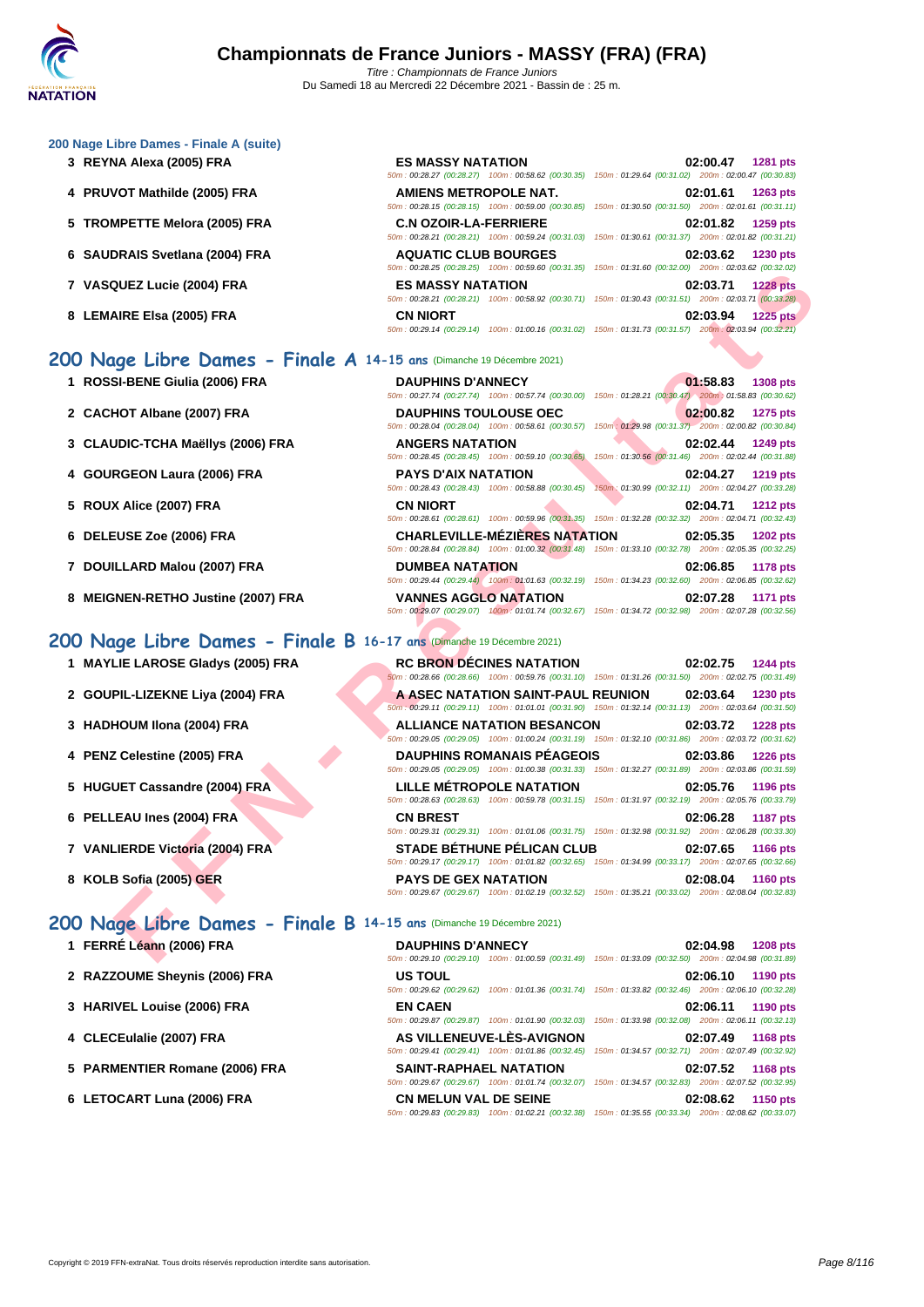| 200 Nage Libre Dames - Finale B (suite) |  |  |  |  |  |  |  |  |
|-----------------------------------------|--|--|--|--|--|--|--|--|
|-----------------------------------------|--|--|--|--|--|--|--|--|

- **7** ABEL-THIEBAUT Rosalie (2007) FRA
- **8 MANGIONE Margaux (2007) FRA**

## **200 Nage Libre Dames - Séries** (Dimanche 19 Décembre 2021)

|  | 1 LECLERCQ Valentine (2005) FRA |  |  |  |
|--|---------------------------------|--|--|--|
|--|---------------------------------|--|--|--|

- **2 BURGY Manon (2005) FRA AMIENS METROPOLE NAT. 02:00.80 1276 pts**
- **3 REYNA Alexa (2005) FRA ES MASSY NATATION 02:01.53 1264 pts**
- **4** CACHOT Albane (2007) FRA
- **5 VASQUEZ Lucie (2004) FRA ES MASSY NATATION 02:02.93 1241 pts**
- **6** LEMAIRE Elsa (2005) FRA
- **6** ROSSI-BENE Giulia (2006) FRA
- **8 TROMPETTE Melora (2005) FRA**
- **9 PRUVOT Mathilde (2005) FRA**
- **10 CLAUDIC-TCHA Maëllys (2006) FRA**
- **11 SAUDRAIS Svetlana (2004) FRA**
- **12 MAYLIE LAROSE Gladys (2005) FRA**
- **13 ROUX Alice (2007) FRA**
- **14 HUGUET Cassandre (2004) FRA**
- **15 GOURGEON Laura (2006) FRA**
- **16 PELLEAU Ines (2004) FRA**
- **17 PENZ Celestine (2005) FRA**
- **18 <b>HADHOUM** Ilona (2004) FRA
- **19 GOUPIL-LIZEKNE Liya (2004) FRA**
- **20 VANLIERDE Victoria (2004) FRA**
- **21 <b>KOLB Sofia (2005) GER**
- **22 MEIGNEN-RETHO Justine (2007) FRA**
- **23 DELEUSE Zoe (2006) FRA CHARLEVILLE-MÉZIÈRES NATATION 02:07.07 1175 pts**
- **24 DOUILLARD Malou (2007) FRA**
- **25 RAZZOUME Sheynis (2006) FRA**
- **26 HESSE Sarah (2005) FRA**
- **27 MARTELOT Camille (2005) FRA**
- **28 FERRÉ Léann (2006) FRA DAUPHINS D'ANNECY 02:07.28 1171 pts**

| <b>ST-DENIS RÉUNION</b>                            | 02:09.29 1140 pts                                   |
|----------------------------------------------------|-----------------------------------------------------|
| 50m: 00:29.75 (00:29.75) 100m: 01:02.28 (00:32.53) | 150m: 01:35.62 (00:33.34) 200m: 02:09.29 (00:33.67) |
| <b>C VIKINGS DE ROUEN</b>                          | 02:10.76 1117 pts                                   |
| 50m: 00:29.90 (00:29.90) 100m: 01:02.66 (00:32.76) | 150m: 01:36.79 (00:34.13) 200m: 02:10.76 (00:33.97) |
|                                                    |                                                     |

| $\sim$ rage city country            |                                                                                                                                                 |                                                                             |
|-------------------------------------|-------------------------------------------------------------------------------------------------------------------------------------------------|-----------------------------------------------------------------------------|
| 1 LECLERCQ Valentine (2005) FRA     | <b>NAT VILLEFRANCHE EN BEAUJOLAIS</b><br>50m: 00:28.82 (00:28.82) 100m: 00:59.24 (00:30.42) 150m: 01:30.03 (00:30.79) 200m: 02:00.57 (00:30.54) | 02:00.57<br><b>1280 pts</b>                                                 |
| 2 BURGY Manon (2005) FRA            | AMIENS METROPOLE NAT.<br>50m : 00:28.08 (00:28.08) 100m : 00:58.58 (00:30.50) 150m : 01:29.40 (00:30.82) 200m : 02:00.80 (00:31.40)             | 02:00.80<br><b>1276 pts</b>                                                 |
| 3   REYNA Alexa (2005) FRA          | <b>ES MASSY NATATION</b><br>50m: 00:28.37 (00:28.37) 100m: 00:59.23 (00:30.86) 150m: 01:30.64 (00:31.41) 200m: 02:01.53 (00:30.89)              | 02:01.53<br><b>1264 pts</b>                                                 |
| 4 CACHOT Albane (2007) FRA          | <b>DAUPHINS TOULOUSE OEC</b><br>50m: 00:28.15 (00:28.15) 100m: 00:59.41 (00:31.26) 150m: 01:31.64 (00:32.23) 200m: 02:02.84 (00:31.20)          | 02:02.84<br><b>1242 pts</b>                                                 |
| 5 VASQUEZ Lucie (2004) FRA          | <b>ES MASSY NATATION</b><br>50m: 00:28.27 (00:28.27) 100m: 00:58.90 (00:30.63) 150m: 01:30.60 (00:31.70) 200m: 02:02.93 (00:32.33)              | 02:02.93<br>1241 pts                                                        |
| 6   LEMAIRE Elsa (2005) FRA         | <b>CN NIORT</b><br>50m: 00:29.59 (00:29.59) 100m: 01:00.82 (00:31.23) 150m: 01:32.40 (00:31.58) 200m: 02:03.68 (00:31.28)                       | 02:03.68<br><b>1229 pts</b>                                                 |
| 6 ROSSI-BENE Giulia (2006) FRA      | <b>DAUPHINS D'ANNECY</b><br>50m: 00:27.76 (00:27.76) 100m: 00:58.64 (00:30.88)                                                                  | 02:03.68<br>1229 pts<br>150m: 01:31.54 (00:32.90) 200m: 02:03.68 (00:32.14) |
| 8 TROMPETTE Melora (2005) FRA       | <b>C.N OZOIR-LA-FERRIERE</b><br>50m: 00:28.62 (00:28.62) 100m: 00:59.75 (00:31.13)                                                              | 02:03.90<br>1225 pts<br>150m: 01:31.93 (00:32.18) 200m: 02:03.90 (00:31.97) |
| 9 PRUVOT Mathilde (2005) FRA        | <b>AMIENS METROPOLE NAT.</b><br>50m: 00:28.35 (00:28.35) 100m: 00:59.75 (00:31.40) 150m: 01:31.81 (00:32.06) 200m: 02:03.94 (00:32.13)          | 02:03.94<br>1225 pts                                                        |
| 0   CLAUDIC-TCHA Maëllys (2006) FRA | <b>ANGERS NATATION</b><br>50m : 00:28.69 (00:28.69) 100m : 00:59.67 (00:30.98) 150m : 01:31.59 (00:31.92) 200m : 02:04.09 (00:32.50)            | 02:04.09<br><b>1222 pts</b>                                                 |
| 1 SAUDRAIS Svetlana (2004) FRA      | <b>AQUATIC CLUB BOURGES</b><br>50m : 00:28.48 (00:28.48) 100m : 00:59.58 (00:31.10) 150m : 01:31.51 (00:31.93) 200m : 02:04.11 (00:32.60)       | 02:04.11<br><b>1222 pts</b>                                                 |
| 2 MAYLIE LAROSE Gladys (2005) FRA   | <b>RC BRON DECINES NATATION</b><br>50m: 00:28.61 (00:28.61) 100m: 00:59.58 (00:30.97) 150m: 01:31.94 (00:32.36) 200m: 02:04.28 (00:32.34)       | 02:04.28<br>1219 pts                                                        |
| 3 ROUX Alice (2007) FRA             | <b>CN NIORT</b><br>50m: 00:28.78 (00:28.78) 100m: 01:00.08 (00:31.30) 150m: 01:32.14 (00:32.06) 200m: 02:04.72 (00:32.58)                       | 02:04.72<br><b>1212 pts</b>                                                 |
| 4 HUGUET Cassandre (2004) FRA       | <b>LILLE METROPOLE NATATION</b><br>50m: 00:28.57 (00:28.57) 100m: 00:59.86 (00:31.29) 150m: 01:32.39 (00:32.53) 200m: 02:04.92 (00:32.53)       | 02:04.92<br>1209 pts                                                        |
| 5 GOURGEON Laura (2006) FRA         | PAYS D'AIX NATATION<br>50m: 00:28.77 (00:28.77) 100m: 00:59.61 (00:30.84) 150m: 01:32.19 (00:32.58) 200m: 02:05.43 (00:33.24)                   | 02:05.43<br><b>1201 pts</b>                                                 |
| 6 PELLEAU Ines (2004) FRA           | <b>CN BREST</b><br>50m: 00:29.24 (00:29.24) 100m: 01:01.52 (00:32.28) 150m: 01:33.06 (00:31.54) 200m: 02:05.56 (00:32.50)                       | 02:05.56<br>1199 pts                                                        |
| 7 PENZ Celestine (2005) FRA         | <b>DAUPHINS ROMANAIS PEAGEOIS</b><br>50m: 00:29.33 (00:29.33) 100m: 01:00.78 (00:31.45) 150m: 01:33.19 (00:32.41) 200m: 02:05.69 (00:32.50)     | 02:05.69<br>1197 pts                                                        |
| 8 HADHOUM IIona (2004) FRA          | <b>ALLIANCE NATATION BESANCON</b><br>50m: 00:28.60 (00:28.60) 100m: 00:59.85 (00:31.25) 150m: 01:32.37 (00:32.52) 200m: 02:06.05 (00:33.68)     | 02:06.05<br>1191 pts                                                        |
| 9 GOUPIL-LIZEKNE Liya (2004) FRA    | A ASEC NATATION SAINT-PAUL REUNION<br>50m: 00:28.84 (00:28.84) 100m: 01:00.40 (00:31.56) 150m: 01:33.13 (00:32.73) 200m: 02:06.72 (00:33.59)    | 02:06.72<br><b>1180 pts</b>                                                 |
| 0 VANLIERDE Victoria (2004) FRA     | <b>STADE BÉTHUNE PÉLICAN CLUB</b><br>50m : 00:29.20 (00:29.20) 100m : 01:01.29 (00:32.09) 150m : 01:34.10 (00:32.81) 200m : 02:06.88 (00:32.78) | 02:06.88<br><b>1178 pts</b>                                                 |
| 1 KOLB Sofia (2005) GER             | <b>PAYS DE GEX NATATION</b><br>50m: 00:29.38 (00:29.38) 100m: 01:02.04 (00:32.66) 150m: 01:35.19 (00:33.15) 200m: 02:06.91 (00:31.72)           | 02:06.91<br>1177 pts                                                        |
| 2 MEIGNEN-RETHO Justine (2007) FRA  | <b>VANNES AGGLO NATATION</b><br>50m: 00:29.31 (00:29.31) 100m: 01:01.40 (00:32.09) 150m: 01:34.70 (00:33.30) 200m: 02:07.06 (00:32.36)          | 02:07.06<br><b>1175 pts</b>                                                 |
| 3   DELEUSE Zoe (2006) FRA          | <b>CHARLEVILLE-MÉZIÈRES NATATION</b><br>50m: 00:29.86 (00:29.86) 100m: 01:02.19 (00:32.33) 150m: 01:34.96 (00:32.77) 200m: 02:07.07 (00:32.11)  | 02:07.07 1175 pts                                                           |
| 4 DOUILLARD Malou (2007) FRA        | <b>DUMBEA NATATION</b><br>50m: 00:29.76 (00:29.76) 100m: 01:01.77 (00:32.01) 150m: 01:34.29 (00:32.52) 200m: 02:07.11 (00:32.82)                | 02:07.11<br>1174 pts                                                        |
| 5 RAZZOUME Sheynis (2006) FRA       | <b>US TOUL</b><br>50m: 00:29.47 (00:29.47) 100m: 01:01.82 (00:32.35) 150m: 01:34.56 (00:32.74) 200m: 02:07.21 (00:32.65)                        | 02:07.21<br>1173 pts                                                        |
| 6 HESSE Sarah (2005) FRA            | <b>SN METZ</b><br>50m : 00:29.46 (00:29.46) 100m : 01:01.59 (00:32.13) 150m : 01:34.64 (00:33.05) 200m : 02:07.24 (00:32.60)                    | 02:07.24<br><b>1172 pts</b>                                                 |
| 7 MARTELOT Camille (2005) FRA       | <b>NANTES NATATION</b><br>50m: 00:28.72 (00:28.72) 100m: 01:00.39 (00:31.67) 150m: 01:33.86 (00:33.47) 200m: 02:07.27 (00:33.41)                | 02:07.27<br><b>1172 pts</b>                                                 |
| 8 FERRÉ Léann (2006) FRA            | <b>DAUPHINS D'ANNECY</b><br>50m: 00:29.99 (00:29.99) 100m: 01:02.51 (00:32.52) 150m: 01:35.25 (00:32.74) 200m: 02:07.28 (00:32.03)              | 02:07.28<br><b>1171 pts</b>                                                 |
|                                     |                                                                                                                                                 |                                                                             |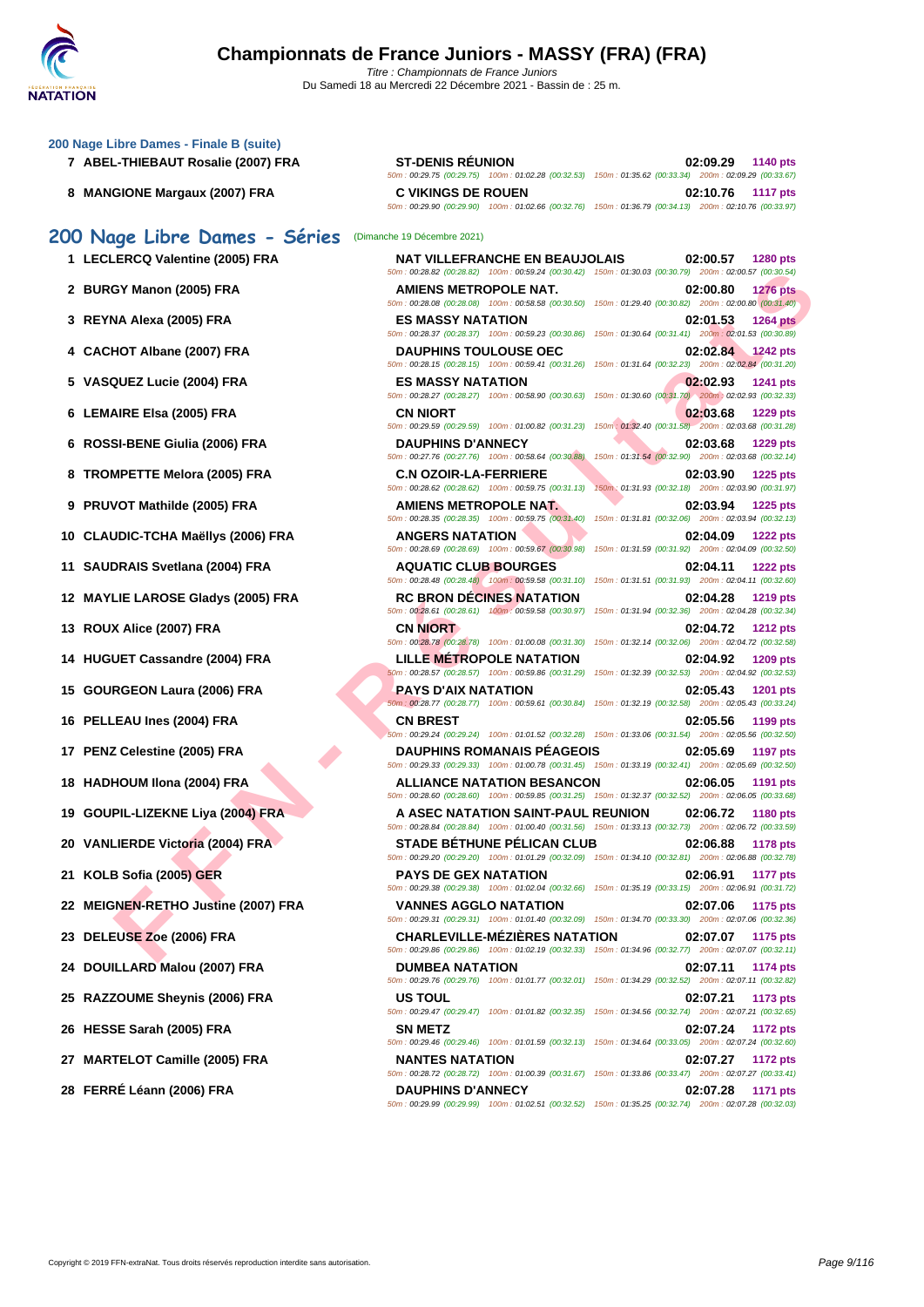### **[200 Nage](http://www.ffnatation.fr/webffn/index.php) Libre Dames - Séries (suite)**

- 
- 
- 
- 
- 
- 
- 
- 
- 
- 
- 
- 
- 
- 
- 
- 
- 
- 
- 
- 
- 
- 
- 
- 
- 
- 
- 
- 
- 
- 
- 

**FIGULAS-JOUAULT LIST (2006) FRA**<br> **FRIGHDADIC COMPRESSIONS DURE ANTITONY IS ANY TION IS AN ANTISOT DE SA CHE AND CONSERVATION<br>
HE REIND (2009) FRA

<b>FRIGHDADIC COMPRESSIONS DURE ANTISOT DE SA CHE AND CONSERVATION<br>
IN ENGI 29 SENEZ Lou-Ann (2004) FRA STADE BÉTHUNE PÉLICAN CLUB 02:07.29 1171 pts** 50m : 00:29.26 (00:29.26) 100m : 01:01.53 (00:32.27) 150m : 01:34.40 (00:32.87) 200m : 02:07.29 (00:32.89) **30 CURCAN Alexandra-roxana (2005) ROU CN MARSEILLE 02:07.33 1171 pts** 50m : 00:29.74 (00:29.74) 100m : 01:02.47 (00:32.73) 150m : 01:34.91 (00:32.44) 200m : 02:07.33 (00:32.42) **31 HARIVEL Louise (2006) FRA EN CAEN 02:07.53 1168 pts** 50m : 00:30.28 (00:30.28) 100m : 01:03.16 (00:32.88) 150m : 01:35.15 (00:31.99) 200m : 02:07.53 (00:32.38) **32 COCCORDANO Clémence (2005) FRA LILLE MÉTROPOLE NATATION 02:07.83 1163 pts** 50m : 00:30.24 (00:30.24) 100m : 01:02.24 (00:32.00) 150m : 01:35.09 (00:32.85) 200m : 02:07.83 (00:32.74) **33 TORRECILLAS-JOUAULT Lisa (2005) FRA NANTES NATATION 02:08.23 1157 pts** 50m : 00:29.74 (00:29.74) 100m : 01:02.39 (00:32.65) 150m : 01:35.76 (00:33.37) 200m : 02:08.23 (00:32.47) **34 NIEL Joanne (2004) FRA ASPTT MONTPELLIER 02:08.35 1155 pts** 50m : 00:29.44 (00:29.44) 100m : 01:01.95 (00:32.51) 150m : 01:35.34 (00:33.39) 200m : 02:08.35 (00:33.01) **35 AUBIN Eleanore (2006) FRA ANGERS NATATION 02:08.63 1150 pts** 50m : 00:29.29 (00:29.29) 100m : 01:01.61 (00:32.32) 150m : 01:34.86 (00:33.25) 200m : 02:08.63 (00:33.77) **36 ABEL-THIEBAUT Rosalie (2007) FRA ST-DENIS RÉUNION 02:08.66 1150 pts** 50m : 00:29.62 (00:29.62) 100m : 01:02.01 (00:32.39) 150m : 01:35.39 (00:33.38) 200m : 02:08.66 (00:33.27) **37 VERT-MONIG Silja (2005) FRA MARSOUINS DU COMMINGES 02:08.68 1150 pts** 50m : 00:29.24 (00:29.24) 100m : 01:01.65 (00:32.41) 150m : 01:35.49 (00:33.84) 200m : 02:08.68 (00:33.19) **38 MAILHARROU Carla (2005) FRA NAT VILLEFRANCHE EN BEAUJOLAIS 02:08.97 1145 pts** 50m : 00:29.45 (00:29.45) 100m : 01:02.02 (00:32.57) 150m : 02:08.97 (01:06.95) 200m : 02:08.97 (00:00.00) **39** CLECEulalie (2007) FRA **AS VILLENEUVE-LÈS-AVIGNON 02:09.03 1144 pts 60.12.09.03 1144 pts 60.32.98 1144** pts **60.32.98 12.09.03 12.09.03 12.09.03 12.09.03 13.98** 50m : 00:29.82 (00:29.82) 100m : 01:02.45 (00:32.63) 150m : 01:36.05 (00:33.60) 200m : 02:09.03 (00:32.98) **40 MANGIONE Margaux (2007) FRA C VIKINGS DE ROUEN 02:09.10 1143 pts** 50m : 00:29.75 (00:29.75) 100m : 01:02.12 (00:32.37) 150m : 01:35.54 (00:33.42) 200m : 02:09.10 (00:33.56) **41 LETOCART Luna (2006) FRA CN MELUN VAL DE SEINE 02:09.34 1139 pts** 50m : 00:29.72 (00:29.72) 100m : 01:02.52 (00:32.80) 150m : 01:35.98 (00:33.46) 200m : 02:09.34 (00:33.36) **42 PARMENTIER Romane (2006) FRA SAINT-RAPHAEL NATATION 02:09.62 1135 pts** 50m : 00:29.93 (00:29.93) 100m : 01:02.95 (00:33.02) 150m : 01:36.16 (00:33.21) 200m : 02:09.62 (00:33.46) **43 MONGIN Sthélyna (2007) FRA ES MASSY NATATION 02:09.91 1130 pts** 50m : 00:29.35 (00:29.35) 100m : 01:02.39 (00:33.04) 150m : 01:36.61 (00:34.22) 200m : 02:09.91 (00:33.30) **44 VAN PAPEGHEM Manon (2006) FRA STADE DE REIMS NATATION 02:09.97 1129 pts** 50m : 00:29.97 (00:29.97) 100m : 01:02.67 (00:32.70) 150m : 01:36.19 (00:33.52) 200m : 02:09.97 (00:33.78) **45 HORTER Liberty-Belle (2005) FRA MULHOUSE ON 02:10.10 1127 pts** 50m : 00:30.61 (00:30.61) 100m : 01:03.50 (00:32.89) 150m : 01:37.18 (00:33.68) 200m : 02:10.10 (00:32.92) **46 OLIVIER Emma (2004) FRA MONTPELLIER METROPOLE NATATION 02:10.19 1126 pts** 50m : 00:29.95 (00:29.95) 100m : 01:02.43 (00:32.48) 150m : 01:36.12 (00:33.69) 200m : 02:10.19 (00:34.07) **47 GERHAHER Alyssa (2006) FRA CN SARREGUEMINES 02:10.21 1126 pts** 50m : 00:30.14 (00:30.14) 100m : 01:03.17 (00:33.03) 150m : 01:37.01 (00:33.84) 200m : 02:10.21 (00:33.20) **48 HAQUIN Krystal (2005) FRA C PAUL-BERT RENNES 02:10.28 1125 pts** 50m : 00:30.45 (00:30.45) 100m : 01:03.49 (00:33.04) 150m : 01:37.11 (00:33.62) 200m : 02:10.28 (00:33.17) **49 NOVAK Anais (2006) FRA STADE FRANÇAIS O COURBEVOIE 02:10.54 1121 pts** 50m : 00:29.59 (00:29.59) 100m : 01:01.95 (00:32.36) 150m : 01:35.88 (00:33.93) 200m : 02:10.54 (00:34.66) **50 TABIASCO Alexandra (2006) FRA ETOILES 92 02:10.63 1119 pts** 50m : 00:30.16 (00:30.16) 100m : 01:03.15 (00:32.99) 150m : 01:37.16 (00:34.01) 200m : 02:10.63 (00:33.47) **51 ABALLEA Nina (2005) FRA OLYMPIC NICE NATATION 02:10.72 1118 pts** 50m : 00:30.59 (00:30.59) 100m : 01:03.96 (00:33.37) 150m : 01:38.11 (00:34.15) 200m : 02:10.72 (00:32.61) **52 SCHUHLER Lucie (2006) FRA TEAM STRASBOURG SNS-ASPTT-PCS 02:10.86 1116 pts** 50m : 00:29.82 (00:29.82) 100m : 01:02.45 (00:32.63) 150m : 01:36.57 (00:34.12) 200m : 02:10.86 (00:34.29) **53 BOUCHON Mahault (2006) FRA LYON NATATION METROPOLE 02:10.89 1115 pts** 50m : 00:30.35 (00:30.35) 100m : 01:02.85 (00:32.50) 150m : 01:36.73 (00:33.88) 200m : 02:10.89 (00:34.16) **54 FOURNIER Maeva (2006) FRA CN ANTIBES 02:10.95 1114 pts** 50m : 00:31.14 (00:31.14) 100m : 01:04.54 (00:33.40) 150m : 01:38.02 (00:33.48) 200m : 02:10.95 (00:32.93) **55 DIANA Elsa (2005) FRA OLYMPIC NICE NATATION 02:11.10 1112 pts** 50m : 00:29.42 (00:29.42) 100m : 01:01.67 (00:32.25) 150m : 01:35.86 (00:34.19) 200m : 02:11.10 (00:35.24) **55 LATREILLE Lilou (2007) FRA CHARLEVILLE-MÉZIÈRES NATATION 02:11.10 1112 pts** 50m : 00:29.93 (00:29.93) 100m : 01:03.14 (00:33.21) 150m : 01:37.81 (00:34.67) 200m : 02:11.10 (00:33.29) **57 MOREIRA Manon (2006) FRA RC BRON DÉCINES NATATION 02:11.18 1111 pts** 50m : 00:29.70 (00:29.70) 100m : 01:02.97 (00:33.27) 150m : 01:37.35 (00:34.38) 200m : 02:11.18 (00:33.83) **58 VERDIER Lisa (2006) FRA MARCQ NATATION 02:11.25 1110 pts** 50m : 00:30.37 (00:30.37) 100m : 01:03.20 (00:32.83) 150m : 01:36.74 (00:33.54) 200m : 02:11.25 (00:34.51) **59 GAZZERA Ambre (2006) FRA CN BREST 02:11.60 1104 pts** 50m : 00:30.20 (00:30.20) 100m : 01:03.90 (00:33.70) 150m : 01:38.25 (00:34.35) 200m : 02:11.60 (00:33.35)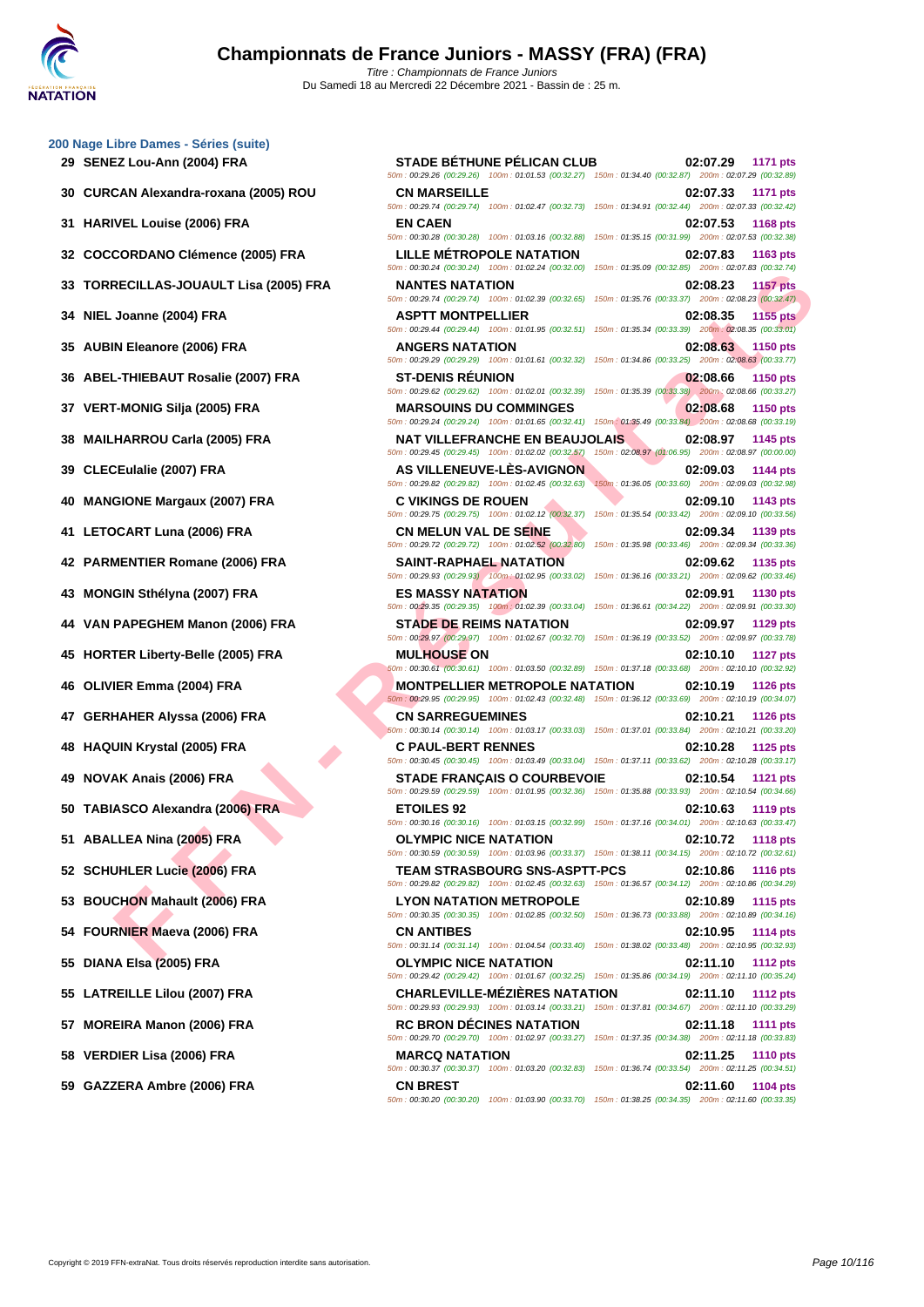### **[200 Nage](http://www.ffnatation.fr/webffn/index.php) Libre Dames - Séries (suite)**

- **60 BALDELLI Maelle (2006) FRA**
- **61 BATTEUX Auréliane (2004) FRA**
- **62 PEREZ Ilyana (2007) FRA**
- **63 WOLBAYOT Margaux (2005) BEL**
- **64 BOULAOUED Calie (2007) FRA**
- **65 BEUCecile (2007) FRA**
- **66** JEAN-ZEPHIRIN Rania (2007) FRA
- **67 MAHMOUDI Inès (2007) FRA PAYS D'AIX NATATION 02:15.80 1041 pts**
- **68 CAVERNE Maïli (2007) FRA**
- **69 OROS Noémie (2007) FRA**
- **70 RAULO Catalina (2007) FRA**
- **71 MARECHAL QUEMIN Lucie (2007) FRA CERCLE DES NAGEURS ST-BRIEUC 02:19.44 988 pts**
- **--- SAVART Coralie (2004) FRA**
- **--- FOIX Candice (2006) FRA**
- --- **DUPUIS Garance (2005) FRA** STADE BÉTHUNE PÉLICAN CLUB

### **400 Nage Libre Dames - Finale A 16-17 ans** (Mercredi 22 Décembre 2021)

- 
- 
- 
- 
- 
- **6 COCCORDANO Clémence (2005) FRA LILLE MÉTROPOLE NATATION 04:20.98 1222 pts**
- 
- 
- 
- 
- **1 CLAUDIC-TCHA Maëllys (2006) FRA**
- **2 ROUX Alice (2007) FRA**
- **3 GOURGEON Laura (2006) FRA**
- **4 DELEUSE Zoe (2006) FRA CHARLEVILLE-MÉZIÈRES NATATION 04:25.42 1187 pts**

| <b>MARTIGUES NATATION</b><br>02:11.94<br>1099 pts<br>50m: 00:30.84 (00:30.84) 100m: 01:04.04 (00:33.20) 150m: 01:38.28 (00:34.24) 200m: 02:11.94 (00:33.66)<br><b>NAUTIC CLUB RAMBOUILLET</b><br>02:12.05<br>1098 pts<br>50m: 00:30.69 (00:30.69) 100m: 01:03.92 (00:33.23) 150m: 01:37.96 (00:34.04) 200m: 02:12.05 (00:34.09)<br><b>CN MARSEILLE</b><br>02:12.22<br>1095 pts<br>50m: 00:30.98 (00:30.98) 100m: 01:04.42 (00:33.44) 150m: 01:38.82 (00:34.40) 200m: 02:12.22 (00:33.40)<br>DENAIN NAT. PORTE DU HAINAUT<br>02:12.62<br>1089 pts<br>50m: 00:30.47 (00:30.47) 100m: 01:04.77 (00:34.30) 150m: 01:38.42 (00:33.65) 200m: 02:12.62 (00:34.20)<br><b>ETOILES 92</b><br>02:13.56<br>1075 pts<br>50m : 00:29.75 (00:29.75) 100m : 01:03.17 (00:33.42) 150m : 01:38.26 (00:35.09) 200m : 02:13.56 (00:35.30)<br><b>SN METZ</b><br>02:13.80<br>1071 pts<br>50m: 00:31.47 (00:31.47) 100m: 01:04.73 (00:33.26) 150m: 01:39.39 (00:34.66) 200m: 02:13.80 (00:34.41)<br><b>OLYMPIC NICE NATATION</b><br>02:14.04<br><b>1067 pts</b><br>50m: 00:30.16 (00:30.16) 100m: 01:03.96 (00:33.80) 150m: 01:39.14 (00:35.18) 200m: 02:14.04 (00:34.90)<br><b>PAYS D'AIX NATATION</b><br>02:15.80<br>1041 pts<br>50m : 00:29.46 (00:29.46) 100m : 01:02.49 (00:33.03) 150m : 01:39.23 (00:36.74) 200m : 02:15.80 (00:36.57)<br><b>CN ANTIBES</b><br>02:15.89<br>1040 pts<br>50m: 00:30.54 (00:30.54) 100m: 01:04.85 (00:34.31) 150m: 01:41.21 (00:36.36) 200m: 02:15.89 (00:34.68)<br><b>DAUPHINS TOULOUSE OEC</b><br>02:16.38<br>1033 pts<br>50m: 00:30.44 (00:30.44) 100m: 01:04.40 (00:33.96)<br>150m: 01:40.43 (00:36.03) 200m: 02:16.38 (00:35.95)<br><b>VANNES AGGLO NATATION</b><br>02:16.52<br>1030 pts<br>50m: 00:31.09 (00:31.09) 100m: 01:05.20 (00:34.11)<br>150m: 01:41.14 (00:35.94) 200m: 02:16.52 (00:35.38)<br><b>CERCLE DES NAGEURS ST-BRIEUC</b><br>02:19.44<br>988 pts<br>50m: 00:30.65 (00:30.65) 100m: 01:06.35 (00:35.70) 150m: 01:42.39 (00:36.04) 200m: 02:19.44 (00:37.05)<br><b>DAUPHINS TOULOUSE OEC</b><br><b>DNS</b> dec<br><b>SAINT-RAPHAEL NATATION</b><br>DNS dec<br>STADE BÉTHUNE PÉLICAN CLUB<br><b>DSQ</b><br><b>NAT VILLEFRANCHE EN BEAUJOLAIS</b><br>04:07.71<br>1330 pts MPF1<br>50m: 00:29.19 (00:29.19) 100m: 01:00.14 (00:30.95) 150m: 01:31.61 (00:31.47) 200m: 02:03.21 (00:31.60)<br>250m: 02:34.60 (00:31.39) 300m: 03:05.92 (00:31.32) 350m: 03:37.18 (00:31.26) 400m: 04:07.71 (00:30.53)<br><b>CASTRES SPORTS NAUTIQUES</b><br>04:08.83<br>1321 pts<br>50m : 00:28.50 (00:28.50) 100m : 00:59.86 (00:31.36) 150m : 01:31.51 (00:31.65) 200m : 02:03.12 (00:31.61)<br>250m : 02:34.94 (00:31.82) 300m : 03:06.70 (00:31.76) 350m : 03:38.64 (00:31.94) 400m : 04:08.83 (00:30.19)<br><b>ES MASSY NATATION</b><br>04:08.91<br><b>1320 pts</b><br>50m : 00:28.89 (00:28.89) 100m : 00:59.89 (00:31.00) 150m : 01:31.32 (00:31.43) 200m : 02:03.08 (00:31.76)<br>250m: 02:34.81 (00:31.73) 300m: 03:06.63 (00:31.82) 350m: 03:38.51 (00:31.88) 400m: 04:08.91 (00:30.40)<br><b>AMIENS METROPOLE NAT.</b><br>04:19.11<br>1237 pts<br>50m: 00:28.79 (00:28.79) 100m: 01:00.42 (00:31.63) 150m: 01:32.80 (00:32.38) 200m: 02:05.70 (00:32.90)<br>250m: 02:38.84 (00:33.14) 300m: 03:12.38 (00:33.54)<br>350m: 03:45.94 (00:33.56) 400m: 04:19.11 (00:33.17)<br><b>ALLIANCE NATATION BESANCON</b><br>04:20.93<br><b>1222 pts</b><br>50m : 00:29.20 (00:29.20) 100m : 01:00.99 (00:31.79) 150m : 01:33.49 (00:32.50) 200m : 02:06.99 (00:33.50)<br>250m : 02:40.55 (00:33.56) 300m : 03:14.20 (00:33.65) 350m : 03:48.03 (00:33.83) 400m : 04:20.93 (00:32.90)<br><b>LILLE METROPOLE NATATION</b><br>04:20.98<br><b>1222 pts</b><br>50m : 00:30.13 (00:30.13) 100m : 01:02.50 (00:32.37) 150m : 01:35.53 (00:33.03) 200m : 02:08.81 (00:33.28)<br>250m : 02:41.80 (00:32.99) 300m : 03:15.15 (00:33.35) 350m : 03:48.78 (00:33.63) 400m : 04:20.98 (00:32.20)<br><b>DAUPHINS ROMANAIS PEAGEOIS</b><br>04:22.48<br><b>1210 pts</b><br>50m: 00:29.95 (00:29.95) 100m: 01:02.89 (00:32.94) 150m: 01:35.98 (00:33.09) 200m: 02:09.04 (00:33.06)<br>250m: 02:42.33 (00:33.29) 300m: 03:15.95 (00:33.62) 350m: 03:49.72 (00:33.77) 400m: 04:22.48 (00:32.76)<br><b>ES MASSY NATATION</b><br>04:28.33<br>1164 pts<br>50m: 00:29.71 (00:29.71) 100m: 01:01.96 (00:32.25)<br>150m: 01:34.93 (00:32.97) 200m: 02:08.80 (00:33.87)<br>250m: 02:43.13 (00:34.33) 300m: 03:17.82 (00:34.69)<br>350m: 03:52.94 (00:35.12) 400m: 04:28.33 (00:35.39) | uwiy paniyo                      |  |  |
|--------------------------------------------------------------------------------------------------------------------------------------------------------------------------------------------------------------------------------------------------------------------------------------------------------------------------------------------------------------------------------------------------------------------------------------------------------------------------------------------------------------------------------------------------------------------------------------------------------------------------------------------------------------------------------------------------------------------------------------------------------------------------------------------------------------------------------------------------------------------------------------------------------------------------------------------------------------------------------------------------------------------------------------------------------------------------------------------------------------------------------------------------------------------------------------------------------------------------------------------------------------------------------------------------------------------------------------------------------------------------------------------------------------------------------------------------------------------------------------------------------------------------------------------------------------------------------------------------------------------------------------------------------------------------------------------------------------------------------------------------------------------------------------------------------------------------------------------------------------------------------------------------------------------------------------------------------------------------------------------------------------------------------------------------------------------------------------------------------------------------------------------------------------------------------------------------------------------------------------------------------------------------------------------------------------------------------------------------------------------------------------------------------------------------------------------------------------------------------------------------------------------------------------------------------------------------------------------------------------------------------------------------------------------------------------------------------------------------------------------------------------------------------------------------------------------------------------------------------------------------------------------------------------------------------------------------------------------------------------------------------------------------------------------------------------------------------------------------------------------------------------------------------------------------------------------------------------------------------------------------------------------------------------------------------------------------------------------------------------------------------------------------------------------------------------------------------------------------------------------------------------------------------------------------------------------------------------------------------------------------------------------------------------------------------------------------------------------------------------------------------------------------------------------------------------------------------------------------------------------------------------------------------------------------------------------------------------------------------------------------------------------------------------------------------------------------------------------------------------------------------------------------------------------------------------------------------------------------------------------------------------------------------------------------------------------------------------------------------------------------------------------------------------------------------------------------------------------------|----------------------------------|--|--|
| Candice (2006) FRA                                                                                                                                                                                                                                                                                                                                                                                                                                                                                                                                                                                                                                                                                                                                                                                                                                                                                                                                                                                                                                                                                                                                                                                                                                                                                                                                                                                                                                                                                                                                                                                                                                                                                                                                                                                                                                                                                                                                                                                                                                                                                                                                                                                                                                                                                                                                                                                                                                                                                                                                                                                                                                                                                                                                                                                                                                                                                                                                                                                                                                                                                                                                                                                                                                                                                                                                                                                                                                                                                                                                                                                                                                                                                                                                                                                                                                                                                                                                                                                                                                                                                                                                                                                                                                                                                                                                                                                                                                                       | DELLI Maelle (2006) FRA          |  |  |
| EZ Ilyana (2007) FRA<br>BAYOT Margaux (2005) BEL<br>LAOUED Calie (2007) FRA<br>Cecile (2007) FRA<br><b>\-ZEPHIRIN Rania (2007) FRA</b><br>MOUDI Inès (2007) FRA<br>ERNE Maïli (2007) FRA<br>S Noémie (2007) FRA<br>LO Catalina (2007) FRA<br>ECHAL QUEMIN Lucie (2007) FRA<br>ART Coralie (2004) FRA<br>UIS Garance (2005) FRA<br><b>age Libre Dames - Finale A 16-17 ans (Mercredi 22 Décembre 2021)</b><br><b>LERCQ Valentine (2005) FRA</b><br>ANDIE Camille (2004) FRA<br>NA Alexa (2005) FRA<br>GY Manon (2005) FRA<br>HOUM Ilona (2004) FRA<br><b>CORDANO Clémence (2005) FRA</b><br>Z Celestine (2005) FRA<br>QUEZ Lucie (2004) FRA<br>$\log$ Libre Dames - Finale A 14-15 ans (Mercredi 22 Décembre 2021)                                                                                                                                                                                                                                                                                                                                                                                                                                                                                                                                                                                                                                                                                                                                                                                                                                                                                                                                                                                                                                                                                                                                                                                                                                                                                                                                                                                                                                                                                                                                                                                                                                                                                                                                                                                                                                                                                                                                                                                                                                                                                                                                                                                                                                                                                                                                                                                                                                                                                                                                                                                                                                                                                                                                                                                                                                                                                                                                                                                                                                                                                                                                                                                                                                                                                                                                                                                                                                                                                                                                                                                                                                                                                                                                                        | <b>TEUX Auréliane (2004) FRA</b> |  |  |
|                                                                                                                                                                                                                                                                                                                                                                                                                                                                                                                                                                                                                                                                                                                                                                                                                                                                                                                                                                                                                                                                                                                                                                                                                                                                                                                                                                                                                                                                                                                                                                                                                                                                                                                                                                                                                                                                                                                                                                                                                                                                                                                                                                                                                                                                                                                                                                                                                                                                                                                                                                                                                                                                                                                                                                                                                                                                                                                                                                                                                                                                                                                                                                                                                                                                                                                                                                                                                                                                                                                                                                                                                                                                                                                                                                                                                                                                                                                                                                                                                                                                                                                                                                                                                                                                                                                                                                                                                                                                          |                                  |  |  |
|                                                                                                                                                                                                                                                                                                                                                                                                                                                                                                                                                                                                                                                                                                                                                                                                                                                                                                                                                                                                                                                                                                                                                                                                                                                                                                                                                                                                                                                                                                                                                                                                                                                                                                                                                                                                                                                                                                                                                                                                                                                                                                                                                                                                                                                                                                                                                                                                                                                                                                                                                                                                                                                                                                                                                                                                                                                                                                                                                                                                                                                                                                                                                                                                                                                                                                                                                                                                                                                                                                                                                                                                                                                                                                                                                                                                                                                                                                                                                                                                                                                                                                                                                                                                                                                                                                                                                                                                                                                                          |                                  |  |  |
|                                                                                                                                                                                                                                                                                                                                                                                                                                                                                                                                                                                                                                                                                                                                                                                                                                                                                                                                                                                                                                                                                                                                                                                                                                                                                                                                                                                                                                                                                                                                                                                                                                                                                                                                                                                                                                                                                                                                                                                                                                                                                                                                                                                                                                                                                                                                                                                                                                                                                                                                                                                                                                                                                                                                                                                                                                                                                                                                                                                                                                                                                                                                                                                                                                                                                                                                                                                                                                                                                                                                                                                                                                                                                                                                                                                                                                                                                                                                                                                                                                                                                                                                                                                                                                                                                                                                                                                                                                                                          |                                  |  |  |
|                                                                                                                                                                                                                                                                                                                                                                                                                                                                                                                                                                                                                                                                                                                                                                                                                                                                                                                                                                                                                                                                                                                                                                                                                                                                                                                                                                                                                                                                                                                                                                                                                                                                                                                                                                                                                                                                                                                                                                                                                                                                                                                                                                                                                                                                                                                                                                                                                                                                                                                                                                                                                                                                                                                                                                                                                                                                                                                                                                                                                                                                                                                                                                                                                                                                                                                                                                                                                                                                                                                                                                                                                                                                                                                                                                                                                                                                                                                                                                                                                                                                                                                                                                                                                                                                                                                                                                                                                                                                          |                                  |  |  |
|                                                                                                                                                                                                                                                                                                                                                                                                                                                                                                                                                                                                                                                                                                                                                                                                                                                                                                                                                                                                                                                                                                                                                                                                                                                                                                                                                                                                                                                                                                                                                                                                                                                                                                                                                                                                                                                                                                                                                                                                                                                                                                                                                                                                                                                                                                                                                                                                                                                                                                                                                                                                                                                                                                                                                                                                                                                                                                                                                                                                                                                                                                                                                                                                                                                                                                                                                                                                                                                                                                                                                                                                                                                                                                                                                                                                                                                                                                                                                                                                                                                                                                                                                                                                                                                                                                                                                                                                                                                                          |                                  |  |  |
|                                                                                                                                                                                                                                                                                                                                                                                                                                                                                                                                                                                                                                                                                                                                                                                                                                                                                                                                                                                                                                                                                                                                                                                                                                                                                                                                                                                                                                                                                                                                                                                                                                                                                                                                                                                                                                                                                                                                                                                                                                                                                                                                                                                                                                                                                                                                                                                                                                                                                                                                                                                                                                                                                                                                                                                                                                                                                                                                                                                                                                                                                                                                                                                                                                                                                                                                                                                                                                                                                                                                                                                                                                                                                                                                                                                                                                                                                                                                                                                                                                                                                                                                                                                                                                                                                                                                                                                                                                                                          |                                  |  |  |
|                                                                                                                                                                                                                                                                                                                                                                                                                                                                                                                                                                                                                                                                                                                                                                                                                                                                                                                                                                                                                                                                                                                                                                                                                                                                                                                                                                                                                                                                                                                                                                                                                                                                                                                                                                                                                                                                                                                                                                                                                                                                                                                                                                                                                                                                                                                                                                                                                                                                                                                                                                                                                                                                                                                                                                                                                                                                                                                                                                                                                                                                                                                                                                                                                                                                                                                                                                                                                                                                                                                                                                                                                                                                                                                                                                                                                                                                                                                                                                                                                                                                                                                                                                                                                                                                                                                                                                                                                                                                          |                                  |  |  |
|                                                                                                                                                                                                                                                                                                                                                                                                                                                                                                                                                                                                                                                                                                                                                                                                                                                                                                                                                                                                                                                                                                                                                                                                                                                                                                                                                                                                                                                                                                                                                                                                                                                                                                                                                                                                                                                                                                                                                                                                                                                                                                                                                                                                                                                                                                                                                                                                                                                                                                                                                                                                                                                                                                                                                                                                                                                                                                                                                                                                                                                                                                                                                                                                                                                                                                                                                                                                                                                                                                                                                                                                                                                                                                                                                                                                                                                                                                                                                                                                                                                                                                                                                                                                                                                                                                                                                                                                                                                                          |                                  |  |  |
|                                                                                                                                                                                                                                                                                                                                                                                                                                                                                                                                                                                                                                                                                                                                                                                                                                                                                                                                                                                                                                                                                                                                                                                                                                                                                                                                                                                                                                                                                                                                                                                                                                                                                                                                                                                                                                                                                                                                                                                                                                                                                                                                                                                                                                                                                                                                                                                                                                                                                                                                                                                                                                                                                                                                                                                                                                                                                                                                                                                                                                                                                                                                                                                                                                                                                                                                                                                                                                                                                                                                                                                                                                                                                                                                                                                                                                                                                                                                                                                                                                                                                                                                                                                                                                                                                                                                                                                                                                                                          |                                  |  |  |
|                                                                                                                                                                                                                                                                                                                                                                                                                                                                                                                                                                                                                                                                                                                                                                                                                                                                                                                                                                                                                                                                                                                                                                                                                                                                                                                                                                                                                                                                                                                                                                                                                                                                                                                                                                                                                                                                                                                                                                                                                                                                                                                                                                                                                                                                                                                                                                                                                                                                                                                                                                                                                                                                                                                                                                                                                                                                                                                                                                                                                                                                                                                                                                                                                                                                                                                                                                                                                                                                                                                                                                                                                                                                                                                                                                                                                                                                                                                                                                                                                                                                                                                                                                                                                                                                                                                                                                                                                                                                          |                                  |  |  |
|                                                                                                                                                                                                                                                                                                                                                                                                                                                                                                                                                                                                                                                                                                                                                                                                                                                                                                                                                                                                                                                                                                                                                                                                                                                                                                                                                                                                                                                                                                                                                                                                                                                                                                                                                                                                                                                                                                                                                                                                                                                                                                                                                                                                                                                                                                                                                                                                                                                                                                                                                                                                                                                                                                                                                                                                                                                                                                                                                                                                                                                                                                                                                                                                                                                                                                                                                                                                                                                                                                                                                                                                                                                                                                                                                                                                                                                                                                                                                                                                                                                                                                                                                                                                                                                                                                                                                                                                                                                                          |                                  |  |  |
|                                                                                                                                                                                                                                                                                                                                                                                                                                                                                                                                                                                                                                                                                                                                                                                                                                                                                                                                                                                                                                                                                                                                                                                                                                                                                                                                                                                                                                                                                                                                                                                                                                                                                                                                                                                                                                                                                                                                                                                                                                                                                                                                                                                                                                                                                                                                                                                                                                                                                                                                                                                                                                                                                                                                                                                                                                                                                                                                                                                                                                                                                                                                                                                                                                                                                                                                                                                                                                                                                                                                                                                                                                                                                                                                                                                                                                                                                                                                                                                                                                                                                                                                                                                                                                                                                                                                                                                                                                                                          |                                  |  |  |
|                                                                                                                                                                                                                                                                                                                                                                                                                                                                                                                                                                                                                                                                                                                                                                                                                                                                                                                                                                                                                                                                                                                                                                                                                                                                                                                                                                                                                                                                                                                                                                                                                                                                                                                                                                                                                                                                                                                                                                                                                                                                                                                                                                                                                                                                                                                                                                                                                                                                                                                                                                                                                                                                                                                                                                                                                                                                                                                                                                                                                                                                                                                                                                                                                                                                                                                                                                                                                                                                                                                                                                                                                                                                                                                                                                                                                                                                                                                                                                                                                                                                                                                                                                                                                                                                                                                                                                                                                                                                          |                                  |  |  |
|                                                                                                                                                                                                                                                                                                                                                                                                                                                                                                                                                                                                                                                                                                                                                                                                                                                                                                                                                                                                                                                                                                                                                                                                                                                                                                                                                                                                                                                                                                                                                                                                                                                                                                                                                                                                                                                                                                                                                                                                                                                                                                                                                                                                                                                                                                                                                                                                                                                                                                                                                                                                                                                                                                                                                                                                                                                                                                                                                                                                                                                                                                                                                                                                                                                                                                                                                                                                                                                                                                                                                                                                                                                                                                                                                                                                                                                                                                                                                                                                                                                                                                                                                                                                                                                                                                                                                                                                                                                                          |                                  |  |  |
|                                                                                                                                                                                                                                                                                                                                                                                                                                                                                                                                                                                                                                                                                                                                                                                                                                                                                                                                                                                                                                                                                                                                                                                                                                                                                                                                                                                                                                                                                                                                                                                                                                                                                                                                                                                                                                                                                                                                                                                                                                                                                                                                                                                                                                                                                                                                                                                                                                                                                                                                                                                                                                                                                                                                                                                                                                                                                                                                                                                                                                                                                                                                                                                                                                                                                                                                                                                                                                                                                                                                                                                                                                                                                                                                                                                                                                                                                                                                                                                                                                                                                                                                                                                                                                                                                                                                                                                                                                                                          |                                  |  |  |
|                                                                                                                                                                                                                                                                                                                                                                                                                                                                                                                                                                                                                                                                                                                                                                                                                                                                                                                                                                                                                                                                                                                                                                                                                                                                                                                                                                                                                                                                                                                                                                                                                                                                                                                                                                                                                                                                                                                                                                                                                                                                                                                                                                                                                                                                                                                                                                                                                                                                                                                                                                                                                                                                                                                                                                                                                                                                                                                                                                                                                                                                                                                                                                                                                                                                                                                                                                                                                                                                                                                                                                                                                                                                                                                                                                                                                                                                                                                                                                                                                                                                                                                                                                                                                                                                                                                                                                                                                                                                          |                                  |  |  |
|                                                                                                                                                                                                                                                                                                                                                                                                                                                                                                                                                                                                                                                                                                                                                                                                                                                                                                                                                                                                                                                                                                                                                                                                                                                                                                                                                                                                                                                                                                                                                                                                                                                                                                                                                                                                                                                                                                                                                                                                                                                                                                                                                                                                                                                                                                                                                                                                                                                                                                                                                                                                                                                                                                                                                                                                                                                                                                                                                                                                                                                                                                                                                                                                                                                                                                                                                                                                                                                                                                                                                                                                                                                                                                                                                                                                                                                                                                                                                                                                                                                                                                                                                                                                                                                                                                                                                                                                                                                                          |                                  |  |  |
|                                                                                                                                                                                                                                                                                                                                                                                                                                                                                                                                                                                                                                                                                                                                                                                                                                                                                                                                                                                                                                                                                                                                                                                                                                                                                                                                                                                                                                                                                                                                                                                                                                                                                                                                                                                                                                                                                                                                                                                                                                                                                                                                                                                                                                                                                                                                                                                                                                                                                                                                                                                                                                                                                                                                                                                                                                                                                                                                                                                                                                                                                                                                                                                                                                                                                                                                                                                                                                                                                                                                                                                                                                                                                                                                                                                                                                                                                                                                                                                                                                                                                                                                                                                                                                                                                                                                                                                                                                                                          |                                  |  |  |
|                                                                                                                                                                                                                                                                                                                                                                                                                                                                                                                                                                                                                                                                                                                                                                                                                                                                                                                                                                                                                                                                                                                                                                                                                                                                                                                                                                                                                                                                                                                                                                                                                                                                                                                                                                                                                                                                                                                                                                                                                                                                                                                                                                                                                                                                                                                                                                                                                                                                                                                                                                                                                                                                                                                                                                                                                                                                                                                                                                                                                                                                                                                                                                                                                                                                                                                                                                                                                                                                                                                                                                                                                                                                                                                                                                                                                                                                                                                                                                                                                                                                                                                                                                                                                                                                                                                                                                                                                                                                          |                                  |  |  |
|                                                                                                                                                                                                                                                                                                                                                                                                                                                                                                                                                                                                                                                                                                                                                                                                                                                                                                                                                                                                                                                                                                                                                                                                                                                                                                                                                                                                                                                                                                                                                                                                                                                                                                                                                                                                                                                                                                                                                                                                                                                                                                                                                                                                                                                                                                                                                                                                                                                                                                                                                                                                                                                                                                                                                                                                                                                                                                                                                                                                                                                                                                                                                                                                                                                                                                                                                                                                                                                                                                                                                                                                                                                                                                                                                                                                                                                                                                                                                                                                                                                                                                                                                                                                                                                                                                                                                                                                                                                                          |                                  |  |  |
|                                                                                                                                                                                                                                                                                                                                                                                                                                                                                                                                                                                                                                                                                                                                                                                                                                                                                                                                                                                                                                                                                                                                                                                                                                                                                                                                                                                                                                                                                                                                                                                                                                                                                                                                                                                                                                                                                                                                                                                                                                                                                                                                                                                                                                                                                                                                                                                                                                                                                                                                                                                                                                                                                                                                                                                                                                                                                                                                                                                                                                                                                                                                                                                                                                                                                                                                                                                                                                                                                                                                                                                                                                                                                                                                                                                                                                                                                                                                                                                                                                                                                                                                                                                                                                                                                                                                                                                                                                                                          |                                  |  |  |
|                                                                                                                                                                                                                                                                                                                                                                                                                                                                                                                                                                                                                                                                                                                                                                                                                                                                                                                                                                                                                                                                                                                                                                                                                                                                                                                                                                                                                                                                                                                                                                                                                                                                                                                                                                                                                                                                                                                                                                                                                                                                                                                                                                                                                                                                                                                                                                                                                                                                                                                                                                                                                                                                                                                                                                                                                                                                                                                                                                                                                                                                                                                                                                                                                                                                                                                                                                                                                                                                                                                                                                                                                                                                                                                                                                                                                                                                                                                                                                                                                                                                                                                                                                                                                                                                                                                                                                                                                                                                          |                                  |  |  |
|                                                                                                                                                                                                                                                                                                                                                                                                                                                                                                                                                                                                                                                                                                                                                                                                                                                                                                                                                                                                                                                                                                                                                                                                                                                                                                                                                                                                                                                                                                                                                                                                                                                                                                                                                                                                                                                                                                                                                                                                                                                                                                                                                                                                                                                                                                                                                                                                                                                                                                                                                                                                                                                                                                                                                                                                                                                                                                                                                                                                                                                                                                                                                                                                                                                                                                                                                                                                                                                                                                                                                                                                                                                                                                                                                                                                                                                                                                                                                                                                                                                                                                                                                                                                                                                                                                                                                                                                                                                                          |                                  |  |  |
|                                                                                                                                                                                                                                                                                                                                                                                                                                                                                                                                                                                                                                                                                                                                                                                                                                                                                                                                                                                                                                                                                                                                                                                                                                                                                                                                                                                                                                                                                                                                                                                                                                                                                                                                                                                                                                                                                                                                                                                                                                                                                                                                                                                                                                                                                                                                                                                                                                                                                                                                                                                                                                                                                                                                                                                                                                                                                                                                                                                                                                                                                                                                                                                                                                                                                                                                                                                                                                                                                                                                                                                                                                                                                                                                                                                                                                                                                                                                                                                                                                                                                                                                                                                                                                                                                                                                                                                                                                                                          |                                  |  |  |
|                                                                                                                                                                                                                                                                                                                                                                                                                                                                                                                                                                                                                                                                                                                                                                                                                                                                                                                                                                                                                                                                                                                                                                                                                                                                                                                                                                                                                                                                                                                                                                                                                                                                                                                                                                                                                                                                                                                                                                                                                                                                                                                                                                                                                                                                                                                                                                                                                                                                                                                                                                                                                                                                                                                                                                                                                                                                                                                                                                                                                                                                                                                                                                                                                                                                                                                                                                                                                                                                                                                                                                                                                                                                                                                                                                                                                                                                                                                                                                                                                                                                                                                                                                                                                                                                                                                                                                                                                                                                          |                                  |  |  |
|                                                                                                                                                                                                                                                                                                                                                                                                                                                                                                                                                                                                                                                                                                                                                                                                                                                                                                                                                                                                                                                                                                                                                                                                                                                                                                                                                                                                                                                                                                                                                                                                                                                                                                                                                                                                                                                                                                                                                                                                                                                                                                                                                                                                                                                                                                                                                                                                                                                                                                                                                                                                                                                                                                                                                                                                                                                                                                                                                                                                                                                                                                                                                                                                                                                                                                                                                                                                                                                                                                                                                                                                                                                                                                                                                                                                                                                                                                                                                                                                                                                                                                                                                                                                                                                                                                                                                                                                                                                                          |                                  |  |  |
|                                                                                                                                                                                                                                                                                                                                                                                                                                                                                                                                                                                                                                                                                                                                                                                                                                                                                                                                                                                                                                                                                                                                                                                                                                                                                                                                                                                                                                                                                                                                                                                                                                                                                                                                                                                                                                                                                                                                                                                                                                                                                                                                                                                                                                                                                                                                                                                                                                                                                                                                                                                                                                                                                                                                                                                                                                                                                                                                                                                                                                                                                                                                                                                                                                                                                                                                                                                                                                                                                                                                                                                                                                                                                                                                                                                                                                                                                                                                                                                                                                                                                                                                                                                                                                                                                                                                                                                                                                                                          |                                  |  |  |
|                                                                                                                                                                                                                                                                                                                                                                                                                                                                                                                                                                                                                                                                                                                                                                                                                                                                                                                                                                                                                                                                                                                                                                                                                                                                                                                                                                                                                                                                                                                                                                                                                                                                                                                                                                                                                                                                                                                                                                                                                                                                                                                                                                                                                                                                                                                                                                                                                                                                                                                                                                                                                                                                                                                                                                                                                                                                                                                                                                                                                                                                                                                                                                                                                                                                                                                                                                                                                                                                                                                                                                                                                                                                                                                                                                                                                                                                                                                                                                                                                                                                                                                                                                                                                                                                                                                                                                                                                                                                          |                                  |  |  |
|                                                                                                                                                                                                                                                                                                                                                                                                                                                                                                                                                                                                                                                                                                                                                                                                                                                                                                                                                                                                                                                                                                                                                                                                                                                                                                                                                                                                                                                                                                                                                                                                                                                                                                                                                                                                                                                                                                                                                                                                                                                                                                                                                                                                                                                                                                                                                                                                                                                                                                                                                                                                                                                                                                                                                                                                                                                                                                                                                                                                                                                                                                                                                                                                                                                                                                                                                                                                                                                                                                                                                                                                                                                                                                                                                                                                                                                                                                                                                                                                                                                                                                                                                                                                                                                                                                                                                                                                                                                                          |                                  |  |  |
|                                                                                                                                                                                                                                                                                                                                                                                                                                                                                                                                                                                                                                                                                                                                                                                                                                                                                                                                                                                                                                                                                                                                                                                                                                                                                                                                                                                                                                                                                                                                                                                                                                                                                                                                                                                                                                                                                                                                                                                                                                                                                                                                                                                                                                                                                                                                                                                                                                                                                                                                                                                                                                                                                                                                                                                                                                                                                                                                                                                                                                                                                                                                                                                                                                                                                                                                                                                                                                                                                                                                                                                                                                                                                                                                                                                                                                                                                                                                                                                                                                                                                                                                                                                                                                                                                                                                                                                                                                                                          |                                  |  |  |
|                                                                                                                                                                                                                                                                                                                                                                                                                                                                                                                                                                                                                                                                                                                                                                                                                                                                                                                                                                                                                                                                                                                                                                                                                                                                                                                                                                                                                                                                                                                                                                                                                                                                                                                                                                                                                                                                                                                                                                                                                                                                                                                                                                                                                                                                                                                                                                                                                                                                                                                                                                                                                                                                                                                                                                                                                                                                                                                                                                                                                                                                                                                                                                                                                                                                                                                                                                                                                                                                                                                                                                                                                                                                                                                                                                                                                                                                                                                                                                                                                                                                                                                                                                                                                                                                                                                                                                                                                                                                          |                                  |  |  |
|                                                                                                                                                                                                                                                                                                                                                                                                                                                                                                                                                                                                                                                                                                                                                                                                                                                                                                                                                                                                                                                                                                                                                                                                                                                                                                                                                                                                                                                                                                                                                                                                                                                                                                                                                                                                                                                                                                                                                                                                                                                                                                                                                                                                                                                                                                                                                                                                                                                                                                                                                                                                                                                                                                                                                                                                                                                                                                                                                                                                                                                                                                                                                                                                                                                                                                                                                                                                                                                                                                                                                                                                                                                                                                                                                                                                                                                                                                                                                                                                                                                                                                                                                                                                                                                                                                                                                                                                                                                                          |                                  |  |  |

**1 LECLERCQ Valentine (2005) FRA NAT VILLEFRANCHE EN BEAUJOLAIS 04:07.71 1330 pts MPF16** 50m : 00:29.19 (00:29.19) 100m : 01:00.14 (00:30.95) 150m : 01:31.61 (00:31.47) 200m : 02:03.21 (00:31.60) 250m : 02:34.60 (00:31.39) 300m : 03:05.92 (00:31.32) 350m : 03:37.18 (00:31.26) 400m : 04:07.71 (00:30.53) **2 TISSANDIE Camille (2004) FRA CASTRES SPORTS NAUTIQUES 04:08.83 1321 pts** 50m : 00:28.50 (00:28.50) 100m : 00:59.86 (00:31.36) 150m : 01:31.51 (00:31.65) 200m : 02:03.12 (00:31.61) 250m : 02:34.94 (00:31.82) 300m : 03:06.70 (00:31.76) 350m : 03:38.64 (00:31.94) 400m : 04:08.83 (00:30.19) **3 REYNA Alexa (2005) FRA ES MASSY NATATION 04:08.91 1320 pts** 50m : 00:28.89 (00:28.89) 100m : 00:59.89 (00:31.00) 150m : 01:31.32 (00:31.43) 200m : 02:03.08 (00:31.76) 250m : 02:34.81 (00:31.73) 300m : 03:06.63 (00:31.82) 350m : 03:38.51 (00:31.88) 400m : 04:08.91 (00:30.40) **4 BURGY Manon (2005) FRA AMIENS METROPOLE NAT. 04:19.11 1237 pts** 50m : 00:28.79 (00:28.79) 100m : 01:00.42 (00:31.63) 150m : 01:32.80 (00:32.38) 200m : 02:05.70 (00:32.90) 250m : 02:38.84 (00:33.14) 300m : 03:12.38 (00:33.54) 350m : 03:45.94 (00:33.56) 400m : 04:19.11 (00:33.17) **5 HADHOUM Ilona (2004) FRA ALLIANCE NATATION BESANCON 04:20.93 1222 pts** 50m : 00:29.20 (00:29.20) 100m : 01:00.99 (00:31.79) 150m : 01:33.49 (00:32.50) 200m : 02:06.99 (00:33.50) 250m : 02:40.55 (00:33.56) 300m : 03:14.20 (00:33.65) 350m : 03:48.03 (00:33.83) 400m : 04:20.93 (00:32.90)

**7 PENZ Celestine (2005) FRA DAUPHINS ROMANAIS PÉAGEOIS 04:22.48 1210 pts** 50m : 00:29.95 (00:29.95) 100m : 01:02.89 (00:32.94) 150m : 01:35.98 (00:33.09) 200m : 02:09.04 (00:33.06) 250m : 02:42.33 (00:33.29) 300m : 03:15.95 (00:33.62) 350m : 03:49.72 (00:33.77) 400m : 04:22.48 (00:32.76)

**8 VASQUEZ Lucie (2004) FRA ES MASSY NATATION 04:28.33 1164 pts**

# 50m : 00:29.71 (00:29.71) 100m : 01:01.96 (00:32.25) 150m : 01:34.93 (00:32.97) 200m : 02:08.80 (00:33.87) 250m : 02:43.13 (00:34.33) 300m : 03:17.82 (00:34.69) 350m : 03:52.94 (00:35.12) 400m : 04:28.33 (00:35.39)

### **400 Nage Libre Dames - Finale A 14-15 ans** (Mercredi 22 Décembre 2021)

| <b>ANGERS NATATION</b>                                |                                                        |                                                        | 04:16.51<br><b>1258 pts</b>                            |  |
|-------------------------------------------------------|--------------------------------------------------------|--------------------------------------------------------|--------------------------------------------------------|--|
| 50m: 00:29.25 (00:29.25)<br>250m: 02:38.00 (00:32.64) | 100m: 01:00.49 (00:31.24)<br>300m: 03:10.73 (00:32.73) | 150m: 01:32.57 (00:32.08)<br>350m: 03:43.90 (00:33.17) | 200m: 02:05.36 (00:32.79)<br>400m: 04:16.51 (00:32.61) |  |
| <b>CN NIORT</b>                                       |                                                        |                                                        | 04:18.06<br><b>1245 pts</b>                            |  |
| 50m: 00:29.77 (00:29.77)                              | 100m: 01:01.94 (00:32.17)                              | 150m: 01:34.60 (00:32.66)                              | 200m: 02:08.04 (00:33.44)                              |  |
| 250m: 02:41.39 (00:33.35)                             | 300m: 03:14.50 (00:33.11)                              | 350m: 03:47.43 (00:32.93)                              | 400m: 04:18.06 (00:30.63)                              |  |
|                                                       |                                                        |                                                        |                                                        |  |
| <b>PAYS D'AIX NATATION</b>                            |                                                        |                                                        | 04:18.19<br><b>1244 pts</b>                            |  |
| 50m: 00:29.07 (00:29.07)                              | 100m: 01:00.24 (00:31.17)                              | 150m: 01:32.44 (00:32.20)                              | 200m: 02:05.15 (00:32.71)                              |  |
| 250m: 02:38.43 (00:33.28)                             | 300m: 03:12.18 (00:33.75)                              | 350m: 03:46.47 (00:34.29)                              | 400m: 04:18.19 (00:31.72)                              |  |
|                                                       | <b>CHARLEVILLE-MÉZIÈRES NATATION</b>                   |                                                        | 04:25.42<br><b>1187 pts</b>                            |  |
| 50m: 00:29.74 (00:29.74)                              | 100m: 01:02.23 (00:32.49)                              | 150m: 01:35.60 (00:33.37)                              | 200m: 02:09.48 (00:33.88)                              |  |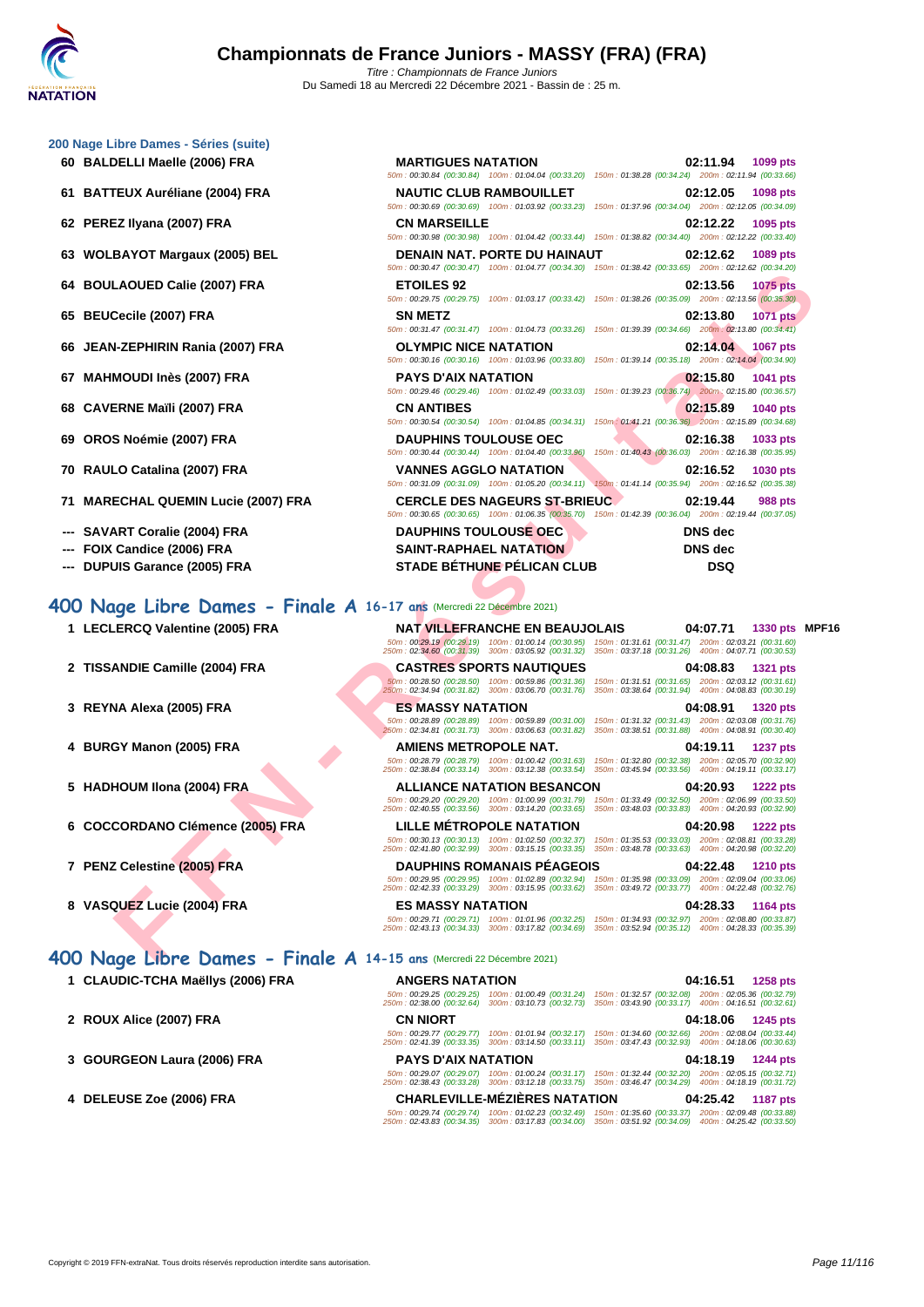### **[400 Nage](http://www.ffnatation.fr/webffn/index.php) Libre Dames - Finale A (suite)**

- 
- 
- **7 GERHAHER Alyssa (2006) FRA CN SARREGUEMINES 04:30.60 1147 pts**
- **8 MEIGNEN-RETHO Justine (2007) FRA VANNES AGGLO NATATION 04:31.12 1143 pts**

### **400 Nage Libre Dames - Finale B 16-17 ans** (Mercredi 22 Décembre 2021)

- 
- 
- 
- 
- 
- 
- 
- 

### **400 Nage Libre Dames - Finale B 14-15 ans** (Mercredi 22 Décembre 2021)

- 
- **2 LETOCART Luna (2006) FRA CN MELUN VAL DE SEINE 04:28.87 1160 pts**
- 
- 
- 
- 
- **7 BOUCHON Mahault (2006) FRA LYON NATATION METROPOLE 04:38.93 1083 pts**
- 

### **400 Nage Libre Dames - Séries** (Mercredi 22 Décembre 2021)

- 
- 

**5 FOIX Candice (2006) FRA SAINT-RAPHAEL NATATION 04:28.00 1167 pts** 50m : 00:30.23 (00:30.23) 100m : 01:03.09 (00:32.86) 150m : 01:36.85 (00:33.76) 200m : 02:11.11 (00:34.26) 250m : 02:45.33 (00:34.22) 300m : 03:19.79 (00:34.46) 350m : 03:54.17 (00:34.38) 400m : 04:28.00 (00:33.83) **6 MONGIN Sthélyna (2007) FRA ES MASSY NATATION 04:30.46 1148 pts** 50m : 00:30.22 (00:30.22) 100m : 01:03.29 (00:33.07) 150m : 01:37.76 (00:34.47) 200m : 02:13.05 (00:35.29) 250m : 02:48.04 (00:34.99) 300m : 03:23.09 (00:35.05) 350m : 03:57.46 (00:34.37) 400m : 04:30.46 (00:33.00)

50m : 00:30.64 (00:30.64) 100m : 01:03.79 (00:33.15) 150m : 01:38.30 (00:34.51) 200m : 02:13.30 (00:35.00) 250m : 02:47.84 (00:34.54) 300m : 03:22.89 (00:35.05) 350m : 03:57.68 (00:34.79) 400m : 04:30.60 (00:32.92)

50m : 00:29.70 (00:29.70) 100m : 01:03.90 (00:34.20) 150m : 01:37.77 (00:33.87) 200m : 02:12.24 (00:34.47) 250m : 02:47.11 (00:34.87) 300m : 03:22.11 (00:35.00) 350m : 03:57.18 (00:35.07) 400m : 04:31.12 (00:33.94)

**E[N](http://www.ffnatation.fr/webffn/resultats.php?idact=nat&go=epr&idcpt=72221&idepr=4)ERGY DE LA PROPERT DE SANTINGER DE LA COOP PRANTICAL DE LA COOP PRANTICAL DE LA COOP PRANTICAL DE LA COOP PRANTICAL DE LA COOP PRANTICAL DE LA COOP PRANTICAL DE LA COOP PRANTICAL DE LA COOP PRANTICAL DE LA COOP PRANTICA** 50m : 00:29.36 (00:29.36) 100m : 01:01.34 (00:31.98) 150m : 01:33.99 (00:32.65) 200m : 02:07.39 (00:33.40) 250m : 02:40.93 (00:33.54) 300m : 03:14.77 (00:33.84) 350m : 03:49.02 (00:34.25) 400m : 04:22.68 (00:33.66) **2 MAYLIE LAROSE Gladys (2005) FRA RC BRON DÉCINES NATATION 04:22.96 1206 pts** 50m : 00:29.15 (00:29.15) 100m : 01:00.90 (00:31.75) 150m : 01:33.93 (00:33.03) 200m : 02:07.52 (00:33.59) 250m : 02:41.13 (00:33.61) 300m : 03:15.93 (00:34.80) 350m : 03:50.23 (00:34.30) 400m : 04:22.96 (00:32.73) **3 MAUPOUX Nina (2004) FRA CN VIRY-CHÂTILLON 04:25.39 1187 pts**

**4 BRUNEAU Emma (2004) FRA LILLE MÉTROPOLE NATATION 04:26.32 1180 pts**

**5 HESSE Sarah (2005) FRA SN METZ 04:28.93 1160 pts**

**6 BONDOUY Noah (2004) FRA ES MASSY NATATION 04:29.10 1158 pts**

**8 BRISHOUAL Ambre (2005) FRA SPN POITIERS 04:29.77 1153 pts**

**1 VIGUIER Alix (2007) FRA CN CÉVENNES ALÈS 04:28.62 1162 pts** 50m : 00:29.80 (00:29.80) 100m : 01:02.60 (00:32.80) 150m : 01:36.07 (00:33.47) 200m : 02:10.51 (00:34.44) 250m : 02:44.90 (00:34.39) 300m : 03:19.58 (00:34.68) 350m : 03:54.44 (00:34.86) 400m : 04:28.62 (00:34.18)

50m : 00:30.36 (00:30.36) 100m : 01:03.17 (00:32.81) 150m : 01:37.22 (00:34.05) 200m : 02:11.56 (00:34.34) 250m : 02:45.94 (00:34.38) 300m : 03:20.55 (00:34.61) 350m : 03:55.38 (00:34.83) 400m : 04:28.87 (00:33.49)

**4 LATREILLE Lilou (2007) FRA CHARLEVILLE-MÉZIÈRES NATATION 04:32.08 1135 pts**

**5 PEREZ Ilyana (2007) FRA CN MARSEILLE 04:35.69 1108 pts**

**6 CLECEulalie (2007) FRA AS VILLENEUVE-LÈS-AVIGNON 04:37.04 1098 pts**

50m : 00:31.23 (00:31.23) 100m : 01:05.91 (00:34.68) 150m : 01:41.11 (00:35.20) 200m : 02:16.09 (00:34.98) 250m : 02:52.01 (00:35.92) 300m : 03:27.81 (00:35.80) 350m : 04:03.40 (00:35.59) 400m : 04:38.93 (00:35.53)

50m : 00:30.86 (00:30.86) 100m : 01:04.73 (00:33.87) 150m : 01:39.45 (00:34.72) 200m : 02:14.01 (00:34.56) 250m : 02:48.94 (00:34.93) 300m : 03:22.90 (00:33.96) 350m : 03:56.99 (00:34.09) 400m : 04:28.93 (00:31.94)

50m : 00:30.12 (00:30.12) 100m : 01:03.22 (00:33.10) 150m : 01:36.64 (00:33.42) 200m : 02:10.90 (00:34.26) 250m : 02:45.37 (00:34.47) 300m : 03:20.18 (00:34.81) 350m : 03:55.24 (00:35.06) 400m : 04:29.10 (00:33.86) **7 DUPUIS Garance (2005) FRA STADE BÉTHUNE PÉLICAN CLUB 04:29.75 1153 pts**

50m : 00:31.47 (00:31.47) 100m : 01:05.26 (00:33.79) 150m : 01:39.54 (00:34.28) 200m : 02:14.23 (00:34.69) 250m : 02:47.99 (00:33.76) 300m : 03:22.91 (00:34.92) 350m : 03:56.59 (00:33.68) 400m : 04:29.75 (00:33.16)

50m : 00:31.19 (00:31.19) 100m : 01:05.21 (00:34.02) 150m : 01:39.42 (00:34.21) 200m : 02:14.04 (00:34.62) 250m : 02:48.32 (00:34.28) 300m : 03:22.82 (00:34.50) 350m : 03:57.22 (00:34.40) 400m : 04:29.77 (00:32.55)

50m : 00:31.09 (00:31.09) 100m : 01:04.55 (00:33.46) 150m : 01:38.50 (00:33.95) 200m : 02:12.36 (00:33.86) 250m : 02:46.66 (00:34.30) 300m : 03:21.49 (00:34.83) 350m : 03:56.18 (00:34.69) 400m : 04:30.31 (00:34.13)

**1 REYNA Alexa (2005) FRA ES MASSY NATATION 04:13.61 1281 pts** 50m : 00:29.27 (00:29.27) 100m : 01:00.56 (00:31.29) 150m : 01:32.15 (00:31.59) 200m : 02:04.21 (00:32.06) 250m : 02:36.74 (00:32.53) 300m : 03:09.34 (00:32.60) 350m : 03:41.96 (00:32.62) 400m : 04:13.61 (00:31.65) **2 LECLERCQ Valentine (2005) FRA NAT VILLEFRANCHE EN BEAUJOLAIS 04:16.24 1260 pts**

50m : 00:29.80 (00:29.80) 100m : 01:01.60 (00:31.80) 150m : 01:33.73 (00:32.13) 200m : 02:06.30 (00:32.57) 250m : 02:38.78 (00:32.48) 300m : 03:11.34 (00:32.56) 350m : 03:44.14 (00:32.80) 400m : 04:16.24 (00:32.10)

**1 HUGUET Cassandre (2004) FRA LILLE MÉTROPOLE NATATION 04:22.68 1209 pts**

50m : 00:30.18 (00:30.18) 100m : 01:03.44 (00:33.26) 150m : 01:37.13 (00:33.69) 200m : 02:11.25 (00:34.12) 250m : 02:45.21 (00:33.96) 300m : 03:18.89 (00:33.68) 350m : 03:52.64 (00:33.75) 400m : 04:25.39 (00:32.75)

50m : 00:30.13 (00:30.13) 100m : 01:03.49 (00:33.36) 150m : 01:37.73 (00:34.24) 200m : 02:11.87 (00:34.14) 250m : 02:46.09 (00:34.22) 300m : 03:20.27 (00:34.18) 350m : 03:54.16 (00:33.89) 400m : 04:26.32 (00:32.16)

**3 BALDELLI Maelle (2006) FRA MARTIGUES NATATION 04:30.31 1149 pts**

50m : 00:30.64 (00:30.64) 100m : 01:04.17 (00:33.53) 150m : 01:38.80 (00:34.63) 200m : 02:13.74 (00:34.94) 250m : 02:48.49 (00:34.75) 300m : 03:23.27 (00:34.78) 350m : 03:57.69 (00:34.42) 400m : 04:32.08 (00:34.39) 50m : 00:31.20 (00:31.20) 100m : 01:04.78 (00:33.58) 150m : 01:39.28 (00:34.50) 200m : 02:14.40 (00:35.12) 250m : 02:49.88 (00:35.48) 300m : 03:25.44 (00:35.56) 350m : 04:00.97 (00:35.53) 400m : 04:35.69 (00:34.72)

50m : 00:30.60 (00:30.60) 100m : 01:04.49 (00:33.89) 150m : 01:38.92 (00:34.43) 200m : 02:14.17 (00:35.25) 250m : 02:49.91 (00:35.74) 300m : 03:25.98 (00:36.07) 350m : 04:02.11 (00:36.13) 400m : 04:37.04 (00:34.93)

**8 GRECThais (2007) FRA CN ANTIBES 04:41.76 1062 pts** 50m : 00:31.82 (00:31.82) 100m : 01:06.68 (00:34.86) 150m : 01:42.37 (00:35.69) 200m : 02:18.04 (00:35.67) 250m : 02:53.83 (00:35.79) 300m : 03:29.70 (00:35.87) 350m : 04:06.04 (00:36.34) 400m : 04:41.76 (00:35.72)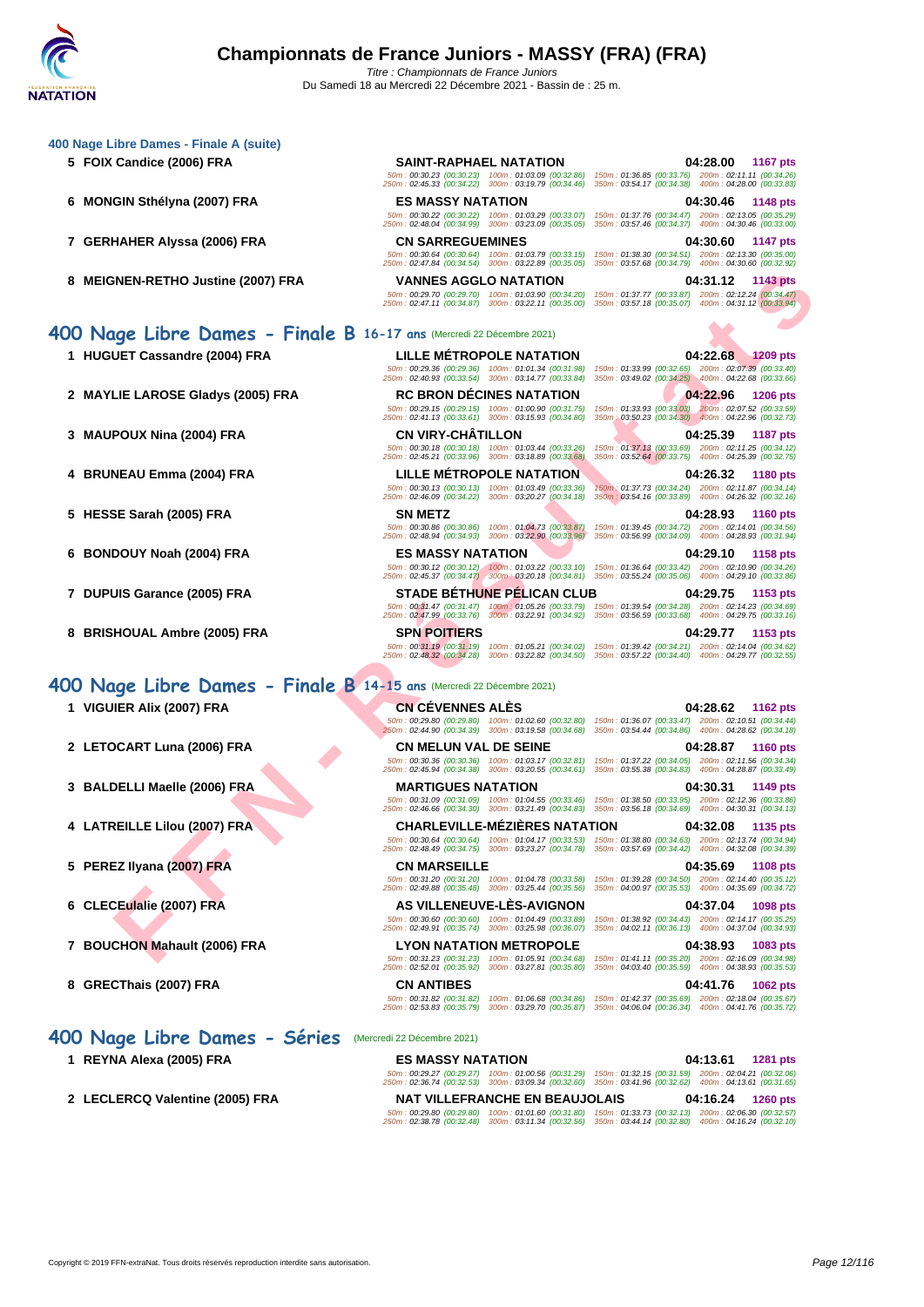CORDANO CIÊMER (2005) FRA<br> **FRAME CORD ANTENDENT IN A SECURE SERIES ANTENDE DE CASE ANTENDE DE CASE ANTENDE DE CASE ANTENDE DE CASE ANTENDE DE CASE ANTENDE DE CASE ANTENDE DE CASE ANTENDE DE CASE ANTENDE DE CASE ANTENDE DE [400 Nage](http://www.ffnatation.fr/webffn/index.php) Libre Dames - Séries (suite) TISSANDIE Camille (2004) FRA CASTRES SPORTS NAUTIQUES 04:16.60 1257 pts BURGY Manon (2005) FRA AMIENS METROPOLE NAT. 04:19.18 1236 pts LEMAIRE Elsa (2005) FRA CN NIORT 04:20.20 1228 pts COCCORDANO Clémence (2005) FRA LILLE MÉTROPOLE NATATION 04:21.05 1222 pts HADHOUM Ilona (2004) FRA ALLIANCE NATATION BESANCON 04:22.45 1210 pts CLAUDIC-TCHA Maëllys (2006) FRA ANGERS NATATION 04:22.86 1207 pts GOURGEON Laura (2006) FRA PAYS D'AIX NATATION 04:23.63 1201 pts PENZ Celestine (2005) FRA DAUPHINS ROMANAIS PÉAGEOIS 04:24.59 1194 pts VASQUEZ Lucie (2004) FRA ES MASSY NATATION 04:25.13 1189 pts HUGUET Cassandre (2004) FRA LILLE MÉTROPOLE NATATION 04:26.98 1175 pts**<br> **12 1175 pts 600:29.98 100:29.98 100:29.98 100:29.98 100:29.98 100:29.98 10:35.75 150:02:35.75 (00:32.69 00:34.64 BRUNEAU Emma (2004) FRA LILLE MÉTROPOLE NATATION 04:27.26 1173 pts FOIX Candice (2006) FRA SAINT-RAPHAEL NATATION 04:27.60 1170 pts ROUX Alice (2007) FRA CN NIORT 04:27.71 1169 pts DELEUSE Zoe (2006) FRA CHARLEVILLE-MÉZIÈRES NATATION 04:28.90 1160 pts MONGIN Sthélyna (2007) FRA ES MASSY NATATION 04:30.09 1151 pts MEIGNEN-RETHO Justine (2007) FRA VANNES AGGLO NATATION 04:30.32 1149 pts MAYLIE LAROSE Gladys (2005) FRA RC BRON DÉCINES NATATION 04:30.33 1149 pts GERHAHER Alyssa (2006) FRA CN SARREGUEMINES 04:30.61 1147 pts LATREILLE Lilou (2007) FRA CHARLEVILLE-MÉZIÈRES NATATION 04:31.56 1139 pts MAUPOUX Nina (2004) FRA CN VIRY-CHÂTILLON 04:31.60 1139 pts BRISHOUAL Ambre (2005) FRA SPN POITIERS 04:32.04 1136 pts BALDELLI Maelle (2006) FRA MARTIGUES NATATION 04:32.10 1135 pts BONDOUY Noah (2004) FRA ES MASSY NATATION 04:32.34 1133 pts DUPUIS Garance (2005) FRA STADE BÉTHUNE PÉLICAN CLUB 04:32.42 1133 pts**

50m : 00:29.45 (00:29.45) 100m : 01:01.19 (00:31.74) 150m : 01:33.73 (00:32.54) 200m : 02:06.47 (00:32.74) 250m : 02:39.26 (00:32.79) 300m : 03:11.68 (00:32.42) 350m : 03:44.48 (00:32.80) 400m : 04:16.60 (00:32.12) 50m : 00:29.35 (00:29.35) 100m : 01:00.97 (00:31.62) 150m : 01:33.81 (00:32.84) 200m : 02:06.54 (00:32.73) 250m : 02:39.92 (00:33.38) 300m : 03:13.31 (00:33.39) 350m : 03:46.70 (00:33.39) 400m : 04:19.18 (00:32.48) 50m : 00:29.65 (00:29.65) 100m : 01:01.32 (00:31.67) 150m : 01:33.83 (00:32.51) 200m : 02:06.42 (00:32.59) 250m : 02:39.41 (00:32.99) 300m : 03:13.02 (00:33.61) 350m : 03:46.95 (00:33.93) 400m : 04:20.20 (00:33.25) 50m : 00:30.52 (00:30.52) 100m : 01:02.60 (00:32.08) 150m : 01:35.37 (00:32.77) 200m : 02:08.54 (00:33.17) 250m : 02:41.64 (00:33.10) 300m : 03:14.90 (00:33.26) 350m : 03:48.35 (00:33.45) 400m : 04:21.05 (00:32.70) 50m : 00:30.16 (00:30.16) 100m : 01:02.70 (00:32.54) 150m : 01:36.05 (00:33.35) 200m : 02:09.58 (00:33.53) 250m : 02:42.66 (00:33.08) 300m : 03:16.03 (00:33.37) 350m : 03:49.40 (00:33.37) 400m : 04:22.45 (00:33.05) 50m : 00:30.05 (00:30.05) 100m : 01:02.45 (00:32.40) 150m : 01:35.52 (00:33.07) 200m : 02:08.95 (00:33.43) 250m : 02:42.44 (00:33.49) 300m : 03:16.23 (00:33.79) 350m : 03:49.64 (00:33.41) 400m : 04:22.86 (00:33.22) 50m : 00:29.82 (00:29.82) 100m : 01:02.28 (00:32.46) 150m : 01:35.27 (00:32.99) 200m : 02:08.76 (00:33.49) 250m : 02:42.22 (00:33.46) 300m : 03:16.19 (00:33.97) 350m : 03:50.38 (00:34.19) 400m : 04:23.63 (00:33.25) 50m : 00:30.11 (00:30.11) 100m : 01:03.00 (00:32.89) 150m : 01:36.69 (00:33.69) 200m : 02:10.12 (00:33.43) 250m : 02:43.68 (00:33.56) 300m : 03:17.50 (00:33.82) 350m : 03:51.21 (00:33.71) 400m : 04:24.59 (00:33.38) 50m : 00:29.19 (00:29.19) 100m : 01:01.10 (00:31.91) 150m : 01:33.91 (00:32.81) 200m : 02:07.34 (00:33.43) 250m : 02:41.53 (00:34.19) 300m : 03:16.38 (00:34.85) 350m : 03:50.70 (00:34.32) 400m : 04:25.13 (00:34.43) 50m : 00:29.98 (00:29.98) 100m : 01:02.49 (00:32.51) 150m : 01:35.75 (00:33.26) 200m : 02:09.54 (00:33.79) 250m : 02:43.56 (00:34.02) 300m : 03:18.10 (00:34.54) 350m : 03:52.69 (00:34.59) 400m : 04:26.98 (00:34.29) 50m : 00:30.55 (00:30.55) 100m : 01:04.38 (00:33.83) 150m : 01:38.49 (00:34.11) 200m : 02:12.69 (00:34.20) 250m : 02:46.58 (00:33.89) 300m : 03:20.44 (00:33.86) 350m : 03:54.24 (00:33.80) 400m : 04:27.26 (00:33.02) 50m : 00:31.15 (00:31.15) 100m : 01:04.90 (00:33.75) 150m : 01:38.97 (00:34.07) 200m : 02:12.95 (00:33.98) 250m : 02:46.62 (00:33.67) 300m : 03:20.20 (00:33.58) 350m : 03:54.42 (00:34.22) 400m : 04:27.60 (00:33.18) 50m : 00:31.15 (00:31.15) 100m : 01:05.02 (00:33.87) 150m : 01:38.93 (00:33.91) 200m : 02:13.14 (00:34.21) 250m : 02:47.11 (00:33.97) 300m : 03:21.34 (00:34.23) 350m : 03:55.19 (00:33.85) 400m : 04:27.71 (00:32.52) 50m : 00:30.05 (00:30.05) 100m : 01:02.94 (00:32.89) 150m : 01:36.32 (00:33.38) 200m : 02:10.27 (00:33.95) 250m : 02:44.96 (00:34.69) 300m : 03:19.40 (00:34.44) 350m : 03:54.10 (00:34.70) 400m : 04:28.90 (00:34.80) 50m : 00:29.71 (00:29.71) 100m : 01:03.22 (00:33.51) 150m : 01:38.17 (00:34.95) 200m : 02:13.53 (00:35.36) 250m : 02:48.78 (00:35.25) 300m : 03:23.47 (00:34.69) 350m : 03:57.86 (00:34.39) 400m : 04:30.09 (00:32.23) 50m : 00:29.80 (00:29.80) 100m : 01:02.91 (00:33.11) 150m : 01:37.05 (00:34.14) 200m : 02:11.95 (00:34.90) 250m : 02:46.52 (00:34.57) 300m : 03:21.87 (00:35.35) 350m : 03:56.90 (00:35.03) 400m : 04:30.32 (00:33.42) 50m : 00:29.44 (00:29.44) 100m : 01:01.70 (00:32.26) 150m : 01:34.87 (00:33.17) 200m : 02:09.33 (00:34.46) 250m : 02:44.48 (00:35.15) 300m : 03:20.43 (00:35.95) 350m : 03:56.07 (00:35.64) 400m : 04:30.33 (00:34.26) 50m : 00:30.47 (00:30.47) 100m : 01:03.63 (00:33.16) 150m : 01:37.58 (00:33.95) 200m : 02:12.28 (00:34.70) 250m : 02:47.04 (00:34.76) 300m : 03:22.09 (00:35.05) 350m : 03:57.44 (00:35.35) 400m : 04:30.61 (00:33.17) 50m : 00:30.61 (00:30.61) 100m : 01:03.84 (00:33.23) 150m : 01:37.78 (00:33.94) 200m : 02:12.25 (00:34.47) 250m : 02:47.34 (00:35.09) 300m : 03:22.50 (00:35.16) 350m : 03:57.79 (00:35.29) 400m : 04:31.56 (00:33.77) 50m : 00:29.94 (00:29.94) 100m : 01:03.07 (00:33.13) 150m : 01:37.13 (00:34.06) 200m : 02:11.93 (00:34.80) 250m : 02:45.94 (00:34.01) 300m : 03:21.52 (00:35.58) 350m : 03:56.84 (00:35.32) 400m : 04:31.60 (00:34.76) 50m : 00:31.33 (00:31.33) 100m : 01:05.25 (00:33.92) 150m : 01:39.28 (00:34.03) 200m : 02:13.71 (00:34.43) 250m : 02:48.77 (00:35.06) 300m : 03:23.65 (00:34.88) 350m : 03:58.86 (00:35.21) 400m : 04:32.04 (00:33.18) 50m : 00:30.94 (00:30.94) 100m : 01:04.32 (00:33.38) 150m : 01:38.30 (00:33.98) 200m : 02:13.00 (00:34.70) 250m : 02:47.49 (00:34.49) 300m : 03:22.22 (00:34.73) 350m : 03:57.59 (00:35.37) 400m : 04:32.10 (00:34.51) 50m : 00:30.09 (00:30.09) 100m : 01:02.98 (00:32.89) 150m : 01:36.73 (00:33.75) 200m : 02:11.11 (00:34.38) 250m : 02:46.19 (00:35.08) 300m : 03:21.68 (00:35.49) 350m : 03:57.45 (00:35.77) 400m : 04:32.34 (00:34.89) 50m : 00:30.94 (00:30.94) 100m : 01:04.94 (00:34.00) 150m : 01:38.05 (00:33.11) 200m : 02:12.24 (00:34.19) 250m : 02:47.20 (00:34.96) 300m : 03:22.84 (00:35.64) 350m : 03:58.25 (00:35.41) 400m : 04:32.42 (00:34.17)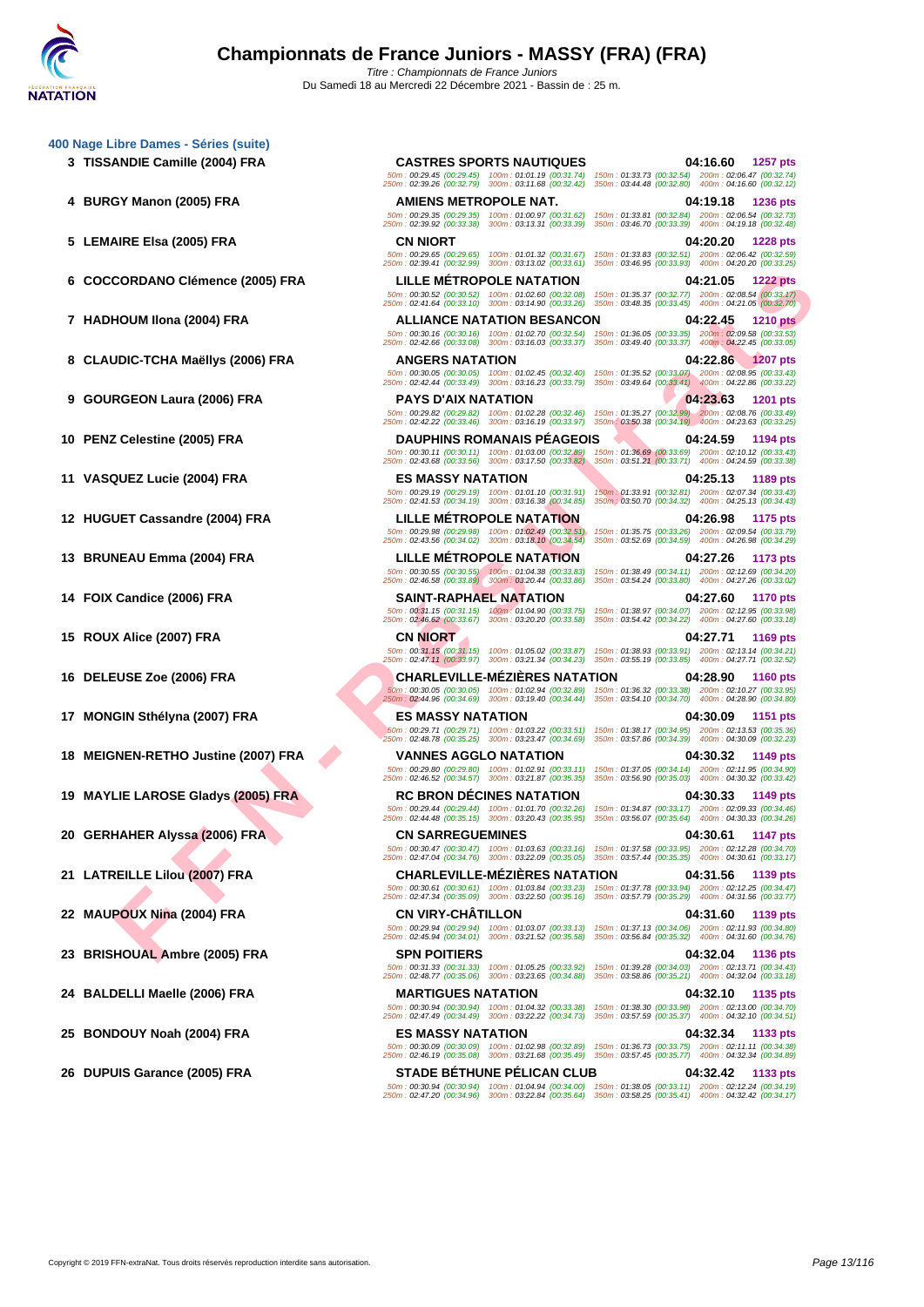**[400 Nage](http://www.ffnatation.fr/webffn/index.php) Libre Dames - Séries (suite)**

50m : 00:30.52 (00:30.52) 100m : 01:04.35 (00:33.83) 150m : 01:38.63 (00:34.28) 200m : 02:13.80 (00:35.17) 250m : 02:48.55 (00:34.75) 300m : 03:23.49 (00:34.94) 350m : 03:58.49 (00:35.00) 400m : 04:32.84 (00:34.35)

50m : 00:30.21 (00:30.21) 100m : 01:03.99 (00:33.78) 150m : 01:38.60 (00:34.61) 200m : 02:13.14 (00:34.54) 250m : 02:47.85 (00:34.71) 300m : 03:23.32 (00:35.47) 350m : 03:58.97 (00:35.65) 400m : 04:32.96 (00:33.99)

**27 LETOCART Luna (2006) FRA CN MELUN VAL DE SEINE 04:32.84 1130 pts**

**28 HESSE Sarah (2005) FRA SN METZ 04:32.96 1129 pts**

| 29 LEFEBVRE Oriane (2004) FRA                                                                                                                                                                                                                                                                                                                                                                                                                                    |                            | <b>STADE BÉTHUNE PÉLICAN CLUB</b><br>50m: 00:30.92 (00:30.92) 100m: 01:04.79 (00:33.87) 150m: 01:39.14 (00:34.35) 200m: 02:13.67 (00:34.53)<br>250m: 02:48.72 (00:35.05) 300m: 03:24.22 (00:35.50) 350m: 03:59.67 (00:35.45) 400m: 04:34.29 (00:34.62)                 | 04:34.29                                                                                                                                                       | <b>1118 pts</b>      |  |
|------------------------------------------------------------------------------------------------------------------------------------------------------------------------------------------------------------------------------------------------------------------------------------------------------------------------------------------------------------------------------------------------------------------------------------------------------------------|----------------------------|------------------------------------------------------------------------------------------------------------------------------------------------------------------------------------------------------------------------------------------------------------------------|----------------------------------------------------------------------------------------------------------------------------------------------------------------|----------------------|--|
| 30 NIEL Joanne (2004) FRA                                                                                                                                                                                                                                                                                                                                                                                                                                        | <b>ASPTT MONTPELLIER</b>   | 50m : 00:30.56 (00:30.56) 100m : 01:04.80 (00:34.24) 150m : 01:39.71 (00:34.91) 200m : 02:14.87 (00:35.16)<br>250m: 02:49.94 (00:35.07) 300m: 03:25.22 (00:35.28) 350m: 04:00.42 (00:35.20) 400m: 04:34.77 (00:34.35)                                                  |                                                                                                                                                                | 04:34.77 1115 pts    |  |
| 31 VIGUIER Alix (2007) FRA                                                                                                                                                                                                                                                                                                                                                                                                                                       | <b>CN CEVENNES ALES</b>    | 50m: 00:30.27 (00:30.27) 100m: 01:03.62 (00:33.35) 150m: 01:38.00 (00:34.38) 200m: 02:12.50 (00:34.50)<br>250m: 02:48.07 (00:35.57) 300m: 03:23.65 (00:35.58)                                                                                                          | 04:35.00<br>350m: 03:59.62 (00:35.97) 400m: 04:35.00 (00:35.38)                                                                                                | 1113 pts             |  |
| 32 MARTELOT Camille (2005) FRA                                                                                                                                                                                                                                                                                                                                                                                                                                   | <b>NANTES NATATION</b>     | 50m: 00:30.80 (00:30.80) 100m: 01:04.79 (00:33.99) 150m: 01:39.81 (00:35.02) 200m: 02:14.67 (00:34.86)<br>250m: 02:49.98 (00:35.31) 300m: 03:25.52 (00:35.54) 350m: 04:01.11 (00:35.59) 400m: 04:35.76 (00:34.65)                                                      |                                                                                                                                                                | 04:35.76 1107 pts    |  |
| 33 PEREZ Ilyana (2007) FRA                                                                                                                                                                                                                                                                                                                                                                                                                                       | <b>CN MARSEILLE</b>        | 50m: 00:30.96 (00:30.96) 100m: 01:04.69 (00:33.73)<br>250m: 02:49.72 (00:35.08) 300m: 03:24.72 (00:35.00)                                                                                                                                                              | 04:35.88<br>150m; 01:39.53 (00:34.84) 200m: 02:14.64 (00:35.11)<br>350m: 04:00.56 (00:35.84) 400m: 04:35.88 (00:35.32)                                         | <b>1106 pts</b>      |  |
| 34 BOUCHON Mahault (2006) FRA                                                                                                                                                                                                                                                                                                                                                                                                                                    |                            | <b>LYON NATATION METROPOLE</b><br>50m: 00:30.03 (00:30.03) 100m: 01:03.06 (00:33.03)<br>250m: 02:49.15 (00:35.87) 300m: 03:25.60 (00:36.45)                                                                                                                            | 04:37.64<br>150m: 01:37.49 (00:34.43) 200m: 02:13.28 (00:35.79)<br>350m: 04:02.19 (00:36.59) 400m: 04:37.64 (00:35.45)                                         | 1093 pts             |  |
| 35 CLECEulalie (2007) FRA                                                                                                                                                                                                                                                                                                                                                                                                                                        |                            | AS VILLENEUVE-LES-AVIGNON<br>50m: 00:30.65 (00:30.65) 100m: 01:04.82 (00:34.17)<br>250m: 02:50.49 (00:35.44) 300m: 03:26.77 (00:36.28)                                                                                                                                 | 04:38.40<br>150m: 01:39.47 (00:34.65) 200m: 02:15.05 (00:35.58)<br>350m : 04:02.71 (00:35.94) 400m : 04:38.40 (00:35.69)                                       | <b>1087 pts</b>      |  |
| 36 MANGIONE Margaux (2007) FRA                                                                                                                                                                                                                                                                                                                                                                                                                                   | <b>C VIKINGS DE ROUEN</b>  | 50m: 00:31.48 (00:31.48) 100m: 01:06.41 (00:34.93) 150m: 01:41.92 (00:35.51) 200m: 02:18.30 (00:36.38)<br>250m: 02:54.59 (00:36.29) 300m: 03:31.36 (00:36.77) 350m: 04:07.99 (00:36.63) 400m: 04:43.70 (00:35.71)                                                      | 04:43.70                                                                                                                                                       | 1048 pts             |  |
| 37 GRECThais (2007) FRA                                                                                                                                                                                                                                                                                                                                                                                                                                          | <b>CN ANTIBES</b>          | 50m: 00:31.70 (00:31.70) 100m: 01:06.51 (00:34.81) 150m: 01:42.15 (00:35.64) 200m: 02:18.10 (00:35.95)<br>250m: 02:54.80 (00:36.70) 300m: 03:31.92 (00:37.12) 350m: 04:08.84 (00:36.92) 400m: 04:45.11 (00:36.27)                                                      | 04:45.11                                                                                                                                                       | <b>1038 pts</b>      |  |
| ABEL-THIEBAUT Rosalie (2007) FRA                                                                                                                                                                                                                                                                                                                                                                                                                                 | <b>ST-DENIS REUNION</b>    |                                                                                                                                                                                                                                                                        | <b>DNS</b> dec                                                                                                                                                 |                      |  |
| GOREINI Nina (2007) FRA                                                                                                                                                                                                                                                                                                                                                                                                                                          | <b>CN CANNES</b>           |                                                                                                                                                                                                                                                                        | <b>DNS</b> dec                                                                                                                                                 |                      |  |
| <b>HORTER Liberty-Belle (2005) FRA</b>                                                                                                                                                                                                                                                                                                                                                                                                                           | <b>MULHOUSE ON</b>         |                                                                                                                                                                                                                                                                        | <b>DNS</b> dec                                                                                                                                                 |                      |  |
| 800 Nage Libre Dames - Séries (Lundi 20 Décembre 2021)                                                                                                                                                                                                                                                                                                                                                                                                           |                            |                                                                                                                                                                                                                                                                        |                                                                                                                                                                |                      |  |
|                                                                                                                                                                                                                                                                                                                                                                                                                                                                  |                            |                                                                                                                                                                                                                                                                        |                                                                                                                                                                |                      |  |
| 1 REYNA Alexa (2005) FRA                                                                                                                                                                                                                                                                                                                                                                                                                                         | <b>ES MASSY NATATION</b>   |                                                                                                                                                                                                                                                                        | 08:26.43                                                                                                                                                       | <b>1338 pts</b>      |  |
| 50m: 00:29.23 (00:29.23) 100m: 01:00.00 (00:30.77) 150m: 01:31.36 (00:31.36) 200m: 02:02.79 (00:31.43) 250m: 02:34.18 (00:31.39) 300m: 03:05.82 (00:31.64) 350m: 03:37.43 (00:31.61) 400m: 04:09.26 (00:31.83)<br>450m : 04:41.17 (00:31.91) 500m : 05:13.31 (00:32.14) 550m : 05:45.68 (00:32.37) 600m : 06:18.37 (00:32.69) 650m : 06:50.75 (00:32.38) 700m : 07:23.16 (00:32.41) 750m : 07:55.30 (00:32.14) 800m : 08:26.43 (00:31.13)                        |                            |                                                                                                                                                                                                                                                                        |                                                                                                                                                                |                      |  |
| 2 LECLERCQ Valentine (2005) FRA                                                                                                                                                                                                                                                                                                                                                                                                                                  |                            | <b>NAT VILLEFRANCHE EN BEAUJOLAIS</b>                                                                                                                                                                                                                                  | 08:27.83                                                                                                                                                       | 1332 pts             |  |
| 50m: 00:29.37 (00:29.37) 100m: 01:00.44 (00:31.07) 150m: 01:31.88 (00:31.44)<br>450m: 04:43.22 (00:32.18) 500m: 05:15.75 (00:32.53) 550m: 05:48.15 (00:32.40)                                                                                                                                                                                                                                                                                                    |                            | 200m: 02:03.38 (00:31.50) 250m: 02:34.99 (00:31.61) 300m: 03:06.75 (00:31.76) 350m: 03:38.79 (00:32.04) 400m: 04:11.04 (00:32.25)<br>600m: 06:20.78 (00:32.63) 650m: 06:53.15 (00:32.37) 700m: 07:25.30 (00:32.15) 750m: 07:57.19 (00:31.89) 800m: 08:27.83 (00:30.64) |                                                                                                                                                                |                      |  |
| 3 CLAUDIC-TCHA Maëllys (2006) FRA                                                                                                                                                                                                                                                                                                                                                                                                                                | <b>ANGERS NATATION</b>     |                                                                                                                                                                                                                                                                        | 08:47.74                                                                                                                                                       | <b>1250 pts</b>      |  |
| 50m : 00:29.77 (00:29.77) 100m : 01:01.80 (00:32.03) 150m : 01:34.20 (00:32.40) 200m : 02:06.85 (00:32.65) 250m : 02:39.80 (00:32.95)<br>450m: 04:53.66 (00:33.33) 500m: 05:27.42 (00:33.76) 550m: 06:01.31 (00:33.89)                                                                                                                                                                                                                                           |                            | 600m: 06:35.20 (00:33.89) 650m: 07:09.18 (00:33.98)                                                                                                                                                                                                                    | 300m: 03:13.09 (00:33.29) 350m: 03:46.60 (00:33.51) 400m: 04:20.33 (00:33.73)<br>700m: 07:42.95 (00:33.77) 750m: 08:16.53 (00:33.58) 800m: 08:47.74 (00:31.21) |                      |  |
| 4 COCCORDANO Clémence (2005) FRA                                                                                                                                                                                                                                                                                                                                                                                                                                 |                            | <b>LILLE MÉTROPOLE NATATION</b>                                                                                                                                                                                                                                        | 08:48.98                                                                                                                                                       | <b>1245 pts</b>      |  |
| 50m: 00:30.14 (00:30.14) 100m: 01:02.25 (00:32.11) 150m: 01:34.84 (00:32.59)<br>450m: 04:55.59 (00:33.51) 500m: 05:29.14 (00:33.55) 550m: 06:02.69 (00:33.55)                                                                                                                                                                                                                                                                                                    |                            | 200m: 02:07.84 (00:33.00) 250m: 02:41.22 (00:33.38)<br>600m: 06:36.53 (00:33.84) 650m: 07:10.15 (00:33.62)                                                                                                                                                             | 300m: 03:14.68 (00:33.46) 350m: 03:48.37 (00:33.69) 400m: 04:22.08 (00:33.71)<br>700m: 07:43.69 (00:33.54) 750m: 08:17.07 (00:33.38) 800m: 08:48.98 (00:31.91) |                      |  |
| 5 GOURGEON Laura (2006) FRA                                                                                                                                                                                                                                                                                                                                                                                                                                      | <b>PAYS D'AIX NATATION</b> |                                                                                                                                                                                                                                                                        | 08:58.22                                                                                                                                                       | <b>1208 pts</b>      |  |
| 50m: 00:29.55 (00:29.55) 100m: 01:01.30 (00:31.75) 150m: 01:33.67 (00:32.37) 200m: 02:06.76 (00:33.09) 250m: 02:40.19 (00:33.43) 300m: 03:14.23 (00:34.04) 350m: 03:48.37 (00:34.14) 400m: 04:22.92 (00:34.55)<br>450m : 04:57.32 (00:34.40) 500m : 05:32.02 (00:34.70) 550m : 06:06.44 (00:34.42) 600m : 06:40.76 (00:34.32) 650m : 07:15.36 (00:34.60) 700m : 07:49.66 (00:34.30) 750m : 08:24.13 (00:34.47) 800m : 08:58.22 (00:34.09)                        |                            |                                                                                                                                                                                                                                                                        |                                                                                                                                                                |                      |  |
| 6 GALLANT Apolline (2004) FRA                                                                                                                                                                                                                                                                                                                                                                                                                                    | <b>SN VERSAILLES</b>       |                                                                                                                                                                                                                                                                        | 08:58.33                                                                                                                                                       | <b>1208 pts</b>      |  |
|                                                                                                                                                                                                                                                                                                                                                                                                                                                                  |                            |                                                                                                                                                                                                                                                                        |                                                                                                                                                                |                      |  |
| 7 HADHOUM Ilona (2004) FRA                                                                                                                                                                                                                                                                                                                                                                                                                                       |                            | <b>ALLIANCE NATATION BESANCON</b>                                                                                                                                                                                                                                      | 09:01.32                                                                                                                                                       | 1196 pts             |  |
| 50m: 00:30.32 (00:30.32) 100m: 01:03.28 (00:32.96) 150m: 01:36.96 (00:33.68)<br>450m: 05:01.88 (00:34.25) 500m: 05:36.29 (00:34.41) 550m: 06:10.52 (00:34.23)                                                                                                                                                                                                                                                                                                    |                            | 200m: 02:10.96 (00:34.00) 250m: 02:45.02 (00:34.06) 300m: 03:19.16 (00:34.14) 350m: 03:53.38 (00:34.22) 400m: 04:27.63 (00:34.25)<br>600m: 06:45.08 (00:34.56) 650m: 07:19.26 (00:34.18) 700m: 07:53.46 (00:34.20) 750m: 08:27.85 (00:34.39) 800m: 09:01.32 (00:33.47) |                                                                                                                                                                |                      |  |
| 8 HORTER Liberty-Belle (2005) FRA                                                                                                                                                                                                                                                                                                                                                                                                                                | <b>MULHOUSE ON</b>         |                                                                                                                                                                                                                                                                        | 09:01.66                                                                                                                                                       | 1195 pts             |  |
| 50m: 00:31.52 (00:31.52) 100m: 01:05.04 (00:33.52) 150m: 01:39.38 (00:34.34)<br>450m: 05:03.56 (00:33.94) 500m: 05:37.70 (00:34.14) 550m: 06:11.59 (00:33.89)                                                                                                                                                                                                                                                                                                    |                            | 200m: 02:13.35 (00:33.97) 250m: 02:47.37 (00:34.02) 300m: 03:21.45 (00:34.08) 350m: 03:55.58 (00:34.13) 400m: 04:29.62 (00:34.04)<br>600m: 06:45.67 (00:34.08) 650m: 07:19.69 (00:34.02) 700m: 07:53.73 (00:34.04) 750m: 08:27.67 (00:33.94) 800m: 09:01.66 (00:33.99) |                                                                                                                                                                |                      |  |
| 9 PENZ Celestine (2005) FRA<br>50m: 00:30.18 (00:30.18) 100m: 01:03.10 (00:32.92) 150m: 01:36.47 (00:33.37) 200m: 02:10.48 (00:34.01) 250m: 02:44.43 (00:33.55) 300m: 03:18.37 (00:33.94) 350m: 03:52.46 (00:34.09) 400m: 04:26.66 (00:34.20)<br>450m: 05:01.17 (00:34.51) 500m: 05:35.96 (00:34.79) 550m: 06:11.05 (00:35.09) 600m: 06:46.05 (00:35.00) 650m: 07:20.74 (00:34.69) 700m: 07:55.43 (00:34.69) 750m: 08:30.33 (00:34.90) 800m: 09:02.11 (00:34.78) |                            | <b>DAUPHINS ROMANAIS PEAGEOIS</b>                                                                                                                                                                                                                                      | 09:02.11                                                                                                                                                       | 1193 pts             |  |
| 10 ROUX Alice (2007) FRA                                                                                                                                                                                                                                                                                                                                                                                                                                         | <b>CN NIORT</b>            |                                                                                                                                                                                                                                                                        | 09:06.52                                                                                                                                                       | 1176 pts             |  |
| 11 HUGUET Cassandre (2004) FRA<br>50m: 00:29.96 (00:29.96) 100m: 01:02.67 (00:32.71) 150m: 01:36.52 (00:33.85) 200m: 02:10.86 (00:34.34) 250m: 02:45.26 (00:34.40)<br>450m: 05:03.16 (00:34.34) 500m: 05:37.41 (00:34.25) 550m: 06:12.14 (00:34.73) 600m: 06:47.35 (00:35.21) 650m: 07:22.61 (00:35.26)                                                                                                                                                          |                            | LILLE METROPOLE NATATION                                                                                                                                                                                                                                               | 300m: 03:19.78 (00:34.52) 350m: 03:54.35 (00:34.57) 400m: 04:28.82 (00:34.47)<br>700m: 07:58.09 (00:35.48) 750m: 08:33.25 (00:35.16) 800m: 09:06.94 (00:33.69) | 09:06.94<br>1174 pts |  |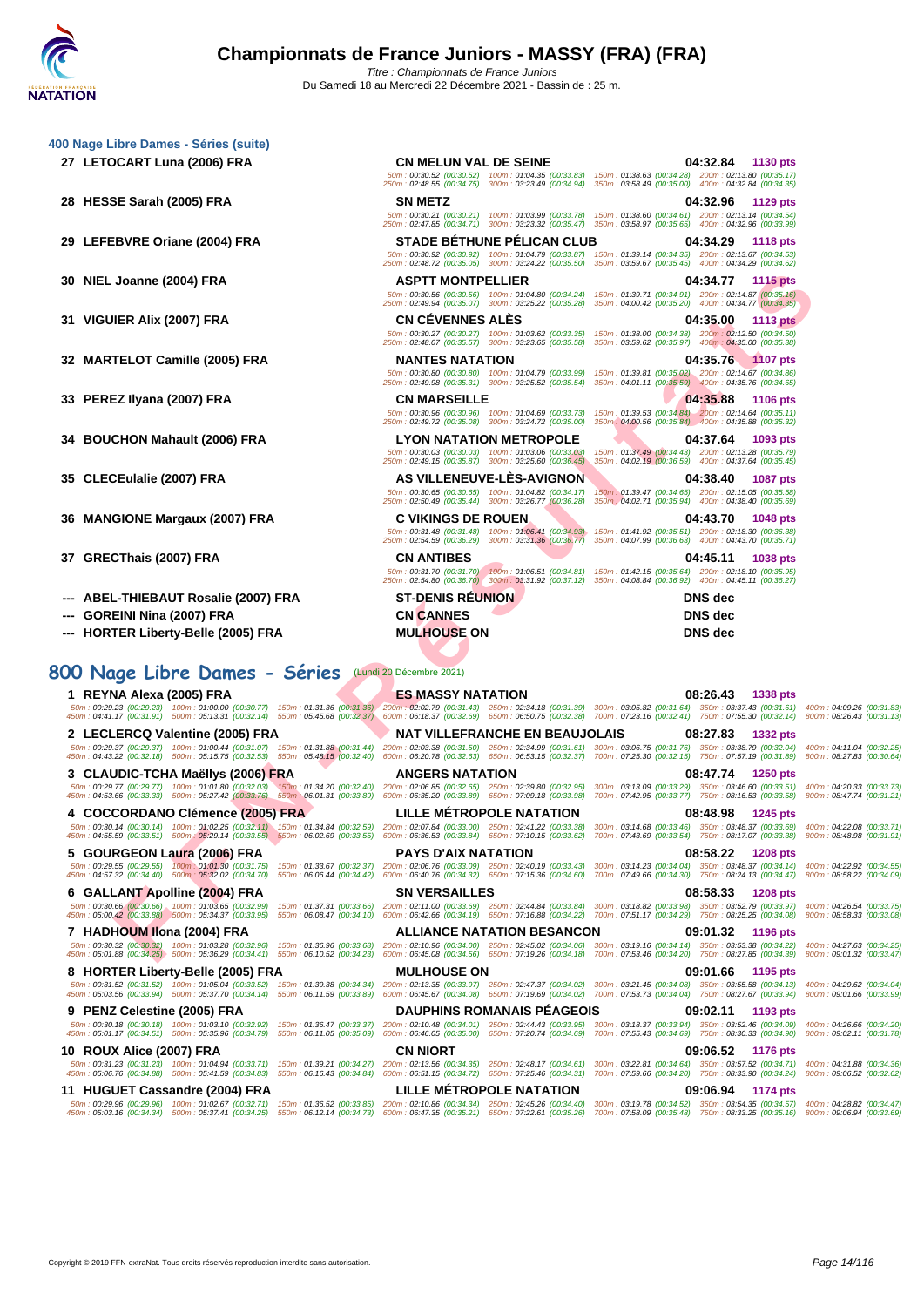

| 800 Nage Libre Dames - Séries (suite)                                                                      |                                                                                                                                                                                                                                                                            |                                                                                                                                                                                                                                                                                                                                                                                                                                           |
|------------------------------------------------------------------------------------------------------------|----------------------------------------------------------------------------------------------------------------------------------------------------------------------------------------------------------------------------------------------------------------------------|-------------------------------------------------------------------------------------------------------------------------------------------------------------------------------------------------------------------------------------------------------------------------------------------------------------------------------------------------------------------------------------------------------------------------------------------|
| 12 CHRISTOPHE Lucie (2006) FRA                                                                             | <b>AAS SARCELLES NATATION 95</b>                                                                                                                                                                                                                                           | 09:07.03 1174 pts                                                                                                                                                                                                                                                                                                                                                                                                                         |
|                                                                                                            |                                                                                                                                                                                                                                                                            | 50m: 00:30.87 (00:30.87) 100m: 01:05.05 (00:34.18) 150m: 01:39.14 (00:34.09) 200m: 02:13.56 (00:34.42) 250m: 02:47.91 (00:34.35) 300m: 03:22.73 (00:34.82) 350m: 03:57.28 (00:34.55) 400m: 04:31.66 (00:34.38)<br>450m : 05:06.38 (00:34.72) 500m : 05:41.11 (00:34.73) 550m : 06:15.54 (00:34.43) 600m : 06:50.13 (00:34.59) 650m : 07:25.00 (00:34.87) 700m : 07:59.46 (00:34.46) 750m : 08:33.85 (00:34.39) 800m : 09:07.03 (00:33.18) |
| 13 DELEUSE Zoe (2006) FRA                                                                                  | <b>CHARLEVILLE-MÉZIÈRES NATATION</b>                                                                                                                                                                                                                                       | 09:07.62<br>1171 pts                                                                                                                                                                                                                                                                                                                                                                                                                      |
|                                                                                                            |                                                                                                                                                                                                                                                                            | 50m: 00:30.26 (00:30.26) 100m: 01:03.34 (00:33.08) 150m: 01:37.03 (00:33.69) 200m: 02:11.05 (00:34.02) 250m: 02:45.45 (00:34.40) 300m: 03:19.92 (00:34.47) 350m: 03:54.69 (00:34.77) 400m: 04:29.45 (00:34.76)<br>450m : 05:03.92 (00:34.47) 500m : 05:38.54 (00:34.62) 550m : 06:13.40 (00:34.86) 600m : 06:48.65 (00:35.25) 650m : 07:23.95 (00:35.30) 700m : 07:59.27 (00:35.32) 750m : 08:34.27 (00:35.00) 800m : 09:07.62 (00:33.35) |
| 14 FOIX Candice (2006) FRA                                                                                 | <b>SAINT-RAPHAEL NATATION</b>                                                                                                                                                                                                                                              | 09:08.15<br>1169 pts                                                                                                                                                                                                                                                                                                                                                                                                                      |
|                                                                                                            |                                                                                                                                                                                                                                                                            | 50m: 00:30.90 (00:30.90) 100m: 01:04.28 (00:33.38) 150m: 01:38.54 (00:34.26) 200m: 02:13.01 (00:34.47) 250m: 02:47.49 (00:34.48) 300m: 03:22.20 (00:34.71) 350m: 03:56.98 (00:34.78) 400m: 04:31.85 (00:34.87)                                                                                                                                                                                                                            |
| 450m: 05:06.79 (00:34.94) 500m: 05:41.74 (00:34.95)                                                        | 550m: 06:16.20 (00:34.46) 600m: 06:51.00 (00:34.80) 650m: 07:25.62 (00:34.62)                                                                                                                                                                                              | 700m: 08:00.20 (00:34.58) 750m: 08:34.74 (00:34.54) 800m: 09:08.15 (00:33.41)                                                                                                                                                                                                                                                                                                                                                             |
| 15 HARIVEL Louise (2006) FRA                                                                               | <b>EN CAEN</b><br>50m; 00:31.98 (00:31.98) 100m; 01:06.42 (00:34.44) 150m; 01:40.91 (00:34.49) 200m; 02:15.75 (00:34.84) 250m; 02:50.31 (00:34.56)                                                                                                                         | 09:10.89<br>1159 pts<br>300m: 03:24.86 (00:34.55) 350m: 03:59.48 (00:34.62) 400m: 04:34.14 (00:34.66)                                                                                                                                                                                                                                                                                                                                     |
|                                                                                                            | 450m: 05:08.84 (00:34.70) 500m: 05:43.25 (00:34.41) 550m: 06:17.98 (00:34.73) 600m: 06:52.94 (00:34.96) 650m: 07:27.85 (00:34.91)                                                                                                                                          | 700m: 08:02.58 (00:34.73) 750m: 08:36.97 (00:34.39) 800m: 09:10.89 (00:33.92)                                                                                                                                                                                                                                                                                                                                                             |
| 16 BRUNEAU Emma (2004) FRA                                                                                 | <b>LILLE METROPOLE NATATION</b>                                                                                                                                                                                                                                            | 09:13.60 1148 pts                                                                                                                                                                                                                                                                                                                                                                                                                         |
|                                                                                                            | 50m: 00:30.94 (00:30.94) 100m: 01:05.06 (00:34.12) 150m: 01:39.71 (00:34.65) 200m: 02:14.34 (00:34.63) 250m: 02:49.35 (00:35.01)<br>450m : 05:09.04 (00:34.92) 500m : 05:44.05 (00:35.01) 550m : 06:19.07 (00:35.02) 600m : 06:54.29 (00:35.22) 650m : 07:29.59 (00:35.30) | 300m: 03:24.36 (00:35.01) 350m: 03:59.39 (00:35.03) 400m: 04:34.12 (00:34.73)<br>700m: 08:04.90 (00:35.31) 750m: 08:40.31 (00:35.41) 800m: 09:13.60 (00:33.29)                                                                                                                                                                                                                                                                            |
| 17 MONGIN Sthélyna (2007) FRA                                                                              | <b>ES MASSY NATATION</b>                                                                                                                                                                                                                                                   | 09:15.26 1142 pts                                                                                                                                                                                                                                                                                                                                                                                                                         |
|                                                                                                            |                                                                                                                                                                                                                                                                            | 50m: 00:30.91 (00:30.91) 100m: 01:04.68 (00:33.77) 150m: 01:39.47 (00:34.79) 200m: 02:14.96 (00:35.49) 250m: 02:50.07 (00:35.11) 300m: 03:24.97 (00:34.90) 350m: 04:00.05 (00:35.68) 400m: 04:35.49 (00:35.44)                                                                                                                                                                                                                            |
|                                                                                                            |                                                                                                                                                                                                                                                                            | 450m : 05:10.75 (00:35.26) 500m : 05:45.79 (00:35.04) 550m : 06:21.08 (00:35.29) 600m : 06:56.07 (00:34.99) 650m : 07:31.08 (00:35.01) 700m : 08:06.36 (00:35.28) 750m : 08:41.65 (00:35.29) 800m : 09:15.26 (00:33.61)                                                                                                                                                                                                                   |
| 18 CLECEulalie (2007) FRA                                                                                  | AS VILLENEUVE-LES-AVIGNON<br>50m: 00:30.66 (00:30.66) 100m: 01:04.69 (00:34.03) 150m: 01:39.38 (00:34.69) 200m: 02:14.54 (00:35.16) 250m: 02:50.27 (00:35.73)                                                                                                              | 09:16.15<br>1138 pts                                                                                                                                                                                                                                                                                                                                                                                                                      |
|                                                                                                            | 450m: 05:12.76 (00:35.72) 500m: 05:48.46 (00:35.70) 550m: 06:23.50 (00:35.04) 600m: 06:59.03 (00:35.53) 650m: 07:34.35 (00:35.32)                                                                                                                                          |                                                                                                                                                                                                                                                                                                                                                                                                                                           |
| 18 VIGUIER Alix (2007) FRA                                                                                 | <b>CN CEVENNES ALES</b>                                                                                                                                                                                                                                                    | 09:16.15 1138 pts                                                                                                                                                                                                                                                                                                                                                                                                                         |
| 450m: 05:09.30 (00:35.66) 500m: 05:44.69 (00:35.39)                                                        |                                                                                                                                                                                                                                                                            | 50m: 00:30.59 (00:30.59) 100m: 01:03.75 (00:33.16) 150m: 01:38.17 (00:34.42) 200m: 02:12.63 (00:34.46) 250m: 02:47.44 (00:34.81) 300m: 03:22.52 (00:35.08) 350m: 03:57.88 (00:35.36) 400m: 04:33.64 (00:35.76)<br>550m: 06:20.56 (00:35.87) 600m: 06:56.18 (00:35.62) 650m: 07:32.39 (00:36.21) 700m: 08:08.51 (00:36.12) 750m: 08:43.75 (00:35.24) 800m: 09:16.15 (00:32.40)                                                             |
| 20 GERHAHER Alyssa (2006) FRA                                                                              | <b>CN SARREGUEMINES</b>                                                                                                                                                                                                                                                    | 09:17.73<br>1132 pts                                                                                                                                                                                                                                                                                                                                                                                                                      |
| 50m: 00:31.15 (00:31.15) 100m: 01:04.83 (00:33.68)                                                         |                                                                                                                                                                                                                                                                            | 150m: 01:39.78 (00:34.95) 200m: 02:14.59 (00:34.81) 250m: 02:49.60 (00:35.01) 300m: 03:24.73 (00:35.13) 350m: 03:59.99 (00:35.26) 400m: 04:35.58 (00:35.26)                                                                                                                                                                                                                                                                               |
| 450m: 05:11.22 (00:35.64) 500m: 05:47.00 (00:35.78)                                                        |                                                                                                                                                                                                                                                                            | 550m: 06:22.74 (00:35.74) 600m: 06:58.44 (00:35.70) 650m: 07:33.64 (00:35.20) 700m: 08:09.08 (00:35.44) 750m: 08:44.78 (00:35.70) 800m: 09:17.73 (00:32.95)                                                                                                                                                                                                                                                                               |
| 21 BALDELLI Maelle (2006) FRA                                                                              | <b>MARTIGUES NATATION</b>                                                                                                                                                                                                                                                  | 09:19.09<br>1127 pts<br>50m: 00:31.40 (00:31.40) 100m: 01:05.06 (00:33.66) 150m: 01:39.65 (00:34.59) 200m: 02:14.90 (00:35.25) 250m: 02:49.77 (00:34.87) 300m: 03:24.86 (00:35.09) 350m: 03:59.91 (00:35.05) 400m: 04:34.90 (00:34.99)                                                                                                                                                                                                    |
|                                                                                                            |                                                                                                                                                                                                                                                                            | 450m : 05:10.14 (00:35.24) 500m : 05:45.63 (00:35.49) 550m : 06:21.47 (00:35.84) 600m : 06:57.47 (00:36.00) 650m : 07:33.17 (00:35.70) 700m : 08:09.13 (00:35.96) 750m : 08:44.71 (00:35.88) 800m : 09:19.09 (00:34.38)                                                                                                                                                                                                                   |
| 22 LARGE Maelle (2006) FRA                                                                                 | <b>NAT VILLEFRANCHE EN BEAUJOLAIS</b>                                                                                                                                                                                                                                      | 09:20.62<br>1121 pts                                                                                                                                                                                                                                                                                                                                                                                                                      |
|                                                                                                            |                                                                                                                                                                                                                                                                            | 50m : 00:31.62 (00:31.62) 100m : 01:06.09 (00:34.47) 150m : 01:41.57 (00:35.48) 200m : 02:17.46 (00:35.89) 250m : 02:53.14 (00:35.68) 300m : 03:28.36 (00:35.22) 350m : 04:04.19 (00:35.83) 400m : 04:39.64 (00:35.45)<br>450m :                                                                                                                                                                                                          |
|                                                                                                            |                                                                                                                                                                                                                                                                            |                                                                                                                                                                                                                                                                                                                                                                                                                                           |
| 23 LATREILLE Lilou (2007) FRA                                                                              | <b>CHARLEVILLE-MEZIERES NATATION</b>                                                                                                                                                                                                                                       | 09:24.68<br>1106 pts                                                                                                                                                                                                                                                                                                                                                                                                                      |
|                                                                                                            |                                                                                                                                                                                                                                                                            | 50m: 00:30.61 (00:30.61) 100m: 01:04.12 (00:33.51) 150m: 01:38.95 (00:34.83) 200m: 02:13.88 (00:34.93) 250m: 02:49.68 (00:35.80) 300m: 03:26.14 (00:36.46) 350m: 04:02.39 (00:36.25) 400m: 04:38.71 (00:36.32)                                                                                                                                                                                                                            |
|                                                                                                            | 450m : 05:14.86 (00:36.15) 500m : 05:50.74 (00:35.88) 550m : 06:26.89 (00:36.15) 600m : 07:03.53 (00:36.64) 650m : 07:39.44 (00:35.91) 700m : 08:15.62 (00:36.18) 750m : 08:51.34 (00:35.22)                                                                               | 800m: 09:24.68 (00:33.34)                                                                                                                                                                                                                                                                                                                                                                                                                 |
| 24 RAVIER Giulia (2007) FRA                                                                                | LILLE METROPOLE NATATION                                                                                                                                                                                                                                                   | 09:37.55<br><b>1057 pts</b><br>50m: 00:33.16 (00:33.16) 100m: 01:09.22 (00:36.06) 150m: 01:45.52 (00:36.30) 200m: 02:21.55 (00:36.03) 250m: 02:57.43 (00:35.88) 300m: 03:34.07 (00:36.64) 350m: 04:11.17 (00:37.10) 400m: 04:47.48 (00:36.31)                                                                                                                                                                                             |
|                                                                                                            |                                                                                                                                                                                                                                                                            | 450m : 05:23.40 (00:35.92) 500m : 06:00.14 (00:36.74) 550m : 06:36.57 (00:36.43) 600m : 07:13.34 (00:36.77) 650m : 07:49.44 (00:36.10) 700m : 08:25.73 (00:36.29) 750m : 09:02.36 (00:36.63) 800m : 09:37.55 (00:35.19)                                                                                                                                                                                                                   |
|                                                                                                            |                                                                                                                                                                                                                                                                            |                                                                                                                                                                                                                                                                                                                                                                                                                                           |
| 1500 Nage Libre Dames - Séries (Samedi 18 Décembre 2021)                                                   |                                                                                                                                                                                                                                                                            |                                                                                                                                                                                                                                                                                                                                                                                                                                           |
| 1 REYNA Alexa (2005) FRA                                                                                   | <b>ES MASSY NATATION</b>                                                                                                                                                                                                                                                   | 16:06.55<br>1364 pts                                                                                                                                                                                                                                                                                                                                                                                                                      |
|                                                                                                            |                                                                                                                                                                                                                                                                            | 50m: 00:29.60 (00:29.60) 100m: 01:01.00 (00:31.40) 150m: 01:33.04 (00:32.04) 200m: 02:05.11 (00:32.07) 250m: 02:37.34 (00:32.23) 300m: 03:09.71 (00:32.37) 350m: 03:41.89 (00:32.18) 400m: 04:14.18 (00:32.29)<br>450m : 04:46.46 (00:32.28) 500m : 05:18.93 (00:32.47) 550m : 05:51.36 (00:32.43) 600m : 06:23.83 (00:32.47) 650m : 06:56.51 (00:32.68) 700m : 07:29.45 (00:32.94) 750m : 08:02.07 (00:32.62) 800m : 08:34.40 (00:32.33) |
|                                                                                                            | 1250m: 13:23.12 (00:32.43) 1300m: 13:55.77 (00:32.65) 1350m: 14:28.55 (00:32.78) 1400m: 15:01.71 (00:33.16) 1450m: 15:34.81 (00:33.10) 1500m: 16:06.55 (00:31.74)                                                                                                          | 850m: 09:06.87 (00:32.47) 900m: 09:39.16 (00:32.29) 950m: 10:11.41 (00:32.25) 1000m: 10:43.46 (00:32.05) 1050m: 11:15.15 (00:31.69) 1100m: 11:46.88 (00:31.73) 1150m: 12:18.46 (00:31.58) 1200m: 12:50.69 (00:32.23)                                                                                                                                                                                                                      |
| 2 LECLERCQ Valentine (2005) FRA                                                                            | <b>NAT VILLEFRANCHE EN BEAUJOLAIS</b>                                                                                                                                                                                                                                      | 16:13.24<br>1350 pts                                                                                                                                                                                                                                                                                                                                                                                                                      |
|                                                                                                            |                                                                                                                                                                                                                                                                            | 50m: 00:29.54 (00:29.54) 100m: 01:00.53 (00:30.99) 150m: 01:32.00 (00:31.47) 200m: 02:03.92 (00:31.92) 250m: 02:35.71 (00:31.79) 300m: 03:07.78 (00:32.07) 350m: 03:40.13 (00:32.35) 400m: 04:12.51 (00:32.38)<br>450m : 04:44.93 (00:32.42) 500m : 05:17.37 (00:32.44) 550m : 05:49.49 (00:32.12) 600m : 06:21.87 (00:32.38) 650m : 06:54.19 (00:32.32) 700m : 07:26.60 (00:32.41) 750m : 07:59.15 (00:32.55) 800m : 08:31.62 (00:32.47) |
|                                                                                                            | 1250m: 13:25.66 (00:33.23) 1300m: 13:59.13 (00:33.47) 1350m: 14:32.63 (00:33.50) 1400m: 15:06.34 (00:33.71) 1450m: 15:40.02 (00:33.68) 1500m: 16:13.24 (00:33.22)                                                                                                          | 850m : 09:04.26 (00:32.64) 900m : 09:36.97 (00:32.71) 950m : 10:09.53 (00:32.56) 1000m : 10:42.18 (00:32.65) 1050m : 11:14.81 (00:32.63) 1100m : 11:47.16 (00:32.55) 1150m : 12:19.58 (00:32.42) 1200m : 12:52.43 (00:32.85)                                                                                                                                                                                                              |
| 3 COCCORDANO Clémence (2005) FRA                                                                           | LILLE MÉTROPOLE NATATION                                                                                                                                                                                                                                                   | 16:45.15 1282 pts                                                                                                                                                                                                                                                                                                                                                                                                                         |
| 50m: 00:30.55 (00:30.55)                                                                                   | 100m : 01:02.92 (00:32.37) 150m : 01:35.79 (00:32.87) 200m : 02:08.85 (00:33.06) 250m : 02:42.08 (00:33.23) 300m : 03:15.44 (00:33.36) 350m : 03:49.03 (00:33.59)                                                                                                          | 400m: 04:22.43 (00:33.40)                                                                                                                                                                                                                                                                                                                                                                                                                 |
| 450m: 04:56.21 (00:33.78)                                                                                  |                                                                                                                                                                                                                                                                            | 500m / 05:29:95 (00:33.74) 550m : 06:03.78 (00:33.83) 600m : 06:37.47 (00:33.69) 650m : 07:11.18 (00:33.71) 700m : 07:44.96 (00:33.78) 750m : 08:18.70 (00:33.74) 800m : 08:52.57 (00:33.87)<br>850m: 09:26.42 (00:33.85) 900m: 10:00.34 (00:33.92) 950m: 10:34.31 (00:33.97) 1000m: 11:08.41 (00:34.10) 1050m: 11:42.19 (00:33.78) 1100m: 12:15.72 (00:33.53) 1150m: 12:49.69 (00:33.97) 1200m: 13:23.70 (00:34.01)                      |
|                                                                                                            | 1250m: 13:57.50 (00:33.80) 1300m: 14:31.58 (00:34.08) 1350m: 15:05.44 (00:33.86) 1400m: 15:39.37 (00:33.93) 1450m: 16:12.78 (00:33.41) 1500m: 16:45.15 (00:32.37)                                                                                                          |                                                                                                                                                                                                                                                                                                                                                                                                                                           |
| 4 FOIX Candice (2006) FRA<br>50m: 00:30.60 (00:30.60) 100m: 01:03.09 (00:32.49)                            | SAINT-RAPHAEL NATATION                                                                                                                                                                                                                                                     | 16:48.75<br>1274 pts<br>400m: 04:22.13 (00:33.40)                                                                                                                                                                                                                                                                                                                                                                                         |
| 450m: 04:55.81 (00:33.68) 500m: 05:29.44 (00:33.63)                                                        | 150m: 01:35.88 (00:32.79) 200m: 02:09.00 (00:33.12) 250m: 02:42.07 (00:33.07) 300m: 03:15.30 (00:33.23) 350m: 03:48.73 (00:33.43)                                                                                                                                          | 550m: 06:03.10 (00:33.66) 600m: 06:36.91 (00:33.81) 650m: 07:10.62 (00:33.71) 700m: 07:44.48 (00:33.86) 750m: 08:18.40 (00:33.92) 800m: 08:52.32 (00:33.92)                                                                                                                                                                                                                                                                               |
| 850m: 09:26.29 (00:33.97) 900m: 10:00.18 (00:33.89)                                                        | 1250m: 13:59.41 (00:34.66) 1300m: 14:33.50 (00:34.09) 1350m: 15:07.75 (00:34.25) 1400m: 15:42.07 (00:34.32) 1450m: 16:15.99 (00:33.92) 1500m: 16:48.75 (00:32.76)                                                                                                          | 950m: 10:34.26 (00:34.08) 1000m: 11:08.08 (00:33.82) 1050m: 11:42.18 (00:34.10) 1100m: 12:16.48 (00:34.30) 1150m: 12:50.51 (00:34.03) 1200m: 13:24.75 (00:34.24)                                                                                                                                                                                                                                                                          |
| 5 HORTER Liberty-Belle (2005) FRA                                                                          | <b>MULHOUSE ON</b>                                                                                                                                                                                                                                                         | 16:59.31<br>1252 pts                                                                                                                                                                                                                                                                                                                                                                                                                      |
| 450m: 05:02.68 (00:33.87) 500m: 05:36.85 (00:34.17)                                                        |                                                                                                                                                                                                                                                                            | 50m: 00:31.52 (00:31.52) 100m: 01:05.09 (00:33.57) 150m: 01:39.24 (00:34.15) 200m: 02:13.30 (00:34.06) 250m: 02:47.07 (00:33.77) 300m: 03:20.91 (00:32.84) 350m: 03:54.76 (00:33.85) 400m: 04:28.81 (00:34.05)<br>550m: 06:10.91 (00:34.06) 600m: 06:44.63 (00:33.72) 650m: 07:18.58 (00:33.95) 700m: 07:52.77 (00:34.19) 750m: 08:26.68 (00:33.91) 800m: 09:00.95 (00:34.27)                                                             |
| 850m: 09:34.99 (00:34.04) 900m: 10:09.12 (00:34.13)                                                        | 1250m: 14:09.85 (00:34.63) 1300m: 14:44.40 (00:34.55) 1350m: 15:18.97 (00:34.57) 1400m: 15:53.48 (00:34.51) 1450m: 16:27.26 (00:33.78) 1500m: 16:59.31 (00:32.05)                                                                                                          | 950m: 10:43.03 (00:33.91) 1000m: 11:17.37 (00:34.34) 1050m: 11:51.86 (00:34.49) 1100m: 12:26.24 (00:34.38) 1150m: 13:00.73 (00:34.49) 1200m: 13:35.22 (00:34.49)                                                                                                                                                                                                                                                                          |
| 6 GOURGEON Laura (2006) FRA                                                                                | <b>PAYS D'AIX NATATION</b>                                                                                                                                                                                                                                                 | 17:00.96<br>1249 pts                                                                                                                                                                                                                                                                                                                                                                                                                      |
| 50m: 00:30.43 (00:30.43) 100m: 01:03.32 (00:32.89)                                                         |                                                                                                                                                                                                                                                                            | 150m: 01:36.45 (00:33.13) 200m: 02:09.61 (00:33.16) 250m: 02:42.70 (00:33.09) 300m: 03:16.00 (00:33.30) 350m: 03:49.29 (00:33.29) 400m: 04:22.96 (00:33.67)                                                                                                                                                                                                                                                                               |
| 450m: 04:56.57 (00:33.61) 500m: 05:30.41 (00:33.84)<br>850m: 09:29.81 (00:34.24) 900m: 10:04.20 (00:34.39) |                                                                                                                                                                                                                                                                            | 550m: 06:04.36 (00:33.95) 600m: 06:38.32 (00:33.96) 650m: 07:12.37 (00:34.05) 700m: 07:46.63 (00:34.26) 750m: 08:21.13 (00:34.50) 800m: 08:55.57 (00:34.44)<br>950m: 10:38.71 (00:34.51) 1000m: 11:13.25 (00:34.54) 1050m: 11:48.27 (00:35.02) 1100m: 12:22.96 (00:34.69) 1150m: 12:57.99 (00:35.03) 1200m: 13:32.59 (00:34.60)                                                                                                           |
|                                                                                                            | 1250m: 14:07.49 (00:34.90) 1300m: 14:42.27 (00:34.78) 1350m: 15:17.16 (00:34.89) 1400m: 15:51.90 (00:34.74) 1450m: 16:26.69 (00:34.79) 1500m: 17:00.96 (00:34.27)                                                                                                          |                                                                                                                                                                                                                                                                                                                                                                                                                                           |
| 7 CHRISTOPHE Lucie (2006) FRA<br>50m: 00:31.25 (00:31.25) 100m: 01:04.96 (00:33.71)                        | AAS SARCELLES NATATION 95                                                                                                                                                                                                                                                  | 17:07.03<br><b>1237 pts</b><br>150m: 01:38.81 (00:33.85) 200m: 02:12.88 (00:34.07) 250m: 02:46.80 (00:33.92) 300m: 03:20.96 (00:34.16) 350m: 03:55.08 (00:34.12) 400m: 04:29.25 (00:34.17)                                                                                                                                                                                                                                                |
| 450m: 05:03.29 (00:34.04) 500m: 05:37.65 (00:34.36)                                                        | 1250m: 14:15.07 (00:34.56) 1300m: 14:49.88 (00:34.81) 1350m: 15:24.57 (00:34.69) 1400m: 15:59.13 (00:34.56) 1450m: 16:33.70 (00:34.57) 1500m: 17:07.03 (00:33.33)                                                                                                          | 550m: 06:11.87 (00:34.22) 600m: 06:46.42 (00:34.55) 650m: 07:20.75 (00:34.33) 700m: 07:55.58 (00:34.83) 750m: 08:29.99 (00:34.41) 800m: 09:04.60 (00:34.61)<br>850m: 09:39.17 (00:34.57) 900m: 10:13.67 (00:34.50) 950m: 10:48.05 (00:34.38) 1000m: 11:22.38 (00:34.33) 1050m: 11:56.95 (00:34.57) 1100m: 12:31.50 (00:34.55) 1150m: 13:06.08 (00:34.58) 1200m: 13:40.51 (00:34.43)                                                       |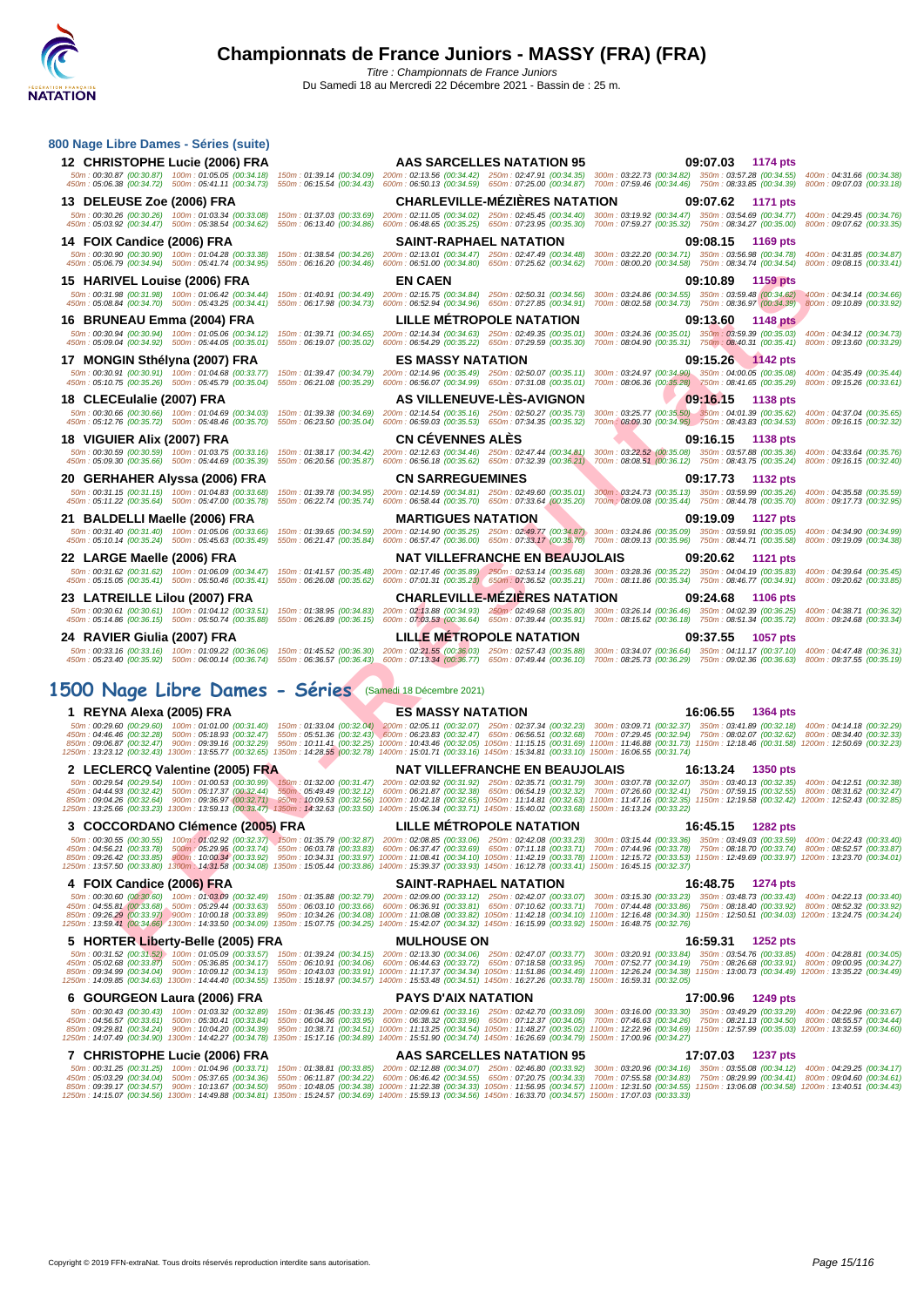| 1500 Nage Libre Dames - Séries (suite)                                                                                                                                                                                                                                                                                                                                                                                                          |                                                                                                                                                                                                                                                                                                                            |                                                                                  |
|-------------------------------------------------------------------------------------------------------------------------------------------------------------------------------------------------------------------------------------------------------------------------------------------------------------------------------------------------------------------------------------------------------------------------------------------------|----------------------------------------------------------------------------------------------------------------------------------------------------------------------------------------------------------------------------------------------------------------------------------------------------------------------------|----------------------------------------------------------------------------------|
| 8 GALLANT Apolline (2004) FRA                                                                                                                                                                                                                                                                                                                                                                                                                   | <b>SN VERSAILLES</b>                                                                                                                                                                                                                                                                                                       | 17:09.23 1232 pts                                                                |
| 50m: 00:31.11 (00:31.11) 100m: 01:04.12 (00:33.01) 150m: 01:38.68 (00:34.56) 200m: 02:12.72 (00:34.04) 250m: 02:46.69 (00:33.97) 300m: 03:20.65 (00:33.96) 350m: 03:54.81 (00:34.16) 400m: 04:28.99 (00:34.18)<br>450m: 05:02.88 (00:33.89) 500m: 05:36.97 (00:34.09)                                                                                                                                                                           | 550m : 06:10.98 (00:34.01) 600m : 06:45.03 (00:34.05) 650m : 07:19.16 (00:34.13) 700m : 07:53.50 (00:34.34) 750m : 08:27.66 (00:34.16) 800m : 09:01.91 (00:34.25)                                                                                                                                                          |                                                                                  |
| 850m: 09:36.12 (00:34.21) 900m: 10:10.55 (00:34.43) 950m: 10:45.24 (00:34.69) 1000m: 11:19.92 (00:34.68) 1050m: 11:54.62 (00:34.70) 1100m: 12:29.54 (00:34.92) 1150m: 13:04.29 (00:34.75) 1200m: 13:39.23 (00:34.94)<br>1250m: 14:14.16 (00:34.93) 1300m: 14:49.43 (00:35.27) 1350m: 15:24.79 (00:35.36) 1400m: 15:59.79 (00:35.00) 1450m: 16:34.99 (00:35.20) 1500m: 17:09.23 (00:34.24)                                                       |                                                                                                                                                                                                                                                                                                                            |                                                                                  |
| 9 HUGUET Cassandre (2004) FRA                                                                                                                                                                                                                                                                                                                                                                                                                   | <b>LILLE METROPOLE NATATION</b>                                                                                                                                                                                                                                                                                            | 17:11.27<br><b>1228 pts</b>                                                      |
| 50m: 00:30.54 (00:30.54) 100m: 01:03.66 (00:33.12) 150m: 01:37.48 (00:33.82) 200m: 02:11.56 (00:34.08) 250m: 02:46.10 (00:34.54) 300m: 03:20.63 (00:34.53) 350m: 03:54.81 (00:34.18) 400m: 04:28.83 (00:34.02)<br>450m: 05:03.19 (00:34.36) 500m: 05:37.29 (00:34.10)<br>550m: 06:11.59 (00:34.30)                                                                                                                                              | 600m: 06:45.68 (00:34.09) 650m: 07:19.99 (00:34.31) 700m: 07:54.24 (00:34.25) 750m: 08:28.28 (00:34.04) 800m: 09:02.31 (00:34.03)                                                                                                                                                                                          |                                                                                  |
| 850m: 09:36.94 (00:34.63) 900m: 10:11.51 (00:34.57)<br>1250m: 14:16.66 (00:35.50) 1300m: 14:52.45 (00:35.79) 1350m: 15:27.84 (00:35.39) 1400m: 16:02.84 (00:35.00) 1450m: 16:37.55 (00:34.71) 1500m: 17:11.27 (00:33.72)                                                                                                                                                                                                                        | 950m: 10:46.20 (00:34.69) 1000m: 11:20.84 (00:34.64) 1050m: 11:55.39 (00:34.55) 1100m: 12:30.40 (00:35.01) 1150m: 13:05.78 (00:35.38) 1200m: 13:41.16 (00:35.38)                                                                                                                                                           |                                                                                  |
| 10 HADHOUM IIona (2004) FRA                                                                                                                                                                                                                                                                                                                                                                                                                     | <b>ALLIANCE NATATION BESANCON</b>                                                                                                                                                                                                                                                                                          | 17:15.92<br>1218 pts                                                             |
| 50m: 00:30.76 (00:30.76) 100m: 01:04.59 (00:33.83) 150m: 01:38.59 (00:34.00) 200m: 02:12.88 (00:34.29) 250m: 02:47.12 (00:34.24) 300m: 03:21.30 (00:34.18) 350m: 03:55.66 (00:34.36) 400m: 04:30.11 (00:34.45)                                                                                                                                                                                                                                  |                                                                                                                                                                                                                                                                                                                            |                                                                                  |
| 450m: 05:04.53 (00:34.42) 500m: 05:39.02 (00:34.49)<br>550m: 06:13.56 (00:34.54)<br>850m: 09:41.13 (00:34.72) 900m: 10:16.07 (00:34.94)                                                                                                                                                                                                                                                                                                         | 600m: 06:48.00 (00:34.44) 650m: 07:22.49 (00:34.49) 700m: 07:56.91 (00:34.42) 750m: 08:31.69 (00:34.78) 800m: 09:06.41 (00:34.72)<br>950m: 10:50.87 (00:34.80) 1000m: 11:25.50 (00:34.63) 1050m: 12:00.35 (00:34.85) 1100m: 12:35.31 (00:34.96) 1150m: 13:10.39 (00:35.08) 1200m: 13:45.42 (00:35.03)                      |                                                                                  |
| 1250m: 14:20.50 (00:35.08) 1300m: 14:55.83 (00:35.33) 1350m: 15:30.88 (00:35.05) 1400m: 16:05.82 (00:34.94) 1450m: 16:40.85 (00:35.03) 1500m: 17:15.92 (00:35.07)                                                                                                                                                                                                                                                                               | <b>CHARLEVILLE-MEZIERES NATATION</b>                                                                                                                                                                                                                                                                                       |                                                                                  |
| 11 DELEUSE Zoe (2006) FRA<br>50m: 00:30.94 (00:30.94) 100m: 01:04.65 (00:33.71) 150m: 01:38.80 (00:34.15) 200m: 02:13.13 (00:34.33) 250m: 02:47.60 (00:34.47) 300m: 03:22.10 (00:34.50) 350m: 03:56.94 (00:34.84) 400m: 04:31.92 (00:34.98)                                                                                                                                                                                                     |                                                                                                                                                                                                                                                                                                                            | 17:30.85<br>1188 pts                                                             |
| 450m : 05:06.95 (00:35.03) 500m : 05:42.08 (00:35.13) 550m : 06:17.19 (00:35.11) 600m : 06:52.40 (00:35.21) 650m : 07:27.61 (00:35.21) 700m : 08:02.91 (00:35.30) 750m : 08:38.16 (00:35.25) 800m : 09:13.63 (00:35.47)<br>850m: 09:49.06 (00:35.43) 900m: 10:24.55 (00:35.49)                                                                                                                                                                  | 950m: 11:00.19 (00:35.64) 1000m: 11:35.76 (00:35.57) 1050m: 12:11.46 (00:35.70) 1100m: 12:47.32 (00:35.86) 1150m: 13:23.10 (00:35.78) 1200m: 13:58.71 (00:35.61)                                                                                                                                                           |                                                                                  |
| 1250m: 14:34.65 (00:35.94) 1300m: 15:10.58 (00:35.93) 1350m: 15:46.15 (00:35.57) 1400m: 16:21.86 (00:35.71) 1450m: 16:57.34 (00:35.48) 1500m: 17:30.85 (00:33.51)                                                                                                                                                                                                                                                                               |                                                                                                                                                                                                                                                                                                                            |                                                                                  |
| 12 BRUNEAU Emma (2004) FRA                                                                                                                                                                                                                                                                                                                                                                                                                      | LILLE METROPOLE NATATION                                                                                                                                                                                                                                                                                                   | 17:40.01<br><b>1170 pts</b>                                                      |
| 50m: 00:31.92 (00:31.92) 100m: 01:06.75 (00:34.83)<br>450m: 05:15.91 (00:35.59) 500m: 05:51.82 (00:35.91)                                                                                                                                                                                                                                                                                                                                       | 150m: 01:42.32 (00:35.57) 200m: 02:17.67 (00:35.35) 250m: 02:53.13 (00:35.46) 300m: 03:28.64 (00:35.51) 350m: 04:04.33 (00:35.69) 400m: 04:40.32 (00:35.99)<br>550m: 06:27.03 (00:35.21) 600m: 07:02.45 (00:35.42) 650m: 07:37.85 (00:35.40) 700m; 08:13.14 (00:35.29) 750m: 08:48.29 (00:35.15) 800m: 09:23.40 (00:35.11) |                                                                                  |
| 850m: 09:58.87 (00:35.47) 900m: 10:34.26 (00:35.39)<br>1250m: 14:43.81 (00:35.78) 1300m: 15:19.12 (00:35.31) 1350m: 15:54.82 (00:35.70) 1400m: 16:30.87 (00:36.05) 1450m: 17:06.08 (00:35.21) 1500m: 17:40.01 (00:33.93)                                                                                                                                                                                                                        | 950m: 11:09.96 (00:35.70) 1000m: 11:45.62 (00:35.66) 1050m: 12:21.20 (00:35.58) 1100m: 12:56.80 (00:35.60) 1150m: 13:32.40 (00:35.60) 1200m: 14:08.03 (00:35.63)                                                                                                                                                           |                                                                                  |
| 13 GERHAHER Alyssa (2006) FRA                                                                                                                                                                                                                                                                                                                                                                                                                   | <b>CN SARREGUEMINES</b>                                                                                                                                                                                                                                                                                                    | 17:43.74<br>1162 pts                                                             |
| 50m: 00:31.87 (00:31.87) 100m: 01:06.22 (00:34.35)<br>150m: 01:40.90 (00:34.68)<br>450m: 05:11.77 (00:35.23) 500m: 05:47.04 (00:35.27)<br>550m: 06:22.57 (00:35.53)                                                                                                                                                                                                                                                                             | 200m: 02:15.96 (00:35.06) 250m: 02:50.94 (00:34.98) 300m: 03:25.94 (00:35.00) 350m: 04:01.25 (00:35.31) 400m: 04:36.54 (00:35.29)<br>600m: 06:57.99 (00:35.42) 650m: 07:33.57 (00:35.58) 700m: 08:09.24 (00:35.67) 750m: 08:44.75 (00:35.51) 800m: 09:20.50 (00:35.75)                                                     |                                                                                  |
| 950m: 11:07.69 (00:35.90) 1000m: 11:0400m: (00:36.42)<br>850m: 09:55.94 (00:35.44) 900m: 10:31.79 (00:35.85)<br>1250m: 14:45.04 (00:35.30) 1300m: 15:21.73 (00:36.69) 1350m: 15:58.15 (00:36.42) 1400m: 16:34.34 (00:36.19) 1450m: 17:09.82 (00:35.48) 1500m; 17:43.74 (00:33.92)                                                                                                                                                               |                                                                                                                                                                                                                                                                                                                            | 1100m: 12:57.07 (01:12.96) 1150m: 13:33.39 (00:36.32) 1200m: 14:09.74 (00:36.35) |
| 14 BALDELLI Maelle (2006) FRA                                                                                                                                                                                                                                                                                                                                                                                                                   | <b>MARTIGUES NATATION</b>                                                                                                                                                                                                                                                                                                  | 17:44.96<br>1160 pts                                                             |
| 50m: 00:32.15 (00:32.15) 100m: 01:06.52 (00:34.37) 150m: 01:41.62 (00:35.10) 200m: 02:16.48 (00:34.86) 250m: 02:51.77 (00:35.29) 300m: 03:27.13 (00:35.36) 350m: 04:02.22 (00:35.09) 400m: 04:37.84 (00:36.62)                                                                                                                                                                                                                                  |                                                                                                                                                                                                                                                                                                                            |                                                                                  |
| 450m: 05:13.54 (00:35.70) 500m: 05:49.22 (00:35.68)<br>850m : 09:58.50 (00:35.68) 900m : 10:34.18 (00:35.68) 950m : 11:09.65 (00:35.47) 1000m : 11:45.49 (00:35.84) 1050m : 12:21.60 (00:36.11) 1100m : 12:57.35 (00:35.75) 1150m : 13:33.64 (00:36.29) 1200m : 14:09.72 (00:36.08)                                                                                                                                                             | 550m: 06:25.03 (00:35.81) 600m: 07:00.93 (00:35.90) 650m: 07:36.25 (00:35.32) 700m: 08:11.54 (00:35.29) 750m: 08:47.38 (00:35.84) 800m: 09:22.82 (00:35.44)                                                                                                                                                                |                                                                                  |
| 1250m: 14:45.24 (00:35.52) 1300m: 15:21.30 (00:36.06) 1350m: 15:57.67 (00:36.37) 1400m: 16:33.86 (00:36.19) 1450m: 17:10.50 (00:36.64) 1500m: 17:44.96 (00:34.46)                                                                                                                                                                                                                                                                               |                                                                                                                                                                                                                                                                                                                            |                                                                                  |
| 15 LARGE Maelle (2006) FRA<br>50m: 00:31.14 (00:31.14) 100m: 01:05.32 (00:34.18) 150m: 01:39.86 (00:34.54)                                                                                                                                                                                                                                                                                                                                      | <b>NAT VILLEFRANCHE EN BEAUJOLAIS</b><br>200m: 02:15.22 (00:35.36) 250m: 02:50.36 (00:35.14) 300m: 03:25.91 (00:35.55) 350m: 04:00.97 (00:35.06) 400m: 04:36.44 (00:35.47)                                                                                                                                                 | 17:52.91<br>1144 pts                                                             |
| 450m: 05:12.52 (00:36.08) 500m: 05:48.30 (00:35.78) 550m: 06:23.55 (00:35.25)<br>850m: 10:01.50 (00:36.54) 900m: 10:37.69 (00:36.19) 950m: 11:14.24 (00:36.55) 1000m: 11:51.03 (00:36.79) 1050m: 12:27.66 (00:36.63) 1100m: 13:04.20 (00:36.54) 1150m: 13:43.31 (00:39.11) 1200m: 14:19.87 (00:36.56)                                                                                                                                           | 600m: 06:59.89 (00:36.34) 650m: 07:36.10 (00:36.21) 700m: 08:12.55 (00:36.45) 750m: 08:48.98 (00:36.43) 800m: 09:24.96 (00:35.98)                                                                                                                                                                                          |                                                                                  |
| 1250m: 14:55.92 (00:36.05) 1300m: 15:31.32 (00:35.40) 1350m: 16:06.83 (00:35.51) 1400m: 16:42.53 (00:35.70) 1450m: 17:18.52 (00:35.99) 1500m: 17:52.91 (00:34.39)                                                                                                                                                                                                                                                                               |                                                                                                                                                                                                                                                                                                                            |                                                                                  |
|                                                                                                                                                                                                                                                                                                                                                                                                                                                 |                                                                                                                                                                                                                                                                                                                            |                                                                                  |
| 16 CLECEulalie (2007) FRA                                                                                                                                                                                                                                                                                                                                                                                                                       | <b>AS VILLENEUVE-LES-AVIGNON</b>                                                                                                                                                                                                                                                                                           | 18:06.27 1118 pts                                                                |
| 50m: 00:30.99 (00:30.99) 100m: 01:05.58 (00:34.59) 150m: 01:40.59 (00:35.01) 200m: 02:15.89 (00:35.30) 250m: 02:51.44 (00:35.55) 300m: 03:27.05 (00:35.61) 350m: 04:02.72 (00:35.67) 400m: 04:38.82 (00:36.10)<br>450m: 05:14.66 (00:35.84) 500m: 05:50.69 (00:36.03)<br>550m: 06:26.97 (00:36.28)                                                                                                                                              | 600m: 07:03.30 (00:36.33) 650m: 07:39.69 (00:36.39) 700m: 08:16.46 (00:36.77) 750m: 08:53.19 (00:36.73) 800m: 09:30.33 (00:37.14)                                                                                                                                                                                          |                                                                                  |
| 850m: 10:07.12 (00:36.79) 900m: 10:44.01 (00:36.89)<br>1250m: 15:04.96 (00:37.27) 1300m: 15:41.84 (00:36.88) 1350m: 16:19.02 (00:37.18) 1400m: 16:55.69 (00:36.67) 1450m: 17:32.14 (00:36.45) 1500m: 18:06.27 (00:34.13)                                                                                                                                                                                                                        | 950m: 11:21.16 (00:37.15) 1000m: 11:58.56 (00:37.40) 1050m: 12:35.74 (00:37.18) 1100m: 13:13.03 (00:37.29) 1150m: 13:50.43 (00:37.40) 1200m: 14:27.69 (00:37.26)                                                                                                                                                           |                                                                                  |
| 17 LATREILLE Lilou (2007) FRA                                                                                                                                                                                                                                                                                                                                                                                                                   | <b>CHARLEVILLE-MÉZIÈRES NATATION</b>                                                                                                                                                                                                                                                                                       | 18:07.01<br>1116 pts                                                             |
| 50m : 00:31.69 (00:31.69) 100m : 01:06.59 (00:34.90) 150m : 01:42.39 (00:35.80) 200m : 02:18.03 (00:35.64) 250m : 02:54.08 (00:36.05) 300m : 03:30.13 (00:36.05) 350m : 04:06.60 (00:36.47) 400m : 04:42.70 (00:36.10)<br>450m: 05:18.69 (00:35.99) 500m: 05:55.06 (00:36.37)                                                                                                                                                                   | 550m: 06:31.54 (00:36.48) 600m: 07:08.07 (00:36.53) 650m: 07:44.77 (00:36.70) 700m: 08:21.16 (00:36.39) 750m: 08:57.65 (00:36.49) 800m: 09:34.18 (00:36.53)                                                                                                                                                                |                                                                                  |
| 850m: 10:10.82 (00:36.64) 900m: 10:47.16 (00:36.34)<br>1250m: 15:04.43 (00:36.92) 1300m: 15:40.98 (00:36.55) 1350m: 16:17.94 (00:36.96) 1400m: 16:54.66 (00:36.72) 1450m: 17:31.57 (00:36.91) 1500m: 18:07.01 (00:35.44)                                                                                                                                                                                                                        | 950m: 11:23.50 (00:36.34) 1000m: 12:00.08 (00:36.58) 1050m: 12:36.52 (00:36.44) 1100m: 13:13.79 (00:37.27) 1150m: 13:50.71 (00:36.92) 1200m: 14:27.51 (00:36.80)                                                                                                                                                           |                                                                                  |
| 18 RAVIER Giulia (2007) FRA                                                                                                                                                                                                                                                                                                                                                                                                                     | <b>LILLE METROPOLE NATATION</b>                                                                                                                                                                                                                                                                                            | 18:10.25<br>1110 pts                                                             |
| 50m: 00:32.92 (00:32.92) 100m: 01:08.06 (00:35.14) 150m: 01:43.40 (00:35.34) 200m: 02:19.04 (00:35.64) 250m: 02:54.89 (00:35.55) 300m: 03:30.94 (00:36.05) 350m: 04:07.51 (00:36.57) 400m: 04:44.04 (00:36.53)                                                                                                                                                                                                                                  |                                                                                                                                                                                                                                                                                                                            |                                                                                  |
| 450m : 05:20.51 (00:36.47) 500m : 05:57.13 (00:36.62) 550m : 06:33.68 (00:36.55) 600m : 07:10.49 (00:36.81) 650m : 07:47.36 (00:36.87) 700m : 08:24.11 (00:36.75) 750m : 09:00.96 (00:36.85) 800m : 09:37.61 (00:36.65)<br>850m: 10:14.23 (00:36.62) 900m: 10:51.20 (00:36.97) 950m: 11:28,09 (00:36.89) 1000m: 12:04.77 (00:36.68) 1050m: 12:41.48 (00:36.71) 1100m: 13:18.16 (00:36.68) 1150m: 13:54.63 (00:36.47) 1200m: 14:31.34 (00:36.71) |                                                                                                                                                                                                                                                                                                                            |                                                                                  |
| 1250m: 15:07.89 (00:36.55) 1300m: 15:44.52 (00:36.63) 1350m: 16:21.58 (00:37.06) 1400m: 16:58.47 (00:36.89) 1450m: 17:34.65 (00:36.18) 1500m: 18:10.25 (00:36.60)                                                                                                                                                                                                                                                                               |                                                                                                                                                                                                                                                                                                                            |                                                                                  |
| 50 Dos Dames - Finale A 16-17 ans (Mercredi 22 Décembre 2021)                                                                                                                                                                                                                                                                                                                                                                                   |                                                                                                                                                                                                                                                                                                                            |                                                                                  |
| 1 TROMPETTE Melora (2005) FRA                                                                                                                                                                                                                                                                                                                                                                                                                   | <b>C.N OZOIR-LA-FERRIERE</b>                                                                                                                                                                                                                                                                                               | 00:28.40<br><b>1280 pts</b>                                                      |
|                                                                                                                                                                                                                                                                                                                                                                                                                                                 | <b>DAUPHINS OBERNAI</b>                                                                                                                                                                                                                                                                                                    | <b>1261 pts</b>                                                                  |
| 2 PASQUET Aurélie (2004) FRA<br>3 CANDELON Louna (2004) FRA                                                                                                                                                                                                                                                                                                                                                                                     | <b>CANET 66 NATATION</b>                                                                                                                                                                                                                                                                                                   | 00:28.71<br>00:28.74<br><b>1260 pts</b>                                          |
| 4 MAILHARROU Carla (2005) FRA                                                                                                                                                                                                                                                                                                                                                                                                                   | NAT VILLEFRANCHE EN BEAUJOLAIS                                                                                                                                                                                                                                                                                             | 00:29.08<br><b>1240 pts</b>                                                      |
| 5 DONVAL Eléane (2004) FRA                                                                                                                                                                                                                                                                                                                                                                                                                      | <b>ANGERS NATATION</b>                                                                                                                                                                                                                                                                                                     | 00:29.17<br>1235 pts                                                             |
| 6 TORRECILLAS-JOUAULT Lisa (2005) FRA                                                                                                                                                                                                                                                                                                                                                                                                           | <b>NANTES NATATION</b>                                                                                                                                                                                                                                                                                                     | 00:29.19<br><b>1234 pts</b>                                                      |
| 7 MARTIAL Noah (2005) FRA                                                                                                                                                                                                                                                                                                                                                                                                                       | <b>FRANCOIS NATATION CLUB</b>                                                                                                                                                                                                                                                                                              | 00:29.22<br><b>1232 pts</b>                                                      |
| 8 CURCAN Alexandra-roxana (2005) ROU                                                                                                                                                                                                                                                                                                                                                                                                            | CN MARSEILLE                                                                                                                                                                                                                                                                                                               | 00:29.35<br><b>1224 pts</b>                                                      |

## **50 Dos Dames - Finale A 16-17 ans** (Mercredi 22 Décembre 2021)

| 1 TROMPETTE Melora (2005) FRA         | <b>C.N OZOIR-LA-FERRIERE</b>   | 00:28.40 | <b>1280 pts</b> |
|---------------------------------------|--------------------------------|----------|-----------------|
| 2 PASQUET Aurélie (2004) FRA          | <b>DAUPHINS OBERNAI</b>        | 00:28.71 | <b>1261 pts</b> |
| 3 CANDELON Louna (2004) FRA           | <b>CANET 66 NATATION</b>       | 00:28.74 | <b>1260 pts</b> |
| 4 MAILHARROU Carla (2005) FRA         | NAT VILLEFRANCHE EN BEAUJOLAIS | 00:29.08 | <b>1240 pts</b> |
| 5 DONVAL Eléane (2004) FRA            | <b>ANGERS NATATION</b>         | 00:29.17 | 1235 pts        |
| 6 TORRECILLAS-JOUAULT Lisa (2005) FRA | <b>NANTES NATATION</b>         | 00:29.19 | <b>1234 pts</b> |
| 7 MARTIAL Noah (2005) FRA             | <b>FRANCOIS NATATION CLUB</b>  | 00:29.22 | <b>1232 pts</b> |
| 8 CURCAN Alexandra-roxana (2005) ROU  | <b>CN MARSEILLE</b>            | 00:29.35 | <b>1224 pts</b> |

### **50 Dos Dames - Finale A 14-15 ans** (Mercredi 22 Décembre 2021)

| 1 CACHOT Albane (2007) FRA    | <b>DAUPHINS TOULOUSE OEC</b> | 00:28.47 | <b>1276 pts</b> |
|-------------------------------|------------------------------|----------|-----------------|
| 2 ALLART Lucine (2007) FRA    | <b>MOREUIL NATATION</b>      | 00:28.85 | 1253 pts        |
| 3 RAZZOUME Sheynis (2006) FRA | US TOUL                      | 00:29.16 | 1235 pts        |
| 4 AUBIN Eleanore (2006) FRA   | <b>ANGERS NATATION</b>       | 00:29.22 | <b>1232 pts</b> |
| 5 MIGNÉ Mathilde (2006) FRA   | AS HERBLAY NATATION          | 00:29.45 | <b>1219 pts</b> |
| 6 MOY Louna (2007) FRA        | <b>NANTES NATATION</b>       | 00:29.70 | <b>1204 pts</b> |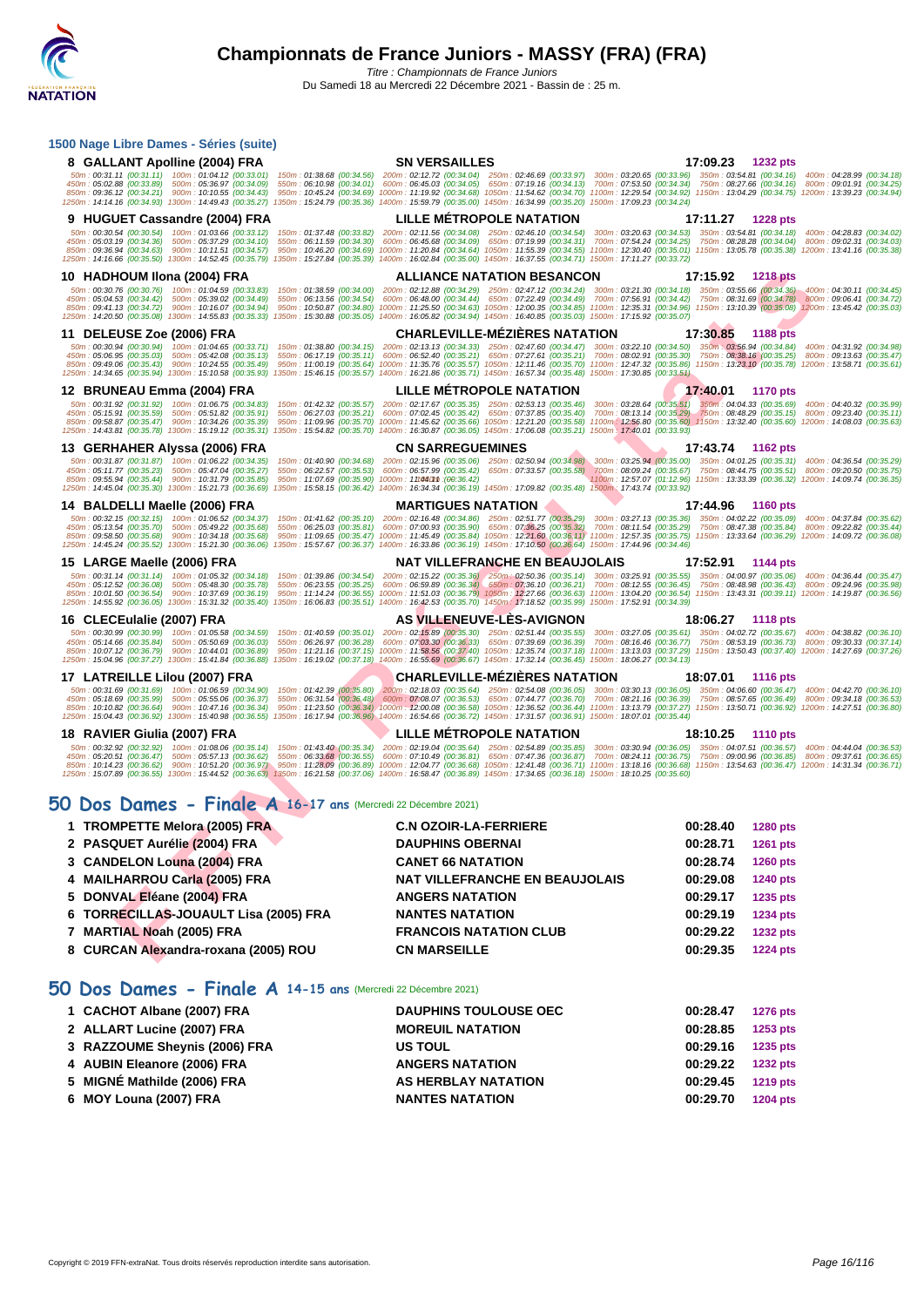

### **[50 Dos D](http://www.ffnatation.fr/webffn/index.php)ames - Finale A (suite)**

| 6 GUIMBAUD Nora (2006) FRA | <b>DAUPHINS DE ST-LOUIS</b> | 00:29.70 | 1204 pts        |
|----------------------------|-----------------------------|----------|-----------------|
| 8 GOREINI Nina (2007) FRA  | <b>CN CANNES</b>            | 00:29.77 | <b>1200 pts</b> |

## **50 Dos Dames - Finale B 16-17 ans** (Mercredi 22 Décembre 2021)

| 1 BEUCHARD Susie (2004) FRA    | <b>C PAUL-BERT RENNES</b>      | 00:29.43 | <b>1220 pts</b> |
|--------------------------------|--------------------------------|----------|-----------------|
| 2 RADOVICI Béatrice (2004) FRA | <b>CN CÉVENNES ALÈS</b>        | 00:29.59 | <b>1211 pts</b> |
| 3 LEGER Camille (2004) FRA     | <b>SAINT-RAPHAEL NATATION</b>  | 00:29.61 | <b>1210 pts</b> |
| 4 GIRAUDEAU Clara (2004) FRA   | <b>CN BREST</b>                | 00:29.71 | <b>1204 pts</b> |
| 5 PREITER Emmy (2005) FRA      | <b>SN METZ</b>                 | 00:29.78 | <b>1200 pts</b> |
| 6 DOMINGEON Manon (2005) FRA   | NAT VILLEFRANCHE EN BEAUJOLAIS | 00:29.92 | <b>1192 pts</b> |
| 7 BONDOUY Noah (2004) FRA      | <b>ES MASSY NATATION</b>       | 00:30.03 | 1186 pts        |
| 8 MIRACOLO Julie (2005) FRA    | <b>PAYS D'AIX NATATION</b>     | 00:30.19 | 1177 pts        |

### **50 Dos Dames - Finale B 14-15 ans** (Mercredi 22 Décembre 2021)

| 1 FLOREK Maelle (2007) FRA      | <b>SPN POITIERS</b>                  | 00:30.06 | <b>1184 pts</b> |
|---------------------------------|--------------------------------------|----------|-----------------|
| 2 GAZZERA Ambre (2006) FRA      | <b>CN BREST</b>                      | 00:30.16 | <b>1178 pts</b> |
| 3 VIACAVA Giulia (2006) ITA     | AS MONACO NATATION                   | 00:30.21 | <b>1176 pts</b> |
| 4 LE CONTELLEC Lola (2007) FRA  | <b>CLUB DE NATATION DE SASSENAGE</b> | 00:30.51 | 1159 pts        |
| 5 PREDINE Alix (2006) FRA       | <b>CN CHALON-SUR-SAONE</b>           | 00:30.56 | 1156 pts        |
| 6 BELL Charlotte (2006) FRA     | <b>CN NARBONNE</b>                   | 00:30.58 | 1155 pts        |
| 6 VIGUIER Alix (2007) FRA       | <b>CN CÉVENNES ALÈS</b>              | 00:30.58 | 1155 pts        |
| 8 TABIASCO Alexandra (2006) FRA | <b>ETOILES 92</b>                    | 00:30.61 | 1153 pts        |
|                                 |                                      |          |                 |

### **50 Dos Dames - Barrage Finales 14-15 ans** (Mercredi 22 Décembre 2021)

| 1 GUIMBAUD Nora (2006) FRA    | <b>DAUPHINS DE ST-LOUIS</b> | 00:29.76<br><b>1201 pts</b> |
|-------------------------------|-----------------------------|-----------------------------|
| 2 FLOREK Maelle (2007) FRA    | <b>SPN POITIERS</b>         | 00:29.87<br>1195 pts        |
| 3 JUANICOTENA Mila (2007) FRA | <b>BIARRITZ OLYMPIQUE</b>   | 1149 pts<br>00:30.68        |
| 4 THIBULT Leonie (2007) FRA   | <b>ASPTT NANCY</b>          | 00:31.26<br>1117 pts        |

### **50 Dos Dames - Séries** (Mercredi 22 Décembre 2021)

| 4 GIRAUDEAU Clara (2004) FRA<br><b>CN BREST</b><br>00:29.71<br><b>1204 pts</b><br>5 PREITER Emmy (2005) FRA<br>00:29.78<br><b>1200 pts</b><br><b>SN METZ</b><br><b>NAT VILLEFRANCHE EN BEAUJOLAIS</b><br>6 DOMINGEON Manon (2005) FRA<br>00:29.92<br><b>1192 pts</b><br>7 BONDOUY Noah (2004) FRA<br><b>ES MASSY NATATION</b><br>00:30.03<br>1186 pts<br>8 MIRACOLO Julie (2005) FRA<br><b>PAYS D'AIX NATATION</b><br>00:30.19<br><b>1177 pts</b><br>O Dos Dames - Finale B 14-15 ans (Mercredi 22 Décembre 2021)<br>1 FLOREK Maelle (2007) FRA<br><b>SPN POITIERS</b><br>00:30.06<br><b>1184 pts</b><br>2 GAZZERA Ambre (2006) FRA<br><b>CN BREST</b><br>00:30.16<br><b>1178 pts</b><br>3 VIACAVA Giulia (2006) ITA<br><b>AS MONACO NATATION</b><br>00:30.21<br><b>1176 pts</b><br><b>CLUB DE NATATION DE SASSENAGE</b><br>4 LE CONTELLEC Lola (2007) FRA<br>00:30.51<br>1159 pts<br>5 PREDINE Alix (2006) FRA<br><b>CN CHALON-SUR-SAONE</b><br>00:30.56<br>1156 pts<br>6 BELL Charlotte (2006) FRA<br><b>CN NARBONNE</b><br>00:30.58<br>1155 pts<br><b>CN CÉVENNES ALÈS</b><br>6 VIGUIER Alix (2007) FRA<br>00:30.58<br>1155 pts<br>8 TABIASCO Alexandra (2006) FRA<br><b>ETOILES 92</b><br>00:30.61<br>1153 pts<br>O Dos Dames - Barrage Finales 14-15 ans (Mercredi 22 Décembre 2021)<br>1 GUIMBAUD Nora (2006) FRA<br><b>DAUPHINS DE ST-LOUIS</b><br>00:29.76<br><b>1201 pts</b><br>2 FLOREK Maelle (2007) FRA<br><b>SPN POITIERS</b><br>00:29.87<br>1195 pts<br><b>BIARRITZ OLYMPIQUE</b><br>3 JUANICOTENA Mila (2007) FRA<br>00:30.68<br>1149 pts<br>4 THIBULT Leonie (2007) FRA<br><b>ASPTT NANCY</b><br>00:31.26<br><b>1117 pts</b><br>iO Dos Dames - Séries<br>(Mercredi 22 Décembre 2021)<br>1 ALLART Lucine (2007) FRA<br><b>MOREUIL NATATION</b><br>00:28.75<br><b>1259 pts</b><br>2 TROMPETTE Melora (2005) FRA<br><b>C.N OZOIR-LA-FERRIERE</b><br>00:28.80<br><b>1256 pts</b><br>3 CANDELON Louna (2004) FRA<br><b>CANET 66 NATATION</b><br>00:28.99<br>1245 pts<br>4 CACHOT Albane (2007) FRA<br><b>DAUPHINS TOULOUSE OEC</b><br>00:29.21<br>1233 pts<br>5 DONVAL Eléane (2004) FRA<br><b>ANGERS NATATION</b><br>00:29.23<br><b>1231 pts</b><br>5 PASQUET Aurélie (2004) FRA<br><b>DAUPHINS OBERNAI</b><br>00:29.23<br>1231 pts<br>7 MAILHARROU Carla (2005) FRA<br><b>NAT VILLEFRANCHE EN BEAUJOLAIS</b><br>00:29.30<br><b>1227 pts</b><br>7 AUBIN Eleanore (2006) FRA<br><b>ANGERS NATATION</b><br>00:29.30<br><b>1227 pts</b><br>9 MARTIAL Noah (2005) FRA<br><b>FRANCOIS NATATION CLUB</b><br>00:29.43<br><b>1220 pts</b><br>9 RAZZOUME Sheynis (2006) FRA<br><b>US TOUL</b><br>00:29.43<br><b>1220 pts</b><br>11 CURCAN Alexandra-roxana (2005) ROU<br><b>CN MARSEILLE</b><br>00:29.59<br><b>1211 pts</b><br>12 TORRECILLAS-JOUAULT Lisa (2005) FRA<br><b>NANTES NATATION</b><br>00:29.62<br><b>1209 pts</b><br>13 GIRAUDEAU Clara (2004) FRA<br><b>CN BREST</b><br>00:29.70<br>1204 pts<br>14 MOY Louna (2007) FRA<br><b>NANTES NATATION</b><br>00:29.75<br><b>1202 pts</b><br>15 BEUCHARD Susie (2004) FRA<br><b>C PAUL-BERT RENNES</b><br>00:29.76<br><b>1201 pts</b><br>CN CÉVENNES ALÈS<br>16 RADOVICI Béatrice (2004) FRA<br>00:29.87<br>1195 pts<br>17 PREITER Emmy (2005) FRA<br><b>SN METZ</b><br>00:29.89<br><b>1194 pts</b><br>18 DOMINGEON Manon (2005) FRA<br><b>NAT VILLEFRANCHE EN BEAUJOLAIS</b><br>00:29.94<br><b>1191 pts</b><br>19 LEGER Camille (2004) FRA<br><b>SAINT-RAPHAEL NATATION</b><br>00:29.99<br>1188 pts<br>20 GOREINI Nina (2007) FRA<br><b>CN CANNES</b><br>00:30.11<br>1181 pts<br>21 MIGNÉ Mathilde (2006) FRA<br>00:30.14<br>AS HERBLAY NATATION<br><b>1180 pts</b><br>22 MIRACOLO Julie (2005) FRA<br><b>PAYS D'AIX NATATION</b><br>00:30.17<br><b>1178 pts</b> | 3 LEGER Camille (2004) FRA | <b>SAINT-RAPHAEL NATATION</b> | 00:29.61 | <b>1210 pts</b> |
|---------------------------------------------------------------------------------------------------------------------------------------------------------------------------------------------------------------------------------------------------------------------------------------------------------------------------------------------------------------------------------------------------------------------------------------------------------------------------------------------------------------------------------------------------------------------------------------------------------------------------------------------------------------------------------------------------------------------------------------------------------------------------------------------------------------------------------------------------------------------------------------------------------------------------------------------------------------------------------------------------------------------------------------------------------------------------------------------------------------------------------------------------------------------------------------------------------------------------------------------------------------------------------------------------------------------------------------------------------------------------------------------------------------------------------------------------------------------------------------------------------------------------------------------------------------------------------------------------------------------------------------------------------------------------------------------------------------------------------------------------------------------------------------------------------------------------------------------------------------------------------------------------------------------------------------------------------------------------------------------------------------------------------------------------------------------------------------------------------------------------------------------------------------------------------------------------------------------------------------------------------------------------------------------------------------------------------------------------------------------------------------------------------------------------------------------------------------------------------------------------------------------------------------------------------------------------------------------------------------------------------------------------------------------------------------------------------------------------------------------------------------------------------------------------------------------------------------------------------------------------------------------------------------------------------------------------------------------------------------------------------------------------------------------------------------------------------------------------------------------------------------------------------------------------------------------------------------------------------------------------------------------------------------------------------------------------------------------------------------------------------------------------------------------------------------------------------------------------------------------------------------------------------------------------------------------------------------------------------------------------------------------------------------------------------------------------------------------------|----------------------------|-------------------------------|----------|-----------------|
|                                                                                                                                                                                                                                                                                                                                                                                                                                                                                                                                                                                                                                                                                                                                                                                                                                                                                                                                                                                                                                                                                                                                                                                                                                                                                                                                                                                                                                                                                                                                                                                                                                                                                                                                                                                                                                                                                                                                                                                                                                                                                                                                                                                                                                                                                                                                                                                                                                                                                                                                                                                                                                                                                                                                                                                                                                                                                                                                                                                                                                                                                                                                                                                                                                                                                                                                                                                                                                                                                                                                                                                                                                                                                                                           |                            |                               |          |                 |
|                                                                                                                                                                                                                                                                                                                                                                                                                                                                                                                                                                                                                                                                                                                                                                                                                                                                                                                                                                                                                                                                                                                                                                                                                                                                                                                                                                                                                                                                                                                                                                                                                                                                                                                                                                                                                                                                                                                                                                                                                                                                                                                                                                                                                                                                                                                                                                                                                                                                                                                                                                                                                                                                                                                                                                                                                                                                                                                                                                                                                                                                                                                                                                                                                                                                                                                                                                                                                                                                                                                                                                                                                                                                                                                           |                            |                               |          |                 |
|                                                                                                                                                                                                                                                                                                                                                                                                                                                                                                                                                                                                                                                                                                                                                                                                                                                                                                                                                                                                                                                                                                                                                                                                                                                                                                                                                                                                                                                                                                                                                                                                                                                                                                                                                                                                                                                                                                                                                                                                                                                                                                                                                                                                                                                                                                                                                                                                                                                                                                                                                                                                                                                                                                                                                                                                                                                                                                                                                                                                                                                                                                                                                                                                                                                                                                                                                                                                                                                                                                                                                                                                                                                                                                                           |                            |                               |          |                 |
|                                                                                                                                                                                                                                                                                                                                                                                                                                                                                                                                                                                                                                                                                                                                                                                                                                                                                                                                                                                                                                                                                                                                                                                                                                                                                                                                                                                                                                                                                                                                                                                                                                                                                                                                                                                                                                                                                                                                                                                                                                                                                                                                                                                                                                                                                                                                                                                                                                                                                                                                                                                                                                                                                                                                                                                                                                                                                                                                                                                                                                                                                                                                                                                                                                                                                                                                                                                                                                                                                                                                                                                                                                                                                                                           |                            |                               |          |                 |
|                                                                                                                                                                                                                                                                                                                                                                                                                                                                                                                                                                                                                                                                                                                                                                                                                                                                                                                                                                                                                                                                                                                                                                                                                                                                                                                                                                                                                                                                                                                                                                                                                                                                                                                                                                                                                                                                                                                                                                                                                                                                                                                                                                                                                                                                                                                                                                                                                                                                                                                                                                                                                                                                                                                                                                                                                                                                                                                                                                                                                                                                                                                                                                                                                                                                                                                                                                                                                                                                                                                                                                                                                                                                                                                           |                            |                               |          |                 |
|                                                                                                                                                                                                                                                                                                                                                                                                                                                                                                                                                                                                                                                                                                                                                                                                                                                                                                                                                                                                                                                                                                                                                                                                                                                                                                                                                                                                                                                                                                                                                                                                                                                                                                                                                                                                                                                                                                                                                                                                                                                                                                                                                                                                                                                                                                                                                                                                                                                                                                                                                                                                                                                                                                                                                                                                                                                                                                                                                                                                                                                                                                                                                                                                                                                                                                                                                                                                                                                                                                                                                                                                                                                                                                                           |                            |                               |          |                 |
|                                                                                                                                                                                                                                                                                                                                                                                                                                                                                                                                                                                                                                                                                                                                                                                                                                                                                                                                                                                                                                                                                                                                                                                                                                                                                                                                                                                                                                                                                                                                                                                                                                                                                                                                                                                                                                                                                                                                                                                                                                                                                                                                                                                                                                                                                                                                                                                                                                                                                                                                                                                                                                                                                                                                                                                                                                                                                                                                                                                                                                                                                                                                                                                                                                                                                                                                                                                                                                                                                                                                                                                                                                                                                                                           |                            |                               |          |                 |
|                                                                                                                                                                                                                                                                                                                                                                                                                                                                                                                                                                                                                                                                                                                                                                                                                                                                                                                                                                                                                                                                                                                                                                                                                                                                                                                                                                                                                                                                                                                                                                                                                                                                                                                                                                                                                                                                                                                                                                                                                                                                                                                                                                                                                                                                                                                                                                                                                                                                                                                                                                                                                                                                                                                                                                                                                                                                                                                                                                                                                                                                                                                                                                                                                                                                                                                                                                                                                                                                                                                                                                                                                                                                                                                           |                            |                               |          |                 |
|                                                                                                                                                                                                                                                                                                                                                                                                                                                                                                                                                                                                                                                                                                                                                                                                                                                                                                                                                                                                                                                                                                                                                                                                                                                                                                                                                                                                                                                                                                                                                                                                                                                                                                                                                                                                                                                                                                                                                                                                                                                                                                                                                                                                                                                                                                                                                                                                                                                                                                                                                                                                                                                                                                                                                                                                                                                                                                                                                                                                                                                                                                                                                                                                                                                                                                                                                                                                                                                                                                                                                                                                                                                                                                                           |                            |                               |          |                 |
|                                                                                                                                                                                                                                                                                                                                                                                                                                                                                                                                                                                                                                                                                                                                                                                                                                                                                                                                                                                                                                                                                                                                                                                                                                                                                                                                                                                                                                                                                                                                                                                                                                                                                                                                                                                                                                                                                                                                                                                                                                                                                                                                                                                                                                                                                                                                                                                                                                                                                                                                                                                                                                                                                                                                                                                                                                                                                                                                                                                                                                                                                                                                                                                                                                                                                                                                                                                                                                                                                                                                                                                                                                                                                                                           |                            |                               |          |                 |
|                                                                                                                                                                                                                                                                                                                                                                                                                                                                                                                                                                                                                                                                                                                                                                                                                                                                                                                                                                                                                                                                                                                                                                                                                                                                                                                                                                                                                                                                                                                                                                                                                                                                                                                                                                                                                                                                                                                                                                                                                                                                                                                                                                                                                                                                                                                                                                                                                                                                                                                                                                                                                                                                                                                                                                                                                                                                                                                                                                                                                                                                                                                                                                                                                                                                                                                                                                                                                                                                                                                                                                                                                                                                                                                           |                            |                               |          |                 |
|                                                                                                                                                                                                                                                                                                                                                                                                                                                                                                                                                                                                                                                                                                                                                                                                                                                                                                                                                                                                                                                                                                                                                                                                                                                                                                                                                                                                                                                                                                                                                                                                                                                                                                                                                                                                                                                                                                                                                                                                                                                                                                                                                                                                                                                                                                                                                                                                                                                                                                                                                                                                                                                                                                                                                                                                                                                                                                                                                                                                                                                                                                                                                                                                                                                                                                                                                                                                                                                                                                                                                                                                                                                                                                                           |                            |                               |          |                 |
|                                                                                                                                                                                                                                                                                                                                                                                                                                                                                                                                                                                                                                                                                                                                                                                                                                                                                                                                                                                                                                                                                                                                                                                                                                                                                                                                                                                                                                                                                                                                                                                                                                                                                                                                                                                                                                                                                                                                                                                                                                                                                                                                                                                                                                                                                                                                                                                                                                                                                                                                                                                                                                                                                                                                                                                                                                                                                                                                                                                                                                                                                                                                                                                                                                                                                                                                                                                                                                                                                                                                                                                                                                                                                                                           |                            |                               |          |                 |
|                                                                                                                                                                                                                                                                                                                                                                                                                                                                                                                                                                                                                                                                                                                                                                                                                                                                                                                                                                                                                                                                                                                                                                                                                                                                                                                                                                                                                                                                                                                                                                                                                                                                                                                                                                                                                                                                                                                                                                                                                                                                                                                                                                                                                                                                                                                                                                                                                                                                                                                                                                                                                                                                                                                                                                                                                                                                                                                                                                                                                                                                                                                                                                                                                                                                                                                                                                                                                                                                                                                                                                                                                                                                                                                           |                            |                               |          |                 |
|                                                                                                                                                                                                                                                                                                                                                                                                                                                                                                                                                                                                                                                                                                                                                                                                                                                                                                                                                                                                                                                                                                                                                                                                                                                                                                                                                                                                                                                                                                                                                                                                                                                                                                                                                                                                                                                                                                                                                                                                                                                                                                                                                                                                                                                                                                                                                                                                                                                                                                                                                                                                                                                                                                                                                                                                                                                                                                                                                                                                                                                                                                                                                                                                                                                                                                                                                                                                                                                                                                                                                                                                                                                                                                                           |                            |                               |          |                 |
|                                                                                                                                                                                                                                                                                                                                                                                                                                                                                                                                                                                                                                                                                                                                                                                                                                                                                                                                                                                                                                                                                                                                                                                                                                                                                                                                                                                                                                                                                                                                                                                                                                                                                                                                                                                                                                                                                                                                                                                                                                                                                                                                                                                                                                                                                                                                                                                                                                                                                                                                                                                                                                                                                                                                                                                                                                                                                                                                                                                                                                                                                                                                                                                                                                                                                                                                                                                                                                                                                                                                                                                                                                                                                                                           |                            |                               |          |                 |
|                                                                                                                                                                                                                                                                                                                                                                                                                                                                                                                                                                                                                                                                                                                                                                                                                                                                                                                                                                                                                                                                                                                                                                                                                                                                                                                                                                                                                                                                                                                                                                                                                                                                                                                                                                                                                                                                                                                                                                                                                                                                                                                                                                                                                                                                                                                                                                                                                                                                                                                                                                                                                                                                                                                                                                                                                                                                                                                                                                                                                                                                                                                                                                                                                                                                                                                                                                                                                                                                                                                                                                                                                                                                                                                           |                            |                               |          |                 |
|                                                                                                                                                                                                                                                                                                                                                                                                                                                                                                                                                                                                                                                                                                                                                                                                                                                                                                                                                                                                                                                                                                                                                                                                                                                                                                                                                                                                                                                                                                                                                                                                                                                                                                                                                                                                                                                                                                                                                                                                                                                                                                                                                                                                                                                                                                                                                                                                                                                                                                                                                                                                                                                                                                                                                                                                                                                                                                                                                                                                                                                                                                                                                                                                                                                                                                                                                                                                                                                                                                                                                                                                                                                                                                                           |                            |                               |          |                 |
|                                                                                                                                                                                                                                                                                                                                                                                                                                                                                                                                                                                                                                                                                                                                                                                                                                                                                                                                                                                                                                                                                                                                                                                                                                                                                                                                                                                                                                                                                                                                                                                                                                                                                                                                                                                                                                                                                                                                                                                                                                                                                                                                                                                                                                                                                                                                                                                                                                                                                                                                                                                                                                                                                                                                                                                                                                                                                                                                                                                                                                                                                                                                                                                                                                                                                                                                                                                                                                                                                                                                                                                                                                                                                                                           |                            |                               |          |                 |
|                                                                                                                                                                                                                                                                                                                                                                                                                                                                                                                                                                                                                                                                                                                                                                                                                                                                                                                                                                                                                                                                                                                                                                                                                                                                                                                                                                                                                                                                                                                                                                                                                                                                                                                                                                                                                                                                                                                                                                                                                                                                                                                                                                                                                                                                                                                                                                                                                                                                                                                                                                                                                                                                                                                                                                                                                                                                                                                                                                                                                                                                                                                                                                                                                                                                                                                                                                                                                                                                                                                                                                                                                                                                                                                           |                            |                               |          |                 |
|                                                                                                                                                                                                                                                                                                                                                                                                                                                                                                                                                                                                                                                                                                                                                                                                                                                                                                                                                                                                                                                                                                                                                                                                                                                                                                                                                                                                                                                                                                                                                                                                                                                                                                                                                                                                                                                                                                                                                                                                                                                                                                                                                                                                                                                                                                                                                                                                                                                                                                                                                                                                                                                                                                                                                                                                                                                                                                                                                                                                                                                                                                                                                                                                                                                                                                                                                                                                                                                                                                                                                                                                                                                                                                                           |                            |                               |          |                 |
|                                                                                                                                                                                                                                                                                                                                                                                                                                                                                                                                                                                                                                                                                                                                                                                                                                                                                                                                                                                                                                                                                                                                                                                                                                                                                                                                                                                                                                                                                                                                                                                                                                                                                                                                                                                                                                                                                                                                                                                                                                                                                                                                                                                                                                                                                                                                                                                                                                                                                                                                                                                                                                                                                                                                                                                                                                                                                                                                                                                                                                                                                                                                                                                                                                                                                                                                                                                                                                                                                                                                                                                                                                                                                                                           |                            |                               |          |                 |
|                                                                                                                                                                                                                                                                                                                                                                                                                                                                                                                                                                                                                                                                                                                                                                                                                                                                                                                                                                                                                                                                                                                                                                                                                                                                                                                                                                                                                                                                                                                                                                                                                                                                                                                                                                                                                                                                                                                                                                                                                                                                                                                                                                                                                                                                                                                                                                                                                                                                                                                                                                                                                                                                                                                                                                                                                                                                                                                                                                                                                                                                                                                                                                                                                                                                                                                                                                                                                                                                                                                                                                                                                                                                                                                           |                            |                               |          |                 |
|                                                                                                                                                                                                                                                                                                                                                                                                                                                                                                                                                                                                                                                                                                                                                                                                                                                                                                                                                                                                                                                                                                                                                                                                                                                                                                                                                                                                                                                                                                                                                                                                                                                                                                                                                                                                                                                                                                                                                                                                                                                                                                                                                                                                                                                                                                                                                                                                                                                                                                                                                                                                                                                                                                                                                                                                                                                                                                                                                                                                                                                                                                                                                                                                                                                                                                                                                                                                                                                                                                                                                                                                                                                                                                                           |                            |                               |          |                 |
|                                                                                                                                                                                                                                                                                                                                                                                                                                                                                                                                                                                                                                                                                                                                                                                                                                                                                                                                                                                                                                                                                                                                                                                                                                                                                                                                                                                                                                                                                                                                                                                                                                                                                                                                                                                                                                                                                                                                                                                                                                                                                                                                                                                                                                                                                                                                                                                                                                                                                                                                                                                                                                                                                                                                                                                                                                                                                                                                                                                                                                                                                                                                                                                                                                                                                                                                                                                                                                                                                                                                                                                                                                                                                                                           |                            |                               |          |                 |
|                                                                                                                                                                                                                                                                                                                                                                                                                                                                                                                                                                                                                                                                                                                                                                                                                                                                                                                                                                                                                                                                                                                                                                                                                                                                                                                                                                                                                                                                                                                                                                                                                                                                                                                                                                                                                                                                                                                                                                                                                                                                                                                                                                                                                                                                                                                                                                                                                                                                                                                                                                                                                                                                                                                                                                                                                                                                                                                                                                                                                                                                                                                                                                                                                                                                                                                                                                                                                                                                                                                                                                                                                                                                                                                           |                            |                               |          |                 |
|                                                                                                                                                                                                                                                                                                                                                                                                                                                                                                                                                                                                                                                                                                                                                                                                                                                                                                                                                                                                                                                                                                                                                                                                                                                                                                                                                                                                                                                                                                                                                                                                                                                                                                                                                                                                                                                                                                                                                                                                                                                                                                                                                                                                                                                                                                                                                                                                                                                                                                                                                                                                                                                                                                                                                                                                                                                                                                                                                                                                                                                                                                                                                                                                                                                                                                                                                                                                                                                                                                                                                                                                                                                                                                                           |                            |                               |          |                 |
|                                                                                                                                                                                                                                                                                                                                                                                                                                                                                                                                                                                                                                                                                                                                                                                                                                                                                                                                                                                                                                                                                                                                                                                                                                                                                                                                                                                                                                                                                                                                                                                                                                                                                                                                                                                                                                                                                                                                                                                                                                                                                                                                                                                                                                                                                                                                                                                                                                                                                                                                                                                                                                                                                                                                                                                                                                                                                                                                                                                                                                                                                                                                                                                                                                                                                                                                                                                                                                                                                                                                                                                                                                                                                                                           |                            |                               |          |                 |
|                                                                                                                                                                                                                                                                                                                                                                                                                                                                                                                                                                                                                                                                                                                                                                                                                                                                                                                                                                                                                                                                                                                                                                                                                                                                                                                                                                                                                                                                                                                                                                                                                                                                                                                                                                                                                                                                                                                                                                                                                                                                                                                                                                                                                                                                                                                                                                                                                                                                                                                                                                                                                                                                                                                                                                                                                                                                                                                                                                                                                                                                                                                                                                                                                                                                                                                                                                                                                                                                                                                                                                                                                                                                                                                           |                            |                               |          |                 |
|                                                                                                                                                                                                                                                                                                                                                                                                                                                                                                                                                                                                                                                                                                                                                                                                                                                                                                                                                                                                                                                                                                                                                                                                                                                                                                                                                                                                                                                                                                                                                                                                                                                                                                                                                                                                                                                                                                                                                                                                                                                                                                                                                                                                                                                                                                                                                                                                                                                                                                                                                                                                                                                                                                                                                                                                                                                                                                                                                                                                                                                                                                                                                                                                                                                                                                                                                                                                                                                                                                                                                                                                                                                                                                                           |                            |                               |          |                 |
|                                                                                                                                                                                                                                                                                                                                                                                                                                                                                                                                                                                                                                                                                                                                                                                                                                                                                                                                                                                                                                                                                                                                                                                                                                                                                                                                                                                                                                                                                                                                                                                                                                                                                                                                                                                                                                                                                                                                                                                                                                                                                                                                                                                                                                                                                                                                                                                                                                                                                                                                                                                                                                                                                                                                                                                                                                                                                                                                                                                                                                                                                                                                                                                                                                                                                                                                                                                                                                                                                                                                                                                                                                                                                                                           |                            |                               |          |                 |
|                                                                                                                                                                                                                                                                                                                                                                                                                                                                                                                                                                                                                                                                                                                                                                                                                                                                                                                                                                                                                                                                                                                                                                                                                                                                                                                                                                                                                                                                                                                                                                                                                                                                                                                                                                                                                                                                                                                                                                                                                                                                                                                                                                                                                                                                                                                                                                                                                                                                                                                                                                                                                                                                                                                                                                                                                                                                                                                                                                                                                                                                                                                                                                                                                                                                                                                                                                                                                                                                                                                                                                                                                                                                                                                           |                            |                               |          |                 |
|                                                                                                                                                                                                                                                                                                                                                                                                                                                                                                                                                                                                                                                                                                                                                                                                                                                                                                                                                                                                                                                                                                                                                                                                                                                                                                                                                                                                                                                                                                                                                                                                                                                                                                                                                                                                                                                                                                                                                                                                                                                                                                                                                                                                                                                                                                                                                                                                                                                                                                                                                                                                                                                                                                                                                                                                                                                                                                                                                                                                                                                                                                                                                                                                                                                                                                                                                                                                                                                                                                                                                                                                                                                                                                                           |                            |                               |          |                 |
|                                                                                                                                                                                                                                                                                                                                                                                                                                                                                                                                                                                                                                                                                                                                                                                                                                                                                                                                                                                                                                                                                                                                                                                                                                                                                                                                                                                                                                                                                                                                                                                                                                                                                                                                                                                                                                                                                                                                                                                                                                                                                                                                                                                                                                                                                                                                                                                                                                                                                                                                                                                                                                                                                                                                                                                                                                                                                                                                                                                                                                                                                                                                                                                                                                                                                                                                                                                                                                                                                                                                                                                                                                                                                                                           |                            |                               |          |                 |
|                                                                                                                                                                                                                                                                                                                                                                                                                                                                                                                                                                                                                                                                                                                                                                                                                                                                                                                                                                                                                                                                                                                                                                                                                                                                                                                                                                                                                                                                                                                                                                                                                                                                                                                                                                                                                                                                                                                                                                                                                                                                                                                                                                                                                                                                                                                                                                                                                                                                                                                                                                                                                                                                                                                                                                                                                                                                                                                                                                                                                                                                                                                                                                                                                                                                                                                                                                                                                                                                                                                                                                                                                                                                                                                           |                            |                               |          |                 |
|                                                                                                                                                                                                                                                                                                                                                                                                                                                                                                                                                                                                                                                                                                                                                                                                                                                                                                                                                                                                                                                                                                                                                                                                                                                                                                                                                                                                                                                                                                                                                                                                                                                                                                                                                                                                                                                                                                                                                                                                                                                                                                                                                                                                                                                                                                                                                                                                                                                                                                                                                                                                                                                                                                                                                                                                                                                                                                                                                                                                                                                                                                                                                                                                                                                                                                                                                                                                                                                                                                                                                                                                                                                                                                                           |                            |                               |          |                 |
|                                                                                                                                                                                                                                                                                                                                                                                                                                                                                                                                                                                                                                                                                                                                                                                                                                                                                                                                                                                                                                                                                                                                                                                                                                                                                                                                                                                                                                                                                                                                                                                                                                                                                                                                                                                                                                                                                                                                                                                                                                                                                                                                                                                                                                                                                                                                                                                                                                                                                                                                                                                                                                                                                                                                                                                                                                                                                                                                                                                                                                                                                                                                                                                                                                                                                                                                                                                                                                                                                                                                                                                                                                                                                                                           |                            |                               |          |                 |
|                                                                                                                                                                                                                                                                                                                                                                                                                                                                                                                                                                                                                                                                                                                                                                                                                                                                                                                                                                                                                                                                                                                                                                                                                                                                                                                                                                                                                                                                                                                                                                                                                                                                                                                                                                                                                                                                                                                                                                                                                                                                                                                                                                                                                                                                                                                                                                                                                                                                                                                                                                                                                                                                                                                                                                                                                                                                                                                                                                                                                                                                                                                                                                                                                                                                                                                                                                                                                                                                                                                                                                                                                                                                                                                           |                            |                               |          |                 |
|                                                                                                                                                                                                                                                                                                                                                                                                                                                                                                                                                                                                                                                                                                                                                                                                                                                                                                                                                                                                                                                                                                                                                                                                                                                                                                                                                                                                                                                                                                                                                                                                                                                                                                                                                                                                                                                                                                                                                                                                                                                                                                                                                                                                                                                                                                                                                                                                                                                                                                                                                                                                                                                                                                                                                                                                                                                                                                                                                                                                                                                                                                                                                                                                                                                                                                                                                                                                                                                                                                                                                                                                                                                                                                                           |                            |                               |          |                 |
|                                                                                                                                                                                                                                                                                                                                                                                                                                                                                                                                                                                                                                                                                                                                                                                                                                                                                                                                                                                                                                                                                                                                                                                                                                                                                                                                                                                                                                                                                                                                                                                                                                                                                                                                                                                                                                                                                                                                                                                                                                                                                                                                                                                                                                                                                                                                                                                                                                                                                                                                                                                                                                                                                                                                                                                                                                                                                                                                                                                                                                                                                                                                                                                                                                                                                                                                                                                                                                                                                                                                                                                                                                                                                                                           |                            |                               |          |                 |
|                                                                                                                                                                                                                                                                                                                                                                                                                                                                                                                                                                                                                                                                                                                                                                                                                                                                                                                                                                                                                                                                                                                                                                                                                                                                                                                                                                                                                                                                                                                                                                                                                                                                                                                                                                                                                                                                                                                                                                                                                                                                                                                                                                                                                                                                                                                                                                                                                                                                                                                                                                                                                                                                                                                                                                                                                                                                                                                                                                                                                                                                                                                                                                                                                                                                                                                                                                                                                                                                                                                                                                                                                                                                                                                           |                            |                               |          |                 |
|                                                                                                                                                                                                                                                                                                                                                                                                                                                                                                                                                                                                                                                                                                                                                                                                                                                                                                                                                                                                                                                                                                                                                                                                                                                                                                                                                                                                                                                                                                                                                                                                                                                                                                                                                                                                                                                                                                                                                                                                                                                                                                                                                                                                                                                                                                                                                                                                                                                                                                                                                                                                                                                                                                                                                                                                                                                                                                                                                                                                                                                                                                                                                                                                                                                                                                                                                                                                                                                                                                                                                                                                                                                                                                                           |                            |                               |          |                 |
|                                                                                                                                                                                                                                                                                                                                                                                                                                                                                                                                                                                                                                                                                                                                                                                                                                                                                                                                                                                                                                                                                                                                                                                                                                                                                                                                                                                                                                                                                                                                                                                                                                                                                                                                                                                                                                                                                                                                                                                                                                                                                                                                                                                                                                                                                                                                                                                                                                                                                                                                                                                                                                                                                                                                                                                                                                                                                                                                                                                                                                                                                                                                                                                                                                                                                                                                                                                                                                                                                                                                                                                                                                                                                                                           |                            |                               |          |                 |
|                                                                                                                                                                                                                                                                                                                                                                                                                                                                                                                                                                                                                                                                                                                                                                                                                                                                                                                                                                                                                                                                                                                                                                                                                                                                                                                                                                                                                                                                                                                                                                                                                                                                                                                                                                                                                                                                                                                                                                                                                                                                                                                                                                                                                                                                                                                                                                                                                                                                                                                                                                                                                                                                                                                                                                                                                                                                                                                                                                                                                                                                                                                                                                                                                                                                                                                                                                                                                                                                                                                                                                                                                                                                                                                           |                            |                               |          |                 |
|                                                                                                                                                                                                                                                                                                                                                                                                                                                                                                                                                                                                                                                                                                                                                                                                                                                                                                                                                                                                                                                                                                                                                                                                                                                                                                                                                                                                                                                                                                                                                                                                                                                                                                                                                                                                                                                                                                                                                                                                                                                                                                                                                                                                                                                                                                                                                                                                                                                                                                                                                                                                                                                                                                                                                                                                                                                                                                                                                                                                                                                                                                                                                                                                                                                                                                                                                                                                                                                                                                                                                                                                                                                                                                                           |                            |                               |          |                 |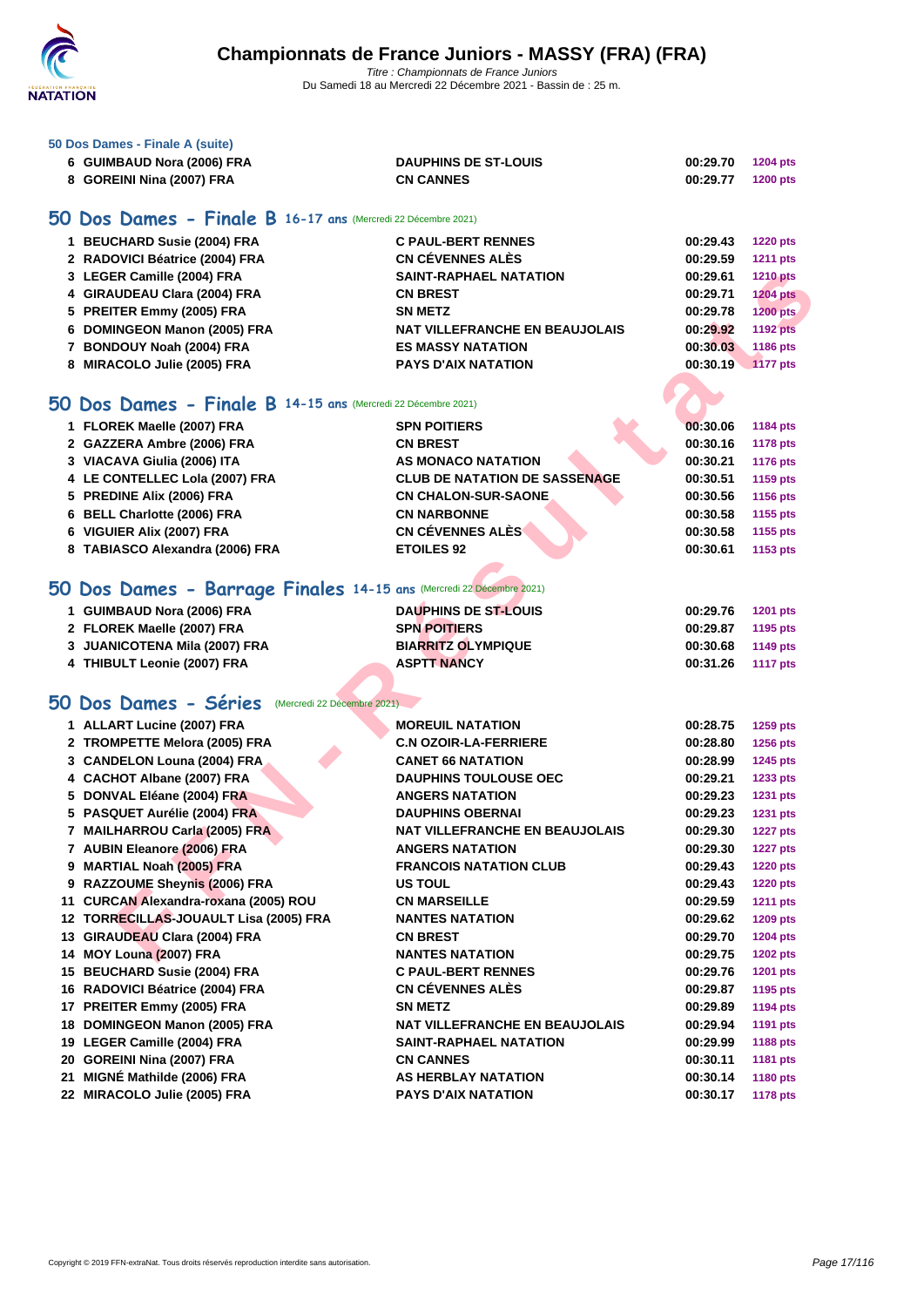

|     | 50 Dos Dames - Séries (suite)     |                                       |                |                 |
|-----|-----------------------------------|---------------------------------------|----------------|-----------------|
|     | 23 KOLB Sofia (2005) GER          | <b>PAYS DE GEX NATATION</b>           | 00:30.25       | <b>1173 pts</b> |
|     | 24 BONDOUY Noah (2004) FRA        | <b>ES MASSY NATATION</b>              | 00:30.27       | <b>1172 pts</b> |
|     | 25 SADOWSKI Flora (2004) FRA      | <b>CLUB DES NAGEURS DE PARIS</b>      | 00:30.29       | <b>1171 pts</b> |
|     | 26 FLOREK Maelle (2007) FRA       | <b>SPN POITIERS</b>                   | 00:30.31       | <b>1170 pts</b> |
|     | 26 GUIMBAUD Nora (2006) FRA       | <b>DAUPHINS DE ST-LOUIS</b>           | 00:30.31       | <b>1170 pts</b> |
|     | 28 NICOLO Nayla (2005) FRA        | <b>SA MÉRIGNAC</b>                    | 00:30.33       | <b>1169 pts</b> |
|     | 29 GAZZERA Ambre (2006) FRA       | <b>CN BREST</b>                       | 00:30.35       | <b>1168 pts</b> |
|     | 30 GOUPIL-LIZEKNE Liya (2004) FRA | A ASEC NATATION SAINT-PAUL REUNION    | 00:30.36       | <b>1167 pts</b> |
|     | 31 VIACAVA Giulia (2006) ITA      | AS MONACO NATATION                    | 00:30.56       | <b>1156 pts</b> |
|     | 32 BELL Charlotte (2006) FRA      | <b>CN NARBONNE</b>                    | 00:30.60       | <b>1154 pts</b> |
|     | 33 LANGUE Camille (2005) FRA      | <b>SC NATATION ABBEVILLE</b>          | 00:30.66       | 1150 pts        |
|     | 34 CUISINIER Manon (2005) FRA     | <b>SA MÉRIGNAC</b>                    | 00:30.69       | <b>1149 pts</b> |
|     | 34 BERTHELOT Lili-Rose (2004) FRA | <b>AS ROANNE NATATION</b>             | 00:30.69       | <b>1149 pts</b> |
|     | 36 LE CONTELLEC Lola (2007) FRA   | <b>CLUB DE NATATION DE SASSENAGE</b>  | 00:30.70       | <b>1148 pts</b> |
|     | 37 OLIVIER Emma (2004) FRA        | <b>MONTPELLIER METROPOLE NATATION</b> | 00:30.71       | <b>1148 pts</b> |
|     | 38 TABIASCO Alexandra (2006) FRA  | <b>ETOILES 92</b>                     | 00:30.73       | <b>1147 pts</b> |
|     | 38 LEFEBVRE Oriane (2004) FRA     | STADE BÉTHUNE PÉLICAN CLUB            | 00:30.73       | <b>1147 pts</b> |
|     | 38 VIGUIER Alix (2007) FRA        | <b>CN CÉVENNES ALÈS</b>               | 00:30.73       | <b>1147 pts</b> |
|     | 41 PREDINE Alix (2006) FRA        | <b>CN CHALON-SUR-SAONE</b>            | 00:30.75       | <b>1145 pts</b> |
|     | 42 VAN ACKER Charlize (2006) FRA  | <b>NANTES NATATION</b>                | 00:30.81       | <b>1142 pts</b> |
|     | 43 THIBULT Leonie (2007) FRA      | <b>ASPTT NANCY</b>                    | 00:30.84       | 1140 pts        |
|     | 43 JUANICOTENA Mila (2007) FRA    | <b>BIARRITZ OLYMPIQUE</b>             | 00:30.84       | <b>1140 pts</b> |
|     | 45 TRANNOY Lea (2007) FRA         | <b>CANET 66 NATATION</b>              | 00:31.04       | <b>1129 pts</b> |
|     | 46 LABALME Lou (2007) FRA         | <b>ALLIANCE DIJON NATATION</b>        | 00:31.05       | <b>1129 pts</b> |
|     | 47 GNAZALE Judith (2006) FRA      | <b>CN MELUN VAL DE SEINE</b>          | 00:31.10       | <b>1126 pts</b> |
|     | 48 HAMNICRania (2006) FRA         | <b>CANET 66 NATATION</b>              | 00:31.14       | <b>1124 pts</b> |
|     | 49 PAGE Justine (2007) FRA        | <b>PAYS D'AIX NATATION</b>            | 00:31.15       | <b>1123 pts</b> |
|     | 50 PETRUZZI Adele (2006) FRA      | <b>STADE OLYMPIQUE CHAMBERY</b>       | 00:31.21       | <b>1120 pts</b> |
|     | 51 TEBAL Meriem (2005) FRA        | <b>AQUATIC CLUB BOURGES</b>           | 00:31.22       | <b>1119 pts</b> |
|     | 52 BINGUE SIDIBE Lena (2006) FRA  | <b>BLANC-MESNIL S.N</b>               | 00:31.24       | <b>1118 pts</b> |
|     | 53 GISTAU Marie (2006) FRA        | US COLOMIERS NATATION                 | 00:31.27       | <b>1117 pts</b> |
|     | 54 DIOMANDE Maena (2006) FRA      | <b>NAUTIC CLUB NIMES</b>              | 00:31.32       | <b>1114 pts</b> |
|     | 55 CARKAXHIJA Arba (2006) CAN     | <b>NEPTUNE CLUB DE FRANCE</b>         | 00:31.39       | <b>1110 pts</b> |
|     | 56 RAVALOHERY Irina (2005) FRA    | <b>RC BRON DÉCINES NATATION</b>       | 00:31.46       | <b>1106 pts</b> |
|     | 57 DUSART Elsa (2007) FRA         | <b>LILLE MÉTROPOLE NATATION</b>       | 00:31.47       | <b>1106 pts</b> |
|     | 58 DELORME Marilou (2007) FRA     | <b>CN AVIGNON</b>                     | 00:31.52       | 1103 pts        |
|     | 59 BOURDON Lucie (2007) FRA       | <b>LYON NATATION METROPOLE</b>        | 00:31.58       | <b>1100 pts</b> |
|     | 60 LEPEL Maylis (2007) FRA        | <b>SCHOELCHER NATATION 2000</b>       | 00:31.59       | 1099 pts        |
|     | 61 MOUTAKANNI Yasmine (2006) FRA  | <b>MONTPELLIER PAILLADE NATATION</b>  | 00:31.61       | 1098 pts        |
|     | 62 SASSELLI Lola (2005) FRA       | <b>CN ANTIBES</b>                     | 00:31.74       | 1091 pts        |
|     | 63 MAURICE Margaux (2007) FRA     | <b>VANNES AGGLO NATATION</b>          | 00:31.91       | 1082 pts        |
|     | 64 ETIENNE Alice (2007) FRA       | <b>ANGERS NATATION</b>                | 00:31.95       | 1080 pts        |
|     | 65 CERCIAT Kaelyn (2007) FRA      | <b>DAUPHINS TOULOUSE OEC</b>          | 00:32.00       | <b>1077 pts</b> |
|     | 65 BONJEAN Celia (2004) FRA       | <b>LYON NATATION METROPOLE</b>        | 00:32.00       | <b>1077 pts</b> |
|     | 67 DIEVAL LEROY Océane (2007) FRA | <b>CN CHALON-SUR-SAONE</b>            | 00:32.30       | 1061 pts        |
|     | 68 MAUMY Angele (2007) FRA        | <b>CN CHALON-SUR-SAONE</b>            | 00:33.29       | 1009 pts        |
|     | --- ZITOUNI Imène (2004) ALG      | <b>AAS SARCELLES NATATION 95</b>      | <b>DNS</b> dec |                 |
|     | COLLET Cléo (2005) FRA            | <b>CA L'HAY-LES-ROSES</b>             | DNS dec        |                 |
| --- | BIDEAU Evy (2007) FRA             | <b>C PAUL-BERT RENNES</b>             | <b>DSQ</b>     |                 |

### **100 Dos Dames - Finale A 16-17 ans** (Lundi 20 Décembre 2021)

| 1 PASQUET Aurélie (2004) FRA | <b>DAUPHINS OBERNAI</b> | 01:01.45<br>1259 pts                               |  |
|------------------------------|-------------------------|----------------------------------------------------|--|
|                              |                         | 50m: 00:29.80 (00:29.80) 100m: 01:01.45 (00:31.65) |  |
| 2 DONVAL Eléane (2004) FRA   | <b>ANGERS NATATION</b>  | 01:01.49<br><b>1258 pts</b>                        |  |
|                              |                         | 50m: 00:29.46 (00:29.46) 100m: 01:01.49 (00:32.03) |  |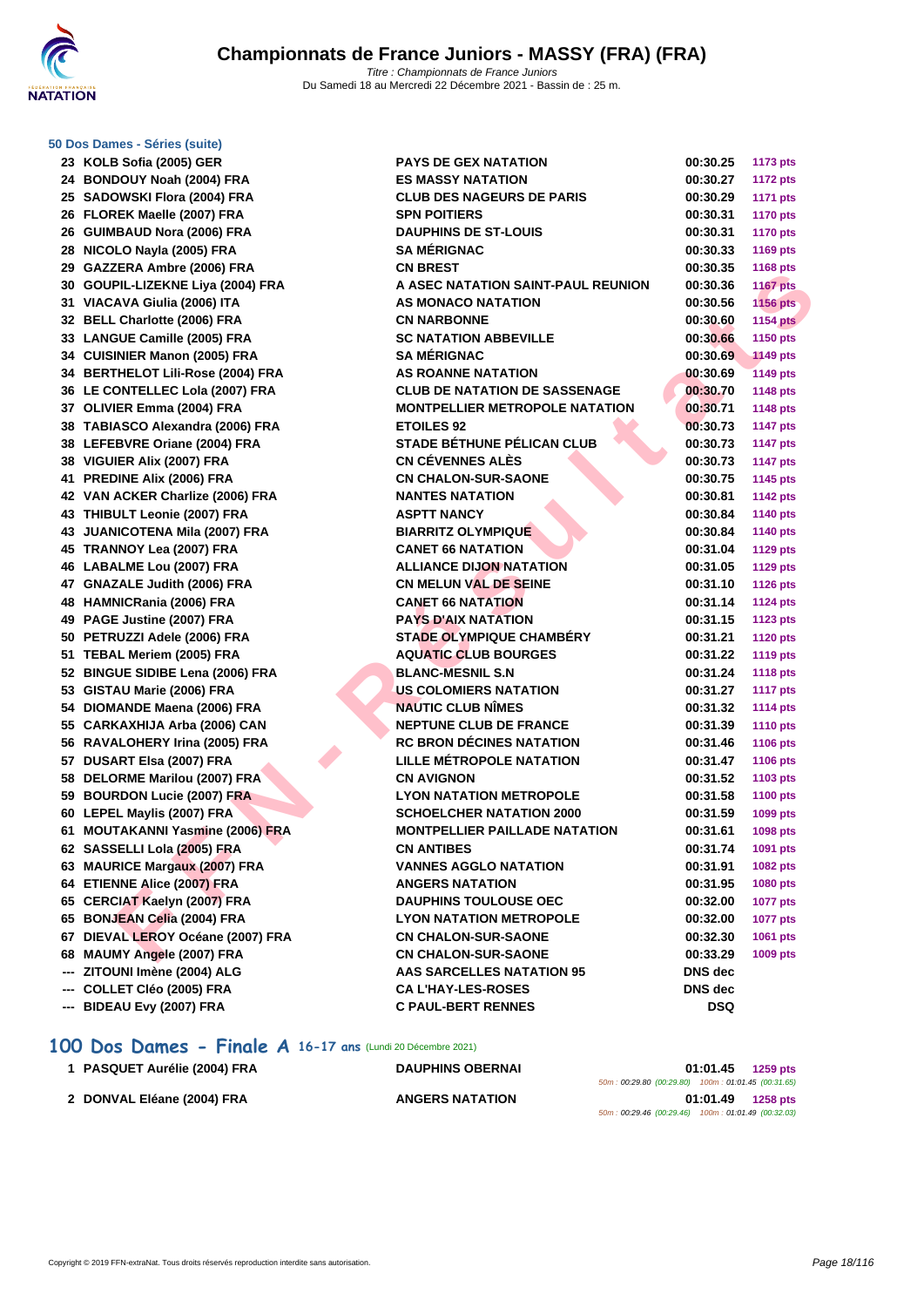

|  | 100 Dos Dames - Finale A (suite) |  |  |  |
|--|----------------------------------|--|--|--|
|  |                                  |  |  |  |

| 3 NDOYE-BROUARD Maty (2004) FRA | <b>DAUPHINS D'ANNECY</b>                                          | 01:01.70 | <b>1252 pts</b>                              |
|---------------------------------|-------------------------------------------------------------------|----------|----------------------------------------------|
|                                 | $50m: 00:29.62$ (00:29.62)                                        |          | 100m: 01:01.70 (00:32.08)                    |
| 4 MAILHARROU Carla (2005) FRA   | <b>NAT VILLEFRANCHE EN BEAUJOLAIS</b>                             | 01:01.96 | <b>1244 pts</b>                              |
|                                 | 50m: 00:30.06 (00:30.06)                                          |          | 100m: 01:01.96 (00:31.90)                    |
| 5 TROMPETTE Melora (2005) FRA   | <b>C.N OZOIR-LA-FERRIERE</b>                                      | 01:02.23 | <b>1237 pts</b>                              |
|                                 | 50m: 00:30.04 (00:30.04)                                          |          | 100m: 01:02.23 (00:32.19)                    |
| 6 DOMINGEON Manon (2005) FRA    | <b>NAT VILLEFRANCHE EN BEAUJOLAIS</b><br>50m: 00:30.12 (00:30.12) | 01:02.27 | <b>1236 pts</b><br>100m: 01:02.27 (00:32.15) |
|                                 | <b>FRANCOIS NATATION CLUB</b>                                     |          | <b>1234 pts</b>                              |
| 7 MARTIAL Noah (2005) FRA       | 50m: 00:30.18 (00:30.18)                                          | 01:02.32 | 100m: 01:02.32 (00:32.14)                    |
| 8 CANDELON Louna (2004) FRA     | <b>CANET 66 NATATION</b>                                          | 01:02.55 | <b>1228 pts</b>                              |
|                                 | 50m: 00:30.08 (00:30.08) 100m: 01:02.55 (00:32.47)                |          |                                              |

### **100 Dos Dames - Finale A 14-15 ans** (Lundi 20 Décembre 2021)

| 1 AUBIN Eleanore (2006) FRA   | <b>ANGERS NATATION</b>       | 01:02.43<br>1231 pts<br>50m: 00:30.51 (00:30.51) 100m: 01:02.43 (00:31.92)        |
|-------------------------------|------------------------------|-----------------------------------------------------------------------------------|
| 2 CACHOT Albane (2007) FRA    | <b>DAUPHINS TOULOUSE OEC</b> | 01:02.57<br><b>1227 pts</b><br>50m: 00:30.77 (00:30.77) 100m: 01:02.57 (00:31.80) |
| 3 ALLART Lucine (2007) FRA    | <b>MOREUIL NATATION</b>      | 01:02.78<br><b>1221 pts</b><br>50m: 00:30.50 (00:30.50) 100m: 01:02.78 (00:32.28) |
| 4 VIACAVA Giulia (2006) ITA   | <b>AS MONACO NATATION</b>    | 01:03.33<br><b>1206 pts</b><br>50m; 00:30.76 (00:30.76) 100m: 01:03.33 (00:32.57) |
| 5 RAZZOUME Sheynis (2006) FRA | <b>US TOUL</b>               | 01:04.16<br>1183 pts<br>50m: 00:30.93 (00:30.93) 100m: 01:04.16 (00:33.23)        |
| 6 GUIMBAUD Nora (2006) FRA    | <b>DAUPHINS DE ST-LOUIS</b>  | 01:04.41<br><b>1176 pts</b><br>50m: 00:31.33 (00:31.33) 100m: 01:04.41 (00:33.08) |
| 7 BELL Charlotte (2006) FRA   | <b>CN NARBONNE</b>           | 01:04.75<br><b>1167 pts</b><br>50m: 00:30.86 (00:30.86) 100m: 01:04.75 (00:33.89) |
| 8 GOREINI Nina (2007) FRA     | <b>CN CANNES</b>             | 01:05.07<br>1158 pts<br>50m: 00:31.00 (00:31.00) 100m: 01:05.07 (00:34.07)        |

### **100 Dos Dames - Finale B 16-17 ans** (Lundi 20 Décembre 2021)

|                                                            |                                 | JUINT. 00.JU.IZ (00.JU.IZ) TUUMI. 01.02.21 (00.JZ.IJ)                                                                            |
|------------------------------------------------------------|---------------------------------|----------------------------------------------------------------------------------------------------------------------------------|
| 7 MARTIAL Noah (2005) FRA                                  | <b>FRANCOIS NATATION CLUB</b>   | 01:02.32<br><b>1234 pts</b><br>50m: 00:30.18 (00:30.18) 100m: 01:02.32 (00:32.14)                                                |
| 8 CANDELON Louna (2004) FRA                                | <b>CANET 66 NATATION</b>        | 01:02.55<br><b>1228 pts</b><br>50m: 00:30.08 (00:30.08) 100m: 01:02.55 (00:32.47)                                                |
| 00 Dos Dames - Finale A 14-15 ans (Lundi 20 Décembre 2021) |                                 |                                                                                                                                  |
| 1 AUBIN Eleanore (2006) FRA                                | <b>ANGERS NATATION</b>          | 01:02.43<br><b>1231 pts</b><br>50m: 00:30.51 (00:30.51) 100m: 01:02.43 (00:31.92)                                                |
| 2 CACHOT Albane (2007) FRA                                 | <b>DAUPHINS TOULOUSE OEC</b>    | 01:02.57<br><b>1227 pts</b>                                                                                                      |
| 3 ALLART Lucine (2007) FRA                                 | <b>MOREUIL NATATION</b>         | 50m: 00:30.77 (00:30.77) 100m: 01:02.57 (00:31.80)<br>01:02.78<br><b>1221 pts</b>                                                |
| 4 VIACAVA Giulia (2006) ITA                                | AS MONACO NATATION              | 50m: 00:30.50 (00:30.50) 100m: 01:02.78 (00:32.28)<br>01:03.33<br><b>1206 pts</b>                                                |
| 5 RAZZOUME Sheynis (2006) FRA                              | <b>US TOUL</b>                  | 50m: 00:30.76 (00:30.76) 100m: 01:03.33 (00:32.57)<br>01:04.16<br>1183 pts<br>50m: 00:30.93 (00:30.93) 100m: 01:04.16 (00:33.23) |
| 6 GUIMBAUD Nora (2006) FRA                                 | <b>DAUPHINS DE ST-LOUIS</b>     | 01:04.41<br><b>1176 pts</b><br>50m: 00:31.33 (00:31.33) 100m: 01:04.41 (00:33.08)                                                |
| 7 BELL Charlotte (2006) FRA                                | <b>CN NARBONNE</b>              | 01:04.75<br><b>1167 pts</b><br>50m: 00:30.86 (00:30.86) 100m: 01:04.75 (00:33.89)                                                |
| 8 GOREINI Nina (2007) FRA                                  | <b>CN CANNES</b>                | 01:05.07<br>1158 pts<br>50m: 00:31.00 (00:31.00) 100m: 01:05.07 (00:34.07)                                                       |
| 00 Dos Dames - Finale B 16-17 ans (Lundi 20 Décembre 2021) |                                 |                                                                                                                                  |
|                                                            |                                 |                                                                                                                                  |
| 1 RADOVICI Béatrice (2004) FRA                             | <b>CN CÉVENNES ALÈS</b>         | 01:02.94<br><b>1217 pts</b><br>50m: 00:30.54 (00:30.54) 100m: 01:02.94 (00:32.40)                                                |
| 2 LEGER Camille (2004) FRA                                 | <b>SAINT-RAPHAEL NATATION</b>   | 01:03.32<br><b>1206 pts</b><br>50m: 00:30.75 (00:30.75) 100m: 01:03.32 (00:32.57)                                                |
| 3 NICOLO Nayla (2005) FRA                                  | <b>SA MÉRIGNAC</b>              | 01:03.77<br>1194 pts<br>50m: 00:30.98 (00:30.98) 100m: 01:03.77 (00:32.79)                                                       |
| 4 GIRAUDEAU Clara (2004) FRA                               | <b>CN BREST</b>                 | 01:03.89<br>1190 pts<br>50m: 00:31.51 (00:31.51) 100m: 01:03.89 (00:32.38)                                                       |
| 5 CURCAN Alexandra-roxana (2005) ROU                       | <b>CN MARSEILLE</b>             | 01:04.33<br>1178 pts<br>50m: 00:31.34 (00:31.34) 100m: 01:04.33 (00:32.99)                                                       |
| 6 VERT-MONIG Silja (2005) FRA                              | <b>MARSOUINS DU COMMINGES</b>   | 01:04.51<br>1173 pts<br>50m: 00:30.88 (00:30.88) 100m: 01:04.51 (00:33.63)                                                       |
| 7 MIRACOLO Julie (2005) FRA                                | <b>PAYS D'AIX NATATION</b>      | 01:04.69<br><b>1168 pts</b>                                                                                                      |
| 7 RAVALOHERY Irina (2005) FRA                              | <b>RC BRON DÉCINES NATATION</b> | 50m: 00:31.18 (00:31.18) 100m: 01:04.69 (00:33.51)<br>01:04.69<br>1168 pts<br>50m: 00:31.06 (00:31.06) 100m: 01:04.69 (00:33.63) |
| 00 Dos Dames - Finale B 14-15 ans (Lundi 20 Décembre 2021) |                                 |                                                                                                                                  |
| 1 PREDINE Alix (2006) FRA                                  | <b>CN CHALON-SUR-SAONE</b>      | 01:04.60                                                                                                                         |
|                                                            |                                 | 1171 pts<br>50m: 00:31.50 (00:31.50) 100m: 01:04.60 (00:33.10)                                                                   |

### **100 Dos Dames - Finale B 14-15 ans** (Lundi 20 Décembre 2021)

| 1 PREDINE Alix (2006) FRA       | <b>CN CHALON-SUR-SAONE</b>               | 01:04.60<br><b>1171 pts</b>                        |
|---------------------------------|------------------------------------------|----------------------------------------------------|
|                                 |                                          | 50m: 00:31.50 (00:31.50) 100m: 01:04.60 (00:33.10) |
| 2 BOUDES Romane (2006) FRA      | <b>AQUA GRIMPE MILLAU GRANDS CAUSSES</b> | 01:04.70<br>1168 pts                               |
|                                 |                                          | 50m: 00:31.58 (00:31.58) 100m: 01:04.70 (00:33.12) |
| 3 VAN ACKER Charlize (2006) FRA | <b>NANTES NATATION</b>                   | 01:05.27<br>1153 pts                               |
|                                 |                                          | 50m: 00:31.29 (00:31.29) 100m: 01:05.27 (00:33.98) |
| 3 FLOREK Maelle (2007) FRA      | <b>SPN POITIERS</b>                      | 01:05.27<br>1153 pts                               |
|                                 |                                          | 50m: 00:31.70 (00:31.70) 100m: 01:05.27 (00:33.57) |
| 5 HAMNICRania (2006) FRA        | <b>CANET 66 NATATION</b>                 | 01:05.48<br><b>1147 pts</b>                        |
|                                 |                                          | 50m: 00:32.17 (00:32.17) 100m: 01:05.48 (00:33.31) |
| 6 TABIASCO Alexandra (2006) FRA | <b>ETOILES 92</b>                        | 01:05.83<br><b>1137 pts</b>                        |
|                                 |                                          | 50m: 00:31.60 (00:31.60) 100m: 01:05.83 (00:34.23) |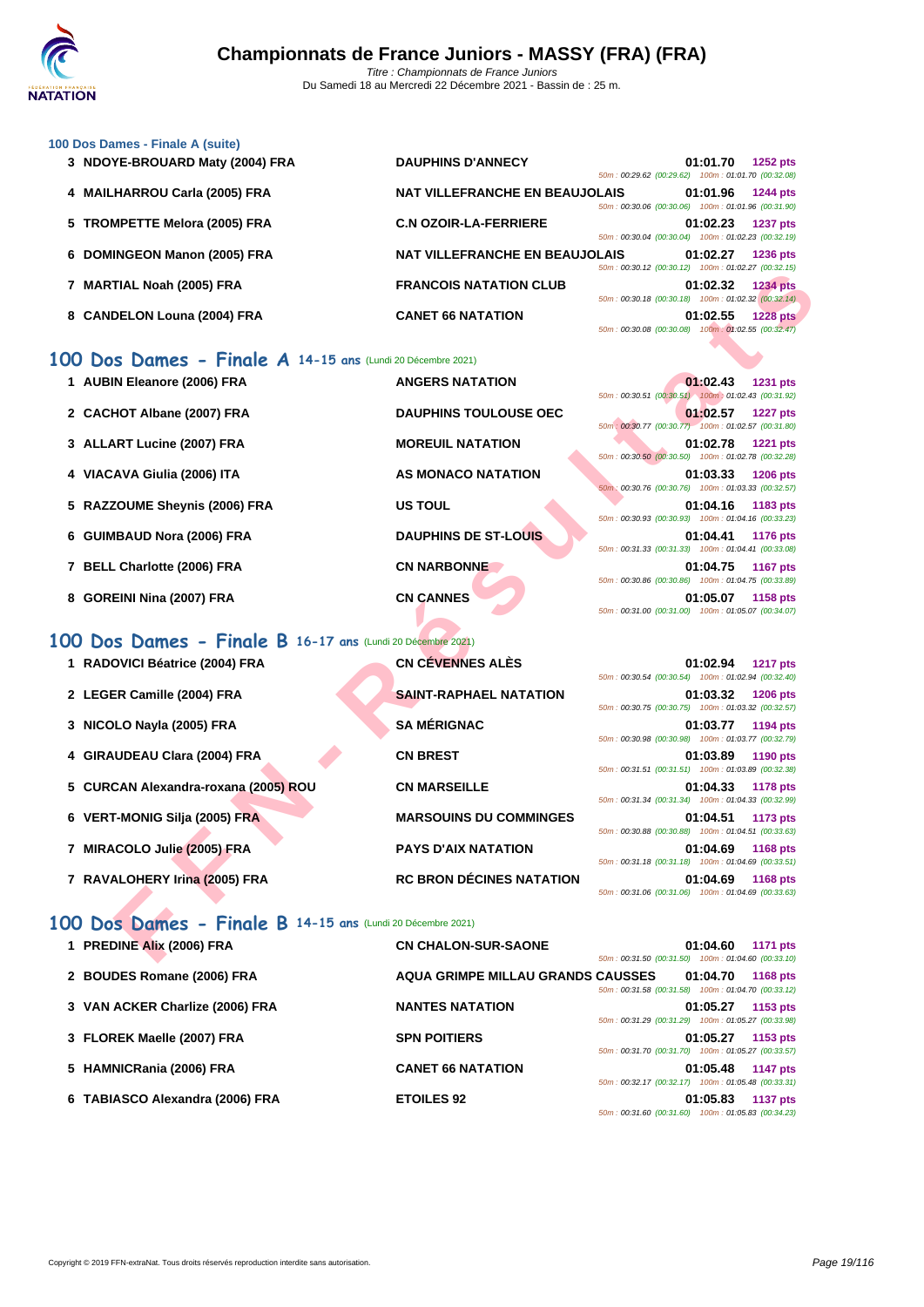

Du Samedi 18 au Mercredi 22 Décembre 2021 - Bassin de : 25 m.

| 100 Dos Dames - Finale B (suite)<br>7 THIBULT Leonie (2007) FRA | <b>ASPTT NANCY</b>                    | 01:05.86<br><b>1137 pts</b><br>50m: 00:32.44 (00:32.44) 100m: 01:05.86 (00:33.42)   |
|-----------------------------------------------------------------|---------------------------------------|-------------------------------------------------------------------------------------|
| 8 FRUSTIÉ Caithline (2006) FRA                                  | <b>SN OYONNAX</b>                     | 01:06.00<br>1133 pts<br>50m: 00:32.41 (00:32.41) 100m: 01:06.00 (00:33.59)          |
| 100 Dos Dames - Séries<br>(Lundi 20 Décembre 2021)              |                                       |                                                                                     |
| 1 PASQUET Aurélie (2004) FRA                                    | <b>DAUPHINS OBERNAI</b>               | 01:01.40<br><b>1260 pts</b><br>50m: 00:29.56 (00:29.56) 100m: 01:01.40 (00:31.84)   |
| 2 DONVAL Eléane (2004) FRA                                      | <b>ANGERS NATATION</b>                | 01:01.57<br><b>1255 pts</b>                                                         |
| 3 NDOYE-BROUARD Maty (2004) FRA                                 | <b>DAUPHINS D'ANNECY</b>              | 50m: 00:29.54 (00:29.54) 100m: 01:01.57 (00:32.03)<br>01:02.21<br><b>1237 pts</b>   |
| <b>DOMINGEON Manon (2005) FRA</b>                               | <b>NAT VILLEFRANCHE EN BEAUJOLAIS</b> | 50m: 00:29.84 (00:29.84) 100m: 01:02.21 (00:32.37)<br>01:02.44<br>1231 pts          |
| 5 CANDELON Louna (2004) FRA                                     | <b>CANET 66 NATATION</b>              | 50m: 00:30.40 (00:30.40) 100m: 01:02.44 (00:32.04)<br>01:02.51<br><b>1229 pts</b>   |
| <b>MAILHARROU Carla (2005) FRA</b><br>6                         | <b>NAT VILLEFRANCHE EN BEAUJOLAIS</b> | 50m: 00:30.18 (00:30.18) 100m: 01:02.51 (00:32.33)<br>01:02.53<br><b>1228 pts</b>   |
| <b>TROMPETTE Melora (2005) FRA</b><br>6                         | <b>C.N OZOIR-LA-FERRIERE</b>          | 50m : 00:30.28 (00:30.28) 100m : 01:02.53 (00:32.25)<br>01:02.53<br><b>1228 pts</b> |
| <b>MARTIAL Noah (2005) FRA</b><br>8                             | <b>FRANCOIS NATATION CLUB</b>         | 50m: 00:30.36 (00:30.36) 100m: 01:02.53 (00:32.17)<br>01:02.80<br><b>1221 pts</b>   |
| RADOVICI Béatrice (2004) FRA<br>9                               | <b>CN CÉVENNES ALÈS</b>               | 50m: 00:30.33 (00:30.33) 100m: 01:02.80 (00:32.47)<br>01:02.96<br><b>1216 pts</b>   |
| <b>AUBIN Eleanore (2006) FRA</b><br>10                          | <b>ANGERS NATATION</b>                | 50m: 00:30.80 (00:30.80) 100m: 01:02.96 (00:32.16)<br>01:03.22<br>1209 pts          |
| 11 LECLERCQ Valentine (2005) FRA                                | NAT VILLEFRANCHE EN BEAUJOLAIS        | 50m: 00:30.68 (00:30.68) 100m: 01:03.22 (00:32.54)<br>01:03.49<br><b>1202 pts</b>   |
| 12 ALLART Lucine (2007) FRA                                     | <b>MOREUIL NATATION</b>               | 50m: 00:31.20 (00:31.20) 100m: 01:03.49 (00:32.29)<br>01:03.57<br>1199 pts          |
| <b>CACHOT Albane (2007) FRA</b><br>13                           | <b>DAUPHINS TOULOUSE OEC</b>          | 50m: 00:30.72 (00:30.72) 100m: 01:03.57 (00:32.85)<br>01:03.73<br>1195 pts          |
| NICOLO Nayla (2005) FRA<br>13                                   | <b>SA MÉRIGNAC</b>                    | 50m: 00:31.00 (00:31.00) 100m: 01:03.73 (00:32.73)<br>01:03.73                      |
|                                                                 |                                       | 1195 pts<br>50m: 00:30.57 (00:30.57) 100m: 01:03.73 (00:33.16)                      |
| 15 LEGER Camille (2004) FRA                                     | <b>SAINT-RAPHAEL NATATION</b>         | 01:03.75<br>1194 pts<br>50m: 00:30.89 (00:30.89) 100m: 01:03.75 (00:32.86)          |
| VERT-MONIG Silja (2005) FRA<br>16                               | <b>MARSOUINS DU COMMINGES</b>         | 01:03.92<br>1190 pts<br>50m: 00:30.27 (00:30.27) 100m: 01:03.92 (00:33.65)          |
| CURCAN Alexandra-roxana (2005) ROU<br>17                        | <b>CN MARSEILLE</b>                   | 01:04.04<br><b>1186 pts</b><br>50m: 00:31.41 (00:31.41) 100m: 01:04.04 (00:32.63)   |
| 18 VIACAVA Giulia (2006) ITA                                    | AS MONACO NATATION                    | 01:04.11<br>1184 pts<br>50m: 00:31.35 (00:31.35) 100m: 01:04.11 (00:32.76)          |
| <b>MIRACOLO Julie (2005) FRA</b><br>19                          | <b>PAYS D'AIX NATATION</b>            | 01:04.59<br><b>1171 pts</b><br>50m: 00:30.61 (00:30.61) 100m: 01:04.59 (00:33.98)   |
| 20 PREITER Emmy (2005) FRA                                      | <b>SN METZ</b>                        | 01:04.65<br><b>1170 pts</b><br>50m: 00:31.17 (00:31.17) 100m: 01:04.65 (00:33.48)   |
| 21 GIRAUDEAU Clara (2004) FRA                                   | <b>CN BREST</b>                       | 01:04.67<br>1169 pts<br>50m: 00:31.08 (00:31.08) 100m: 01:04.67 (00:33.59)          |
| 22 RAZZOUME Sheynis (2006) FRA                                  | <b>US TOUL</b>                        | 01:04.80<br>1165 pts                                                                |
| 23 RAVALOHERY Irina (2005) FRA                                  | <b>RC BRON DÉCINES NATATION</b>       | 50m: 00:30.99 (00:30.99) 100m: 01:04.80 (00:33.81)<br>01:04.90<br>1163 pts          |
| 24 TORRECILLAS-JOUAULT Lisa (2005) FRA                          | <b>NANTES NATATION</b>                | 50m: 00:31.16 (00:31.16) 100m: 01:04.90 (00:33.74)<br>01:05.12<br>1157 pts          |
| SADOWSKI Flora (2004) FRA<br>25                                 | <b>CLUB DES NAGEURS DE PARIS</b>      | 50m: 00:31.58 (00:31.58) 100m: 01:05.12 (00:33.54)<br>01:05.18<br>1155 pts          |
| <b>GUIMBAUD Nora (2006) FRA</b><br>26                           | <b>DAUPHINS DE ST-LOUIS</b>           | 50m: 00:31.80 (00:31.80) 100m: 01:05.18 (00:33.38)<br>01:05.25<br>1153 pts          |
| <b>BONDOUY Noah (2004) FRA</b><br>27                            | <b>ES MASSY NATATION</b>              | 50m: 00:31.87 (00:31.87) 100m: 01:05.25 (00:33.38)<br>01:05.36<br><b>1150 pts</b>   |
| 28 GOREINI Nina (2007) FRA                                      | <b>CN CANNES</b>                      | 50m: 00:31.30 (00:31.30) 100m: 01:05.36 (00:34.06)<br>01:05.40<br>1149 pts          |
|                                                                 |                                       | 50m: 00:31.41 (00:31.41) 100m: 01:05.40 (00:33.99)                                  |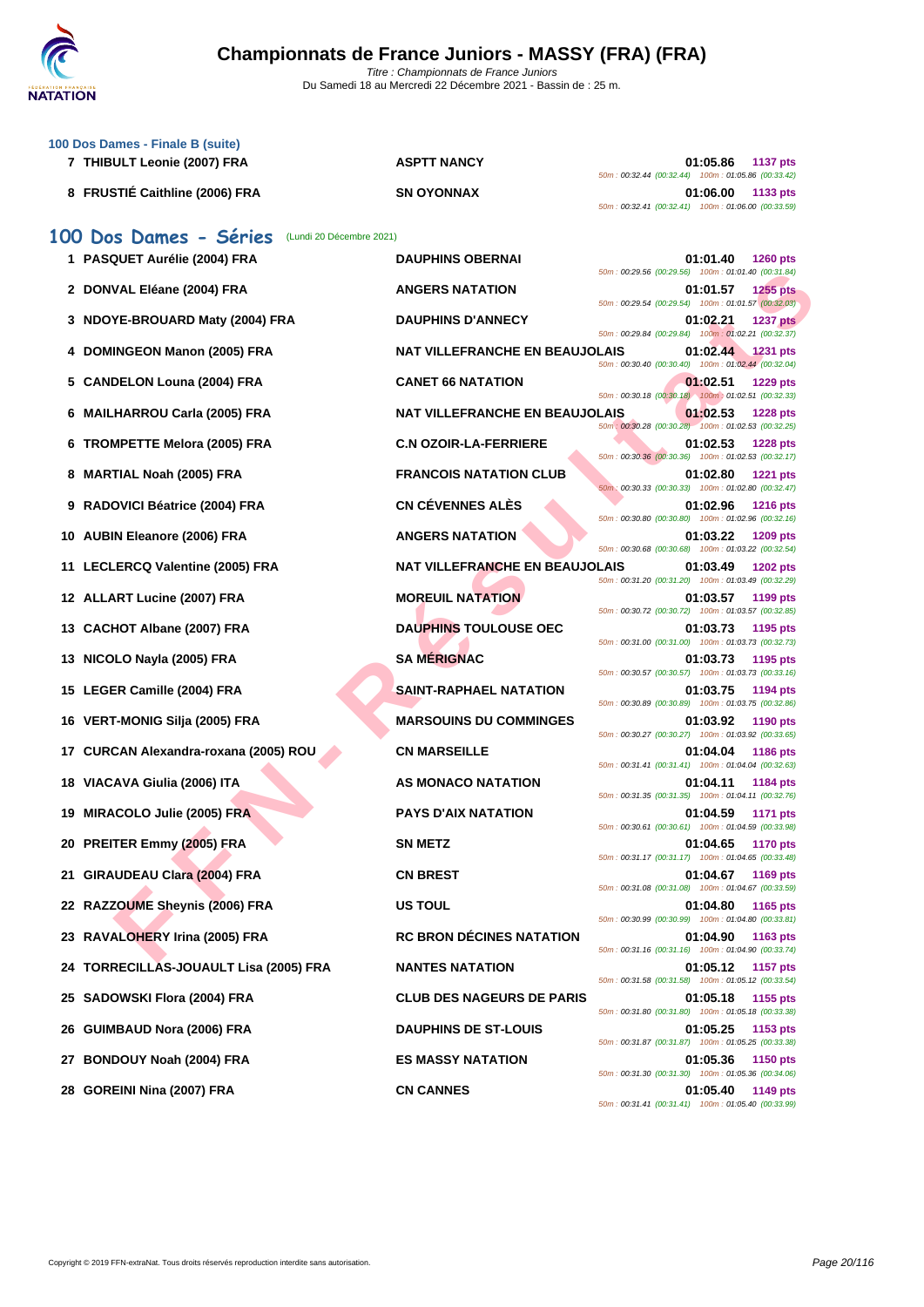

| 29 | 100 Dos Dames - Séries (suite)<br>NIEL Joanne (2004) FRA |
|----|----------------------------------------------------------|
| 30 | <b>BATTEUX Auréliane (2004) FRA</b>                      |
| 31 | <b>BELL Charlotte (2006) FRA</b>                         |
| 32 | <b>PREDINE Alix (2006) FRA</b>                           |
| 33 | TABIASCO Alexandra (2006) FRA                            |
|    | 34 VAN ACKER Charlize (2006) FRA                         |
| 35 | <b>BOUDES Romane (2006) FRA</b>                          |
| 36 | FRUSTIE Caithline (2006) FRA                             |
|    | 37 FLOREK Maelle (2007) FRA                              |
| 38 | LEFEBVRE Oriane (2004) FRA                               |
| 39 | <b>HAMNICRania (2006) FRA</b>                            |
| 40 | <b>TEBAL Meriem (2005) FRA</b>                           |
| 41 | OLIVIER Emma (2004) FRA                                  |
| 42 | THIBULT Leonie (2007) FRA                                |
| 43 | LE CONTELLEC Lola (2007) FRA                             |
| 44 | DIOMANDE Maena (2006) FRA                                |
| 45 | MIGNÉ Mathilde (2006) FRA                                |
| 46 | TRANNOY Lea (2007) FRA                                   |
| 47 | DUSART Elsa (2007) FRA                                   |
| 48 | <b>GREMBOKOLE Alicia (2006) FRA</b>                      |
|    | 49 GAZZERA Ambre (2006) FRA                              |
|    | 50 PERMUY Emma (2006) FRA                                |
| 51 | <b>SCHNEPVictoria (2006) FRA</b>                         |
| 52 | <b>MAURICE Margaux (2007) FRA</b>                        |
|    | 53 CERCIAT Kaelyn (2007) FRA                             |
|    | 54 BAUS Annaelle (2006) FRA                              |
| 55 | <b>GNAZALE Judith (2006) FRA</b>                         |
|    | 56 BOURDON Lucie (2007) FRA                              |
|    | 56 LABALME Lou (2007) FRA                                |
| 58 | <b>MOUTAKANNI Yasmine (2006) FRA</b>                     |
|    | 59 GISTAU Marie (2006) FRA                               |

| 29 NIEL Joanne (2004) FRA          | <b>ASPTT MONTPELLIER</b>                 | 01:05.41<br>1149 pts<br>50m: 00:32.16 (00:32.16) 100m: 01:05.41 (00:33.25)        |
|------------------------------------|------------------------------------------|-----------------------------------------------------------------------------------|
| 30 BATTEUX Auréliane (2004) FRA    | <b>NAUTIC CLUB RAMBOUILLET</b>           | 01:05.44<br>1148 pts<br>50m: 00:31.50 (00:31.50) 100m: 01:05.44 (00:33.94)        |
| 31 BELL Charlotte (2006) FRA       | <b>CN NARBONNE</b>                       | 01:05.52<br>1146 pts<br>50m: 00:31.84 (00:31.84) 100m: 01:05.52 (00:33.68)        |
| 32 PREDINE Alix (2006) FRA         | <b>CN CHALON-SUR-SAONE</b>               | 01:05.55<br>1145 pts<br>50m: 00:31.64 (00:31.64) 100m: 01:05.55 (00:33.91)        |
| 33   TABIASCO Alexandra (2006) FRA | <b>ETOILES 92</b>                        | 01:05.60<br><b>1144 pts</b><br>50m: 00:31.34 (00:31.34) 100m: 01:05.60 (00:34.26) |
| 34   VAN ACKER Charlize (2006) FRA | <b>NANTES NATATION</b>                   | 01:05.63<br><b>1143 pts</b><br>50m: 00:31.57 (00:31.57) 100m: 01:05.63 (00:34.06) |
| 35 BOUDES Romane (2006) FRA        | <b>AQUA GRIMPE MILLAU GRANDS CAUSSES</b> | 01:05.86<br><b>1137 pts</b><br>50m: 00:32.11 (00:32.11) 100m: 01:05.86 (00:33.75) |
| 36 FRUSTIÉ Caithline (2006) FRA    | <b>SN OYONNAX</b>                        | 01:05.98<br>1133 pts<br>50m: 00:32.11 (00:32.11) 100m: 01:05.98 (00:33.87)        |
| 37 FLOREK Maelle (2007) FRA        | <b>SPN POITIERS</b>                      | 01:06.01<br>1133 pts<br>50m: 00:31.68 (00:31.68) 100m: 01:06.01 (00:34.33)        |
| 38 LEFEBVRE Oriane (2004) FRA      | STADE BÉTHUNE PÉLICAN CLUB               | 01:06.16<br><b>1128 pts</b><br>50m: 00:31.63 (00:31.63) 100m: 01:06.16 (00:34.53) |
| 39 HAMNICRania (2006) FRA          | <b>CANET 66 NATATION</b>                 | 01:06.19<br><b>1128 pts</b><br>50m: 00:32.21 (00:32.21) 100m: 01:06.19 (00:33.98) |
| 40   TEBAL Meriem (2005) FRA       | <b>AQUATIC CLUB BOURGES</b>              | 01:06.23<br>1127 pts<br>50m: 00:32.67 (00:32.67) 100m: 01:06.23 (00:33.56)        |
| 41 OLIVIER Emma (2004) FRA         | <b>MONTPELLIER METROPOLE NATATION</b>    | 01:06.24<br><b>1126 pts</b><br>50m: 00:32.27 (00:32.27) 100m: 01:06.24 (00:33.97) |
| 42 THIBULT Leonie (2007) FRA       | <b>ASPTT NANCY</b>                       | 01:06.25<br><b>1126 pts</b><br>50m: 00:32.48 (00:32.48) 100m: 01:06.25 (00:33.77) |
| 43   LE CONTELLEC Lola (2007) FRA  | <b>CLUB DE NATATION DE SASSENAGE</b>     | 01:06.44<br><b>1121 pts</b><br>50m: 00:31.90 (00:31.90) 100m: 01:06.44 (00:34.54) |
| 44   DIOMANDE Maena (2006) FRA     | <b>NAUTIC CLUB NIMES</b>                 | 01:06.45<br>1121 pts<br>50m: 00:32.11 (00:32.11) 100m: 01:06.45 (00:34.34)        |
| 45 MIGNÉ Mathilde (2006) FRA       | <b>AS HERBLAY NATATION</b>               | 01:06.46<br><b>1120 pts</b><br>50m: 00:32.36 (00:32.36) 100m: 01:06.46 (00:34.10) |
| 46   TRANNOY Lea (2007) FRA        | <b>CANET 66 NATATION</b>                 | 01:06.71<br>1114 pts<br>50m: 00:32.29 (00:32.29) 100m: 01:06.71 (00:34.42)        |
| 47   DUSART Elsa (2007) FRA        | LILLE MÉTROPOLE NATATION                 | 01:06.78<br>1112 pts<br>50m: 00:32.78 (00:32.78) 100m: 01:06.78 (00:34.00)        |
| 48 GREMBOKOLE Alicia (2006) FRA    | <b>AQUATIC CLUB BOURGES</b>              | 01:06.86<br><b>1110 pts</b><br>50m: 00:33.16 (00:33.16) 100m: 01:06.86 (00:33.70) |
| 49 GAZZERA Ambre (2006) FRA        | <b>CN BREST</b>                          | 01:06.98<br><b>1107 pts</b><br>50m: 00:31.90 (00:31.90) 100m: 01:06.98 (00:35.08) |
| 50 PERMUY Emma (2006) FRA          | <b>DAUPHINS LES PENNES-MIRABEAU</b>      | 01:07.08<br>1104 pts<br>50m: 00:31.83 (00:31.83) 100m: 01:07.08 (00:35.25)        |
| 51 SCHNEPVictoria (2006) FRA       | <b>ERSTEIN AQUATIC CLUB</b>              | 01:07.09<br>1104 pts<br>50m: 00:32.41 (00:32.41) 100m: 01:07.09 (00:34.68)        |
| 52 MAURICE Margaux (2007) FRA      | <b>VANNES AGGLO NATATION</b>             | 01:07.25<br>1099 pts<br>50m: 00:32.77 (00:32.77) 100m: 01:07.25 (00:34.48)        |
| 53 CERCIAT Kaelyn (2007) FRA       | <b>DAUPHINS TOULOUSE OEC</b>             | 01:07.70<br><b>1087 pts</b><br>50m: 00:32.73 (00:32.73) 100m: 01:07.70 (00:34.97) |
| 54 BAUS Annaelle (2006) FRA        | <b>NAT VILLEFRANCHE EN BEAUJOLAIS</b>    | 01:07.78<br>1085 pts<br>50m: 00:33.10 (00:33.10) 100m: 01:07.78 (00:34.68)        |
| 55 GNAZALE Judith (2006) FRA       | <b>CN MELUN VAL DE SEINE</b>             | 01:07.79<br>1085 pts<br>50m: 00:32.33 (00:32.33) 100m: 01:07.79 (00:35.46)        |
| 56 BOURDON Lucie (2007) FRA        | <b>LYON NATATION METROPOLE</b>           | 01:07.91<br>1082 pts<br>50m: 00:33.11 (00:33.11) 100m: 01:07.91 (00:34.80)        |
| 56 LABALME Lou (2007) FRA          | <b>ALLIANCE DIJON NATATION</b>           | 01:07.91<br>1082 pts<br>50m: 00:32.48 (00:32.48) 100m: 01:07.91 (00:35.43)        |
| 58 MOUTAKANNI Yasmine (2006) FRA   | <b>MONTPELLIER PAILLADE NATATION</b>     | 01:07.98<br>1080 pts<br>50m: 00:32.75 (00:32.75) 100m: 01:07.98 (00:35.23)        |
| 59 GISTAU Marie (2006) FRA         | <b>US COLOMIERS NATATION</b>             | 01:07.99<br><b>1080 pts</b><br>50m: 00:33.23 (00:33.23) 100m: 01:07.99 (00:34.76) |
|                                    |                                          |                                                                                   |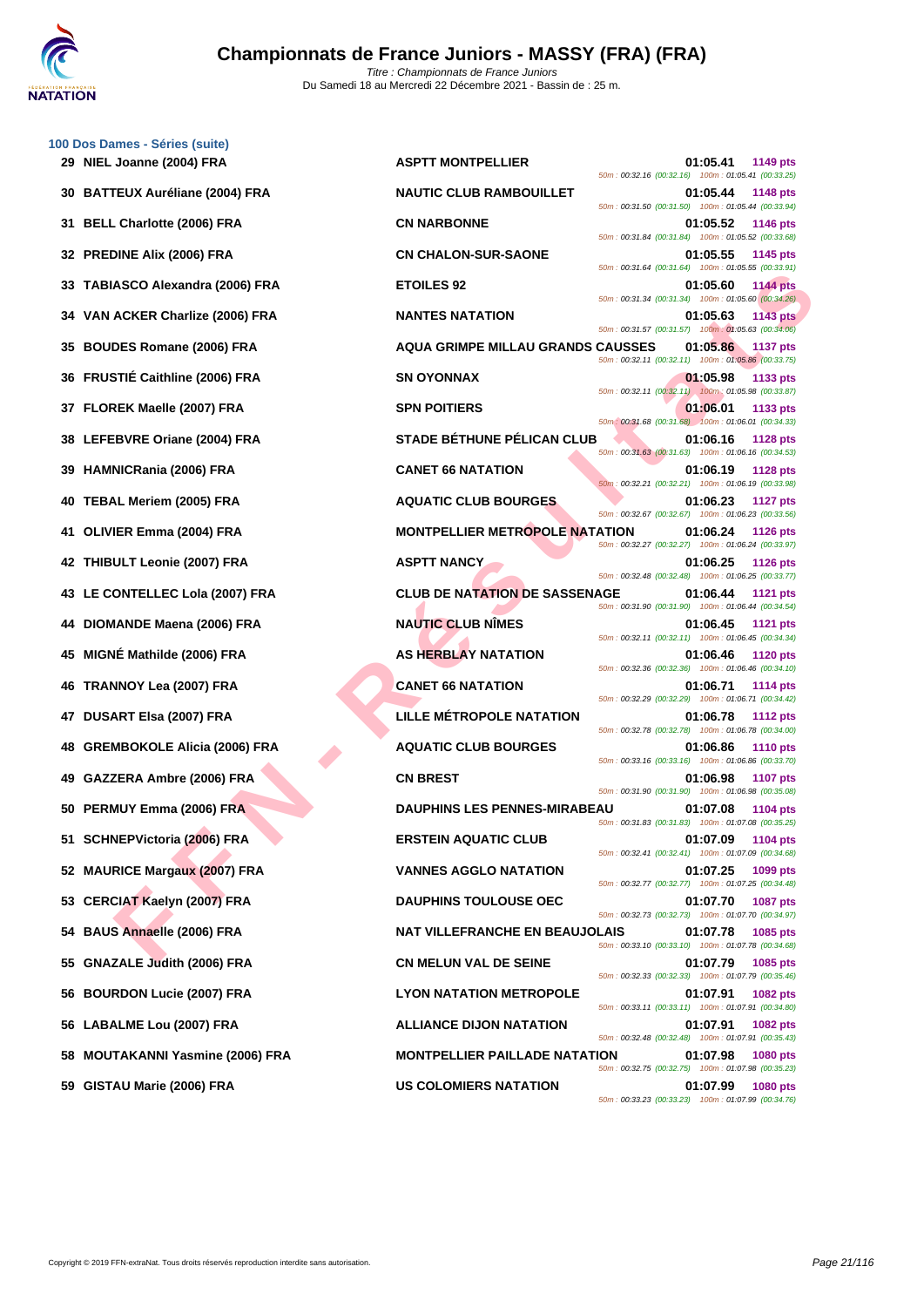**[100 Dos D](http://www.ffnatation.fr/webffn/index.php)ames - Séries (suite)**

| 60 LEPEL Maylis (2007) FRA                                   | <b>SCHOELCHER NATATION 2000</b>                                                                                                               | 01:08.05<br>1078 pts<br>50m: 00:31.91 (00:31.91) 100m: 01:08.05 (00:36.14)        |
|--------------------------------------------------------------|-----------------------------------------------------------------------------------------------------------------------------------------------|-----------------------------------------------------------------------------------|
| 60 PAGE Justine (2007) FRA                                   | <b>PAYS D'AIX NATATION</b>                                                                                                                    | 01:08.05<br><b>1078 pts</b><br>50m: 00:32.38 (00:32.38) 100m: 01:08.05 (00:35.67) |
| 62 MICHAUD Julianne (2007) FRA                               | <b>ASS SPORTIVE BOUVINES</b>                                                                                                                  | 01:08.11<br><b>1077 pts</b><br>50m: 00:32.70 (00:32.70) 100m: 01:08.11 (00:35.41) |
| 63 LAFORGE Juliette (2004) FRA                               | <b>US JEUNESSE MITRY-MORY</b>                                                                                                                 | 01:08.19<br>1075 pts<br>50m: 00:32.39 (00:32.39) 100m: 01:08.19 (00:35.80)        |
| 64 CUISINIER Manon (2005) FRA                                | <b>SA MÉRIGNAC</b>                                                                                                                            | 01:08.45<br><b>1068 pts</b><br>50m: 00:32.57 (00:32.57) 100m: 01:08.45 (00:35.88) |
| 65 ETIENNE Alice (2007) FRA                                  | <b>ANGERS NATATION</b>                                                                                                                        | 01:08.59<br><b>1064 pts</b>                                                       |
| 66 LETOCART Luna (2006) FRA                                  | <b>CN MELUN VAL DE SEINE</b>                                                                                                                  | 50m: 00:33.40 (00:33.40) 100m: 01:08.59 (00:35.19)<br>01:08.78<br>1059 pts        |
| 67 VERGNES Lola (2007) FRA                                   | <b>CN CUGNAUX</b>                                                                                                                             | 50m: 00:33.59 (00:33.59) 100m: 01:08.78 (00:35.19)<br>01:08.94<br>1055 pts        |
| 68 RENARD Manon (2006) FRA                                   | <b>MONTPELLIER METROPOLE NATATION</b>                                                                                                         | 50m: 00:33.47 (00:33.47) 100m: 01:08.94 (00:35.47)<br>01:09.16<br>1049 pts        |
| 68 CAMIA Oihana (2006) FRA                                   | <b>SA MÉRIGNAC</b>                                                                                                                            | 50m: 00:33.72 (00:33.72) 100m: 01:09.16 (00:35.44)<br>01:09.16<br>1049 pts        |
| 70 LAHANQUE Mathilde (2007) FRA                              | <b>NAUTIQUE ENTENTE CHÂLONS</b>                                                                                                               | 50m: 00:33.42 (00:33.42) 100m: 01:09.16 (00:35.74)<br>01:09.36<br>1044 pts        |
| 71 CARKAXHIJA Arba (2006) CAN                                | NEPTUNE CLUB DE FRANCE                                                                                                                        | 50m: 00:33.48 (00:33.48) 100m: 01:09.36 (00:35.88)<br>01:09.40<br>1043 pts        |
| 72 JEAN-ZEPHIRIN Rania (2007) FRA                            | <b>OLYMPIC NICE NATATION</b>                                                                                                                  | 50m: 00:32.51 (00:32.51) 100m: 01:09.40 (00:36.89)<br>01:10.15<br>1024 pts        |
| 73 LAY Lilou (2007) FRA                                      | <b>STADE OLYMPIQUE CHAMBERY</b>                                                                                                               | 50m: 00:34.17 (00:34.17) 100m: 01:10.15 (00:35.98)<br>01:11.27<br>995 pts         |
| ZITOUNI Imène (2004) ALG                                     | <b>AAS SARCELLES NATATION 95</b>                                                                                                              | 50m: 00:33.92 (00:33.92) 100m: 01:11.27 (00:37.35)<br><b>DNS</b> dec              |
| <b>COLLET CIéo (2005) FRA</b>                                | <b>CAL'HAY-LES-ROSES</b>                                                                                                                      | <b>DNS</b> dec                                                                    |
| 100 Dos Dames - Finale A 16-17 ans (Samedi 18 Décembre 2021) |                                                                                                                                               |                                                                                   |
| 1 DOMINGEON Manon (2005) FRA                                 | <b>NAT VILLEFRANCHE EN BEAUJOLAIS</b>                                                                                                         | 02:10.30<br>1284 pts                                                              |
| 2 TISSANDIE Camille (2004) FRA                               | 50m : 00:30.54 (00:30.54) 100m : 01:03.25 (00:32.71) 150m : 01:36.70 (00:33.45) 200m : 02:10.30 (00:33.60)<br><b>CASTRES SPORTS NAUTIQUES</b> | 02:12.60<br><b>1251 pts</b>                                                       |
| 3 GENSANE Rébecca (2004) FRA                                 | 50m: 00:31.00 (00:31.00) 100m: 01:04.45 (00:33.45) 150m: 01:38.66 (00:34.21) 200m: 02:12.60 (00:33.94)<br><b>LYON NATATION METROPOLE</b>      | 02:13.99<br>1232 pts                                                              |
| 4 RADOVICI Béatrice (2004) FRA                               | 50m: 00:31.64 (00:31.64) 100m: 01:05.49 (00:33.85) 150m: 01:39.79 (00:34.30) 200m: 02:13.99 (00:34.20)<br><b>CN CEVENNES ALES</b>             | 02:14.20<br>1229 pts                                                              |
| 5 DONVAL Eléane (2004) FRA                                   | 50m: 00:32.04 (00:32.04) 100m: 01:05.69 (00:33.65) 150m: 01:39.95 (00:34.26) 200m: 02:14.20 (00:34.25)<br><b>ANGERS NATATION</b>              | 02:14.36<br><b>1226 pts</b>                                                       |
| 6 NICOLO Nayla (2005) FRA                                    | 50m : 00:31.49 (00:31.49) 100m : 01:05.44 (00:33.95) 150m : 01:39.72 (00:34.28) 200m : 02:14.36 (00:34.64)<br><b>SA MERIGNAC</b>              | 02:16.01<br>1203 pts                                                              |
|                                                              | 50m: 00:31.68 (00:31.68) 100m: 01:05.68 (00:34.00) 150m: 01:40.68 (00:35.00) 200m: 02:16.01 (00:35.33)                                        |                                                                                   |
| 7 PASQUET Aurélie (2004) FRA                                 | <b>DAUPHINS OBERNAI</b><br>50m: 00:31.78 (00:31.78) 100m: 01:06.53 (00:34.75) 150m: 01:41.80 (00:35.27) 200m: 02:16.29 (00:34.49)             | 02:16.29<br>1199 pts                                                              |
| 8 CANDELON Louna (2004) FRA                                  | <b>CANET 66 NATATION</b><br>50m: 00:32.12 (00:32.12) 100m: 01:06.74 (00:34.62) 150m: 01:41.85 (00:35.11) 200m: 02:17.56 (00:35.71)            | 02:17.56<br>1182 pts                                                              |
| 100 Dos Dames - Finale A 14-15 ans (Samedi 18 Décembre 2021) |                                                                                                                                               |                                                                                   |
|                                                              |                                                                                                                                               |                                                                                   |
| 1 CARLOS-BROC Zoé (2006) FRA                                 | <b>ES MASSY NATATION</b>                                                                                                                      | 02:10.18<br>1286 pts                                                              |

### **200 Dos Dames - Finale A 16-17 ans** (Samedi 18 Décembre 2021)

| 1 DOMINGEON Manon (2005) FRA   | <b>NAT VILLEFRANCHE EN BEAUJOLAIS</b> | 02:10.30<br>1284 pts<br>50m: 00:30.54 (00:30.54) 100m: 01:03.25 (00:32.71) 150m: 01:36.70 (00:33.45) 200m: 02:10.30 (00:33.60)        |
|--------------------------------|---------------------------------------|---------------------------------------------------------------------------------------------------------------------------------------|
| 2 TISSANDIE Camille (2004) FRA | <b>CASTRES SPORTS NAUTIQUES</b>       | 02:12.60<br><b>1251 pts</b><br>50m: 00:31.00 (00:31.00) 100m: 01:04.45 (00:33.45) 150m: 01:38.66 (00:34.21) 200m: 02:12.60 (00:33.94) |
| 3 GENSANE Rébecca (2004) FRA   | <b>LYON NATATION METROPOLE</b>        | 02:13.99<br><b>1232 pts</b><br>50m: 00:31.64 (00:31.64) 100m: 01:05.49 (00:33.85) 150m: 01:39.79 (00:34.30) 200m: 02:13.99 (00:34.20) |
| 4 RADOVICI Béatrice (2004) FRA | CN CÉVENNES ALÈS                      | 02:14.20<br><b>1229 pts</b><br>50m: 00:32.04 (00:32.04) 100m: 01:05.69 (00:33.65) 150m: 01:39.95 (00:34.26) 200m: 02:14.20 (00:34.25) |
| 5 DONVAL Eléane (2004) FRA     | <b>ANGERS NATATION</b>                | 02:14.36<br><b>1226 pts</b><br>50m: 00:31.49 (00:31.49) 100m: 01:05.44 (00:33.95) 150m: 01:39.72 (00:34.28) 200m: 02:14.36 (00:34.64) |
| 6 NICOLO Nayla (2005) FRA      |                                       |                                                                                                                                       |
|                                | <b>SA MÉRIGNAC</b>                    | 02:16.01<br>1203 pts<br>50m: 00:31.68 (00:31.68) 100m: 01:05.68 (00:34.00) 150m: 01:40.68 (00:35.00) 200m: 02:16.01 (00:35.33)        |
| 7 PASQUET Aurélie (2004) FRA   | <b>DAUPHINS OBERNAI</b>               | 02:16.29<br>1199 pts<br>50m: 00:31.78 (00:31.78) 100m: 01:06.53 (00:34.75) 150m: 01:41.80 (00:35.27) 200m: 02:16.29 (00:34.49)        |

### **200 Dos Dames - Finale A 14-15 ans** (Samedi 18 Décembre 2021)

| 1 CARLOS-BROC Zoé (2006) FRA |  |
|------------------------------|--|
|------------------------------|--|

- 
- 
- 
- 
- **1286 pts 1286 pts 1286 pts** 50m : 00:30.32 (00:30.32) 100m : 01:03.10 (00:32.78) 150m : 01:36.78 (00:33.68) 200m : 02:10.18 (00:33.40) **2 VIACAVA Giulia (2006) ITA AS MONACO NATATION 02:15.90 1205 pts** 50m : 00:32.35 (00:32.35) 100m : 01:06.65 (00:34.30) 150m : 01:41.32 (00:34.67) 200m : 02:15.90 (00:34.58) **3 [BOUDES Romane \(2006\) FRA](http://www.ffnatation.fr/webffn/resultats.php?idact=nat&go=epr&idcpt=72221&idepr=13) AQUA GRIMPE MILLAU GRANDS CAUSSES 02:17.35 1185 pts** 50m : 00:32.20 (00:32.20) 100m : 01:07.13 (00:34.93) 150m : 01:42.69 (00:35.56) 200m : 02:17.35 (00:34.66) **4 RAZZOUME Sheynis (2006) FRA US TOUL 02:18.56 1168 pts** 50m : 00:32.59 (00:32.59) 100m : 01:08.09 (00:35.50) 150m : 01:43.53 (00:35.44) 200m : 02:18.56 (00:35.03) **5 GOREINI Nina (2007) FRA CN CANNES 02:19.39 1156 pts** 50m : 00:32.50 (00:32.50) 100m : 01:07.60 (00:35.10) 150m : 01:43.66 (00:36.06) 200m : 02:19.39 (00:35.73)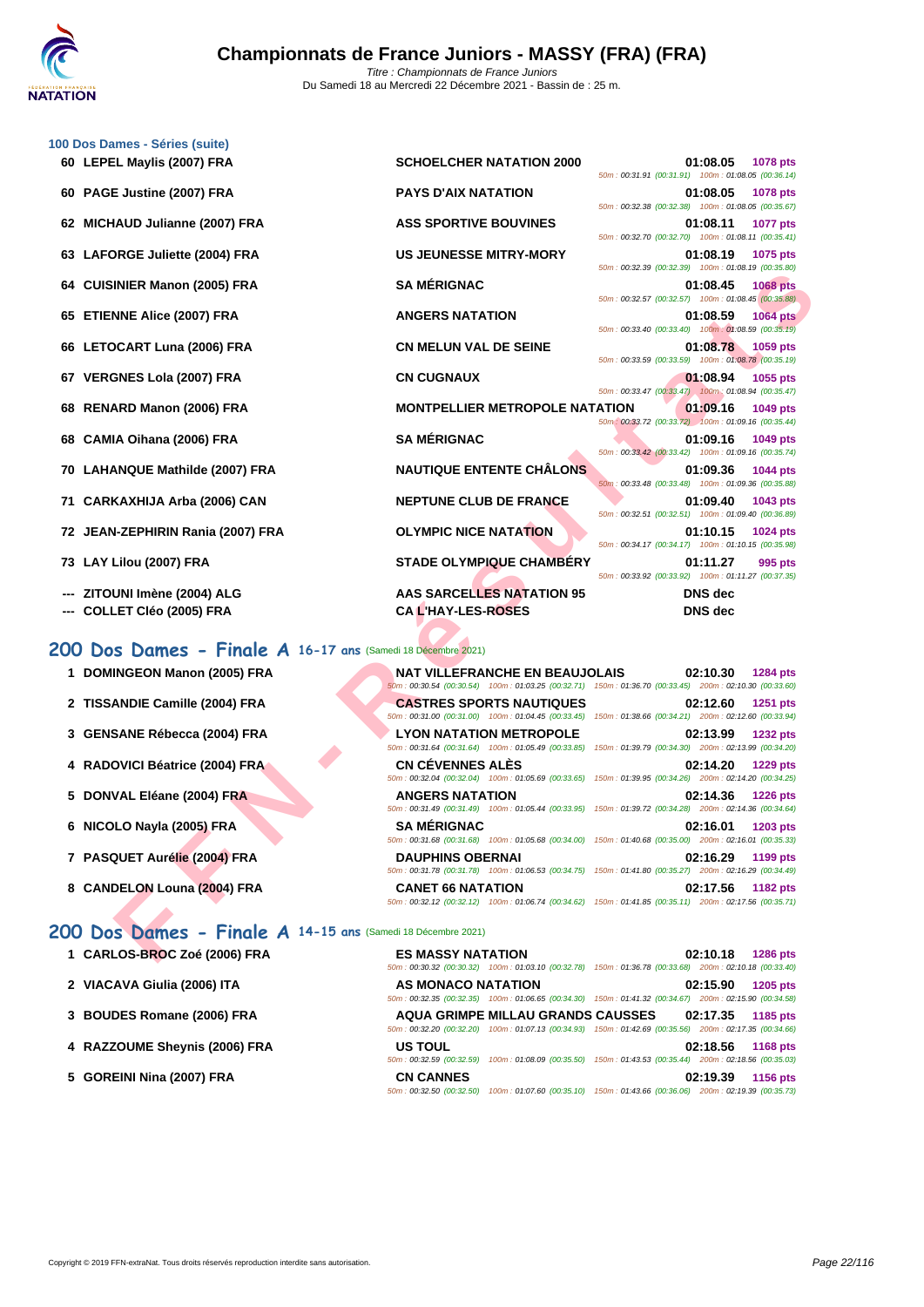### **[200 Dos D](http://www.ffnatation.fr/webffn/index.php)ames - Finale A (suite)**

- **6 AUBIN Eleanore (2006) FRA ANGERS NATATION 02:20.50 1141 pts**
- **7 DIOMANDE Maena (2006) FRA NAUTIC CLUB NÎMES 02:21.48 1128 pts**

**1 MAILHARROU Carla (2005) FRA** 

**3 GIRAUDEAU Clara (2004) FRA** 

**5 BATTEUX Auréliane (2004) FRA** 

**7** CURCAN Alexandra-roxana (2005) ROU

**4 BONDOUY Noah (2004) FRA ES MASSY NATATION 02:18.14 1174 pts**

**6 MIRACOLO Julie (2005) FRA** 

**8 GARION Iris (2004) FRA** 

2 LEGER Camille (2004) FRA

**8 FLOREK Maelle (2007) FRA SPN POITIERS 02:21.80 1124 pts**

### **200 Dos Dames - Finale B 16-17 ans** (Samedi 18 Décembre 2021)

| $\sim$ Durines - Findle D $\sim$ 10-17 ans (Samed to becomple 2021) |                                                                                                                                                 |                                                                                                                                           |
|---------------------------------------------------------------------|-------------------------------------------------------------------------------------------------------------------------------------------------|-------------------------------------------------------------------------------------------------------------------------------------------|
| HARROU Carla (2005) FRA                                             | <b>NAT VILLEFRANCHE EN BEAUJOLAIS</b>                                                                                                           | 02:14.18<br><b>1229 pts</b><br>50m : 00:31.48 (00:31.48) 100m : 01:04.74 (00:33.26) 150m : 01:39.54 (00:34.80) 200m : 02:14.18 (00:34.64) |
| ER Camille (2004) FRA                                               | <b>SAINT-RAPHAEL NATATION</b>                                                                                                                   | 02:16.99<br><b>1190 pts</b><br>50m : 00:31.46 (00:31.46) 100m : 01:05.33 (00:33.87) 150m : 01:41.19 (00:35.86) 200m : 02:16.99 (00:35.80) |
| <b>\UDEAU Clara (2004) FRA</b>                                      | <b>CN BREST</b>                                                                                                                                 | 02:17.64 1181 pts<br>50m: 00:32.15 (00:32.15) 100m: 01:06.72 (00:34.57) 150m: 01:41.90 (00:35.18) 200m: 02:17.64 (00:35.74)               |
| DOUY Noah (2004) FRA                                                | <b>ES MASSY NATATION</b><br>50m: 00:32.06 (00:32.06) 100m: 01:07.03 (00:34.97)                                                                  | 02:18.14<br><b>1174 pts</b><br>150m: 01:42.73 (00:35.70) 200m: 02:18.14 (00:35.41)                                                        |
| <b>TEUX Auréliane (2004) FRA</b>                                    | <b>NAUTIC CLUB RAMBOUILLET</b>                                                                                                                  | 02:19.11<br><b>1160 pts</b><br>50m: 00:32.49 (00:32.49) 100m: 01:07.23 (00:34.74) 150m: 01:43.34 (00:36.11) 200m: 02:19.11 (00:35.77)     |
| <b>\COLO Julie (2005) FRA</b>                                       | <b>PAYS D'AIX NATATION</b>                                                                                                                      | 02:19.86<br><b>1150 pts</b><br>50m : 00:32.19 (00:32.19) 100m : 01:07.02 (00:34.83) 150m : 01:42.75 (00:35.73) 200m : 02:19.86 (00:37.11) |
| CAN Alexandra-roxana (2005) ROU                                     | <b>CN MARSEILLE</b><br>50m: 00:31.85 (00:31.85) 100m: 01:07.11 (00:35.26)                                                                       | 02:20.40<br>1143 pts<br>150m: 01:43.95 (00:36.84) 200m: 02:20.40 (00:36.45)                                                               |
| ION Iris (2004) FRA                                                 | <b>RACING CLUB DE FRANCE</b>                                                                                                                    | 02:21.08<br>1133 pts<br>50m: 00:32.28 (00:32.28) 100m: 01:07.15 (00:34.87) 150m: 01:43.97 (00:36.82) 200m: 02:21.08 (00:37.11)            |
| <b>S Dames - Finale B 14-15 ans</b> (Samedi 18 Décembre 2021)       |                                                                                                                                                 |                                                                                                                                           |
| STIÉ Caithline (2006) FRA                                           | <b>SN OYONNAX</b><br>50m : 00:33.74 (00:33.74) 100m : 01:08.93 (00:35.19) 150m : 01:44.40 (00:35.47) 200m : 02:19.38 (00:34.98)                 | 02:19.38<br>1157 pts                                                                                                                      |
| ASCO Alexandra (2006) FRA                                           | <b>ETOILES 92</b>                                                                                                                               | 02:19.84<br><b>1150 pts</b><br>50m : 00:32.42 (00:32.42) 100m : 01:07.67 (00:35.25) 150m : 01:44.05 (00:36.38) 200m : 02:19.84 (00:35.79) |
| DINE Alix (2006) FRA                                                | <b>CN CHALON-SUR-SAONE</b><br>50m: 00:33.07 (00:33.07) 100m: 01:08.04 (00:34.97) 150m: 01:44.28 (00:36.24) 200m: 02:20.20 (00:35.92)            | 02:20.20<br>1145 pts                                                                                                                      |
| IÉ Mathilde (2006) FRA                                              | AS HERBLAY NATATION                                                                                                                             | 02:21.23<br><b>1131 pts</b><br>60m : 00:33.35 (00:33.35) 100m : 01:09.37 (00:36.02) 150m : 01:45.50 (00:36.13) 200m : 02:21.23 (00:35.73) |
| <b>IVEL Louise (2006) FRA</b>                                       | <b>EN CAEN</b><br>50m; 00:33.83 (00:33.83) 100m: 01:09.43 (00:35.60) 150m: 01:45.75 (00:36.32) 200m: 02:21.99 (00:36.24)                        | 02:21.99<br><b>1121 pts</b>                                                                                                               |
| RIFI Naella (2006) FRA                                              | <b>OLYMPIC NICE NATATION</b><br>50m: 00:34.76 (00:34.76) 100m: 01:11.72 (00:36.96) 150m: 01:47.64 (00:35.92) 200m: 02:22.45 (00:34.81)          | 02:22.45<br>1115 pts                                                                                                                      |
| RICE Margaux (2007) FRA                                             | <b>VANNES AGGLO NATATION</b><br>50m: 00:33.57 (00:33.57) 100m: 01:09.53 (00:35.96) 150m: 01:46.66 (00:37.13) 200m: 02:23.45 (00:36.79)          | 02:23.45<br><b>1101 pts</b>                                                                                                               |
| <b>IBAUD Nora (2006) FRA</b>                                        | <b>DAUPHINS DE ST-LOUIS</b><br>50m: 00:33.90 (00:33.90) 100m: 01:11.03 (00:37.13) 150m: 01:48.29 (00:37.26) 200m: 02:24.92 (00:36.63)           | 02:24.92<br><b>1082 pts</b>                                                                                                               |
| s Dames - Séries<br>(Samedi 18 Décembre 2021)                       |                                                                                                                                                 |                                                                                                                                           |
| <b>INGEON Manon (2005) FRA</b>                                      | <b>NAT VILLEFRANCHE EN BEAUJOLAIS</b><br>50m: 00:31.05 (00:31.05) 100m: 01:04.01 (00:32.96) 150m: 01:38.13 (00:34.12) 200m: 02:12.73 (00:34.60) | 02:12.73<br>1250 pts                                                                                                                      |
| LOS-BROC Zoé (2006) FRA                                             | <b>ES MASSY NATATION</b><br>50m: 00:31.01 (00:31.01) 100m: 01:04.73 (00:33.72) 150m: 01:39.34 (00:34.61) 200m: 02:14.30 (00:34.96)              | 02:14.30<br><b>1227 pts</b>                                                                                                               |
| <b>ANDIE Camille (2004) FRA</b>                                     | <b>CASTRES SPORTS NAUTIQUES</b>                                                                                                                 | 02:15.34<br>1213 pts<br>50m: 00:31.41 (00:31.41) 100m: 01:05.21 (00:33.80) 150m: 01:40.28 (00:35.07) 200m: 02:15.34 (00:35.06)            |
| VAL Eléane (2004) FRA                                               | <b>ANGERS NATATION</b>                                                                                                                          | 02:16.46<br><b>1197 pts</b><br>50m: 00:31.79 (00:31.79) 100m: 01:06.03 (00:34.24) 150m: 01:40.89 (00:34.86) 200m: 02:16.46 (00:35.57)     |

50m : 00:32.62 (00:32.62) 100m : 01:08.23 (00:35.61) 150m : 01:44.40 (00:36.17) 200m : 02:20.50 (00:36.10)

50m : 00:32.96 (00:32.96) 100m : 01:08.92 (00:35.96) 150m : 01:45.52 (00:36.60) 200m : 02:21.48 (00:35.96)

50m : 00:32.90 (00:32.90) 100m : 01:08.71 (00:35.81) 150m : 01:45.19 (00:36.48) 200m : 02:21.80 (00:36.61)

### **200 Dos Dames - Finale B 14-15 ans** (Samedi 18 Décembre 2021)

- **1 FRUSTIÉ Caithline (2006) FRA SN OYONNAX 02:19.38 1157 pts**
- **2 TABIASCO Alexandra (2006) FRA ETOILES 92 02:19.84 1150 pts**
- **3 PREDINE Alix (2006) FRA CN CHALON-SUR-SAONE 02:20.20 1145 pts**
- **4 MIGNÉ Mathilde (2006) FRA AS HERBLAY NATATION 02:21.23 1131 pts**
- **5 HARIVEL Louise (2006) FRA EN CAEN 02:21.99 1121 pts**
- **6 CHERIFI Naella (2006) FRA OLYMPIC NICE NATATION 02:22.45 1115 pts**
- **7 MAURICE Margaux (2007) FRA VANNES AGGLO NATATION 02:23.45 1101 pts**
- **8 GUIMBAUD Nora (2006) FRA DAUPHINS DE ST-LOUIS 02:24.92 1082 pts**

### **200 Dos Dames - Séries** (Samedi 18 Décembre 2021)

| 1 DOMINGEON Manon (2005) FRA   | NAT VILLEFRANCHE EN BEAUJOLAIS  | 02:12.73 1250 pts                                                                                      |
|--------------------------------|---------------------------------|--------------------------------------------------------------------------------------------------------|
|                                |                                 | 50m: 00:31.05 (00:31.05) 100m: 01:04.01 (00:32.96) 150m: 01:38.13 (00:34.12) 200m: 02:12.73 (00:34.60) |
| 2 CARLOS-BROC Zoé (2006) FRA   | <b>ES MASSY NATATION</b>        | 02:14.30<br><b>1227 pts</b>                                                                            |
|                                |                                 | 50m: 00:31.01 (00:31.01) 100m: 01:04.73 (00:33.72) 150m: 01:39.34 (00:34.61) 200m: 02:14.30 (00:34.96) |
| 3 TISSANDIE Camille (2004) FRA | <b>CASTRES SPORTS NAUTIQUES</b> | 02:15.34<br><b>1213 pts</b>                                                                            |
|                                |                                 | 50m: 00:31.41 (00:31.41) 100m: 01:05.21 (00:33.80) 150m: 01:40.28 (00:35.07) 200m: 02:15.34 (00:35.06) |
| 4 DONVAL Eléane (2004) FRA     | <b>ANGERS NATATION</b>          | 02:16.46<br>1197 pts                                                                                   |
|                                |                                 | 50m: 00:31.79 (00:31.79) 100m: 01:06.03 (00:34.24) 150m: 01:40.89 (00:34.86) 200m: 02:16.46 (00:35.57) |
| 5 RADOVICI Béatrice (2004) FRA | <b>CN CÉVENNES ALÈS</b>         | 02:16.60<br>1195 pts                                                                                   |
|                                |                                 | 50m: 00:31.29 (00:31.29) 100m: 01:04.70 (00:33.41) 150m: 01:40.01 (00:35.31) 200m: 02:16.60 (00:36.59) |
| 6 NICOLO Nayla (2005) FRA      | <b>SA MÉRIGNAC</b>              | 02:16.69<br>1194 pts                                                                                   |
|                                |                                 | 50m: 00:31.96 (00:31.96) 100m: 01:06.66 (00:34.70) 150m: 01:41.87 (00:35.21) 200m: 02:16.69 (00:34.82) |
| 7 CANDELON Louna (2004) FRA    | <b>CANET 66 NATATION</b>        | 02:16.73<br>1193 pts                                                                                   |
|                                |                                 | 50m: 00:31.68 (00:31.68) 100m: 01:05.92 (00:34.24) 150m: 01:41.43 (00:35.51) 200m: 02:16.73 (00:35.30) |
| 8 PASQUET Aurélie (2004) FRA   | <b>DAUPHINS OBERNAI</b>         | 02:16.79<br>1192 pts                                                                                   |
|                                |                                 | 50m: 00:31.58 (00:31.58) 100m: 01:05.77 (00:34.19) 150m: 01:41.07 (00:35.30) 200m: 02:16.79 (00:35.72) |
| 9 GENSANE Rébecca (2004) FRA   | <b>LYON NATATION METROPOLE</b>  | 02:16.85<br><b>1191 pts</b>                                                                            |
|                                |                                 | 50m: 00:32.64 (00:32.64) 100m: 01:07.39 (00:34.75) 150m: 01:42.18 (00:34.79) 200m: 02:16.85 (00:34.67) |
|                                |                                 |                                                                                                        |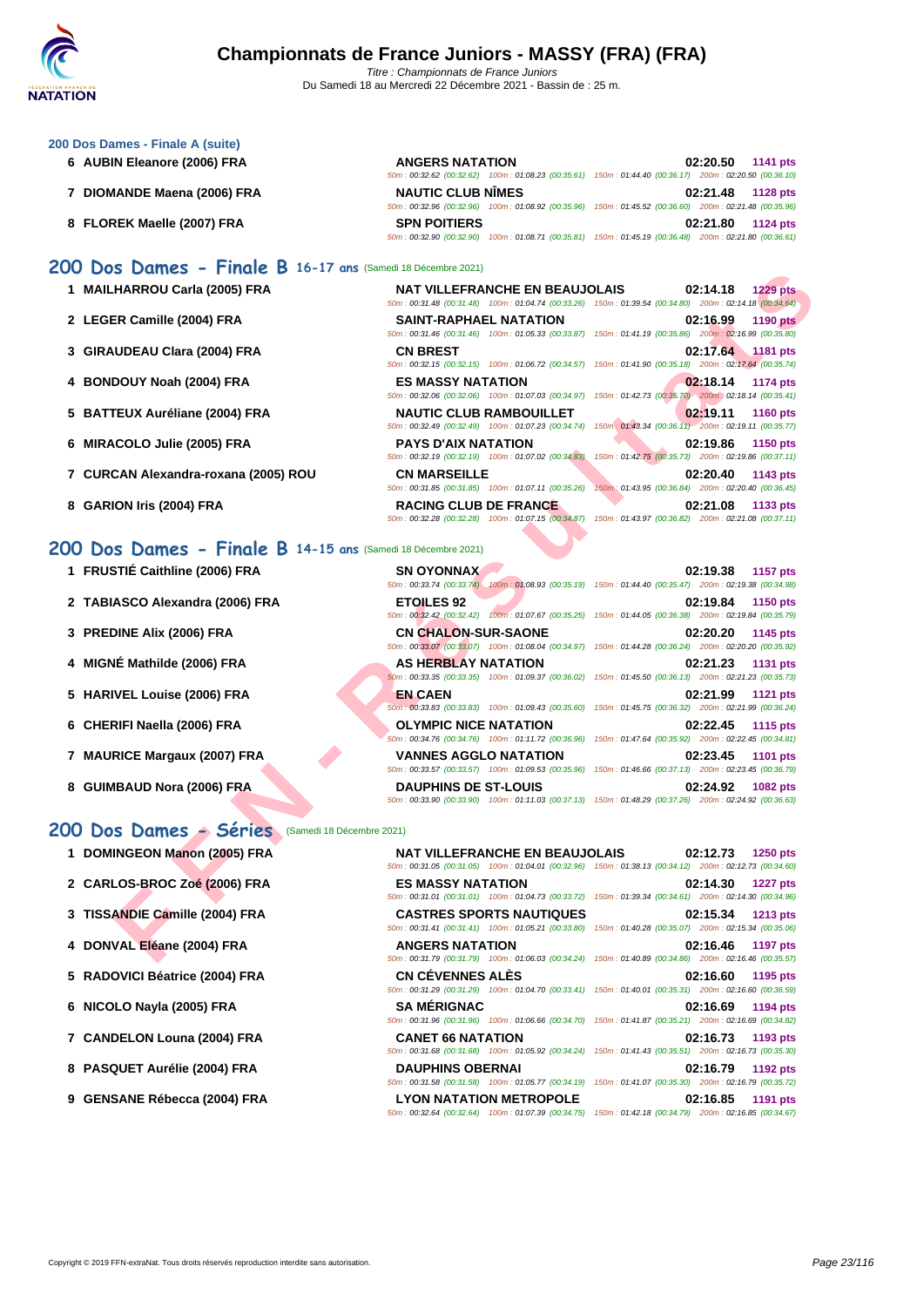### **[200 Dos D](http://www.ffnatation.fr/webffn/index.php)ames - Séries (suite)**

- 
- 
- 
- 
- 
- 
- 
- 
- 
- 
- 
- 
- 
- 
- 
- 
- 
- 
- 
- 
- 
- 
- 
- 
- 
- 
- 
- 
- 
- 
- 

**F F N - R É SUAGNACION (1999) F F A - R É SUAGNACION ATAITING)**<br> **FEN A - R É SUAGNACION ATAITING**<br> **FEN A - R É SUAGNACION ATAITING (1999) F RA - R É SUAGNACION ATAITING (1999) F R A - R É SUAGNACION ATAITING (1999) F R 10 GARION Iris (2004) FRA RACING CLUB DE FRANCE 02:17.31 1185 pts** 50m : 00:31.51 (00:31.51) 100m : 01:05.81 (00:34.30) 150m : 01:41.79 (00:35.98) 200m : 02:17.31 (00:35.52) **11 MAILHARROU Carla (2005) FRA NAT VILLEFRANCHE EN BEAUJOLAIS 02:17.43 1183 pts** 50m : 00:31.92 (00:31.92) 100m : 01:06.49 (00:34.57) 150m : 01:42.11 (00:35.62) 200m : 02:17.43 (00:35.32) **12 LEGER Camille (2004) FRA SAINT-RAPHAEL NATATION 02:18.20 1173 pts** 50m : 00:32.80 (00:32.80) 100m : 01:08.25 (00:35.45) 150m : 01:43.74 (00:35.49) 200m : 02:18.20 (00:34.46) **12 GIRAUDEAU Clara (2004) FRA CN BREST 02:18.20 1173 pts** 50m : 00:32.18 (00:32.18) 100m : 01:06.36 (00:34.18) 150m : 01:41.72 (00:35.36) 200m : 02:18.20 (00:36.48) **14 VIACAVA Giulia (2006) ITA AS MONACO NATATION 02:18.66 1166 pts** 50m : 00:32.30 (00:32.30) 100m : 01:07.52 (00:35.22) 150m : 01:43.40 (00:35.88) 200m : 02:18.66 (00:35.26) **15 BONDOUY Noah (2004) FRA ES MASSY NATATION 02:18.89 1163 pts** 50m : 00:31.76 (00:31.76) 100m : 01:06.63 (00:34.87) 150m : 01:42.75 (00:36.12) 200m : 02:18.89 (00:36.14) **16 BATTEUX Auréliane (2004) FRA NAUTIC CLUB RAMBOUILLET 02:19.16 1160 pts** 50m : 00:32.40 (00:32.40) 100m : 01:07.26 (00:34.86) 150m : 01:43.52 (00:36.26) 200m : 02:19.16 (00:35.64) **17 RAZZOUME Sheynis (2006) FRA US TOUL 02:19.21 1159 pts** 50m : 00:31.87 (00:31.87) 100m : 01:06.67 (00:34.80) 150m : 01:42.84 (00:36.17) 200m : 02:19.21 (00:36.37) **18 MUSSER Lea (2005) FRA AC MOLSHEIM MUTZIG 02:19.25 1158 pts** 50m : 00:32.40 (00:32.40) 100m : 01:07.95 (00:35.55) 150m : 01:43.72 (00:35.77) 200m : 02:19.25 (00:35.53) **19 MIRACOLO Julie (2005) FRA PAYS D'AIX NATATION 02:19.60 1154 pts** 50m : 00:32.24 (00:32.24) 100m : 01:07.81 (00:35.57) 150m : 01:43.30 (00:35.49) 200m : 02:19.60 (00:36.30) **20 CURCAN Alexandra-roxana (2005) ROU CN MARSEILLE 02:20.54 1141 pts** 50m : 00:32.98 (00:32.98) 100m : 01:09.06 (00:36.08) 150m : 01:45.22 (00:36.16) 200m : 02:20.54 (00:35.32) **21 GOREINI Nina (2007) FRA CN CANNES 02:20.69 1139 pts** 50m : 00:32.08 (00:32.08) 100m : 01:06.93 (00:34.85) 150m : 01:43.65 (00:36.72) 200m : 02:20.69 (00:37.04) **22 SADOWSKI Flora (2004) FRA CLUB DES NAGEURS DE PARIS 02:21.25 1131 pts** 50m : 00:32.89 (00:32.89) 100m : 01:08.24 (00:35.35) 150m : 01:44.49 (00:36.25) 200m : 02:21.25 (00:36.76) **23 BOUDES Romane (2006) FRA AQUA GRIMPE MILLAU GRANDS CAUSSES 02:21.34 1130 pts** 50m : 00:32.70 (00:32.70) 100m : 01:08.40 (00:35.70) 150m : 01:45.20 (00:36.80) 200m : 02:21.34 (00:36.14) **24 FLOREK Maelle (2007) FRA SPN POITIERS 02:21.41 1129 pts** 50m : 00:32.58 (00:32.58) 100m : 01:08.06 (00:35.48) 150m : 01:45.01 (00:36.95) 200m : 02:21.41 (00:36.40) **25 MOUGENOT Clara (2004) FRA CO SAINT-DIZIER NATATION 02:21.48 1128 pts** 50m : 00:33.68 (00:33.68) 100m : 01:09.30 (00:35.62) 150m : 01:45.39 (00:36.09) 200m : 02:21.48 (00:36.09) **26 DIOMANDE Maena (2006) FRA NAUTIC CLUB NÎMES 02:21.96 1121 pts** 50m : 00:33.23 (00:33.23) 100m : 01:08.88 (00:35.65) 150m : 01:45.67 (00:36.79) 200m : 02:21.96 (00:36.29) **27 AUBIN Eleanore (2006) FRA ANGERS NATATION 02:22.00 1121 pts** 50m : 00:32.90 (00:32.90) 100m : 01:08.76 (00:35.86) 150m : 01:45.35 (00:36.59) 200m : 02:22.00 (00:36.65) **28 TABIASCO Alexandra (2006) FRA ETOILES 92 02:22.16 1119 pts** 50m : 00:32.91 (00:32.91) 100m : 01:09.06 (00:36.15) 150m : 01:46.02 (00:36.96) 200m : 02:22.16 (00:36.14) **29 PREDINE Alix (2006) FRA CN CHALON-SUR-SAONE 02:22.30 1117 pts** 50m : 00:33.55 (00:33.55) 100m : 01:09.19 (00:35.64) 150m : 01:45.59 (00:36.40) 200m : 02:22.30 (00:36.71) **30 VERT-MONIG Silja (2005) FRA MARSOUINS DU COMMINGES 02:22.33 1116 pts** 50m : 00:32.77 (00:32.77) 100m : 01:08.27 (00:35.50) 150m : 01:45.22 (00:36.95) 200m : 02:22.33 (00:37.11) **31 FRUSTIÉ Caithline (2006) FRA SN OYONNAX 02:22.40 1115 pts** 50m : 00:33.11 (00:33.11) 100m : 01:08.53 (00:35.42) 150m : 01:45.59 (00:37.06) 200m : 02:22.40 (00:36.81) **32 MIGNÉ Mathilde (2006) FRA AS HERBLAY NATATION 02:22.45 1115 pts** 50m : 00:33.25 (00:33.25) 100m : 01:09.19 (00:35.94) 150m : 01:45.95 (00:36.76) 200m : 02:22.45 (00:36.50) **33 BOUTELOUP Camille (2004) FRA AQUA GRIMPE MILLAU GRANDS CAUSSES 02:22.62 1113 pts** 50m : 00:33.14 (00:33.14) 100m : 01:09.17 (00:36.03) 150m : 01:45.86 (00:36.69) 200m : 02:22.62 (00:36.76) **34 CHERIFI Naella (2006) FRA OLYMPIC NICE NATATION 02:22.97 1108 pts** 50m : 00:34.95 (00:34.95) 100m : 01:12.44 (00:37.49) 150m : 01:48.06 (00:35.62) 200m : 02:22.97 (00:34.91) **35 MAURICE Margaux (2007) FRA VANNES AGGLO NATATION 02:23.24 1104 pts** 50m : 00:33.82 (00:33.82) 100m : 01:09.58 (00:35.76) 150m : 01:46.62 (00:37.04) 200m : 02:23.24 (00:36.62) **36 BONJEAN Celia (2004) FRA LYON NATATION METROPOLE 02:23.30 1103 pts** 50m : 00:32.97 (00:32.97) 100m : 01:09.04 (00:36.07) 150m : 01:46.33 (00:37.29) 200m : 02:23.30 (00:36.97) **37 HARIVEL Louise (2006) FRA EN CAEN 02:23.68 1098 pts** 50m : 00:35.18 (00:35.18) 100m : 01:10.75 (00:35.57) 150m : 01:47.03 (00:36.28) 200m : 02:23.68 (00:36.65) **38 GUIMBAUD Nora (2006) FRA DAUPHINS DE ST-LOUIS 02:23.98 1094 pts** 50m : 00:33.72 (00:33.72) 100m : 01:10.43 (00:36.71) 150m : 01:47.43 (00:37.00) 200m : 02:23.98 (00:36.55) **39 DUSART Elsa (2007) FRA LILLE MÉTROPOLE NATATION 02:24.10 1093 pts**

50m : 00:34.23 (00:34.23) 100m : 01:10.39 (00:36.16) 150m : 01:47.58 (00:37.19) 200m : 02:24.10 (00:36.52) **40 BAUS Annaelle (2006) FRA NAT VILLEFRANCHE EN BEAUJOLAIS 02:24.29 1090 pts**

50m : 00:34.07 (00:34.07) 100m : 01:10.25 (00:36.18) 150m : 01:47.15 (00:36.90) 200m : 02:24.29 (00:37.14)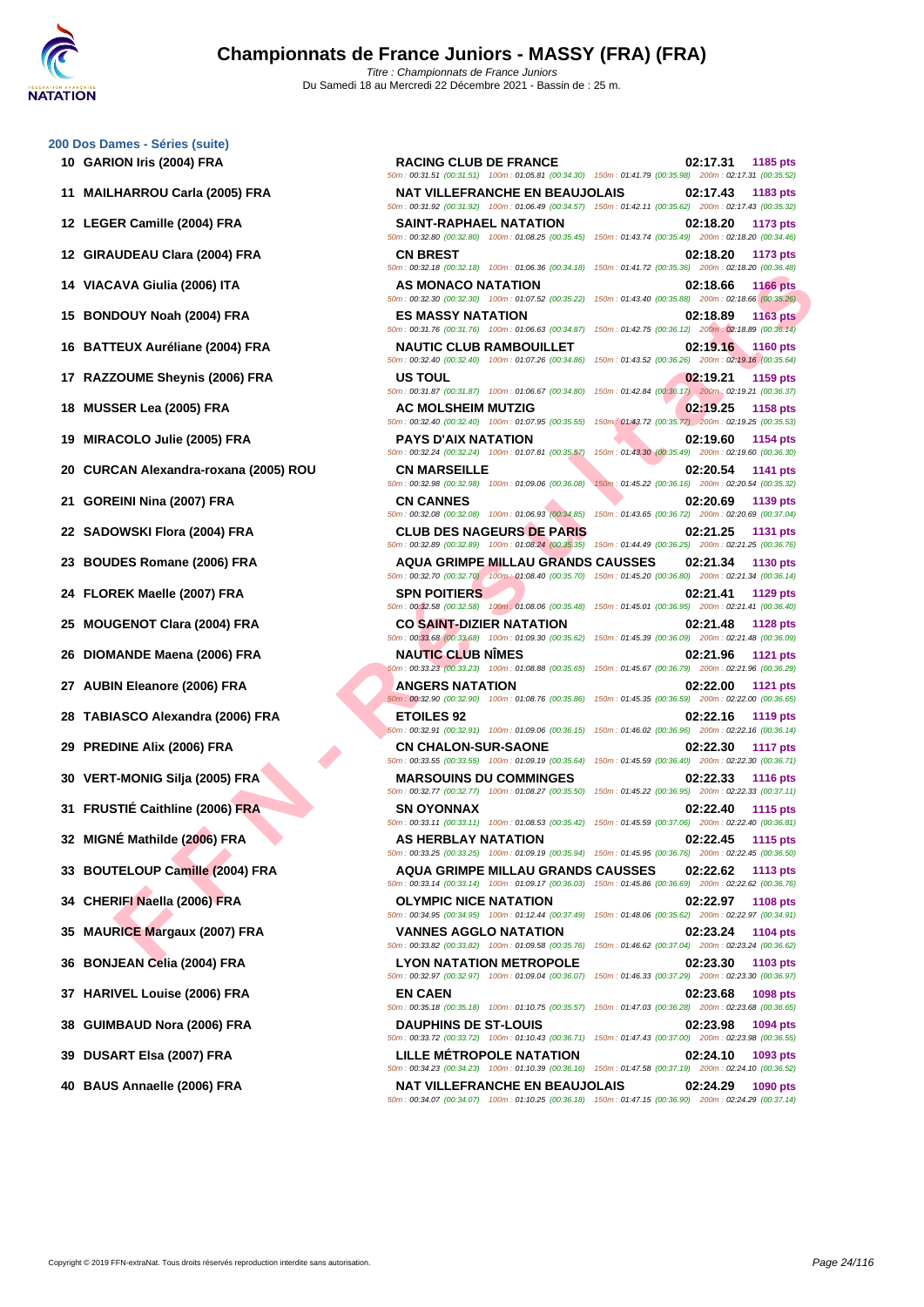50m : 00:32.63 (00:32.63) 100m : 01:09.86 (00:37.23) 150m : 01:47.09 (00:37.23) 200m : 02:24.42 (00:37.33)

50m : 00:32.61 (00:32.61) 100m : 01:08.29 (00:35.68) 150m : 01:46.44 (00:38.15) 200m : 02:24.66 (00:38.22)

50m : 00:32.76 (00:32.76) 100m : 01:09.12 (00:36.36) 150m : 01:46.63 (00:37.51) 200m : 02:24.71 (00:38.08)

50m : 00:33.15 (00:33.15) 100m : 01:09.69 (00:36.54) 150m : 01:47.61 (00:37.92) 200m : 02:25.68 (00:38.07)

### **[200 Dos D](http://www.ffnatation.fr/webffn/index.php)ames - Séries (suite) 41 GAZZERA Ambre (2006) FRA CN BREST 02:24.42 1088 pts**

- **42 LEFEBVRE Oriane (2004) FRA STADE BÉTHUNE PÉLICAN CLUB 02:24.66 1085 pts**
- **43 BELL Charlotte (2006) FRA CN NARBONNE 02:24.71 1085 pts**
- **44 RAVALOHERY Irina (2005) FRA RC BRON DÉCINES NATATION 02:25.68 1072 pts**
- **45 BOURDON Lucie (2007) FRA LYON NATATION METROPOLE 02:25.75 1071 pts**
- **46 HAMNICRania (2006) FRA CANET 66 NATATION 02:26.03 1067 pts**
- **47 MANGIONE Margaux (2007) FRA C VIKINGS DE ROUEN 02:26.05 1067 pts**
- **48 ROUX Alice (2007) FRA CN NIORT 02:26.06 1067 pts**
- **49 VAN ACKER Charlize (2006) FRA NANTES NATATION 02:26.23 1064 pts**
- **50 LE CONTELLEC Lola (2007) FRA CLUB DE NATATION DE SASSENAGE 02:26.72 1058 pts**
- **51 MOUTAKANNI Yasmine (2006) FRA MONTPELLIER PAILLADE NATATION 02:26.99 1054 pts**
- **52 LABALME Lou (2007) FRA ALLIANCE DIJON NATATION 02:27.07 1053 pts**
- **53 FABRE Manon (2006) FRA NAT VILLEFRANCHE EN BEAUJOLAIS 02:27.37 1050 pts**
- **53 CAMIA Oihana (2006) FRA SA MÉRIGNAC 02:27.37 1050 pts**
- **55 SCHNEPVictoria (2006) FRA ERSTEIN AQUATIC CLUB 02:27.51 1048 pts**
- **56 CERCIAT Kaelyn (2007) FRA DAUPHINS TOULOUSE OEC 02:27.64 1046 pts**
- **57 RENARD Manon (2006) FRA MONTPELLIER METROPOLE NATATION 02:27.84 1043 pts**
- **58 MICHAUD Julianne (2007) FRA ASS SPORTIVE BOUVINES 02:28.30 1037 pts**
- **59 VERGNES Lola (2007) FRA CN CUGNAUX 02:28.67 1033 pts**
- **60 ETIENNE Alice (2007) FRA ANGERS NATATION 02:29.61 1020 pts**
- **61 LAHANQUE Mathilde (2007) FRA NAUTIQUE ENTENTE CHÂLONS 02:30.97 1003 pts**
- **--- ZITOUNI Imène (2004) ALG AAS SARCELLES NATATION 95 DNS**

### **50 Brasse Dames - Finale A 16-17 ans** (Samedi 18 Décembre 2021)

|                                                                | $10011.01.41.01$ $100.01.32$                                                                                                                       |                             |
|----------------------------------------------------------------|----------------------------------------------------------------------------------------------------------------------------------------------------|-----------------------------|
| 45 BOURDON Lucie (2007) FRA                                    | <b>LYON NATATION METROPOLE</b><br>50m: 00:32.93 (00:32.93) 100m: 01:09.47 (00:36.54) 150m: 01:47.42 (00:37.95) 200m: 02:25.75 (00:38.33)           | 02:25.75<br><b>1071 pts</b> |
| 46 HAMNICRania (2006) FRA                                      | <b>CANET 66 NATATION</b><br>50m : 00:33.83 (00:33.83) 100m : 01:11.56 (00:37.73) 150m : 01:51.16 (00:39.60) 200m : 02:26.03 (00:34.87)             | 02:26.03<br><b>1067 pts</b> |
| 47 MANGIONE Margaux (2007) FRA                                 | <b>C VIKINGS DE ROUEN</b><br>50m: 00:34.03 (00:34.03) 100m: 01:10.46 (00:36.43) 150m: 01:48.36 (00:37.90) 200m: 02:26.05 (00:37.69)                | 02:26.05<br>1067 pts        |
| 48 ROUX Alice (2007) FRA                                       | <b>CN NIORT</b><br>50m : 00:33.20 (00:33.20) 100m : 01:09.16 (00:35.96) 150m : 01:47.30 (00:38.14) 200m : 02:26.06 (00:38.76)                      | 02:26.06<br><b>1067 pts</b> |
| 49 VAN ACKER Charlize (2006) FRA                               | <b>NANTES NATATION</b><br>50m: 00:33.04 (00:33.04) 100m: 01:10.07 (00:37.03) 150m: 01:48.70 (00:38.63) 200m: 02:26.23 (00:37.53)                   | 02:26.23<br><b>1064 pts</b> |
| 50 LE CONTELLEC Lola (2007) FRA                                | <b>CLUB DE NATATION DE SASSENAGE</b><br>50m : 00:33.66 (00:33.66) 100m : 01:10.63 (00:36.97) 150m : 01:48.97 (00:38.34) 200m : 02:26.72 (00:37.75) | 02:26.72<br>1058 pts        |
| 51 MOUTAKANNI Yasmine (2006) FRA                               | <b>MONTPELLIER PAILLADE NATATION</b><br>50m : 00:34.69 (00:34.69) 100m : 01:12.32 (00:37.63) 150m : 01:50.05 (00:37.73) 200m : 02:26.99 (00:36.94) | 02:26.99<br>1054 pts        |
| 52 LABALME Lou (2007) FRA                                      | <b>ALLIANCE DIJON NATATION</b><br>50m: 00:33.81 (00:33.81) 100m: 01:11.17 (00:37.36) 150m: 01:49.10 (00:37.93) 200m: 02:27.07 (00:37.97)           | 02:27.07<br>1053 pts        |
| 53 FABRE Manon (2006) FRA                                      | <b>NAT VILLEFRANCHE EN BEAUJOLAIS</b><br>50m: 00:34.14 (00:34.14) 100m: 01:11.54 (00:37.40) 150m: 01:49.72 (00:38.18) 200m: 02:27.37 (00:37.65)    | 02:27.37<br><b>1050 pts</b> |
| 53 CAMIA Oihana (2006) FRA                                     | <b>SA MERIGNAC</b><br>50m: 00:34.24 (00:34.24) 100m: 01:11.40 (00:37.16) 150m: 01:49.58 (00:38.18) 200m: 02:27.37 (00:37.79)                       | 02:27.37<br><b>1050 pts</b> |
| 55 SCHNEPVictoria (2006) FRA                                   | <b>ERSTEIN AQUATIC CLUB</b><br>50m : 00:33.29 (00:33.29) 100m : 01:10.05 (00:36.76) 150m : 01:48.84 (00:38.79) 200m : 02:27.51 (00:38.67)          | 02:27.51<br><b>1048 pts</b> |
| 56 CERCIAT Kaelyn (2007) FRA                                   | <b>DAUPHINS TOULOUSE OEC</b><br>50m: 00:33.70 (00:33.70) 100m: 01:10.79 (00:37.09) 150m: 01:49.19 (00:38.40) 200m: 02:27.64 (00:38.45)             | 02:27.64<br>1046 pts        |
| 57 RENARD Manon (2006) FRA                                     | <b>MONTPELLIER METROPOLE NATATION</b><br>50m: 00:34.82 (00:34.82) 100m: 01:12.02 (00:37.20) 150m: 01:49.72 (00:37.70) 200m: 02:27.84 (00:38.12)    | 02:27.84<br>1043 pts        |
| 58 MICHAUD Julianne (2007) FRA                                 | <b>ASS SPORTIVE BOUVINES</b><br>50m : 00:34.49 (00:34.49) 100m : 01:11.35 (00:36.86) 150m : 01:49.72 (00:38.37) 200m : 02:28.30 (00:38.58)         | 02:28.30<br><b>1037 pts</b> |
| 59 VERGNES Lola (2007) FRA                                     | <b>CN CUGNAUX</b><br>60m : 00:33.63 (00:33.63) 100m : 01:10.97 (00:37.34) 150m : 01:49.77 (00:38.80) 200m : 02:28.67 (00:38.90)                    | 02:28.67<br>1033 pts        |
| 60 ETIENNE Alice (2007) FRA                                    | <b>ANGERS NATATION</b><br>50m: 00:34.95 (00:34.95) 100m: 01:13.15 (00:38.20) 150m: 01:51.68 (00:38.53) 200m: 02:29.61 (00:37.93)                   | 02:29.61<br><b>1020 pts</b> |
| 61 LAHANQUE Mathilde (2007) FRA                                | <b>NAUTIQUE ENTENTE CHÂLONS</b><br>50m: 00:34.71 (00:34.71) 100m: 01:12.83 (00:38.12) 150m: 01:52.18 (00:39.35) 200m: 02:30.97 (00:38.79)          | 02:30.97<br>1003 pts        |
| --- ZITOUNI Imène (2004) ALG                                   | AAS SARCELLES NATATION 95                                                                                                                          | <b>DNS</b>                  |
| 50 Brasse Dames - Finale A 16-17 ans (Samedi 18 Décembre 2021) |                                                                                                                                                    |                             |
| 1 HERMEL Lou (2005) FRA                                        | AMIENS METROPOLE NAT.                                                                                                                              | 00:31.69<br><b>1279 pts</b> |
| 2 VASQUEZ Lucie (2004) FRA                                     | <b>ES MASSY NATATION</b>                                                                                                                           | 00:31.76<br><b>1275 pts</b> |
| 3 BRAUN Chloé (2004) FRA                                       | <b>DAUPHINS TOULOUSE OEC</b>                                                                                                                       | 00:31.80<br><b>1273 pts</b> |
| 4 TISSANDIE Camille (2004) FRA                                 | <b>CASTRES SPORTS NAUTIQUES</b>                                                                                                                    | 00:31.93<br>1265 pts        |
| 5 CHUFFART Claire (2004) FRA                                   | <b>CN ANTIBES</b>                                                                                                                                  | 00:32.37<br><b>1240 pts</b> |
| 6 HUELLOU Claire (2005) FRA                                    | <b>SA MÉRIGNAC</b>                                                                                                                                 | 00:32.62<br><b>1227 pts</b> |
| 7 OLIVA Ambre (2004) FRA                                       | <b>MONTPELLIER METROPOLE NATATION</b>                                                                                                              | 00:32.84<br><b>1214 pts</b> |
| 8 CHAAR Dounia (2005) FRA                                      | <b>AUXERRE AQUATIC CLUB</b>                                                                                                                        | 00:32.91<br><b>1211 pts</b> |
|                                                                |                                                                                                                                                    |                             |

### **50 Brasse Dames - Finale A 14-15 ans** (Samedi 18 Décembre 2021)

| 1 HAMON HALL Yulizh (2006) FRA | <b>CN BREST</b>                | 00:33.11          | <b>1200 pts</b> |
|--------------------------------|--------------------------------|-------------------|-----------------|
| 2 LENOIR Melanie (2006) FRA    | <b>CN MELUN VAL DE SEINE</b>   | 00:33.21 1194 pts |                 |
| 3 MELIS Daphné (2006) FRA      | <b>ALLIANCE DIJON NATATION</b> | 00:33.30          | 1189 pts        |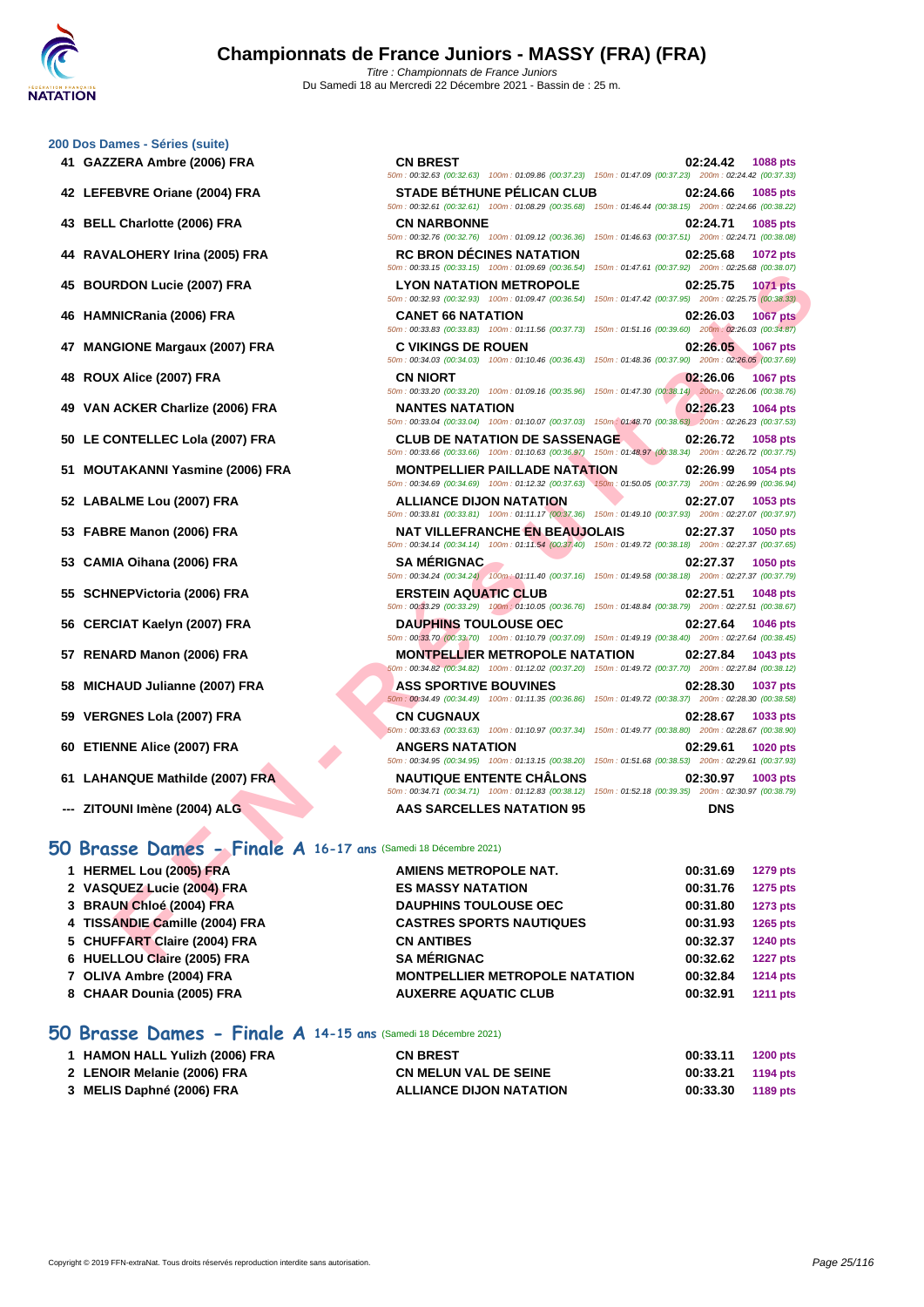

### **[50 Brasse](http://www.ffnatation.fr/webffn/index.php) Dames - Finale A (suite)**

| 4 PICON Chloé (2007) FRA       | <b>ASM CHAMALIERES NATATION</b> | 00:33.49 1179 pts |  |
|--------------------------------|---------------------------------|-------------------|--|
| 5 MARINO Carla (2007) FRA      | <b>SCA 2000 EVRY</b>            | 00:33.54 1176 pts |  |
| 6 BERGERON Juliette (2007) FRA | <b>KAYSERSBERG NATATION</b>     | 00:33.73 1166 pts |  |
| 7 NGUYEN Camille (2006) FRA    | <b>RC BRON DÉCINES NATATION</b> | 00:33.89 1157 pts |  |
| 8 BALDOVINI Manon (2007) FRA   | <b>OLYMPIQUE NOUMÉA</b>         | 00:33.99 1152 pts |  |

### **50 Brasse Dames - Finale B 16-17 ans** (Samedi 18 Décembre 2021)

| 1 GIRARDET Lilou (2004) FRA            | <b>C.N DU FLORIVAL</b>              | 00:32.68 | <b>1223 pts</b> |
|----------------------------------------|-------------------------------------|----------|-----------------|
| 2 MAUPOUX Nina (2004) FRA              | <b>CN VIRY-CHÂTILLON</b>            | 00:33.06 | 1202 pts        |
| 3 SASSELLI Lola (2005) FRA             | <b>CN ANTIBES</b>                   | 00:33.16 | <b>1197 pts</b> |
| 4 FOURNIER Ambre (2004) FRA            | <b>DAUPHINS TOULOUSE OEC</b>        | 00:33.21 | 1194 pts        |
| 5 MASSACESI-PIZARRO Adriana (2005) FRA | <b>RED STAR CLUB CHAMPIGNY</b>      | 00:33.35 | 1186 pts        |
| 6 WOLBAYOT Margaux (2005) BEL          | <b>DENAIN NAT, PORTE DU HAINAUT</b> | 00:33.36 | 1186 pts        |
| 7 LIALY Emma (2004) FRA                | <b>SPN POITIERS</b>                 | 00:33.88 | 1158 pts        |
| 8 LEBLANC Ines (2004) FRA              | <b>ES STAINS</b>                    | 00:33.98 | 1152 pts        |

### **50 Brasse Dames - Finale B 14-15 ans** (Samedi 18 Décembre 2021)

| 1 LEFEBVRE Emma (2006) FRA     | <b>DAUPHINS TOULOUSE OEC</b>      | 00:33.84 | <b>1160 pts</b> |
|--------------------------------|-----------------------------------|----------|-----------------|
|                                |                                   |          |                 |
| 2 PETRUZZI Adele (2006) FRA    | <b>STADE OLYMPIQUE CHAMBÉRY</b>   | 00:33.97 | 1153 pts        |
| 3 LARRIVAZ Louliana (2007) FRA | <b>SAINT-RAPHAEL NATATION</b>     | 00:34.08 | <b>1147 pts</b> |
| 4 BOUVIER Jeanne (2006) FRA    | <b>DAUPHINS ROMANAIS PÉAGEOIS</b> | 00:34.24 | 1138 pts        |
| 5 AUDUTEAU Morgane (2006) FRA  | <b>SA MÉRIGNAC</b>                | 00:34.33 | 1133 pts        |
| 6 FICHAUX Adele (2006) FRA     | <b>STADE BÉTHUNE PÉLICAN CLUB</b> | 00:34.39 | 1130 pts        |
| 6 NICOLAS Andrea (2007) FRA    | <b>STADE OLYMPIQUE CHAMBÉRY</b>   | 00:34.39 | 1130 pts        |
| 8 KROUBO Lili (2006) FRA       | <b>AQUATIC CLUB BOURGES</b>       | 00:34.42 | 1129 pts        |
|                                |                                   |          |                 |

# **50 Brasse Dames - Séries** (Samedi 18 Décembre 2021)

| <b>Brasse Dames - Finale B 16-17 ans (Samedi 18 Décembre 2021)</b> |                                       |          |                 |
|--------------------------------------------------------------------|---------------------------------------|----------|-----------------|
| 1 GIRARDET Lilou (2004) FRA                                        | <b>C.N DU FLORIVAL</b>                | 00:32.68 | <b>1223 pts</b> |
| 2 MAUPOUX Nina (2004) FRA                                          | <b>CN VIRY-CHÂTILLON</b>              | 00:33.06 | <b>1202 pts</b> |
| 3 SASSELLI Lola (2005) FRA                                         | <b>CN ANTIBES</b>                     | 00:33.16 | <b>1197 pts</b> |
| 4 FOURNIER Ambre (2004) FRA                                        | <b>DAUPHINS TOULOUSE OEC</b>          | 00:33.21 | 1194 pts        |
| 5 MASSACESI-PIZARRO Adriana (2005) FRA                             | <b>RED STAR CLUB CHAMPIGNY</b>        | 00:33.35 | 1186 pts        |
| 6 WOLBAYOT Margaux (2005) BEL                                      | <b>DENAIN NAT. PORTE DU HAINAUT</b>   | 00:33.36 | 1186 pts        |
| 7 LIALY Emma (2004) FRA                                            | <b>SPN POITIERS</b>                   | 00:33.88 | 1158 pts        |
| 8 LEBLANC Ines (2004) FRA                                          | <b>ES STAINS</b>                      | 00:33.98 | 1152 pts        |
|                                                                    |                                       |          |                 |
| iO Brasse Dames - Finale B 14-15 ans (Samedi 18 Décembre 2021)     |                                       |          |                 |
| 1 LEFEBVRE Emma (2006) FRA                                         | <b>DAUPHINS TOULOUSE OEC</b>          | 00:33.84 | <b>1160 pts</b> |
| 2 PETRUZZI Adele (2006) FRA                                        | <b>STADE OLYMPIQUE CHAMBÉRY</b>       | 00:33.97 | 1153 pts        |
| 3 LARRIVAZ Louliana (2007) FRA                                     | <b>SAINT-RAPHAEL NATATION</b>         | 00:34.08 | <b>1147 pts</b> |
| 4 BOUVIER Jeanne (2006) FRA                                        | <b>DAUPHINS ROMANAIS PÉAGEOIS</b>     | 00:34.24 | 1138 pts        |
| 5 AUDUTEAU Morgane (2006) FRA                                      | <b>SA MÉRIGNAC</b>                    | 00:34.33 | 1133 pts        |
| 6 FICHAUX Adele (2006) FRA                                         | <b>STADE BÉTHUNE PÉLICAN CLUB</b>     | 00:34.39 | 1130 pts        |
| 6 NICOLAS Andrea (2007) FRA                                        | <b>STADE OLYMPIQUE CHAMBÉRY</b>       | 00:34.39 | <b>1130 pts</b> |
| 8 KROUBO Lili (2006) FRA                                           | <b>AQUATIC CLUB BOURGES</b>           | 00:34.42 | <b>1129 pts</b> |
|                                                                    |                                       |          |                 |
| i0 Brasse Dames - Séries<br>(Samedi 18 Décembre 2021)              |                                       |          |                 |
| 1 BRAUN Chloé (2004) FRA                                           | <b>DAUPHINS TOULOUSE OEC</b>          | 00:31.87 | 1269 pts        |
| 2 VASQUEZ Lucie (2004) FRA                                         | <b>ES MASSY NATATION</b>              | 00:32.07 | <b>1257 pts</b> |
| 3 HERMEL Lou (2005) FRA                                            | <b>AMIENS METROPOLE NAT.</b>          | 00:32.39 | 1239 pts        |
| 4 TISSANDIE Camille (2004) FRA                                     | <b>CASTRES SPORTS NAUTIQUES</b>       | 00:32.41 | <b>1238 pts</b> |
| 5 CHUFFART Claire (2004) FRA                                       | <b>CN ANTIBES</b>                     | 00:32.50 | 1233 pts        |
| 6 HUELLOU Claire (2005) FRA                                        | <b>SA MÉRIGNAC</b>                    | 00:32.74 | <b>1220 pts</b> |
| 7 OLIVA Ambre (2004) FRA                                           | <b>MONTPELLIER METROPOLE NATATION</b> | 00:32.82 | 1215 pts        |
| 8 CHAAR Dounia (2005) FRA                                          | <b>AUXERRE AQUATIC CLUB</b>           | 00:32.99 | <b>1206 pts</b> |
| 9 GIRARDET Lilou (2004) FRA                                        | <b>C.N DU FLORIVAL</b>                | 00:33.10 | <b>1200 pts</b> |
| 10 FOURNIER Ambre (2004) FRA                                       | <b>DAUPHINS TOULOUSE OEC</b>          | 00:33.19 | 1195 pts        |
| 11 LIALY Emma (2004) FRA                                           | <b>SPN POITIERS</b>                   | 00:33.29 | 1190 pts        |
| 12 SASSELLI Lola (2005) FRA                                        | <b>CN ANTIBES</b>                     | 00:33.40 | 1184 pts        |
| 13 MAUPOUX Nina (2004) FRA                                         | <b>CN VIRY-CHÂTILLON</b>              | 00:33.46 | 1180 pts        |
| 14 HAMON HALL Yulizh (2006) FRA                                    | <b>CN BREST</b>                       | 00:33.47 | 1180 pts        |
| 15 MELIS Daphné (2006) FRA                                         | <b>ALLIANCE DIJON NATATION</b>        | 00:33.60 | <b>1173 pts</b> |
| 16 MARINO Carla (2007) FRA                                         | <b>SCA 2000 EVRY</b>                  | 00:33.65 | <b>1170 pts</b> |
| 17 MASSACESI-PIZARRO Adriana (2005) FRA                            | <b>RED STAR CLUB CHAMPIGNY</b>        | 00:33.68 | 1168 pts        |
| 18 WOLBAYOT Margaux (2005) BEL                                     | DENAIN NAT. PORTE DU HAINAUT          | 00:33.70 | <b>1167 pts</b> |
| 19 LENOIR Melanie (2006) FRA                                       | <b>CN MELUN VAL DE SEINE</b>          | 00:33.81 | <b>1161 pts</b> |
| 20 PICON Chloé (2007) FRA                                          | <b>ASM CHAMALIERES NATATION</b>       | 00:33.90 | <b>1157 pts</b> |
| 21 LEBLANC Ines (2004) FRA                                         | <b>ES STAINS</b>                      | 00:33.93 | 1155 pts        |
| 22 CIMKAUSKAS Shana (2004) FRA                                     | <b>STADE FRANCAIS O COURBEVOIE</b>    | 00:34.00 | <b>1151 pts</b> |
| 23 ATGER Anais (2005) FRA                                          | <b>CN CÉVENNES ALÈS</b>               | 00:34.01 | <b>1151 pts</b> |
| 23 NGUYEN Camille (2006) FRA                                       | <b>RC BRON DÉCINES NATATION</b>       | 00:34.01 | 1151 pts        |
| 25 CANO Maela (2004) FRA                                           | <b>DAUPHINS TOULOUSE OEC</b>          | 00:34.04 | <b>1149 pts</b> |
| 26 DUCHENE Agathe (2005) FRA                                       | <b>DAUPHINS D'ANNECY</b>              | 00:34.09 | <b>1146 pts</b> |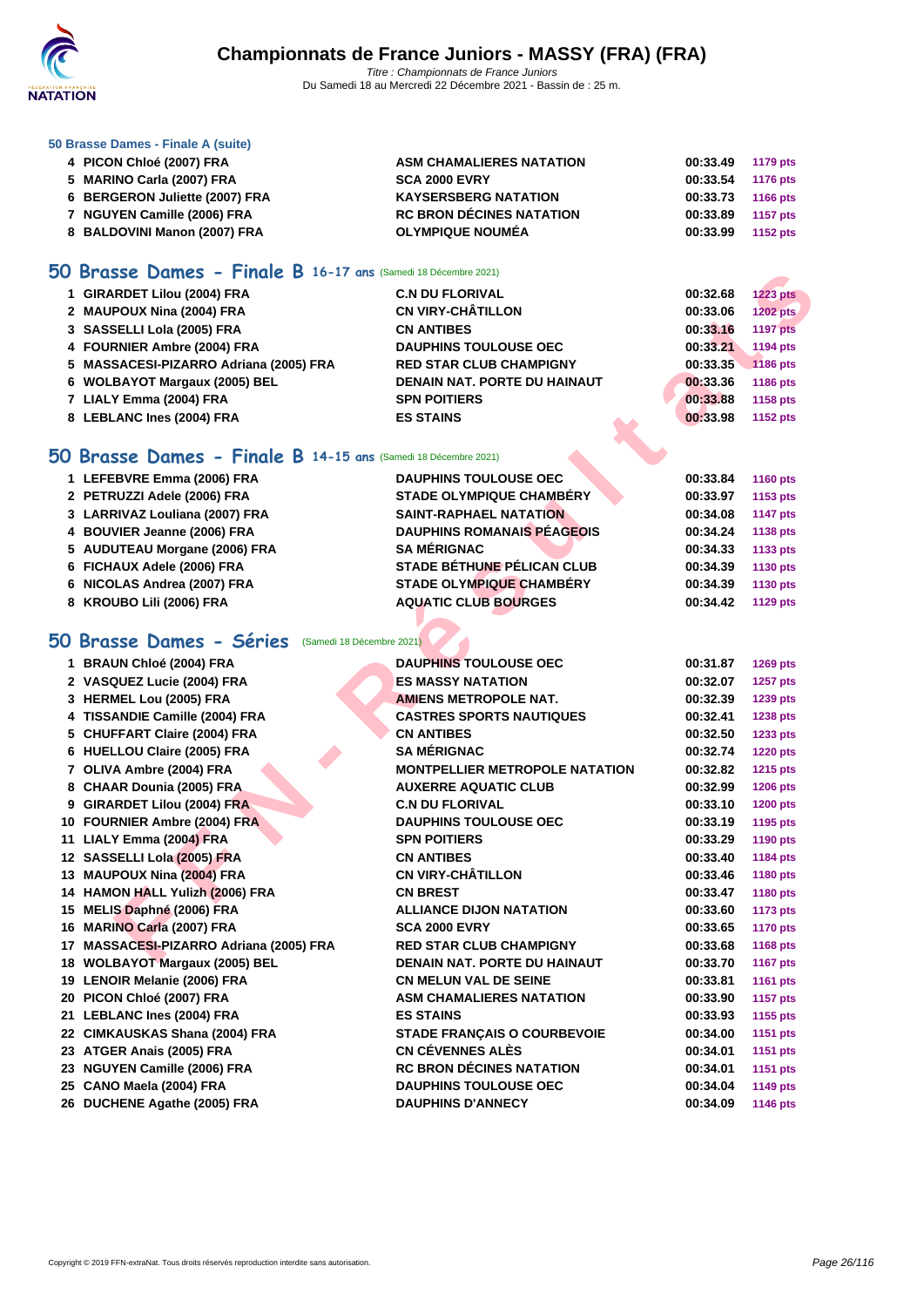### **[50 Brasse](http://www.ffnatation.fr/webffn/index.php) Dames - Séries (suite)**

| 26  | <b>BERGERON Juliette (2007) FRA</b>     |
|-----|-----------------------------------------|
| 26  | <b>BALDOVINI Manon (2007) FRA</b>       |
| 29  | PETRUZZI Adele (2006) FRA               |
| 30  | KROUBO Lili (2006) FRA                  |
| 31  | <b>POIRAT Tess (2005) FRA</b>           |
| 32  | LEFEBVRE Emma (2006) FRA                |
| 32  | FICHAUX Adele (2006) FRA                |
| 34  | LARRIVAZ Louliana (2007) FRA            |
| 34  | DUCARME Anaël (2005) FRA                |
| 36  | <b>SOUBIES Beatrice (2005) FRA</b>      |
| 37  | <b>BOUVIER Jeanne (2006) FRA</b>        |
| 38  | <b>AUDUTEAU Morgane (2006) FRA</b>      |
| 39  | PETRUZZI Lucie (2004) FRA               |
| 40  | NICOLAS Andrea (2007) FRA               |
| 41  | <b>CERRI Amaryllis (2007) FRA</b>       |
| 42  | ROCHER Malicia (2007) FRA               |
| 43  | <b>ABEL-THIEBAUT Rosalie (2007) FRA</b> |
| 44  | <b>LUCAS Ombeline (2007) FRA</b>        |
| 45  | MARIC Lea (2007) FRA                    |
| 46  | <b>MAGNIER Adele (2004) FRA</b>         |
| 47  | <b>MONTASSIER Shadée (2007) FRA</b>     |
| 48  | <b>BAUDOT Louise (2006) FRA</b>         |
| 49  | BIDEAU Evy (2007) FRA                   |
| 50  | <b>MAUMY Angele (2007) FRA</b>          |
| 51  | LAY Lilou (2007) FRA                    |
| 52  | VANBUTSEL Manon (2007) FRA              |
| 53  | <b>MADANI FOUATINina (2006) FRA</b>     |
| 54  | <b>HAMELIN Lili-Jeanne (2007) FRA</b>   |
| 55  | GORY-LAURET Mahée (2007) FRA            |
| 56  | <b>MERCIRIS Noemie (2007) FRA</b>       |
| 57  | <b>LEROY Camille (2007) FRA</b>         |
| 58  | <b>BURGER Alix (2007) FRA</b>           |
| 59  | <b>LEOCADIE Noemy (2007) FRA</b>        |
| 60  | VITRAC GARCIA Ines (2007) FRA           |
| 61  | <b>PARMENTIER Julie (2007) FRA</b>      |
| 62  | <b>DRUOTON Clara (2007) FRA</b>         |
| 63  | <b>BROUSSE Adèle (2007) FRA</b>         |
| 64  | SULTAN Laura (2005) FRA                 |
| 65  | LE JEUNE Marianne (2007) FRA            |
| 66. | <b>CARLONE Serena (2007) FRA</b>        |

| 26   BERGERON Juliette (2007) FRA                                | <b>KAYSERSBERG NATATION</b>                                                        | 00:34.09 | <b>1146 pts</b> |
|------------------------------------------------------------------|------------------------------------------------------------------------------------|----------|-----------------|
| 26 BALDOVINI Manon (2007) FRA                                    | <b>OLYMPIQUE NOUMÉA</b>                                                            | 00:34.09 | 1146 pts        |
| 29 PETRUZZI Adele (2006) FRA                                     | <b>STADE OLYMPIQUE CHAMBERY</b>                                                    | 00:34.12 | 1145 pts        |
| 30 KROUBO Lili (2006) FRA                                        | <b>AQUATIC CLUB BOURGES</b>                                                        | 00:34.13 | <b>1144 pts</b> |
| 31 POIRAT Tess (2005) FRA                                        | <b>PAYS D'AIX NATATION</b>                                                         | 00:34.14 | <b>1144 pts</b> |
| 32 LEFEBVRE Emma (2006) FRA                                      | <b>DAUPHINS TOULOUSE OEC</b>                                                       | 00:34.16 | 1143 pts        |
| 32 FICHAUX Adele (2006) FRA                                      | <b>STADE BÉTHUNE PÉLICAN CLUB</b>                                                  | 00:34.16 | 1143 pts        |
| 34 LARRIVAZ Louliana (2007) FRA                                  | <b>SAINT-RAPHAEL NATATION</b>                                                      | 00:34.17 | <b>1142 pts</b> |
| 34 DUCARME Anaël (2005) FRA                                      | <b>TOULON VAR NATATION</b>                                                         | 00:34.17 | <b>1142 pts</b> |
| 36 SOUBIES Beatrice (2005) FRA                                   | <b>RACING CLUB DE FRANCE</b>                                                       | 00:34.24 | <b>1138 pts</b> |
| 37 BOUVIER Jeanne (2006) FRA                                     | <b>DAUPHINS ROMANAIS PÉAGEOIS</b>                                                  | 00:34.38 | 1131 pts        |
| 38 AUDUTEAU Morgane (2006) FRA                                   | <b>SA MÉRIGNAC</b>                                                                 | 00:34.49 | <b>1125 pts</b> |
| 39 PETRUZZI Lucie (2004) FRA                                     | <b>STADE OLYMPIQUE CHAMBÉRY</b>                                                    | 00:34.50 | <b>1124 pts</b> |
| 40 NICOLAS Andrea (2007) FRA                                     | <b>STADE OLYMPIQUE CHAMBÉRY</b>                                                    | 00:34.55 | <b>1122 pts</b> |
| 41 CERRI Amaryllis (2007) FRA                                    | <b>MARCQ NATATION</b>                                                              | 00:34.56 | <b>1121 pts</b> |
| 42 ROCHER Malicia (2007) FRA                                     | <b>CN CARCASSONNE</b>                                                              | 00:34.58 | <b>1120 pts</b> |
| 43 ABEL-THIEBAUT Rosalie (2007) FRA                              | <b>ST-DENIS RÉUNION</b>                                                            | 00:34.67 | 1115 pts        |
| 44 LUCAS Ombeline (2007) FRA                                     | <b>CHOLET NATATION</b>                                                             | 00:34.70 | <b>1114 pts</b> |
| 45 MARIC Lea (2007) FRA                                          | AS MONACO NATATION                                                                 | 00:34.75 | <b>1111 pts</b> |
| 46 MAGNIER Adele (2004) FRA                                      | <b>STADE BÉTHUNE PÉLICAN CLUB</b>                                                  | 00:34.76 | <b>1111 pts</b> |
| 47 MONTASSIER Shadée (2007) FRA                                  | <b>ES BLANQUEFORT</b>                                                              | 00:34.80 | <b>1108 pts</b> |
| 48 BAUDOT Louise (2006) FRA                                      | <b>SN VERSAILLES</b>                                                               | 00:34.97 | 1100 pts        |
| 49 BIDEAU Evy (2007) FRA                                         | <b>C PAUL-BERT RENNES</b>                                                          | 00:35.01 | <b>1097 pts</b> |
| 50 MAUMY Angele (2007) FRA                                       | <b>CN CHALON-SUR-SAONE</b>                                                         | 00:35.02 | 1097 pts        |
| 51 LAY Lilou (2007) FRA                                          | <b>STADE OLYMPIQUE CHAMBÉRY</b>                                                    | 00:35.03 | 1096 pts        |
| 52 VANBUTSEL Manon (2007) FRA                                    | <b>JEANNE D'ARC DRANCY</b>                                                         | 00:35.08 | 1094 pts        |
| 53 MADANI FOUATINina (2006) FRA                                  | <b>CN AVIGNON</b>                                                                  | 00:35.10 | 1093 pts        |
| 54 HAMELIN Lili-Jeanne (2007) FRA                                | <b>CNO ST-GERMAIN-EN-LAYE</b>                                                      | 00:35.15 | 1090 pts        |
| 55 GORY-LAURET Mahée (2007) FRA                                  | <b>CN POSSESSION</b>                                                               | 00:35.22 | 1086 pts        |
| 56 MERCIRIS Noemie (2007) FRA                                    | <b>AMIENS METROPOLE NAT.</b>                                                       | 00:35.34 | 1080 pts        |
| 57 LEROY Camille (2007) FRA                                      | <b>CHARLEVILLE-MÉZIÈRES NATATION</b>                                               | 00:35.37 | 1079 pts        |
| 58 BURGER Alix (2007) FRA                                        | <b>CN CANNES</b>                                                                   | 00:35.43 | 1075 pts        |
| 59 LEOCADIE Noemy (2007) FRA                                     | A ASEC NATATION SAINT-PAUL REUNION                                                 | 00:35.53 | <b>1070 pts</b> |
| 60 VITRAC GARCIA Ines (2007) FRA                                 | <b>CNO ST-GERMAIN-EN-LAYE</b>                                                      | 00:35.71 | 1061 pts        |
| 61 PARMENTIER Julie (2007) FRA                                   | <b>CHÂTEAU-THIERRY NATATION</b>                                                    | 00:35.72 | <b>1060 pts</b> |
| 62 DRUOTON Clara (2007) FRA                                      | <b>CA AVALLON</b>                                                                  | 00:35.85 | 1054 pts        |
| 63 BROUSSE Adèle (2007) FRA                                      | <b>CN ALBATROS AULNOYE-AYMERIES</b>                                                | 00:35.87 | 1053 pts        |
| 64 SULTAN Laura (2005) FRA                                       | <b>STADE FRANÇAIS O COURBEVOIE</b>                                                 | 00:35.90 | 1051 pts        |
| 65 LE JEUNE Marianne (2007) FRA                                  | <b>DAUPHINS TOULOUSE OEC</b>                                                       | 00:36.07 | 1042 pts        |
| 66 CARLONE Serena (2007) FRA                                     | <b>RACING CLUB ARRAS</b>                                                           | 00:36.65 | 1013 pts        |
|                                                                  |                                                                                    |          |                 |
| 00 Brasse Dames - Finale A 16-17 ans (Dimanche 19 Décembre 2021) |                                                                                    |          |                 |
| 1 BRAUN Chloé (2004) FRA                                         | <b>DAUPHINS TOULOUSE OEC</b><br>50m: 00:32.41 (00:32.41) 100m: 01:08.56 (00:36.15) | 01:08.56 | <b>1288 pts</b> |
| 2 VASQUEZ Lucie (2004) FRA                                       | <b>ES MASSY NATATION</b>                                                           | 01:09.11 | <b>1275 pts</b> |
|                                                                  | 50m: 00:32.69 (00:32.69) 100m: 01:09.11 (00:36.42)                                 |          |                 |

# **100 Brasse Dames - Finale A 16-17 ans** (Dimanche 19 Décembre 2021)

| 1 BRAUN Chloé (2004) FRA      | <b>DAUPHINS TOULOUSE OEC</b> |                                                    | 01:08.56 | <b>1288 pts</b> |
|-------------------------------|------------------------------|----------------------------------------------------|----------|-----------------|
|                               |                              | 50m: 00:32.41 (00:32.41) 100m: 01:08.56 (00:36.15) |          |                 |
| 2 VASQUEZ Lucie (2004) FRA    | <b>ES MASSY NATATION</b>     |                                                    | 01:09.11 | 1275 pts        |
|                               |                              | 50m: 00:32.69 (00:32.69) 100m: 01:09.11 (00:36.42) |          |                 |
| 3 HERMEL Lou (2005) FRA       | AMIENS METROPOLE NAT.        |                                                    | 01:09.14 | <b>1274 pts</b> |
|                               |                              | 50m: 00:32.42 (00:32.42) 100m: 01:09.14 (00:36.72) |          |                 |
| 4 CHUFFART Claire (2004) FRA  | <b>CN ANTIBES</b>            |                                                    | 01:10.26 | <b>1246 pts</b> |
|                               |                              | 50m: 00:33.05 (00:33.05) 100m: 01:10.26 (00:37.21) |          |                 |
| 5 CHAAR Dounia (2005) FRA     | <b>AUXERRE AQUATIC CLUB</b>  | 50m: 00:33.49 (00:33.49) 100m: 01:10.32 (00:36.83) | 01:10.32 | 1245 pts        |
| 6 WOLBAYOT Margaux (2005) BEL | DENAIN NAT. PORTE DU HAINAUT |                                                    | 01:11.13 | <b>1225 pts</b> |
|                               |                              | 50m: 00:33.54 (00:33.54) 100m: 01:11.13 (00:37.59) |          |                 |
| 7 HUELLOU Claire (2005) FRA   | <b>SA MÉRIGNAC</b>           |                                                    | 01:11.23 | 1223 pts        |
|                               |                              | 50m: 00:33.19 (00:33.19) 100m: 01:11.23 (00:38.04) |          |                 |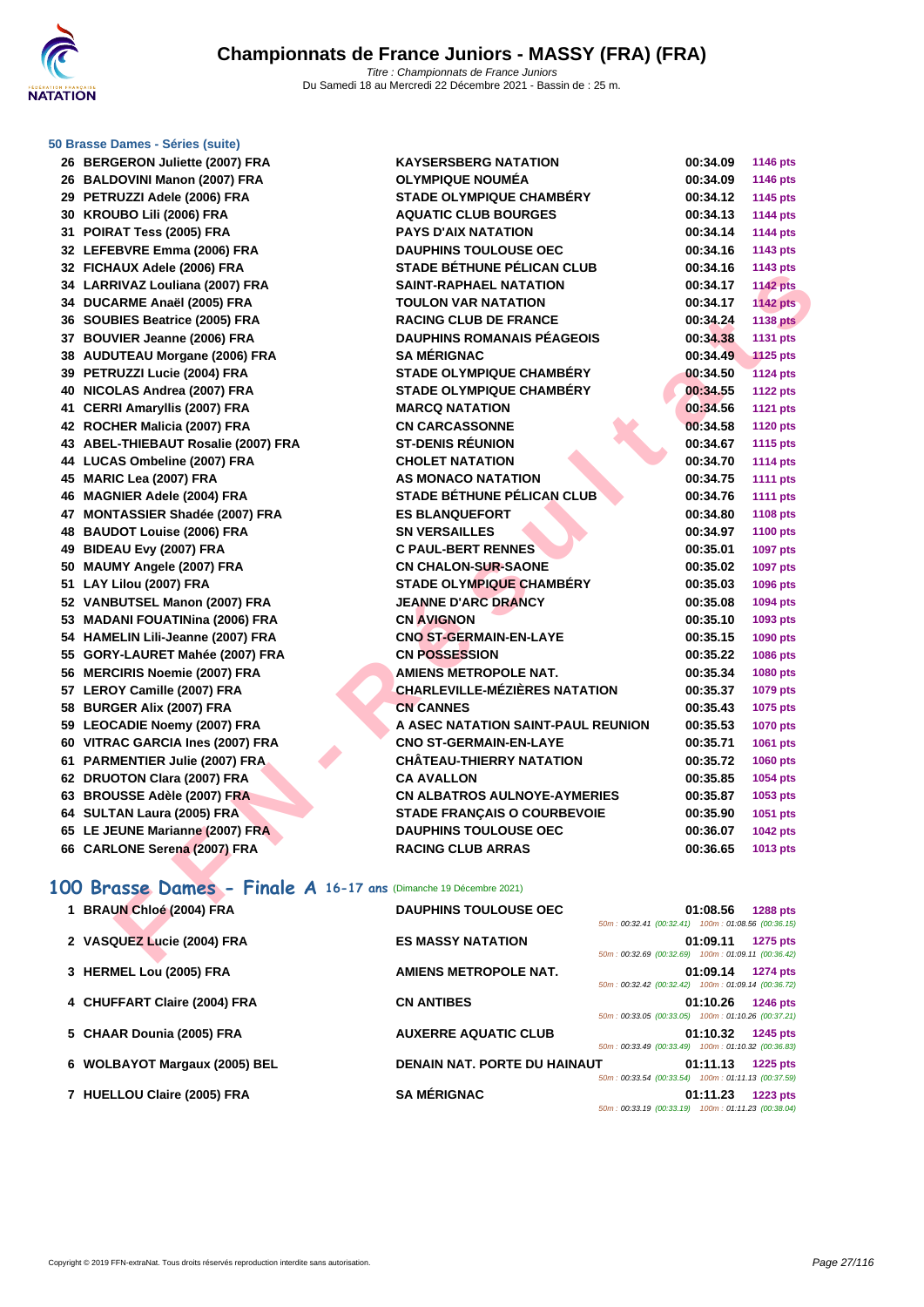

| 100 Brasse Dames - Finale A (suite)<br>8 SASSELLI Lola (2005) FRA | <b>CN ANTIBES</b>               | 01:11.62<br>$1213$ pts<br>50m: 00:33.62 (00:33.62) 100m: 01:11.62 (00:38.00)      |
|-------------------------------------------------------------------|---------------------------------|-----------------------------------------------------------------------------------|
| 100 Brasse Dames - Finale A 14-15 ans (Dimanche 19 Décembre 2021) |                                 |                                                                                   |
| 1 NICOLAS Andrea (2007) FRA                                       | <b>STADE OLYMPIQUE CHAMBERY</b> | 01:11.85<br><b>1208 pts</b><br>50m: 00:34.19 (00:34.19) 100m: 01:11.85 (00:37.66) |
| 2 BALDOVINI Manon (2007) FRA                                      | <b>OLYMPIQUE NOUMÉA</b>         | 01:12.25<br>1198 pts<br>50m: 00:34.80 (00:34.80) 100m: 01:12.25 (00:37.45)        |
| 3 MELIS Daphné (2006) FRA                                         | <b>ALLIANCE DIJON NATATION</b>  | 01:12.50<br>1192 $pts$<br>50m: 00:34.11 (00:34.11) 100m: 01:12.50 (00:38.39)      |
| <b>MARINO Carla (2007) FRA</b><br>4                               | <b>SCA 2000 EVRY</b>            | 01:12.55<br><b>1191 pts</b><br>50m: 00:34.55 (00:34.55) 100m: 01:12.55 (00:38.00) |
| 5 LEFEBVRE Emma (2006) FRA                                        | <b>DAUPHINS TOULOUSE OEC</b>    | 01:12.78 1185 pts<br>50m: 00:33.53 (00:33.53) 100m: 01:12.78 (00:39.25)           |
| 6 ABEL-THIEBAUT Rosalie (2007) FRA                                | <b>ST-DENIS RÉUNION</b>         | 01:13.32<br><b>1172 pts</b><br>50m: 00:34.41 (00:34.41) 100m: 01:13.32 (00:38.91) |
| PICON Chloé (2007) FRA                                            | <b>ASM CHAMALIERES NATATION</b> | 01:13.59<br><b>1166 pts</b><br>50m: 00:34.49 (00:34.49) 100m: 01:13.59 (00:39.10) |
| <b>AUDUTEAU Morgane (2006) FRA</b><br>8                           | <b>SA MÉRIGNAC</b>              | 01:13.88<br>1159 pts<br>50m: 00:34.58 (00:34.58) 100m: 01:13.88 (00:39.30)        |

### **100 Brasse Dames - Finale B 16-17 ans** (Dimanche 19 Décembre 2021)

|                                                                  |                                       | 50m: 00:34.80 (00:34.80) 100m: 01:12.25 (00:37.45)                                                                               |
|------------------------------------------------------------------|---------------------------------------|----------------------------------------------------------------------------------------------------------------------------------|
| 3 MELIS Daphné (2006) FRA                                        | <b>ALLIANCE DIJON NATATION</b>        | 01:12.50<br><b>1192 pts</b><br>50m: 00:34.11 (00:34.11) 100m: 01:12.50 (00:38.39)                                                |
| 4 MARINO Carla (2007) FRA                                        | <b>SCA 2000 EVRY</b>                  | 01:12.55<br><b>1191 pts</b><br>50m: 00:34.55 (00:34.55) 100m: 01:12.55 (00:38.00)                                                |
| 5 LEFEBVRE Emma (2006) FRA                                       | <b>DAUPHINS TOULOUSE OEC</b>          | 01:12.78<br>$\sqrt{1185}$ pts<br>50m: 00:33.53 (00:33.53) 100m: 01:12.78 (00:39.25)                                              |
| 6 ABEL-THIEBAUT Rosalie (2007) FRA                               | <b>ST-DENIS RÉUNION</b>               | 01:13.32<br><b>1172 pts</b><br>50m: 00:34.41 (00:34.41) 100m: 01:13.32 (00:38.91)                                                |
| 7 PICON Chloé (2007) FRA                                         | <b>ASM CHAMALIERES NATATION</b>       | 01:13.59<br><b>1166 pts</b>                                                                                                      |
| 8 AUDUTEAU Morgane (2006) FRA                                    | <b>SA MÉRIGNAC</b>                    | 50m: 00:34.49 (00:34.49) 100m: 01:13.59 (00:39.10)<br>01:13.88<br>1159 pts<br>50m: 00:34.58 (00:34.58) 100m: 01:13.88 (00:39.30) |
| 00 Brasse Dames - Finale B 16-17 ans (Dimanche 19 Décembre 2021) |                                       |                                                                                                                                  |
| 1 GIRARDET Lilou (2004) FRA                                      | <b>C.N DU FLORIVAL</b>                | 01:12.09<br><b>1202 pts</b><br>50m: 00:33.91 (00:33.91) 100m: 01:12.09 (00:38.18)                                                |
| 2 ATGER Anais (2005) FRA                                         | <b>CN CÉVENNES ALÈS</b>               | 01:12.53<br>1191 pts<br>50m: 00:34.51 (00:34.51) 100m: 01:12.53 (00:38.02)                                                       |
| 3 MASSACESI-PIZARRO Adriana (2005) FRA                           | <b>RED STAR CLUB CHAMPIGNY</b>        | 01:12.56<br>1191 pts<br>50m: 00:34.04 (00:34.04) 100m: 01:12.56 (00:38.52)                                                       |
| 4 OLIVA Ambre (2004) FRA                                         | <b>MONTPELLIER METROPOLE NATATION</b> | 01:12.68<br><b>1188 pts</b>                                                                                                      |
| 5 LIALY Emma (2004) FRA                                          | <b>SPN POITIERS</b>                   | 50m: 00:33.92 (00:33.92) 100m: 01:12.68 (00:38.76)<br>01:13.31<br>1173 pts                                                       |
| 6 CANO Maela (2004) FRA                                          | <b>DAUPHINS TOULOUSE OEC</b>          | 50m: 00:34.46 (00:34.46) 100m: 01:13.31 (00:38.85)<br>01:13.36<br><b>1171 pts</b>                                                |
| 7 SOUBIES Beatrice (2005) FRA                                    | <b>RACING CLUB DE FRANCE</b>          | 50m: 00:34.19 (00:34.19) 100m: 01:13.36 (00:39.17)<br>01:13.86<br><b>1160 pts</b>                                                |
| 8 ROBERT Marie (2005) FRA                                        | <b>RC BRON DÉCINES NATATION</b>       | 50m: 00:34.92 (00:34.92) 100m: 01:13.86 (00:38.94)<br>01:14.79<br>1138 pts<br>50m: 00:35.25 (00:35.25) 100m: 01:14.79 (00:39.54) |
| 00 Brasse Dames - Finale B 14-15 ans (Dimanche 19 Décembre 2021) |                                       |                                                                                                                                  |
| 1 TARDY Chloe (2006) FRA                                         | STADE OLYMPIQUE CHAMBÉRY              | 01:14.12<br>1154 pts                                                                                                             |
| 2 LARRIVAZ Louliana (2007) FRA                                   | <b>SAINT-RAPHAEL NATATION</b>         | 50m: 00:35.29 (00:35.29) 100m: 01:14.12 (00:38.83)<br>01:14.17<br>1152 pts                                                       |
| 3 CERRI Amaryllis (2007) FRA                                     | <b>MARCQ NATATION</b>                 | 50m: 00:35.25 (00:35.25) 100m: 01:14.17 (00:38.92)<br>01:14.61<br>1142 pts                                                       |
| 4 PETRUZZI Adele (2006) FRA                                      | <b>STADE OLYMPIQUE CHAMBÉRY</b>       | 50m: 00:35.18 (00:35.18) 100m: 01:14.61 (00:39.43)<br>01:14.70<br><b>1140 pts</b>                                                |
| 5 POCIECHA Alexandra (2007) FRA                                  | <b>US VILLEJUIF NATATION</b>          | 50m: 00:35.00 (00:35.00) 100m: 01:14.70 (00:39.70)<br>01:14.79<br>1138 pts                                                       |
|                                                                  | <b>STADE OLYMPIQUE CHAMBERY</b>       | 50m: 00:35.00 (00:35.00) 100m: 01:14.79 (00:39.79)                                                                               |
| 6 LAY Lilou (2007) FRA                                           |                                       | 01:14.99<br>1133 pts<br>50m: 00:35.26 (00:35.26) 100m: 01:14.99 (00:39.73)                                                       |

### **100 Brasse Dames - Finale B 14-15 ans** (Dimanche 19 Décembre 2021)

| 1 TARDY Chloe (2006) FRA        | <b>STADE OLYMPIQUE CHAMBÉRY</b>      | 50m: 00:35.29 (00:35.29) 100m: 01:14.12 (00:38.83) | 01:14.12 | 1154 pts        |
|---------------------------------|--------------------------------------|----------------------------------------------------|----------|-----------------|
| 2 LARRIVAZ Louliana (2007) FRA  | <b>SAINT-RAPHAEL NATATION</b>        | 50m: 00:35.25 (00:35.25) 100m: 01:14.17 (00:38.92) | 01:14.17 | 1152 pts        |
| 3 CERRI Amaryllis (2007) FRA    | <b>MARCQ NATATION</b>                | 50m: 00:35.18 (00:35.18) 100m: 01:14.61 (00:39.43) | 01:14.61 | <b>1142 pts</b> |
| 4 PETRUZZI Adele (2006) FRA     | <b>STADE OLYMPIQUE CHAMBÉRY</b>      | 50m: 00:35.00 (00:35.00) 100m: 01:14.70 (00:39.70) | 01:14.70 | <b>1140 pts</b> |
| 5 POCIECHA Alexandra (2007) FRA | <b>US VILLEJUIF NATATION</b>         | 50m: 00:35.00 (00:35.00) 100m: 01:14.79 (00:39.79) | 01:14.79 | 1138 pts        |
| 6 LAY Lilou (2007) FRA          | <b>STADE OLYMPIQUE CHAMBÉRY</b>      | 50m: 00:35.26 (00:35.26) 100m: 01:14.99 (00:39.73) | 01:14.99 | 1133 pts        |
| 7 LEROY Camille (2007) FRA      | <b>CHARLEVILLE-MÉZIÈRES NATATION</b> | 50m: 00:36.48 (00:36.48) 100m: 01:15.47 (00:38.99) | 01:15.47 | <b>1122 pts</b> |
| 8 HAMON HALL Yulizh (2006) FRA  | <b>CN BREST</b>                      | 50m: 00:35.83 (00:35.83) 100m: 01:16.80 (00:40.97) | 01:16.80 | 1091 pts        |

### **100 Brasse Dames - Barrage Finales 14-15 ans** (Dimanche 19 Décembre 2021)

| 1 PICON Chloé (2007) FRA       | <b>ASM CHAMALIERES NATATION</b> | 01:13.86<br><b>1160 pts</b>                        |
|--------------------------------|---------------------------------|----------------------------------------------------|
|                                |                                 | 50m: 00:35.46 (00:35.46) 100m: 01:13.86 (00:38.40) |
| 2 HAMON HALL Yulizh (2006) FRA | <b>CN BREST</b>                 | 01:15.41<br>1123 pts                               |
|                                |                                 | 50m: 00:35.43 (00:35.43) 100m: 01:15.41 (00:39.98) |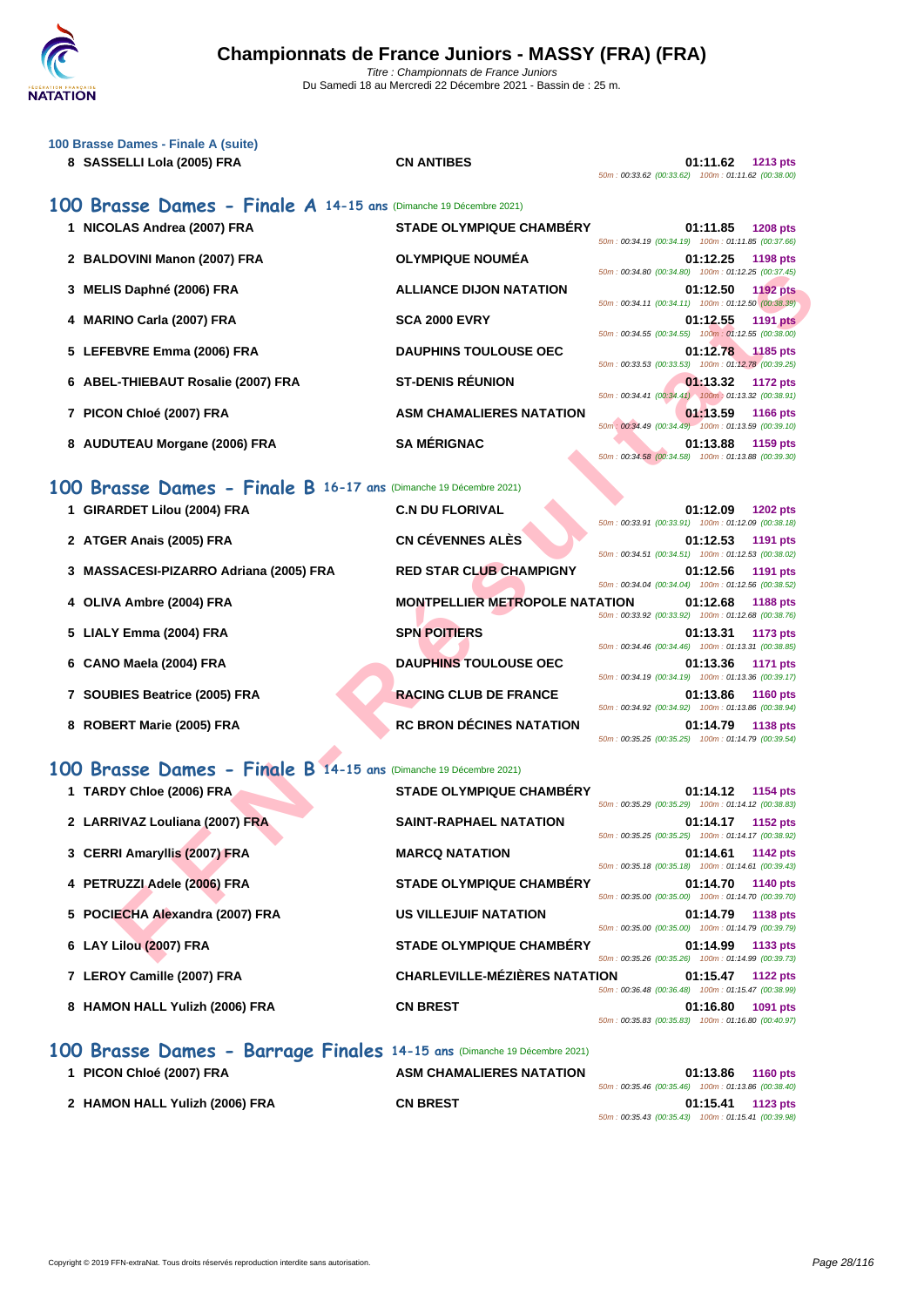|    | 100 Brasse Dames - Séries<br>(Dimanche 19 Décembre 2021)<br>1 BRAUN Chloé (2004) FRA | <b>DAUPHINS TOULOUSE OEC</b>          | 01:09.01<br><b>1277 pts</b>                                                                                                             |
|----|--------------------------------------------------------------------------------------|---------------------------------------|-----------------------------------------------------------------------------------------------------------------------------------------|
|    | 2 HERMEL Lou (2005) FRA                                                              | <b>AMIENS METROPOLE NAT.</b>          | 50m: 00:32.61 (00:32.61) 100m: 01:09.01 (00:36.40)<br>01:09.20<br><b>1272 pts</b>                                                       |
|    | 3 VASQUEZ Lucie (2004) FRA                                                           | <b>ES MASSY NATATION</b>              | 50m: 00:33.35 (00:33.35) 100m: 01:09.20 (00:35.85)<br>01:09.65<br>1261 pts                                                              |
|    | <b>CHAAR Dounia (2005) FRA</b>                                                       | <b>AUXERRE AQUATIC CLUB</b>           | 50m: 00:33.01 (00:33.01) 100m: 01:09.65 (00:36.64)<br>01:11.36<br>1219 pts                                                              |
| 5  | <b>CHUFFART Claire (2004) FRA</b>                                                    | <b>CN ANTIBES</b>                     | 50m: 00:34.09 (00:34.09) 100m: 01:11.36 (00:37.27)<br>01:11.64<br><b>1213 pts</b><br>50m: 00:33.46 (00:33.46) 100m: 01:11.64 (00:38.18) |
|    | 6 WOLBAYOT Margaux (2005) BEL                                                        | DENAIN NAT. PORTE DU HAINAUT          | 01:11.96<br>1205 pts<br>50m: 00:33.90 (00:33.90) 100m: 01:11.96 (00:38.06)                                                              |
|    | 7 SASSELLI Lola (2005) FRA                                                           | <b>CN ANTIBES</b>                     | 01:12.08<br>$-1202$ pts<br>50m: 00:34.05 (00:34.05) 100m: 01:12.08 (00:38.03)                                                           |
|    | 8 HUELLOU Claire (2005) FRA                                                          | <b>SA MÉRIGNAC</b>                    | 01:12.90<br>1182 pts<br>50m: 00:33.62 (00:33.62) 100m: 01:12.90 (00:39.28)                                                              |
|    | 9 GIRARDET Lilou (2004) FRA                                                          | <b>C.N DU FLORIVAL</b>                | 01:12.96<br>1181 pts<br>50m : 00:34.09 (00:34.09) 100m : 01:12.96 (00:38.87)                                                            |
|    | 10 LEFEBVRE Emma (2006) FRA                                                          | <b>DAUPHINS TOULOUSE OEC</b>          | 01:13.08<br><b>1178 pts</b><br>50m: 00:33.88 (00:33.88) 100m: 01:13.08 (00:39.20)                                                       |
| 11 | <b>MASSACESI-PIZARRO Adriana (2005) FRA</b>                                          | <b>RED STAR CLUB CHAMPIGNY</b>        | 01:13.24<br>1174 pts<br>50m: 00:34.26 (00:34.26) 100m: 01:13.24 (00:38.98)                                                              |
|    | 12 NICOLAS Andrea (2007) FRA                                                         | <b>STADE OLYMPIQUE CHAMBERY</b>       | 01:13.26<br>1174 pts<br>50m: 00:34.80 (00:34.80) 100m: 01:13.26 (00:38.46)                                                              |
|    | 13 ATGER Anais (2005) FRA                                                            | <b>CN CÉVENNES ALÈS</b>               | 01:13.54<br><b>1167 pts</b><br>50m: 00:34.68 (00:34.68) 100m: 01:13.54 (00:38.86)                                                       |
|    | 14 OLIVA Ambre (2004) FRA                                                            | <b>MONTPELLIER METROPOLE NATATION</b> | 01:13.67<br>1164 pts<br>50m: 00:34.64 (00:34.64) 100m: 01:13.67 (00:39.03)                                                              |
|    | 15 MELIS Daphné (2006) FRA                                                           | <b>ALLIANCE DIJON NATATION</b>        | 01:13.80<br><b>1161 pts</b><br>50m: 00:34.50 (00:34.50) 100m: 01:13.80 (00:39.30)                                                       |
|    | 16 SOUBIES Beatrice (2005) FRA                                                       | <b>RACING CLUB DE FRANCE</b>          | 01:13.91<br>1158 pts<br>50m: 00:34.62 (00:34.62) 100m: 01:13.91 (00:39.29)                                                              |
|    | 17 CANO Maela (2004) FRA                                                             | <b>DAUPHINS TOULOUSE OEC</b>          | 01:14.01<br><b>1156 pts</b><br>50m: 00:34.77 (00:34.77) 100m: 01:14.01 (00:39.24)                                                       |
|    | 18 BALDOVINI Manon (2007) FRA                                                        | <b>OLYMPIQUE NOUMÉA</b>               | 01:14.23<br>1151 pts<br>50m: 00:35.83 (00:35.83) 100m: 01:14.23 (00:38.40)                                                              |
|    | 19 AUDUTEAU Morgane (2006) FRA                                                       | <b>SA MÉRIGNAC</b>                    | 01:14.28<br><b>1150 pts</b><br>50m: 00:34.94 (00:34.94) 100m: 01:14.28 (00:39.34)                                                       |
|    | 20 LIALY Emma (2004) FRA                                                             | <b>SPN POITIERS</b>                   | 01:14.32<br>1149 pts<br>50m: 00:34.54 (00:34.54) 100m: 01:14.32 (00:39.78)                                                              |
|    | 21 MARINO Carla (2007) FRA                                                           | <b>SCA 2000 EVRY</b>                  | 01:14.33<br>1149 pts<br>50m: 00:34.99 (00:34.99) 100m: 01:14.33 (00:39.34)                                                              |
|    | 22 ROBERT Marie (2005) FRA                                                           | <b>RC BRON DÉCINES NATATION</b>       | 01:14.49<br>1145 pts<br>50m: 00:34.99 (00:34.99) 100m: 01:14.49 (00:39.50)                                                              |
|    | 23 DUCHENE Agathe (2005) FRA                                                         | <b>DAUPHINS D'ANNECY</b>              | 01:14.52<br>1144 pts<br>50m: 00:35.45 (00:35.45) 100m: 01:14.52 (00:39.07)                                                              |
|    | 24 MAGNIER Adele (2004) FRA                                                          | <b>STADE BÉTHUNE PÉLICAN CLUB</b>     | 01:14.63<br>1142 pts<br>50m: 00:34.96 (00:34.96) 100m: 01:14.63 (00:39.67)                                                              |
|    | 25 ABEL-THIEBAUT Rosalie (2007) FRA                                                  | <b>ST-DENIS RÉUNION</b>               | 01:14.64<br>1141 pts<br>50m: 00:34.64 (00:34.64) 100m: 01:14.64 (00:40.00)                                                              |
|    | 26 PICON Chloé (2007) FRA                                                            | <b>ASM CHAMALIERES NATATION</b>       | 01:14.71<br>1140 pts<br>50m: 00:34.75 (00:34.75) 100m: 01:14.71 (00:39.96)                                                              |
|    | 26 HAMON HALL Yulizh (2006) FRA                                                      | <b>CN BREST</b>                       | 01:14.71<br><b>1140 pts</b><br>50m: 00:35.08 (00:35.08) 100m: 01:14.71 (00:39.63)                                                       |
|    | 28 CERRI Amaryllis (2007) FRA                                                        | <b>MARCQ NATATION</b>                 | 01:14.80<br><b>1138 pts</b><br>50m: 00:35.34 (00:35.34) 100m: 01:14.80 (00:39.46)                                                       |
|    | 29 ROUSSEL Laureen (2005) FRA                                                        | <b>ASPTT TOULOUSE</b>                 | 01:14.85<br><b>1136 pts</b><br>50m: 00:36.08 (00:36.08) 100m: 01:14.85 (00:38.77)                                                       |
|    | 30 TARDY Chloe (2006) FRA                                                            | <b>STADE OLYMPIQUE CHAMBERY</b>       | 01:14.90<br>1135 pts<br>50m: 00:35.32 (00:35.32) 100m: 01:14.90 (00:39.58)                                                              |
|    | 31 JENVRIN Malia (2004) FRA                                                          | <b>CSN GUYANCOURT</b>                 | 01:14.96<br>1134 pts<br>50m: 00:35.60 (00:35.60) 100m: 01:14.96 (00:39.36)                                                              |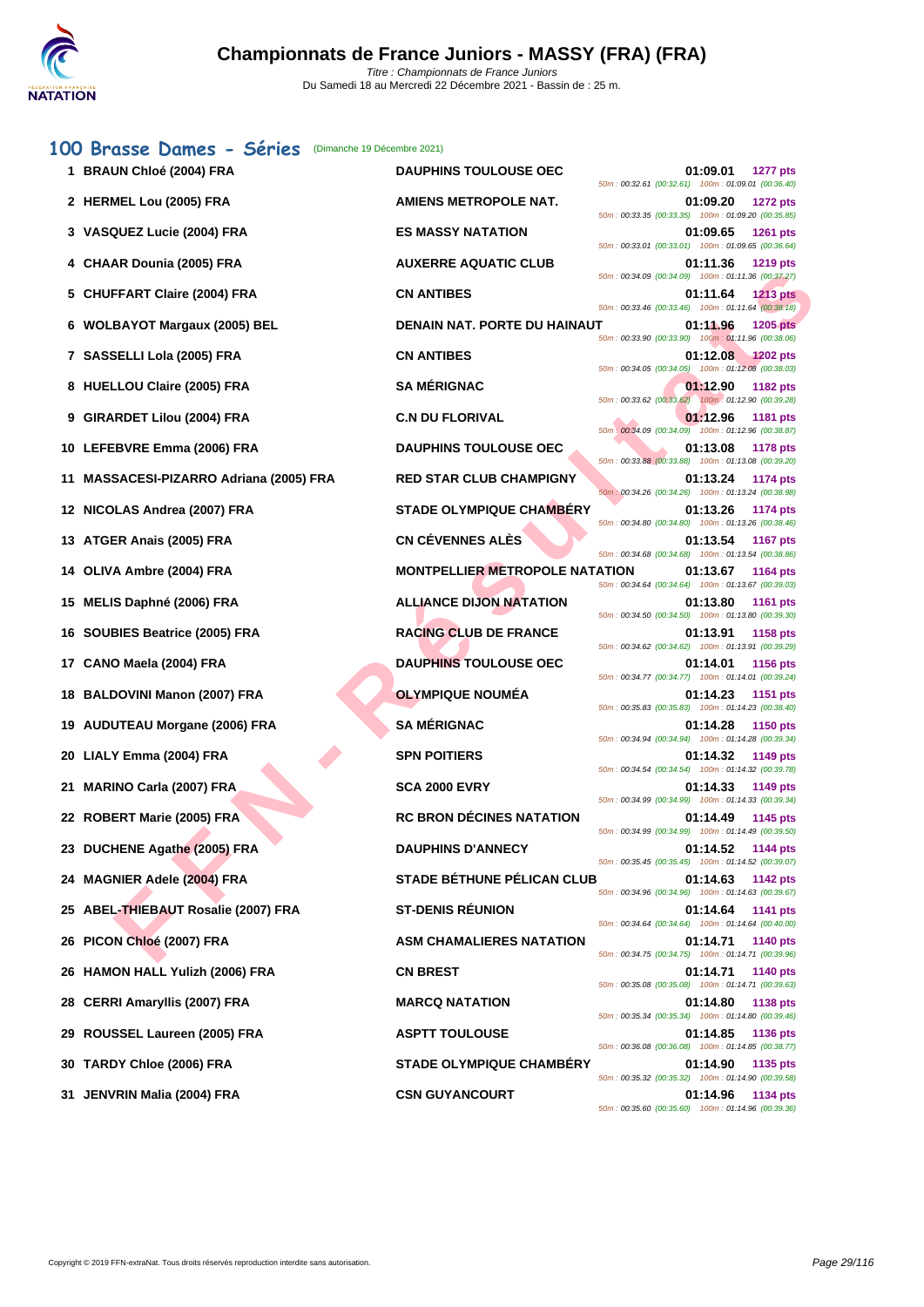| 100 Brasse Dames - Séries (suite)         |                                                                                                                        |
|-------------------------------------------|------------------------------------------------------------------------------------------------------------------------|
| 32 POIRAT Tess (2005) FRA                 | <b>PAYS D'AIX NATATION</b><br>01:15.02<br>1132 pts<br>50m: 00:35.17 (00:35.17) 100m: 01:15.02 (00:39.85)               |
| 33 LAY Lilou (2007) FRA                   | <b>STADE OLYMPIQUE CHAMBERY</b><br>01:15.11<br>1130 pts<br>50m: 00:35.21 (00:35.21) 100m: 01:15.11 (00:39.90)          |
| <b>PRUNGNAUD Sara (2006) FRA</b><br>34    | <b>C VIKINGS DE ROUEN</b><br>01:15.14<br>1130 pts<br>50m: 00:35.84 (00:35.84) 100m: 01:15.14 (00:39.30)                |
| POCIECHA Alexandra (2007) FRA<br>35       | <b>US VILLEJUIF NATATION</b><br>01:15.15<br>1129 pts<br>50m: 00:35.45 (00:35.45) 100m: 01:15.15 (00:39.70)             |
| PETRUZZI Lucie (2004) FRA<br>36           | <b>STADE OLYMPIQUE CHAMBERY</b><br>01:15.22<br><b>1128 pts</b>                                                         |
| LARRIVAZ Louliana (2007) FRA<br>37        | 50m: 00:35.27 (00:35.27) 100m: 01:15.22 (00:39.95)<br><b>SAINT-RAPHAEL NATATION</b><br>01:15.37<br><b>1124 pts</b>     |
| LEROY Camille (2007) FRA<br>38            | 50m: 00:35.26 (00:35.26) 100m: 01:15.37 (00:40.11)<br><b>CHARLEVILLE-MÉZIÈRES NATATION</b><br>01:15.38<br>1124 pts     |
| <b>FOURNIER Ambre (2004) FRA</b><br>39    | 50m: 00:36.17 (00:36.17) 100m: 01:15.38 (00:39.21)<br><b>DAUPHINS TOULOUSE OEC</b><br>01:15.39<br><b>1124 pts</b>      |
| PETRUZZI Adele (2006) FRA<br>40           | 50m: 00:34.29 (00:34.29) 100m: 01:15.39 (00:41.10)<br><b>STADE OLYMPIQUE CHAMBERY</b><br>01:15.48<br><b>1122 pts</b>   |
| <b>NGUYEN Camille (2006) FRA</b><br>41    | 50m: 00:35.50 (00:35.50) 100m: 01:15.48 (00:39.98)<br><b>RC BRON DÉCINES NATATION</b><br>01:15.60<br>1119 pts          |
| 42 FOURNIER Maeva (2006) FRA              | 50m: 00:35.26 (00:35.26) 100m: 01:15.60 (00:40.34)<br><b>CN ANTIBES</b><br>01:15.75<br><b>1115 pts</b>                 |
| ROCHER Malicia (2007) FRA<br>43           | 50m: 00:36.17 (00:36.17) 100m: 01:15.75 (00:39.58)<br><b>CN CARCASSONNE</b><br>01:15.79<br>1114 pts                    |
| DUCARME Anaël (2005) FRA<br>44            | 50m: 00:35.53 (00:35.53) 100m: 01:15.79 (00:40.26)<br><b>TOULON VAR NATATION</b><br>01:15.81<br>1114 pts               |
| <b>MAUMY Angele (2007) FRA</b><br>45      | 50m: 00:35.34 (00:35.34) 100m: 01:15.81 (00:40.47)<br><b>CN CHALON-SUR-SAONE</b><br>01:15.94<br><b>1111 pts</b>        |
| GORY-LAURET Mahée (2007) FRA<br>46        | 50m: 00:36.14 (00:36.14) 100m: 01:15.94 (00:39.80)<br><b>CN POSSESSION</b><br>01:15.95<br><b>1111 pts</b>              |
| XAYGNABOUN-MOUNIER Anouk (2007) FRA<br>47 | 50m: 00:35.41 (00:35.41) 100m: 01:15.95 (00:40.54)<br><b>CA ORSAY</b><br>01:16.07<br><b>1108 pts</b>                   |
| HAMELIN Lili-Jeanne (2007) FRA            | 50m: 00:35.73 (00:35.73) 100m: 01:16.07 (00:40.34)<br><b>CNO ST-GERMAIN-EN-LAYE</b><br>01:16.10<br><b>1107 pts</b>     |
| <b>BURGER Alix (2007) FRA</b><br>49       | 50m: 00:35.99 (00:35.99) 100m: 01:16.10 (00:40.11)<br><b>CN CANNES</b><br>01:16.11<br><b>1107 pts</b>                  |
| <b>BERGERON Juliette (2007) FRA</b><br>50 | 50m: 00:36.01 (00:36.01) 100m: 01:16.11 (00:40.10)<br><b>KAYSERSBERG NATATION</b><br>01:16.12<br><b>1107 pts</b>       |
| LE JEUNE Marianne (2007) FRA<br>51        | 50m: 00:35.69 (00:35.69) 100m: 01:16.12 (00:40.43)<br><b>DAUPHINS TOULOUSE OEC</b><br>01:16.37<br><b>1101 pts</b>      |
| 52 VITRAC GARCIA Ines (2007) FRA          | 50m: 00:36.13 (00:36.13) 100m: 01:16.37 (00:40.24)<br><b>CNO ST-GERMAIN-EN-LAYE</b><br>01:16.43<br><b>1100 pts</b>     |
| 53 SULTAN Laura (2005) FRA                | 50m: 00:36.39 (00:36.39) 100m: 01:16.43 (00:40.04)<br><b>STADE FRANÇAIS O COURBEVOIE</b><br>01:16.52<br>1098 pts       |
| 54 MONTASSIER Shadée (2007) FRA           | 50m: 00:35.87 (00:35.87) 100m: 01:16.52 (00:40.65)<br><b>ES BLANQUEFORT</b><br>01:16.66<br>1094 pts                    |
| 55 BOUVIER Jeanne (2006) FRA              | 50m: 00:35.49 (00:35.49) 100m: 01:16.66 (00:41.17)<br><b>DAUPHINS ROMANAIS PEAGEOIS</b>                                |
|                                           | 01:16.69<br>1094 pts<br>50m: 00:36.10 (00:36.10) 100m: 01:16.69 (00:40.59)                                             |
| <b>BIDEAU Evy (2007) FRA</b><br>56        | <b>C PAUL-BERT RENNES</b><br>01:16.81<br>1091 pts<br>50m: 00:35.87 (00:35.87) 100m: 01:16.81 (00:40.94)                |
| JOUVERT Ema (2005) FRA<br>57              | AS VILLENEUVE-LÈS-AVIGNON<br>01:16.83<br>1091 pts<br>50m: 00:35.90 (00:35.90) 100m: 01:16.83 (00:40.93)                |
| FICHAUX Adele (2006) FRA<br>58            | <b>STADE BÉTHUNE PÉLICAN CLUB</b><br>01:16.93<br><b>1088 pts</b><br>50m: 00:36.28 (00:36.28) 100m: 01:16.93 (00:40.65) |
| <b>MARIC Lea (2007) FRA</b><br>59         | AS MONACO NATATION<br>01:17.19<br>1082 pts<br>50m: 00:35.64 (00:35.64) 100m: 01:17.19 (00:41.55)                       |
| VANBUTSEL Manon (2007) FRA<br>60          | <b>JEANNE D'ARC DRANCY</b><br>01:17.73<br><b>1070 pts</b><br>50m: 00:36.02 (00:36.02) 100m: 01:17.73 (00:41.71)        |
| 61 LUCAS Ombeline (2007) FRA              | <b>CHOLET NATATION</b><br>01:17.79<br>1069 pts<br>50m: 00:35.66 (00:35.66) 100m: 01:17.79 (00:42.13)                   |
| 62 CARLONE Serena (2007) FRA              | <b>RACING CLUB ARRAS</b><br>$01.17.81$ 1068 nts                                                                        |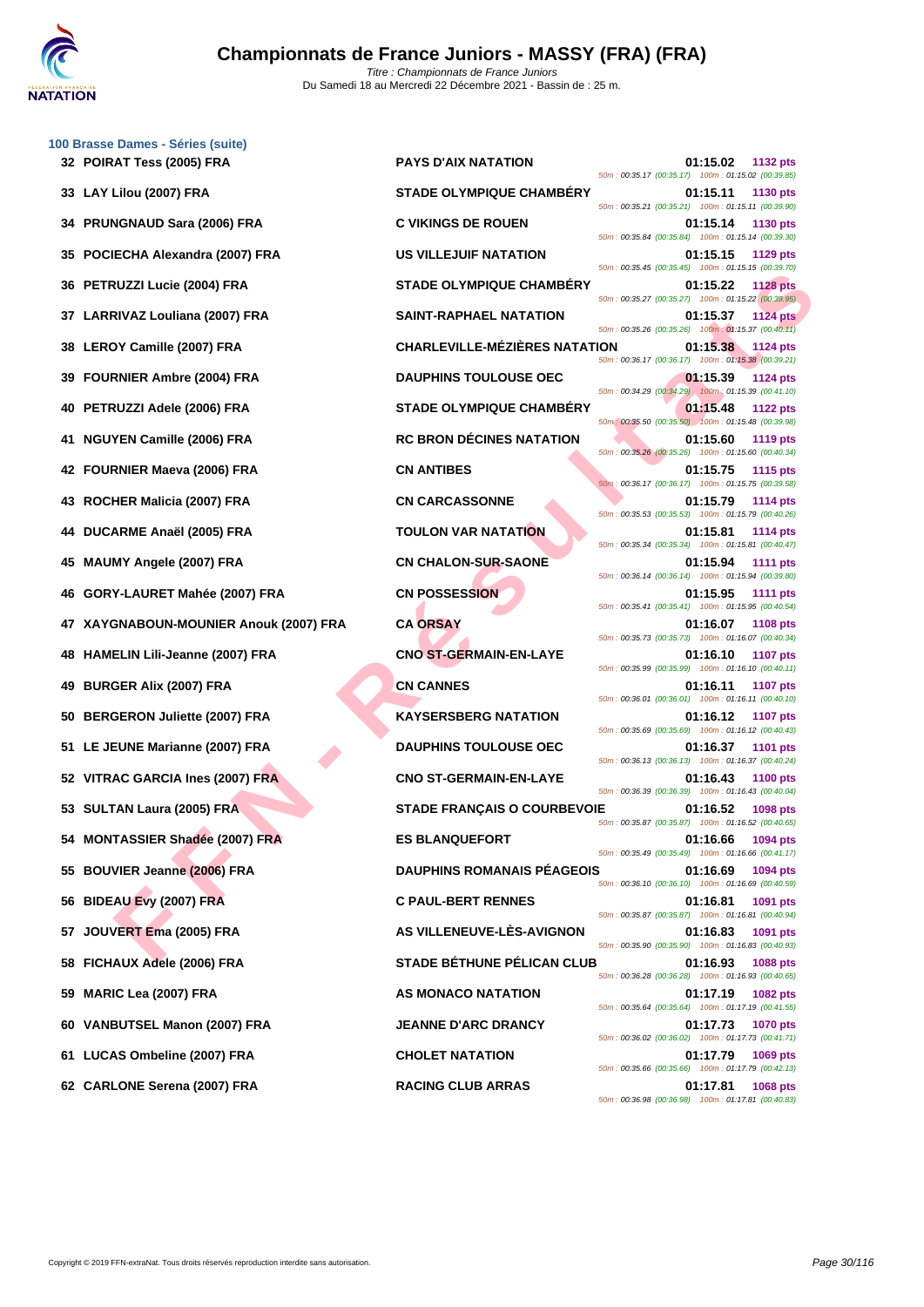

| 63 GREMBOKOLE Alicia (2006) FRA                                | <b>AQUATIC CLUB BOURGES</b>                                                                                                                 | 01:17.92<br>1066 pts<br>50m: 00:36.63 (00:36.63) 100m: 01:17.92 (00:41.29)        |
|----------------------------------------------------------------|---------------------------------------------------------------------------------------------------------------------------------------------|-----------------------------------------------------------------------------------|
| 64 MAJDI Sara (2006) FRA                                       | <b>GRENOBLE ALP'38</b>                                                                                                                      | 01:18.50<br>1053 pts<br>50m: 00:37.89 (00:37.89) 100m: 01:18.50 (00:40.61)        |
| 64 MERCIRIS Noemie (2007) FRA                                  | <b>AMIENS METROPOLE NAT.</b>                                                                                                                | 01:18.50<br>1053 pts<br>50m: 00:35.86 (00:35.86) 100m: 01:18.50 (00:42.64)        |
| 66 KROUBO Lili (2006) FRA                                      | <b>AQUATIC CLUB BOURGES</b>                                                                                                                 | 01:18.52<br>1052 pts<br>50m: 00:36.21 (00:36.21) 100m: 01:18.52 (00:42.31)        |
| 67 MADANI FOUATINina (2006) FRA                                | <b>CN AVIGNON</b>                                                                                                                           | 01:19.14<br><b>1038 pts</b><br>50m: 00:36.55 (00:36.55) 100m: 01:19.14 (00:42.59) |
| 68 DRUOTON Clara (2007) FRA                                    | <b>CA AVALLON</b>                                                                                                                           | 01:19.45<br><b>1031 pts</b><br>50m: 00:37.18 (00:37.18) 100m: 01:19.45 (00:42.27) |
| 69 LEOCADIE Noemy (2007) FRA                                   | A ASEC NATATION SAINT-PAUL REUNION                                                                                                          | 01:19.47<br>1031 pts<br>50m: 00:37.10 (00:37.10) 100m: 01:19.47 (00:42.37)        |
| 70 PASTRE Ornella (2006) FRA                                   | <b>CN VIRY-CHÂTILLON</b>                                                                                                                    | 01:19.56<br>1029 pts<br>50m : 00:36.49 (00:36.49) 100m : 01:19.56 (00:43.07)      |
| 71 BAUDOT Louise (2006) FRA                                    | <b>SN VERSAILLES</b>                                                                                                                        | 01:19.74<br>1025 pts<br>50m: 00:37.04 (00:37.04) 100m: 01:19.74 (00:42.70)        |
| 72 LEPIGEON Julie (2007) FRA                                   | <b>CNP DE SAINT-LO</b>                                                                                                                      | 01:20.03<br><b>1018 pts</b><br>50m: 00:38.22 (00:38.22) 100m: 01:20.03 (00:41.81) |
| 200 Brasse Dames - Finale A 16-17 ans (Mardi 21 Décembre 2021) |                                                                                                                                             |                                                                                   |
| 1 HERMEL Lou (2005) FRA                                        | <b>AMIENS METROPOLE NAT.</b><br>50m : 00:33.80 (00:33.80) 100m : 01:10.33 (00:36.53) 150m : 01:48.80 (00:38.47) 200m : 02:28.55 (00:39.75)  | 02:28.55<br><b>1272 pts</b>                                                       |
| 2 SASSELLI Lola (2005) FRA                                     | <b>CN ANTIBES</b><br>50m: 00:34.21 (00:34.21) 100m: 01:12.72 (00:38.51) 150m: 01:52.69 (00:39.97) 200m: 02:32.03 (00:39.34)                 | 02:32.03<br><b>1229 pts</b>                                                       |
| 3 CHAAR Dounia (2005) FRA                                      | <b>AUXERRE AQUATIC CLUB</b><br>50m : 00:34.70 (00:34.70) 100m : 01:13.30 (00:38.60) 150m : 01:52.80 (00:39.50) 200m : 02:32.60 (00:39.80)   | 02:32.60<br><b>1222 pts</b>                                                       |
| 4 MAGNIER Adele (2004) FRA                                     | <b>STADE BÉTHUNE PÉLICAN CLUB</b><br>50m: 00:35.04 (00:35.04) 100m: 01:14.08 (00:39.04) 150m: 01:54.64 (00:40.56) 200m: 02:34.43 (00:39.79) | 02:34.43<br>1200 pts                                                              |
| 5 ATGER Anais (2005) FRA                                       | <b>CN CEVENNES ALES</b><br>50m: 00:35.05 (00:35.05) 100m: 01:14.09 (00:39.04) 150m: 01:54.41 (00:40.32) 200m: 02:35.19 (00:40.78)           | 02:35.19<br>1191 pts                                                              |
| 6 JENVRIN Malia (2004) FRA                                     | <b>CSN GUYANCOURT</b><br>50m: 00:35.73 (00:35.73) 100m: 01:15.66 (00:39.93) 150m: 01:56.81 (00:41.15) 200m: 02:38.49 (00:41.68)             | 02:38.49<br>1151 pts                                                              |
| 7 DUCHENE Agathe (2005) FRA                                    | <b>DAUPHINS D'ANNECY</b><br>50m: 00:35.28 (00:35.28) 100m: 01:14.87 (00:39.59) 150m: 01:56.25 (00:41.38) 200m: 02:38.76 (00:42.51)          | 02:38.76<br>1148 pts                                                              |
| 8 CANO Maela (2004) FRA                                        | <b>DAUPHINS TOULOUSE OEC</b><br>50m : 00:35.38 (00:35.38) 100m : 01:15.59 (00:40.21) 150m : 01:57.57 (00:41.98) 200m : 02:40.78 (00:43.21)  | 02:40.78<br>1124 pts                                                              |
| 200 Brasse Dames - Finale A 14-15 ans (Mardi 21 Décembre 2021) |                                                                                                                                             |                                                                                   |
| 1 LENOIR Melanie (2006) FRA                                    | <b>CN MELUN VAL DE SEINE</b><br>50m: 00:34.11 (00:34.11) 100m: 01:12.00 (00:37.89) 150m: 01:50.71 (00:38.71) 200m: 02:29.60 (00:38.89)      | 02:29.60<br><b>1259 pts</b>                                                       |
| 2 MELIS Daphné (2006) FRA                                      | <b>ALLIANCE DIJON NATATION</b><br>50m: 00:35.27 (00:35.27) 100m: 01:14.62 (00:39.35) 150m: 01:54.50 (00:39.88) 200m: 02:34.86 (00:40.36)    | 02:34.86<br>1195 pts                                                              |
| 3 LEFEBVRE Emma (2006) FRA                                     | <b>DAUPHINS TOULOUSE OEC</b><br>50m: 00:34.83 (00:34.83) 100m: 01:14.37 (00:39.54) 150m: 01:54.81 (00:40.44) 200m: 02:36.19 (00:41.38)      | 02:36.19<br><b>1178 pts</b>                                                       |
| 4 VITRAC GARCIA Ines (2007) FRA                                | <b>CNO ST-GERMAIN-EN-LAYE</b><br>50m : 00:35.93 (00:35.93) 100m : 01:15.47 (00:39.54) 150m : 01:55.96 (00:40.49) 200m : 02:36.68 (00:40.72) | 02:36.68<br>1173 pts                                                              |
| 5 MARINO Carla (2007) FRA                                      | <b>SCA 2000 EVRY</b><br>50m: 00:36.34 (00:36.34) 100m: 01:16.31 (00:39.97) 150m: 01:57.24 (00:40.93) 200m: 02:36.82 (00:39.58)              | 02:36.82<br>1171 pts                                                              |
| 6 PRUNGNAUD Sara (2006) FRA                                    | <b>C VIKINGS DE ROUEN</b><br>50m: 00:35.68 (00:35.68) 100m: 01:15.82 (00:40.14) 150m: 01:56.73 (00:40.91) 200m: 02:37.25 (00:40.52)         | 02:37.25<br><b>1166 pts</b>                                                       |

### **200 Brasse Dames - Finale A 16-17 ans** (Mardi 21 Décembre 2021)

| 1 HERMEL Lou (2005) FRA |  |
|-------------------------|--|
|-------------------------|--|

**[100 Brass](http://www.ffnatation.fr/webffn/index.php)e Dames - Séries (suite)**

- 
- 
- 
- 
- 
- 

### **200 Brasse Dames - Finale A 14-15 ans** (Mardi 21 Décembre 2021)

- 
- 
- 
- 
- 
- 
- 
- 

# **200 Brasse Dames - Finale B 16-17 ans** (Mardi 21 Décembre 2021)

- 
- 

**1 LENOIR Melanie (2006) FRA CN MELUN VAL DE SEINE 02:29.60 1259 pts** 50m : 00:34.11 (00:34.11) 100m : 01:12.00 (00:37.89) 150m : 01:50.71 (00:38.71) 200m : 02:29.60 (00:38.89) **2 MELIS Daphné (2006) FRA ALLIANCE DIJON NATATION 02:34.86 1195 pts** 50m : 00:35.27 (00:35.27) 100m : 01:14.62 (00:39.35) 150m : 01:54.50 (00:39.88) 200m : 02:34.86 (00:40.36) **3 LEFEBVRE Emma (2006) FRA DAUPHINS TOULOUSE OEC 02:36.19 1178 pts** 50m : 00:34.83 (00:34.83) 100m : 01:14.37 (00:39.54) 150m : 01:54.81 (00:40.44) 200m : 02:36.19 (00:41.38) **4 VITRAC GARCIA Ines (2007) FRA CNO ST-GERMAIN-EN-LAYE 02:36.68 1173 pts** 50m : 00:35.93 (00:35.93) 100m : 01:15.47 (00:39.54) 150m : 01:55.96 (00:40.49) 200m : 02:36.68 (00:40.72) **5 MARINO Carla (2007) FRA SCA 2000 EVRY 02:36.82 1171 pts** 50m : 00:36.34 (00:36.34) 100m : 01:16.31 (00:39.97) 150m : 01:57.24 (00:40.93) 200m : 02:36.82 (00:39.58) **6 PRUNGNAUD Sara (2006) FRA C VIKINGS DE ROUEN 02:37.25 1166 pts** 50m : 00:35.68 (00:35.68) 100m : 01:15.82 (00:40.14) 150m : 01:56.73 (00:40.91) 200m : 02:37.25 (00:40.52) **7 FOURNIER Maeva (2006) FRA CN ANTIBES 02:37.34 1165 pts** 50m : 00:35.97 (00:35.97) 100m : 01:15.84 (00:39.87) 150m : 01:56.58 (00:40.74) 200m : 02:37.34 (00:40.76) **8 BALDOVINI Manon (2007) FRA OLYMPIQUE NOUMÉA 02:39.28 1142 pts** 50m : 00:36.25 (00:36.25) 100m : 01:16.10 (00:39.85) 150m : 01:57.12 (00:41.02) 200m : 02:39.28 (00:42.16)

**1 MASSACESI-PIZARRO Adriana (2005) FRA RED STAR CLUB CHAMPIGNY 02:37.83 1159 pts** 50m : 00:36.71 (00:36.71) 100m : 01:17.24 (00:40.53) 150m : 01:57.61 (00:40.37) 200m : 02:37.83 (00:40.22) **2 ROBERT Marie (2005) FRA RC BRON DÉCINES NATATION 02:37.93 1158 pts** 50m : 00:35.90 (00:35.90) 100m : 01:16.18 (00:40.28) 150m : 01:57.15 (00:40.97) 200m : 02:37.93 (00:40.78)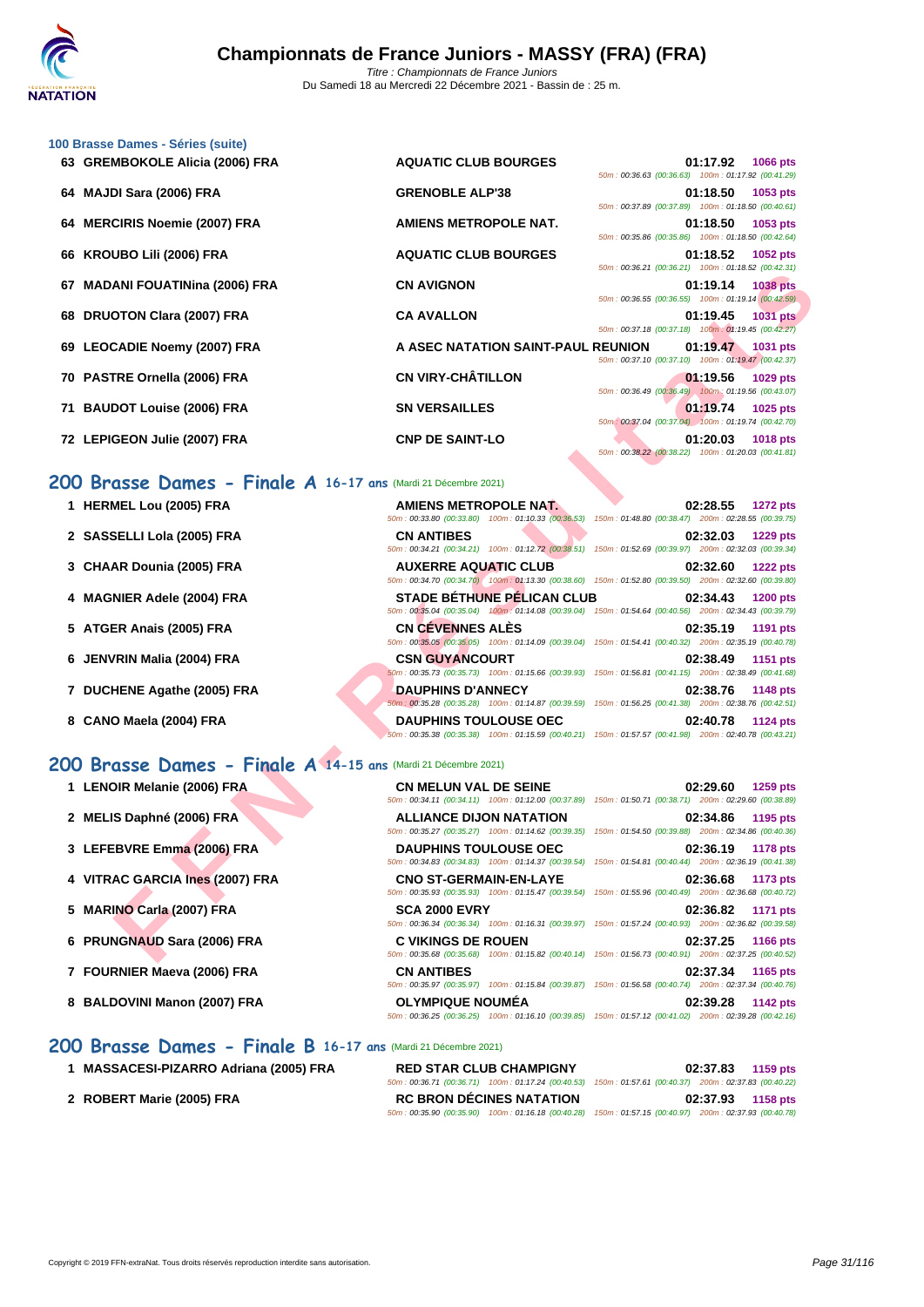| 200 Brasse Dames - Finale B (suite)                            |                                                                                                                                                                                                                                                      |                                                                             |
|----------------------------------------------------------------|------------------------------------------------------------------------------------------------------------------------------------------------------------------------------------------------------------------------------------------------------|-----------------------------------------------------------------------------|
| 3 SOUBIES Beatrice (2005) FRA                                  | <b>RACING CLUB DE FRANCE</b><br>50m : 00:35.49 (00:35.49) 100m : 01:15.48 (00:39.99) 150m : 01:56.55 (00:41.07) 200m : 02:39.00 (00:42.45)                                                                                                           | 02:39.00<br>1145 pts                                                        |
| 4 OLIVA Ambre (2004) FRA                                       | <b>MONTPELLIER METROPOLE NATATION</b><br>50m: 00:36.23 (00:36.23) 100m: 01:17.02 (00:40.79) 150m: 01:58.65 (00:41.63) 200m: 02:39.85 (00:41.20)                                                                                                      | 02:39.85<br>1135 pts                                                        |
| 5 POIRAT Tess (2005) FRA                                       | <b>PAYS D'AIX NATATION</b><br>50m : 00:36.10 (00:36.10) 100m : 01:17.60 (00:41.50) 150m : 01:58.60 (00:41.00) 200m : 02:41.35 (00:42.75)                                                                                                             | 02:41.35<br><b>1117 pts</b>                                                 |
| 6 ROUSSEL Laureen (2005) FRA                                   | <b>ASPTT TOULOUSE</b><br>50m: 00:36.28 (00:36.28) 100m: 01:17.54 (00:41.26) 150m: 01:59.61 (00:42.07) 200m: 02:41.41 (00:41.80)                                                                                                                      | 02:41.41<br><b>1116 pts</b>                                                 |
| 7 JOUVERT Ema (2005) FRA                                       | AS VILLENEUVE-LES-AVIGNON<br>50m : 00:36.84 (00:36.84) 100m : 01:18.14 (00:41.30) 150m : 02:00.42 (00:42.28) 200m : 02:44.09 (00:43.67)                                                                                                              | 02:44.09<br><b>1085 pts</b>                                                 |
| 8 FOURNIER Ambre (2004) FRA                                    | <b>DAUPHINS TOULOUSE OEC</b><br>50m: 00:36.24 (00:36.24) 100m: 01:18.04 (00:41.80) 150m: 02:01.97 (00:43.93) 200m: 02:46.17 (00:44.20)                                                                                                               | 02:46.17<br><b>1061 pts</b>                                                 |
| 200 Brasse Dames - Finale B 14-15 ans (Mardi 21 Décembre 2021) |                                                                                                                                                                                                                                                      |                                                                             |
| 1 LAY Lilou (2007) FRA                                         | STADE OLYMPIQUE CHAMBÉRY<br>50m : 00:36.34 (00:36.34) 100m : 01:16.68 (00:40.34) 150m : 01:57.52 (00:40.84) 200m : 02:37.38 (00:39.86)                                                                                                               | 02:37.38<br><b>1164 pts</b>                                                 |
| 2 CERRI Amaryllis (2007) FRA                                   | <b>MARCQ NATATION</b><br>50m : 00:35.69 (00:35.69) 100m : 01:16.66 (00:40.97) 150m : 01:57.86 (00:41.20) 200m : 02:37.76 (00:39.90)                                                                                                                  | 02:37.76<br><b>1160 pts</b>                                                 |
| 3 TARDY Chloe (2006) FRA                                       | <b>STADE OLYMPIQUE CHAMBERY</b><br>50m: 00:36.09 (00:36.09) 100m: 01:16.72 (00:40.63)                                                                                                                                                                | 02:39.30<br>1141 pts<br>150m: 01:57.64 (00:40.92) 200m: 02:39.30 (00:41.66) |
| 4 HAMELIN Lili-Jeanne (2007) FRA                               | <b>CNO ST-GERMAIN-EN-LAYE</b><br>50m: 00:37.01 (00:37.01) 100m: 01:18.81 (00:41.80)                                                                                                                                                                  | 02:41.16<br>1119 pts<br>150m: 02:00.52 (00:41.71) 200m: 02:41.16 (00:40.64) |
| 5 MARIC Lea (2007) FRA                                         | AS MONACO NATATION<br>50m : 00:37.79 (00:37.79) 100m : 01:19.16 (00:41.37) 150m : 02:01.04 (00:41.88) 200m : 02:42.88 (00:41.84)                                                                                                                     | 02:42.88<br>1099 pts                                                        |
| 6 BERGERON Juliette (2007) FRA                                 | <b>KAYSERSBERG NATATION</b><br>50m : 00:36.28 (00:36.28) 100m : 01:18.90 (00:42.62) 150m : 02:00.74 (00:41.84) 200m : 02:43.57 (00:42.83)                                                                                                            | 02:43.57<br>1091 pts                                                        |
| 7 AUDUTEAU Morgane (2006) FRA                                  | <b>SA MÉRIGNAC</b><br>50m : 00:36.59 (00:36.59) 100m : 01:17.68 (00:41.09) 150m : 02:00.17 (00:42.49) 200m : 02:43.99 (00:43.82)                                                                                                                     | 02:43.99<br><b>1086 pts</b>                                                 |
| 8 XAYGNABOUN-MOUNIER Anouk (2007) FRA                          | <b>CA ORSAY</b><br>50m: 00:37.08 (00:37.08) 100m: 01:18.99 (00:41.91) 150m: 02:01.91 (00:42.92) 200m: 02:44.86 (00:42.95)                                                                                                                            | 02:44.86<br>1076 pts                                                        |
| 200 Brasse Dames - Séries<br>(Mardi 21 Décembre 2021)          |                                                                                                                                                                                                                                                      |                                                                             |
| 1 LENOIR Melanie (2006) FRA                                    | <b>CN MELUN VAL DE SEINE</b><br>50m: 00:34.31 (00:34.31) 100m: 01:12.70 (00:38.39) 150m: 01:51.89 (00:39.19) 200m: 02:32.17 (00:40.28)                                                                                                               | 02:32.17<br><b>1227 pts</b>                                                 |
| 2 HERMEL Lou (2005) FRA                                        | <b>AMIENS METROPOLE NAT.</b><br>50m : 00:34.67 (00:34.67) 100m : 01:12.58 (00:37.91) 150m : 01:52.13 (00:39.55) 200m : 02:32.98 (00:40.85)                                                                                                           | 02:32.98<br><b>1217 pts</b>                                                 |
| 3 CHAAR Dounia (2005) FRA                                      | <b>AUXERRE AQUATIC CLUB</b><br>50m: 00:34.74 (00:34.74) 100m: 01:14.25 (00:39.51) 150m: 01:53.72 (00:39.47) 200m: 02:33.32 (00:39.60)                                                                                                                | 02:33.32<br><b>1213 pts</b>                                                 |
| 4 SASSELLI Lola (2005) FRA                                     | <b>CN ANTIBES</b><br>50m: 00:34.91 (00:34.91) 100m: 01:14.30 (00:39.39) 150m: 01:54.73 (00:40.43) 200m: 02:35.13 (00:40.40)                                                                                                                          | 02:35.13<br>1191 pts                                                        |
| 5 MELIS Daphné (2006) FRA                                      | <b>ALLIANCE DIJON NATATION</b><br>50m : 00:35.09 (00:35.09) 100m : 01:14.79 (00:39.70) 150m : 01:55.33 (00:40.54) 200m : 02:36.01 (00:40.68)                                                                                                         | 02:36.01<br><b>1181 pts</b>                                                 |
| 6 ATGER Anais (2005) FRA                                       | <b>CN CÉVENNES ALÈS</b><br>50m : 00:35.73 (00:35.73) 100m : 01:15.41 (00:39.68) 150m : 01:56.22 (00:40.81) 200m : 02:37.74 (00:41.52)                                                                                                                | 02:37.74<br><b>1160 pts</b>                                                 |
| 7 DUCHENE Agathe (2005) FRA                                    | <b>DAUPHINS D'ANNECY</b><br>50m : 00:36.04 (00:36.04) 100m : 01:16.11 (00:40.07) 150m : 01:56.87 (00:40.76) 200m : 02:37.98 (00:41.11)                                                                                                               | 02:37.98<br>1157 pts                                                        |
| 8 MAGNIER Adele (2004) FRA                                     | <b>STADE BÉTHUNE PÉLICAN CLUB</b><br>50m: 00:35.74 (00:35.74) 100m: 01:14.75 (00:39.01) 150m: 01:55.92 (00:41.17) 200m: 02:38.10 (00:42.18)                                                                                                          | 02:38.10<br>1156 pts                                                        |
| 9 VITRAC GARCIA Ines (2007) FRA                                | <b>CNO ST-GERMAIN-EN-LAYE</b>                                                                                                                                                                                                                        | 02:38.68<br>1149 pts                                                        |
| 10 LEFEBVRE Emma (2006) FRA                                    | 50m : 00:36.72 (00:36.72) 100m : 01:16.79 (00:40.07) 150m : 01:57.81 (00:41.02) 200m : 02:38.68 (00:40.87)<br><b>DAUPHINS TOULOUSE OEC</b><br>50m: 00:34.86 (00:34.86) 100m: 01:14.41 (00:39.55) 150m: 01:55.68 (00:41.27) 200m: 02:38.95 (00:43.27) | 02:38.95<br>1145 pts                                                        |

- 
- 
- 
- 
- 
- 
- 
- 
- 
- 
- 
- 

50m : 00:34.74 (00:34.74) 100m : 01:14.25 (00:39.51) 150m : 01:53.72 (00:39.47) 200m : 02:33.32 (00:39.60) **4 SASSELLI Lola (2005) FRA CN ANTIBES 02:35.13 1191 pts** 50m : 00:34.91 (00:34.91) 100m : 01:14.30 (00:39.39) 150m : 01:54.73 (00:40.43) 200m : 02:35.13 (00:40.40) **5 MELIS Daphné (2006) FRA ALLIANCE DIJON NATATION 02:36.01 1181 pts** 50m : 00:35.09 (00:35.09) 100m : 01:14.79 (00:39.70) 150m : 01:55.33 (00:40.54) 200m : 02:36.01 (00:40.68) **6 ATGER Anais (2005) FRA CN CÉVENNES ALÈS 02:37.74 1160 pts** 50m : 00:35.73 (00:35.73) 100m : 01:15.41 (00:39.68) 150m : 01:56.22 (00:40.81) 200m : 02:37.74 (00:41.52) **7 DUCHENE Agathe (2005) FRA DAUPHINS D'ANNECY 02:37.98 1157 pts** 50m : 00:36.04 (00:36.04) 100m : 01:16.11 (00:40.07) 150m : 01:56.87 (00:40.76) 200m : 02:37.98 (00:41.11) **8 MAGNIER Adele (2004) FRA STADE BÉTHUNE PÉLICAN CLUB 02:38.10 1156 pts** 50m : 00:35.74 (00:35.74) 100m : 01:14.75 (00:39.01) 150m : 01:55.92 (00:41.17) 200m : 02:38.10 (00:42.18) **9 VITRAC GARCIA Ines (2007) FRA CNO ST-GERMAIN-EN-LAYE 02:38.68 1149 pts** 50m : 00:36.72 (00:36.72) 100m : 01:16.79 (00:40.07) 150m : 01:57.81 (00:41.02) 200m : 02:38.68 (00:40.87) **10 LEFEBVRE Emma (2006) FRA DAUPHINS TOULOUSE OEC 02:38.95 1145 pts** 50m : 00:34.86 (00:34.86) 100m : 01:14.41 (00:39.55) 150m : 01:55.68 (00:41.27) 200m : 02:38.95 (00:43.27) **11 JENVRIN Malia (2004) FRA CSN GUYANCOURT 02:39.23 1142 pts** 50m : 00:36.16 (00:36.16) 100m : 01:16.30 (00:40.14) 150m : 01:57.63 (00:41.33) 200m : 02:39.23 (00:41.60) **12 CANO Maela (2004) FRA DAUPHINS TOULOUSE OEC 02:39.43 1140 pts** 50m : 00:35.60 (00:35.60) 100m : 01:16.25 (00:40.65) 150m : 01:57.52 (00:41.27) 200m : 02:39.43 (00:41.91) **13 PRUNGNAUD Sara (2006) FRA C VIKINGS DE ROUEN 02:39.58 1138 pts** 50m : 00:36.36 (00:36.36) 100m : 01:17.05 (00:40.69) 150m : 01:58.46 (00:41.41) 200m : 02:39.58 (00:41.12) **14 ROBERT Marie (2005) FRA RC BRON DÉCINES NATATION 02:39.88 1134 pts** 50m : 00:35.42 (00:35.42) 100m : 01:15.76 (00:40.34) 150m : 01:57.52 (00:41.76) 200m : 02:39.88 (00:42.36)

**15 FOURNIER Maeva (2006) FRA CN ANTIBES 02:40.01 1133 pts** 50m : 00:36.48 (00:36.48) 100m : 01:17.38 (00:40.90) 150m : 01:58.86 (00:41.48) 200m : 02:40.01 (00:41.15)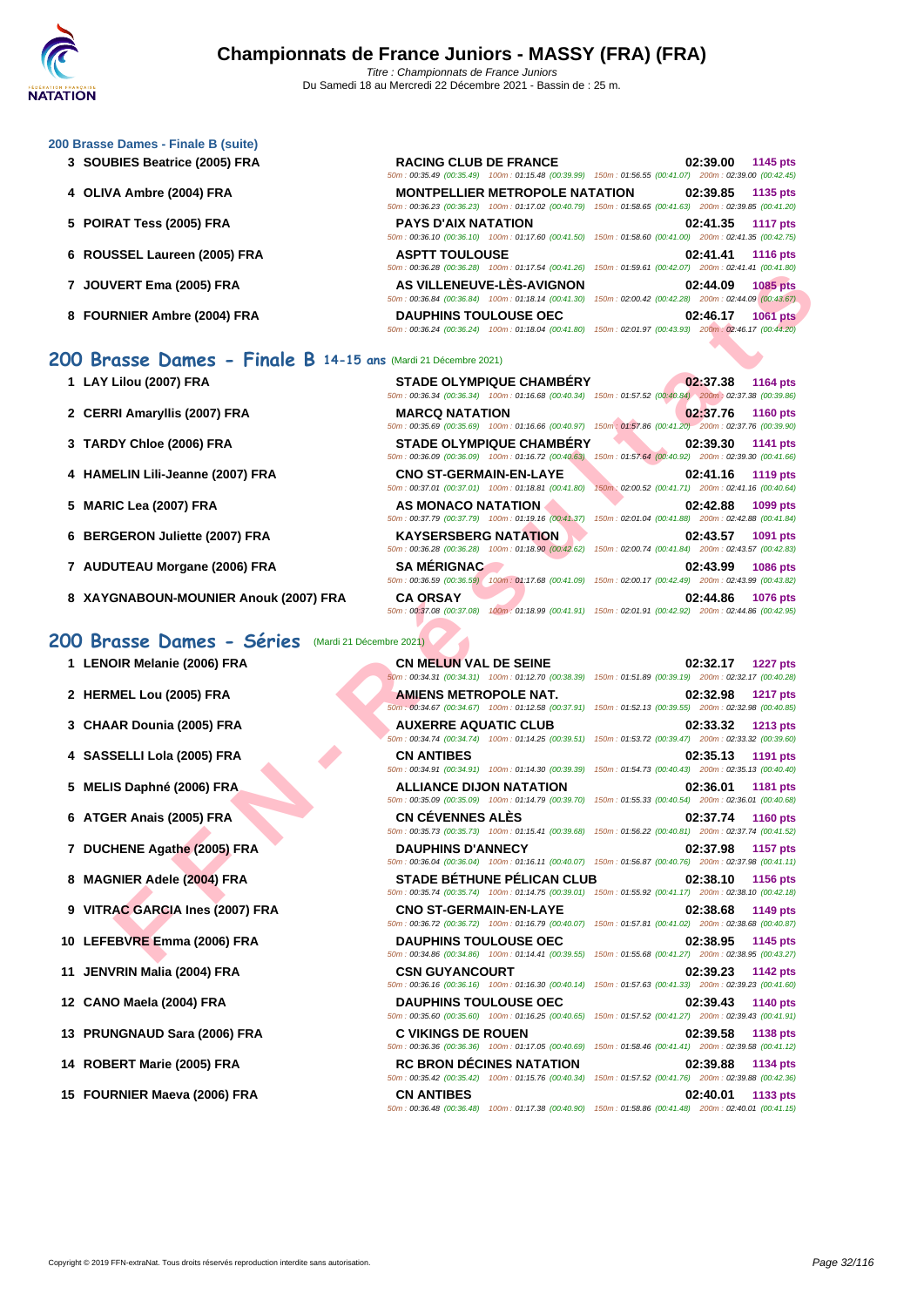# **[200 Brass](http://www.ffnatation.fr/webffn/index.php)e Dames - Séries (suite)**

- 
- 
- 
- 
- 

**SACES PIZARRO Addien (2005) FRA**<br> **FRAME IN A SACES NATALINE IN A SACE STATE CULTURE AREAS NATALINE IN A SACE OF A SACE OF A SACE OF A SACE OF A SACE OF A SACE OF A SACE OF A SACE OF A SACE OF A SACE OF A SACE OF A SACE 15 BALDOVINI Manon (2007) FRA OLYMPIQUE NOUMÉA 02:40.01 1133 pts** 50m : 00:36.64 (00:36.64) 100m : 01:17.10 (00:40.46) 150m : 01:58.47 (00:41.37) 200m : 02:40.01 (00:41.54) **17 MARINO Carla (2007) FRA SCA 2000 EVRY 02:40.15 1131 pts** 50m : 00:36.04 (00:36.04) 100m : 01:17.18 (00:41.14) 150m : 01:58.52 (00:41.34) 200m : 02:40.15 (00:41.63) **18 GENSANE Rébecca (2004) FRA LYON NATATION METROPOLE 02:40.61 1126 pts** 50m : 00:35.28 (00:35.28) 100m : 01:15.96 (00:40.68) 150m : 01:57.68 (00:41.72) 200m : 02:40.61 (00:42.93) **19 SOUBIES Beatrice (2005) FRA RACING CLUB DE FRANCE 02:40.64 1126 pts** 50m : 00:35.79 (00:35.79) 100m : 01:15.64 (00:39.85) 150m : 01:57.39 (00:41.75) 200m : 02:40.64 (00:43.25) **20 MASSACESI-PIZARRO Adriana (2005) FRA RED STAR CLUB CHAMPIGNY 02:40.90 1122 pts** 50m : 00:35.64 (00:35.64) 100m : 01:16.21 (00:40.57) 150m : 01:58.12 (00:41.91) 200m : 02:40.90 (00:42.78) **21 TARDY Chloe (2006) FRA STADE OLYMPIQUE CHAMBÉRY 02:41.16 1119 pts** 50m : 00:36.59 (00:36.59) 100m : 01:17.45 (00:40.86) 150m : 01:59.30 (00:41.85) 200m : 02:41.16 (00:41.86) **22 CERRI Amaryllis (2007) FRA MARCQ NATATION 02:41.22 1119 pts** 50m : 00:36.43 (00:36.43) 100m : 01:17.91 (00:41.48) 150m : 01:59.83 (00:41.92) 200m : 02:41.22 (00:41.39) **23 AUDUTEAU Morgane (2006) FRA SA MÉRIGNAC 02:41.34 1117 pts** 50m : 00:35.47 (00:35.47) 100m : 01:15.89 (00:40.42) 150m : 01:57.76 (00:41.87) 200m : 02:41.34 (00:43.58) **24 ROUSSEL Laureen (2005) FRA ASPTT TOULOUSE 02:41.38 1117 pts** 50m : 00:35.77 (00:35.77) 100m : 01:16.37 (00:40.60) 150m : 01:58.77 (00:42.40) 200m : 02:41.38 (00:42.61) **25 OLIVA Ambre (2004) FRA MONTPELLIER METROPOLE NATATION 02:41.87 1111 pts** 50m : 00:36.76 (00:36.76) 100m : 01:18.21 (00:41.45) 150m : 02:00.11 (00:41.90) 200m : 02:41.87 (00:41.76) **26 HAMELIN Lili-Jeanne (2007) FRA CNO ST-GERMAIN-EN-LAYE 02:42.31 1106 pts** 50m : 00:36.97 (00:36.97) 100m : 01:18.39 (00:41.42) 150m : 02:00.42 (00:42.03) 200m : 02:42.31 (00:41.89) **27 LAY Lilou (2007) FRA STADE OLYMPIQUE CHAMBÉRY 02:42.67 1102 pts** 50m : 00:35.60 (00:35.60) 100m : 01:16.73 (00:41.13) 150m : 01:59.72 (00:42.99) 200m : 02:42.67 (00:42.95) **28 POIRAT Tess (2005) FRA PAYS D'AIX NATATION 02:42.74 1101 pts** 50m : 00:35.51 (00:35.51) 100m : 01:16.15 (00:40.64) 150m : 02:00.14 (00:43.99) 200m : 02:42.74 (00:42.60) **29 BERGERON Juliette (2007) FRA KAYSERSBERG NATATION 02:42.94 1099 pts** 50m : 00:35.84 (00:35.84) 100m : 01:16.88 (00:41.04) 150m : 01:59.66 (00:42.78) 200m : 02:42.94 (00:43.28) **30 FOURNIER Ambre (2004) FRA DAUPHINS TOULOUSE OEC 02:43.18 1096 pts** 50m : 00:35.62 (00:35.62) 100m : 01:16.86 (00:41.24) 150m : 02:01.15 (00:44.29) 200m : 02:43.18 (00:42.03) **31 JOUVERT Ema (2005) FRA AS VILLENEUVE-LÈS-AVIGNON 02:43.72 1090 pts** 50m : 00:35.88 (00:35.88) 100m : 01:16.74 (00:40.86) 150m : 01:59.51 (00:42.77) 200m : 02:43.72 (00:44.21) **32 MARIC Lea (2007) FRA AS MONACO NATATION 02:44.23 1084 pts** 50m : 00:38.04 (00:38.04) 100m : 01:19.72 (00:41.68) 150m : 02:01.75 (00:42.03) 200m : 02:44.23 (00:42.48) **33 XAYGNABOUN-MOUNIER Anouk (2007) FRA CA ORSAY 02:44.91 1076 pts** 50m : 00:37.00 (00:37.00) 100m : 01:19.10 (00:42.10) 150m : 02:01.95 (00:42.85) 200m : 02:44.91 (00:42.96) **34 BURGER Alix (2007) FRA CN CANNES 02:44.94 1076 pts** 50m : 00:37.03 (00:37.03) 100m : 01:18.90 (00:41.87) 150m : 02:02.22 (00:43.32) 200m : 02:44.94 (00:42.72) **35 PEIGNE Léane (2004) FRA ANGERS NATATION 02:45.02 1075 pts** 50m : 00:36.21 (00:36.21) 100m : 01:17.48 (00:41.27) 150m : 02:00.80 (00:43.32) 200m : 02:45.02 (00:44.22) **36 LARGE Maelle (2006) FRA NAT VILLEFRANCHE EN BEAUJOLAIS 02:45.07 1074 pts** 50m : 00:37.51 (00:37.51) 100m : 01:19.60 (00:42.09) 150m : 02:02.58 (00:42.98) 200m : 02:45.07 (00:42.49) **37 LE JEUNE Marianne (2007) FRA DAUPHINS TOULOUSE OEC 02:45.36 1071 pts** 50m : 00:37.10 (00:37.10) 100m : 01:18.27 (00:41.17) 150m : 02:01.71 (00:43.44) 200m : 02:45.36 (00:43.65) **38 PICON Chloé (2007) FRA ASM CHAMALIERES NATATION 02:45.39 1070 pts** 50m : 00:36.84 (00:36.84) 100m : 01:18.28 (00:41.44) 150m : 02:01.51 (00:43.23) 200m : 02:45.39 (00:43.88) **39 GORY-LAURET Mahée (2007) FRA CN POSSESSION 02:45.44 1070 pts** 50m : 00:36.63 (00:36.63) 100m : 01:18.71 (00:42.08) 150m : 02:01.64 (00:42.93) 200m : 02:45.44 (00:43.80) **40 LEROY Camille (2007) FRA CHARLEVILLE-MÉZIÈRES NATATION 02:46.38 1059 pts** 50m : 00:37.99 (00:37.99) 100m : 01:20.54 (00:42.55) 150m : 02:02.80 (00:42.26) 200m : 02:46.38 (00:43.58) **41 HAMON HALL Yulizh (2006) FRA CN BREST 02:46.69 1055 pts** 50m : 00:37.00 (00:37.00) 100m : 01:19.74 (00:42.74) 150m : 02:03.36 (00:43.62) 200m : 02:46.69 (00:43.33) **42 LARRIVAZ Louliana (2007) FRA SAINT-RAPHAEL NATATION 02:47.20 1050 pts** 50m : 00:36.79 (00:36.79) 100m : 01:18.51 (00:41.72) 150m : 02:02.24 (00:43.73) 200m : 02:47.20 (00:44.96) **43 CARLONE Serena (2007) FRA RACING CLUB ARRAS 02:47.24 1049 pts** 50m : 00:37.81 (00:37.81) 100m : 01:19.88 (00:42.07) 150m : 02:03.95 (00:44.07) 200m : 02:47.24 (00:43.29) **44 ROCHER Malicia (2007) FRA CN CARCASSONNE 02:48.08 1040 pts** 50m : 00:38.23 (00:38.23) 100m : 01:21.04 (00:42.81) 150m : 02:05.03 (00:43.99) 200m : 02:48.08 (00:43.05) **45 KROUBO Lili (2006) FRA AQUATIC CLUB BOURGES 02:49.77 1021 pts** 50m : 00:37.04 (00:37.04) 100m : 01:20.19 (00:43.15) 150m : 02:04.60 (00:44.41) 200m : 02:49.77 (00:45.17) **46 MAJDI Sara (2006) FRA GRENOBLE ALP'38 02:50.24 1015 pts**

50m : 00:37.89 (00:37.89) 100m : 01:20.37 (00:42.48) 150m : 02:05.13 (00:44.76) 200m : 02:50.24 (00:45.11)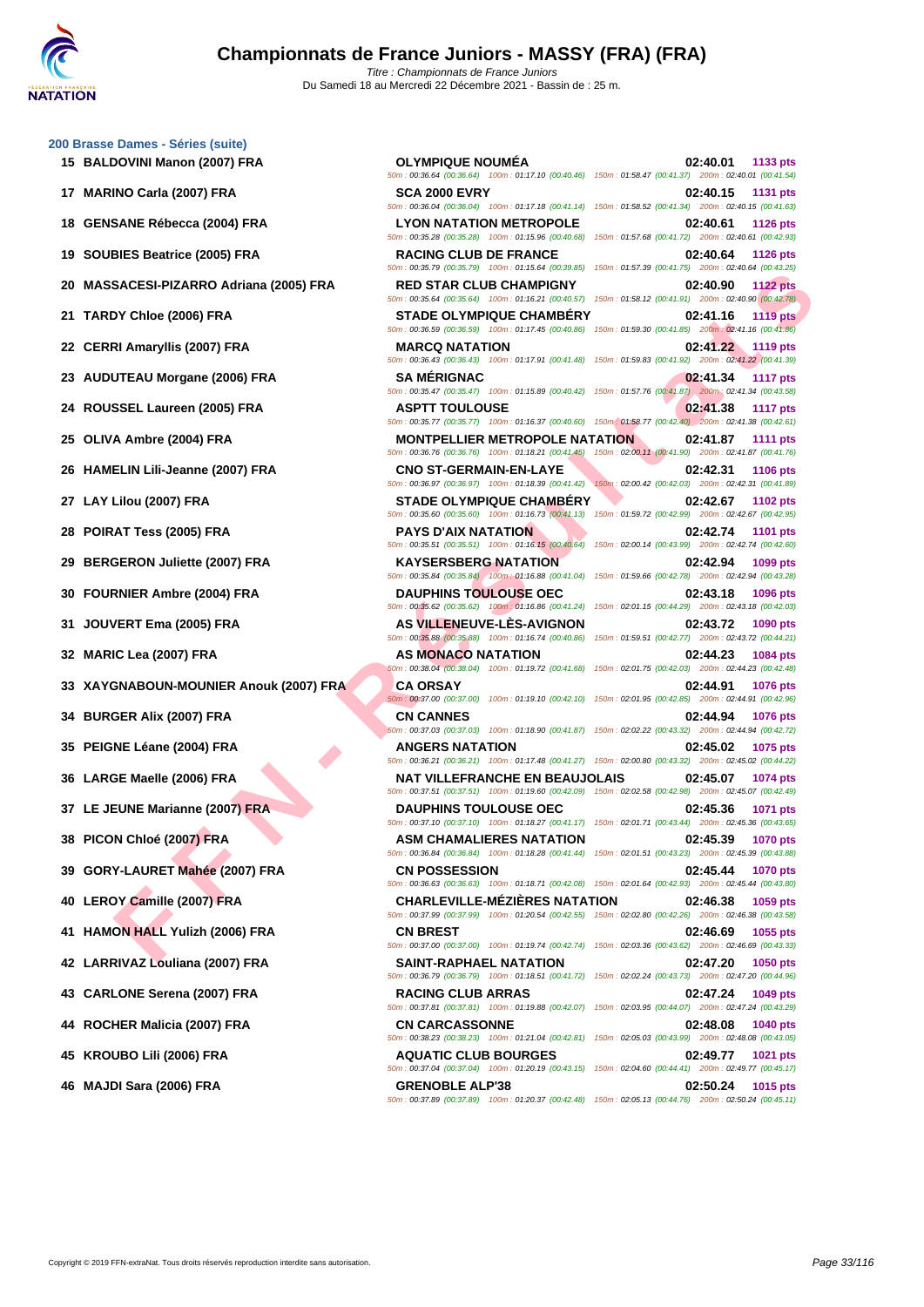

50m : 00:37.95 (00:37.95) 100m : 01:20.62 (00:42.67) 150m : 02:05.40 (00:44.78) 200m : 02:51.14 (00:45.74)

### **[200 Brass](http://www.ffnatation.fr/webffn/index.php)e Dames - Séries (suite)**

- **LEOCADIE Noemy (2007) FRA A ASEC NATATION SAINT-PAUL REUNION 02:51.14 1005 pts**
- **--- ABEL-THIEBAUT Rosalie (2007) FRA ST-DENIS RÉUNION DNS dec**
- **--- DUCARME Anaël (2005) FRA TOULON VAR NATATION DNS dec**
- **--- JONCOURT Juliette (2007) FRA CN BREST DNS dec**
- **--- BRAUN Chloé (2004) FRA DAUPHINS TOULOUSE OEC DNS dec**
- **--- HUELLOU Claire (2005) FRA SA MÉRIGNAC DNS dec**
- **--- MAUMY Angele (2007) FRA CN CHALON-SUR-SAONE DNF**

### **50 Papillon Dames - Finale A 16-17 ans** (Dimanche 19 Décembre 2021)

| 1 NDOYE-BROUARD Maty (2004) FRA  | <b>DAUPHINS D'ANNECY</b>              | 00:27.01 | <b>1278 pts</b> |
|----------------------------------|---------------------------------------|----------|-----------------|
| 2 KOLB Sofia (2005) GER          | <b>PAYS DE GEX NATATION</b>           | 00:27.33 | <b>1256 pts</b> |
| 3 BERTHELOT Lili-Rose (2004) FRA | AS ROANNE NATATION                    | 00:27.54 | <b>1242 pts</b> |
| 4 SAVART Coralie (2004) FRA      | <b>DAUPHINS TOULOUSE OEC</b>          | 00:27.70 | <b>1231 pts</b> |
| 5 AVETAND Tabatha (2005) FRA     | <b>DAUPHINS TOULOUSE OEC</b>          | 00:27.71 | 1231 pts        |
| 6 OLIVIER Emma (2004) FRA        | <b>MONTPELLIER METROPOLE NATATION</b> | 00:28.02 | <b>1210 pts</b> |
| 7 MARTIAL Noah (2005) FRA        | <b>FRANCOIS NATATION CLUB</b>         | 00:28.06 | <b>1208 pts</b> |
| 8 VERT-MONIG Silja (2005) FRA    | <b>MARSOUINS DU COMMINGES</b>         | 00:28.44 | 1183 pts        |

### **50 Papillon Dames - Finale A 14-15 ans** (Dimanche 19 Décembre 2021)

| 1 CARLOS-BROC Zoé (2006) FRA   | <b>ES MASSY NATATION</b>      | 00:27.67<br>1233 pts        |
|--------------------------------|-------------------------------|-----------------------------|
| 2 VIDEMENT Isabelle (2007) FRA | <b>SAINT-RAPHAEL NATATION</b> | 00:27.70<br>1231 pts        |
| 3 ALLART Lucine (2007) FRA     | <b>MOREUIL NATATION</b>       | <b>1221 pts</b><br>00:27.85 |
| 4 DOUILLARD Malou (2007) FRA   | <b>DUMBEA NATATION</b>        | 00:28.06<br><b>1208 pts</b> |
| 5 AUBIN Eleanore (2006) FRA    | <b>ANGERS NATATION</b>        | 00:28.28<br>1193 pts        |
| 6 PARMENTIER Romane (2006) FRA | <b>SAINT-RAPHAEL NATATION</b> | 00:28.54<br>1176 pts        |
| 7 PREDINE Alix (2006) FRA      | <b>CN CHALON-SUR-SAONE</b>    | 1148 pts<br>00:28.98        |
| 8 THIBULT Leonie (2007) FRA    | <b>ASPTT NANCY</b>            | 00:29.15<br><b>1137 pts</b> |

### **50 Papillon Dames - Finale B 16-17 ans** (Dimanche 19 Décembre 2021)

# **EXECUTE THE SE SE TRA[N](http://www.ffnatation.fr/webffn/resultats.php?idact=nat&go=epr&idcpt=72221&idepr=31)CE AN ABSOUND THE SE SE SE CREAT AND DRIVER COMPERANT COMPUTER CONSULTER THE CONSULTER CONSULTER CONSULTER CONSULTER CONSULTER CONSULTER CONSULTER CONSULTER CONSULTER CONSULTANT CONSULTANT CONSULTANT PRUVOT Mathilde (2005) FRA AMIENS METROPOLE NAT. 00:27.38 1253 pts DONVAL Eléane (2004) FRA ANGERS NATATION 00:28.25 1195 pts PREITER Emmy (2005) FRA SN METZ 00:28.26 1194 pts GOUPIL-LIZEKNE Liya (2004) FRA A ASEC NATATION SAINT-PAUL REUNION 00:28.39 1186 pts BEUCHARD Susie (2004) FRA C PAUL-BERT RENNES 00:28.57 1174 pts HESSE Sarah (2005) FRA SN METZ 00:28.64 1170 pts COEFFARD Oriane (2005) FRA EN CAEN 00:28.73 1164 pts HARISBOURE Ambre (2004) FRA CANET 66 NATATION 00:28.99 1147 pts**

### **50 Papillon Dames - Finale B 14-15 ans** (Dimanche 19 Décembre 2021)

| 1 BUANNIC-GUIRRIEC Louise (2006) FRA | UNION QUIMPER NATATION               | 00:28.70 | 1166 pts        |
|--------------------------------------|--------------------------------------|----------|-----------------|
| 2 SCIACALUGA Eva (2006) FRA          | <b>US COLOMIERS NATATION</b>         | 00:28.89 | <b>1154 pts</b> |
| 3 LE CONTELLEC Lola (2007) FRA       | <b>CLUB DE NATATION DE SASSENAGE</b> | 00:28.98 | <b>1148 pts</b> |
| 4 PAGE Justine (2007) FRA            | <b>PAYS D'AIX NATATION</b>           | 00:29.19 | 1134 pts        |
| 5 DOUILLET Ionnah (2007) FRA         | <b>ES MASSY NATATION</b>             | 00:29.26 | 1130 pts        |
| 6 ROUX Alice (2007) FRA              | <b>CN NIORT</b>                      | 00:29.33 | 1125 pts        |
| 7 MOY Louna (2007) FRA               | <b>NANTES NATATION</b>               | 00:29.39 | <b>1122 pts</b> |
| 8 PETRUZZI Adele (2006) FRA          | <b>STADE OLYMPIQUE CHAMBÉRY</b>      | 00:29.52 | 1113 pts        |
|                                      |                                      |          |                 |

### **50 Papillon Dames - Séries** (Dimanche 19 Décembre 2021)

| 1 NDOYE-BROUARD Maty (2004) FRA | <b>DAUPHINS D'ANNECY</b>     | 00:27.03 1276 pts |  |
|---------------------------------|------------------------------|-------------------|--|
| 2 SAVART Coralie (2004) FRA     | <b>DAUPHINS TOULOUSE OEC</b> | 00:27.64 1235 pts |  |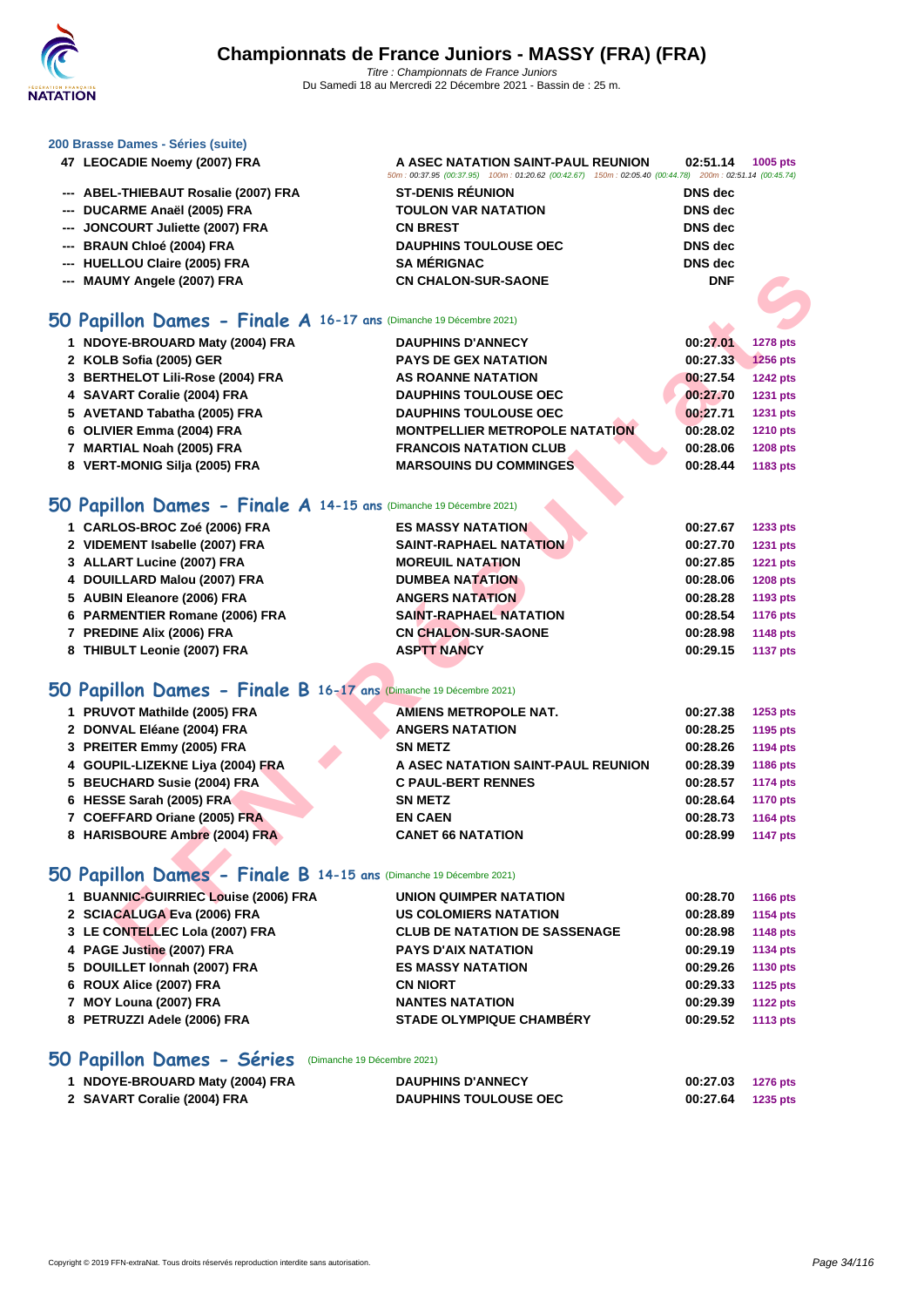

### **[50 Papillo](http://www.ffnatation.fr/webffn/index.php)n Dames - Séries (suite)**

| 3 CARLOS-BROC Zoé (2006) FRA                                  | <b>ES MASSY NATATION</b>                                        | 00:27.74             | <b>1229 pts</b>      |
|---------------------------------------------------------------|-----------------------------------------------------------------|----------------------|----------------------|
| 4 KOLB Sofia (2005) GER                                       | <b>PAYS DE GEX NATATION</b>                                     | 00:27.80             | <b>1225 pts</b>      |
| 5 AVETAND Tabatha (2005) FRA                                  | <b>DAUPHINS TOULOUSE OEC</b>                                    | 00:27.81             | <b>1224 pts</b>      |
| 6 ALLART Lucine (2007) FRA                                    | <b>MOREUIL NATATION</b>                                         | 00:27.83             | <b>1223 pts</b>      |
| 7 BERTHELOT Lili-Rose (2004) FRA                              | <b>AS ROANNE NATATION</b>                                       | 00:27.95             | <b>1215 pts</b>      |
| 8 VIDEMENT Isabelle (2007) FRA                                | <b>SAINT-RAPHAEL NATATION</b>                                   | 00:28.20             | <b>1198 pts</b>      |
| 9 MARTIAL Noah (2005) FRA                                     | <b>FRANCOIS NATATION CLUB</b>                                   | 00:28.29             | <b>1192 pts</b>      |
| 10 OLIVIER Emma (2004) FRA                                    | <b>MONTPELLIER METROPOLE NATATION</b>                           | 00:28.30             | <b>1192 pts</b>      |
| 11 VERT-MONIG Silja (2005) FRA                                | <b>MARSOUINS DU COMMINGES</b>                                   | 00:28.31             | <b>1191 pts</b>      |
| 12 GOUPIL-LIZEKNE Liya (2004) FRA                             | A ASEC NATATION SAINT-PAUL REUNION                              | 00:28.39             | <b>1186 pts</b>      |
| 12 PRUVOT Mathilde (2005) FRA                                 | <b>AMIENS METROPOLE NAT.</b>                                    | 00:28.39             | 1186 pts             |
| 12 MUSSER Lea (2005) FRA                                      | <b>AC MOLSHEIM MUTZIG</b>                                       | 00:28.39             | <b>1186 pts</b>      |
| 15 PREITER Emmy (2005) FRA                                    | <b>SN METZ</b>                                                  | 00:28.41             | 1185 pts             |
| 16 DONVAL Eléane (2004) FRA                                   | <b>ANGERS NATATION</b>                                          | 00:28.49             | <b>1179 pts</b>      |
| 17 HESSE Sarah (2005) FRA                                     | <b>SN METZ</b>                                                  | 00:28.57             | <b>1174 pts</b>      |
| 18 COEFFARD Oriane (2005) FRA                                 | <b>EN CAEN</b>                                                  | 00:28.64             | <b>1170 pts</b>      |
| 19 PREDINE Alix (2006) FRA                                    | <b>CN CHALON-SUR-SAONE</b>                                      | 00:28.66             | <b>1168 pts</b>      |
| 20 PARMENTIER Romane (2006) FRA                               | SAINT-RAPHAEL NATATION                                          | 00:28.67             | 1168 pts             |
| 21 BEUCHARD Susie (2004) FRA                                  | <b>C PAUL-BERT RENNES</b>                                       | 00:28.68             | <b>1167 pts</b>      |
| 22 DOUILLARD Malou (2007) FRA                                 | <b>DUMBEA NATATION</b>                                          | 00:28.70             | 1166 pts             |
| 23 THIBULT Leonie (2007) FRA                                  | <b>ASPTT NANCY</b>                                              | 00:28.73             | <b>1164 pts</b>      |
| 24 AUBIN Eleanore (2006) FRA                                  | <b>ANGERS NATATION</b>                                          | 00:28.82             | 1158 pts             |
| 25 HARISBOURE Ambre (2004) FRA                                | <b>CANET 66 NATATION</b>                                        | 00:28.92             | <b>1152 pts</b>      |
| 25 DOUILLET Ionnah (2007) FRA                                 | <b>ES MASSY NATATION</b>                                        | 00:28.92             | <b>1152 pts</b>      |
| 27 BUANNIC-GUIRRIEC Louise (2006) FRA                         | <b>UNION QUIMPER NATATION</b>                                   | 00:29.10             | <b>1140 pts</b>      |
| 28 TEBAL Meriem (2005) FRA                                    | <b>AQUATIC CLUB BOURGES</b>                                     | 00:29.31             | <b>1127 pts</b>      |
| 29 PAGNON Clara (2005) FRA                                    | <b>SOISSONS NATATION SPORTIVE</b>                               | 00:29.33             | <b>1125 pts</b>      |
| 30 PAGE Justine (2007) FRA                                    | <b>PAYS D'AIX NATATION</b>                                      | 00:29.34             | 1125 pts             |
| 31 SCIACALUGA Eva (2006) FRA                                  | <b>US COLOMIERS NATATION</b>                                    | 00:29.35             | <b>1124 pts</b>      |
| 32 PETRUZZI Adele (2006) FRA                                  | <b>STADE OLYMPIQUE CHAMBERY</b>                                 | 00:29.41             | <b>1120 pts</b>      |
| 33 LE CONTELLEC Lola (2007) FRA                               | <b>CLUB DE NATATION DE SASSENAGE</b>                            | 00:29.45             | <b>1118 pts</b>      |
| 34 ROUX Alice (2007) FRA                                      | <b>CN NIORT</b>                                                 | 00:29.57             | <b>1110 pts</b>      |
| 35 MOY Louna (2007) FRA                                       | <b>NANTES NATATION</b>                                          | 00:29.59             | 1109 pts             |
| 36 YALCIN Selin (2006) FRA                                    | <b>DAUPHINS DE ST-LOUIS</b>                                     | 00:29.64             |                      |
|                                                               | <b>CN AVIGNON</b>                                               | 00:29.71             | <b>1106 pts</b>      |
| 37 DELORME Marilou (2007) FRA<br>38 COUDERT Lucile (2004) FRA |                                                                 | 00:29.73             | <b>1101 pts</b>      |
|                                                               | <b>STADE FRANÇAIS O COURBEVOIE</b><br><b>C PAUL-BERT RENNES</b> |                      | <b>1100 pts</b>      |
| 39 JULIAN Eulalie (2005) FRA<br>40 BIDEAU Evy (2007) FRA      | <b>C PAUL-BERT RENNES</b>                                       | 00:29.74<br>00:29.79 | 1099 pts<br>1096 pts |
| 41 MONGIN Sthélyna (2007) FRA                                 | <b>ES MASSY NATATION</b>                                        |                      |                      |
|                                                               | <b>NAT VILLEFRANCHE EN BEAUJOLAIS</b>                           | 00:29.82             | 1094 pts             |
| 42 FABRE Manon (2006) FRA<br>43 DALU Telia (2004) FRA         |                                                                 | 00:29.86             | 1092 pts             |
|                                                               | <b>SCHOELCHER NATATION 2000</b>                                 | 00:29.87             | 1091 pts             |
| 44 EROUT Marine (2006) FRA                                    | <b>CN CALEDONIENS</b>                                           | 00:29.99             | 1084 pts             |
| 45 VAIMATAPAKO Lena (2007) FRA                                | <b>ANGERS NATATION</b><br><b>C VIKINGS DE ROUEN</b>             | 00:30.00             | 1083 pts             |
| 46 SELLIN Margot (2006) FRA                                   |                                                                 | 00:30.06             | 1079 pts             |
| 47 HAUET Ines (2004) FRA                                      | <b>JN COMPIÈGNE</b>                                             | 00:30.15             | <b>1074 pts</b>      |
| 48 COUTANT Elea (2007) FRA                                    | <b>VILLEURBANNE NATATION</b>                                    | 00:30.16             | 1073 pts             |
| 49 MIRACOLO Julie (2005) FRA                                  | <b>PAYS D'AIX NATATION</b>                                      | 00:30.31             | 1064 pts             |
| 50 ODONNAT Emma (2006) FRA                                    | <b>SCHOELCHER NATATION 2000</b>                                 | 00:30.62             | 1045 pts             |
| 51 RIPOLL Manuela (2007) FRA                                  | <b>PAYS D'AIX NATATION</b>                                      | 00:30.86             | 1030 pts             |
| 52 MOREIRA Manon (2006) FRA                                   | <b>RC BRON DÉCINES NATATION</b>                                 | 00:30.98             | 1023 pts             |
| 53 BERENGUER Lou (2006) FRA                                   | <b>EN CAEN</b>                                                  | 00:31.32             | 1002 pts             |
| 54 DUSART Elsa (2007) FRA                                     | <b>LILLE METROPOLE NATATION</b>                                 | 00:31.51             | 991 pts              |
| 55 MICHAUD Julianne (2007) FRA                                | <b>ASS SPORTIVE BOUVINES</b>                                    | 00:31.86             | 970 pts              |
| --- GOSSET Perrine (2005) FRA                                 | <b>DAUPHINS OBERNAI</b>                                         | DNS dec              |                      |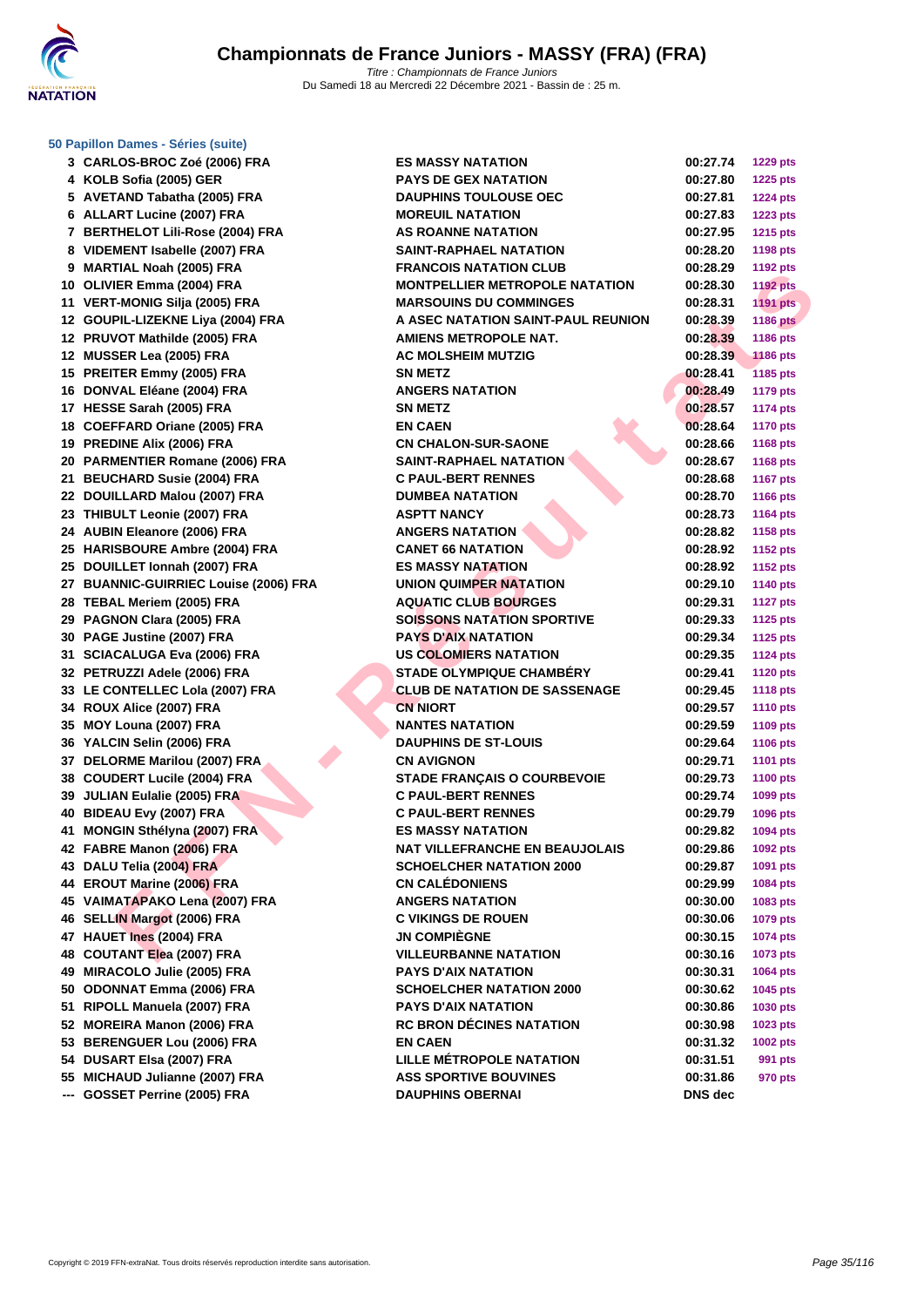

### **[50 Papillo](http://www.ffnatation.fr/webffn/index.php)n Dames - Séries (suite)**

- **--- FERRÉ Léann (2006) FRA DAUPHINS D'ANNECY DNS dec**
- **--- EL GAMASawsane (2005) MAR CN CHALON-SUR-SAONE DSQ**

## **100 Papillon Dames - Finale A 16-17 ans** (Lundi 20 Décembre 2021)

- 1 **AVETAND Tabatha (2005) FRA DAUPHINS TOULOUSE OEC 2 BERTHELOT Lili-Rose (2004) FRA AS ROANNE NATATION 00:59.72 1294 pts 3 PRUVOT Mathilde (2005) FRA AMIENS METROPOLE NAT. 4 TISSANDIE Camille (2004) FRA CASTRES SPORTS NAUTIQUES 01:00.24 1278 pts 5 SAVART Coralie (2004) FRA DAUPHINS TOULOUSE OEC 01:01.83 1231 pts 6 HERMEL Lou (2005) FRA AMIENS METROPOLE NAT. 7** SAUDRAIS Svetlana (2004) FRA **AQUATIC CLUB BOURGES**
- 
- **8 BRAUN Chloé (2004) FRA DAUPHINS TOULOUSE OEC**

|                                                      | 00:59.49 1300 pts |  |
|------------------------------------------------------|-------------------|--|
| 50m: 00:28.31 (00:28.31) 100m: 00:59.49 (00:31.18)   |                   |  |
|                                                      | 00:59.72 1294 pts |  |
| 50m: 00:28.10 (00:28.10) 100m: 00:59.72 (00:31.62)   |                   |  |
|                                                      | 01:00.05 1284 pts |  |
| 50m: 00:28.28 (00:28.28) 100m: 01:00.05 (00:31.77)   |                   |  |
|                                                      | 01:00.24 1278 pts |  |
| 50m: 00:28.25 (00:28.25) 100m: 01:00.24 (00:31.99)   |                   |  |
|                                                      |                   |  |
|                                                      | 01:01.83 1231 pts |  |
| 50m: 00:28.35 (00:28.35) 100m: 01:01.83 (00:33.48)   |                   |  |
|                                                      |                   |  |
| 50m: 00:29.10 (00:29.10) 100m: 01:02.33 (00:33.23)   | 01:02.33 1217 pts |  |
|                                                      | 01:02.48 1212 pts |  |
| 50m : 00:28.81 (00:28.81) 100m : 01:02.48 (00:33.67) |                   |  |
|                                                      | 01:02.84 1202 pts |  |

| 2 BERTHELOT Lili-Rose (2004) FRA                                 | <b>AS ROANNE NATATION</b>             | 00:59.72<br>1294 pts<br>50m: 00:28.10 (00:28.10) 100m: 00:59.72 (00:31.62)          |
|------------------------------------------------------------------|---------------------------------------|-------------------------------------------------------------------------------------|
| 3 PRUVOT Mathilde (2005) FRA                                     | <b>AMIENS METROPOLE NAT.</b>          | 01:00.05<br><b>1284 pts</b><br>50m: 00:28.28 (00:28.28) 100m: 01:00.05 (00:31.77)   |
| 4 TISSANDIE Camille (2004) FRA                                   | <b>CASTRES SPORTS NAUTIQUES</b>       | 01:00.24<br><b>1278 pts</b><br>50m: 00:28.25 (00:28.25) 100m: 01:00.24 (00:31.99)   |
| 5 SAVART Coralie (2004) FRA                                      | <b>DAUPHINS TOULOUSE OEC</b>          | 01:01.83 1231 pts<br>50m: 00:28.35 (00:28.35) 100m: 01:01.83 (00:33.48)             |
| 6 HERMEL Lou (2005) FRA                                          | <b>AMIENS METROPOLE NAT.</b>          | 01:02.33<br><b>1217 pts</b><br>50m: 00:29.10 (00:29.10) 100m: 01:02.33 (00:33.23)   |
| 7 SAUDRAIS Svetlana (2004) FRA                                   | <b>AQUATIC CLUB BOURGES</b>           | 01:02.48<br><b>1212 pts</b><br>50m : 00:28.81 (00:28.81) 100m : 01:02.48 (00:33.67) |
| 8 BRAUN Chloé (2004) FRA                                         | <b>DAUPHINS TOULOUSE OEC</b>          | 01:02.84<br><b>1202 pts</b><br>50m: 00:29.49 (00:29.49) 100m: 01:02.84 (00:33.35)   |
| 100 Papillon Dames - Finale A 14-15 ans (Lundi 20 Décembre 2021) |                                       |                                                                                     |
| 1 DOUILLARD Malou (2007) FRA                                     | <b>DUMBEA NATATION</b>                | 01:01.85<br>1230 pts<br>50m: 00:28.64 (00:28.64) 100m: 01:01.85 (00:33.21)          |
| 2 ALLART Lucine (2007) FRA                                       | <b>MOREUIL NATATION</b>               | 01:02.08<br><b>1224 pts</b><br>50m: 00:28.59 (00:28.59) 100m: 01:02.08 (00:33.49)   |
| 3 ROSSI-BENE Giulia (2006) FRA                                   | <b>DAUPHINS D'ANNECY</b>              | 01:02.56<br><b>1210 pts</b><br>50m: 00:29.15 (00:29.15) 100m: 01:02.56 (00:33.41)   |
| 4 VIDEMENT Isabelle (2007) FRA                                   | <b>SAINT-RAPHAEL NATATION</b>         | 01:03.47<br>1184 pts<br>50m: 00:28.28 (00:28.28) 100m: 01:03.47 (00:35.19)          |
| 5 SELLIN Margot (2006) FRA                                       | <b>C VIKINGS DE ROUEN</b>             | 01:03.72<br><b>1176 pts</b><br>50m: 00:30.16 (00:30.16) 100m: 01:03.72 (00:33.56)   |
| 6 FERRÉ Léann (2006) FRA                                         | <b>DAUPHINS D'ANNECY</b>              | 01:03.91<br>1171 pts<br>50m: 00:30.20 (00:30.20) 100m: 01:03.91 (00:33.71)          |
| 7 FERRON Floriane (2006) FRA                                     | <b>AQUATIC CLUB BOURGES</b>           | 01:04.27<br><b>1161 pts</b><br>50m: 00:29.90 (00:29.90) 100m: 01:04.27 (00:34.37)   |
| 8 BOUCHON Mahault (2006) FRA                                     | <b>LYON NATATION METROPOLE</b>        | 01:04.32<br>1159 pts<br>50m: 00:29.54 (00:29.54) 100m: 01:04.32 (00:34.78)          |
| 100 Papillon Dames - Finale B 16-17 ans (Lundi 20 Décembre 2021) |                                       |                                                                                     |
| 1 LEMAIRE Elsa (2005) FRA                                        | <b>CN NIORT</b>                       | 01:03.09<br>1195 pts<br>50m: 00:29.48 (00:29.48) 100m: 01:03.09 (00:33.61)          |
| 2 MAUPOUX Nina (2004) FRA                                        | <b>CN VIRY-CHÂTILLON</b>              | 01:03.10<br>1194 pts<br>50m: 00:30.66 (00:30.66) 100m: 01:03.10 (00:32.44)          |
| 3 OLIVIER Emma (2004) FRA                                        | <b>MONTPELLIER METROPOLE NATATION</b> | 01:03.14<br>1193 pts<br>50m: 00:29.36 (00:29.36) 100m: 01:03.14 (00:33.78)          |
| 4 COEFFARD Oriane (2005) FRA                                     | <b>EN CAEN</b>                        | 01:03.79<br>1174 pts<br>50m: 00:29.83 (00:29.83) 100m: 01:03.79 (00:33.96)          |
| 5 PELLEAU Ines (2004) FRA                                        | <b>CN BREST</b>                       | 01:03.86<br>1172 pts<br>50m: 00:30.05 (00:30.05) 100m: 01:03.86 (00:33.81)          |
| 6 EL GAMASawsane (2005) MAR                                      | <b>CN CHALON-SUR-SAONE</b>            | 01:04.69<br>1149 pts                                                                |

### **100 Papillon Dames - Finale B 16-17 ans** (Lundi 20 Décembre 2021)

| 1 LEMAIRE Elsa (2005) FRA                 | <b>CN NIORT</b>                       | 50m: 00:29.48 (00:29.48) 100m: 01:03.09 (00:33.61) | 01:03.09 | 1195 pts        |
|-------------------------------------------|---------------------------------------|----------------------------------------------------|----------|-----------------|
| 2 MAUPOUX Nina (2004) FRA                 | <b>CN VIRY-CHÂTILLON</b>              |                                                    | 01:03.10 | 1194 pts        |
| 3 OLIVIER Emma (2004) FRA                 | <b>MONTPELLIER METROPOLE NATATION</b> | 50m: 00:30.66 (00:30.66) 100m: 01:03.10 (00:32.44) | 01:03.14 | 1193 pts        |
| 4 COEFFARD Oriane (2005) FRA              | <b>EN CAEN</b>                        | 50m: 00:29.36 (00:29.36) 100m: 01:03.14 (00:33.78) | 01:03.79 | 1174 pts        |
| 5 PELLEAU Ines (2004) FRA                 | <b>CN BREST</b>                       | 50m: 00:29.83 (00:29.83) 100m: 01:03.79 (00:33.96) | 01:03.86 | <b>1172 pts</b> |
| 6 EL GAMASawsane (2005) MAR               | <b>CN CHALON-SUR-SAONE</b>            | 50m: 00:30.05 (00:30.05) 100m: 01:03.86 (00:33.81) | 01:04.69 | 1149 pts        |
| 7 LARDIER-PUIGDOMENECGabriella (2005) FRA | <b>C PAUL-BERT RENNES</b>             | 50m: 00:30.17 (00:30.17) 100m: 01:04.69 (00:34.52) | 01:04.83 | 1145 pts        |
| 8 TINKER Ella (2005) GBR                  | <b>STADE OLYMPIQUE CHAMBÉRY</b>       | 50m: 00:30.15 (00:30.15) 100m: 01:04.83 (00:34.68) | 01:05.16 | 1136 pts        |
|                                           |                                       | 50m: 00:30.41 (00:30.41) 100m: 01:05.16 (00:34.75) |          |                 |

### **100 Papillon Dames - Finale B 14-15 ans** (Lundi 20 Décembre 2021)

**1 BUANNIC-GUIRRIEC Louise (2006) FRA UNION QUIMPER NATATION 01:03.80 1174 pts**

50m : 00:29.88 (00:29.88) 100m : 01:03.80 (00:33.92)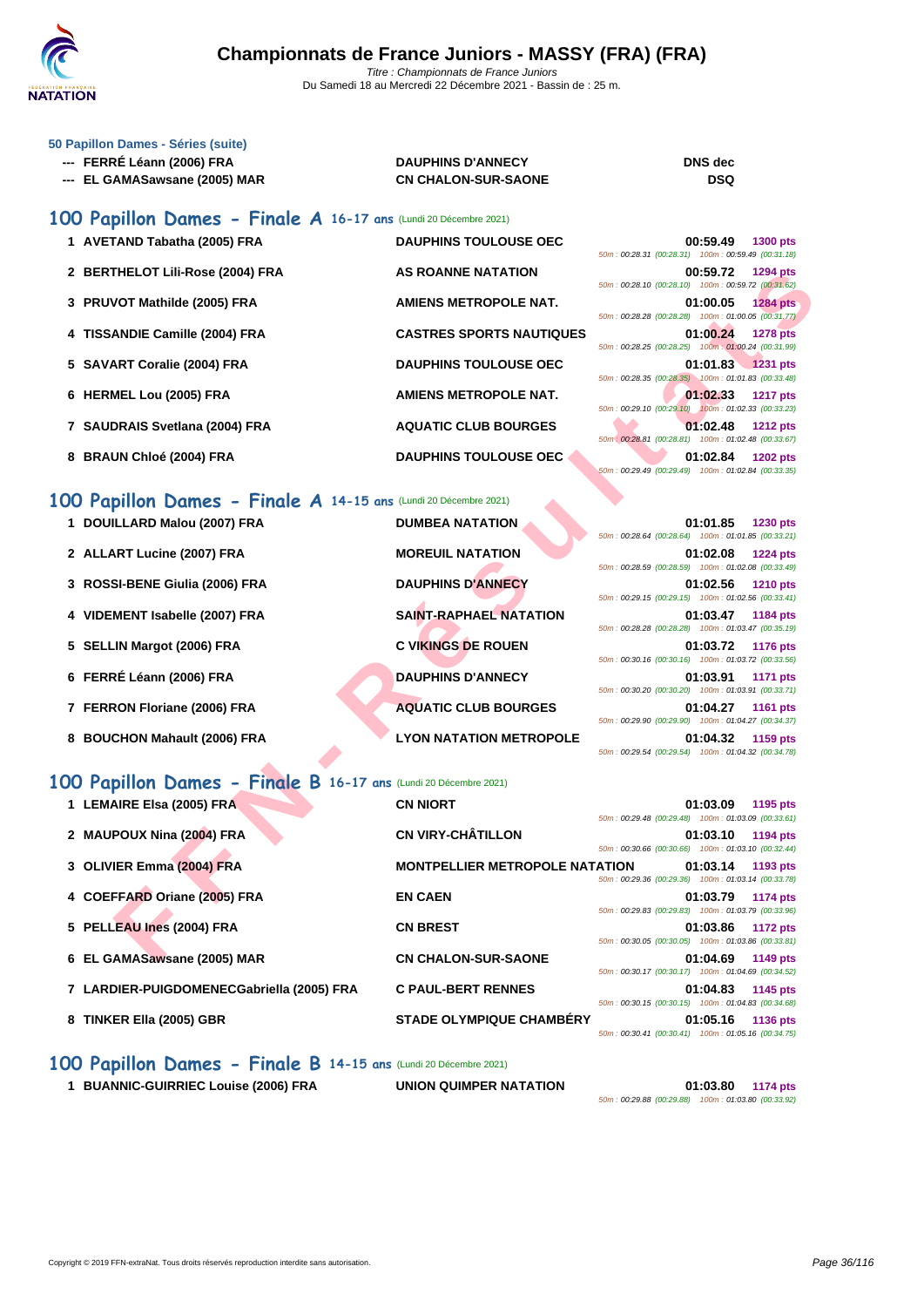

### **[100 Papil](http://www.ffnatation.fr/webffn/index.php)lon Dames - Finale B (suite)**

|  | 2 PARMENTIER Romane (2006) FRA |  |  |  |
|--|--------------------------------|--|--|--|
|--|--------------------------------|--|--|--|

| 2 PARMENTIER Romane (2006) FRA | <b>SAINT-RAPHAEL NATATION</b>         | 50m: 00:29.84 (00:29.84) 100m: 01:03.98 (00:34.14) | 01:03.98 | 1169 pts        |  |
|--------------------------------|---------------------------------------|----------------------------------------------------|----------|-----------------|--|
| 3 AURORA Louise (2007) FRA     | <b>CN AUCH</b>                        | 50m: 00:29.84 (00:29.84) 100m: 01:04.65 (00:34.81) | 01:04.65 | <b>1150 pts</b> |  |
| 4 THIBULT Leonie (2007) FRA    | <b>ASPTT NANCY</b>                    | 50m: 00:30.07 (00:30.07) 100m: 01:04.74 (00:34.67) | 01:04.74 | <b>1147 pts</b> |  |
| 5 SCIACALUGA Eva (2006) FRA    | <b>US COLOMIERS NATATION</b>          | 50m: 00:30.26 (00:30.26) 100m: 01:05.03 (00:34.77) | 01:05.03 | 1139 pts        |  |
| 6 BOUVIER Jeanne (2006) FRA    | <b>DAUPHINS ROMANAIS PÉAGEOIS</b>     | 50m: 00:30.39 (00:30.39) 100m: 01:05.37 (00:34.98) | 01:05.37 | <b>1130 pts</b> |  |
| 7 FABRE Manon (2006) FRA       | <b>NAT VILLEFRANCHE EN BEAUJOLAIS</b> | 50m: 00:30.48 (00:30.48) 100m: 01:05.83 (00:35.35) | 01:05.83 | <b>1117 pts</b> |  |
| 8 NICOLAS Andrea (2007) FRA    | <b>STADE OLYMPIQUE CHAMBÉRY</b>       | 50m: 00:30.93 (00:30.93) 100m: 01:06.53 (00:35.60) | 01:06.53 | 1097 pts        |  |

# **100 Papillon Dames - Séries** (Lundi 20 Décembre 2021)

|     | 6 BOUVIER Jeanne (2006) FRA                             | <b>DAUPHINS ROMANAIS PÉAGEOIS</b>     | $0.0011$ . 00.00.20 $(00.0020)$ 100111. 01.00.00 $(00.04.11)$<br>50m: 00:30.39 (00:30.39) 100m: 01:05.37 (00:34.98) | 01:05.37          | <b>1130 pts</b> |
|-----|---------------------------------------------------------|---------------------------------------|---------------------------------------------------------------------------------------------------------------------|-------------------|-----------------|
|     | 7 FABRE Manon (2006) FRA                                | <b>NAT VILLEFRANCHE EN BEAUJOLAIS</b> | 50m: 00:30.48 (00:30.48) 100m: 01:05.83 (00:35.35)                                                                  | 01:05.83          | <b>1117 pts</b> |
|     | 8 NICOLAS Andrea (2007) FRA                             | <b>STADE OLYMPIQUE CHAMBERY</b>       | 50m: 00:30.93 (00:30.93) 100m: 01:06.53 (00:35.60)                                                                  | 01:06.53          | <b>1097 pts</b> |
|     | 100 Papillon Dames - Séries<br>(Lundi 20 Décembre 2021) |                                       |                                                                                                                     |                   |                 |
|     | 1 AVETAND Tabatha (2005) FRA                            | <b>DAUPHINS TOULOUSE OEC</b>          | 50m: 00:28.44 (00:28.44) 100m: 01:00.10 (00:31.66)                                                                  | 01:00.10          | <b>1282 pts</b> |
|     | 2 BERTHELOT Lili-Rose (2004) FRA                        | <b>AS ROANNE NATATION</b>             | 50m: 00:28.46 (00:28.46) 100m: 01:00.40 (00:31.94)                                                                  | 01:00.40          | 1273 pts        |
|     | PRUVOT Mathilde (2005) FRA                              | AMIENS METROPOLE NAT.                 | 50m : 00:28.93 (00:28.93) 100m : 01:00.89 (00:31.96)                                                                | 01:00.89          | <b>1259 pts</b> |
|     | <b>TISSANDIE Camille (2004) FRA</b>                     | <b>CASTRES SPORTS NAUTIQUES</b>       | 50m: 00:28.77 (00:28.77) 100m: 01:01.03 (00:32.26)                                                                  | 01:01.03          | 1255 pts        |
| 5   | <b>SAVART Coralie (2004) FRA</b>                        | <b>DAUPHINS TOULOUSE OEC</b>          | 50m: 00:28.45 (00:28.45) 100m: 01:01.12 (00:32.67)                                                                  | 01:01.12          | 1252 pts        |
| 6   | <b>SAUDRAIS Svetlana (2004) FRA</b>                     | <b>AQUATIC CLUB BOURGES</b>           | 50m: 00:29.19 (00:29.19) 100m: 01:02.62 (00:33.43)                                                                  | 01:02.62          | <b>1208 pts</b> |
|     | 7 VIDEMENT Isabelle (2007) FRA                          | <b>SAINT-RAPHAEL NATATION</b>         | 50m: 00:29.01 (00:29.01) 100m: 01:02.92 (00:33.91)                                                                  | 01:02.92          | 1199 pts        |
|     | 8 HERMEL Lou (2005) FRA                                 | <b>AMIENS METROPOLE NAT.</b>          | 50m : 00:29.96 (00:29.96) 100m : 01:02.94 (00:32.98)                                                                | 01:02.94          | 1199 pts        |
|     | 9 ALLART Lucine (2007) FRA                              | <b>MOREUIL NATATION</b>               | 50m: 00:29.13 (00:29.13) 100m: 01:03.24 (00:34.11)                                                                  | 01:03.24          | <b>1190 pts</b> |
| 10  | <b>BRAUN Chloé (2004) FRA</b>                           | <b>DAUPHINS TOULOUSE OEC</b>          | 50m: 00:30.12 (00:30.12) 100m: 01:03.66 (00:33.54)                                                                  | 01:03.66          | <b>1178 pts</b> |
| 11  | DOUILLARD Malou (2007) FRA                              | <b>DUMBEA NATATION</b>                | 50m: 00:29.88 (00:29.88) 100m: 01:03.69 (00:33.81)                                                                  | 01:03.69          | <b>1177 pts</b> |
| 12  | <b>MUSSER Lea (2005) FRA</b>                            | <b>AC MOLSHEIM MUTZIG</b>             | 50m: 00:29.52 (00:29.52) 100m: 01:03.72 (00:34.20)                                                                  | 01:03.72          | <b>1176 pts</b> |
| 13. | OLIVIER Emma (2004) FRA                                 | <b>MONTPELLIER METROPOLE NATATION</b> | 50m: 00:29.72 (00:29.72) 100m: 01:03.83 (00:34.11)                                                                  | 01:03.83          | 1173 pts        |
|     | 14 COEFFARD Oriane (2005) FRA                           | <b>EN CAEN</b>                        | 50m: 00:29.92 (00:29.92) 100m: 01:03.90 (00:33.98)                                                                  | 01:03.90          | <b>1171 pts</b> |
| 15  | <b>LEMAIRE Elsa (2005) FRA</b>                          | <b>CN NIORT</b>                       |                                                                                                                     | 01:04.23          | <b>1162 pts</b> |
| 16  | PELLEAU Ines (2004) FRA                                 | <b>CN BREST</b>                       | 50m: 00:30.03 (00:30.03) 100m: 01:04.23 (00:34.20)                                                                  | 01:04.26          | <b>1161 pts</b> |
| 17  | ROSSI-BENE Giulia (2006) FRA                            | <b>DAUPHINS D'ANNECY</b>              | 50m: 00:30.08 (00:30.08) 100m: 01:04.26 (00:34.18)                                                                  | 01:04.30          | 1160 pts        |
|     | 18 HUGUET Cassandre (2004) FRA                          | <b>LILLE MÉTROPOLE NATATION</b>       | 50m: 00:29.68 (00:29.68) 100m: 01:04.30 (00:34.62)                                                                  | 01:04.39          | <b>1157 pts</b> |
|     | 19 EL GAMASawsane (2005) MAR                            | <b>CN CHALON-SUR-SAONE</b>            | 50m: 00:29.95 (00:29.95) 100m: 01:04.39 (00:34.44)                                                                  | 01:04.64 1150 pts |                 |
|     | 20 MAUPOUX Nina (2004) FRA                              | <b>CN VIRY-CHÂTILLON</b>              | 50m: 00:30.10 (00:30.10) 100m: 01:04.64 (00:34.54)                                                                  | 01:04.69          | 1149 pts        |
| 21. | TINKER Ella (2005) GBR                                  | <b>STADE OLYMPIQUE CHAMBERY</b>       | 50m: 00:29.75 (00:29.75) 100m: 01:04.69 (00:34.94)<br>50m: 00:30.21 (00:30.21) 100m: 01:04.76 (00:34.55)            | 01:04.76          | <b>1147 pts</b> |
|     | 22 FERRÉ Léann (2006) FRA                               | <b>DAUPHINS D'ANNECY</b>              | 50m: 00:30.36 (00:30.36) 100m: 01:04.84 (00:34.48)                                                                  | 01:04.84          | 1145 pts        |
|     | 22 BOUCHON Mahault (2006) FRA                           | <b>LYON NATATION METROPOLE</b>        | 50m: 00:30.34 (00:30.34) 100m: 01:04.84 (00:34.50)                                                                  | 01:04.84          | 1145 pts        |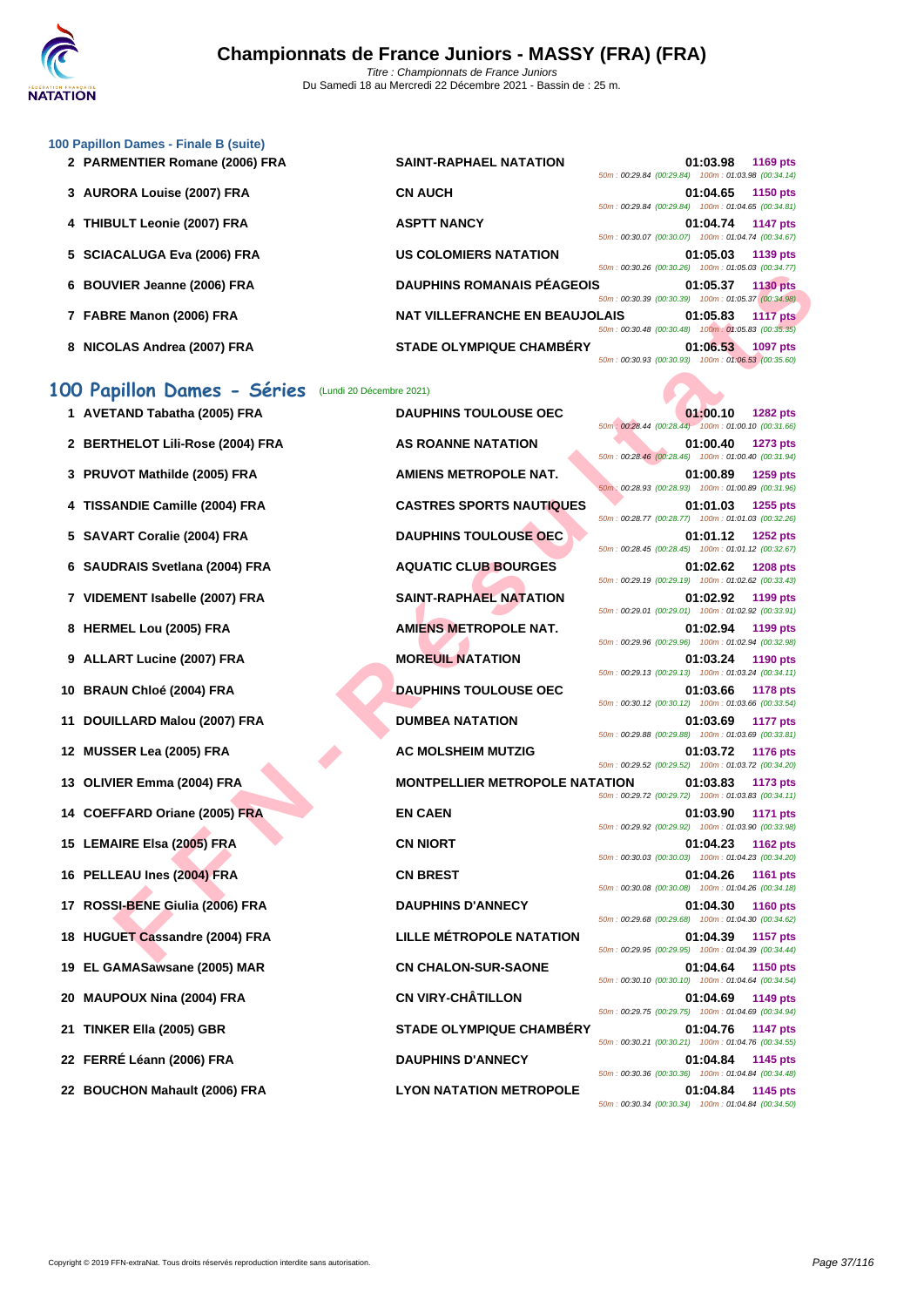

|    | 100 Papillon Dames - Séries (suite)<br>24 FERRON Floriane (2006) FRA | <b>AQUATIC CLUB BOURGES</b>              | 01:04.90<br>1143 pts                                                                |
|----|----------------------------------------------------------------------|------------------------------------------|-------------------------------------------------------------------------------------|
|    | 25 LARDIER-PUIGDOMENECGabriella (2005) FRA                           | <b>C PAUL-BERT RENNES</b>                | 50m: 00:30.08 (00:30.08) 100m: 01:04.90 (00:34.82)<br>01:04.91<br>1143 pts          |
| 26 | <b>HARISBOURE Ambre (2004) FRA</b>                                   | <b>CANET 66 NATATION</b>                 | 50m: 00:30.34 (00:30.34) 100m: 01:04.91 (00:34.57)<br>01:05.03<br>1139 pts          |
| 27 | <b>SELLIN Margot (2006) FRA</b>                                      | <b>C VIKINGS DE ROUEN</b>                | 50m: 00:29.84 (00:29.84) 100m: 01:05.03 (00:35.19)<br>01:05.11<br><b>1137 pts</b>   |
| 28 | <b>BUANNIC-GUIRRIEC Louise (2006) FRA</b>                            | UNION QUIMPER NATATION                   | 50m: 00:30.26 (00:30.26) 100m: 01:05.11 (00:34.85)<br>01:05.14<br><b>1136 pts</b>   |
| 29 | <b>BURGY Manon (2005) FRA</b>                                        | AMIENS METROPOLE NAT.                    | 50m: 00:30.24 (00:30.24) 100m: 01:05.14 (00:34.90)<br>01:05.22<br><b>1134 pts</b>   |
| 30 | <b>BEUCHARD Susie (2004) FRA</b>                                     | <b>C PAUL-BERT RENNES</b>                | 50m: 00:29.88 (00:29.88) 100m: 01:05.22 (00:35.34)<br>01:05.27<br>1133 pts          |
| 31 | <b>AURORA Louise (2007) FRA</b>                                      | <b>CN AUCH</b>                           | 50m: 00:29.73 (00:29.73) 100m: 01:05.27 (00:35.54)<br>01:05.32<br><b>1131 pts</b>   |
| 32 | <b>BOUKHTOUCHE Sarah (2005) FRA</b>                                  | <b>STADE FRANÇAIS O COURBEVOIE</b>       | 50m : 00:30.52 (00:30.52) 100m : 01:05.32 (00:34.80)<br>01:05.43<br><b>1128 pts</b> |
| 33 | <b>SCIACALUGA Eva (2006) FRA</b>                                     | <b>US COLOMIERS NATATION</b>             | 50m: 00:29.93 (00:29.93) 100m: 01:05.43 (00:35.50)<br>01:05.45<br><b>1127 pts</b>   |
| 34 | <b>SEIGNEUR Stella (2004) FRA</b>                                    | <b>AQUATIC CLUB BOURGES</b>              | 50m: 00:30.58 (00:30.58) 100m: 01:05.45 (00:34.87)<br>01:05.49<br><b>1126 pts</b>   |
|    |                                                                      |                                          | 50m: 00:30.66 (00:30.66) 100m: 01:05.49 (00:34.83)                                  |
| 35 | <b>PARMENTIER Romane (2006) FRA</b>                                  | <b>SAINT-RAPHAEL NATATION</b>            | 01:05.61<br>1123 pts<br>50m: 00:30.58 (00:30.58) 100m: 01:05.61 (00:35.03)          |
| 36 | FABRE Manon (2006) FRA                                               | <b>NAT VILLEFRANCHE EN BEAUJOLAIS</b>    | 01:05.62<br><b>1123 pts</b><br>50m : 00:30.50 (00:30.50) 100m : 01:05.62 (00:35.12) |
| 37 | THIBULT Leonie (2007) FRA                                            | <b>ASPTT NANCY</b>                       | 01:05.68<br><b>1121 pts</b><br>50m : 00:29.98 (00:29.98) 100m : 01:05.68 (00:35.70) |
| 38 | <b>BOUTELOUP Camille (2004) FRA</b>                                  | <b>AQUA GRIMPE MILLAU GRANDS CAUSSES</b> | 01:05.75<br><b>1119 pts</b><br>50m: 00:30.42 (00:30.42) 100m: 01:05.75 (00:35.33)   |
| 39 | OLIVA Ambre (2004) FRA                                               | <b>MONTPELLIER METROPOLE NATATION</b>    | 01:06.02<br><b>1112 pts</b><br>50m: 00:30.74 (00:30.74) 100m: 01:06.02 (00:35.28)   |
| 40 | <b>MACIEL Manon (2004) FRA</b>                                       | <b>ASPTT MONTPELLIER</b>                 | 01:06.05<br><b>1111 pts</b><br>50m: 00:30.60 (00:30.60) 100m: 01:06.05 (00:35.45)   |
| 41 | <b>BOUVIER Jeanne (2006) FRA</b>                                     | <b>DAUPHINS ROMANAIS PÉAGEOIS</b>        | 01:06.06<br><b>1110 pts</b><br>50m: 00:30.44 (00:30.44) 100m: 01:06.06 (00:35.62)   |
|    | 42 NICOLAS Andrea (2007) FRA                                         | <b>STADE OLYMPIQUE CHAMBERY</b>          | 01:06.08<br><b>1110 pts</b><br>50m: 00:30.88 (00:30.88) 100m: 01:06.08 (00:35.20)   |
|    | 42 JULIAN Eulalie (2005) FRA                                         | <b>C PAUL-BERT RENNES</b>                | 01:06.08<br><b>1110 pts</b>                                                         |
|    | 44 VAIMATAPAKO Lena (2007) FRA                                       | <b>ANGERS NATATION</b>                   | 50m: 00:30.91 (00:30.91) 100m: 01:06.08 (00:35.17)<br>01:06.12<br>1109 pts          |
|    | 45 PAGE Justine (2007) FRA                                           | <b>PAYS D'AIX NATATION</b>               | 50m: 00:30.62 (00:30.62) 100m: 01:06.12 (00:35.50)<br>01:06.24<br>1105 pts          |
|    | 46 PICARD Justine (2006) FRA                                         | <b>CANET 66 NATATION</b>                 | 50m: 00:30.09 (00:30.09) 100m: 01:06.24 (00:36.15)<br><b>1097 pts</b><br>01:06.54   |
|    | 47 NEMETLaura-Blanka (2007) HUN                                      | <b>CN CHALON-SUR-SAONE</b>               | 50m: 00:31.70 (00:31.70) 100m: 01:06.54 (00:34.84)<br>01:06.65<br>1094 pts          |
| 48 | <b>MEIGNEN-RETHO Justine (2007) FRA</b>                              | <b>VANNES AGGLO NATATION</b>             | 50m: 00:31.15 (00:31.15) 100m: 01:06.65 (00:35.50)<br>01:06.86<br>1088 pts          |
| 49 | DOUILLET Ionnah (2007) FRA                                           | <b>ES MASSY NATATION</b>                 | 50m: 00:31.91 (00:31.91) 100m: 01:06.86 (00:34.95)<br>01:06.90<br>1087 pts          |
| 50 | <b>ABEL-THIEBAUT Rosalie (2007) FRA</b>                              | <b>ST-DENIS RÉUNION</b>                  | 50m: 00:30.39 (00:30.39) 100m: 01:06.90 (00:36.51)<br>01:06.93<br><b>1086 pts</b>   |
| 51 | <b>COUTANT Elea (2007) FRA</b>                                       | <b>VILLEURBANNE NATATION</b>             | 50m: 00:30.34 (00:30.34) 100m: 01:06.93 (00:36.59)<br>01:07.08<br>1082 pts          |
|    |                                                                      |                                          | 50m: 00:31.05 (00:31.05) 100m: 01:07.08 (00:36.03)                                  |
| 52 | RIPOLL Manuela (2007) FRA                                            | <b>PAYS D'AIX NATATION</b>               | 01:07.09<br>1082 pts<br>50m: 00:31.15 (00:31.15) 100m: 01:07.09 (00:35.94)          |
| 53 | <b>DESCHAMPS Theoline (2007) FRA</b>                                 | <b>MULHOUSE ON</b>                       | 01:07.12<br>1081 pts<br>50m: 00:31.57 (00:31.57) 100m: 01:07.12 (00:35.55)          |
|    | 54 METAILLER Marion (2004) FRA                                       | <b>PAYS D'AIX NATATION</b>               | 01:07.14<br>1081 pts<br>50m: 00:30.40 (00:30.40) 100m: 01:07.14 (00:36.74)          |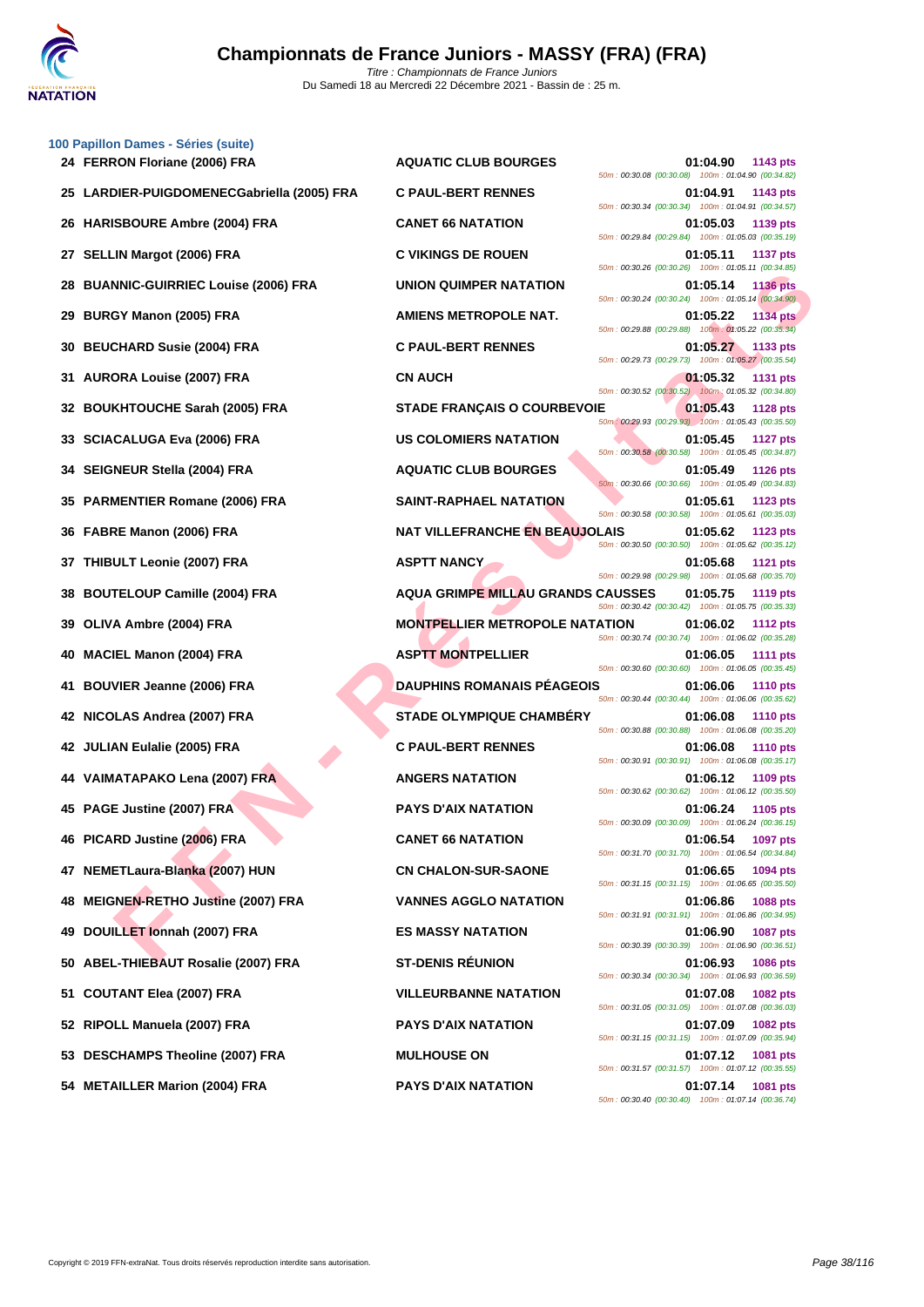

|    | 100 Papillon Dames - Séries (suite)<br>55 MIR Emilie (2005) FRA     | <b>CN CHALON-SUR-SAONE</b>                                                                                                               | 01:07.26<br>1077 pts<br>50m: 00:31.31 (00:31.31) 100m: 01:07.26 (00:35.95)                                                                |  |
|----|---------------------------------------------------------------------|------------------------------------------------------------------------------------------------------------------------------------------|-------------------------------------------------------------------------------------------------------------------------------------------|--|
|    | 55 PRUNGNAUD Sara (2006) FRA                                        | <b>C VIKINGS DE ROUEN</b>                                                                                                                | 01:07.26<br><b>1077 pts</b><br>50m: 00:31.57 (00:31.57) 100m: 01:07.26 (00:35.69)                                                         |  |
| 57 | GRECThais (2007) FRA                                                | <b>CN ANTIBES</b>                                                                                                                        | 01:07.82<br><b>1062 pts</b><br>50m: 00:31.89 (00:31.89) 100m: 01:07.82 (00:35.93)                                                         |  |
|    | 58 ZAI Lilia (2007) FRA                                             | <b>CHARLEVILLE-MÉZIÈRES NATATION</b>                                                                                                     | 01:07.87<br>1061 pts                                                                                                                      |  |
|    | 59 BOUCHER Lysiane (2007) FRA                                       | <b>OLYMPIC NICE NATATION</b>                                                                                                             | 50m: 00:31.39 (00:31.39) 100m: 01:07.87 (00:36.48)<br>01:08.14<br><b>1053 pts</b>                                                         |  |
|    | 60 VASQUEZ Lucie (2004) FRA                                         | <b>ES MASSY NATATION</b>                                                                                                                 | 50m: 00:32.18 (00:32.18) 100m: 01:08.14 (00:35.96)<br>01:08.27<br><b>1050 pts</b>                                                         |  |
|    | 61 PEREZ Ilyana (2007) FRA                                          | <b>CN MARSEILLE</b>                                                                                                                      | 50m: 00:29.89 (00:29.89) 100m: 01:08.27 (00:38.38)<br>01:08.31<br>1049 pts                                                                |  |
|    | 62 COUDERT Lucile (2004) FRA                                        | <b>STADE FRANÇAIS O COURBEVOIE</b>                                                                                                       | 50m: 00:32.09 (00:32.09) 100m: 01:08.31 (00:36.22)<br>01:08.33<br>1048 pts                                                                |  |
|    | 63 DELORME Marilou (2007) FRA                                       | <b>CN AVIGNON</b>                                                                                                                        | 50m: 00:31.55 (00:31.55) 100m: 01:08.33 (00:36.78)<br>01:08.49<br>1044 pts                                                                |  |
|    | 64 BEUCecile (2007) FRA                                             | <b>SN METZ</b>                                                                                                                           | 50m: 00:30.80 (00:30.80) 100m: 01:08.49 (00:37.69)<br>01:08.90<br>1033 pts                                                                |  |
|    | 65 MANGIONE Margaux (2007) FRA                                      | <b>C VIKINGS DE ROUEN</b>                                                                                                                | 50m: 00:32.21 (00:32.21) 100m: 01:08.90 (00:36.69)<br>01:09.60<br><b>1014 pts</b>                                                         |  |
|    | 66 BERENGUER Lou (2006) FRA                                         | <b>EN CAEN</b>                                                                                                                           | 50m: 00:32.57 (00:32.57) 100m: 01:09.60 (00:37.03)<br>01:09.63<br>1014 pts                                                                |  |
|    | 67 BOTTEON Liv (2007) FRA                                           | <b>ANNEMASSE NATATION</b>                                                                                                                | 50m: 00:31.83 (00:31.83) 100m: 01:09.63 (00:37.80)<br>01:09.83<br>1008 pts                                                                |  |
|    | 68 LEPIGEON Julie (2007) FRA                                        | <b>CNP DE SAINT-LO</b>                                                                                                                   | 50m: 00:32.24 (00:32.24) 100m: 01:09.83 (00:37.59)<br>01:10.37<br>994 pts                                                                 |  |
|    | 69 MARIC Lea (2007) FRA                                             | <b>AS MONACO NATATION</b>                                                                                                                | 50m: 00:32.96 (00:32.96) 100m: 01:10.37 (00:37.41)<br>01:10.94<br>979 pts                                                                 |  |
|    | <b>GOSSET Perrine (2005) FRA</b>                                    | <b>DAUPHINS OBERNAI</b>                                                                                                                  | 50m: 00:31.95 (00:31.95) 100m: 01:10.94 (00:38.99)<br><b>DNS</b> dec                                                                      |  |
|    | ZITOUNI Imène (2004) ALG                                            | <b>AAS SARCELLES NATATION 95</b>                                                                                                         | <b>DNS</b> dec                                                                                                                            |  |
|    | 200 Papillon Dames - Finale A 16-17 ans (Mercredi 22 Décembre 2021) |                                                                                                                                          |                                                                                                                                           |  |
|    | 1 AVETAND Tabatha (2005) FRA                                        | <b>DAUPHINS TOULOUSE OEC</b><br>50m: 00:28.98 (00:28.98) 100m: 01:01.93 (00:32.95)                                                       | 02:09.06<br>1321 pts MPF1<br>150m: 01:35.47 (00:33.54) 200m: 02:09.06 (00:33.59)                                                          |  |
|    | 2 BERTHELOT Lili-Rose (2004) FRA                                    | <b>AS ROANNE NATATION</b><br>50m: 00:29.23 (00:29.23) 100m: 01:02.58 (00:33.35)                                                          | 02:13.48<br>1254 pts<br>150m: 01:37.55 (00:34.97) 200m: 02:13.48 (00:35.93)                                                               |  |
|    | 3 PRUVOT Mathilde (2005) FRA                                        | AMIENS METROPOLE NAT.                                                                                                                    | 02:13.98<br><b>1247 pts</b><br>50m : 00:30.36 (00:30.36) 100m : 01:05.10 (00:34.74) 150m : 01:39.50 (00:34.40) 200m : 02:13.98 (00:34.48) |  |
|    | 4 HERMEL Lou (2005) FRA                                             | AMIENS METROPOLE NAT.                                                                                                                    | 02:15.06<br>1230 pts<br>50m : 00:29.59 (00:29.59) 100m : 01:03.51 (00:33.92) 150m : 01:39.26 (00:35.75) 200m : 02:15.06 (00:35.80)        |  |
|    | 5 LEMAIRE Elsa (2005) FRA                                           | <b>CN NIORT</b>                                                                                                                          | 02:16.54<br><b>1208 pts</b><br>50m : 00:30.54 (00:30.54) 100m : 01:04.91 (00:34.37) 150m : 01:40.59 (00:35.68) 200m : 02:16.54 (00:35.95) |  |
|    | 6 PELLEAU Ines (2004) FRA                                           | <b>CN BREST</b>                                                                                                                          | 02:17.20<br>1199 pts                                                                                                                      |  |
|    | 7 MOUGENOT Clara (2004) FRA                                         | 50m: 00:30.17 (00:30.17) 100m: 01:04.77 (00:34.60)<br><b>CO SAINT-DIZIER NATATION</b>                                                    | 150m: 01:40.62 (00:35.85) 200m: 02:17.20 (00:36.58)<br>02:19.37<br>1167 pts                                                               |  |
|    | 8 BRAUN Chloé (2004) FRA                                            | 50m: 00:31.21 (00:31.21) 100m: 01:05.99 (00:34.78)<br><b>DAUPHINS TOULOUSE OEC</b><br>50m: 00:31.65 (00:31.65) 100m: 01:07.33 (00:35.68) | 150m: 01:42.10 (00:36.11) 200m: 02:19.37 (00:37.27)<br>02:19.99<br>1158 pts<br>150m: 01:43.82 (00:36.49) 200m: 02:19.99 (00:36.17)        |  |
|    | 200 Deniller Nemas<br>$Find A + 14 + E$                             | 5.0001                                                                                                                                   |                                                                                                                                           |  |

| 1 AVETAND Tabatha (2005) FRA     | <b>DAUPHINS TOULOUSE OEC</b><br>50m: 00:28.98 (00:28.98) 100m: 01:01.93 (00:32.95)                                           | 02:09.06<br>1321 pts MPF16<br>150m: 01:35.47 (00:33.54) 200m: 02:09.06 (00:33.59)  |
|----------------------------------|------------------------------------------------------------------------------------------------------------------------------|------------------------------------------------------------------------------------|
| 2 BERTHELOT Lili-Rose (2004) FRA | <b>AS ROANNE NATATION</b><br>50m: 00:29.23 (00:29.23) 100m: 01:02.58 (00:33.35)                                              | 02:13.48<br>1254 $pts$<br>150m: 01:37.55 (00:34.97) 200m: 02:13.48 (00:35.93)      |
| 3 PRUVOT Mathilde (2005) FRA     | AMIENS METROPOLE NAT.<br>50m: 00:30.36 (00:30.36) 100m: 01:05.10 (00:34.74)                                                  | 02:13.98<br><b>1247 pts</b><br>150m: 01:39.50 (00:34.40) 200m: 02:13.98 (00:34.48) |
| 4 HERMEL Lou (2005) FRA          | AMIENS METROPOLE NAT.<br>50m: 00:29.59 (00:29.59) 100m: 01:03.51 (00:33.92)                                                  | 02:15.06<br>1230 pts<br>150m: 01:39.26 (00:35.75) 200m: 02:15.06 (00:35.80)        |
| 5 LEMAIRE Elsa (2005) FRA        | <b>CN NIORT</b><br>100m: 01:04.91 (00:34.37) 150m: 01:40.59 (00:35.68) 200m: 02:16.54 (00:35.95)<br>50m: 00:30.54 (00:30.54) | 02:16.54<br><b>1208 pts</b>                                                        |
| 6 PELLEAU Ines (2004) FRA        | <b>CN BREST</b><br>50m: 00:30.17 (00:30.17) 100m: 01:04.77 (00:34.60)                                                        | 02:17.20<br>1199 pts<br>150m: 01:40.62 (00:35.85) 200m: 02:17.20 (00:36.58)        |
| 7 MOUGENOT Clara (2004) FRA      | <b>CO SAINT-DIZIER NATATION</b><br>50m: 00:31.21 (00:31.21) 100m: 01:05.99 (00:34.78)                                        | 02:19.37<br><b>1167 pts</b><br>150m: 01:42.10 (00:36.11) 200m: 02:19.37 (00:37.27) |
| 8 BRAUN Chloé (2004) FRA         | <b>DAUPHINS TOULOUSE OEC</b><br>50m: 00:31.65 (00:31.65) 100m: 01:07.33 (00:35.68)                                           | 02:19.99<br>1158 pts<br>150m: 01:43.82 (00:36.49) 200m: 02:19.99 (00:36.17)        |

## **200 Papillon Dames - Finale A 14-15 ans** (Mercredi 22 Décembre 2021)

- **1 SELLIN Margot (2006) FRA**
- **2 VIDEMENT Isabelle (2007) FRA**
- **3** [CHRISTOPHE Lucie \(2006\) FRA](http://www.ffnatation.fr/webffn/resultats.php?idact=nat&go=epr&idcpt=72221&idepr=33)
- **4 FABRE Manon (2006) FRA**

| <b>C VIKINGS DE ROUEN</b>                          | 02:16.45 1210 pts                                                                                      |
|----------------------------------------------------|--------------------------------------------------------------------------------------------------------|
| 50m: 00:30.64 (00:30.64) 100m: 01:05.23 (00:34.59) | 150m: 01:40.45 (00:35.22) 200m: 02:16.45 (00:36.00)                                                    |
| <b>SAINT-RAPHAEL NATATION</b>                      | 02:19.59 1164 pts                                                                                      |
|                                                    | 50m: 00:30.93 (00:30.93) 100m: 01:06.84 (00:35.91) 150m: 01:42.63 (00:35.79) 200m: 02:19.59 (00:36.96) |
| <b>AAS SARCELLES NATATION 95</b>                   | 02:21.11 1142 pts                                                                                      |
|                                                    | 50m: 00:31.73 (00:31.73) 100m: 01:08.14 (00:36.41) 150m: 01:45.06 (00:36.92) 200m: 02:21.11 (00:36.05) |
| <b>NAT VILLEFRANCHE EN BEAUJOLAIS</b>              | 02:21.91 1130 pts                                                                                      |
|                                                    | 50m: 00:30.88 (00:30.88) 100m: 01:06.83 (00:35.95) 150m: 01:44.01 (00:37.18) 200m: 02:21.91 (00:37.90) |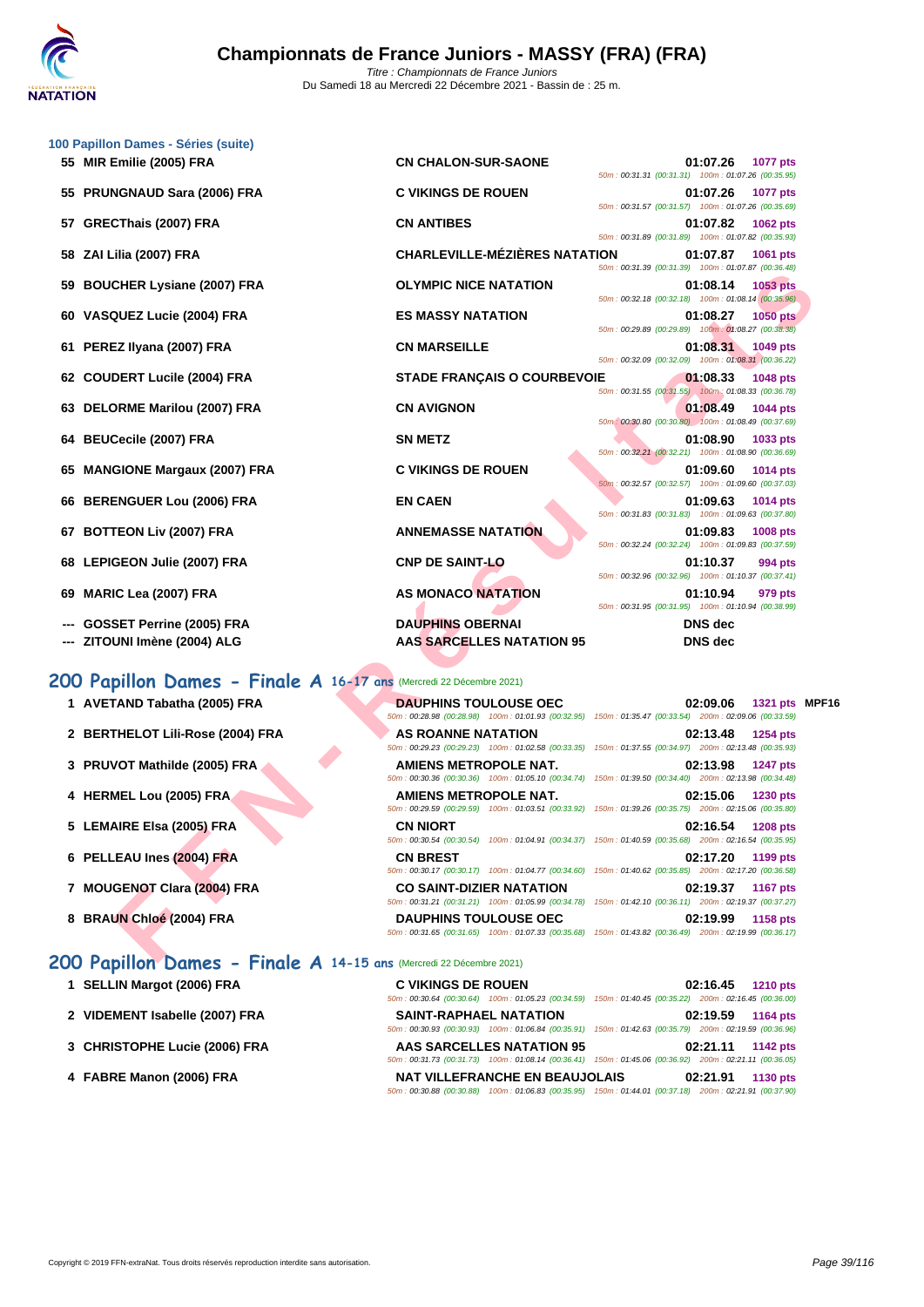#### **[200 Papil](http://www.ffnatation.fr/webffn/index.php)lon Dames - Finale A (suite)**

- **5 FERRÉ Léann (2006) FRA DAUPHINS D'ANNECY 02:22.20 1126 pts**
- **6 LENOIR Melanie (2006) FRA CN MELUN VAL DE SEINE 02:23.06 1114 pts**
- **7 VIACAVA Giulia (2006) ITA AS MONACO NATATION 02:23.34 1110 pts**
- **8 PICARD Justine (2006) FRA CANET 66 NATATION 02:24.49 1094 pts**

# **200 Papillon Dames - Finale B 16-17 ans** (Mercredi 22 Décembre 2021)

- **1 MUSSER Lea (2005) FRA AC MOLSHEIM MUTZIG 02:17.75 1191 pts**
- **2 SENEZ Lou-Ann (2004) FRA STADE BÉTHUNE PÉLICAN CLUB 02:21.06 1142 pts**
- **3 DOMINGEON Manon (2005) FRA NAT VILLEFRANCHE EN BEAUJOLAIS 02:21.97 1129 pts**
- **4 METAILLER Marion (2004) FRA PAYS D'AIX NATATION 02:23.43 1109 pts**
- **5 LARDIER-PUIGDOMENECGabriella (2005) FRA C PAUL-BERT RENNES 02:23.50 1108 pts**
- **6 MACIEL Manon (2004) FRA ASPTT MONTPELLIER 02:24.32 1096 pts**
- **7 SEIGNEUR Stella (2004) FRA AQUATIC CLUB BOURGES 02:25.02 1086 pts**
- **8 MIR Emilie (2005) FRA CN CHALON-SUR-SAONE 02:25.36 1081 pts**

## **200 Papillon Dames - Finale B 14-15**

- **1 RAVIER Giulia (2007) FRA LILLE MÉTROPOLE NATATION 02:24.09 1099 pts**
- 2 **NICOLAS Andrea (2007) FRA**
- **3 ZAI Lilia (2007) FRA**
- **4 FRUSTIÉ Caithline (2006) FRA**
- **5 AURORA Louise (2007) FRA**
- **6 VERDIER Lisa (2006) FRA**
- **7** BOUCHER Lysiane (2007) FRA
- **8 NEMETLaura-Blanka (2007) HUN CN CHALON-SUR-SAONE**

## **200 Papillon Dames - Séries** (Mercredi 22 Décembre 2021)

- 
- 
- 
- 
- 
- 
- 
- 

|                                                               | $10011. 0032.03$ $10032.03$ $10011. 01.00344$ $100.30.30$ $10011. 01.40.20$ $100.31.10$                                                         |                                                                 |                 |
|---------------------------------------------------------------|-------------------------------------------------------------------------------------------------------------------------------------------------|-----------------------------------------------------------------|-----------------|
| pillon Dames - Finale B 16-17 ans (Mercredi 22 Décembre 2021) |                                                                                                                                                 |                                                                 |                 |
| <b>SER Lea (2005) FRA</b>                                     | <b>AC MOLSHEIM MUTZIG</b><br>50m: 00:30.11 (00:30.11) 100m: 01:05.21 (00:35.10) 150m: 01:41.53 (00:36.32) 200m: 02:17.75 (00:36.22)             | 02:17.75                                                        | <b>1191 pts</b> |
| EZ Lou-Ann (2004) FRA                                         | <b>STADE BÉTHUNE PÉLICAN CLUB</b><br>50m: 00:31.17 (00:31.17) 100m: 01:06.73 (00:35.56) 150m: 01:43.25 (00:36.52) 200m: 02:21.06 (00:37.81)     | 02:21.06                                                        | <b>1142 pts</b> |
| <b>INGEON Manon (2005) FRA</b>                                | <b>NAT VILLEFRANCHE EN BEAUJOLAIS</b><br>50m: 00:30.87 (00:30.87) 100m: 01:06.53 (00:35.66) 150m: 01:44.09 (00:37.56) 200m: 02:21.97 (00:37.88) | 02:21.97                                                        | <b>1129 pts</b> |
| AILLER Marion (2004) FRA                                      | <b>PAYS D'AIX NATATION</b><br>50m: 00:31.24 (00:31.24) 100m: 01:07.41 (00:36.17) 150m: 01:44.72 (00:37.31) 200m: 02:23.43 (00:38.71)            | 02:23.43                                                        | 1109 pts        |
| DIER-PUIGDOMENECGabriella (2005) FRA                          | <b>C PAUL-BERT RENNES</b><br>50m : 00:30.42 (00:30.42) 100m : 01:05.86 (00:35.44) 150m : 01:44.03 (00:38.17) 200m : 02:23.50 (00:39.47)         | 02:23.50                                                        | <b>1108 pts</b> |
| IEL Manon (2004) FRA                                          | <b>ASPTT MONTPELLIER</b><br>50m: 00:32.33 (00:32.33) 100m: 01:08.92 (00:36.59)                                                                  | 02:24.32<br>150m: 01:46.31 (00:37.39) 200m: 02:24.32 (00:38.01) | 1096 pts        |
| NEUR Stella (2004) FRA                                        | <b>AQUATIC CLUB BOURGES</b><br>50m: 00:31.36 (00:31.36) 100m: 01:07.27 (00:35.91) 150m: 01:45.37 (00:38.10) 200m: 02:25.02 (00:39.65)           | 02:25.02                                                        | 1086 pts        |
| Emilie (2005) FRA                                             | <b>CN CHALON-SUR-SAONE</b><br>50m : 00:31.66 (00:31.66) 100m : 01:08.65 (00:36.99) 150m : 01:46.87 (00:38.22) 200m : 02:25.36 (00:38.49)        | 02:25.36                                                        | 1081 pts        |
| pillon Dames - Finale B 14-15 ans (Mercredi 22 Décembre 2021) |                                                                                                                                                 |                                                                 |                 |
| ER Giulia (2007) FRA                                          | <b>LILLE METROPOLE NATATION</b><br>50m: 00:33.27 (00:33.27) 100m: 01:09.98 (00:36.71) 150m: 01:47.01 (00:37.03) 200m: 02:24.09 (00:37.08)       | 02:24.09                                                        | 1099 pts        |
| )LAS Andrea (2007) FRA                                        | <b>STADE OLYMPIQUE CHAMBERY</b><br>50m : 00:32.15 (00:32.15) 100m : 01:09.41 (00:37.26) 150m : 01:47.36 (00:37.95) 200m : 02:24.16 (00:36.80)   | 02:24.16                                                        | 1098 pts        |
| .ilia (2007) FRA                                              | <b>CHARLEVILLE-MEZIERES NATATION</b><br>60m: 00:32.54 (00:32.54) 100m: 01:10.08 (00:37.54) 150m: 01:46.84 (00:36.76) 200m: 02:24.81 (00:37.97)  | 02:24.81                                                        | <b>1089 pts</b> |
| STIÉ Caithline (2006) FRA                                     | <b>SN OYONNAX</b><br>50m; 00:32.57 (00:32.57) 100m: 01:10.15 (00:37.58) 150m: 01:48.70 (00:38.55) 200m: 02:27.31 (00:38.61)                     | 02:27.31                                                        | 1054 pts        |
| ORA Louise (2007) FRA                                         | <b>CN AUCH</b><br>50m: 00:31.85 (00:31.85) 100m: 01:10.30 (00:38.45) 150m: 01:49.13 (00:38.83) 200m: 02:27.91 (00:38.78)                        | 02:27.91                                                        | <b>1046 pts</b> |
| DIER Lisa (2006) FRA                                          | <b>MARCQ NATATION</b><br>50m: 00:33.51 (00:33.51) 100m: 01:10.81 (00:37.30) 150m: 01:49.88 (00:39.07) 200m: 02:28.11 (00:38.23)                 | 02:28.11                                                        | 1043 pts        |
| CHER Lysiane (2007) FRA                                       | <b>OLYMPIC NICE NATATION</b><br>50m : 00:32.95 (00:32.95) 100m : 01:10.61 (00:37.66) 150m : 01:48.74 (00:38.13) 200m : 02:28.57 (00:39.83)      | 02:28.57                                                        | <b>1037 pts</b> |
| ETLaura-Blanka (2007) HUN                                     | <b>CN CHALON-SUR-SAONE</b><br>50m: 00:33.51 (00:33.51) 100m: 01:12.25 (00:38.74) 150m: 01:51.78 (00:39.53) 200m: 02:30.67 (00:38.89)            | 02:30.67                                                        | 1009 pts        |
| pillon Dames - Séries (Mercredi 22 Décembre 2021)             |                                                                                                                                                 |                                                                 |                 |
| <b>TAND Tabatha (2005) FRA</b>                                | <b>DAUPHINS TOULOUSE OEC</b><br>50m: 00:28.92 (00:28.92) 100m: 01:02.12 (00:33.20) 150m: 01:36.33 (00:34.21) 200m: 02:10.34 (00:34.01)          | 02:10.34                                                        | 1302 pts        |
| THELOT Lili-Rose (2004) FRA                                   | <b>AS ROANNE NATATION</b><br>50m : 00:29.86 (00:29.86) 100m : 01:04.81 (00:34.95) 150m : 01:40.75 (00:35.94) 200m : 02:16.46 (00:35.71)         | 02:16.46                                                        | <b>1210 pts</b> |
| MEL Lou (2005) FRA                                            | AMIENS METROPOLE NAT.<br>50m: 00:30.23 (00:30.23) 100m: 01:04.75 (00:34.52) 150m: 01:40.81 (00:36.06) 200m: 02:17.01 (00:36.20)                 | 02:17.01                                                        | <b>1201 pts</b> |

50m : 00:31.94 (00:31.94) 100m : 01:07.80 (00:35.86) 150m : 01:45.41 (00:37.61) 200m : 02:22.20 (00:36.79)

50m : 00:31.49 (00:31.49) 100m : 01:08.07 (00:36.58) 150m : 01:45.54 (00:37.47) 200m : 02:23.06 (00:37.52)

50m : 00:32.22 (00:32.22) 100m : 01:08.92 (00:36.70) 150m : 01:46.81 (00:37.89) 200m : 02:23.34 (00:36.53)

50m : 00:32.09 (00:32.09) 100m : 01:08.44 (00:36.35) 150m : 01:46.20 (00:37.76) 200m : 02:24.49 (00:38.29)

| 1 AVETAND Tabatha (2005) FRA     | <b>DAUPHINS TOULOUSE OEC</b>    | 02:10.34<br>1302 pts<br>50m: 00:28.92 (00:28.92) 100m: 01:02.12 (00:33.20) 150m: 01:36.33 (00:34.21) 200m: 02:10.34 (00:34.01)        |
|----------------------------------|---------------------------------|---------------------------------------------------------------------------------------------------------------------------------------|
| 2 BERTHELOT Lili-Rose (2004) FRA | AS ROANNE NATATION              | 02:16.46<br><b>1210 pts</b><br>50m: 00:29.86 (00:29.86) 100m: 01:04.81 (00:34.95) 150m: 01:40.75 (00:35.94) 200m: 02:16.46 (00:35.71) |
| 3 HERMEL Lou (2005) FRA          | <b>AMIENS METROPOLE NAT.</b>    | 02:17.01<br><b>1201 pts</b><br>50m: 00:30.23 (00:30.23) 100m: 01:04.75 (00:34.52) 150m: 01:40.81 (00:36.06) 200m: 02:17.01 (00:36.20) |
| 4 SELLIN Margot (2006) FRA       | <b>C VIKINGS DE ROUEN</b>       | 02:17.75<br>1191 pts<br>50m: 00:31.15 (00:31.15) 100m: 01:06.81 (00:35.66) 150m: 01:41.99 (00:35.18) 200m: 02:17.75 (00:35.76)        |
| 5 PRUVOT Mathilde (2005) FRA     | <b>AMIENS METROPOLE NAT.</b>    | 02:17.88<br>1189 pts<br>50m: 00:30.10 (00:30.10) 100m: 01:05.30 (00:35.20) 150m: 01:41.03 (00:35.73) 200m: 02:17.88 (00:36.85)        |
| 6 PELLEAU Ines (2004) FRA        | <b>CN BREST</b>                 | 02:18.14<br>1185 pts<br>50m: 00:30.62 (00:30.62) 100m: 01:05.96 (00:35.34) 150m: 01:42.03 (00:36.07) 200m: 02:18.14 (00:36.11)        |
| 7 MOUGENOT Clara (2004) FRA      | <b>CO SAINT-DIZIER NATATION</b> | 02:18.82<br>1175 pts<br>50m: 00:31.43 (00:31.43) 100m: 01:06.70 (00:35.27) 150m: 01:42.46 (00:35.76) 200m: 02:18.82 (00:36.36)        |
| 8 LEMAIRE Elsa (2005) FRA        | <b>CN NIORT</b>                 | 02:19.29<br><b>1168 pts</b><br>50m: 00:30.92 (00:30.92) 100m: 01:05.80 (00:34.88) 150m: 01:42.32 (00:36.52) 200m: 02:19.29 (00:36.97) |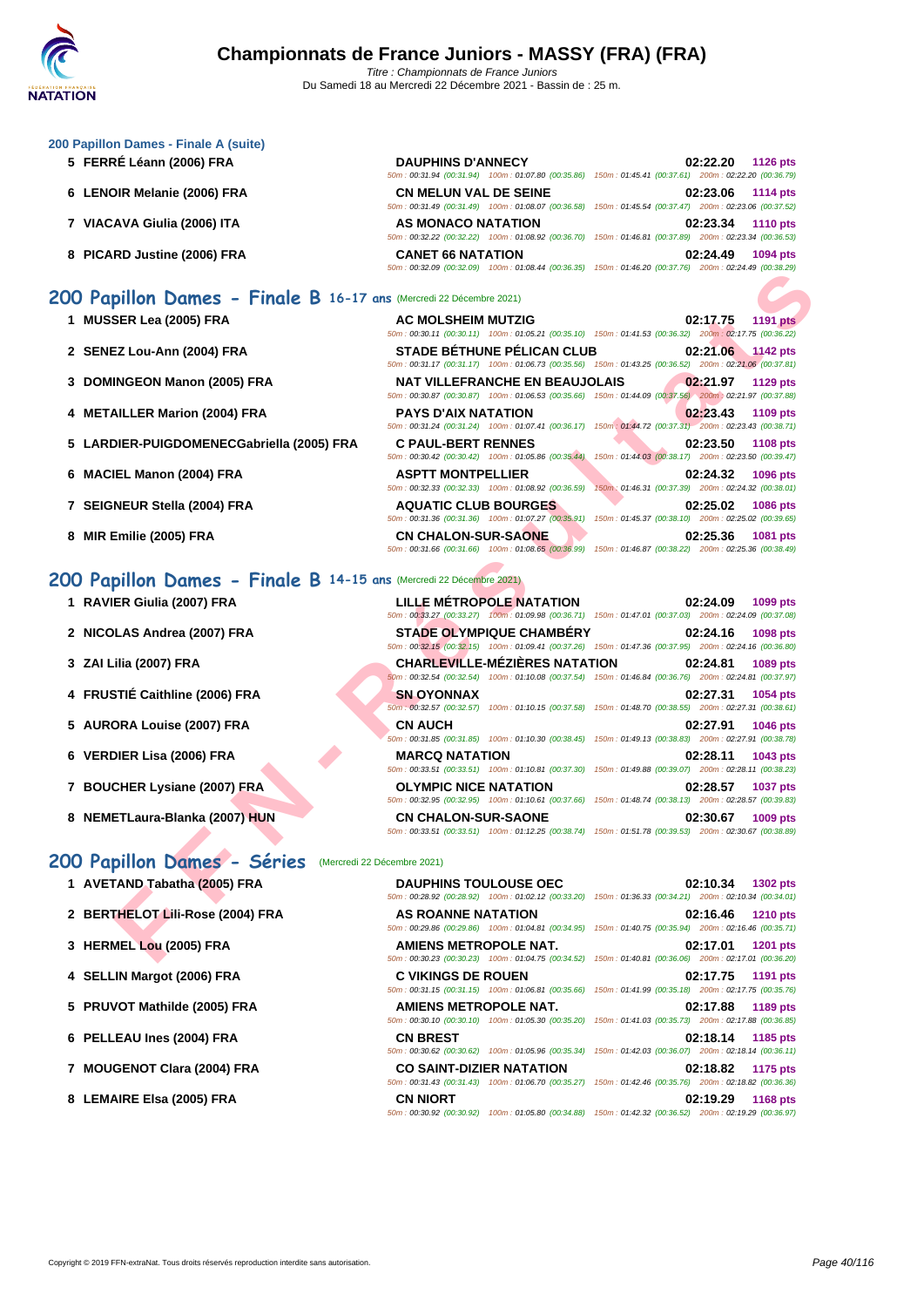#### **[200 Papil](http://www.ffnatation.fr/webffn/index.php)lon Dames - Séries (suite)**

- 
- 
- 
- 
- 
- 
- 
- 
- 
- 
- 
- 
- 
- 
- 
- 
- 
- 
- 
- 
- 
- 
- 
- 
- 
- 
- 
- 
- 
- 
- 

**FIEL Marion (2004) FRA**<br> **FARISHM (2004) FRA**<br> **FARIS DRIVER LIES MATAINDING**<br> **FARIS DRIVER AND THE CHARACTER SIMULATION (2004) FRA**<br> **FARIS DRIVER AND PRANEL IN A COUNTIC CLUB BOURGES**<br> **FACE OF A FARIS DRIVER COMPANEL 9 BRAUN Chloé (2004) FRA DAUPHINS TOULOUSE OEC 02:20.81 1146 pts** 50m : 00:31.19 (00:31.19) 100m : 01:06.26 (00:35.07) 150m : 01:43.05 (00:36.79) 200m : 02:20.81 (00:37.76) **10 DOMINGEON Manon (2005) FRA NAT VILLEFRANCHE EN BEAUJOLAIS 02:21.41 1137 pts** 50m : 00:31.37 (00:31.37) 100m : 01:06.91 (00:35.54) 150m : 01:43.77 (00:36.86) 200m : 02:21.41 (00:37.64) **11 VIDEMENT Isabelle (2007) FRA SAINT-RAPHAEL NATATION 02:22.41 1123 pts** 50m : 00:31.43 (00:31.43) 100m : 01:08.84 (00:37.41) 150m : 01:45.36 (00:36.52) 200m : 02:22.41 (00:37.05) **12 SENEZ Lou-Ann (2004) FRA STADE BÉTHUNE PÉLICAN CLUB 02:22.43 1123 pts** 50m : 00:31.72 (00:31.72) 100m : 01:07.98 (00:36.26) 150m : 01:44.57 (00:36.59) 200m : 02:22.43 (00:37.86) **13 MACIEL Manon (2004) FRA ASPTT MONTPELLIER 02:23.30 1111 pts** 50m : 00:31.54 (00:31.54) 100m : 01:07.36 (00:35.82) 150m : 01:45.20 (00:37.84) 200m : 02:23.30 (00:38.10) **14 METAILLER Marion (2004) FRA PAYS D'AIX NATATION 02:23.52 1107 pts** 50m : 00:31.54 (00:31.54) 100m : 01:07.70 (00:36.16) 150m : 01:45.03 (00:37.33) 200m : 02:23.52 (00:38.49) **15 FERRÉ Léann (2006) FRA DAUPHINS D'ANNECY 02:23.71 1105 pts** 50m : 00:31.71 (00:31.71) 100m : 01:07.69 (00:35.98) 150m : 01:45.36 (00:37.67) 200m : 02:23.71 (00:38.35) **16 SEIGNEUR Stella (2004) FRA AQUATIC CLUB BOURGES 02:23.74 1104 pts** 50m : 00:31.74 (00:31.74) 100m : 01:07.66 (00:35.92) 150m : 01:44.79 (00:37.13) 200m : 02:23.74 (00:38.95) **17 MUSSER Lea (2005) FRA AC MOLSHEIM MUTZIG 02:23.95 1101 pts** 50m : 00:31.10 (00:31.10) 100m : 01:07.74 (00:36.64) 150m : 01:45.91 (00:38.17) 200m : 02:23.95 (00:38.04) **18 FABRE Manon (2006) FRA NAT VILLEFRANCHE EN BEAUJOLAIS 02:24.19 1098 pts** 50m : 00:31.56 (00:31.56) 100m : 01:07.74 (00:36.18) 150m : 01:45.86 (00:38.12) 200m : 02:24.19 (00:38.33) **19** CHRISTOPHE Lucie (2006) FRA<br> **19 CHRISTOPHE Lucie (2006) FRA AAS SARCELLES NATATION 95 00:37.21 150m**: 01:48.01 (00:37.21) **150m**: 01:48.01 (00:38.60) 200m: 02:24.33 (00:36.32) 50m : 00:32.20 (00:32.20) 100m : 01:09.41 (00:37.21) 150m : 01:48.01 (00:38.60) 200m : 02:24.33 (00:36.32) **20 LENOIR Melanie (2006) FRA CN MELUN VAL DE SEINE 02:25.00 1087 pts** 50m : 00:32.24 (00:32.24) 100m : 01:08.77 (00:36.53) 150m : 01:47.46 (00:38.69) 200m : 02:25.00 (00:37.54) **21 VIACAVA Giulia (2006) ITA AS MONACO NATATION 02:25.10 1085 pts** 50m : 00:31.96 (00:31.96) 100m : 01:10.02 (00:38.06) 150m : 01:47.12 (00:37.10) 200m : 02:25.10 (00:37.98) **22 LARDIER-PUIGDOMENECGabriella (2005) FRA C PAUL-BERT RENNES 02:25.30 1082 pts** 50m : 00:31.71 (00:31.71) 100m : 01:08.48 (00:36.77) 150m : 01:46.33 (00:37.85) 200m : 02:25.30 (00:38.97) **23 MIR Emilie (2005) FRA CN CHALON-SUR-SAONE 02:25.44 1080 pts** 50m : 00:31.83 (00:31.83) 100m : 01:08.74 (00:36.91) 150m : 01:46.40 (00:37.66) 200m : 02:25.44 (00:39.04) **24 JULIAN Eulalie (2005) FRA C PAUL-BERT RENNES 02:25.64 1078 pts** 50m : 00:32.36 (00:32.36) 100m : 01:09.25 (00:36.89) 150m : 01:47.28 (00:38.03) 200m : 02:25.64 (00:38.36) **25 PICARD Justine (2006) FRA CANET 66 NATATION 02:25.69 1077 pts** 50m : 00:31.98 (00:31.98) 100m : 01:08.46 (00:36.48) 150m : 01:46.86 (00:38.40) 200m : 02:25.69 (00:38.83) **26 RAVIER Giulia (2007) FRA LILLE MÉTROPOLE NATATION 02:26.82 1061 pts** 50m : 00:33.53 (00:33.53) 100m : 01:10.45 (00:36.92) 150m : 01:48.37 (00:37.92) 200m : 02:26.82 (00:38.45) **27 ZAI Lilia (2007) FRA CHARLEVILLE-MÉZIÈRES NATATION 02:26.83 1061 pts** 50m : 00:32.63 (00:32.63) 100m : 01:10.14 (00:37.51) 150m : 01:48.44 (00:38.30) 200m : 02:26.83 (00:38.39) **28 MARCHESE Aurelie (2005) FRA CN MELUN VAL DE SEINE 02:26.86 1061 pts** 50m : 00:32.36 (00:32.36) 100m : 01:09.41 (00:37.05) 150m : 01:47.57 (00:38.16) 200m : 02:26.86 (00:39.29) **29 COEFFARD Oriane (2005) FRA EN CAEN 02:27.04 1058 pts** 50m : 00:31.41 (00:31.41) 100m : 01:09.19 (00:37.78) 150m : 01:47.86 (00:38.67) 200m : 02:27.04 (00:39.18) **30 PREITER Emmy (2005) FRA SN METZ 02:27.31 1054 pts** 50m : 00:30.96 (00:30.96) 100m : 01:07.35 (00:36.39) 150m : 01:45.91 (00:38.56) 200m : 02:27.31 (00:41.40) **31 VERDIER Lisa (2006) FRA MARCQ NATATION 02:27.76 1048 pts** 50m : 00:32.81 (00:32.81) 100m : 01:09.12 (00:36.31) 150m : 01:46.82 (00:37.70) 200m : 02:27.76 (00:40.94) **32 BOUCHER Lysiane (2007) FRA OLYMPIC NICE NATATION 02:27.84 1047 pts** 50m : 00:33.08 (00:33.08) 100m : 01:09.94 (00:36.86) 150m : 01:48.72 (00:38.78) 200m : 02:27.84 (00:39.12) **33 FRUSTIÉ Caithline (2006) FRA SN OYONNAX 02:28.42 1039 pts** 50m : 00:31.83 (00:31.83) 100m : 01:09.27 (00:37.44) 150m : 01:48.53 (00:39.26) 200m : 02:28.42 (00:39.89) **34 AURORA Louise (2007) FRA CN AUCH 02:28.94 1032 pts** 50m : 00:32.37 (00:32.37) 100m : 01:10.49 (00:38.12) 150m : 01:49.62 (00:39.13) 200m : 02:28.94 (00:39.32) **35 NICOLAS Andrea (2007) FRA STADE OLYMPIQUE CHAMBÉRY 02:29.20 1028 pts** 50m : 00:32.53 (00:32.53) 100m : 01:10.98 (00:38.45) 150m : 01:50.13 (00:39.15) 200m : 02:29.20 (00:39.07) **36 NEMETLaura-Blanka (2007) HUN CN CHALON-SUR-SAONE 02:31.67 995 pts** 50m : 00:33.82 (00:33.82) 100m : 01:12.45 (00:38.63) 150m : 01:51.86 (00:39.41) 200m : 02:31.67 (00:39.81) **37 BOUCEIRO Félicia (2007) FRA ASM CHAMALIERES NATATION 02:31.73 994 pts** 50m : 00:32.92 (00:32.92) 100m : 01:11.71 (00:38.79) 150m : 01:52.05 (00:40.34) 200m : 02:31.73 (00:39.68) **38 BOTTEON Liv (2007) FRA ANNEMASSE NATATION 02:32.75 981 pts** 50m : 00:33.71 (00:33.71) 100m : 01:11.95 (00:38.24) 150m : 01:52.15 (00:40.20) 200m : 02:32.75 (00:40.60) **39 RIPOLL Manuela (2007) FRA PAYS D'AIX NATATION 02:33.25 974 pts**

50m : 00:32.25 (00:32.25) 100m : 01:10.35 (00:38.10) 150m : 01:50.84 (00:40.49) 200m : 02:33.25 (00:42.41)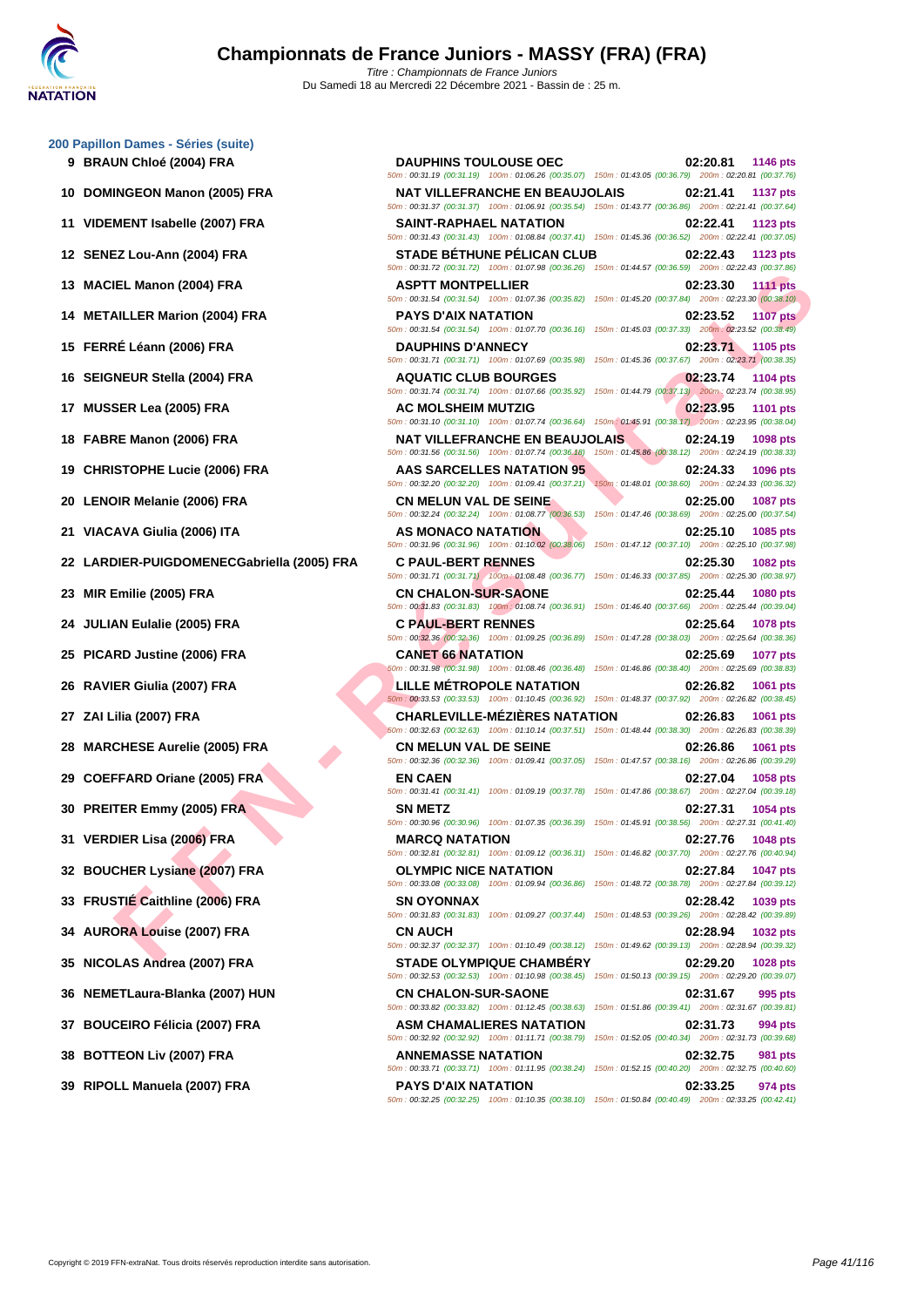### **[200 Papil](http://www.ffnatation.fr/webffn/index.php)lon Dames - Séries (suite)**

- **40 ROBERT Marie (2005) FRA ROBERT**
- **41 GRECThais (2007) FRA CNS CNS CNS CNS CONS CONS CONS CONS CONS**
- **--- ZITOUNI Imène (2004) ALG**
- **--- PASQUET Aurélie (2004) FRA** DAUPHING DISCOVER
- **--- GOSSET Perrine (2005) FRA DAU DISCOVERENT DISCOVERENCE**

## **200 4 Nages Dames - Finale A 16-17 ans** (Mardi 21 Décembre 2021)

- **1** TISSANDIE Camille (2004) FRA
- **2 GENSANE Rébecca (2004) FRA LYON NATATION METROPOLE 02:14.98 1256 pts**
- **3 PRUVOT Mathilde (2005) FRA**
- **4 BERTHELOT Lili-Rose (2004) FRA**
- **5 MUSSER Lea (2005) FRA**
- **6** DOMINGEON Manon (2005) FRA
- **7 MAUPOUX Nina (2004) FRA**
- **8 VERT-MONIG Silja (2005) FRA**

# **200 4 Nages Dames - Finale A 14-15 ans** (Mardi 21 Décembre 2021)

- **1** LENOIR Melanie (2006) FRA
- **2 BOUDES** Romane (2006) FRA
- **3 VIACAVA Giulia (2006) ITA**
- **4 TABIASCO Alexandra (2006) FRA**
- **5 GREMBOKOLE Alicia (2006) FRA**
- **6 VIDEMENT Isabelle (2007) FRA**
- **7 PRUNGNAUD Sara (2006) FRA C VIKINGS DE ROUEN 02:24.65 1116 pts**
- **8** LETOCART Luna (2006) FRA

## **200 4 Nages Dames - Finale B 16-17 ans** (Mardi 21 Décembre 2021)

- **1 BONDOUY Noah (2004) FRA ES MASSY NATATION 02:20.64 1173 pts**
- **2 LEGER Camille (2004) FRA SAINT-RAPHAEL NATATION 02:20.90 1169 pts**
- **3 PAGNON Clara (2005) FRA SOISSONS NATATION SPORTIVE 02:21.76 1157 pts**
- **4 MOUGENOT Clara (2004) FRA CO SAINT-DIZIER NATATION 02:23.03 1139 pts**
- **5 VANLIERDE Victoria (2004) FRA STADE BÉTHUNE PÉLICAN CLUB 02:24.01 1125 pts**
- **6 RADOVICI Béatrice (2004) FRA CN CÉVENNES ALÈS 02:25.52 1104 pts**
- **7 TINKER Ella (2005) GBR STADE OLYMPIQUE CHAMBÉRY 02:26.96 1084 pts**
- **8 CIMKAUSKAS Shana (2004) FRA STADE FRANÇAIS O COURBEVOIE 02:27.47 1077 pts**

|                         | <b>RC BRON DÉCINES NATATION</b>                                                                        |  | 02:33.34       | 973 pts |
|-------------------------|--------------------------------------------------------------------------------------------------------|--|----------------|---------|
|                         | 50m: 00:33.04 (00:33.04) 100m: 01:11.93 (00:38.89) 150m: 01:52.51 (00:40.58) 200m: 02:33.34 (00:40.83) |  |                |         |
| <b>CN ANTIBES</b>       |                                                                                                        |  | 02:36.87       | 927 pts |
|                         | 50m: 00:34.00 (00:34.00) 100m: 01:13.63 (00:39.63) 150m: 01:55.42 (00:41.79) 200m: 02:36.87 (00:41.45) |  |                |         |
|                         | AAS SARCELLES NATATION 95                                                                              |  | <b>DNS</b> dec |         |
| <b>DAUPHINS OBERNAI</b> |                                                                                                        |  | DNS dec        |         |
| <b>DAUPHINS OBERNAI</b> |                                                                                                        |  | <b>DNS</b> dec |         |

| <b>CASTRES SPORTS NAUTIQUES</b>                    | 02:12.29<br><b>1296 pts</b>                                                                            |
|----------------------------------------------------|--------------------------------------------------------------------------------------------------------|
| 50m: 00:28.36 (00:28.36) 100m: 01:03.10 (00:34.74) | 150m: 01:41.54 (00:38.44) 200m: 02:12.29 (00:30.75)                                                    |
| <b>LYON NATATION METROPOLE</b>                     | 02:14.98 1256 pts                                                                                      |
| 50m: 00:30.07 (00:30.07) 100m: 01:04.35 (00:34.28) | 150m: 01:43.61 (00:39.26) 200m: 02:14.98 (00:31.37)                                                    |
| AMIENS METROPOLE NAT.                              | 02:16.82 1228 pts                                                                                      |
| 50m: 00:29.08 (00:29.08) 100m: 01:05.13 (00:36.05) | 150m: 01:45.72 (00:40.59) 200m: 02:16.82 (00:31.10)                                                    |
| <b>AS ROANNE NATATION</b>                          | 02:17.14 1224 pts                                                                                      |
| 50m: 00:28.46 (00:28.46) 100m: 01:03.74 (00:35.28) | 150m: 01:45.90 (00:42.16) 200m: 02:17.14 (00:31.24)                                                    |
|                                                    |                                                                                                        |
| <b>AC MOLSHEIM MUTZIG</b>                          | 02:18.68 1201 pts                                                                                      |
| 50m: 00:29.22 (00:29.22) 100m: 01:04.84 (00:35.62) | 150m: 01:45.90 (00:41.06) 200m: 02:18.68 (00:32.78)                                                    |
| NAT VILLEFRANCHE EN BEAUJOLAIS                     | 02:20.82<br><b>1170 pts</b>                                                                            |
|                                                    | 50m: 00:29.99 (00:29.99) 100m: 01:04.19 (00:34.20) 150m; 01:47.77 (00:43.58) 200m: 02:20.82 (00:33.05) |
| <b>CN VIRY-CHÂTILLON</b>                           | 02:21.08<br><b>1167 pts</b>                                                                            |
| 50m: 00:31.23 (00:31.23) 100m: 01:06.74 (00:35.51) | 150m: 01:48.31 (00:41.57) 200m: 02:21.08 (00:32.77)                                                    |
| <b>MARSOUINS DU COMMINGES</b>                      | 02:21.39<br><b>1162 pts</b>                                                                            |

| ANDIE Camille (2004) FRA                                  | <b>CASTRES SPORTS NAUTIQUES</b>                                                                                                                    | 02:12.29<br><b>1296 pts</b>                                                                            |
|-----------------------------------------------------------|----------------------------------------------------------------------------------------------------------------------------------------------------|--------------------------------------------------------------------------------------------------------|
|                                                           | 50m: 00:28.36 (00:28.36) 100m: 01:03.10 (00:34.74) 150m: 01:41.54 (00:38.44) 200m: 02:12.29 (00:30.75)                                             |                                                                                                        |
| SANE Rébecca (2004) FRA                                   | <b>LYON NATATION METROPOLE</b><br>50m: 00:30.07 (00:30.07) 100m: 01:04.35 (00:34.28) 150m: 01:43.61 (00:39.26) 200m: 02:14.98 (00:31.37)           | 02:14.98<br><b>1256 pts</b>                                                                            |
| VOT Mathilde (2005) FRA                                   | AMIENS METROPOLE NAT.                                                                                                                              | 02:16.82<br><b>1228 pts</b>                                                                            |
|                                                           | 50m: 00:29.08 (00:29.08) 100m: 01:05.13 (00:36.05) 150m: 01:45.72 (00:40.59) 200m: 02:16.82 (00:31.10)                                             |                                                                                                        |
| THELOT Lili-Rose (2004) FRA                               | AS ROANNE NATATION<br>50m: 00:28.46 (00:28.46) 100m: 01:03.74 (00:35.28) 150m: 01:45.90 (00:42.16) 200m: 02:17.14 (00:31.24)                       | 02:17.14<br><b>1224 pts</b>                                                                            |
| SER Lea (2005) FRA                                        | <b>AC MOLSHEIM MUTZIG</b><br>50m : 00:29.22 (00:29.22) 100m : 01:04.84 (00:35.62) 150m : 01:45.90 (00:41.06) 200m : 02:18.68 (00:32.78)            | 02:18.68<br><b>1201 pts</b>                                                                            |
| <b>INGEON Manon (2005) FRA</b>                            | <b>NAT VILLEFRANCHE EN BEAUJOLAIS</b><br>50m: 00:29.99 (00:29.99) 100m: 01:04.19 (00:34.20) 150m: 01:47.77 (00:43.58) 200m: 02:20.82 (00:33.05)    | 02:20.82<br><b>1170 pts</b>                                                                            |
|                                                           | <b>CN VIRY-CHATILLON</b>                                                                                                                           | 02:21.08<br><b>1167 pts</b>                                                                            |
| POUX Nina (2004) FRA                                      | 50m: 00:31.23 (00:31.23) 100m: 01:06.74 (00:35.51) 150m: 01:48.31 (00:41.57) 200m: 02:21.08 (00:32.77)                                             |                                                                                                        |
| <b>F-MONIG Silja (2005) FRA</b>                           | <b>MARSOUINS DU COMMINGES</b><br>50m: 00:29.86 (00:29.86) 100m: 01:05.66 (00:35.80) 150m: 01:47.18 (00:41.52) 200m: 02:21.39 (00:34.21)            | 02:21.39<br><b>1162 pts</b>                                                                            |
| Nages Dames - Finale A 14-15 ans (Mardi 21 Décembre 2021) |                                                                                                                                                    |                                                                                                        |
| <b>OIR Melanie (2006) FRA</b>                             | <b>CN MELUN VAL DE SEINE</b>                                                                                                                       | <b>1215 pts</b><br>02:17.74                                                                            |
|                                                           | 50m: 00:31.68 (00:31.68) 100m: 01:07.03 (00:35.35) 150m: 01:45.87 (00:38.84) 200m: 02:17.74 (00:31.87)                                             |                                                                                                        |
| DES Romane (2006) FRA                                     | <b>AQUA GRIMPE MILLAU GRANDS CAUSSES</b><br>50m: 00:29.94 (00:29.94) 100m: 01:05.35 (00:35.41) 150m: 01:45.99 (00:40.64) 200m: 02:19.50 (00:33.51) | 02:19.50<br>1189 pts                                                                                   |
| AVA Giulia (2006) ITA                                     | AS MONACO NATATION                                                                                                                                 | 02:20.26<br>1178 pts                                                                                   |
|                                                           | 60m : 00:30.78 (00:30.78) 100m : 01:05.58 (00:34.80) 150m : 01:48.37 (00:42.79) 200m : 02:20.26 (00:31.89)                                         |                                                                                                        |
| ASCO Alexandra (2006) FRA                                 | <b>ETOILES 92</b>                                                                                                                                  | 02:22.86<br>1141 pts                                                                                   |
|                                                           | 50m; 00:31.46 (00:31.46) 100m: 01:08.27 (00:36.81) 150m: 01:50.29 (00:42.02) 200m: 02:22.86 (00:32.57)                                             |                                                                                                        |
| <b>MBOKOLE Alicia (2006) FRA</b>                          | <b>AQUATIC CLUB BOURGES</b><br>50m: 00:30.86 (00:30.86) 100m: 01:06.74 (00:35.88) 150m: 01:49.20 (00:42.46) 200m: 02:23.03 (00:33.83)              | 02:23.03<br>1139 pts                                                                                   |
|                                                           |                                                                                                                                                    |                                                                                                        |
| MENT Isabelle (2007) FRA                                  | <b>SAINT-RAPHAEL NATATION</b><br>50m: 00:30.07 (00:30.07) 100m: 01:05.40 (00:35.33) 150m: 01:50.31 (00:44.91) 200m: 02:23.61 (00:33.30)            | 02:23.61<br><b>1131 pts</b>                                                                            |
| <b>NGNAUD Sara (2006) FRA</b>                             | <b>C VIKINGS DE ROUEN</b>                                                                                                                          | 02:24.65<br><b>1116 pts</b>                                                                            |
|                                                           | 50m: 00:30.92 (00:30.92) 100m: 01:09.01 (00:38.09) 150m: 01:50.78 (00:41.77) 200m: 02:24.65 (00:33.87)                                             |                                                                                                        |
| <b>DCART Luna (2006) FRA</b>                              | <b>CN MELUN VAL DE SEINE</b>                                                                                                                       | 02:25.03<br><b>1111 pts</b>                                                                            |
|                                                           | 50m: 00:31.65 (00:31.65) 100m: 01:08.06 (00:36.41) 150m: 01:51.47 (00:43.41) 200m: 02:25.03 (00:33.56)                                             |                                                                                                        |
| Nages Dames - Finale B 16-17 ans (Mardi 21 Décembre 2021) |                                                                                                                                                    |                                                                                                        |
| DOUY Noah (2004) FRA                                      | <b>ES MASSY NATATION</b>                                                                                                                           | 02:20.64<br>1173 pts                                                                                   |
|                                                           | 50m : 00:30.26 (00:30.26) 100m : 01:05.03 (00:34.77) 150m : 01:47.46 (00:42.43) 200m : 02:20.64 (00:33.18)                                         |                                                                                                        |
| ER Camille (2004) FRA                                     | SAINT-RAPHAEL NATATION<br>50m : 00:30.97 (00:30.97) 100m : 01:05.26 (00:34.29) 150m : 01:48.66 (00:43.40) 200m : 02:20.90 (00:32.24)               | 02:20.90<br>1169 pts                                                                                   |
| NON Clara (2005) FRA                                      | <b>SOISSONS NATATION SPORTIVE</b>                                                                                                                  | 02:21.76<br><b>1157 pts</b>                                                                            |
|                                                           |                                                                                                                                                    | 50m: 00:30.15 (00:30.15) 100m: 01:06.38 (00:36.23) 150m: 01:49.11 (00:42.73) 200m: 02:21.76 (00:32.65) |

50m : 00:31.35 (00:31.35) 100m : 01:08.01 (00:36.66) 150m : 01:49.94 (00:41.93) 200m : 02:23.03 (00:33.09)

50m : 00:30.55 (00:30.55) 100m : 01:06.72 (00:36.17) 150m : 01:51.09 (00:44.37) 200m : 02:24.01 (00:32.92)

50m : 00:31.57 (00:31.57) 100m : 01:06.65 (00:35.08) 150m : 01:49.75 (00:43.10) 200m : 02:25.52 (00:35.77)

50m : 00:30.62 (00:30.62) 100m : 01:07.99 (00:37.37) 150m : 01:51.30 (00:43.31) 200m : 02:26.96 (00:35.66)

50m : 00:30.93 (00:30.93) 100m : 01:07.82 (00:36.89) 150m : 01:51.90 (00:44.08) 200m : 02:27.47 (00:35.57)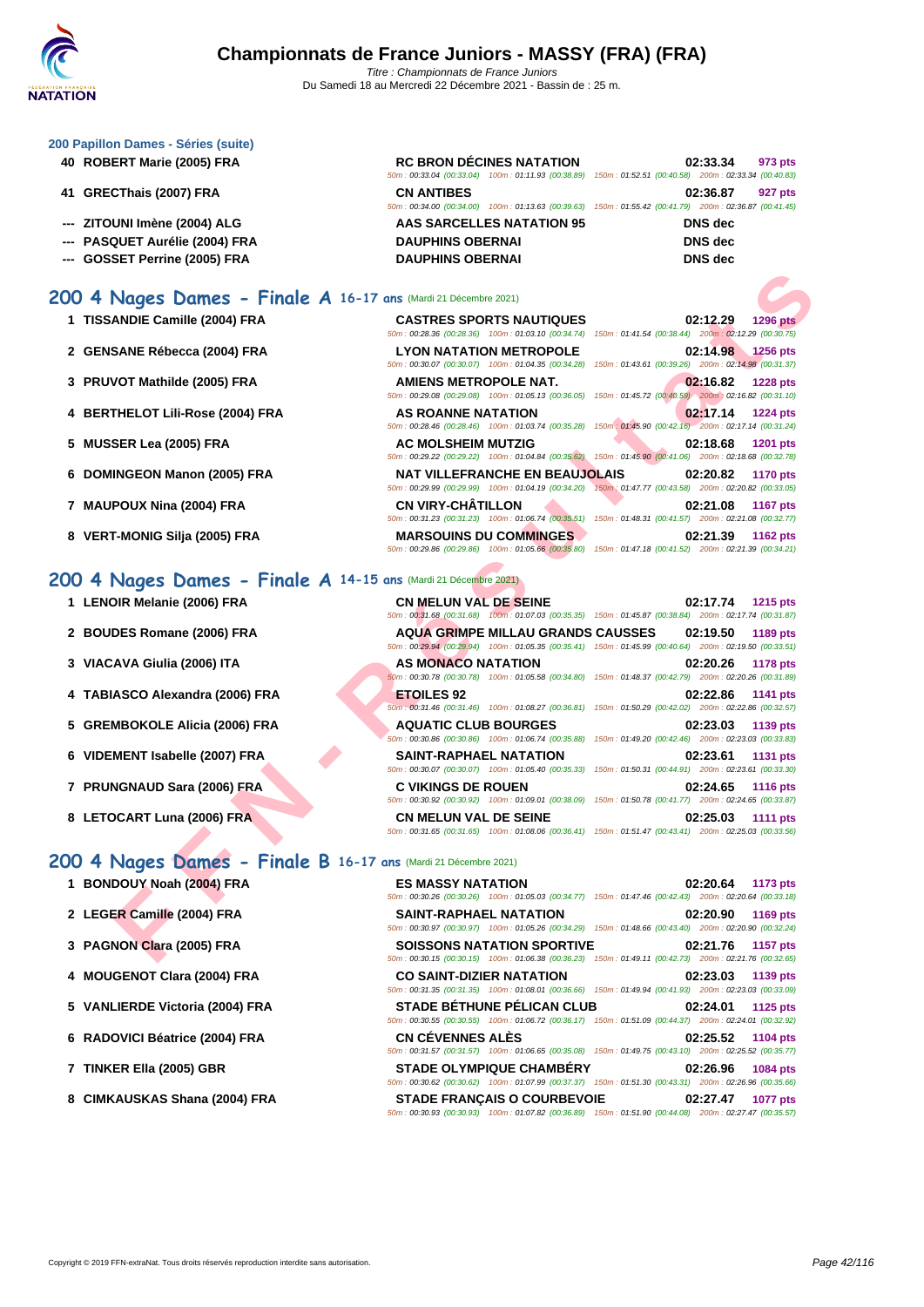### **CERCIFIED (2005) FRA**<br> **FER A FRANCE DISTURBANCE IN A SUI CHAMALIERE S NATATION**<br> **FER A FRANCE DISTURBANCE IN A SUI CONTENT AND CONTENT AND CONTENT AND CONTENT AND CONTENT AND CONTENT AND CONTENT AND CONTENT AND CONTENT [200 4](http://www.ffnatation.fr/webffn/index.php) Nages Dames - Finale B 14-15 ans** (Mardi 21 Décembre 2021) **1 NICOLAS Andrea (2007) FRA STADE OLYMPIQUE CHAMBÉRY 02:22.68 1144 pts** 50m : 00:30.81 (00:30.81) 100m : 01:08.23 (00:37.42) 150m : 01:48.99 (00:40.76) 200m : 02:22.68 (00:33.69) **2 PREDINE Alix (2006) FRA CN CHALON-SUR-SAONE 02:23.37 1134 pts** 50m : 00:30.50 (00:30.50) 100m : 01:06.35 (00:35.85) 150m : 01:50.88 (00:44.53) 200m : 02:23.37 (00:32.49) **3 [CHERIFI Naella \(2006\) FRA](http://www.ffnatation.fr/webffn/resultats.php?idact=nat&go=epr&idcpt=72221&idepr=41) OLYMPIC NICE NATATION 02:23.76 1129 pts** 50m : 00:32.38 (00:32.38) 100m : 01:07.99 (00:35.61) 150m : 01:50.83 (00:42.84) 200m : 02:23.76 (00:32.93) **4 LE CONTELLEC Lola (2007) FRA CLUB DE NATATION DE SASSENAGE 02:24.45 1119 pts** 50m : 00:30.37 (00:30.37) 100m : 01:06.90 (00:36.53) 150m : 01:50.66 (00:43.76) 200m : 02:24.45 (00:33.79) **5 BOUCEIRO Félicia (2007) FRA ASM CHAMALIERES NATATION 02:25.57 1103 pts** 50m : 00:31.64 (00:31.64) 100m : 01:09.37 (00:37.73) 150m : 01:51.94 (00:42.57) 200m : 02:25.57 (00:33.63) **6 GNAZALE Judith (2006) FRA CN MELUN VAL DE SEINE 02:26.34 1092 pts** 50m : 00:31.55 (00:31.55) 100m : 01:09.35 (00:37.80) 150m : 01:51.62 (00:42.27) 200m : 02:26.34 (00:34.72) **7 VIGUIER Alix (2007) FRA CN CÉVENNES ALÈS 02:27.34 1079 pts** 50m : 00:32.21 (00:32.21) 100m : 01:08.62 (00:36.41) 150m : 01:53.59 (00:44.97) 200m : 02:27.34 (00:33.75) **8 SCHUHLER Lucie (2006) FRA TEAM STRASBOURG SNS-ASPTT-PCS 02:28.14 1068 pts** 50m : 00:33.15 (00:33.15) 100m : 01:12.05 (00:38.90) 150m : 01:54.48 (00:42.43) 200m : 02:28.14 (00:33.66) **200 4 Nages Dames - Séries** (Mardi 21 Décembre 2021) **1 TISSANDIE Camille (2004) FRA CASTRES SPORTS NAUTIQUES 02:17.56 1218 pts** 50m : 00:29.45 (00:29.45) 100m : 01:06.05 (00:36.60) 150m : 01:45.44 (00:39.39) 200m : 02:17.56 (00:32.12) **2 PRUVOT Mathilde (2005) FRA AMIENS METROPOLE NAT. 02:18.06 1210 pts** 50m : 00:29.49 (00:29.49) 100m : 01:06.14 (00:36.65) 150m : 01:46.22 (00:40.08) 200m : 02:18.06 (00:31.84) **3 GENSANE Rébecca (2004) FRA LYON NATATION METROPOLE 02:19.77 1185 pts**<br>50m : 00:30.93 (00:30.93) 100m : 01:05.80 (00:34.87) 150m : 01:46.14 (00:40.34) 200m : 02:19.77 (00:33.63) **4 DOMINGEON Manon (2005) FRA NAT VILLEFRANCHE EN BEAUJOLAIS 02:20.05 1181 pts** 50m : 00:30.55 (00:30.55) 100m : 01:04.57 (00:34.02) 150m : 01:47.55 (00:42.98) 200m : 02:20.05 (00:32.50) **5 VERT-MONIG Silja (2005) FRA MARSOUINS DU COMMINGES 02:20.27 1178 pts** 50m : 00:30.07 (00:30.07) 100m : 01:05.85 (00:35.78) 150m : 01:47.02 (00:41.17) 200m : 02:20.27 (00:33.25) **6 BERTHELOT Lili-Rose (2004) FRA AS ROANNE NATATION 02:20.37 1177 pts** 50m : 00:28.54 (00:28.54) 100m : 01:04.61 (00:36.07) 150m : 01:46.62 (00:42.01) 200m : 02:20.37 (00:33.75) **7 MUSSER Lea (2005) FRA AC MOLSHEIM MUTZIG 02:20.65 1173 pts** 50m : 00:29.51 (00:29.51) 100m : 01:06.84 (00:37.33) 150m : 01:48.59 (00:41.75) 200m : 02:20.65 (00:32.06) **8 LENOIR Melanie (2006) FRA CN MELUN VAL DE SEINE 02:21.29 1164 pts** 50m : 00:31.34 (00:31.34) 100m : 01:08.36 (00:37.02) 150m : 01:47.39 (00:39.03) 200m : 02:21.29 (00:33.90) **9 MAUPOUX Nina (2004) FRA CN VIRY-CHÂTILLON 02:21.46 1161 pts** 50m : 00:29.66 (00:29.66) 100m : 01:06.47 (00:36.81) 150m : 01:47.92 (00:41.45) 200m : 02:21.46 (00:33.54) **10 BONDOUY Noah (2004) FRA ES MASSY NATATION 02:21.80 1156 pts** 50m : 00:30.59 (00:30.59) 100m : 01:05.50 (00:34.91) 150m : 01:47.90 (00:42.40) 200m : 02:21.80 (00:33.90) **11 VIACAVA Giulia (2006) ITA AS MONACO NATATION 02:22.46 1147 pts** 50m : 00:30.99 (00:30.99) 100m : 01:06.35 (00:35.36) 150m : 01:49.91 (00:43.56) 200m : 02:22.46 (00:32.55) **12 BOUDES Romane (2006) FRA AQUA GRIMPE MILLAU GRANDS CAUSSES 02:22.47 1147 pts** 50m : 00:30.44 (00:30.44) 100m : 01:07.30 (00:36.86) 150m : 01:48.79 (00:41.49) 200m : 02:22.47 (00:33.68) **13 MAILHARROU Carla (2005) FRA NAT VILLEFRANCHE EN BEAUJOLAIS 02:23.04 1139 pts** 50m : 00:30.93 (00:30.93) 100m : 01:06.05 (00:35.12) 150m : 01:50.49 (00:44.44) 200m : 02:23.04 (00:32.55) **14 LEGER Camille (2004) FRA SAINT-RAPHAEL NATATION 02:23.61 1131 pts** 50m : 00:31.84 (00:31.84) 100m : 01:06.13 (00:34.29) 150m : 01:50.26 (00:44.13) 200m : 02:23.61 (00:33.35) **15 VANLIERDE Victoria (2004) FRA STADE BÉTHUNE PÉLICAN CLUB 02:23.99 1125 pts** 50m : 00:31.12 (00:31.12) 100m : 01:06.68 (00:35.56) 150m : 01:51.82 (00:45.14) 200m : 02:23.99 (00:32.17) **16 VIDEMENT Isabelle (2007) FRA SAINT-RAPHAEL NATATION 02:24.18 1123 pts** 50m : 00:29.71 (00:29.71) 100m : 01:04.88 (00:35.17) 150m : 01:51.03 (00:46.15) 200m : 02:24.18 (00:33.15) **17 MOUGENOT Clara (2004) FRA CO SAINT-DIZIER NATATION 02:24.29 1121 pts** 50m : 00:31.60 (00:31.60) 100m : 01:08.77 (00:37.17) 150m : 01:50.60 (00:41.83) 200m : 02:24.29 (00:33.69) **18 PRUNGNAUD Sara (2006) FRA C VIKINGS DE ROUEN 02:24.70 1115 pts** 50m : 00:31.57 (00:31.57) 100m : 01:10.11 (00:38.54) 150m : 01:51.31 (00:41.20) 200m : 02:24.70 (00:33.39) **19 CIMKAUSKAS Shana (2004) FRA STADE FRANÇAIS O COURBEVOIE 02:24.73 1115 pts** 50m : 00:30.94 (00:30.94) 100m : 01:07.57 (00:36.63) 150m : 01:50.07 (00:42.50) 200m : 02:24.73 (00:34.66) **20 TABIASCO Alexandra (2006) FRA ETOILES 92 02:25.10 1110 pts** 50m : 00:31.23 (00:31.23) 100m : 01:06.71 (00:35.48) 150m : 01:51.59 (00:44.88) 200m : 02:25.10 (00:33.51) **21 GREMBOKOLE Alicia (2006) FRA AQUATIC CLUB BOURGES 02:25.89 1099 pts** 50m : 00:31.55 (00:31.55) 100m : 01:08.54 (00:36.99) 150m : 01:52.23 (00:43.69) 200m : 02:25.89 (00:33.66) **22 LETOCART Luna (2006) FRA CN MELUN VAL DE SEINE 02:25.94 02:25.94 02:25.94 02:25.94 03:25 <b>04:46.05 CON CON CON CON CON CON CON CON CON CON CON CON CON CON CON CON CON C**

 $50m$  : 00:32.78  $(00:32.78)$   $100m$  : 01:03/89  $(00:35.11)$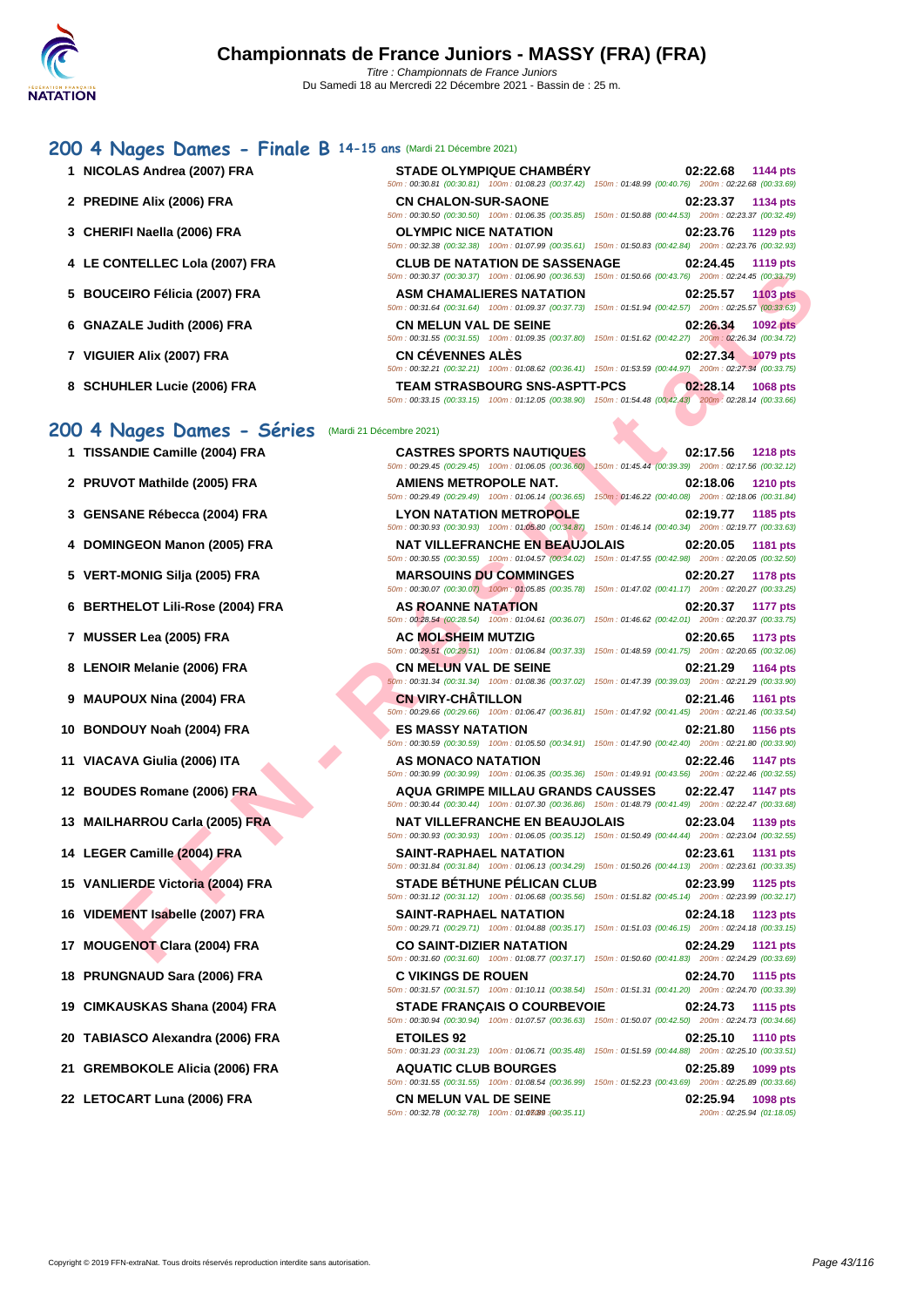|    | 200 4 Nages Dames - Séries (suite) |                                                                                                                                                                                                                                                           |          |                                       |
|----|------------------------------------|-----------------------------------------------------------------------------------------------------------------------------------------------------------------------------------------------------------------------------------------------------------|----------|---------------------------------------|
|    | 23 TINKER EIIa (2005) GBR          | <b>STADE OLYMPIQUE CHAMBERY</b><br>50m: 00:30.23 (00:30.23) 100m: 01:03025 : (00:37.02)                                                                                                                                                                   | 02:26.10 | 1096 pts<br>200m: 02:26.10 (01:18.85) |
|    | 24 PAGNON Clara (2005) FRA         | <b>SOISSONS NATATION SPORTIVE</b><br>50m: 00:30.52 (00:30.52) 100m: 01:07.31 (00:36.79) 150m: 01:51.57 (00:44.26) 200m: 02:26.15 (00:34.58                                                                                                                | 02:26.15 | 1095 pts                              |
|    | 25 PREDINE Alix (2006) FRA         | <b>CN CHALON-SUR-SAONE</b><br>50m: 00:30.35 (00:30.35) 100m: 01:07.10 (00:36.75) 150m: 01:51.51 (00:44.41) 200m: 02:26.19 (00:34.68)                                                                                                                      | 02:26.19 | 1095 pts                              |
|    | 26 RADOVICI Béatrice (2004) FRA    | <b>CN CEVENNES ALES</b><br>50m: 00:33.84 (00:33.84) 100m: 01:08.86 (00:35.02) 150m: 01:52.03 (00:43.17) 200m: 02:26.27 (00:34.24                                                                                                                          | 02:26.27 | 1093 pts                              |
|    | 27 CHERIFI Naella (2006) FRA       | <b>OLYMPIC NICE NATATION</b><br>50m : 00:32.89 (00:32.89) 100m : 01:09.42 (00:36.53) 150m : 01:53.35 (00:43.93) 200m : 02:26.44 (00:33.09)                                                                                                                | 02:26.44 | 1091 pts                              |
|    | 28 LE CONTELLEC Lola (2007) FRA    | <b>CLUB DE NATATION DE SASSENAGE</b><br>50m: 00:30.86 (00:30.86) 100m: 01:07.60 (00:36.74) 150m: 01:51.87 (00:44.27) 200m: 02:26.69 (00:34.82)                                                                                                            | 02:26.69 | <b>1088 pts</b>                       |
|    | 29 BOUCEIRO Félicia (2007) FRA     | <b>ASM CHAMALIERES NATATION</b><br>50m: 00:31.75 (00:31.75) 100m: 01:09.17 (00:37.42) 150m: 01:51.50 (00:42.33) 200m: 02:26.73 (00:35.23)                                                                                                                 | 02:26.73 | 1087 pts                              |
|    | 30 SCHUHLER Lucie (2006) FRA       | <b>TEAM STRASBOURG SNS-ASPTT-PCS</b><br>50m : 00:33.64 (00:33.64) 100m : 01:11.59 (00:37.95) 150m : 01:34.36 (00:22.77) 200m : 02:26.96 (00:52.60)                                                                                                        | 02:26.96 | 1084 pts                              |
|    | 31 NICOLAS Andrea (2007) FRA       | <b>STADE OLYMPIQUE CHAMBERY</b><br>50m: 00:31.27 (00:31.27) 100m: 01:09.50 (00:38.23) 150m: 01:51.69 (00:42.19) 200m: 02:27.14 (00:35.45)                                                                                                                 | 02:27.14 | 1081 pts                              |
|    | 31 GNAZALE Judith (2006) FRA       | <b>CN MELUN VAL DE SEINE</b><br>50m: 00:32.01 (00:32.01) 100m: 01:09.23 (00:37.22) 150m: 01:51.57 (00:42.34) 200m: 02:27.14 (00:35.57)                                                                                                                    | 02:27.14 | 1081 pts                              |
|    | 33 VIGUIER Alix (2007) FRA         | <b>CN CEVENNES ALES</b><br>50m: 00:30.40 (00:30.40) 100m: 01:05.70 (00:35.30)<br>150m: 01:52.05 (00:46.35) 200m: 02:27.22 (00:35.17)                                                                                                                      | 02:27.22 | 1080 pts                              |
|    | 34 GALLANT Apolline (2004) FRA     | <b>SN VERSAILLES</b><br>50m: 00:31.40 (00:31.40) 100m: 01:09.85 (00:38.45) 150m: 01:53.01 (00:43.16) 200m: 02:27.31 (00:34.30)                                                                                                                            | 02:27.31 | 1079 pts                              |
|    | 35 POIRAT Tess (2005) FRA          | <b>PAYS D'AIX NATATION</b><br>50m: 00:31.94 (00:31.94) 100m: 01:10.59 (00:38.65) 150m: 01:52.19 (00:41.60) 200m: 02:27.40 (00:35.21,                                                                                                                      | 02:27.40 | 1078 pts                              |
|    | 36 BIDEAU Evy (2007) FRA           | <b>C PAUL-BERT RENNES</b><br>50m : 00:31.09 (00:31.09) 100m : 01:07.90 (00:36.81) 150m : 01:51.71 (00:43.81) 200m : 02:27.63 (00:35.92,                                                                                                                   | 02:27.63 | 1075 pts                              |
|    | 37 FABRE Manon (2006) FRA          | NAT VILLEFRANCHE EN BEAUJOLAIS<br>50m: 00:31.27 (00:31.27) 100m: 01:09.57 (00:38.30) 150m: 01:54.36 (00:44.79) 200m: 02:27.64 (00:33.28)                                                                                                                  | 02:27.64 | 1075 pts                              |
|    | 38 CHRISTOPHE Lucie (2006) FRA     | <b>AAS SARCELLES NATATION 95</b><br>50m: 00:31.35 (00:31.35) 100m: 01:10.92 (00:39.57) 150m: 01:54.00 (00:43.08) 200m: 02:27.95 (00:33.95                                                                                                                 | 02:27.95 | <b>1070 pts</b>                       |
|    | 39 BOUVIER Jeanne (2006) FRA       | <b>DAUPHINS ROMANAIS PEAGEOIS</b><br>50m : 00:30.97 (00:30.97) 100m : 01:09.05 (00:38.08) 150m : 01:52.11 (00:43.06) 200m : 02:28.01 (00:35.90)                                                                                                           | 02:28.01 | 1069 pts                              |
|    | 40 LARGE Maelle (2006) FRA         | <b>NAT VILLEFRANCHE EN BEAUJOLAIS</b><br>50m : 00:32.24 (00:32.24) 100m : 01:10.28 (00:38.04) 150m : 01:53.23 (00:42.95) 200m : 02:28.03 (00:34.80)                                                                                                       | 02:28.03 | 1069 pts                              |
|    | 41 VAN PAPEGHEM Manon (2006) FRA   | <b>STADE DE REIMS NATATION</b><br>50m : 00:31.30 (00:31.30) 100m : 01:09.03 (00:37.73) 150m : 01:53.90 (00:44.87) 200m : 02:28.12 (00:34.22,                                                                                                              | 02:28.12 | 1068 pts                              |
|    | 42 ROBERT Marie (2005) FRA         | <b>RC BRON DECINES NATATION</b><br>50m: 00:32.18 (00:32.18) 100m: 01:11.33 (00:39.15) 150m: 01:51.56 (00:40.23) 200m: 02:28.13 (00:36.57                                                                                                                  | 02:28.13 | 1068 pts                              |
|    | 43 JENVRIN Malia (2004) FRA        | <b>CSN GUYANCOURT</b><br>50m: 00:31.44 (00:31.44) 100m: 01:10.17 (00:38.73) 150m: 01:52.49 (00:42.32) 200m: 02:28.72 (00:36.23)                                                                                                                           | 02:28.72 | 1060 pts                              |
|    | 44 BOUTELOUP Camille (2004) FRA    | <b>AQUA GRIMPE MILLAU GRANDS CAUSSES</b>                                                                                                                                                                                                                  | 02:28.91 | 1057 pts                              |
|    | 45 PICARD Justine (2006) FRA       | 50m: 00:31.51 (00:31.51) 100m: 01:08.16 (00:36.65) 150m: 01:53.89 (00:45.73) 200m: 02:28.91 (00:35.02)<br><b>CANET 66 NATATION</b><br>50m: 00:31.55 (00:31.55) 100m: 01:11.53 (00:39.98) 150m: 01:55.22 (00:43.69) 200m: 02:29.03 (00:33.81,              | 02:29.03 | <b>1056 pts</b>                       |
|    | 46 GIRARDET Lilou (2004) FRA       | <b>C.N DU FLORIVAL</b>                                                                                                                                                                                                                                    | 02:29.06 | 1055 pts                              |
|    | 47 MELIS Daphné (2006) FRA         | 50m: 00:30.81 (00:30.81) 100m: 01:09.94 (00:39.13) 150m: 01:52.51 (00:42.57) 200m: 02:29.06 (00:36.55<br>ALLIANCE DIJON NATATION<br>50m: 00:32.04 (00:32.04) 100m: 01:14.10 (00:42.06)<br>150m: 01:53.49 (00:39.39) 200m: 02:29.31 (00:35.82)             | 02:29.31 | 1052 pts                              |
|    | 48 VERGNES Lola (2007) FRA         | <b>CN CUGNAUX</b>                                                                                                                                                                                                                                         | 02:29.47 | 1050 pts                              |
| 49 | PERMUY Emma (2006) FRA             | 50m: 00:31.54 (00:31.54) 100m: 01:09.99 (00:38.45)<br>150m: 01:54.19 (00:44.20) 200m: 02:29.47 (00:35.28)<br><b>DAUPHINS LES PENNES-MIRABEAU</b><br>50m: 00:31.09 (00:31.09) 100m: 01:07.61 (00:36.52) 150m: 01:54.25 (00:46.64) 200m: 02:30.02 (00:35.77 | 02:30.02 | 1042 pts                              |
|    | 50 PEREZ Ilyana (2007) FRA         | <b>CN MARSEILLE</b>                                                                                                                                                                                                                                       | 02:30.29 | 1038 pts                              |
|    | 51 GORY-LAURET Mahée (2007) FRA    | 50m: 00:32.30 (00:32.30) 100m: 01:11.19 (00:38.89)<br>150m: 01:56.70 (00:45.51) 200m: 02:30.29 (00:33.59)<br><b>CN POSSESSION</b><br>50m: 00:33.58 (00:33.58) 100m: 01:12.53 (00:38.95)<br>150m: 01:54.93 (00:42.40) 200m: 02:30.54 (00:35.61)            | 02:30.54 | 1035 pts                              |
|    | 52 LEPIGEON Julie (2007) FRA       | <b>CNP DE SAINT-LO</b>                                                                                                                                                                                                                                    | 02:30.94 | 1030 pts                              |
|    | 53 RAVIER Giulia (2007) FRA        | 50m: 00:32.49 (00:32.49) 100m: 01:11.95 (00:39.46)<br>150m: 01:55.72 (00:43.77) 200m: 02:30.94 (00:35.22)<br><b>LILLE METROPOLE NATATION</b><br>50m: 00:32.61 (00:32.61) 100m: 01:11.49 (00:38.88)<br>150m: 01:56.81 (00:45.32) 200m: 02:30.97 (00:34.16) | 02:30.97 | 1029 pts                              |
|    |                                    |                                                                                                                                                                                                                                                           |          |                                       |

| $\sigma$ + naged Danied Conce (Sanc)<br>23 TINKER EIIa (2005) GBR | <b>STADE OLYMPIQUE CHAMBERY</b><br>50m: 00:30.23 (00:30.23) 100m: 01:03025 : (00:37.02)                                                            | 02:26.10<br>1096 pts<br>200m: 02:26.10 (01:18.85)                           |
|-------------------------------------------------------------------|----------------------------------------------------------------------------------------------------------------------------------------------------|-----------------------------------------------------------------------------|
| 24 PAGNON Clara (2005) FRA                                        | <b>SOISSONS NATATION SPORTIVE</b><br>50m : 00:30.52 (00:30.52) 100m : 01:07.31 (00:36.79) 150m : 01:51.57 (00:44.26) 200m : 02:26.15 (00:34.58)    | 02:26.15<br>1095 pts                                                        |
| 25 PREDINE Alix (2006) FRA                                        | <b>CN CHALON-SUR-SAONE</b><br>50m: 00:30.35 (00:30.35) 100m: 01:07.10 (00:36.75) 150m: 01:51.51 (00:44.41) 200m: 02:26.19 (00:34.68)               | 02:26.19<br>1095 pts                                                        |
| 26 RADOVICI Béatrice (2004) FRA                                   | <b>CN CEVENNES ALES</b><br>50m: 00:33.84 (00:33.84) 100m: 01:08.86 (00:35.02) 150m: 01:52.03 (00:43.17) 200m: 02:26.27 (00:34.24)                  | 02:26.27<br>1093 pts                                                        |
| 27   CHERIFI Naella (2006) FRA                                    | <b>OLYMPIC NICE NATATION</b><br>50m : 00:32.89 (00:32.89) 100m : 01:09.42 (00:36.53) 150m : 01:53.35 (00:43.93) 200m : 02:26.44 (00:33.09)         | 02:26.44<br><b>1091 pts</b>                                                 |
| 28 LE CONTELLEC Lola (2007) FRA                                   | <b>CLUB DE NATATION DE SASSENAGE</b><br>50m: 00:30.86 (00:30.86) 100m: 01:07.60 (00:36.74) 150m: 01:51.87 (00:44.27) 200m: 02:26.69 (00:34.82)     | 02:26.69<br><b>1088 pts</b>                                                 |
| 29 BOUCEIRO Félicia (2007) FRA                                    | ASM CHAMALIERES NATATION                                                                                                                           | 02:26.73<br><b>1087 pts</b>                                                 |
| 30 SCHUHLER Lucie (2006) FRA                                      | 50m: 00:31.75 (00:31.75) 100m: 01:09.17 (00:37.42) 150m: 01:51.50 (00:42.33) 200m: 02:26.73 (00:35.23)<br><b>TEAM STRASBOURG SNS-ASPTT-PCS</b>     | 02:26.96<br><b>1084 pts</b>                                                 |
| 31   NICOLAS Andrea (2007) FRA                                    | 50m : 00:33.64 (00:33.64) 100m : 01:11.59 (00:37.95) 150m : 01:34.36 (00:22.77) 200m : 02:26.96 (00:52.60)<br><b>STADE OLYMPIQUE CHAMBERY</b>      | 02:27.14<br>1081 pts                                                        |
| 31   GNAZALE Judith (2006) FRA                                    | 50m: 00:31.27 (00:31.27) 100m: 01:09.50 (00:38.23) 150m: 01:51.69 (00:42.19) 200m: 02:27.14 (00:35.45)<br><b>CN MELUN VAL DE SEINE</b>             | 02:27.14<br>1081 pts                                                        |
| 33 VIGUIER Alix (2007) FRA                                        | 50m: 00:32.01 (00:32.01) 100m: 01:09.23 (00:37.22) 150m: 01:51.57 (00:42.34) 200m: 02:27.14 (00:35.57)<br><b>CN CÉVENNES ALÉS</b>                  | 02:27.22<br><b>1080 pts</b>                                                 |
| 34   GALLANT Apolline (2004) FRA                                  | 50m: 00:30.40 (00:30.40) 100m: 01:05.70 (00:35.30)<br><b>SN VERSAILLES</b>                                                                         | 150m: 01:52.05 (00:46.35) 200m: 02:27.22 (00:35.17)<br>02:27.31<br>1079 pts |
| 35 POIRAT Tess (2005) FRA                                         | 50m: 00:31.40 (00:31.40) 100m: 01:09.85 (00:38.45) 150m: 01:53.01 (00:43.16) 200m: 02:27.31 (00:34.30)<br><b>PAYS D'AIX NATATION</b>               | 02:27.40<br>1078 pts                                                        |
| 36 BIDEAU Evy (2007) FRA                                          | 50m: 00:31.94 (00:31.94) 100m: 01:10.59 (00:38.65) 150m: 01:52.19 (00:41.60) 200m: 02:27.40 (00:35.21)<br><b>C PAUL-BERT RENNES</b>                | 02:27.63<br>1075 pts                                                        |
| 37 FABRE Manon (2006) FRA                                         | 50m: 00:31.09 (00:31.09) 100m: 01:07.90 (00:36.81) 150m: 01:51.71 (00:43.81) 200m: 02:27.63 (00:35.92)<br>NAT VILLEFRANCHE EN BEAUJOLAIS           | 02:27.64<br>1075 pts                                                        |
| 38   CHRISTOPHE Lucie (2006) FRA                                  | 50m: 00:31.27 (00:31.27) 100m: 01:09.57 (00:38.30) 150m: 01:54.36 (00:44.79) 200m: 02:27.64 (00:33.28)<br>AAS SARCELLES NATATION 95                | 02:27.95<br><b>1070 pts</b>                                                 |
| 39 BOUVIER Jeanne (2006) FRA                                      | 50m: 00:31.35 (00:31.35) 100m: 01:10.92 (00:39.57) 150m: 01:54.00 (00:43.08) 200m: 02:27.95 (00:33.95)<br><b>DAUPHINS ROMANAIS PEAGEOIS</b>        | 02:28.01<br>1069 pts                                                        |
| 40 LARGE Maelle (2006) FRA                                        | 50m: 00:30.97 (00:30.97) 100m: 01:09.05 (00:38.08) 150m: 01:52.11 (00:43.06) 200m: 02:28.01 (00:35.90)<br>NAT VILLEFRANCHE EN BEAUJOLAIS           | 02:28.03<br>1069 pts                                                        |
| 41 VAN PAPEGHEM Manon (2006) FRA                                  | 50m: 00:32.24 (00:32.24) 100m: 01:10.28 (00:38.04) 150m: 01:53.23 (00:42.95) 200m: 02:28.03 (00:34.80)<br><b>STADE DE REIMS NATATION</b>           | 02:28.12<br>1068 pts                                                        |
| 42 ROBERT Marie (2005) FRA                                        | 50m: 00:31.30 (00:31.30) 100m: 01:09.03 (00:37.73) 150m: 01:53.90 (00:44.87) 200m: 02:28.12 (00:34.22)<br><b>RC BRON DECINES NATATION</b>          | 02:28.13<br>1068 pts                                                        |
| 43 JENVRIN Malia (2004) FRA                                       | 50m: 00:32.18 (00:32.18) 100m: 01:11.33 (00:39.15) 150m: 01:51.56 (00:40.23) 200m: 02:28.13 (00:36.57)<br><b>CSN GUYANCOURT</b>                    | 02:28.72<br><b>1060 pts</b>                                                 |
| 44 BOUTELOUP Camille (2004) FRA                                   | 50m: 00:31.44 (00:31.44) 100m: 01:10.17 (00:38.73) 150m: 01:52.49 (00:42.32) 200m: 02:28.72 (00:36.23)<br><b>AQUA GRIMPE MILLAU GRANDS CAUSSES</b> | 02:28.91<br>1057 pts                                                        |
| 45 PICARD Justine (2006) FRA                                      | 50m: 00:31.51 (00:31.51) 100m: 01:08.16 (00:36.65) 150m: 01:53.89 (00:45.73) 200m: 02:28.91 (00:35.02)<br><b>CANET 66 NATATION</b>                 | 02:29.03<br><b>1056 pts</b>                                                 |
| 46 GIRARDET Lilou (2004) FRA                                      | 50m: 00:31.55 (00:31.55) 100m: 01:11.53 (00:39.98) 150m: 01:55.22 (00:43.69) 200m: 02:29.03 (00:33.81)<br><b>C.N DU FLORIVAL</b>                   | 02:29.06<br>1055 pts                                                        |
| 47 MELIS Daphné (2006) FRA                                        | 50m: 00:30.81 (00:30.81) 100m: 01:09.94 (00:39.13) 150m: 01:52.51 (00:42.57) 200m: 02:29.06 (00:36.55)<br><b>ALLIANCE DIJON NATATION</b>           | 02:29.31<br>1052 pts                                                        |
| 48 VERGNES Lola (2007) FRA                                        | 50m: 00:32.04 (00:32.04) 100m: 01:14.10 (00:42.06) 150m: 01:53.49 (00:39.39) 200m: 02:29.31 (00:35.82)<br><b>CN CUGNAUX</b>                        | 02:29.47<br>1050 pts                                                        |
| 49 PERMUY Emma (2006) FRA                                         | 50m: 00:31.54 (00:31.54) 100m: 01:09.99 (00:38.45) 150m: 01:54.19 (00:44.20) 200m: 02:29.47 (00:35.28)<br><b>DAUPHINS LES PENNES-MIRABEAU</b>      | 02:30.02<br>1042 pts                                                        |
|                                                                   | 50m: 00:31.09 (00:31.09) 100m: 01:07.61 (00:36.52) 150m: 01:54.25 (00:46.64) 200m: 02:30.02 (00:35.77)                                             |                                                                             |
| 50 PEREZ Ilyana (2007) FRA                                        | <b>CN MARSEILLE</b><br>50m: 00:32.30 (00:32.30) 100m: 01:11.19 (00:38.89) 150m: 01:56.70 (00:45.51) 200m: 02:30.29 (00:33.59)                      | 02:30.29<br>1038 pts                                                        |
| 51 GORY-LAURET Mahée (2007) FRA                                   | <b>CN POSSESSION</b><br>50m: 00:33.58 (00:33.58) 100m: 01:12.53 (00:38.95) 150m: 01:54.93 (00:42.40) 200m: 02:30.54 (00:35.61)                     | 02:30.54<br>1035 pts                                                        |
| 52 LEPIGEON Julie (2007) FRA                                      | <b>CNP DE SAINT-LO</b><br>50m : 00:32.49 (00:32.49) 100m : 01:11.95 (00:39.46) 150m : 01:55.72 (00:43.77) 200m : 02:30.94 (00:35.22)               | 02:30.94<br>1030 pts                                                        |
| 53 RAVIER Giulia (2007) FRA                                       | LILLE MÉTROPOLE NATATION                                                                                                                           | 02:30.97<br>1029 pts                                                        |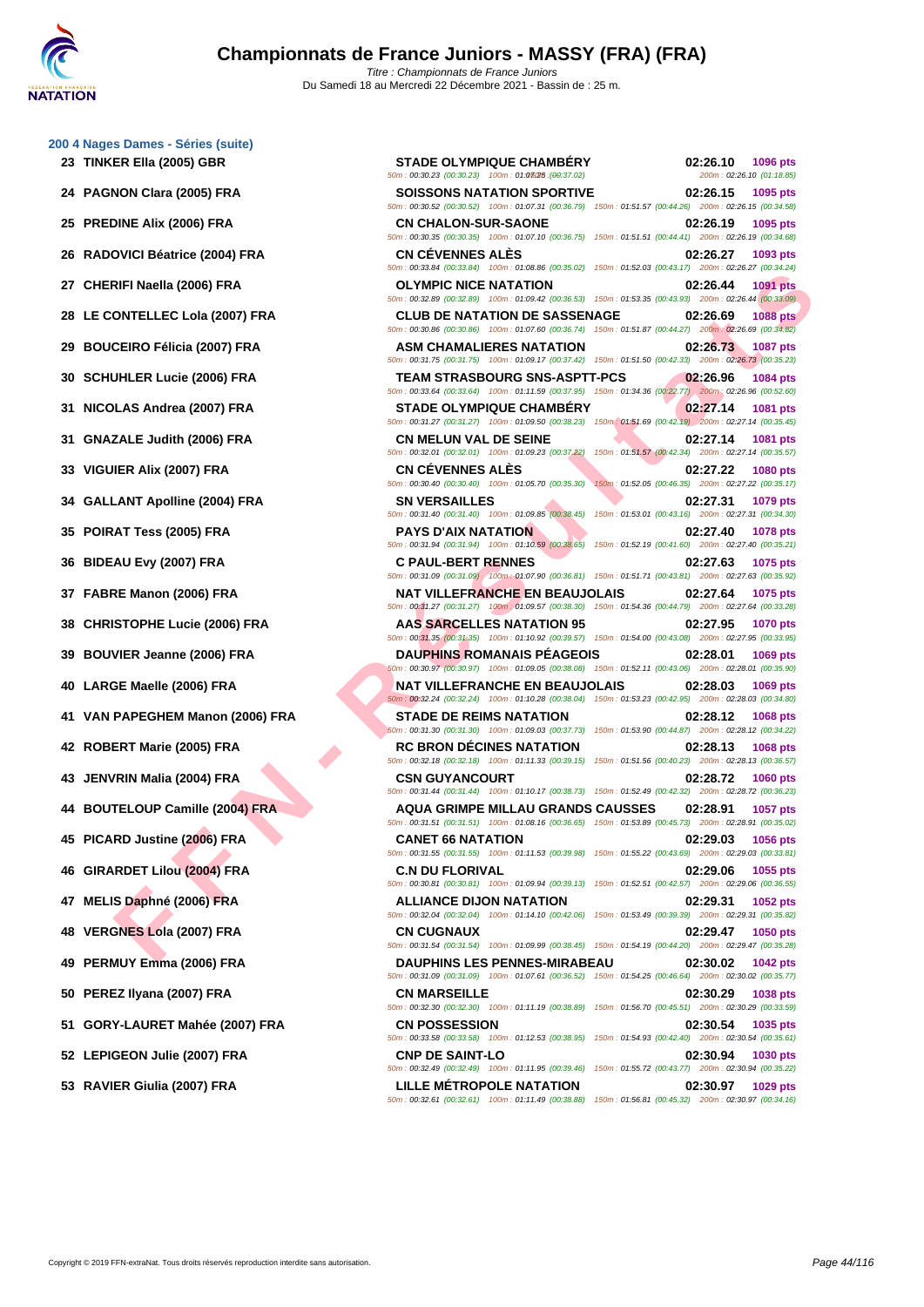#### **[200 4 Nag](http://www.ffnatation.fr/webffn/index.php)es Dames - Séries (suite)**

- **54 BURGER Alix (2007) FRA**
- **55 PETRUZZI Adele (2006) FRA**
- **56 ZAI Lilia (2007) FRA**
- **57 PASTRE Ornella (2006) FRA**
- **58 LEFEBVRE Ambre (2007) FRA C VIKINGS DE ROUEN 02:33.42 997 pts**
- **59 LARRIVAZ Louliana (2007) FRA**
- **--- HERMEL Lou (2005) FRA**
- **--- SELLIN Margot (2006) FRA**
- **--- NICOLO Nayla (2005) FRA**
- **--- MARINO Carla (2007) FRA**
- **--- ZITOUNI Imène (2004) ALG**
- **--- VASQUEZ Lucie (2004) FRA**
- **--- ABEL-THIEBAUT Rosalie (2007) FRA**
- 

### **400 4 Nages Dames - Finale A 16-17 ans** (Dimanche 19 Décembre 2021)

- **1 TISSANDIE Camille (2004) FRA CASTRES SPORTS NAUTIQUES 04:36.40 1315 pts**
- 
- 
- 
- 
- **6 BONDOUY Noah (2004) FRA ES MASSY NATATION 04:57.60 1160 pts**
- 
- 

# **400 4 Nages Dames - Finale A 14-15 ans** (Dimanche 19 Décembre 2021)

- 
- 
- 
- 
- 
- 

| 54   BURGER Alix (2007) FRA                                       | <b>CN CANNES</b>                                                                                                                                                                                           | 02:31.89<br>1017 pts<br>50m: 00:31.88 (00:31.88) 100m: 01:10.94 (00:39.06) 150m: 01:55.71 (00:44.77) 200m: 02:31.89 (00:36.18)             |
|-------------------------------------------------------------------|------------------------------------------------------------------------------------------------------------------------------------------------------------------------------------------------------------|--------------------------------------------------------------------------------------------------------------------------------------------|
| 55 PETRUZZI Adele (2006) FRA                                      | <b>STADE OLYMPIQUE CHAMBÉRY</b>                                                                                                                                                                            | 02:31.92<br><b>1017 pts</b><br>50m: 00:31.20 (00:31.20) 100m: 01:09.47 (00:38.27) 150m: 01:54.25 (00:44.78) 200m: 02:31.92 (00:37.67)      |
| 56 ZAI Lilia (2007) FRA                                           | <b>CHARLEVILLE-MÉZIÈRES NATATION</b>                                                                                                                                                                       | 02:32.84<br>1004 pts<br>50m: 00:32.37 (00:32.37) 100m: 01:12.08 (00:39.71) 150m: 01:57.41 (00:45.33) 200m: 02:32.84 (00:35.43)             |
| 57 PASTRE Ornella (2006) FRA                                      | <b>CN VIRY-CHATILLON</b>                                                                                                                                                                                   | 02:33.32<br>998 pts<br>50m: 00:31.98 (00:31.98) 100m: 01:10.97 (00:38.99) 150m: 01:55.64 (00:44.67) 200m: 02:33.32 (00:37.68)              |
| 58 LEFEBVRE Ambre (2007) FRA                                      | <b>C VIKINGS DE ROUEN</b>                                                                                                                                                                                  | 02:33.42<br><b>997 pts</b><br>50m : 00:31.30 (00:31.30) 100m : 01:09.57 (00:38.27) 150m : 01:58.46 (00:48.89) 200m : 02:33.42 (00:34.96)   |
| 59 LARRIVAZ Louliana (2007) FRA                                   | <b>SAINT-RAPHAEL NATATION</b><br>50m: 00:32.75 (00:32.75) 100m: 01:12.11 (00:39.36)                                                                                                                        | 02:34.12<br>987 pts<br>150m: 01:57.12 (00:45.01) 200m: 02:34.12 (00:37.00)                                                                 |
| --- HERMEL Lou (2005) FRA                                         | <b>AMIENS METROPOLE NAT.</b>                                                                                                                                                                               | <b>DNS</b> dec                                                                                                                             |
| <b>SELLIN Margot (2006) FRA</b>                                   | <b>C VIKINGS DE ROUEN</b>                                                                                                                                                                                  | <b>DNS</b> dec                                                                                                                             |
| --- NICOLO Nayla (2005) FRA                                       | <b>SA MÉRIGNAC</b>                                                                                                                                                                                         | <b>DNS</b> dec                                                                                                                             |
| <b>MARINO Carla (2007) FRA</b>                                    | <b>SCA 2000 EVRY</b>                                                                                                                                                                                       | <b>DNS</b> dec                                                                                                                             |
| --- ZITOUNI Imène (2004) ALG                                      | <b>AAS SARCELLES NATATION 95</b>                                                                                                                                                                           | <b>DNS</b> dec                                                                                                                             |
| ---   VASQUEZ Lucie (2004) FRA                                    | <b>ES MASSY NATATION</b>                                                                                                                                                                                   | <b>DNS</b> dec                                                                                                                             |
| --- ABEL-THIEBAUT Rosalie (2007) FRA                              | <b>ST-DENIS RÉUNION</b>                                                                                                                                                                                    | <b>DNS</b>                                                                                                                                 |
| --- LABALME Lou (2007) FRA                                        | <b>ALLIANCE DIJON NATATION</b>                                                                                                                                                                             | <b>DSQ</b>                                                                                                                                 |
|                                                                   | 50m: 00:28.82 (00:28.82) 100m: 01:02.39 (00:33.57)<br>250m: 02:53.37 (00:39.12) 300m: 03:32.87 (00:39.50)<br><b>LYON NATATION METROPOLE</b>                                                                | 150m: 01:38.61 (00:36.22) 200m: 02:14.25 (00:35.64)<br>350m: 04:05.31 (00:32.44)  400m: 04:36.40 (00:31.09)<br>04:46.83<br><b>1238 pts</b> |
| 2 GENSANE Rébecca (2004) FRA                                      |                                                                                                                                                                                                            |                                                                                                                                            |
|                                                                   | $\frac{50m}{250m}:\frac{00:31.01}{00:31.01}\frac{(00:31.01)}{(00:40.73)}\frac{-100m}{300m}:\frac{01:06.14}{00:41.69}\frac{(00:35.13)}{(00:41.69)}$                                                         | 150m: 01:43.08 (00:36.94) 200m: 02:18.97 (00:35.89)<br>350m: 04:14.12 (00:32.73) 400m: 04:46.83 (00:32.71)                                 |
| 3 MUSSER Lea (2005) FRA                                           | <b>AC MOLSHEIM MUTZIG</b>                                                                                                                                                                                  | 04:48.60<br><b>1225 pts</b>                                                                                                                |
|                                                                   | 50m: 00:30.04 (00:30.04) 100m: 01:05.60 (00:35.56)<br>250m: 03:01.98 (00:41.06) 300m: 03:42.84 (00:40.86)                                                                                                  | 150m: 01:43.88 (00:38.28) 200m: 02:20.92 (00:37.04)<br>350m: 04:16.40 (00:33.56) 400m: 04:48.60 (00:32.20)                                 |
| 4 DOMINGEON Manon (2005) FRA                                      | <b>NAT VILLEFRANCHE EN BEAUJOLAIS</b><br>50m: 00:31.10 (00:31.10) 100m: 01:06.89 (00:35.79)<br>250m : 03:01.12 (00:43.33) 300m : 03:45.08 (00:43.96) 350m : 04:18.70 (00:33.62) 400m : 04:51.96 (00:33.26) | 04:51.96<br><b>1200 pts</b><br>150m: 01:42.56 (00:35.67) 200m: 02:17.79 (00:35.23)                                                         |
| 5 MOUGENOT Clara (2004) FRA                                       | <b>CO SAINT-DIZIER NATATION</b>                                                                                                                                                                            | 04:52.17<br>1199 pts                                                                                                                       |
|                                                                   | 50m: 00:31.57 (00:31.57) 100m: 01:07.03 (00:35.46)<br>250m: 03:04.60 (00:42.01) 300m: 03:46.79 (00:42.19)                                                                                                  | 150m: 01:45.45 (00:38.42) 200m: 02:22.59 (00:37.14)<br>350m: 04:20.15 (00:33.36) 400m: 04:52.17 (00:32.02)                                 |
| 6 BONDOUY Noah (2004) FRA                                         | <b>ES MASSY NATATION</b>                                                                                                                                                                                   | 04:57.60<br><b>1160 pts</b>                                                                                                                |
|                                                                   | 50m: 00:30.52 (00:30.52) 100m: 01:06.22 (00:35.70)<br>250m: 03:03.15 (00:43.74) 300m: 03:47.73 (00:44.58)                                                                                                  | 150m: 01:42.89 (00:36.67) 200m: 02:19.41 (00:36.52)<br>350m: 04:22.74 (00:35.01) 400m: 04:57.60 (00:34.86)                                 |
| 7 MAUPOUX Nina (2004) FRA                                         | <b>CN VIRY-CHÂTILLON</b><br>250m: 03:09.45 (00:43.15) 300m: 03:52.46 (00:43.01) 350m: 04:25.32 (00:32.86) 400m: 04:58.36 (00:33.04)                                                                        | 04:58.36<br>1154 pts<br>50m: 00:30.29 (00:30.29) 100m: 01:06.31 (00:36.02) 150m: 01:46.22 (00:39.91) 200m: 02:26.30 (00:40.08)             |
| 8 BOUTELOUP Camille (2004) FRA                                    | <b>AQUA GRIMPE MILLAU GRANDS CAUSSES</b>                                                                                                                                                                   | 05:01.03<br><b>1136 pts</b>                                                                                                                |
|                                                                   | 250m: 03:05.78 (00:44.78) 300m: 03:51.02 (00:45.24) 350m: 04:26.29 (00:35.27) 400m: 05:01.03 (00:34.74)                                                                                                    | 50m: 00:30.93 (00:30.93) 100m: 01:06.79 (00:35.86) 150m: 01:44.35 (00:37.56) 200m: 02:21.00 (00:36.65)                                     |
| 00 4 Nages Dames - Finale A 14-15 ans (Dimanche 19 Décembre 2021) |                                                                                                                                                                                                            |                                                                                                                                            |
| 1 CARLOS-BROC Zoé (2006) FRA                                      | <b>ES MASSY NATATION</b>                                                                                                                                                                                   | 04:40.75<br>1283 pts                                                                                                                       |
|                                                                   | 50m: 00:29.47 (00:29.47) 100m: 01:04.30 (00:34.83)<br>250m: 02:53.59 (00:40.81) 300m: 03:35.29 (00:41.70)                                                                                                  | 150m: 01:37.76 (00:33.46) 200m: 02:12.78 (00:35.02)<br>350m: 04:09.08 (00:33.79) 400m: 04:40.75 (00:31.67)                                 |
| 2 LENOIR Melanie (2006) FRA                                       | <b>CN MELUN VAL DE SEINE</b>                                                                                                                                                                               | 04:50.86<br><b>1208 pts</b>                                                                                                                |
|                                                                   | 50m: 00:31.84 (00:31.84) 100m: 01:07.39 (00:35.55)<br>250m: 03:01.61 (00:37.94) 300m: 03:41.34 (00:39.73)                                                                                                  | 150m: 01:45.32 (00:37.93) 200m: 02:23.67 (00:38.35)<br>350m: 04:16.75 (00:35.41) 400m: 04:50.86 (00:34.11)                                 |
| 2 VIACAVA Civile (2000) ITA                                       | AC MONACO NATATION                                                                                                                                                                                         | $0.4.50.54 - 44.07$                                                                                                                        |

|                              | 50m; 00:28.82 (00:28.82) 100m; 01:02.39 (00:33.57) 150m; 01:38.61 (00:36.22)<br>250m; 02:53.37 (00:39.12) 300m; 03:32.87 (00:39.50) 350m; 04:05.31 (00:32.44) 400m; 04:36.40 (00:31.09)        | 200m: 02:14.25 (00:35.64)                                                                                                         |
|------------------------------|------------------------------------------------------------------------------------------------------------------------------------------------------------------------------------------------|-----------------------------------------------------------------------------------------------------------------------------------|
| 2 GENSANE Rébecca (2004) FRA | <b>LYON NATATION METROPOLE</b>                                                                                                                                                                 | 04:46.83<br><b>1238 pts</b>                                                                                                       |
|                              | $50m$ : 00:31.01 (00:31.01) $-100m$ : 01:06.14 (00:35.13) 150m: 01:43.08 (00:36.94)<br>250m; 02:59.70 (00:40.73) 300m; 03:41.39 (00:41.69) 350m; 04:14.12 (00:32.73) 400m; 04:46.83 (00:32.71) | 200m: 02:18.97 (00:35.89)                                                                                                         |
| 3 MUSSER Lea (2005) FRA      | <b>AC MOLSHEIM MUTZIG</b>                                                                                                                                                                      | 04:48.60<br><b>1225 pts</b>                                                                                                       |
|                              | 50m; 00:30.04 (00:30.04) 100m; 01:05.60 (00:35.56) 150m; 01:43.88 (00:38.28)<br>250m: 03:01.98 (00:41.06) 300m: 03:42.84 (00:40.86)                                                            | 200m: 02:20.92 (00:37.04)<br>350m: 04:16.40 (00:33.56)<br>400m: 04:48.60 (00:32.20)                                               |
| 4 DOMINGEON Manon (2005) FRA | NAT VILLEFRANCHE EN BEAUJOLAIS                                                                                                                                                                 | 04:51.96<br><b>1200 pts</b>                                                                                                       |
|                              | 50m; 00:31.10 (00:31.10) 100m; 01:06.89 (00:35.79) 150m; 01:42.56 (00:35.67)<br>250m: 03:01.12 (00:43.33) 300m: 03:45.08 (00:43.96) 350m: 04:18.70 (00:33.62)                                  | 200m: 02:17.79 (00:35.23)<br>400m: 04:51.96 (00:33.26)                                                                            |
| 5 MOUGENOT Clara (2004) FRA  | <b>CO SAINT-DIZIER NATATION</b>                                                                                                                                                                | 04:52.17<br>1199 pts                                                                                                              |
|                              |                                                                                                                                                                                                | $E0_{\text{max}}$ , 00:04 EZ (00:04 EZ) = 400 = - 04:07:00 (00:05 40) = 450 = - 04:45 45 (00:00 40) = 00:00 = 00:00 50 (00:07 44) |

**1 CARLOS-BROC Zoé (2006) FRA ES MASSY NATATION 04:40.75 1283 pts** 50m : 00:29.47 (00:29.47) 100m : 01:04.30 (00:34.83) 150m : 01:37.76 (00:33.46) 200m : 02:12.78 (00:35.02) 250m : 02:53.59 (00:40.81) 300m : 03:35.29 (00:41.70) 350m : 04:09.08 (00:33.79) 400m : 04:40.75 (00:31.67) **2 LENOIR Melanie (2006) FRA CN MELUN VAL DE SEINE 04:50.86 1208 pts** 50m : 00:31.84 (00:31.84) 100m : 01:07.39 (00:35.55) 150m : 01:45.32 (00:37.93) 200m : 02:23.67 (00:38.35) 250m : 03:01.61 (00:37.94) 300m : 03:41.34 (00:39.73) 350m : 04:16.75 (00:35.41) 400m : 04:50.86 (00:34.11) **3 VIACAVA Giulia (2006) ITA AS MONACO NATATION 04:56.54 1167 pts** 50m : 00:32.12 (00:32.12) 100m : 01:10.27 (00:38.15) 150m : 01:45.97 (00:35.70) 200m : 02:22.09 (00:36.12) 250m : 03:06.83 (00:44.74) 300m : 03:50.63 (00:43.80) 350m : 04:24.59 (00:33.96) 400m : 04:56.54 (00:31.95) **4 PRUNGNAUD Sara (2006) FRA C VIKINGS DE ROUEN 04:56.96 1164 pts** 50m : 00:31.23 (00:31.23) 100m : 01:08.58 (00:37.35) 150m : 01:47.55 (00:38.97) 200m : 02:25.77 (00:38.22) 250m : 03:07.41 (00:41.64) 300m : 03:49.26 (00:41.85) 350m : 04:24.41 (00:35.15) 400m : 04:56.96 (00:32.55) **5 CHRISTOPHE Lucie (2006) FRA AAS SARCELLES NATATION 95 04:58.83 1151 pts**

50m : 00:31.87 (00:31.87) 100m : 01:08.16 (00:36.29) 150m : 01:48.13 (00:39.97) 200m : 02:26.83 (00:38.70) 250m : 03:08.91 (00:42.08) 300m : 03:51.73 (00:42.82) 350m : 04:26.27 (00:34.54) 400m : 04:58.83 (00:32.56) **6 BOUDES Romane (2006) FRA AQUA GRIMPE MILLAU GRANDS CAUSSES 05:01.65 1131 pts**

50m : 00:31.38 (00:31.38) 100m : 01:08.57 (00:37.19) 150m : 01:46.59 (00:38.02) 200m : 02:24.06 (00:37.47) 250m : 03:07.13 (00:43.07) 300m : 03:49.70 (00:42.57) 350m : 04:26.35 (00:36.65) 400m : 05:01.65 (00:35.30)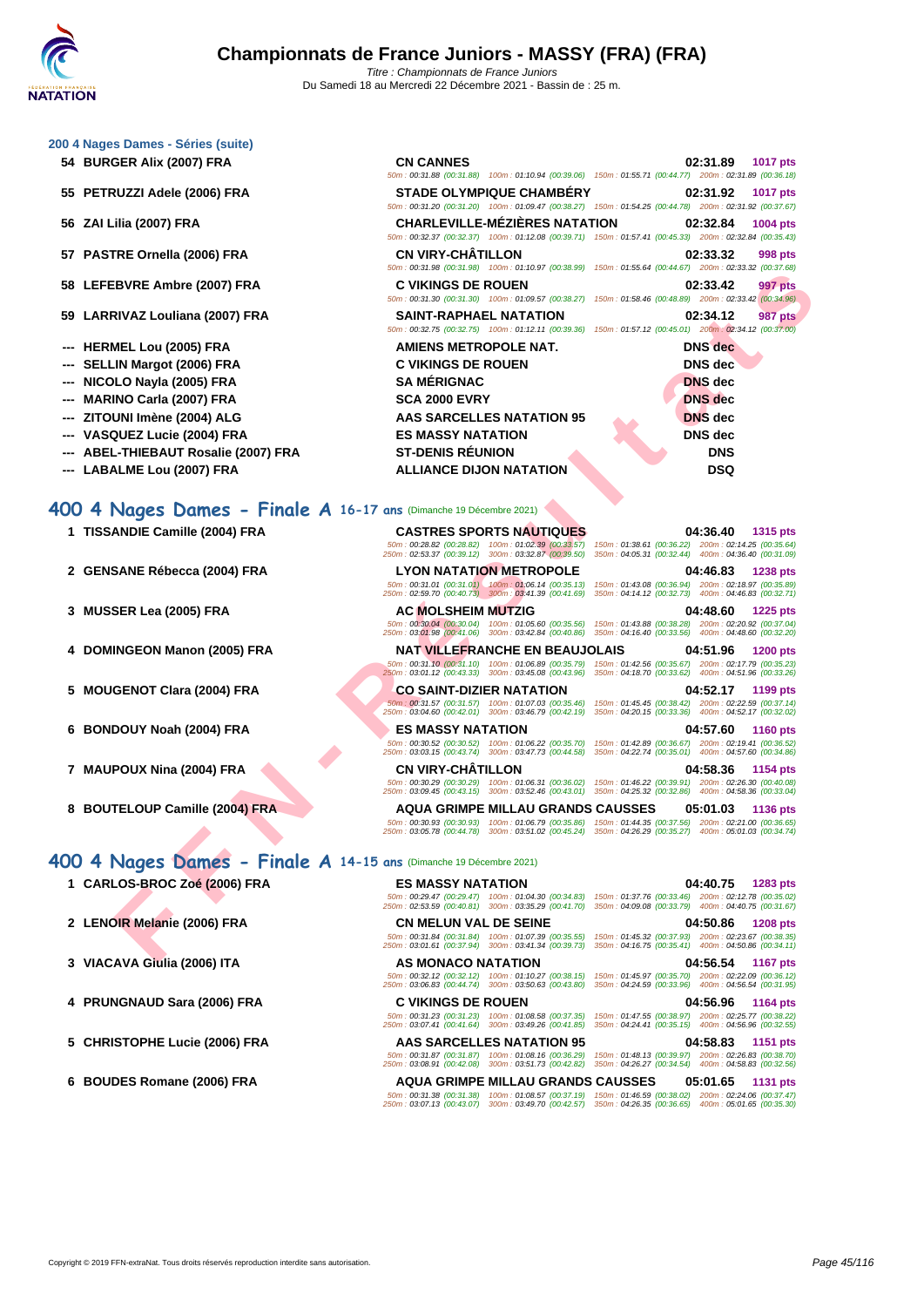#### **[400 4 Nag](http://www.ffnatation.fr/webffn/index.php)es Dames - Finale A (suite)**

- 
- 

## **400 4 Nages Dames - Finale B 14-15 ans** (Dimanche 19 Décembre 2021)

- 
- 
- **3 BOUCEIRO Félicia (2007) FRA ASM CHAMALIERES NATATION 05:07.25 1092 pts**
- **4 LE CONTELLEC Lola (2007) FRA CLUB DE NATATION DE SASSENAGE 05:07.99 1087 pts**
- **5 PICARD Justine (2006) FRA CANET 66 NATATION 05:10.52 1070 pts**
- **6 VITRAC GARCIA Ines (2007) FRA CNO ST-GERMAIN-EN-LAYE 05:14.46 1043 pts**
- 
- 

## **400 4 Nages Dames - Séries** (Dimanche 19 Décembre 2021)

- 
- **2 TISSANDIE Camille (2004) FRA CASTRES SPORTS NAUTIQUES 04:49.23 1220 pts**
- 
- 
- 
- 
- 
- 
- 
- 
- 
- 
- 

**7 LARGE Maelle (2006) FRA NAT VILLEFRANCHE EN BEAUJOLAIS 05:03.31 1120 pts** 50m : 00:32.73 (00:32.73) 100m : 01:09.98 (00:37.25) 150m : 01:49.23 (00:39.25) 200m : 02:26.71 (00:37.48) 250m : 03:09.50 (00:42.79) 300m : 03:53.32 (00:43.82) 350m : 04:29.01 (00:35.69) 400m : 05:03.31 (00:34.30)

**8 FABRE Manon (2006) FRA NAT VILLEFRANCHE EN BEAUJOLAIS 05:04.03 1115 pts** 50m : 00:31.27 (00:31.27) 100m : 01:08.60 (00:37.33) 150m : 01:47.04 (00:38.44) 200m : 02:25.32 (00:38.28) 250m : 03:10.10 (00:44.78) 300m : 03:55.51 (00:45.41) 350m : 04:30.39 (00:34.88) 400m : 05:04.03 (00:33.64)

# **1 CHERIFI Naella (2006) FRA OLYMPIC NICE NATATION 05:05.04 1108 pts** 50m : 00:33.16 (00:33.16) 100m : 01:11.56 (00:38.40) 150m : 01:49.12 (00:37.56) 200m : 02:25.47 (00:36.35) 250m : 03:09.80 (00:44.33) 300m : 03:55.00 (00:45.20) 350m : 04:30.92 (00:35.92) 400m : 05:05.04 (00:34.12)

**2 VIGUIER Alix (2007) FRA CN CÉVENNES ALÈS 05:07.02 1094 pts**

50m : 00:32.36 (00:32.36) 100m : 01:10.13 (00:37.77) 150m : 01:47.82 (00:37.69) 200m : 02:26.63 (00:38.81) 250m : 03:12.14 (00:45.51) 300m : 03:57.81 (00:45.67) 350m : 04:33.02 (00:35.21) 400m : 05:07.02 (00:34.00)

50m : 00:33.70 (00:33.70) 100m : 01:12.16 (00:38.46) 150m : 01:52.44 (00:40.28) 200m : 02:31.90 (00:39.46) 250m : 03:14.44 (00:42.54) 300m : 03:57.37 (00:42.93) 350m : 04:33.17 (00:35.80) 400m : 05:07.25 (00:34.08)

50m : 00:31.83 (00:31.83) 100m : 01:09.80 (00:37.97) 150m : 01:48.95 (00:39.15) 200m : 02:27.06 (00:38.11) 250m : 03:12.29 (00:45.23) 300m : 03:57.70 (00:45.41) 350m : 04:33.41 (00:35.71) 400m : 05:07.99 (00:34.58)

50m : 00:32.51 (00:32.51) 100m : 01:09.47 (00:36.96) 150m : 01:50.17 (00:40.70) 200m : 02:29.78 (00:39.61) 250m : 03:14.76 (00:44.98) 300m : 03:59.63 (00:44.87) 350m : 04:36.07 (00:36.44) 400m : 05:10.52 (00:34.45)

50m : 00:34.14 (00:34.14) 100m : 01:12.19 (00:38.05) 150m : 01:53.23 (00:41.04) 200m : 02:34.92 (00:41.69) 250m : 03:17.63 (00:42.71) 300m : 04:00.39 (00:42.76) 350m : 04:37.60 (00:37.21) 400m : 05:14.46 (00:36.86)

**7 MARIC Lea (2007) FRA AS MONACO NATATION 05:15.12 1039 pts**

50m : 00:34.96 (00:34.96) 100m : 01:14.75 (00:39.79) 150m : 01:57.78 (00:43.03) 200m : 02:39.76 (00:41.98) 250m : 03:22.17 (00:42.41) 300m : 04:04.58 (00:42.41) 350m : 04:40.45 (00:35.87) 400m : 05:15.12 (00:34.67) **8 ZAI Lilia (2007) FRA CHARLEVILLE-MÉZIÈRES NATATION 05:15.57 1036 pts**

50m : 00:30.38 (00:30.38) 100m : 01:05.36 (00:34.98) 150m : 01:43.51 (00:38.15) 200m : 02:20.29 (00:36.78) 250m : 02:59.99 (00:39.70) 300m : 03:40.42 (00:40.43) 350m : 04:15.56 (00:35.14) 400m : 04:49.23 (00:33.67)

50m : 00:30.97 (00:30.97) 100m : 01:06.82 (00:35.85) 150m : 01:42.26 (00:35.44) 200m : 02:17.45 (00:35.19) 250m : 03:00.83 (00:43.38) 300m : 03:44.49 (00:43.66) 350m : 04:17.73 (00:33.24) 400m : 04:50.86 (00:33.13)

50m : 00:32.46 (00:32.46) 100m : 01:09.37 (00:36.91) 150m : 01:50.14 (00:40.77) 200m : 02:28.69 (00:38.55) 250m : 03:11.01 (00:42.32) 300m : 03:53.38 (00:42.37) 350m : 04:28.92 (00:35.54) 400m : 05:01.96 (00:33.04)

**11 CHRISTOPHE Lucie (2006) FRA AAS SARCELLES NATATION 95 05:03.96 1115 pts**

**FIFI NAIS (2006) FRA**<br> **FIFI A LAC (2007) FRA**<br> **FIFI A LAC (2007) FRA**<br> **FIFI A LAC (2007) FRA**<br> **FIFI A LAC (2007) FRA**<br> **FIFI A LAC (2007) FRA**<br> **FIFI A LAC (2007) FRA**<br> **FIFI A LAC (2007) FRA**<br> **FIFI A LAC (2007) FRA** 50m : 00:32.63 (00:32.63) 100m : 01:10.55 (00:37.92) 150m : 01:51.45 (00:40.90) 200m : 02:32.31 (00:40.86) 250m : 03:17.19 (00:44.88) 300m : 04:02.60 (00:45.41) 350m : 04:39.68 (00:37.08) 400m : 05:15.57 (00:35.89) **1 CARLOS-BROC Zoé (2006) FRA ES MASSY NATATION 04:48.79 1223 pts** 50m : 00:30.09 (00:30.09) 100m : 01:05.16 (00:35.07) 150m : 01:41.89 (00:36.73) 200m : 02:17.27 (00:35.38) 250m : 02:58.88 (00:41.61) 300m : 03:41.81 (00:42.93) 350m : 04:15.89 (00:34.08) 400m : 04:48.79 (00:32.90)

50m : 00:31.64 (00:31.64) 100m : 01:07.08 (00:35.44) 150m : 01:44.48 (00:37.40) 200m : 02:20.87 (00:36.39) 250m : 03:01.54 (00:40.67) 300m : 03:44.33 (00:42.79) 350m : 04:18.88 (00:34.55) 400m : 04:52.04 (00:33.16)

50m : 00:30.57 (00:30.57) 100m : 01:06.26 (00:35.69) 150m : 01:43.80 (00:37.54) 200m : 02:21.37 (00:37.57) 250m : 03:02.85 (00:41.48) 300m : 03:44.04 (00:41.19) 350m : 04:18.70 (00:34.66) 400m : 04:53.05 (00:34.35)

50m : 00:31.82 (00:31.82) 100m : 01:08.12 (00:36.30) 150m : 01:47.46 (00:39.34) 200m : 02:25.48 (00:38.02) 250m : 03:04.73 (00:39.25) 300m : 03:44.75 (00:40.02) 350m : 04:19.77 (00:35.02) 400m : 04:53.97 (00:34.20)

50m : 00:31.92 (00:31.92) 100m : 01:07.87 (00:35.95) 150m : 01:45.17 (00:37.30) 200m : 02:23.18 (00:38.01) 250m : 03:04.36 (00:41.18) 300m : 03:46.67 (00:42.31) 350m : 04:21.14 (00:34.47) 400m : 04:54.54 (00:33.40)

**9 MAUPOUX Nina (2004) FRA CN VIRY-CHÂTILLON 05:02.24 1127 pts**

12 BONDOUY Noah (2004) FRA ES MASSY NATATION  $500$ :04.579 (00:36.92) 150m: 01:45.79 (00:37.58) 05:04.47 1112 pts<br>
500m: 03:07.56 (00:44.63) 300m: 03:52.43 (00:44.87) 350m: 04:2827 (00:35.84) 400m: 05:22.43 (00:36.89) 200m

50m : 00:32.71 (00:32.71) 100m : 01:10.79 (00:38.08) 150m : 01:49.35 (00:38.56) 200m : 02:26.88 (00:37.53) 250m : 03:13.09 (00:46.21) 300m : 03:56.92 (00:43.83) 350m : 04:31.90 (00:34.98) 400m : 05:05.03 (00:33.13)

**3 DOMINGEON Manon (2005) FRA NAT VILLEFRANCHE EN BEAUJOLAIS 04:50.86 1208 pts 4 GENSANE Rébecca (2004) FRA LYON NATATION METROPOLE 04:52.04 1200 pts**

**5 MUSSER Lea (2005) FRA AC MOLSHEIM MUTZIG 04:53.05 1192 pts**

**6 LENOIR Melanie (2006) FRA CN MELUN VAL DE SEINE 04:53.97 1186 pts**

**7 MOUGENOT Clara (2004) FRA CO SAINT-DIZIER NATATION 04:54.54 1182 pts**

**8 PRUNGNAUD Sara (2006) FRA C VIKINGS DE ROUEN 05:01.96 1129 pts**

50m : 00:30.02 (00:30.02) 100m : 01:06.02 (00:36.00) 150m : 01:46.13 (00:40.11) 200m : 02:26.87 (00:40.74) 250m : 03:08.91 (00:42.04) 300m : 03:52.83 (00:43.92) 350m : 04:27.87 (00:35.04) 400m : 05:02.24 (00:34.37)

**10 BOUDES Romane (2006) FRA AQUA GRIMPE MILLAU GRANDS CAUSSES 05:03.73 1117 pts**

50m : 00:31.98 (00:31.98) 100m : 01:11.15 (00:39.17) 150m : 01:48.81 (00:37.66) 200m : 02:26.59 (00:37.78) 250m : 03:09.59 (00:43.00) 300m : 03:52.49 (00:42.90) 350m : 04:28.55 (00:36.06) 400m : 05:03.73 (00:35.18)

50m : 00:32.74 (00:32.74) 100m : 01:09.83 (00:37.09) 150m : 01:49.80 (00:39.97) 200m : 02:29.00 (00:39.20) 250m : 03:12.22 (00:43.22) 300m : 03:55.63 (00:43.41) 350m : 04:30.86 (00:35.23) 400m : 05:03.96 (00:33.10)

**13 VIACAVA Giulia (2006) ITA AS MONACO NATATION 05:05.03 1108 pts**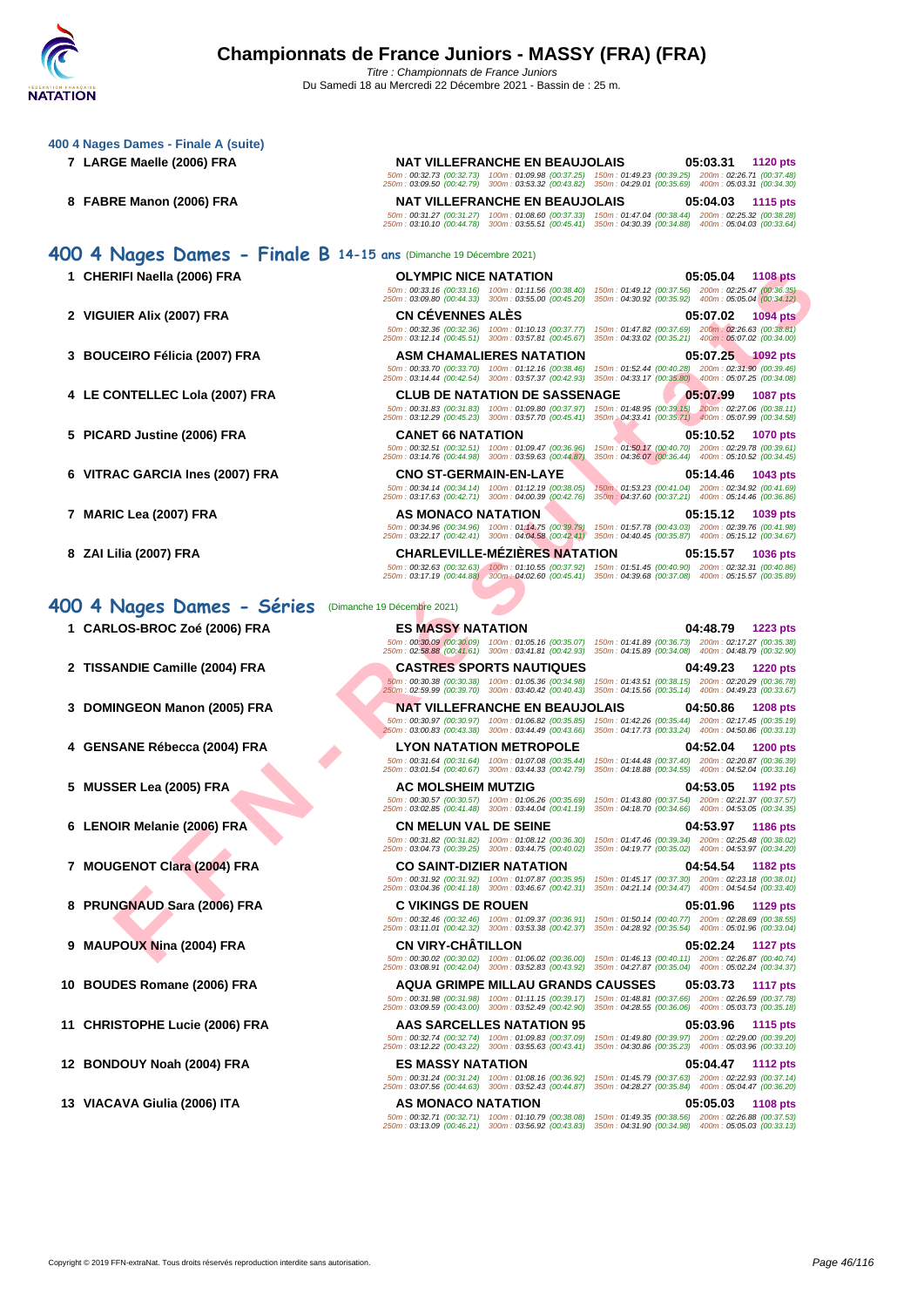|    | 400 4 Nages Dames - Séries (suite)                                                                                                            | <b>NAT VILLEFRANCHE EN BEAUJOLAIS</b>                                                                                                                         | 05:06.57                                                                                                     | 1097 pts                  |
|----|-----------------------------------------------------------------------------------------------------------------------------------------------|---------------------------------------------------------------------------------------------------------------------------------------------------------------|--------------------------------------------------------------------------------------------------------------|---------------------------|
|    | 14 LARGE Maelle (2006) FRA                                                                                                                    | 50m: 00:32.92 (00:32.92) 100m: 01:10.47 (00:37.55) 150m: 01:50.52 (00:40.05) 200m: 02:29.86 (00:39.34)                                                        |                                                                                                              |                           |
|    |                                                                                                                                               | 250m: 03:11.71 (00:41.85) 300m: 03:54.98 (00:43.27) 350m: 04:31.63 (00:36.65) 400m: 05:06.57 (00:34.94)                                                       |                                                                                                              |                           |
|    | 15 FABRE Manon (2006) FRA                                                                                                                     | <b>NAT VILLEFRANCHE EN BEAUJOLAIS</b><br>50m : 00:31.42 (00:31.42) 100m : 01:08.88 (00:37.46) 150m : 01:47.05 (00:38.17) 200m : 02:25.47 (00:38.42)           | 05:07.04                                                                                                     | 1094 pts                  |
|    |                                                                                                                                               | 250m: 03:10.97 (00:45.50) 300m: 03:57.48 (00:46.51) 350m: 04:32.55 (00:35.07) 400m: 05:07.04 (00:34.49)                                                       |                                                                                                              |                           |
|    | 16 BOUTELOUP Camille (2004) FRA                                                                                                               | <b>AQUA GRIMPE MILLAU GRANDS CAUSSES</b><br>50m: 00:31.41 (00:31.41) 100m: 01:07.96 (00:36.55) 150m: 01:46.73 (00:38.77) 200m: 02:24.85 (00:38.12)            | 05:07.35                                                                                                     | 1092 pts                  |
|    |                                                                                                                                               | 250m: 03:10.28 (00:45.43) 300m: 03:56.35 (00:46.07) 350m: 04:32.34 (00:35.99) 400m: 05:07.35 (00:35.01)                                                       |                                                                                                              |                           |
|    | 17 CHERIFI Naella (2006) FRA                                                                                                                  | <b>OLYMPIC NICE NATATION</b><br>50m: 00:33.65 (00:33.65) 100m: 01:13.25 (00:39.60)                                                                            | 05:10.25<br>150m: 01:51.13 (00:37.88) 200m: 02:28.12 (00:36.99)                                              | <b>1072 pts</b>           |
|    |                                                                                                                                               | 250m: 03:12.86 (00:44.74) 300m: 03:58.86 (00:46.00)                                                                                                           | 350m: 04:35.04 (00:36.18) 400m: 05:10.25 (00:35.21)                                                          |                           |
|    | 18 VIGUIER Alix (2007) FRA                                                                                                                    | <b>CN CEVENNES ALES</b><br>50m: 00:32.46 (00:32.46) 100m: 01:10.51 (00:38.05) 150m: 01:49.01 (00:38.50) 200m: 02:29.34 (00:40.33)                             | 05:12.19                                                                                                     | <b>1058 pts</b>           |
|    |                                                                                                                                               | 250m: 03:14.54 (00:45.20) 300m: 04:00.56 (00:46.02)                                                                                                           | 350m: 04:36.14 (00:35.58) 400m: 05:12.19 (00:36.05)                                                          |                           |
|    | 19 LE CONTELLEC Lola (2007) FRA                                                                                                               | <b>CLUB DE NATATION DE SASSENAGE</b><br>50m: 00:32.40 (00:32.40) 100m: 01:10.76 (00:38.36)                                                                    | 05:15.26<br>150m: 01:51.19 (00:40.43) 200m: 02:30.34 (00:39.15)                                              | 1038 pts                  |
|    |                                                                                                                                               | 250m: 03:16.78 (00:46.44) 300m: 04:03.01 (00:46.23)                                                                                                           | 350m : 04:39.90 (00:36.89) 400m : 05:15.26 (00:35.36)                                                        |                           |
| 20 | <b>BOUCEIRO Félicia (2007) FRA</b>                                                                                                            | <b>ASM CHAMALIERES NATATION</b><br>50m: 00:33.60 (00:33.60) 100m: 01:13.64 (00:40.04)                                                                         | 05:15.93<br>150m; 01:53.99 (00:40.35) 200m: 02:34.44 (00:40.45)                                              | <b>1033 pts</b>           |
|    |                                                                                                                                               | 250m: 03:17.75 (00:43.31) 300m: 04:02.05 (00:44.30)                                                                                                           | 350m : 04:39.39 (00:37.34) 400m : 05:15.93 (00:36.54)                                                        |                           |
|    | 21 PICARD Justine (2006) FRA                                                                                                                  | <b>CANET 66 NATATION</b>                                                                                                                                      | 05:16.02                                                                                                     | 1033 pts                  |
|    |                                                                                                                                               | 50m: 00:32.34 (00:32.34) 100m: 01:09.34 (00:37.00)<br>250m: 03:17.84 (00:46.70) 300m: 04:03.53 (00:45.69)                                                     | 150m: 01:50.67 (00:41.33) 200m: 02:31.14 (00:40.47)<br>350m: 04:40.90 (00:37.37) 400m: 05:16.02 (00:35.12)   |                           |
|    | 22 VITRAC GARCIA Ines (2007) FRA                                                                                                              | <b>CNO ST-GERMAIN-EN-LAYE</b>                                                                                                                                 | 05:17.20                                                                                                     | 1025 pts                  |
|    |                                                                                                                                               | 50m: 00:33.76 (00:33.76) 100m: 01:11.54 (00:37.78)<br>250m: 03:20.77 (00:43.34) 300m: 04:03.38 (00:42.61)                                                     | 150m: 01:55.10 (00:43.56) 200m: 02:37.43 (00:42.33)<br>350m : 04:40.68 (00:37.30) 400m : 05:17.20 (00:36.52) |                           |
|    | 23 MARIC Lea (2007) FRA                                                                                                                       | AS MONACO NATATION                                                                                                                                            | 05:17.25                                                                                                     | 1024 pts                  |
|    |                                                                                                                                               | 50m: 00:34.33 (00:34.33) 100m: 01:13.70 (00:39.37)<br>250m: 03:20.23 (00:42.58) 300m: 04:03.99 (00:43.76) 350m: 04:40.62 (00:36.63) 400m: 05:17.25 (00:36.63) | 150m: 01:55.69 (00:41.99) 200m: 02:37.65 (00:41.96)                                                          |                           |
|    | 24 ZAI Lilia (2007) FRA                                                                                                                       | <b>CHARLEVILLE-MEZIERES NATATION</b>                                                                                                                          | 05:18.92                                                                                                     | 1013 pts                  |
|    |                                                                                                                                               | 50m: 00:33.02 (00:33.02) 100m: 01:10.90 (00:37.88) 150m: 01:53.30 (00:42.40) 200m: 02:36.40 (00:43.10)<br>250m: 03:21.24 (00:44.84) 300m: 04:07.34 (00:46.10) | 350m: 04:43.04 (00:35.70) 400m: 05:18.92 (00:35.88)                                                          |                           |
|    | 25 PEREZ Ilyana (2007) FRA                                                                                                                    | <b>CN MARSEILLE</b>                                                                                                                                           | 05:22.09                                                                                                     | 992 pts                   |
|    |                                                                                                                                               | 50m: 00:34.04 (00:34.04) 100m: 01:11.32 (00:37.28)<br>250m: 03:17.85 (00:48.30) 300m: 04:07.47 (00:49.62)                                                     | 150m: 01:50.80 (00:39.48) 200m: 02:29.55 (00:38.75)<br>350m : 04:45.23 (00:37.76)                            | 400m: 05:22.09 (00:36.86) |
|    | ZITOUNI Imène (2004) ALG                                                                                                                      | <b>AAS SARCELLES NATATION 95</b>                                                                                                                              | <b>DNS</b>                                                                                                   |                           |
|    | RAVIER Giulia (2007) FRA                                                                                                                      | <b>LILLE METROPOLE NATATION</b>                                                                                                                               | DSQ                                                                                                          |                           |
|    | --- TINKER Ella (2005) GBR                                                                                                                    | <b>STADE OLYMPIQUE CHAMBERY</b>                                                                                                                               | DSQ                                                                                                          |                           |
|    |                                                                                                                                               |                                                                                                                                                               |                                                                                                              |                           |
|    | 4x50 Nage Libre Dames - Séries Mardi 21 Décembre 2021)                                                                                        |                                                                                                                                                               |                                                                                                              |                           |
|    | 1 DOUILLET Ionnah (2007) FRA                                                                                                                  | <b>ES MASSY NATATION</b>                                                                                                                                      | 01:46.34                                                                                                     | <b>1276 pts</b>           |
|    | MONGIN Sthélyna (2007) FRA                                                                                                                    |                                                                                                                                                               |                                                                                                              |                           |
|    | <b>BONDOUY Noah (2004) FRA</b>                                                                                                                |                                                                                                                                                               |                                                                                                              |                           |
|    |                                                                                                                                               |                                                                                                                                                               |                                                                                                              |                           |
|    | <b>VASQUEZ Lucie (2004) FRA</b><br>50m : 00:26.71 (00:26.71) 100m : 00:53.73 (00:27.02) 150m : 01:21.36 (00:27.63) 200m : 01:46.34 (00:24.98) |                                                                                                                                                               |                                                                                                              |                           |
|    | 2 SAUDRAIS Svetlana (2004) FRA                                                                                                                | <b>AQUATIC CLUB BOURGES</b>                                                                                                                                   | 01:46.99                                                                                                     | <b>1266 pts</b>           |
|    | FERRON Floriane (2006) FRA                                                                                                                    |                                                                                                                                                               |                                                                                                              |                           |
|    |                                                                                                                                               |                                                                                                                                                               |                                                                                                              |                           |
|    | GREMBOKOLE Alicia (2006) FRA                                                                                                                  |                                                                                                                                                               |                                                                                                              |                           |
|    | TEBAL Meriem (2005) FRA<br>50m : 00:26.06 (00:26.06) 100m : 00:52.99 (00:26.93) 150m : 01:19.97 (00:26.98) 200m : 01:46.99 (00:27.02)         |                                                                                                                                                               |                                                                                                              |                           |
|    | 3 MAYLIE LAROSE Aglaé (2005) FRA                                                                                                              | <b>RC BRON DÉCINES NATATION</b>                                                                                                                               | 01:47.28                                                                                                     | <b>1262 pts</b>           |
|    | <b>MOREIRA Manon (2006) FRA</b>                                                                                                               |                                                                                                                                                               |                                                                                                              |                           |
|    | <b>NGUYEN Camille (2006) FRA</b>                                                                                                              |                                                                                                                                                               |                                                                                                              |                           |
|    | <b>MAYLIE LAROSE Gladys (2005) FRA</b>                                                                                                        |                                                                                                                                                               |                                                                                                              |                           |
|    | 50m: 00:27.06 (00:27.06) 100m: 00:54.26 (00:27.20) 150m: 01:21.54 (00:27.28) 200m: 01:47.28 (00:25.74)                                        |                                                                                                                                                               | 01:47.54                                                                                                     |                           |
|    | 4 PARMENTIER Romane (2006) FRA                                                                                                                | <b>SAINT-RAPHAEL NATATION</b>                                                                                                                                 |                                                                                                              | <b>1258 pts</b>           |
|    | VIDEMENT Isabelle (2007) FRA                                                                                                                  |                                                                                                                                                               |                                                                                                              |                           |
|    | LEGER Camille (2004) FRA                                                                                                                      |                                                                                                                                                               |                                                                                                              |                           |
|    |                                                                                                                                               |                                                                                                                                                               |                                                                                                              |                           |
|    | <b>FOIX Candice (2006) FRA</b><br>50m : 00:26.45 (00:26.45) 100m : 00:52.99 (00:26.54) 150m : 01:19.99 (00:27.00) 200m : 01:47.54 (00:27.55)  |                                                                                                                                                               |                                                                                                              |                           |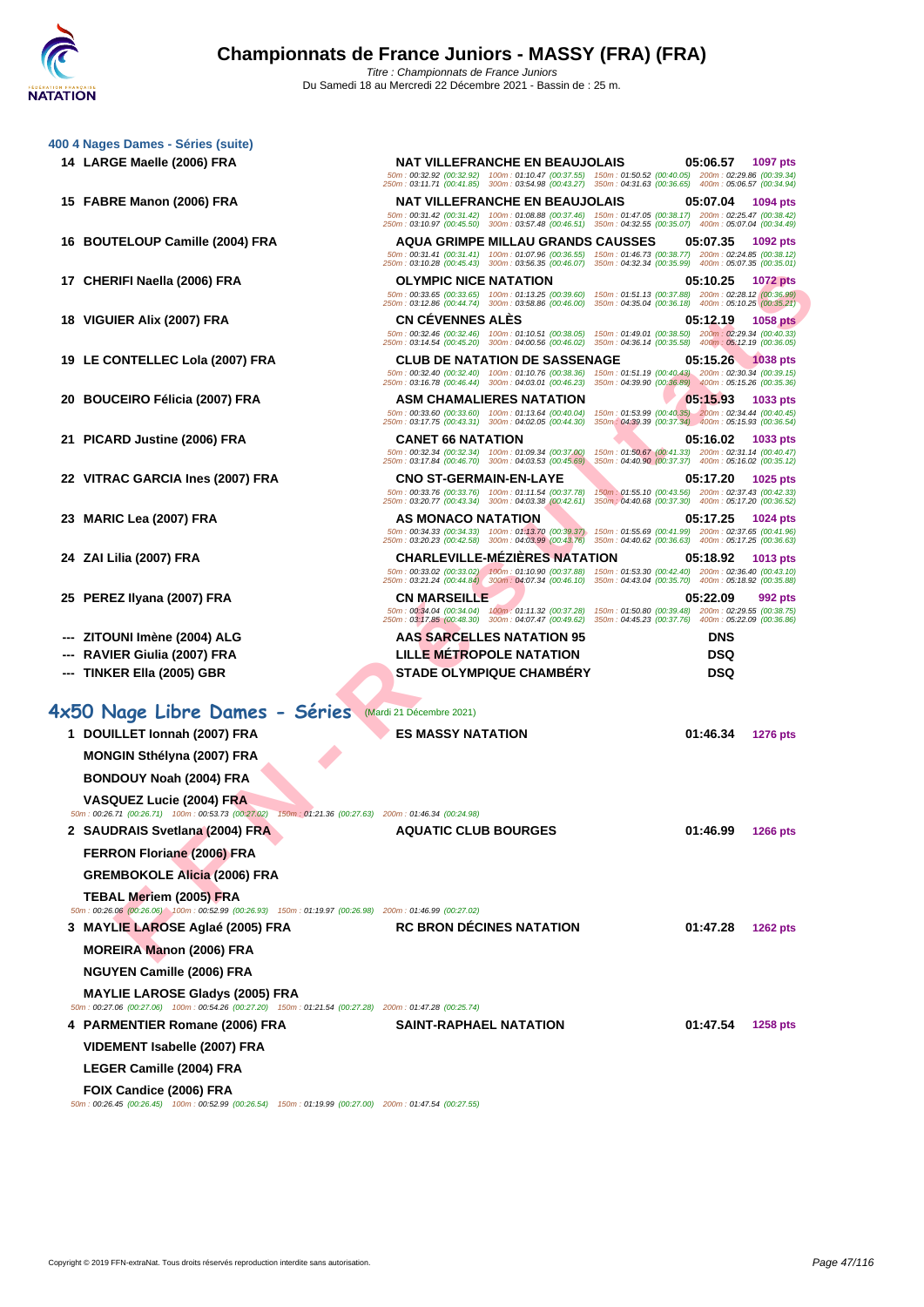

| 4x50 Nage Libre Dames - Séries (suite)<br>5 BIDEAU Evy (2007) FRA                                                                             | <b>C PAUL-BERT RENNES</b>       | 01:47.80<br><b>1254 pts</b> |
|-----------------------------------------------------------------------------------------------------------------------------------------------|---------------------------------|-----------------------------|
| <b>HAQUIN Krystal (2005) FRA</b>                                                                                                              |                                 |                             |
| <b>BEUCHARD Susie (2004) FRA</b>                                                                                                              |                                 |                             |
| <b>JULIAN Eulalie (2005) FRA</b><br>50m: 00:26.74 (00:26.74) 100m: 00:53.81 (00:27.07) 150m: 01:20.78 (00:26.97) 200m: 01:47.80 (00:27.02)    |                                 |                             |
| 6 DONVAL Eléane (2004) FRA                                                                                                                    | <b>ANGERS NATATION</b>          | 01:48.32<br><b>1246 pts</b> |
| CLAUDIC-TCHA Maëllys (2006) FRA                                                                                                               |                                 |                             |
| <b>AUBIN Eleanore (2006) FRA</b>                                                                                                              |                                 |                             |
| <b>ETIENNE Alice (2007) FRA</b><br>50m: 00:26.40 (00:26.40) 100m: 00:53.51 (00:27.11) 150m: 01:20.64 (00:27.13) 200m: 01:48.32 (00:27.68)     |                                 |                             |
| 7 MAHMOUDI Inès (2007) FRA                                                                                                                    | <b>PAYS D'AIX NATATION</b>      | 01:48.50<br><b>1243 pts</b> |
| PAGE Justine (2007) FRA                                                                                                                       |                                 |                             |
| <b>GOURGEON Laura (2006) FRA</b>                                                                                                              |                                 |                             |
| MIRACOLO Julie (2005) FRA<br>50m: 00:27.20 (00:27.20) 100m: 00:54.57 (00:27.37) 150m: 01:21.17 (00:26.60) 200m: 01:48.50 (00:27.33)           |                                 |                             |
| 8 HAMNICRania (2006) FRA                                                                                                                      | <b>CANET 66 NATATION</b>        | 01:48.51<br>1243 pts        |
| <b>CANDELON Louna (2004) FRA</b>                                                                                                              |                                 |                             |
| PICARD Justine (2006) FRA                                                                                                                     |                                 |                             |
| TRANNOY Lea (2007) FRA<br>50m: 00:27.36 (00:27.36) 100m: 00:53.28 (00:25.92) 150m: 01:21.51 (00:28.23) 200m: 01:48.51 (00:27.00)              |                                 |                             |
| 9 DIANA Elsa (2005) FRA                                                                                                                       | <b>OLYMPIC NICE NATATION</b>    | 01:49.68<br><b>1226 pts</b> |
| <b>ABALLEA Nina (2005) FRA</b>                                                                                                                |                                 |                             |
| <b>JEAN-ZEPHIRIN Rania (2007) FRA</b>                                                                                                         |                                 |                             |
| CHERIFI Naella (2006) FRA<br>50m : 00:27.20 (00:27.20) 100m : 00:54.03 (00:26.83) 150m : 01:22.20 (00:28.17) 200m : 01:49.68 (00:27.48)       |                                 |                             |
| 10 BOUCHON Mahault (2006) FRA                                                                                                                 | <b>LYON NATATION METROPOLE</b>  | 01:50.18<br><b>1219 pts</b> |
| <b>GENSANE Rébecca (2004) FRA</b>                                                                                                             |                                 |                             |
| <b>BONJEAN Celia (2004) FRA</b>                                                                                                               |                                 |                             |
| <b>BOURDON Lucie (2007) FRA</b>                                                                                                               |                                 |                             |
| 50m: 00:27.04 (00:27.04) 100m: 00:53.60 (00:26.56) 150m: 01:22.16 (00:28.56) 200m: 01:50.18 (00:28.02)<br>11 DALU Telia (2004) FRA            | <b>SCHOELCHER NATATION 2000</b> | 01:51.13<br>1205 pts        |
| LEPEL Maylis (2007) FRA                                                                                                                       |                                 |                             |
| <b>ODONNAT Emma (2006) FRA</b>                                                                                                                |                                 |                             |
| <b>LEPEL Coralie (2005) FRA</b>                                                                                                               |                                 |                             |
| 50m : 00:26.70 (00:26.70) 100m : 00:55.10 (00:28.40) 150m : 01:22.77 (00:27.67) 200m : 01:51.13 (00:28.36)                                    |                                 |                             |
| 12 PETRUZZI Adele (2006) FRA                                                                                                                  | <b>STADE OLYMPIQUE CHAMBÉRY</b> | 01:51.97<br>1192 pts        |
| TARDY Chloe (2006) FRA                                                                                                                        |                                 |                             |
| PETRUZZI Lucie (2004) FRA                                                                                                                     |                                 |                             |
| <b>TINKER Ella (2005) GBR</b><br>50m: 00:27.23 (00:27.23) 100m: 00:55.71 (00:28.48) 150m: 01:23.23 (00:27.52) 200m: 01:51.97 (00:28.74)       |                                 |                             |
| 13 CHUFFART Claire (2004) FRA                                                                                                                 | <b>CN ANTIBES</b>               | 01:52.23<br>1189 pts        |
| <b>FOURNIER Maeva (2006) FRA</b>                                                                                                              |                                 |                             |
| SASSELLI Lola (2005) FRA                                                                                                                      |                                 |                             |
| GRECThais (2007) FRA<br>50m: 00:27.06 (00:27.06) 100m: 00:55.62 (00:28.56) 150m: 01:23.11 (00:27.49) 200m: 01:52.23 (00:29.12)                |                                 |                             |
| 14 LECLERCQ Valentine (2005) FRA                                                                                                              | NAT VILLEFRANCHE EN BEAUJOLAIS  | 01:52.61<br>1183 pts        |
| <b>DOMINGEON Manon (2005) FRA</b>                                                                                                             |                                 |                             |
| <b>MAILHARROU Carla (2005) FRA</b>                                                                                                            |                                 |                             |
| <b>BAUS Annaelle (2006) FRA</b><br>50m : 00:28.02 (00:28.02) 100m : 00:56.72 (00:28.70) 150m : 01:24.34 (00:27.62) 200m : 01:52.61 (00:28.27) |                                 |                             |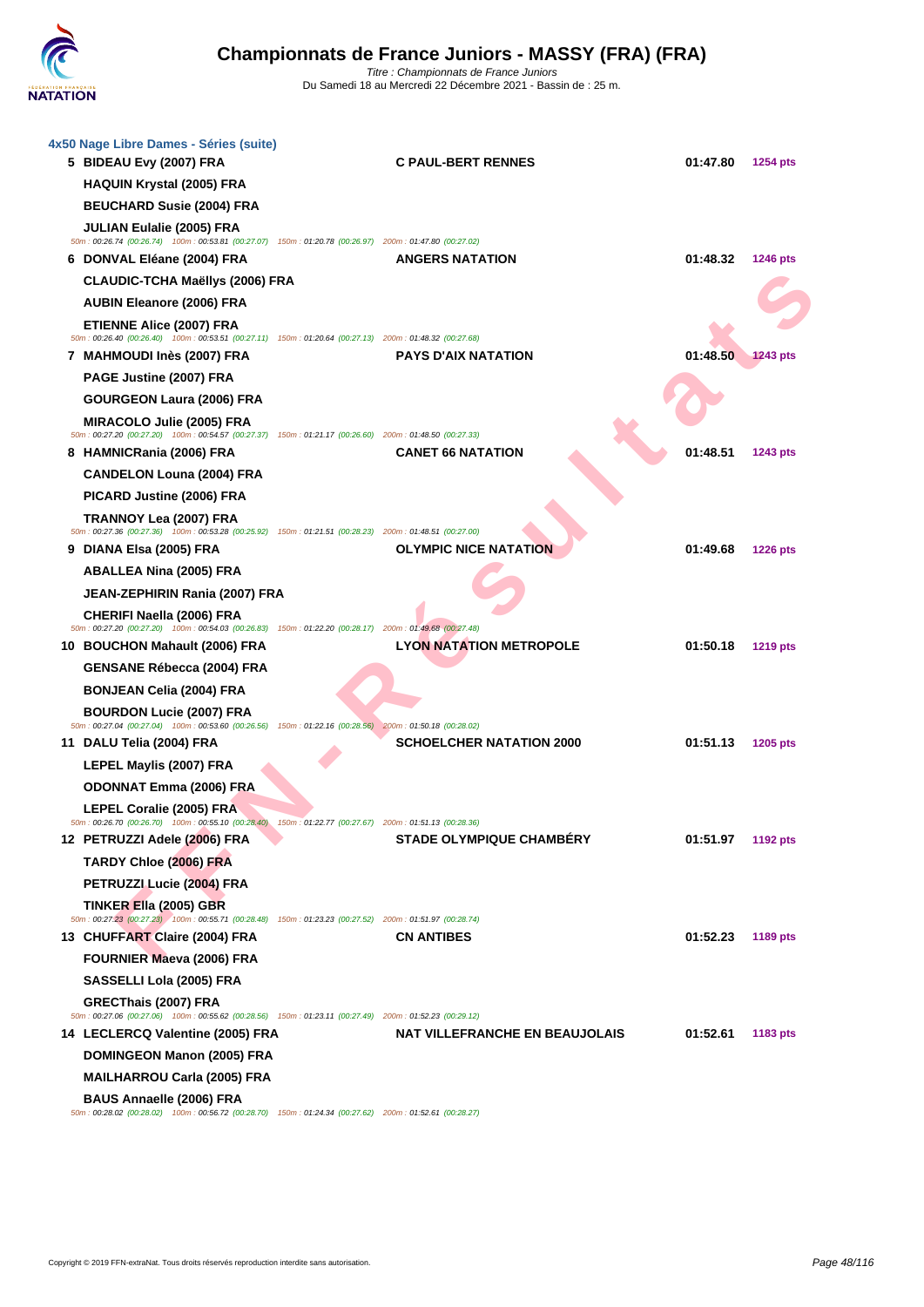| 4x50 Nage Libre Dames - Séries (suite)<br>--- PREDINE Alix (2006) FRA<br>MAUMY Angele (2007) FRA<br>NEMETLaura-Blanka (2007) HUN            | <b>CN CHALON-SUR-SAONE</b>    | <b>DSQ</b>                  |
|---------------------------------------------------------------------------------------------------------------------------------------------|-------------------------------|-----------------------------|
| DIEVAL LEROY Océane (2007) FRA<br>--- SAVART Coralie (2004) FRA<br>AVETAND Tabatha (2005) FRA<br><b>BRAUN Chloé (2004) FRA</b>              | <b>DAUPHINS TOULOUSE OEC</b>  | <b>DSQ</b>                  |
| CACHOT Albane (2007) FRA                                                                                                                    |                               |                             |
| 4x50 4 Nages Dames - Séries (Lundi 20 Décembre 2021)                                                                                        |                               |                             |
| 1 CACHOT Albane (2007) FRA                                                                                                                  | <b>DAUPHINS TOULOUSE OEC</b>  | 01:52.54<br>1332 pts        |
| <b>BRAUN Chloé (2004) FRA</b>                                                                                                               |                               |                             |
| AVETAND Tabatha (2005) FRA                                                                                                                  |                               |                             |
| <b>SAVART Coralie (2004) FRA</b>                                                                                                            |                               |                             |
| 50m: 00:28.47 (00:28.47) 100m: 00:59.82 (00:31.35) 150m: 01:26.69 (00:26.87) 200m: 01:52.54 (00:25.85)<br>2 LEGER Camille (2004) FRA        | <b>SAINT-RAPHAEL NATATION</b> | 01:56.49<br><b>1279 pts</b> |
| LARRIVAZ Louliana (2007) FRA                                                                                                                |                               |                             |
| <b>VIDEMENT Isabelle (2007) FRA</b>                                                                                                         |                               |                             |
| <b>PARMENTIER Romane (2006) FRA</b>                                                                                                         |                               |                             |
| 50m: 00:29.53 (00:29.53) 100m: 01:02.90 (00:33.37) 150m: 01:30.34 (00:27.44) 200m: 01:56.49 (00:26.15)<br>3 BONDOUY Noah (2004) FRA         | <b>ES MASSY NATATION</b>      | 01:57.62<br><b>1264 pts</b> |
| VASQUEZ Lucie (2004) FRA                                                                                                                    |                               |                             |
| <b>MONGIN Sthélyna (2007) FRA</b>                                                                                                           |                               |                             |
| DOUILLET Ionnah (2007) FRA                                                                                                                  |                               |                             |
| 50m : 00:30.08 (00:30.08) 100m : 01:01.77 (00:31.69) 150m : 01:31.28 (00:29.51) 200m : 01:57.62 (00:26.34)                                  |                               |                             |
| 4 BEUCHARD Susie (2004) FRA                                                                                                                 | <b>C PAUL-BERT RENNES</b>     | 01:59.16<br><b>1244 pts</b> |
| BIDEAU Evy (2007) FRA                                                                                                                       |                               |                             |
| <b>JULIAN Eulalie (2005) FRA</b>                                                                                                            |                               |                             |
| <b>HAQUIN Krystal (2005) FRA</b><br>50m: 00:29.63 (00:29.63) 100m: 01:03.53 (00:33.90) 150m: 01:32.75 (00:29.22) 200m: 01:59.16 (00:26.41)  |                               |                             |
| 5 MIRACOLO Julie (2005) FRA                                                                                                                 | <b>PAYS D'AIX NATATION</b>    | 01:59.35<br><b>1241 pts</b> |
| POIRAT Tess (2005) FRA                                                                                                                      |                               |                             |
| PAGE Justine (2007) FRA                                                                                                                     |                               |                             |
| <b>MAHMOUDI Inès (2007) FRA</b><br>50m: 00:30.06 (00:30.06) 100m: 01:04.30 (00:34.24) 150m: 01:32.85 (00:28.55) 200m: 01:59.35 (00:26.50)   |                               |                             |
| 6 RAVALOHERY Irina (2005) FRA                                                                                                               | RC BRON DÉCINES NATATION      | 02:00.01<br>1233 pts        |
| <b>NGUYEN Camille (2006) FRA</b>                                                                                                            |                               |                             |
| ROBERT Marie (2005) FRA                                                                                                                     |                               |                             |
| <b>MAYLIE LAROSE Gladys (2005) FRA</b>                                                                                                      |                               |                             |
| 50m : 00:30.50 (00:30.50) 100m : 01:04.41 (00:33.91) 150m : 01:34.16 (00:29.75) 200m : 02:00.01 (00:25.85)<br>7 CUISINIER Manon (2005) FRA  | <b>SA MERIGNAC</b>            | 02:00.36                    |
| <b>HUELLOU Claire (2005) FRA</b>                                                                                                            |                               | <b>1228 pts</b>             |
| <b>AUDUTEAU Morgane (2006) FRA</b>                                                                                                          |                               |                             |
| NICOLO Nayla (2005) FRA                                                                                                                     |                               |                             |
| 50m: 00:30.95 (00:30.95) 100m: 01:03.70 (00:32.75) 150m: 01:33.87 (00:30.17) 200m: 02:00.36 (00:26.49)                                      |                               |                             |
| 8 CANDELON Louna (2004) FRA                                                                                                                 | <b>CANET 66 NATATION</b>      | 02:00.79<br><b>1222 pts</b> |
| PICARD Justine (2006) FRA                                                                                                                   |                               |                             |
| <b>HARISBOURE Ambre (2004) FRA</b>                                                                                                          |                               |                             |
| <b>HAMNICRania (2006) FRA</b><br>50m : 00:29.69 (00:29.69) 100m : 01:05.99 (00:36.30) 150m : 01:33.99 (00:28.00) 200m : 02:00.79 (00:26.80) |                               |                             |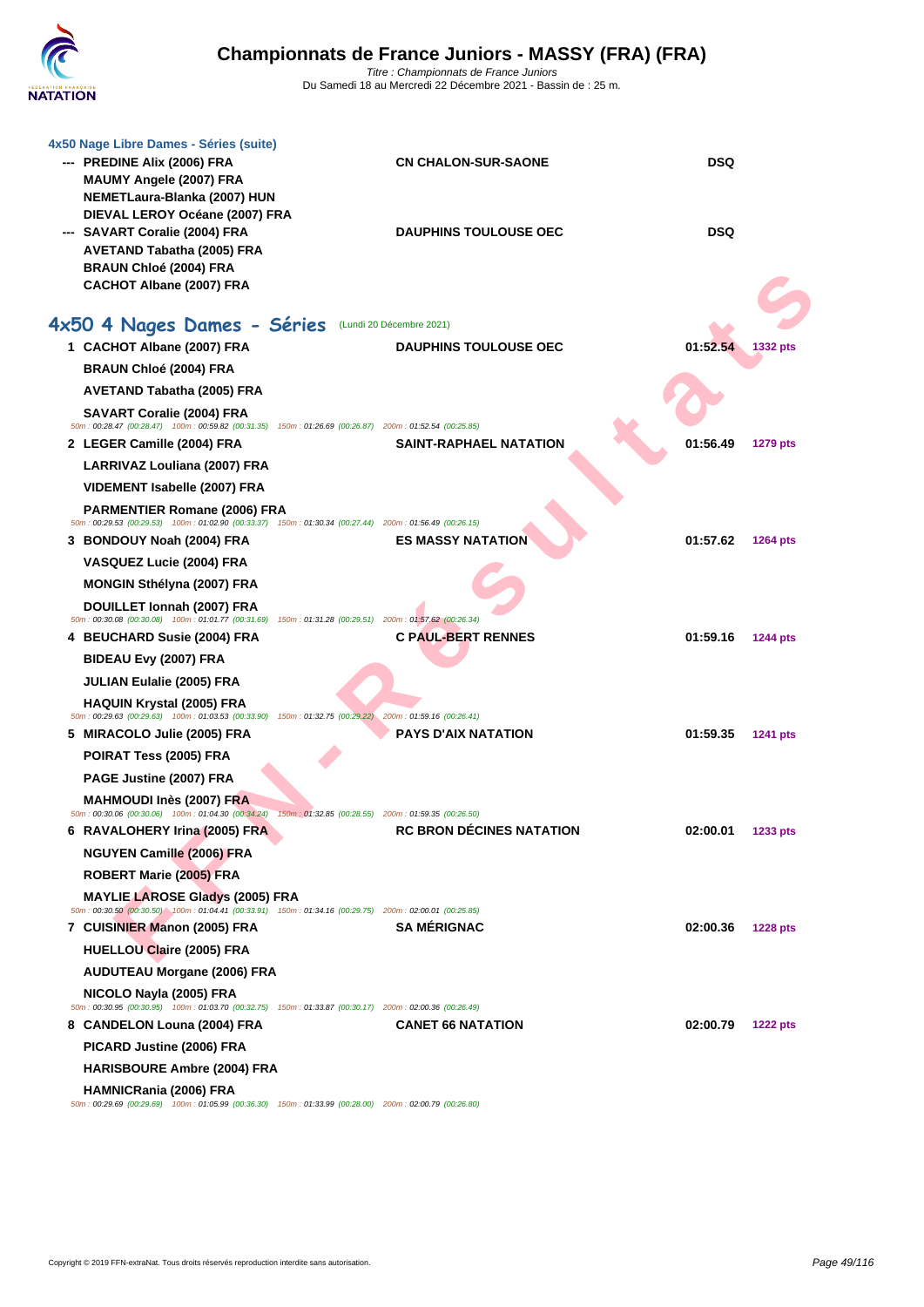

| <b>LYON NATATION METROPOLE</b><br>02:00.87<br>50m: 00:31.09 (00:31.09) 100m: 01:04.07 (00:32.98) 150m: 01:32.71 (00:28.64) 200m: 02:00.87 (00:28.16)<br>02:01.21<br><b>CN ANTIBES</b><br>50m: 00:31.58 (00:31.58) 100m: 01:03.93 (00:32.35) 150m: 01:33.99 (00:30.06) 200m: 02:01.21 (00:27.22)<br><b>STADE OLYMPIQUE CHAMBÉRY</b><br>02:01.66<br>50m : 00:32.46 (00:32.46) 100m : 01:06.03 (00:33.57) 150m : 01:34.97 (00:28.94) 200m : 02:01.66 (00:26.69)<br><b>NAT VILLEFRANCHE EN BEAUJOLAIS</b><br>02:02.33<br>50m: 00:29.12 (00:29.12) 100m: 01:05.35 (00:36.23) 150m: 01:35.06 (00:29.71) 200m: 02:02.33 (00:27.27)<br><b>C VIKINGS DE ROUEN</b><br>02:02.40 | <b>1221 pts</b><br><b>1217 pts</b><br><b>1211 pts</b><br>1202 pts<br><b>1201 pts</b>                                                                                          |
|----------------------------------------------------------------------------------------------------------------------------------------------------------------------------------------------------------------------------------------------------------------------------------------------------------------------------------------------------------------------------------------------------------------------------------------------------------------------------------------------------------------------------------------------------------------------------------------------------------------------------------------------------------------------|-------------------------------------------------------------------------------------------------------------------------------------------------------------------------------|
|                                                                                                                                                                                                                                                                                                                                                                                                                                                                                                                                                                                                                                                                      |                                                                                                                                                                               |
|                                                                                                                                                                                                                                                                                                                                                                                                                                                                                                                                                                                                                                                                      |                                                                                                                                                                               |
|                                                                                                                                                                                                                                                                                                                                                                                                                                                                                                                                                                                                                                                                      |                                                                                                                                                                               |
|                                                                                                                                                                                                                                                                                                                                                                                                                                                                                                                                                                                                                                                                      |                                                                                                                                                                               |
|                                                                                                                                                                                                                                                                                                                                                                                                                                                                                                                                                                                                                                                                      |                                                                                                                                                                               |
|                                                                                                                                                                                                                                                                                                                                                                                                                                                                                                                                                                                                                                                                      |                                                                                                                                                                               |
|                                                                                                                                                                                                                                                                                                                                                                                                                                                                                                                                                                                                                                                                      |                                                                                                                                                                               |
|                                                                                                                                                                                                                                                                                                                                                                                                                                                                                                                                                                                                                                                                      |                                                                                                                                                                               |
|                                                                                                                                                                                                                                                                                                                                                                                                                                                                                                                                                                                                                                                                      |                                                                                                                                                                               |
|                                                                                                                                                                                                                                                                                                                                                                                                                                                                                                                                                                                                                                                                      |                                                                                                                                                                               |
|                                                                                                                                                                                                                                                                                                                                                                                                                                                                                                                                                                                                                                                                      |                                                                                                                                                                               |
|                                                                                                                                                                                                                                                                                                                                                                                                                                                                                                                                                                                                                                                                      |                                                                                                                                                                               |
|                                                                                                                                                                                                                                                                                                                                                                                                                                                                                                                                                                                                                                                                      |                                                                                                                                                                               |
|                                                                                                                                                                                                                                                                                                                                                                                                                                                                                                                                                                                                                                                                      |                                                                                                                                                                               |
|                                                                                                                                                                                                                                                                                                                                                                                                                                                                                                                                                                                                                                                                      |                                                                                                                                                                               |
|                                                                                                                                                                                                                                                                                                                                                                                                                                                                                                                                                                                                                                                                      |                                                                                                                                                                               |
|                                                                                                                                                                                                                                                                                                                                                                                                                                                                                                                                                                                                                                                                      |                                                                                                                                                                               |
|                                                                                                                                                                                                                                                                                                                                                                                                                                                                                                                                                                                                                                                                      |                                                                                                                                                                               |
|                                                                                                                                                                                                                                                                                                                                                                                                                                                                                                                                                                                                                                                                      |                                                                                                                                                                               |
|                                                                                                                                                                                                                                                                                                                                                                                                                                                                                                                                                                                                                                                                      |                                                                                                                                                                               |
| 50m: 00:31.45 (00:31.45) 100m: 01:05.31 (00:33.86) 150m: 01:34.54 (00:29.23) 200m: 02:02.40 (00:27.86)<br><b>DAUPHINS TOULOUSE OEC</b><br>02:02.86                                                                                                                                                                                                                                                                                                                                                                                                                                                                                                                   | 1195 pts                                                                                                                                                                      |
|                                                                                                                                                                                                                                                                                                                                                                                                                                                                                                                                                                                                                                                                      |                                                                                                                                                                               |
|                                                                                                                                                                                                                                                                                                                                                                                                                                                                                                                                                                                                                                                                      |                                                                                                                                                                               |
|                                                                                                                                                                                                                                                                                                                                                                                                                                                                                                                                                                                                                                                                      |                                                                                                                                                                               |
| 50m : 00:31.45 (00:31.45) 100m : 01:03.92 (00:32.47) 150m : 01:35.15 (00:31.23) 200m : 02:02.86 (00:27.71)                                                                                                                                                                                                                                                                                                                                                                                                                                                                                                                                                           |                                                                                                                                                                               |
| <b>SCHOELCHER NATATION 2000</b><br>02:04.20                                                                                                                                                                                                                                                                                                                                                                                                                                                                                                                                                                                                                          | <b>1178 pts</b>                                                                                                                                                               |
|                                                                                                                                                                                                                                                                                                                                                                                                                                                                                                                                                                                                                                                                      |                                                                                                                                                                               |
|                                                                                                                                                                                                                                                                                                                                                                                                                                                                                                                                                                                                                                                                      |                                                                                                                                                                               |
|                                                                                                                                                                                                                                                                                                                                                                                                                                                                                                                                                                                                                                                                      |                                                                                                                                                                               |
|                                                                                                                                                                                                                                                                                                                                                                                                                                                                                                                                                                                                                                                                      |                                                                                                                                                                               |
|                                                                                                                                                                                                                                                                                                                                                                                                                                                                                                                                                                                                                                                                      |                                                                                                                                                                               |
|                                                                                                                                                                                                                                                                                                                                                                                                                                                                                                                                                                                                                                                                      |                                                                                                                                                                               |
|                                                                                                                                                                                                                                                                                                                                                                                                                                                                                                                                                                                                                                                                      |                                                                                                                                                                               |
|                                                                                                                                                                                                                                                                                                                                                                                                                                                                                                                                                                                                                                                                      |                                                                                                                                                                               |
|                                                                                                                                                                                                                                                                                                                                                                                                                                                                                                                                                                                                                                                                      |                                                                                                                                                                               |
|                                                                                                                                                                                                                                                                                                                                                                                                                                                                                                                                                                                                                                                                      |                                                                                                                                                                               |
|                                                                                                                                                                                                                                                                                                                                                                                                                                                                                                                                                                                                                                                                      | 50m: 00:30.64 (00:30.64) 100m: 01:08.03 (00:37.39) 150m: 01:38.11 (00:30.08) 200m: 02:04.20 (00:26.09)<br><b>AQUATIC CLUB BOURGES</b><br>DSQ<br><b>DSQ</b><br><b>CN BREST</b> |

| 1 MAZELLIER Nans (2004) FRA      | A ASEC NATATION SAINT-PAUL REUNION | 00:22.08 | 1313 pts        |
|----------------------------------|------------------------------------|----------|-----------------|
| 2 BRIESCLouis (2003) FRA         | <b>DAUPHINS OBERNAI</b>            | 00:22.24 | 1301 pts        |
| 3 ROBBA Matteo (2004) FRA        | <b>CN ANTIBES</b>                  | 00:22.65 | <b>1271 pts</b> |
| 4 AIRAUD Yohan (2004) FRA        | <b>OLYMPIC NICE NATATION</b>       | 00:22.68 | <b>1268 pts</b> |
| 5 CHATEIGNER Benjamin (2004) FRA | <b>CN MARSEILLE</b>                | 00:22.75 | 1263 pts        |
|                                  |                                    |          |                 |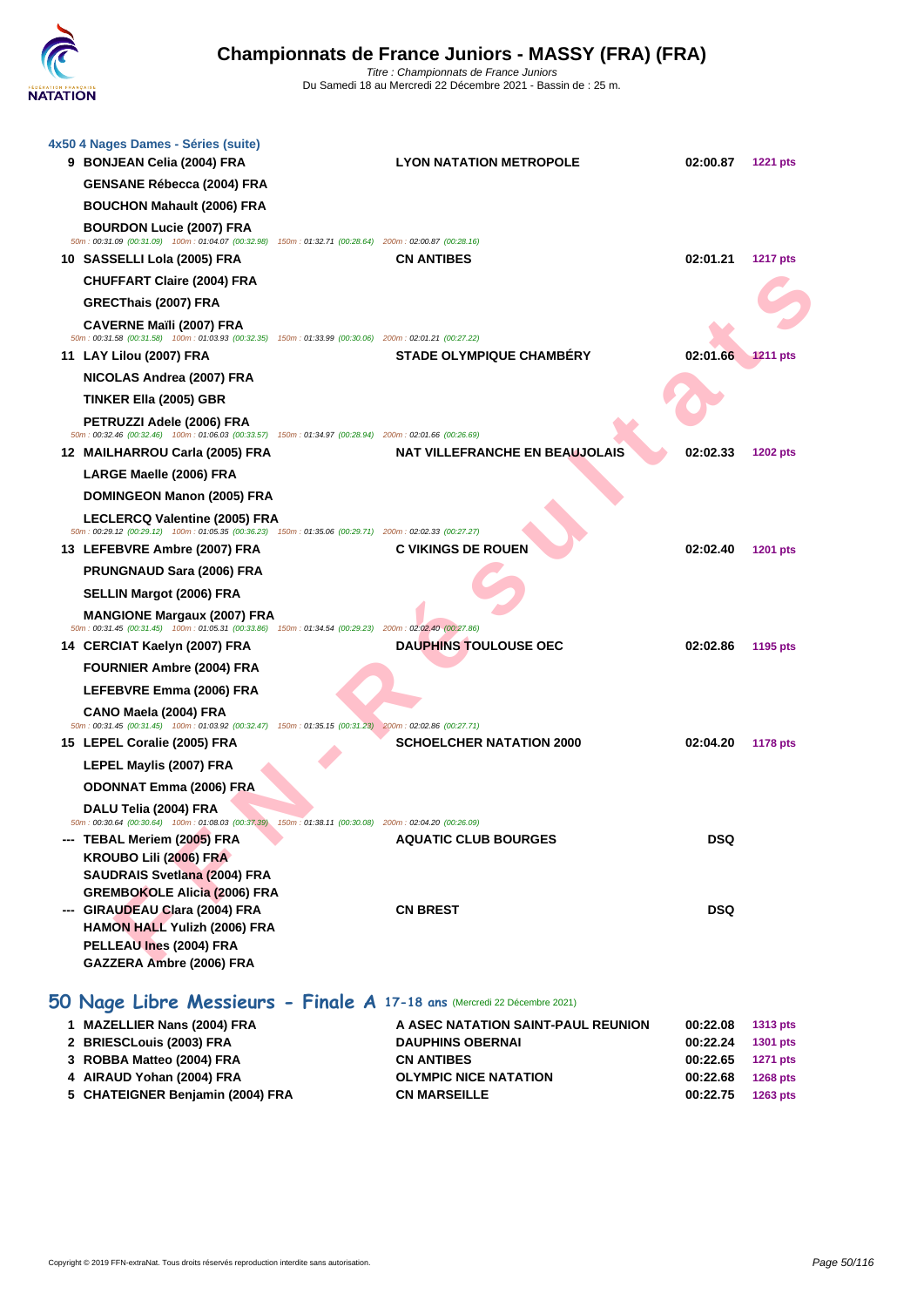

#### **[50 Nage L](http://www.ffnatation.fr/webffn/index.php)ibre Messieurs - Finale A (suite)**

| 6 DUBREUIL Noe (2003) FRA        | <b>CN MARSEILLE</b>            | 00:22.84          | 1257 pts |
|----------------------------------|--------------------------------|-------------------|----------|
| <b>MARLOT Maxence (2003) FRA</b> | <b>STADE DE REIMS NATATION</b> | 00:23.00 1245 pts |          |
| 8 ALVES TORRES Paul (2003) FRA   | <b>CN MARSEILLE</b>            | 00:23.02 1243 pts |          |

# **50 Nage Libre Messieurs - Finale A 15-16 ans** (Mercredi 22 Décembre 2021)

| 1 LOPEZ Falemana (2006) FRA      | <b>CN MARSEILLE</b>                | 00:22.21<br>1303 pts MPF16  |
|----------------------------------|------------------------------------|-----------------------------|
| 2 CHALENDAR Alexandre (2006) FRA | <b>STADE FRANCAIS O COURBEVOIE</b> | 00:23.08<br><b>1239 pts</b> |
| 2 POUILLART Corentin (2005) FRA  | AMIENS METROPOLE NAT.              | 00:23.08<br><b>1239 pts</b> |
| 4 GANE Alexandre (2005) FRA      | <b>DUMBEA NATATION</b>             | 00:23.15<br><b>1234 pts</b> |
| 5 NUNEZ GREEN Dilan (2005) FRA   | <b>LYON NATATION METROPOLE</b>     | 00:23.27<br><b>1225 pts</b> |
| 6 BERNABE Clarence (2005) FRA    | <b>CANET 66 NATATION</b>           | <b>1221 pts</b><br>00:23.33 |
| 7 GUERIN Jules (2005) FRA        | <b>CN LE MANS</b>                  | 00:23.42<br><b>1214 pts</b> |
| 8 DUMESNIL Ethan (2006) FRA      | <b>DUMBEA NATATION</b>             | <b>1213 pts</b><br>00:23.44 |

# **50 Nage Libre Messieurs - Finale B 17-18 ans** (Mercredi 22 Décembre 2021)

| 2 CHALENDAR Alexandre (2006) FRA                                               | <b>STADE FRANÇAIS O COURBEVOIE</b>       | 00:23.08 | <b>1239 pts</b> |
|--------------------------------------------------------------------------------|------------------------------------------|----------|-----------------|
| 2 POUILLART Corentin (2005) FRA                                                | <b>AMIENS METROPOLE NAT.</b>             | 00:23.08 | <b>1239 pts</b> |
| 4 GANE Alexandre (2005) FRA                                                    | <b>DUMBEA NATATION</b>                   | 00:23.15 | <b>1234 pts</b> |
| 5 NUNEZ GREEN Dilan (2005) FRA                                                 | <b>LYON NATATION METROPOLE</b>           | 00:23.27 | <b>1225 pts</b> |
| 6 BERNABE Clarence (2005) FRA                                                  | <b>CANET 66 NATATION</b>                 | 00:23.33 | <b>1221 pts</b> |
| 7 GUERIN Jules (2005) FRA                                                      | <b>CN LE MANS</b>                        | 00:23.42 | <b>1214 pts</b> |
| 8 DUMESNIL Ethan (2006) FRA                                                    | <b>DUMBEA NATATION</b>                   | 00:23.44 | <b>1213 pts</b> |
|                                                                                |                                          |          |                 |
| O Nage Libre Messieurs - Finale B 17-18 ans (Mercredi 22 Décembre 2021)        |                                          |          |                 |
| 1 CONSTABLE Enzo (2003) FRA                                                    | <b>CN MARSEILLE</b>                      | 00:23.04 | <b>1242 pts</b> |
| 2 DABIN John-William (2004) FRA                                                | <b>AMIENS METROPOLE NAT.</b>             | 00:23.10 | <b>1238 pts</b> |
| 3 NSEMBENE Nathan (2004) FRA                                                   | <b>AQUATIC CLUB BOURGES</b>              | 00:23.17 | <b>1232 pts</b> |
| 4 CABACO GURPEGUI Carlos (2003) ESP                                            | <b>ASPTT NANCY</b>                       | 00:23.21 | 1230 pts        |
| 5 DESCAMPS Aurelien (2003) FRA                                                 | <b>CN MARSEILLE</b>                      | 00:23.25 | <b>1227 pts</b> |
| 6 HUDAN Nathan (2003) FRA                                                      | <b>AMIENS METROPOLE NAT.</b>             | 00:23.29 | <b>1224 pts</b> |
| 7 BAUDIN CHASSIGNEUX Clément (2004) FRA                                        | <b>OLYMPIC NICE NATATION</b>             | 00:23.50 | 1209 pts        |
| 8 GILLINGHAM Joseph (2004) FRA                                                 | <b>CANET 66 NATATION</b>                 | 00:23.53 | <b>1206 pts</b> |
|                                                                                |                                          |          |                 |
| O Nage Libre Messieurs - Finale B 15-16 ans (Mercredi 22 Décembre 2021)        |                                          |          |                 |
| 1 BERT Matis (2005) FRA                                                        | <b>CNO ST-GERMAIN-EN-LAYE</b>            | 00:23.45 | <b>1212 pts</b> |
| 2 BOUTEILLER Sacha (2005) FRA                                                  | <b>NC ST-JEAN-DE-MAURIENNE</b>           | 00:23.67 | 1196 pts        |
| 3 AVDIU Jon (2005) FRA                                                         | <b>ES NANTERRE</b>                       | 00:23.74 | 1191 pts        |
| 4 SAVIGNAC Baptiste (2005) FRA                                                 | <b>CN CALÉDONIENS</b>                    | 00:23.85 | 1183 pts        |
| 5 BLAMART Raphaël (2006) FRA                                                   | <b>CHARLEVILLE-MÉZIÈRES NATATION</b>     | 00:23.91 | <b>1179 pts</b> |
| 6 CHAULIAGUET Ethan (2005) FRA                                                 | <b>AQUA CLUB PONTAULT-ROISSY</b>         | 00:23.93 | <b>1178 pts</b> |
| 7 CARRARA Yanis (2006) FRA                                                     | SAINT-RAPHAEL NATATION                   | 00:24.01 | <b>1172 pts</b> |
| 8 FALETTE Alexandre (2005) FRA                                                 | <b>MEGAQUARIUS CLUB GUYANE</b>           | 00:24.06 | 1169 pts        |
|                                                                                |                                          |          |                 |
| O Nage Libre Messieurs - Barrage Finales 17-18 ans (Mercredi 22 Décembre 2021) |                                          |          |                 |
| 1 HOUTI Fares (2003) FRA                                                       | <b>CANET 66 NATATION</b>                 | 00:23.14 | 1235 pts        |
| 2 HOUTI Fares (2003) FRA                                                       | <b>CANET 66 NATATION</b>                 | 00:23.17 | <b>1232 pts</b> |
| 2 VIDAL Etienne (2003) FRA                                                     | <b>AQUA GRIMPE MILLAU GRANDS CAUSSES</b> | 00:23.17 | <b>1232 pts</b> |
| 4 VIDAL Etienne (2003) FRA                                                     | <b>AQUA GRIMPE MILLAU GRANDS CAUSSES</b> | 00:23.23 | <b>1228 pts</b> |
| 5 LEMARCHAND Antonn (2004) FRA                                                 | <b>AMIENS METROPOLE NAT.</b>             | 00:23.40 | 1216 pts        |
|                                                                                |                                          |          |                 |
| 0 Nage Libre Messieurs - Séries                                                | (Mercredi 22 Décembre 2021)              |          |                 |
| 1 MAZELLIER Nans (2004) FRA                                                    | A ASEC NATATION SAINT-PAUL REUNION       | 00:22.09 | <b>1312 pts</b> |
|                                                                                | <b>DAUDURIC ODEDNAL</b>                  | 00.226   | $4000 - 4$      |

# **50 Nage Libre Messieurs - Finale B 15-16 ans** (Mercredi 22 Décembre 2021)

| 1 BERT Matis (2005) FRA        | <b>CNO ST-GERMAIN-EN-LAYE</b>        | 00:23.45 | <b>1212 pts</b> |
|--------------------------------|--------------------------------------|----------|-----------------|
| 2 BOUTEILLER Sacha (2005) FRA  | <b>NC ST-JEAN-DE-MAURIENNE</b>       | 00:23.67 | 1196 pts        |
| 3 AVDIU Jon (2005) FRA         | <b>ES NANTERRE</b>                   | 00:23.74 | 1191 pts        |
| 4 SAVIGNAC Baptiste (2005) FRA | <b>CN CALÉDONIENS</b>                | 00:23.85 | 1183 pts        |
| 5 BLAMART Raphaël (2006) FRA   | <b>CHARLEVILLE-MÉZIÈRES NATATION</b> | 00:23.91 | 1179 pts        |
| 6 CHAULIAGUET Ethan (2005) FRA | AQUA CLUB PONTAULT-ROISSY            | 00:23.93 | 1178 pts        |
| 7 CARRARA Yanis (2006) FRA     | <b>SAINT-RAPHAEL NATATION</b>        | 00:24.01 | <b>1172 pts</b> |
| 8 FALETTE Alexandre (2005) FRA | <b>MEGAQUARIUS CLUB GUYANE</b>       | 00:24.06 | 1169 pts        |

# **50 Nage Libre Messieurs - Barrage Finales 17-18 ans** (Mercredi 22 Décembre 2021)

| 1 HOUTI Fares (2003) FRA       | <b>CANET 66 NATATION</b>                 | 00:23.14 | 1235 pts        |
|--------------------------------|------------------------------------------|----------|-----------------|
| 2 HOUTI Fares (2003) FRA       | <b>CANET 66 NATATION</b>                 | 00:23.17 | 1232 pts        |
| 2 VIDAL Etienne (2003) FRA     | <b>AQUA GRIMPE MILLAU GRANDS CAUSSES</b> | 00:23.17 | <b>1232 pts</b> |
| 4 VIDAL Etienne (2003) FRA     | <b>AQUA GRIMPE MILLAU GRANDS CAUSSES</b> | 00:23.23 | <b>1228 pts</b> |
| 5 LEMARCHAND Antonn (2004) FRA | AMIENS METROPOLE NAT.                    | 00:23.40 | <b>1216 pts</b> |
|                                |                                          |          |                 |

# **50 Nage Libre Messieurs - Séries** (Mercredi 22 Décembre 2021)

| 1 MAZELLIER Nans (2004) FRA      | A ASEC NATATION SAINT-PAUL REUNION | 00:22.09 | <b>1312 pts</b> |  |
|----------------------------------|------------------------------------|----------|-----------------|--|
| 2 BRIESCLouis (2003) FRA         | <b>DAUPHINS OBERNAI</b>            | 00:22.68 | <b>1268 pts</b> |  |
| 3 LOPEZ Falemana (2006) FRA      | <b>CN MARSEILLE</b>                | 00:22.81 | 1259 pts MPF15  |  |
| 4 AIRAUD Yohan (2004) FRA        | <b>OLYMPIC NICE NATATION</b>       | 00:22.87 | <b>1254 pts</b> |  |
| 5 CHATEIGNER Benjamin (2004) FRA | <b>CN MARSEILLE</b>                | 00:22.88 | <b>1254 pts</b> |  |
| 6 ROBBA Matteo (2004) FRA        | <b>CN ANTIBES</b>                  | 00:22.92 | <b>1251 pts</b> |  |
| 7 ALVES TORRES Paul (2003) FRA   | <b>CN MARSEILLE</b>                | 00:23.04 | <b>1242 pts</b> |  |
| 8 MARLOT Maxence (2003) FRA      | <b>STADE DE REIMS NATATION</b>     | 00:23.11 | <b>1237 pts</b> |  |
| 9 DUBREUIL Noe (2003) FRA        | <b>CN MARSEILLE</b>                | 00:23.12 | <b>1236 pts</b> |  |
| 10 CONSTABLE Enzo (2003) FRA     | <b>CN MARSEILLE</b>                | 00:23.16 | <b>1233 pts</b> |  |
|                                  |                                    |          |                 |  |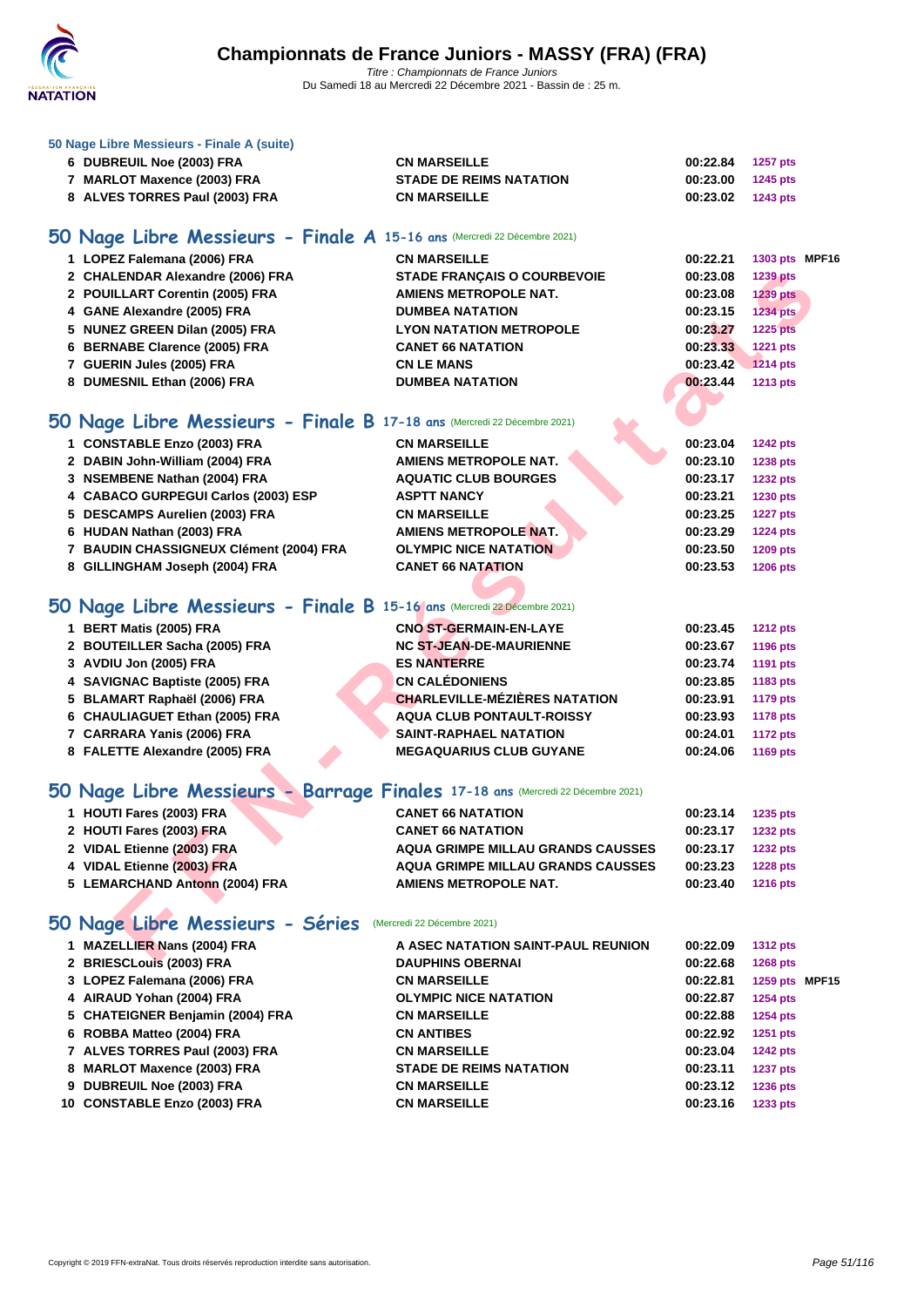

|  | 50 Nage Libre Messieurs - Séries (suite) |  |  |
|--|------------------------------------------|--|--|
|  |                                          |  |  |

| 11 | <b>NSEMBENE Nathan (2004) FRA</b>            | Α |
|----|----------------------------------------------|---|
| 12 | DABIN John-William (2004) FRA                | Α |
|    | 13 CHALENDAR Alexandre (2006) FRA            | S |
|    | 14 GANE Alexandre (2005) FRA                 | D |
|    | 15 HUDAN Nathan (2003) FRA                   | A |
|    | 16 CABACO GURPEGUI Carlos (2003) ESP         | Α |
| 17 | <b>NUNEZ GREEN Dilan (2005) FRA</b>          | L |
| 18 | GILLINGHAM Joseph (2004) FRA                 | C |
| 18 | <b>BAUDIN CHASSIGNEUX Clément (2004) FRA</b> | C |
|    | 20 DESCAMPS Aurelien (2003) FRA              | C |
|    | 21 CHAUSSON Stanislas (2003) FRA             | D |
|    | 22 LEMARCHAND Antonn (2004) FRA              | Α |
|    | 22 HOUTI Fares (2003) FRA                    | C |
|    | 22 VIDAL Etienne (2003) FRA                  | A |
|    | 25 POUILLART Corentin (2005) FRA             | Α |
|    | 26 GUERIN Jules (2005) FRA                   | C |
|    | 27 VIALLON Nino (2004) FRA                   | Т |
| 28 | <b>GUILLAUME Maxence (2003) FRA</b>          | L |
| 29 | <b>AQUILINA Alexandre (2003) FRA</b>         | s |
| 30 | <b>MINEUR Lucas (2003) FRA</b>               | s |
|    | 30 BOUTRY Théo (2003) FRA                    | Р |
|    | 32 CELESTE Mathéo (2004) FRA                 | в |
|    | 33 D'AGATA Alexandre (2004) FRA              | D |
|    | 34 BERNABE Clarence (2005) FRA               | C |
|    | 35 DUMESNIL Ethan (2006) FRA                 | D |
|    | 36 BOUTEILLER Sacha (2005) FRA               | N |
| 37 | RAGUENAUD Romain (2004) FRA                  | C |
| 38 | <b>CARUSO Mattéo (2003) FRA</b>              | Р |
|    | 39 ROLET Loris (2003) FRA                    | E |
|    | 40 VIGUIER Antoine (2003) FRA                | C |
|    | 41 LETOCART Enzo (2004) FRA                  | C |
|    | 42 DESBORDES Keha (2004) FRA                 | C |
|    | 43 CHAULIAGUET Ethan (2005) FRA              | Α |
|    | 43 BERT Matis (2005) FRA                     | C |
|    | 43 BARRY Lucas (2003) FRA                    | Α |
| 46 | <b>SAVIGNAC Baptiste (2005) FRA</b>          | C |
|    | 47 CARRARA Yanis (2006) FRA                  | S |
|    | 48 BLAMART Raphaël (2006) FRA                | C |
|    | 49 CEUS Mathieu (2004) FRA                   | Α |
| 50 | <b>FALETTE Alexandre (2005) FRA</b>          | N |
|    | 50 AVDIU Jon (2005) FRA                      | Е |
|    | 52 COLLOT Pierre (2006) FRA                  | N |
|    | 53 MADY Dayan (2005) FRA                     | Α |
| 54 | <b>HANCARD Loris (2004) FRA</b>              | R |
| 55 | PHILIPPS Alexandre (2006) FRA                | R |
| 56 | PELEY Lucas (2003) FRA                       | s |
| 57 | ICYK Tristan (2005) FRA                      | C |
| 58 | ROQUES Nathan (2005) FRA                     | N |
| 58 | DE LAPPARENT Antoine (2006) FRA              | s |
|    | 60 LE GUILLARD Robin (2004) FRA              | Т |
|    | 60 AMRANE Mehdi (2005) FRA                   | D |
|    | 62 COFFIGNIEZ Louis (2005) FRA               | Α |
|    | 63 EL KABBAJ Anas (2006) FRA                 | C |
| 63 | LLEDOS Sacha (2006) FRA                      | N |
|    |                                              |   |

| 11 NSEMBENE Nathan (2004) FRA            | <b>AQUATIC CLUB BOURGES</b>           | 00:23.18          | <b>1232 pts</b> |
|------------------------------------------|---------------------------------------|-------------------|-----------------|
| 12 DABIN John-William (2004) FRA         | <b>AMIENS METROPOLE NAT.</b>          | 00:23.22          | <b>1229 pts</b> |
| 13 CHALENDAR Alexandre (2006) FRA        | <b>STADE FRANÇAIS O COURBEVOIE</b>    | 00:23.25          | <b>1227 pts</b> |
| 14 GANE Alexandre (2005) FRA             | <b>DUMBEA NATATION</b>                | 00:23.26          | <b>1226 pts</b> |
| 15 HUDAN Nathan (2003) FRA               | <b>AMIENS METROPOLE NAT.</b>          | 00:23.28          | <b>1224 pts</b> |
| 16 CABACO GURPEGUI Carlos (2003) ESP     | <b>ASPTT NANCY</b>                    | 00:23.32          | <b>1222 pts</b> |
| 17 NUNEZ GREEN Dilan (2005) FRA          | <b>LYON NATATION METROPOLE</b>        | 00:23.33          | <b>1221 pts</b> |
| 18 GILLINGHAM Joseph (2004) FRA          | <b>CANET 66 NATATION</b>              | 00:23.35          | <b>1219 pts</b> |
| 18 BAUDIN CHASSIGNEUX Clément (2004) FRA | <b>OLYMPIC NICE NATATION</b>          | 00:23.35          | <b>1219 pts</b> |
| 20 DESCAMPS Aurelien (2003) FRA          | <b>CN MARSEILLE</b>                   | 00:23.36          | <b>1219 pts</b> |
| 21 CHAUSSON Stanislas (2003) FRA         | <b>DAUPHINS TOULOUSE OEC</b>          | 00:23.39          | <b>1217 pts</b> |
| 22 LEMARCHAND Antonn (2004) FRA          | <b>AMIENS METROPOLE NAT.</b>          | 00:23.42          | <b>1214 pts</b> |
| 22 HOUTI Fares (2003) FRA                | <b>CANET 66 NATATION</b>              | 00:23.42          | <b>1214 pts</b> |
| 22 VIDAL Etienne (2003) FRA              | AQUA GRIMPE MILLAU GRANDS CAUSSES     | 00:23.42          | <b>1214 pts</b> |
| 25 POUILLART Corentin (2005) FRA         | <b>AMIENS METROPOLE NAT.</b>          | 00:23.45          | <b>1212 pts</b> |
| 26 GUERIN Jules (2005) FRA               | <b>CN LE MANS</b>                     | 00:23.54          | <b>1206 pts</b> |
| 27 VIALLON Nino (2004) FRA               | <b>TEAM STRASBOURG SNS-ASPTT-PCS</b>  | 00:23.55          | 1205 pts        |
| 28 GUILLAUME Maxence (2003) FRA          | <b>LILLE MÉTROPOLE NATATION</b>       | 00:23.56          | <b>1204 pts</b> |
| 29 AQUILINA Alexandre (2003) FRA         | SAINT-RAPHAEL NATATION                | 00:23.58          | 1203 pts        |
| 30 MINEUR Lucas (2003) FRA               | <b>STADE DE REIMS NATATION</b>        | 00:23.59          | <b>1202 pts</b> |
| 30 BOUTRY Théo (2003) FRA                | <b>PROVINS NATATION</b>               | 00:23.59          | <b>1202 pts</b> |
| 32 CELESTE Mathéo (2004) FRA             | <b>BLANC-MESNIL S.N</b>               | 00:23.62          | <b>1200 pts</b> |
| 33 D'AGATA Alexandre (2004) FRA          | <b>DAUPHINS TOULOUSE OEC</b>          | 00:23.64          | <b>1198 pts</b> |
| 34 BERNABE Clarence (2005) FRA           | <b>CANET 66 NATATION</b>              | 00:23.65          | <b>1198 pts</b> |
| 35 DUMESNIL Ethan (2006) FRA             | <b>DUMBEA NATATION</b>                | 00:23.69          | 1195 pts        |
| 36 BOUTEILLER Sacha (2005) FRA           | <b>NC ST-JEAN-DE-MAURIENNE</b>        | 00:23.71          | 1193 pts        |
| 37 RAGUENAUD Romain (2004) FRA           | <b>CN ANTIBES</b>                     | 00:23.72          | 1193 pts        |
| 38 CARUSO Mattéo (2003) FRA              | <b>PAYS D'AIX NATATION</b>            | 00:23.73          | <b>1192 pts</b> |
| 39 ROLET Loris (2003) FRA                | <b>ESPERANCE LONS-LE-SAUNIER</b>      | 00:23.77          | 1189 pts        |
| 40 VIGUIER Antoine (2003) FRA            | <b>CN CEVENNES ALES</b>               | 00:23.78          | <b>1188 pts</b> |
| 41 LETOCART Enzo (2004) FRA              | <b>CN MELUN VAL DE SEINE</b>          | 00:23.79          | 1188 pts        |
| 42 DESBORDES Keha (2004) FRA             | <b>OLYMPIQUE DE PIRAE</b>             | 00:23.88          | 1181 pts        |
| 43 CHAULIAGUET Ethan (2005) FRA          | <b>AQUA CLUB PONTAULT-ROISSY</b>      | 00:23.89          | 1181 pts        |
| 43 BERT Matis (2005) FRA                 | <b>CNO ST-GERMAIN-EN-LAYE</b>         | 00:23.89          | 1181 pts        |
| 43 BARRY Lucas (2003) FRA                | <b>ASM CHAMALIERES NATATION</b>       | 00:23.89          | 1181 pts        |
| 46 SAVIGNAC Baptiste (2005) FRA          | <b>CN CALÉDONIENS</b>                 | 00:23.93          | <b>1178 pts</b> |
| 47 CARRARA Yanis (2006) FRA              | <b>SAINT-RAPHAEL NATATION</b>         | 00:24.02          | <b>1171 pts</b> |
| 48 BLAMART Raphaël (2006) FRA            | <b>CHARLEVILLE-MÉZIÈRES NATATION</b>  | 00:24.06          | <b>1169 pts</b> |
| 49 CEÜS Mathieu (2004) FRA               | <b>AQUATIC CLUB DE L'EST REUNION</b>  | 00:24.08          | <b>1167 pts</b> |
| 50 FALETTE Alexandre (2005) FRA          | <b>MEGAQUARIUS CLUB GUYANE</b>        | 00:24.13          | 1164 pts        |
| 50 AVDIU Jon (2005) FRA                  | <b>ES NANTERRE</b>                    | 00:24.13 1164 pts |                 |
| 52 COLLOT Pierre (2006) FRA              | <b>NANTES NATATION</b>                | 00:24.16          | 1161 pts        |
| 53 MADY Dayan (2005) FRA                 | A ASEC NATATION SAINT-PAUL REUNION    | 00:24.19          | 1159 pts        |
| 54 HANCARD Loris (2004) FRA              | <b>RED STAR CLUB CHAMPIGNY</b>        | 00:24.20          | 1159 pts        |
| 55 PHILIPPS Alexandre (2006) FRA         | <b>RC BRON DÉCINES NATATION</b>       | 00:24.21          | 1158 pts        |
| 56 PELEY Lucas (2003) FRA                | SAINT-RAPHAEL NATATION                | 00:24.28          | 1153 pts        |
| 57 ICYK Tristan (2005) FRA               | <b>OLYMPIC NICE NATATION</b>          | 00:24.29          | <b>1152 pts</b> |
| 58 ROQUES Nathan (2005) FRA              | <b>MONTPELLIER METROPOLE NATATION</b> | 00:24.36          | <b>1147 pts</b> |
| 58 DE LAPPARENT Antoine (2006) FRA       | SN METZ                               | 00:24.36          | <b>1147 pts</b> |
| 60 LE GUILLARD Robin (2004) FRA          | <b>TROYES ON</b>                      | 00:24.40          | 1145 pts        |
| 60 AMRANE Mehdi (2005) FRA               | <b>DAUPHINS D'ANNECY</b>              | 00:24.40          | 1145 pts        |
| 62 COFFIGNIEZ Louis (2005) FRA           | <b>AMIENS METROPOLE NAT.</b>          | 00:24.41          | <b>1144 pts</b> |
| 63 EL KABBAJ Anas (2006) FRA             | <b>CERGY PONTOISE NATATION</b>        | 00:24.42          | <b>1143 pts</b> |
| 63 LLEDOS Sacha (2006) FRA               | <b>NANTES NATATION</b>                | 00:24.42 1143 pts |                 |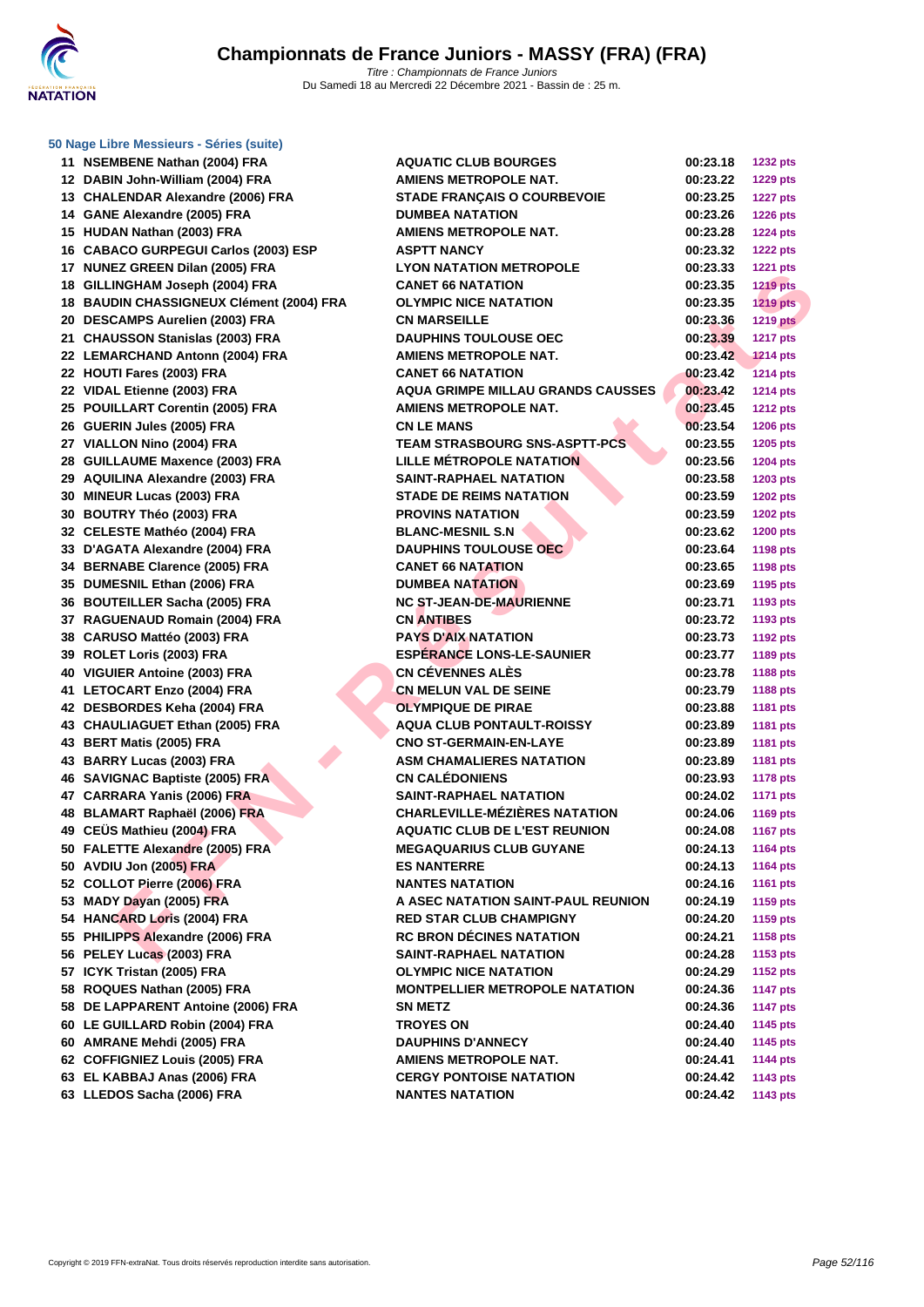

|     | 65 RONDET Alexis (2006) FRA                | <b>PAYS D'AIX NATATION</b>            | 00:24.46   | <b>1140 pts</b> |
|-----|--------------------------------------------|---------------------------------------|------------|-----------------|
|     | 65 CHATENAY SOLVASON Ymir (2006) FRA       | <b>CANET 66 NATATION</b>              | 00:24.46   | <b>1140 pts</b> |
|     | 67 CAPOGNA Sebastien (2006) FRA            | <b>TRIATHLON ROMANAIS PEAGEOIS</b>    | 00:24.48   | 1139 pts        |
|     | 68 CROCQ Gaspard (2005) FRA                | <b>C PAUL-BERT RENNES</b>             | 00:24.49   | 1138 pts        |
|     | 68 LEFEBVRE Titouan (2006) FRA             | <b>JN COMPIÈGNE</b>                   | 00:24.49   | <b>1138 pts</b> |
|     | 70 CHILCOTT Sebastien (2005) FRA           | <b>DAUPHINS D'ANNECY</b>              | 00:24.51   | <b>1137 pts</b> |
|     | 70 BAZIN Loic (2005) FRA                   | <b>RED STAR CLUB CHAMPIGNY</b>        | 00:24.51   | <b>1137 pts</b> |
|     | 70 BORDIER Timéo (2005) FRA                | A ASEC NATATION SAINT-PAUL REUNION    | 00:24.51   | <b>1137 pts</b> |
|     | 73 MERKEL Luc (2005) FRA                   | <b>ALLIANCE DIJON NATATION</b>        | 00:24.57   | 1133 pts        |
|     | 74 JUSTINE Nicolas (2006) FRA              | <b>CN CHALON-SUR-SAONE</b>            | 00:24.61   | <b>1130 pts</b> |
|     | 75 ONESTAS Ruben (2006) FRA                | <b>ETOILES 92</b>                     | 00:24.63   | <b>1128 pts</b> |
|     | 76 TRINEZ Alexian (2006) FRA               | <b>LA JEANNE NATATION PORT</b>        | 00:24.69   | <b>1124 pts</b> |
|     | 77 JUGE Noah (2006) FRA                    | <b>MARTIGUES NATATION</b>             | 00:24.72   | <b>1122 pts</b> |
|     | 77 DELAIE Yanis (2004) FRA                 | <b>CHARLEVILLE-MÉZIÈRES NATATION</b>  | 00:24.72   | <b>1122 pts</b> |
|     | 79 ROLET Adan (2006) FRA                   | <b>CN CHALON-SUR-SAONE</b>            | 00:24.73   | <b>1121 pts</b> |
|     | 79 CHEKATT Zyad (2006) FRA                 | <b>TEAM STRASBOURG SNS-ASPTT-PCS</b>  | 00:24.73   | <b>1121 pts</b> |
|     | 79 DELANNOY Gabriel (2006) FRA             | <b>CNS ST-ESTÈVE</b>                  | 00:24.73   | <b>1121 pts</b> |
|     | 82 NABOUDET Thomas (2005) FRA              | <b>CLUB DES NAGEURS TAMPONNAIS</b>    | 00:24.74   | <b>1121 pts</b> |
|     | 83 RUBINELLI Alexandre (2006) FRA          | <b>CN FONTAINEBLEAU-AVON</b>          | 00:24.75   | <b>1120 pts</b> |
|     | 84 EXPOSITO Angel (2006) FRA               | <b>NAT VILLEFRANCHE EN BEAUJOLAIS</b> | 00:24.78   | <b>1118 pts</b> |
|     | 84 LEYMARIE Thibault (2006) FRA            | <b>PAYS D'AIX NATATION</b>            | 00:24.78   | <b>1118 pts</b> |
|     | 84 LOSCHI Noé (2006) FRA                   | <b>ASPTT NANCY</b>                    | 00:24.78   | <b>1118 pts</b> |
|     | 87 TABUTAUD Benjamin (2006) FRA            | <b>SPN POITIERS</b>                   | 00:24.80   | <b>1117 pts</b> |
|     | 87 FERRETTE-PEYRONNET Nathan (2006) FRA    | <b>CN CHALON-SUR-SAONE</b>            | 00:24.80   | <b>1117 pts</b> |
|     | 89 BONIFACE Maxim (2006) FRA               | <b>CN ANTIBES</b>                     | 00:24.81   | <b>1116 pts</b> |
|     | 89 RAMAUX Lucas (2004) FRA                 | <b>CN CHALON-SUR-SAONE</b>            | 00:24.81   | <b>1116 pts</b> |
|     | 89 DELOUSTAL Théo (2006) FRA               | <b>CERCLE DES NAGEURS ST-BRIEUC</b>   | 00:24.81   | <b>1116 pts</b> |
|     | 89 PEYRE MITILLA Oscar (2005) FRA          | <b>AQUATIC CLUB FIDESIEN</b>          | 00:24.81   | <b>1116 pts</b> |
|     | 93 DATIASHVILI David (2006) FRA            | <b>GRAND RODEZ NATATION</b>           | 00:24.83   | <b>1115 pts</b> |
|     | 93 ZAID Kaïs (2006) FRA                    | <b>CN CÉVENNES ALÈS</b>               | 00:24.83   | <b>1115 pts</b> |
|     | 95 LOMBART Arthur (2005) FRA               | <b>CANET 66 NATATION</b>              | 00:24.85   | <b>1113 pts</b> |
|     | 96 DERANGERE Néo (2005) FRA                | <b>CN CHALON-SUR-SAONE</b>            | 00:24.86   | <b>1112 pts</b> |
|     | 97 SOMMERS Ohana (2006) FRA                | <b>OLYMPIQUE DE PIRAE</b>             | 00:24.87   | <b>1112 pts</b> |
|     | 98 ANDRÉO Joachim (2006) FRA               | <b>DAUPHINS OBERNAI</b>               | 00:24.90   | <b>1110 pts</b> |
|     | 99 HABIT Eliott (2004) FRA                 | <b>SETE NATATION</b>                  | 00:24.92   | <b>1108 pts</b> |
|     | 100 MALFONDET Noah (2006) FRA              | <b>SN OYONNAX</b>                     | 00:25.00   | 1103 pts        |
|     | 101 DEAGE Tanguy (2006) FRA                | <b>TOULON VAR NATATION</b>            | 00:25.04   | <b>1100 pts</b> |
|     | 102 POULAIN Basile (2006) FRA              | <b>CHALLANS NATATION</b>              | 00:25.14   | 1093 pts        |
|     | 103 GALLE-MICHON Evan (2006) FRA           | <b>GRENOBLE ALP'38</b>                | 00:25.17   | 1091 pts        |
|     | 104 BENARD HOARAU Pierre (2006) FRA        | A ASEC NATATION SAINT-PAUL REUNION    | 00:25.27   | 1084 pts        |
|     | 105 BANC Ludovic (2006) FRA                | <b>EN CAEN</b>                        | 00:25.32   | 1081 pts        |
|     | 106 MONS Theodore (2005) FRA               | <b>ALBI SPORTS AQUATIQUES</b>         | 00:25.37   | <b>1077 pts</b> |
|     | 107 MEDJBEUR Wassim (2006) FRA             | <b>DAUPHINS TOULOUSE OEC</b>          | 00:25.45   | <b>1072 pts</b> |
|     | 108 JOUGLET--FERREYRA Guillaume (2006) FRA | <b>CN BISCARROSSE</b>                 | 00:25.47   | <b>1071 pts</b> |
|     | 109 CHAPUZET Mael (2006) FRA               | <b>NAUTIC CLUB NIMES</b>              | 00:25.59   | 1063 pts        |
|     | --- PAYRARD Ulysse (2005) FRA              | <b>ETOILES 92</b>                     | DNS dec    |                 |
|     | --- PERESSE Justin (2003) FRA              | <b>CN BREST</b>                       | DNS dec    |                 |
|     | --- TEULE Enzo (2004) FRA                  | <b>CNO ST-GERMAIN-EN-LAYE</b>         | DNS dec    |                 |
|     | JAEGLE Come (2005) FRA                     | <b>CNO ST-GERMAIN-EN-LAYE</b>         | DNS dec    |                 |
| --- | FABRE Marius (2006) FRA                    | <b>DAUPHINS TOULOUSE OEC</b>          | DNS dec    |                 |
| --- | CURTI Léo (2004) FRA                       | <b>RUEIL ATHLETIC CLUB</b>            | <b>DNS</b> |                 |
|     | --- VIANO Lubin (2005) FRA                 | NAT VILLEFRANCHE EN BEAUJOLAIS        | <b>DNS</b> |                 |
|     |                                            |                                       |            |                 |

**100 Nage Libre Messieurs - Finale A 17-18 ans (Dimanche 19 Décembre 2021)**<br>1 BRIESCLouis (2003) FRA DAUPHINS OBERNAI

**BRIESCLouis (2003) FRA DAUPHINS OBERNAI 00:48.59 1310 pts**

50m : 00:23.03 (00:23.03) 100m : 00:48.59 (00:25.56)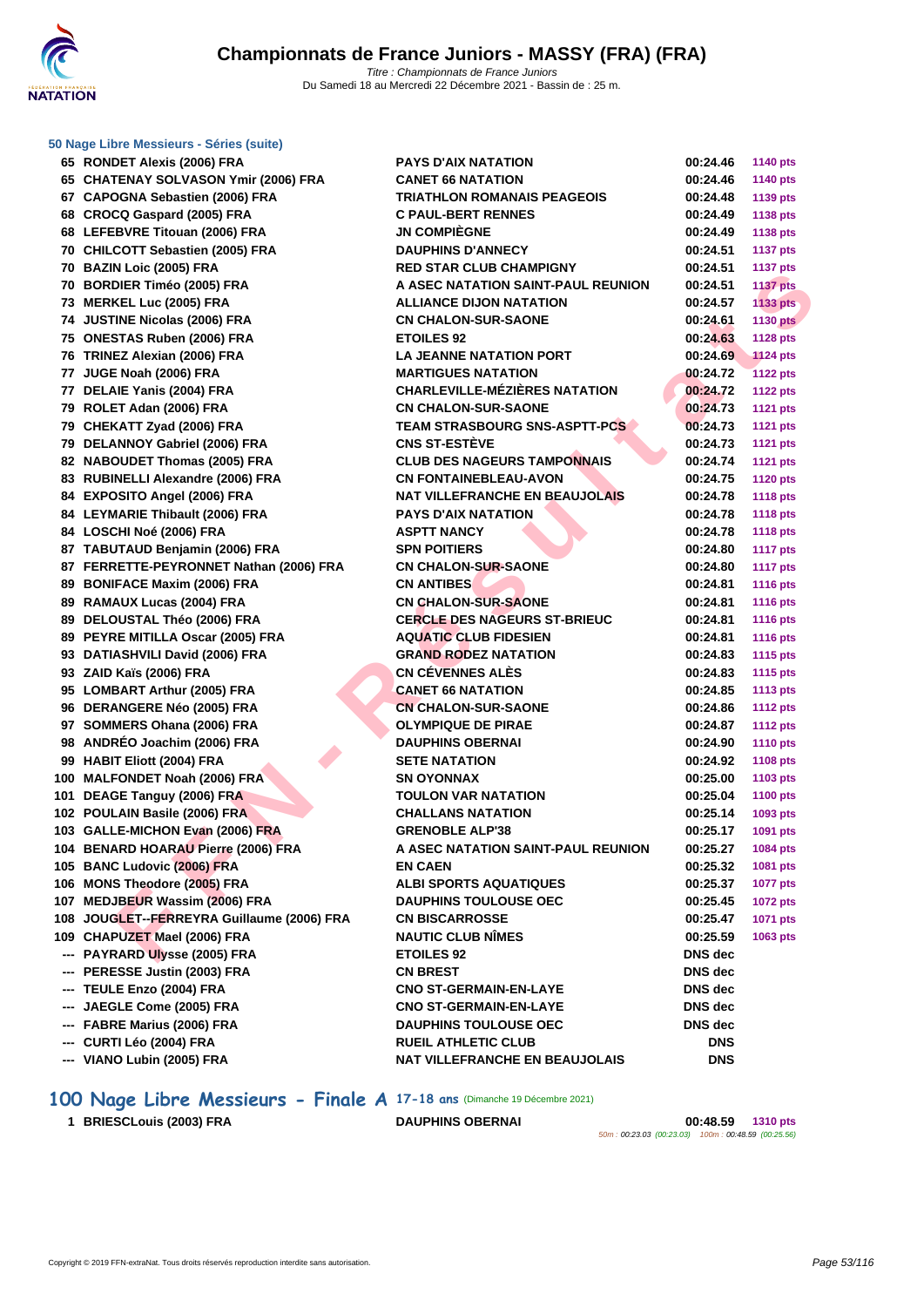| 2 MAZELLIER Nans (2004) FRA         | A ASEC NATATION SAINT-PAUL REUNION |                                                    | 00:48.65 | <b>1308 pts</b> |
|-------------------------------------|------------------------------------|----------------------------------------------------|----------|-----------------|
|                                     |                                    | 50m: 00:23.25 (00:23.25) 100m: 00:48.65 (00:25.40) |          |                 |
| 3 LE GOFYann (2003) FRA             | <b>CN BREST</b>                    |                                                    | 00:49.08 | 1292 pts        |
|                                     |                                    | 50m: 00:23.67 (00:23.67) 100m: 00:49.08 (00:25.41) |          |                 |
| 4 PERESSE Justin (2003) FRA         | <b>CN BREST</b>                    |                                                    | 00:49.22 | <b>1287 pts</b> |
|                                     |                                    | 50m: 00:23.79 (00:23.79) 100m: 00:49.22 (00:25.43) |          |                 |
| 5 CHATEIGNER Benjamin (2004) FRA    | <b>CN MARSEILLE</b>                |                                                    | 00:49.23 | <b>1287 pts</b> |
|                                     |                                    | 50m: 00:23.83 (00:23.83) 100m: 00:49.23 (00:25.40) |          |                 |
| DABIN John-William (2004) FRA<br>6. | AMIENS METROPOLE NAT.              |                                                    | 00:49.49 | <b>1278 pts</b> |
|                                     |                                    | 50m: 00:23.70 (00:23.70) 100m: 00:49.49 (00:25.79) |          |                 |
| 7 CONSTABLE Enzo (2003) FRA         | <b>CN MARSEILLE</b>                |                                                    | 00:49.58 | <b>1274 pts</b> |
|                                     |                                    | 50m: 00:23.46 (00:23.46) 100m: 00:49.58 (00:26.12) |          |                 |
| ROBBA Matteo (2004) FRA<br>8        | <b>CN ANTIBES</b>                  |                                                    | 00:49.86 | <b>1264 pts</b> |
|                                     |                                    | 50m: 00:23.57 (00:23.57) 100m: 00:49.86 (00:26.29) |          |                 |

|  |  |  |  |  |  |  | 100 Nage Libre Messieurs - Finale A 15-16 ans (Dimanche 19 Décembre 2021) |  |
|--|--|--|--|--|--|--|---------------------------------------------------------------------------|--|
|--|--|--|--|--|--|--|---------------------------------------------------------------------------|--|

|                                                                          |                                    | JUINT. UU. LU.UU (UU. LU.UU)                                                                             |          | 100111.00.45.20.100.20.401 |
|--------------------------------------------------------------------------|------------------------------------|----------------------------------------------------------------------------------------------------------|----------|----------------------------|
| 6 DABIN John-William (2004) FRA                                          | <b>AMIENS METROPOLE NAT.</b>       | 50m: 00:23.70 (00:23.70) 100m: 00:49.49 (00:25.79)                                                       | 00:49.49 | <b>1278 pts</b>            |
| 7 CONSTABLE Enzo (2003) FRA                                              | <b>CN MARSEILLE</b>                | 50m: 00:23.46 (00:23.46) 100m: 00:49.58 (00:26.12)                                                       | 00:49.58 | <b>1274 pts</b>            |
| 8 ROBBA Matteo (2004) FRA                                                | <b>CN ANTIBES</b>                  | 50m: 00:23.57 (00:23.57) 100m: 00:49.86 (00:26.29)                                                       | 00:49.86 | 1264 pts                   |
| 00 Nage Libre Messieurs - Finale A 15-16 ans (Dimanche 19 Décembre 2021) |                                    |                                                                                                          |          |                            |
| 1 LOPEZ Falemana (2006) FRA                                              | <b>CN MARSEILLE</b>                | 50m: 00:23.15 (00:23.15) 100m: 00:48.90 (00:25.75)                                                       | 00:48.90 | <b>1299 pts</b>            |
| 2 DUMESNIL Ethan (2006) FRA                                              | <b>DUMBEA NATATION</b>             | 50m: 00:23.73 (00:23.73) 100m: 00:49.44 (00:25.71)                                                       | 00:49.44 | <b>1279 pts</b>            |
| 3 LARGERON Pierre (2005) FRA                                             | AQUA GRIMPE MILLAU GRANDS CAUSSES  | 50m: 00:24.41 (00:24.41) 100m: 00:50.17 (00:25.76)                                                       | 00:50.17 | 1253 pts                   |
| 4 POUILLART Corentin (2005) FRA                                          | <b>AMIENS METROPOLE NAT.</b>       | 50m: 00:23.88 (00:23.88) 100m: 00:50.27 (00:26.39)                                                       | 00:50.27 | <b>1250 pts</b>            |
| 5 CHALENDAR Alexandre (2006) FRA                                         | <b>STADE FRANÇAIS O COURBEVOIE</b> | 50m: 00:24.05 (00:24.05) 100m: 00:50.33 (00:26.28)                                                       | 00:50.33 | <b>1248 pts</b>            |
| 6 AVDIU Jon (2005) FRA                                                   | <b>ES NANTERRE</b>                 | 50m: 00:24.62 (00:24.62) 100m: 00:51.09 (00:26.47)                                                       | 00:51.09 | <b>1221 pts</b>            |
| 7 COFFIGNIEZ Louis (2005) FRA                                            | <b>AMIENS METROPOLE NAT.</b>       |                                                                                                          | 00:51.56 | 1205 pts                   |
| 8 JAOUADI Ahmed (2005) TUN                                               | <b>GRENOBLE ALP'38</b>             | 50m: 00:24.88 (00:24.88) 100m: 00:51.56 (00:26.68)<br>50m: 00:24.93 (00:24.93) 100m: 00:51.86 (00:26.93) | 00:51.86 | 1194 pts                   |
| 00 Nage Libre Messieurs - Finale B 17-18 ans (Dimanche 19 Décembre 2021) |                                    |                                                                                                          |          |                            |
| 1 DESCAMPS Aurelien (2003) FRA                                           | <b>CN MARSEILLE</b>                | 50m: 00:23.82 (00:23.82) 100m: 00:49.84 (00:26.02)                                                       | 00:49.84 | 1265 pts                   |
| 2 HUDAN Nathan (2003) FRA                                                | <b>AMIENS METROPOLE NAT.</b>       | 50m: 00:23.77 (00:23.77) 100m: 00:50.03 (00:26.26)                                                       | 00:50.03 | <b>1258 pts</b>            |
| 3 GABALI Cedric (2004) FRA                                               | <b>US VILLEJUIF NATATION</b>       | 50m: 00:24.10 (00:24.10) 100m: 00:50.35 (00:26.25)                                                       | 00:50.35 | <b>1247 pts</b>            |
| 4 CHAUSSON Stanislas (2003) FRA                                          | <b>DAUPHINS TOULOUSE OEC</b>       | 50m: 00:24.01 (00:24.01) 100m: 00:50.41 (00:26.40)                                                       | 00:50.41 | 1245 pts                   |
| 5 MARLOT Maxence (2003) FRA                                              | <b>STADE DE REIMS NATATION</b>     | 50m: 00:23.71 (00:23.71) 100m: 00:50.74 (00:27.03)                                                       | 00:50.74 | 1233 pts                   |
| 6 DUBREUIL Noe (2003) FRA                                                | <b>CN MARSEILLE</b>                |                                                                                                          | 00:50.79 | <b>1232 pts</b>            |
| 7 BAUDIN CHASSIGNEUX Clément (2004) FRA                                  | <b>OLYMPIC NICE NATATION</b>       | 50m: 00:24.06 (00:24.06) 100m: 00:50.79 (00:26.73)<br>50m: 00:24.05 (00:24.05) 100m: 00:50.80 (00:26.75) | 00:50.80 | <b>1231 pts</b>            |
| 8 HOUTI Fares (2003) FRA                                                 | <b>CANET 66 NATATION</b>           | 50m: 00:24.36 (00:24.36) 100m: 00:50.89 (00:26.53)                                                       | 00:50.89 | <b>1228 pts</b>            |
| 00 Nage Libre Messieurs - Finale B 15-16 ans (Dimanche 19 Décembre 2021) |                                    |                                                                                                          |          |                            |

# **100 Nage Libre Messieurs - Finale B 17-18 ans** (Dimanche 19 Décembre 2021)

- **1 DESCAMPS** Aurelien (2003) FRA
- **2 HUDAN Nathan (2003) FRA AMIENS METROPOLE NAT.**
- **3 GABALI Cedric (2004) FRA**
- **4 CHAUSSON Stanislas (2003) FRA**
- **5 MARLOT Maxence (2003) FRA**
- **6 DUBREUIL Noe (2003) FRA**
- **7 BAUDIN CHASSIGNEUX Clément (2004) FRA**
- **8 HOUTI Fares (2003) FRA**

| US VILLEJUIF NATATION          |
|--------------------------------|
| <b>DAUPHINS TOULOUSE OEC</b>   |
| <b>STADE DE REIMS NATATION</b> |
| <b>CN MARSEILLE</b>            |
| <b>OLYMPIC NICE NATATION</b>   |
| <b>CANET 66 NATATION</b>       |
|                                |

| 00:49.84 1265 pts<br>50m: 00:23.82 (00:23.82) 100m: 00:49.84 (00:26.02) |
|-------------------------------------------------------------------------|
| 00:50.03 1258 pts<br>50m: 00:23.77 (00:23.77) 100m: 00:50.03 (00:26.26) |
| 00:50.35 1247 pts<br>50m: 00:24.10 (00:24.10) 100m: 00:50.35 (00:26.25) |
| 00:50.41 1245 pts<br>50m: 00:24.01 (00:24.01) 100m: 00:50.41 (00:26.40) |
| 00:50.74 1233 pts<br>50m: 00:23.71 (00:23.71) 100m: 00:50.74 (00:27.03) |
| 00:50.79 1232 pts<br>50m: 00:24.06 (00:24.06) 100m: 00:50.79 (00:26.73) |
| 00:50.80 1231 pts<br>50m: 00:24.05 (00:24.05) 100m: 00:50.80 (00:26.75) |
| 00:50.89 1228 pts<br>50m: 00:24.36 (00:24.36) 100m: 00:50.89 (00:26.53) |

| 100 Nage Libre Messieurs - Finale B 15-16 ans (Dimanche 19 Décembre 2021) |                                |                                                                                   |
|---------------------------------------------------------------------------|--------------------------------|-----------------------------------------------------------------------------------|
| <b>BOUTEILLER Sacha (2005) FRA</b>                                        | <b>NC ST-JEAN-DE-MAURIENNE</b> | 00:51.71<br><b>1200 pts</b><br>50m: 00:24.87 (00:24.87) 100m: 00:51.71 (00:26.84) |
| 2 PAYRARD Ulysse (2005) FRA                                               | <b>ETOILES 92</b>              | 00:51.83<br>1195 pts<br>50m: 00:24.93 (00:24.93) 100m: 00:51.83 (00:26.90)        |
| 3 GUERIN Jules (2005) FRA                                                 | <b>CN LE MANS</b>              | 00:51.91<br>1193 pts<br>50m: 00:24.80 (00:24.80) 100m: 00:51.91 (00:27.11)        |
| AMRANE Mehdi (2005) FRA<br>4                                              | <b>DAUPHINS D'ANNECY</b>       | 00:51.95<br>1191 pts<br>50m: 00:25.44 (00:25.44) 100m: 00:51.95 (00:26.51)        |
| 4 FALETTE Alexandre (2005) FRA                                            | <b>MEGAQUARIUS CLUB GUYANE</b> | 00:51.95<br>1191 pts<br>50m: 00:25.09 (00:25.09) 100m: 00:51.95 (00:26.86)        |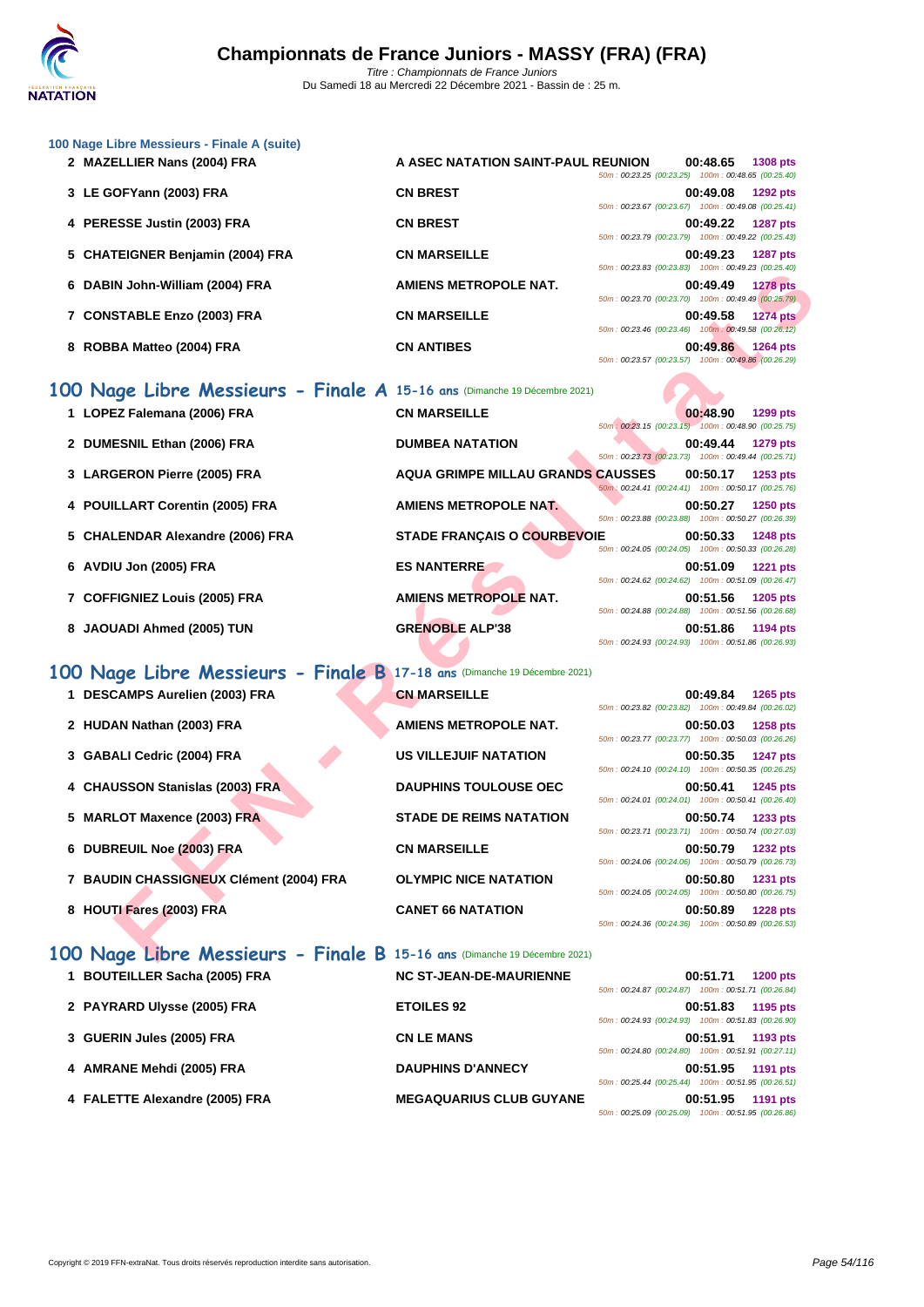

| 100 Nage Libre Messieurs - Finale B (suite)<br>6 TABUTAUD Benjamin (2006) FRA | <b>SPN POITIERS</b>                      | 00:52.05                                                                                                             | <b>1188 pts</b> |
|-------------------------------------------------------------------------------|------------------------------------------|----------------------------------------------------------------------------------------------------------------------|-----------------|
| 7 PIAZZA Romain (2005) FRA                                                    | AMIENS METROPOLE NAT.                    | 50m: 00:24.99 (00:24.99) 100m: 00:52.05 (00:27.06)<br>00:52.19                                                       | 1183 pts        |
| 8 JAEGLE Come (2005) FRA                                                      | <b>CNO ST-GERMAIN-EN-LAYE</b>            | 50m: 00:25.34 (00:25.34) 100m: 00:52.19 (00:26.85)<br>00:52.63<br>50m: 00:25.19 (00:25.19) 100m: 00:52.63 (00:27.44) | <b>1168 pts</b> |
| 100 Nage Libre Messieurs - Séries                                             | (Dimanche 19 Décembre 2021)              |                                                                                                                      |                 |
| 1 MAZELLIER Nans (2004) FRA                                                   | A ASEC NATATION SAINT-PAUL REUNION       | 00:49.55<br>50m: 00:23.47 (00:23.47) 100m: 00:49.55 (00:26.08)                                                       | <b>1275 pts</b> |
| 1 DABIN John-William (2004) FRA                                               | AMIENS METROPOLE NAT.                    | 00:49.55<br>50m : 00:24.00 (00:24.00) 100m : 00:49.55 (00:25.55)                                                     | <b>1275 pts</b> |
| 3 BRIESCLouis (2003) FRA                                                      | <b>DAUPHINS OBERNAI</b>                  | 00:49.72<br>50m: 00:24.12 (00:24.12) 100m: 00:49.72 (00:25.60)                                                       | <b>1269 pts</b> |
| 4 PERESSE Justin (2003) FRA                                                   | <b>CN BREST</b>                          | 00:49.74<br>50m: 00:24.06 (00:24.06) 100m: 00:49.74 (00:25.68)                                                       | 1269 pts        |
| 5 LE GOFYann (2003) FRA                                                       | <b>CN BREST</b>                          | 00:49.75<br>50m : 00:23.46 (00:23.46) 100m : 00:49.75 (00:26.29)                                                     | <b>1268 pts</b> |
| 6 CONSTABLE Enzo (2003) FRA                                                   | <b>CN MARSEILLE</b>                      | 00:49.79                                                                                                             | <b>1267 pts</b> |
| 7 ROBBA Matteo (2004) FRA                                                     | <b>CN ANTIBES</b>                        | 50m: 00:23.56 (00:23.56) 100m: 00:49.79 (00:26.23)<br>00:49.80                                                       | 1267 pts        |
| 8 CHATEIGNER Benjamin (2004) FRA                                              | <b>CN MARSEILLE</b>                      | 50m: 00:23.66 (00:23.66) 100m: 00:49.80 (00:26.14)<br>00:49.87                                                       | 1264 pts        |
| 9 LOPEZ Falemana (2006) FRA                                                   | <b>CN MARSEILLE</b>                      | 50m: 00:23.72 (00:23.72) 100m: 00:49.87 (00:26.15)<br>00:49.96                                                       | <b>1261 pts</b> |
| 10 HUDAN Nathan (2003) FRA                                                    | <b>AMIENS METROPOLE NAT.</b>             | 50m: 00:23.90 (00:23.90) 100m: 00:49.96 (00:26.06)<br>00:50.00                                                       | 1259 pts        |
| 11 GABALI Cedric (2004) FRA                                                   | US VILLEJUIF NATATION                    | 50m: 00:23.78 (00:23.78) 100m: 00:50.00 (00:26.22)<br>00:50.01                                                       | 1259 pts        |
| 12 DESCAMPS Aurelien (2003) FRA                                               | <b>CN MARSEILLE</b>                      | 50m: 00:24.11 (00:24.11) 100m: 00:50.01 (00:25.90)<br>00:50.12                                                       | 1255 pts        |
| 13 CHAUSSON Stanislas (2003) FRA                                              | <b>DAUPHINS TOULOUSE OEC</b>             | 50m: 00:24.14 (00:24.14) 100m: 00:50.12 (00:25.98)<br>00:50.34                                                       | <b>1247 pts</b> |
| 14 POUILLART Corentin (2005) FRA                                              | AMIENS METROPOLE NAT.                    | 50m: 00:23.99 (00:23.99) 100m: 00:50.34 (00:26.35)<br>00:50.44                                                       | <b>1244 pts</b> |
| 14 DUMESNIL Ethan (2006) FRA                                                  | <b>DUMBEA NATATION</b>                   | 50m: 00:24.33 (00:24.33) 100m: 00:50.44 (00:26.11)<br>00:50.44                                                       | <b>1244 pts</b> |
| 16 LARGERON Pierre (2005) FRA                                                 | <b>AQUA GRIMPE MILLAU GRANDS CAUSSES</b> | 50m: 00:24.15 (00:24.15) 100m: 00:50.44 (00:26.29)<br>00:50.57                                                       | 1239 pts        |
| 17 HOUTI Fares (2003) FRA                                                     | <b>CANET 66 NATATION</b>                 | 50m: 00:24.37 (00:24.37) 100m: 00:50.57 (00:26.20)<br>00:50.66                                                       | <b>1236 pts</b> |
| 18 MARLOT Maxence (2003) FRA                                                  | <b>STADE DE REIMS NATATION</b>           | 50m: 00:24.09 (00:24.09) 100m: 00:50.66 (00:26.57)<br>00:50.72                                                       | <b>1234 pts</b> |
| 19 CHALENDAR Alexandre (2006) FRA                                             | <b>STADE FRANÇAIS O COURBEVOIE</b>       | 50m: 00:24.03 (00:24.03) 100m: 00:50.72 (00:26.69)<br>00:50.77                                                       | <b>1232 pts</b> |
| 20 BAUDIN CHASSIGNEUX Clément (2004) FRA                                      | <b>OLYMPIC NICE NATATION</b>             | 50m: 00:24.18 (00:24.18) 100m: 00:50.77 (00:26.59)<br>00:50.78                                                       | <b>1232 pts</b> |
| 20 DUBREUIL Noe (2003) FRA                                                    | <b>CN MARSEILLE</b>                      | 50m: 00:24.00 (00:24.00) 100m: 00:50.78 (00:26.78)<br>00:50.78                                                       | <b>1232 pts</b> |
| 22 ALVES TORRES Paul (2003) FRA                                               | <b>CN MARSEILLE</b>                      | 50m: 00:24.09 (00:24.09) 100m: 00:50.78 (00:26.69)<br>00:50.79                                                       | <b>1232 pts</b> |
| 23 VAN WESTERING Kai (2003) FRA                                               | <b>BIARRITZ OLYMPIQUE</b>                | 50m: 00:24.31 (00:24.31) 100m: 00:50.79 (00:26.48)<br>00:50.92                                                       | <b>1227 pts</b> |
| 24 AVDIU Jon (2005) FRA                                                       | <b>ES NANTERRE</b>                       | 50m: 00:24.43 (00:24.43) 100m: 00:50.92 (00:26.49)<br>00:51.00                                                       | <b>1224 pts</b> |
|                                                                               |                                          | 50m: 00:24.12 (00:24.12) 100m: 00:51.00 (00:26.88)                                                                   |                 |
| 25 RAGUENAUD Romain (2004) FRA                                                | <b>CN ANTIBES</b>                        | 00:51.17<br>50m: 00:24.92 (00:24.92) 100m: 00:51.17 (00:26.25)                                                       | <b>1218 pts</b> |
| 26 DESBORDES Keha (2004) FRA                                                  | <b>OLYMPIQUE DE PIRAE</b>                | 00:51.18<br>50m: 00:24.24 (00:24.24) 100m: 00:51.18 (00:26.94)                                                       | <b>1218 pts</b> |
| 27 CEÜS Mathieu (2004) FRA                                                    | <b>AQUATIC CLUB DE L'EST REUNION</b>     | 00:51.19<br>50m: 00:24.61 (00:24.61) 100m: 00:51.19 (00:26.58)                                                       | <b>1218 pts</b> |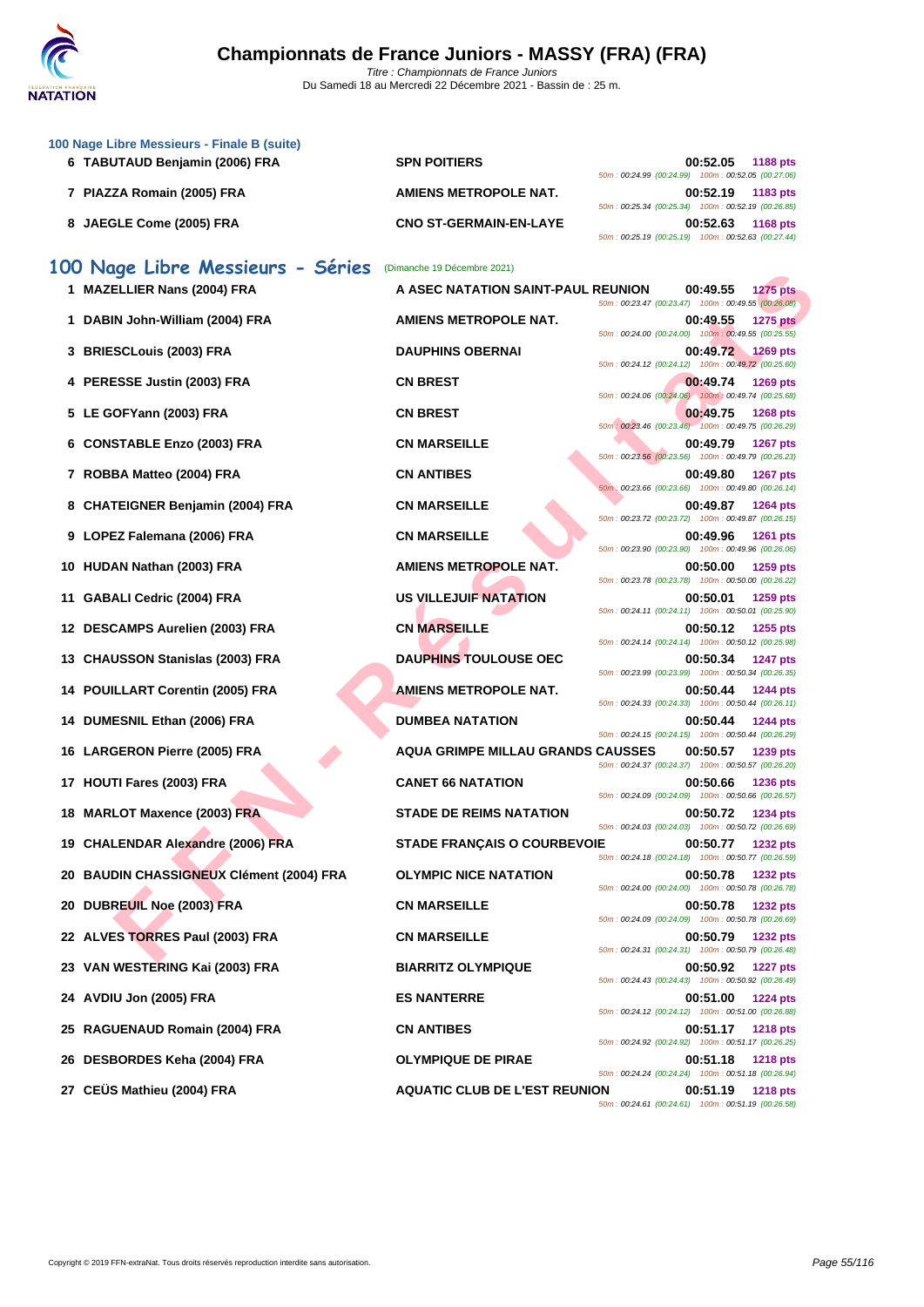|    | 100 Nage Libre Messieurs - Séries (suite)<br>28 NSEMBENE Nathan (2004) FRA | <b>AQUATIC CLUB BOURGES</b>           | 00:51.22<br><b>1217 pts</b>                                                         |
|----|----------------------------------------------------------------------------|---------------------------------------|-------------------------------------------------------------------------------------|
|    |                                                                            |                                       | 50m: 00:24.54 (00:24.54) 100m: 00:51.22 (00:26.68)                                  |
| 29 | <b>AQUILINA Alexandre (2003) FRA</b>                                       | <b>SAINT-RAPHAEL NATATION</b>         | 00:51.33<br><b>1213 pts</b><br>50m: 00:24.59 (00:24.59) 100m: 00:51.33 (00:26.74)   |
| 30 | BARBE Ryan (2003) FRA                                                      | <b>DAUPHINS TOULOUSE OEC</b>          | 00:51.38<br><b>1211 pts</b><br>50m: 00:24.81 (00:24.81) 100m: 00:51.38 (00:26.57)   |
| 31 | <b>JAOUADI Ahmed (2005) TUN</b>                                            | <b>GRENOBLE ALP'38</b>                | 00:51.41<br><b>1210 pts</b><br>50m: 00:25.20 (00:25.20) 100m: 00:51.41 (00:26.21)   |
| 32 | <b>BERNARD Mathias (2003) FRA</b>                                          | <b>ASPTT MARSEILLE</b>                | 00:51.46<br><b>1208 pts</b><br>50m : 00:24.56 (00:24.56) 100m : 00:51.46 (00:26.90) |
| 33 | VIDAL Etienne (2003) FRA                                                   | AQUA GRIMPE MILLAU GRANDS CAUSSES     | 00:51.49<br><b>1207 pts</b><br>50m: 00:24.22 (00:24.22) 100m: 00:51.49 (00:27.27)   |
| 34 | <b>GUILLAUME Maxence (2003) FRA</b>                                        | <b>LILLE MÉTROPOLE NATATION</b>       | 00:51.54<br><b>1205 pts</b><br>50m: 00:24.54 (00:24.54) 100m: 00:51.54 (00:27.00)   |
| 35 | <b>BARADAT Mats (2003) FRA</b>                                             | <b>DAUPHINS TOULOUSE OEC</b>          | 00:51.57<br><b>1204 pts</b><br>50m: 00:24.97 (00:24.97) 100m: 00:51.57 (00:26.60)   |
| 36 | <b>CELESTE Mathéo (2004) FRA</b>                                           | <b>BLANC-MESNIL S.N</b>               | 00:51.66<br><b>1201 pts</b><br>50m: 00:24.64 (00:24.64) 100m: 00:51.66 (00:27.02)   |
| 37 | <b>LEMARCHAND Antonn (2004) FRA</b>                                        | AMIENS METROPOLE NAT.                 | 00:51.67<br><b>1201 pts</b>                                                         |
| 38 | <b>DUBOIS Matthias (2004) FRA</b>                                          | AMIENS METROPOLE NAT.                 | 50m: 00:24.84 (00:24.84) 100m: 00:51.67 (00:26.83)<br>00:51.69<br><b>1200 pts</b>   |
| 39 | <b>COFFIGNIEZ Louis (2005) FRA</b>                                         | <b>AMIENS METROPOLE NAT.</b>          | 50m : 00:24.82 (00:24.82) 100m : 00:51.69 (00:26.87)<br>00:51.73<br>1199 pts        |
| 40 | <b>CRETET Dorian (2003) FRA</b>                                            | <b>ES MASSY NATATION</b>              | 50m: 00:24.77 (00:24.77) 100m: 00:51.73 (00:26.96)<br>00:51.74<br>1198 pts          |
| 41 | <b>CLUSMAN Simon (2004) FRA</b>                                            | <b>LILLE MÉTROPOLE NATATION</b>       | 50m: 00:24.94 (00:24.94) 100m: 00:51.74 (00:26.80)<br>00:51.79<br><b>1197 pts</b>   |
| 42 | <b>CABACO GURPEGUI Carlos (2003) ESP</b>                                   | <b>ASPTT NANCY</b>                    | 50m: 00:24.95 (00:24.95) 100m: 00:51.79 (00:26.84)<br>00:51.82<br><b>1196 pts</b>   |
|    | 42 PAYRARD Ulysse (2005) FRA                                               | <b>ETOILES 92</b>                     | 50m: 00:24.68 (00:24.68) 100m: 00:51.82 (00:27.14)<br>00:51.82<br>1196 pts          |
| 44 | D'AGATA Alexandre (2004) FRA                                               | <b>DAUPHINS TOULOUSE OEC</b>          | 50m: 00:24.51 (00:24.51) 100m: 00:51.82 (00:27.31)<br>00:51.90<br>1193 pts          |
| 45 | <b>VIGUIER Antoine (2003) FRA</b>                                          | <b>CN CÉVENNES ALÈS</b>               | 50m: 00:24.57 (00:24.57) 100m: 00:51.90 (00:27.33)<br>00:51.94<br><b>1192 pts</b>   |
| 46 | <b>BOUTEILLER Sacha (2005) FRA</b>                                         | <b>NC ST-JEAN-DE-MAURIENNE</b>        | 50m: 00:24.78 (00:24.78) 100m: 00:51.94 (00:27.16)<br>00:52.00<br>1189 pts          |
| 47 | <b>CHALENDAR Léo (2003) FRA</b>                                            | <b>STADE FRANÇAIS O COURBEVOIE</b>    | 50m: 00:25.05 (00:25.05) 100m: 00:52.00 (00:26.95)<br>00:52.02<br>1189 pts          |
| 48 | <b>FERCHICHI Samy (2004) FRA</b>                                           | <b>AAS SARCELLES NATATION 95</b>      | 50m: 00:24.84 (00:24.84) 100m: 00:52.02 (00:27.18)<br>00:52.08<br><b>1187 pts</b>   |
| 49 | <b>CAOUEN Mathis (2004) FRA</b>                                            | <b>CN BREST</b>                       | 50m : 00:25.46 (00:25.46) 100m : 00:52.08 (00:26.62)<br>00:52.09<br><b>1186 pts</b> |
|    | 50 GUERIN Jules (2005) FRA                                                 | <b>CN LE MANS</b>                     | 50m: 00:24.89 (00:24.89) 100m: 00:52.09 (00:27.20)<br>00:52.19<br>1183 pts          |
|    | <b>AMRANE Mehdi (2005) FRA</b>                                             | <b>DAUPHINS D'ANNECY</b>              | 50m: 00:25.25 (00:25.25) 100m: 00:52.19 (00:26.94)<br>00:52.21<br>1182 pts          |
| 52 | DEBACKER Evan (2004) FRA                                                   | <b>MONTPELLIER METROPOLE NATATION</b> | 50m: 00:25.31 (00:25.31) 100m: 00:52.21 (00:26.90)<br>00:52.22<br>1182 pts          |
| 53 | <b>ACHOUR TALET Sofiane (2004) ALG</b>                                     | <b>SOISSONS NATATION SPORTIVE</b>     | 50m: 00:24.87 (00:24.87) 100m: 00:52.22 (00:27.35)<br>00:52.40<br><b>1176 pts</b>   |
|    | 54 TABUTAUD Benjamin (2006) FRA                                            | <b>SPN POITIERS</b>                   | 50m: 00:25.11 (00:25.11) 100m: 00:52.40 (00:27.29)<br>00:52.43<br>1175 pts          |
| 55 | JAEGLE Come (2005) FRA                                                     | <b>CNO ST-GERMAIN-EN-LAYE</b>         | 50m: 00:25.07 (00:25.07) 100m: 00:52.43 (00:27.36)<br>00:52.45<br>1174 pts          |
| 56 | CARUSO Mattéo (2003) FRA                                                   | <b>PAYS D'AIX NATATION</b>            | 50m: 00:25.21 (00:25.21) 100m: 00:52.45 (00:27.24)<br>00:52.46<br>1174 pts          |
|    | 56 FALETTE Alexandre (2005) FRA                                            | <b>MEGAQUARIUS CLUB GUYANE</b>        | 50m: 00:25.11 (00:25.11) 100m: 00:52.46 (00:27.35)<br>00:52.46<br><b>1174 pts</b>   |
|    |                                                                            |                                       | 50m: 00:25.61 (00:25.61) 100m: 00:52.46 (00:26.85)                                  |
|    | 58 PIAZZA Romain (2005) FRA                                                | AMIENS METROPOLE NAT.                 | 00:52.47<br>1173 pts                                                                |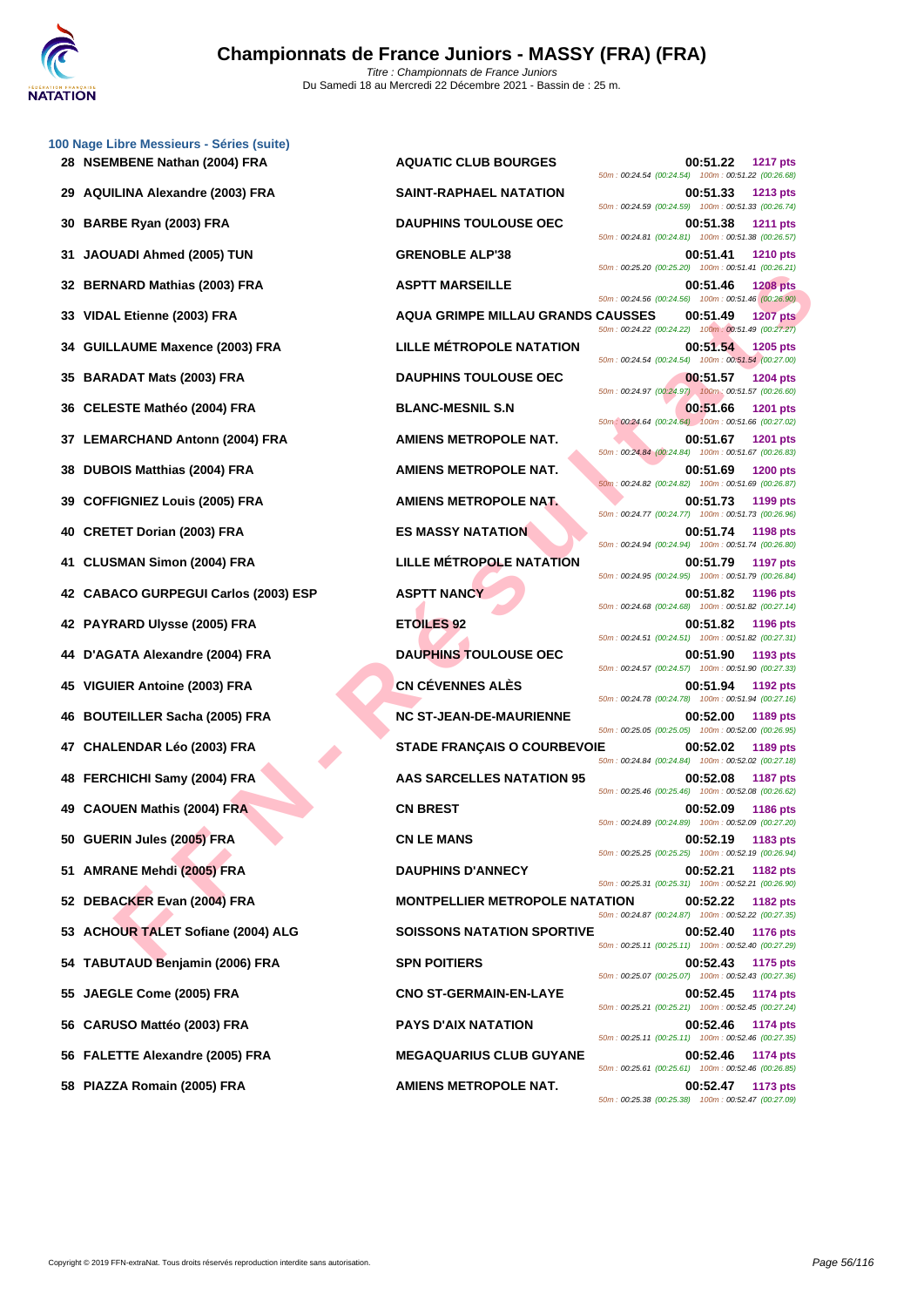

|    | 100 Nage Libre Messieurs - Séries (suite)<br>59 GILLINGHAM Joseph (2004) FRA |
|----|------------------------------------------------------------------------------|
| 60 | <b>HENRIONNET Tom (2004) FRA</b>                                             |
| 61 | BLAMART Raphaël (2006) FRA                                                   |
|    | 62 CARRARA Yanis (2006) FRA                                                  |
| 63 | <b>NUNEZ GREEN Dilan (2005) FRA</b>                                          |
| 63 | LOSAY-MARTIN Benjamin (2005) FRA                                             |
|    | 63 CHATENAY SOLVASON Ymir (2006) FRA                                         |
|    | 66 SAVIGNAC Baptiste (2005) FRA                                              |
| 67 | GILBERT Elouan (2004) FRA                                                    |
| 68 | MADY Dayan (2005) FRA                                                        |
|    | 69 CECCHIN Cyriel (2004) FRA                                                 |
|    | 70 LETERME Jérémy (2003) FRA                                                 |
| 71 | DE VILLARD Marin (2005) FRA                                                  |
|    | 72 LOMBART Arthur (2005) FRA                                                 |
|    | 73 RONDET Alexis (2006) FRA                                                  |
| 74 | BERT Matis (2005) FRA                                                        |
|    | 74 KARADZIC Marko (2006) FRA                                                 |
| 76 | <b>BORDIER Timéo (2005) FRA</b>                                              |
| 77 | <b>BOUTRY Théo (2003) FRA</b>                                                |
| 77 | ICYK Tristan (2005) FRA                                                      |
|    | 77 KHADRAOUI Mathis (2004) FRA                                               |
|    | 80 LEFEBVRE Titouan (2006) FRA                                               |
| 81 | HENRAS-MAROUSandro (2005) FRA                                                |
|    | 82 CLAEYSSEN Mattéo (2004) FRA                                               |
|    | 83 ROLET Adan (2006) FRA                                                     |
|    | 84 FABRE Marius (2006) FRA                                                   |
|    | 85 HABIT Eliott (2004) FRA                                                   |
|    | 86 ROQUES Nathan (2005) FRA                                                  |
|    | 87 PHILIPPS Alexandre (2006) FRA                                             |
|    | 88 DE LAPPARENT Antoine (2006) FRA                                           |

**EZ GREEN DISA (2005) FRA**<br> **FAN ARTINI BORIGINIA (2006) FRA**<br> **FAN ASIN BONNEVAL (2006) FRA**<br> **FAN SOLUASON Y MIN (2006) FRA**<br> **FAN SOLUASON Y AN ASIN BONNEVAL (2006) FRA**<br> **FAN SOLUASON Y AN ASIN CONCRETE BAN ARTINION S 59 CANET 66 NATATION CANET 66 NATATION CANET 66 NATATION** 50m : 00:25.09 (00:25.09) 100m : 00:52.52 (00:27.43) **600:52.56 1170 pts** 50m : 00:25.53 (00:25.53) 100m : 00:52.56 (00:27.03) **61 BLAMART Raphaël (2006) FRA CHARLEVILLE-MÉZIÈRES NATATION 00:52.59 1169 pts** 50m : 00:25.13 (00:25.13) 100m : 00:52.59 (00:27.46) **62 CARRARA Yanis (2006) FRA SAINT-RAPHAEL NATATION 00:52.73 1164 pts** 50m : 00:24.81 (00:24.81) 100m : 00:52.73 (00:27.92) **13 CON NATATION METROPOLE 1163 pts** 50m : 00:24.72 (00:24.72) 100m : 00:52.78 (00:28.06) **63 LOSAY-MARTIN BENJAMIN (2005) FRANCISC PRODUCTS 1163 pts** 50m : 00:25.58 (00:25.58) 100m : 00:52.78 (00:27.20) **63 CANET 66 NATATION CANET 66 NATATION CANET 66 NATATION** 50m : 00:25.15 (00:25.15) 100m : 00:52.78 (00:27.63) **666 CN CALÉDONIENS CN CALÉDONIENS 00:52.80 1162 pts** 50m : 00:25.51 (00:25.51) 100m : 00:52.80 (00:27.29) **67 CN BREST CN BREST CN BREST CN BREST CN BREST CN** 50m : 00:25.53 (00:25.53) 100m : 00:52.87 (00:27.34) **68 MADY Dayan (2005) FRA A ASEC NATATION SAINT-PAUL REUNION 00:52.88 1159 pts** 50m : 00:24.97 (00:24.97) 100m : 00:52.88 (00:27.91) **69 CECCHIN Cyriel (2004) FRA CN LUNEL 00:52.89 1159 pts** 50m : 00:24.99 (00:24.99) 100m : 00:52.89 (00:27.90) **700:52.90 RC BRON DÉCINES NATATION 00:52.90 1159 pts** 50m : 00:25.53 (00:25.53) 100m : 00:52.90 (00:27.37) **711 DE VILLARD MARIN MARIN MARIN (2005) FRACTION MARIN MARIN MARIN MARIN MARIN MARIN MARIN MARIN MARIN MARIN MARIN MARIN MARIN MARIN MARIN MARIN MARIN MARIN MARIN MARIN MARIN MARIN MARIN MARIN MARIN MARIN MARIN MARIN MA** 50m : 00:25.44 (00:25.44) 100m : 00:52.94 (00:27.50) **72 CANET 66 NATATION 00:52.95 1157 pts** 50m : 00:25.42 (00:25.42) 100m : 00:52.95 (00:27.53) **PAYS D'AIX NATATION 00:53.02 1155 pts** 50m : 00:24.91 (00:24.91) 100m : 00:53.02 (00:28.11) **74 BERT Matis (2005) FRA CNO ST-GERMAIN-EN-LAYE 00:53.05 1154 pts** 50m : 00:25.48 (00:25.48) 100m : 00:53.05 (00:27.57) **741 CLAMART NATATION 92 00:53.05 1154 pts** 50m : 00:25.33 (00:25.33) 100m : 00:53.05 (00:27.72) **76 BORDIER Timéo (2005) FRA A ASEC NATATION SAINT-PAUL REUNION 00:53.06 1153 pts** 50m : 00:25.13 (00:25.13) 100m : 00:53.06 (00:27.93) **77 BOUTRY IN STATE (2003) FROVINS NATATION 1152 pts** 50m : 00:24.84 (00:24.84) 100m : 00:53.10 (00:28.26) **778 ICCLYMPIC NICE NATATION 00:53.10 1152 pts** 50m : 00:25.33 (00:25.33) 100m : 00:53.10 (00:27.77) **778 AS ROANNE NATATION 1152 pts** 50m : 00:25.43 (00:25.43) 100m : 00:53.10 (00:27.67) **800:53.14 1151 pts** 50m : 00:25.32 (00:25.32) 100m : 00:53.14 (00:27.82) **818 821 TOULOUSE 821 TOULOUSE 821 TOULOUSE** 50m : 00:26.02 (00:26.02) 100m : 00:53.21 (00:27.19) **82 CN CALÉDONIENS 00:53.23 1147 pts** 50m : 00:24.73 (00:24.73) 100m : 00:53.23 (00:28.50) **83 CN CHALON-SUR-SAONE 83.41 00:53.41 1141 pts** 50m : 00:25.72 (00:25.72) 100m : 00:53.41 (00:27.69) **844 EXECUTE: EXECUTE: COLOUSE OEC 00:53.42 1141 pts** 50m : 00:25.62 (00:25.62) 100m : 00:53.42 (00:27.80) **8ETE NATATION 00:53.43 1141 pts** 50m : 00:25.33 (00:25.33) 100m : 00:53.43 (00:28.10) **RONTPELLIER METROPOLE NATATION 00:53.47 1139 pts** 50m : 00:25.73 (00:25.73) 100m : 00:53.47 (00:27.74) **RC BRON DÉCINES NATATION 00:53.48 1139 pts** 50m : 00:25.89 (00:25.89) 100m : 00:53.48 (00:27.59) **888 METZ 00:53.52 1138 pts** 50m : 00:25.38 (00:25.38) 100m : 00:53.52 (00:28.14) **88 LLEDOS Sacha (2006) FRA NANTES NATATION 00:53.52 1138 pts** 50m : 00:25.54 (00:25.54) 100m : 00:53.52 (00:27.98)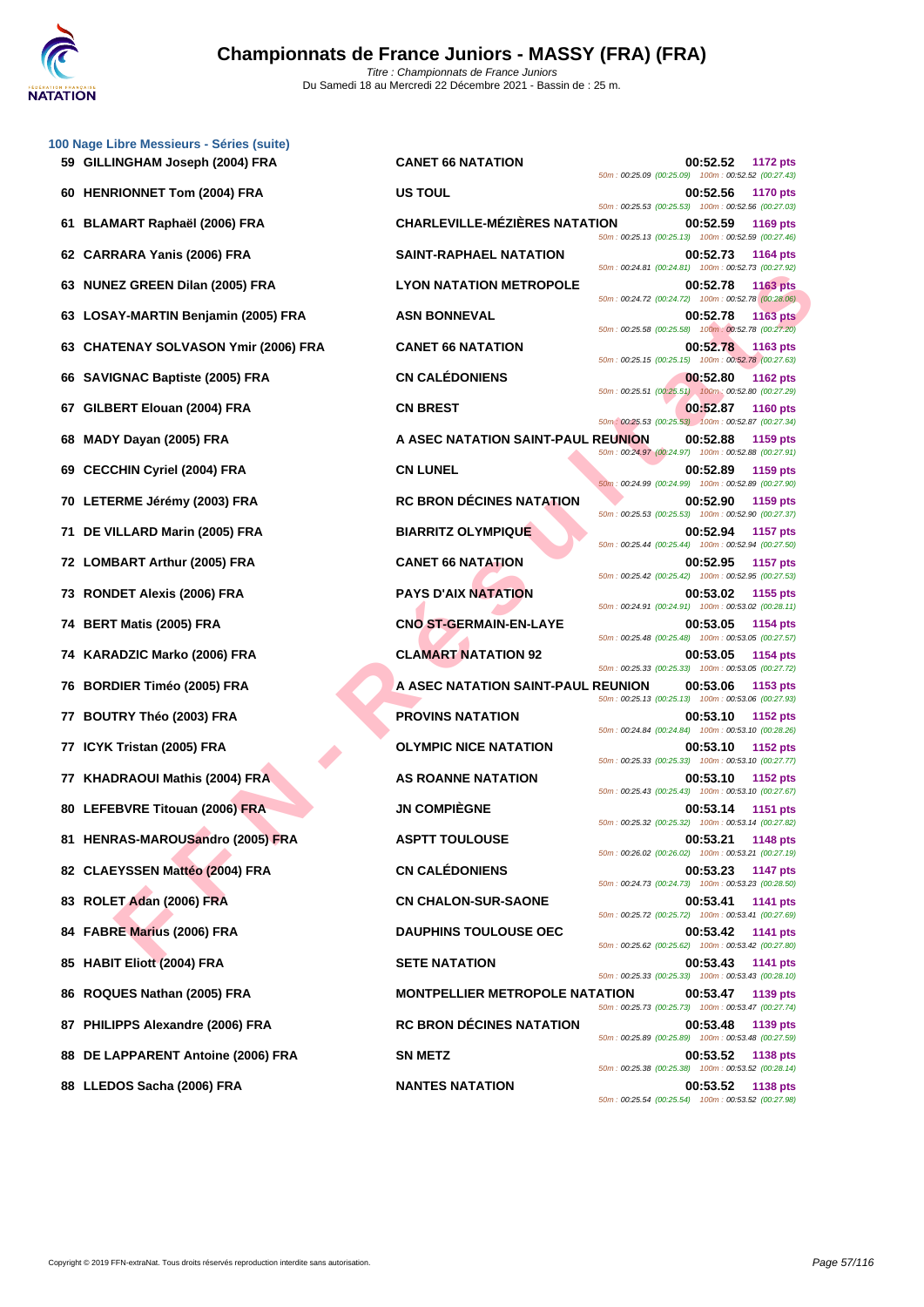| 100 Nage Libre Messieurs - Séries (suite)<br>90 HANCARD Loris (2004) FRA | <b>RED STAR CLUB CHAMPIGNY</b>          | 00:53.54<br><b>1137 pts</b><br>50m: 00:25.17 (00:25.17) 100m: 00:53.54 (00:28.37) |
|--------------------------------------------------------------------------|-----------------------------------------|-----------------------------------------------------------------------------------|
| 91 TRINEZ Alexian (2006) FRA                                             | <b>LA JEANNE NATATION PORT</b>          | 00:53.57<br><b>1136 pts</b><br>50m: 00:26.02 (00:26.02) 100m: 00:53.57 (00:27.55) |
| 92 ANDRÉO Joachim (2006) FRA                                             | <b>DAUPHINS OBERNAI</b>                 | 00:53.60<br>1135 pts<br>50m: 00:25.98 (00:25.98) 100m: 00:53.60 (00:27.62)        |
| 93 CROCQ Gaspard (2005) FRA                                              | <b>C PAUL-BERT RENNES</b>               | 00:53.65<br>1133 pts<br>50m: 00:25.73 (00:25.73) 100m: 00:53.65 (00:27.92)        |
| 94 DELOUSTAL Théo (2006) FRA                                             | <b>CERCLE DES NAGEURS ST-BRIEUC</b>     | 00:53.72<br><b>1131 pts</b><br>50m: 00:25.77 (00:25.77) 100m: 00:53.72 (00:27.95) |
| 95 EL KABBAJ Anas (2006) FRA                                             | <b>CERGY PONTOISE NATATION</b>          | 00:53.80<br><b>1128 pts</b><br>50m: 00:25.64 (00:25.64) 100m: 00:53.80 (00:28.16) |
| 95 BARBIEUX Simon (2005) FRA                                             | LILLE MÉTROPOLE NATATION                | 00:53.80<br>1128 pts<br>50m: 00:26.17 (00:26.17) 100m: 00:53.80 (00:27.63)        |
| 95 LEYMARIE Thibault (2006) FRA                                          | <b>PAYS D'AIX NATATION</b>              | 00:53.80<br><b>1128 pts</b><br>50m: 00:25.18 (00:25.18) 100m: 00:53.80 (00:28.62) |
| 98 NABOUDET Thomas (2005) FRA                                            | <b>CLUB DES NAGEURS TAMPONNAIS</b>      | 00:53.96<br>1123 pts<br>50m: 00:25.65 (00:25.65) 100m: 00:53.96 (00:28.31)        |
| <b>JUSTINE Nicolas (2006) FRA</b><br>99                                  | <b>CN CHALON-SUR-SAONE</b>              | 00:53.97<br>1123 pts<br>50m: 00:26.09 (00:26.09) 100m: 00:53.97 (00:27.88)        |
| 100 BAZIN Loic (2005) FRA                                                | <b>RED STAR CLUB CHAMPIGNY</b>          | 00:54.04<br><b>1120 pts</b><br>50m: 00:24.99 (00:24.99) 100m: 00:54.04 (00:29.05) |
| 101 KYAL Wahib (2003) FRA                                                | <b>GIRONDINS BORDEAUX</b>               | 00:54.15<br><b>1117 pts</b><br>50m: 00:25.45 (00:25.45) 100m: 00:54.15 (00:28.70) |
| 102 LOUISE Matys (2006) FRA                                              | A ASEC NATATION SAINT-PAUL REUNION      | 00:54.17<br><b>1116 pts</b><br>50m: 00:25.43 (00:25.43) 100m: 00:54.17 (00:28.74) |
| 103 ONESTAS Ruben (2006) FRA                                             | <b>ETOILES 92</b>                       | 00:54.25<br><b>1113 pts</b><br>50m: 00:25.90 (00:25.90) 100m: 00:54.25 (00:28.35) |
| 104 LISSOIR Colin (2005) BEL                                             | <b>ARDENNES RIVES DE MEUSE NATATION</b> | 00:54.31<br><b>1111 pts</b><br>50m: 00:26.33 (00:26.33) 100m: 00:54.31 (00:27.98) |
| 105 FERRETTE-PEYRONNET Nathan (2006) FRA                                 | <b>CN CHALON-SUR-SAONE</b>              | 00:54.37<br>1109 pts<br>50m: 00:26.40 (00:26.40) 100m: 00:54.37 (00:27.97)        |
| 106 BONIFACE Maxim (2006) FRA                                            | <b>CN ANTIBES</b>                       | 00:54.61<br><b>1101 pts</b><br>50m: 00:26.03 (00:26.03) 100m: 00:54.61 (00:28.58) |
| 107 DELLAL Lucas (2005) FRA                                              | <b>RC BRON DÉCINES NATATION</b>         | 00:54.63<br><b>1101 pts</b><br>50m: 00:26.11 (00:26.11) 100m: 00:54.63 (00:28.52) |
| 107 MERKEL Luc (2005) FRA                                                | <b>ALLIANCE DIJON NATATION</b>          | 00:54.63<br><b>1101 pts</b><br>50m: 00:26.12 (00:26.12) 100m: 00:54.63 (00:28.51) |
| 109 REGA PEZARD Rudy (2005) FRA                                          | <b>OLYMPIC NICE NATATION</b>            | 00:54.67<br>1099 pts<br>50m: 00:26.22 (00:26.22) 100m: 00:54.67 (00:28.45)        |
| 110 RAJOELISOLO Mihatia (2005) FRA                                       | <b>NAT VILLEFRANCHE EN BEAUJOLAIS</b>   | 00:54.69<br>1099 pts<br>50m: 00:26.46 (00:26.46) 100m: 00:54.69 (00:28.23)        |
| 111 CHAULIAGUET Ethan (2005) FRA                                         | <b>AQUA CLUB PONTAULT-ROISSY</b>        | 00:54.70<br>1098 pts<br>50m: 00:25.74 (00:25.74) 100m: 00:54.70 (00:28.96)        |
| 112 DELANNOY Gabriel (2006) FRA                                          | <b>CNS ST-ESTÈVE</b>                    | 00:54.71<br>1098 pts<br>50m: 00:26.04 (00:26.04) 100m: 00:54.71 (00:28.67)        |
| 113 HORTOPAN Matei-Florian (2006) ROU                                    | <b>AMIENS METROPOLE NAT.</b>            | 00:54.73<br>1097 pts<br>50m: 00:26.09 (00:26.09) 100m: 00:54.73 (00:28.64)        |
| 113 CHEKATT Zyad (2006) FRA                                              | <b>TEAM STRASBOURG SNS-ASPTT-PCS</b>    | 00:54.73<br>1097 pts<br>50m: 00:26.15 (00:26.15) 100m: 00:54.73 (00:28.58)        |
| 115 BENARD HOARAU Pierre (2006) FRA                                      | A ASEC NATATION SAINT-PAUL REUNION      | 00:54.83<br>1094 pts<br>50m: 00:26.27 (00:26.27) 100m: 00:54.83 (00:28.56)        |
| 116 RUBINELLI Alexandre (2006) FRA                                       | <b>CN FONTAINEBLEAU-AVON</b>            | 00:54.88<br>1092 pts<br>50m: 00:26.14 (00:26.14) 100m: 00:54.88 (00:28.74)        |
| 117 CAYUELA Loann (2006) FRA                                             | <b>CN CALÉDONIENS</b>                   | 00:54.99<br>1089 pts<br>50m: 00:26.21 (00:26.21) 100m: 00:54.99 (00:28.78)        |
| 118 WILLOCQ Tom (2005) FRA                                               | <b>CN CALÉDONIENS</b>                   | 00:55.29<br>1079 pts<br>50m: 00:26.32 (00:26.32) 100m: 00:55.29 (00:28.97)        |
| 119 MALFONDET Noah (2006) FRA                                            | <b>SN OYONNAX</b>                       | 00:55.31<br>1078 pts<br>50m: 00:26.23 (00:26.23) 100m: 00:55.31 (00:29.08)        |
| 120 BANC Ludovic (2006) FRA                                              | <b>EN CAEN</b>                          | 00:55.32<br>1078 pts<br>50m: 00:26.32 (00:26.32) 100m: 00:55.32 (00:29.00)        |
|                                                                          |                                         |                                                                                   |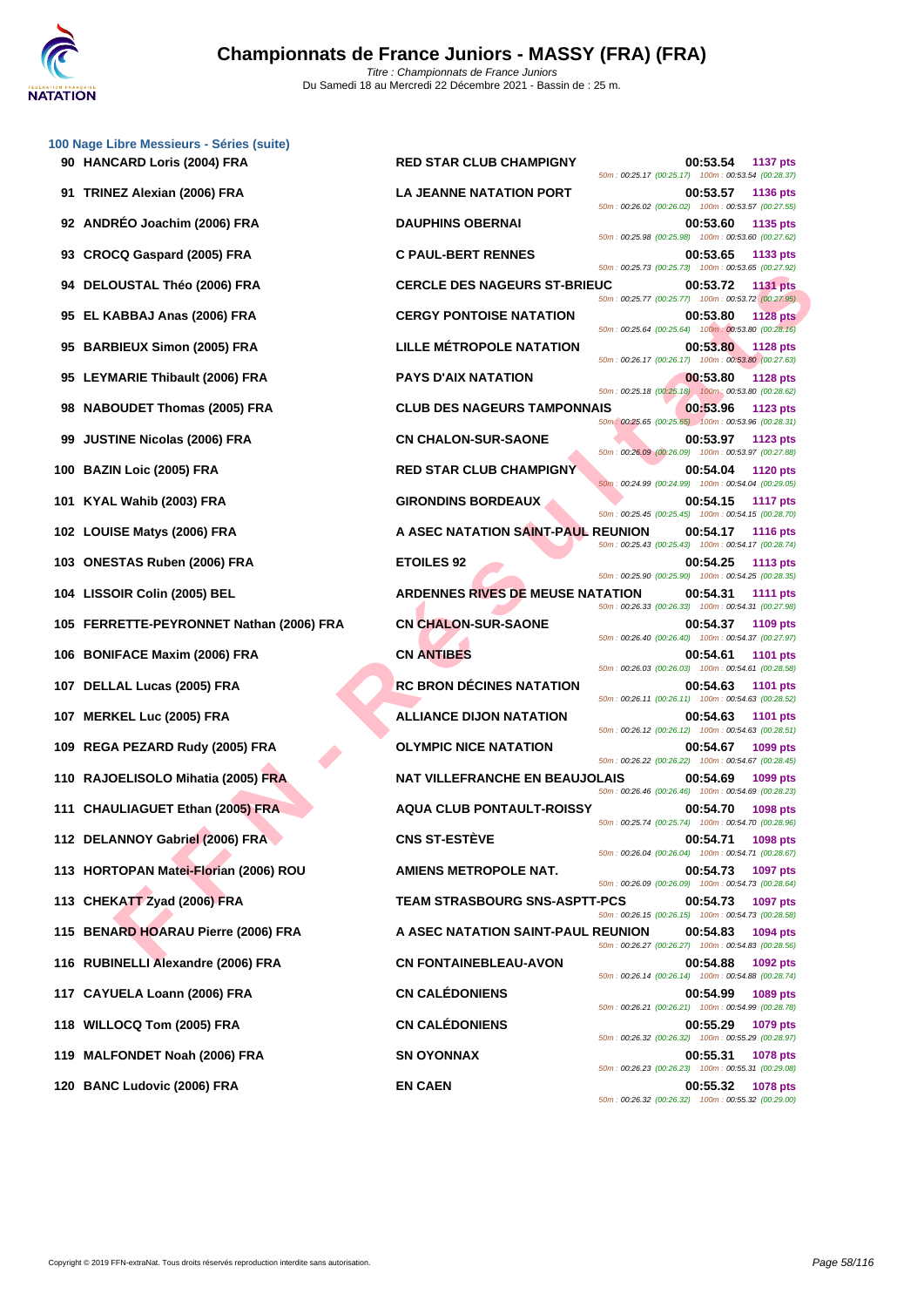| 100 Nage Libre Messieurs - Séries (suite)<br>121 SOMMERS Ohana (2006) FRA | <b>OLYMPIQUE DE PIRAE</b>                                                                                                                    | 00:55.36<br>1076 pts                                                              |
|---------------------------------------------------------------------------|----------------------------------------------------------------------------------------------------------------------------------------------|-----------------------------------------------------------------------------------|
|                                                                           |                                                                                                                                              | 50m: 00:25.79 (00:25.79) 100m: 00:55.36 (00:29.57)                                |
| 122 GINOT Valentin (2006) FRA                                             | <b>DAUPHINS ROMANAIS PÉAGEOIS</b>                                                                                                            | 00:55.38<br><b>1076 pts</b><br>50m: 00:26.49 (00:26.49) 100m: 00:55.38 (00:28.89) |
| 123 QUERLIN-ORILLARD Tristan (2006) FRA                                   | <b>VAL DE GRAY NATATION</b>                                                                                                                  | 00:55.44<br>1074 pts<br>50m: 00:26.60 (00:26.60) 100m: 00:55.44 (00:28.84)        |
| 124 DRUENNE Théo (2005) MON                                               | AS MONACO NATATION                                                                                                                           | 00:55.50<br>1072 pts<br>50m: 00:26.79 (00:26.79) 100m: 00:55.50 (00:28.71)        |
| 125 LAEMLE Victor (2006) FRA                                              | <b>DAUPHINS TOULOUSE OEC</b>                                                                                                                 | 00:55.77<br>1063 pts<br>50m: 00:26.79 (00:26.79) 100m: 00:55.77 (00:28.98)        |
| 126 CHAPUZET Mael (2006) FRA                                              | <b>NAUTIC CLUB NÎMES</b>                                                                                                                     | 00:56.31<br><b>1046 pts</b><br>50m: 00:26.77 (00:26.77) 100m: 00:56.31 (00:29.54) |
| 127 JOUGLET--FERREYRA Guillaume (2006) FRA                                | <b>CN BISCARROSSE</b>                                                                                                                        | 00:56.94<br>1025 pts                                                              |
|                                                                           |                                                                                                                                              | 50m: 00:26.68 (00:26.68) 100m: 00:56.94 (00:30.26)                                |
| --- SENECHAL Maxime (2006) FRA                                            | <b>AMIENS METROPOLE NAT.</b>                                                                                                                 | <b>DNS</b> dec                                                                    |
| DUTILLIEUX Jaz (2004) FRA                                                 | <b>ASPTT TOULOUSE</b>                                                                                                                        | <b>DNS</b> dec                                                                    |
| --- BULBO Noah (2003) BEL                                                 | <b>DENAIN NAT. PORTE DU HAINAUT</b>                                                                                                          | <b>DNS</b>                                                                        |
| --- EL FAQIR Waël (2006) FRA                                              | <b>CN CHALON-SUR-SAONE</b>                                                                                                                   | <b>DSQ</b>                                                                        |
|                                                                           |                                                                                                                                              |                                                                                   |
| 200 Nage Libre Messieurs - Finale A 17-18 ans (Mardi 21 Décembre 2021)    |                                                                                                                                              |                                                                                   |
| 1 DABIN John-William (2004) FRA                                           | AMIENS METROPOLE NAT.                                                                                                                        |                                                                                   |
|                                                                           | 50m: 00:25.01 (00:25.01) 100m: 00:52.69 (00:27.68) 150m: 01:19.87 (00:27.18) 200m: 01:47.60 (00:27.73)                                       | 01:47.60<br>1301 pts                                                              |
| 2 CHATEIGNER Benjamin (2004) FRA                                          | <b>CN MARSEILLE</b>                                                                                                                          | 01:47.85<br><b>1297 pts</b>                                                       |
|                                                                           | 50m: 00:25.28 (00:25.28) 100m: 00:53.19 (00:27.91)                                                                                           | 150m: 01:20.80 (00:27.61) 200m: 01:47.85 (00:27.05)                               |
| 3 BARBE Ryan (2003) FRA                                                   | <b>DAUPHINS TOULOUSE OEC</b>                                                                                                                 | 01:48.22<br>1290 pts                                                              |
|                                                                           | 50m: 00:25.46 (00:25.46) 100m: 00:52.78 (00:27.32)                                                                                           | 150m: 01:20.76 (00:27.98) 200m: 01:48.22 (00:27.46)                               |
| 4 DESCAMPS Aurelien (2003) FRA                                            | <b>CN MARSEILLE</b>                                                                                                                          | 01:49.28<br>1271 pts                                                              |
|                                                                           | 50m : 00:25.46 (00:25.46) 100m : 00:53.53 (00:28.07) 150m : 01:21.62 (00:28.09) 200m : 01:49.28 (00:27.66)                                   |                                                                                   |
| 5 MAZELLIER Nans (2004) FRA                                               | A ASEC NATATION SAINT-PAUL REUNION                                                                                                           | 01:49.39<br>1269 pts                                                              |
|                                                                           | 50m: 00:24.80 (00:24.80) 100m: 00:52.44 (00:27.64)                                                                                           | 150m: 01:21.06 (00:28.62) 200m: 01:49.39 (00:28.33)                               |
| 6 LEMARCHAND Antonn (2004) FRA                                            | <b>AMIENS METROPOLE NAT.</b><br>50m: 00:25.17 (00:25.17) 100m: 00:53.00 (00:27.83) 150m: 01:21.33 (00:28.33) 200m: 01:49.86 (00:28.53)       | 01:49.86<br>1261 pts                                                              |
| 7 LE GOFYann (2003) FRA                                                   | <b>CN BREST</b>                                                                                                                              | 01:50.28<br>1253 pts                                                              |
|                                                                           | 50m: 00:25.22 (00:25.22) 100m: 00:53.13 (00:27.91) 150m: 01:21.98 (00:28.85) 200m: 01:50.28 (00:28.30)                                       |                                                                                   |
| 8 TEULE Enzo (2004) FRA                                                   | <b>CNO ST-GERMAIN-EN-LAYE</b>                                                                                                                | 01:50.84<br>1243 pts                                                              |
|                                                                           | 50m: 00:26.03 (00:26.03) 100m: 00:53.55 (00:27.52) 150m: 01:21.99 (00:28.44) 200m: 01:50.84 (00:28.85)                                       |                                                                                   |
|                                                                           |                                                                                                                                              |                                                                                   |
| 200 Nage Libre Messieurs - Finale A 15-16 ans (Mardi 21 Décembre 2021)    |                                                                                                                                              |                                                                                   |
| 1 JAOUADI Ahmed (2005) TUN                                                | <b>GRENOBLE ALP'38</b>                                                                                                                       | 01:49.43<br><b>1268 pts</b>                                                       |
|                                                                           | 50m: 00:25.59 (00:25.59) 100m: 00:53.83 (00:28.24) 150m: 01:21.98 (00:28.15) 200m: 01:49.43 (00:27.45)                                       |                                                                                   |
| 2 POUILLART Corentin (2005) FRA                                           | <b>AMIENS METROPOLE NAT.</b><br>50m : 00:24.49 (00:24.49) 100m : 00:51.39 (00:26.90) 150m : 01:19.84 (00:28.45) 200m : 01:49.49 (00:29.65)   | 01:49.49<br>1267 pts                                                              |
| 3 CHALENDAR Alexandre (2006) FRA                                          | <b>STADE FRANCAIS O COURBEVOIE</b><br>50m: 00:25.74 (00:25.74) 100m: 00:54.14 (00:28.40) 150m: 01:22.34 (00:28.20) 200m: 01:51.13 (00:28.79) | 01:51.13<br><b>1238 pts</b>                                                       |
| 4 DUMESNIL Ethan (2006) FRA                                               | <b>DUMBEA NATATION</b><br>50m: 00:25.18 (00:25.18) 100m: 00:52.59 (00:27.41) 150m: 01:22.08 (00:29.49) 200m: 01:51.95 (00:29.87)             | 01:51.95<br>1224 pts                                                              |
| 5 BLAMART Raphaël (2006) FRA                                              | <b>CHARLEVILLE-MEZIERES NATATION</b>                                                                                                         | 01:51.99<br><b>1223 pts</b>                                                       |
|                                                                           | 50m: 00:26.14 (00:26.14) 100m: 00:54.45 (00:28.31) 150m: 01:23.64 (00:29.19) 200m: 01:51.99 (00:28.35)                                       |                                                                                   |
| 6 AMRANE Mehdi (2005) FRA                                                 | <b>DAUPHINS D'ANNECY</b>                                                                                                                     | 01:52.13<br><b>1221 pts</b>                                                       |
|                                                                           | 50m: 00:26.45 (00:26.45) 100m: 00:55.01 (00:28.56) 150m: 01:23.94 (00:28.93) 200m: 01:52.13 (00:28.19)                                       |                                                                                   |
| 7 HENRAS-MAROUSandro (2005) FRA                                           | <b>ASPTT TOULOUSE</b>                                                                                                                        | 01:52.66 1212 pts                                                                 |

50m : 00:26.16 (00:26.16) 100m : 00:54.73 (00:28.57) 150m : 01:24.10 (00:29.37) 200m : 01:52.66 (00:28.56)

50m : 00:25.83 (00:25.83) 100m : 00:54.16 (00:28.33) 150m : 01:23.23 (00:29.07) 200m : 01:53.69 (00:30.46)

- **6 LEMARCHAND Antonn (2004) FRA AMIENS METROPOLE NAT. 01:49.86 1261 pts**
- **7 LE GOFYann (2003) FRA CN BREST 01:50.28 1253 pts**
- **8 TEULE Enzo (2004) FRA CNO ST-GERMAIN-EN-LAYE 01:50.84 1243 pts**

## **200 Nage Libre Messieurs - Finale A 15-16 ans** (Mardi 21 Décembre 2021)

- **1 JAOUADI Ahmed (2005) TUN GRENOBLE ALP'38 01:49.43 1268 pts**
- **2 POUILLART Corentin (2005) FRA AMIENS METROPOLE NAT. 01:49.49 1267 pts**
- **3 CHALENDAR Alexandre (2006) FRA STADE FRANÇAIS O COURBEVOIE 01:51.13 1238 pts**
- **4 DUMESNIL Ethan (2006) FRA DUMBEA NATATION 01:51.95 1224 pts**
- **5 BLAMART Raphaël (2006) FRA CHARLEVILLE-MÉZIÈRES NATATION 01:51.99 1223 pts**
- **6 AMRANE Mehdi (2005) FRA DAUPHINS D'ANNECY 01:52.13 1221 pts**
- **7 HENRAS-MAROUSandro (2005) FRA ASPTT TOULOUSE 01:52.66 1212 pts**
- **8 AVDIU Jon (2005) FRA ES NANTERRE 01:53.69 1194 pts**

# **200 Nage Libre Messieurs - Finale B 17-18 ans** (Mardi 21 Décembre 2021)

| 1 HUDAN Nathan (2003) FRA      | <b>AMIENS METROPOLE NAT.</b> | 01:48.69<br><b>1282 pts</b>                                                                            |
|--------------------------------|------------------------------|--------------------------------------------------------------------------------------------------------|
|                                |                              | 50m: 00:24.73 (00:24.73) 100m: 00:52.14 (00:27.41) 150m: 01:20.36 (00:28.22) 200m: 01:48.69 (00:28.33) |
| 2 VAN WESTERING Kai (2003) FRA | <b>BIARRITZ OLYMPIQUE</b>    | $01:49.15$ 1273 pts                                                                                    |
|                                |                              | 50m: 00:25.36 (00:25.36) 100m: 00:53.20 (00:27.84) 150m: 01:21.56 (00:28.36) 200m: 01:49.15 (00:27.59) |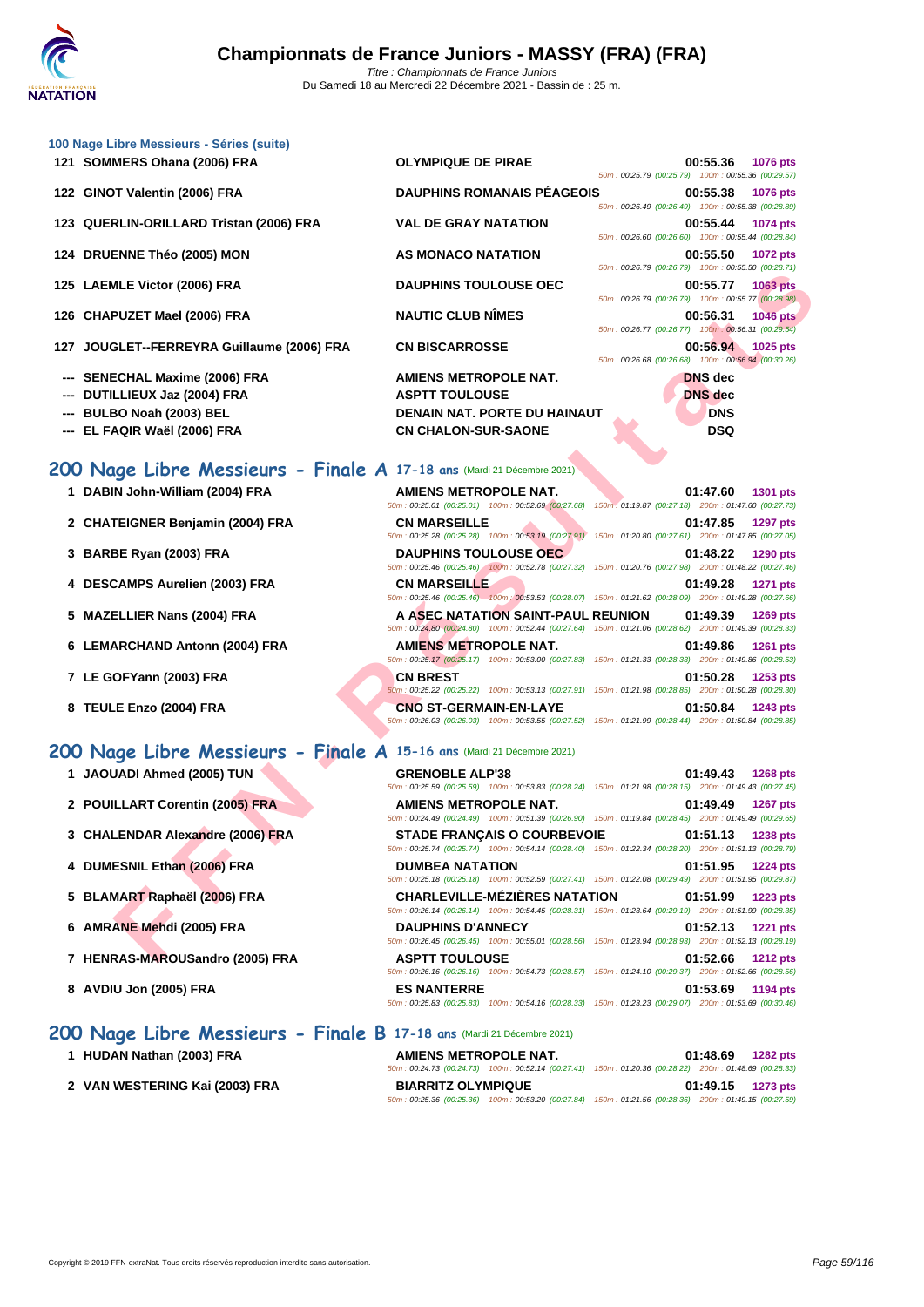#### **[200 Nage](http://www.ffnatation.fr/webffn/index.php) Libre Messieurs - Finale B (suite)**

- 
- 
- 
- 
- 
- 

# **200 Nage Libre Messieurs - Finale B 15-16 ans** (Mardi 21 Décembre 2021)

- **1 COFFIGNIEZ Louis (2005) FRA**
- **2 BARBIEUX Simon (2005) FRA LILLE MÉTROPOLE NATATION 01:52.63 1212 pts**
- **3 TABUTAUD Benjamin (2006) FRA**
- **4 SEDILLEAU Leo (2005) FRA**
- **5 GUERIN Jules (2005) FRA**
- **6** LISSOIR Colin (2005) BEL
- **7** ANDRÉO Joachim (2006) FRA
- **8** CHATENAY SOLVASON Ymir (2006) FRA

## **200 Nage Libre Messieurs - Séries** (Mardi 21 Décembre 2021)

- 
- 
- 
- 
- 
- 
- 
- 
- 
- 
- 
- 
- 
- 
- 

| 3 RAGUENAUD Romain (2004) FRA | <b>CN ANTIBES</b>            | 01:51.07<br>1239 pts<br>50m: 00:25.96 (00:25.96) 100m: 00:54.19 (00:28.23) 150m: 01:23.28 (00:29.09) 200m: 01:51.07 (00:27.79)        |
|-------------------------------|------------------------------|---------------------------------------------------------------------------------------------------------------------------------------|
| 4 HENRIONNET Tom (2004) FRA   | <b>US TOUL</b>               | 01:51.27<br><b>1236 pts</b><br>50m: 00:25.56 (00:25.56) 100m: 00:53.25 (00:27.69) 150m: 01:22.28 (00:29.03) 200m: 01:51.27 (00:28.99) |
| 5 BARADAT Mats (2003) FRA     | <b>DAUPHINS TOULOUSE OEC</b> | 01:52.14<br><b>1221 pts</b><br>50m: 00:25.67 (00:25.67) 100m: 00:54.33 (00:28.66) 150m: 01:23.75 (00:29.42) 200m: 01:52.14 (00:28.39) |
| 6 BERNARD Mathias (2003) FRA  | <b>ASPTT MARSEILLE</b>       | 01:52.21<br><b>1219 pts</b><br>50m: 00:26.74 (00:26.74) 100m: 00:54.73 (00:27.99) 150m: 01:23.56 (00:28.83) 200m: 01:52.21 (00:28.65) |
| 7 FERCHICHI Samy (2004) FRA   | AAS SARCELLES NATATION 95    | 01:52.43<br><b>1216 pts</b><br>50m: 00:25.49 (00:25.49) 100m: 00:53.58 (00:28.09) 150m: 01:22.52 (00:28.94) 200m: 01:52.43 (00:29.91) |
| 8 BENZIDOUN Fares (2003) ALG  | <b>MOUETTES DE PARIS</b>     | 01:52.84<br><b>1208 pts</b><br>50m: 00:25.70 (00:25.70) 100m: 00:54.09 (00:28.39) 150m: 01:23.45 (00:29.36) 200m: 01:52.84 (00:29.39) |

|                                                                   | $00.20.14$ ( $00.20.14$ ) $10011.00.04.13$ ( $00.21.33$ ) $10011.01.23.00$ ( $00.20.03$ ) |                                                                                                                                           |
|-------------------------------------------------------------------|-------------------------------------------------------------------------------------------|-------------------------------------------------------------------------------------------------------------------------------------------|
| CHICHI Samy (2004) FRA                                            | <b>AAS SARCELLES NATATION 95</b>                                                          | 01:52.43<br><b>1216 pts</b><br>50m : 00:25.49 (00:25.49) 100m : 00:53.58 (00:28.09) 150m : 01:22.52 (00:28.94) 200m : 01:52.43 (00:29.91) |
| ZIDOUN Fares (2003) ALG                                           | <b>MOUETTES DE PARIS</b>                                                                  | 01:52.84<br><b>1208 pts</b><br>50m: 00:25.70 (00:25.70) 100m: 00:54.09 (00:28.39) 150m: 01:23.45 (00:29.36) 200m: 01:52.84 (00:29.39)     |
| age Libre Messieurs - Finale B 15-16 ans (Mardi 21 Décembre 2021) |                                                                                           |                                                                                                                                           |
| FIGNIEZ Louis (2005) FRA                                          | AMIENS METROPOLE NAT.                                                                     | 01:51.93<br><b>1224 pts</b><br>50m: 00:26.06 (00:26.06) 100m: 00:54.25 (00:28.19) 150m: 01:23.29 (00:29.04) 200m: 01:51.93 (00:28.64)     |
| <b>BIEUX Simon (2005) FRA</b>                                     | LILLE METROPOLE NATATION                                                                  | 01:52.63<br><b>1212 pts</b><br>50m: 00:26.74 (00:26.74) 100m: 00:55.21 (00:28.47) 150m: 01:24.24 (00:29.03) 200m: 01:52.63 (00:28.39)     |
| JTAUD Benjamin (2006) FRA                                         | <b>SPN POITIERS</b><br>50m: 00:26.64 (00:26.64) 100m: 00:55.33 (00:28.69)                 | 01:52.70<br><b>1211 pts</b><br>150m: 01:24.24 (00:28.91) 200m: 01:52.70 (00:28.46)                                                        |
| LLEAU Leo (2005) FRA                                              | <b>AQUATIC CLUB BOURGES</b><br>50m: 00:26.90 (00:26.90) 100m: 00:55.98 (00:29.08)         | 01:54.97<br><b>1172 pts</b><br>150m: 01:25.44 (00:29.46) 200m: 01:54.97 (00:29.53)                                                        |
| RIN Jules (2005) FRA                                              | <b>CN LE MANS</b>                                                                         | 01:55.02<br>1171 pts<br>50m: 00:25.58 (00:25.58) 100m: 00:55.40 (00:29.82) 150m: 01:25.61 (00:30.21) 200m: 01:55.02 (00:29.41)            |
| OIR Colin (2005) BEL                                              | <b>ARDENNES RIVES DE MEUSE NATATION</b>                                                   | 01:55.26<br><b>1167 pts</b><br>50m : 00:26.81 (00:26.81) 100m : 00:56.00 (00:29.19) 150m : 01:25.76 (00:29.76) 200m : 01:55.26 (00:29.50) |
| RÉO Joachim (2006) FRA                                            | <b>DAUPHINS OBERNAI</b>                                                                   | 01:55.42<br>1164 pts<br>50m : 00:26.36 (00:26.36) 100m : 00:55.32 (00:28.96) 150m : 01:25.45 (00:30.13) 200m : 01:55.42 (00:29.97)        |
| <b>TENAY SOLVASON Ymir (2006) FRA</b>                             | <b>CANET 66 NATATION</b>                                                                  | 01:56.15<br>1152 pts<br>50m: 00:26.41 (00:26.41) 100m: 00:56.41 (00:30.00) 150m: 01:27.15 (00:30.74) 200m: 01:56.15 (00:29.00)            |
| ige Libre Messieurs - Séries                                      | (Mardi 21 Décembre 2021)                                                                  |                                                                                                                                           |
| IN John-William (2004) FRA                                        | <b>AMIENS METROPOLE NAT.</b>                                                              | 01:48.50<br>1285 pts<br>60m : 00:25.40 (00:25.40) 100m : 00:53.10 (00:27.70) 150m : 01:20.90 (00:27.80) 200m : 01:48.50 (00:27.60)        |
| TEIGNER Benjamin (2004) FRA                                       | <b>CN MARSEILLE</b>                                                                       | 01:49.28<br><b>1271 pts</b><br>50m; 00:25.63 (00:25.63) 100m; 00:53.32 (00:27.69) 150m; 01:21.35 (00:28.03) 200m; 01:49.28 (00:27.93)     |
| BE Ryan (2003) FRA                                                | <b>DAUPHINS TOULOUSE OEC</b>                                                              | 01:49.36<br><b>1270 pts</b><br>50m: 00:25.59 (00:25.59) 100m: 00:53.09 (00:27.50) 150m: 01:21.34 (00:28.25) 200m: 01:49.36 (00:28.02)     |
| CAMPS Aurelien (2003) FRA                                         | <b>CN MARSEILLE</b>                                                                       | 01:49.73<br><b>1263 pts</b><br>50m: 00:24.95 (00:24.95) 100m: 00:52.87 (00:27.92) 150m: 01:21.44 (00:28.57) 200m: 01:49.73 (00:28.29)     |
| OFYann (2003) FRA                                                 | <b>CN BREST</b>                                                                           | 01:50.10<br>1257 pts<br>50m: 00:24.65 (00:24.65) 100m: 00:52.11 (00:27.46) 150m: 01:21.18 (00:29.07) 200m: 01:50.10 (00:28.92)            |
| ELLIER Nans (2004) FRA                                            | A ASEC NATATION SAINT-PAUL REUNION                                                        | 01:50.12<br>1256 pts<br>50m: 00:24.75 (00:24.75) 100m: 00:52.23 (00:27.48) 150m: 01:20.88 (00:28.65) 200m: 01:50.12 (00:29.24)            |
| <b>E Enzo (2004) FRA</b>                                          | <b>CNO ST-GERMAIN-EN-LAYE</b>                                                             | 01:50.53<br>1249 pts<br>50m: 00:25.61 (00:25.61) 100m: 00:53.16 (00:27.55) 150m: 01:21.91 (00:28.75) 200m: 01:50.53 (00:28.62)            |
| <b>ARCHAND Antonn (2004) FRA</b>                                  | AMIENS METROPOLE NAT.                                                                     | 01:50.60<br><b>1248 pts</b><br>50m: 00:25.64 (00:25.64) 100m: 00:53.44 (00:27.80) 150m: 01:21.69 (00:28.25) 200m: 01:50.60 (00:28.91)     |
| AN Nathan (2003) FRA                                              | AMIENS METROPOLE NAT.                                                                     | 01:50.62<br><b>1247 pts</b><br>50m: 00:24.73 (00:24.73) 100m: 00:52.26 (00:27.53) 150m: 01:20.94 (00:28.68) 200m: 01:50.62 (00:29.68)     |
| JADI Ahmed (2005) TUN                                             | <b>GRENOBLE ALP'38</b>                                                                    | 01:50.66<br><b>1247 pts</b><br>50m: 00:25.61 (00:25.61) 100m: 00:53.91 (00:28.30) 150m: 01:22.77 (00:28.86) 200m: 01:50.66 (00:27.89)     |
|                                                                   |                                                                                           |                                                                                                                                           |

| 1 DABIN John-William (2004) FRA  | <b>AMIENS METROPOLE NAT.</b><br>50m: 00:25.40 (00:25.40) 100m: 00:53.10 (00:27.70) 150m: 01:20.90 (00:27.80) 200m: 01:48.50 (00:27.60)       | 01:48.50 | 1285 pts        |
|----------------------------------|----------------------------------------------------------------------------------------------------------------------------------------------|----------|-----------------|
| 2 CHATEIGNER Benjamin (2004) FRA | <b>CN MARSEILLE</b><br>50m: 00:25.63 (00:25.63) 100m: 00:53.32 (00:27.69) 150m: 01:21.35 (00:28.03) 200m: 01:49.28 (00:27.93)                | 01:49.28 | <b>1271 pts</b> |
| 3 BARBE Ryan (2003) FRA          | <b>DAUPHINS TOULOUSE OEC</b><br>50m: 00:25.59 (00:25.59) 100m: 00:53.09 (00:27.50) 150m: 01:21.34 (00:28.25) 200m: 01:49.36 (00:28.02)       | 01:49.36 | <b>1270 pts</b> |
| 4 DESCAMPS Aurelien (2003) FRA   | <b>CN MARSEILLE</b><br>50m: 00:24.95 (00:24.95) 100m: 00:52.87 (00:27.92) 150m: 01:21.44 (00:28.57) 200m: 01:49.73 (00:28.29)                | 01:49.73 | 1263 pts        |
| 5 LE GOFYann (2003) FRA          | <b>CN BREST</b><br>50m : 00:24.65 (00:24.65) 100m : 00:52.11 (00:27.46) 150m : 01:21.18 (00:29.07) 200m : 01:50.10 (00:28.92)                | 01:50.10 | 1257 pts        |
| 6 MAZELLIER Nans (2004) FRA      | A ASEC NATATION SAINT-PAUL REUNION<br>50m: 00:24.75 (00:24.75) 100m: 00:52.23 (00:27.48) 150m: 01:20.88 (00:28.65) 200m: 01:50.12 (00:29.24) | 01:50.12 | <b>1256 pts</b> |
| 7 TEULE Enzo (2004) FRA          | CNO ST-GERMAIN-EN-LAYE<br>50m: 00:25.61 (00:25.61) 100m: 00:53.16 (00:27.55) 150m: 01:21.91 (00:28.75) 200m: 01:50.53 (00:28.62)             | 01:50.53 | 1249 pts        |
| 8 LEMARCHAND Antonn (2004) FRA   | AMIENS METROPOLE NAT.<br>50m: 00:25.64 (00:25.64) 100m: 00:53.44 (00:27.80) 150m: 01:21.69 (00:28.25) 200m: 01:50.60 (00:28.91)              | 01:50.60 | <b>1248 pts</b> |
| 9 HUDAN Nathan (2003) FRA        | AMIENS METROPOLE NAT.<br>50m: 00:24.73 (00:24.73) 100m: 00:52.26 (00:27.53) 150m: 01:20.94 (00:28.68) 200m: 01:50.62 (00:29.68)              | 01:50.62 | <b>1247 pts</b> |
| 10 JAOUADI Ahmed (2005) TUN      | <b>GRENOBLE ALP'38</b><br>50m: 00:25.61 (00:25.61) 100m: 00:53.91 (00:28.30) 150m: 01:22.77 (00:28.86) 200m: 01:50.66 (00:27.89)             | 01:50.66 | <b>1247 pts</b> |
| 11 POUILLART Corentin (2005) FRA | AMIENS METROPOLE NAT.<br>50m: 00:25.59 (00:25.59) 100m: 00:53.84 (00:28.25) 150m: 01:22.49 (00:28.65) 200m: 01:50.75 (00:28.26)              | 01:50.75 | 1245 pts        |
| 12 BARADAT Mats (2003) FRA       | <b>DAUPHINS TOULOUSE OEC</b><br>50m: 00:25.86 (00:25.86) 100m: 00:54.21 (00:28.35) 150m: 01:22.89 (00:28.68) 200m: 01:51.01 (00:28.12)       | 01:51.01 | <b>1240 pts</b> |
| 13 HENRIONNET Tom (2004) FRA     | <b>US TOUL</b><br>50m: 00:25.99 (00:25.99) 100m: 00:54.21 (00:28.22) 150m: 01:22.87 (00:28.66) 200m: 01:51.20 (00:28.33)                     | 01:51.20 | <b>1237 pts</b> |
| 14 BENZIDOUN Fares (2003) ALG    | <b>MOUETTES DE PARIS</b><br>50m: 00:25.63 (00:25.63) 100m: 00:53.26 (00:27.63) 150m: 01:21.72 (00:28.46) 200m: 01:51.50 (00:29.78)           | 01:51.50 | <b>1232 pts</b> |
| 15 VAN WESTERING Kai (2003) FRA  | <b>BIARRITZ OLYMPIQUE</b>                                                                                                                    | 01:51.60 | <b>1230 pts</b> |

50m : 00:24.95 (00:24.95) 100m : 00:52.40 (00:27.45) 150m : 01:22.00 (00:29.60) 200m : 01:51.60 (00:29.60)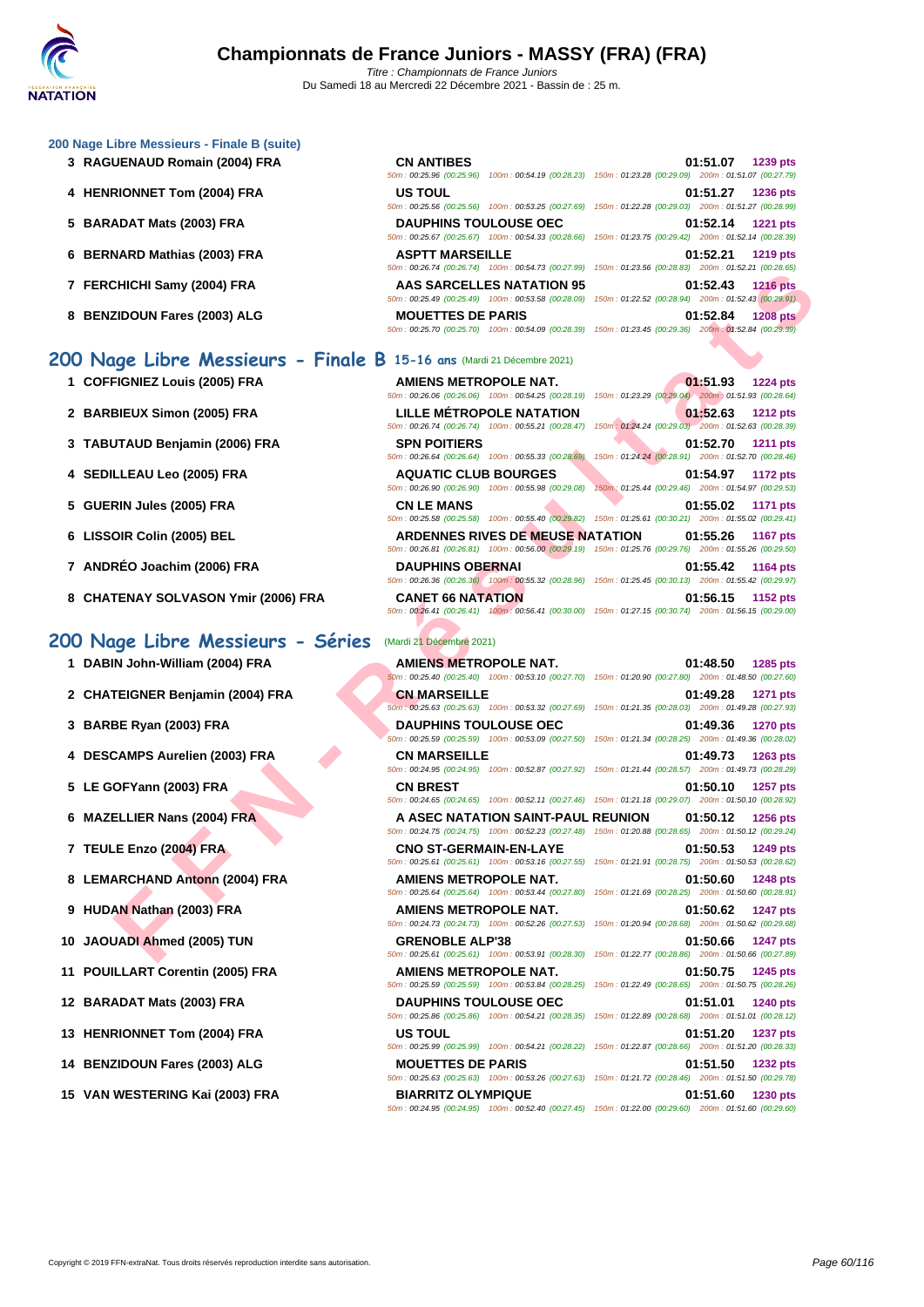|  | 200 Nage Libre Messieurs - Séries (suite) |  |
|--|-------------------------------------------|--|
|  |                                           |  |

- 
- 
- 
- 
- 
- 
- 
- 
- 
- 
- 
- 
- 
- 
- 
- 
- 
- 
- 
- 
- 
- 
- 
- 
- 
- 
- 
- 
- 
- 
- 

**F F A - THE SET THUNDER THE SAMPLES IN THE SAMPLES ISSUE AND SUE THE SAMPLES ISSUE AND SUE THE SAMPLES ISSUE AND SUE THE SAMPLES ISSUE AND SUE THE SAMPLES ISSUE AND SUE THE SAMPLES ISSUE AND SUE THE SAMPLES ISSUE AND SUE 16 CHALENDAR Alexandre (2006) FRA STADE FRANÇAIS O COURBEVOIE 01:51.68 1229 pts** 50m : 00:26.64 (00:26.64) 100m : 00:55.51 (00:28.87) 150m : 01:23.35 (00:27.84) 200m : 01:51.68 (00:28.33) **17 DUMESNIL Ethan (2006) FRA DUMBEA NATATION 01:51.89 1225 pts** 50m : 00:25.29 (00:25.29) 100m : 00:54.10 (00:28.81) 150m : 01:22.94 (00:28.84) 200m : 01:51.89 (00:28.95) **18 FERCHICHI Samy (2004) FRA AAS SARCELLES NATATION 95 01:51.98 1223 pts** 50m : 00:26.03 (00:26.03) 100m : 00:54.36 (00:28.33) 150m : 01:23.25 (00:28.89) 200m : 01:51.98 (00:28.73) **19 BERNARD Mathias (2003) FRA ASPTT MARSEILLE 01:52.26 1219 pts** 50m : 00:26.54 (00:26.54) 100m : 00:54.06 (00:27.52) 150m : 01:22.66 (00:28.60) 200m : 01:52.26 (00:29.60) **20 PERESSE Justin (2003) FRA CN BREST 01:52.31 1218 pts** 50m : 00:24.87 (00:24.87) 100m : 00:52.96 (00:28.09) 150m : 01:22.49 (00:29.53) 200m : 01:52.31 (00:29.82) **21 RAGUENAUD Romain (2004) FRA CN ANTIBES 01:52.37 1217 pts** 50m : 00:26.11 (00:26.11) 100m : 00:55.39 (00:29.28) 150m : 01:24.67 (00:29.28) 200m : 01:52.37 (00:27.70) **22 AVDIU Jon (2005) FRA ES NANTERRE 01:52.49 1215 pts** 50m : 00:26.21 (00:26.21) 100m : 00:54.62 (00:28.41) 150m : 01:23.48 (00:28.86) 200m : 01:52.49 (00:29.01) **23 GABALI Cedric (2004) FRA US VILLEJUIF NATATION 01:52.51 1214 pts** 50m : 00:26.15 (00:26.15) 100m : 00:54.63 (00:28.48) 150m : 01:23.22 (00:28.59) 200m : 01:52.51 (00:29.29) **24 CEÜS Mathieu (2004) FRA AQUATIC CLUB DE L'EST REUNION 01:52.55 1213 pts** 50m : 00:26.32 (00:26.32) 100m : 00:55.28 (00:28.96) 150m : 01:23.84 (00:28.56) 200m : 01:52.55 (00:28.71) **25 BLAMART Raphaël (2006) FRA CHARLEVILLE-MÉZIÈRES NATATION 01:52.56 1213 pts** 50m : 00:26.33 (00:26.33) 100m : 00:54.89 (00:28.56) 150m : 01:24.25 (00:29.36) 200m : 01:52.56 (00:28.31) **26 HENRAS-MAROUSandro (2005) FRA ASPTT TOULOUSE 01:52.98 1206 pts** 50m : 00:26.29 (00:26.29) 100m : 00:54.32 (00:28.03) 150m : 01:23.72 (00:29.40) 200m : 01:52.98 (00:29.26) **27 LOPEZ Falemana (2006) FRA CN MARSEILLE 01:53.03 1205 pts** 50m : 00:25.13 (00:25.13) 100m : 00:53.23 (00:28.10) 150m : 01:22.54 (00:29.31) 200m : 01:53.03 (00:30.49) **28 AQUILINA Alexandre (2003) FRA SAINT-RAPHAEL NATATION 01:53.52 1197 pts** 50m : 00:26.03 (00:26.03) 100m : 00:54.96 (00:28.93) 150m : 01:23.96 (00:29.00) 200m : 01:53.52 (00:29.56) **29 GILBERT Elouan (2004) FRA CN BREST 01:53.58 1196 pts** 50m : 00:26.78 (00:26.78) 100m : 00:55.56 (00:28.78) 150m : 01:24.69 (00:29.13) 200m : 01:53.58 (00:28.89) **29 AMRANE Mehdi (2005) FRA DAUPHINS D'ANNECY 01:53.58 1196 pts** 50m : 00:26.50 (00:26.50) 100m : 00:55.11 (00:28.61) 150m : 01:24.38 (00:29.27) 200m : 01:53.58 (00:29.20) **31 SAARBACAlban (2004) FRA CN SARREGUEMINES 01:53.59 1195 pts** 50m : 00:26.13 (00:26.13) 100m : 00:54.26 (00:28.13) 150m : 01:23.37 (00:29.11) 200m : 01:53.59 (00:30.22) **32 CHAUSSON Stanislas (2003) FRA DAUPHINS TOULOUSE OEC 01:53.63 1195 pts** 50m : 00:25.58 (00:25.58) 100m : 00:54.34 (00:28.76) 150m : 01:23.45 (00:29.11) 200m : 01:53.63 (00:30.18) **32 LETERME Jérémy (2003) FRA RC BRON DÉCINES NATATION 01:53.63 1195 pts** 50m : 00:26.24 (00:26.24) 100m : 00:54.40 (00:28.16) 150m : 01:23.65 (00:29.25) 200m : 01:53.63 (00:29.98) **34 CRETET Dorian (2003) FRA ES MASSY NATATION 01:53.71 1193 pts** 50m : 00:26.43 (00:26.43) 100m : 00:55.43 (00:29.00) 150m : 01:24.86 (00:29.43) 200m : 01:53.71 (00:28.85) **35 NSEMBENE Nathan (2004) FRA AQUATIC CLUB BOURGES 01:53.81 1192 pts** 50m : 00:26.21 (00:26.21) 100m : 00:54.69 (00:28.48) 150m : 01:24.27 (00:29.58) 200m : 01:53.81 (00:29.54) **36 POURCEL Romain (2004) FRA SAINT-RAPHAEL NATATION 01:54.05 1188 pts** 50m : 00:26.44 (00:26.44) 100m : 00:55.67 (00:29.23) 150m : 01:25.02 (00:29.35) 200m : 01:54.05 (00:29.03) **37 DEVES Gabin (2003) FRA DAUPHINS TOULOUSE OEC 01:54.08 1187 pts** 50m : 00:26.24 (00:26.24) 100m : 00:55.01 (00:28.77) 150m : 01:24.53 (00:29.52) 200m : 01:54.08 (00:29.55) **38 TABUTAUD Benjamin (2006) FRA SPN POITIERS 01:54.09 1187 pts** 50m : 00:26.12 (00:26.12) 100m : 00:54.53 (00:28.41) 150m : 01:23.76 (00:29.23) 200m : 01:54.09 (00:30.33) **39 BARBIEUX Simon (2005) FRA LILLE MÉTROPOLE NATATION 01:54.10 1187 pts** 50m : 00:27.21 (00:27.21) 100m : 00:56.47 (00:29.26) 150m : 01:25.76 (00:29.29) 200m : 01:54.10 (00:28.34) **39 CLUSMAN Simon (2004) FRA LILLE MÉTROPOLE NATATION 01:54.10 1187 pts** 50m : 00:25.80 (00:25.80) 100m : 00:54.18 (00:28.38) 150m : 01:23.90 (00:29.72) 200m : 01:54.10 (00:30.20) **41 COFFIGNIEZ Louis (2005) FRA AMIENS METROPOLE NAT. 01:54.21 1185 pts** 50m : 00:26.48 (00:26.48) 100m : 00:55.38 (00:28.90) 150m : 01:25.00 (00:29.62) 200m : 01:54.21 (00:29.21) **42 LETOCART Enzo (2004) FRA CN MELUN VAL DE SEINE 01:54.34 1183 pts** 50m : 00:25.89 (00:25.89) 100m : 00:54.50 (00:28.61) 150m : 01:24.09 (00:29.59) 200m : 01:54.34 (00:30.25) **43 DUBOIS Matthias (2004) FRA AMIENS METROPOLE NAT. 01:54.48 1180 pts** 50m : 00:26.14 (00:26.14) 100m : 00:54.80 (00:28.66) 150m : 01:23.91 (00:29.11) 200m : 01:54.48 (00:30.57) **44 VIGUIER Antoine (2003) FRA CN CÉVENNES ALÈS 01:54.51 1180 pts** 50m : 00:25.47 (00:25.47) 100m : 00:53.68 (00:28.21) 150m : 01:23.63 (00:29.95) 200m : 01:54.51 (00:30.88) **45 GUERIN Jules (2005) FRA CN LE MANS 01:54.75 1176 pts** 50m : 00:25.42 (00:25.42) 100m : 00:54.32 (00:28.90) 150m : 01:24.82 (00:30.50) 200m : 01:54.75 (00:29.93) **46 VIALLON Nino (2004) FRA TEAM STRASBOURG SNS-ASPTT-PCS 01:54.84 1174 pts** 50m : 00:26.68 (00:26.68) 100m : 00:55.44 (00:28.76) 150m : 01:25.11 (00:29.67) 200m : 01:54.84 (00:29.73)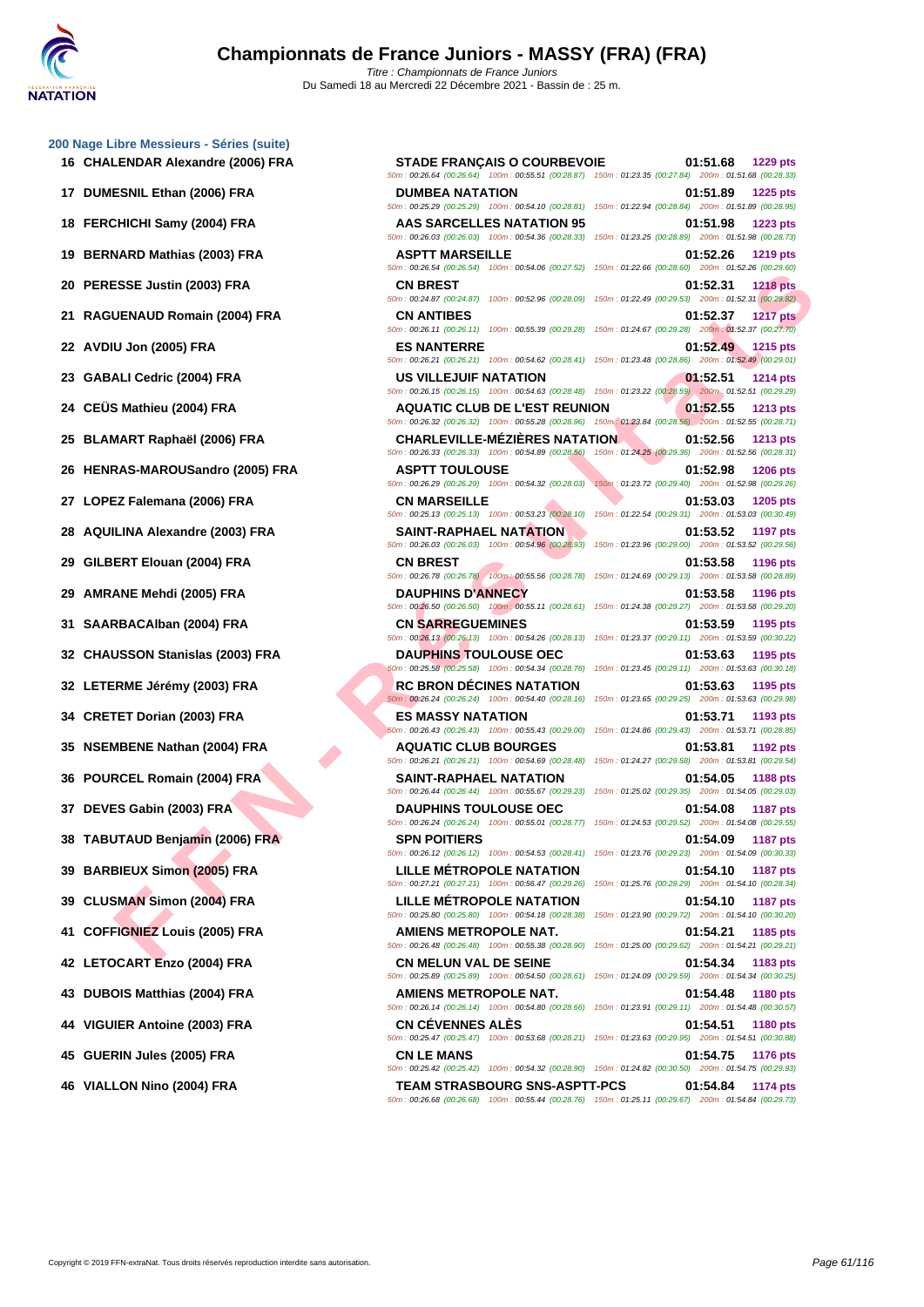CAS JONE (THE AIR ONE CAN UNITRILLATE COMPRESS INTERFERENCE (ISO A PIST CAN UNITRIE AND COMPRESS INTERFERENCE SUBSERFECTE SUBSERFECTE SUBSERFECTE SUBSERFECTE TRANSPORT ON A CONFIDENT SUBSERFECTE SUBSERFECTE SUBSERFECTE SU **SEDILLEAU Leo (2005) FRA AQUATIC CLUB BOURGES 01:54.94 1172 pts DUTEIL Valentin (2003) FRA AAS SARCELLES NATATION 95 01:54.99 1171 pts DESBORDES Keha (2004) FRA OLYMPIQUE DE PIRAE 01:55.47 1163 pts DEBACKER Evan (2004) FRA MONTPELLIER METROPOLE NATATION 01:55.63 1160 pts BOUCAS Joan (2004) FRA CN VIRY-CHÂTILLON 01:55.84 1157 pts LISSOIR Colin (2005) BEL ARDENNES RIVES DE MEUSE NATATION 01:55.84 1157 pts CHATENAY SOLVASON Ymir (2006) FRA CANET 66 NATATION 01:55.87 1156 pts GALZIN Oscar (2004) FRA AQUA GRIMPE MILLAU GRANDS CAUSSES 01:55.92 1156 pts ANDRÉO Joachim (2006) FRA DAUPHINS OBERNAI 01:56.02 1154 pts CLAIMAND Adrien (2003) FRA CSN GUYANCOURT 01:56.06 1153 pts CHAPUIS Antoine (2005) FRA DAUPHINS D'ANNECY 01:56.07 1153 pts CROCQ Gaspard (2005) FRA C PAUL-BERT RENNES 01:56.14 1152 pts CHILCOTT Sebastien (2005) FRA DAUPHINS D'ANNECY 01:56.24 1150 pts ICYK Tristan (2005) FRA OLYMPIC NICE NATATION 01:56.41 1147 pts BORDIER Timéo (2005) FRA A ASEC NATATION SAINT-PAUL REUNION 01:56.48 1146 pts FALETTE Alexandre (2005) FRA MEGAQUARIUS CLUB GUYANE 01:56.48 1146 pts PIAZZA Romain (2005) FRA AMIENS METROPOLE NAT. 01:56.66 1143 pts BRUNEL Sam (2005) FRA LA ROCHE-SUR-YON NATATION 01:56.69 1143 pts SIBUET Raphaël (2005) FRA CN ANTIBES 01:56.78 1141 pts LOSAY-MARTIN Benjamin (2005) FRA ASN BONNEVAL 01:56.84 1140 pts TREVILLOT Valentin (2006) FRA ASPTT MONTPELLIER 01:56.89 1139 pts DRUENNE Théo (2005) MON AS MONACO NATATION 01:57.04 1137 pts LARGERON Pierre (2005) FRA AQUA GRIMPE MILLAU GRANDS CAUSSES 01:57.09 1136 pts SAVIGNAC Baptiste (2005) FRA CN CALÉDONIENS 01:57.16 1135 pts MATHIEU Clément (2005) FRA C VIKINGS DE ROUEN 01:57.29 1132 pts TRAMIER Gaspard (2003) FRA AAS SARCELLES NATATION 95 01:57.33 1132 pts CAOUEN Mathis (2004) FRA CN BREST 01:57.42 1130 pts BRANTU Adrien (2005) FRA C VIKINGS DE ROUEN 01:57.48 1129 pts**

50m : 00:26.82 (00:26.82) 100m : 00:55.66 (00:28.84) 150m : 01:25.10 (00:29.44) 200m : 01:54.94 (00:29.84) 50m : 00:27.56 (00:27.56) 100m : 00:57.09 (00:29.53) 150m : 01:26.44 (00:29.35) 200m : 01:54.99 (00:28.55) 50m : 00:25.75 (00:25.75) 100m : 00:53.98 (00:28.23) 150m : 01:24.05 (00:30.07) 200m : 01:55.47 (00:31.42) 50m : 00:26.05 (00:26.05) 100m : 00:54.77 (00:28.72) 150m : 01:25.14 (00:30.37) 200m : 01:55.63 (00:30.49) 50m : 00:26.70 (00:26.70) 100m : 00:55.60 (00:28.90) 150m : 01:25.55 (00:29.95) 200m : 01:55.84 (00:30.29) 50m : 00:27.05 (00:27.05) 100m : 00:56.41 (00:29.36) 150m : 01:26.38 (00:29.97) 200m : 01:55.84 (00:29.46) 50m : 00:26.27 (00:26.27) 100m : 00:55.38 (00:29.11) 150m : 01:25.80 (00:30.42) 200m : 01:55.87 (00:30.07) 50m : 00:26.26 (00:26.26) 100m : 00:55.08 (00:28.82) 150m : 01:24.76 (00:29.68) 200m : 01:55.92 (00:31.16) 50m : 00:26.62 (00:26.62) 100m : 00:56.26 (00:29.64) 150m : 01:26.20 (00:29.94) 200m : 01:56.02 (00:29.82) 50m : 00:26.93 (00:26.93) 100m : 00:55.96 (00:29.03) 150m : 01:26.23 (00:30.27) 200m : 01:56.06 (00:29.83) 50m : 00:27.33 (00:27.33) 100m : 00:56.82 (00:29.49) 150m : 01:26.70 (00:29.88) 200m : 01:56.07 (00:29.37) 50m : 00:26.64 (00:26.64) 100m : 00:56.15 (00:29.51) 150m : 01:26.04 (00:29.89) 200m : 01:56.14 (00:30.10) 50m : 00:27.58 (00:27.58) 100m : 00:57.66 (00:30.08) 150m : 01:27.53 (00:29.87) 200m : 01:56.24 (00:28.71) 50m : 00:26.94 (00:26.94) 100m : 00:56.29 (00:29.35) 150m : 01:26.51 (00:30.22) 200m : 01:56.41 (00:29.90) 50m : 00:26.25 (00:26.25) 100m : 00:55.34 (00:29.09) 150m : 01:26.04 (00:30.70) 200m : 01:56.48 (00:30.44) 50m : 00:26.53 (00:26.53) 100m : 00:55.32 (00:28.79) 150m : 01:25.62 (00:30.30) 200m : 01:56.48 (00:30.86) 50m : 00:26.42 (00:26.42) 100m : 00:55.95 (00:29.53) 150m : 01:26.39 (00:30.44) 200m : 01:56.66 (00:30.27) 50m : 00:27.72 (00:27.72) 100m : 00:57.17 (00:29.45) 150m : 01:26.80 (00:29.63) 200m : 01:56.69 (00:29.89) 50m : 00:27.47 (00:27.47) 100m : 00:57.28 (00:29.81) 150m : 01:26.84 (00:29.56) 200m : 01:56.78 (00:29.94) 50m : 00:26.45 (00:26.45) 100m : 00:55.58 (00:29.13) 150m : 01:25.84 (00:30.26) 200m : 01:56.84 (00:31.00) 50m : 00:26.76 (00:26.76) 100m : 00:56.08 (00:29.32) 150m : 01:26.69 (00:30.61) 200m : 01:56.89 (00:30.20) 50m : 00:26.88 (00:26.88) 100m : 00:56.48 (00:29.60) 150m : 01:26.78 (00:30.30) 200m : 01:57.04 (00:30.26) 50m : 00:26.15 (00:26.15) 100m : 00:55.42 (00:29.27) 150m : 01:26.34 (00:30.92) 200m : 01:57.09 (00:30.75) 50m : 00:26.29 (00:26.29) 100m : 00:55.96 (00:29.67) 150m : 01:26.52 (00:30.56) 200m : 01:57.16 (00:30.64) 50m : 00:27.53 (00:27.53) 100m : 00:57.31 (00:29.78) 150m : 01:27.78 (00:30.47) 200m : 01:57.29 (00:29.51) 50m : 00:27.38 (00:27.38) 100m : 00:57.33 (00:29.95) 150m : 01:27.89 (00:30.56) 200m : 01:57.33 (00:29.44) 50m : 00:26.21 (00:26.21) 100m : 00:55.33 (00:29.12) 150m : 01:26.30 (00:30.97) 200m : 01:57.42 (00:31.12) 50m : 00:27.39 (00:27.39) 100m : 00:56.65 (00:29.26) 150m : 01:27.21 (00:30.56) 200m : 01:57.48 (00:30.27) **75 OUMAILIA Enzo (2005) FRA AS MONACO NATATION 01:57.55 1128 pts** 50m : 00:27.36 (00:27.36) 100m : 00:56.82 (00:29.46) 150m : 01:27.47 (00:30.65) 200m : 01:57.55 (00:30.08) **76 CARRARA Yanis (2006) FRA SAINT-RAPHAEL NATATION 01:57.71 1125 pts** 50m : 00:25.86 (00:25.86) 100m : 00:55.07 (00:29.21) 150m : 01:25.82 (00:30.75) 200m : 01:57.71 (00:31.89) **77 LE GUILLARD Robin (2004) FRA TROYES ON 01:57.73 1125 pts** 50m : 00:27.26 (00:27.26) 100m : 00:57.23 (00:29.97) 150m : 01:27.98 (00:30.75) 200m : 01:57.73 (00:29.75)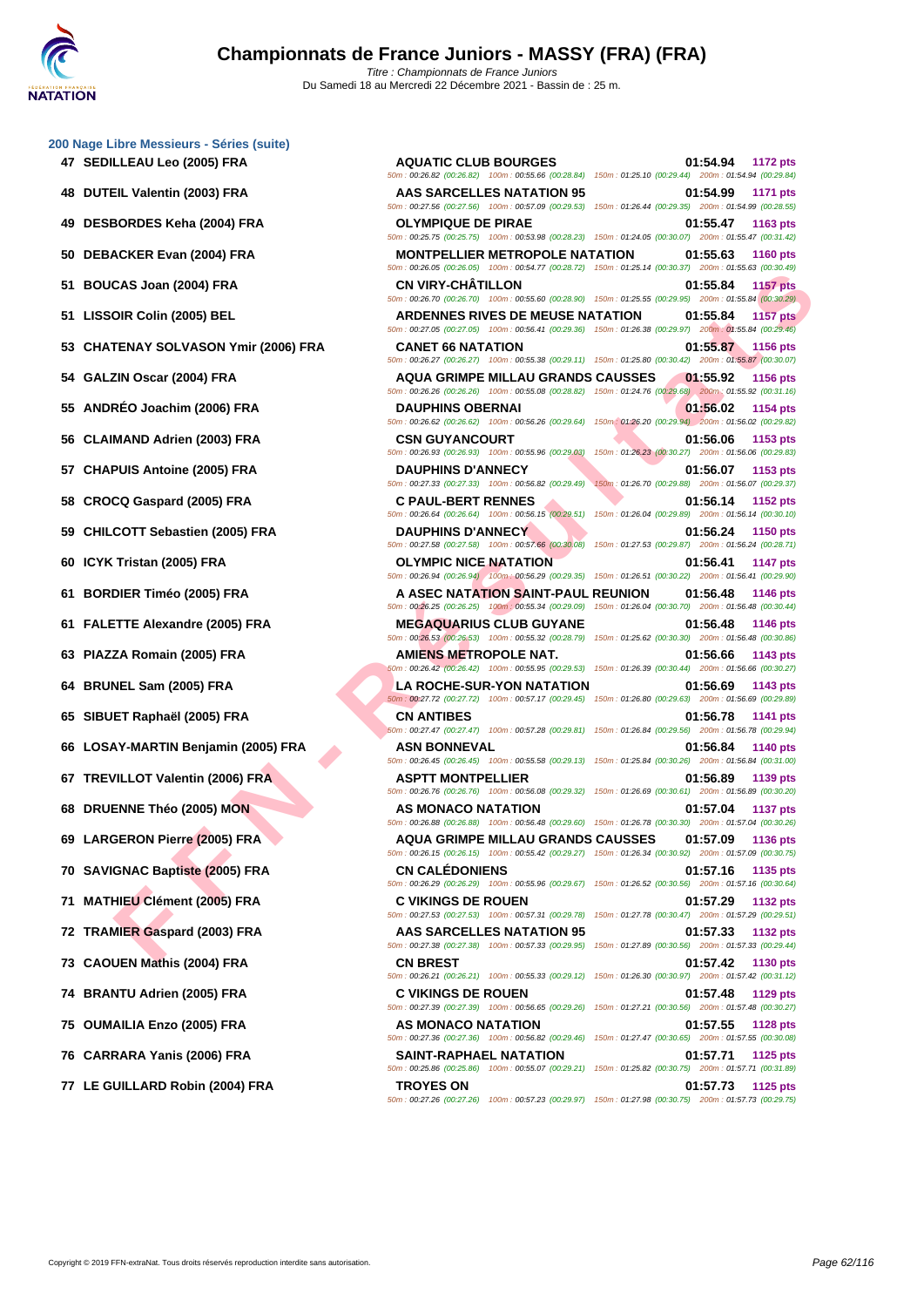ENT Vine to 1000 FRA SAMTES MATINON COMPRESS PARTICUSES OF THE SAMTES MATINON COMPRESS PROPRESS PROPRESS PROPRESS PROPRESS PROPRESS PROPRESS PROPRESS PROPRESS PROPRESS PROPRESS PROPRESS PROPRESS PROPRESS PROPRESS PROPRESS **78 CAYUELA Loann (2006) FRA CN CALÉDONIENS 01:57.79 1124 pts** 50m : 00:26.98 (00:26.98) 100m : 00:56.51 (00:29.53) 150m : 01:27.30 (00:30.79) 200m : 01:57.79 (00:30.49) **79 KHALIL Gaël (2004) FRA AS MONACO NATATION 01:57.93 1122 pts** 50m : 00:27.87 (00:27.87) 100m : 00:57.22 (00:29.35) 150m : 01:27.29 (00:30.07) 200m : 01:57.93 (00:30.64) **80 RAJOELISOLO Mihatia (2005) FRA NAT VILLEFRANCHE EN BEAUJOLAIS 01:58.11 1119 pts** 50m : 00:26.70 (00:26.70) 100m : 00:56.59 (00:29.89) 150m : 01:27.19 (00:30.60) 200m : 01:58.11 (00:30.92) **81 LOMBART Arthur (2005) FRA CANET 66 NATATION 01:58.13 1118 pts** 50m : 00:26.43 (00:26.43) 100m : 00:55.88 (00:29.45) 150m : 01:27.04 (00:31.16) 200m : 01:58.13 (00:31.09) **82 COLLOT Pierre (2006) FRA NANTES NATATION 01:58.28 1116 pts** 50m : 00:27.17 (00:27.17) 100m : 00:57.13 (00:29.96) 150m : 01:27.54 (00:30.41) 200m : 01:58.28 (00:30.74) **83 VINCENT Emile (2005) FRA STADE OLYMPIQUE CHAMBÉRY 01:58.52 1112 pts** 50m : 00:27.78 (00:27.78) 100m : 00:57.78 (00:30.00) 150m : 01:28.27 (00:30.49) 200m : 01:58.52 (00:30.25) **84 DELOUSTAL Théo (2006) FRA CERCLE DES NAGEURS ST-BRIEUC 01:58.61 1110 pts** 50m : 00:27.23 (00:27.23) 100m : 00:56.86 (00:29.63) 150m : 01:27.10 (00:30.24) 200m : 01:58.61 (00:31.51) **85 CAZENAVE Gabin (2006) FRA SC THIONVILLE 01:58.64 1110 pts** 50m : 00:27.52 (00:27.52) 100m : 00:57.06 (00:29.54) 150m : 01:27.96 (00:30.90) 200m : 01:58.64 (00:30.68) **86 BANC Ludovic (2006) FRA EN CAEN 01:58.72 1108 pts** 50m : 00:28.23 (00:28.23) 100m : 00:58.40 (00:30.17) 150m : 01:28.46 (00:30.06) 200m : 01:58.72 (00:30.26) **87 MARGIRIER Adam (2006) FRA CERCLE DES NAGEURS DE PRIVAS 01:58.83 1107 pts** 50m : 00:27.04 (00:27.04) 100m : 00:57.23 (00:30.19) 150m : 01:28.44 (00:31.21) 200m : 01:58.83 (00:30.39) **88 LESERT Vincent (2003) FRA STADE BÉTHUNE PÉLICAN CLUB 01:58.91 1105 pts** 50m : 00:26.56 (00:26.56) 100m : 00:56.47 (00:29.91) 150m : 01:27.68 (00:31.21) 200m : 01:58.91 (00:31.23) **89 NABOUDET Thomas (2005) FRA CLUB DES NAGEURS TAMPONNAIS 01:58.94 1105 pts** 50m : 00:27.19 (00:27.19) 100m : 00:57.28 (00:30.09) 150m : 01:28.46 (00:31.18) 200m : 01:58.94 (00:30.48) **90 TRINEZ Alexian (2006) FRA LA JEANNE NATATION PORT 01:58.97 1104 pts** 50m : 00:26.90 (00:26.90) 100m : 00:56.69 (00:29.79) 150m : 01:28.23 (00:31.54) 200m : 01:58.97 (00:30.74) **91 DE LAPPARENT Antoine (2006) FRA SN METZ 01:59.06 1103 pts** 50m : 00:26.80 (00:26.80) 100m : 00:56.94 (00:30.14) 150m : 01:28.43 (00:31.49) 200m : 01:59.06 (00:30.63) **92 DERSOIR Lucas (2005) FRA NANTES NATATION 01:59.11 1102 pts** 50m : 00:27.07 (00:27.07) 100m : 00:56.91 (00:29.84) 150m : 01:28.05 (00:31.14) 200m : 01:59.11 (00:31.06) **93 GAROUX Eliott (2006) FRA AAS SARCELLES NATATION 95 01:59.14 1102 pts** 50m : 00:27.36 (00:27.36) 100m : 00:57.42 (00:30.06) 150m : 01:28.22 (00:30.80) 200m : 01:59.14 (00:30.92) **94 GIGAN Mathéo (2005) FRA ANGERS NATATION 01:59.20 1101 pts** 50m : 00:26.65 (00:26.65) 100m : 00:56.40 (00:29.75) 150m : 01:27.72 (00:31.32) 200m : 01:59.20 (00:31.48) **95 OMS Baptiste (2005) FRA SN METZ 01:59.63 1093 pts** 50m : 00:27.29 (00:27.29) 100m : 00:57.07 (00:29.78) 150m : 01:28.28 (00:31.21) 200m : 01:59.63 (00:31.35) **96 DUMON Thomas (2005) FRA CN VIRY-CHÂTILLON 01:59.67 1093 pts** 50m : 00:27.97 (00:27.97) 100m : 00:57.78 (00:29.81) 150m : 01:28.85 (00:31.07) 200m : 01:59.67 (00:30.82) **97 LANNIC Solen (2004) FRA STADE LAVAL 01:59.71 1092 pts** 50m : 00:27.83 (00:27.83) 100m : 00:58.71 (00:30.88) 150m : 01:29.63 (00:30.92) 200m : 01:59.71 (00:30.08) **98 BOUESSE Battit (2006) FRA SA MÉRIGNAC 01:59.73 1092 pts** 50m : 00:28.17 (00:28.17) 100m : 00:59.01 (00:30.84) 150m : 01:29.34 (00:30.33) 200m : 01:59.73 (00:30.39) **99 BENARD HOARAU Pierre (2006) FRA A ASEC NATATION SAINT-PAUL REUNION 01:59.89 1089 pts** 50m : 00:28.33 (00:28.33) 100m : 00:59.13 (00:30.80) 150m : 01:30.02 (00:30.89) 200m : 01:59.89 (00:29.87) **100 FALLA Lucas (2005) FRA AAS SARCELLES NATATION 95 02:00.08 1086 pts** 50m : 00:28.20 (00:28.20) 100m : 00:58.92 (00:30.72) 150m : 01:29.92 (00:31.00) 200m : 02:00.08 (00:30.16) **101 FABRE Marius (2006) FRA DAUPHINS TOULOUSE OEC 02:00.29 1083 pts** 50m : 00:26.44 (00:26.44) 100m : 00:55.88 (00:29.44) 150m : 01:27.70 (00:31.82) 200m : 02:00.29 (00:32.59) **102 MEDJBEUR Wassim (2006) FRA DAUPHINS TOULOUSE OEC 02:00.52 1079 pts** 50m : 00:26.90 (00:26.90) 100m : 00:56.93 (00:30.03) 150m : 01:29.01 (00:32.08) 200m : 02:00.52 (00:31.51) **103 KARADZIC Marko (2006) FRA CLAMART NATATION 92 02:00.76 1075 pts** 50m : 00:28.06 (00:28.06) 100m : 00:58.14 (00:30.08) 150m : 01:29.52 (00:31.38) 200m : 02:00.76 (00:31.24) **103 GASCOIN Sasha (2006) FRA ANGERS NATATION 02:00.76 1075 pts** 50m : 00:27.42 (00:27.42) 100m : 00:57.89 (00:30.47) 150m : 01:28.96 (00:31.07) 200m : 02:00.76 (00:31.80) **105 EL KABBAJ Anas (2006) FRA CERGY PONTOISE NATATION 02:01.13 1069 pts** 50m : 00:27.41 (00:27.41) 100m : 00:57.71 (00:30.30) 150m : 01:28.88 (00:31.17) 200m : 02:01.13 (00:32.25) **106 SCHAUB Rafaël (2006) FRA DAUPHINS TOULOUSE OEC 02:01.32 1066 pts** 50m : 00:27.95 (00:27.95) 100m : 00:59.22 (00:31.27) 150m : 01:30.30 (00:31.08) 200m : 02:01.32 (00:31.02) **107 CLITO Corentin (2006) FRA TOULON VAR NATATION 02:02.24 1051 pts** 50m : 00:27.69 (00:27.69) 100m : 00:58.58 (00:30.89) 150m : 01:30.23 (00:31.65) 200m : 02:02.24 (00:32.01) **108 GHYS Rémi (2006) FRA DAUPHINS ST-OMER 02:02.37 1049 pts** 50m : 00:27.48 (00:27.48) 100m : 00:58.04 (00:30.56) 150m : 01:29.80 (00:31.76) 200m : 02:02.37 (00:32.57)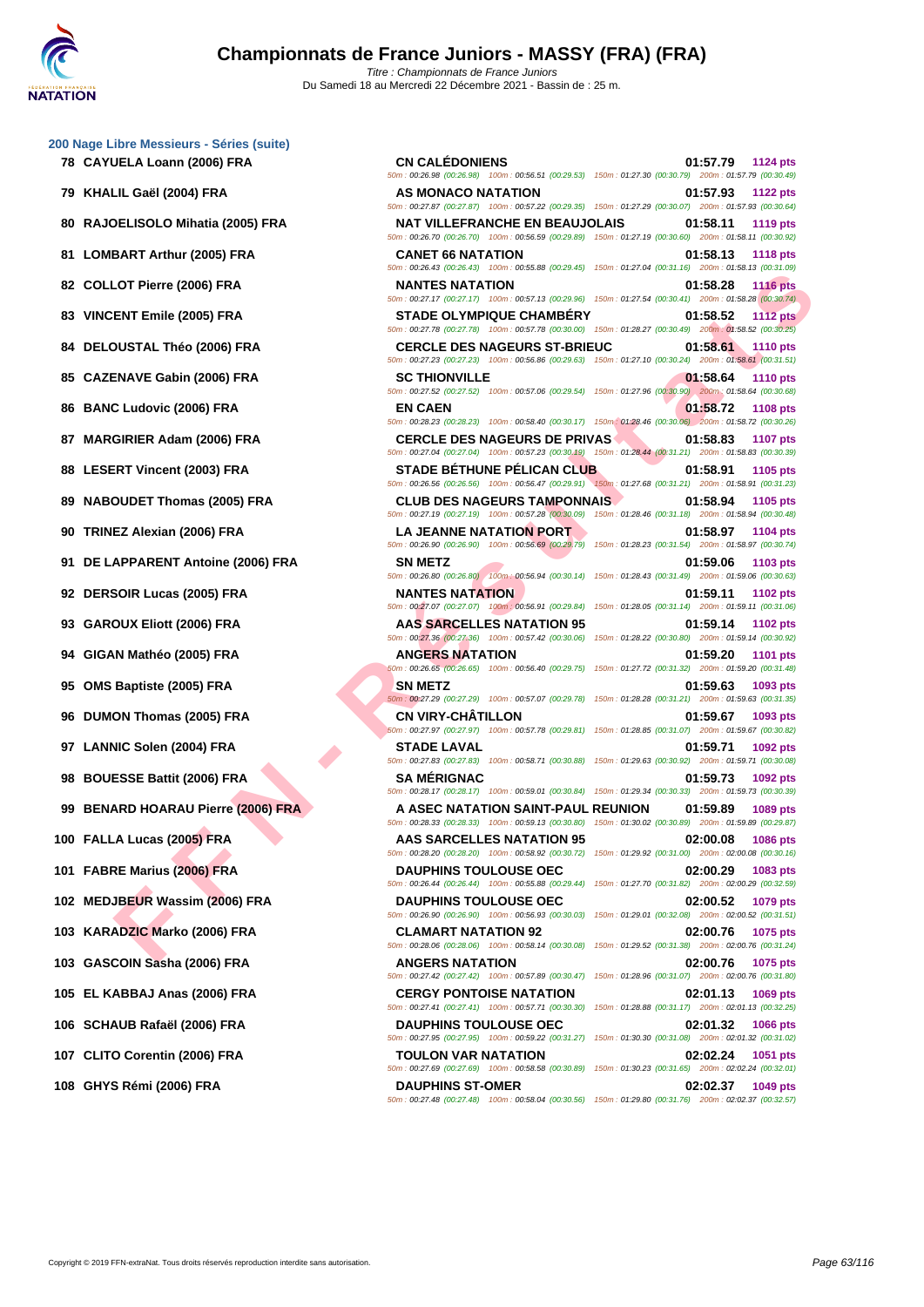

| 200 Nage Libre Messieurs - Séries (suite)<br>--- JAEGLE Come (2005) FRA<br>---   PAYRARD Ulysse (2005) FRA<br>--- SENECHAL Maxime (2006) FRA | <b>CNO ST-GERMAIN-EN-LAYE</b><br><b>ETOILES 92</b><br>AMIENS METROPOLE NAT.                                                                                                                                       | <b>DNS</b> dec<br><b>DNS</b> dec<br><b>DNS</b> dec                                                                                    |
|----------------------------------------------------------------------------------------------------------------------------------------------|-------------------------------------------------------------------------------------------------------------------------------------------------------------------------------------------------------------------|---------------------------------------------------------------------------------------------------------------------------------------|
| 400 Nage Libre Messieurs - Finale A 17-18 ans (Samedi 18 Décembre 2021)                                                                      |                                                                                                                                                                                                                   |                                                                                                                                       |
| 1 BARADAT Mats (2003) FRA                                                                                                                    | <b>DAUPHINS TOULOUSE OEC</b>                                                                                                                                                                                      | 03:50.06<br>1291 pts                                                                                                                  |
|                                                                                                                                              | 50m: 00:26.89 (00:26.89) 100m: 00:56.19 (00:29.30)<br>250m: 02:24.31 (00:29.03) 300m: 02:53.43 (00:29.12)                                                                                                         | 150m: 01:25.79 (00:29.60) 200m: 01:55.28 (00:29.49)<br>350m: 03:22.01 (00:28.58) 400m: 03:50.06 (00:28.05)                            |
| 2 BARBE Ryan (2003) FRA                                                                                                                      | <b>DAUPHINS TOULOUSE OEC</b><br>50m: 00:26.21 (00:26.21) 100m: 00:54.74 (00:28.53)                                                                                                                                | 03:50.71<br>1285 pts<br>150m: 01:23.69 (00:28.95) 200m: 01:53.11 (00:29.42)                                                           |
|                                                                                                                                              | 250m: 02:22.54 (00:29.43) 300m: 02:52.17 (00:29.63)                                                                                                                                                               | 350m: 03:21.61 (00:29.44) 400m: 03:50.71 (00:29.10)                                                                                   |
| 3 FERCHICHI Samy (2004) FRA                                                                                                                  | AAS SARCELLES NATATION 95<br>50m: 00:26.42 (00:26.42) 100m: 00:55.50 (00:29.08)                                                                                                                                   | 03:51.73<br><b>1276 pts</b><br>150m: 01:25.09 (00:29.59) 200m: 01:54.84 (00:29.75)                                                    |
|                                                                                                                                              | 250m: 02:24.42 (00:29.58) 300m: 02:53.98 (00:29.56)                                                                                                                                                               | 350m: 03:23.56 (00:29.58) 400m: 03:51.73 (00:28.17)                                                                                   |
| 4 HENRIONNET Tom (2004) FRA                                                                                                                  | <b>US TOUL</b><br>50m: 00:26.24 (00:26.24) 100m: 00:55.27 (00:29.03)                                                                                                                                              | 03:51.90<br><b>1274 pts</b><br>150m: 01:24.75 (00:29.48) 200m: 01:54.32 (00:29.57)                                                    |
|                                                                                                                                              | 250m: 02:24.16 (00:29.84) 300m: 02:53.97 (00:29.81)                                                                                                                                                               | 350m: 03:23.60 (00:29.63) 400m: 03:51.90 (00:28.30)                                                                                   |
| 5 TEULE Enzo (2004) FRA                                                                                                                      | <b>CNO ST-GERMAIN-EN-LAYE</b><br>50m: 00:26.58 (00:26.58) 100m: 00:55.16 (00:28.58)                                                                                                                               | 03:52.29<br>1271 pts<br>150m: 01:24.20 (00:29.04) 200m: 01:53.53 (00:29.33)                                                           |
|                                                                                                                                              | 250m: 02:23.03 (00:29.50) 300m: 02:52.71 (00:29.68)<br>AAS SARCELLES NATATION 95                                                                                                                                  | 350m : 03:22.80 (00:30.09) 400m : 03:52.29 (00:29.49)<br>03:53.72                                                                     |
| 6 OUABDESSELAM Leo (2003) FRA                                                                                                                | 50m: 00:27.33 (00:27.33) 100m: 00:56.74 (00:29.41)                                                                                                                                                                | <b>1258 pts</b><br>150m: 01:26.49 (00:29.75) 200m: 01:56.25 (00:29.76)                                                                |
| 7 LEMARCHAND Antonn (2004) FRA                                                                                                               | 250m: 02:25.75 (00:29.50) 300m: 02:55.19 (00:29.44)<br>AMIENS METROPOLE NAT.                                                                                                                                      | 350m: 03:24.74 (00:29.55) 400m: 03:53.72 (00:28.98)<br>03:55.98<br>1238 pts                                                           |
|                                                                                                                                              | 50m: 00:26.81 (00:26.81) 100m: 00:55.62 (00:28.81)<br>250m: 02:25.27 (00:29.92) 300m: 02:55.80 (00:30.53)                                                                                                         | 150m: 01:25.23 (00:29.61) 200m: 01:55.35 (00:30.12)<br>350m: 03:26.08 (00:30.28) 400m: 03:55.98 (00:29.90)                            |
| 8 POURCEL Romain (2004) FRA                                                                                                                  | <b>SAINT-RAPHAEL NATATION</b>                                                                                                                                                                                     | 03:58.27<br>1219 pts                                                                                                                  |
|                                                                                                                                              | 50m: 00:27.05 (00:27.05) 100m: 00:56.69 (00:29.64)<br>250m: 02:26.81 (00:29.95) 300m: 02:57.23 (00:30.42)                                                                                                         | 150m: 01:26.78 (00:30.09) 200m: 01:56.86 (00:30.08)<br>350m: 03:28.35 (00:31.12) 400m: 03:58.27 (00:29.92)                            |
| 400 Nage Libre Messieurs - Finale A 15-16 ans (Samedi 18 Décembre 2021)                                                                      |                                                                                                                                                                                                                   |                                                                                                                                       |
| 1 JAOUADI Ahmed (2005) TUN                                                                                                                   | <b>GRENOBLE ALP'38</b>                                                                                                                                                                                            | 03:49.04<br><b>1300 pts</b>                                                                                                           |
|                                                                                                                                              | 50m: 00:26.51 (00:26.51) 100m: 00:55.23 (00:28.72)<br>250m: 02;22.69 (00:29.01) 300m: 02:52.10 (00:29.41) 350m: 03:22.04 (00:29.94) 400m: 03:49.04 (00:27.00)                                                     | 150m: 01:24.35 (00:29.12) 200m: 01:53.68 (00:29.33)                                                                                   |
| 2 LARGERON Pierre (2005) FRA                                                                                                                 | <b>AQUA GRIMPE MILLAU GRANDS CAUSSES</b>                                                                                                                                                                          | 03:49.36<br><b>1297 pts</b>                                                                                                           |
|                                                                                                                                              | 50m: 00:27.11 (00:27.11) 100m: 00:55.66 (00:28.55)<br>250m: 02:23.15 (00:29.25) 300m: 02:52.50 (00:29.35)                                                                                                         | 150m: 01:24.67 (00:29.01) 200m: 01:53.90 (00:29.23)<br>350m: 03:21.44 (00:28.94) 400m: 03:49.36 (00:27.92)                            |
| 3 VELLY Sacha (2005) FRA                                                                                                                     | <b>FC LAON</b>                                                                                                                                                                                                    | 03:49.69<br>1294 pts                                                                                                                  |
|                                                                                                                                              | 250m: 02:22.51 (00:29.24) 300m: 02:51.55 (00:29.04) 350m: 03:19.42 (00:27.87) 400m: 03:49.69 (00:30.27)                                                                                                           | 50m: 00:26.32 (00:26.32) 100m: 00:54.94 (00:28.62) 150m: 01:24.08 (00:29.14) 200m: 01:53.27 (00:29.19)                                |
| 4 BRICOUT Pacome (2005) FRA                                                                                                                  | <b>CN ANTIBES</b>                                                                                                                                                                                                 | 03:52.27<br><b>1271 pts</b>                                                                                                           |
|                                                                                                                                              | 50m: 00:26.63 (00:26.63) 100m: 00:55.87 (00:29.24)<br>250m: 02:23.82 (00:29.24) 300m: 02:53.19 (00:29.37)                                                                                                         | 150m: 01:25.22 (00:29.35) 200m: 01:54.58 (00:29.36)<br>350m: 03:23.15 (00:29.96) 400m: 03:52.27 (00:29.12)                            |
| 5 BARBIEUX Simon (2005) FRA                                                                                                                  | LILLE METROPOLE NATATION                                                                                                                                                                                          | 03:55.71<br><b>1241 pts</b>                                                                                                           |
|                                                                                                                                              | 50m: 00:27.37 (00:27.37) 100m: 00:57.43 (00:30.06)<br>250m: 02:27.46 (00:29.93) 300m: 02:57.41 (00:29.95)                                                                                                         | 150m: 01:27.63 (00:30.20) 200m: 01:57.53 (00:29.90)<br>350m: 03:27.03 (00:29.62) 400m: 03:55.71 (00:28.68)                            |
| 6 DUVET Alexis (2005) FRA                                                                                                                    | <b>AQUA GRIMPE MILLAU GRANDS CAUSSES</b>                                                                                                                                                                          | 03:56.28 1236 pts                                                                                                                     |
|                                                                                                                                              | 50m: 00:27.51 (00:27.51) 100m: 00:57.07 (00:29.56) 150m: 01:26.85 (00:29.78) 200m: 01:56.84 (00:29.99)<br>250m: 02:26.98 (00:30.14) 300m: 02:57.10 (00:30.12) 350m: 03:27.40 (00:30.30) 400m: 03:56.28 (00:28.88) |                                                                                                                                       |
| 7 BLAMART Raphaël (2006) FRA                                                                                                                 | <b>CHARLEVILLE-MEZIERES NATATION</b>                                                                                                                                                                              | 03:56.50<br>1234 pts                                                                                                                  |
|                                                                                                                                              | 250m: 02:26.79 (00:30.50) 300m: 02:57.28 (00:30.49) 350m: 03:27.67 (00:30.39) 400m: 03:56.50 (00:28.83)                                                                                                           | 50m: 00:26.58 (00:26.58) 100m: 00:56.06 (00:29.48) 150m: 01:25.87 (00:29.81) 200m: 01:56.29 (00:30.42)                                |
| 8 AMRANE Mehdi (2005) FRA                                                                                                                    | <b>DAUPHINS D'ANNECY</b>                                                                                                                                                                                          | 03:58.03<br><b>1221 pts</b><br>50m: 00:27.15 (00:27.15) 100m: 00:56.80 (00:29.65) 150m: 01:26.97 (00:30.17) 200m: 01:57.15 (00:30.18) |
|                                                                                                                                              | 250m: 02:27.56 (00:30.41) 300m: 02:58.28 (00:30.72) 350m: 03:28.47 (00:30.19) 400m: 03:58.03 (00:29.56)                                                                                                           |                                                                                                                                       |
| 400 Nage Libre Messieurs - Finale B 17-18 ans (Samedi 18 Décembre 2021)                                                                      |                                                                                                                                                                                                                   |                                                                                                                                       |
| 1 SAARBACAlban (2004) FRA                                                                                                                    | <b>CN SARREGUEMINES</b>                                                                                                                                                                                           | 03:56.27<br><b>1236 pts</b>                                                                                                           |
|                                                                                                                                              | 250m: 02:25.13 (00:30.40) 300m: 02:55.36 (00:30.23) 350m: 03:25.90 (00:30.54) 400m: 03:56.27 (00:30.37)                                                                                                           | 50m : 00:26.50 (00:26.50) 100m : 00:55.31 (00:28.81) 150m : 01:24.70 (00:29.39) 200m : 01:54.73 (00:30.03)                            |
| 2 DEVES Gabin (2003) FRA                                                                                                                     | <b>DAUPHINS TOULOUSE OEC</b>                                                                                                                                                                                      | 03:58.23<br><b>1219 pts</b>                                                                                                           |
|                                                                                                                                              | 50m: 00:27.73 (00:27.73) 100m: 00:57.31 (00:29.58)<br>250m: 02:27.14 (00:29.96) 300m: 02:57.62 (00:30.48)                                                                                                         | 150m: 01:27.19 (00:29.88) 200m: 01:57.18 (00:29.99)<br>350m: 03:28.04 (00:30.42) 400m: 03:58.23 (00:30.19)                            |
| 3 LETERME Jérémy (2003) FRA                                                                                                                  | <b>RC BRON DECINES NATATION</b>                                                                                                                                                                                   | 03:59.63<br><b>1207 pts</b>                                                                                                           |
|                                                                                                                                              | 50m: 00:27.15 (00:27.15) 100m: 00:56.17 (00:29.02)<br>250m: 02:26.93 (00:30.49) 300m: 02:58.03 (00:31.10)                                                                                                         | 150m: 01:25.98 (00:29.81) 200m: 01:56.44 (00:30.46)<br>350m: 03:29.27 (00:31.24) 400m: 03:59.63 (00:30.36)                            |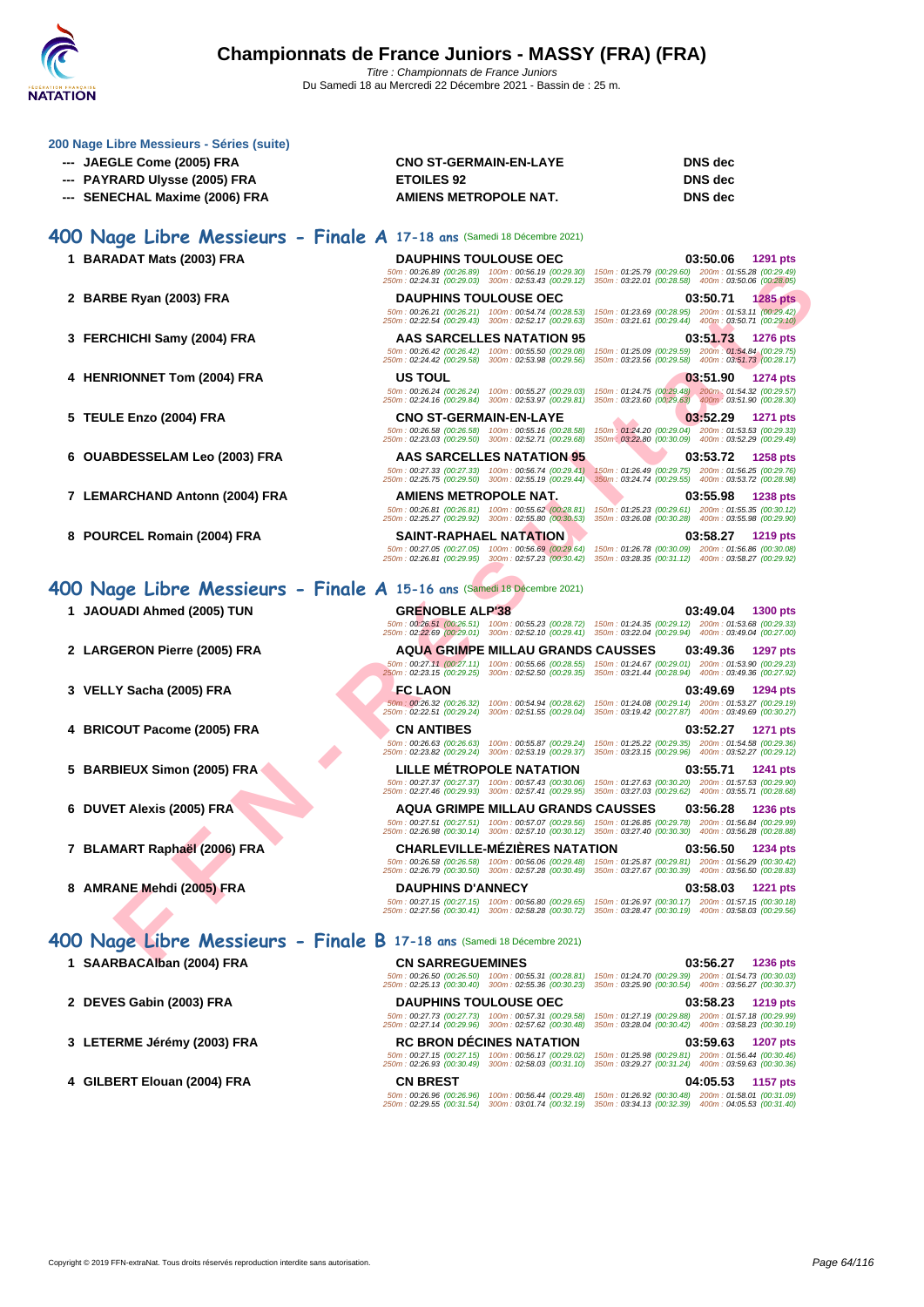| 5 KHALIL Gaël (2004) FRA          | AS MONACO NATATION<br>04:07.54<br>1140 pts<br>50m: 00:29.17 (00:29.17) 100m: 01:00.03 (00:30.86) 150m: 01:31.34 (00:31.31) 200m: 02:02.66 (00:31.32)<br>250m: 02:33.98 (00:31.32) 300m: 03:05.59 (00:31.61) 350m: 03:36.95 (00:31.36) 400m: 04:07.54 (00:30.59)                                  |
|-----------------------------------|--------------------------------------------------------------------------------------------------------------------------------------------------------------------------------------------------------------------------------------------------------------------------------------------------|
|                                   | 400 Nage Libre Messieurs - Finale B 15-16 ans (Samedi 18 Décembre 2021)                                                                                                                                                                                                                          |
| 1 PAYRARD Ulysse (2005) FRA       | <b>ETOILES 92</b><br>03:59.41<br><b>1209 pts</b><br>50m: 00:26.99 (00:26.99) 100m: 00:56.34 (00:29.35)<br>150m: 01:26.48 (00:30.14) 200m: 01:57.19 (00:30.71)                                                                                                                                    |
| 2 TREVILLOT Valentin (2006) FRA   | 250m: 02:27.81 (00:30.62) 300m: 02:58.92 (00:31.11)<br>350m: 03:29.28 (00:30.36) 400m: 03:59.41 (00:30.13)<br><b>ASPTT MONTPELLIER</b><br>04:00.79<br><b>1197 pts</b><br>50m: 00:26.32 (00:26.32) 100m: 00:55.75 (00:29.43)<br>150m: 01:26.20 (00:30.45) 200m: 01:56.83 (00:30.63)               |
| 3 MESMACQUE Emile (2006) FRA      | 250m: 02:27.65 (00:30.82) 300m: 02:59.07 (00:31.42)<br>350m: 03:30.56 (00:31.49) 400m: 04:00.79 (00:30.23)<br><b>LILLE METROPOLE NATATION</b><br>04:01.15<br><b>1194 pts</b>                                                                                                                     |
| 4 PASEK Engueran (2005) FRA       | 50m: 00:27.91 (00:27.91) 100m: 00:57.95 (00:30.04)<br>150m: 01:28.42 (00:30.47) 200m: 01:59.20 (00:30.78)<br>250m: 02:29.98 (00:30.78) 300m: 03:00.89 (00:30.91)<br>350m: 03:31.82 (00:30.93) 400m: 04:01.15 (00:29.33)<br><b>C VIKINGS DE ROUEN</b><br>04:01.24 1193 pts                        |
| 5 MATHIEU Clément (2005) FRA      | 50m: 00:27.30 (00:27.30) 100m: 00:56.96 (00:29.66)<br>150m: 01:27.26 (00:30.30) 200m: 01:58.27 (00:31.01)<br>250m: 02:29.35 (00:31.08) 300m: 03:00.40 (00:31.05)<br>350m: 03:31.48 (00:31.08) 400m: 04:01.24 (00:29.76)<br><b>C VIKINGS DE ROUEN</b><br>04:02.51<br>1182 pts                     |
|                                   | 50m: 00:28.18 (00:28.18) 100m: 00:58.31 (00:30.13)<br>150m: 01:28.96 (00:30.65) 200m: 01:59.86 (00:30.90)<br>350m : 03:32.43 (00:30.59) 400m : 04:02.51 (00:30.08)<br>250m: 02:30.86 (00:31.00) 300m: 03:01.84 (00:30.98)<br><b>ARDENNES RIVES DE MEUSE NATATION</b><br>04:05.96<br>1153 pts     |
| 6 CABUT Nathan (2006) FRA         | 50m: 00:27.60 (00:27.60) 100m: 00:57.77 (00:30.17)<br>150m: 01:28.81 (00:31.04) 200m: 02:00.34 (00:31.53)<br>250m: 02:31.71 (00:31.37) 300m: 03:02.94 (00:31.23)<br>350m: 03:34.99 (00:32.05) 400m: 04:05.96 (00:30.97)                                                                          |
| 7 GAROUX Eliott (2006) FRA        | AAS SARCELLES NATATION 95<br>04:06.93<br>1145 pts<br>50m: 00:28.27 (00:28.27) 100m: 00:58.88 (00:30.61)<br>150m: 01:29.97 (00:31.09) 200m: 02:01.36 (00:31.39)<br>250m: 02:32.84 (00:31.48) 300m: 03:04.51 (00:31.67)<br>350m: 03:36.36 (00:31.85) 400m: 04:06.93 (00:30.57)                     |
| 8 BRUNEL Sam (2005) FRA           | <b>LA ROCHE-SUR-YON NATATION</b><br>04:08.33<br>1133 pts<br>50m: 00:28.19 (00:28.19) 100m: 00:58.30 (00:30.11) 150m: 01:28.62 (00:30.32) 200m: 01:59.42 (00:30.80)<br>250m: 02:31.13 (00:31.71) 300m: 03:03.39 (00:32.26)<br>350m: 03:36.41 (00:33.02) 400m: 04:08.33 (00:31.92)                 |
| 400 Nage Libre Messieurs - Séries | (Samedi 18 Décembre 2021)                                                                                                                                                                                                                                                                        |
| 1 VELLY Sacha (2005) FRA          | <b>FC LAON</b><br>03:51.83<br><b>1275 pts</b><br>50m: 00:26.51 (00:26.51) 100m: 00:55.45 (00:28.94)<br>150m: 01:24.92 (00:29.47) 200m: 01:54.51 (00:29.59)<br>250m: 02:24.10 (00:29.59) 300m: 02:53.76 (00:29.66)<br>350m: 03:23.39 (00:29.63) 400m: 03:51.83 (00:28.44)                         |
| 2 JAOUADI Ahmed (2005) TUN        | <b>GRENOBLE ALP'38</b><br>03:53.69<br><b>1258 pts</b><br>50m: 00:26.36 (00:26.36) 100m: 00:54.95 (00:28.59)<br>150m: 01:24.36 (00:29.41) 200m: 01:54.07 (00:29.71)<br>250m: 02:23.54 (00:29.47) 300m: 02:53.72 (00:30.18)<br>350m: 03:23.72 (00:30.00) 400m: 03:53.69 (00:29.97)                 |
| 3 BARADAT Mats (2003) FRA         | <b>DAUPHINS TOULOUSE OEC</b><br>03:53.75<br><b>1258 pts</b><br>50m: 00:27.14 (00:27.14) 100m: 00:56.63 (00:29.49) 150m: 01:26.55 (00:29.92) 200m: 01:56.01 (00:29.46)                                                                                                                            |
| 4 HENRIONNET Tom (2004) FRA       | 250m: 02:25.51 (00:29.50) 300m: 02:55.26 (00:29.75) 350m: 03:24.83 (00:29.57) 400m: 03:53.75 (00:28.92)<br><b>US TOUL</b><br>03:53.82<br>1257 pts<br>50m: 00:26.64 (00:26.64) 100m: 00:55.63 (00:28.99) 150m: 01:25.15 (00:29.52) 200m: 01:54.71 (00:29.56)                                      |
| 5 BARBE Ryan (2003) FRA           | 250m: 02:24.45 (00:29.74) 300m: 02:54.48 (00:30.03)<br>350m: 03:24.25 (00:29.77) 400m: 03:53.82 (00:29.57)<br><b>DAUPHINS TOULOUSE OEC</b><br>03:55.42<br>1243 pts<br>50m: 00:26.84 (00:26.84) 100m: 00:55.31 (00:28.47) 150m: 01:24.75 (00:29.44) 200m: 01:54.39 (00:29.64)                     |
| 6 LARGERON Pierre (2005) FRA      | 250m: 02:24.43 (00:30.04) 300m: 02:54.90 (00:30.47) 350m: 03:25.30 (00:30.40) 400m: 03:55.42 (00:30.12)<br><b>AQUA GRIMPE MILLAU GRANDS CAUSSES</b><br>03:55.49<br>1243 pts                                                                                                                      |
| 7 FERCHICHI Samy (2004) FRA       | 50m : 00:26.89 (00:26.89) 100m : 00:56.05 (00:29.16) 150m : 01:25.12 (00:29.07) 200m : 01:55.14 (00:30.02)<br>250m: 02:25.09 (00:29.95) 300m: 02:55.67 (00:30.58) 350m: 03:25.88 (00:30.21) 400m: 03:55.49 (00:29.61)<br><b>AAS SARCELLES NATATION 95</b><br>03:56.14<br>1237 pts                |
|                                   | 50m: 00:27.10 (00:27.10) 100m: 00:56.64 (00:29.54)<br>150m: 01:26.48 (00:29.84) 200m: 01:56.39 (00:29.91)<br>250m: 02:26.36 (00:29.97) 300m: 02:56.44 (00:30.08) 350m: 03:26.43 (00:29.99) 400m: 03:56.14 (00:29.71)                                                                             |
| 8 TEULE Enzo (2004) FRA           | <b>CNO ST-GERMAIN-EN-LAYE</b><br>03:56.90<br><b>1230 pts</b><br>50m: 00:26.67 (00:26.67) 100m: 00:55.43 (00:28.76)<br>150m: 01:24.88 (00:29.45) 200m: 01:55.01 (00:30.13)<br>250m: 02:24.90 (00:29.89) 300m: 02:55.78 (00:30.88)<br>350m: 03:27.15 (00:31.37) 400m: 03:56.90 (00:29.75)          |
| 9 OUABDESSELAM Leo (2003) FRA     | AAS SARCELLES NATATION 95<br>03:57.53<br><b>1225 pts</b><br>50m: 00:27.37 (00:27.37) 100m: 00:56.91 (00:29.54)<br>150m: 01:26.91 (00:30.00) 200m: 01:57.29 (00:30.38)<br>250m: 02:27.45 (00:30.16) 300m: 02:57.68 (00:30.23)<br>350m: 03:27.92 (00:30.24) 400m: 03:57.53 (00:29.61)              |
| 10 BRICOUT Pacome (2005) FRA      | <b>CN ANTIBES</b><br>03:57.79<br><b>1223 pts</b><br>50m: 00:27.39 (00:27.39) 100m: 00:57.34 (00:29.95) 150m: 01:27.45 (00:30.11) 200m: 01:57.75 (00:30.30)<br>250m: 02:27.70 (00:29.95) 300m: 02:58.16 (00:30.46) 350m: 03:28.54 (00:30.38) 400m: 03:57.79 (00:29.25)                            |
| 11 DUVET Alexis (2005) FRA        | <b>AQUA GRIMPE MILLAU GRANDS CAUSSES</b><br>03:58.32<br><b>1218 pts</b><br>50m : 00:27.69 (00:27.69) 100m : 00:57.46 (00:29.77) 150m : 01:27.70 (00:30.24) 200m : 01:58.22 (00:30.52)<br>250m: 02:28.59 (00:30.37) 300m: 02:59.27 (00:30.68) 350m: 03:29.70 (00:30.43) 400m: 03:58.32 (00:28.62) |
| 12 AMRANE Mehdi (2005) FRA        | <b>DAUPHINS D'ANNECY</b><br>03:58.72<br>1215 pts<br>50m : 00:27.11 (00:27.11) 100m : 00:56.86 (00:29.75) 150m : 01:27.43 (00:30.57) 200m : 01:57.87 (00:30.44)                                                                                                                                   |
| 13 LEMARCHAND Antonn (2004) FRA   | 250m: 02:28.53 (00:30.66) 300m: 02:58.99 (00:30.46)<br>350m: 03:29.69 (00:30.70) 400m: 03:58.72 (00:29.03)<br>AMIENS METROPOLE NAT.<br>03:58.73<br><b>1215 pts</b><br>50m: 00:26.51 (00:26.51) 100m: 00:55.45 (00:28.94) 150m: 01:25.25 (00:29.80) 200m: 01:55.58 (00:30.33)                     |
| 14 BLAMART Raphaël (2006) FRA     | 250m: 02:26.24 (00:30.66) 300m: 02:56.60 (00:30.36) 350m: 03:27.58 (00:30.98) 400m: 03:58.73 (00:31.15)<br><b>CHARLEVILLE-MEZIERES NATATION</b><br>03:58.76<br><b>1214 pts</b>                                                                                                                   |
|                                   | 50m : 00:26.93 (00:26.93) 100m : 00:56.58 (00:29.65) 150m : 01:26.76 (00:30.18) 200m : 01:57.12 (00:30.36)<br>250m: 02:27.82 (00:30.70) 300m: 02:58.89 (00:31.07) 350m: 03:29.54 (00:30.65) 400m: 03:58.76 (00:29.22)                                                                            |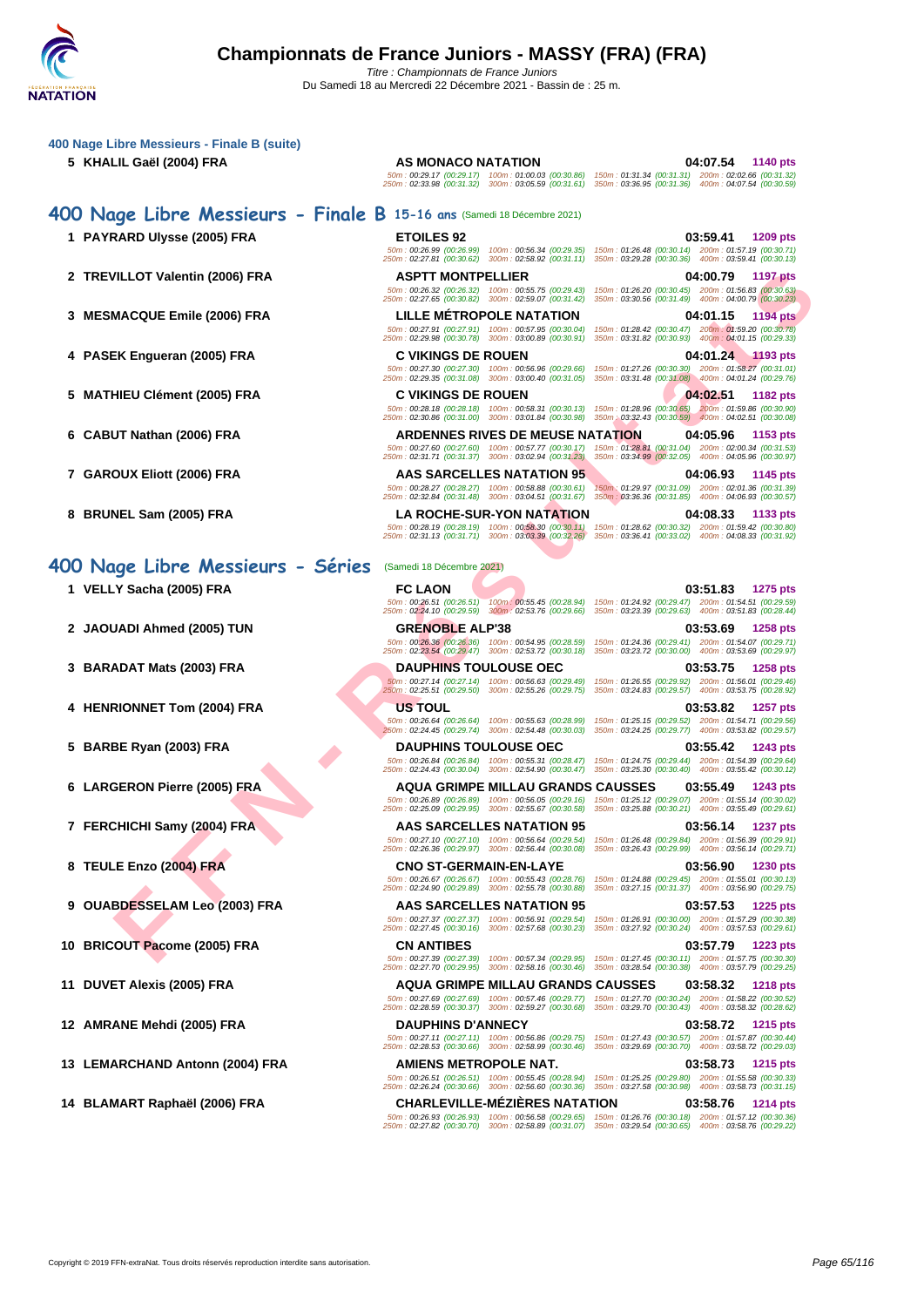- 
- 
- 
- 

- 
- 
- 
- 

- 
- 
- 
- 
- 
- 
- 
- 
- 
- 
- 
- 
- 
- 

**15 POURCEL Romain (2004) FRA SAINT-RAPHAEL NATATION 04:00.31 1201 pts** 50m : 00:27.08 (00:27.08) 100m : 00:56.62 (00:29.54) 150m : 01:26.90 (00:30.28) 200m : 01:57.36 (00:30.46) 250m : 02:28.27 (00:30.91) 300m : 02:59.47 (00:31.20) 350m : 03:30.24 (00:30.77) 400m : 04:00.31 (00:30.07) **16 BARBIEUX Simon (2005) FRA LILLE MÉTROPOLE NATATION 04:00.39 1200 pts** 50m : 00:27.60 (00:27.60) 100m : 00:57.40 (00:29.80) 150m : 01:27.66 (00:30.26) 200m : 01:58.39 (00:30.73) 250m : 02:28.87 (00:30.48) 300m : 02:59.77 (00:30.90) 350m : 03:30.57 (00:30.80) 400m : 04:00.39 (00:29.82) **17 LETERME Jérémy (2003) FRA RC BRON DÉCINES NATATION 04:00.68 1198 pts** 50m : 00:27.05 (00:27.05) 100m : 00:56.20 (00:29.15) 150m : 01:25.62 (00:29.42) 200m : 01:55.98 (00:30.36) 250m : 02:26.82 (00:30.84) 300m : 02:58.37 (00:31.55) 350m : 03:29.89 (00:31.52) 400m : 04:00.68 (00:30.79) **18 TREVILLOT Valentin (2006) FRA ASPTT MONTPELLIER 04:00.80 1197 pts** 50m : 00:26.65 (00:26.65) 100m : 00:56.16 (00:29.51) 150m : 01:26.10 (00:29.94) 200m : 01:56.69 (00:30.59) 250m : 02:27.51 (00:30.82) 300m : 02:58.60 (00:31.09) 350m : 03:30.12 (00:31.52) 400m : 04:00.80 (00:30.68) **19 SAARBACAlban (2004) FRA CN SARREGUEMINES 04:01.37 1192 pts** 50m : 00:27.08 (00:27.08) 100m : 00:56.74 (00:29.66) 150m : 01:27.00 (00:30.26) 200m : 01:57.83 (00:30.83) 250m : 02:28.17 (00:30.34) 300m : 02:59.07 (00:30.90) 350m : 03:30.55 (00:31.48) 400m : 04:01.37 (00:30.82) **20 DEVES Gabin (2003) FRA DAUPHINS TOULOUSE OEC 04:01.44 1191 pts** 50m : 00:27.66 (00:27.66) 100m : 00:57.11 (00:29.45) 150m : 01:27.09 (00:29.98) 200m : 01:57.06 (00:29.97) 250m : 02:27.58 (00:30.52) 300m : 02:58.60 (00:31.02) 350m : 03:30.08 (00:31.48) 400m : 04:01.44 (00:31.36) **21 PAYRARD Ulysse (2005) FRA ETOILES 92 04:01.78 1188 pts** 50m : 00:27.04 (00:27.04) 100m : 00:57.15 (00:30.11) 150m : 01:27.78 (00:30.63) 200m : 01:58.94 (00:31.16) 250m : 02:29.52 (00:30.58) 300m : 03:00.23 (00:30.71) 350m : 03:30.88 (00:30.65) 400m : 04:01.78 (00:30.90) **22 MATHIEU Clément (2005) FRA C VIKINGS DE ROUEN 04:02.96 1178 pts** 50m : 00:28.12 (00:28.12) 100m : 00:58.72 (00:30.60) 150m : 01:29.46 (00:30.74) 200m : 02:00.39 (00:30.93) 250m : 02:30.93 (00:30.54) 300m : 03:01.71 (00:30.78) 350m : 03:32.55 (00:30.84) 400m : 04:02.96 (00:30.41) **23 MESMACQUE Emile (2006) FRA LILLE MÉTROPOLE NATATION 04:03.92 1170 pts** 50m : 00:27.67 (00:27.67) 100m : 00:57.55 (00:29.88) 150m : 01:27.79 (00:30.24) 200m : 01:58.74 (00:30.95) 250m : 02:30.05 (00:31.31) 300m : 03:01.84 (00:31.79) 350m : 03:33.51 (00:31.67) 400m : 04:03.92 (00:30.41) **24 CABUT Nathan (2006) FRA ARDENNES RIVES DE MEUSE NATATION 04:04.95 1161 pts** 50m : 00:27.03 (00:27.03) 100m : 00:57.23 (00:30.20) 150m : 01:28.08 (00:30.85) 200m : 01:58.92 (00:30.84) 250m : 02:30.11 (00:31.19) 300m : 03:01.75 (00:31.64) 350m : 03:33.75 (00:32.00) 400m : 04:04.95 (00:31.20) **25 GILBERT Elouan (2004) FRA CN BREST 04:05.25 1159 pts** 50m : 00:27.35 (00:27.35) 100m : 00:57.25 (00:29.90) 150m : 01:27.79 (00:30.54) 200m : 01:58.76 (00:30.97) 250m : 02:30.09 (00:31.33) 300m : 03:01.90 (00:31.81) 350m : 03:33.90 (00:32.00) 400m : 04:05.25 (00:31.35) **26 BRUNEL Sam (2005) FRA LA ROCHE-SUR-YON NATATION 04:05.75 1155 pts** 50m : 00:28.14 (00:28.14) 100m : 00:58.56 (00:30.42) 150m : 01:28.87 (00:30.31) 200m : 01:59.97 (00:31.10) 250m : 02:30.76 (00:30.79) 300m : 03:02.33 (00:31.57) 350m : 03:34.40 (00:32.07) 400m : 04:05.75 (00:31.35) **27 GAROUX Eliott (2006) FRA AAS SARCELLES NATATION 95 04:06.11 1152 pts** 50m : 00:28.43 (00:28.43) 100m : 00:58.71 (00:30.28) 150m : 01:29.70 (00:30.99) 200m : 02:01.11 (00:31.41) 250m : 02:32.52 (00:31.41) 300m : 03:04.11 (00:31.59) 350m : 03:35.62 (00:31.51) 400m : 04:06.11 (00:30.49) **28 PASEK Engueran (2005) FRA C VIKINGS DE ROUEN 04:06.35 1150 pts** 250m : 02:32.81 (00:31.51) 300m : 03:04.58 (00:31.77) 350m : 03:35.95 (00:31.37) 400m : 04:06.35 (00:30.40) **29 VINCENT Emile (2005) FRA STADE OLYMPIQUE CHAMBÉRY 04:06.70 1147 pts** 50m : 00:28.22 (00:28.22) 100m : 00:58.75 (00:30.53) 150m : 01:29.66 (00:30.91) 200m : 02:00.95 (00:31.29) 250m : 02:32.09 (00:31.14) 300m : 03:03.64 (00:31.55) 350m : 03:35.47 (00:31.83) 400m : 04:06.70 (00:31.23) **30 FALLA Lucas (2005) FRA AAS SARCELLES NATATION 95 04:06.80 1146 pts** 50m : 00:28.32 (00:28.32) 100m : 00:58.48 (00:30.16) 150m : 01:29.36 (00:30.88) 200m : 02:00.67 (00:31.31) 250m : 02:32.14 (00:31.47) 300m : 03:03.81 (00:31.67) 350m : 03:35.77 (00:31.96) 400m : 04:06.80 (00:31.03) **31 SEDILLEAU Leo (2005) FRA AQUATIC CLUB BOURGES 04:07.55 1140 pts** 50m : 00:28.16 (00:28.16) 100m : 00:58.81 (00:30.65) 150m : 01:29.79 (00:30.98) 200m : 02:00.98 (00:31.19) 250m : 02:32.35 (00:31.37) 300m : 03:04.01 (00:31.66) 350m : 03:35.97 (00:31.96) 400m : 04:07.55 (00:31.58) **32 ROUX Nael (2006) FRA CN POLYNESIE 04:07.66 1139 pts** 50m : 00:28.14 (00:28.14) 100m : 00:59.02 (00:30.88) 150m : 01:30.08 (00:31.06) 200m : 02:01.29 (00:31.21) 250m : 02:32.97 (00:31.68) 300m : 03:04.58 (00:31.61) 350m : 03:36.58 (00:32.00) 400m : 04:07.66 (00:31.08) **33 CAZENAVE Gabin (2006) FRA SC THIONVILLE 04:07.78 1138 pts** 50m : 00:27.69 (00:27.69) 100m : 00:57.86 (00:30.17) 150m : 01:29.07 (00:31.21) 200m : 02:00.80 (00:31.73) 250m : 02:32.66 (00:31.86) 300m : 03:04.98 (00:32.32) 350m : 03:37.32 (00:32.34) 400m : 04:07.78 (00:30.46) **34 CHAPUIS Antoine (2005) FRA DAUPHINS D'ANNECY 04:08.33 1133 pts** 50m : 00:28.23 (00:28.23) 100m : 00:58.48 (00:30.25) 150m : 01:29.92 (00:31.44) 200m : 02:01.54 (00:31.62) 250m : 02:33.46 (00:31.92) 300m : 03:05.13 (00:31.67) 350m : 03:37.11 (00:31.98) 400m : 04:08.33 (00:31.22) **35 OMS Baptiste (2005) FRA SN METZ 04:08.63 1131 pts** 50m : 00:28.27 (00:28.27) 100m : 00:58.99 (00:30.72) 150m : 01:30.21 (00:31.22) 200m : 02:01.81 (00:31.60) 250m : 02:33.54 (00:31.73) 300m : 03:05.38 (00:31.84) 350m : 03:37.19 (00:31.81) 400m : 04:08.63 (00:31.44) **36 KHALIL Gaël (2004) FRA AS MONACO NATATION 04:08.78 1129 pts** 50m : 00:28.15 (00:28.15) 100m : 00:58.37 (00:30.22) 150m : 01:29.18 (00:30.81) 200m : 02:00.44 (00:31.26) 250m : 02:32.22 (00:31.78) 300m : 03:04.68 (00:32.46) 350m : 03:37.22 (00:32.54) 400m : 04:08.78 (00:31.56) **37 OUMAILIA Enzo (2005) FRA AS MONACO NATATION 04:08.97 1128 pts** 50m : 00:28.28 (00:28.28) 100m : 00:58.77 (00:30.49) 150m : 01:29.87 (00:31.10) 200m : 02:01.31 (00:31.44) 250m : 02:32.90 (00:31.59) 300m : 03:05.55 (00:32.65) 350m : 03:37.68 (00:32.13) 400m : 04:08.97 (00:31.29) **38 LISSOIR Colin (2005) BEL ARDENNES RIVES DE MEUSE NATATION 04:09.16 1126 pts** 50m : 00:27.59 (00:27.59) 100m : 00:57.87 (00:30.28) 150m : 01:29.04 (00:31.17) 200m : 02:00.60 (00:31.56) 250m : 02:32.48 (00:31.88) 300m : 03:04.77 (00:32.29) 350m : 03:37.32 (00:32.55) 400m : 04:09.16 (00:31.84)

**FRI CHARGE SET TRANSPORTED AND THAN ASSAULT AND SECURE SURVEY ON A THOMAS CONSIDERATION CONSIDER A CHARGE SURVEY ON A THOT CULLE SURVEY ON A THE SET TO LATER CONSIDER A THE SET OF THE SET OF THE SET OF THE SET OF THE SET** 50m : 00:28.05 (00:28.05) 100m : 00:58.43 (00:30.38) 150m : 01:29.78 (00:31.35) 200m : 02:01.30 (00:31.52)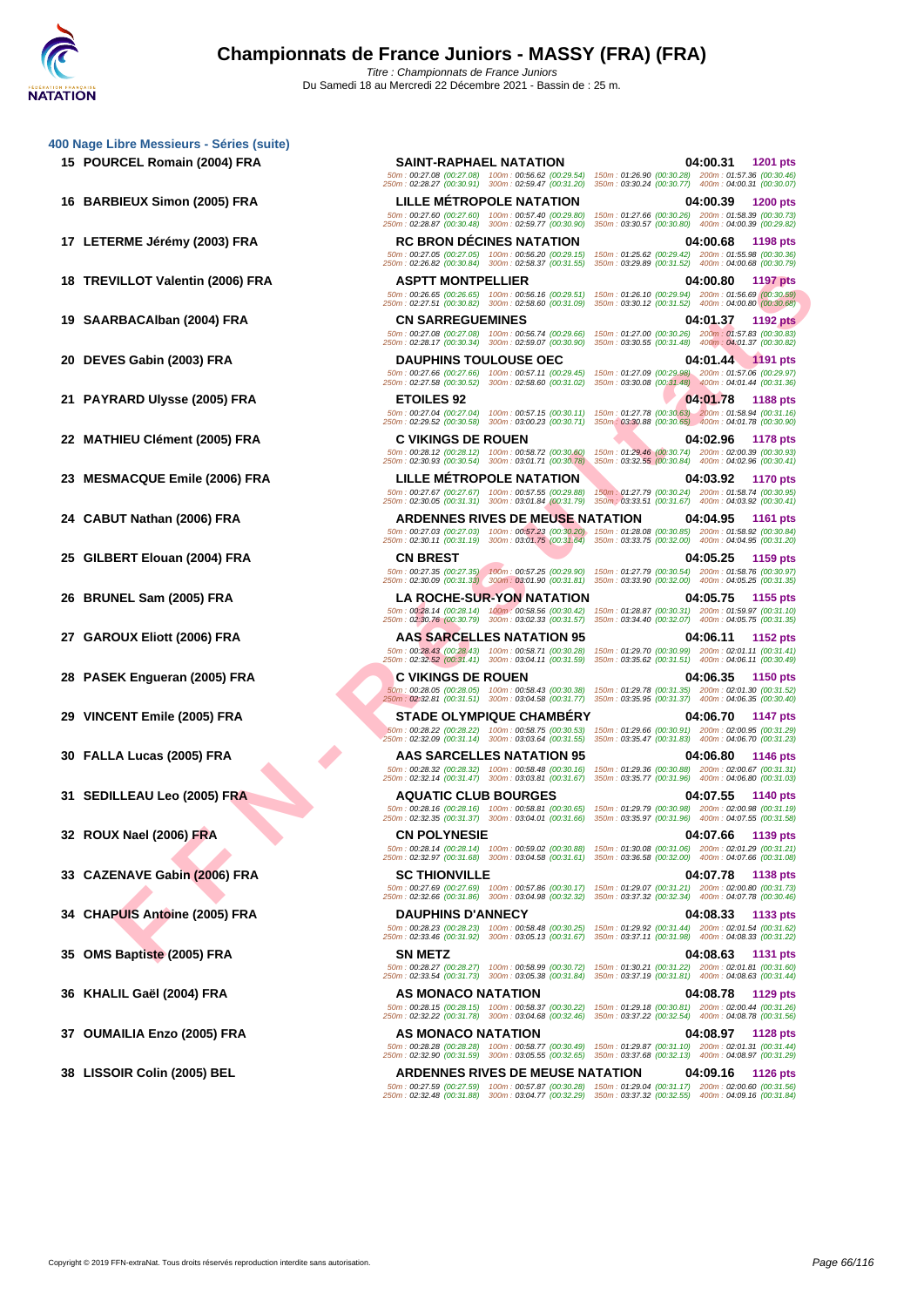250m : 02:32.70 (00:32.20) 300m : 03:05.39 (00:32.69) 350m : 03:38.39 (00:33.00) 400m : 04:11.47 (00:33.08)

50m : 00:29.13 (00:29.13) 100m : 01:00.46 (00:31.33) 150m : 01:32.39 (00:31.93) 200m : 02:04.65 (00:32.26) 250m : 02:37.02 (00:32.37) 300m : 03:08.56 (00:31.54) 350m : 03:40.35 (00:31.79) 400m : 04:10.93 (00:30.58)

50m : 00:27.42 (00:27.42) 100m : 00:57.72 (00:30.30) 150m : 01:29.17 (00:31.45) 200m : 02:01.60 (00:32.43) 250m : 02:33.96 (00:32.36) 300m : 03:06.79 (00:32.83) 350m : 03:39.87 (00:33.08) 400m : 04:11.26 (00:31.39)

|  |  |  | 400 Nage Libre Messieurs - Séries (suite) |  |  |
|--|--|--|-------------------------------------------|--|--|
|--|--|--|-------------------------------------------|--|--|

- **39 MEDJBEUR Wassim (2006) FRA DAUPHINS TOULOUSE OEC 04:10.93 1111 pts**
- **40 CAYUELA Loann (2006) FRA CN CALÉDONIENS 04:11.26 1109 pts**
- **41 DRUENNE Théo (2005) MON AS MONACO NATATION 04:11.47 1107 pts**
- **42 CLITO Corentin (2006) FRA TOULON VAR NATATION 04:14.53 1082 pts**
- 
- 
- **--- SENECHAL Maxime (2006) FRA AMIENS METROPOLE NAT. DNS dec**
- **--- MONTANER Maori (2006) FRA MARTIGUES NATATION DNS dec**

# **800 Nage Libre Messieurs - Séries** (Lundi 20 Décembre 2021)

COLORED PRANE TO LOOP IP AND THE SEAL OF THE SEAL OF THE SEAL OF THE SEAL OF THE SEAL OF THE SEAL OF THE SEAL OF THE SEAL OF THE SEAL OF THE SEAL OF THE SEAL OF THE SEAL OF THE SEAL OF THE SEAL OF THE SEAL OF THE SEAL OF T **1 VELLY Sacha (2005) FRA FC LAON 07:48.95 1354 pts** 50m:00:26.49 (00:26.49) 100m:00:55.46 (00:28.97) 150m:01:25.11 (00:29.65) 200m:01:54.88 (00:29.77) 250m:02:2.38 (00:29.50) 300m:02:53.85 (00:29.47) 350m:03:23.48 (00:29.63) 400m:03:53.11 (00:29.63)<br>450m:04:22.56 (00:29.45) **2 OUABDESSELAM Leo (2003) FRA AAS SARCELLES NATATION 95 07:59.74 1306 pts** 50m : 00:27.60 (00:27.60) 100m : 00:57.34 (00:29.74) 150m : 01:27.54 (00:30.20) 200m : 01:57.41 (00:29.87) 250m : 02:27.40 (00:29.99) 300m : 02:57.36 (00:29.96) 350m : 03:27.33 (00:29.97) 400m : 03:57.32 (00:29.99)<br>450m : **3 BRICOUT Pacome (2005) FRA CN ANTIBES 08:00.30 1303 pts** 50m : 00:27.24 (00:27.24) 100m : 00:57.02 (00:29.78) 150m : 01:27.33 (00:30.31) 200m : 01:57.56 (00:30.23) 250m : 02:27.26 (00:29.70) 300m : 02:57.38 (00:30.12) 350m : 03:27.41 (00:30.03) 400m : 03:57.63 (00:30.22) 550m : **4 TEULE Enzo (2004) FRA CNO ST-GERMAIN-EN-LAYE 08:00.93 1300 pts** 50m : 00:26.88 (00:26.88) 100m : 00:56.06 (00:29.18) 150m : 01:25.82 (00:29.76) 200m : 01:55.89 (00:30.07) 250m : 02:26.14 (00:30.25) 300m : 02:56.75 (00:30.61) 350m : 03:27.48 (00:30.33) 400m : 03:57.96 (00:30.48)<br>450m : **5 HENRIONNET Tom (2004) FRA US TOUL 08:01.02 1300 pts** 560m; 00:26.57 (00:26.57) 100m; 00:55.86 (00:29.29) 150m; 01:25.60 (00:29.74) 200m; 01:55.53 (00:29.93) 250m; 02:56.51 (01:00.98) 300m; 03:27.30 (00:30.79) 350m; 03:37.94 (00:30.64) 400m; 04:28.30 (00:30.36)<br>450m; 04:58080 **6 BARADAT Mats (2003) FRA DAUPHINS TOULOUSE OEC 08:03.83 1288 pts** 50m : 00:27.75 (00:27.75) 100m : 00:57.68 (00:29.93) 150m : 01:28.02 (00:30.34) 200m : 01:58.52 (00:30.50) 250m : 02:28.69 (00:30.17) 300m : 02:59.36 (00:30.67) 350m : 03:29.96 (00:30.60) 400m : 04:00.78 (00:30.62) 550m : **7 LARGERON Pierre (2005) FRA AQUA GRIMPE MILLAU GRANDS CAUSSES 08:07.34 1272 pts** 50m : 00:27.05 (00:27.05) 100m : 00:56.27 (00:29.22) 150m : 01:26.38 (00:30.11) 200m : 01:57.08 (00:30.70) 250m : 02:27.82 (00:30.74) 300m : 02:58.48 (00:30.66) 350m : 03:29.46 (00:30.98) 400m : 03:59.87 (00:30.91)<br>450m : **8 FERCHICHI Samy (2004) FRA AAS SARCELLES NATATION 95 08:08.26 1268 pts** .50m:0027.18 (00:27.18) 100m:00:56.71 (00:29.53) 150m:01:3688 (00:30.17) 200m:01:57.37 (00:30.49) 250m:02:7.99 (00:30.52) 300m:02:58.75 (00:30.76) 350m:0329.56 (00:30.21) 500m:056.78 (00:30.54) 500m:05608.26 (00:30.56) 750 **9 BARBE Ryan (2003) FRA DAUPHINS TOULOUSE OEC 08:08.28 1268 pts** .50m: 00:26.97 (00:26.97) 100m: 05:56.10 (00:29.13) 150m: 06:35.97 (00:31.06) 65:56.56 (00:30.59) 200m: 02:36.89 (00:30.33) 300m: 02:97.52 (00:30.63) 350m: 03:38.29 (00:30.69 (00:31.69 (00:31.69 (00:31.69 (00:31.69 (00:31. **10 TRAMIER Gaspard (2003) FRA AAS SARCELLES NATATION 95 08:13.46 1246 pts** .50m: 00:28.50 (00:28.50) 100m 00:59,11 (00:30.61) 150m: 0f:29.65 (00:30.54) 200m: 02:00.49 (00:30.58) 00:30.50m: 03:02.48 (00:31.0) 350m: 03:00.30.85) 00:33.33 (00:31.63 (00:30.9) 750m: 03:33.30 (00:30.55) 400m: 06:13.46 **11 DUVET Alexis (2005) FRA AQUA GRIMPE MILLAU GRANDS CAUSSES 08:14.85 1240 pts** .50m: 00:28.15 (00:28.15) 100m: 06:68,81 (00:30.66) 150m: 06:30.05 (00:31.50) 600m: 02:01.18 (00:31.47) 250m: 06:43.28 (00:31.60) 700m: 07:14.75 (00:31.62) 750m: 07:46.14 (00:31.39) 800m: 06:14.85 (00:32.39) 800m: 06:14.8 **12 MATHIEU Clément (2005) FRA C VIKINGS DE ROUEN 08:15.07 1239 pts** 50m : 00:28.41 (00:28.41) 100m : 00:59.10 (00:30.69) 150m : 01:30.27 (00:31.17) 200m : 02:01.49 (00:31.22) 250m : 02:32.37 (00:30.88) 300m : 03:03.47 (00:31.10) 350m : 03:34.70 (00:31.23) 400m : 04:05.73 (00:31.03) 450m : 04:36.98 (00:31.25) 500m : 05:08.34 (00:31.36) 550m : 05:39.46 (00:31.12) 600m : 06:10.80 (00:31.34) 650m : 06:42.08 (00:31.28) 700m : 07:13.51 (00:31.43) 750m : 07:45.07 (00:31.56) 800m : 08:15.07 (00:30.00) **13 MESMACQUE Emile (2006) FRA LILLE MÉTROPOLE NATATION 08:15.84 1236 pts** .50m: 00:28.50 (00:28.50) 100m: 05:05.89 (00:31.49) 150m: 05:40.46 (00:31.65) 200m: 02:00.41 (00:31.55) 650m: 06:43.82 (00:31.57) 700m: 03:03.09 (00:31.07) 350m: 07:46.24 (00:31.17) 800m: 06:15.84 (00:31.69) 66:15.84 (00:3 **14 SAARBACAlban (2004) FRA CN SARREGUEMINES 08:17.86 1227 pts** .50m: 00:28.03 (00:28.03) 100m: 05:05.98 (00:31.28) 150m: 06:30.32 (00:31.51) 200m: 02:01.57 (00:31.25) 250m: 06:44.59 (00:31.49) 200m: 03:03.147) 350m: 03:35.14 (00:31.22) 400m: 06:364 (00:31.22) 400m: 06:17.86 (00:30.34) **15 DEVES Gabin (2003) FRA DAUPHINS TOULOUSE OEC 08:18.38 1225 pts** .50m:00:28.69 (00:28.69) 100m:06:50.87 (00:31.35) 150m:06:40.003.31.49) 200m:06:10:31.38) 250m:06:45.89 (00:31.39) 300m:03:0501 (00:31.20) 350m:03:3647 (00:31.49) 500m:06:48.56 (00:31.76) 750m:07:48.56 (00:31.76) 300m:06:1

50m : 00:28.06 (00:28.06) 100m : 00:58.25 (00:30.19) 150m : 01:29.10 (00:30.85) 200m : 02:00.50 (00:31.40) 50m : 00:28.94 (00:28.94) 100m : 01:00.57 (00:31.63) 150m : 01:32.46 (00:31.89) 200m : 02:04.67 (00:32.21) 250m : 02:37.16 (00:32.49) 300m : 03:09.83 (00:32.67) 350m : 03:42.68 (00:32.85) 400m : 04:14.53 (00:31.85) **43 BRANTU Adrien (2005) FRA C VIKINGS DE ROUEN 04:16.17 1069 pts** 50m : 00:28.63 (00:28.63) 100m : 00:59.24 (00:30.61) 150m : 01:30.48 (00:31.24) 200m : 02:02.49 (00:32.01) 250m : 02:35.23 (00:32.74) 300m : 03:08.70 (00:33.47) 350m : 03:42.72 (00:34.02) 400m : 04:16.17 (00:33.45) **44 LAEMLE Victor (2006) FRA DAUPHINS TOULOUSE OEC 04:20.06 1037 pts**

50m : 00:28.69 (00:28.69) 100m : 01:00.76 (00:32.07) 150m : 01:33.77 (00:33.01) 200m : 02:06.79 (00:33.02) 250m : 02:40.12 (00:33.33) 300m : 03:14.07 (00:33.95) 350m : 03:47.59 (00:33.52) 400m : 04:20.06 (00:32.47)

**16 DEMESY Paul (2004) FRA MULHOUSE ON 08:21.03 1213 pts** .50m: 00:28.85 (00:28.85) 100m: 05:11.55 (00:31.69) 150m: 06:31.38 (00:31.34) 200m: 02:02.60 (00:31.22) 250m: 03:49 (00:31.83) 700m: 03:05.83 (00:31.49) 350m: 03:36.66 (00:31.83) 800m: 06:21.03 (00:31.39) 800m: 06:21.04(00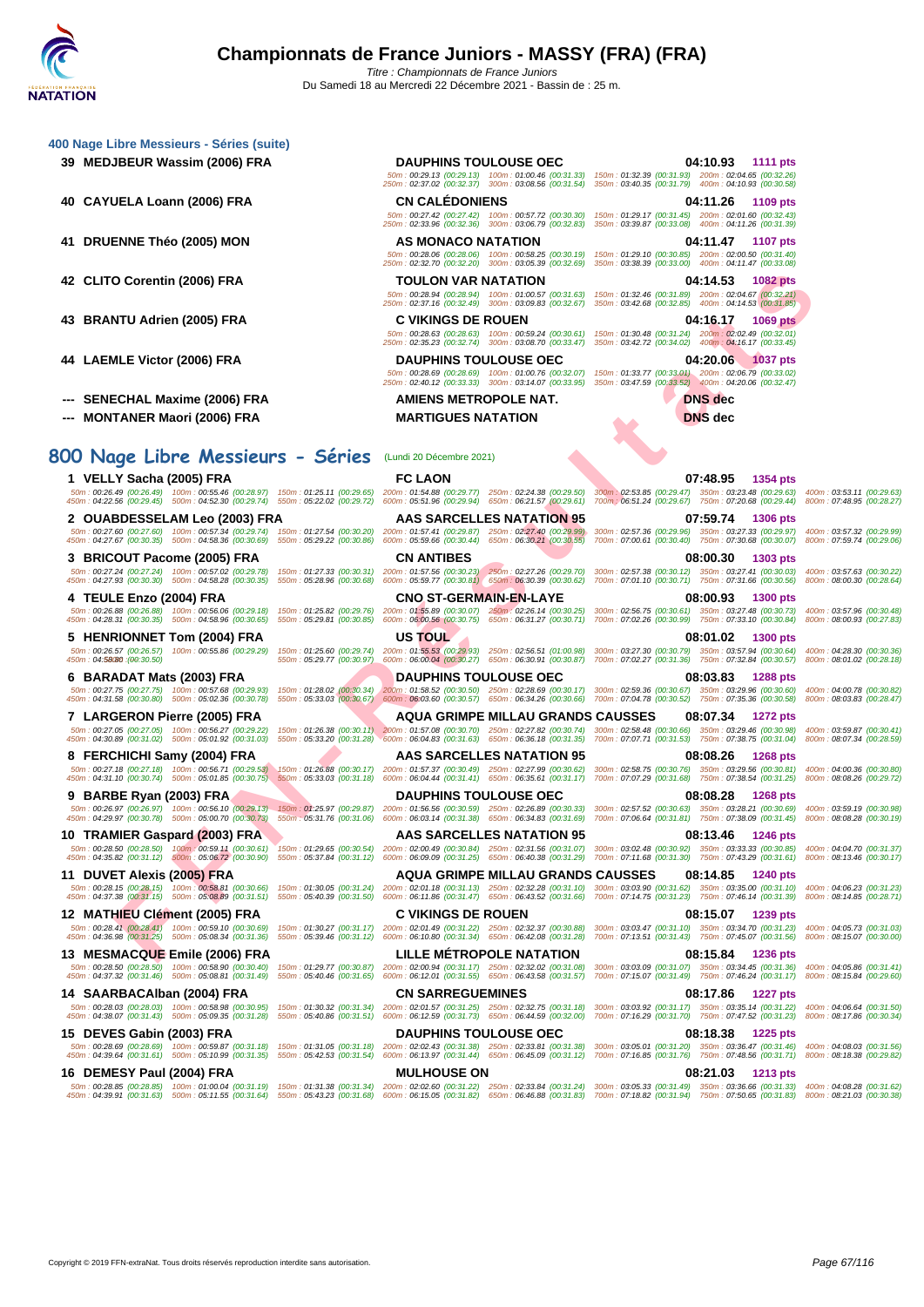| 800 Nage Libre Messieurs - Séries (suite)                                                                                           |                                                        |                                                                                                                                                                                                                                                                                                                                                                                                                                           |                                                                                                                                                                |                   |                                                        |
|-------------------------------------------------------------------------------------------------------------------------------------|--------------------------------------------------------|-------------------------------------------------------------------------------------------------------------------------------------------------------------------------------------------------------------------------------------------------------------------------------------------------------------------------------------------------------------------------------------------------------------------------------------------|----------------------------------------------------------------------------------------------------------------------------------------------------------------|-------------------|--------------------------------------------------------|
| 17 BLAMART Raphaël (2006) FRA<br>50m: 00:27.36 (00:27.36) 100m: 00:57.36 (00:30.00)                                                 |                                                        | <b>CHARLEVILLE-MÉZIÈRES NATATION</b><br>150m: 01:28.24 (00:30.88) 200m: 01:59.61 (00:31.37) 250m: 02:30.88 (00:31.27) 300m: 03:02.42 (00:31.54) 350m: 03:33.94 (00:31.52) 400m: 04:05.76 (00:31.82)                                                                                                                                                                                                                                       |                                                                                                                                                                | 08:21.16 1213 pts |                                                        |
| 450m: 04:37.64 (00:31.88) 500m: 05:09.60 (00:31.96)                                                                                 |                                                        | 550m: 05:41.73 (00:32.13) 600m: 06:14.08 (00:32.35) 650m: 06:46.23 (00:32.15) 700m: 07:18.76 (00:32.53) 750m: 07:50.93 (00:32.17) 800m: 08:21.16 (00:30:32)                                                                                                                                                                                                                                                                               |                                                                                                                                                                |                   |                                                        |
| 18 BARBIEUX Simon (2005) FRA<br>50m: 00:28.44 (00:28.44) 100m: 00:59.75 (00:31.31)                                                  |                                                        | <b>LILLE METROPOLE NATATION</b><br>150m: 01:31.14 (00:31.39) 200m: 02:02.63 (00:31.49) 250m: 02:34.04 (00:31.41) 300m: 03:05.30 (00:31.26) 350m: 03:36.87 (00:31.57)                                                                                                                                                                                                                                                                      |                                                                                                                                                                | 08:21.97 1209 pts | 400m: 04:08.72 (00:31.85)                              |
| 450m: 04:40.48 (00:31.76) 500m: 05:12.16 (00:31.68)                                                                                 |                                                        | 550m: 05:43.97 (00:31.81) 600m: 06:15.99 (00:32.02) 650m: 06:48.24 (00:32.25) 700m: 07:20.39 (00:32.15) 750m: 07:51.99 (00:31.60)                                                                                                                                                                                                                                                                                                         |                                                                                                                                                                |                   | 800m: 08:21.97 (00:29.98)                              |
| 19 DRUENNE Théo (2005) MON<br>50m: 00:28.63 (00:28.63) 100m: 00:59.56 (00:30.93)                                                    | 150m: 01:30.85 (00:31.29)                              | AS MONACO NATATION<br>200m: 02:02.26 (00:31.41) 250m: 02:33.94 (00:31.68) 300m: 03:05.50 (00:31.56) 350m: 03:37.22 (00:31.72)                                                                                                                                                                                                                                                                                                             | 08:23.60                                                                                                                                                       | 1203 pts          | 400m: 04:08.98 (00:31.76)                              |
| 450m: 04:40.87 (00:31.89) 500m: 05:12.42 (00:31.55)                                                                                 | 550m: 05:44.27 (00:31.85)                              | 600m: 06:16.08 (00:31.81) 650m: 06:48.09 (00:32.01) 700m: 07:20.15 (00:32.06) 750m: 07:52.20 (00:32.05)                                                                                                                                                                                                                                                                                                                                   |                                                                                                                                                                |                   | 800m: 08:23.60 (00:31.40)                              |
| 20 GAROUX Eliott (2006) FRA<br>50m: 00:28.80 (00:28.80) 100m: 00:59.13 (00:30.33)                                                   | 150m: 01:29.82 (00:30.69)                              | AAS SARCELLES NATATION 95<br>200m: 02:00.88 (00:31.06) 250m: 02:32.32 (00:31.44) 300m: 03:03.58 (00:31.26) 350m: 03:35.27 (00:31.69) 400m: 04:06.92 (00:31.65)                                                                                                                                                                                                                                                                            | 08:23.71                                                                                                                                                       | <b>1202 pts</b>   |                                                        |
|                                                                                                                                     |                                                        | 450m : 04:38.58 (00:31.66) 500m : 05:10.55 (00:31.97) 550m : 05:42.55 (00:32.00) 600m : 06:14.62 (00:32.07) 650m : 06:46.93 (00:32.31) 700m : 07:19.55 (00:32.62) 750m : 07:52.04 (00:32.49) 800m : 08:23.71 (00:31.67)                                                                                                                                                                                                                   |                                                                                                                                                                |                   |                                                        |
| 21 CABUT Nathan (2006) FRA                                                                                                          |                                                        | <b>ARDENNES RIVES DE MEUSE NATATION</b><br>50m : 00:28.95 (00:28.95) 100m : 01:00.53 (00:31.58) 150m : 01:32.04 (00:31.51) 200m : 02:03.68 (00:31.64) 250m : 02:35.09 (00:31.41) 300m : 03:06.95 (00:31.66) 350m : 03:93.35 (00:32.36) 400m : 04:11.66 (00:32.35)                                                                                                                                                                         | 08:23.80                                                                                                                                                       | <b>1202 pts</b>   |                                                        |
|                                                                                                                                     |                                                        | 450m : 04:43.17 (00:31.51) 500m : 05:14.95 (00:31.78) 550m : 05:47.01 (00:32.06) 600m : 06:18.41 (00:31.40) 650m : 06:50.21 (00:31.80) 700m : 07:21.89 (00:31.68) 750m : 07:53.28 (00:31.39) 800m : 08:23.80 (00:30.52)                                                                                                                                                                                                                   |                                                                                                                                                                |                   |                                                        |
| 22 BRUNEL Sam (2005) FRA                                                                                                            |                                                        | <b>LA ROCHE-SUR-YON NATATION</b><br>50m: 00:29.52 (00:29.52) 100m: 01:01.41 (00:31.89) 150m: 01:33.76 (00:32.35) 200m: 02:06.17 (00:32.41) 250m: 02:38.28 (00:32.11) 300m: 03:10.26 (00:31.98) 350m: 03:42.37 (00:32.11) 400m: 04:14.51 (00:32.14)                                                                                                                                                                                        | 08:24.40                                                                                                                                                       | 1199 pts          |                                                        |
| 450m: 04:46.28 (00:31.77) 500m: 05:17.84 (00:31.56) 550m: 05:49.28 (00:31.44)                                                       |                                                        | 600m: 06:20.86 (00:31.58) 650m: 06:52.01 (00:31.15) 700m: 07:23.44 (00:31.43) 750m: 07:55.54 (00:32.10) 800m: 08:24.40 (00:28.86)                                                                                                                                                                                                                                                                                                         |                                                                                                                                                                |                   |                                                        |
| 23 VINCENT Emile (2005) FRA<br>50m: 00:28.26 (00:28.26) 100m: 00:58.89 (00:30.63)                                                   |                                                        | <b>STADE OLYMPIQUE CHAMBERY</b><br>150m: 01:30.01 (00:31.12) 200m: 02:01.65 (00:31.64) 250m: 02:33.08 (00:31.43) 300m: 03:04.81 (00:31.73) 350m: 03:36.67 (00:31.86) 400m: 04:08.79 (00:32.12)                                                                                                                                                                                                                                            | 08:24.93                                                                                                                                                       | <b>1197 pts</b>   |                                                        |
| 450m: 04:40.73 (00:31.94) 500m: 05:12.79 (00:32.06)                                                                                 |                                                        | 550m: 05:44.93 (00:32.14) 600m: 06:17.11 (00:32.18) 650m: 06:49.48 (00:32.37) 700m: 07:21.79 (00:32.31) 750m: 07:54.07 (00:32.28) 800m: 08:24.93 (00:30.86)                                                                                                                                                                                                                                                                               |                                                                                                                                                                |                   |                                                        |
| 24   KHALIL Gaël (2004) FRA                                                                                                         |                                                        | AS MONACO NATATION<br>50m: 00:29.67 (00:29.67) 100m: 01:01.18 (00:31.51) 150m: 01:32.83 (00:31.65) 200m: 02:04.53 (00:31.70) 250m: 02:36.46 (00:31.93)                                                                                                                                                                                                                                                                                    | 08:25.57<br>300m: 03:08.23 (00:31.77) 350m: 03:40.20 (00:31.97) 400m: 04:11.98 (00:31.78)                                                                      | 1194 pts          |                                                        |
|                                                                                                                                     |                                                        | 450m : 04:43.76 (00:31.78) 500m : 05:15.20 (00:31.44) 550m : 05:47.14 (00:31.94) 600m : 06:18.99 (00:31.85) 650m : 06:51.14 (00:32.15) 700m : 07:23.14 (00:32.00) 750m : 07:54.91 (00:31.77) 800m : 08:25.57 (00:30.66)                                                                                                                                                                                                                   |                                                                                                                                                                |                   |                                                        |
| 25   TREVILLOT Valentin (2006) FRA<br>50m: 00:27.62 (00:27.62) 100m: 00:58.12 (00:30.50)                                            |                                                        | <b>ASPTT MONTPELLIER</b><br>150m: 01:29.08 (00:30.96) 200m: 02:00.51 (00:31.43) 250m: 02:31.93 (00:31.42)                                                                                                                                                                                                                                                                                                                                 | 08:27.18<br>300m: 03:04.10 (00:32.17) 350m: 03:36.09 (00:31.99)                                                                                                | 1187 pts          | 400m: 04:08.45 (00:32.36)                              |
| 450m: 04:40.43 (00:31.98) 500m: 05:12.83 (00:32.40)<br>26 SEDILLEAU Leo (2005) FRA                                                  | 550m: 05:45.41 (00:32.58)                              | 600m: 06:18.18 (00:32.77) 650m: 06:50.61 (00:32.43)<br><b>AQUATIC CLUB BOURGES</b>                                                                                                                                                                                                                                                                                                                                                        | 700m : 07:23.29 (00:32.68) 750m : 07:56.34 (00:33.05) 800m : 08:27.18 (00:30.84)                                                                               | 08:27.79 1185 pts |                                                        |
| 50m: 00:29.08 (00:29.08) 100m: 01:00.66 (00:31.58)                                                                                  | 150m: 01:32.31 (00:31.65)                              | 200m: 02:04.25 (00:31.94) 250m: 02:36.13 (00:31.88)                                                                                                                                                                                                                                                                                                                                                                                       | 300m: 03:08.13 (00:32.00) 350m: 03:40.29 (00:32.16)                                                                                                            |                   | 400m: 04:12.38 (00:32.09)                              |
| 450m: 04:44.42 (00:32.04) 500m: 05:16.43 (00:32.01)<br>27 FALLA Lucas (2005) FRA                                                    | 550m: 05:48.50 (00:32.07)                              | 600m: 06:20.79 (00:32.29) 650m: 06:52.86 (00:32.07)<br><b>AAS SARCELLES NATATION 95</b>                                                                                                                                                                                                                                                                                                                                                   | 700m: 07:25.27 (00:32.41) 750m: 07:57.29 (00:32.02)<br>08:28.04                                                                                                | 1184 pts          | 800m: 08:27.79 (00:30.50)                              |
|                                                                                                                                     |                                                        | 50m: 00:28.82 (00:28.82) 100m: 01:00.12 (00:31.30) 150m: 01:31.72 (00:31.60) 200m: 02:03.68 (00:31.96) 250m: 02:35.46 (00:31.78)                                                                                                                                                                                                                                                                                                          | 300m: 03:07.11 (00:31.65) 350m: 03:39.22 (00:32.11) 400m: 04:11.54 (00:32.32)                                                                                  |                   |                                                        |
| 28 POURCEL Romain (2004) FRA                                                                                                        |                                                        | 450m : 04:43.83 (00:32.29) 500m : 05:16.17 (00:32.34) 550m : 05:48.44 (00:32.27) 600m : 06:20.70 (00:32.26) 650m : 06:53.14 (00:32.44) 700m : 07:25.31 (00:32.17) 750m : 07:57.64 (00:32.33) 800m : 08:28.04 (00:30.40)<br><b>SAINT-RAPHAEL NATATION</b>                                                                                                                                                                                  | 08:29.95                                                                                                                                                       | 1176 pts          |                                                        |
| 50m: 00:28.73 (00:28.73) 100m: 01:00.63 (00:31.90)                                                                                  |                                                        | 150m: 01:32.72 (00:32.09) 200m: 02:04.61 (00:31.89) 250m: 02:36.52 (00:31.91) 300m: 03:08.56 (00:32.04) 350m: 03:40.66 (00:32.10) 400m: 04:13.28 (00:32.62)                                                                                                                                                                                                                                                                               |                                                                                                                                                                |                   |                                                        |
| 450m: 04:45.76 (00:32.48) 500m: 05:18.10 (00:32.34)<br>29 LISSOIR Colin (2005) BEL                                                  |                                                        | 550m : 05:50.27 (00:32.17) 600m : 06:22.50 (00:32.23) 650m : 06:54.56 (00:32.06) 700m : 07:26.95 (00:32.39) 750m : 07:59.13 (00:32.18) 800m : 08:29.95 (00:30.82)<br><b>ARDENNES RIVES DE MEUSE NATATION</b>                                                                                                                                                                                                                              | 08:32.48                                                                                                                                                       | 1165 pts          |                                                        |
| 450m: 04:46.75 (00:32.61) 500m: 05:19.64 (00:32.89) 550m: 05:52.27 (00:32.63)                                                       |                                                        | 50m: 00:29.03 (00:29.03) 100m: 01:00.04 (00:31.01) 150m: 01:32.04 (00:32.00) 200m: 02:04.22 (00:32.18) 250m: 02:36.43 (00:32.21) 300m: 03:08.96 (00:32.53) 350m: 03:41.48 (00:32.52) 400m: 04:14.14 (00:32.66)<br>600m: 06:25.20 (00:32.93) 650m: 06:58.03 (00:32.83) 700m: 07:29.79 (00:31.76) 750m: 08:01.10 (00:31.31) 800m: 08:32.48 (00:31.38)                                                                                       |                                                                                                                                                                |                   |                                                        |
| 30 OMS Baptiste (2005) FRA                                                                                                          |                                                        | <b>SN METZ</b>                                                                                                                                                                                                                                                                                                                                                                                                                            | 08:33.13                                                                                                                                                       | 1163 pts          |                                                        |
| 450m: 04:44.74 (00:31.93) 500m: 05:17.37 (00:32.63) 550m: 05:50.13 (00:32.76)                                                       |                                                        | 50m: 00:28.92 (00:28.92) 100m: 01:00.06 (00:31.14) 150m: 01:31.96 (00:31.90) 200m: 02:04.18 (00:32.22) 250m: 02:36.22 (00:32.04)<br>600m: 06:22.87 (00:32.74) 650m: 06:55.82 (00:32.95)                                                                                                                                                                                                                                                   | 300m: 03:08.32 (00:32.10) 350m: 03:40.69 (00:32.37) 400m: 04:12.81 (00:32.12)<br>700m: 07:28.77 (00:32.95) 750m: 08:01.44 (00:32.67) 800m: 08:33.13 (00:31.69) |                   |                                                        |
| 31 ROUX Nael (2006) FRA                                                                                                             |                                                        | <b>CN POLYNESIE</b>                                                                                                                                                                                                                                                                                                                                                                                                                       | 08:35.81                                                                                                                                                       | <b>1151 pts</b>   |                                                        |
|                                                                                                                                     |                                                        | 50m: 00:27.29 (00:27.29) 100m: 00:57.60 (00:30.31) 150m: 01:28.92 (00:31.32) 200m: 02:00.97 (00:32.05) 250m: 02:33.03 (00:32.06)<br>450m : 04:43.97 (00:33.34) 500m : 05:17.80 (00:33.83) 550m : 05:50.84 (00:33.04) 600m : 06:23.79 (00:32.95) 650m : 06:57.21 (00:33.42) 700m : 07:30.59 (00:33.38) 750m : 08:03.74 (00:33.15) 800m : 08:35.81 (00:32.07)                                                                               | 300m: 03:05.14 (00:32.11) 350m: 03:37.95 (00:32.81) 400m: 04:10.63 (00:32.68)                                                                                  |                   |                                                        |
| 32   OUMAILIA Enzo (2005) FRA                                                                                                       |                                                        | AS MONACO NATATION                                                                                                                                                                                                                                                                                                                                                                                                                        | 08:36.81                                                                                                                                                       | 1147 pts          |                                                        |
|                                                                                                                                     |                                                        | 50m: 00:29.26 (00:29.26) 100m: 01:00.70 (00:31.44) 150m: 01:32.87 (00:32.17) 200m: 02:05.74 (00:32.87) 250m: 02:38.40 (00:32.66)<br>450m : 04:49.62 (00:33.15) 500m : 05:22.06 (00:32.44) 550m : 05:54.66 (00:32.60) 600m : 06:27.56 (00:32.90) 650m : 07:00.49 (00:32.93)                                                                                                                                                                | 300m: 03:11.51 (00:33.11) 350m: 03:43.81 (00:32.30) 400m: 04:16.47 (00:32.66)<br>700m: 07:33.20 (00:32.71) 750m: 08:05.60 (00:32.40) 800m: 08:36.81 (00:31.21) |                   |                                                        |
| 33 CAZENAVE Gabin (2006) FRA                                                                                                        |                                                        | <b>SC THIONVILLE</b>                                                                                                                                                                                                                                                                                                                                                                                                                      | 08:38.29                                                                                                                                                       | 1141 pts          |                                                        |
|                                                                                                                                     |                                                        | 50m: 00:28.82 (00:28.82) 100m: 01:00:36 (00:31:54) 150m: 01:32.54 (00:32.18) 200m: 02:05.27 (00:32.73) 250m: 02:38.39 (00:33.12) 300m: 03:11.38 (00:32.99) 350m: 03:44.08 (00:32.70) 400m: 04:17.10 (00:33.02)<br>450m : 04:49.78 (00:32.68) 500m : 05:22.76 (00:32.98) 550m : 05:55.87 (00:33.11) 600m : 06:29.04 (00:33.17) 650m : 07:01.86 (00:32.82) 700m : 07:35.10 (00:32.9) 750m : 08:07.73 (00:32.63) 800m : 08:38.29 (00:30.56)  |                                                                                                                                                                |                   |                                                        |
| 34   DELAMARE Paul (2006) FRA                                                                                                       |                                                        | <b>C VIKINGS DE ROUEN</b>                                                                                                                                                                                                                                                                                                                                                                                                                 | 08:41.38                                                                                                                                                       | 1128 pts          |                                                        |
| 50m: 00:28.57 (00:28.57) 100m: 00:59.99 (00:31.42)<br>450m: 04:49.85 (00:33.30) 500m: 05:23.23 (00:33.38) 550m: 05:56.53 (00:33.30) | 150m: 01:32.07 (00:32.08)                              | 200m: 02:04.72 (00:32.65) 250m: 02:37.37 (00:32.65) 300m: 03:10.25 (00:32.88) 350m: 03:43.13 (00:32.88) 400m: 04:16.55 (00:32.42)<br>600m: 06:30.00 (00:33.47) 650m: 07:03.18 (00:33.18) 700m: 07:36.69 (00:33.51) 750m: 08:10.23 (00:33.54) 800m: 08:41.38 (00:31.15)                                                                                                                                                                    |                                                                                                                                                                |                   |                                                        |
| 35 BRANTU Adrien (2005) FRA                                                                                                         |                                                        | <b>C VIKINGS DE ROUEN</b>                                                                                                                                                                                                                                                                                                                                                                                                                 | 08:43.60                                                                                                                                                       | 1119 pts          |                                                        |
|                                                                                                                                     |                                                        | 50m: 00:28.59 (00:28.59) 100m: 00:59.54 (00:30.95) 150m: 01:31.19 (00:31.65) 200m: 02:03.93 (00:32.74) 250m: 02:36.94 (00:33.01) 300m: 03:10.27 (00:33.33) 350m: 03:43.93 (00:33.66) 400m: 04:17.70 (00:33.77)<br>450m : 04:51.18 (00:33.48) 500m : 05:24.95 (00:33.77) 550m : 05:58.86 (00:33.91) 600m : 06:32.70 (00:33.84) 650m : 07:06.29 (00:33.59) 700m : 07:39.66 (00:33.37) 750m : 08:12.51 (00:32.85) 800m : 08:43.60 (00:31.09) |                                                                                                                                                                |                   |                                                        |
| 36 SNEP Damien (2006) FRA                                                                                                           |                                                        | <b>SN VERSAILLES</b>                                                                                                                                                                                                                                                                                                                                                                                                                      | 08:45.30                                                                                                                                                       | 1112 pts          |                                                        |
| 50m: 00:29.97 (00:29.97) 100m: 01:02.46 (00:32.49)<br>450m: 04:53.53 (00:32.90) 500m: 05:26.98 (00:33.45)                           |                                                        | 150m: 01:34.99 (00:32.53) 200m: 02:07.69 (00:32.70) 250m: 02:40.87 (00:33.18)<br>550m: 06:00.40 (00:33.42) 600m: 06:34.20 (00:33.80) 650m: 07:07.26 (00:33.06)                                                                                                                                                                                                                                                                            | 300m: 03:14.01 (00:33.14) 350m: 03:47.42 (00:33.41) 400m: 04:20.63 (00:33.21)<br>700m: 07:40.41 (00:33.15) 750m: 08:13.67 (00:33.26)                           |                   | 800m: 08:45.30 (00:31.63)                              |
| 37   CAYUELA Loann (2006) FRA                                                                                                       |                                                        | <b>CN CALEDONIENS</b>                                                                                                                                                                                                                                                                                                                                                                                                                     | 08:54.01                                                                                                                                                       | <b>1077 pts</b>   |                                                        |
| 50m: 00:28.17 (00:28.17) 100m: 00:59.88 (00:31.71)<br>450m: 04:53.67 (00:34.37) 500m: 05:27.92 (00:34.25)                           |                                                        | 150m: 01:32.30 (00:32.42) 200m: 02:05.21 (00:32.91) 250m: 02:38.15 (00:32.94)<br>550m: 06:02.57 (00:34.65) 600m: 06:37.21 (00:34.64) 650m: 07:11.58 (00:34.37)                                                                                                                                                                                                                                                                            | 300m: 03:11.50 (00:33.35) 350m: 03:45.19 (00:33.69)<br>700m: 07:46.66 (00:35.08) 750m: 08:21.12 (00:34.46)                                                     |                   | 400m: 04:19.30 (00:34.11)<br>800m: 08:54.01 (00:32.89) |
| 38   MEDJBEUR Wassim (2006) FRA                                                                                                     |                                                        | <b>DAUPHINS TOULOUSE OEC</b>                                                                                                                                                                                                                                                                                                                                                                                                              | 08:55.21                                                                                                                                                       | 1073 pts          |                                                        |
| 50m: 00:29.05 (00:29.05) 100m: 01:01.12 (00:32.07)<br>450m: 04:57.08 (00:33.90) 500m: 05:31.22 (00:34.14)                           | 150m: 01:33.82 (00:32.70)<br>550m: 06:05.30 (00:34.08) | 200m: 02:07.50 (00:33.68) 250m: 02:40.93 (00:33.43)<br>600m: 06:40.06 (00:34.76) 650m: 07:15.11 (00:35.05)                                                                                                                                                                                                                                                                                                                                | 300m: 03:14.68 (00:33.75) 350m: 03:49.06 (00:34.38)<br>700m: 07:49.52 (00:34.41) 750m: 08:23.08 (00:33.56)                                                     |                   | 400m: 04:23.18 (00:34.12)<br>800m: 08:55.21 (00:32.13) |
| 39   CLITO Corentin (2006) FRA                                                                                                      |                                                        | <b>TOULON VAR NATATION</b>                                                                                                                                                                                                                                                                                                                                                                                                                | 08:58.40                                                                                                                                                       | <b>1060 pts</b>   |                                                        |
|                                                                                                                                     |                                                        | 50m: 00:29.71 (00:29.71) 100m: 01:02.31 (00:32.60) 150m: 01:35.19 (00:32.88) 200m: 02:08.46 (00:33.27) 250m: 02:41.96 (00:33.50) 300m: 03:15.95 (00:33.99) 350m: 03:50.08 (00:34.13) 400m: 04:24.20 (00:34.12)<br>450m : 04:58.43 (00:34.23) 500m : 05:33.21 (00:34.78) 550m : 06:07.68 (00:34.47) 600m : 06:42.24 (00:34.56) 650m : 07:16.82 (00:34.58) 700m : 07:51.43 (00:34.61) 750m : 08:25.67 (00:34.24) 800m : 08:58.40 (00:32.73) |                                                                                                                                                                |                   |                                                        |
| 1500 Nage Libre Messieurs - Séries                                                                                                  |                                                        | (Mercredi 22 Décembre 2021)                                                                                                                                                                                                                                                                                                                                                                                                               |                                                                                                                                                                |                   |                                                        |

| 1 VELLY Sacha (2005) FRA                                                                                                                                          |  | <b>FC LAON</b>                                                                                                                                                                                                                 |  | 14:58.07 1338 pts MPF16 |  |
|-------------------------------------------------------------------------------------------------------------------------------------------------------------------|--|--------------------------------------------------------------------------------------------------------------------------------------------------------------------------------------------------------------------------------|--|-------------------------|--|
|                                                                                                                                                                   |  | 50m: 00:27.15 (00:27.15) 100m: 00:56.23 (00:29.08) 150m: 01:25.79 (00:29.56) 200m: 01:55.35 (00:29.56) 250m: 02:25.00 (00:29.65) 300m: 02:54.46 (00:29.46) 350m: 03:24.39 (00:29.3) 400m: 03:54.05 (00:29.66)                  |  |                         |  |
|                                                                                                                                                                   |  | 450m; 04:23.93 (00:29.88) 500m; 04:53.77 (00:29.84) 550m; 05:23.55 (00:29.78) 600m; 05:53.33 (00:29.78) 650m; 06:23.14 (00:29.81) 700m; 06:53.21 (00:30.07) 750m; 07:23.45 (00:30.24) 800m; 07:53.56 (00:30.611)               |  |                         |  |
|                                                                                                                                                                   |  | 850m:08:23.81 (00:30.25) 900m:08:53.97 (00:30.16) 950m:09:24.37 (00:30.40) 1000m:09:55.05 (00:30.68) 1050m:10:25.41 (00:30.36) 1100m:10:55.97 (00:30.56) 1150m:11:26.35 (00:30.38) 1200m:11:56.90 (00:30.38) 1200m:11:56.90 (0 |  |                         |  |
| 1250m: 12:27.62 (00:30.72) 1300m: 12:58.33 (00:30.71) 1350m: 13:28.84 (00:30.51) 1400m: 13:59.25 (00:30.41) 1450m: 14:28.80 (00:29.55) 1500m: 14:58.07 (00:29.27) |  |                                                                                                                                                                                                                                |  |                         |  |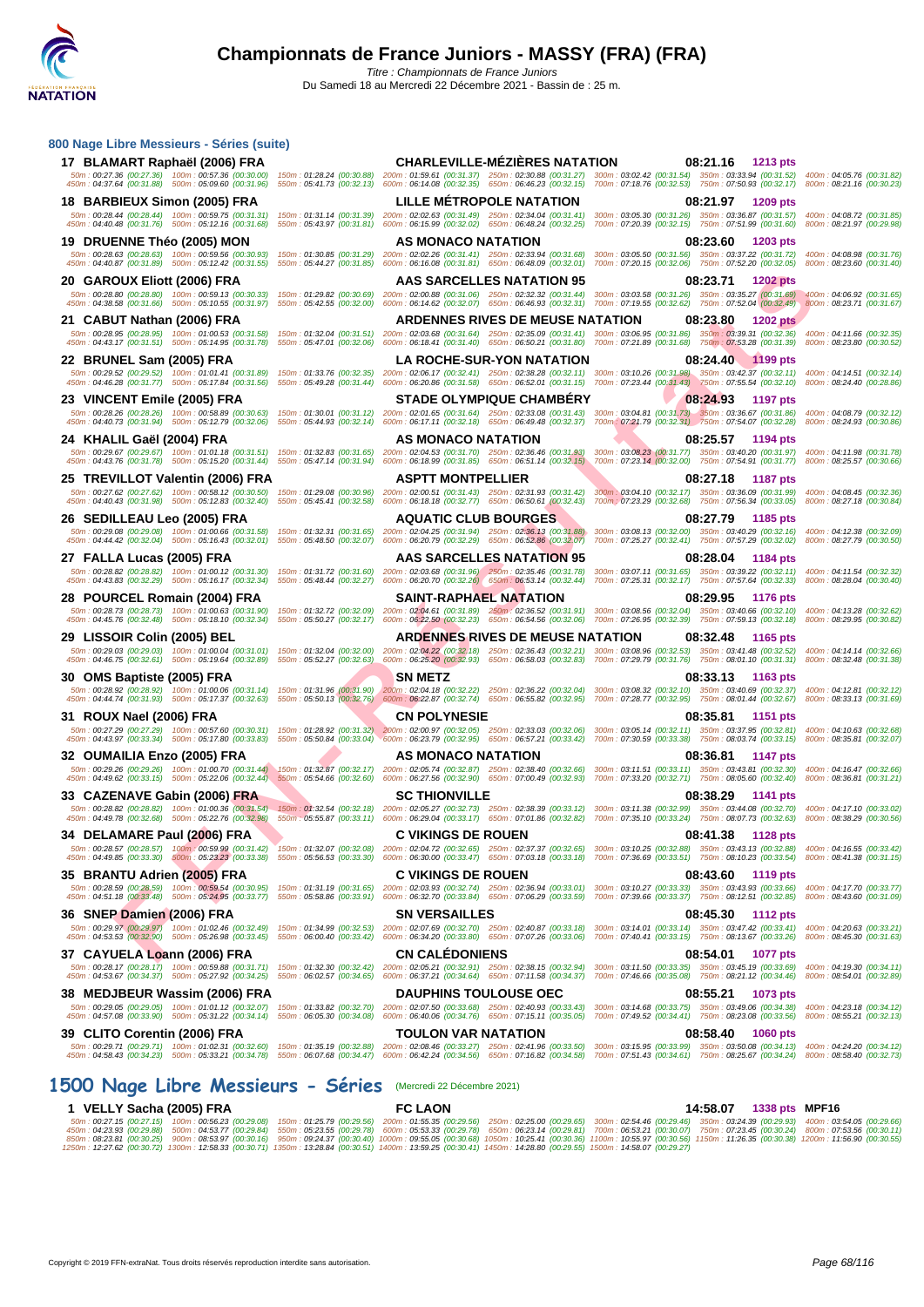| 1500 Nage Libre Messieurs - Séries (suite)                                                                                                                                                                                                                                                                                            |                                                                                                                                                                |                                                                                                                                                                                                                                                                                                                                                                                                                                                                                                                                                                                                                                                                           |
|---------------------------------------------------------------------------------------------------------------------------------------------------------------------------------------------------------------------------------------------------------------------------------------------------------------------------------------|----------------------------------------------------------------------------------------------------------------------------------------------------------------|---------------------------------------------------------------------------------------------------------------------------------------------------------------------------------------------------------------------------------------------------------------------------------------------------------------------------------------------------------------------------------------------------------------------------------------------------------------------------------------------------------------------------------------------------------------------------------------------------------------------------------------------------------------------------|
| 2 OUABDESSELAM Leo (2003) FRA                                                                                                                                                                                                                                                                                                         | <b>AAS SARCELLES NATATION 95</b>                                                                                                                               | 15:04.47 1324 pts                                                                                                                                                                                                                                                                                                                                                                                                                                                                                                                                                                                                                                                         |
| 450m: 04:28.22 (00:30.14) 500m: 04:58.10 (00:29.88)<br>850m: 08:30.63 (00:30.37) 900m: 09:00.95 (00:30.32)<br>1250m: 12:33.34 (00:30.56) 1300m: 13:03.76 (00:30.42) 1350m: 13:33.96 (00:30.20) 1400m: 14:04.56 (00:30.60) 1450m: 14:35.19 (00:30.63) 1500m: 15:04.47 (00:29.28)                                                       | 550m: 05:28.30 (00:30.20) 600m: 05:58.55 (00:30.25) 650m: 06:29.02 (00:30.47)                                                                                  | 50m: 00:28.06 (00:28.06) 100m: 00:57.95 (00:29.89) 150m: 01:27.64 (00:29.69) 200m: 01:57.54 (00:29.90) 250m: 02:27.68 (00:30.14) 300m: 02:57.80 (00:30.12) 350m: 03:27.80 (00:30.00) 400m: 00:00.00) 400m: 03:58.08 (00:30.28)<br>700m: 06:59.32 (00:30.30) 750m: 07:29.69 (00:30.37) 800m: 08:00.26 (00:30.57)<br>950m: 09:31.30 (00:30.35) 1000m: 10:01.60 (00:30.30) 1050m: 10:31.75 (00:30.15) 1100m: 11:01.92 (00:30.17) 1150m: 11:32.31 (00:30.39) 1200m: 12:02.78 (00:30.47)                                                                                                                                                                                       |
| 3 BARBIEUX Simon (2005) FRA                                                                                                                                                                                                                                                                                                           | <b>LILLE METROPOLE NATATION</b>                                                                                                                                | 15:23.84<br><b>1280 pts</b>                                                                                                                                                                                                                                                                                                                                                                                                                                                                                                                                                                                                                                               |
| 50m: 00:27.60 (00:27.60) 100m: 00:58.10 (00:30.50)<br>450m: 04:33.43 (00:30.71) 500m: 05:04.26 (00:30.83)<br>850m: 08:40.76 (00:31.18) 900m: 09:11.70 (00:30.94)<br>1250m: 12:50.02 (00:31.27) 1300m: 13:21.34 (00:31.32) 1350m: 13:52.41 (00:31.07) 1400m: 14:23.31 (00:30.90) 1450m: 14:54.12 (00:30.81) 1500m: 15:23.84 (00:29.72) | 150m: 01:28.85 (00:30.75) 200m: 01:59.91 (00:31.06) 250m: 02:30.35 (00:30.44)<br>550m: 05:34.98 (00:30.72) 600m: 06:05.76 (00:30.78) 650m: 06:36.67 (00:30.91) | 300m: 03:01.23 (00:30.88) 350m: 03:32.18 (00:30.95)<br>400m: 04:02.72 (00:30.54)<br>700m: 07:07.72 (00:31.05) 750m: 07:38.71 (00:30.99) 800m: 08:09.58 (00:30.87)<br>950m: 09:42.84 (00:31.14) 1000m: 10:14.30 (00:31.46) 1050m: 10:45.22 (00:30.92) 1100m: 11:16.48 (00:31.26) 1150m: 11:47.61 (00:31.13) 1200m: 12:18.75 (00:31.14)                                                                                                                                                                                                                                                                                                                                     |
| 4 TEULE Enzo (2004) FRA                                                                                                                                                                                                                                                                                                               | <b>CNO ST-GERMAIN-EN-LAYE</b>                                                                                                                                  | 15:29.34<br>1268 pts                                                                                                                                                                                                                                                                                                                                                                                                                                                                                                                                                                                                                                                      |
| 50m: 00:27.57 (00:27.57) 100m: 00:57.35 (00:29.78)<br>450m: 04:30.04 (00:30.65) 500m: 05:00.86 (00:30.82)<br>850m: 08:40.53 (00:31.75) 900m: 09:12.18 (00:31.65)<br>1250m: 12:52.88 (00:31.89) 1300m: 13:24.63 (00:31.75)                                                                                                             | 1350m: 13:55.97 (00:31.34) 1400m: 14:27.47 (00:31.50) 1450m: 14:58.66 (00:31.19) 1500m: 15:29.34 (00:30.68)                                                    | 150m: 01:27.22 (00:29.87) 200m: 01:57.47 (00:30.25) 250m: 02:27.92 (00:30.45) 300m: 02:58.39 (00:30.47) 350m: 03:28.74 (00:30.35) 400m: 03:59.39 (00:30.36)<br>550m : 05:32.05 (00:31.19) 600m : 06:03.18 (00:31.13) 650m : 06:34.36 (00:31.18) 700m : 07:05.82 (00:31.46) 750m : 07:37.10 (00:31.28) 800m : 08:08.78 (00:31.68)<br>950m: 09:43.80 (00:31.62) 1000m: 10:15.26 (00:31.46) 1050m: 10:46.61 (00:31.35) 1100m: 11:17.97 (00:31.36) 1150m: 11:49.19 (00:31.22) 1200m: 12:20.99 (00:31.80)                                                                                                                                                                      |
| 5 TRAMIER Gaspard (2003) FRA                                                                                                                                                                                                                                                                                                          | AAS SARCELLES NATATION 95                                                                                                                                      | 15:31.63<br>1263 pts                                                                                                                                                                                                                                                                                                                                                                                                                                                                                                                                                                                                                                                      |
| 50m: 00:28.25 (00:28.25) 100m: 00:58.61 (00:30.36)<br>450m: 04:35.54 (00:30.96) 500m: 05:06.65 (00:31.11)<br>850m: 08:44.63 (00:31.09) 900m: 09:16.09 (00:31.46)<br>1250m: 12:55.34 (00:31.37) 1300m: 13:26.87 (00:31.53) 1350m: 13:58.37 (00:31.50) 1400m: 14:30.02 (00:31.65) 1450m: 15:01.43 (00:31.41) 1500m: 15:31.63 (00:30.20) |                                                                                                                                                                | 150m: 01:29.54 (00:30.93) 200m: 02:00.46 (00:30.92) 250m: 02:31.58 (00:31.12) 300m: 03:02.84 (00:31.26) 350m: 03:33.86 (00:31.02) 400m: 04:04.58 (00:30:30<br>550m: 05:37.74 (00:31.09) 600m: 06:08.77 (00:31.03) 650m: 06:39.70 (00:30.93) 700m: 07:11.04 (00:31.34) 750m: 07:42.31 (00:31.27) 800m: 08:13.54 (00:31.23)<br>950m: 09:47.38 (00:31.29) 1000m: 10:18.65 (00:31.27) 1050m: 10:50.09 (00:31.44) 1100m: 11:21.33 (00:31.24) 1150m: 11:52.71 (00:31.38) 1200m: 12:23.97 (00:31.26)                                                                                                                                                                             |
| 6 BARADAT Mats (2003) FRA                                                                                                                                                                                                                                                                                                             | <b>DAUPHINS TOULOUSE OEC</b>                                                                                                                                   | 15:37.99<br>1249 pts                                                                                                                                                                                                                                                                                                                                                                                                                                                                                                                                                                                                                                                      |
| 450m: 04:37.89 (00:31.33) 500m: 05:09.18 (00:31.29)<br>850m: 08:48.70 (00:31.63) 900m: 09:20.23 (00:31.53)<br>1250m: 13:01.58 (00:31.81) 1300m: 13:33.34 (00:31.76) 1350m: 14:05.24 (00:31.90) 1400m: 14:37.07 (00:31.83) 1450m: 15:08.32 (00:31.25) 1500m: 15:37.99 (00:29.67)                                                       |                                                                                                                                                                | 50m: 00:28.25 (00:28.25) 100m: 00:59.37 (00:31.12) 150m: 01:30.65 (00:31.28) 200m: 02:02.14 (00:31.49) 250m: 02:33.19 (00:31.05) 300m: 03:04.33 (00:31.44) 350m: 03:35.31 (00:30.98) 400m: 04:06.56 (00:31.25)<br>550m: 05:39.97 (00:30.79) 600m: 06:11.10 (00:31.13) 650m: 06:42.00 (00:30.90) 700m; 07:13.50 (00:31.50) 750m: 07:45.23 (00:31.73) 800m: 08:17.07 (00:31.84)<br>950m: 09:51.72 (00:31.49) 1000m: 10:23.44 (00:31.72) 1050m: 10:55.12 (00:31.68) 1100m: 11:26.77 (00:31.65) 1150m: 11:58.30 (00:31.53) 1200m: 12:29.77 (00:31.47)                                                                                                                         |
| 7 HENRIONNET Tom (2004) FRA                                                                                                                                                                                                                                                                                                           | <b>US TOUL</b>                                                                                                                                                 | 15:39.61<br><b>1245 pts</b>                                                                                                                                                                                                                                                                                                                                                                                                                                                                                                                                                                                                                                               |
| 450m: 04:31.34 (00:30.91) 500m: 05:02.68 (00:31.34)<br>1250m: 12:58.94 (00:32.41) 1300m: 13:31.46 (00:32.52) 1350m: 14:04.11 (00:32.65) 1400m: 14:36.73 (00:32.62) 1450m: 15:08.85 (00:32.12) 1500m: 15:039.61 (00:30.76)                                                                                                             |                                                                                                                                                                | 50m: 00:26.66 (00:26.66) 100m: 00:56.10 (00:29.44) 150m: 01:26.25 (00:30.15) 200m: 01:56.31 (00:30.06) 250m: 02:27.51 (00:31.20) 300m: 02:58.49 (00:30.98) 350m: 03:29.18 (00:30.69) 400m: 04:00.43 (00:31.25)<br>550m: 05:34.04 (00:31.36) 600m: 06:05.18 (00:31.14) 650m: 06:36.41 (00:31.23) 700m: 07:07.94 (00:31.53) 750m: 07:39.39 (00:31.45) 800m: 08:10.69 (00:31.30)<br>850m: 08:42.31 (00:31.62) 900m: 09:13.94 (00:31.63) 950m: 09:45.45 (00:31.51) 1000m: 10:17.68 (00:32.23) 1050m: 10:49.88 (00:32.20) 1100m: 11:22.18 (00:32.30) 1150m: 11:53.95 (00:31.77) 1200m: 12:26.53 (00:32.58)                                                                     |
| 8 DUVET Alexis (2005) FRA                                                                                                                                                                                                                                                                                                             | <b>AQUA GRIMPE MILLAU GRANDS CAUSSES</b>                                                                                                                       | 15:41.32<br>1242 pts                                                                                                                                                                                                                                                                                                                                                                                                                                                                                                                                                                                                                                                      |
| 50m: 00:28.63 (00:28.63) 100m: 00:59.40 (00:30.77)<br>450m: 04:38.89 (00:31.35) 500m: 05:10.62 (00:31.73)<br>850m: 08:51.47 (00:31.79) 900m: 09:23.13 (00:31.66)<br>1250m: 13:04.88 (00:31.67) 1300m: 13:36.79 (00:31.91) 1350m: 14:08.56 (00:31.77) 1400m: 14:40.67 (00:32.11) 1450m: 15:11.92 (00:31.25) 1500m: 15:41.32 (00:29.40) |                                                                                                                                                                | 150m: 01:30.65 (00:31.25) 200m: 02:02.05 (00:31.40) 250m: 02:33.57 (00:31.52) 300m: 03:04.79 (00:31.22) 350m: 03:36.31 (00:31.52) 400m: 04:07.54 (00:31.23)<br>550m: 05:42.04 (00:31.42) 600m: 06:13.55 (00:31.51) 650m: 06:45.51 (00:31.96) 700m: 07:16.88 (00:31.37) 750m: 07:48.22 (00:31.34) 800m: 08:19.68 (00:31.46)<br>950m: 09:54.70 (00:31.57) 1000m: 10:26.22 (00:31.52) 1050m: 10:57.80 (00:31.58) 1100m: 11:29.91 (00:32.11) 1150m: 12:01.41 (00:31.50) 1200m: 12:33.21 (00:31.50)                                                                                                                                                                            |
| 9 MATHIEU Clément (2005) FRA                                                                                                                                                                                                                                                                                                          | <b>C VIKINGS DE ROUEN</b>                                                                                                                                      | 15:44.90<br>1234 pts                                                                                                                                                                                                                                                                                                                                                                                                                                                                                                                                                                                                                                                      |
| 450m: 04:39.66 (00:31.62) 500m: 05:11.36 (00:31.70)<br>850m: 08:53.68 (00:31.65) 900m: 09:25.69 (00:32.01)<br>1250m: 13:08.49 (00:31.86) 1300m: 13:40.30 (00:31.81) 1350m: 14:11.92 (00:31.62) 1400m: 14:43.76 (00:31.84) 1450m: 15:14.93 (00:31.17) 1500m: 15:44.90 (00:29.97)                                                       |                                                                                                                                                                | 50m: 00:28.82 (00:28.82) 100m: 00:59.61 (00:30.79) 150m: 01:30.61 (00:31.00) 200m: 02:02.05 (00:31.44) 250m: 02:33.28 (00:31.23) 300m: 03:04.83 (00:31.55) 350m: 03:36.49 (00:31.66) 400m: 04:08.04 (00:31.55)<br>550m : 05:42.94 (00:31.58) 600m : 06:14.64 (00:31.70) 650m : 06:46.61 (00:31.97) 700m : 07:18.32 (00:31.71) 750m : 07:50.00 (00:31.68) 800m : 08:22.03 (00:32.03)<br>950m: 09:57.85 (00:32.16) 1000m: 10:29.56 (00:31.71) 1050m: 11:01.20 (00:31.64) 1100m: 11:33.05 (00:31.85) 1150m: 12:05.02 (00:31.97) 1200m: 12:36.63 (00:31.61)                                                                                                                   |
| 10 DEVES Gabin (2003) FRA                                                                                                                                                                                                                                                                                                             | <b>DAUPHINS TOULOUSE OEC</b>                                                                                                                                   | 15:46.27<br>1231 pts                                                                                                                                                                                                                                                                                                                                                                                                                                                                                                                                                                                                                                                      |
| 450m: 04:35.73 (00:30.93) 500m: 05:07.16 (00:31.43)                                                                                                                                                                                                                                                                                   |                                                                                                                                                                | 50m: 00:28.06 (00:28.06) 100m: 00:58.58 (00:30.52) 150m: 01:29.46 (00:30.88) 200m: 02:00.66 (00:31.20) 250m: 02:31.75 (00:31.09) 300m: 03:02.61 (00:30.86) 350m: 03:33.47 (00:30.86) 400m: 04:04.80 (00:31.33)<br>550m: 05:38.69 (00:31.53) 600m: 06:10.11 (00:31.42) 650m: 06:41.48 (00:31.37) 700m: 07:13.37 (00:31.89) 750m: 07:45.27 (00:31.90) 800m: 08:17.27 (00:32.00)                                                                                                                                                                                                                                                                                             |
| 850m: 08:49.06 (00:31.79) 900m: 09:21.05 (00:31.99)<br>1250m: 13:05.83 (00:32.17) 1300m: 13:38.30 (00:32.47) 1350m: 14:10.83 (00:32.53) 1400m: 14:43.58 (00:32.75) 1450m: 15:15.56 (00:31.98) 1500m: 15:46.27 (00:30.71)                                                                                                              |                                                                                                                                                                | 950m: 09:53.14 (00:32.09) 1000m: 10:24.93 (00:31.79) 1050m: 10:57.35 (00:32.42) 1100m: 11:29.22 (00:31.87) 1150m: 12:01.40 (00:32.18) 1200m: 12:33.66 (00:32.26)                                                                                                                                                                                                                                                                                                                                                                                                                                                                                                          |
| 11 FERCHICHI Samy (2004) FRA                                                                                                                                                                                                                                                                                                          | <b>AAS SARCELLES NATATION 95</b>                                                                                                                               | 15:50.63<br>1221 pts                                                                                                                                                                                                                                                                                                                                                                                                                                                                                                                                                                                                                                                      |
| 850m: 08:50.49 (00:31.81) 900m: 09:22.22 (00:31.73)<br>1250m: 13:08.62 (00:32.56) 1300m: 13:41.25 (00:32.63) 1350m: 14:14.00 (00:32.75) 1400m: 14:46.84 (00:32.84) 1450m: 15:18.89 (00:32.05) 1500m: 15:50.63 (00:31.74)                                                                                                              |                                                                                                                                                                | 50m: 00:28.47 (00:28.47) 100m: 00:59.11 (00:30.64) 150m: 01:30.27 (00:31.16) 200m: 02:01.35 (00:31.08) 250m: 02:33.02 (00:31.67) 300m: 03:04.50 (00:31.48) 350m: 03:36.20 (00:31.70) 400m: 04:07.69 (00:31.49)<br>450m: 04:39.12 (00:31.43) 500m: 05:10.69 (00:31.57) 550m: 05:41.99 (00:31.30) 600m: 06:13.19 (00:31.20) 650m: 06:44.57 (00:31.38) 700m: 07:15.91 (00:31.34) 750m: 07:47.32 (00:31.43) 800m: 08:18.68 (00:31.36)<br>950m: 09:54.33 (00:32.11) 1000m: 10:26.64 (00:32.31) 1050m: 10:58.81 (00:32.17) 1100m: 11:31.70 (00:32.89) 1150m: 12:03.95 (00:32.25) 1200m: 12:36.06 (00:32.11)                                                                     |
| 12 DUTEIL Valentin (2003) FRA                                                                                                                                                                                                                                                                                                         | <b>AAS SARCELLES NATATION 95</b>                                                                                                                               | 15:52.71<br><b>1217 pts</b>                                                                                                                                                                                                                                                                                                                                                                                                                                                                                                                                                                                                                                               |
| 1250m: 13:13.73 (00:31.96) 1300m: 13:45.97 (00:32.24) 1350m: 14:18.10 (00:32.13) 1400m: 14:50.26 (00:32.16) 1450m: 15:22.27 (00:32.01) 1500m: 15:52.71 (00:30.44)                                                                                                                                                                     |                                                                                                                                                                | 50m: 00:28.37 (00:28.37) 100m: 00:59.84 (00:31.47) 150m: 01:31.99 (00:32.15) 200m: 02:03.68 (00:31.69) 250m: 02:35.54 (00:31.86) 300m: 03:07.57 (00:32.03) 350m: 03:39.58 (00:32.01) 400m: 04:11.60 (00:32.02)<br>450m: 04:43.42 (00:31.82) 500m: 05:15.47 (00:32.05) 550m: 05:47.23 (00:31.76) 600m: 06:18.91 (00:31.68) 650m: 06:50.59 (00:31.68) 700m: 07:22.28 (00:31.69) 750m: 07:54.24 (00:31.96) 800m: 08:25.91 (00:31.67)<br>850m: 08:57.82 (00:31.91) 900m: 09:29.52 (00:31.70) 950m: 10:01.12 (00:31.60) 1000m: 10:33.15 (00:32.03) 1050m: 11:05.12 (00:31.97) 1100m: 11:37.20 (00:32.08) 1150m: 12:09.55 (00:32.5) 1200m: 12:41.77 (00:32.22)                  |
| 13 DEMESY Paul (2004) FRA                                                                                                                                                                                                                                                                                                             | <b>MULHOUSE ON</b>                                                                                                                                             | 15:55.19<br>1212 pts                                                                                                                                                                                                                                                                                                                                                                                                                                                                                                                                                                                                                                                      |
| 1250m: 13:16.04 (00:32.32) 1300m; 13:47.86 (00:31.82) 1350m: 14:20.03 (00:32.17) 1400m: 14:52.16 (00:32.13) 1450m: 15:24.24 (00:32.08) 1500m: 15:55.19 (00:30.98)                                                                                                                                                                     |                                                                                                                                                                | 50m: 00:29.42 (00:29.42) 100m: 01:01:35 (00:31.93) 150m: 01:33.21 (00:31.86) 200m: 02:04.74 (00:31.53) 250m: 02:36.17 (00:31.43) 300m: 03:07.91 (00:31.74) 350m: 03:39.65 (00:31.74) 400m: 04:11.71 (00:32.06)<br>450m: 04:43.52 (00:31.81) 500m: 05:15.47 (00:31.95) 550m: 05:47.42 (00:31.95) 600m: 06:19.11 (00:31.69) 650m: 06:51.00 (00:31.89) 700m: 07:22.79 (00:31.79) 750m: 07:54.87 (00:32.08) 800m: 08:26.65 (00:31.78)<br>850m: 08:58.57 (00:31.92) 900m: 09:30.72 (00:32.15) 950m: 10:02.74 (00:32.02) 1000m: 10:34.90 (00:32.16) 1050m: 11:06.98 (00:32.08) 1100m: 11:39.39 (00:32.41) 1150m: 12:11.59 (00:32.20) 1200m: 12:43.72 (00:32.13)                 |
| 14 POURCEL Romain (2004) FRA                                                                                                                                                                                                                                                                                                          | <b>SAINT-RAPHAEL NATATION</b>                                                                                                                                  | 15:55.91<br><b>1210 pts</b>                                                                                                                                                                                                                                                                                                                                                                                                                                                                                                                                                                                                                                               |
| 1250m: 13:16.41 (00:32.50) 1300m: 13:48.66 (00:32.25) 1350m: 14:21.05 (00:32.39) 1400m: 14:53.31 (00:32.26) 1450m: 15:25.28 (00:31.97) 1500m: 15:55.91 (00:30.63)                                                                                                                                                                     |                                                                                                                                                                | 50m: 00:27.88 (00:27.88) 100m: 00:58.70 (00:30.82) 150m: 01:29.99 (00:31.29) 200m: 02:01.62 (00:31.63) 250m: 02:33.15 (00:31.53) 300m: 03:04.78 (00:31.63) 350m: 03:36.68 (00:31.90) 400m: 04:08.39 (00:31.71)<br>450m : 04:40.48 (00:32.09) 500m : 05:12.59 (00:32.11) 550m : 05:44.87 (00:32.28) 600m : 06:16.94 (00:32.07) 650m : 06:48.66 (00:31.72) 700m : 07:21.05 (00:32.39) 750m : 07:53.31 (00:32.26) 800m : 08:25.81 (00:32.50)<br>850m : 08:58.22 (00:32.41) 900m : 09:30.19 (00:31.97) 950m : 10:02.30 (00:32.11) 1000m : 10:34.60 (00:32.30) 1050m : 11:07.02 (00:32.42) 1100m : 11:39.32 (00:32.30) 1150m : 12:11.36 (00:32.04) 1200m : 12:43.91 (00:32.55) |
| 15 CABUT Nathan (2006) FRA                                                                                                                                                                                                                                                                                                            | <b>ARDENNES RIVES DE MEUSE NATATION</b>                                                                                                                        | 15:56.58 1209 pts                                                                                                                                                                                                                                                                                                                                                                                                                                                                                                                                                                                                                                                         |
| 450m: 04:44.72 (00:32.29) 500m: 05:16.49 (00:31.77)<br>1250m: 13:19.71 (00:32.02) 1300m: 13:51.39 (00:31.68) 1350m: 14:23.69 (00:32.30) 1400m: 14:55.32 (00:31.63) 1450m: 15:27.06 (00:31.74) 1500m: 15:56.58 (00:29.52)                                                                                                              |                                                                                                                                                                | 50m: 00:28.76 (00:28.76) 100m: 01:00.34 (00:31.58) 150m: 01:32.01 (00:31.67) 200m: 02:03.74 (00:31.73) 250m: 02:35.77 (00:32.03) 300m: 03:07.98 (00:32.21) 350m: 03:40.25 (00:32.27) 400m: 04:12.43 (00:32.18)<br>550m : 05:48.80 (00:32.31) 600m : 06:21.40 (00:32.60) 650m : 06:53.74 (00:32.34) 700m : 07:25.84 (00:32.10) 750m : 07:58.31 (00:32.47) 800m : 08:30.84 (00:32.53)<br>850m: 09:03.16 (00:32.32) 900m: 09:35.52 (00:32.36) 950m: 10:07.07 (00:31.55) 1000m: 10:39.72 (00:32.65) 1050m: 11:11.66 (00:31.94) 1100m: 11:44.00 (00:32.34) 1150m: 12:16.06 (00:32.06) 1200m: 12:47.69 (00:31.63)                                                               |
| 16 HENRAS-MAROUSandro (2005) FRA                                                                                                                                                                                                                                                                                                      | <b>ASPTT TOULOUSE</b>                                                                                                                                          | 15:56.89<br>1208 pts                                                                                                                                                                                                                                                                                                                                                                                                                                                                                                                                                                                                                                                      |
| 850m: 09:03.79 (00:31.94) 900m: 09:35.97 (00:32.18)<br>1250m: 13:19.60 (00:31.84) 1300m: 13:51.62 (00:32.02) 1350m: 14:23.58 (00:31.96) 1400m: 14:55.21 (00:31.63) 1450m: 15:27.00 (00:31.79) 1500m: 15:56.89 (00:29.89)                                                                                                              |                                                                                                                                                                | 50m: 00:28.65 (00:28.65) 100m: 00:59.96 (00:31.31) 150m: 01:32.03 (00:32.07) 200m: 02:04.28 (00:32.25) 250m: 02:36.70 (00:32.42) 300m: 03:09.26 (00:32.56) 350m: 03:41.65 (00:32.39) 400m: 04:14.07 (00:32.42)<br>450m: 04:46.42 (00:32.35) 500m: 05:18.91 (00:32.49) 550m: 05:51.01 (00:32.10) 600m: 06:23.28 (00:32.27) 650m: 06:55.51 (00:32.23) 700m: 07:27.77 (00:32.26) 750m: 07:59.91 (00:32.14) 800m: 08:31.85 (00:31.94)<br>950m: 10:08.08 (00:32.11) 1000m: 10:39.78 (00:31.70) 1050m: 11:11.68 (00:31.90) 1100m: 11:43.93 (00:32.25) 1150m: 12:15.89 (00:31.96) 1200m: 12:47.76 (00:31.87)                                                                     |
| 17 BLAMART Raphaël (2006) FRA                                                                                                                                                                                                                                                                                                         | <b>CHARLEVILLE-MEZIERES NATATION</b>                                                                                                                           | 15:58.37 1205 pts                                                                                                                                                                                                                                                                                                                                                                                                                                                                                                                                                                                                                                                         |
| 50m: 00:28.68 (00:28.68) 100m: 01:00.02 (00:31.34)<br>450m: 04:43.16 (00:31.70) 500m: 05:14.80 (00:31.64)<br>850m: 09:00.15 (00:32.53) 900m: 09:32.79 (00:32.64)<br>1250m: 13:20.08 (00:32.79) 1300m: 13:52.90 (00:32.82) 1350m: 14:25.24 (00:32.34) 1400m: 14:57.01 (00:31.77) 1450m: 15:28.67 (00:31.66) 1500m: 15:58.37 (00:29.70) |                                                                                                                                                                | 150m: 01:32.14 (00:32.12) 200m: 02:04.14 (00:32.00) 250m: 02:36.26 (00:32.12) 300m: 03:07.78 (00:31.52) 350m: 03:39.57 (00:31.79) 400m: 04:11.46 (00:31.89)<br>550m : 05:46.75 (00:31.95) 600m : 06:18.74 (00:31.99) 650m : 06:50.83 (00:32.09) 700m : 07:23.08 (00:32.25) 750m : 07:55.53 (00:32.45) 800m : 08:27.62 (00:32.09)<br>950m: 10:05.32 (00:32.53) 1000m: 10:37.78 (00:32.46) 1050m: 11:10.02 (00:32.24) 1100m: 11:42.25 (00:32.23) 1150m: 12:14.55 (00:32.30) 1200m: 12:47.29 (00:32.74)                                                                                                                                                                      |
| 18 MESMACQUE Emile (2006) FRA                                                                                                                                                                                                                                                                                                         | <b>LILLE METROPOLE NATATION</b>                                                                                                                                | 16:03.11<br>1194 pts                                                                                                                                                                                                                                                                                                                                                                                                                                                                                                                                                                                                                                                      |
| 50m: 00:28.74 (00:28.74) 100m: 00:59.71 (00:30.97) 150m: 01:31.18 (00:31.47) 200m: 02:02.88 (00:31.70) 250m: 02:34.92 (00:32.04)<br>1250m: 13:22.68 (00:32.45) 1300m: 13:55.07 (00:32.39) 1350m: 14:27.65 (00:32.58) 1400m: 15:00.07 (00:32.42) 1450m: 15:32.36 (00:32.29) 1500m: 16:03.11 (00:30.75)                                 |                                                                                                                                                                | 300m: 03:07.06 (00:32.14) 350m: 03:39.40 (00:32.34) 400m: 04:11.80 (00:32.40)<br>450m: 04:44.13 (00:32.33) 500m: 05:16.50 (00:32.37) 550m: 05:48.88 (00:32.38) 600m: 06:21.48 (00:32.60) 650m: 06:53.88 (00:32.40) 700m: 07:26.12 (00:32.24) 750m: 07:58.35 (00:32.33) 800m: 08:30.84 (00:32.49)<br>850m: 09:02.74 (00:31.90) 900m: 09:34.57 (00:31.83) 950m: 10:07.08 (00:32.51) 1000m: 10:39.75 (00:32.67) 1050m: 11:12.41 (00:32.66) 1100m: 11:45.11 (00:32.70) 1150m: 12:17.67 (00:32.66) 1200m: 12:50.23 (00:32.56)                                                                                                                                                  |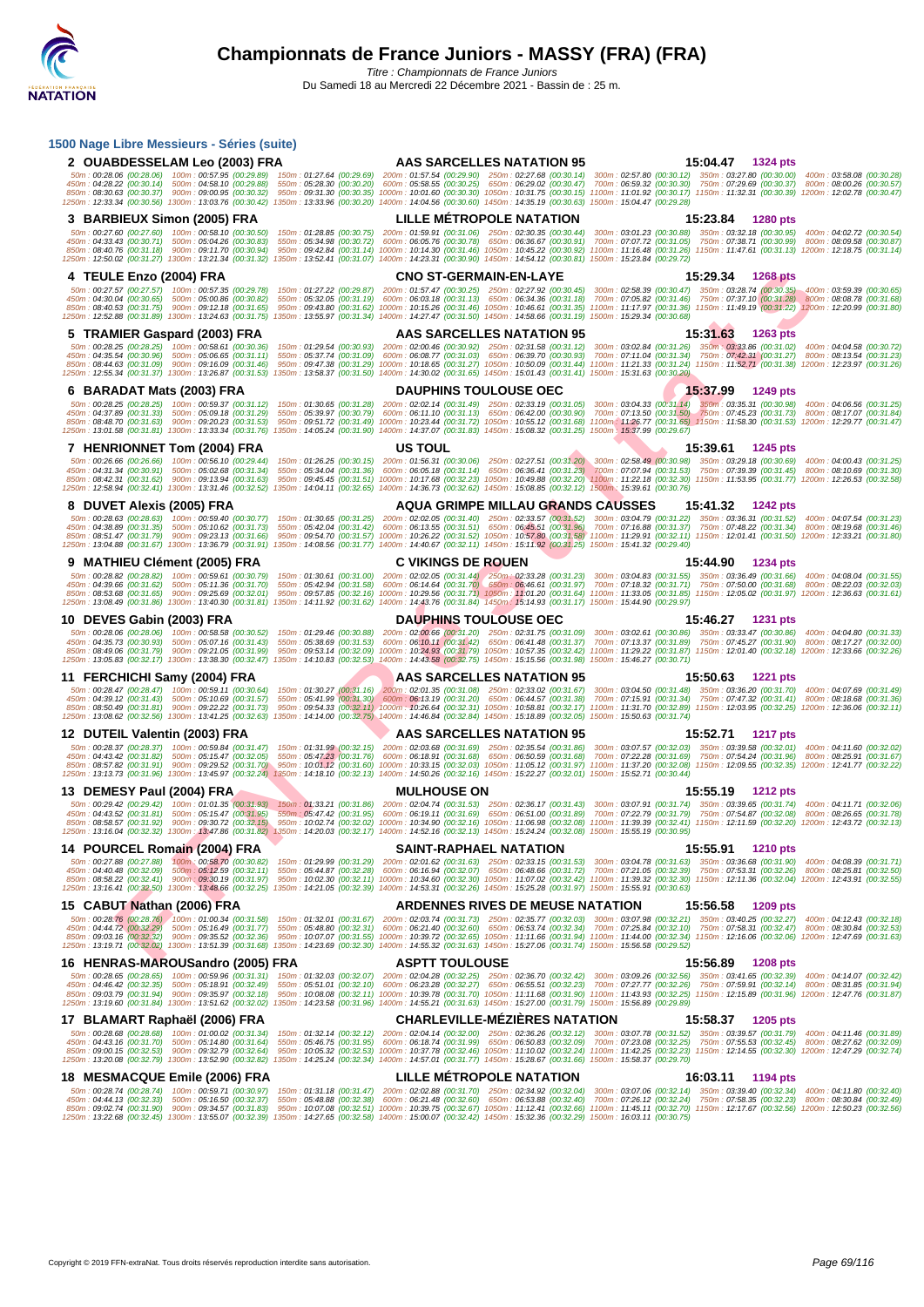| 1500 Nage Libre Messieurs - Séries (suite)                                                                                             |                                                                                                                                                                                                                                                                                                                                                                                                                                                                                                                                                                                                                                                                                                                                                                                                                                                      |                             |
|----------------------------------------------------------------------------------------------------------------------------------------|------------------------------------------------------------------------------------------------------------------------------------------------------------------------------------------------------------------------------------------------------------------------------------------------------------------------------------------------------------------------------------------------------------------------------------------------------------------------------------------------------------------------------------------------------------------------------------------------------------------------------------------------------------------------------------------------------------------------------------------------------------------------------------------------------------------------------------------------------|-----------------------------|
| 19 DRUENNE Théo (2005) MON                                                                                                             | AS MONACO NATATION                                                                                                                                                                                                                                                                                                                                                                                                                                                                                                                                                                                                                                                                                                                                                                                                                                   | 16:08.60 1183 pts           |
|                                                                                                                                        | 50m: 00:29.04 (00:29.04) 100m: 01:00.72 (00:31.68) 150m: 01:32.63 (00:31.91) 200m: 02:04.66 (00:32.03) 250m: 02:37.10 (00:32.44) 300m: 03:09.31 (00:32.21) 350m: 03:41.83 (00:32.52) 400m: 04:14.38 (00:32.55)<br>450m : 04:46.87 (00:32.49) 500m : 05:19.51 (00:32.64) 550m : 05:52.12 (00:32.61) 600m : 06:24.79 (00:32.67) 650m : 06:57.37 (00:32.58) 700m : 07:29.74 (00:32.37) 750m : 08:02.43 (00:32.69) 800m : 08:34.89 (00:32.46)<br>850m: 09:07.51 (00:32.62) 900m: 09:40.04 (00:32.53) 950m: 10:12.81 (00:32.77) 1000m: 10:45.44 (00:32.63) 1050m: 11:17.79 (00:32.55) 1100m: 11:50.36 (00:32.57) 1150m: 12:22.81 (00:32.45) 1200m: 12:25.35 (00:32.54)<br>1250m: 13:28.02 (00:32.67) 1300m: 14:00.49 (00:32.47) 1350m: 14:33.09 (00:32.60) 1400m: 15:05.80 (00:32.71) 1450m: 15:38.38 (00:32.58) 1500m: 16:08.60 (00:30.22)               |                             |
| 20 TREVILLOT Valentin (2006) FRA                                                                                                       | <b>ASPTT MONTPELLIER</b>                                                                                                                                                                                                                                                                                                                                                                                                                                                                                                                                                                                                                                                                                                                                                                                                                             | 16:09.23<br>1181 pts        |
|                                                                                                                                        | 50m: 00:28.86 (00:28.86) 100m: 01:00.55 (00:31.69) 150m: 01:32.77 (00:32.22) 200m: 02:04.62 (00:31.85) 250m: 02:36.82 (00:32.20) 300m: 03:09.37 (00:32.55) 350m: 03:41.45 (00:32.08) 400m: 04:13.62 (00:32.17)<br>450m : 04:45.77 (00:32.15) 500m : 05:17.87 (00:32.10) 550m : 05:49.69 (00:31.82) 600m : 06:21.78 (00:32.09) 650m : 06:54.17 (00:32.39) 700m : 07:26.64 (00:32.47) 750m : 07:58.74 (00:32.10) 800m : 08:31.11 (00:32.37)<br>850m: 09:03.67 (00:32.56) 900m: 09:36.51 (00:32.84) 950m: 10:09.17 (00:32.66) 1000m: 10:42.21 (00:33.04) 1050m: 11:14.93 (00:32.72) 1100m: 11:48.10 (00:33.17) 1150m: 12:20.92 (00:32.82) 1200m: 12:53.81 (00:32.89)<br>1250m: 13:26.53 (00:32.72) 1300m: 13:59.47 (00:32.94) 1350m: 14:32.26 (00:32.79) 1400m: 15:05.48 (00:33.22) 1450m: 15:38.57 (00:33.09) 1500m: 16:09.23 (00:30.66)               |                             |
| 21 VINCENT Emile (2005) FRA                                                                                                            | <b>STADE OLYMPIQUE CHAMBERY</b>                                                                                                                                                                                                                                                                                                                                                                                                                                                                                                                                                                                                                                                                                                                                                                                                                      | 16:11.71<br><b>1176 pts</b> |
|                                                                                                                                        | 50m: 00:28.52 (00:28.52) 100m: 00:59.38 (00:30.86) 150m: 01:31.15 (00:31.77) 200m: 02:02.84 (00:31.69) 250m: 02:34.83 (00:31.99) 300m: 03:06.87 (00:32.04) 350m: 03:39.17 (00:32.30) 400m: 04:11.41 (00:32.24)<br>450m : 04:43.75 (00:32.34) 500m : 05:16.22 (00:32.47) 550m : 05:48.73 (00:32.51) 600m : 06:21.46 (00:32.73) 650m : 06:54.03 (00:32.57) 700m : 07:26.88 (00:32.85) 750m : 07:59.88 (00:32.30) 800m : 08:32.85 (00:32.97)<br>850m : 09:05.36 (00:32.51) 900m : 09:37.95 (00:32.59) 950m : 10:10.53 (00:32.58) 1000m : 10:43.32 (00:32.79) 1050m : 11:16.16 (00:32.84) 1100m : 11:49.06 (00:32.90) 1150m : 12:22.01 (00:32.95) 1200m : 12:54.96 (00:32.95)<br>1250m: 13:28.21 (00:33.25) 1300m: 14:01.32 (00:33.11) 1350m: 14:34.02 (00:32.70) 1400m: 15:07.11 (00:33.09) 1450m: 15:40.09 (00:32.98) 1500m: 16:11.71 (00:31.62)       |                             |
| 22 ROUX Nael (2006) FRA                                                                                                                | <b>CN POLYNESIE</b>                                                                                                                                                                                                                                                                                                                                                                                                                                                                                                                                                                                                                                                                                                                                                                                                                                  | 16:12.08 1175 pts           |
|                                                                                                                                        | 50m: 00:28.66 (00:28.66) 100m: 01:00.28 (00:31.62) 150m: 01:32.36 (00:32.08) 200m: 02:04.40 (00:32.04) 250m: 02:36.58 (00:32.18) 300m: 03:08.46 (00:31.88) 350m: 03:40.71 (00:32.5) 400m: 04:12.60 (00:31.89)<br>450m : 04:44.98 (00:32.38) 500m : 05:17.19 (00:32.21) 550m : 05:49.77 (00:32.58) 600m : 06:22.09 (00:32.32) 650m : 06:54.37 (00:32.89) 700m : 07:26.87 (00:32.50) 750m : 07:59.20 (00:32.33) 800m : 08:32.10 (00:32.90)<br>850m: 09:04.32 (00:32.22) 900m: 09:36.58 (00:32.26) 950m: 10:09.44 (00:32.86) 1000m: 10:42.22 (00:32.78) 1050m: 11:14.46 (00:32.24) 1100m: 11:47.42 (00:32.96) 1150m: 12:20.57 (00:33.15) 1200m: 12:53.71 (00:33.14)<br>1250m: 13:27.22 (00:33.51) 1300m: 14:00.36 (00:33.14) 1350m: 14:33.47 (00:33.11) 1400m: 15:06.93 (00:33.46) 1450m: 15:40.28 (00:33.35) 1500m: 16:12.08 (00:31.80)                |                             |
| 23 SAARBACAIban (2004) FRA                                                                                                             | <b>CN SARREGUEMINES</b>                                                                                                                                                                                                                                                                                                                                                                                                                                                                                                                                                                                                                                                                                                                                                                                                                              | 16:16.06<br>1167 pts        |
| 850m: 09:01.18 (00:32.96) 900m: 09:34.13 (00:32.95)                                                                                    | 50m: 00:27.41 (00:27.41) 100m: 00:57.38 (00:29.97) 150m: 01:28.00 (00:30.62) 200m: 01:58.68 (00:30.68) 250m: 02:30.05 (00:31.37) 300m: 03:01.72 (00:31.67) 350m: 03:33.69 (00:31.97) 400m: 04:05.83 (00:32.14)<br>450m : 04:38.23 (00:32.40) 500m : 05:10.82 (00:32.59) 550m : 05:43.25 (00:32.43) 600m : 06:15.95 (00:32.70) 650m : 06:48.74 (00:32.79) 700m : 07:21.79 (00:33.05) 750m : 07:55.22 (00:33.43) 800m : 08:28.22 (00:33.00)<br>950m: 10:07.34 (00:33.21) 1000m: 10:40.66 (00:33.32) 1050m: 11:14.11 (00:33.45) 1100m: 11:47.80 (00:33.69) 1150m: 12:21.23 (00:33.43) 1200m: 12:55.08 (00:33.85)<br>1250m: 13:28.76 (00:33.68) 1300m: 14:02.42 (00:33.66) 1350m: 14:36.41 (00:33.99) 1400m: 15:10.14 (00:33.73) 1450m: 15:43.62 (00:33.48) 1500m: 16:16.06 (00:32.44)                                                                   |                             |
| 24 OUMAILIA Enzo (2005) FRA                                                                                                            | AS MONACO NATATION                                                                                                                                                                                                                                                                                                                                                                                                                                                                                                                                                                                                                                                                                                                                                                                                                                   | 16:16.64 1166 pts           |
|                                                                                                                                        | $\frac{50m}{20029.48} \cdot \frac{(00.29.48)}{00032.84} \cdot \frac{(00.31.87)}{00032.48} \cdot \frac{(00.31.89)}{550m} \cdot \frac{150m}{20032.84} \cdot \frac{(00.32.89)}{550m} \cdot \frac{(00.32.89)}{200m} \cdot \frac{(00.32.68)}{00032.41} \cdot \frac{(00.32.45)}{600m} \cdot \frac{(00.32.45)}{600m} \cdot \frac{(00.32.88$<br>850m : 09:07.28 (00:32.50) 900m : 09:39.87 (00:32.59) 950m : 10:12.47 (00:32.60) 1000m : 10:44.84 (00:32.37) 1050m : 11:17.15 (00:32.31) 1100m : 11:50.14 (00:32.99) 1150m : 12:23.19 (00:33.05) 1200m : 12:56.90 (00:33.71)<br>1250m: 13:30.88 (00:33.98) 1300m: 14:05.18 (00:34.30) 1350m: 14:39.11 (00:33.93) 1400m: 15:13.20 (00:34.09) 1450m: 15:46.68 (00:33.48) 1500m; 16:16.64 (00:29.96)                                                                                                            |                             |
| 25 FALLA Lucas (2005) FRA                                                                                                              | AAS SARCELLES NATATION 95                                                                                                                                                                                                                                                                                                                                                                                                                                                                                                                                                                                                                                                                                                                                                                                                                            | 16:16.68<br>1165 pts        |
|                                                                                                                                        | 50m: 00:28.77 (00:28.77) 100m: 01:00.12 (00:31.35) 150m: 01:31.65 (00:31.53) 200m: 02:03.27 (00:31.62) 250m: 02:35.22 (00:31.95) 300m: 03:07.68 (00:32.46) 350m: 03:40.28 (00:32.60) 400m: 04:13.03 (00:32.75)<br>450m: 04:45.81 (00:32.78) 500m: 05:18.57 (00:32.76) 550m: 05:51.09 (00:32.52) 600m: 06:23.89 (00:32.80) 650m: 06:56.94 (00:33.05) 700m: 07:29.88 (00:32.94) 750m: 08:02.95 (00:33.07) 800m: 08:35.73 (00:32.78)<br>850m : 09:08.96 (00:33.23) 900m : 09:42.12 (00:33.16) 950m : 10:15.37 (00:33.25) 1000m : 10:48.43 (00:33.06) 1050m : 11:21.78 (00:33.35) 1100m : 11:55.09 (00:33.31) 1150m : 12:28.48 (00:33.39) 1200m : 13:02.01 (00:33.53)<br>1250m: 13:35.53 (00:33.52) 1300m: 14:08.78 (00:33.25) 1350m: 14:41.68 (00:32.90) 1400m: 15:14.34 (00:32.66) 1450m: 15:46.57 (00:32.23) 1500m: 16:16.68 (00:30.11)               |                             |
| 26 LISSOIR Colin (2005) BEL                                                                                                            | <b>ARDENNES RIVES DE MEUSE NATATION</b>                                                                                                                                                                                                                                                                                                                                                                                                                                                                                                                                                                                                                                                                                                                                                                                                              | 16:20.57 1157 pts           |
|                                                                                                                                        | 50m: 00:29.05 (00:29.05) 100m: 01:00.42 (00:31.37) 150m: 01:32.66 (00:32.24) 200m: 02:05.25 (00:32.59) 250m: 02:37.36 (00:32.11) 300m: 03:09.78 (00:32.42) 350m: 03:42.90 (00:32.12) 400m: 04:15.66 (00:32.76)<br>450m : 04:48.89 (00:33.23) 500m : 05:22.12 (00:33.23) 550m : 05:54.55 (00:32.43) 600m : 06:27.73 (00:33.18) 650m : 07:00.84 (00:33.11) 700m : 07:33.88 (00:33.04) 750m : 08:06.71 (00:32.83) 800m : 08:39.78 (00:33.07)<br>850m : 09:12.48 (00:32.70) 900m : 09:45.18 (00:32.70) 950m : 10:17.86 (00:32.68) 1000m : 10:50.73 (00:32.87) 1050m : 11:23.95 (00:32.22) 1100m : 11:56.55 (00:32.60) 1150m : 12:29.52 (00:32.97) 1200m : 13:02.87 (00:33.35)<br>1250m: 13:36.03 (00:33.16) 1300m: 14:09.65 (00:33.62) 1350m: 14:43.25 (00:33.60) 1400m: 15:15.89 (00:32.64) 1450m: 15:48.83 (00:32.94) 1500m: 16:20.57 (00:31.74)       |                             |
| 27 SAVIGNAC Baptiste (2005) FRA                                                                                                        | <b>CN CALEDONIENS</b>                                                                                                                                                                                                                                                                                                                                                                                                                                                                                                                                                                                                                                                                                                                                                                                                                                | 16:25.15<br>1148 pts        |
|                                                                                                                                        | 50m : 00:28.43 (00:28.43) 100m : 00:59.89 (00:31.46) 150m : 01:31.51 (00:31.62) 200m : 02:03.12 (00:31.61) 250m : 02:35.15 (00:32.03) 300m : 03:07.47 (00:32.32) 350m : 03:40.06 (00:32.59) 400m : 04:12.92 (00:32.86)<br>450m : 04:45.44 (00:32.52) 500m : 05:18.45 (00:33.01) 550m : 05:51.69 (00:33.24) 600m : 06:24.62 (00:32.93) 650m : 06:58.01 (00:33.39) 700m : 07:31.42 (00:33.41) 750m : 08:05.07 (00:33.65) 800m : 08:38.45 (00:33.38)<br>850m: 09:12.05 (00:33.60) 900m: 09:45.35 (00:33.30) 950m: 10:19.02 (00:33.67) 1000m: 10:52.50 (00:33.48) 1050m: 11:25.69 (00:33.19) 1100m: 11:59.01 (00:33.32) 1150m: 12:32.73 (00:33.72) 1200m: 13:06.21 (00:33.48)<br>1250m: 13:39.62 (00:33.41) 1300m: 14:13.69 (00:34.07) 1350m: 14:47.65 (00:33.96) 1400m: 15:21.41 (00:33.76) 1450m: 15:54.89 (00:33.48) 1500m: 16:25.15 (00:30.26)       |                             |
| 28 GAROUX Eliott (2006) FRA                                                                                                            | AAS SARCELLES NATATION 95                                                                                                                                                                                                                                                                                                                                                                                                                                                                                                                                                                                                                                                                                                                                                                                                                            | 16:25.44 1147 pts           |
| 450m: 04:41.85 (00:32.07) 500m: 05:14.07 (00:32.22)                                                                                    | 50m: 00:28.90 (00:28.90) 100m: 00:59.84 (00:30.94) 150m: 01:31.07 (00:31.23) 200m: 02:02.51 (00:31.44) 250m: 02:34.34 (00:31.83) 300m: 03:06.08 (00:31.74) 350m: 03:37.95 (00:31.83) 400m: 04:09.78 (00:31.83)<br>550m: 05:46.71 (00:32.64) 600m: 06:19.54 (00:32.83) 650m: 06:51.93 (00:32.39) 700m: 07:25.39 (00:33.46) 750m: 07:58.99 (00:33.60) 800m: 08:33.04 (00:34.05)<br>850m : 09:07.21 (00:34.17) 900m : 09:41.21 (00:34.00) 950m : 10:15.12 (00:33.91) 1000m : 10:49.67 (00:34.55) 1050m : 11:23.55 (00:33.88) 1100m : 11:57.90 (00:34.35) 1150m : 12:31.72 (00:33.82) 1200m : 13:05.90 (00:34.18)<br>1250m: 13:39.84 (00:33.94) 1300m: 14:13.39 (00:33.55) 1350m: 14:46.98 (00:33.59) 1400m: 15:20.95 (00:33.97) 1450m: 15:54.99 (00:34.04) 1500m: 16:25.44 (00:30.45)                                                                   |                             |
| 29 SNEP Damien (2006) FRA                                                                                                              | <b>SN VERSAILLES</b>                                                                                                                                                                                                                                                                                                                                                                                                                                                                                                                                                                                                                                                                                                                                                                                                                                 | 16:40.31 1116 pts           |
| 450m: 04:53.85 (00:33.32) 500m: 05:27.67 (00:33.82)                                                                                    | 50m: 00:29.85 (00:29.85) 100m: 01:02.24 (00:32.39) 150m: 01:34.81 (00:32.57) 200m: 02:07.28 (00:32.47) 250m: 02:40.21 (00:32.93) 300m: 03:13.83 (00:33.62) 350m: 03:47.07 (00:33.24) 400m: 04:20.53 (00:33.46)<br>550m: 06:01.06 (00:33.39) 600m: 06:34.82 (00:33.76) 650m: 07:08.54 (00:33.72) 700m: 07:42.11 (00:33.57) 750m: 08:15.72 (00:33.61) 800m: 08:49.48 (00:33.76)<br>850m : 09:23.45 (00:33.97) 900m : 09:57.07 (00:33.62) 950m : 10:30.74 (00:33.67) 1000m : 11:04.32 (00:33.58) 1050m : 11:38.44 (00:34.12) 1100m : 12:11.71 (00:33.27) 1150m : 12:45.66 (00:33.95) 1200m : 13:19.27 (00:33.61)<br>1250m: 13:53.08 (00:33.81) 1300m: 14:26.48 (00:33.40) 1350m: 15:00.56 (00:34.08) 1400m: 15:34.45 (00:33.89) 1450m: 16:08.45 (00:34.00) 1500m: 16:40.31 (00:31.86)                                                                   |                             |
| 30 CAYUELA Loann (2006) FRA                                                                                                            | <b>CN CALEDONIENS</b>                                                                                                                                                                                                                                                                                                                                                                                                                                                                                                                                                                                                                                                                                                                                                                                                                                | 16:45.39<br>1105 pts        |
|                                                                                                                                        | 50m: 00:28.36 (00:28.36) 100m: 01:00.01 (00:31.65) 150m: 01:32.21 (00:32.20) 200m: 02:04.49 (00:32.28) 250m: 02:36.76 (00:32.27) 300m: 03:08.78 (00:32.02) 350m: 03:41.84 (00:32.06) 400m: 04:15.38 (00:33.54)<br>450m : 04:49.19 (00:33.81) 500m : 05:22.93 (00:33.74) 550m : 05:56.05 (00:33.12) 600m : 06:30.01 (00:33.96) 650m : 07:04.09 (00:34.08) 700m : 07:38.37 (00:34.28) 750m : 08:12.67 (00:34.30) 800m : 08:46.87 (00:34.20)<br>850m : 09:20.48 (00:33.61) 900m : 09:54.78 (00:34.30) 950m : 10:29.32 (00:34.54) 1000m : 11:03.77 (00:34.45) 1050m : 11:37.97 (00:34.20) 1100m : 12:12.45 (00:34.48) 1150m : 12:47.07 (00:34.62) 1200m : 13:21.23 (00:34.16)<br>1250m : 13:55.77 (00:34.54) 1300m : 14:30.74 (00:34.97) 1350m : 15:05.12 (00:34.38) 1400m : 15:40.00 (00:34.88) 1450m : 16:13.46 (00:33.46) 1500m : 16:45.39 (00:31.93) |                             |
| 31 CAZENAVE Gabin (2006) FRA                                                                                                           | <b>SC THIONVILLE</b>                                                                                                                                                                                                                                                                                                                                                                                                                                                                                                                                                                                                                                                                                                                                                                                                                                 | 16:55.32<br>1085 pts        |
| 50m: 00:29.52 (00:29.52)<br>450m: 04:54.48 (00:34.17) 500m: 05:28.46 (00:33.98)<br>850m: 09:29.81 (00:34.78) 900m: 10:04.50 (00:34.69) | 100m : 01:01.12 (00:31.60) 150m : 01:33.69 (00:32.57) 200m : 02:06.70 (00:33.01) 250m : 02:39.89 (00:33.19) 300m : 03:13.15 (00:33.26) 350m : 03:46.50 (00:33.35)<br>550m: 06:02.86 (00:34.40) 600m: 06:37.15 (00:34.29) 650m: 07:11.55 (00:34.40) 700m: 07:46.02 (00:34.47) 750m: 08:20.71 (00:34.69) 800m: 08:55.03 (00:34.32)<br>950m: 10:38.90 (00:34.40) 1000m: 11:13.31 (00:34.41) 1050m: 11:47.64 (00:34.33) 1100m: 12:21.98 (00:34.34) 1150m: 12:56.64 (00:34.66) 1200m: 13:31.33 (00:34.69)<br>1250m: 14:05.97 (00:34.64) 1300m: 14:40.45 (00:34.48) 1350m: 15:14.96 (00:34.51) 1400m: 15:49.08 (00:34.12) 1450m: 16:22.91 (00:33.83) 1500m: 16:55.32 (00:32.41)                                                                                                                                                                            | 400m: 04:20.31 (00:33.81)   |
| --- MAUBERT Florian (2005) FRA                                                                                                         | <b>ARDENNES RIVES DE MEUSE NATATION</b>                                                                                                                                                                                                                                                                                                                                                                                                                                                                                                                                                                                                                                                                                                                                                                                                              | <b>DNS</b> dec              |
| 50 Dos Messieurs - Finale A 17-18 ans (Samedi 18 Décembre 2021)                                                                        |                                                                                                                                                                                                                                                                                                                                                                                                                                                                                                                                                                                                                                                                                                                                                                                                                                                      |                             |

# **50 Dos Messieurs - Finale A 17-18 ans** (Samedi 18 Décembre 2021)

| 1 AIRAUD Yohan (2004) FRA        | <b>OLYMPIC NICE NATATION</b>    | 00:24.88 | 1299 pts        |
|----------------------------------|---------------------------------|----------|-----------------|
| 2 VAN WESTERING Kai (2003) FRA   | <b>BIARRITZ OLYMPIQUE</b>       | 00:24.92 | <b>1296 pts</b> |
| 3 ANDRE Jules (2004) FRA         | <b>CN MARSEILLE</b>             | 00:24.95 | <b>1294 pts</b> |
| 4 BRIESCLouis (2003) FRA         | <b>DAUPHINS OBERNAI</b>         | 00:25.03 | <b>1289 pts</b> |
| 5 CLUSMAN Simon (2004) FRA       | <b>LILLE MÉTROPOLE NATATION</b> | 00:25.23 | <b>1277 pts</b> |
| 6 BRAIZE Neo (2004) FRA          | <b>ES MASSY NATATION</b>        | 00:25.39 | <b>1267 pts</b> |
| 7 DESANGLES Alexandre (2004) FRA | <b>US COLOMIERS NATATION</b>    | 00:25.46 | <b>1262 pts</b> |
| 8 ALVES TORRES Paul (2003) FRA   | <b>CN MARSEILLE</b>             | 00:25.58 | 1255 pts        |
|                                  |                                 |          |                 |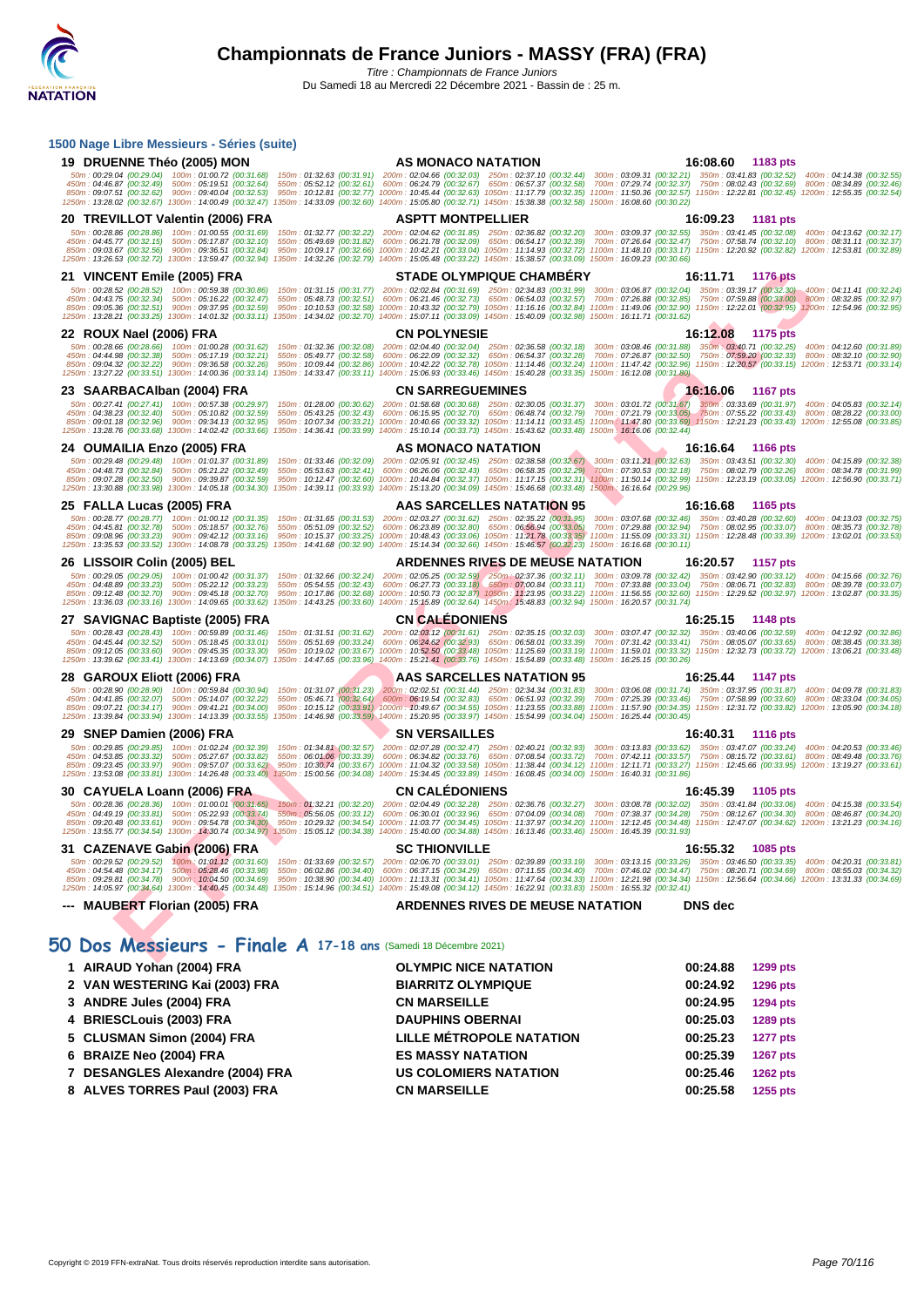

# **[50 Do](http://www.ffnatation.fr/webffn/index.php)s Messieurs - Finale A 15-16 ans** (Samedi 18 Décembre 2021)

| O Dos Messieurs - Finale B 17-18 ans (Samedi 18 Décembre 2021) |                                  |                                      |          |                 |  |
|----------------------------------------------------------------|----------------------------------|--------------------------------------|----------|-----------------|--|
|                                                                | 8 BERT Matis (2005) FRA          | <b>CNO ST-GERMAIN-EN-LAYE</b>        | 00:26.39 | <b>1205 pts</b> |  |
|                                                                | 7 OSMAN Lysander (2005) FRA      | <b>MONTPELLIER PAILLADE NATATION</b> | 00:26.28 | <b>1212 pts</b> |  |
|                                                                | 6 LOPEZ Falemana (2006) FRA      | <b>CN MARSEILLE</b>                  | 00:26.20 | <b>1217 pts</b> |  |
|                                                                | 5 PIAZZA Romain (2005) FRA       | AMIENS METROPOLE NAT.                | 00:25.90 | 1235 pts        |  |
|                                                                | 4 WALTER Enzo (2005) FRA         | <b>DAUPHINS D'ANNECY</b>             | 00:25.65 | <b>1250 pts</b> |  |
|                                                                | 3 GUERIN Jules (2005) FRA        | <b>CN LE MANS</b>                    | 00:25.43 | <b>1264 pts</b> |  |
|                                                                | 2 DUMESNIL Ethan (2006) FRA      | <b>DUMBEA NATATION</b>               | 00:25.38 | 1267 pts        |  |
|                                                                | 1 ARKHANGELSKY Michel (2005) RUS | <b>OLYMPIC NICE NATATION</b>         | 00:25.10 | 1285 pts        |  |

## **50 Dos Messieurs - Finale B 17-18 ans** (Samedi 18 Décembre 2021)

| 1 VERGNES Lucien (2004) FRA             | <b>CN CUGNAUX</b>            | 00:25.44 | <b>1263 pts</b> |
|-----------------------------------------|------------------------------|----------|-----------------|
| 2 BARBAUD Julien (2004) FRA             | <b>CN MELUN VAL DE SEINE</b> | 00:25.65 | <b>1250 pts</b> |
| 3 CELESTE Mathéo (2004) FRA             | <b>BLANC-MESNIL S.N</b>      | 00:25.83 | 1239 pts        |
| 4 CHAUSSON Stanislas (2003) FRA         | <b>DAUPHINS TOULOUSE OEC</b> | 00:25.86 | <b>1237 pts</b> |
| 5 CAOUEN Mathis (2004) FRA              | <b>CN BREST</b>              | 00:25.94 | 1233 pts        |
| 6 BAUDIN CHASSIGNEUX Clément (2004) FRA | <b>OLYMPIC NICE NATATION</b> | 00:26.02 | <b>1228 pts</b> |
| 7 NSEMBENE Nathan (2004) FRA            | <b>AQUATIC CLUB BOURGES</b>  | 00:26.05 | <b>1226 pts</b> |
| 8 DESBORDES Keha (2004) FRA             | <b>OLYMPIQUE DE PIRAE</b>    | 00:26.43 | 1203 pts        |
|                                         |                              |          |                 |

# **50 Dos Messieurs - Finale B 15-16 ans** (Samedi 18 Décembre 2021)

| 1 DE VILLARD Marin (2005) FRA      | <b>BIARRITZ OLYMPIQUE</b>        | 00:25.74<br><b>1245 pts</b> |
|------------------------------------|----------------------------------|-----------------------------|
| 2 VIARD Neil (2006) FRA            | <b>CLAMART NATATION 92</b>       | 00:26.33<br>1209 pts        |
| 3 COFFIGNIEZ Louis (2005) FRA      | AMIENS METROPOLE NAT.            | 00:26.34<br><b>1208 pts</b> |
| 4 AVDIU Jon (2005) FRA             | <b>ES NANTERRE</b>               | 1185 pts<br>00:26.72        |
| 5 MICOUD BASSAC Gabriel (2005) FRA | <b>STADE OLYMPIQUE CHAMBÉRY</b>  | 1184 pts<br>00:26.74        |
| 6 TOPIE Alexis (2006) FRA          | CN CÉVENNES ALÈS                 | 00:26.84<br>1178 pts        |
| 7 TARDY Lenny (2005) FRA           | <b>LA ROCHE-SUR-YON NATATION</b> | 00:26.85<br><b>1177 pts</b> |
| 8 REGA PEZARD Rudy (2005) FRA      | <b>OLYMPIC NICE NATATION</b>     | <b>1174 pts</b><br>00:26.90 |

# **50 Dos Messieurs - Séries** (Samedi 18 Décembre 2021)

| 7 OSMAN Lysander (2005) FRA                                     | <b>MONTPELLIER PAILLADE NATATION</b> | 00:26.28 | <b>1212 pts</b> |
|-----------------------------------------------------------------|--------------------------------------|----------|-----------------|
| 8 BERT Matis (2005) FRA                                         | <b>CNO ST-GERMAIN-EN-LAYE</b>        | 00:26.39 | <b>1205 pts</b> |
|                                                                 |                                      |          |                 |
| iO Dos Messieurs - Finale B 17-18 ans (Samedi 18 Décembre 2021) |                                      |          |                 |
| 1 VERGNES Lucien (2004) FRA                                     | <b>CN CUGNAUX</b>                    | 00:25.44 | <b>1263 pts</b> |
| 2 BARBAUD Julien (2004) FRA                                     | <b>CN MELUN VAL DE SEINE</b>         | 00:25.65 | <b>1250 pts</b> |
| 3 CELESTE Mathéo (2004) FRA                                     | <b>BLANC-MESNIL S.N</b>              | 00:25.83 | 1239 pts        |
| 4 CHAUSSON Stanislas (2003) FRA                                 | <b>DAUPHINS TOULOUSE OEC</b>         | 00:25.86 | <b>1237 pts</b> |
| 5 CAOUEN Mathis (2004) FRA                                      | <b>CN BREST</b>                      | 00:25.94 | 1233 pts        |
| 6 BAUDIN CHASSIGNEUX Clément (2004) FRA                         | <b>OLYMPIC NICE NATATION</b>         | 00:26.02 | <b>1228 pts</b> |
| 7 NSEMBENE Nathan (2004) FRA                                    | <b>AQUATIC CLUB BOURGES</b>          | 00:26.05 | <b>1226 pts</b> |
| 8 DESBORDES Keha (2004) FRA                                     | <b>OLYMPIQUE DE PIRAE</b>            | 00:26.43 | 1203 pts        |
|                                                                 |                                      |          |                 |
| iO Dos Messieurs - Finale B 15-16 ans (Samedi 18 Décembre 2021) |                                      |          |                 |
| 1 DE VILLARD Marin (2005) FRA                                   | <b>BIARRITZ OLYMPIQUE</b>            | 00:25.74 | 1245 pts        |
| 2 VIARD Neil (2006) FRA                                         | <b>CLAMART NATATION 92</b>           | 00:26.33 | <b>1209 pts</b> |
| 3 COFFIGNIEZ Louis (2005) FRA                                   | <b>AMIENS METROPOLE NAT.</b>         | 00:26.34 | <b>1208 pts</b> |
| 4 AVDIU Jon (2005) FRA                                          | <b>ES NANTERRE</b>                   | 00:26.72 | 1185 pts        |
| 5 MICOUD BASSAC Gabriel (2005) FRA                              | <b>STADE OLYMPIQUE CHAMBÉRY</b>      | 00:26.74 | 1184 pts        |
| 6 TOPIE Alexis (2006) FRA                                       | CN CÉVENNES ALÈS                     | 00:26.84 | <b>1178 pts</b> |
| 7 TARDY Lenny (2005) FRA                                        | <b>LA ROCHE-SUR-YON NATATION</b>     | 00:26.85 | <b>1177 pts</b> |
| 8 REGA PEZARD Rudy (2005) FRA                                   | <b>OLYMPIC NICE NATATION</b>         | 00:26.90 | <b>1174 pts</b> |
|                                                                 |                                      |          |                 |
| iO Dos Messieurs - Séries<br>(Samedi 18 Décembre 2021)          |                                      |          |                 |
| 1 VAN WESTERING Kai (2003) FRA                                  | <b>BIARRITZ OLYMPIQUE</b>            | 00:24.89 | <b>1298 pts</b> |
| 2 ANDRE Jules (2004) FRA                                        | <b>CN MARSEILLE</b>                  | 00:24.98 | <b>1292 pts</b> |
| 3 AIRAUD Yohan (2004) FRA                                       | <b>OLYMPIC NICE NATATION</b>         | 00:25.08 | 1286 pts        |
| 4 CLUSMAN Simon (2004) FRA                                      | LILLE MÉTROPOLE NATATION             | 00:25.11 | 1284 pts        |
| 5 BRIESCLouis (2003) FRA                                        | <b>DAUPHINS OBERNAI</b>              | 00:25.29 | <b>1273 pts</b> |
| 6 ARKHANGELSKY Michel (2005) RUS                                | <b>OLYMPIC NICE NATATION</b>         | 00:25.40 | 1266 pts        |
| 7 DESANGLES Alexandre (2004) FRA                                | <b>US COLOMIERS NATATION</b>         | 00:25.45 | 1263 pts        |
| 8 BRAIZE Neo (2004) FRA                                         | <b>ES MASSY NATATION</b>             | 00:25.47 | <b>1262 pts</b> |
| 9 ALVES TORRES Paul (2003) FRA                                  | <b>CN MARSEILLE</b>                  | 00:25.52 | 1259 pts        |
| 10 VERGNES Lucien (2004) FRA                                    | <b>CN CUGNAUX</b>                    | 00:25.56 | <b>1256 pts</b> |
| 11 WALTER Enzo (2005) FRA                                       | <b>DAUPHINS D'ANNECY</b>             | 00:25.64 | <b>1251 pts</b> |
| 12 GUERIN Jules (2005) FRA                                      | <b>CN LE MANS</b>                    | 00:25.73 | <b>1245 pts</b> |
| 13 CHAUSSON Stanislas (2003) FRA                                | <b>DAUPHINS TOULOUSE OEC</b>         | 00:25.78 | <b>1242 pts</b> |
| 14 DUMESNIL Ethan (2006) FRA                                    | <b>DUMBEA NATATION</b>               | 00:25.88 | 1236 pts        |
| 15 NSEMBENE Nathan (2004) FRA                                   | <b>AQUATIC CLUB BOURGES</b>          | 00:25.89 | 1236 pts        |
| 16 BAUDIN CHASSIGNEUX Clément (2004) FRA                        | <b>OLYMPIC NICE NATATION</b>         | 00:25.91 | 1234 pts        |
| 17 BARBAUD Julien (2004) FRA                                    | <b>CN MELUN VAL DE SEINE</b>         | 00:25.93 | 1233 pts        |
| 18 DESBORDES Keha (2004) FRA                                    | <b>OLYMPIQUE DE PIRAE</b>            | 00:25.96 | <b>1231 pts</b> |
| 19 CAOUEN Mathis (2004) FRA                                     | <b>CN BREST</b>                      | 00:26.01 | <b>1228 pts</b> |
| 20 CELESTE Mathéo (2004) FRA                                    | <b>BLANC-MESNIL S.N</b>              | 00:26.05 | <b>1226 pts</b> |
| 21 MAZELLIER Nans (2004) FRA                                    | A ASEC NATATION SAINT-PAUL REUNION   | 00:26.08 | <b>1224 pts</b> |
| 22 LOPEZ Falemana (2006) FRA                                    | <b>CN MARSEILLE</b>                  | 00:26.13 | <b>1221 pts</b> |
|                                                                 |                                      |          |                 |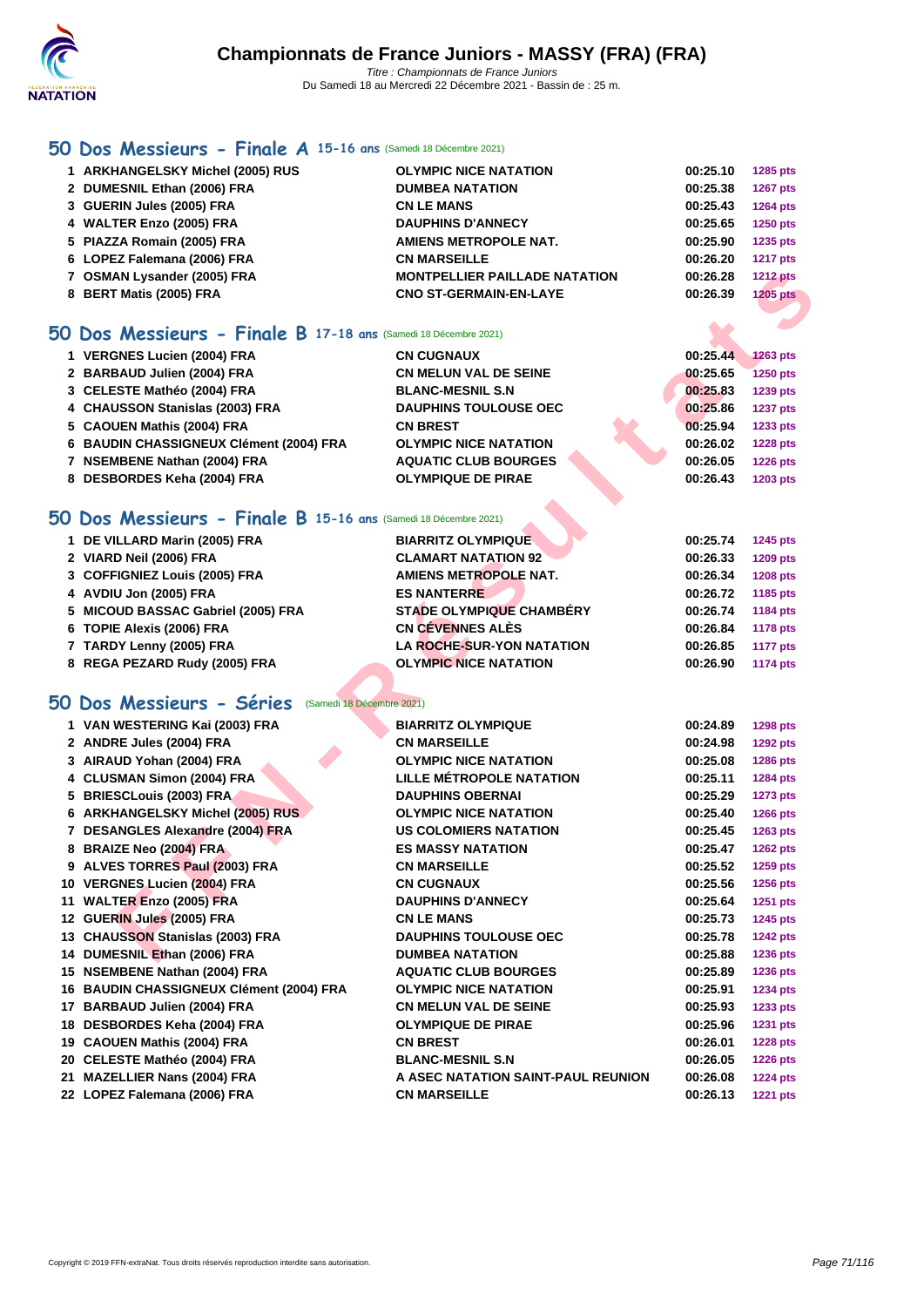

**[50 Dos M](http://www.ffnatation.fr/webffn/index.php)essieurs - Séries (suite)**

| 22 POLLACK Alexander (2003) USA                                  | <b>RACING CLUB DE FRANCE</b>             | 00:26.13             | <b>1221 pts</b> |
|------------------------------------------------------------------|------------------------------------------|----------------------|-----------------|
| 24 ROBBA Matteo (2004) FRA                                       | <b>CN ANTIBES</b>                        | 00:26.18             | <b>1218 pts</b> |
| 25 VIALLON Nino (2004) FRA                                       | <b>TEAM STRASBOURG SNS-ASPTT-PCS</b>     | 00:26.23             | 1215 pts        |
| 26 PIAZZA Romain (2005) FRA                                      | <b>AMIENS METROPOLE NAT.</b>             | 00:26.24             | <b>1214 pts</b> |
| 27 BERT Matis (2005) FRA                                         | <b>CNO ST-GERMAIN-EN-LAYE</b>            | 00:26.32             | 1209 pts        |
| 27 DUTHU Jules (2004) FRA                                        | <b>ALLIANCE DIJON NATATION</b>           | 00:26.32             | <b>1209 pts</b> |
| 29 ALISON Hugo (2004) FRA                                        | <b>US TOUL</b>                           | 00:26.35             | <b>1207 pts</b> |
| 29 LEMASSON Théo (2004) FRA                                      | <b>AS MONACO NATATION</b>                | 00:26.35             | <b>1207 pts</b> |
| 31 OSMAN Lysander (2005) FRA                                     | <b>MONTPELLIER PAILLADE NATATION</b>     | 00:26.38             | 1206 pts        |
| 32 VIARD Neil (2006) FRA                                         | <b>CLAMART NATATION 92</b>               | 00:26.39             | <b>1205 pts</b> |
| 33 DE VILLARD Marin (2005) FRA                                   | <b>BIARRITZ OLYMPIQUE</b>                | 00:26.40             | <b>1204 pts</b> |
| 34 MARIE JOSEPBaptiste (2004) FRA                                | <b>AQUATIC CLUB BOURGES</b>              | 00:26.50             | <b>1198 pts</b> |
| 35 D'AGATA Alexandre (2004) FRA                                  | <b>DAUPHINS TOULOUSE OEC</b>             | 00:26.56             | <b>1195 pts</b> |
| 36 KYAL Wahib (2003) FRA                                         | <b>GIRONDINS BORDEAUX</b>                | 00:26.62             | <b>1191 pts</b> |
| 37 CURTI Léo (2004) FRA                                          | <b>RUEIL ATHLETIC CLUB</b>               | 00:26.64             | 1190 pts        |
| 37 AVDIU Jon (2005) FRA                                          | <b>ES NANTERRE</b>                       | 00:26.64             | 1190 pts        |
| 39 COFFIGNIEZ Louis (2005) FRA                                   | <b>AMIENS METROPOLE NAT.</b>             | 00:26.65             | 1189 pts        |
| 40 COMBIER Max (2004) FRA                                        | <b>AMIENS METROPOLE NAT.</b>             | 00:26.66             | 1189 pts        |
| 41 TOPIE Alexis (2006) FRA                                       | <b>CN CÉVENNES ALÈS</b>                  | 00:26.68             | <b>1187 pts</b> |
| 42 DESCAMPS Aurelien (2003) FRA                                  | <b>CN MARSEILLE</b>                      | 00:26.84             | <b>1178 pts</b> |
| 43 LANNIC Solen (2004) FRA                                       | <b>STADE LAVAL</b>                       | 00:26.98             | <b>1169 pts</b> |
| 44 MICOUD BASSAC Gabriel (2005) FRA                              | <b>STADE OLYMPIQUE CHAMBÉRY</b>          | 00:27.03             | <b>1166 pts</b> |
| 44 REGA PEZARD Rudy (2005) FRA                                   | <b>OLYMPIC NICE NATATION</b>             | 00:27.03             | 1166 pts        |
| 46 TARDY Lenny (2005) FRA                                        | <b>LA ROCHE-SUR-YON NATATION</b>         | 00:27.04             | 1166 pts        |
| 47 BULBO Noah (2003) BEL                                         | <b>DENAIN NAT, PORTE DU HAINAUT</b>      | 00:27.10             | <b>1162 pts</b> |
| 48 AIT MESBASid Ahmed Lounis (2005) ALG                          | <b>CN BREST</b>                          | 00:27.13             | <b>1160 pts</b> |
| 49 ANSEL Amédée (2005) FRA                                       | <b>C.N DU FLORIVAL</b>                   | 00:27.17             | 1158 pts        |
| 50 KARADZIC Marko (2006) FRA                                     | <b>CLAMART NATATION 92</b>               | 00:27.18             | <b>1157 pts</b> |
| 51 EXPOSITO Angel (2006) FRA                                     | <b>NAT VILLEFRANCHE EN BEAUJOLAIS</b>    | 00:27.21             | 1156 pts        |
| 52 DUPRE Baptiste (2005) FRA                                     | <b>MARCQ NATATION</b>                    | 00:27.26             | 1153 pts        |
| 53 GANE Alexandre (2005) FRA                                     | <b>DUMBEA NATATION</b>                   | 00:27.28             | <b>1151 pts</b> |
| 54 GALZIN Oscar (2004) FRA                                       | <b>AQUA GRIMPE MILLAU GRANDS CAUSSES</b> | 00:27.34             | 1148 pts        |
| 54 DUPONT Maxence (2004) FRA                                     | <b>CN MELUN VAL DE SEINE</b>             | 00:27.34             | 1148 pts        |
| 56 CROUZEVIALLE Lohan (2004) FRA                                 | <b>CLUB DES NAGEURS DE BRIVE</b>         | 00:27.41             | <b>1144 pts</b> |
| 57 SALIGA Brice (2005) FRA                                       | <b>SAINT-RAPHAEL NATATION</b>            | 00:27.43             | 1143 pts        |
| 58 MASSOTTE Bazil (2006) FRA                                     | A ASEC NATATION SAINT-PAUL REUNION       | 00:27.45             | <b>1141 pts</b> |
| 59 CAPOGNA Sebastien (2006) FRA                                  | <b>TRIATHLON ROMANAIS PEAGEOIS</b>       | 00:27.48             | 1140 pts        |
| 59 LEYMARIE Thibault (2006) FRA                                  | <b>PAYS D'AIX NATATION</b>               | 00:27.48             | 1140 pts        |
| 61 SALAUN Mathieu (2005) FRA                                     | UNION QUIMPER NATATION                   | 00:27.53             | <b>1137 pts</b> |
| 62 MONTELEONE Thomas (2004) FRA                                  | ST-NAZAIRE ATLANTIQUE NATATION           | 00:27.55             | 1135 pts        |
| 62 EL FAQIR Waël (2006) FRA                                      | <b>CN CHALON-SUR-SAONE</b>               | 00:27.55             | 1135 pts        |
| 64 MALFONDET Noah (2006) FRA                                     | <b>SN OYONNAX</b>                        | 00:27.56             | 1135 pts        |
| 65 DUBOIS Matthias (2004) FRA                                    | <b>AMIENS METROPOLE NAT.</b>             | 00:27.57             | 1134 pts        |
| 66 GALLE-MICHON Evan (2006) FRA                                  | <b>GRENOBLE ALP'38</b>                   | 00:27.58             |                 |
| 67 DERSOIR Lucas (2005) FRA                                      | <b>NANTES NATATION</b>                   | 00:27.64             | 1134 pts        |
| 68 GINOT Valentin (2006) FRA                                     | <b>DAUPHINS ROMANAIS PÉAGEOIS</b>        |                      | 1130 pts        |
|                                                                  | <b>RC BRON DÉCINES NATATION</b>          | 00:27.69             | <b>1127 pts</b> |
| 69 PHILIPPS Alexandre (2006) FRA<br>70 POUZOULET Hugo (2004) FRA | <b>SETE NATATION</b>                     | 00:27.72<br>00:27.74 | <b>1125 pts</b> |
|                                                                  | <b>GRAND RODEZ NATATION</b>              |                      | <b>1124 pts</b> |
| 71 DATIASHVILI David (2006) FRA                                  | <b>PAYS D'AIX NATATION</b>               | 00:27.80             | <b>1121 pts</b> |
| 72 RONDET Alexis (2006) FRA                                      |                                          | 00:27.85             | <b>1118 pts</b> |
| 73 LEFEBVRE Titouan (2006) FRA                                   | <b>JN COMPIEGNE</b>                      | 00:27.89             | <b>1116 pts</b> |
| 74 COTTENCEAU Matthieu (2005) FRA                                | <b>C VIKINGS DE ROUEN</b>                | 00:27.97             | <b>1111 pts</b> |
| 75 CHAULIAGUET Ethan (2005) FRA                                  | <b>AQUA CLUB PONTAULT-ROISSY</b>         | 00:27.98             | <b>1110 pts</b> |
| 76 MAGNIER Thomas (2005) FRA                                     | <b>ALBERT SPORT NATATION</b>             | 00:28.00             | 1109 pts        |
|                                                                  |                                          |                      |                 |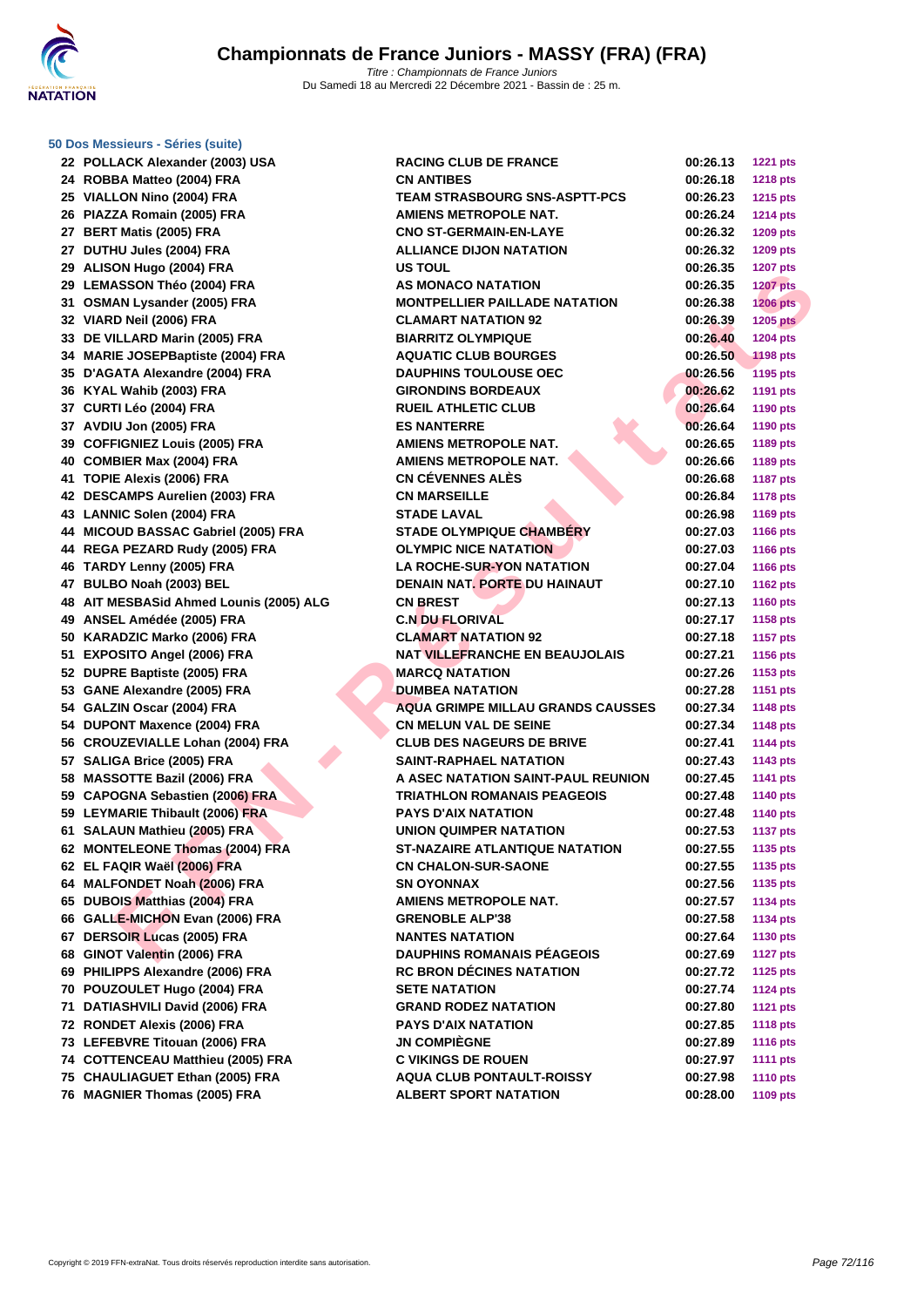

## **[50 Dos M](http://www.ffnatation.fr/webffn/index.php)essieurs - Séries (suite)**

| 77 HAMEL Timeo (2006) FRA                                       | <b>CN ANTIBES</b>                     | 00:28.03 | <b>1107 pts</b> |
|-----------------------------------------------------------------|---------------------------------------|----------|-----------------|
| 78 DELLAL Lucas (2005) FRA                                      | <b>RC BRON DÉCINES NATATION</b>       | 00:28.10 | <b>1103 pts</b> |
| 79 LLEDOS Sacha (2006) FRA                                      | <b>NANTES NATATION</b>                | 00:28.21 | 1097 pts        |
| 80 MONG HUNE Jamy (2006) FRA                                    | <b>NANTES NATATION</b>                | 00:28.36 | 1088 pts        |
| 81 ZAID Kaïs (2006) FRA                                         | CN CÉVENNES ALÈS                      | 00:28.38 | 1087 pts        |
| 82 DUCASTEL Jean (2005) FRA                                     | <b>SC NATATION ABBEVILLE</b>          | 00:28.47 | 1082 pts        |
| 83 ORANGE Briac (2006) FRA                                      | <b>NANTES NATATION</b>                | 00:28.64 | 1072 pts        |
| 84 SOMMERS Ohana (2006) FRA                                     | <b>OLYMPIQUE DE PIRAE</b>             | 00:28.67 | <b>1070 pts</b> |
| 85 DUCCI Mathis (2004) FRA                                      | <b>SAINT-RAPHAEL NATATION</b>         | 00:28.74 | 1066 pts        |
| 86 BEAUGER Martin (2006) FRA                                    | <b>ES MASSY NATATION</b>              | 00:28.75 | 1066 pts        |
| 87 TRINEZ Alexian (2006) FRA                                    | <b>LA JEANNE NATATION PORT</b>        | 00:28.80 | 1063 pts        |
| 88 COURTAT Morgan (2006) FRA                                    | <b>AN ROMORANTIN</b>                  | 00:28.89 | <b>1058 pts</b> |
| 89 SNEP Damien (2006) FRA                                       | <b>SN VERSAILLES</b>                  | 00:29.40 | 1029 pts        |
| 90 VIANO Lubin (2005) FRA                                       | <b>NAT VILLEFRANCHE EN BEAUJOLAIS</b> | 00:30.47 | 970 pts         |
| .00 Dos Messieurs - Finale A 17-18 ans (Lundi 20 Décembre 2021) |                                       |          |                 |

## **100 Dos Messieurs - Finale A 17-18 ans** (Lundi 20 Décembre 2021)

| <b>UNAINGL DITECTED</b>                                         | ————————————————                         | 00.ZU.UT<br>$1012 \mu s$                                                          |
|-----------------------------------------------------------------|------------------------------------------|-----------------------------------------------------------------------------------|
| 84 SOMMERS Ohana (2006) FRA                                     | <b>OLYMPIQUE DE PIRAE</b>                | 00:28.67<br><b>1070 pts</b>                                                       |
| 85 DUCCI Mathis (2004) FRA                                      | <b>SAINT-RAPHAEL NATATION</b>            | 00:28.74<br><b>1066 pts</b>                                                       |
| 86 BEAUGER Martin (2006) FRA                                    | <b>ES MASSY NATATION</b>                 | 00:28.75<br><b>1066 pts</b>                                                       |
| 87 TRINEZ Alexian (2006) FRA                                    | <b>LA JEANNE NATATION PORT</b>           | 00:28.80<br>1063 pts                                                              |
| 88 COURTAT Morgan (2006) FRA                                    | <b>AN ROMORANTIN</b>                     | 00:28.89<br>1058 pts                                                              |
| 89 SNEP Damien (2006) FRA                                       | <b>SN VERSAILLES</b>                     | 00:29.40<br>1029 pts                                                              |
| 90 VIANO Lubin (2005) FRA                                       | <b>NAT VILLEFRANCHE EN BEAUJOLAIS</b>    | 00:30.47<br>970 pts                                                               |
|                                                                 |                                          |                                                                                   |
| 100 Dos Messieurs - Finale A 17-18 ans (Lundi 20 Décembre 2021) |                                          |                                                                                   |
| 1 VAN WESTERING Kai (2003) FRA                                  | <b>BIARRITZ OLYMPIQUE</b>                | 00:52.40<br>1328 pts                                                              |
|                                                                 |                                          | 50m: 00:25.21 (00:25.21) 100m: 00:52.40 (00:27.19)                                |
| 2 CLUSMAN Simon (2004) FRA                                      | <b>LILLE MÉTROPOLE NATATION</b>          | 00:53.80<br><b>1286 pts</b>                                                       |
|                                                                 |                                          | 50m: 00:25.90 (00:25.90) 100m: 00:53.80 (00:27.90)                                |
| 3 BRIESCLouis (2003) FRA                                        | <b>DAUPHINS OBERNAI</b>                  | 00:53.93<br><b>1282 pts</b><br>50m: 00:26.08 (00:26.08) 100m: 00:53.93 (00:27.85) |
| 4 DESANGLES Alexandre (2004) FRA                                | <b>US COLOMIERS NATATION</b>             | 00:54.40<br><b>1268 pts</b>                                                       |
|                                                                 |                                          | 50m: 00:26.36 (00:26.36) 100m: 00:54.40 (00:28.04)                                |
| 5 ALVES TORRES Paul (2003) FRA                                  | <b>CN MARSEILLE</b>                      | 00:54.97<br><b>1251 pts</b>                                                       |
|                                                                 |                                          | 50m: 00:26.60 (00:26.60) 100m: 00:54.97 (00:28.37)                                |
| 5 ANDRE Jules (2004) FRA                                        | <b>CN MARSEILLE</b>                      | 00:54.97<br>1251 pts                                                              |
|                                                                 |                                          | 50m: 00:26.31 (00:26.31) 100m: 00:54.97 (00:28.66)                                |
| 7 POLLACK Alexander (2003) USA                                  | <b>RACING CLUB DE FRANCE</b>             | 00:55.10<br><b>1247 pts</b>                                                       |
|                                                                 | US TOUL                                  | 50m: 00:26.90 (00:26.90) 100m: 00:55.10 (00:28.20)                                |
| 8 ALISON Hugo (2004) FRA                                        |                                          | 00:55.40<br><b>1238 pts</b><br>50m: 00:26.84 (00:26.84) 100m: 00:55.40 (00:28.56) |
|                                                                 |                                          |                                                                                   |
| 100 Dos Messieurs - Finale A 15-16 ans (Lundi 20 Décembre 2021) |                                          |                                                                                   |
| 1 ARKHANGELSKY Michel (2005) RUS                                | <b>OLYMPIC NICE NATATION</b>             | 00:53.28<br>1301 pts                                                              |
|                                                                 |                                          | 50m: 00:25.83 (00:25.83) 100m: 00:53.28 (00:27.45)                                |
| 2 HUVET-PANSARD Paul (2005) FRA                                 | <b>EN TOURS</b>                          | 00:55.55<br>1233 pts                                                              |
|                                                                 |                                          | 50m: 00:26.75 (00:26.75) 100m: 00:55.55 (00:28.80)                                |
| 3 DE VILLARD Marin (2005) FRA                                   | <b>BIARRITZ OLYMPIQUE</b>                | 00:55.60<br><b>1232 pts</b><br>50m: 00:26.88 (00:26.88) 100m: 00:55.60 (00:28.72) |
| 4 LARGERON Pierre (2005) FRA                                    | <b>AQUA GRIMPE MILLAU GRANDS CAUSSES</b> | 00:55.63<br><b>1231 pts</b>                                                       |
|                                                                 |                                          | 50m : 00:26.86 (00:26.86) 100m : 00:55.63 (00:28.77)                              |
| 5 GUERIN Jules (2005) FRA                                       | <b>CN LE MANS</b>                        | 00:55.79<br><b>1226 pts</b>                                                       |
|                                                                 |                                          | 50m: 00:26.44 (00:26.44) 100m: 00:55.79 (00:29.35)                                |
| 6 BERT Matis (2005) FRA                                         | <b>CNO ST-GERMAIN-EN-LAYE</b>            | 00:56.68<br><b>1200 pts</b>                                                       |
|                                                                 |                                          | 50m: 00:27.41 (00:27.41) 100m: 00:56.68 (00:29.27)                                |
| 7 PIAZZA Romain (2005) FRA                                      | <b>AMIENS METROPOLE NAT.</b>             | 00:56.98<br>1191 pts                                                              |
|                                                                 |                                          | 50m: 00:27.38 (00:27.38) 100m: 00:56.98 (00:29.60)                                |
| 8 TOPIE Alexis (2006) FRA                                       | <b>CN CÉVENNES ALÈS</b>                  | 00:57.47<br>1177 pts<br>$F0 - 0.00700$ (00.07.00                                  |

- **1 ARKHANGELSKY Michel (2005) RUS OLYMPIC NICE NATATION 00:53.28 1301 pts**
- **2 HUVET-PANSARD Paul (2005) FRA EN TOURS 00:55.55 1233 pts**
- **3 DE VILLARD Marin (2005) FRA BIARRITZ OLYMPIQUE 00:55.60 1232 pts**
- **4 LARGERON Pierre (2005) FRA AQUA GRIMPE MILLAU GRANDS CAUSSES 00:55.63 1231 pts**
- **5 GUERIN Jules (2005) FRA CN LE MANS 00:55.79 1226 pts**
- **6 BERT Matis (2005) FRA CNO ST-GERMAIN-EN-LAYE 00:56.68 1200 pts**
- **7 PIAZZA Romain (2005) FRA AMIENS METROPOLE NAT. 00:56.98 1191 pts**
- **8 TOPIE Alexis (2006) FRA CN CÉVENNES ALÈS 00:57.47 1177 pts**

## **100 Dos Messieurs - Finale B 17-18 ans** (Lundi 20 Décembre 2021)

| 1 BARBAUD Julien (2004) FRA  | <b>CN MELUN VAL DE SEINE</b> |                                                       | 00:55.77 | <b>1227 pts</b> |
|------------------------------|------------------------------|-------------------------------------------------------|----------|-----------------|
|                              |                              | 50m: 00:26.93 (00:26.93) 100m: 00:55.77 (00:28.84)    |          |                 |
| 2 BRAIZE Neo (2004) FRA      | <b>ES MASSY NATATION</b>     |                                                       | 00:55.87 | <b>1224 pts</b> |
|                              |                              | 50m: 00:26.86 (00:26.86) 100m: 00:55.87 (00:29.01)    |          |                 |
| 3 NSEMBENE Nathan (2004) FRA | <b>AQUATIC CLUB BOURGES</b>  |                                                       | 00:56.61 | <b>1202 pts</b> |
|                              |                              | 50m : 00:27.12 (00:27.12)  100m : 00:56.61 (00:29.49) |          |                 |

50m : 00:27.66 (00:27.66) 100m : 00:57.47 (00:29.81)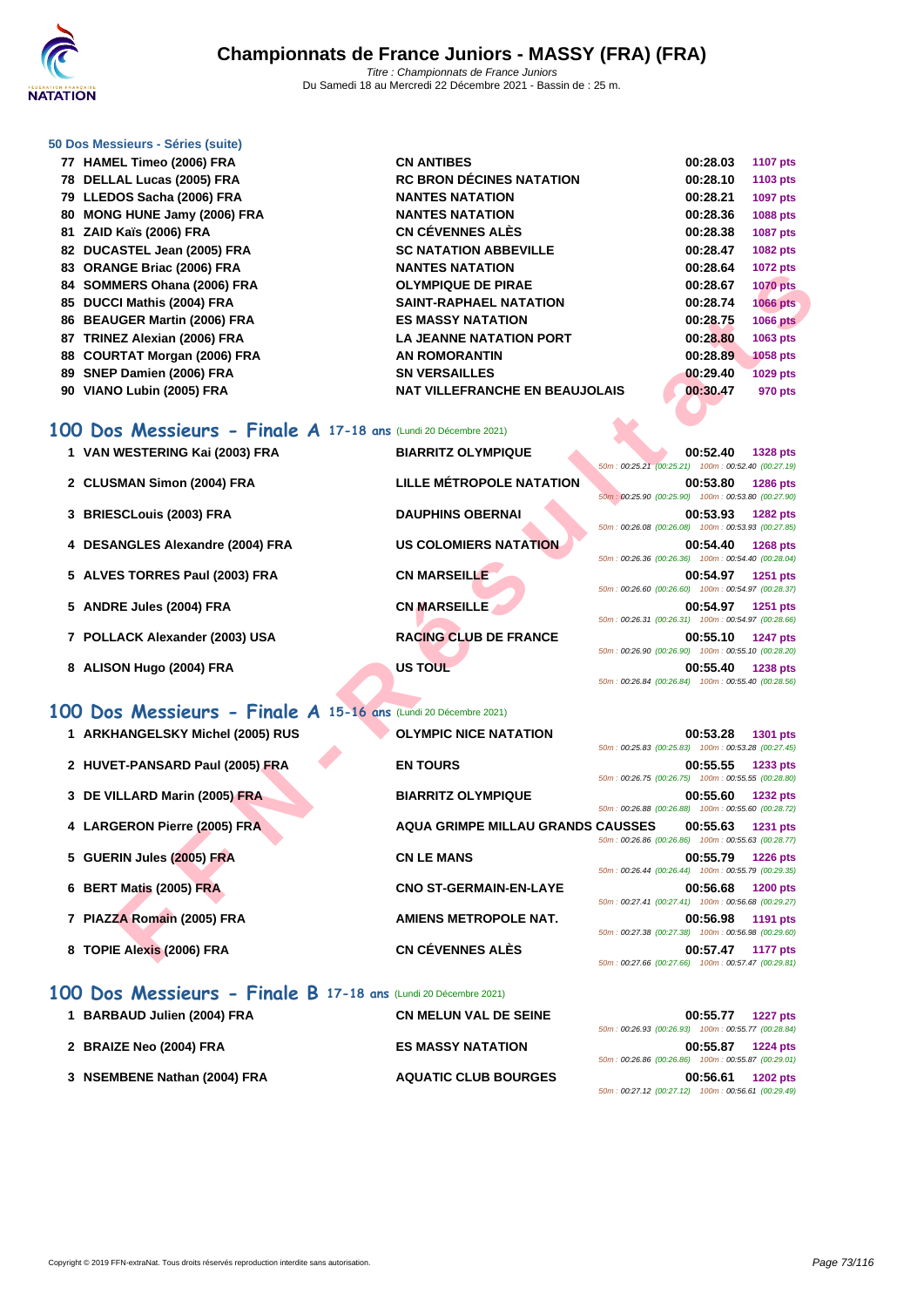

| 100 Dos Messieurs - Finale B (suite) |                                                                                                                                                                                                                                                                                                                                    |                                                                 |                                      |                                                                                                                                                                                                                                                                                                                                                                                                                                                                                                                                                                                                                                                       |
|--------------------------------------|------------------------------------------------------------------------------------------------------------------------------------------------------------------------------------------------------------------------------------------------------------------------------------------------------------------------------------|-----------------------------------------------------------------|--------------------------------------|-------------------------------------------------------------------------------------------------------------------------------------------------------------------------------------------------------------------------------------------------------------------------------------------------------------------------------------------------------------------------------------------------------------------------------------------------------------------------------------------------------------------------------------------------------------------------------------------------------------------------------------------------------|
|                                      | <b>CN MARSEILLE</b>                                                                                                                                                                                                                                                                                                                |                                                                 |                                      | 1195 pts                                                                                                                                                                                                                                                                                                                                                                                                                                                                                                                                                                                                                                              |
|                                      |                                                                                                                                                                                                                                                                                                                                    |                                                                 |                                      |                                                                                                                                                                                                                                                                                                                                                                                                                                                                                                                                                                                                                                                       |
|                                      | <b>OLYMPIC NICE NATATION</b>                                                                                                                                                                                                                                                                                                       |                                                                 |                                      |                                                                                                                                                                                                                                                                                                                                                                                                                                                                                                                                                                                                                                                       |
|                                      |                                                                                                                                                                                                                                                                                                                                    |                                                                 |                                      |                                                                                                                                                                                                                                                                                                                                                                                                                                                                                                                                                                                                                                                       |
|                                      | <b>ALLIANCE DIJON NATATION</b>                                                                                                                                                                                                                                                                                                     |                                                                 |                                      | 1188 pts                                                                                                                                                                                                                                                                                                                                                                                                                                                                                                                                                                                                                                              |
|                                      |                                                                                                                                                                                                                                                                                                                                    |                                                                 |                                      |                                                                                                                                                                                                                                                                                                                                                                                                                                                                                                                                                                                                                                                       |
|                                      | <b>AQUATIC CLUB BOURGES</b>                                                                                                                                                                                                                                                                                                        |                                                                 |                                      |                                                                                                                                                                                                                                                                                                                                                                                                                                                                                                                                                                                                                                                       |
|                                      |                                                                                                                                                                                                                                                                                                                                    |                                                                 |                                      |                                                                                                                                                                                                                                                                                                                                                                                                                                                                                                                                                                                                                                                       |
|                                      | AMIENS METROPOLE NAT.                                                                                                                                                                                                                                                                                                              |                                                                 |                                      | 1179 pts                                                                                                                                                                                                                                                                                                                                                                                                                                                                                                                                                                                                                                              |
|                                      |                                                                                                                                                                                                                                                                                                                                    |                                                                 |                                      |                                                                                                                                                                                                                                                                                                                                                                                                                                                                                                                                                                                                                                                       |
|                                      |                                                                                                                                                                                                                                                                                                                                    |                                                                 |                                      |                                                                                                                                                                                                                                                                                                                                                                                                                                                                                                                                                                                                                                                       |
|                                      |                                                                                                                                                                                                                                                                                                                                    |                                                                 |                                      |                                                                                                                                                                                                                                                                                                                                                                                                                                                                                                                                                                                                                                                       |
|                                      | <b>OLYMPIC NICE NATATION</b>                                                                                                                                                                                                                                                                                                       |                                                                 |                                      |                                                                                                                                                                                                                                                                                                                                                                                                                                                                                                                                                                                                                                                       |
|                                      |                                                                                                                                                                                                                                                                                                                                    |                                                                 |                                      |                                                                                                                                                                                                                                                                                                                                                                                                                                                                                                                                                                                                                                                       |
|                                      | <b>CLAMART NATATION 92</b>                                                                                                                                                                                                                                                                                                         |                                                                 |                                      | 1170 pts                                                                                                                                                                                                                                                                                                                                                                                                                                                                                                                                                                                                                                              |
|                                      |                                                                                                                                                                                                                                                                                                                                    |                                                                 |                                      |                                                                                                                                                                                                                                                                                                                                                                                                                                                                                                                                                                                                                                                       |
|                                      |                                                                                                                                                                                                                                                                                                                                    |                                                                 |                                      | <b>1166 pts</b>                                                                                                                                                                                                                                                                                                                                                                                                                                                                                                                                                                                                                                       |
|                                      |                                                                                                                                                                                                                                                                                                                                    |                                                                 |                                      |                                                                                                                                                                                                                                                                                                                                                                                                                                                                                                                                                                                                                                                       |
|                                      | AMIENS METROPOLE NAT.                                                                                                                                                                                                                                                                                                              |                                                                 |                                      | 1161 pts                                                                                                                                                                                                                                                                                                                                                                                                                                                                                                                                                                                                                                              |
|                                      |                                                                                                                                                                                                                                                                                                                                    |                                                                 |                                      |                                                                                                                                                                                                                                                                                                                                                                                                                                                                                                                                                                                                                                                       |
|                                      | <b>CLAMART NATATION 92</b>                                                                                                                                                                                                                                                                                                         |                                                                 |                                      | <b>1156 pts</b>                                                                                                                                                                                                                                                                                                                                                                                                                                                                                                                                                                                                                                       |
|                                      | 4 CHATEIGNER Benjamin (2004) FRA<br>5 BAUDIN CHASSIGNEUX Clément (2004) FRA<br>6 DUTHU Jules (2004) FRA<br>7 MARIE JOSEPBaptiste (2004) FRA<br>8 COMBIER Max (2004) FRA<br>1 REGA PEZARD Rudy (2005) FRA<br>2 KARADZIC Marko (2006) FRA<br>3 OSMAN Lysander (2005) FRA<br>4 COFFIGNIEZ Louis (2005) FRA<br>5 VIARD Neil (2006) FRA | 100 Dos Messieurs - Finale B 15-16 ans (Lundi 20 Décembre 2021) | <b>MONTPELLIER PAILLADE NATATION</b> | 00:56.85<br>50m: 00:27.66 (00:27.66) 100m: 00:56.85 (00:29.19)<br>00:56.96 1192 pts<br>50m: 00:27.05 (00:27.05) 100m: 00:56.96 (00:29.91)<br>00:57.11<br>50m: 00:27.65 (00:27.65) 100m: 00:57.11 (00:29.46)<br>00:57.18 1186 pts<br>50m: 00:27.15 (00:27.15) 100m: 00:57.18 (00:30.03)<br>00:57.42<br>50m: 00:28.08 (00:28.08) 100m: 00:57.42 (00:29.34)<br>00:57.58 1174 pts<br>50m: 00:27.99 (00:27.99) 100m: 00:57.58 (00:29.59)<br>00:57.71<br>50m: 00:28.35 (00:28.35) 100m: 00:57.71 (00:29.36)<br>00:57.87<br>50m: 00:27.92 (00:27.92) 100m: 00:57.87 (00:29.95)<br>00:58.02<br>50m: 00:28.03 (00:28.03) 100m: 00:58.02 (00:29.99)<br>00:58.20 |

## **6 ANSEL Amédée (2005) FRA C.N DU FLORIVAL 00:58.50 1148 pts** 50m : 00:28.29 (00:28.29) 100m : 00:58.50 (00:30.21) **7 MALFONDET Noah (2006) FRA SN OYONNAX 00:58.57 1146 pts** 50m : 00:28.32 (00:28.32) 100m : 00:58.57 (00:30.25) 50m : 00:28.60 (00:28.60) 100m : 01:00.19 (00:31.59)

## **100 Dos Messieurs - Barrage Finales 17-18 ans** (Lundi 20 Décembre 2021) **1 CHATEIGNER Benjamin (2004) FRA**

| <b>CN MARSEILLE</b><br>00:55.97<br>1221 pts               |  |
|-----------------------------------------------------------|--|
| 50m: 00:27.61 (00:27.61) 100m: 00:55.97 (00:28.36)        |  |
| <b>TEAM STRASBOURG SNS-ASPTT-PCS</b><br>00:56.19 1215 pts |  |
| 50m: 00:27.08 (00:27.08) 100m: 00:56.19 (00:29.11)        |  |

## **100 Dos Messieurs - Séries** (Lundi 20 Décembre 2021)

| 8 COMBIER Max (2004) FRA                                              | AMIENS METROPOLE NAT.                                         | 00:57.42<br>1179 pts<br>50m: 00:28.08 (00:28.08) 100m: 00:57.42 (00:29.34)                             |
|-----------------------------------------------------------------------|---------------------------------------------------------------|--------------------------------------------------------------------------------------------------------|
| 00 Dos Messieurs - Finale B 15-16 ans (Lundi 20 Décembre 2021)        |                                                               |                                                                                                        |
| 1 REGA PEZARD Rudy (2005) FRA                                         | <b>OLYMPIC NICE NATATION</b>                                  | 00:57.58<br>$1174$ pts<br>50m: 00:27.99 (00:27.99) 100m: 00:57.58 (00:29.59)                           |
| 2 KARADZIC Marko (2006) FRA                                           | <b>CLAMART NATATION 92</b>                                    | 00:57.71<br><b>1170 pts</b><br>50m: 00:28.35 (00:28.35) 100m: 00:57.71 (00:29.36)                      |
| 3 OSMAN Lysander (2005) FRA                                           | <b>MONTPELLIER PAILLADE NATATION</b>                          | 00:57.87<br><b>1166 pts</b><br>50m : 00:27.92 (00:27.92) 100m : 00:57.87 (00:29.95)                    |
| 4 COFFIGNIEZ Louis (2005) FRA                                         | AMIENS METROPOLE NAT.                                         | 00:58.02<br><b>1161 pts</b>                                                                            |
| 5 VIARD Neil (2006) FRA                                               | <b>CLAMART NATATION 92</b>                                    | 50m : 00:28.03 (00:28.03) 100m : 00:58.02 (00:29.99)<br>00:58.20<br><b>1156 pts</b>                    |
| 6 ANSEL Amédée (2005) FRA                                             | <b>C.N DU FLORIVAL</b>                                        | 50m: 00:28.29 (00:28.29) 100m: 00:58.20 (00:29.91)<br>00:58.50<br>1148 pts                             |
| 7 MALFONDET Noah (2006) FRA                                           | <b>SN OYONNAX</b>                                             | 50m: 00:28.29 (00:28.29) 100m: 00:58.50 (00:30.21)<br>00:58.57<br><b>1146 pts</b>                      |
| 8 BRICOUT Pacome (2005) FRA                                           | <b>CN ANTIBES</b>                                             | 50m: 00:28.32 (00:28.32) 100m: 00:58.57 (00:30.25)<br>01:00.19<br><b>1100 pts</b>                      |
|                                                                       |                                                               | 50m: 00:28.60 (00:28.60) 100m: 01:00.19 (00:31.59)                                                     |
| 00 Dos Messieurs - Barrage Finales 17-18 ans (Lundi 20 Décembre 2021) |                                                               |                                                                                                        |
| 1 CHATEIGNER Benjamin (2004) FRA                                      | <b>CN MARSEILLE</b>                                           | 00:55.97<br><b>1221 pts</b><br>50m: 00:27.61 (00:27.61) 100m: 00:55.97 (00:28.36)                      |
| 2 VIALLON Nino (2004) FRA                                             | <b>TEAM STRASBOURG SNS-ASPTT-PCS</b>                          | 00:56.19<br><b>1215 pts</b><br>50m: 00:27.08 (00:27.08) 100m: 00:56.19 (00:29.11)                      |
| 00 Dos Messieurs - Séries<br>(Lundi 20 Décembre 2021)                 |                                                               |                                                                                                        |
| 1 VAN WESTERING Kai (2003) FRA                                        | <b>BIARRITZ OLYMPIQUE</b>                                     | 00:53.16<br>1305 pts                                                                                   |
| 2 CLUSMAN Simon (2004) FRA                                            | <b>LILLE MÉTROPOLE NATATION</b>                               | 50m: 00:25.63 (00:25.63) 100m: 00:53.16 (00:27.53)<br>00:54.05<br><b>1278 pts</b>                      |
|                                                                       | <b>CN MARSEILLE</b>                                           | 50m: 00:25.93 (00:25.93) 100m: 00:54.05 (00:28.12)                                                     |
| 3 ALVES TORRES Paul (2003) FRA                                        |                                                               | 00:54.35<br><b>1269 pts</b><br>50m: 00:26.08 (00:26.08) 100m: 00:54.35 (00:28.27)                      |
| 4 DESANGLES Alexandre (2004) FRA                                      | <b>US COLOMIERS NATATION</b>                                  | 00:54.59<br><b>1262 pts</b><br>50m: 00:26.59 (00:26.59) 100m: 00:54.59 (00:28.00)                      |
| 5 ANDRE Jules (2004) FRA                                              | <b>CN MARSEILLE</b>                                           | 00:54.65<br><b>1260 pts</b><br>50m: 00:26.31 (00:26.31) 100m: 00:54.65 (00:28.34)                      |
| 6 ARKHANGELSKY Michel (2005) RUS                                      | <b>OLYMPIC NICE NATATION</b>                                  | 00:54.94<br><b>1251 pts</b><br>50m: 00:26.77 (00:26.77) 100m: 00:54.94 (00:28.17)                      |
| 7 POLLACK Alexander (2003) USA                                        | <b>RACING CLUB DE FRANCE</b>                                  | 00:55.51<br>1235 pts<br>50m: 00:27.37 (00:27.37) 100m: 00:55.51 (00:28.14)                             |
| 8 BRIESCLouis (2003) FRA                                              | <b>DAUPHINS OBERNAI</b>                                       | 00:55.59<br><b>1232 pts</b>                                                                            |
|                                                                       |                                                               | 50m: 00:26.63 (00:26.63) 100m: 00:55.59 (00:28.96)                                                     |
| 9 ALISON Hugo (2004) FRA                                              | <b>US TOUL</b>                                                | 00:55.79<br><b>1226 pts</b>                                                                            |
| 10 HUVET-PANSARD Paul (2005) FRA                                      | <b>EN TOURS</b>                                               | 50m: 00:27.18 (00:27.18) 100m: 00:55.79 (00:28.61)<br>00:56.09<br><b>1217 pts</b>                      |
|                                                                       |                                                               | 50m: 00:27.03 (00:27.03) 100m: 00:56.09 (00:29.06)                                                     |
| 11 BARBAUD Julien (2004) FRA                                          | <b>CN MELUN VAL DE SEINE</b>                                  | 00:56.10<br><b>1217 pts</b><br>50m: 00:26.77 (00:26.77) 100m: 00:56.10 (00:29.33)                      |
| 12 LARGERON Pierre (2005) FRA<br>13 BRAIZE Neo (2004) FRA             | AQUA GRIMPE MILLAU GRANDS CAUSSES<br><b>ES MASSY NATATION</b> | 00:56.14<br><b>1216 pts</b><br>50m: 00:26.66 (00:26.66) 100m: 00:56.14 (00:29.48)<br>00:56.16 1215 pts |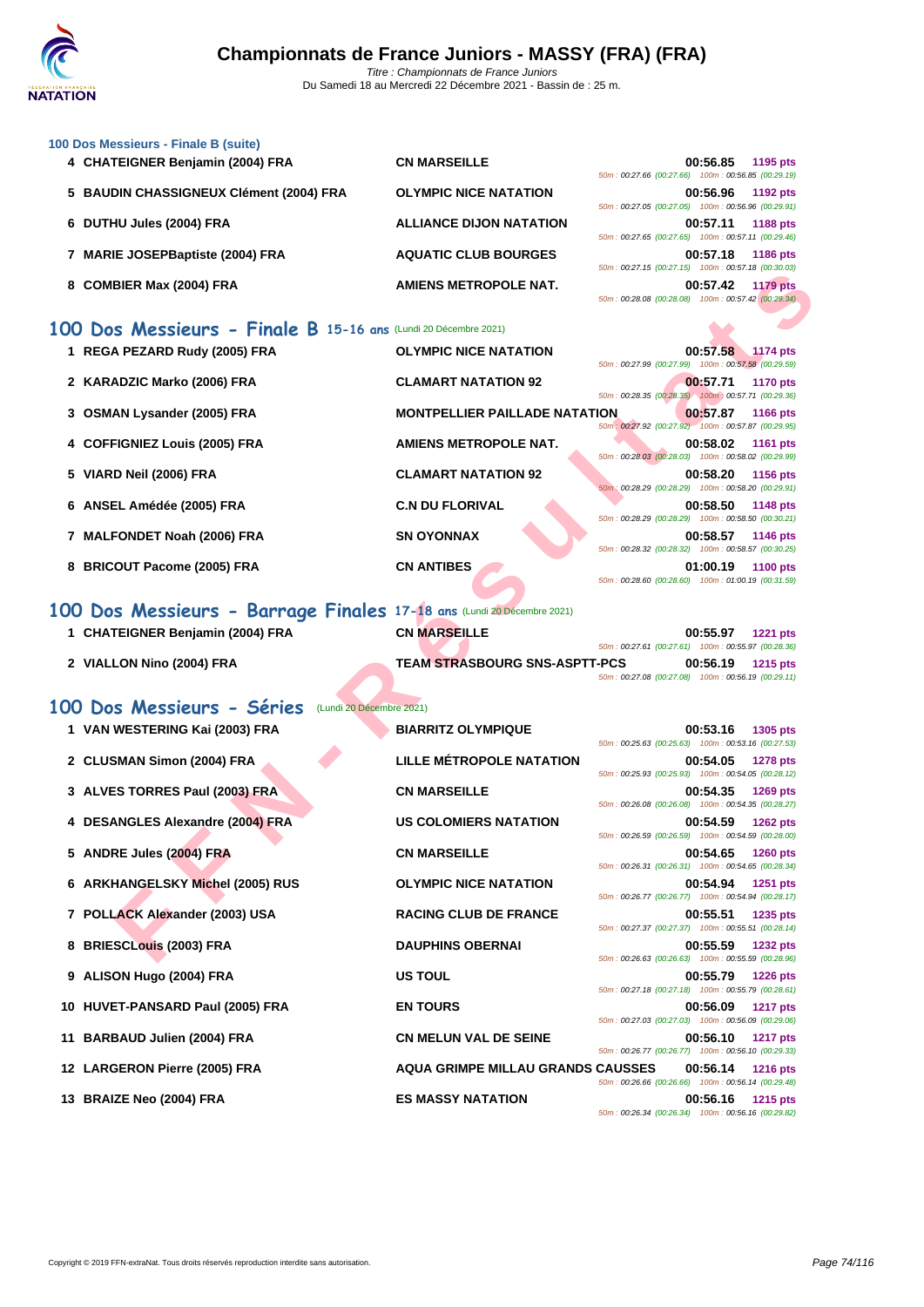

|     | 100 Dos Messieurs - Séries (suite)<br>14 GUERIN Jules (2005) FRA | <b>CN LE MANS</b>                    |                                                                |                 |
|-----|------------------------------------------------------------------|--------------------------------------|----------------------------------------------------------------|-----------------|
|     |                                                                  |                                      | 00:56.40<br>50m: 00:26.78 (00:26.78) 100m: 00:56.40 (00:29.62) | <b>1208 pts</b> |
|     | 15 BAUDIN CHASSIGNEUX Clément (2004) FRA                         | <b>OLYMPIC NICE NATATION</b>         | 00:56.41<br>50m: 00:27.55 (00:27.55) 100m: 00:56.41 (00:28.86) | <b>1208 pts</b> |
| 16  | <b>MARIE JOSEPBaptiste (2004) FRA</b>                            | <b>AQUATIC CLUB BOURGES</b>          | 00:56.62<br>50m: 00:26.89 (00:26.89) 100m: 00:56.62 (00:29.73) | <b>1202 pts</b> |
| 17  | DE VILLARD Marin (2005) FRA                                      | <b>BIARRITZ OLYMPIQUE</b>            | 00:56.68<br>50m: 00:27.16 (00:27.16) 100m: 00:56.68 (00:29.52) | <b>1200 pts</b> |
| 18  | <b>COMBIER Max (2004) FRA</b>                                    | <b>AMIENS METROPOLE NAT.</b>         | 00:56.79<br>50m: 00:27.45 (00:27.45) 100m: 00:56.79 (00:29.34) | <b>1197 pts</b> |
| 19  | <b>NSEMBENE Nathan (2004) FRA</b>                                | <b>AQUATIC CLUB BOURGES</b>          | 00:56.82<br>50m: 00:27.41 (00:27.41) 100m: 00:56.82 (00:29.41) | <b>1196 pts</b> |
| 20  | DUTHU Jules (2004) FRA                                           | <b>ALLIANCE DIJON NATATION</b>       | 00:56.86<br>50m: 00:27.48 (00:27.48) 100m: 00:56.86 (00:29.38) | 1195 pts        |
| 21  | <b>CHATEIGNER Benjamin (2004) FRA</b>                            | <b>CN MARSEILLE</b>                  | 00:56.89                                                       | 1194 pts        |
| 21  | VIALLON Nino (2004) FRA                                          | <b>TEAM STRASBOURG SNS-ASPTT-PCS</b> | 50m: 00:27.32 (00:27.32) 100m: 00:56.89 (00:29.57)<br>00:56.89 | 1194 pts        |
| 23  | <b>LANNIC Solen (2004) FRA</b>                                   | <b>STADE LAVAL</b>                   | 50m: 00:27.07 (00:27.07) 100m: 00:56.89 (00:29.82)<br>00:56.95 | 1192 pts        |
| 24  | <b>LEMASSON Théo (2004) FRA</b>                                  | AS MONACO NATATION                   | 50m: 00:27.68 (00:27.68) 100m: 00:56.95 (00:29.27)<br>00:56.97 | 1192 pts        |
| 25  | CELESTE Mathéo (2004) FRA                                        | <b>BLANC-MESNIL S.N</b>              | 50m: 00:27.25 (00:27.25) 100m: 00:56.97 (00:29.72)<br>00:57.09 | <b>1188 pts</b> |
| 26  | HUET-LEBERRUYER Titouan (2003) FRA                               | <b>CS CLICHY 92</b>                  | 50m: 00:27.03 (00:27.03) 100m: 00:57.09 (00:30.06)<br>00:57.10 | 1188 pts        |
| 27  | DABIN John-William (2004) FRA                                    | AMIENS METROPOLE NAT.                | 50m: 00:27.32 (00:27.32) 100m: 00:57.10 (00:29.78)<br>00:57.29 | 1182 pts        |
| 28  | PIAZZA Romain (2005) FRA                                         | <b>AMIENS METROPOLE NAT.</b>         | 50m: 00:27.59 (00:27.59) 100m: 00:57.29 (00:29.70)<br>00:57.42 | 1179 pts        |
| 29  | <b>PANNUTI Sandro (2004) FRA</b>                                 | <b>OLYMPIC NICE NATATION</b>         | 50m: 00:27.62 (00:27.62) 100m: 00:57.42 (00:29.80)<br>00:57.45 | <b>1178 pts</b> |
| 30  | TOPIE Alexis (2006) FRA                                          | <b>CN CÉVENNES ALÈS</b>              | 50m: 00:27.97 (00:27.97) 100m: 00:57.45 (00:29.48)<br>00:57.52 | <b>1176 pts</b> |
|     |                                                                  | <b>CNO ST-GERMAIN-EN-LAYE</b>        | 50m: 00:27.67 (00:27.67) 100m: 00:57.52 (00:29.85)<br>00:57.55 |                 |
| 31  | <b>BERT Matis (2005) FRA</b>                                     |                                      | 50m: 00:27.62 (00:27.62) 100m: 00:57.55 (00:29.93)             | 1175 pts        |
|     | 32 CURTI Léo (2004) FRA                                          | <b>RUEIL ATHLETIC CLUB</b>           | 00:57.57<br>50m: 00:27.22 (00:27.22) 100m: 00:57.57 (00:30.35) | <b>1174 pts</b> |
| 33  | REGA PEZARD Rudy (2005) FRA                                      | <b>OLYMPIC NICE NATATION</b>         | 00:57.60<br>50m: 00:27.83 (00:27.83) 100m: 00:57.60 (00:29.77) | 1174 pts        |
|     | 34 DESBORDES Keha (2004) FRA                                     | <b>OLYMPIQUE DE PIRAE</b>            | 00:57.84<br>50m: 00:27.68 (00:27.68) 100m: 00:57.84 (00:30.16) | <b>1167 pts</b> |
|     | 35 DUBOIS Matthias (2004) FRA                                    | <b>AMIENS METROPOLE NAT.</b>         | 00:57.95<br>50m: 00:27.99 (00:27.99) 100m: 00:57.95 (00:29.96) | <b>1163 pts</b> |
|     | 36 OSMAN Lysander (2005) FRA                                     | <b>MONTPELLIER PAILLADE NATATION</b> | 00:57.96<br>50m: 00:28.07 (00:28.07) 100m: 00:57.96 (00:29.89) | <b>1163 pts</b> |
| 37  | <b>DUPONT Maxence (2004) FRA</b>                                 | <b>CN MELUN VAL DE SEINE</b>         | 00:58.05<br>50m: 00:27.88 (00:27.88) 100m: 00:58.05 (00:30.17) | <b>1161 pts</b> |
| 38  | <b>BRICOUT Pacome (2005) FRA</b>                                 | <b>CN ANTIBES</b>                    | 00:58.13                                                       | <b>1158 pts</b> |
| 39  | ANSEL Amédée (2005) FRA                                          | <b>C.N DU FLORIVAL</b>               | 50m: 00:27.78 (00:27.78) 100m: 00:58.13 (00:30.35)<br>00:58.22 | <b>1156 pts</b> |
| 40  | VIARD Neil (2006) FRA                                            | <b>CLAMART NATATION 92</b>           | 50m: 00:28.30 (00:28.30) 100m: 00:58.22 (00:29.92)<br>00:58.24 | 1155 pts        |
| 41. | KYAL Wahib (2003) FRA                                            | <b>GIRONDINS BORDEAUX</b>            | 50m: 00:28.18 (00:28.18) 100m: 00:58.24 (00:30.06)<br>00:58.35 | 1152 pts        |
| 42  | <b>MALFONDET Noah (2006) FRA</b>                                 | <b>SN OYONNAX</b>                    | 50m: 00:27.06 (00:27.06) 100m: 00:58.35 (00:31.29)<br>00:58.45 | 1149 pts        |
| 43  | KARADZIC Marko (2006) FRA                                        | <b>CLAMART NATATION 92</b>           | 50m: 00:28.63 (00:28.63) 100m: 00:58.45 (00:29.82)<br>00:58.47 | 1149 pts        |
|     | 44 COFFIGNIEZ Louis (2005) FRA                                   | <b>AMIENS METROPOLE NAT.</b>         | 50m: 00:28.47 (00:28.47) 100m: 00:58.47 (00:30.00)<br>00:58.52 | 1147 pts        |
|     |                                                                  |                                      | 50m: 00:28.32 (00:28.32) 100m: 00:58.52 (00:30.20)             |                 |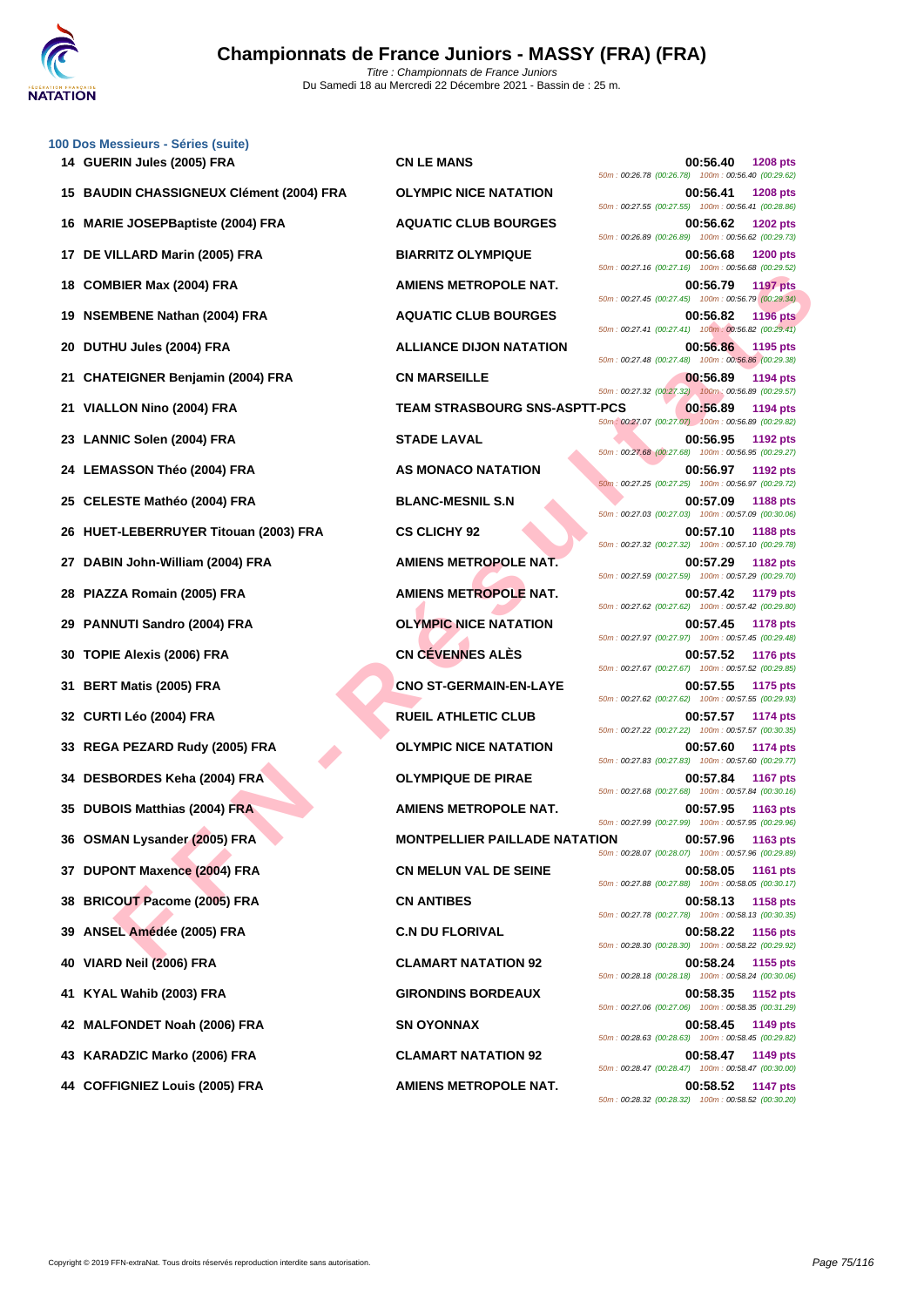

|    | 100 Dos Messieurs - Séries (suite)      |                                   |                                                                                   |
|----|-----------------------------------------|-----------------------------------|-----------------------------------------------------------------------------------|
|    | 45 GIGAN Mathéo (2005) FRA              | <b>ANGERS NATATION</b>            | 00:58.54<br><b>1147 pts</b><br>50m: 00:28.50 (00:28.50) 100m: 00:58.54 (00:30.04) |
|    | <b>MICOUD BASSAC Gabriel (2005) FRA</b> | <b>STADE OLYMPIQUE CHAMBERY</b>   | 00:58.57<br>1146 pts<br>50m: 00:27.94 (00:27.94) 100m: 00:58.57 (00:30.63)        |
| 47 | TARDY Lenny (2005) FRA                  | <b>LA ROCHE-SUR-YON NATATION</b>  | 00:58.62<br>1144 pts<br>50m: 00:28.24 (00:28.24) 100m: 00:58.62 (00:30.38)        |
| 48 | <b>BOUCAS Joan (2004) FRA</b>           | <b>CN VIRY-CHÂTILLON</b>          | 00:58.64<br><b>1144 pts</b><br>50m: 00:28.32 (00:28.32) 100m: 00:58.64 (00:30.32) |
| 49 | GINOT Valentin (2006) FRA               | <b>DAUPHINS ROMANAIS PEAGEOIS</b> | 00:58.73<br><b>1141 pts</b><br>50m: 00:28.33 (00:28.33) 100m: 00:58.73 (00:30.40) |
| 50 | POUZOULET Hugo (2004) FRA               | <b>SETE NATATION</b>              | 00:58.86<br><b>1137 pts</b><br>50m: 00:28.64 (00:28.64) 100m: 00:58.86 (00:30.22) |
| 51 | LE GUILLARD Robin (2004) FRA            | <b>TROYES ON</b>                  | 00:59.18<br>1128 pts<br>50m : 00:28.50 (00:28.50) 100m : 00:59.18 (00:30.68)      |
| 52 | <b>CECCHIN Cyriel (2004) FRA</b>        | <b>CN LUNEL</b>                   | 00:59.22<br><b>1127 pts</b>                                                       |
| 53 | AIT MESBASid Ahmed Lounis (2005) ALG    | <b>CN BREST</b>                   | 50m: 00:28.17 (00:28.17) 100m: 00:59.22 (00:31.05)<br>00:59.30<br><b>1125 pts</b> |
| 54 | <b>DERSOIR Lucas (2005) FRA</b>         | <b>NANTES NATATION</b>            | 50m: 00:27.70 (00:27.70) 100m: 00:59.30 (00:31.60)<br>00:59.35<br>1124 pts        |
| 55 | LEYMARIE Thibault (2006) FRA            | <b>PAYS D'AIX NATATION</b>        | 50m: 00:28.73 (00:28.73) 100m: 00:59.35 (00:30.62)<br>00:59.44<br>1121 pts        |
| 55 | <b>CLAIRGIRONNET Gatien (2004) FRA</b>  | <b>ES NANTERRE</b>                | 50m: 00:28.30 (00:28.30) 100m: 00:59.44 (00:31.14)<br>00:59.44<br><b>1121 pts</b> |
| 55 | <b>COTTENCEAU Matthieu (2005) FRA</b>   | <b>C VIKINGS DE ROUEN</b>         | 50m: 00:28.46 (00:28.46) 100m: 00:59.44 (00:30.98)<br>00:59.44<br><b>1121 pts</b> |
| 58 | PISTRE Romain (2004) FRA                | <b>MONTAUBAN NATATION</b>         | 50m: 00:28.91 (00:28.91) 100m: 00:59.44 (00:30.53)<br>00:59.53<br><b>1119 pts</b> |
| 59 | DALLE RISBOURG Raphael (2005) FRA       | <b>OLYMPIC NICE NATATION</b>      | 50m: 00:28.55 (00:28.55) 100m: 00:59.53 (00:30.98)<br>00:59.55<br><b>1118 pts</b> |
| 60 | DELLAL Lucas (2005) FRA                 | <b>RC BRON DÉCINES NATATION</b>   | 50m: 00:28.97 (00:28.97) 100m: 00:59.55 (00:30.58)<br>00:59.56<br><b>1118 pts</b> |
| 61 | <b>WAGNER Guillaume (2004) FRA</b>      | <b>CN CHALON-SUR-SAONE</b>        | 50m: 00:28.84 (00:28.84) 100m: 00:59.56 (00:30.72)<br>00:59.57<br><b>1117 pts</b> |
|    | 62 HAMEL Timeo (2006) FRA               | <b>CN ANTIBES</b>                 | 50m: 00:28.68 (00:28.68) 100m: 00:59.57 (00:30.89)<br>00:59.60<br><b>1117 pts</b> |
| 63 | <b>GALLE-MICHON Evan (2006) FRA</b>     | <b>GRENOBLE ALP'38</b>            | 50m: 00:28.50 (00:28.50) 100m: 00:59.60 (00:31.10)<br>00:59.68<br><b>1114 pts</b> |
| 64 | <b>COTTIN Antoine (2005) FRA</b>        | <b>SN VERSAILLES</b>              | 50m: 00:29.03 (00:29.03) 100m: 00:59.68 (00:30.65)<br>00:59.93<br><b>1107 pts</b> |
| 65 | <b>RONDET Alexis (2006) FRA</b>         | <b>PAYS D'AIX NATATION</b>        | 50m: 00:28.70 (00:28.70) 100m: 00:59.93 (00:31.23)<br>01:00.02<br>1105 pts        |
|    | 66 DUCASTEL Jean (2005) FRA             | <b>SC NATATION ABBEVILLE</b>      | 50m: 00:28.88 (00:28.88) 100m: 01:00.02 (00:31.14)<br>01:00.05<br>1104 pts        |
|    |                                         | <b>SN METZ</b>                    | 50m: 00:29.20 (00:29.20) 100m: 01:00.05 (00:30.85)                                |
|    | 67 DE LAPPARENT Antoine (2006) FRA      |                                   | 01:00.10<br>1103 pts<br>50m: 00:29.07 (00:29.07) 100m: 01:00.10 (00:31.03)        |
|    | 68 EL FAQIR Waël (2006) FRA             | <b>CN CHALON-SUR-SAONE</b>        | 01:00.14<br>1101 pts<br>50m: 00:29.10 (00:29.10) 100m: 01:00.14 (00:31.04)        |
| 69 | <b>ORANGE Briac (2006) FRA</b>          | <b>NANTES NATATION</b>            | 01:00.26<br>1098 pts<br>50m: 00:29.64 (00:29.64) 100m: 01:00.26 (00:30.62)        |
| 70 | NOGUES Ronan (2005) FRA                 | <b>ALLIANCE DIJON NATATION</b>    | 01:00.29<br>1097 pts<br>50m: 00:29.10 (00:29.10) 100m: 01:00.29 (00:31.19)        |
| 71 | MONG HUNE Jamy (2006) FRA               | <b>NANTES NATATION</b>            | 01:00.32<br>1096 pts<br>50m: 00:29.20 (00:29.20) 100m: 01:00.32 (00:31.12)        |
|    | 72 EVENO Roman (2005) FRA               | <b>DAUPHINS TOULOUSE OEC</b>      | 01:00.44<br>1093 pts<br>50m: 00:28.33 (00:28.33) 100m: 01:00.44 (00:32.11)        |
|    | 73 LLEDOS Sacha (2006) FRA              | <b>NANTES NATATION</b>            | 01:00.53<br>1091 pts<br>50m: 00:28.93 (00:28.93) 100m: 01:00.53 (00:31.60)        |
|    | 74 DUPRE Baptiste (2005) FRA            | <b>MARCQ NATATION</b>             | 01:00.61<br>1088 pts<br>50m: 00:28.65 (00:28.65) 100m: 01:00.61 (00:31.96)        |
|    | 75 GHYS Rémi (2006) FRA                 | <b>DAUPHINS ST-OMER</b>           | $01:00.66$ 1087 pts                                                               |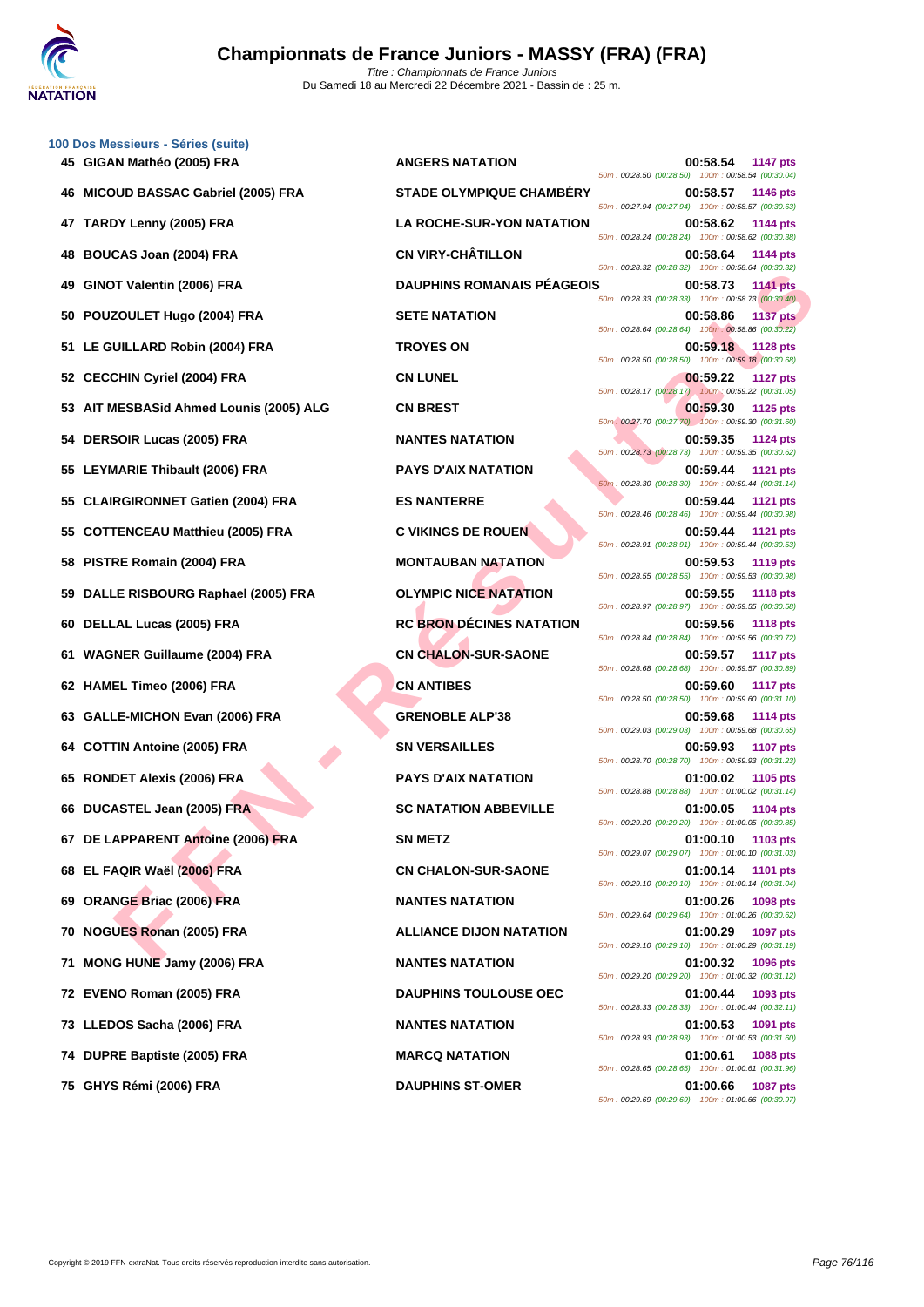

| 100 Dos Messieurs - Séries (suite)                                 |                                                                                    |                                                                                                                                           |
|--------------------------------------------------------------------|------------------------------------------------------------------------------------|-------------------------------------------------------------------------------------------------------------------------------------------|
| 76 PAOLI Gianlucca (2006) FRA                                      | <b>DAUPHINS LES PENNES-MIRABEAU</b>                                                | 01:00.71<br><b>1086 pts</b><br>50m: 00:29.34 (00:29.34) 100m: 01:00.71 (00:31.37)                                                         |
| 77 LE JOLIFNathan (2006) FRA                                       | <b>OLYMPIC NICE NATATION</b>                                                       | 01:00.80<br>1083 pts<br>50m: 00:29.59 (00:29.59) 100m: 01:00.80 (00:31.21)                                                                |
| 78 COURTAT Morgan (2006) FRA                                       | <b>AN ROMORANTIN</b>                                                               | 01:00.85<br>1082 pts<br>50m: 00:29.85 (00:29.85) 100m: 01:00.85 (00:31.00)                                                                |
| LOSCHI Noé (2006) FRA<br>79                                        | <b>ASPTT NANCY</b>                                                                 | 01:00.86<br>1081 pts<br>50m: 00:29.81 (00:29.81) 100m: 01:00.86 (00:31.05)                                                                |
| <b>CAPOGNA Sebastien (2006) FRA</b><br>80                          | <b>TRIATHLON ROMANAIS PEAGEOIS</b>                                                 | 01:01.11<br><b>1075 pts</b><br>50m: 00:29.59 (00:29.59) 100m: 01:01.11 (00:31.52)                                                         |
| 81 CHATENAY SOLVASON Ymir (2006) FRA                               | <b>CANET 66 NATATION</b>                                                           | 01:01.48<br><b>1064 pts</b><br>50m: 00:29.66 (00:29.66) 100m: 01:01.48 (00:31.82)                                                         |
| 82 RIBOUX Paul (2005) FRA                                          | <b>ANGERS NATATION</b>                                                             | 01:01.69<br>1059 pts<br>50m: 00:30.24 (00:30.24) 100m: 01:01.69 (00:31.45)                                                                |
| <b>BEAUGER Martin (2006) FRA</b><br>83                             | <b>ES MASSY NATATION</b>                                                           | 01:01.87<br>1054 pts<br>50m: 00:29.87 (00:29.87) 100m: 01:01.87 (00:32.00)                                                                |
| <b>MALISAN-SPANO Mathias (2006) FRA</b><br>84                      | <b>SC THIONVILLE</b>                                                               | 01:02.49<br><b>1037 pts</b><br>50m: 00:29.92 (00:29.92) 100m: 01:02.49 (00:32.57)                                                         |
| <b>CHEKATT Zyad (2006) FRA</b><br>85                               | <b>TEAM STRASBOURG SNS-ASPTT-PCS</b>                                               | 01:04.63<br>980 pts<br>50m: 00:31.19 (00:31.19) 100m: 01:04.63 (00:33.44)                                                                 |
| <b>WALTER Enzo (2005) FRA</b>                                      | <b>DAUPHINS D'ANNECY</b>                                                           | <b>DNS</b> dec                                                                                                                            |
| <b>VERGNES Lucien (2004) FRA</b>                                   | <b>CN CUGNAUX</b>                                                                  | <b>DNS</b> dec                                                                                                                            |
| BULBO Noah (2003) BEL                                              | <b>DENAIN NAT. PORTE DU HAINAUT</b>                                                | <b>DNS</b>                                                                                                                                |
| 1 VAN WESTERING Kai (2003) FRA                                     | <b>BIARRITZ OLYMPIQUE</b><br>50m: 00:26.09 (00:26.09) 100m: 00:54.84 (00:28.75)    | 01:54.85<br><b>1316 pts</b><br>150m: 01:24.70 (00:29.86) 200m: 01:54.85 (00:30.15)                                                        |
| 2 CLUSMAN Simon (2004) FRA                                         | <b>LILLE METROPOLE NATATION</b>                                                    | 01:56.56<br>1290 pts                                                                                                                      |
|                                                                    | 50m: 00:26.33 (00:26.33) 100m: 00:55.40 (00:29.07)                                 | 150m: 01:25.61 (00:30.21) 200m: 01:56.56 (00:30.95)                                                                                       |
| 3 DESANGLES Alexandre (2004) FRA                                   | <b>US COLOMIERS NATATION</b>                                                       | 01:58.84<br>1256 pts<br>50m: 00:27.76 (00:27.76) 100m: 00:58.23 (00:30.47) 150m: 01:29.21 (00:30.98) 200m: 01:58.84 (00:29.63)            |
| 4 ANDRE Jules (2004) FRA                                           | <b>CN MARSEILLE</b><br>50m: 00:27.21 (00:27.21) 100m: 00:57.11 (00:29.90)          | 01:59.22<br>1250 pts<br>150m: 01:28.11 (00:31.00) 200m: 01:59.22 (00:31.11)                                                               |
| 5 POLLACK Alexander (2003) USA                                     | <b>RACING CLUB DE FRANCE</b><br>50m: 00:27.87 (00:27.87) 100m: 00:58.09 (00:30.22) | 01:59.25<br>1250 pts<br>150m: 01:29.23 (00:31.14) 200m: 01:59.25 (00:30.02)                                                               |
| 6 ALISON Hugo (2004) FRA                                           | <b>US TOUL</b><br>50m: 00:27.85 (00:27.85) 100m: 00:58.13 (00:30.28)               | 02:00.23<br>1235 pts<br>150m: 01:29.29 (00:31.16) 200m: 02:00.23 (00:30.94)                                                               |
| 7 HUET-LEBERRUYER Titouan (2003) FRA                               | <b>CS CLICHY 92</b><br>50m: 00:28.52 (00:28.52) 100m: 00:59.12 (00:30.60)          | 02:01.11<br><b>1222 pts</b><br>150m: 01:30.33 (00:31.21) 200m: 02:01.11 (00:30.78)                                                        |
| 8 DUTHU Jules (2004) FRA                                           | <b>ALLIANCE DIJON NATATION</b>                                                     | 02:01.37<br><b>1218 pts</b><br>50m: 00:28.22 (00:28.22) 100m: 00:58.70 (00:30.48) 150m: 01:30.56 (00:31.86) 200m: 02:01.37 (00:30.81)     |
| 200 Dos Messieurs - Finale A 15-16 ans (Mercredi 22 Décembre 2021) |                                                                                    |                                                                                                                                           |
| 1 ARKHANGELSKY Michel (2005) RUS                                   | <b>OLYMPIC NICE NATATION</b>                                                       | 01:56.23<br>1295 pts<br>50m: 00:26.91 (00:26.91) 100m: 00:55.83 (00:28.92) 150m: 01:25.62 (00:29.79) 200m: 01:56.23 (00:30.61)            |
| 2 BRICOUT Pacome (2005) FRA                                        | <b>CN ANTIBES</b>                                                                  | 02:00.72<br><b>1228 pts</b><br>50m : 00:28.09 (00:28.09) 100m : 00:59.23 (00:31.14) 150m : 01:30.10 (00:30.87) 200m : 02:00.72 (00:30.62) |
| 3 DE VILLARD Marin (2005) FRA                                      | <b>BIARRITZ OLYMPIQUE</b>                                                          | 02:02.21<br><b>1206 pts</b>                                                                                                               |
| 4 TOPIE Alexis (2006) FRA                                          | <b>CN CÉVENNES ALÉS</b>                                                            | 50m: 00:27.83 (00:27.83) 100m: 00:59.22 (00:31.39) 150m: 01:31.73 (00:32.51) 200m: 02:02.21 (00:30.48)<br>02:03.59<br>1186 pts            |
|                                                                    |                                                                                    | 50m: 00:29.00 (00:29.00) 100m: 01:00.27 (00:31.27) 150m: 01:32.08 (00:31.81) 200m: 02:03.59 (00:31.51)                                    |

## **200 Dos Messieurs - Finale A 17-18 ans** (Mercredi 22 Décembre 2021)

| 1 VAN WESTERING Kai (2003) FRA |  |
|--------------------------------|--|
|                                |  |

- **2 CLUSMAN Simon (2004) FRA LILLE MÉTROPOLE NATATION 01:56.56 1290 pts**
- **3 DESANGLES Alexandre (2004) FRA**
- **4 ANDRE Jules (2004) FRA**
- **5 POLLACK Alexander (2003) USA**
- **6 ALISON Hugo (2004) FRA**
- **7 HUET-LEBERRUYER Titouan (2003) FRA**
- **8 DUTHU Jules (2004) FRA ALLIANCE DIJON NATATION 02:01.37 1218 pts**

## **200 Dos Messieurs - Finale A 15-16 ans** (Mercredi 22 Décembre 2021)

- **1** ARKHANGELSKY Michel (2005) RUS
- **2 BRICOUT Pacome (2005) FRA**
- **3 DE VILLARD Marin (2005) FRA BIARRITZ OLYMPIQUE 02:02.21 1206 pts**
- **4 TOPIE Alexis (2006) FRA**
- **5 PIAZZA Romain (2005) FRA**
- **6** COTTENCEAU Matthieu (2005) FRA
- **7 KARADZIC Marko (2006) FRA CLAMART NATATION 92 02:04.75 1169 pts**
- **8 HAMEL Timeo (2006) FRA**

## **200 Dos Messieurs - Finale B 17-18 ans** (Mercredi 22 Décembre 2021)

**1 ALVES TORRES Paul (2003) FRA CN MARSEILLE 01:59.64 1244 pts** 50m : 00:27.94 (00:27.94) 100m : 00:58.01 (00:30.07) 150m : 01:29.08 (00:31.07) 200m : 01:59.64 (00:30.56)

| 1 VAN WESTERING Kai (2003) FRA       | <b>BIARRITZ OLYMPIQUE</b>       | 01:54.85<br><b>1316 pts</b>                                                                            |
|--------------------------------------|---------------------------------|--------------------------------------------------------------------------------------------------------|
|                                      |                                 | 50m: 00:26.09 (00:26.09) 100m: 00:54.84 (00:28.75) 150m: 01:24.70 (00:29.86) 200m: 01:54.85 (00:30.15  |
| 2 CLUSMAN Simon (2004) FRA           | <b>LILLE MÉTROPOLE NATATION</b> | 01:56.56<br><b>1290 pts</b>                                                                            |
|                                      |                                 | 50m: 00:26.33 (00:26.33) 100m: 00:55.40 (00:29.07) 150m: 01:25.61 (00:30.21) 200m: 01:56.56 (00:30.95) |
| 3 DESANGLES Alexandre (2004) FRA     | US COLOMIERS NATATION           | 01:58.84<br><b>1256 pts</b>                                                                            |
|                                      |                                 | 50m: 00:27.76 (00:27.76) 100m: 00:58.23 (00:30.47) 150m: 01:29.21 (00:30.98) 200m: 01:58.84 (00:29.63) |
| 4 ANDRE Jules (2004) FRA             | <b>CN MARSEILLE</b>             | 01:59.22<br>1250 pts                                                                                   |
|                                      |                                 | 50m: 00:27.21 (00:27.21) 100m: 00:57.11 (00:29.90) 150m: 01:28.11 (00:31.00) 200m: 01:59.22 (00:31.11  |
| 5 POLLACK Alexander (2003) USA       | <b>RACING CLUB DE FRANCE</b>    | 01:59.25<br><b>1250 pts</b>                                                                            |
|                                      |                                 | 50m: 00:27.87 (00:27.87) 100m: 00:58.09 (00:30.22) 150m: 01:29.23 (00:31.14) 200m: 01:59.25 (00:30.02) |
| 6 ALISON Hugo (2004) FRA             | <b>US TOUL</b>                  | 02:00.23<br>1235 pts                                                                                   |
|                                      |                                 | 50m: 00:27.85 (00:27.85) 100m: 00:58.13 (00:30.28) 150m: 01:29.29 (00:31.16) 200m: 02:00.23 (00:30.94) |
| 7 HUET-LEBERRUYER Titouan (2003) FRA | <b>CS CLICHY 92</b>             | <b>1222 pts</b><br>02:01.11                                                                            |
|                                      |                                 | 50m: 00:28.52 (00:28.52) 100m: 00:59.12 (00:30.60) 150m: 01:30.33 (00:31.21) 200m: 02:01.11 (00:30.78) |
| 8 DUTHU Jules (2004) FRA             | <b>ALLIANCE DIJON NATATION</b>  | 02:01.37<br><b>1218 pts</b>                                                                            |

| <b>OLYMPIC NICE NATATION</b>                                                                                                           |  | 01:56.23<br>1295 pts                                                                                         |
|----------------------------------------------------------------------------------------------------------------------------------------|--|--------------------------------------------------------------------------------------------------------------|
| 50m: 00:26.91 (00:26.91) 100m: 00:55.83 (00:28.92)                                                                                     |  | 150m: 01:25.62 (00:29.79) 200m: 01:56.23 (00:30.61)                                                          |
| <b>CN ANTIBES</b>                                                                                                                      |  | 02:00.72<br><b>1228 pts</b>                                                                                  |
| 50m: 00:28.09 (00:28.09) 100m: 00:59.23 (00:31.14) 150m: 01:30.10 (00:30.87) 200m: 02:00.72 (00:30.62)                                 |  |                                                                                                              |
| <b>BIARRITZ OLYMPIQUE</b>                                                                                                              |  | 02:02.21<br><b>1206 pts</b>                                                                                  |
| 50m: 00:27.83 (00:27.83) 100m: 00:59.22 (00:31.39) 150m: 01:31.73 (00:32.51) 200m: 02:02.21 (00:30.48)                                 |  |                                                                                                              |
| CN CÉVENNES ALÈS<br>50m: 00:29.00 (00:29.00) 100m: 01:00.27 (00:31.27) 150m: 01:32.08 (00:31.81) 200m: 02:03.59 (00:31.51)             |  | 02:03.59<br><b>1186 pts</b>                                                                                  |
| <b>AMIENS METROPOLE NAT.</b><br>50m: 00:28.43 (00:28.43) 100m: 00:59.58 (00:31.15) 150m: 01:31.50 (00:31.92) 200m: 02:03.84 (00:32.34) |  | 02:03.84<br><b>1182 pts</b>                                                                                  |
| <b>C VIKINGS DE ROUEN</b><br>50m: 00:29.07 (00:29.07) 100m: 01:00.00 (00:30.93)                                                        |  | 02:03.93<br><b>1181 pts</b><br>150m: 01:32.17 (00:32.17) 200m: 02:03.93 (00:31.76)                           |
| <b>CLAMART NATATION 92</b><br>50m: 00:29.61 (00:29.61) 100m: 01:01.27 (00:31.66)                                                       |  | 02:04.75<br><b>1169 pts</b><br>150m: 01:33.46 (00:32.19) 200m: 02:04.75 (00:31.29)                           |
| <b>CN ANTIBES</b><br>50m: 00:29.50 (00:29.50)                                                                                          |  | 02:04.97<br><b>1166 pts</b><br>100m: 01:00.63 (00:31.13) 150m: 01:32.87 (00:32.24) 200m: 02:04.97 (00:32.10) |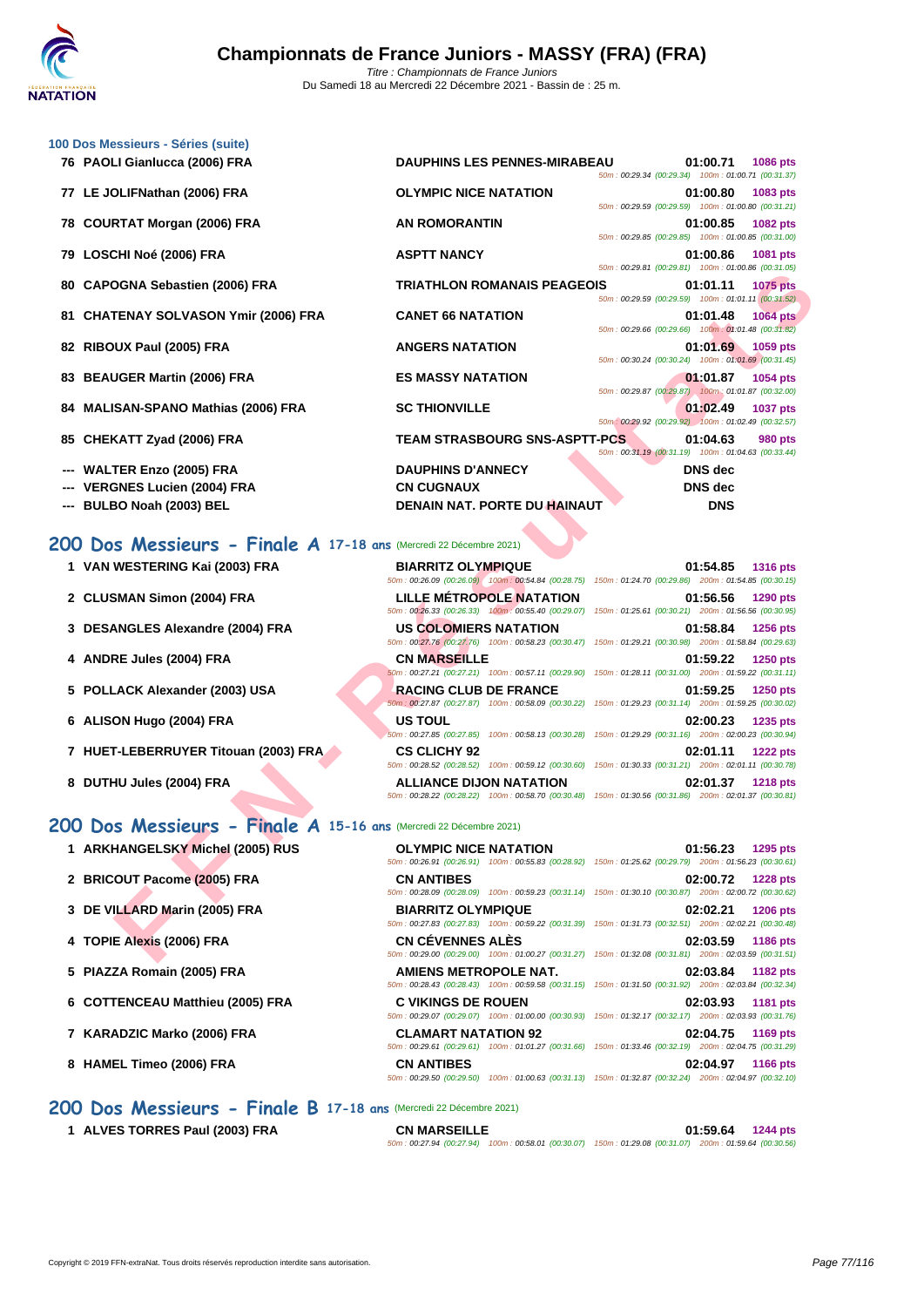## **[200 Dos M](http://www.ffnatation.fr/webffn/index.php)essieurs - Finale B (suite)**

- **2 COMBIER Max (2004) FRA AMIENS METROPOLE NAT. 02:01.99 1209 pts**
- **3 LANNIC Solen (2004) FRA STADE LAVAL 02:03.55 1187 pts**
- **4 BARBAUD Julien (2004) FRA**
- **5 BAYLE Victor (2003) FRA**
- **6 CURTI Léo (2004) FRA RUEIL ATHLETIC CLUB 02:05.33 1161 pts**
- **7** CLAIRGIRONNET Gatien (2004) FRA
- **8 PANNUTI Sandro (2004) FRA**
- **1 REGA PEZARD Rudy (2005) FRA**
- **2** COTTIN Antoine (2005) FRA
- **3** DALLE RISBOURG Raphael (2005) FRA
- **4 DUCASTEL Jean (2005) FRA**
- **5 DERSOIR Lucas (2005) FRA**
- **6 ORANGE Briac (2006) FRA**
- **7 GINOT Valentin (2006) FRA**
- **8 EVENO Roman (2005) FRA**

## **200 Dos Messieurs - Séries** (Mercredi 22 Décembre 2021)

- 
- 
- 
- 
- 
- 
- 
- 
- **9 HUET-LEBERRUYER Titouan (2003) FRA CS CLICHY 92 02:02.40 1203 pts**
- 
- 
- 
- 
- 

| AMIENS METROPOLE NAT.                              | 02:01.99 1209 pts                                                                                      |
|----------------------------------------------------|--------------------------------------------------------------------------------------------------------|
| 50m: 00:28.57 (00:28.57) 100m: 00:59.42 (00:30.85) | 150m: 01:30.86 (00:31.44) 200m: 02:01.99 (00:31.13)                                                    |
| <b>STADE LAVAL</b>                                 | 02:03.55 1187 pts                                                                                      |
|                                                    | 50m: 00:28.78 (00:28.78) 100m: 01:00.24 (00:31.46) 150m: 01:32.11 (00:31.87) 200m: 02:03.55 (00:31.44) |
| <b>CN MELUN VAL DE SEINE</b>                       | 02:03.60 1186 pts                                                                                      |
|                                                    | 50m: 00:29.04 (00:29.04) 100m: 01:00.33 (00:31.29) 150m: 01:32.19 (00:31.86) 200m: 02:03.60 (00:31.41) |
| <b>C PAUL-BERT RENNES</b>                          | 02:04.19 1177 pts                                                                                      |
|                                                    | 50m: 00:29.20 (00:29.20) 100m: 01:00.96 (00:31.76) 150m: 01:32.70 (00:31.74) 200m: 02:04.19 (00:31.49) |
| <b>RUEIL ATHLETIC CLUB</b>                         | 02:05.33 1161 pts                                                                                      |
|                                                    | 50m: 00:28.25 (00:28.25) 100m: 00:59.69 (00:31.44) 150m: 01:32.53 (00:32.84) 200m: 02:05.33 (00:32.80) |
| <b>ES NANTERRE</b>                                 | 02:05.51 1159 pts                                                                                      |
|                                                    | 50m: 00:29.13 (00:29.13) 100m: 01:00.60 (00:31.47) 150m: 01:32.68 (00:32.08) 200m: 02:05.51 (00:32.83) |
| <b>OLYMPIC NICE NATATION</b>                       | 02:06.26 1148 pts                                                                                      |
|                                                    | 50m: 00:29.18 (00:29.18) 100m: 01:01.03 (00:31.85) 150m: 01:33.62 (00:32.59) 200m: 02:06.26 (00:32.64) |
|                                                    |                                                                                                        |

## **200 Dos Messieurs - Finale B 15-16 ans** (Mercredi 22 Décembre 2021)

|                                                              | $10011. 00223.20$ $100223.20$ $10011. 0100.30$ $100.31.10$ $10011. 01.32.10$ $100.31.14$ |                                                                                                                                           |
|--------------------------------------------------------------|------------------------------------------------------------------------------------------|-------------------------------------------------------------------------------------------------------------------------------------------|
| TI Léo (2004) FRA                                            | <b>RUEIL ATHLETIC CLUB</b>                                                               | 02:05.33<br><b>1161 pts</b><br>50m: 00:28.25 (00:28.25) 100m: 00:59.69 (00:31.44) 150m: 01:32.53 (00:32.84) 200m: 02:05.33 (00:32.80)     |
| <b>RGIRONNET Gatien (2004) FRA</b>                           | <b>ES NANTERRE</b>                                                                       | 02:05.51<br><b>1159 pts</b><br>50m: 00:29.13 (00:29.13) 100m: 01:00.60 (00:31.47) 150m: 01:32.68 (00:32.08) 200m: 02:05.51 (00:32.83)     |
| NUTI Sandro (2004) FRA                                       | <b>OLYMPIC NICE NATATION</b>                                                             | 02:06.26<br>1148 pts<br>50m: 00:29.18 (00:29.18) 100m: 01:01.03 (00:31.85) 150m: 01:33.62 (00:32.59) 200m: 02:06.26 (00:32.64)            |
| S Messieurs - Finale B 15-16 ans (Mercredi 22 Décembre 2021) |                                                                                          |                                                                                                                                           |
| A PEZARD Rudy (2005) FRA                                     | <b>OLYMPIC NICE NATATION</b>                                                             | 02:05.36<br>1161 pts<br>50m: 00:29.77 (00:29.77) 100m: 01:01.96 (00:32.19) 150m: 01:33.46 (00:31.50) 200m: 02:05.36 (00:31.90)            |
| TIN Antoine (2005) FRA                                       | <b>SN VERSAILLES</b>                                                                     | 02:06.42<br>1146 pts<br>50m: 00:29.81 (00:29.81) 100m: 01:02.32 (00:32.51) 150m: 01:34.54 (00:32.22) 200m: 02:06.42 (00:31.88)            |
| LE RISBOURG Raphael (2005) FRA                               | <b>OLYMPIC NICE NATATION</b>                                                             | 02:07.18<br>1135 pts<br>50m: 00:30.61 (00:30.61) 100m: 01:02.68 (00:32.07) 150m: 01:35.30 (00:32.62) 200m: 02:07.18 (00:31.88)            |
| ASTEL Jean (2005) FRA                                        | <b>SC NATATION ABBEVILLE</b>                                                             | 02:07.79<br><b>1126 pts</b><br>50m : 00:30.40 (00:30.40) 100m : 01:03.06 (00:32.66) 150m : 01:35.99 (00:32.93) 200m : 02:07.79 (00:31.80) |
| SOIR Lucas (2005) FRA                                        | <b>NANTES NATATION</b>                                                                   | 02:07.83<br><b>1126 pts</b><br>50m : 00:29.60 (00:29.60) 100m : 01:02.06 (00:32.46) 150m : 01:35.06 (00:33.00) 200m : 02:07.83 (00:32.77) |
| NGE Briac (2006) FRA                                         | <b>NANTES NATATION</b>                                                                   | 02:08.13<br><b>1121 pts</b><br>50m : 00:30.40 (00:30.40) 100m : 01:03.96 (00:33.56) 150m : 01:36.70 (00:32.74) 200m : 02:08.13 (00:31.43) |
| )T Valentin (2006) FRA                                       | <b>DAUPHINS ROMANAIS PEAGEOIS</b>                                                        | 02:08.73<br><b>1113 pts</b><br>50m: 00:30.62 (00:30.62) 100m: 01:04.23 (00:33.61) 150m: 01:36.37 (00:32.14) 200m: 02:08.73 (00:32.36)     |
| <b>\O Roman (2005) FRA</b>                                   | <b>DAUPHINS TOULOUSE OEC</b>                                                             | 02:10.32<br>1091 pts<br>50m: 00:29.85 (00:29.85) 100m: 01:02.78 (00:32.93) 150m: 01:36.50 (00:33.72) 200m: 02:10.32 (00:33.82)            |
| s Messieurs - Séries                                         | (Mercredi 22 Décembre 2021)                                                              |                                                                                                                                           |
| <b>RE Jules (2004) FRA</b>                                   | <b>CN MARSEILLE</b>                                                                      | 01:58.99<br>1253 pts<br>50m; 00:27.82 (00:27.82) 100m; 00:58.22 (00:30.40) 150m; 01:29.21 (00:30.99) 200m; 01:58.99 (00:29.78)            |
| WESTERING Kai (2003) FRA                                     | <b>BIARRITZ OLYMPIQUE</b>                                                                | 01:59.14<br>1251 pts<br>50m: 00:27.48 (00:27.48) 100m: 00:57.23 (00:29.75) 150m: 01:27.94 (00:30.71) 200m: 01:59.14 (00:31.20)            |
| LACK Alexander (2003) USA                                    | <b>RACING CLUB DE FRANCE</b>                                                             | 01:59.66<br>1243 pts<br>50m : 00:28.29 (00:28.29) 100m : 00:58.47 (00:30.18) 150m : 01:29.07 (00:30.60) 200m : 01:59.66 (00:30.59)        |
| SMAN Simon (2004) FRA                                        | <b>LILLE METROPOLE NATATION</b>                                                          | 01:59.70<br>1243 pts<br>50m: 00:26.99 (00:26.99) 100m: 00:56.79 (00:29.80) 150m: 01:27.91 (00:31.12) 200m: 01:59.70 (00:31.79)            |
| <b>HANGELSKY Michel (2005) RUS</b>                           | <b>OLYMPIC NICE NATATION</b>                                                             | 01:59.95<br>1239 pts<br>50m: 00:27.64 (00:27.64) 100m: 00:57.96 (00:30.32) 150m: 01:29.04 (00:31.08) 200m: 01:59.95 (00:30.91)            |
| ANGLES Alexandre (2004) FRA                                  | <b>US COLOMIERS NATATION</b>                                                             | 02:01.05<br>1223 pts<br>50m: 00:27.97 (00:27.97) 100m: 00:58.07 (00:30.10) 150m: 01:29.70 (00:31.63) 200m: 02:01.05 (00:31.35)            |
| <b>HU Jules (2004) FRA</b>                                   | <b>ALLIANCE DIJON NATATION</b>                                                           | 02:01.48<br><b>1217 pts</b><br>50m: 00:28.38 (00:28.38) 100m: 00:59.27 (00:30.89) 150m: 01:31.09 (00:31.82) 200m: 02:01.48 (00:30.39)     |
| <b>ON Hugo (2004) FRA</b>                                    | <b>US TOUL</b>                                                                           | 02:01.64<br><b>1214 pts</b><br>50m: 00:28.27 (00:28.27) 100m: 00:58.70 (00:30.43) 150m: 01:30.11 (00:31.41) 200m: 02:01.64 (00:31.53)     |
| T-LEBERRUYER Titouan (2003) FRA                              | <b>CS CLICHY 92</b>                                                                      | 02:02.40<br>1203 pts<br>50m : 00:28.80 (00:28.80) 100m : 01:00.17 (00:31.37) 150m : 01:31.76 (00:31.59) 200m : 02:02.40 (00:30.64)        |
|                                                              |                                                                                          |                                                                                                                                           |

| T ANDRE JUIES (2004) FRA             | <b>UN MARSEILLE</b>             | U1:38.99<br><b>1253 DIS</b><br>50m: 00:27.82 (00:27.82) 100m: 00:58.22 (00:30.40) 150m: 01:29.21 (00:30.99) 200m: 01:58.99 (00:29.78) |
|--------------------------------------|---------------------------------|---------------------------------------------------------------------------------------------------------------------------------------|
| 2 VAN WESTERING Kai (2003) FRA       | <b>BIARRITZ OLYMPIQUE</b>       | 01:59.14<br><b>1251 pts</b><br>50m: 00:27.48 (00:27.48) 100m: 00:57.23 (00:29.75) 150m: 01:27.94 (00:30.71) 200m: 01:59.14 (00:31.20) |
| 3 POLLACK Alexander (2003) USA       | <b>RACING CLUB DE FRANCE</b>    | 01:59.66<br><b>1243 pts</b><br>50m: 00:28.29 (00:28.29) 100m: 00:58.47 (00:30.18) 150m: 01:29.07 (00:30.60) 200m: 01:59.66 (00:30.59) |
| 4 CLUSMAN Simon (2004) FRA           | <b>LILLE MÉTROPOLE NATATION</b> | 01:59.70<br><b>1243 pts</b><br>50m: 00:26.99 (00:26.99) 100m: 00:56.79 (00:29.80) 150m: 01:27.91 (00:31.12) 200m: 01:59.70 (00:31.79) |
| 5 ARKHANGELSKY Michel (2005) RUS     | <b>OLYMPIC NICE NATATION</b>    | 01:59.95<br><b>1239 pts</b><br>50m: 00:27.64 (00:27.64) 100m: 00:57.96 (00:30.32) 150m: 01:29.04 (00:31.08) 200m: 01:59.95 (00:30.91) |
| 6 DESANGLES Alexandre (2004) FRA     | US COLOMIERS NATATION           | 02:01.05<br><b>1223 pts</b><br>50m: 00:27.97 (00:27.97) 100m: 00:58.07 (00:30.10) 150m: 01:29.70 (00:31.63) 200m: 02:01.05 (00:31.35) |
| 7 DUTHU Jules (2004) FRA             | <b>ALLIANCE DIJON NATATION</b>  | 02:01.48<br><b>1217 pts</b><br>50m: 00:28.38 (00:28.38) 100m: 00:59.27 (00:30.89) 150m: 01:31.09 (00:31.82) 200m: 02:01.48 (00:30.39) |
| 8 ALISON Hugo (2004) FRA             | US TOUL                         | 02:01.64<br>1214 pts<br>50m: 00:28.27 (00:28.27) 100m: 00:58.70 (00:30.43) 150m: 01:30.11 (00:31.41) 200m: 02:01.64 (00:31.53)        |
| 9 HUET-LEBERRUYER Titouan (2003) FRA | <b>CS CLICHY 92</b>             | 02:02.40<br>1203 pts<br>50m: 00:28.80 (00:28.80) 100m: 01:00.17 (00:31.37) 150m: 01:31.76 (00:31.59) 200m: 02:02.40 (00:30.64)        |
| 10 ALVES TORRES Paul (2003) FRA      | <b>CN MARSEILLE</b>             | 02:02.91<br>1196 pts<br>50m: 00:29.51 (00:29.51) 100m: 01:02.06 (00:32.55) 150m: 01:32.65 (00:30.59) 200m: 02:02.91 (00:30.26)        |
| 11 COMBIER Max (2004) FRA            | AMIENS METROPOLE NAT.           | 02:03.15<br>1192 pts<br>50m: 00:28.95 (00:28.95) 100m: 01:00.10 (00:31.15) 150m: 01:32.12 (00:32.02) 200m: 02:03.15 (00:31.03)        |
| 12 BRICOUT Pacome (2005) FRA         | <b>CN ANTIBES</b>               | 02:03.16<br>1192 pts<br>50m: 00:29.18 (00:29.18) 100m: 01:01.06 (00:31.88) 150m: 01:32.47 (00:31.41) 200m: 02:03.16 (00:30.69)        |
| 13 LANNIC Solen (2004) FRA           | <b>STADE LAVAL</b>              | 02:03.76<br><b>1184 pts</b><br>50m: 00:28.41 (00:28.41) 100m: 00:59.51 (00:31.10) 150m: 01:31.74 (00:32.23) 200m: 02:03.76 (00:32.02) |
| 14 BARBAUD Julien (2004) FRA         | <b>CN MELUN VAL DE SEINE</b>    | 02:04.28<br>1176 pts                                                                                                                  |

# **1 ANDRE Jules (2004) FRA CN MARSEILLE 01:58.99 1253 pts** 50m : 01:29.21 (00:30.99) 200m : 01:58.99 (00:29.78) .<br>50m : 01:27.94 (00:30.71) 200m : 01:59.14 (00:31.20) 50m : 01:29.07 (00:30.60) 200m : 01:59.66 (00:30.59) .<br>60m : 01:27.91 (00:31.12) 200m : 01:59.70 (00:31.79)  $50m : 01:29.04$  (00:31.08) 200m : 01:59.95 (00:30.91) 50m : 00:27.97 (00:27.97) 100m : 00:58.07 (00:30.10) 150m : 01:29.70 (00:31.63) 200m : 02:01.05 (00:31.35) 50m : 01:31.09 (00:31.82) 200m : 02:01.48 (00:30.39) 50m : 01:30.11 (00:31.41) 200m : 02:01.64 (00:31.53) 50m : 01:31.76 (00:31.59) 200m : 02:02.40 (00:30.64) 50m : 01:32.65 (00:30.59) 200m : 02:02.91 (00:30.26) 50m : 01:32.12 (00:32.02) 200m : 02:03.15 (00:31.03) 50m : 01:32.47 (00:31.41) 200m : 02:03.16 (00:30.69) .<br>50m : 01:31.74 (00:32.23) 200m : 02:03.76 (00:32.02) **14 BARBAUD Julien (2004) FRA CN MELUN VAL DE SEINE 02:04.28 1176 pts** 50m : 00:28.73 (00:28.73) 100m : 00:59.88 (00:31.15) 150m : 01:32.04 (00:32.16) 200m : 02:04.28 (00:32.24)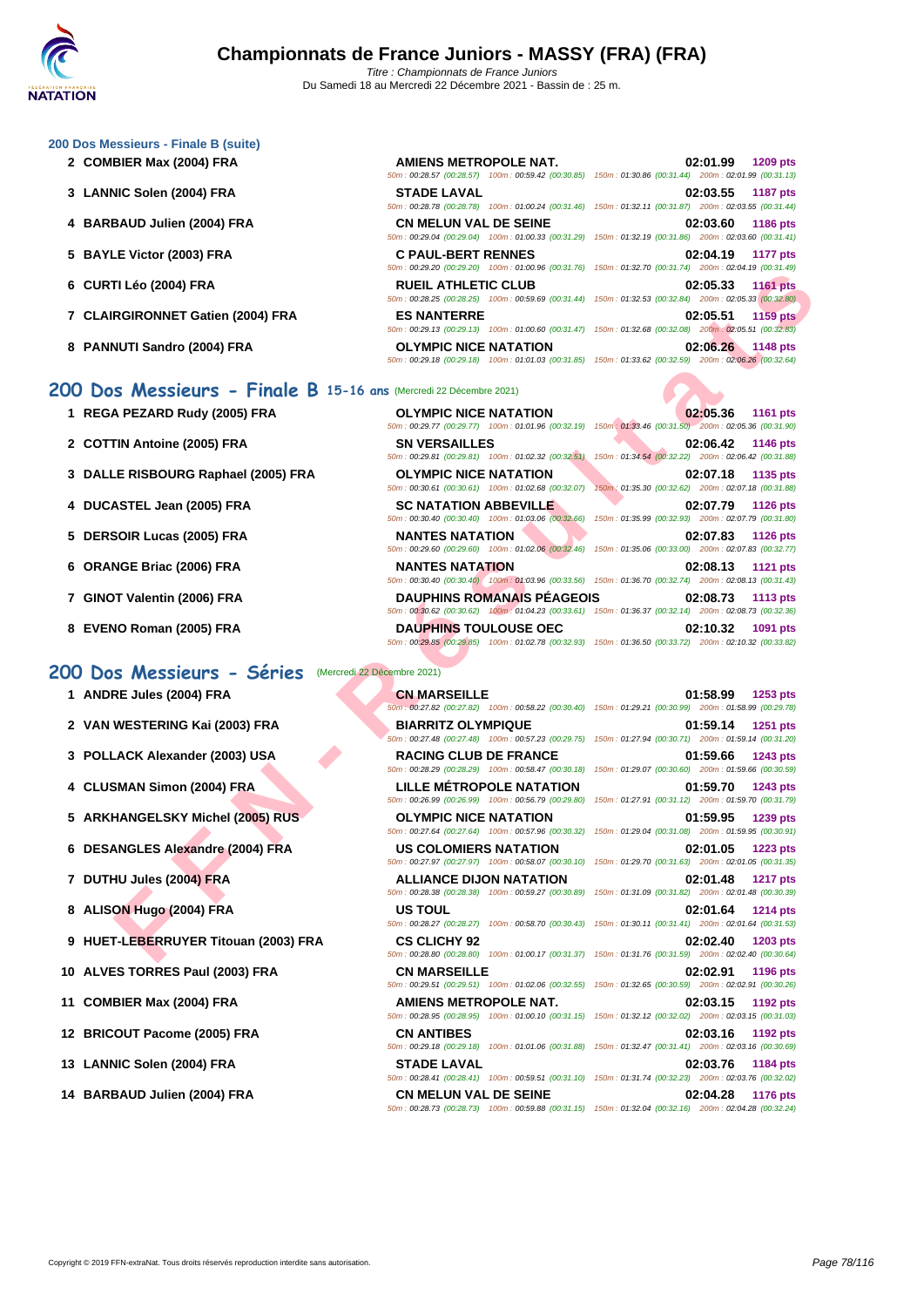# **[200 Dos M](http://www.ffnatation.fr/webffn/index.php)essieurs - Séries (suite)**

- 
- 
- 
- 
- 
- 
- 
- 
- 
- 
- 
- 
- 
- 
- 
- 
- 
- 

**EL THOS (2006) FRA**<br> **FRIGHDING COMPRESSION CONTINUES FOR ANTIFIER COMPRESS**<br> **FRIGHDING COMPRESSION COMPRESS**<br> **FENCE CALIFORMS CONTINUES CONTINUES IN A THE CALIFORMS CONTINUES IN A THE CALIFORM COMPRESS CONTINUES IN A 15 DE VILLARD Marin (2005) FRA BIARRITZ OLYMPIQUE 02:04.76 1169 pts** 50m : 00:28.45 (00:28.45) 100m : 01:00.17 (00:31.72) 150m : 01:33.05 (00:32.88) 200m : 02:04.76 (00:31.71) **16 BAYLE Victor (2003) FRA C PAUL-BERT RENNES 02:05.09 1165 pts** 50m : 00:28.99 (00:28.99) 100m : 01:00.40 (00:31.41) 150m : 01:32.75 (00:32.35) 200m : 02:05.09 (00:32.34) **17 PIAZZA Romain (2005) FRA AMIENS METROPOLE NAT. 02:05.56 1158 pts** 50m : 00:28.82 (00:28.82) 100m : 01:00.48 (00:31.66) 150m : 01:33.22 (00:32.74) 200m : 02:05.56 (00:32.34) **18 CURTI Léo (2004) FRA RUEIL ATHLETIC CLUB 02:05.62 1157 pts** 50m : 00:27.74 (00:27.74) 100m : 00:58.89 (00:31.15) 150m : 01:32.04 (00:33.15) 200m : 02:05.62 (00:33.58) **19 HAMEL Timeo (2006) FRA CN ANTIBES 02:05.63 1157 pts** 50m : 00:29.45 (00:29.45) 100m : 01:01.42 (00:31.97) 150m : 01:33.52 (00:32.10) 200m : 02:05.63 (00:32.11) **20 CLAIRGIRONNET Gatien (2004) FRA ES NANTERRE 02:05.73 1155 pts** 50m : 00:29.65 (00:29.65) 100m : 01:01.64 (00:31.99) 150m : 01:34.09 (00:32.45) 200m : 02:05.73 (00:31.64) **21 PANNUTI Sandro (2004) FRA OLYMPIC NICE NATATION 02:06.29 1147 pts** 50m : 00:29.45 (00:29.45) 100m : 01:01.27 (00:31.82) 150m : 01:34.11 (00:32.84) 200m : 02:06.29 (00:32.18) **22 COTTENCEAU Matthieu (2005) FRA C VIKINGS DE ROUEN 02:06.60 1143 pts** 50m : 00:29.20 (00:29.20) 100m : 01:01.24 (00:32.04) 150m : 01:33.95 (00:32.71) 200m : 02:06.60 (00:32.65) **23 BRAIZE Neo (2004) FRA ES MASSY NATATION 02:06.82 1140 pts** 50m : 00:27.23 (00:27.23) 100m : 00:58.38 (00:31.15) 150m : 01:32.25 (00:33.87) 200m : 02:06.82 (00:34.57) **24 KARADZIC Marko (2006) FRA CLAMART NATATION 92 02:07.06 1137 pts** 50m : 00:30.06 (00:30.06) 100m : 01:02.24 (00:32.18) 150m : 01:34.91 (00:32.67) 200m : 02:07.06 (00:32.15) **25 WAGNER Guillaume (2004) FRA CN CHALON-SUR-SAONE 02:07.66 1128 pts** 50m : 00:29.01 (00:29.01) 100m : 01:00.97 (00:31.96) 150m : 01:33.86 (00:32.89) 200m : 02:07.66 (00:33.80) **26 MARIE JOSEPBaptiste (2004) FRA AQUATIC CLUB BOURGES 02:07.72 1127 pts** 50m : 00:29.36 (00:29.36) 100m : 01:01.45 (00:32.09) 150m : 01:34.36 (00:32.91) 200m : 02:07.72 (00:33.36) **27 TOPIE Alexis (2006) FRA CN CÉVENNES ALÈS 02:07.86 1125 pts** 50m : 00:28.81 (00:28.81) 100m : 01:00.59 (00:31.78) 150m : 01:33.72 (00:33.13) 200m : 02:07.86 (00:34.14) **28 GINOT Valentin (2006) FRA DAUPHINS ROMANAIS PÉAGEOIS 02:08.11 1122 pts** 50m : 00:29.60 (00:29.60) 100m : 01:01.72 (00:32.12) 150m : 01:34.11 (00:32.39) 200m : 02:08.11 (00:34.00) **29 ORANGE Briac (2006) FRA NANTES NATATION 02:08.38 1118 pts** 50m : 00:29.81 (00:29.81) 100m : 01:01.81 (00:32.00) 150m : 01:35.23 (00:33.42) 200m : 02:08.38 (00:33.15) **30 COTTIN Antoine (2005) FRA SN VERSAILLES 02:08.41 1118 pts** 50m : 00:29.73 (00:29.73) 100m : 01:02.03 (00:32.30) 150m : 01:35.49 (00:33.46) 200m : 02:08.41 (00:32.92) **31 LEMASSON Théo (2004) FRA AS MONACO NATATION 02:08.42 1117 pts** 50m : 00:29.10 (00:29.10) 100m : 01:01.64 (00:32.54) 150m : 01:35.12 (00:33.48) 200m : 02:08.42 (00:33.30) **32 DUCASTEL Jean (2005) FRA SC NATATION ABBEVILLE 02:08.82 1112 pts** 50m : 00:30.25 (00:30.25) 100m : 01:01.89 (00:31.64) 150m : 01:35.31 (00:33.42) 200m : 02:08.82 (00:33.51) **33 BOUCAS Joan (2004) FRA CN VIRY-CHÂTILLON 02:09.22 1106 pts** 50m : 00:29.39 (00:29.39) 100m : 01:01.62 (00:32.23) 150m : 01:35.35 (00:33.73) 200m : 02:09.22 (00:33.87) **34 EVENO Roman (2005) FRA DAUPHINS TOULOUSE OEC 02:09.27 1106 pts** 50m : 00:30.18 (00:30.18) 100m : 01:02.71 (00:32.53) 150m : 01:36.09 (00:33.38) 200m : 02:09.27 (00:33.18) **35 DALLE RISBOURG Raphael (2005) FRA OLYMPIC NICE NATATION 02:09.30 1105 pts** 50m : 00:30.05 (00:30.05) 100m : 01:02.57 (00:32.52) 150m : 01:35.67 (00:33.10) 200m : 02:09.30 (00:33.63) **36 REGA PEZARD Rudy (2005) FRA OLYMPIC NICE NATATION 02:09.40 1104 pts** 50m : 00:28.60 (00:28.60) 100m : 01:01.34 (00:32.74) 150m : 01:35.27 (00:33.93) 200m : 02:09.40 (00:34.13) **36 DERSOIR Lucas (2005) FRA NANTES NATATION 02:09.40 1104 pts** 50m : 00:29.60 (00:29.60) 100m : 01:02.60 (00:33.00) 150m : 01:36.11 (00:33.51) 200m : 02:09.40 (00:33.29) **38 MICOUD BASSAC Gabriel (2005) FRA STADE OLYMPIQUE CHAMBÉRY 02:09.46 1103 pts** 50m : 00:29.96 (00:29.96) 100m : 01:03.20 (00:33.24) 150m : 01:36.39 (00:33.19) 200m : 02:09.46 (00:33.07) **39 GALLE-MICHON Evan (2006) FRA GRENOBLE ALP'38 02:09.57 1101 pts** 50m : 00:30.96 (00:30.96) 100m : 01:04.38 (00:33.42) 150m : 01:37.23 (00:32.85) 200m : 02:09.57 (00:32.34) **40 PISTRE Romain (2004) FRA MONTAUBAN NATATION 02:09.67 1100 pts** 50m : 00:29.73 (00:29.73) 100m : 01:02.32 (00:32.59) 150m : 01:36.18 (00:33.86) 200m : 02:09.67 (00:33.49) **41 NOGUES Ronan (2005) FRA ALLIANCE DIJON NATATION 02:09.77 1099 pts** 50m : 00:29.51 (00:29.51) 100m : 01:01.61 (00:32.10) 150m : 01:35.62 (00:34.01) 200m : 02:09.77 (00:34.15) **41 MONG HUNE Jamy (2006) FRA NANTES NATATION 02:09.77 1099 pts** 50m : 00:29.46 (00:29.46) 100m : 01:01.72 (00:32.26) 150m : 01:35.28 (00:33.56) 200m : 02:09.77 (00:34.49) **43 RENE CORAIL Yann (2003) FRA CA ORSAY 02:10.09 1094 pts** 50m : 00:29.94 (00:29.94) 100m : 01:02.10 (00:32.16) 150m : 01:35.77 (00:33.67) 200m : 02:10.09 (00:34.32) **44 LE JOLIFNathan (2006) FRA OLYMPIC NICE NATATION 02:10.50 1088 pts** 50m : 00:30.01 (00:30.01) 100m : 01:02.73 (00:32.72) 150m : 01:36.65 (00:33.92) 200m : 02:10.50 (00:33.85)

50m : 00:29.50 (00:29.50) 100m : 01:02.21 (00:32.71) 150m : 01:36.97 (00:34.76) 200m : 02:10.84 (00:33.87)

**45 ANSEL Amédée (2005) FRA C.N DU FLORIVAL 02:10.84 1084 pts**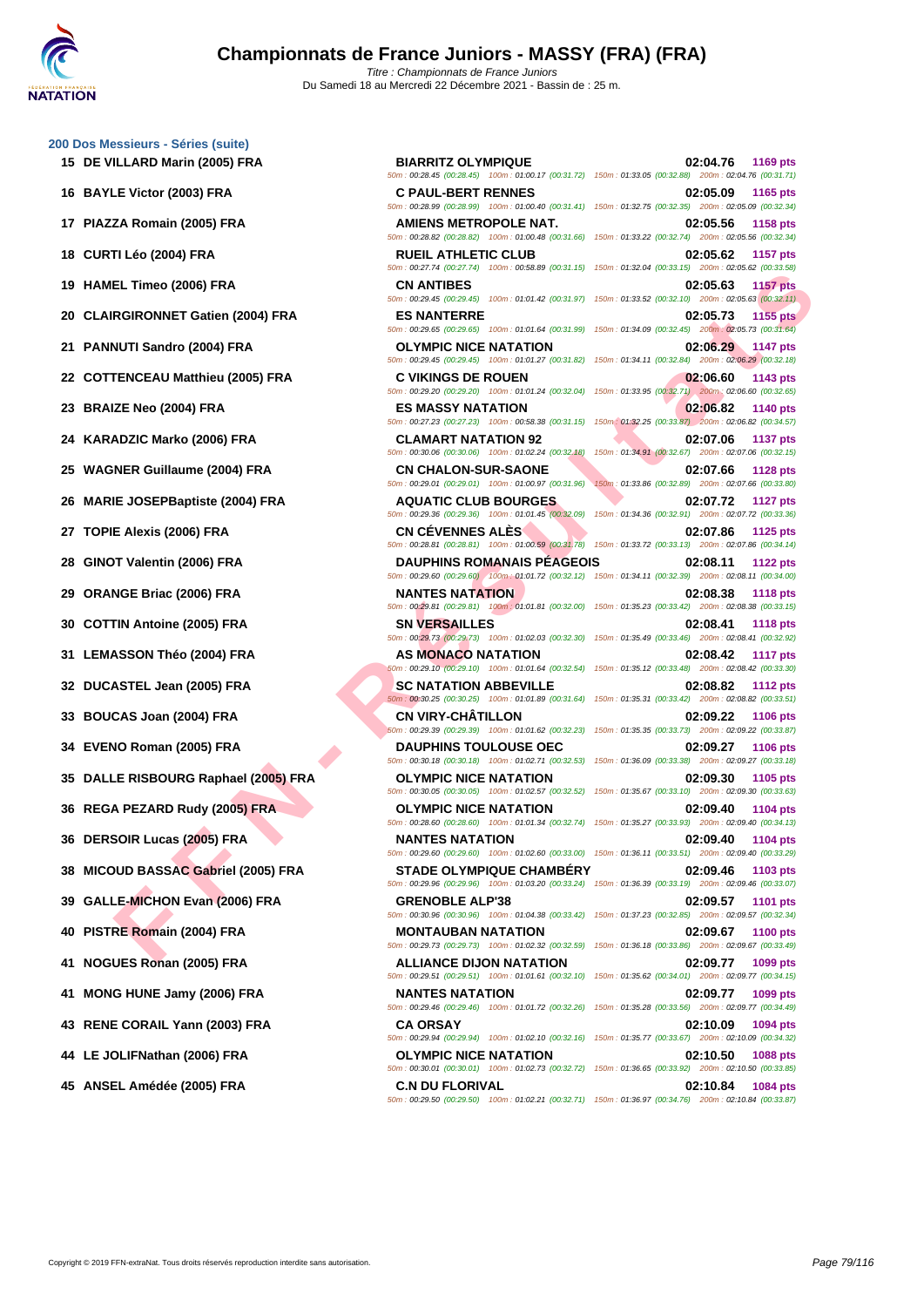50m : 00:30.65 (00:30.65) 100m : 01:03.16 (00:32.51) 150m : 01:37.46 (00:34.30) 200m : 02:10.84 (00:33.38)

50m : 00:30.26 (00:30.26) 100m : 01:03.50 (00:33.24) 150m : 01:38.00 (00:34.50) 200m : 02:11.04 (00:33.04)

50m : 00:30.79 (00:30.79) 100m : 01:03.97 (00:33.18) 150m : 01:37.27 (00:33.30) 200m : 02:11.44 (00:34.17)

50m : 00:29.90 (00:29.90) 100m : 01:02.47 (00:32.57) 150m : 01:36.70 (00:34.23) 200m : 02:11.89 (00:35.19)

## **[200 Dos M](http://www.ffnatation.fr/webffn/index.php)essieurs - Séries (suite)**

- **45 RIBOUX Paul (2005) FRA ANGERS NATATION 02:10.84 1084 pts**
- **47 EL FAQIR Waël (2006) FRA CN CHALON-SUR-SAONE 02:11.04 1081 pts**
- **48 DELLAL Lucas (2005) FRA RC BRON DÉCINES NATATION 02:11.44 1076 pts**
- **49 GHYS Rémi (2006) FRA DAUPHINS ST-OMER 02:11.89 1069 pts**
- **50 BOCHER--MONTAIGNE Artus (2006) FRA CN BREST 02:11.92 1069 pts**
- **51 GASCOIN Sasha (2006) FRA ANGERS NATATION 02:12.06 1067 pts**
- **52 DELANNOY Gabriel (2006) FRA CNS ST-ESTÈVE 02:12.16 1066 pts**
- **53 LEYMARIE Thibault (2006) FRA PAYS D'AIX NATATION 02:12.19 1065 pts**
- **54 COURTAT Morgan (2006) FRA AN ROMORANTIN 02:12.51 1061 pts**
- **55 BEAUGER Martin (2006) FRA ES MASSY NATATION 02:13.08 1053 pts**
- **56 MALISAN-SPANO Mathias (2006) FRA SC THIONVILLE 02:13.55 1047 pts**
- **57 ACHOUR TALET Sofiane (2004) ALG SOISSONS NATATION SPORTIVE 02:15.49 1021 pts**
- **--- WALTER Enzo (2005) FRA DAUPHINS D'ANNECY DNS dec**
- **--- PAOLI Gianlucca (2006) FRA DAUPHINS LES PENNES-MIRABEAU DNS dec**
- **--- OSMAN Lysander (2005) FRA MONTPELLIER PAILLADE NATATION DNS dec**
- **--- LARGERON Pierre (2005) FRA AQUA GRIMPE MILLAU GRANDS CAUSSES DNS dec**

## **50 Brasse Messieurs - Finale A 17-18 ans** (Mardi 21 Décembre 2021)

## **50 Brasse Messieurs - Finale A 15-16 ans** (Mardi 21 Décembre 2021)

|                                 |                                                                  | JUINT 00.29.90 (00.29.90) TOURT 01.02.41 (00.32.31) TOURT 01.30.10 (00.34.23)                                                        |                |                 |
|---------------------------------|------------------------------------------------------------------|--------------------------------------------------------------------------------------------------------------------------------------|----------------|-----------------|
|                                 | 50 BOCHER--MONTAIGNE Artus (2006) FRA                            | <b>CN BREST</b><br>50m : 00:30.23 (00:30.23) 100m : 01:03.62 (00:33.39) 150m : 01:37.80 (00:34.18) 200m : 02:11.92 (00:34.12)        | 02:11.92       | <b>1069 pts</b> |
| 51 GASCOIN Sasha (2006) FRA     |                                                                  | <b>ANGERS NATATION</b>                                                                                                               | 02:12.06       | <b>1067 pts</b> |
|                                 |                                                                  | 50m: 00:30.87 (00:30.87) 100m: 01:03.93 (00:33.06) 150m: 01:37.84 (00:33.91) 200m: 02:12.06 (00:34.22)                               |                |                 |
| 52 DELANNOY Gabriel (2006) FRA  |                                                                  | <b>CNS ST-ESTEVE</b>                                                                                                                 | 02:12.16       | <b>1066 pts</b> |
|                                 |                                                                  | 50m: 00:31.06 (00:31.06) 100m: 01:04.62 (00:33.56) 150m: 01:38.61 (00:33.99) 200m: 02:12.16 (00:33.55)                               |                |                 |
| 53 LEYMARIE Thibault (2006) FRA |                                                                  | <b>PAYS D'AIX NATATION</b><br>50m: 00:29.68 (00:29.68) 100m: 01:03.24 (00:33.56) 150m: 01:37.69 (00:34.45) 200m: 02:12.19 (00:34.50) | 02:12.19       | 1065 pts        |
| 54 COURTAT Morgan (2006) FRA    |                                                                  | AN ROMORANTIN                                                                                                                        | 02:12.51       |                 |
|                                 |                                                                  | 50m : 00:30.66 (00:30.66) 100m : 01:04.42 (00:33.76) 150m : 01:38.81 (00:34.39) 200m : 02:12.51 (00:33.70)                           |                | 1061 pts        |
| 55 BEAUGER Martin (2006) FRA    |                                                                  | <b>ES MASSY NATATION</b>                                                                                                             | 02:13.08       | 1053 pts        |
|                                 |                                                                  | 50m : 00:31.52 (00:31.52) 100m : 01:05.15 (00:33.63) 150m : 01:39.12 (00:33.97) 200m : 02:13.08 (00:33.96)                           |                |                 |
|                                 | 56 MALISAN-SPANO Mathias (2006) FRA                              | <b>SC THIONVILLE</b>                                                                                                                 | 02:13.55       | <b>1047 pts</b> |
|                                 |                                                                  | 50m: 00:31.69 (00:31.69) 100m: 01:05.26 (00:33.57) 150m: 01:39.43 (00:34.17) 200m: 02:13.55 (00:34.12)                               |                |                 |
|                                 | 57 ACHOUR TALET Sofiane (2004) ALG                               | <b>SOISSONS NATATION SPORTIVE</b>                                                                                                    | 02:15.49       | <b>1021 pts</b> |
|                                 |                                                                  | 50m : 00:30.39 (00:30.39) 100m : 01:03.70 (00:33.31) 150m : 01:39.46 (00:35.76) 200m : 02:15.49 (00:36.03)                           |                |                 |
| --- WALTER Enzo (2005) FRA      |                                                                  | <b>DAUPHINS D'ANNECY</b>                                                                                                             | <b>DNS</b> dec |                 |
| --- PAOLI Gianlucca (2006) FRA  |                                                                  | <b>DAUPHINS LES PENNES-MIRABEAU</b>                                                                                                  | DNS dec        |                 |
| --- OSMAN Lysander (2005) FRA   |                                                                  | <b>MONTPELLIER PAILLADE NATATION</b>                                                                                                 | <b>DNS</b> dec |                 |
| --- LARGERON Pierre (2005) FRA  |                                                                  | <b>AQUA GRIMPE MILLAU GRANDS CAUSSES</b>                                                                                             | <b>DNS</b> dec |                 |
|                                 |                                                                  |                                                                                                                                      |                |                 |
|                                 | O Brasse Messieurs - Finale A 17-18 ans (Mardi 21 Décembre 2021) |                                                                                                                                      |                |                 |
| 1 DUARTE Louis (2004) FRA       |                                                                  | <b>SN OYONNAX</b>                                                                                                                    | 00:28.01       | <b>1254 pts</b> |
| 2 LE GOFYann (2003) FRA         |                                                                  | <b>CN BREST</b>                                                                                                                      | 00:28.08       | <b>1250 pts</b> |
| 3 LUQUET Maxime (2004) FRA      |                                                                  | <b>EN CAEN</b>                                                                                                                       | 00:28.37       | 1234 pts        |
| 4 CHALENDAR Léo (2003) FRA      |                                                                  | <b>STADE FRANÇAIS O COURBEVOIE</b>                                                                                                   | 00:28.49       | <b>1227 pts</b> |
| 5 GABALI Cedric (2004) FRA      |                                                                  | <b>US VILLEJUIF NATATION</b>                                                                                                         | 00:28.58       | <b>1222 pts</b> |
| 6 MELIN Tobias (2003) FRA       |                                                                  | <b>ETOILES 92</b>                                                                                                                    | 00:28.64       | <b>1219 pts</b> |
| 7 VERGNES Lucien (2004) FRA     |                                                                  | <b>CN CUGNAUX</b>                                                                                                                    | 00:28.67       | <b>1217 pts</b> |
| 8 SCHREUS Esper (2003) NED      |                                                                  | <b>CN MARSEILLE</b>                                                                                                                  | 00:28.94       | 1203 pts        |
|                                 |                                                                  |                                                                                                                                      |                |                 |
|                                 | O Brasse Messieurs - Finale A 15-16 ans (Mardi 21 Décembre 2021) |                                                                                                                                      |                |                 |
| 1 VIANO Lubin (2005) FRA        |                                                                  | <b>NAT VILLEFRANCHE EN BEAUJOLAIS</b>                                                                                                | 00:28.76       | <b>1213 pts</b> |
| 2 BONNAULT Henri (2005) FRA     |                                                                  | <b>RACING CLUB DE FRANCE</b>                                                                                                         | 00:28.83       | 1209 pts        |
| 3 CAPOGNA Sebastien (2006) FRA  |                                                                  | <b>TRIATHLON ROMANAIS PEAGEOIS</b>                                                                                                   | 00:28.88       | 1206 pts        |
|                                 | 4 GUEGNARD Paul-Hugo (2005) FRA                                  | <b>C PAUL-BERT RENNES</b>                                                                                                            | 00:28.98       | <b>1201 pts</b> |
|                                 | 5 GRIFFOULIERE Nathan (2005) FRA                                 | <b>CN CUGNAUX</b>                                                                                                                    | 00:29.20       | 1189 pts        |
| 6 VIARD Neil (2006) FRA         |                                                                  | <b>CLAMART NATATION 92</b>                                                                                                           | 00:29.25       | 1186 pts        |
| 7 GANE Alexandre (2005) FRA     |                                                                  | <b>DUMBEA NATATION</b>                                                                                                               | 00:29.38       | <b>1179 pts</b> |
|                                 |                                                                  | <b>SAINT-RAPHAEL NATATION</b>                                                                                                        | 00:29.55       |                 |
| 8 SALIGA Brice (2005) FRA       |                                                                  |                                                                                                                                      |                | <b>1170 pts</b> |

## **50 Brasse Messieurs - Finale B 17-18 ans** (Mardi 21 Décembre 2021)

| 1 DUBOIS Matthias (2004) FRA            | AMIENS METROPOLE NAT.                | 00:29.00 | 1199 pts        |
|-----------------------------------------|--------------------------------------|----------|-----------------|
| 2 KRPINA Ante-Nikola (2003) FRA         | <b>STADE BÉTHUNE PÉLICAN CLUB</b>    | 00:29.05 | <b>1197 pts</b> |
| 3 VIDAL Samuel (2003) FRA               | <b>MONTPELLIER PAILLADE NATATION</b> | 00:29.08 | 1195 pts        |
| 4 BOUTRY Théo (2003) FRA                | <b>PROVINS NATATION</b>              | 00:29.22 | <b>1187 pts</b> |
| 5 MESLIER Sofiane (2003) FRA            | <b>CNP DE SAINT-LO</b>               | 00:29.28 | 1184 pts        |
| 6 CHRISTOPROUSSEAU Guillaume (2004) FRA | <b>NEPTUNE AQUA CLUB VERTUS</b>      | 00:29.41 | <b>1177 pts</b> |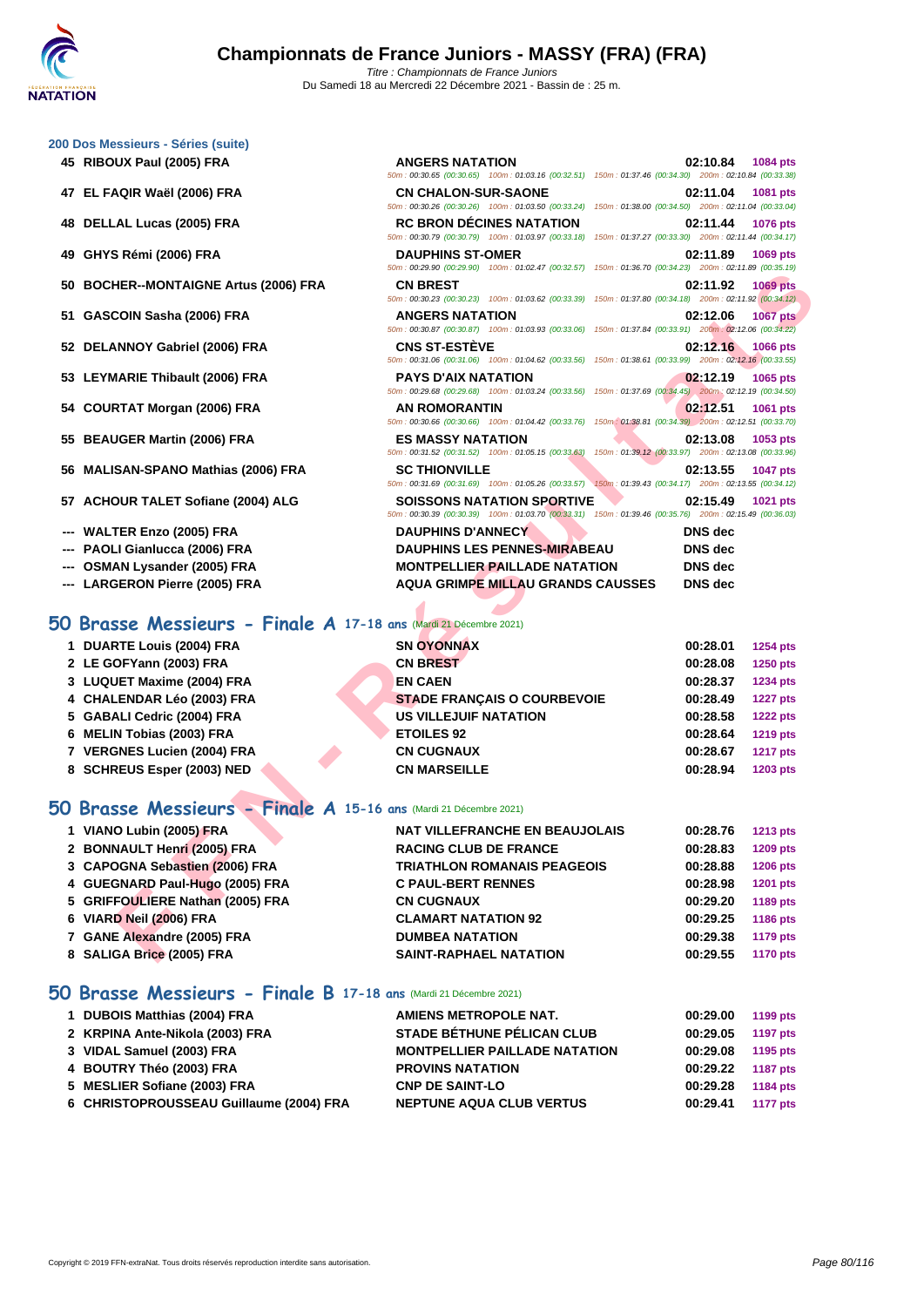

| 50 Brasse Messieurs - Finale B (suite) |                            |                   |          |
|----------------------------------------|----------------------------|-------------------|----------|
| 7 FREROT Thomas (2003) FRA             | <b>CN CHALON-SUR-SAONE</b> | 00:29.61          | 1166 pts |
| 8 ANDRE Jules (2004) FRA               | <b>CN MARSEILLE</b>        | 00:29.73 1160 pts |          |

## **50 Brasse Messieurs - Finale B 15-16 ans** (Mardi 21 Décembre 2021)

| 1 LOMBARDO Adrien (2005) FRA | <b>ASPTT NANCY</b>                  | 00:29.14 | 1192 pts        |
|------------------------------|-------------------------------------|----------|-----------------|
| 2 GARO Erwan (2005) FRA      | <b>CN BREST</b>                     | 00:29.58 | 1168 pts        |
| 3 BUFFAUMENE Nael (2006) FRA | <b>STADE FRANCAIS O COURBEVOIE</b>  | 00:29.81 | 1156 pts        |
| 4 MARGIRIER Adam (2006) FRA  | <b>CERCLE DES NAGEURS DE PRIVAS</b> | 00:29.87 | <b>1152 pts</b> |
| 4 LOUISE Matys (2006) FRA    | A ASEC NATATION SAINT-PAUL REUNION  | 00:29.87 | 1152 pts        |
| 6 MARINO Luis (2005) FRA     | <b>CN ANTIBES</b>                   | 00:29.97 | <b>1147 pts</b> |
| 7 MONS Theodore (2005) FRA   | <b>ALBI SPORTS AQUATIQUES</b>       | 00:30.16 | <b>1137 pts</b> |
| 8 EKEDY Noan (2005) FRA      | <b>EN CAEN</b>                      | 00:30.29 | 1130 pts        |

## **50 Brasse Messieurs - Séries** (Mardi 21 Décembre 2021)

| 3 BUFFAUMENE Nael (2006) FRA                             | <b>STADE FRANÇAIS O COURBEVOIE</b>    | 00:29.81 | <b>1156 pts</b> |
|----------------------------------------------------------|---------------------------------------|----------|-----------------|
| 4 MARGIRIER Adam (2006) FRA                              | <b>CERCLE DES NAGEURS DE PRIVAS</b>   | 00:29.87 | <b>1152 pts</b> |
| 4 LOUISE Matys (2006) FRA                                | A ASEC NATATION SAINT-PAUL REUNION    | 00:29.87 | 1152 pts        |
| 6 MARINO Luis (2005) FRA                                 | <b>CN ANTIBES</b>                     | 00:29.97 | <b>1147 pts</b> |
| 7 MONS Theodore (2005) FRA                               | <b>ALBI SPORTS AQUATIQUES</b>         | 00:30.16 | 1137 pts        |
| 8 EKEDY Noan (2005) FRA                                  | <b>EN CAEN</b>                        | 00:30.29 | <b>1130 pts</b> |
|                                                          |                                       |          |                 |
| i0 Brasse Messieurs - Séries<br>(Mardi 21 Décembre 2021) |                                       |          |                 |
| 1 LE GOFYann (2003) FRA                                  | <b>CN BREST</b>                       | 00:28.12 | <b>1248 pts</b> |
| 2 DUARTE Louis (2004) FRA                                | <b>SN OYONNAX</b>                     | 00:28.46 | <b>1229 pts</b> |
| 3 GABALI Cedric (2004) FRA                               | <b>US VILLEJUIF NATATION</b>          | 00:28.57 | <b>1223 pts</b> |
| 4 CHALENDAR Léo (2003) FRA                               | <b>STADE FRANÇAIS O COURBEVOIE</b>    | 00:28.61 | <b>1221 pts</b> |
| 4 LUQUET Maxime (2004) FRA                               | <b>EN CAEN</b>                        | 00:28.61 | <b>1221 pts</b> |
| 6 VERGNES Lucien (2004) FRA                              | <b>CN CUGNAUX</b>                     | 00:28.65 | <b>1219 pts</b> |
| 7 MELIN Tobias (2003) FRA                                | <b>ETOILES 92</b>                     | 00:28.72 | <b>1215 pts</b> |
| 8 VIANO Lubin (2005) FRA                                 | <b>NAT VILLEFRANCHE EN BEAUJOLAIS</b> | 00:28.73 | <b>1214 pts</b> |
| 9 SCHREUS Esper (2003) NED                               | <b>CN MARSEILLE</b>                   | 00:28.83 | <b>1209 pts</b> |
| 10 BONNAULT Henri (2005) FRA                             | <b>RACING CLUB DE FRANCE</b>          | 00:28.85 | <b>1208 pts</b> |
| 11 DUBOIS Matthias (2004) FRA                            | <b>AMIENS METROPOLE NAT.</b>          | 00:28.93 | 1203 pts        |
| 12 KRPINA Ante-Nikola (2003) FRA                         | <b>STADE BÉTHUNE PÉLICAN CLUB</b>     | 00:29.09 | 1195 pts        |
| 13 GRIFFOULIERE Nathan (2005) FRA                        | <b>CN CUGNAUX</b>                     | 00:29.12 | 1193 pts        |
| 14 BOUTRY Théo (2003) FRA                                | <b>PROVINS NATATION</b>               | 00:29.14 | <b>1192 pts</b> |
| 15 CAPOGNA Sebastien (2006) FRA                          | <b>TRIATHLON ROMANAIS PEAGEOIS</b>    | 00:29.15 | <b>1191 pts</b> |
| 16 VIDAL Samuel (2003) FRA                               | MONTPELLIER PAILLADE NATATION         | 00:29.19 | 1189 pts        |
| 16 GANE Alexandre (2005) FRA                             | <b>DUMBEA NATATION</b>                | 00:29.19 | 1189 pts        |
| 18 MESLIER Sofiane (2003) FRA                            | <b>CNP DE SAINT-LO</b>                | 00:29.34 | 1181 pts        |
| 19 GUEGNARD Paul-Hugo (2005) FRA                         | <b>C PAUL-BERT RENNES</b>             | 00:29.35 | <b>1180 pts</b> |
| 20 VIARD Neil (2006) FRA                                 | <b>CLAMART NATATION 92</b>            | 00:29.48 | <b>1173 pts</b> |
| 20 SALIGA Brice (2005) FRA                               | SAINT-RAPHAEL NATATION                | 00:29.48 | <b>1173 pts</b> |
| 22 CONSTABLE Enzo (2003) FRA                             | <b>CN MARSEILLE</b>                   | 00:29.51 | <b>1172 pts</b> |
| 22 LOMBARDO Adrien (2005) FRA                            | <b>ASPTT NANCY</b>                    | 00:29.51 | <b>1172 pts</b> |
| 24 FREROT Thomas (2003) FRA                              | <b>CN CHALON-SUR-SAONE</b>            | 00:29.53 | <b>1171 pts</b> |
| 24 CHRISTOPROUSSEAU Guillaume (2004) FRA                 | <b>NEPTUNE AQUA CLUB VERTUS</b>       | 00:29.53 | <b>1171 pts</b> |
| 26 GARO Erwan (2005) FRA                                 | <b>CN BREST</b>                       | 00:29.57 | <b>1169 pts</b> |
| 27 ANDRE Jules (2004) FRA                                | <b>CN MARSEILLE</b>                   | 00:29.59 | 1168 pts        |
| 28 GUIGUI Kellian (2003) FRA                             | <b>NOGENT NATATION 94</b>             | 00:29.64 | <b>1165 pts</b> |
| 29 ALVES TORRES Paul (2003) FRA                          | <b>CN MARSEILLE</b>                   | 00:29.65 | <b>1164 pts</b> |
| 30 CROUZEVIALLE Lohan (2004) FRA                         | <b>CLUB DES NAGEURS DE BRIVE</b>      | 00:29.67 | 1163 pts        |
| 31 CLAEYSSEN Mattéo (2004) FRA                           | <b>CN CALÉDONIENS</b>                 | 00:29.70 | 1162 pts        |
| 32 LE LEM Gautier (2004) FRA                             | <b>NANTES NATATION</b>                | 00:29.80 | <b>1156 pts</b> |
| 33 MONS Theodore (2005) FRA                              | <b>ALBI SPORTS AQUATIQUES</b>         | 00:29.81 | 1156 pts        |
| 34 MARINO Luis (2005) FRA                                | <b>CN ANTIBES</b>                     | 00:29.82 | 1155 pts        |
| 35 MONTELEONE Thomas (2004) FRA                          | <b>ST-NAZAIRE ATLANTIQUE NATATION</b> | 00:29.88 | <b>1152 pts</b> |
| 36 DUBOS Maxime (2004) FRA                               | <b>STADE BÉTHUNE PÉLICAN CLUB</b>     | 00:29.95 | <b>1148 pts</b> |
| 37 BUFFAUMENE Nael (2006) FRA                            | <b>STADE FRANCAIS O COURBEVOIE</b>    | 00:29.99 | <b>1146 pts</b> |
| 38 EKEDY Noan (2005) FRA                                 | <b>EN CAEN</b>                        | 00:30.03 | 1144 pts        |
| 39 MARGIRIER Adam (2006) FRA                             | <b>CERCLE DES NAGEURS DE PRIVAS</b>   | 00:30.05 | 1143 pts        |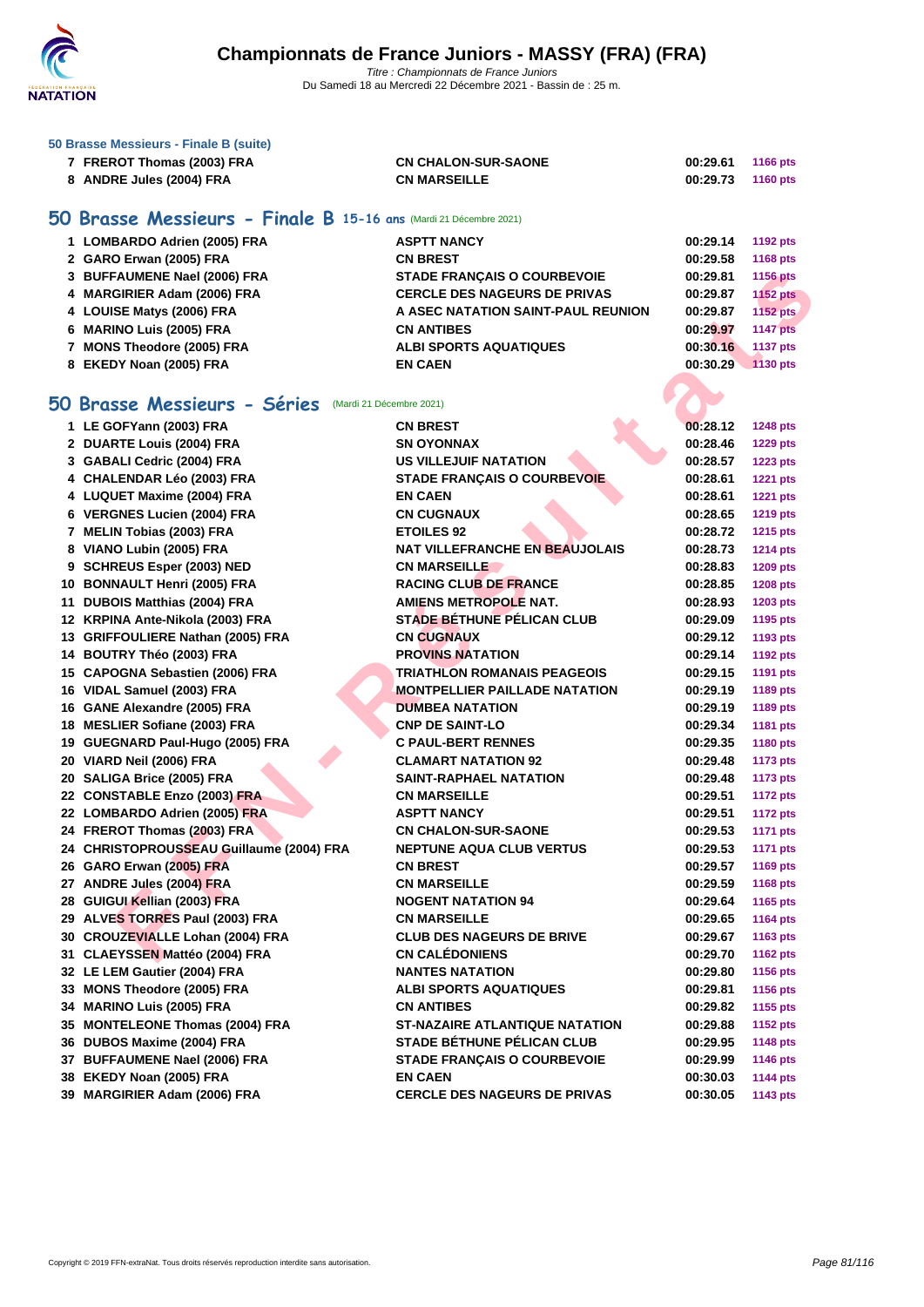

## **[50 Brasse](http://www.ffnatation.fr/webffn/index.php) Messieurs - Séries (suite)**

| 40 DUCCI Mathis (2004) FRA                                           | SAINT-RAPHAEL NATATION                |                                                    | 00:30.06 | <b>1142 pts</b> |
|----------------------------------------------------------------------|---------------------------------------|----------------------------------------------------|----------|-----------------|
| 41 MOUTON Corentin (2003) FRA                                        | <b>EN CAEN</b>                        |                                                    | 00:30.07 | <b>1142 pts</b> |
| 42 LOUISE Matys (2006) FRA                                           | A ASEC NATATION SAINT-PAUL REUNION    |                                                    | 00:30.13 | 1139 pts        |
| 43 SCIUTO-BRUNEL Miki (2004) FRA                                     | <b>STADE OLYMPIQUE CHAMBERY</b>       |                                                    | 00:30.14 | 1138 pts        |
| 44 KOUMA Alexien (2005) FRA                                          | <b>CN MARSEILLE</b>                   |                                                    | 00:30.17 | <b>1137 pts</b> |
| 45 ATTENOT Corentin (2004) FRA                                       | <b>MONTPELLIER METROPOLE NATATION</b> |                                                    | 00:30.26 | 1132 pts        |
| 46 AMROUCH-CHANTEPIE Idris (2004) FRA                                | <b>RSC MONTREUIL</b>                  |                                                    | 00:30.31 | <b>1129 pts</b> |
| 47 ROLET Loris (2003) FRA                                            | <b>ESPERANCE LONS-LE-SAUNIER</b>      |                                                    | 00:30.32 | <b>1129 pts</b> |
| 48 NONNENMACHER Samuel (2004) FRA                                    | <b>TEAM STRASBOURG SNS-ASPTT-PCS</b>  |                                                    | 00:30.37 | <b>1126 pts</b> |
| 49 CHERGUI Ilian (2005) FRA                                          | <b>VILLEURBANNE NATATION</b>          |                                                    | 00:30.47 | <b>1121 pts</b> |
| 50 FABRE Marius (2006) FRA                                           | <b>DAUPHINS TOULOUSE OEC</b>          |                                                    | 00:30.50 | <b>1119 pts</b> |
| 51 LEVECQUE Pierre (2005) FRA                                        | <b>DAUPHINS TOULOUSE OEC</b>          |                                                    | 00:30.69 | <b>1109 pts</b> |
| 52 VISSAC Alexis (2005) FRA                                          | <b>ASM CHAMALIERES NATATION</b>       |                                                    | 00:30.77 | 1105 pts        |
| 53 AERNOUT Paul (2006) FRA                                           | <b>US VILLEJUIF NATATION</b>          |                                                    | 00:30.97 | 1094 pts        |
| 54 GRASSET-NAZABAL Raphaël (2005) FRA                                | <b>C PAUL-BERT RENNES</b>             |                                                    | 00:31.09 | 1088 pts        |
| 54 WILLOCQ Tom (2005) FRA                                            | <b>CN CALÉDONIENS</b>                 |                                                    | 00:31.09 | 1088 pts        |
| 56 GASNET Maxence (2005) FRA                                         | <b>ASPTT TOULOUSE</b>                 |                                                    | 00:31.11 | 1087 pts        |
| 57 RIOUAL Milan (2006) FRA                                           | <b>UNION QUIMPER NATATION</b>         |                                                    | 00:31.23 | 1081 pts        |
| 58 MINARD Finn (2006) FRA                                            | <b>AQUA CLUB PONTAULT-ROISSY</b>      |                                                    | 00:31.24 | 1080 pts        |
| 59 DATIASHVILI David (2006) FRA                                      | <b>GRAND RODEZ NATATION</b>           |                                                    | 00:31.40 | <b>1072 pts</b> |
| 60 NEBBACHE Walid (2006) FRA                                         | <b>SCA 2000 EVRY</b>                  |                                                    | 00:31.42 | 1071 pts        |
| 61 MILLOT Aymeric (2006) FRA                                         | <b>AC MOLSHEIM MUTZIG</b>             |                                                    | 00:31.54 | 1065 pts        |
| 62 D'AGATA Florian (2006) FRA                                        | <b>DAUPHINS TOULOUSE OEC</b>          |                                                    | 00:31.69 | 1057 pts        |
| 63 BRELIERE Malo (2006) FRA                                          | <b>MONTPELLIER PAILLADE NATATION</b>  |                                                    | 00:31.72 | 1056 pts        |
| 64 LARIVIERE Milan (2006) FRA                                        | A ASEC NATATION SAINT-PAUL REUNION    |                                                    | 00:32.02 | 1040 pts        |
| 65 AUGER Pablo (2006) FRA                                            | <b>ETUDIANT CLUB ORLEANS NATATION</b> |                                                    | 00:32.15 | 1034 pts        |
|                                                                      |                                       |                                                    |          |                 |
| 00 Brasse Messieurs - Finale A 17-18 ans (Mercredi 22 Décembre 2021) |                                       |                                                    |          |                 |
| 1 LE PAPE Thomas (2003) FRA                                          | <b>AMIENS METROPOLE NAT.</b>          |                                                    | 01:00.91 | <b>1300 pts</b> |
|                                                                      |                                       | 50m: 00:28.75 (00:28.75) 100m: 01:00.91 (00:32.16) |          |                 |
| 2 LUQUET Maxime (2004) FRA                                           | <b>EN CAEN</b>                        |                                                    | 01:01.08 | 1295 pts        |
|                                                                      |                                       | 50m: 00:28.80 (00:28.80) 100m: 01:01.08 (00:32.28) |          |                 |
| 3 LE GOFYann (2003) FRA                                              | <b>CN BREST</b>                       |                                                    | 01:01.32 | <b>1288 pts</b> |
|                                                                      |                                       | 50m: 00:28.71 (00:28.71) 100m: 01:01.32 (00:32.61) |          |                 |
| 4 DUARTE Louis (2004) FRA                                            | <b>SN OYONNAX</b>                     | 50m: 00:28.57 (00:28.57) 100m: 01:01.55 (00:32.98) | 01:01.55 | <b>1282 pts</b> |
| 5 VERGNES Lucien (2004) FRA                                          | <b>CN CUGNAUX</b>                     |                                                    | 01:01.81 | <b>1275 pts</b> |
|                                                                      |                                       | 50m: 00:28.99 (00:28.99) 100m: 01:01.81 (00:32.82) |          |                 |
| 6 VIDAL Samuel (2003) FRA                                            | <b>MONTPELLIER PAILLADE NATATION</b>  |                                                    | 01:02.92 | <b>1244 pts</b> |
|                                                                      |                                       | 50m: 00:29.38 (00:29.38) 100m: 01:02.92 (00:33.54) |          |                 |
| 7 SCHREUS Esper (2003) NED                                           | <b>CN MARSEILLE</b>                   | 50m: 00:29.22 (00:29.22) 100m: 01:03.04 (00:33.82) | 01:03.04 | <b>1241 pts</b> |
| 8 MELIN Tobias (2003) FRA                                            | <b>ETOILES 92</b>                     |                                                    | 01:03.73 |                 |
|                                                                      |                                       | 50m: 00:29.71 (00:29.71) 100m: 01:03.73 (00:34.02) |          | <b>1222 pts</b> |
|                                                                      |                                       |                                                    |          |                 |
| 00 Brasse Messieurs - Finale A 15-16 ans (Mercredi 22 Décembre 2021) |                                       |                                                    |          |                 |
| 1 GUEGNARD Paul-Hugo (2005) FRA                                      | <b>C PAUL-BERT RENNES</b>             |                                                    | 01:02.67 | 1251 pts        |
|                                                                      |                                       | 50m: 00:29.84 (00:29.84) 100m: 01:02.67 (00:32.83) |          |                 |

## **100 Brasse Messieurs - Finale A 17-18 ans** (Mercredi 22 Décembre 2021)

| 1 LE PAPE Thomas (2003) FRA | <b>AMIENS METROPOLE NAT.</b>                                                                                         | 50m: 00:28.75 (00:28.75) 100m: 01:00.91 (00:32.16) | 01:00.91 | 1300 pts        |
|-----------------------------|----------------------------------------------------------------------------------------------------------------------|----------------------------------------------------|----------|-----------------|
| 2 LUQUET Maxime (2004) FRA  | <b>EN CAEN</b>                                                                                                       | 50m: 00:28.80 (00:28.80) 100m: 01:01.08 (00:32.28) | 01:01.08 | 1295 pts        |
| 3 LE GOFYann (2003) FRA     | <b>CN BREST</b>                                                                                                      | 50m: 00:28.71 (00:28.71) 100m: 01:01.32 (00:32.61) | 01:01.32 | <b>1288 pts</b> |
| 4 DUARTE Louis (2004) FRA   | <b>SN OYONNAX</b>                                                                                                    | 50m: 00:28.57 (00:28.57) 100m: 01:01.55 (00:32.98) | 01:01.55 | <b>1282 pts</b> |
| 5 VERGNES Lucien (2004) FRA | <b>CN CUGNAUX</b>                                                                                                    | 50m: 00:28.99 (00:28.99) 100m: 01:01.81 (00:32.82) | 01:01.81 | 1275 pts        |
| 6 VIDAL Samuel (2003) FRA   | <b>MONTPELLIER PAILLADE NATATION</b>                                                                                 | 50m: 00:29.38 (00:29.38) 100m: 01:02.92 (00:33.54) | 01:02.92 | <b>1244 pts</b> |
| 7 SCHREUS Esper (2003) NED  | <b>CN MARSEILLE</b>                                                                                                  | 50m: 00:29.22 (00:29.22) 100m: 01:03.04 (00:33.82) | 01:03.04 | <b>1241 pts</b> |
| 8 MELIN Tobias (2003) FRA   | <b>ETOILES 92</b>                                                                                                    | 50m: 00:29.71 (00:29.71) 100m: 01:03.73 (00:34.02) | 01:03.73 | <b>1222 pts</b> |
| OO Duasan Massisiwa         | $\sum_{i=1}^{n} a_i = \sum_{i=1}^{n} A_i$ and $\sum_{i=1}^{n} A_i$ and $\sum_{i=1}^{n} A_i$ and $\sum_{i=1}^{n} A_i$ |                                                    |          |                 |

## **100 Brasse Messieurs - Finale A 15-16 ans** (Mercredi 22 Décembre 2021)

| 1 GUEGNARD Paul-Hugo (2005) FRA | <b>C PAUL-BERT RENNES</b>             | 50m: 00:29.84 (00:29.84) 100m: 01:02.67 (00:32.83) | 01:02.67 | <b>1251 pts</b>                              |
|---------------------------------|---------------------------------------|----------------------------------------------------|----------|----------------------------------------------|
| 2 BONNAULT Henri (2005) FRA     | <b>RACING CLUB DE FRANCE</b>          | 50m: 00:29.73 (00:29.73)                           | 01:02.74 | <b>1249 pts</b><br>100m: 01:02.74 (00:33.01) |
| 3 SALIGA Brice (2005) FRA       | <b>SAINT-RAPHAEL NATATION</b>         | 50m: 00:29.83 (00:29.83)                           | 01:02.88 | <b>1245 pts</b><br>100m: 01:02.88 (00:33.05) |
| 4 VIANO Lubin (2005) FRA        | <b>NAT VILLEFRANCHE EN BEAUJOLAIS</b> | $50m: 00:29.63$ (00:29.63)                         | 01:02.94 | <b>1243 pts</b><br>100m: 01:02.94 (00:33.31) |
| 5 GANE Alexandre (2005) FRA     | <b>DUMBEA NATATION</b>                | $50m: 00:30.16$ (00:30.16)                         | 01:03.79 | <b>1220 pts</b><br>100m: 01:03.79 (00:33.63) |
| 6 GARO Erwan (2005) FRA         | <b>CN BREST</b>                       | 50m: 00:30.82 (00:30.82)                           | 01:03.84 | <b>1219 pts</b><br>100m: 01:03.84 (00:33.02) |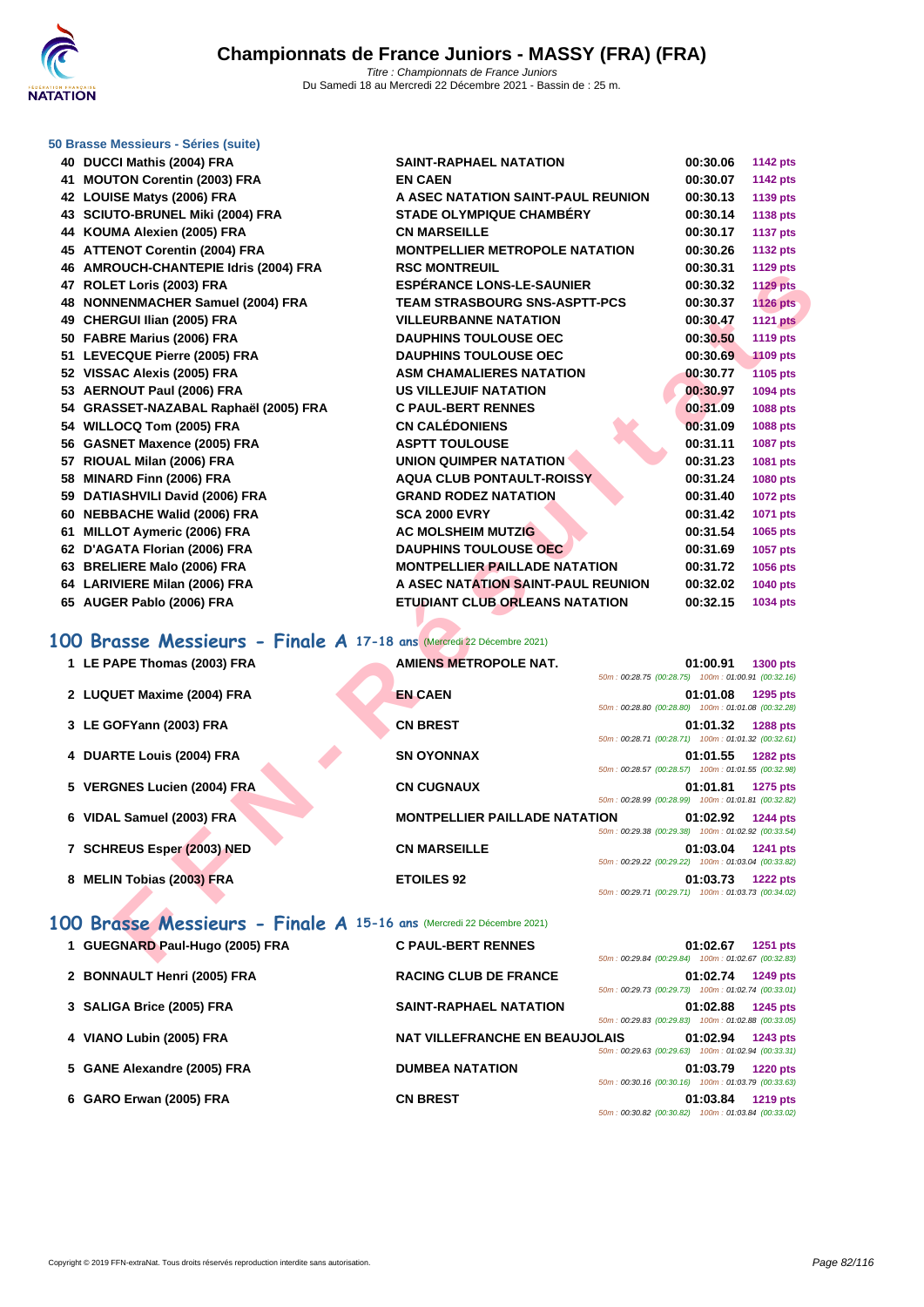

| 100 Brasse Messieurs - Finale A (suite)                               |                                       |                                                                                                                                         |
|-----------------------------------------------------------------------|---------------------------------------|-----------------------------------------------------------------------------------------------------------------------------------------|
| 7 LOMBARDO Adrien (2005) FRA                                          | <b>ASPTT NANCY</b>                    | 01:04.07<br><b>1212 pts</b>                                                                                                             |
| 8 VIARD Neil (2006) FRA                                               | <b>CLAMART NATATION 92</b>            | 50m: 00:29.76 (00:29.76) 100m: 01:04.07 (00:34.31)<br>01:04.16<br><b>1210 pts</b><br>50m: 00:29.89 (00:29.89) 100m: 01:04.16 (00:34.27) |
| 100 Brasse Messieurs - Finale B 17-18 ans (Mercredi 22 Décembre 2021) |                                       |                                                                                                                                         |
| 1 DUBOIS Matthias (2004) FRA                                          | <b>AMIENS METROPOLE NAT.</b>          | 01:02.46<br><b>1257 pts</b><br>50m: 00:29.23 (00:29.23) 100m: 01:02.46 (00:33.23)                                                       |
| 2 LETOCART Enzo (2004) FRA                                            | <b>CN MELUN VAL DE SEINE</b>          | 01:03.28<br><b>1234 pts</b><br>50m: 00:29.89 (00:29.89) 100m: 01:03.28 (00:33.39)                                                       |
| 3 MESLIER Sofiane (2003) FRA                                          | <b>CNP DE SAINT-LO</b>                | 01:03.41<br><b>1230 pts</b>                                                                                                             |
| 4 KRPINA Ante-Nikola (2003) FRA                                       | <b>STADE BÉTHUNE PÉLICAN CLUB</b>     | 50m: 00:30.01 (00:30.01) 100m: 01:03.41 (00:33.40)<br>01:03.64 1224 pts                                                                 |
| 5 DUCCI Mathis (2004) FRA                                             | <b>SAINT-RAPHAEL NATATION</b>         | 50m: 00:29.53 (00:29.53) 100m: 01:03.64 (00:34.11)<br>01:03.67<br><b>1223 pts</b>                                                       |
| 6 SCIUTO-BRUNEL Miki (2004) FRA                                       | <b>STADE OLYMPIQUE CHAMBERY</b>       | 50m: 00:29.90 (00:29.90) 100m: 01:03.67 (00:33.77)<br>01:03.91<br><b>1217 pts</b>                                                       |
| 7 MOUTON Corentin (2003) FRA                                          | <b>EN CAEN</b>                        | 50m : 00:30.04 (00:30.04) 100m : 01:03.91 (00:33.87)<br>01:04.05<br><b>1213 pts</b>                                                     |
| 8 CLAEYSSEN Mattéo (2004) FRA                                         | <b>CN CALÉDONIENS</b>                 | 50m: 00:30.35 (00:30.35) 100m: 01:04.05 (00:33.70)<br>01:04.27<br><b>1207 pts</b>                                                       |
|                                                                       |                                       | 50m: 00:30.11 (00:30.11) 100m: 01:04.27 (00:34.16)                                                                                      |
| 100 Brasse Messieurs - Finale B 15-16 ans (Mercredi 22 Décembre 2021) |                                       |                                                                                                                                         |
| 1 CAPOGNA Sebastien (2006) FRA                                        | <b>TRIATHLON ROMANAIS PEAGEOIS</b>    | 01:03.58<br><b>1226 pts</b><br>50m: 00:29.61 (00:29.61) 100m: 01:03.58 (00:33.97)                                                       |
| 2 GRIFFOULIERE Nathan (2005) FRA                                      | <b>CN CUGNAUX</b>                     | 01:04.49<br>1201 pts<br>50m: 00:30.20 (00:30.20) 100m: 01:04.49 (00:34.29)                                                              |
| <b>MARGIRIER Adam (2006) FRA</b>                                      | <b>CERCLE DES NAGEURS DE PRIVAS</b>   | 01:04.84<br>1191 pts                                                                                                                    |
| 4 KOUMA Alexien (2005) FRA                                            | <b>CN MARSEILLE</b>                   | 50m: 00:30.38 (00:30.38) 100m: 01:04.84 (00:34.46)<br>01:04.88<br>1190 pts                                                              |
| 5 BUFFAUMENE Nael (2006) FRA                                          | <b>STADE FRANÇAIS O COURBEVOIE</b>    | 50m: 00:30.56 (00:30.56) 100m: 01:04.88 (00:34.32)<br>01:04.94<br>1189 pts                                                              |
| <b>MARINO Luis (2005) FRA</b><br>6                                    | <b>CN ANTIBES</b>                     | 50m: 00:30.25 (00:30.25) 100m: 01:04.94 (00:34.69)<br>01:05.83<br>1165 pts                                                              |
| 6 EKEDY Noan (2005) FRA                                               | <b>EN CAEN</b>                        | 50m: 00:31.17 (00:31.17) 100m: 01:05.83 (00:34.66)<br>01:05.83<br>1165 pts                                                              |
| 8 VISSAC Alexis (2005) FRA                                            | <b>ASM CHAMALIERES NATATION</b>       | 50m: 00:30.79 (00:30.79) 100m: 01:05.83 (00:35.04)<br>01:05.91<br><b>1163 pts</b>                                                       |
|                                                                       |                                       | 50m: 00:31.28 (00:31.28) 100m: 01:05.91 (00:34.63)                                                                                      |
| 100 Brasse Messieurs - Séries                                         | (Mercredi 22 Décembre 2021)           |                                                                                                                                         |
| 1 LE GOFYann (2003) FRA                                               | <b>CN BREST</b>                       | 1295 pts<br>01:01.10<br>50m: 00:28.82 (00:28.82) 100m: 01:01.10 (00:32.28)                                                              |
| 2 LE PAPE Thomas (2003) FRA                                           | <b>AMIENS METROPOLE NAT.</b>          | 01:01.20<br>1292 pts                                                                                                                    |
| 3 LUQUET Maxime (2004) FRA                                            | <b>EN CAEN</b>                        | 50m: 00:28.83 (00:28.83) 100m: 01:01.20 (00:32.37)<br>01:01.81<br>1275 pts                                                              |
| 4 DUARTE Louis (2004) FRA                                             | <b>SN OYONNAX</b>                     | 50m: 00:29.17 (00:29.17) 100m: 01:01.81 (00:32.64)<br>01:02.38<br>1259 pts                                                              |
| 5 VIANO Lubin (2005) FRA                                              | <b>NAT VILLEFRANCHE EN BEAUJOLAIS</b> | 50m: 00:29.31 (00:29.31) 100m: 01:02.38 (00:33.07)<br>01:02.69<br><b>1250 pts</b>                                                       |
|                                                                       |                                       | 50m: 00:29.57 (00:29.57) 100m: 01:02.69 (00:33.12)                                                                                      |

## **100 Brasse Messieurs - Finale B 15-16 ans** (Mercredi 22 Décembre 2021)

| 1 CAPOGNA Sebastien (2006) FRA   | <b>TRIATHLON ROMANAIS PEAGEOIS</b>  | 01:03.58<br><b>1226 pts</b><br>50m: 00:29.61 (00:29.61) 100m: 01:03.58 (00:33.97) |
|----------------------------------|-------------------------------------|-----------------------------------------------------------------------------------|
| 2 GRIFFOULIERE Nathan (2005) FRA | <b>CN CUGNAUX</b>                   | 01:04.49<br><b>1201 pts</b><br>50m: 00:30.20 (00:30.20) 100m: 01:04.49 (00:34.29) |
| 3 MARGIRIER Adam (2006) FRA      | <b>CERCLE DES NAGEURS DE PRIVAS</b> | 01:04.84<br>1191 pts<br>50m: 00:30.38 (00:30.38) 100m: 01:04.84 (00:34.46)        |
| 4 KOUMA Alexien (2005) FRA       | <b>CN MARSEILLE</b>                 | 01:04.88<br>1190 pts<br>50m: 00:30.56 (00:30.56) 100m: 01:04.88 (00:34.32)        |
| 5 BUFFAUMENE Nael (2006) FRA     | <b>STADE FRANÇAIS O COURBEVOIE</b>  | 01:04.94<br>1189 pts<br>50m: 00:30.25 (00:30.25) 100m: 01:04.94 (00:34.69)        |
| 6 MARINO Luis (2005) FRA         | <b>CN ANTIBES</b>                   | 01:05.83<br>1165 pts<br>50m: 00:31.17 (00:31.17) 100m: 01:05.83 (00:34.66)        |
| 6 EKEDY Noan (2005) FRA          | <b>EN CAEN</b>                      | 01:05.83<br>1165 pts<br>50m: 00:30.79 (00:30.79) 100m: 01:05.83 (00:35.04)        |
| 8 VISSAC Alexis (2005) FRA       | <b>ASM CHAMALIERES NATATION</b>     | 01:05.91<br>1163 pts<br>50m: 00:31.28 (00:31.28) 100m: 01:05.91 (00:34.63)        |

# **100 Brasse Messieurs - Séries** (Mercredi 22 Décembre 2021)

| 1 LE GOFYann (2003) FRA         | <b>CN BREST</b>                       | 50m: 00:28.82 (00:28.82) 100m: 01:01.10 (00:32.28) | 01:01.10 | 1295 pts        |
|---------------------------------|---------------------------------------|----------------------------------------------------|----------|-----------------|
| 2 LE PAPE Thomas (2003) FRA     | AMIENS METROPOLE NAT.                 | 50m: 00:28.83 (00:28.83) 100m: 01:01.20 (00:32.37) | 01:01.20 | 1292 pts        |
| 3 LUQUET Maxime (2004) FRA      | <b>EN CAEN</b>                        | 50m: 00:29.17 (00:29.17) 100m: 01:01.81 (00:32.64) | 01:01.81 | 1275 pts        |
| 4 DUARTE Louis (2004) FRA       | <b>SN OYONNAX</b>                     | 50m: 00:29.31 (00:29.31) 100m: 01:02.38 (00:33.07) | 01:02.38 | 1259 pts        |
| 5 VIANO Lubin (2005) FRA        | <b>NAT VILLEFRANCHE EN BEAUJOLAIS</b> | 50m: 00:29.57 (00:29.57) 100m: 01:02.69 (00:33.12) | 01:02.69 | <b>1250 pts</b> |
| 6 SCHREUS Esper (2003) NED      | <b>CN MARSEILLE</b>                   | 50m: 00:29.41 (00:29.41) 100m: 01:02.78 (00:33.37) | 01:02.78 | <b>1248 pts</b> |
| 7 GUEGNARD Paul-Hugo (2005) FRA | <b>C PAUL-BERT RENNES</b>             | 50m: 00:29.69 (00:29.69) 100m: 01:03.01 (00:33.32) | 01:03.01 | <b>1241 pts</b> |
| 8 MELIN Tobias (2003) FRA       | <b>ETOILES 92</b>                     | 50m: 00:29.43 (00:29.43) 100m: 01:03.07 (00:33.64) | 01:03.07 | <b>1240 pts</b> |
| 9 BONNAULT Henri (2005) FRA     | <b>RACING CLUB DE FRANCE</b>          | 50m: 00:29.38 (00:29.38) 100m: 01:03.12 (00:33.74) | 01:03.12 | <b>1238 pts</b> |
| 10 VIDAL Samuel (2003) FRA      | <b>MONTPELLIER PAILLADE NATATION</b>  | 50m: 00:29.50 (00:29.50) 100m: 01:03.28 (00:33.78) | 01:03.28 | <b>1234 pts</b> |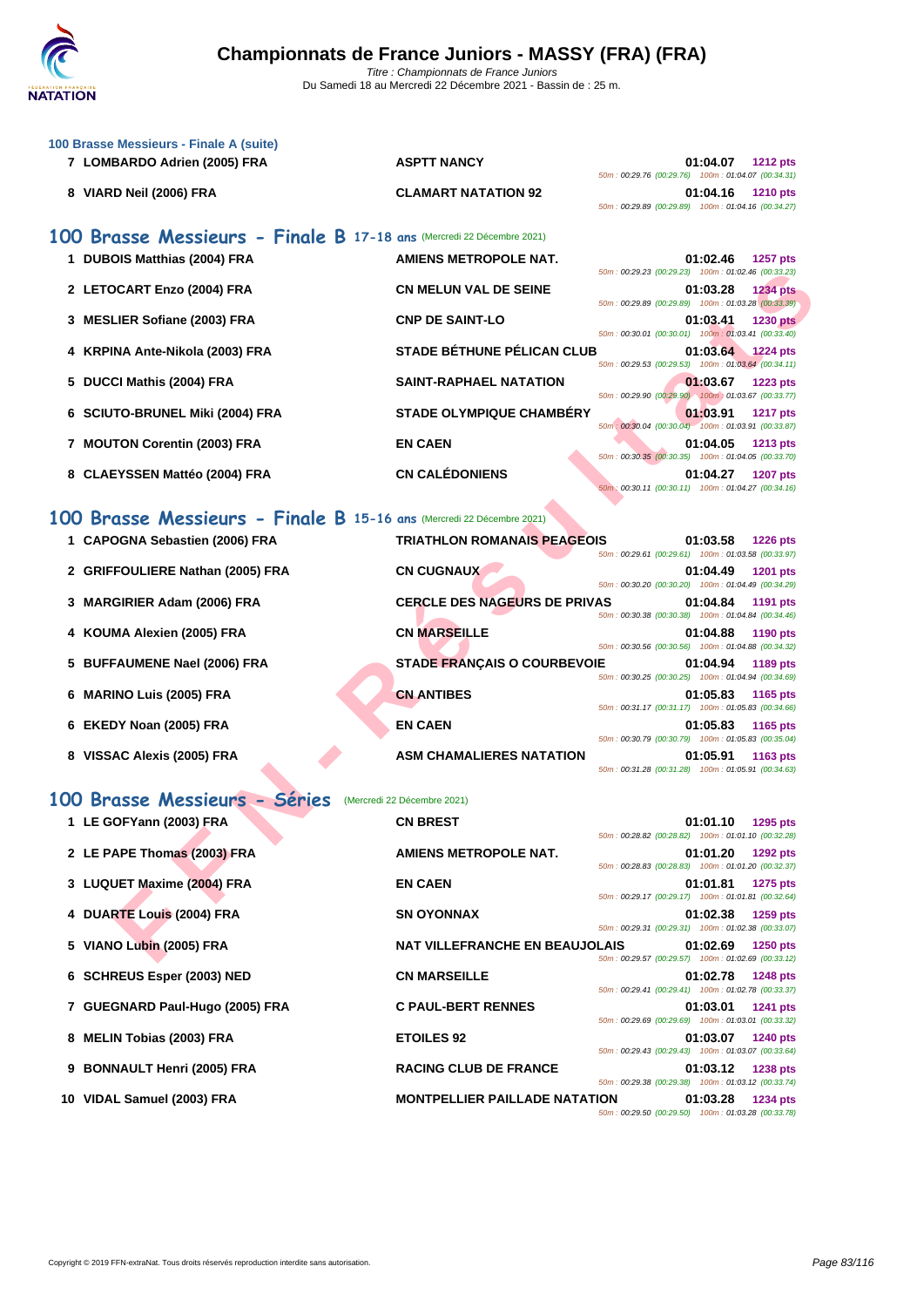

|    | 100 Brasse Messieurs - Séries (suite)<br>11 VERGNES Lucien (2004) FRA | <b>CN CUGNAUX</b>                     | 01:03.35<br><b>1232 pts</b>                                                                                                      |
|----|-----------------------------------------------------------------------|---------------------------------------|----------------------------------------------------------------------------------------------------------------------------------|
|    | 12 DUBOIS Matthias (2004) FRA                                         | <b>AMIENS METROPOLE NAT.</b>          | 50m: 00:29.49 (00:29.49) 100m: 01:03.35 (00:33.86)<br>01:03.47<br>1229 pts                                                       |
|    | 13 LETOCART Enzo (2004) FRA                                           | <b>CN MELUN VAL DE SEINE</b>          | 50m: 00:29.66 (00:29.66) 100m: 01:03.47 (00:33.81)<br>01:03.61<br>1225 pts                                                       |
| 14 | SALIGA Brice (2005) FRA                                               | <b>SAINT-RAPHAEL NATATION</b>         | 50m: 00:30.08 (00:30.08) 100m: 01:03.61 (00:33.53)<br>01:03.63<br><b>1224 pts</b>                                                |
| 15 | KRPINA Ante-Nikola (2003) FRA                                         | <b>STADE BÉTHUNE PÉLICAN CLUB</b>     | 50m: 00:30.23 (00:30.23) 100m: 01:03.63 (00:33.40)<br>01:03.83<br><b>1219 pts</b>                                                |
| 16 | <b>MESLIER Sofiane (2003) FRA</b>                                     | <b>CNP DE SAINT-LO</b>                | 50m: 00:29.65 (00:29.65) 100m: 01:03.83 (00:34.18)<br>01:03.99<br><b>1214 pts</b>                                                |
| 17 | <b>CLAEYSSEN Mattéo (2004) FRA</b>                                    | <b>CN CALÉDONIENS</b>                 | 50m: 00:30.01 (00:30.01) 100m: 01:03.99 (00:33.98)<br>01:04.03<br>1213 pts                                                       |
| 17 | LOMBARDO Adrien (2005) FRA                                            | <b>ASPTT NANCY</b>                    | 50m : 00:29.96 (00:29.96) 100m : 01:04.03 (00:34.07)<br>01:04.03<br><b>1213 pts</b>                                              |
| 19 | DUCCI Mathis (2004) FRA                                               | <b>SAINT-RAPHAEL NATATION</b>         | 50m: 00:30.04 (00:30.04) 100m: 01:04.03 (00:33.99)<br>01:04.11<br><b>1211 pts</b>                                                |
| 20 | <b>MOUTON Corentin (2003) FRA</b>                                     | <b>EN CAEN</b>                        | 50m: 00:30.05 (00:30.05) 100m: 01:04.11 (00:34.06)<br>01:04.17<br><b>1210 pts</b>                                                |
| 21 | <b>SCIUTO-BRUNEL Miki (2004) FRA</b>                                  | <b>STADE OLYMPIQUE CHAMBÉRY</b>       | 50m: 00:30.32 (00:30.32) 100m: 01:04.17 (00:33.85)<br>01:04.25<br><b>1207 pts</b>                                                |
| 22 | VIARD Neil (2006) FRA                                                 | <b>CLAMART NATATION 92</b>            | 50m: 00:30.22 (00:30.22) 100m: 01:04.25 (00:34.03)<br>01:04.29<br><b>1206 pts</b>                                                |
|    | <b>GANE Alexandre (2005) FRA</b>                                      | <b>DUMBEA NATATION</b>                | 50m: 00:29.95 (00:29.95) 100m: 01:04.29 (00:34.34)<br>01:04.37<br>1204 pts                                                       |
| 24 | GARO Erwan (2005) FRA                                                 | <b>CN BREST</b>                       | 50m: 00:30.43 (00:30.43) 100m: 01:04.37 (00:33.94)<br>01:04.41<br><b>1203 pts</b>                                                |
| 25 | <b>CAPOGNA Sebastien (2006) FRA</b>                                   | <b>TRIATHLON ROMANAIS PEAGEOIS</b>    | 50m: 00:30.21 (00:30.21) 100m: 01:04.41 (00:34.20)<br>01:04.49<br><b>1201 pts</b>                                                |
| 26 | KHADRAOUI Mathis (2004) FRA                                           | <b>AS ROANNE NATATION</b>             | 50m: 00:30.02 (00:30.02) 100m: 01:04.49 (00:34.47)<br>01:04.52<br><b>1200 pts</b>                                                |
| 27 | <b>MARGIRIER Adam (2006) FRA</b>                                      | <b>CERCLE DES NAGEURS DE PRIVAS</b>   | 50m: 00:30.51 (00:30.51) 100m: 01:04.52 (00:34.01)<br>01:04.71<br>1195 pts<br>50m: 00:30.31 (00:30.31) 100m: 01:04.71 (00:34.40) |
| 27 | <b>CROUZEVIALLE Lohan (2004) FRA</b>                                  | <b>CLUB DES NAGEURS DE BRIVE</b>      | 01:04.71<br>1195 pts<br>50m: 00:29.91 (00:29.91) 100m: 01:04.71 (00:34.80)                                                       |
| 29 | <b>BUFFAUMENE Nael (2006) FRA</b>                                     | <b>STADE FRANÇAIS O COURBEVOIE</b>    | 01:04.78<br>1193 pts<br>50m: 00:30.66 (00:30.66) 100m: 01:04.78 (00:34.12)                                                       |
| 30 | KOUMA Alexien (2005) FRA                                              | <b>CN MARSEILLE</b>                   | 01:05.04<br><b>1186 pts</b><br>50m: 00:30.55 (00:30.55) 100m: 01:05.04 (00:34.49)                                                |
| 31 | <b>MONTELEONE Thomas (2004) FRA</b>                                   | <b>ST-NAZAIRE ATLANTIQUE NATATION</b> | 01:05.06<br>1185 pts<br>50m: 00:30.25 (00:30.25) 100m: 01:05.06 (00:34.81)                                                       |
|    | 32 ANDRE Jules (2004) FRA                                             | <b>CN MARSEILLE</b>                   | 01:05.08<br>1185 pts<br>50m: 00:30.20 (00:30.20) 100m: 01:05.08 (00:34.88)                                                       |
|    | 33 GRIFFOULIERE Nathan (2005) FRA                                     | <b>CN CUGNAUX</b>                     | 01:05.18<br>1182 pts<br>50m: 00:31.07 (00:31.07) 100m: 01:05.18 (00:34.11)                                                       |
|    | 34 NONNENMACHER Samuel (2004) FRA                                     | <b>TEAM STRASBOURG SNS-ASPTT-PCS</b>  | 01:05.24<br>1181 pts<br>50m: 00:30.48 (00:30.48) 100m: 01:05.24 (00:34.76)                                                       |
| 35 | <b>CHRISTOPROUSSEAU Guillaume (2004) FRA</b>                          | <b>NEPTUNE AQUA CLUB VERTUS</b>       | 01:05.38<br>1177 pts<br>50m: 00:30.35 (00:30.35) 100m: 01:05.38 (00:35.03)                                                       |
| 36 | DUBOS Maxime (2004) FRA                                               | <b>STADE BÉTHUNE PÉLICAN CLUB</b>     | 01:05.48<br>1174 pts<br>50m: 00:30.67 (00:30.67) 100m: 01:05.48 (00:34.81)                                                       |
| 37 | <b>FREROT Thomas (2003) FRA</b>                                       | <b>CN CHALON-SUR-SAONE</b>            | 01:05.56<br><b>1172 pts</b><br>50m: 00:30.40 (00:30.40) 100m: 01:05.56 (00:35.16)                                                |
| 38 | DELEMBERT Mattéo (2003) FRA                                           | <b>OLYMPIC NICE NATATION</b>          | 01:05.70<br><b>1168 pts</b><br>50m: 00:30.86 (00:30.86) 100m: 01:05.70 (00:34.84)                                                |
| 39 | <b>BARRY Lucas (2003) FRA</b>                                         | <b>ASM CHAMALIERES NATATION</b>       | 01:05.71<br><b>1168 pts</b><br>50m: 00:30.86 (00:30.86) 100m: 01:05.71 (00:34.85)                                                |
| 40 | <b>MARINO Luis (2005) FRA</b>                                         | <b>CN ANTIBES</b>                     | 01:05.89<br>1163 pts<br>50m: 00:30.74 (00:30.74) 100m: 01:05.89 (00:35.15)                                                       |
|    | GUIGUI Kellian (2003) FRA                                             | <b>NOGENT NATATION 94</b>             | 01:05.98<br><b>1161 pts</b><br>50m: 00:30.41 (00:30.41) 100m: 01:05.98 (00:35.57)                                                |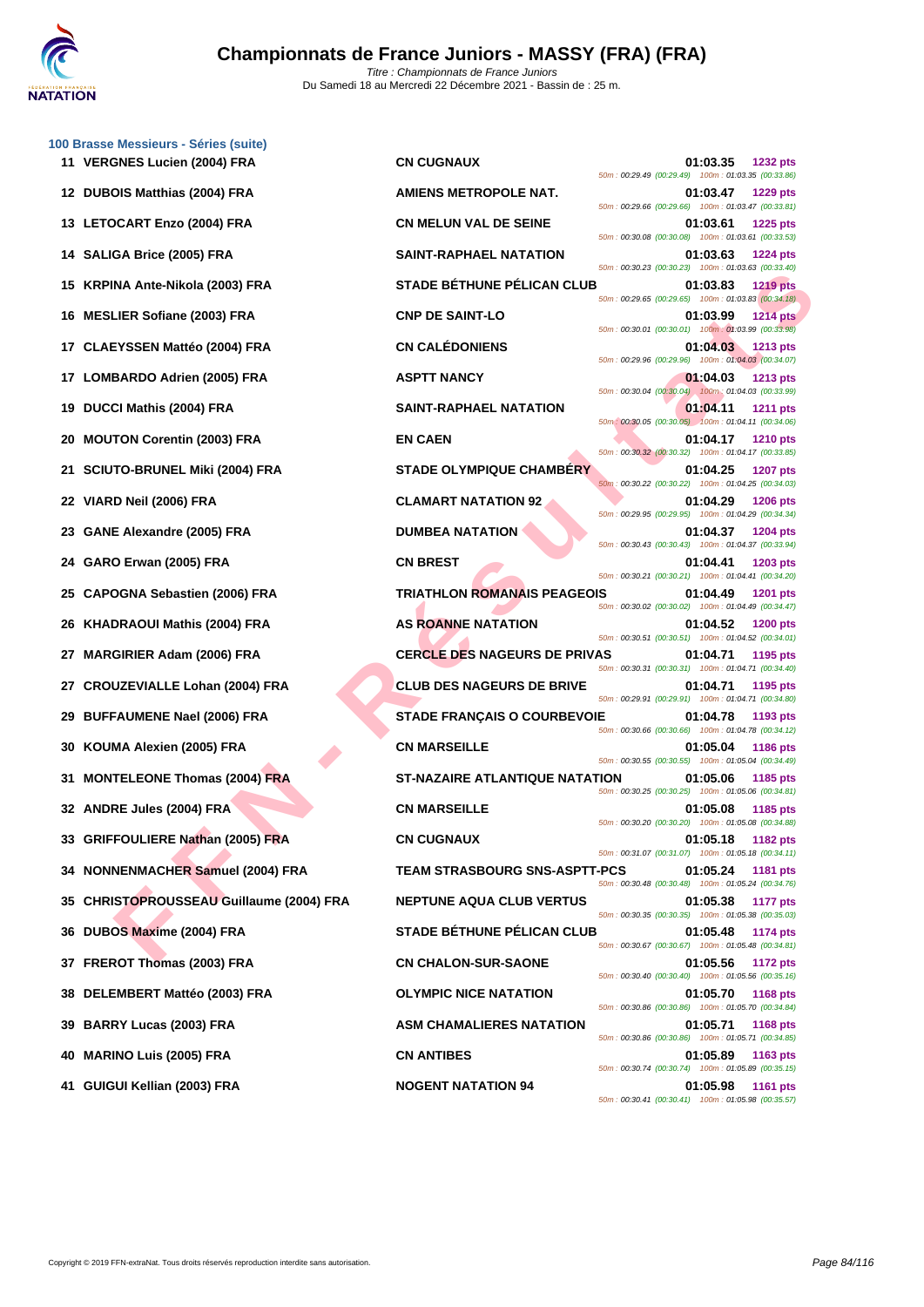|     | 100 Brasse Messieurs - Séries (suite)<br>42 ATTENOT Corentin (2004) FRA | <b>MONTPELLIER METROPOLE NATATION</b> | 01:06.03                                                                                                             | 1159 pts        |
|-----|-------------------------------------------------------------------------|---------------------------------------|----------------------------------------------------------------------------------------------------------------------|-----------------|
|     | 43 EKEDY Noan (2005) FRA                                                | <b>EN CAEN</b>                        | 50m: 00:30.97 (00:30.97) 100m: 01:06.03 (00:35.06)<br>01:06.04                                                       | 1159 pts        |
| 44  | VISSAC Alexis (2005) FRA                                                | <b>ASM CHAMALIERES NATATION</b>       | 50m: 00:30.90 (00:30.90) 100m: 01:06.04 (00:35.14)<br>01:06.28                                                       | 1153 pts        |
| 45  | WERHANN Jonah (2003) FRA                                                | <b>SN METZ</b>                        | 50m: 00:31.06 (00:31.06) 100m: 01:06.28 (00:35.22)<br>01:06.29                                                       | 1153 pts        |
| 46  | LE LEM Gautier (2004) FRA                                               | <b>NANTES NATATION</b>                | 50m: 00:30.85 (00:30.85) 100m: 01:06.29 (00:35.44)<br>01:06.35                                                       | <b>1151 pts</b> |
|     | MORVAN-LEMASSON Nael (2005) FRA                                         | <b>CN BREST</b>                       | 50m: 00:31.11 (00:31.11) 100m: 01:06.35 (00:35.24)<br>01:06.35                                                       | <b>1151 pts</b> |
| 48  | LEVECQUE Pierre (2005) FRA                                              | <b>DAUPHINS TOULOUSE OEC</b>          | 50m: 00:31.14 (00:31.14) 100m: 01:06.35 (00:35.21)<br>01:06.47                                                       | 1148 pts        |
| 49  | <b>LOUISE Matys (2006) FRA</b>                                          | A ASEC NATATION SAINT-PAUL REUNION    | 50m: 00:30.76 (00:30.76) 100m: 01:06.47 (00:35.71)<br>01:06.48                                                       | <b>1147 pts</b> |
| 49  | CHERGUI Ilian (2005) FRA                                                | <b>VILLEURBANNE NATATION</b>          | 50m: 00:30.31 (00:30.31) 100m: 01:06.48 (00:36.17)<br>01:06.48<br>50m: 00:31.24 (00:31.24) 100m: 01:06.48 (00:35.24) | <b>1147 pts</b> |
| 51  | <b>FABRE Marius (2006) FRA</b>                                          | <b>DAUPHINS TOULOUSE OEC</b>          | 01:06.57<br>50m: 00:30.94 (00:30.94) 100m: 01:06.57 (00:35.63)                                                       | 1145 pts        |
| 52  | GORLIER Enzo (2003) FRA                                                 | <b>AC VILLEPINTE</b>                  | 01:06.73<br>50m: 00:31.24 (00:31.24) 100m: 01:06.73 (00:35.49)                                                       | 1141 pts        |
| 53  | <b>GASNET Maxence (2005) FRA</b>                                        | <b>ASPTT TOULOUSE</b>                 | 01:06.87<br>50m: 00:31.42 (00:31.42) 100m: 01:06.87 (00:35.45)                                                       | <b>1137 pts</b> |
| 54  | GRASSET-NAZABAL Raphaël (2005) FRA                                      | <b>C PAUL-BERT RENNES</b>             | 01:07.06<br>50m: 00:32.10 (00:32.10) 100m: 01:07.06 (00:34.96)                                                       | <b>1132 pts</b> |
| 55  | <b>MONS Theodore (2005) FRA</b>                                         | <b>ALBI SPORTS AQUATIQUES</b>         | 01:07.08<br>50m: 00:31.22 (00:31.22) 100m: 01:07.08 (00:35.86)                                                       | 1132 pts        |
| 56. | PERATE Bartolomé (2004) FRA                                             | <b>CHARLEVILLE-MÉZIÈRES NATATION</b>  | 01:07.09<br>50m: 00:31.26 (00:31.26) 100m: 01:07.09 (00:35.83)                                                       | 1131 pts        |
|     | 57 AERNOUT Paul (2006) FRA                                              | <b>US VILLEJUIF NATATION</b>          | 01:07.28<br>50m: 00:31.67 (00:31.67) 100m: 01:07.28 (00:35.61)                                                       | <b>1126 pts</b> |
| 58  | <b>GARDIN Lucas (2006) FRA</b>                                          | <b>AN ROMORANTIN</b>                  | 01:07.32<br>50m: 00:31.67 (00:31.67) 100m: 01:07.32 (00:35.65)                                                       | 1125 pts        |
| 59  | <b>BRELIERE Malo (2006) FRA</b>                                         | <b>MONTPELLIER PAILLADE NATATION</b>  | 01:07.33<br>50m: 00:31.80 (00:31.80) 100m: 01:07.33 (00:35.53)                                                       | 1125 pts        |
| 60  | AMROUCH-CHANTEPIE Idris (2004) FRA                                      | <b>RSC MONTREUIL</b>                  | 01:07.87<br>50m: 00:31.93 (00:31.93) 100m: 01:07.87 (00:35.94)                                                       | <b>1111 pts</b> |
| 61  | <b>MILLOT Aymeric (2006) FRA</b>                                        | <b>AC MOLSHEIM MUTZIG</b>             | 01:07.91<br>50m: 00:31.88 (00:31.88) 100m: 01:07.91 (00:36.03)                                                       | <b>1110 pts</b> |
|     | 62 HESSINI Ahmed (2005) FRA                                             | <b>ST-ETIENNE NATATION</b>            | 01:07.94<br>50m: 00:32.17 (00:32.17) 100m: 01:07.94 (00:35.77)                                                       | 1109 pts        |
|     | 63 THIBAULT Nicolas (2005) FRA                                          | <b>DAUPHINS TOULOUSE OEC</b>          | 01:08.04<br>50m: 00:32.18 (00:32.18) 100m: 01:08.04 (00:35.86)                                                       | 1106 pts        |
|     | 64 SEDILLEAU Leo (2005) FRA                                             | <b>AQUATIC CLUB BOURGES</b>           | 01:08.26<br>50m: 00:31.84 (00:31.84) 100m: 01:08.26 (00:36.42)                                                       | <b>1101 pts</b> |
|     | 65 AUGER Amaury (2005) FRA                                              | <b>OLYMPIC NICE NATATION</b>          | 01:08.36<br>50m: 00:32.85 (00:32.85) 100m: 01:08.36 (00:35.51)                                                       | 1098 pts        |
|     | 66 D'AGATA Florian (2006) FRA                                           | <b>DAUPHINS TOULOUSE OEC</b>          | 01:08.38<br>50m: 00:32.42 (00:32.42) 100m: 01:08.38 (00:35.96)                                                       | 1098 pts        |
| 67  | <b>ENDLE Borys (2005) FRA</b>                                           | <b>MULHOUSE ON</b>                    | 01:08.43<br>50m: 00:32.59 (00:32.59) 100m: 01:08.43 (00:35.84)                                                       | 1096 pts        |
| 68  | <b>WILLOCQ Tom (2005) FRA</b>                                           | <b>CN CALÉDONIENS</b>                 | 01:08.44<br>50m: 00:31.46 (00:31.46) 100m: 01:08.44 (00:36.98)                                                       | 1096 pts        |
| 69  | RIOUAL Milan (2006) FRA                                                 | UNION QUIMPER NATATION                | 01:08.46<br>50m: 00:32.42 (00:32.42) 100m: 01:08.46 (00:36.04)                                                       | 1096 pts        |
| 70  | <b>LABEQUE Pierrick (2005) FRA</b>                                      | <b>AQUATIC CLUB BOURGES</b>           | 01:08.51<br>50m: 00:31.85 (00:31.85) 100m: 01:08.51 (00:36.66)                                                       | 1094 pts        |
| 71  | <b>SCOLARI Louis (2005) FRA</b>                                         | <b>SNS EPERNAY</b>                    | 01:08.57<br>50m: 00:32.00 (00:32.00) 100m: 01:08.57 (00:36.57)                                                       | 1093 pts        |
|     | 72 LESSCHAEVE Nino (2004) FRA                                           | <b>LILLE MÉTROPOLE NATATION</b>       | 01:08.65<br>50m: 00:32.33 (00:32.33) 100m: 01:08.65 (00:36.32)                                                       | 1091 pts        |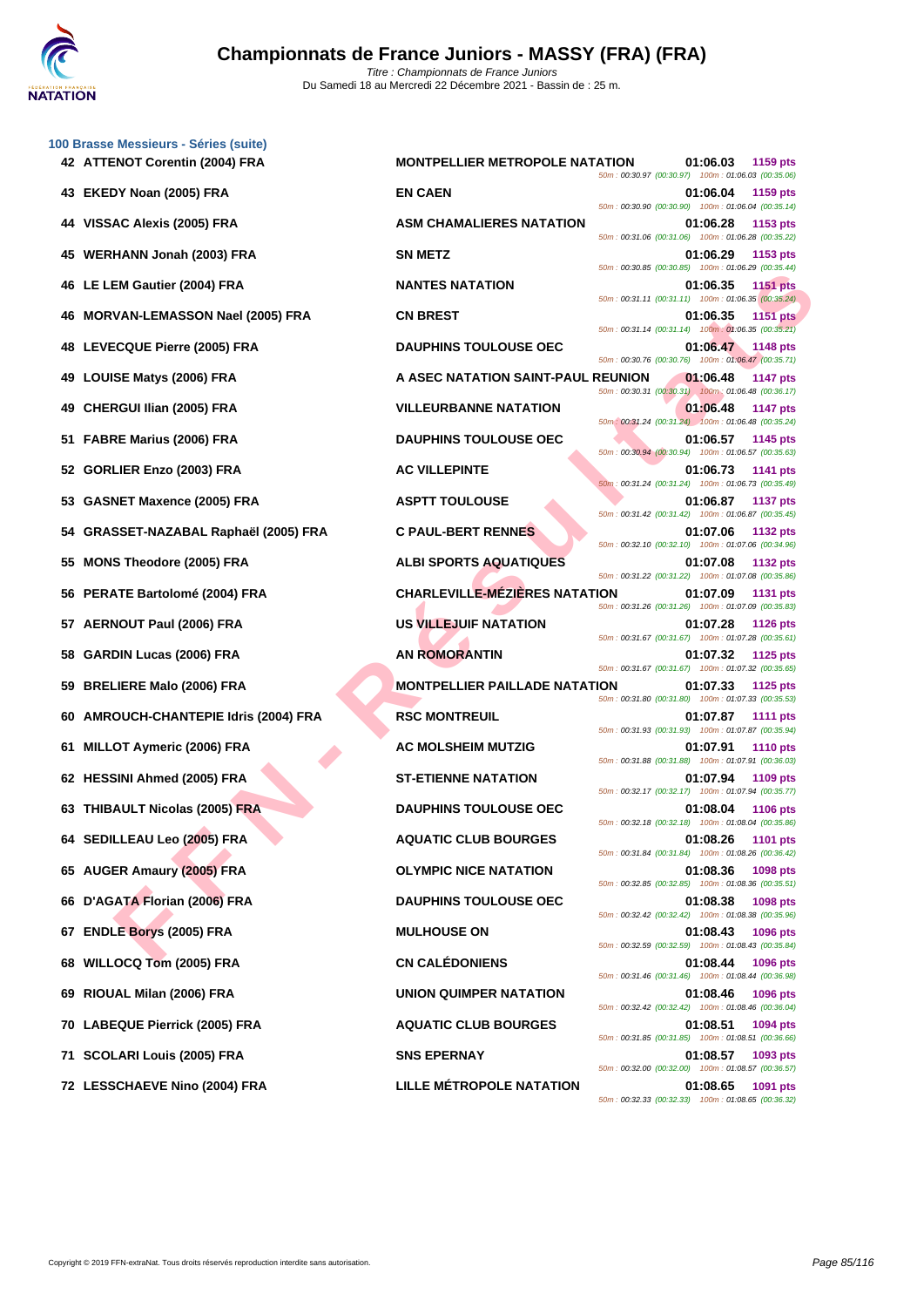

| 73 MINARD Finn (2006) FRA                                             | <b>AQUA CLUB PONTAULT-ROISSY</b>                     | 50m: 00:32.08 (00:32.08) 100m: 01:09.60 (00:37.52) | 01:09.60          | <b>1066 pts</b> |
|-----------------------------------------------------------------------|------------------------------------------------------|----------------------------------------------------|-------------------|-----------------|
| 74 RAFFAT Noah (2006) FRA                                             | <b>CN ANTIBES</b>                                    | 50m: 00:33.08 (00:33.08) 100m: 01:09.70 (00:36.62) | 01:09.70 1064 pts |                 |
| 75 AUGER Pablo (2006) FRA                                             | ETUDIANT CLUB ORLEANS NATATION                       | 50m: 00:32.57 (00:32.57) 100m: 01:10.15 (00:37.58) | 01:10.15 1052 pts |                 |
| 76 LARIVIERE Milan (2006) FRA                                         | A ASEC NATATION SAINT-PAUL REUNION 01:10.38 1046 pts | 50m: 00:32.46 (00:32.46) 100m: 01:10.38 (00:37.92) |                   |                 |
| 77 BANC Ludovic (2006) FRA                                            | <b>EN CAEN</b>                                       | 50m: 00:32.79 (00:32.79) 100m: 01:10.40 (00:37.61) | 01:10.40 1046 pts |                 |
| 78 DATIASHVILI David (2006) FRA                                       | <b>GRAND RODEZ NATATION</b>                          | 50m: 00:32.12 (00:32.12) 100m: 01:10.51 (00:38.39) | 01:10.51 1043 pts |                 |
| 79 FORLI Baptiste (2006) FRA                                          | <b>CN ANTIBES</b>                                    | 50m: 00:33.16 (00:33.16) 100m: 01:10.79 (00:37.63) | 01:10.79          | <b>1036 pts</b> |
| 80 NEBBACHE Walid (2006) FRA                                          | <b>SCA 2000 EVRY</b>                                 | 50m: 00:32.99 (00:32.99) 100m: 01:11.43 (00:38.44) | 01:11.43          | <b>1020 pts</b> |
| 200 Brasse Messieurs - Finale A 17-18 ans (Dimanche 19 Décembre 2021) |                                                      |                                                    |                   |                 |

## **200 Brasse Messieurs - Finale A 17-18 ans** (Dimanche 19 Décembre 2021)

**1** LE PAPE Thomas (2003) FRA

**[100 Brass](http://www.ffnatation.fr/webffn/index.php)e Messieurs - Séries (suite)**

- 2 **VERGNES Lucien (2004) FRA**
- **3** LUQUET Maxime (2004) FRA
- **4 SCHREUS Esper (2003) NED**
- **5 DUCCI Mathis (2004) FRA**
- **6 DUARTE Louis (2004) FRA**
- **7 NONNENMACHER Samuel (2004) FRA**
- **8 MOUTON Corentin (2003) FRA**

## **200 Brasse Messieurs - Finale A 15-16 ans** (Dimanche 19 Décembre 2021)

- **1 GUEGNARD Paul-Hugo (2005) FRA**
- **2 GARO Erwan (2005) FRA**
- **3 ENDLE Borys (2005) FRA**
- **4 BONNAULT Henri (2005) FRA**
- **5 GASNET Maxence (2005) FRA**
- **6 BRELIERE Malo (2006) FRA**
- **7 MARGIRIER Adam (2006) FRA**
- **8 SALIGA Brice (2005) FRA SAINT-RAPHAEL NATATION 02:25.79 1097 pts**

## **200 Brasse Messieurs - Finale B 17-18 ans** (Dimanche 19 Décembre 2021)

**1 VIDAL Samuel (2003) FRA MONTPELLIER PAILLADE NATATION 02:16.52 1220 pts** 50m : 00:30.61 (00:30.61) 100m : 01:05.48 (00:34.87) 150m : 01:41.15 (00:35.67) 200m : 02:16.52 (00:35.37) **2 KRPINA Ante-Nikola (2003) FRA STADE BÉTHUNE PÉLICAN CLUB 02:17.47 1207 pts** 50m : 00:30.63 (00:30.63) 100m : 01:05.47 (00:34.84) 150m : 01:41.09 (00:35.62) 200m : 02:17.47 (00:36.38) **3 [WERHANN Jonah \(2003\) FRA](http://www.ffnatation.fr/webffn/resultats.php?idact=nat&go=epr&idcpt=72221&idepr=73) SN METZ 02:18.04 1199 pts** 50m : 00:31.03 (00:31.03) 100m : 01:05.89 (00:34.86) 150m : 01:41.73 (00:35.84) 200m : 02:18.04 (00:36.31) **4 CLAEYSSEN Mattéo (2004) FRA CN CALÉDONIENS 02:18.55 1193 pts** 50m : 00:30.99 (00:30.99) 100m : 01:05.90 (00:34.91) 150m : 01:42.58 (00:36.68) 200m : 02:18.55 (00:35.97)

|                                                                 |                                                                         | JUIN. 00.JZ.40 (00.JZ.40) TUUM. 01.10.JU (00.J7.JZ)                                                                                       |
|-----------------------------------------------------------------|-------------------------------------------------------------------------|-------------------------------------------------------------------------------------------------------------------------------------------|
| C Ludovic (2006) FRA                                            | <b>EN CAEN</b>                                                          | 01:10.40<br><b>1046 pts</b><br>50m: 00:32.79 (00:32.79) 100m: 01:10.40 (00:37.61)                                                         |
| <b>ASHVILI David (2006) FRA</b>                                 | <b>GRAND RODEZ NATATION</b>                                             | 01:10.51<br><b>1043 pts</b><br>50m: 00:32.12 (00:32.12) 100m: 01:10.51 (00:38.39)                                                         |
| LI Baptiste (2006) FRA                                          | <b>CN ANTIBES</b>                                                       | 01:10.79<br>1036 pts<br>50m: 00:33.16 (00:33.16) 100m: 01:10.79 (00:37.63)                                                                |
| <b>BACHE Walid (2006) FRA</b>                                   | <b>SCA 2000 EVRY</b>                                                    | 01:11.43<br><b>1020 pts</b><br>50m: 00:32.99 (00:32.99) 100m: 01:11.43 (00:38.44)                                                         |
| asse Messieurs - Finale A 17-18 ans (Dimanche 19 Décembre 2021) |                                                                         |                                                                                                                                           |
| APE Thomas (2003) FRA                                           | <b>AMIENS METROPOLE NAT.</b>                                            | 02:10.91<br><b>1297 pts</b><br>50m : 00:29.56 (00:29.56) 100m : 01:03.42 (00:33.86) 150m : 01:37.39 (00:33.97) 200m : 02:10.91 (00:33.52) |
| <b>GNES Lucien (2004) FRA</b>                                   | <b>CN CUGNAUX</b><br>50m: 00:30.33 (00:30.33) 100m: 01:04.55 (00:34.22) | 02:13.19<br>1266 pts<br>150m: 01:39.20 (00:34.65) 200m: 02:13.19 (00:33.99)                                                               |
| UET Maxime (2004) FRA                                           | <b>EN CAEN</b>                                                          | 02:13.64<br>1259 pts<br>50m: 00:30.21 (00:30.21) 100m: 01:04.01 (00:33.80) 150m: 01:38.92 (00:34.91) 200m: 02:13.64 (00:34.72)            |
| REUS Esper (2003) NED                                           | <b>CN MARSEILLE</b>                                                     | 02:16.12<br><b>1225 pts</b><br>50m: 00:30.51 (00:30.51) 100m: 01:05.27 (00:34.76) 150m: 01:40.64 (00:35.37) 200m: 02:16.12 (00:35.48)     |
| CI Mathis (2004) FRA                                            | <b>SAINT-RAPHAEL NATATION</b>                                           | 02:16.77<br><b>1217 pts</b><br>50m : 00:30.87 (00:30.87) 100m : 01:05.00 (00:34.13) 150m : 01:40.23 (00:35.23) 200m : 02:16.77 (00:36.54) |
| RTE Louis (2004) FRA                                            | <b>SN OYONNAX</b>                                                       | 02:17.24<br><b>1210 pts</b><br>50m: 00:30.95 (00:30.95) 100m: 01:06.59 (00:35.64) 150m: 01:42.14 (00:35.55) 200m: 02:17.24 (00:35.10)     |
| NENMACHER Samuel (2004) FRA                                     | <b>TEAM STRASBOURG SNS-ASPTT-PCS</b>                                    | 02:17.85<br><b>1202 pts</b><br>50m : 00:31.36 (00:31.36) 100m : 01:06.04 (00:34.68) 150m : 01:41.66 (00:35.62) 200m : 02:17.85 (00:36.19) |
| TON Corentin (2003) FRA                                         | <b>EN CAEN</b>                                                          | 02:17.91<br><b>1201 pts</b><br>50m: 00:31.17 (00:31.17) 100m: 01:05.77 (00:34.60) 150m: 01:41.37 (00:35.60) 200m: 02:17.91 (00:36.54)     |
| asse Messieurs - Finale A 15-16 ans (Dimanche 19 Décembre 2021) |                                                                         |                                                                                                                                           |
| GNARD Paul-Hugo (2005) FRA                                      | <b>C PAUL-BERT RENNES</b>                                               | 02:14.38<br><b>1249 pts</b><br>50m: 00:31.10 (00:31.10) 100m: 01:05.24 (00:34.14) 150m: 01:39.38 (00:34.14) 200m: 02:14.38 (00:35.00)     |
| O Erwan (2005) FRA                                              | <b>CN BREST</b>                                                         | 02:16.60<br><b>1219 pts</b><br>50m : 00:31.50 (00:31.50) 100m : 01:06.12 (00:34.62) 150m : 01:40.17 (00:34.05) 200m : 02:16.60 (00:36.43) |
| LE Borys (2005) FRA                                             | <b>MULHOUSE ON</b>                                                      | 02:18.36<br>1195 pts<br>50m: 00:31.98 (00:31.98) 100m: 01:07.25 (00:35.27) 150m: 01:42.78 (00:35.53) 200m: 02:18.36 (00:35.58)            |
| <b>NAULT Henri (2005) FRA</b>                                   | <b>RACING CLUB DE FRANCE</b>                                            | 02:18.62<br>1192 pts<br>50m : 00:30.80 (00:30.80) 100m : 01:05.54 (00:34.74) 150m : 01:41.56 (00:36.02) 200m : 02:18.62 (00:37.06)        |
| NET Maxence (2005) FRA                                          | <b>ASPTT TOULOUSE</b>                                                   | 02:20.60<br>1165 pts<br>50m: 00:32.31 (00:32.31) 100m: 01:08.25 (00:35.94) 150m: 01:44.03 (00:35.78) 200m: 02:20.60 (00:36.57)            |
| LIERE Malo (2006) FRA                                           | <b>MONTPELLIER PAILLADE NATATION</b>                                    | 02:21.14<br>1158 pts<br>50m: 00:32.11 (00:32.11) 100m: 01:08.18 (00:36.07) 150m: 01:44.62 (00:36.44) 200m: 02:21.14 (00:36.52)            |
| GIRIER Adam (2006) FRA                                          | <b>CERCLE DES NAGEURS DE PRIVAS</b>                                     | 02:22.92<br>1135 pts<br>50m: 00:31.30 (00:31.30) 100m: 01:07.15 (00:35.85) 150m: 01:44.88 (00:37.73) 200m: 02:22.92 (00:38.04)            |
| GA Brice (2005) FRA                                             | <b>SAINT-RAPHAEL NATATION</b>                                           | 02:25.79<br>1097 pts<br>50m: 00:31.87 (00:31.87) 100m: 01:08.44 (00:36.57) 150m: 01:46.93 (00:38.49) 200m: 02:25.79 (00:38.86)            |
|                                                                 |                                                                         |                                                                                                                                           |

| <b>C PAUL-BERT RENNES</b>     |                                                                                                            |  | 02:14.38 1249 pts |
|-------------------------------|------------------------------------------------------------------------------------------------------------|--|-------------------|
| <b>CN BREST</b>               | 50m: 00:31.10 (00:31.10) 100m: 01:05.24 (00:34.14) 150m: 01:39.38 (00:34.14) 200m: 02:14.38 (00:35.00)     |  | 02:16.60 1219 pts |
|                               | 50m : 00:31.50 (00:31.50) 100m : 01:06.12 (00:34.62) 150m : 01:40.17 (00:34.05) 200m : 02:16.60 (00:36.43) |  |                   |
| <b>MULHOUSE ON</b>            |                                                                                                            |  | 02:18.36 1195 pts |
|                               | 50m: 00:31.98 (00:31.98) 100m: 01:07.25 (00:35.27) 150m: 01:42.78 (00:35.53) 200m: 02:18.36 (00:35.58)     |  |                   |
| <b>RACING CLUB DE FRANCE</b>  |                                                                                                            |  | 02:18.62 1192 pts |
|                               | 50m: 00:30.80 (00:30.80) 100m: 01:05.54 (00:34.74) 150m: 01:41.56 (00:36.02) 200m: 02:18.62 (00:37.06)     |  |                   |
| <b>ASPTT TOULOUSE</b>         |                                                                                                            |  | 02:20.60 1165 pts |
|                               | 50m: 00:32.31 (00:32.31) 100m: 01:08.25 (00:35.94) 150m: 01:44.03 (00:35.78) 200m: 02:20.60 (00:36.57)     |  |                   |
|                               | <b>MONTPELLIER PAILLADE NATATION 02:21.14 1158 pts</b>                                                     |  |                   |
|                               | 50m: 00:32.11 (00:32.11) 100m: 01:08.18 (00:36.07) 150m: 01:44.62 (00:36.44) 200m: 02:21.14 (00:36.52)     |  |                   |
|                               | <b>CERCLE DES NAGEURS DE PRIVAS</b>                                                                        |  | 02:22.92 1135 pts |
|                               | 50m: 00:31.30 (00:31.30) 100m: 01:07.15 (00:35.85) 150m: 01:44.88 (00:37.73) 200m: 02:22.92 (00:38.04)     |  |                   |
| <b>SAINT-RAPHAEL NATATION</b> |                                                                                                            |  | 02:25.79 1097 pts |
|                               | 50m: 00:31.87 (00:31.87) 100m: 01:08.44 (00:36.57) 150m: 01:46.93 (00:38.49) 200m: 02:25.79 (00:38.86)     |  |                   |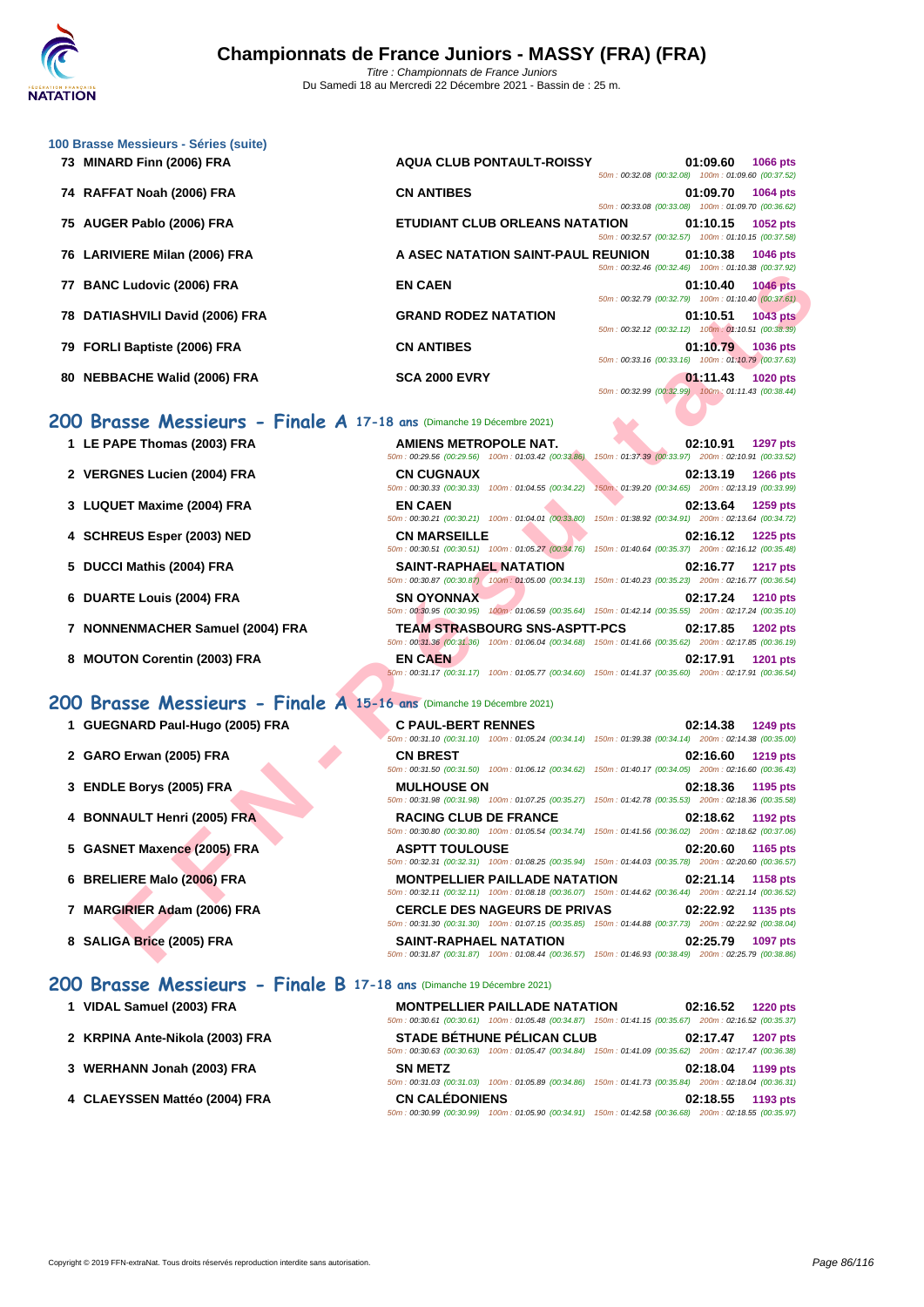### **[200 Brass](http://www.ffnatation.fr/webffn/index.php)e Messieurs - Finale B (suite)**

- **5 MELIN Tobias (2003) FRA**
- **6** SCIUTO-BRUNEL Miki (2004) FRA

- **7 MONTELEONE Thomas (2004) FRA**
- **8** CHRISTOPROUSSEAU Guillaume (2004) FRA

| <b>ETOILES 92</b> |                                                                                                        |  |          | 02:18.69 1191 pts |
|-------------------|--------------------------------------------------------------------------------------------------------|--|----------|-------------------|
|                   | 50m; 00:30.59 (00:30.59) 100m; 01:05.58 (00:34.99) 150m; 01:41.56 (00:35.98) 200m; 02:18.69 (00:37.13) |  |          |                   |
|                   | <b>STADE OLYMPIQUE CHAMBÉRY</b>                                                                        |  |          | 02:19.15 1184 pts |
|                   | 50m: 00:31.64 (00:31.64) 100m: 01:07.06 (00:35.42) 150m: 01:43.06 (00:36.00) 200m: 02:19.15 (00:36.09) |  |          |                   |
|                   | <b>ST-NAZAIRE ATLANTIQUE NATATION</b>                                                                  |  |          | 02:20.58 1165 pts |
|                   | 50m: 00:31.46 (00:31.46) 100m: 01:07.33 (00:35.87) 150m: 01:43.89 (00:36.56) 200m: 02:20.58 (00:36.69) |  |          |                   |
|                   | <b>NEPTUNE AQUA CLUB VERTUS</b>                                                                        |  | 02:20.64 | 1165 pts          |
|                   | 50m: 00:31.08 (00:31.08) 100m: 01:06.86 (00:35.78) 150m: 01:43.93 (00:37.07) 200m: 02:20.64 (00:36.71) |  |          |                   |

## **200 Brasse Messieurs - Finale B 15-16 ans** (Dimanche 19 Décembre 2021)

| 1 CAPOGNA Sebastien (2006) FRA       | <b>TRIATHLON ROMANAIS PEAGEOIS</b>                                                 | 02:19.01<br><b>1186 pts</b><br>50m: 00:30.99 (00:30.99) 100m: 01:06.49 (00:35.50) 150m: 01:42.58 (00:36.09) 200m: 02:19.01 (00:36.43) |
|--------------------------------------|------------------------------------------------------------------------------------|---------------------------------------------------------------------------------------------------------------------------------------|
| 2 KOUMA Alexien (2005) FRA           | <b>CN MARSEILLE</b><br>$50m: 00:31.55$ (00:31.55)                                  | 02:20.88<br><b>1161 pts</b><br>100m: 01:07.89 (00:36.34) 150m: 01:44.76 (00:36.87)<br>200m: 02:20.88 (00:36.12)                       |
| 3 GARDIN Lucas (2006) FRA            | <b>AN ROMORANTIN</b>                                                               | 02:22.57<br>1139 pts<br>50m: 00:32.12 (00:32.12) 100m: 01:08.04 (00:35.92) 150m: 01:44.87 (00:36.83) 200m: 02:22.57 (00:37.70)        |
| 4 BUFFAUMENE Nael (2006) FRA         | <b>STADE FRANCAIS O COURBEVOIE</b>                                                 | 02:22.89<br>1135 pts<br>50m: 00:32.36 (00:32.36) 100m: 01:08.47 (00:36.11) 150m: 01:45.42 (00:36.95) 200m: 02:22.89 (00:37.47)        |
| 5 GRIFFOULIERE Nathan (2005) FRA     | <b>CN CUGNAUX</b><br>50m: 00:31.66 (00:31.66)<br>100m: 01:08.31 (00:36.65)         | 02:23.02<br>1133 pts<br>150m: 01:45.38 (00:37.07) 200m: 02:23.02 (00:37.64)                                                           |
| 6 CHERGUI Ilian (2005) FRA           | <b>VILLEURBANNE NATATION</b><br>50m: 00:32.24 (00:32.24) 100m: 01:08.82 (00:36.58) | 02:24.72<br><b>1111 pts</b><br>150m; 01:46.37 (00:37.55) 200m; 02:24.72 (00:38.35)                                                    |
| 7 THIBAULT Nicolas (2005) FRA        | <b>DAUPHINS TOULOUSE OEC</b><br>50m: 00:32.30 (00:32.30) 100m: 01:08.85 (00:36.55) | 02:25.42<br><b>1102 pts</b><br>150m: 01:46.56 (00:37.71) 200m: 02:25.42 (00:38.86)                                                    |
| 8 GRASSET-NAZABAL Raphaël (2005) FRA | <b>C PAUL-BERT RENNES</b>                                                          | 02:28.26<br><b>1066 pts</b>                                                                                                           |

## **200 Brasse Messieurs - Séries** (Dimanche 19 Décembre 2021)

|  |  |  | 1 LE PAPE Thomas (2003) FRA |  |  |
|--|--|--|-----------------------------|--|--|
|--|--|--|-----------------------------|--|--|

- **2** LUQUET Maxime (2004) FRA
- **3 VERGNES Lucien (2004) FRA**
- **4 SCHREUS Esper (2003) NED**
- **5 GUEGNARD Paul-Hugo (2005) FRA**
- **6 DUCCI Mathis (2004) FRA SAINT-RAPHAEL NATATION 02:17.65 1205 pts**
- **7 DUARTE Louis (2004) FRA**
- **8 NONNENMACHER Samuel (2004) FRA**
- **8 MOUTON Corentin (2003) FRA**
- **10 KRPINA Ante-Nikola (2003) FRA**
- **11 VIDAL Samuel (2003) FRA**
- **12 GARO Erwan (2005) FRA**
- **13 MONTELEONE Thomas (2004) FRA**
- **14 SCIUTO-BRUNEL Miki (2004) FRA**
- **15 BONNAULT Henri (2005) FRA**
- **16 ENDLE Borys (2005) FRA**
- **17 MARGIRIER Adam (2006) FRA**

| 10 Brasse Messieurs - Finale B 15-16 ans (Dimanche 19 Décembre 2021) |                                                                                                                                                                                                                                                         |                                                                             |
|----------------------------------------------------------------------|---------------------------------------------------------------------------------------------------------------------------------------------------------------------------------------------------------------------------------------------------------|-----------------------------------------------------------------------------|
| 1 CAPOGNA Sebastien (2006) FRA                                       | <b>TRIATHLON ROMANAIS PEAGEOIS</b><br>50m : 00:30.99 (00:30.99) 100m : 01:06.49 (00:35.50) 150m : 01:42.58 (00:36.09) 200m : 02:19.01 (00:36.43)                                                                                                        | <b>1186 pts</b><br>02:19.01                                                 |
| 2 KOUMA Alexien (2005) FRA                                           | <b>CN MARSEILLE</b><br>50m: 00:31.55 (00:31.55) 100m: 01:07.89 (00:36.34) 150m: 01:44.76 (00:36.87) 200m: 02:20.88 (00:36.12)                                                                                                                           | 02:20.88<br><b>1161 pts</b>                                                 |
| 3   GARDIN Lucas (2006) FRA                                          | <b>AN ROMORANTIN</b><br>50m : 00:32.12 (00:32.12) 100m : 01:08.04 (00:35.92) 150m : 01:44.87 (00:36.83) 200m : 02:22.57 (00:37.70)                                                                                                                      | 02:22.57<br>1139 pts                                                        |
| 4   BUFFAUMENE Nael (2006) FRA                                       | <b>STADE FRANÇAIS O COURBEVOIE</b><br>50m: 00:32.36 (00:32.36) 100m: 01:08.47 (00:36.11) 150m: 01:45.42 (00:36.95) 200m: 02:22.89 (00:37.47)                                                                                                            | 02:22.89<br>1135 pts                                                        |
| 5 GRIFFOULIERE Nathan (2005) FRA                                     | <b>CN CUGNAUX</b><br>50m: 00:31.66 (00:31.66) 100m: 01:08.31 (00:36.65)                                                                                                                                                                                 | 02:23.02<br>1133 pts<br>150m: 01:45.38 (00:37.07) 200m: 02:23.02 (00:37.64) |
| 6 CHERGUI Ilian (2005) FRA                                           | <b>VILLEURBANNE NATATION</b><br>50m: 00:32.24 (00:32.24) 100m: 01:08.82 (00:36.58)                                                                                                                                                                      | 02:24.72<br>1111 pts<br>150m: 01:46.37 (00:37.55) 200m: 02:24.72 (00:38.35) |
| 7 THIBAULT Nicolas (2005) FRA                                        | <b>DAUPHINS TOULOUSE OEC</b><br>50m : 00:32.30 (00:32.30) 100m : 01:08.85 (00:36.55) 150m : 01:46.56 (00:37.71) 200m : 02:25.42 (00:38.86)                                                                                                              | 02:25.42<br><b>1102 pts</b>                                                 |
| 8 GRASSET-NAZABAL Raphaël (2005) FRA                                 | <b>C PAUL-BERT RENNES</b><br>50m: 00:32.63 (00:32.63) 100m: 01:09.87 (00:37.24) 150m: 01:48.07 (00:38.20) 200m: 02:28.26 (00:40.19)                                                                                                                     | 02:28.26<br><b>1066 pts</b>                                                 |
| 10 Brasse Messieurs - Séries                                         | (Dimanche 19 Décembre 2021)                                                                                                                                                                                                                             |                                                                             |
| 1 LE PAPE Thomas (2003) FRA                                          | <b>AMIENS METROPOLE NAT.</b><br>50m: 00:29.94 (00:29.94) 100m: 01:04.33 (00:34.39) 150m: 01:38.54 (00:34.21) 200m: 02:12.14 (00:33.60)                                                                                                                  | 02:12.14<br>1280 pts                                                        |
| 2 LUQUET Maxime (2004) FRA                                           | <b>EN CAEN</b><br>50m: 00:30.03 (00:30.03) 100m: 01:03.97 (00:33.94) 150m: 01:38.73 (00:34.76) 200m: 02:14.02 (00:35.29)                                                                                                                                | 02:14.02<br>1254 pts                                                        |
| 3   VERGNES Lucien (2004) FRA                                        | <b>CN CUGNAUX</b><br>60m : 00:31.44 (00:31.44) 100m : 01:05.53 (00:34.09) 150m : 01:40.49 (00:34.96) 200m : 02:15.12 (00:34.63)                                                                                                                         | 02:15.12<br>1239 pts                                                        |
| 4 SCHREUS Esper (2003) NED                                           | <b>CN MARSEILLE</b><br>50m : 00:30.28 (00:30.28) 100m : 01:04.69 (00:34.41) 150m : 01:39.94 (00:35.25) 200m : 02:15.50 (00:35.56)                                                                                                                       | 02:15.50<br><b>1234 pts</b>                                                 |
| 5 GUEGNARD Paul-Hugo (2005) FRA                                      | <b>C PAUL-BERT RENNES</b><br>50m: 00:30.84 (00:30.84) 100m: 01:05.24 (00:34.40) 150m: 01:39.55 (00:34.31) 200m: 02:15.51 (00:35.96)                                                                                                                     | 02:15.51<br>1234 pts                                                        |
| 6 DUCCI Mathis (2004) FRA                                            | SAINT-RAPHAEL NATATION<br>50m: 00:31.14 (00:31.14) 100m: 01:06.02 (00:34.88) 150m: 01:41.38 (00:35.36) 200m: 02:17.65 (00:36.27)                                                                                                                        | 02:17.65<br>1205 pts                                                        |
| 7 DUARTE Louis (2004) FRA                                            | <b>SN OYONNAX</b><br>50m : 00:29.58 (00:29.58) 100m : 01:04.92 (00:35.34) 150m : 01:41.32 (00:36.40) 200m : 02:18.10 (00:36.78)                                                                                                                         | 02:18.10<br>1199 pts                                                        |
| 8 NONNENMACHER Samuel (2004) FRA                                     | <b>TEAM STRASBOURG SNS-ASPTT-PCS</b><br>50m: 00:31.41 (00:31.41) 100m: 01:07.04 (00:35.63) 150m: 01:42.84 (00:35.80) 200m: 02:18.29 (00:35.45)                                                                                                          | 02:18.29<br>1196 pts                                                        |
| 8 MOUTON Corentin (2003) FRA                                         | <b>EN CAEN</b><br>50m: 00:31.21 (00:31.21) 100m: 01:06.60 (00:35.39) 150m: 01:42.41 (00:35.81) 200m: 02:18.29 (00:35.88)                                                                                                                                | 02:18.29<br>1196 pts                                                        |
| 0 KRPINA Ante-Nikola (2003) FRA                                      | <b>STADE BÉTHUNE PÉLICAN CLUB</b><br>50m: 00:31.08 (00:31.08) 100m: 01:06.38 (00:35.30) 150m: 01:41.97 (00:35.59) 200m: 02:18.43 (00:36.46)                                                                                                             | 02:18.43<br>1194 pts                                                        |
| 1 VIDAL Samuel (2003) FRA                                            | <b>MONTPELLIER PAILLADE NATATION</b><br>50m: 00:30.58 (00:30.58) 100m: 01:05.67 (00:35.09) 150m: 01:41.95 (00:36.28) 200m: 02:18.86 (00:36.91)                                                                                                          | 02:18.86<br>1188 pts                                                        |
| 2 GARO Erwan (2005) FRA                                              | <b>CN BREST</b><br>50m : 00:32.03 (00:32.03) 100m : 01:07.15 (00:35.12) 150m : 01:42.44 (00:35.29) 200m : 02:19.16 (00:36.72)                                                                                                                           | 02:19.16<br>1184 pts                                                        |
| 3 MONTELEONE Thomas (2004) FRA                                       | <b>ST-NAZAIRE ATLANTIQUE NATATION</b><br>50m: 00:31.33 (00:31.33) 100m: 01:06.72 (00:35.39) 150m: 01:43.05 (00:36.33) 200m: 02:19.34 (00:36.29)                                                                                                         | 02:19.34<br><b>1182 pts</b>                                                 |
| 4 SCIUTO-BRUNEL Miki (2004) FRA                                      | <b>STADE OLYMPIQUE CHAMBERY</b>                                                                                                                                                                                                                         | 02:19.35<br><b>1182 pts</b>                                                 |
| 5 BONNAULT Henri (2005) FRA                                          | 50m: 00:30.92 (00:30.92) 100m: 01:05.40 (00:34.48) 150m: 01:41.28 (00:35.88) 200m: 02:19.35 (00:38.07)<br><b>RACING CLUB DE FRANCE</b>                                                                                                                  | 02:19.71<br><b>1177 pts</b>                                                 |
| 6 ENDLE Borys (2005) FRA                                             | 50m: 00:30.73 (00:30.73) 100m: 01:06.06 (00:35.33) 150m: 01:42.38 (00:36.32) 200m: 02:19.71 (00:37.33)<br><b>MULHOUSE ON</b>                                                                                                                            | 02:20.44<br><b>1167 pts</b>                                                 |
| 7 MARGIRIER Adam (2006) FRA                                          | 50m: 00:31.87 (00:31.87) 100m: 01:07.50 (00:35.63) 150m: 01:44.21 (00:36.71) 200m: 02:20.44 (00:36.23)<br><b>CERCLE DES NAGEURS DE PRIVAS</b><br>50m: 00:31.60 (00:31.60) 100m: 01:07.79 (00:36.19) 150m: 01:43.96 (00:36.17) 200m: 02:20.68 (00:36.72) | 02:20.68<br><b>1164 pts</b>                                                 |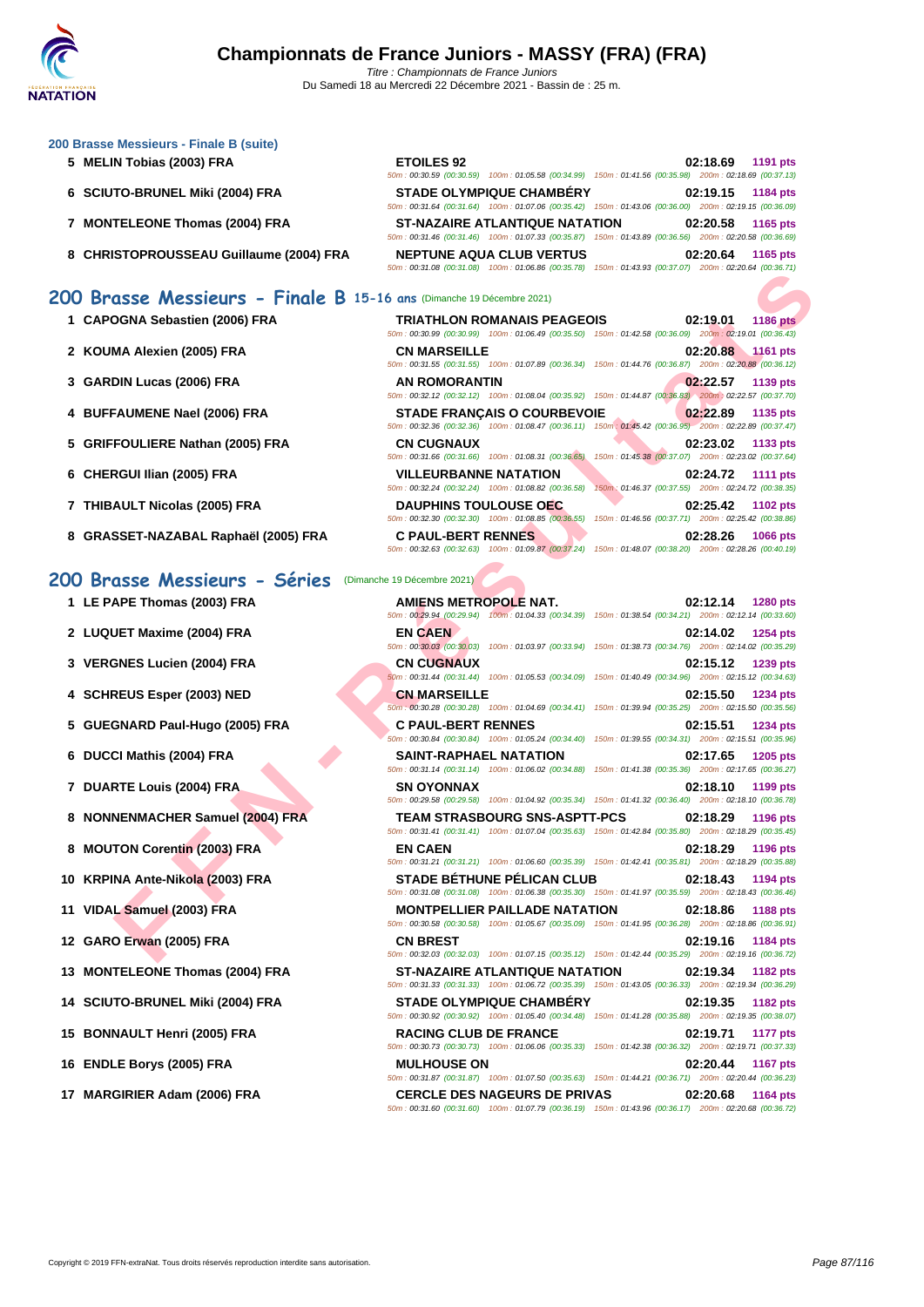| 200 Brasse Messieurs - Séries (suite)<br>18 WERHANN Jonah (2003) FRA | SN METZ                                 |
|----------------------------------------------------------------------|-----------------------------------------|
|                                                                      | 50m: 00:31.05 (00:                      |
| 19 CLAEYSSEN Mattéo (2004) FRA                                       | <b>CN CALÉD</b><br>50m: 00:30.59 (00:   |
| 20 BRELIERE Malo (2006) FRA                                          | <b>MONTPELI</b><br>50m: 00:32.19 (00:   |
| 21 SALIGA Brice (2005) FRA                                           | SAINT-RAI<br>50m: 00:30.68 (00:         |
| 22 GASNET Maxence (2005) FRA                                         | <b>ASPTT TO</b><br>50m: 00:31.91 (00:   |
| 23 MELIN Tobias (2003) FRA                                           | <b>ETOILES 9</b><br>50m: 00:31.30 (00:  |
| 24 CHRISTOPROUSSEAU Guillaume (2004) FRA                             | <b>NEPTUNE</b><br>50m: 00:30.95 (00:    |
| 25 GARDIN Lucas (2006) FRA                                           | <b>AN ROMOR</b><br>50m: 00:32.38 (00:   |
| 26 BUFFAUMENE Nael (2006) FRA                                        | STADE FR.<br>50m: 00:32.07 (00:         |
| 27 CAPOGNA Sebastien (2006) FRA                                      | <b>TRIATHLO</b><br>50m: 00:30.66 (00:   |
| 28 KOUMA Alexien (2005) FRA                                          | <b>CN MARSE</b><br>50m: 00:31.67 (00:   |
| 29 CROUZEVIALLE Lohan (2004) FRA                                     | <b>CLUB DES</b><br>50m: 00:31.19 (00:   |
| 30 VIANO Lubin (2005) FRA                                            | NAT VILLE<br>50m: 00:31.83 (00:         |
| 31 PERATE Bartolomé (2004) FRA                                       | <b>CHARLEVI</b><br>50m: 00:32.68 (00:   |
| 32 THIBAULT Nicolas (2005) FRA                                       | <b>DAUPHINS</b><br>50m: 00:32.12 (00:   |
| 33 DUBOS Maxime (2004) FRA                                           | <b>STADE BE</b><br>50m: 00:31.87 (00:   |
| 34 GRIFFOULIERE Nathan (2005) FRA                                    | CN CUGNA<br>50m: 00:31.32 (00:          |
| 35 LESSCHAEVE Nino (2004) FRA                                        | <b>LILLE MET</b><br>50m: 00:32.85 (00:  |
| 36 CHERGUI Ilian (2005) FRA                                          | <b>VILLEURB</b><br>50m : 00:31.90 (00:  |
| 37 FREROT Thomas (2003) FRA                                          | <b>CN CHALO</b><br>50m: 00:32.04 (00:   |
| 38 GRASSET-NAZABAL Raphaël (2005) FRA                                | <b>C PAUL-BE</b><br>50m : 00:32.60 (00: |
| 39 EKEDY Noan (2005) FRA                                             | <b>EN CAEN</b><br>50m: 00:31.81 (00:    |
| 40 MONS Theodore (2005) FRA                                          | <b>ALBI SPOF</b><br>50m: 00:33.25 (00:  |
| 41 AERNOUT Paul (2006) FRA                                           | <b>US VILLEJ</b><br>50m: 00:31.94 (00:  |
| 42 HESSINI Ahmed (2005) FRA                                          | <b>ST-ETIENN</b><br>50m: 00:32.85 (00:  |
| 43 SEDILLEAU Leo (2005) FRA                                          | <b>AQUATIC (</b><br>50m: 00:32.99 (00:  |
| 44 ATTENOT Corentin (2004) FRA                                       | <b>MONTPELI</b><br>50m: 00:32.35 (00:   |
| 45 VISSAC Alexis (2005) FRA                                          | <b>ASM CHAN</b><br>50m: 00:32.48 (00:   |
| 46 D'AGATA Florian (2006) FRA                                        | <b>DAUPHINS</b><br>50m: 00:32.50 (00:   |
| 47 RIOUAL Milan (2006) FRA                                           | UNION QUI<br>50m: 00:33.04 (00:         |
|                                                                      |                                         |

| 0 Brasse Messieurs - Séries (suite)      |                                                                                                                                                     |                                                                                    |
|------------------------------------------|-----------------------------------------------------------------------------------------------------------------------------------------------------|------------------------------------------------------------------------------------|
| 18 WERHANN Jonah (2003) FRA              | <b>SN METZ</b><br>50m: 00:31.05 (00:31.05) 100m: 01:06.56 (00:35.51) 150m: 01:43.49 (00:36.93) 200m: 02:20.70 (00:37.21)                            | 02:20.70<br>1164 pts                                                               |
| 19 CLAEYSSEN Mattéo (2004) FRA           | <b>CN CALEDONIENS</b><br>50m: 00:30.59 (00:30.59) 100m: 01:05.31 (00:34.72) 150m: 01:42.19 (00:36.88) 200m: 02:20.84 (00:38.65)                     | 02:20.84<br><b>1162 pts</b>                                                        |
| 20 BRELIERE Malo (2006) FRA              | <b>MONTPELLIER PAILLADE NATATION</b><br>50m: 00:32.19 (00:32.19) 100m: 01:07.90 (00:35.71) 150m: 01:44.69 (00:36.79) 200m: 02:21.22 (00:36.53)      | 02:21.22<br>1157 pts                                                               |
| 21 SALIGA Brice (2005) FRA               | SAINT-RAPHAEL NATATION<br>50m : 00:30.68 (00:30.68) 100m : 01:07.08 (00:36.40) 150m : 01:44.24 (00:37.16) 200m : 02:21.40 (00:37.16)                | 02:21.40<br>1155 pts                                                               |
| 22 GASNET Maxence (2005) FRA             | <b>ASPTT TOULOUSE</b><br>50m: 00:31.91 (00:31.91) 100m: 01:07.43 (00:35.52) 150m: 01:44.06 (00:36.63) 200m: 02:21.61 (00:37.55)                     | 02:21.61<br><b>1152 pts</b>                                                        |
| 23   MELIN Tobias (2003) FRA             | <b>ETOILES 92</b><br>50m : 00:31.30 (00:31.30) 100m : 01:07.54 (00:36.24) 150m : 01:44.78 (00:37.24) 200m : 02:21.65 (00:36.87)                     | <b>1151 pts</b><br>02:21.65                                                        |
| 24 CHRISTOPROUSSEAU Guillaume (2004) FRA | <b>NEPTUNE AQUA CLUB VERTUS</b><br>50m: 00:30.95 (00:30.95) 100m: 01:06.48 (00:35.53) 150m: 01:43.78 (00:37.30) 200m: 02:21.74 (00:37.96)           | 02:21.74<br><b>1150 pts</b>                                                        |
| 25   GARDIN Lucas (2006) FRA             | AN ROMORANTIN<br>50m: 00:32.38 (00:32.38) 100m: 01:08.73 (00:36.35) 150m: 01:45.47 (00:36.74) 200m: 02:22.11 (00:36.64)                             | 02:22.11<br>1145 pts                                                               |
| 26   BUFFAUMENE Nael (2006) FRA          | <b>STADE FRANÇAIS O COURBEVOIE</b><br>50m: 00:32.07 (00:32.07) 100m: 01:07.70 (00:35.63) 150m: 01:44.31 (00:36.61) 200m: 02:22.12 (00:37.81)        | 02:22.12<br>1145 pts                                                               |
| 27   CAPOGNA Sebastien (2006) FRA        | <b>TRIATHLON ROMANAIS PEAGEOIS</b>                                                                                                                  | 02:22.37<br>1142 pts                                                               |
| 28 KOUMA Alexien (2005) FRA              | 50m : 00:30.66 (00:30.66) 100m : 01:06.91 (00:36.25) 150m : 01:44.25 (00:37.34) 200m : 02:22.37 (00:38.12)<br><b>CN MARSEILLE</b>                   | 02:22.68<br><b>1138 pts</b>                                                        |
| 29 CROUZEVIALLE Lohan (2004) FRA         | 50m: 00:31.67 (00:31.67) 100m: 01:08.26 (00:36.59)<br><b>CLUB DES NAGEURS DE BRIVE</b>                                                              | 150m: 01:45.22 (00:36.96) 200m: 02:22.68 (00:37.46)<br>02:22.77<br><b>1136 pts</b> |
| 30 VIANO Lubin (2005) FRA                | 50m : 00:31.19 (00:31.19) 100m : 01:06.42 (00:35.23) 150m : 01:43.65 (00:37.23) 200m : 02:22.77 (00:39.12)<br><b>NAT VILLEFRANCHE EN BEAUJOLAIS</b> | 02:23.10<br>1132 pts                                                               |
| 31 PERATE Bartolomé (2004) FRA           | 50m: 00:31.83 (00:31.83) 100m: 01:07.66 (00:35.83) 150m: 01:44.87 (00:37.21) 200m: 02:23.10 (00:38.23)<br><b>CHARLEVILLE-MÉZIÈRES NATATION</b>      | 02:23.19<br>1131 pts                                                               |
| 32   THIBAULT Nicolas (2005) FRA         | 50m : 00:32.68 (00:32.68) 100m : 01:09.35 (00:36.67) 150m : 01:46.11 (00:36.76) 200m : 02:23.19 (00:37.08)<br><b>DAUPHINS TOULOUSE OEC</b>          | 02:23.63<br>1125 pts                                                               |
| 33 DUBOS Maxime (2004) FRA               | 50m : 00:32.12 (00:32.12) 100m : 01:08.35 (00:36.23) 150m : 01:45.69 (00:37.34) 200m : 02:23.63 (00:37.94)<br><b>STADE BÉTHUNE PÉLICAN CLUB</b>     | 02:24.14<br>1119 pts                                                               |
| 34 GRIFFOULIERE Nathan (2005) FRA        | 50m: 00:31.87 (00:31.87) 100m: 01:07.61 (00:35.74) 150m: 01:44.93 (00:37.32) 200m: 02:24.14 (00:39.21)<br><b>CN CUGNAUX</b>                         | 02:24.55<br><b>1113 pts</b>                                                        |
| 35   LESSCHAEVE Nino (2004) FRA          | 50m: 00:31.32 (00:31.32) 100m: 01:07.78 (00:36.46) 150m: 01:46.22 (00:38.44) 200m: 02:24.55 (00:38.33)<br><b>LILLE MÉTROPOLE NATATION</b>           | 02:24.65<br><b>1112 pts</b>                                                        |
| 36 CHERGUI Ilian (2005) FRA              | 50m: 00:32.85 (00:32.85) 100m: 01:09.24 (00:36.39) 150m: 01:46.79 (00:37.55) 200m: 02:24.65 (00:37.86)<br><b>VILLEURBANNE NATATION</b>              | 02:24.67<br><b>1112 pts</b>                                                        |
| 37 FREROT Thomas (2003) FRA              | 50m: 00:31.90 (00:31.90) 100m: 01:08.43 (00:36.53) 150m: 01:46.20 (00:37.77) 200m: 02:24.67 (00:38.47)<br><b>CN CHALON-SUR-SAONE</b>                | 02:24.85<br>1109 pts                                                               |
| 38 GRASSET-NAZABAL Raphaël (2005) FRA    | 50m: 00:32.04 (00:32.04) 100m: 01:08.88 (00:36.84) 150m: 01:46.56 (00:37.68) 200m: 02:24.85 (00:38.29)<br><b>C PAUL-BERT RENNES</b>                 | 02:25.36<br>1103 pts                                                               |
| 39 EKEDY Noan (2005) FRA                 | 50m : 00:32.60 (00:32.60) 100m : 01:08.97 (00:36.37) 150m : 01:46.77 (00:37.80) 200m : 02:25.36 (00:38.59)<br><b>EN CAEN</b>                        | 02:25.52<br>1101 pts                                                               |
| 40 MONS Theodore (2005) FRA              | 50m: 00:31.81 (00:31.81) 100m: 01:07.30 (00:35.49) 150m: 01:45.14 (00:37.84) 200m: 02:25.52 (00:40.38)<br><b>ALBI SPORTS AQUATIQUES</b>             | 02:25.60<br><b>1100 pts</b>                                                        |
| 41 AERNOUT Paul (2006) FRA               | 50m: 00:33.25 (00:33.25) 100m: 01:10.69 (00:37.44) 150m: 01:48.35 (00:37.66) 200m: 02:25.60 (00:37.25)<br>US VILLEJUIF NATATION                     | 02:26.25<br>1091 pts                                                               |
| 42 HESSINI Ahmed (2005) FRA              | 50m: 00:31.94 (00:31.94) 100m: 01:08.18 (00:36.24) 150m: 01:46.30 (00:38.12) 200m: 02:26.25 (00:39.95)<br><b>ST-ETIENNE NATATION</b>                | 02:26.36<br>1090 pts                                                               |
| 43 SEDILLEAU Leo (2005) FRA              | 50m: 00:32.85 (00:32.85) 100m: 01:09.88 (00:37.03) 150m: 01:47.57 (00:37.69) 200m: 02:26.36 (00:38.79)<br><b>AQUATIC CLUB BOURGES</b>               | 02:26.44<br>1089 pts                                                               |
| 44 ATTENOT Corentin (2004) FRA           | 50m : 00:32.99 (00:32.99) 100m : 01:09.98 (00:36.99) 150m : 01:47.83 (00:37.85) 200m : 02:26.44 (00:38.61)<br><b>MONTPELLIER METROPOLE NATATION</b> | 02:26.47<br>1088 pts                                                               |
| 45 VISSAC Alexis (2005) FRA              | 50m: 00:32.35 (00:32.35) 100m: 01:08.52 (00:36.17) 150m: 01:46.58 (00:38.06) 200m: 02:26.47 (00:39.89)<br><b>ASM CHAMALIERES NATATION</b>           | 02:26.59<br><b>1087 pts</b>                                                        |
| 46   D'AGATA Florian (2006) FRA          | 50m: 00:32.48 (00:32.48) 100m: 01:09.35 (00:36.87) 150m: 01:47.19 (00:37.84) 200m: 02:26.59 (00:39.40)<br><b>DAUPHINS TOULOUSE OEC</b>              | 02:26.84<br>1084 pts                                                               |
| 47 RIOUAL Milan (2006) FRA               | 50m : 00:32.50 (00:32.50) 100m : 01:09.49 (00:36.99) 150m : 01:48.05 (00:38.56) 200m : 02:26.84 (00:38.79)<br>UNION QUIMPER NATATION                | 02:27.21<br>1079 pts                                                               |
| 48 LABEQUE Pierrick (2005) FRA           | 50m: 00:33.04 (00:33.04) 100m: 01:10.56 (00:37.52) 150m: 01:49.28 (00:38.72) 200m: 02:27.21 (00:37.93)<br><b>AQUATIC CLUB BOURGES</b>               | 02:27.45<br><b>1076 pts</b>                                                        |
|                                          | 50m: 00:33.17 (00:33.17) 100m: 01:09.54 (00:36.37) 150m: 01:47.21 (00:37.67) 200m: 02:27.45 (00:40.24)                                              |                                                                                    |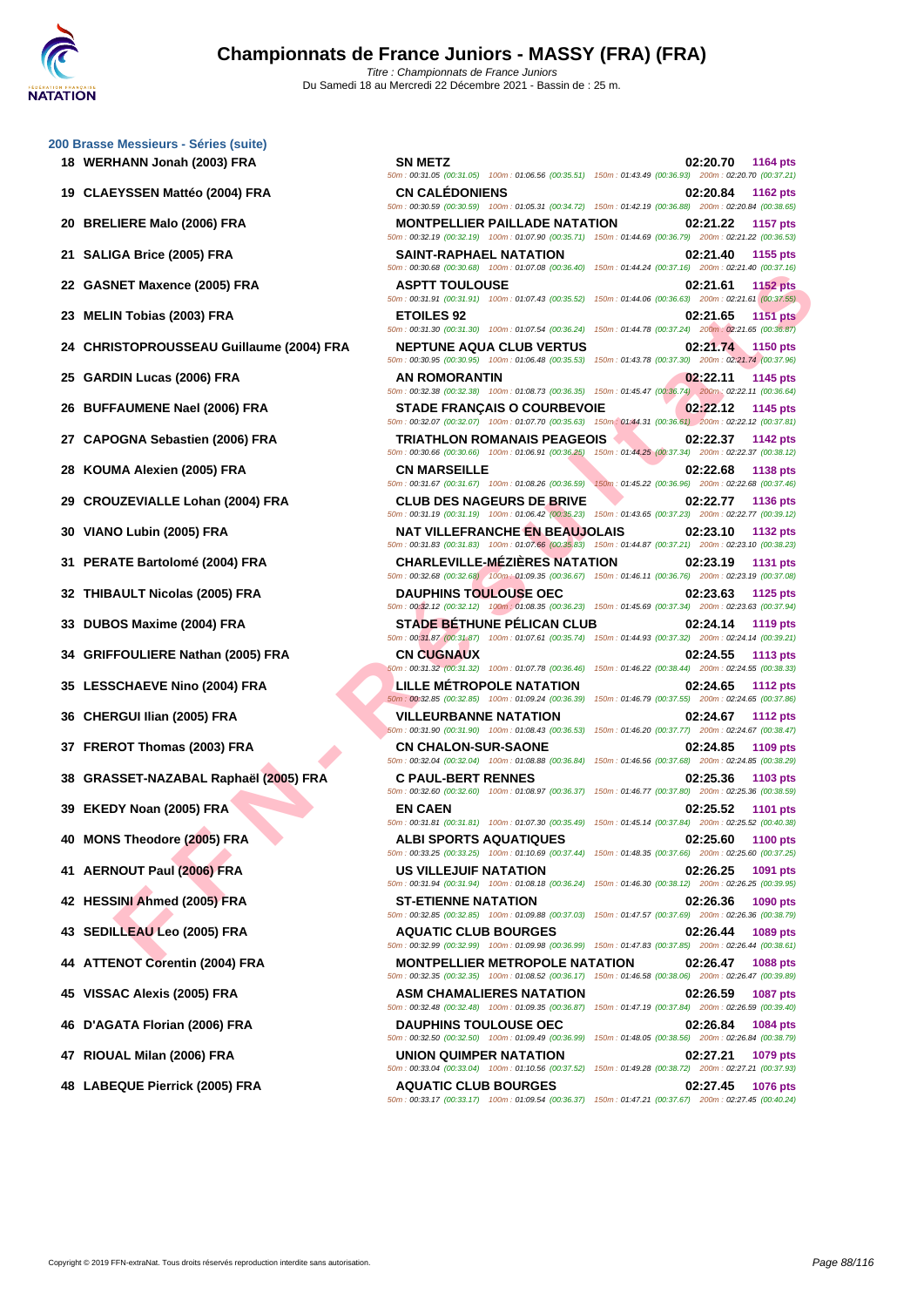|  | 200 Brasse Messieurs - Séries (suite) |  |  |
|--|---------------------------------------|--|--|
|  |                                       |  |  |

- **49 MARINO Luis (2005) FRA**
- **50 LARIVIERE Milan (2006) FRA**
- **51 BIGAY Antoine (2006) FRA CLAMART NATATION 92 02:27.59 1074 pts**
- **52 LEVECQUE Pierre (2005) FRA**
- **53 LE LEM Gautier (2004) FRA**
- **54 BANC Ludovic (2006) FRA EN CAEN 02:29.93 1044 pts**
- **55 AUGER Pablo (2006) FRA**
- **56 MILLOT Aymeric (2006) FRA**
- **57 FORLI Baptiste (2006) FRA**
- **58 DATIASHVILI David (2006) FRA**

| <b>CN ANTIBES</b>            |                                                                                                            | 02:27.57 1074 pts |                 |
|------------------------------|------------------------------------------------------------------------------------------------------------|-------------------|-----------------|
|                              | 50m: 00:31.64 (00:31.64) 100m: 01:07.79 (00:36.15) 150m: 01:46.66 (00:38.87) 200m: 02:27.57 (00:40.91)     |                   |                 |
|                              | A ASEC NATATION SAINT-PAUL REUNION 02:27.58                                                                |                   | <b>1074 pts</b> |
|                              | 50m: 00:32.48 (00:32.48) 100m: 01:09.53 (00:37.05) 150m: 01:48.20 (00:38.67) 200m: 02:27.58 (00:39.38)     |                   |                 |
| <b>CLAMART NATATION 92</b>   |                                                                                                            | 02:27.59 1074 pts |                 |
|                              | 50m: 00:33.07 (00:33.07) 100m: 01:10.42 (00:37.35) 150m: 01:48.51 (00:38.09) 200m: 02:27.59 (00:39.08)     |                   |                 |
| <b>DAUPHINS TOULOUSE OEC</b> |                                                                                                            | 02:28.30 1065 pts |                 |
|                              | 50m: 00:32.00 (00:32.00) 100m: 01:08.89 (00:36.89) 150m: 01:47.66 (00:38.77) 200m: 02:28.30 (00:40.64)     |                   |                 |
| <b>NANTES NATATION</b>       |                                                                                                            | 02:28.43 1063 pts |                 |
|                              | 50m: 00:32.61 (00:32.61) 100m: 01:09.99 (00:37.38) 150m: 01:49.15 (00:39.16) 200m: 02:28.43 (00:39.28)     |                   |                 |
| <b>EN CAEN</b>               |                                                                                                            | 02:29.93 1044 pts |                 |
|                              | 50m: 00:33.65 (00:33.65) 100m: 01:11.60 (00:37.95) 150m: 01:50.84 (00:39.24) 200m: 02:29.93 (00:39.09)     |                   |                 |
|                              |                                                                                                            |                   |                 |
|                              | <b>ETUDIANT CLUB ORLEANS NATATION 02:30.78</b> 1034 pts                                                    |                   |                 |
|                              | 50m: 00:33.90 (00:33.90) 100m: 01:12.03 (00:38.13) 150m: 01:50.87 (00:38.84) 200m: 02:30.78 (00:39.91)     |                   |                 |
| <b>AC MOLSHEIM MUTZIG</b>    |                                                                                                            | 02:32.24 1016 pts |                 |
|                              | 50m : 00:33.52 (00:33.52) 100m : 01:12.51 (00:38.99) 150m : 01:52.30 (00:39.79) 200m : 02:32.24 (00:39.94) |                   |                 |
| <b>CN ANTIBES</b>            |                                                                                                            | 02:32.80          | <b>1009 pts</b> |
|                              | 50m: 00:34.50 (00:34.50) 100m: 01:13.15 (00:38.65) 150m: 01:52.82 (00:39.67) 200m: 02:32.80 (00:39.98)     |                   |                 |
| <b>GRAND RODEZ NATATION</b>  |                                                                                                            | 02:33.73 997 pts  |                 |

## **50 Papillon Messieurs - Finale A 17-18 ans** (Mardi 21 Décembre 2021)

|                                                                     | <u>JUIT. 00.32.00 [00.32.00]</u> [00.40.09] [00.30.09] [00.30.09] [00.00] [00.30.11] 20011. 02.20.30 [00.40.04]                                 |                   |                 |  |
|---------------------------------------------------------------------|-------------------------------------------------------------------------------------------------------------------------------------------------|-------------------|-----------------|--|
| 53 LE LEM Gautier (2004) FRA                                        | <b>NANTES NATATION</b><br>50m : 00:32.61 (00:32.61) 100m : 01:09.99 (00:37.38) 150m : 01:49.15 (00:39.16) 200m : 02:28.43 (00:39.28)            | 02:28.43 1063 pts |                 |  |
| 54 BANC Ludovic (2006) FRA                                          | <b>EN CAEN</b>                                                                                                                                  | 02:29.93          | <b>1044 pts</b> |  |
|                                                                     | 50m: 00:33.65 (00:33.65) 100m: 01:11.60 (00:37.95) 150m: 01:50.84 (00:39.24) 200m: 02:29.93 (00:39.09)                                          |                   |                 |  |
| 55 AUGER Pablo (2006) FRA                                           | <b>ETUDIANT CLUB ORLEANS NATATION</b><br>50m: 00:33.90 (00:33.90) 100m: 01:12.03 (00:38.13) 150m: 01:50.87 (00:38.84) 200m: 02:30.78 (00:39.91) | 02:30.78          | 1034 pts        |  |
| 56 MILLOT Aymeric (2006) FRA                                        | <b>AC MOLSHEIM MUTZIG</b>                                                                                                                       | 02:32.24          | <b>1016 pts</b> |  |
|                                                                     | 50m: 00:33.52 (00:33.52) 100m: 01:12.51 (00:38.99) 150m: 01:52.30 (00:39.79) 200m: 02:32.24 (00:39.94)                                          |                   |                 |  |
| 57 FORLI Baptiste (2006) FRA                                        | <b>CN ANTIBES</b>                                                                                                                               | 02:32.80          | 1009 pts        |  |
|                                                                     | 50m : 00:34.50 (00:34.50) 100m : 01:13.15 (00:38.65) 150m : 01:52.82 (00:39.67) 200m : 02:32.80 (00:39.98)                                      |                   |                 |  |
| 58 DATIASHVILI David (2006) FRA                                     | <b>GRAND RODEZ NATATION</b><br>50m : 00:33.52 (00:33.52) 100m : 01:12.69 (00:39.17) 150m : 01:53.27 (00:40.58) 200m : 02:33.73 (00:40.46)       | 02:33.73          | 997 pts         |  |
|                                                                     |                                                                                                                                                 |                   |                 |  |
| 50 Papillon Messieurs - Finale A 17-18 ans (Mardi 21 Décembre 2021) |                                                                                                                                                 |                   |                 |  |
| 1 AIRAUD Yohan (2004) FRA                                           | <b>OLYMPIC NICE NATATION</b>                                                                                                                    | 00:23.59          | 1321 pts MPF17  |  |
| 2 MAZELLIER Nans (2004) FRA                                         | A ASEC NATATION SAINT-PAUL REUNION                                                                                                              | 00:23.96          | 1295 pts        |  |
| 2 RIVIÈRE Clément (2003) FRA                                        | <b>CN CHALON-SUR-SAONE</b>                                                                                                                      | 00:23.96          | 1295 pts        |  |
| 4 BRIESCLouis (2003) FRA                                            | <b>DAUPHINS OBERNAI</b>                                                                                                                         | 00:24.14          | <b>1282 pts</b> |  |
| 5 PELEY Lucas (2003) FRA                                            | <b>SAINT-RAPHAEL NATATION</b>                                                                                                                   | 00:24.40          | 1263 pts        |  |
| 6 MARLOT Maxence (2003) FRA                                         | <b>STADE DE REIMS NATATION</b>                                                                                                                  | 00:24.45          | <b>1260 pts</b> |  |
| 7 CHAUSSON Stanislas (2003) FRA                                     | <b>DAUPHINS TOULOUSE OEC</b>                                                                                                                    | 00:24.60          | <b>1249 pts</b> |  |
| 8 ANDRE Jules (2004) FRA                                            | <b>CN MARSEILLE</b>                                                                                                                             | 00:24.65          | <b>1246 pts</b> |  |
|                                                                     |                                                                                                                                                 |                   |                 |  |
| 50 Papillon Messieurs - Finale A 15-16 ans (Mardi 21 Décembre 2021) |                                                                                                                                                 |                   |                 |  |
| 1 LOPEZ Falemana (2006) FRA                                         | <b>CN MARSEILLE</b>                                                                                                                             | 00:24.07          | 1287 pts MPF16  |  |
| 2 DUMESNIL Ethan (2006) FRA                                         | <b>DUMBEA NATATION</b>                                                                                                                          | 00:24.21          | <b>1277 pts</b> |  |
| 3 BERNABE Clarence (2005) FRA                                       | <b>CANET 66 NATATION</b>                                                                                                                        | 00:24.26          | <b>1273 pts</b> |  |
| 4 ARKHANGELSKY Michel (2005) RUS                                    | <b>OLYMPIC NICE NATATION</b>                                                                                                                    | 00:24.43          | <b>1261 pts</b> |  |
| 5 AVDIU Jon (2005) FRA                                              | <b>ES NANTERRE</b>                                                                                                                              | 00:25.11          | 1214 pts        |  |
| 6 PHILIPPS Alexandre (2006) FRA                                     | <b>RC BRON DÉCINES NATATION</b>                                                                                                                 | 00:25.13          | <b>1212 pts</b> |  |
| 7 EXPOSITO Angel (2006) FRA                                         | <b>NAT VILLEFRANCHE EN BEAUJOLAIS</b>                                                                                                           | 00:25.19          | <b>1208 pts</b> |  |
| 8 GUERIN Jules (2005) FRA                                           | <b>CN LE MANS</b>                                                                                                                               | 00:25.56          | 1183 pts        |  |
|                                                                     |                                                                                                                                                 |                   |                 |  |
| 50 Papillon Messieurs - Finale B 17-18 ans (Mardi 21 Décembre 2021) |                                                                                                                                                 |                   |                 |  |
| 1 D'AGATA Alexandre (2004) FRA                                      | <b>DAUPHINS TOULOUSE OEC</b>                                                                                                                    | 00:24.82          | <b>1234 pts</b> |  |
| 2 BAUDIN CHASSIGNEUX Clément (2004) FRA                             | <b>OLYMPIC NICE NATATION</b>                                                                                                                    | 00:24.84          | <b>1232 pts</b> |  |
| 3 VIALLON Nino (2004) FRA                                           | <b>TEAM STRASBOURG SNS-ASPTT-PCS</b>                                                                                                            | 00:24.91          | <b>1228 pts</b> |  |
| 4 CARUSO Mattéo (2003) FRA                                          | <b>PAYS D'AIX NATATION</b>                                                                                                                      | 00:25.08          | <b>1216 pts</b> |  |
| 5 DESCAMPS Aurelien (2003) FRA                                      | <b>CN MARSEILLE</b>                                                                                                                             | 00:25.09          | <b>1215 pts</b> |  |
| $C$ CONCTABLE Exec (2002) EBA                                       | CH MADCELLE                                                                                                                                     |                   |                 |  |

## **50 Papillon Messieurs - Finale A 15-16 ans** (Mardi 21 Décembre 2021)

| 1 LOPEZ Falemana (2006) FRA      | <b>CN MARSEILLE</b>                   | 1287 pts MPF16<br>00:24.07  |
|----------------------------------|---------------------------------------|-----------------------------|
| 2 DUMESNIL Ethan (2006) FRA      | <b>DUMBEA NATATION</b>                | 00:24.21<br><b>1277 pts</b> |
| 3 BERNABE Clarence (2005) FRA    | <b>CANET 66 NATATION</b>              | <b>1273 pts</b><br>00:24.26 |
| 4 ARKHANGELSKY Michel (2005) RUS | <b>OLYMPIC NICE NATATION</b>          | 00:24.43<br>1261 pts        |
| 5 AVDIU Jon (2005) FRA           | <b>ES NANTERRE</b>                    | <b>1214 pts</b><br>00:25.11 |
| 6 PHILIPPS Alexandre (2006) FRA  | <b>RC BRON DÉCINES NATATION</b>       | 00:25.13<br><b>1212 pts</b> |
| 7 EXPOSITO Angel (2006) FRA      | <b>NAT VILLEFRANCHE EN BEAUJOLAIS</b> | 00:25.19<br><b>1208 pts</b> |
| 8 GUERIN Jules (2005) FRA        | <b>CN LE MANS</b>                     | 00:25.56<br>1183 pts        |

## **50 Papillon Messieurs - Finale B 17-18 ans** (Mardi 21 Décembre 2021)

| 1 D'AGATA Alexandre (2004) FRA          | <b>DAUPHINS TOULOUSE OEC</b>             | 00:24.82 | <b>1234 pts</b> |
|-----------------------------------------|------------------------------------------|----------|-----------------|
| 2 BAUDIN CHASSIGNEUX Clément (2004) FRA | <b>OLYMPIC NICE NATATION</b>             | 00:24.84 | <b>1232 pts</b> |
| 3 VIALLON Nino (2004) FRA               | <b>TEAM STRASBOURG SNS-ASPTT-PCS</b>     | 00:24.91 | <b>1228 pts</b> |
| 4 CARUSO Mattéo (2003) FRA              | <b>PAYS D'AIX NATATION</b>               | 00:25.08 | <b>1216 pts</b> |
| 5 DESCAMPS Aurelien (2003) FRA          | <b>CN MARSEILLE</b>                      | 00:25.09 | 1215 pts        |
| 6 CONSTABLE Enzo (2003) FRA             | <b>CN MARSEILLE</b>                      | 00:25.10 | <b>1214 pts</b> |
| 7 VIDAL Etienne (2003) FRA              | <b>AQUA GRIMPE MILLAU GRANDS CAUSSES</b> | 00:25.16 | <b>1210 pts</b> |
| 8 LE CORRE Ivan (2004) FRA              | <b>CN BREST</b>                          | 00:25.20 | <b>1207 pts</b> |

## **50 Papillon Messieurs - Finale B 15-16 ans** (Mardi 21 Décembre 2021)

| 1 BOUTEILLER Sacha (2005) FRA          | <b>NC ST-JEAN-DE-MAURIENNE</b> | 00:25.33          | 1198 pts |
|----------------------------------------|--------------------------------|-------------------|----------|
| 2 AIT MESBASid Ahmed Lounis (2005) ALG | <b>CN BREST</b>                | 00:25.39 1194 pts |          |
| 3 CARRARA Yanis (2006) FRA             | <b>SAINT-RAPHAEL NATATION</b>  | 00:25.46          | 1189 pts |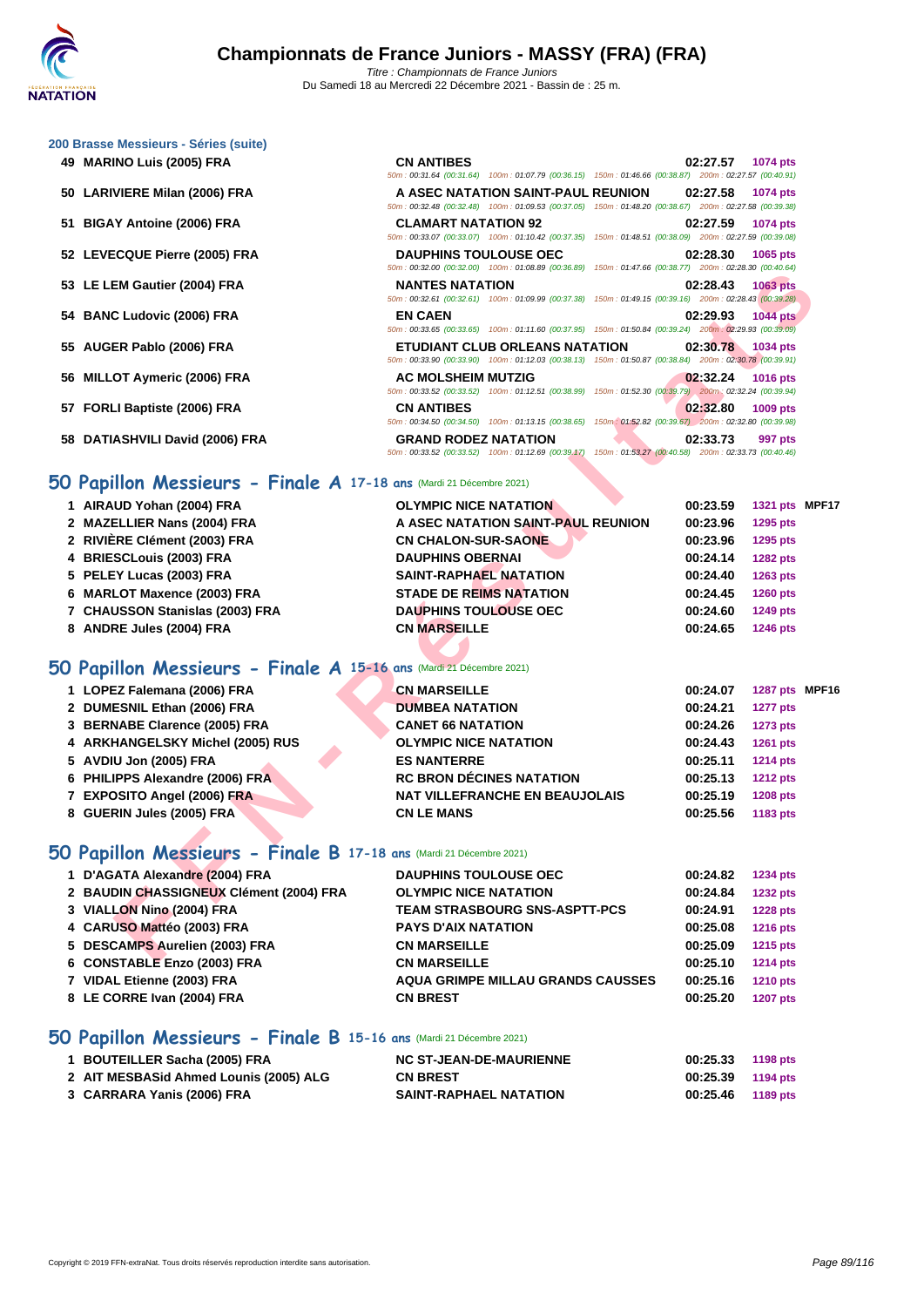

**[50 Papillo](http://www.ffnatation.fr/webffn/index.php)n Messieurs - Finale B (suite)**

| 4 MERKEL Luc (2005) FRA       | <b>ALLIANCE DIJON NATATION</b>     | 00:25.58 | 1181 pts   |
|-------------------------------|------------------------------------|----------|------------|
| 5 DERANGERE Néo (2005) FRA    | <b>CN CHALON-SUR-SAONE</b>         | 00:25.85 | 1163 $pts$ |
| 6 LEFEBVRE Titouan (2006) FRA | <b>JN COMPIÈGNE</b>                | 00:25.87 | 1162 pts   |
| 7 EL KABBAJ Anas (2006) FRA   | <b>CERGY PONTOISE NATATION</b>     | 00:25.96 | 1155 pts   |
| 8 MADY Dayan (2005) FRA       | A ASEC NATATION SAINT-PAUL REUNION | 00:25.97 | 1155 pts   |

# **50 Papillon Messieurs - Séries** (Mardi 21 Décembre 2021)

| <b>U Papillon Messieurs - Series</b> (Mardi 21 Décembre 2021) |                                          |          |                 |
|---------------------------------------------------------------|------------------------------------------|----------|-----------------|
| 1 MAZELLIER Nans (2004) FRA                                   | A ASEC NATATION SAINT-PAUL REUNION       | 00:23.99 | <b>1293 pts</b> |
| 2 BRIESCLouis (2003) FRA                                      | <b>DAUPHINS OBERNAI</b>                  | 00:24.10 | 1285 pts        |
| 3 AIRAUD Yohan (2004) FRA                                     | <b>OLYMPIC NICE NATATION</b>             | 00:24.16 | 1280 pts        |
| 4 RIVIÈRE Clément (2003) FRA                                  | <b>CN CHALON-SUR-SAONE</b>               | 00:24.21 | 1277 pts        |
| 5 LOPEZ Falemana (2006) FRA                                   | <b>CN MARSEILLE</b>                      | 00:24.54 | <b>1253 pts</b> |
| 6 MARLOT Maxence (2003) FRA                                   | <b>STADE DE REIMS NATATION</b>           | 00:24.57 | 1251 pts        |
| 7 PELEY Lucas (2003) FRA                                      | <b>SAINT-RAPHAEL NATATION</b>            | 00:24.67 | <b>1244 pts</b> |
| 7 DUMESNIL Ethan (2006) FRA                                   | <b>DUMBEA NATATION</b>                   | 00:24.67 | <b>1244 pts</b> |
| 9 BERNABE Clarence (2005) FRA                                 | <b>CANET 66 NATATION</b>                 | 00:24.69 | <b>1243 pts</b> |
| 10 ARKHANGELSKY Michel (2005) RUS                             | <b>OLYMPIC NICE NATATION</b>             | 00:24.72 | 1241 pts        |
| 11 CHAUSSON Stanislas (2003) FRA                              | <b>DAUPHINS TOULOUSE OEC</b>             | 00:24.74 | 1239 pts        |
| 11 ANDRE Jules (2004) FRA                                     | <b>CN MARSEILLE</b>                      | 00:24.74 | 1239 pts        |
| 13 VIALLON Nino (2004) FRA                                    | <b>TEAM STRASBOURG SNS-ASPTT-PCS</b>     | 00:24.86 | 1231 pts        |
| 14 BAUDIN CHASSIGNEUX Clément (2004) FRA                      | <b>OLYMPIC NICE NATATION</b>             | 00:24.92 | <b>1227 pts</b> |
| 14 CONSTABLE Enzo (2003) FRA                                  | <b>CN MARSEILLE</b>                      | 00:24.92 | <b>1227 pts</b> |
| 16 DESCAMPS Aurelien (2003) FRA                               | <b>CN MARSEILLE</b>                      | 00:25.09 | 1215 pts        |
| 17 CARUSO Mattéo (2003) FRA                                   | <b>PAYS D'AIX NATATION</b>               | 00:25.11 | <b>1214 pts</b> |
| 18 D'AGATA Alexandre (2004) FRA                               | <b>DAUPHINS TOULOUSE OEC</b>             | 00:25.13 | <b>1212 pts</b> |
| 19 EXPOSITO Angel (2006) FRA                                  | <b>NAT VILLEFRANCHE EN BEAUJOLAIS</b>    | 00:25.32 | 1199 pts        |
| 20 AVDIU Jon (2005) FRA                                       | <b>ES NANTERRE</b>                       | 00:25.33 | 1198 pts        |
| 21 CLUSMAN Simon (2004) FRA                                   | <b>LILLE MÉTROPOLE NATATION</b>          | 00:25.40 | 1194 pts        |
| 22 GUERIN Jules (2005) FRA                                    | <b>CN LE MANS</b>                        | 00:25.43 | <b>1192 pts</b> |
| 23 PHILIPPS Alexandre (2006) FRA                              | <b>RC BRON DÉCINES NATATION</b>          | 00:25.44 | 1191 pts        |
| 24 LE CORRE Ivan (2004) FRA                                   | <b>CN BREST</b>                          | 00:25.46 | 1189 pts        |
| 25 MERKEL Luc (2005) FRA                                      | <b>ALLIANCE DIJON NATATION</b>           | 00:25.48 | 1188 pts        |
| 25 VIDAL Etienne (2003) FRA                                   | <b>AQUA GRIMPE MILLAU GRANDS CAUSSES</b> | 00:25.48 | 1188 pts        |
| 27 BARRY Lucas (2003) FRA                                     | <b>ASM CHAMALIERES NATATION</b>          | 00:25.50 | <b>1187 pts</b> |
| 28 AIT MESBASid Ahmed Lounis (2005) ALG                       | <b>CN BREST</b>                          | 00:25.55 | 1183 pts        |
| 29 DESBORDES Keha (2004) FRA                                  | <b>OLYMPIQUE DE PIRAE</b>                | 00:25.56 | 1183 pts        |
| 30 BOUTEILLER Sacha (2005) FRA                                | <b>NC ST-JEAN-DE-MAURIENNE</b>           | 00:25.66 | <b>1176 pts</b> |
| 31 POULIQUEN Mael (2003) FRA                                  | <b>AQUA CLUB PONTAULT-ROISSY</b>         | 00:25.68 | <b>1174 pts</b> |
| 32 DERANGERE Néo (2005) FRA                                   | <b>CN CHALON-SUR-SAONE</b>               | 00:25.69 | <b>1174 pts</b> |
| 33 AZAM Alexis (2004) FRA                                     | <b>SAINT-RAPHAEL NATATION</b>            | 00:25.70 | <b>1173 pts</b> |
| 33 CHALENDAR Alexandre (2006) FRA                             | <b>STADE FRANÇAIS O COURBEVOIE</b>       | 00:25.70 | <b>1173 pts</b> |
| 35 GRESSENT Maxence (2004) FRA                                | <b>CN LE HAVRE</b>                       | 00:25.72 | <b>1172 pts</b> |
| 36 CARRARA Yanis (2006) FRA                                   | <b>SAINT-RAPHAEL NATATION</b>            | 00:25.75 | <b>1170 pts</b> |
| 37 VANDAMME Hugo (2003) BEL                                   | <b>LILLE MÉTROPOLE NATATION</b>          | 00:25.76 | <b>1169 pts</b> |
| 38 MADY Dayan (2005) FRA                                      | A ASEC NATATION SAINT-PAUL REUNION       | 00:25.83 | 1164 pts        |
| 39 EL KABBAJ Anas (2006) FRA                                  | <b>CERGY PONTOISE NATATION</b>           | 00:25.86 | <b>1162 pts</b> |
| 40 LEFEBVRE Titouan (2006) FRA                                | <b>JN COMPIÈGNE</b>                      | 00:25.87 | <b>1162 pts</b> |
| 41 VIARD Neil (2006) FRA                                      | <b>CLAMART NATATION 92</b>               | 00:25.91 | 1159 pts        |
| 42 BOURLET Benjamin (2005) FRA                                | <b>GIRONDINS BORDEAUX</b>                | 00:25.94 | <b>1157 pts</b> |
| 43 NUNEZ GREEN Dilan (2005) FRA                               | <b>LYON NATATION METROPOLE</b>           | 00:25.96 | 1155 pts        |
| 44 OSMAN Lysander (2005) FRA                                  | <b>MONTPELLIER PAILLADE NATATION</b>     | 00:26.02 | <b>1151 pts</b> |
| 45 FERRé Ryan (2003) FRA                                      | <b>DAUPHINS D'ANNECY</b>                 | 00:26.07 | <b>1148 pts</b> |
| 46 DUTHU Jules (2004) FRA                                     | <b>ALLIANCE DIJON NATATION</b>           | 00:26.11 | 1145 pts        |
| 46 KARADZIC Marko (2006) FRA                                  | <b>CLAMART NATATION 92</b>               | 00:26.11 | 1145 pts        |
|                                                               |                                          |          |                 |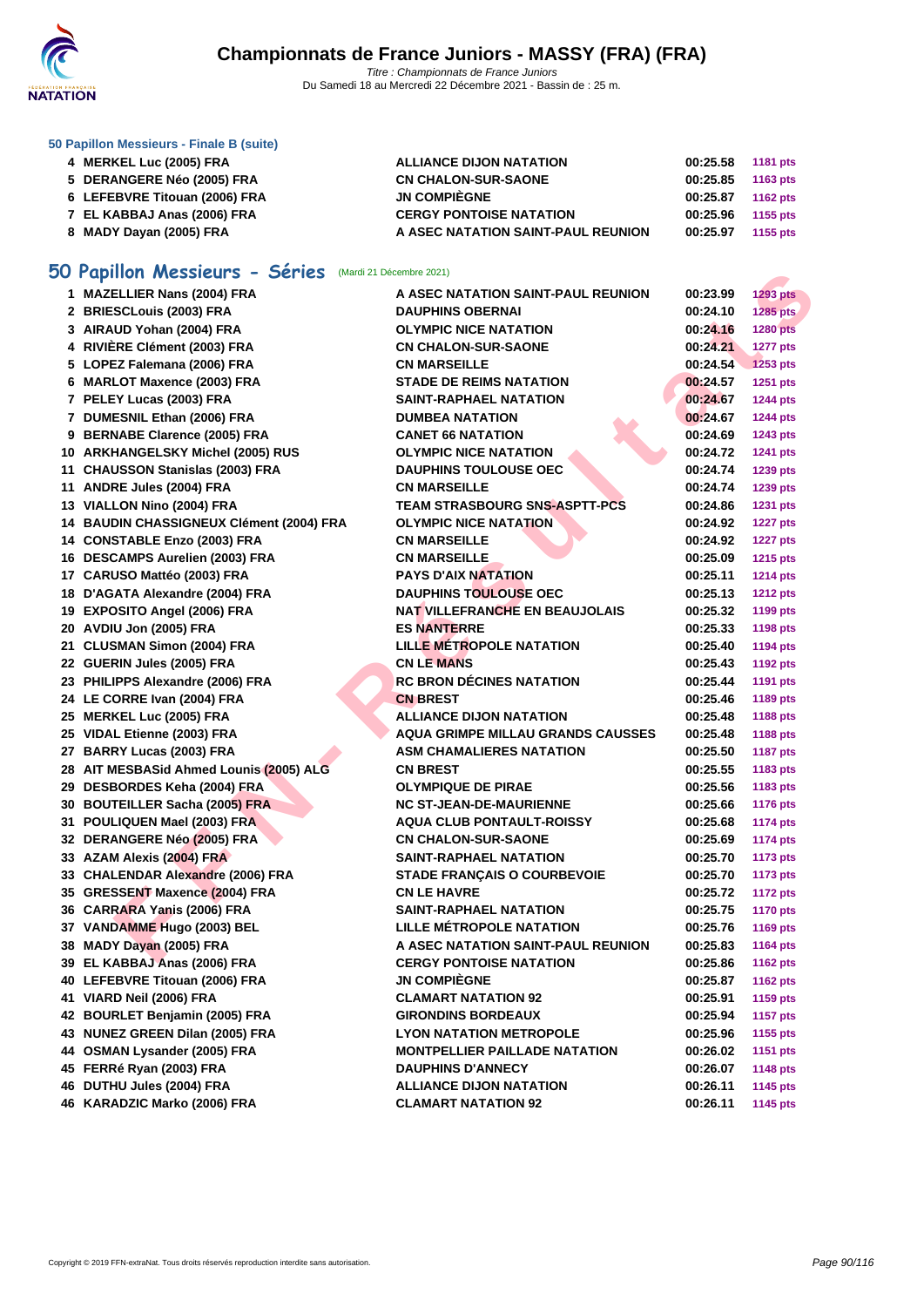

| <b>ALBERT SPORT NATATION</b><br><b>BLANC-MESNIL S.N</b> | 00:26.14<br>00:26.19 | 1143 pts        |
|---------------------------------------------------------|----------------------|-----------------|
|                                                         |                      |                 |
|                                                         |                      | 1140 pts        |
| <b>OLYMPIC NICE NATATION</b>                            | 00:26.22             | 1138 pts        |
| <b>AQUA CLUB PONTAULT-ROISSY</b>                        | 00:26.26             | 1135 pts        |
| <b>CN CALÉDONIENS</b>                                   | 00:26.27             | 1135 pts        |
| <b>ASM CHAMALIERES NATATION</b>                         | 00:26.31             | <b>1132 pts</b> |
| <b>CN LE HAVRE</b>                                      | 00:26.33             | <b>1131 pts</b> |
| <b>CNO ST-GERMAIN-EN-LAYE</b>                           | 00:26.33             | <b>1131 pts</b> |
| <b>ANGERS NATATION</b>                                  | 00:26.34             | <b>1130 pts</b> |
| <b>AQUATIC CLUB BOURGES</b>                             | 00:26.40             | <b>1126 pts</b> |
|                                                         |                      |                 |

| אזון עסטטן ווווח וטטאן די                                           | ASIW CHAMALILINES INATATION        |                                                    | 00.ZU.JI       | TIJZ PIS        |
|---------------------------------------------------------------------|------------------------------------|----------------------------------------------------|----------------|-----------------|
| 55 PIZZAGALLI Charles (2004) FRA                                    | <b>CN LE HAVRE</b>                 |                                                    | 00:26.33       | <b>1131 pts</b> |
| 55 BERT Matis (2005) FRA                                            | <b>CNO ST-GERMAIN-EN-LAYE</b>      |                                                    | 00:26.33       | <b>1131 pts</b> |
| 57 GIGAN Mathéo (2005) FRA                                          | <b>ANGERS NATATION</b>             |                                                    | 00:26.34       | <b>1130 pts</b> |
| 58 MARIE JOSEPBaptiste (2004) FRA                                   | <b>AQUATIC CLUB BOURGES</b>        |                                                    | 00:26.40       | <b>1126 pts</b> |
| 59 CROCQ Gaspard (2005) FRA                                         | <b>C PAUL-BERT RENNES</b>          |                                                    | 00:26.42       | <b>1125 pts</b> |
| 60 DATIASHVILI David (2006) FRA                                     | <b>GRAND RODEZ NATATION</b>        |                                                    | 00:26.46       | <b>1122 pts</b> |
| 61 PEYRE MITILLA Oscar (2005) FRA                                   | <b>AQUATIC CLUB FIDESIEN</b>       |                                                    | 00:26.50       | <b>1119 pts</b> |
| 62 SCOLARI Louis (2005) FRA                                         | <b>SNS EPERNAY</b>                 |                                                    | 00:26.51       | <b>1119 pts</b> |
| 63 DHAENENS Jules (2006) FRA                                        | <b>CN POISSY</b>                   |                                                    | 00:26.53       | <b>1117 pts</b> |
| 64 SOMMERS Ohana (2006) FRA                                         | <b>OLYMPIQUE DE PIRAE</b>          |                                                    | 00:26.54       | <b>1117 pts</b> |
| 65 GILLET Dorian (2005) FRA                                         | <b>MACON NATATION</b>              |                                                    | 00:26.60       | <b>1113 pts</b> |
| 66 LOSAY-MARTIN Benjamin (2005) FRA                                 | <b>ASN BONNEVAL</b>                |                                                    | 00:26.70       | 1106 pts        |
| 67 ZAID Kaïs (2006) FRA                                             | CN CÉVENNES ALÈS                   |                                                    | 00:26.76       | 1102 pts        |
| 68 SCHAUB Rafaël (2006) FRA                                         | <b>DAUPHINS TOULOUSE OEC</b>       |                                                    | 00:26.77       | 1101 pts        |
| 69 PEREIRA NETO Lorenzo (2006) FRA                                  | UNION QUIMPER NATATION             |                                                    | 00:26.80       | 1099 pts        |
| 70 DEAGE Tanguy (2006) FRA                                          | <b>TOULON VAR NATATION</b>         |                                                    | 00:26.89       | 1093 pts        |
| 71 FERRETTE-PEYRONNET Nathan (2006) FRA                             | <b>CN CHALON-SUR-SAONE</b>         |                                                    | 00:26.91       | 1092 pts        |
| 72 BENARD HOARAU Pierre (2006) FRA                                  | A ASEC NATATION SAINT-PAUL REUNION |                                                    | 00:26.99       | <b>1087 pts</b> |
| 73 MATHIEU Vincent (2005) FRA                                       | <b>CN AVIGNON</b>                  |                                                    | 00:27.05       | 1083 pts        |
| 74 MASSOTTE Bazil (2006) FRA                                        | A ASEC NATATION SAINT-PAUL REUNION |                                                    | 00:27.09       | 1080 pts        |
| 75 SALAUN Mathieu (2005) FRA                                        | UNION QUIMPER NATATION             |                                                    | 00:27.10       | 1080 pts        |
| 76 LEYMARIE Thibault (2006) FRA                                     | <b>PAYS D'AIX NATATION</b>         |                                                    | 00:27.28       | 1068 pts        |
| 77 POULAIN Basile (2006) FRA                                        | <b>CHALLANS NATATION</b>           |                                                    | 00:27.33       | 1065 pts        |
| 78 ROLET Adan (2006) FRA                                            | <b>CN CHALON-SUR-SAONE</b>         |                                                    | 00:27.60       | <b>1047 pts</b> |
| 79 JOUGLET--FERREYRA Guillaume (2006) FRA                           | <b>CN BISCARROSSE</b>              |                                                    | 00:27.67       | 1043 pts        |
| 80 RUBINELLI Alexandre (2006) FRA                                   | <b>CN FONTAINEBLEAU-AVON</b>       |                                                    | 00:27.84       | 1032 pts        |
| 81 JUSTINE Nicolas (2006) FRA                                       | <b>CN CHALON-SUR-SAONE</b>         |                                                    | 00:28.09       | 1016 pts        |
| --- WALTER Enzo (2005) FRA                                          | <b>DAUPHINS D'ANNECY</b>           |                                                    | DNS dec        |                 |
| --- POUILLART Corentin (2005) FRA                                   | AMIENS METROPOLE NAT.              |                                                    | <b>DNS</b> dec |                 |
| --- CHATEIGNER Benjamin (2004) FRA                                  | <b>CN MARSEILLE</b>                |                                                    | <b>DNS</b> dec |                 |
|                                                                     |                                    |                                                    |                |                 |
| 00 Papillon Messieurs - Finale A 17-18 ans (Lundi 20 Décembre 2021) |                                    |                                                    |                |                 |
| 1 RIVIÈRE Clément (2003) FRA                                        | <b>CN CHALON-SUR-SAONE</b>         | 50m: 00:24.27 (00:24.27) 100m: 00:52.13 (00:27.86) | 00:52.13       | <b>1332 pts</b> |
| 2 AIRAUD Yohan (2004) FRA                                           | <b>OLYMPIC NICE NATATION</b>       |                                                    | 00:52.36       | 1325 pts        |
|                                                                     |                                    | 50m: 00:24.41 (00:24.41) 100m: 00:52.36 (00:27.95) |                |                 |
| 3 BRIESCLouis (2003) FRA                                            | <b>DAUPHINS OBERNAI</b>            |                                                    | 00:53.25       | <b>1297 pts</b> |
|                                                                     |                                    | 50m: 00:24.55 (00:24.55) 100m: 00:53.25 (00:28.70) |                |                 |
| 4 D'AGATA Alexandre (2004) FRA                                      | <b>DAUPHINS TOULOUSE OEC</b>       |                                                    | 00:54.22       | 1267 pts        |
|                                                                     |                                    |                                                    |                |                 |

## **100 Papillon Messieurs - Finale A 17-18 ans** (Lundi 20 Décembre 2021)

| 1 RIVIERE Clément (2003) FRA   | <b>CN CHALON-SUR-SAONE</b>         | 00:52.13<br>1332 pts                                                              |
|--------------------------------|------------------------------------|-----------------------------------------------------------------------------------|
|                                |                                    | 50m: 00:24.27 (00:24.27) 100m: 00:52.13 (00:27.86)                                |
| 2 AIRAUD Yohan (2004) FRA      | <b>OLYMPIC NICE NATATION</b>       | 00:52.36<br>1325 pts                                                              |
|                                |                                    | 50m: 00:24.41 (00:24.41) 100m: 00:52.36 (00:27.95)                                |
| 3 BRIESCLouis (2003) FRA       | <b>DAUPHINS OBERNAI</b>            | 00:53.25<br>1297 pts                                                              |
|                                |                                    | 50m: 00:24.55 (00:24.55) 100m: 00:53.25 (00:28.70)                                |
| 4 D'AGATA Alexandre (2004) FRA | <b>DAUPHINS TOULOUSE OEC</b>       | <b>1267 pts</b><br>00:54.22<br>50m: 00:25.28 (00:25.28) 100m: 00:54.22 (00:28.94) |
| 5 HUDAN Nathan (2003) FRA      | AMIENS METROPOLE NAT.              | 00:54.58<br>1256 pts                                                              |
|                                |                                    | 50m: 00:25.07 (00:25.07) 100m: 00:54.58 (00:29.51)                                |
| 6 MARLOT Maxence (2003) FRA    | <b>STADE DE REIMS NATATION</b>     | 00:54.98<br><b>1244 pts</b>                                                       |
|                                |                                    | 50m: 00:24.80 (00:24.80) 100m: 00:54.98 (00:30.18)                                |
| 7 CONSTABLE Enzo (2003) FRA    | <b>CN MARSEILLE</b>                | 00:55.15<br>1239 pts                                                              |
|                                |                                    | 50m: 00:25.15 (00:25.15) 100m: 00:55.15 (00:30.00)                                |
| --- MAZELLIER Nans (2004) FRA  | A ASEC NATATION SAINT-PAUL REUNION | <b>DSQ</b>                                                                        |

## **100 Papillon Messieurs - Finale A 15-16 ans** (Lundi 20 Décembre 2021)

**DUMESNIL Ethan (2006) FRA DUMBEA NATATION 00:53.22 1298 pts**

50m : 00:24.97 (00:24.97) 100m : 00:53.22 (00:28.25)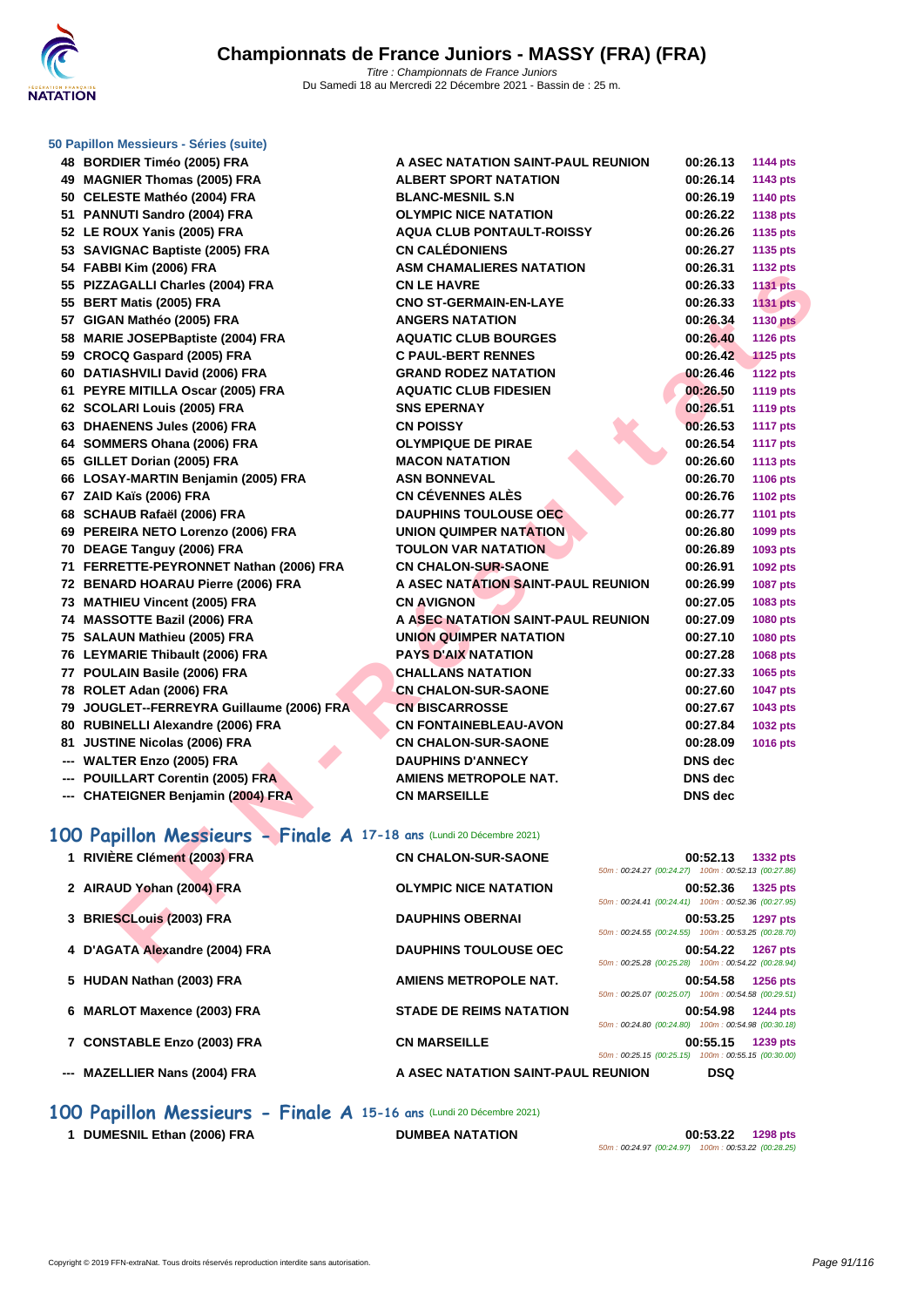

## **[100 Papil](http://www.ffnatation.fr/webffn/index.php)lon Messieurs - Finale A (suite)**

- 2 **ARKHANGELSKY Michel (2005) RUS OLYMPIC NICE NATATION**
- **3 BERNABE Clarence (2005) FRA CANET 66 NATATION 00:54.31 1265 pts**
- **4 LOPEZ Falemana (2006) FRA CN MARSEILLE 00:55.69 1223 pts**
- 5 **FALETTE Alexandre (2005) FRA MEGAQUARIUS CLUB GUYAN**
- **6 POUILLART Corentin (2005) FRA AMIENS METROPOLE NAT.**
- **7 DERANGERE Néo (2005) FRA CN CHALON-SUR-SAONE 00:56.09 1211 pts**
- **8 VIARD Neil (2006) FRA CLAMART NATATION 92 00:57.50 1169 pts**

## **100 Papillon Messieurs - Finale B 17-18 ans** (Lundi 20 Décembre 2021)

| 1 DESCAMPS Aurelien (2003) FRA | <b>CN MARSEILLE</b>           |
|--------------------------------|-------------------------------|
| 2 GABALI Cedric (2004) FRA     | US VILLEJUIF NATATION         |
| 3 PELEY Lucas (2003) FRA       | <b>SAINT-RAPHAEL NATATION</b> |

- **4 FERRé Ryan (2003) FRA DAUPHINS D'ANNECY 00:55.64 1224 pts**
- **5 BARRY Lucas (2003) FRA ASM CHAMALIERES NATATION**
- **6** LETOCART Enzo (2004) FRA **CN MELUN VAL DE SEINE**
- **7 VIDAL Etienne (2003) FRA AQUA GRIMPE MILLAU GRAND**
- **8 GRESSENT Maxence (2004) FRA CN LE HAVRE**

## **100 Papillon Messieurs - Finale B 15-16 ans** (Lundi 20 Décembre 2021)

**1 JUGE Noah (2006) FRA MARTIGUES NATATION** 

- **2 MERKEL Luc (2005) FRA ALLIANCE DIJON NATATION**
- **3 EXPOSITO Angel (2006) FRA NAT VILLEFRANCHE EN BEAUJO**
- **4 PHILIPPS Alexandre (2006) FRA RC BRON DÉCINES NATATION**
- **5 HENRAS-MAROUSandro (2005) FRA ASPTT TOULOUSE 00:57.40 1172 pts**
- **6** CARRARA Yanis (2006) FRA **SAINT-RAPHAEL NATATION**
- **7 FABBI Kim (2006) FRA ASM CHAMALIERES NATATION**
- **8 NUNEZ GREEN Dilan (2005) FRA LYON NATATION METROPOLE 00:58.01 1154 pts**

## **100 Papillon Messieurs - Séries** (Lundi 20 Décembre 2021)

| 1 AIRAUD Yohan (2004) FRA     | <b>OLYMPIC NICE NATATION</b>       |                                                    | 00:52.83 | <b>1310 pts</b> |
|-------------------------------|------------------------------------|----------------------------------------------------|----------|-----------------|
|                               |                                    | 50m: 00:24.32 (00:24.32) 100m: 00:52.83 (00:28.51) |          |                 |
| 2 RIVIÈRE Clément (2003) FRA  | <b>CN CHALON-SUR-SAONE</b>         |                                                    | 00:54.04 | <b>1273 pts</b> |
|                               |                                    | 50m: 00:24.72 (00:24.72) 100m: 00:54.04 (00:29.32) |          |                 |
| 3 MAZELLIER Nans (2004) FRA   | A ASEC NATATION SAINT-PAUL REUNION |                                                    | 00:54.10 | <b>1271 pts</b> |
|                               |                                    | 50m: 00:24.83 (00:24.83) 100m: 00:54.10 (00:29.27) |          |                 |
| 4 BERNABE Clarence (2005) FRA | <b>CANET 66 NATATION</b>           |                                                    | 00:54.29 | 1265 pts        |
|                               |                                    | 50m: 00:24.78 (00:24.78) 100m: 00:54.29 (00:29.51) |          |                 |
| 5 DUMESNIL Ethan (2006) FRA   | <b>DUMBEA NATATION</b>             |                                                    | 00:54.34 | <b>1264 pts</b> |
|                               |                                    | 50m: 00:25.08 (00:25.08) 100m: 00:54.34 (00:29.26) |          |                 |

|    | 50m: 00:24.80 (00:24.80) 100m: 00:54.24 (00:29.44) | 00:54.24 1267 pts |  |
|----|----------------------------------------------------|-------------------|--|
|    | 50m: 00:24.84 (00:24.84) 100m: 00:54.31 (00:29.47) | 00:54.31 1265 pts |  |
|    | 50m: 00:25.01 (00:25.01) 100m: 00:55.69 (00:30.68) | 00:55.69 1223 pts |  |
| ΙE | 50m: 00:26.03 (00:26.03) 100m: 00:55.81 (00:29.78) | 00:55.81 1219 pts |  |
|    | 50m: 00:25.54 (00:25.54) 100m: 00:55.84 (00:30.30) | 00:55.84 1218 pts |  |
|    | 50m: 00:26.09 (00:26.09) 100m: 00:56.09 (00:30.00) | 00:56.09 1211 pts |  |
|    | 50m: 00:26.87 (00:26.87) 100m: 00:57.50 (00:30.63) | 00:57.50 1169 pts |  |

|                                                                       |                                          | JUIN. UU. LU.UJ (UU. LU.UJ)                        |          | <u>100111. 00.00.01 [00.23.10]</u> |
|-----------------------------------------------------------------------|------------------------------------------|----------------------------------------------------|----------|------------------------------------|
| <b>ILLART Corentin (2005) FRA</b>                                     | AMIENS METROPOLE NAT.                    | 50m: 00:25.54 (00:25.54) 100m: 00:55.84 (00:30.30) | 00:55.84 | <b>1218 pts</b>                    |
| <b>ANGERE Néo (2005) FRA</b>                                          | <b>CN CHALON-SUR-SAONE</b>               | 50m: 00:26.09 (00:26.09) 100m: 00:56.09 (00:30.00) | 00:56.09 | <b>1211 pts</b>                    |
| D Neil (2006) FRA                                                     | <b>CLAMART NATATION 92</b>               | 50m: 00:26.87 (00:26.87) 100m: 00:57.50 (00:30.63) | 00:57.50 | 1169 pts                           |
| <b>Dillon Messieurs - Finale B 17-18 ans</b> (Lundi 20 Décembre 2021) |                                          |                                                    |          |                                    |
| CAMPS Aurelien (2003) FRA                                             | <b>CN MARSEILLE</b>                      | 50m: 00:25.92 (00:25.92) 100m: 00:54.68 (00:28.76) | 00:54.68 | 1253 pts                           |
| ALI Cedric (2004) FRA                                                 | <b>US VILLEJUIF NATATION</b>             | 50m: 00:25.81 (00:25.81) 100m: 00:55.06 (00:29.25) | 00:55.06 | 1242 pts                           |
| EY Lucas (2003) FRA                                                   | <b>SAINT-RAPHAEL NATATION</b>            | 50m: 00:25.47 (00:25.47) 100m: 00:55.32 (00:29.85) | 00:55.32 | 1234 pts                           |
| <b>Ré Ryan (2003) FRA</b>                                             | <b>DAUPHINS D'ANNECY</b>                 | 50m: 00:26.28 (00:26.28) 100m: 00:55.64 (00:29.36) | 00:55.64 | <b>1224 pts</b>                    |
| RY Lucas (2003) FRA                                                   | <b>ASM CHAMALIERES NATATION</b>          | 50m: 00:25.82 (00:25.82) 100m: 00:55.72 (00:29.90) | 00:55.72 | <b>1222 pts</b>                    |
| <b>DCART Enzo (2004) FRA</b>                                          | <b>CN MELUN VAL DE SEINE</b>             | 50m: 00:26.02 (00:26.02) 100m: 00:55.84 (00:29.82) | 00:55.84 | <b>1218 pts</b>                    |
| L Etienne (2003) FRA                                                  | <b>AQUA GRIMPE MILLAU GRANDS CAUSSES</b> | 50m: 00:26.20 (00:26.20) 100m: 00:56.37 (00:30.17) | 00:56.37 | <b>1202 pts</b>                    |
| SSENT Maxence (2004) FRA                                              | <b>CN LE HAVRE</b>                       | 50m: 00:26.31 (00:26.31) 100m: 00:57.45 (00:31.14) | 00:57.45 | <b>1170 pts</b>                    |
| pillon Messieurs - Finale B 15-16 ans (Lundi 20 Décembre 2021)        |                                          |                                                    |          |                                    |
| <b>E Noah (2006) FRA</b>                                              | <b>MARTIGUES NATATION</b>                | 50m: 00:26.53 (00:26.53) 100m: 00:56.54 (00:30.01) | 00:56.54 | 1197 pts                           |
| <b>KEL Luc (2005) FRA</b>                                             | <b>ALLIANCE DIJON NATATION</b>           | 50m: 00:26.68 (00:26.68) 100m: 00:56.81 (00:30.13) | 00:56.81 | 1189 pts                           |
| <b>DSITO Angel (2006) FRA</b>                                         | <b>NAT VILLEFRANCHE EN BEAUJOLAIS</b>    | 50m: 00:26.13 (00:26.13) 100m: 00:56.83 (00:30.70) | 00:56.83 | 1189 pts                           |
| IPPS Alexandre (2006) FRA                                             | <b>RC BRON DÉCINES NATATION</b>          | 50m: 00:26.13 (00:26.13) 100m: 00:57.04 (00:30.91) | 00:57.04 | 1182 pts                           |
| RAS-MAROUSandro (2005) FRA                                            | <b>ASPTT TOULOUSE</b>                    | 50m: 00:26.76 (00:26.76) 100m: 00:57.40 (00:30.64) | 00:57.40 | 1172 pts                           |
| RARA Yanis (2006) FRA                                                 | <b>SAINT-RAPHAEL NATATION</b>            | 50m: 00:26.34 (00:26.34) 100m: 00:57.55 (00:31.21) | 00:57.55 | <b>1167 pts</b>                    |
| <b>BI Kim (2006) FRA</b>                                              | <b>ASM CHAMALIERES NATATION</b>          | 50m: 00:26.44 (00:26.44) 100m: 00:57.73 (00:31.29) | 00:57.73 | <b>1162 pts</b>                    |
| EZ GREEN Dilan (2005) FRA                                             | <b>LYON NATATION METROPOLE</b>           | 50m: 00:26.29 (00:26.29) 100m: 00:58.01 (00:31.72) | 00:58.01 | 1154 pts                           |
| pillon Messieurs - Séries (Lundi 20 Décembre 2021)                    |                                          |                                                    |          |                                    |

| 50m: 00:26.53 (00:26.53) 100m: 00:56.54 (00:30.01) | 00:56.54 1197 pts |  |
|----------------------------------------------------|-------------------|--|
|                                                    | 00:56.81 1189 pts |  |
| 50m: 00:26.68 (00:26.68) 100m: 00:56.81 (00:30.13) |                   |  |
| <b>DLAIS</b>                                       | 00:56.83 1189 pts |  |
| 50m: 00:26.13 (00:26.13) 100m: 00:56.83 (00:30.70) |                   |  |
|                                                    | 00:57.04 1182 pts |  |
| 50m: 00:26.13 (00:26.13) 100m: 00:57.04 (00:30.91) |                   |  |
|                                                    | 00:57.40 1172 pts |  |
| 50m: 00:26.76 (00:26.76) 100m: 00:57.40 (00:30.64) |                   |  |
|                                                    | 00:57.55 1167 pts |  |
| 50m: 00:26.34 (00:26.34) 100m: 00:57.55 (00:31.21) |                   |  |
|                                                    | 00:57.73 1162 pts |  |
| 50m: 00:26.44 (00:26.44) 100m: 00:57.73 (00:31.29) |                   |  |
|                                                    | 00:58.01 1154 pts |  |
| 50m: 00:26.29 (00:26.29) 100m: 00:58.01 (00:31.72) |                   |  |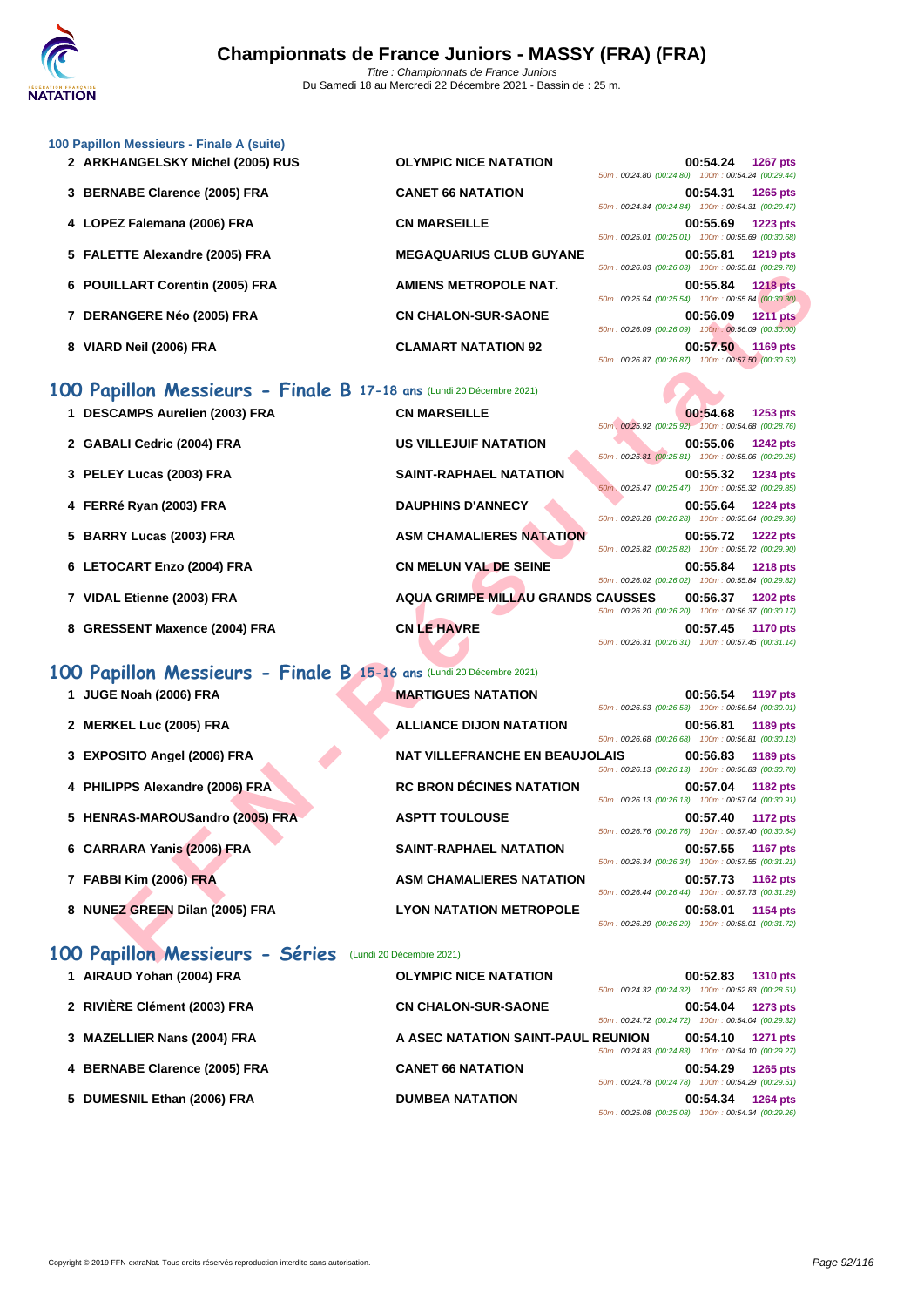

**[100 Papil](http://www.ffnatation.fr/webffn/index.php)lon Messieurs - Séries (suite)**

| 7 CONSTABLE Enzo (2003) FRA      | <b>CN MARSEILLE</b>                      | 1255 pts<br>00:54.62<br>50m: 00:25.45 (00:25.45) 100m: 00:54.62 (00:29.17)          |
|----------------------------------|------------------------------------------|-------------------------------------------------------------------------------------|
| 8 MARLOT Maxence (2003) FRA      | <b>STADE DE REIMS NATATION</b>           | 00:54.63<br>1255 pts<br>50m: 00:25.00 (00:25.00) 100m: 00:54.63 (00:29.63)          |
| 9 ARKHANGELSKY Michel (2005) RUS | <b>OLYMPIC NICE NATATION</b>             | <b>1248 pts</b><br>00:54.86<br>50m: 00:25.13 (00:25.13) 100m: 00:54.86 (00:29.73)   |
| 10 BRIESCLouis (2003) FRA        | <b>DAUPHINS OBERNAI</b>                  | 00:54.94<br><b>1245 pts</b><br>50m: 00:25.42 (00:25.42) 100m: 00:54.94 (00:29.52)   |
| 11 HUDAN Nathan (2003) FRA       | <b>AMIENS METROPOLE NAT.</b>             | 00:55.01<br><b>1243 pts</b>                                                         |
| 12 POUILLART Corentin (2005) FRA | <b>AMIENS METROPOLE NAT.</b>             | 50m: 00:25.55 (00:25.55) 100m: 00:55.01 (00:29.46)<br>00:55.26<br><b>1236 pts</b>   |
| 13 PELEY Lucas (2003) FRA        | <b>SAINT-RAPHAEL NATATION</b>            | 50m: 00:25.49 (00:25.49) 100m: 00:55.26 (00:29.77)<br>00:55.33<br>1234 pts          |
| 14 GABALI Cedric (2004) FRA      | <b>US VILLEJUIF NATATION</b>             | 50m: 00:25.79 (00:25.79) 100m: 00:55.33 (00:29.54)<br>00:55.61<br>1225 pts          |
| 15 BARRY Lucas (2003) FRA        | <b>ASM CHAMALIERES NATATION</b>          | 50m: 00:25.71 (00:25.71) 100m: 00:55.61 (00:29.90)<br>00:55.85<br><b>1218 pts</b>   |
| 16 LETOCART Enzo (2004) FRA      | <b>CN MELUN VAL DE SEINE</b>             | 50m: 00:25.85 (00:25.85) 100m: 00:55.85 (00:30.00)<br>00:55.86<br><b>1218 pts</b>   |
| 17 CHAUSSON Stanislas (2003) FRA | <b>DAUPHINS TOULOUSE OEC</b>             | 50m: 00:25.88 (00:25.88) 100m: 00:55.86 (00:29.98)<br>00:55.92<br><b>1216 pts</b>   |
| 18 MINEUR Lucas (2003) FRA       | <b>STADE DE REIMS NATATION</b>           | 50m: 00:25.64 (00:25.64) 100m: 00:55.92 (00:30.28)<br>00:55.95<br><b>1215 pts</b>   |
| 19 LOPEZ Falemana (2006) FRA     | <b>CN MARSEILLE</b>                      | 50m: 00:25.73 (00:25.73) 100m: 00:55.95 (00:30.22)<br>00:56.12<br><b>1210 pts</b>   |
| 20 DESCAMPS Aurelien (2003) FRA  | <b>CN MARSEILLE</b>                      | 50m: 00:25.24 (00:25.24) 100m: 00:56.12 (00:30.88)<br>00:56.15<br>1209 pts          |
| 21 FERRé Ryan (2003) FRA         | <b>DAUPHINS D'ANNECY</b>                 | 50m: 00:25.98 (00:25.98) 100m: 00:56.15 (00:30.17)<br>00:56.20<br>1207 pts          |
| 22 GRESSENT Maxence (2004) FRA   | <b>CN LE HAVRE</b>                       | 50m: 00:26.39 (00:26.39) 100m: 00:56.20 (00:29.81)<br>00:56.21<br><b>1207 pts</b>   |
| 23 DERANGERE Néo (2005) FRA      | <b>CN CHALON-SUR-SAONE</b>               | 50m: 00:26.04 (00:26.04) 100m: 00:56.21 (00:30.17)<br>00:56.55<br><b>1197 pts</b>   |
| 24 VIDAL Etienne (2003) FRA      | <b>AQUA GRIMPE MILLAU GRANDS CAUSSES</b> | 50m: 00:26.32 (00:26.32) 100m: 00:56.55 (00:30.23)<br>00:56.64<br>1194 pts          |
| 25 CARUSO Mattéo (2003) FRA      | <b>PAYS D'AIX NATATION</b>               | 50m: 00:25.95 (00:25.95) 100m: 00:56.64 (00:30.69)<br>00:56.66<br>1194 pts          |
| 26 VIARD Neil (2006) FRA         | <b>CLAMART NATATION 92</b>               | 50m: 00:25.90 (00:25.90) 100m: 00:56.66 (00:30.76)<br>00:56.68<br>1193 pts          |
| 27 FALETTE Alexandre (2005) FRA  | <b>MEGAQUARIUS CLUB GUYANE</b>           | 50m: 00:26.55 (00:26.55) 100m: 00:56.68 (00:30.13)<br>00:56.69<br>1193 pts          |
| 28 LE CORRE Ivan (2004) FRA      | <b>CN BREST</b>                          | 50m: 00:26.63 (00:26.63) 100m: 00:56.69 (00:30.06)<br>00:56.70<br>1193 pts          |
| 29 VANDAMME Hugo (2003) BEL      | <b>LILLE MÉTROPOLE NATATION</b>          | 50m : 00:26.39 (00:26.39) 100m : 00:56.70 (00:30.31)<br>00:56.72<br><b>1192 pts</b> |
| 30 MERKEL Luc (2005) FRA         | <b>ALLIANCE DIJON NATATION</b>           | 50m: 00:26.51 (00:26.51) 100m: 00:56.72 (00:30.21)<br>00:56.78<br>1190 pts          |
| 31 CLAQUIN Tristan (2003) FRA    | <b>SN METZ</b>                           | 50m: 00:26.54 (00:26.54) 100m: 00:56.78 (00:30.24)<br>1189 pts<br>00:56.81          |
| 32 ROBBA Matteo (2004) FRA       | <b>CN ANTIBES</b>                        | 50m : 00:26.50 (00:26.50) 100m : 00:56.81 (00:30.31)<br>00:56.92<br><b>1186 pts</b> |
| 33 EXPOSITO Angel (2006) FRA     | <b>NAT VILLEFRANCHE EN BEAUJOLAIS</b>    | 50m: 00:25.97 (00:25.97) 100m: 00:56.92 (00:30.95)<br>00:56.94<br>1185 pts          |
| 34 AZAM Alexis (2004) FRA        | <b>SAINT-RAPHAEL NATATION</b>            | 50m: 00:26.57 (00:26.57) 100m: 00:56.94 (00:30.37)<br>1185 pts<br>00:56.97          |
| 35 MORMINA Angelo (2004) FRA     | <b>NAT VILLEFRANCHE EN BEAUJOLAIS</b>    | 50m: 00:26.58 (00:26.58) 100m: 00:56.97 (00:30.39)<br>00:57.08<br>1181 pts          |
| 36 KHADRAOUI Mathis (2004) FRA   | <b>AS ROANNE NATATION</b>                | 50m: 00:26.90 (00:26.90) 100m: 00:57.08 (00:30.18)<br>00:57.10<br><b>1181 pts</b>   |

**FANDING COOSTRA CHARLES NATATION 2003 FRA**<br> **FEILLIANCE COOSTRA CLAMATER SERVER CHARLES NATATION 2003 FRA**<br> **FILLIANCE COOSTRA ARENES NATATION 2003 FRA**<br> **FILLIANCE COOSTRA ARENES NATATION 2003 FRA**<br> **FILLIANCE COOSTRA AR 6 D'AGATA Alexandre (2004) FRA DAUPHINS TOULOUSE OEC 00:54.50 1259 pts** 50m : 00:25.06 (00:25.06) 100m : 00:54.50 (00:29.44) **7 CONSTABLE Enzo (2003) FRA CN MARSEILLE 00:54.62 1255 pts** 50m : 00:25.45 (00:25.45) 100m : 00:54.62 (00:29.17) **87ADE DE REIMS NATATION 00:54.63 1255 pts** 50m : 00:25.00 (00:25.00) 100m : 00:54.63 (00:29.63) **90:54.86 1248 pts** 50m : 00:25.13 (00:25.13) 100m : 00:54.86 (00:29.73) **10 BRIESCLouis (2003) FRA DAUPHINS OBERNAI 00:54.94 1245 pts** 50m : 00:25.42 (00:25.42) 100m : 00:54.94 (00:29.52) **1243 pts 1243 pts 1243 pts** 50m : 00:25.55 (00:25.55) 100m : 00:55.01 (00:29.46) **1236 POUILLART CORPORT CONTROLLARY CONTROLLARY CONTROLLARY CONTROLLEY NAT. 00:55.26 1236 pts** 50m : 00:25.49 (00:25.49) 100m : 00:55.26 (00:29.77) **13 PELEY Lucas (2003) FRA SAINT-RAPHAEL NATATION 00:55.33 1234 pts** 50m : 00:25.79 (00:25.79) 100m : 00:55.33 (00:29.54) **141 <b>US VILLEJUIF NATATION 1225 pts** 50m : 00:25.71 (00:25.71) 100m : 00:55.61 (00:29.90) **1218 pts 1218 pts** 50m : 00:25.85 (00:25.85) 100m : 00:55.85 (00:30.00) **1218 pts 1218 pts 1218 pts** 50m : 00:25.88 (00:25.88) 100m : 00:55.86 (00:29.98) **1716 BAUPHINS TOULOUSE OEC 00:55.92 1216 pts** 50m : 00:25.64 (00:25.64) 100m : 00:55.92 (00:30.28) **1215 pts 1215 pts 1215 pts** 50m : 00:25.73 (00:25.73) 100m : 00:55.95 (00:30.22) **19 LOPEZ Falemana (2006) FRA CN MARSEILLE 00:56.12 1210 pts** 50m : 00:25.24 (00:25.24) 100m : 00:56.12 (00:30.88) **2001 BELLIEN (2003) FRANCH CN MARSEILLE 1209 pts** 50m : 00:25.98 (00:25.98) 100m : 00:56.15 (00:30.17) **21 FERRé Ryan (2003) FRA DAUPHINS D'ANNECY 00:56.20 1207 pts** 50m : 00:26.39 (00:26.39) 100m : 00:56.20 (00:29.81) **22 CN LE HAVRE 222 CN LE HAVRE 00:56.21 1207 pts** 50m : 00:26.04 (00:26.04) 100m : 00:56.21 (00:30.17) **23 CN CHALON-SUR-SAONE 00:56.55 1197 pts** 50m : 00:26.32 (00:26.32) 100m : 00:56.55 (00:30.23) **24 VIDAL Etienne (2003) FRA AQUA GRIMPE MILLAU GRANDS CAUSSES 00:56.64 1194 pts** 50m : 00:25.95 (00:25.95) 100m : 00:56.64 (00:30.69) **256.66 PAYS D'AIX NATATION 255.66 1194 pts** 50m : 00:25.90 (00:25.90) 100m : 00:56.66 (00:30.76) **26 VIARD Neil (2006) FRA CLAMART NATATION 92 00:56.68 1193 pts** 50m : 00:26.55 (00:26.55) 100m : 00:56.68 (00:30.13) **27 FALETTE Alexandre (2005) FRA MEGAQUARIUS CLUB GUYANE 00:56.69 1193 pts** 50m : 00:26.63 (00:26.63) 100m : 00:56.69 (00:30.06) **28 CN BREST 28 CN BREST 00:56.70 1193 pts** 50m : 00:26.39 (00:26.39) 100m : 00:56.70 (00:30.31) **29 VANDAMME Hugo (2003) BEL LILLE MÉTROPOLE NATATION 00:56.72 1192 pts** 50m : 00:26.51 (00:26.51) 100m : 00:56.72 (00:30.21) **30 MERKEL Luc (2005) FRA ALLIANCE DIJON NATATION 00:56.78 1190 pts** 50m : 00:26.54 (00:26.54) 100m : 00:56.78 (00:30.24) 50m : 00:26.50 (00:26.50) 100m : 00:56.81 (00:30.31) **32 ROBBA Matteo (2004) FRA CN ANTIBES 00:56.92 1186 pts** 50m : 00:25.97 (00:25.97) 100m : 00:56.92 (00:30.95) **NAT VILLEFRANCHE EN BEAUJOLAIS 00:56.94 1185 pts** 50m : 00:26.57 (00:26.57) 100m : 00:56.94 (00:30.37) **34 AZAM Alexis (2004) FRA SAINT-RAPHAEL NATATION 00:56.97 1185 pts** 50m : 00:26.58 (00:26.58) 100m : 00:56.97 (00:30.39) **NAT VILLEFRANCHE EN BEAUJOLAIS 00:57.08 1181 pts** 50m : 00:26.90 (00:26.90) 100m : 00:57.08 (00:30.18) **AS ROANNE NATATION 00:57.10 1181 pts** 50m : 00:26.64 (00:26.64) 100m : 00:57.10 (00:30.46)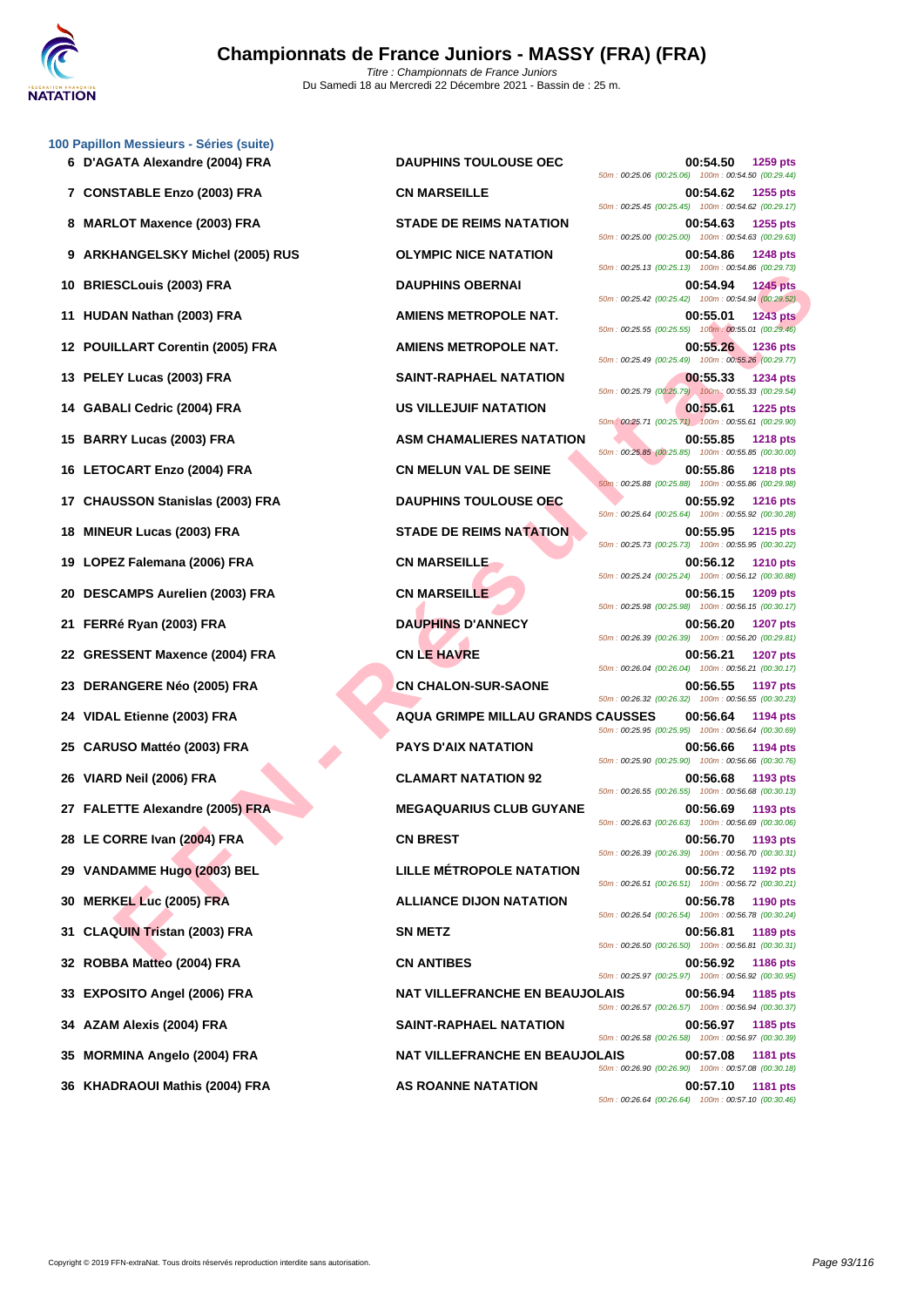

|    | 100 Papillon Messieurs - Séries (suite)<br>37 PHILIPPS Alexandre (2006) FRA |
|----|-----------------------------------------------------------------------------|
|    | 38 PIZZAGALLI Charles (2004) FRA                                            |
|    | 39 RAMAUX Lucas (2004) FRA                                                  |
| 40 | JUGE Noah (2006) FRA                                                        |
| 41 | <b>MUSITELLI Enzo (2003) FRA</b>                                            |
|    | 42 LUQUET Maxime (2004) FRA                                                 |
| 43 | HENRAS-MAROUSandro (2005) FRA                                               |
| 44 | <b>NUNEZ GREEN Dilan (2005) FRA</b>                                         |
|    | 45 PAYRARD Ulysse (2005) FRA                                                |
|    | 46 ACHOUR TALET Sofiane (2004) ALG                                          |
| 47 | DELAIE Yanis (2004) FRA                                                     |
|    | 48 BONTEMPI Nathan (2003) FRA                                               |
|    | 49 CARRARA Yanis (2006) FRA                                                 |
|    | 50 FABBI Kim (2006) FRA                                                     |
| 51 | <b>LEMARCHAND Antonn (2004) FRA</b>                                         |
|    | 52 BORDIER Timéo (2005) FRA                                                 |
|    | 53 BONNA Clément (2004) FRA                                                 |
|    | 54 EL KABBAJ Anas (2006) FRA                                                |
|    | 55 OUIFI Evan (2005) FRA                                                    |
| 56 | SIBUET Raphaël (2005) FRA                                                   |
|    | 57 BOURLET Benjamin (2005) FRA                                              |
|    | 58 SCHAUB Rafaël (2006) FRA                                                 |
|    | 59 LESERT Vincent (2003) FRA                                                |
|    | 60 AUCUIT Axel (2005) FRA                                                   |
|    | 61 ZEGHICHI Elias (2005) FRA                                                |
|    | 62 SAVIGNAC Baptiste (2005) FRA                                             |
|    | 63 BOUTEILLER Sacha (2005) FRA                                              |
|    | 64 BENARD HOARAU Pierre (2006) FRA                                          |
|    | 64 MORVAN-LEMASSON Nael (2005) FRA                                          |
|    | 66 CROUZEVIALLE Lohan (2004) FRA                                            |
|    | 67 DEDEID A NETO Loronzo (2006) ED A                                        |

TELLI ENGRICHA SOUSTAN ALLIANCE DUON NATATION<br>
JUET Maxime (2006) FRA ENCARN<br>
EX OREEN DUISING (2006) FRA ENCARN ASSEMBLY INTO TULCUSE<br>
EX OREEN DUISING (2006) FRA ENGRIC ENGRIC SOUSTANTS (2007) ALLIANCE SOUSTANTS (2007) T **RC BRON DÉCINES NATATION 00:57.12 1180 pts** 50m : 00:26.56 (00:26.56) 100m : 00:57.12 (00:30.56) **38 PIZZAGALLI Charles (2004) FRA CN LE HAVRE 00:57.14 1179 pts** 50m : 00:26.26 (00:26.26) 100m : 00:57.14 (00:30.88) **39 CN CHALON-SUR-SAONE 1177 pts** 50m : 00:27.11 (00:27.11) 100m : 00:57.24 (00:30.13) **400:57.25 1176 pts** 50m : 00:26.64 (00:26.64) 100m : 00:57.25 (00:30.61) **41 MUSITELLI Enzo (2003) FRA ALLIANCE DIJON NATATION 00:57.30 1175 pts** 50m : 00:26.75 (00:26.75) 100m : 00:57.30 (00:30.55) **42 LUCAEN 1174 pts** 50m : 00:26.73 (00:26.73) 100m : 00:57.34 (00:30.61) **43PTT TOULOUSE 1173** pts 50m : 00:26.95 (00:26.95) 100m : 00:57.35 (00:30.40) **444 <b>144 1472 <b>ANU** LYON NATATION METROPOLE 50m : 00:27.06 (00:27.06) 100m : 00:57.39 (00:30.33) **451 <b>PAYRA PAYRAMENT DISCUSSE (2005)** FRANCHILLES 92 50m : 00:26.76 (00:26.76) 100m : 00:57.40 (00:30.64) **46 ACHOUR TALET Sofiane (2004) ALG SOISSONS NATATION SPORTIVE 00:57.52 1168 pts** 50m : 00:26.75 (00:26.75) 100m : 00:57.52 (00:30.77) **47 DELAIE Yanis (2004) FRA CHARLEVILLE-MÉZIÈRES NATATION 00:57.73 1162 pts** 50m : 00:26.72 (00:26.72) 100m : 00:57.73 (00:31.01) **488 <b>BONTEMPI NATHAN (2003)** FRANCH 1161 pts 50m : 00:27.10 (00:27.10) 100m : 00:57.77 (00:30.67) **49 CARRAGEL NATATION CONSUMING 1999 1159 pts** 50m : 00:26.17 (00:26.17) 100m : 00:57.82 (00:31.65) **50 FABBI Kim (2006) FRA ASM CHAMALIERES NATATION 00:57.87 1158 pts** 50m : 00:26.57 (00:26.57) 100m : 00:57.87 (00:31.30) **51 LEMARCHAND Antonn (2004) FRA AMIENS METROPOLE NAT. 00:57.92 1157 pts** 50m : 00:26.78 (00:26.78) 100m : 00:57.92 (00:31.14) **52 BORDIER Timéo (2005) FRA A ASEC NATATION SAINT-PAUL REUNION 00:57.95 1156 pts** 50m : 00:26.33 (00:26.33) 100m : 00:57.95 (00:31.62) **CHARLEVILLE-MÉZIÈRES NATATION 00:58.06 1152 pts** 50m : 00:27.24 (00:27.24) 100m : 00:58.06 (00:30.82) **54 EL KABBAJ Anas (2006) FRA CERGY PONTOISE NATATION 00:58.14 1150 pts** 50m : 00:27.01 (00:27.01) 100m : 00:58.14 (00:31.13) **555 19 1149 pts 60:58.19 1149 pts** 50m : 00:26.96 (00:26.96) 100m : 00:58.19 (00:31.23) **56 SIBUET Raphaël (2005) FRA CN ANTIBES 00:58.22 1148 pts** 50m : 00:26.66 (00:26.66) 100m : 00:58.22 (00:31.56) **57 BOURLET Benjamin (2005) FRA GIRONDINS BORDEAUX 00:58.24 1147 pts** 50m : 00:26.65 (00:26.65) 100m : 00:58.24 (00:31.59) **EXAMPHINS TOULOUSE OEC** 00:58.44 **1141 pts** 50m : 00:27.23 (00:27.23) 100m : 00:58.44 (00:31.21) **59 LESERT Vincent (2003) FRA STADE BÉTHUNE PÉLICAN CLUB 00:58.51 1139 pts** 50m : 00:27.22 (00:27.22) 100m : 00:58.51 (00:31.29) **600:58.56 1138 pts** 50m : 00:27.28 (00:27.28) 100m : 00:58.56 (00:31.28) **61 ZEGHICHI Elias (2005) FRA C VIKINGS DE ROUEN 00:58.59 1137 pts** 50m : 00:27.61 (00:27.61) 100m : 00:58.59 (00:30.98) **62 SAVIGNAC Baptiste (2005) FRA CN CALÉDONIENS 00:58.61 1136 pts** 50m : 00:27.26 (00:27.26) 100m : 00:58.61 (00:31.35) **63 BOUTEILLER ST-JEAN-DE-MAURIENNE BOUTEILLER SETTLER SETTLER SETTLER SETTLER SETTLER SETTLER SETTLER SETTLER SETTLER SETTLER SETTLER SETTLER SETTLER SETTLER SETTLER SETTLER SETTLER SETTLER SETTLER SETTLER SETTLER SET** 50m : 00:26.94 (00:26.94) 100m : 00:58.82 (00:31.88) **64 ASEC NATATION SAINT-PAUL REUNION 00:58.92 1128 pts** 50m : 00:27.18 (00:27.18) 100m : 00:58.92 (00:31.74) **64 MORVAN-LEMASSON Nael (2005) FRA CN BREST 00:58.92 1128 pts** 50m : 00:27.80 (00:27.80) 100m : 00:58.92 (00:31.12) **666 CLUB DES NAGEURS DE BRIVE 00:58.99 1125 pts** 50m : 00:26.58 (00:26.58) 100m : 00:58.99 (00:32.41) **67 PEREIRA NETO Lorenzo (2006) FRA UNION QUIMPER NATATION 00:59.00 1125 pts** 50m : 00:27.55 (00:27.55) 100m : 00:59.00 (00:31.45)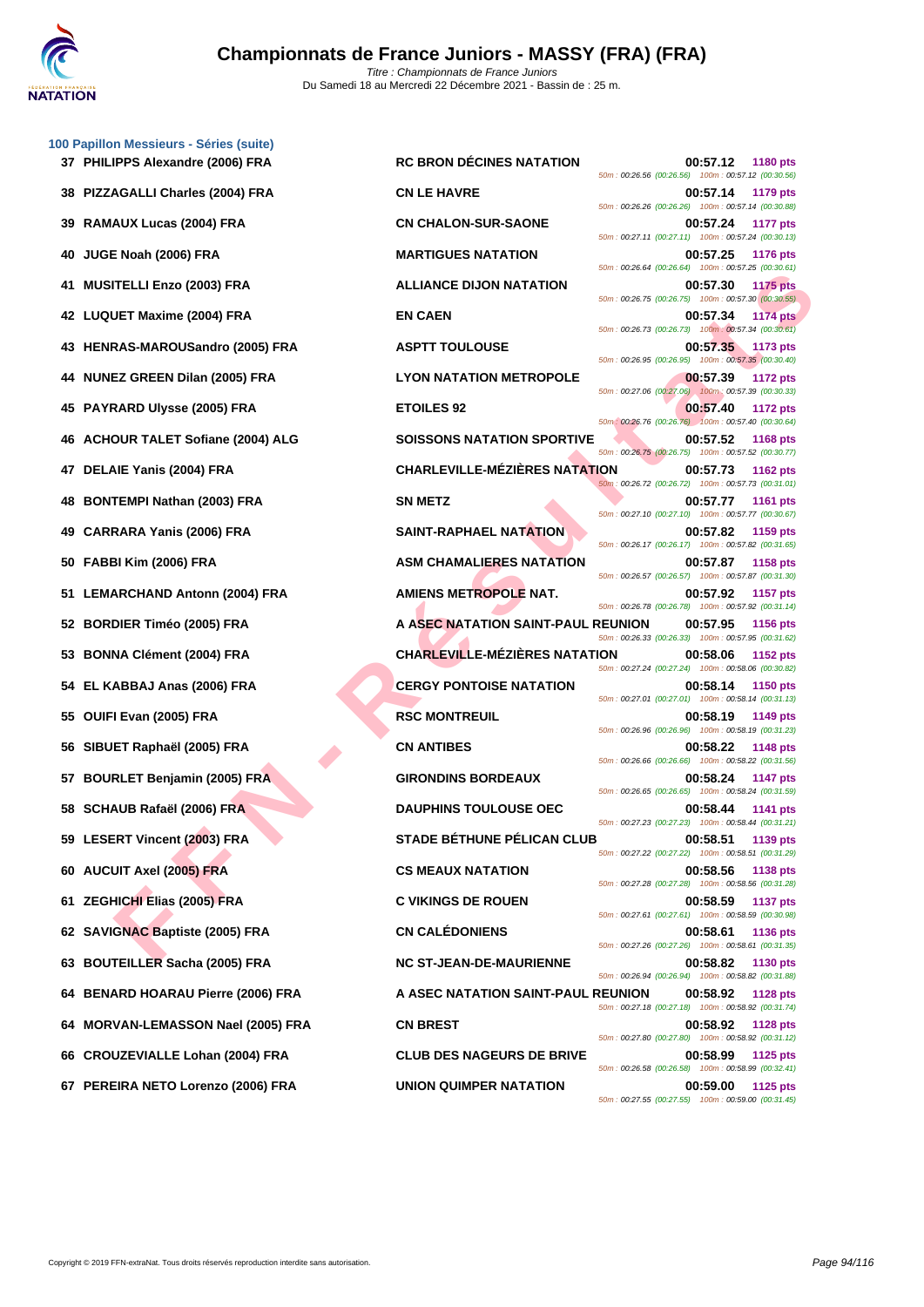

|    | 100 Papillon Messieurs - Séries (suite)<br>68 CHRISTOPROUSSEAU Guillaume (2004) FRA | <b>NEPTUNE AQUA CLUB VERTUS</b>     | 00:59.06                                                       | 1123 pts        |
|----|-------------------------------------------------------------------------------------|-------------------------------------|----------------------------------------------------------------|-----------------|
|    | 69 POULIQUEN Mael (2003) FRA                                                        | <b>AQUA CLUB PONTAULT-ROISSY</b>    | 50m: 00:27.05 (00:27.05) 100m: 00:59.06 (00:32.01)<br>00:59.08 | 1123 pts        |
|    | 70 SOMMERS Ohana (2006) FRA                                                         | <b>OLYMPIQUE DE PIRAE</b>           | 50m: 00:26.31 (00:26.31) 100m: 00:59.08 (00:32.77)<br>00:59.09 | <b>1123 pts</b> |
| 71 | ZAID Kaïs (2006) FRA                                                                | <b>CN CÉVENNES ALÈS</b>             | 50m: 00:27.61 (00:27.61) 100m: 00:59.09 (00:31.48)<br>00:59.30 | <b>1117 pts</b> |
|    | 72 CROCQ Gaspard (2005) FRA                                                         | <b>C PAUL-BERT RENNES</b>           | 50m: 00:27.08 (00:27.08) 100m: 00:59.30 (00:32.22)<br>00:59.35 | <b>1115 pts</b> |
|    | 73 GRIFFOULIERE Nathan (2005) FRA                                                   | <b>CN CUGNAUX</b>                   | 50m: 00:27.44 (00:27.44) 100m: 00:59.35 (00:31.91)<br>00:59.36 | <b>1115 pts</b> |
|    | 74 LEFEBVRE Titouan (2006) FRA                                                      | <b>JN COMPIÈGNE</b>                 | 50m: 00:27.54 (00:27.54) 100m: 00:59.36 (00:31.82)<br>00:59.37 | 1115 pts        |
|    | 75 ICYK Tristan (2005) FRA                                                          | <b>OLYMPIC NICE NATATION</b>        | 50m: 00:26.76 (00:26.76) 100m: 00:59.37 (00:32.61)<br>00:59.45 | <b>1112 pts</b> |
|    | 76 DHAENENS Jules (2006) FRA                                                        | <b>CN POISSY</b>                    | 50m: 00:27.26 (00:27.26) 100m: 00:59.45 (00:32.19)<br>00:59.46 | <b>1112 pts</b> |
| 77 | LE ROUX Yanis (2005) FRA                                                            | <b>AQUA CLUB PONTAULT-ROISSY</b>    | 50m: 00:27.17 (00:27.17) 100m: 00:59.46 (00:32.29)<br>00:59.49 | <b>1111 pts</b> |
| 78 | <b>COLLOT Pierre (2006) FRA</b>                                                     | <b>NANTES NATATION</b>              | 50m: 00:27.47 (00:27.47) 100m: 00:59.49 (00:32.02)<br>00:59.57 | 1109 pts        |
|    | 79 HOLLE Louis (2004) FRA                                                           | <b>CN NIORT</b>                     | 50m: 00:27.63 (00:27.63) 100m: 00:59.57 (00:31.94)<br>00:59.58 | 1109 pts        |
| 80 | <b>SCIUTO-BRUNEL Miki (2004) FRA</b>                                                | <b>STADE OLYMPIQUE CHAMBÉRY</b>     | 50m: 00:27.95 (00:27.95) 100m: 00:59.58 (00:31.63)<br>00:59.64 | <b>1107 pts</b> |
| 81 | GILLET Dorian (2005) FRA                                                            | <b>MACON NATATION</b>               | 50m: 00:28.04 (00:28.04) 100m: 00:59.64 (00:31.60)<br>00:59.75 | 1104 pts        |
|    | 82 VENTURA André (2006) FRA                                                         | <b>C VIKINGS DE ROUEN</b>           | 50m: 00:28.05 (00:28.05) 100m: 00:59.75 (00:31.70)<br>00:59.83 | <b>1101 pts</b> |
| 83 | <b>MARGIRIER Adam (2006) FRA</b>                                                    | <b>CERCLE DES NAGEURS DE PRIVAS</b> | 50m: 00:28.29 (00:28.29) 100m: 00:59.83 (00:31.54)<br>00:59.90 | 1099 pts        |
| 84 | <b>CAPOGNA Sebastien (2006) FRA</b>                                                 | <b>TRIATHLON ROMANAIS PEAGEOIS</b>  | 50m: 00:27.40 (00:27.40) 100m: 00:59.90 (00:32.50)<br>01:00.17 | 1092 pts        |
|    |                                                                                     | <b>AMIENS METROPOLE NAT.</b>        | 50m: 00:27.47 (00:27.47) 100m: 01:00.17 (00:32.70)             |                 |
| 85 | <b>HORTOPAN Matei-Florian (2006) ROU</b>                                            |                                     | 01:00.18<br>50m: 00:28.01 (00:28.01) 100m: 01:00.18 (00:32.17) | 1091 pts        |
|    | 86 GRASSET-NAZABAL Raphaël (2005) FRA                                               | <b>C PAUL-BERT RENNES</b>           | 01:00.23<br>50m: 00:28.04 (00:28.04) 100m: 01:00.23 (00:32.19) | 1090 pts        |
| 87 | MULLER Hugo (2004) FRA                                                              | <b>AQUATIC CLUB BOURGES</b>         | 01:00.31<br>50m: 00:28.09 (00:28.09) 100m: 01:00.31 (00:32.22) | <b>1088 pts</b> |
| 88 | <b>MASSOTTE Bazil (2006) FRA</b>                                                    | A ASEC NATATION SAINT-PAUL REUNION  | 01:00.48<br>50m: 00:27.24 (00:27.24) 100m: 01:00.48 (00:33.24) | 1083 pts        |
|    | 89 GODEFROY Baptiste (2005) FRA                                                     | <b>CN CARCASSONNE</b>               | 01:00.56<br>50m: 00:28.03 (00:28.03) 100m: 01:00.56 (00:32.53) | 1081 pts        |
|    | 90 QUERLIN-ORILLARD Tristan (2006) FRA                                              | <b>VAL DE GRAY NATATION</b>         | 01:00.66<br>50m: 00:28.20 (00:28.20) 100m: 01:00.66 (00:32.46) | <b>1078 pts</b> |
|    | 91 SALCZER Malcôme (2006) FRA                                                       | <b>OLYMPIC NICE NATATION</b>        | 01:00.89<br>50m: 00:28.65 (00:28.65) 100m: 01:00.89 (00:32.24) | 1071 pts        |
|    | 92 DELOUSTAL Théo (2006) FRA                                                        | <b>CERCLE DES NAGEURS ST-BRIEUC</b> | 01:00.95<br>50m: 00:27.32 (00:27.32) 100m: 01:00.95 (00:33.63) | <b>1070 pts</b> |
|    | 93 MATHIEU Vincent (2005) FRA                                                       | <b>CN AVIGNON</b>                   | 01:01.24<br>50m: 00:28.87 (00:28.87) 100m: 01:01.24 (00:32.37) | <b>1062 pts</b> |
|    | 94 DEAGE Tanguy (2006) FRA                                                          | <b>TOULON VAR NATATION</b>          | 01:01.25<br>50m: 00:27.32 (00:27.32) 100m: 01:01.25 (00:33.93) | 1061 pts        |
|    | 95 LOMBARDO Adrien (2005) FRA                                                       | <b>ASPTT NANCY</b>                  | 01:01.41<br>50m: 00:27.54 (00:27.54) 100m: 01:01.41 (00:33.87) | 1057 pts        |
|    | 96 FERRETTE-PEYRONNET Nathan (2006) FRA                                             | <b>CN CHALON-SUR-SAONE</b>          | 01:01.53<br>50m: 00:28.17 (00:28.17) 100m: 01:01.53 (00:33.36) | 1053 pts        |
| 97 | GOUREAU Timéo (2006) FRA                                                            | <b>LA ROCHE-SUR-YON NATATION</b>    | 01:01.57<br>50m: 00:28.95 (00:28.95) 100m: 01:01.57 (00:32.62) | 1052 pts        |
|    | 98 ONESTAS Ruben (2006) FRA                                                         | <b>ETOILES 92</b>                   | 01:02.14<br>50m: 00:28.16 (00:28.16) 100m: 01:02.14 (00:33.98) | <b>1036 pts</b> |
|    |                                                                                     |                                     |                                                                |                 |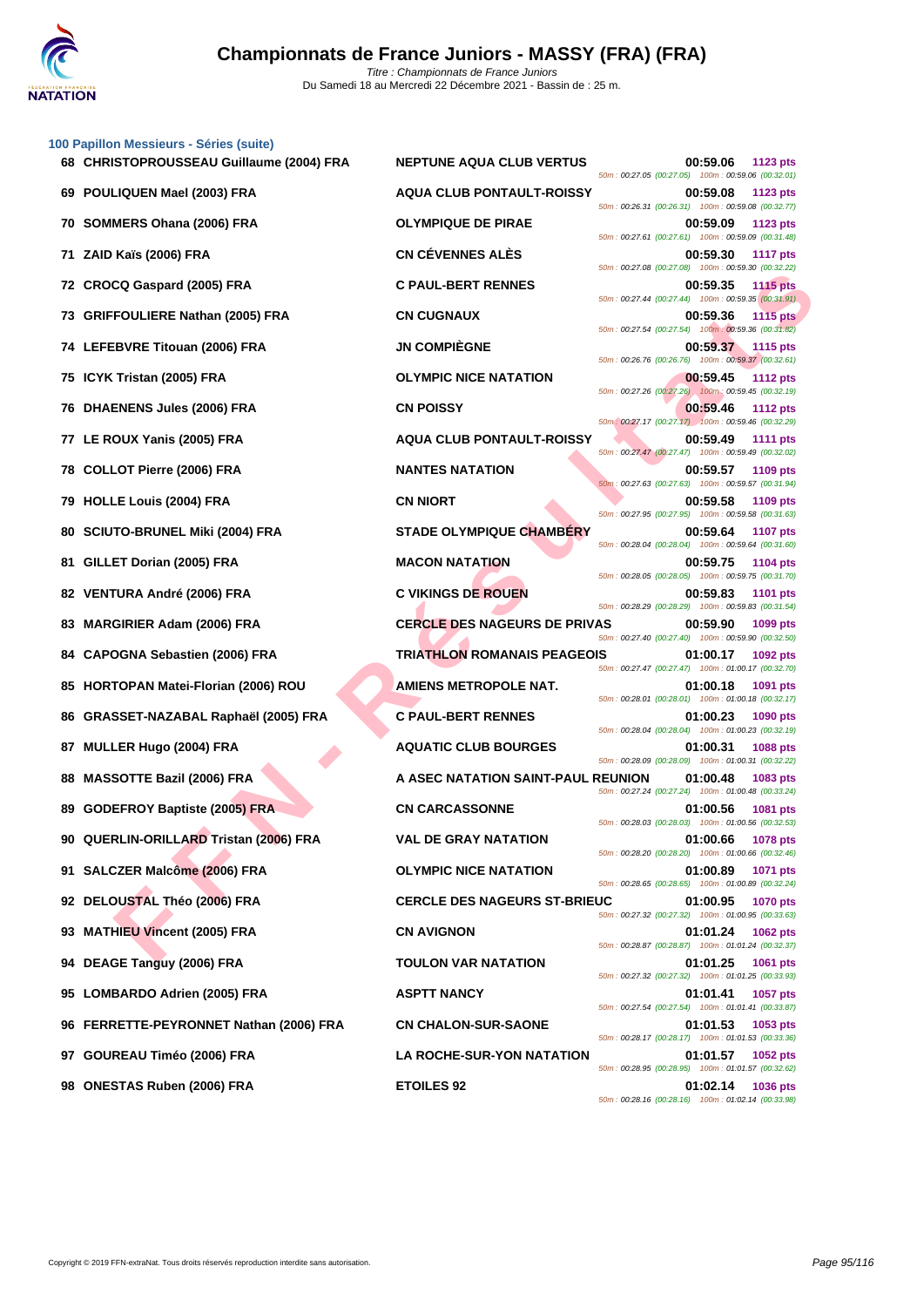

| 100 Papillon Messieurs - Séries (suite) |                                                                       |                |                                                    |
|-----------------------------------------|-----------------------------------------------------------------------|----------------|----------------------------------------------------|
| 99 RAFFAT Noah (2006) FRA               | <b>CN ANTIBES</b>                                                     | 01:03.06       | 1011 pts                                           |
|                                         |                                                                       |                | 50m: 00:29.15 (00:29.15) 100m: 01:03.06 (00:33.91) |
| 100 HESSINI Ahmed (2005) FRA            | <b>ST-ETIENNE NATATION</b>                                            | 01:03.23       | <b>1006 pts</b>                                    |
|                                         |                                                                       |                | 50m: 00:28.39 (00:28.39) 100m: 01:03.23 (00:34.84) |
| 101 AUGER Pablo (2006) FRA              | ETUDIANT CLUB ORLEANS NATATION                                        | 01:03.48       | <b>1000 pts</b>                                    |
|                                         |                                                                       |                | 50m: 00:28.96 (00:28.96) 100m: 01:03.48 (00:34.52) |
| 102 AERNOUT Paul (2006) FRA             | <b>US VILLEJUIF NATATION</b>                                          | 01:04.22       | <b>980 pts</b>                                     |
|                                         |                                                                       |                | 50m: 00:29.15 (00:29.15) 100m: 01:04.22 (00:35.07) |
| 103 DELAMARE Paul (2006) FRA            | <b>C VIKINGS DE ROUEN</b>                                             | 01:04.44       | <b>974 pts</b>                                     |
|                                         |                                                                       |                | 50m: 00:29.79 (00:29.79) 100m: 01:04.44 (00:34.65) |
| --- LAURENT Charly (2003) FRA           | <b>SN METZ</b>                                                        | <b>DNS</b> dec |                                                    |
| --- SENECHAL Maxime (2006) FRA          | AMIENS METROPOLE NAT.                                                 | <b>DNS</b> dec |                                                    |
| <b>WALTER Enzo (2005) FRA</b>           | <b>DAUPHINS D'ANNECY</b>                                              | <b>DNS</b> dec |                                                    |
|                                         |                                                                       |                |                                                    |
|                                         |                                                                       |                |                                                    |
|                                         | 200 Papillon Messieurs - Finale A 17-18 ans (Samedi 18 Décembre 2021) |                |                                                    |

| <b>AMARE Paul (2006) FRA</b>                                           | <b>C VIKINGS DE ROUEN</b>             | 01:04.44<br>974 pts<br>50m: 00:29.79 (00:29.79) 100m: 01:04.44 (00:34.65)                                                          |
|------------------------------------------------------------------------|---------------------------------------|------------------------------------------------------------------------------------------------------------------------------------|
| RENT Charly (2003) FRA                                                 | <b>SN METZ</b>                        | <b>DNS</b> dec                                                                                                                     |
| ECHAL Maxime (2006) FRA                                                | <b>AMIENS METROPOLE NAT.</b>          | <b>DNS</b> dec                                                                                                                     |
|                                                                        |                                       |                                                                                                                                    |
| TER Enzo (2005) FRA                                                    | <b>DAUPHINS D'ANNECY</b>              | <b>DNS</b> dec                                                                                                                     |
| <b>pillon Messieurs - Finale A 17-18 ans</b> (Samedi 18 Décembre 2021) |                                       |                                                                                                                                    |
| ERE Clément (2003) FRA                                                 | <b>CN CHALON-SUR-SAONE</b>            | 01:57.87<br><b>1294 pts</b>                                                                                                        |
|                                                                        |                                       | 50m: 00:26.81 (00:26.81) 100m: 00:57.53 (00:30.72) 150m: 01:27.04 (00:29.51) 200m: 01:57.87 (00:30.83)                             |
| <b>Ré Ryan (2003) FRA</b>                                              | <b>DAUPHINS D'ANNECY</b>              | 01:58.16<br>1290 pts<br>50m : 00:26.36 (00:26.36) 100m : 00:56.44 (00:30.08) 150m : 01:27.04 (00:30.60) 200m : 01:58.16 (00:31.12) |
|                                                                        |                                       |                                                                                                                                    |
| UR Lucas (2003) FRA                                                    | <b>STADE DE REIMS NATATION</b>        | 02:01.35<br>1241 pts<br>50m: 00:26.28 (00:26.28) 100m: 00:56.55 (00:30.27) 150m: 01:28.04 (00:31.49) 200m: 02:01.35 (00:33.31)     |
| <b>AIE Yanis (2004) FRA</b>                                            | <b>CHARLEVILLE-MÉZIÈRES NATATION</b>  | 02:02.61<br><b>1222 pts</b>                                                                                                        |
|                                                                        |                                       | 50m: 00:27.24 (00:27.24) 100m: 00:57.96 (00:30.72) 150m: 01:29.79 (00:31.83) 200m: 02:02.61 (00:32.82)                             |
| MINA Angelo (2004) FRA                                                 | <b>NAT VILLEFRANCHE EN BEAUJOLAIS</b> | 02:02.94<br><b>1217 pts</b>                                                                                                        |
|                                                                        |                                       | 50m: 00:27.51 (00:27.51) 100m: 00:58.86 (00:31.35) 150m: 01:30.35 (00:31.49) 200m: 02:02.94 (00:32.59)                             |
| ZIDOUN Fares (2003) ALG                                                | <b>MOUETTES DE PARIS</b>              | 02:03.63<br><b>1206 pts</b>                                                                                                        |
|                                                                        |                                       | 50m: 00:27.17 (00:27.17) 100m: 00:58.65 (00:31.48) 150m: 01:30.34 (00:31.69) 200m: 02:03.63 (00:33.29)                             |
| ORRE Ivan (2004) FRA                                                   | <b>CN BREST</b>                       | 02:04.79<br>1189 pts                                                                                                               |
|                                                                        |                                       | 50m: 00:27.68 (00:27.68) 100m: 00:59.66 (00:31.98) 150m: 01:32.28 (00:32.62) 200m: 02:04.79 (00:32.51)                             |
| RY Lucas (2003) FRA                                                    | <b>ASM CHAMALIERES NATATION</b>       | 02:04.93<br><b>1187 pts</b>                                                                                                        |
|                                                                        |                                       | 50m: 00:26.70 (00:26.70) 100m: 00:57.98 (00:31.28) 150m: 01:30.63 (00:32.65) 200m: 02:04.93 (00:34.30)                             |
| pillon Messieurs - Finale A 15-16 ans (Samedi 18 Décembre 2021)        |                                       |                                                                                                                                    |
| <b>NABE Clarence (2005) FRA</b>                                        | <b>CANET 66 NATATION</b>              | 02:01.34<br><b>1241 pts</b>                                                                                                        |
|                                                                        |                                       | 50m; 00:26.32 (00:26.32) 100m; 00:56.95 (00:30.63) 150m; 01:28.13 (00:31.18) 200m; 02:01.34 (00:33.21)                             |
| RAS-MAROUSandro (2005) FRA                                             | <b>ASPTT TOULOUSE</b>                 | 02:03.92<br><b>1202 pts</b>                                                                                                        |
|                                                                        |                                       | 50m: 00:28.04 (00:28.04) 100m: 01:00.00 (00:31.96) 150m: 01:32.12 (00:32.12) 200m: 02:03.92 (00:31.80)                             |
| <b>ANGERE Néo (2005) FRA</b>                                           | <b>CN CHALON-SUR-SAONE</b>            | 02:04.19<br><b>1198 pts</b>                                                                                                        |
|                                                                        |                                       | 50m: 00:27.15 (00:27.15) 100m: 00:58.24 (00:31.09) 150m: 01:30.61 (00:32.37) 200m: 02:04.19 (00:33.58)                             |
| E Noah (2006) FRA                                                      | <b>MARTIGUES NATATION</b>             | 02:04.22<br><b>1197 pts</b>                                                                                                        |
|                                                                        |                                       | 50m: 00:27.97 (00:27.97) 100m: 00:59.60 (00:31.63) 150m: 01:31.64 (00:32.04) 200m: 02:04.22 (00:32.58)                             |
| I Evan (2005) FRA                                                      | <b>RSC MONTREUIL</b>                  | 02:06.82<br>1159 pts<br>50m: 00:28.29 (00:28.29) 100m: 01:00.71 (00:32.42) 150m: 01:33.21 (00:32.50) 200m: 02:06.82 (00:33.61)     |
| UGER Martin (2006) FRA                                                 | <b>ES MASSY NATATION</b>              | 02:08.59                                                                                                                           |
|                                                                        |                                       | 1133 pts<br>50m: 00:27.96 (00:27.96) 100m: 00:59.98 (00:32.02) 150m: 01:33.72 (00:33.74) 200m: 02:08.59 (00:34.87)                 |
| UIT Axel (2005) FRA                                                    | <b>CS MEAUX NATATION</b>              | 02:09.15<br>1125 pts                                                                                                               |
|                                                                        |                                       | 50m: 00:28.60 (00:28.60) 100m: 01:01.67 (00:33.07) 150m: 01:34.55 (00:32.88) 200m: 02:09.15 (00:34.60)                             |
| CQ Gaspard (2005) FRA                                                  | <b>C PAUL-BERT RENNES</b>             | 02:10.55<br><b>1104 pts</b>                                                                                                        |
|                                                                        |                                       | 50m: 00:29.49 (00:29.49) 100m: 01:02.77 (00:33.28) 150m: 01:36.19 (00:33.42) 200m: 02:10.55 (00:34.36)                             |

## **200 Papillon Messieurs - Finale A 15-16 ans** (Samedi 18 Décembre 2021)

**1 BERNABE Clarence (2005) FRA CANET 66 NATATION 02:01.34 1241 pts**

**1** RIVIÈRE Clément (2003) FRA

**2 FERRé Ryan (2003) FRA DAUPHINS D'ANNECY 01:58.16 1290 pts**

**3 MINEUR Lucas (2003) FRA STADE DE REIMS NATATION 02:01.35 1241 pts**

**4 DELAIE Yanis (2004) FRA CHARLEVILLE-MÉZIÈRES NATATION 02:02.61 1222 pts**

**5 MORMINA Angelo (2004) FRA** 

**6 BENZIDOUN Fares (2003) ALG** 

**7** LE CORRE Ivan (2004) FRA

**8 BARRY Lucas (2003) FRA** 

- **2 HENRAS-MAROUSandro (2005) FRA ASPTT TOULOUSE 02:03.92 1202 pts**
- **3 DERANGERE Néo (2005) FRA CN CHALON-SUR-SAON**
- **4 JUGE Noah (2006) FRA MARTIGUES NATATION**
- **5** OUIFI Evan (2005) FRA **RSC MONTREUIL**
- **6 BEAUGER Martin (2006) FRA Les MASSY NATATION**
- **7 AUCUIT Axel (2005) FRA CS MEAUX NATATION**
- **8 CROCQ Gaspard (2005) FRA C PAUL-BERT RENNES**

## **200 Papillon Messieurs - Finale B 17-18 ans** (Samedi 18 Décembre 2021)

- **1 PELEY Lucas (2003) FRA**
- **2 MUSITELLI Enzo (2003) FRA ALLIANCE DIJON NATATION 02:04.70 1190 pts**
- **3 [BONTEMPI Nathan \(2003\) FRA](http://www.ffnatation.fr/webffn/resultats.php?idact=nat&go=epr&idcpt=72221&idepr=83)**
- **4 VANDAMME Hugo (2003) BEL LILLE MÉTROPOLE NATATION 02:05.43 1179 pts**
- **5 TRAMIER Gaspard (2003) FRA**

|                            | 50m: 00:26.32 (00:26.32) 100m: 00:56.95 (00:30.63) 150m: 01:28.13 (00:31.18) 200m: 02:01.34 (00:33.21) |                   |  |
|----------------------------|--------------------------------------------------------------------------------------------------------|-------------------|--|
| <b>ASPTT TOULOUSE</b>      |                                                                                                        | 02:03.92 1202 pts |  |
|                            | 50m: 00:28.04 (00:28.04) 100m: 01:00.00 (00:31.96) 150m: 01:32.12 (00:32.12) 200m: 02:03.92 (00:31.80) |                   |  |
| <b>CN CHALON-SUR-SAONE</b> |                                                                                                        | 02:04.19 1198 pts |  |
|                            | 50m: 00:27.15 (00:27.15) 100m: 00:58.24 (00:31.09) 150m: 01:30.61 (00:32.37) 200m: 02:04.19 (00:33.58) |                   |  |
| <b>MARTIGUES NATATION</b>  |                                                                                                        | 02:04.22 1197 pts |  |
|                            | 50m: 00:27.97 (00:27.97) 100m: 00:59.60 (00:31.63) 150m: 01:31.64 (00:32.04) 200m: 02:04.22 (00:32.58) |                   |  |
| <b>RSC MONTREUIL</b>       |                                                                                                        | 02:06.82 1159 pts |  |
|                            | 50m: 00:28.29 (00:28.29) 100m: 01:00.71 (00:32.42) 150m: 01:33.21 (00:32.50) 200m: 02:06.82 (00:33.61) |                   |  |
| <b>ES MASSY NATATION</b>   |                                                                                                        | 02:08.59 1133 pts |  |
|                            | 50m: 00:27.96 (00:27.96) 100m: 00:59.98 (00:32.02) 150m: 01:33.72 (00:33.74) 200m: 02:08.59 (00:34.87) |                   |  |
| <b>CS MEAUX NATATION</b>   |                                                                                                        | 02:09.15 1125 pts |  |
|                            | 50m: 00:28.60 (00:28.60) 100m: 01:01.67 (00:33.07) 150m: 01:34.55 (00:32.88) 200m: 02:09.15 (00:34.60) |                   |  |
| <b>C PAUL-BERT RENNES</b>  |                                                                                                        | 02:10.55 1104 pts |  |
|                            | 50m: 00:29.49 (00:29.49) 100m: 01:02.77 (00:33.28) 150m: 01:36.19 (00:33.42) 200m: 02:10.55 (00:34.36) |                   |  |

| <b>SAINT-RAPHAEL NATATION</b>                                                | 02:04.43<br><b>1194 pts</b>                                                                            |
|------------------------------------------------------------------------------|--------------------------------------------------------------------------------------------------------|
| 50m: 00:27.31 (00:27.31) 100m: 00:59.34 (00:32.03)                           | 150m: 01:32.17 (00:32.83) 200m: 02:04.43 (00:32.26)                                                    |
| <b>ALLIANCE DIJON NATATION</b>                                               | 02:04.70<br>1190 pts                                                                                   |
| 50m; 00:27.69 (00:27.69) 100m; 00:59.20 (00:31.51) 150m; 01:31.88 (00:32.68) | 200m: 02:04.70 (00:32.82)                                                                              |
| <b>SN METZ</b>                                                               | 02:05.04<br>1185 pts                                                                                   |
|                                                                              | 50m; 00:27.78 (00:27.78) 100m; 01:00.40 (00:32.62) 150m; 01:33.17 (00:32.77) 200m; 02:05.04 (00:31.87) |
| <b>LILLE MÉTROPOLE NATATION</b>                                              | 02:05.43<br>1179 pts                                                                                   |
|                                                                              | 50m: 00:27.43 (00:27.43) 100m: 00:59.62 (00:32.19) 150m: 01:33.00 (00:33.38) 200m: 02:05.43 (00:32.43) |
| <b>AAS SARCELLES NATATION 95</b>                                             | 02:06.96<br><b>1157 pts</b>                                                                            |
| 100m: 01:00.71 (00:32.25)<br>50m: 00:28.46 (00:28.46)                        | 150m: 01:33.82 (00:33.11) 200m: 02:06.96 (00:33.14)                                                    |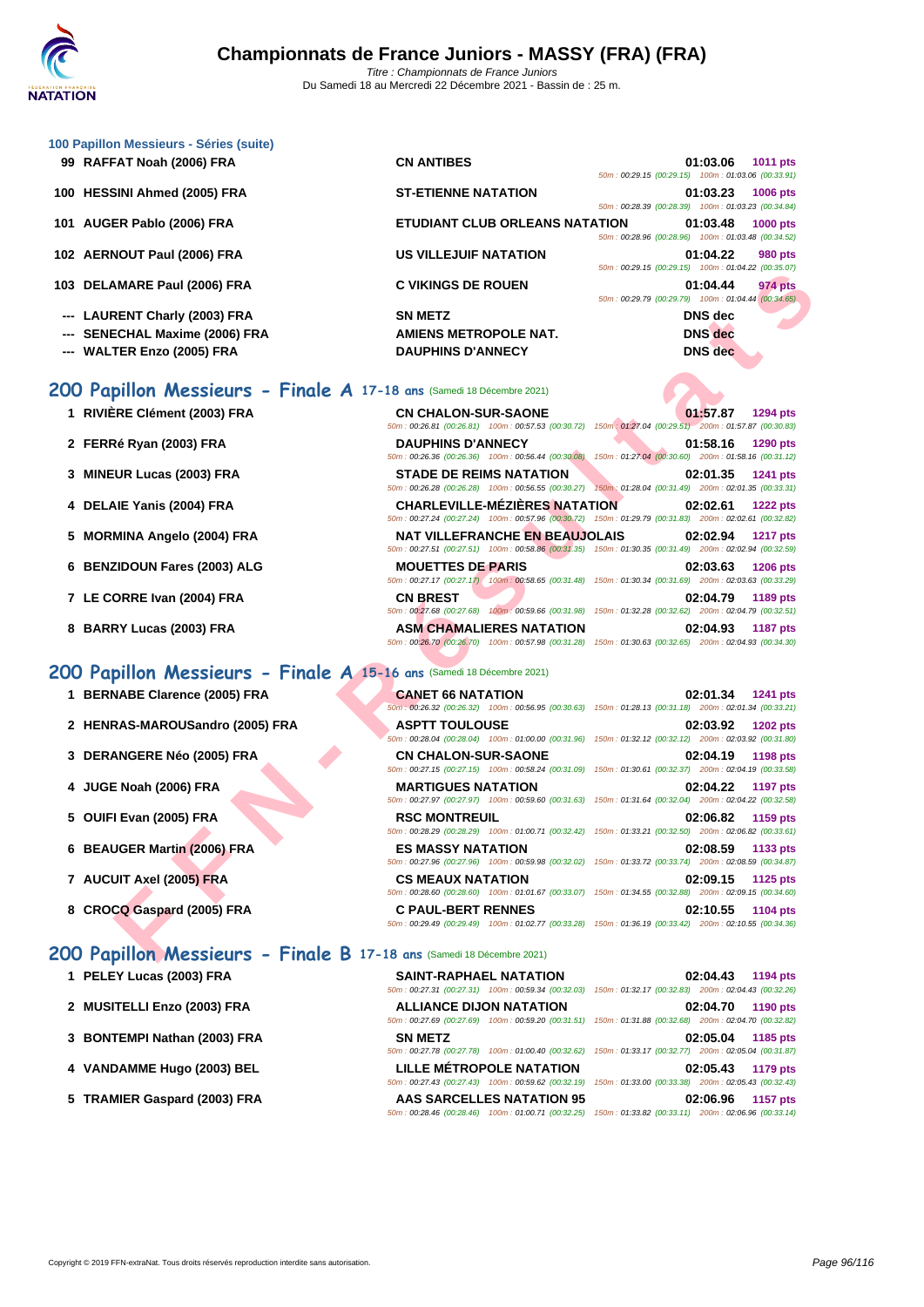| 6 MAZE Arthur (2004) FRA                                              | <b>CN CHALON-SUR-SAONE</b><br>02:07.48<br>1149 pts                                                                                                                                                                                                                                      |
|-----------------------------------------------------------------------|-----------------------------------------------------------------------------------------------------------------------------------------------------------------------------------------------------------------------------------------------------------------------------------------|
| 7 BONNA Clément (2004) FRA                                            | 50m: 00:28.09 (00:28.09) 100m: 01:00.42 (00:32.33) 150m: 01:33.98 (00:33.56) 200m: 02:07.48 (00:33.50)<br><b>CHARLEVILLE-MÉZIÈRES NATATION</b><br>02:07.60<br><b>1147 pts</b><br>50m: 00:28.24 (00:28.24) 100m: 01:00.71 (00:32.47) 150m: 01:33.89 (00:33.18) 200m: 02:07.60 (00:33.71) |
| 8 MULLER Hugo (2004) FRA                                              | <b>AQUATIC CLUB BOURGES</b><br>02:09.81<br><b>1115 pts</b><br>50m: 00:28.85 (00:28.85) 100m: 01:01.96 (00:33.11) 150m: 01:35.90 (00:33.94) 200m: 02:09.81 (00:33.91)                                                                                                                    |
| 200 Papillon Messieurs - Finale B 15-16 ans (Samedi 18 Décembre 2021) |                                                                                                                                                                                                                                                                                         |
| 1 ZEGHICHI Elias (2005) FRA                                           | <b>C VIKINGS DE ROUEN</b><br>02:07.63<br><b>1147 pts</b>                                                                                                                                                                                                                                |
| 2 SCHAUB Rafaël (2006) FRA                                            | 50m : 00:28.68 (00:28.68) 100m : 01:01.47 (00:32.79) 150m : 01:34.07 (00:32.60) 200m : 02:07.63 (00:33.56)<br><b>DAUPHINS TOULOUSE OEC</b><br>02:07.86<br><b>1143 pts</b><br>50m: 00:28.21 (00:28.21) 100m: 01:01.25 (00:33.04) 150m: 01:34.56 (00:33.31) 200m: 02:07.86 (00:33.30)     |
| 3 COTTIN Antoine (2005) FRA                                           | <b>SN VERSAILLES</b><br>02:10.41 1106 pts<br>50m: 00:29.28 (00:29.28) 100m: 01:02.74 (00:33.46) 150m: 01:37.01 (00:34.27) 200m: 02:10.41 (00:33.40)                                                                                                                                     |
| 4 MAUBERT Florian (2005) FRA                                          | <b>ARDENNES RIVES DE MEUSE NATATION</b><br>02:11.70<br><b>1088 pts</b><br>50m : 00:29.07 (00:29.07) 100m : 01:02.52 (00:33.45) 150m : 01:36.98 (00:34.46) 200m : 02:11.70 (00:34.72)                                                                                                    |
| 5 ROUX Nael (2006) FRA                                                | <b>CN POLYNESIE</b><br>02:12.00<br>1084 pts<br>50m: 00:28.70 (00:28.70) 100m: 01:03.16 (00:34.46) 150m: 01:37.81 (00:34.65) 200m: 02:12.00 (00:34.19)                                                                                                                                   |
| 6 VENTURA André (2006) FRA                                            | <b>C VIKINGS DE ROUEN</b><br>02:12.14<br>1082 pts                                                                                                                                                                                                                                       |
| 7 BANC Ludovic (2006) FRA                                             | 150m: 01:37.08 (00:33.86) 200m: 02:12.14 (00:35.06)<br>50m: 00:29.63 (00:29.63) 100m: 01:03.22 (00:33.59)<br><b>EN CAEN</b><br>02:12.46<br><b>1077 pts</b>                                                                                                                              |
| 8 SALCZER Malcôme (2006) FRA                                          | 50m: 00:29.46 (00:29.46) 100m: 01:03.60 (00:34.14)<br>150m: 01:38.30 (00:34.70) 200m: 02:12.46 (00:34.16)<br><b>OLYMPIC NICE NATATION</b><br>02:14.20<br>1052 pts<br>50m : 00:29.31 (00:29.31) 100m : 01:03.14 (00:33.83) 150m : 01:38.10 (00:34.96) 200m : 02:14.20 (00:36.10)         |
|                                                                       |                                                                                                                                                                                                                                                                                         |
| 1 BEAUGER Martin (2006) FRA                                           | 200 Papillon Messieurs - Barrage Finales 15-16 ans (Samedi 18 Décembre 2021)<br><b>ES MASSY NATATION</b><br>02:06.66<br><b>1161 pts</b>                                                                                                                                                 |
| 2 SCHAUB Rafaël (2006) FRA                                            | 50m: 00:28.11 (00:28.11) -100m: 01:00.30 (00:32.19) 150m: 01:33.40 (00:33.10) 200m: 02:06.66 (00:33.26)<br><b>DAUPHINS TOULOUSE OEC</b><br>02:07.64<br><b>1147 pts</b><br>50m: 00:28.44 (00:28.44) 100m: 01:00.65 (00:32.21) 150m: 01:34.00 (00:33.35) 200m: 02:07.64 (00:33.64)        |
|                                                                       |                                                                                                                                                                                                                                                                                         |
| 200 Papillon Messieurs - Séries                                       | (Samedi 18 Décembre 2021)                                                                                                                                                                                                                                                               |
|                                                                       |                                                                                                                                                                                                                                                                                         |
| 1 FERRé Ryan (2003) FRA                                               | <b>DAUPHINS D'ANNECY</b><br>01:59.00<br><b>1277 pts</b><br>50m : 00:26.64 (00:26.64) 100m : 00:56.40 (00:29.76) 150m : 01:27.19 (00:30.79) 200m : 01:59.00 (00:31.81)                                                                                                                   |
| 2 MINEUR Lucas (2003) FRA                                             | <b>STADE DE REIMS NATATION</b><br>02:01.76<br><b>1234 pts</b><br>50m: 00:26.61 (00:26.61) 100m: 00:57.23 (00:30.62) 150m: 01:28.88 (00:31.65) 200m: 02:01.76 (00:32.88)                                                                                                                 |
| 3 RIVIERE Clément (2003) FRA                                          | <b>CN CHALON-SUR-SAONE</b><br>02:01.86<br>1233 pts                                                                                                                                                                                                                                      |
| 4 BERNABE Clarence (2005) FRA                                         | 50m: 00:26.44 (00:26.44) 100m: 00:56.92 (00:30.48) 150m: 01:28.82 (00:31.90) 200m: 02:01.86 (00:33.04)<br><b>CANET 66 NATATION</b><br>02:02.17<br><b>1228 pts</b>                                                                                                                       |
| 5 MORMINA Angelo (2004) FRA                                           | 50m: 00:26.56 (00:26.56) 100m: 00:58.25 (00:31.69) 150m: 01:30.10 (00:31.85) 200m: 02:02.17 (00:32.07)<br><b>NAT VILLEFRANCHE EN BEAUJOLAIS</b><br>02:03.13<br>1214 pts                                                                                                                 |
| 6 BENZIDOUN Fares (2003) ALG                                          | 50m: 00:27.83 (00:27.83) 100m: 00:59.19 (00:31.36) 150m: 01:30.63 (00:31.44) 200m: 02:03.13 (00:32.50)<br><b>MOUETTES DE PARIS</b><br>02:03.32<br><b>1211 pts</b>                                                                                                                       |
| 7 BARRY Lucas (2003) FRA                                              | 50m: 00:26.92 (00:26.92) 100m: 00:58.17 (00:31.25) 150m: 01:30.38 (00:32.21) 200m: 02:03.32 (00:32.94)<br><b>ASM CHAMALIERES NATATION</b><br>02:03.44<br>1209 pts                                                                                                                       |
| 8 DELAIE Yanis (2004) FRA                                             | 50m: 00:28.13 (00:28.13) 100m: 00:57.99 (00:29.86)<br>150m: 01:30.10 (00:32.11) 200m: 02:03.44 (00:33.34)<br><b>CHARLEVILLE-MÉZIÈRES NATATION</b><br>02:04.51<br>1193 pts                                                                                                               |
| 9 LE CORRE Ivan (2004) FRA                                            | 50m: 00:27.50 (00:27.50) 100m: 00:58.49 (00:30.99)<br>150m: 01:31.23 (00:32.74) 200m: 02:04.51 (00:33.28)<br><b>CN BREST</b><br>02:04.94<br><b>1187 pts</b>                                                                                                                             |
| 10 DERANGERE Néo (2005) FRA                                           | 50m: 00:27.38 (00:27.38) 100m: 00:58.95 (00:31.57)<br>150m: 01:31.73 (00:32.78) 200m: 02:04.94 (00:33.21)<br><b>CN CHALON-SUR-SAONE</b><br>02:05.40<br><b>1180 pts</b>                                                                                                                  |
| <b>MUSITELLI Enzo (2003) FRA</b><br>11                                | 50m: 00:26.77 (00:26.77) 100m: 00:57.51 (00:30.74)<br>150m: 01:30.44 (00:32.93) 200m: 02:05.40 (00:34.96)<br><b>ALLIANCE DIJON NATATION</b><br>02:05.46<br>1179 pts                                                                                                                     |
| 12 VANDAMME Hugo (2003) BEL                                           | 50m: 00:28.08 (00:28.08) 100m: 00:59.86 (00:31.78)<br>150m: 01:32.35 (00:32.49) 200m: 02:05.46 (00:33.11)<br><b>LILLE METROPOLE NATATION</b><br>02:05.81<br>1174 pts                                                                                                                    |
| 13 BONTEMPI Nathan (2003) FRA                                         | 50m: 00:27.73 (00:27.73) 100m: 00:59.92 (00:32.19) 150m: 01:33.05 (00:33.13) 200m: 02:05.81 (00:32.76)<br><b>SN METZ</b><br>02:05.98<br>1171 pts                                                                                                                                        |
| 14 ACHOUR TALET Sofiane (2004) ALG                                    | 50m: 00:28.03 (00:28.03) 100m: 01:00.09 (00:32.06) 150m: 01:32.81 (00:32.72) 200m: 02:05.98 (00:33.17)<br><b>SOISSONS NATATION SPORTIVE</b><br>02:06.07<br><b>1170 pts</b><br>50m: 00:27.58 (00:27.58) 100m: 00:59.14 (00:31.56) 150m: 01:32.19 (00:33.05) 200m: 02:06.07 (00:33.88)    |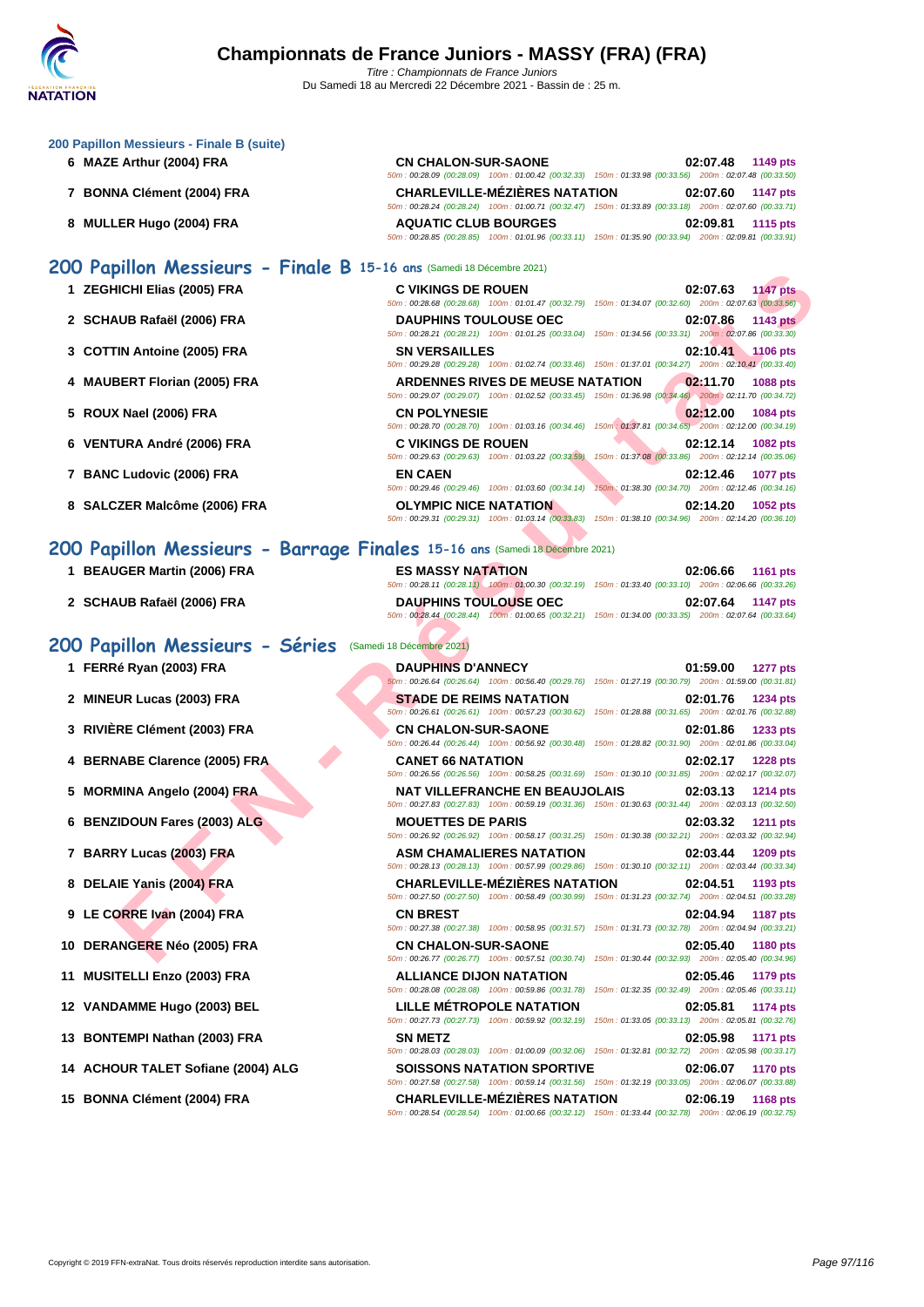| 16 PELEY Lucas (2003) FRA              | <b>SAINT-RAPHAEL NATATION</b>                                                                                                                                                                                                                 | 02:06.41<br>1165 pts                                                               |
|----------------------------------------|-----------------------------------------------------------------------------------------------------------------------------------------------------------------------------------------------------------------------------------------------|------------------------------------------------------------------------------------|
| 17 JUGE Noah (2006) FRA                | 50m: 00:27.66 (00:27.66) 100m: 00:59.69 (00:32.03) 150m: 01:32.46 (00:32.77) 200m: 02:06.41 (00:33.95)<br><b>MARTIGUES NATATION</b>                                                                                                           | 02:06.48<br>1164 pts                                                               |
| 18 HENRAS-MAROUSandro (2005) FRA       | 50m: 00:28.23 (00:28.23) 100m: 01:00.14 (00:31.91) 150m: 01:32.46 (00:32.32) 200m: 02:06.48 (00:34.02)<br><b>ASPTT TOULOUSE</b><br>50m : 00:28.66 (00:28.66) 100m : 01:00.92 (00:32.26) 150m : 01:33.41 (00:32.49) 200m : 02:07.15 (00:33.74) | 02:07.15<br>1154 pts                                                               |
| 19 MAZE Arthur (2004) FRA              | <b>CN CHALON-SUR-SAONE</b><br>50m: 00:27.88 (00:27.88) 100m: 00:59.91 (00:32.03) 150m: 01:32.84 (00:32.93) 200m: 02:07.40 (00:34.56)                                                                                                          | 02:07.40<br><b>1150 pts</b>                                                        |
| 20 MULLER Hugo (2004) FRA              | <b>AQUATIC CLUB BOURGES</b><br>50m: 00:28.71 (00:28.71) 100m: 01:00.97 (00:32.26) 150m: 01:34.04 (00:33.07) 200m: 02:07.55 (00:33.51)                                                                                                         | 02:07.55<br><b>1148 pts</b>                                                        |
| 21 TRAMIER Gaspard (2003) FRA          | AAS SARCELLES NATATION 95<br>50m: 00:28.44 (00:28.44) 100m: 01:00.61 (00:32.17) 150m: 01:34.42 (00:33.81) 200m: 02:07.84 (00:33.42)                                                                                                           | 02:07.84<br><b>1144 pts</b>                                                        |
| 22 CLAQUIN Tristan (2003) FRA          | <b>SN METZ</b><br>50m: 00:27.13 (00:27.13) 100m: 00:58.95 (00:31.82) 150m: 01:32.27 (00:33.32) 200m: 02:07.94 (00:35.67)                                                                                                                      | 02:07.94 1142 pts                                                                  |
| 23 POUZOULET Hugo (2004) FRA           | <b>SETE NATATION</b><br>50m : 00:29.06 (00:29.06) 100m : 01:01.90 (00:32.84) 150m : 01:34.54 (00:32.64) 200m : 02:08.10 (00:33.56)                                                                                                            | 02:08.10<br><b>1140 pts</b>                                                        |
| 24 OUIFI Evan (2005) FRA               | <b>RSC MONTREUIL</b><br>50m: 00:28.62 (00:28.62) 100m: 01:01.03 (00:32.41) 150m: 01:33.76 (00:32.73) 200m: 02:08.20 (00:34.44)                                                                                                                | 02:08.20<br>1138 pts                                                               |
| 25 LAURENT Charly (2003) FRA           | <b>SN METZ</b><br>50m: 00:28.74 (00:28.74) 100m: 01:00.69 (00:31.95)                                                                                                                                                                          | 02:08.86<br><b>1129 pts</b><br>150m: 01:34.22 (00:33.53) 200m: 02:08.86 (00:34.64) |
| 26 CAMUS Tom (2004) FRA                | <b>AQUATIC CLUB BOURGES</b><br>50m: 00:28.66 (00:28.66) 100m: 01:02.68 (00:34.02) 150m: 01:35.49 (00:32.81) 200m: 02:09.12 (00:33.63)                                                                                                         | 02:09.12<br>1125 pts                                                               |
| 27 AUCUIT Axel (2005) FRA              | <b>CS MEAUX NATATION</b><br>50m: 00:27.86 (00:27.86) 100m: 01:00.38 (00:32.52) 150m: 01:33.76 (00:33.38) 200m: 02:09.23 (00:35.47)                                                                                                            | 02:09.23<br><b>1123 pts</b>                                                        |
| 28 CROCQ Gaspard (2005) FRA            | <b>C PAUL-BERT RENNES</b><br>50m: 00:29.18 (00:29.18) 100m: 01:02.31 (00:33.13) 150m: 01:35.79 (00:33.48) 200m: 02:09.92 (00:34.13)                                                                                                           | 02:09.92<br><b>1113 pts</b>                                                        |
| <b>BEAUGER Martin (2006) FRA</b><br>29 | <b>ES MASSY NATATION</b><br>50m : 00:29.33 (00:29.33) 100m : 01:02.02 (00:32.69) 150m : 01:35.73 (00:33.71) 200m : 02:09.96 (00:34.23)                                                                                                        | 02:09.96<br>1113 pts                                                               |
| 29 SCHAUB Rafaël (2006) FRA            | <b>DAUPHINS TOULOUSE OEC</b><br>50m : 00:28.45 (00:28.45) 100m : 01:00.67 (00:32.22) 150m : 01:34.64 (00:33.97) 200m : 02:09.96 (00:35.32)                                                                                                    | 02:09.96<br>1113 pts                                                               |
| 31 ATTENOT Corentin (2004) FRA         | <b>MONTPELLIER METROPOLE NATATION</b><br>50m: 00:28.01 (00:28.01) 100m: 01:00.13 (00:32.12) 150m: 01:33.91 (00:33.78) 200m: 02:10.07 (00:36.16)                                                                                               | 02:10.07<br><b>1111 pts</b>                                                        |
| 32 MAUBERT Florian (2005) FRA          | <b>ARDENNES RIVES DE MEUSE NATATION</b><br>50m: 00:29.05 (00:29.05) 100m: 01:02.21 (00:33.16) 150m: 01:36.39 (00:34.18) 200m: 02:10.60 (00:34.21)                                                                                             | 02:10.60<br><b>1104 pts</b>                                                        |
| 33 DEMESY Paul (2004) FRA              | <b>MULHOUSE ON</b><br>50m: 00:29.16 (00:29.16) 100m: 01:02.24 (00:33.08) 150m: 01:36.45 (00:34.21) 200m: 02:10.96 (00:34.51)                                                                                                                  | 02:10.96<br>1098 pts                                                               |
| 34 COTTIN Antoine (2005) FRA           | <b>SN VERSAILLES</b><br>60m : 00:29.29 (00:29.29) 100m : 01:01.86 (00:32.57) 150m : 01:36.08 (00:34.22) 200m : 02:11.43 (00:35.35)                                                                                                            | 02:11.43<br>1092 pts                                                               |
| 35 HOLLE Louis (2004) FRA              | <b>CN NIORT</b><br>50m : 00:29.20 (00:29.20) 100m : 01:02.25 (00:33.05) 150m : 01:36.11 (00:33.86) 200m : 02:11.55 (00:35.44)                                                                                                                 | 02:11.55<br>1090 pts                                                               |
| 36 ZEGHICHI Elias (2005) FRA           | <b>C VIKINGS DE ROUEN</b><br>50m: 00:28.69 (00:28.69) 100m: 01:02.41 (00:33.72) 150m: 01:36.45 (00:34.04) 200m: 02:11.60 (00:35.15)                                                                                                           | 02:11.60<br>1089 pts                                                               |
| 37 SALCZER Malcôme (2006) FRA          | <b>OLYMPIC NICE NATATION</b><br>50m : 00:29.32 (00:29.32) 100m : 01:02.97 (00:33.65) 150m : 01:37.50 (00:34.53) 200m : 02:12.48 (00:34.98)                                                                                                    | 02:12.48<br>1077 pts                                                               |
| 38 ROUX Nael (2006) FRA                | <b>CN POLYNESIE</b><br>50m : 00:28.99 (00:28.99) 100m : 01:02.37 (00:33.38) 150m : 01:37.12 (00:34.75) 200m : 02:12.55 (00:35.43)                                                                                                             | 02:12.55<br>1076 pts                                                               |
| 39 VENTURA André (2006) FRA            | <b>C VIKINGS DE ROUEN</b><br>50m: 00:29.33 (00:29.33) 100m: 01:03.21 (00:33.88) 150m: 01:37.69 (00:34.48) 200m: 02:12.61 (00:34.92)                                                                                                           | 02:12.61<br>1075 pts                                                               |
| 40 BANC Ludovic (2006) FRA             | <b>EN CAEN</b><br>50m: 00:28.62 (00:28.62) 100m: 01:01.92 (00:33.30) 150m: 01:38.15 (00:36.23) 200m: 02:13.88 (00:35.73)                                                                                                                      | 02:13.88<br>1057 pts                                                               |
| 40 EXPOSITO Angel (2006) FRA           | <b>NAT VILLEFRANCHE EN BEAUJOLAIS</b><br>50m: 00:27.95 (00:27.95) 100m: 01:02.20 (00:34.25) 150m: 01:38.08 (00:35.88) 200m: 02:13.88 (00:35.80)                                                                                               | 02:13.88<br><b>1057 pts</b>                                                        |
|                                        | <b>CTADE OI VMBIOUE CHAMBÉDY</b>                                                                                                                                                                                                              | 0.2440c<br>$ADEA = 4$                                                              |

- 
- 
- 
- 
- 
- 
- 
- 
- 
- **46 BOUESSE Battit (2006) FRA SA MÉRIGNAC 02:15.30 1037 pts**

5 02:07.15 (00:33.74)  $: 02:07.40$  (00:34.56)  $: 02:07.55$  (00:33.51)  $: 02:07.84 \ (00:33.42)$ **22 CLAQUIN Tristan (2003) FRA SN METZ 02:07.94 1142 pts**  $: 02:07.94 (00:35.67)$  $50.020810$  (00:33.56) -<br>02:08.20 (00:34.44)  $: 02:08.86$  (00:34.64)  $: 02:09.12$  (00:33.63) : 02:09.23 (00:35.47)  $\frac{1}{10}$ : 02:09.92 (00:34.13) 5 02:09.96 (00:34.23) n : 02:09.96 (00:35.32) : 02:10.07 (00:36.16)  $: 02:10.60$  (00:34.21)  $: 02:10.96$  (00:34.51) .<br>200:35.35 (00:35.35) **35 HOLLE Louis (2004) FRA CN NIORT 02:11.55 1090 pts**  $: 02:11.55 (00:35.44)$ 50m : 00:28.69 (00:28.69) 100m : 01:02.41 (00:33.72) 150m : 01:36.45 (00:34.04) 200m : 02:11.60 (00:35.15) **37 SALCZER Malcôme (2006) FRA OLYMPIC NICE NATATION 02:12.48 1077 pts** 50m : 00:29.32 (00:29.32) 100m : 01:02.97 (00:33.65) 150m : 01:37.50 (00:34.53) 200m : 02:12.48 (00:34.98) **38 ROUX Nael (2006) FRA CN POLYNESIE 02:12.55 1076 pts** 50m : 00:28.99 (00:28.99) 100m : 01:02.37 (00:33.38) 150m : 01:37.12 (00:34.75) 200m : 02:12.55 (00:35.43) **39 VENTURA André (2006) FRA C VIKINGS DE ROUEN 02:12.61 1075 pts** 50m : 00:29.33 (00:29.33) 100m : 01:03.21 (00:33.88) 150m : 01:37.69 (00:34.48) 200m : 02:12.61 (00:34.92) **40 BANC Ludovic (2006) FRA EN CAEN 02:13.88 1057 pts** 50m : 00:28.62 (00:28.62) 100m : 01:01.92 (00:33.30) 150m : 01:38.15 (00:36.23) 200m : 02:13.88 (00:35.73) **40 EXPOSITO Angel (2006) FRA NAT VILLEFRANCHE EN BEAUJOLAIS 02:13.88 1057 pts** 50m : 00:27.95 (00:27.95) 100m : 01:02.20 (00:34.25) 150m : 01:38.08 (00:35.88) 200m : 02:13.88 (00:35.80) **42 VINCENT Emile (2005) FRA STADE OLYMPIQUE CHAMBÉRY 02:14.06 1054 pts** 50m : 00:30.07 (00:30.07) 100m : 01:04.62 (00:34.55) 150m : 01:39.43 (00:34.81) 200m : 02:14.06 (00:34.63) **43 PEREIRA NETO Lorenzo (2006) FRA UNION QUIMPER NATATION 02:14.64 1046 pts** 50m : 00:28.62 (00:28.62) 100m : 01:02.53 (00:33.91) 150m : 01:38.49 (00:35.96) 200m : 02:14.64 (00:36.15) **44 QUERLIN-ORILLARD Tristan (2006) FRA VAL DE GRAY NATATION 02:14.95 1042 pts** 50m : 00:29.33 (00:29.33) 100m : 01:03.69 (00:34.36) 150m : 01:39.16 (00:35.47) 200m : 02:14.95 (00:35.79) **45 GOUREAU Timéo (2006) FRA LA ROCHE-SUR-YON NATATION 02:15.11 1040 pts** 50m : 00:30.12 (00:30.12) 100m : 01:04.38 (00:34.26) 150m : 01:39.19 (00:34.81) 200m : 02:15.11 (00:35.92)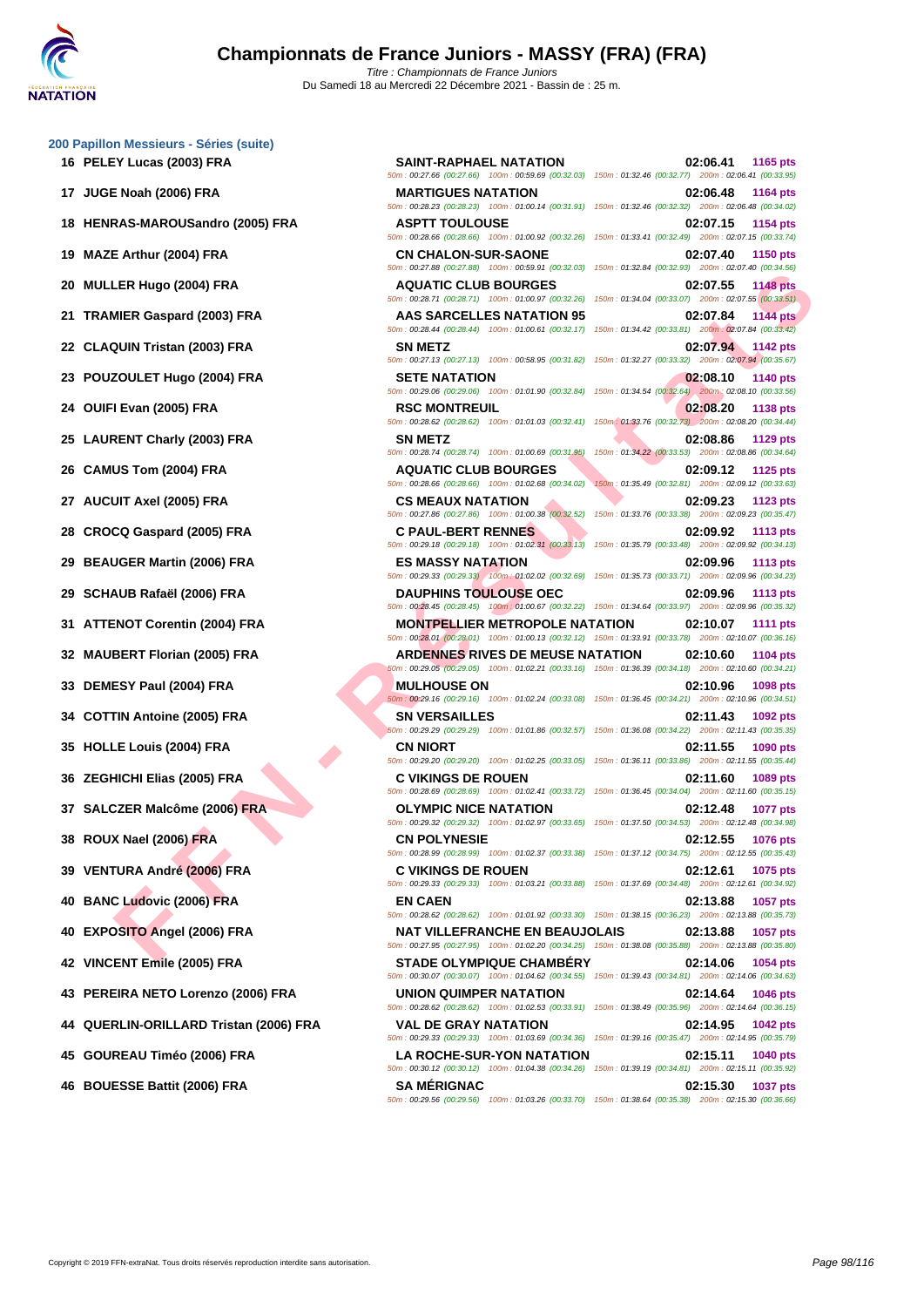| 47 RAJOELISOLO Mihatia (2005) FRA                                                                    | <b>NAT VILLEFRANCHE EN BEAUJOLAIS</b> | 02:15.40<br><b>1036 pts</b><br>50m: 00:29.74 (00:29.74) 100m: 01:02.79 (00:33.05) 150m: 01:39.10 (00:36.31) 200m: 02:15.40 (00:36.30)                                                                                                               |  |
|------------------------------------------------------------------------------------------------------|---------------------------------------|-----------------------------------------------------------------------------------------------------------------------------------------------------------------------------------------------------------------------------------------------------|--|
| 48 FORLI Baptiste (2006) FRA                                                                         | <b>CN ANTIBES</b>                     | 02:17.05<br>1013 pts<br>50m : 00:29.96 (00:29.96) 100m : 01:05.00 (00:35.04) 150m : 01:40.23 (00:35.23) 200m : 02:17.05 (00:36.82)                                                                                                                  |  |
| 49 BENARD HOARAU Pierre (2006) FRA                                                                   | A ASEC NATATION SAINT-PAUL REUNION    | 02:18.38<br>995 pts<br>50m: 00:30.29 (00:30.29) 100m: 01:04.88 (00:34.59) 150m: 01:40.72 (00:35.84) 200m: 02:18.38 (00:37.66)                                                                                                                       |  |
| 50 DHAENENS Jules (2006) FRA                                                                         | <b>CN POISSY</b>                      | 02:19.31<br><b>982 pts</b><br>50m: 00:30.01 (00:30.01) 100m: 01:05.30 (00:35.29) 150m: 01:42.19 (00:36.89) 200m: 02:19.31 (00:37.12)                                                                                                                |  |
| --- DELEMBERT Mattéo (2003) FRA                                                                      | <b>OLYMPIC NICE NATATION</b>          | <b>DSQ</b>                                                                                                                                                                                                                                          |  |
| 00 4 Nages Messieurs - Finale A 17-18 ans (Dimanche 19 Décembre 2021)                                |                                       |                                                                                                                                                                                                                                                     |  |
| 1 AIRAUD Yohan (2004) FRA                                                                            | <b>OLYMPIC NICE NATATION</b>          | 01:59.88<br>1291 pts<br>50m: 00:25.48 (00:25.48) 100m: 00:57.77 (00:32.29) 150m: 01:31.80 (00:34.03) 200m: 01:59.88 (00:28.08)                                                                                                                      |  |
| 2 DABIN John-William (2004) FRA                                                                      | <b>AMIENS METROPOLE NAT.</b>          | 02:01.86<br><b>1260 pts</b><br>50m: 00:26.09 (00:26.09) 100m: 00:57.82 (00:31.73) 150m: 01:32.74 (00:34.92) 200m: 02:01.86 (00:29.12)                                                                                                               |  |
| 3 LETOCART Enzo (2004) FRA                                                                           | <b>CN MELUN VAL DE SEINE</b>          | 02:02.75<br>1246 pts                                                                                                                                                                                                                                |  |
| 4 VIALLON Nino (2004) FRA                                                                            | <b>TEAM STRASBOURG SNS-ASPTT-PCS</b>  | 50m: 00:26.40 (00:26.40) 100m: 00:59.60 (00:33.20) 150m: 01:33.50 (00:33.90) 200m: 02:02.75 (00:29.25)<br>02:04.66<br><b>1216 pts</b><br>50m : 00:26.59 (00:26.59) 100m : 00:57.84 (00:31.25) 150m : 01:34.90 (00:37.06) 200m : 02:04.66 (00:29.76) |  |
| 5 LE PAPE Thomas (2003) FRA                                                                          | <b>AMIENS METROPOLE NAT.</b>          | 02:05.07<br><b>1210 pts</b>                                                                                                                                                                                                                         |  |
| 6 SCHREUS Esper (2003) NED                                                                           | <b>CN MARSEILLE</b>                   | 50m: 00:26.56 (00:26.56) 100m: 00:58.36 (00:31.80) 150m: 01:34.79 (00:36.43) 200m: 02:05.07 (00:30.28)<br>02:05.11<br>1209 pts                                                                                                                      |  |
| 7 ALVES TORRES Paul (2003) FRA                                                                       | <b>CN MARSEILLE</b>                   | 50m: 00:26.53 (00:26.53) 100m: 00:58.79 (00:32.26) 150m: 01:34.90 (00:36.11) 200m: 02:05.11 (00:30.21)<br>02:05.21<br>1207 pts<br>50m : 00:26.03 (00:26.03) 100m : 00:56.19 (00:30.16) 150m : 01:33.99 (00:37.80) 200m : 02:05.21 (00:31.22)        |  |
|                                                                                                      | <b>STADE DE REIMS NATATION</b>        |                                                                                                                                                                                                                                                     |  |
| 8 MINEUR Lucas (2003) FRA                                                                            |                                       | 02:06.12<br>1193 pts<br>50m : 00:25.89 (00:25.89) 100m : 00:59.18 (00:33.29) 150m : 01:35.10 (00:35.92) 200m : 02:06.12 (00:31.02)                                                                                                                  |  |
|                                                                                                      |                                       |                                                                                                                                                                                                                                                     |  |
| 00 4 Nages Messieurs - Finale A 15-16 ans (Dimanche 19 Décembre 2021)<br>1 GANE Alexandre (2005) FRA | <b>DUMBEA NATATION</b>                | 02:03.24<br><b>1238 pts</b>                                                                                                                                                                                                                         |  |
| 2 BERNABE Clarence (2005) FRA                                                                        | <b>CANET 66 NATATION</b>              | 50m: 00:26.45 (00:26.45) 100m: 00:58.98 (00:32.53) 150m: 01:34.49 (00:35.51) 200m: 02:03.24 (00:28.75)<br>02:03.90<br><b>1228 pts</b>                                                                                                               |  |
| 3 JAOUADI Ahmed (2005) TUN                                                                           | <b>GRENOBLE ALP'38</b>                | 50m: 00:26.17 (00:26.17) 100m: 00:57.84 (00:31.67) 150m: 01:34.89 (00:37.05) 200m: 02:03.90 (00:29.01)<br>02:06.99<br><b>1180 pts</b>                                                                                                               |  |
| 4 TREVILLOT Valentin (2006) FRA                                                                      | <b>ASPTT MONTPELLIER</b>              | 50m: 00:28.14 (00:28.14) 100m: 01:00.25 (00:32.11) 150m: 01:39.86 (00:39.61) 200m: 02:06.99 (00:27.13)<br>02:07.38<br><b>1174 pts</b>                                                                                                               |  |
| 5 GUEGNARD Paul-Hugo (2005) FRA                                                                      | <b>C PAUL-BERT RENNES</b>             | 50m: 00:27.01 (00:27.01) 100m: 00:59.57 (00:32.56) 150m: 01:37.67 (00:38.10) 200m: 02:07.38 (00:29.71)<br>02:08.48<br>1158 pts                                                                                                                      |  |
| 6 VIARD Neil (2006) FRA                                                                              | <b>CLAMART NATATION 92</b>            | 50m: 00:28.01 (00:28.01) 100m: 01:02.36 (00:34.35) 150m: 01:38.04 (00:35.68) 200m: 02:08.48 (00:30.44)<br>02:08.56<br>1156 pts                                                                                                                      |  |
| 7 DERANGERE Néo (2005) FRA                                                                           | <b>CN CHALON-SUR-SAONE</b>            | 50m: 00:27.76 (00:27.76) 100m: 00:59.51 (00:31.75) 150m: 01:36.76 (00:37.25) 200m: 02:08.56 (00:31.80)<br>02:08.73<br>1154 pts                                                                                                                      |  |
| 8 MORVAN-LEMASSON Nael (2005) FRA                                                                    | <b>CN BREST</b>                       | 50m : 00:26.93 (00:26.93) 100m : 00:59.18 (00:32.25) 150m : 01:38.00 (00:38.82) 200m : 02:08.73 (00:30.73)<br>02:09.55<br>1142 pts<br>50m: 00:27.79 (00:27.79) 100m: 01:01.72 (00:33.93) 150m: 01:38.66 (00:36.94) 200m: 02:09.55 (00:30.89)        |  |
| 00 4 Nages Messieurs - Finale B 17-18 ans (Dimanche 19 Décembre 2021)                                |                                       |                                                                                                                                                                                                                                                     |  |
| 1 BARBAUD Julien (2004) FRA                                                                          | <b>CN MELUN VAL DE SEINE</b>          | 02:04.45<br><b>1219 pts</b><br>50m: 00:27.65 (00:27.65) 100m: 00:58.32 (00:30.67) 150m: 01:34.82 (00:36.50) 200m: 02:04.45 (00:29.63)                                                                                                               |  |

**200 4 Nages** 

**[200 Papil](http://www.ffnatation.fr/webffn/index.php)lon Messieurs - Séries (suite)**

- **7 ALVES TORRES Paul (2003) FRA CN MARSEILLE 02:05.21 1207 pts**
- **8 MINEUR Lucas (2003) FRA STADE DE REIMS NATATION 02:06.12 1193 pts**

# **200 4 Nages Messieurs - Finale A 15-16 ans** (Dimanche 19 Décembre 2021)

- 
- 
- 
- 
- 
- **6 VIARD Neil (2006) FRA CLAMART NATATION 92 02:08.56 1156 pts**
- 
- **8** MORVAN-LEMASSON Nael (2005) FRA

# **1 BARBAUD Julien (2004) FRA**

- 
- **2 VITSE Victor (2004) FRA**
- **3 [KHADRAOUI Mathis \(2004\) FRA](http://www.ffnatation.fr/webffn/resultats.php?idact=nat&go=epr&idcpt=72221&idepr=91)**
- **4** CLAIMAND Adrien (2003) FRA
- **5 DUTHU Jules (2004) FRA**
- **6 ALISON Hugo (2004) FRA**
- **7 DELEMBERT Mattéo (2003) FRA**

| JU 4 INGGES MESSIEUPS - FINGIE A 15-16 ans (Dimanche 19 Decembre 2021) |                            |                                                                                                                                       |
|------------------------------------------------------------------------|----------------------------|---------------------------------------------------------------------------------------------------------------------------------------|
| 1 GANE Alexandre (2005) FRA                                            | <b>DUMBEA NATATION</b>     | 02:03.24<br><b>1238 pts</b><br>50m: 00:26.45 (00:26.45) 100m: 00:58.98 (00:32.53) 150m: 01:34.49 (00:35.51) 200m: 02:03.24 (00:28.75) |
| 2 BERNABE Clarence (2005) FRA                                          | <b>CANET 66 NATATION</b>   | 02:03.90<br><b>1228 pts</b><br>50m: 00:26.17 (00:26.17) 100m: 00:57.84 (00:31.67) 150m: 01:34.89 (00:37.05) 200m: 02:03.90 (00:29.01) |
| 3 JAOUADI Ahmed (2005) TUN                                             | <b>GRENOBLE ALP'38</b>     | 02:06.99<br><b>1180 pts</b><br>50m: 00:28.14 (00:28.14) 100m: 01:00.25 (00:32.11) 150m: 01:39.86 (00:39.61) 200m: 02:06.99 (00:27.13) |
| 4 TREVILLOT Valentin (2006) FRA                                        | <b>ASPTT MONTPELLIER</b>   | 02:07.38<br><b>1174 pts</b><br>50m: 00:27.01 (00:27.01) 100m: 00:59.57 (00:32.56) 150m: 01:37.67 (00:38.10) 200m: 02:07.38 (00:29.71) |
| 5 GUEGNARD Paul-Hugo (2005) FRA                                        | <b>C PAUL-BERT RENNES</b>  | 1158 pts<br>02:08.48<br>50m: 00:28.01 (00:28.01) 100m: 01:02.36 (00:34.35) 150m: 01:38.04 (00:35.68) 200m: 02:08.48 (00:30.44)        |
| 6 VIARD Neil (2006) FRA                                                | <b>CLAMART NATATION 92</b> | 02:08.56<br>1156 pts<br>50m: 00:27.76 (00:27.76) 100m: 00:59.51 (00:31.75) 150m: 01:36.76 (00:37.25) 200m: 02:08.56 (00:31.80)        |
| 7 DERANGERE Néo (2005) FRA                                             | <b>CN CHALON-SUR-SAONE</b> | <b>1154 pts</b><br>02:08.73<br>50m: 00:26.93 (00:26.93) 100m: 00:59.18 (00:32.25) 150m: 01:38.00 (00:38.82) 200m: 02:08.73 (00:30.73) |
| 8 MORVAN-LEMASSON Nael (2005) FRA                                      | <b>CN BREST</b>            | 02:09.55<br><b>1142 pts</b><br>50m; 00:27.79 (00:27.79) 100m; 01:01.72 (00:33.93) 150m; 01:38.66 (00:36.94) 200m; 02:09.55 (00:30.89) |

## **200 4 Nages Messieurs - Finale B 17-18 ans** (Dimanche 19 Décembre 2021)

| <b>CN MELUN VAL DE SEINE</b>   |                                                                                                        |  | 02:04.45 1219 pts |
|--------------------------------|--------------------------------------------------------------------------------------------------------|--|-------------------|
|                                | 50m: 00:27.65 (00:27.65) 100m: 00:58.32 (00:30.67) 150m: 01:34.82 (00:36.50) 200m: 02:04.45 (00:29.63) |  |                   |
| <b>MARCQ NATATION</b>          |                                                                                                        |  | 02:04.95 1211 pts |
|                                | 50m: 00:27.23 (00:27.23) 100m: 00:59.12 (00:31.89) 150m: 01:34.79 (00:35.67) 200m: 02:04.95 (00:30.16) |  |                   |
| <b>AS ROANNE NATATION</b>      |                                                                                                        |  | 02:05.74 1199 pts |
|                                | 50m: 00:26.49 (00:26.49) 100m: 00:59.64 (00:33.15) 150m: 01:35.72 (00:36.08) 200m: 02:05.74 (00:30.02) |  |                   |
| <b>CSN GUYANCOURT</b>          |                                                                                                        |  | 02:05.84 1198 pts |
|                                | 50m: 00:27.23 (00:27.23) 100m: 01:00.22 (00:32.99) 150m: 01:36.30 (00:36.08) 200m: 02:05.84 (00:29.54) |  |                   |
| <b>ALLIANCE DIJON NATATION</b> |                                                                                                        |  | 02:07.61 1171 pts |
|                                | 50m: 00:27.21 (00:27.21) 100m: 00:58.46 (00:31.25) 150m: 01:37.89 (00:39.43) 200m: 02:07.61 (00:29.72) |  |                   |
| <b>US TOUL</b>                 |                                                                                                        |  | 02:07.67 1170 pts |
|                                | 50m: 00:27.59 (00:27.59) 100m: 00:58.25 (00:30.66) 150m: 01:36.33 (00:38.08) 200m: 02:07.67 (00:31.34) |  |                   |
| <b>OLYMPIC NICE NATATION</b>   |                                                                                                        |  | 02:08.49 1157 pts |
|                                | 50m: 00:26.77 (00:26.77) 100m: 00:59.26 (00:32.49) 150m: 01:36.91 (00:37.65) 200m: 02:08.49 (00:31.58) |  |                   |
|                                |                                                                                                        |  |                   |

|  | 02:08.73 1154 pts<br>0m: 01:38.00 (00:38.82) 200m: 02:08.73 (00:30.73) |
|--|------------------------------------------------------------------------|
|  | 02:09.55 1142 pts                                                      |
|  | 0m: 01:38.66 (00:36.94) 200m: 02:09.55 (00:30.89)                      |
|  |                                                                        |
|  | 02:04.45 1219 pts                                                      |

|                                                     |  | $UZ:U4.45$ 1219 pts |
|-----------------------------------------------------|--|---------------------|
| 150m: 01:34.82 (00:36.50) 200m: 02:04.45 (00:29.63) |  |                     |
|                                                     |  | 02:04.95 1211 pts   |
| 150m: 01:34.79 (00:35.67) 200m: 02:04.95 (00:30.16) |  |                     |
|                                                     |  | 02:05.74 1199 pts   |
| 150m: 01:35.72 (00:36.08) 200m: 02:05.74 (00:30.02) |  |                     |
|                                                     |  | 02:05.84 1198 pts   |
| 150m: 01:36.30 (00:36.08) 200m: 02:05.84 (00:29.54) |  |                     |
|                                                     |  | 02:07.61 1171 pts   |
| 150m: 01:37.89 (00:39.43) 200m: 02:07.61 (00:29.72) |  |                     |
|                                                     |  | 02:07.67 1170 pts   |
| 150m: 01:36.33 (00:38.08) 200m: 02:07.67 (00:31.34) |  |                     |
|                                                     |  | 02:08.49 1157 pts   |
| 150m: 01:36.91 (00:37.65) 200m: 02:08.49 (00:31.58) |  |                     |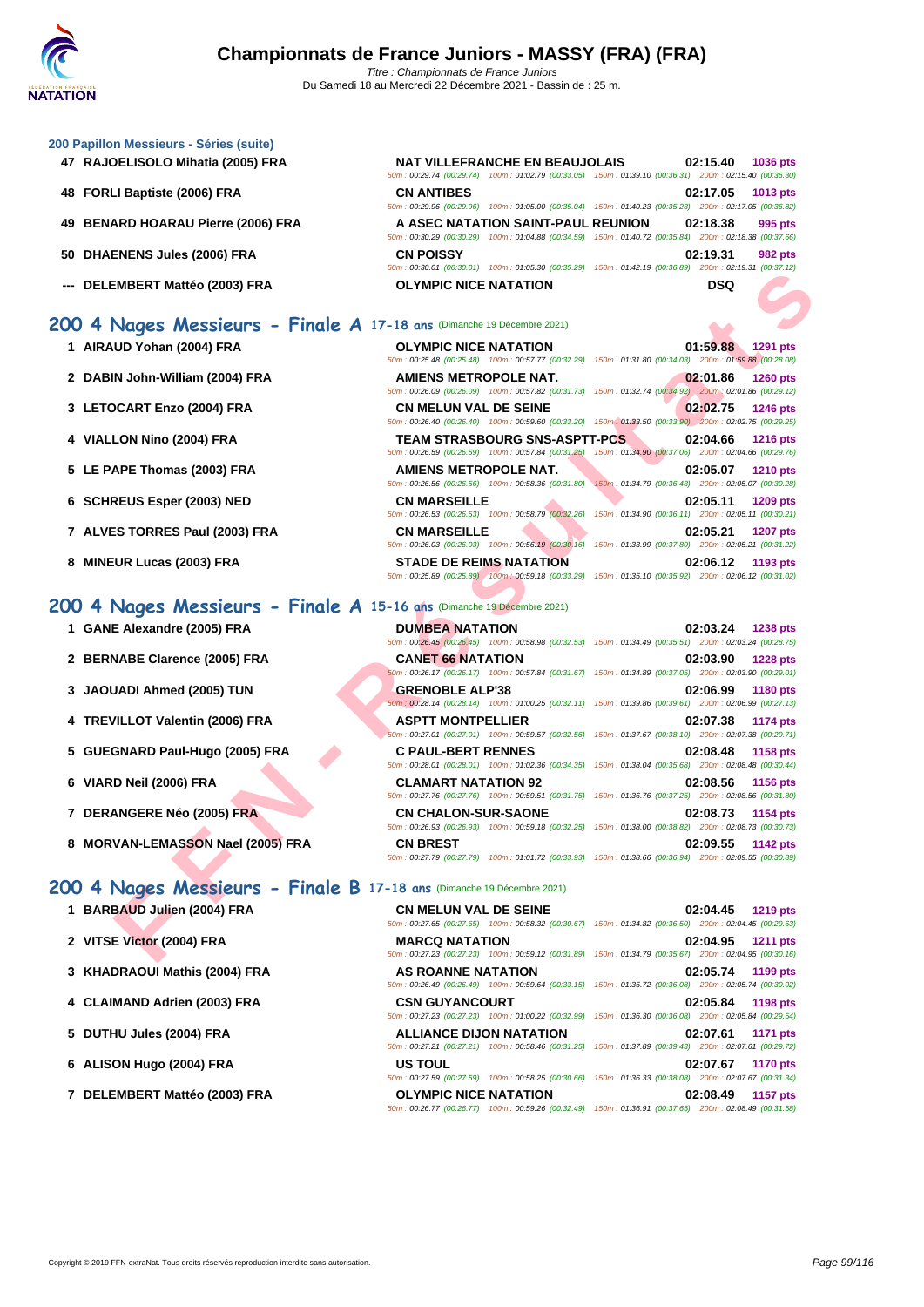## **[200 4 Nag](http://www.ffnatation.fr/webffn/index.php)es Messieurs - Finale B (suite)**

## **--- BARRY Lucas (2003) FRA ASM CHAMALIERES NATATION DSQ**

## **200 4 Nages Messieurs - Finale B 15-16 ans** (Dimanche 19 Décembre 2021)

- 
- **2 DALLE RISBOURG Raphael (2005) FRA**
- **3** CHILCOTT Sebastien (2005) FRA
- **4 COLLOT Pierre (2006) FRA NANTES NATATION 02:10.53 1127 pts**
- **5 AUGER Amaury (2005) FRA**
- **6** ANSEL Amédée (2005) FRA
- **7 DUMON Thomas (2005) FRA**
- **8 GALLE-MICHON Evan (2006) FRA**

## 200 4 Nages Messieurs - Séries <sup>(Dimanch</sup>

- 
- 
- 
- 
- 
- 
- 
- 
- 
- 
- 
- 
- 
- 
- 
- 
- 
- 
- 
- 

| <b>U T NUGLES MESSIEURS - LINUIS D</b> 15-10 ans (Dimanche 19 Decembre 2021) |                              |                                                                                                                                       |
|------------------------------------------------------------------------------|------------------------------|---------------------------------------------------------------------------------------------------------------------------------------|
| 1 JUGE Noah (2006) FRA                                                       | <b>MARTIGUES NATATION</b>    | 02:07.88<br><b>1167 pts</b><br>50m: 00:26.82 (00:26.82) 100m: 00:59.65 (00:32.83) 150m: 01:37.56 (00:37.91) 200m: 02:07.88 (00:30.32) |
| 2 DALLE RISBOURG Raphael (2005) FRA                                          | <b>OLYMPIC NICE NATATION</b> | 02:09.00<br>1150 pts<br>50m: 00:28.41 (00:28.41) 100m: 01:00.63 (00:32.22) 150m: 01:38.66 (00:38.03) 200m: 02:09.00 (00:30.34)        |
| 3 CHILCOTT Sebastien (2005) FRA                                              | <b>DAUPHINS D'ANNECY</b>     | <b>1135 pts</b><br>02:09.97<br>50m: 00:27.70 (00:27.70) 100m: 01:01.58 (00:33.88) 150m: 01:40.04 (00:38.46) 200m: 02:09.97 (00:29.93) |
| 4 COLLOT Pierre (2006) FRA                                                   | <b>NANTES NATATION</b>       | 02:10.53<br><b>1127 pts</b><br>50m: 00:27.82 (00:27.82) 100m: 01:01.91 (00:34.09) 150m: 01:39.99 (00:38.08) 200m: 02:10.53 (00:30.54) |
| 5 AUGER Amaury (2005) FRA                                                    | <b>OLYMPIC NICE NATATION</b> | 02:10.61<br><b>1126 pts</b><br>50m: 00:28.17 (00:28.17) 100m: 01:02.76 (00:34.59) 150m: 01:39.64 (00:36.88) 200m: 02:10.61 (00:30.97) |
| 6 ANSEL Amédée (2005) FRA                                                    | <b>C.N DU FLORIVAL</b>       | 02:10.92<br>1121 pts<br>50m: 00:27.53 (00:27.53) 100m: 01:00.53 (00:33.00) 150m: 01:40.86 (00:40.33) 200m: 02:10.92 (00:30.06)        |
| 7 DUMON Thomas (2005) FRA                                                    | <b>CN VIRY-CHÂTILLON</b>     | 02:11.31<br><b>1115 pts</b><br>50m: 00:29.11 (00:29.11) 100m: 01:03.39 (00:34.28) 150m: 01:41.85 (00:38.46) 200m: 02:11.31 (00:29.46) |
| 8 GALLE-MICHON Evan (2006) FRA                                               | <b>GRENOBLE ALP'38</b>       | 02:12.29<br><b>1101 pts</b><br>the contract of the contract of                                                                        |

| 3 CHILCOTT Sebastien (2005) FRA  | <b>DAUPHINS D'ANNECY</b>                                                              | 02:09.97<br><b>1135 pts</b><br>50m: 00:27.70 (00:27.70) 100m: 01:01.58 (00:33.88) 150m: 01:40.04 (00:38.46) 200m: 02:09.97 (00:29.93)                                                                                                           |
|----------------------------------|---------------------------------------------------------------------------------------|-------------------------------------------------------------------------------------------------------------------------------------------------------------------------------------------------------------------------------------------------|
| 4 COLLOT Pierre (2006) FRA       | <b>NANTES NATATION</b>                                                                | 02:10.53<br><b>1127 pts</b><br>50m: 00:27.82 (00:27.82) 100m: 01:01.91 (00:34.09) 150m: 01:39.99 (00:38.08) 200m: 02:10.53 (00:30.54)                                                                                                           |
| 5 AUGER Amaury (2005) FRA        | <b>OLYMPIC NICE NATATION</b>                                                          | 02:10.61<br><b>1126 pts</b><br>50m: 00:28.17 (00:28.17) 100m: 01:02.76 (00:34.59) 150m: 01:39.64 (00:36.88) 200m: 02:10.61 (00:30.97)                                                                                                           |
| 6 ANSEL Amédée (2005) FRA        | <b>C.N DU FLORIVAL</b>                                                                | 02:10.92<br>1121 pts<br>50m: 00:27.53 (00:27.53) 100m: 01:00.53 (00:33.00) 150m: 01:40.86 (00:40.33) 200m: 02:10.92 (00:30.06)                                                                                                                  |
| 7 DUMON Thomas (2005) FRA        | <b>CN VIRY-CHATILLON</b>                                                              | 02:11.31<br><b>1115 pts</b><br>50m: 00:29.11 (00:29.11) 100m: 01:03.39 (00:34.28) 150m: 01:41.85 (00:38.46) 200m: 02:11.31 (00:29.46)                                                                                                           |
| 8 GALLE-MICHON Evan (2006) FRA   | <b>GRENOBLE ALP'38</b>                                                                | 02:12.29<br><b>1101 pts</b><br>50m: 00:28.89 (00:28.89) 100m: 01:03.07 (00:34.18) 150m: 01:41.87 (00:38.80) 200m: 02:12.29 (00:30.42)                                                                                                           |
| 00 4 Nages Messieurs - Séries    | (Dimanche 19 Décembre 2021)                                                           |                                                                                                                                                                                                                                                 |
| 1 LE PAPE Thomas (2003) FRA      | <b>AMIENS METROPOLE NAT.</b>                                                          | 02:01.16<br><b>1271 pts</b>                                                                                                                                                                                                                     |
| 2 DABIN John-William (2004) FRA  | <b>AMIENS METROPOLE NAT.</b>                                                          | 50m : 00:26.00 (00:26.00) 100m : 00:57.48 (00:31.48) 150m : 01:32.44 (00:34.96) 200m : 02:01.16 (00:28.72)<br>02:02.13<br>1255 pts                                                                                                              |
|                                  |                                                                                       | 50m : 00:25.43 (00:25.43) 100m : 00:56.61 (00:31.18) 150m : 01:32.49 (00:35.88) 200m : 02:02.13 (00:29.64)                                                                                                                                      |
| 3 LETOCART Enzo (2004) FRA       | <b>CN MELUN VAL DE SEINE</b>                                                          | 02:04.09<br><b>1225 pts</b><br>50m : 00:27.00 (00:27.00) 100m : 01:00.49 (00:33.49) 150m : 01:35.05 (00:34.56) 200m : 02:04.09 (00:29.04)                                                                                                       |
| 4 AIRAUD Yohan (2004) FRA        | <b>OLYMPIC NICE NATATION</b>                                                          | 02:04.34<br><b>1221 pts</b><br>50m: 00:25.51 (00:25.51) 100m: 00:57.18 (00:31.67) 150m: 01:33.72 (00:36.54) 200m: 02:04.34 (00:30.62)                                                                                                           |
| 5 GANE Alexandre (2005) FRA      | <b>DUMBEA NATATION</b>                                                                | 02:04.52<br><b>1218 pts</b>                                                                                                                                                                                                                     |
| 6 VIALLON Nino (2004) FRA        | <b>TEAM STRASBOURG SNS-ASPTT-PCS</b>                                                  | 50m: 00:26.21 (00:26.21) 100m: 00:58.11 (00:31.90) 150m: 01:34.63 (00:36.52) 200m: 02:04.52 (00:29.89)<br>02:04.67<br><b>1216 pts</b><br>50m: 00:26.63 (00:26.63) 100m: 00:57.47 (00:30.84) 150m: 01:34.11 (00:36.64) 200m: 02:04.67 (00:30.56) |
| 7 MINEUR Lucas (2003) FRA        | <b>STADE DE REIMS NATATION</b>                                                        | 02:04.69<br><b>1215 pts</b><br>50m: 00:26.03 (00:26.03) 100m: 00:57.94 (00:31.91) 150m: 01:34.49 (00:36.55) 200m: 02:04.69 (00:30.20)                                                                                                           |
| 8 BERNABE Clarence (2005) FRA    | <b>CANET 66 NATATION</b>                                                              | 02:04.97<br><b>1211 pts</b><br>50m: 00:25.82 (00:25.82) 100m: 00:57.62 (00:31.80) 150m: 01:35.73 (00:38.11) 200m: 02:04.97 (00:29.24)                                                                                                           |
| 9 ALVES TORRES Paul (2003) FRA   | <b>CN MARSEILLE</b>                                                                   | 02:05.61<br>1201 pts<br>50m: 00:26.44 (00:26.44) 100m: 00:57.99 (00:31.55) 150m: 01:36.21 (00:38.22) 200m: 02:05.61 (00:29.40)                                                                                                                  |
| 10 SCHREUS Esper (2003) NED      | <b>CN MARSEILLE</b>                                                                   | 02:05.62<br><b>1201 pts</b><br>50m: 00:26.52 (00:26.52) 100m: 00:58.53 (00:32.01) 150m: 01:35.02 (00:36.49) 200m: 02:05.62 (00:30.60)                                                                                                           |
| 11 CLAIMAND Adrien (2003) FRA    | <b>CSN GUYANCOURT</b>                                                                 | 02:06.07<br>1194 pts<br>50m: 00:27.38 (00:27.38) 100m: 00:59.85 (00:32.47) 150m: 01:36.46 (00:36.61) 200m: 02:06.07 (00:29.61)                                                                                                                  |
| 12 ANDRE Jules (2004) FRA        | <b>CN MARSEILLE</b>                                                                   | 02:06.18<br>1193 pts<br>50m: 00:26.61 (00:26.61) 100m: 00:57.75 (00:31.14) 150m: 01:35.28 (00:37.53) 200m: 02:06.18 (00:30.90)                                                                                                                  |
| 13 BARBAUD Julien (2004) FRA     | <b>CN MELUN VAL DE SEINE</b>                                                          | 02:06.33<br>1190 pts<br>50m: 00:27.08 (00:27.08) 100m: 00:58.19 (00:31.11) 150m: 01:35.70 (00:37.51) 200m: 02:06.33 (00:30.63)                                                                                                                  |
| 14 VITSE Victor (2004) FRA       | <b>MARCQ NATATION</b>                                                                 | 02:06.48<br><b>1188 pts</b><br>50m: 00:27.47 (00:27.47) 100m: 00:59.56 (00:32.09) 150m: 01:36.13 (00:36.57) 200m: 02:06.48 (00:30.35)                                                                                                           |
| 15 KHADRAOUI Mathis (2004) FRA   | <b>AS ROANNE NATATION</b>                                                             | 02:06.79<br>1183 pts<br>50m : 00:26.44 (00:26.44) 100m : 00:58.86 (00:32.42) 150m : 01:35.87 (00:37.01) 200m : 02:06.79 (00:30.92)                                                                                                              |
| 16 DELEMBERT Mattéo (2003) FRA   | <b>OLYMPIC NICE NATATION</b>                                                          | 02:06.87 1182 pts<br>50m : 00:26.22 (00:26.22) 100m : 00:57.98 (00:31.76) 150m : 01:36.17 (00:38.19) 200m : 02:06.87 (00:30.70)                                                                                                                 |
| 17 TREVILLOT Valentin (2006) FRA | <b>ASPTT MONTPELLIER</b>                                                              | 02:06.98<br>1180 pts<br>50m: 00:26.94 (00:26.94) 100m: 00:59.22 (00:32.28) 150m: 01:36.74 (00:37.52) 200m: 02:06.98 (00:30.24)                                                                                                                  |
| 18 BARRY Lucas (2003) FRA        | <b>ASM CHAMALIERES NATATION</b><br>50m: 00:26.36 (00:26.36) 100m: 00:58.38 (00:32.02) | 02:07.40<br>1174 pts<br>150m: 01:36.27 (00:37.89) 200m: 02:07.40 (00:31.13)                                                                                                                                                                     |
| 19 ALISON Hugo (2004) FRA        | <b>US TOUL</b>                                                                        | 02:07.53<br>1172 pts<br>50m : 00:28.12 (00:28.12) 100m : 00:58.56 (00:30.44) 150m : 01:36.74 (00:38.18) 200m : 02:07.53 (00:30.79)                                                                                                              |
| 20 DUTHU Jules (2004) FRA        | <b>ALLIANCE DIJON NATATION</b>                                                        | 02:07.56<br>1171 pts<br>50m : 00:26.96 (00:26.96) 100m : 00:58.56 (00:31.60) 150m : 01:38.44 (00:39.88) 200m : 02:07.56 (00:29.12)                                                                                                              |
|                                  |                                                                                       |                                                                                                                                                                                                                                                 |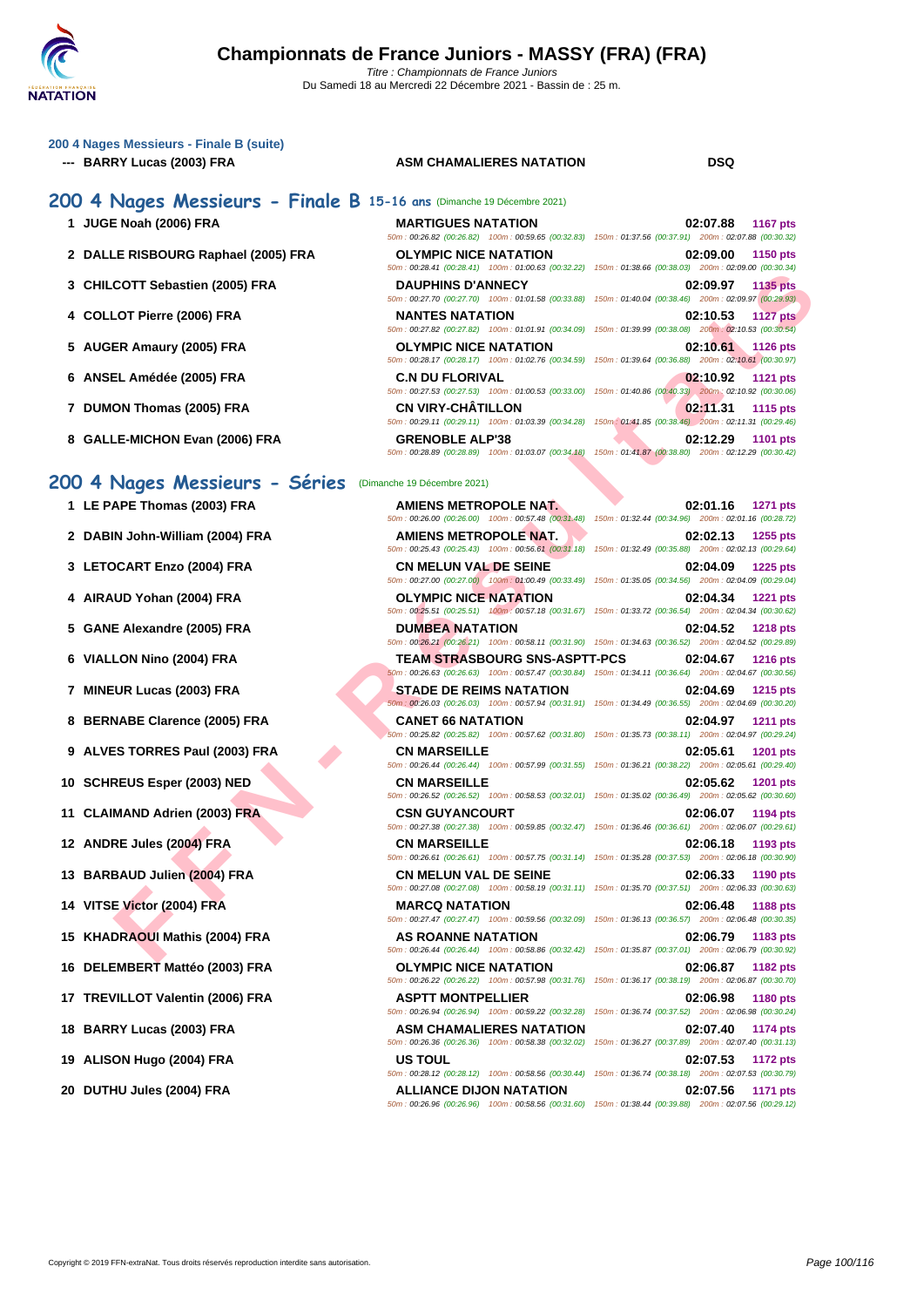|  | 200 4 Nages Messieurs - Séries (suite) |  |
|--|----------------------------------------|--|
|  |                                        |  |

- 
- 
- 
- 
- 
- 
- 
- 
- 
- 
- 
- 
- 
- 
- 
- 
- 
- 
- 
- 
- 
- 
- 
- 
- 
- 
- 
- 
- 
- 
- 

JADI Ahmed (2005) TUN<br>
IN - GRENOVER ANNERS IN APPARATION<br>
TEN THOM (2005) FRA - CHARLEY IN THE NATION CONDUCE INTERNATION CONDUCE INTERNATION CONDUCE INTERNATION CONDUCE INTERNATION CONDUCE INTERNATION CONDUCE INTERNATIO **21 AZAM Alexis (2004) FRA SAINT-RAPHAEL NATATION 02:07.89 1166 pts** 50m : 00:27.06 (00:27.06) 100m : 01:01.81 (00:34.75) 150m : 01:38.66 (00:36.85) 200m : 02:07.89 (00:29.23) **22 GUEGNARD Paul-Hugo (2005) FRA C PAUL-BERT RENNES 02:08.23 1161 pts** 50m : 00:28.64 (00:28.64) 100m : 01:02.38 (00:33.74) 150m : 01:37.74 (00:35.36) 200m : 02:08.23 (00:30.49) **23 DERANGERE Néo (2005) FRA CN CHALON-SUR-SAONE 02:08.56 1156 pts** 50m : 00:26.69 (00:26.69) 100m : 00:58.88 (00:32.19) 150m : 01:37.93 (00:39.05) 200m : 02:08.56 (00:30.63) **24 COMBIER Max (2004) FRA AMIENS METROPOLE NAT. 02:08.88 1152 pts** 50m : 00:28.12 (00:28.12) 100m : 00:59.25 (00:31.13) 150m : 01:37.64 (00:38.39) 200m : 02:08.88 (00:31.24) **25 JAOUADI Ahmed (2005) TUN GRENOBLE ALP'38 02:09.04 1149 pts** 50m : 00:27.51 (00:27.51) 100m : 01:01.47 (00:33.96) 150m : 01:40.27 (00:38.80) 200m : 02:09.04 (00:28.77) **26 MORVAN-LEMASSON Nael (2005) FRA CN BREST 02:09.15 1147 pts** 50m : 00:28.21 (00:28.21) 100m : 01:01.83 (00:33.62) 150m : 01:38.16 (00:36.33) 200m : 02:09.15 (00:30.99) **27 LESERT Vincent (2003) FRA STADE BÉTHUNE PÉLICAN CLUB 02:09.17 1147 pts** 50m : 00:27.59 (00:27.59) 100m : 01:01.24 (00:33.65) 150m : 01:38.17 (00:36.93) 200m : 02:09.17 (00:31.00) **28 GORLIER Enzo (2003) FRA AC VILLEPINTE 02:09.22 1146 pts** 50m : 00:27.04 (00:27.04) 100m : 00:59.71 (00:32.67) 150m : 01:37.58 (00:37.87) 200m : 02:09.22 (00:31.64) **29 VANDAMME Hugo (2003) BEL LILLE MÉTROPOLE NATATION 02:09.41 1144 pts** 50m : 00:27.14 (00:27.14) 100m : 01:00.55 (00:33.41) 150m : 01:39.46 (00:38.91) 200m : 02:09.41 (00:29.95) **30 VIARD Neil (2006) FRA CLAMART NATATION 92 02:09.63 1140 pts** 50m : 00:28.08 (00:28.08) 100m : 00:59.46 (00:31.38) 150m : 01:37.45 (00:37.99) 200m : 02:09.63 (00:32.18) **30 ACHOUR TALET Sofiane (2004) ALG SOISSONS NATATION SPORTIVE 02:09.63 1140 pts** 50m : 00:27.46 (00:27.46) 100m : 01:00.26 (00:32.80) 150m : 01:39.19 (00:38.93) 200m : 02:09.63 (00:30.44) **32 RENE CORAIL Yann (2003) FRA CA ORSAY 02:10.11 1133 pts** 50m : 00:27.63 (00:27.63) 100m : 01:00.98 (00:33.35) 150m : 01:38.23 (00:37.25) 200m : 02:10.11 (00:31.88) **33 DALLE RISBOURG Raphael (2005) FRA OLYMPIC NICE NATATION 02:10.27 1131 pts** 50m : 00:29.03 (00:29.03) 100m : 01:01.57 (00:32.54) 150m : 01:38.65 (00:37.08) 200m : 02:10.27 (00:31.62) **34 COLLOT Pierre (2006) FRA NANTES NATATION 02:10.34 1130 pts** 50m : 00:28.27 (00:28.27) 100m : 01:01.81 (00:33.54) 150m : 01:39.98 (00:38.17) 200m : 02:10.34 (00:30.36) **35 SAARBACAlban (2004) FRA CN SARREGUEMINES 02:10.52 1127 pts** 50m : 00:27.26 (00:27.26) 100m : 00:59.44 (00:32.18) 150m : 01:40.25 (00:40.81) 200m : 02:10.52 (00:30.27) **36 JUGE Noah (2006) FRA MARTIGUES NATATION 02:10.62 1126 pts** 50m : 00:27.06 (00:27.06) 100m : 01:00.44 (00:33.38) 150m : 01:39.91 (00:39.47) 200m : 02:10.62 (00:30.71) **36 ANSEL Amédée (2005) FRA C.N DU FLORIVAL 02:10.62 1126 pts** 50m : 00:27.24 (00:27.24) 100m : 00:59.84 (00:32.60) 150m : 01:40.19 (00:40.35) 200m : 02:10.62 (00:30.43) **38 DELAIE Yanis (2004) FRA CHARLEVILLE-MÉZIÈRES NATATION 02:10.72 1124 pts** 50m : 00:27.51 (00:27.51) 100m : 01:00.44 (00:32.93) 150m : 01:39.92 (00:39.48) 200m : 02:10.72 (00:30.80) **39 CURTI Léo (2004) FRA RUEIL ATHLETIC CLUB 02:10.80 1123 pts** 50m : 00:27.28 (00:27.28) 100m : 00:58.44 (00:31.16) 150m : 01:38.16 (00:39.72) 200m : 02:10.80 (00:32.64) **40 CHILCOTT Sebastien (2005) FRA DAUPHINS D'ANNECY 02:10.90 1121 pts** 50m : 00:28.13 (00:28.13) 100m : 01:03.14 (00:35.01) 150m : 01:41.14 (00:38.00) 200m : 02:10.90 (00:29.76) **41 HABIT Eliott (2004) FRA SETE NATATION 02:11.23 1116 pts** 50m : 00:27.42 (00:27.42) 100m : 01:01.76 (00:34.34) 150m : 01:40.71 (00:38.95) 200m : 02:11.23 (00:30.52) **42 GALLE-MICHON Evan (2006) FRA GRENOBLE ALP'38 02:11.45 1113 pts** 50m : 00:29.10 (00:29.10) 100m : 01:02.23 (00:33.13) 150m : 01:41.48 (00:39.25) 200m : 02:11.45 (00:29.97) **43 AUGER Amaury (2005) FRA OLYMPIC NICE NATATION 02:11.49 1113 pts** 50m : 00:28.88 (00:28.88) 100m : 01:02.38 (00:33.50) 150m : 01:40.50 (00:38.12) 200m : 02:11.49 (00:30.99) **43 CAPOGNA Sebastien (2006) FRA TRIATHLON ROMANAIS PEAGEOIS 02:11.49 1113 pts** 50m : 00:27.80 (00:27.80) 100m : 01:02.23 (00:34.43) 150m : 01:38.92 (00:36.69) 200m : 02:11.49 (00:32.57) **45 DUMON Thomas (2005) FRA CN VIRY-CHÂTILLON 02:11.93 1106 pts** 50m : 00:28.69 (00:28.69) 100m : 01:02.59 (00:33.90) 150m : 01:41.63 (00:39.04) 200m : 02:11.93 (00:30.30) **46 PERATE Bartolomé (2004) FRA CHARLEVILLE-MÉZIÈRES NATATION 02:12.15 1103 pts** 50m : 00:28.13 (00:28.13) 100m : 01:03.46 (00:35.33) 150m : 01:41.17 (00:37.71) 200m : 02:12.15 (00:30.98) **47 MESMACQUE Emile (2006) FRA LILLE MÉTROPOLE NATATION 02:12.38 1100 pts** 50m : 00:29.00 (00:29.00) 100m : 01:03.56 (00:34.56) 150m : 01:41.72 (00:38.16) 200m : 02:12.38 (00:30.66) **48 TARDY Lenny (2005) FRA LA ROCHE-SUR-YON NATATION 02:12.41 1099 pts** 50m : 00:27.62 (00:27.62) 100m : 01:00.78 (00:33.16) 150m : 01:40.96 (00:40.18) 200m : 02:12.41 (00:31.45) **49 LOSAY-MARTIN Benjamin (2005) FRA ASN BONNEVAL 02:12.78 1094 pts** 50m : 00:28.36 (00:28.36) 100m : 01:02.33 (00:33.97) 150m : 01:42.30 (00:39.97) 200m : 02:12.78 (00:30.48) **50 BANC Ludovic (2006) FRA EN CAEN 02:13.20 1087 pts** 50m : 00:29.30 (00:29.30) 100m : 01:03.85 (00:34.55) 150m : 01:42.29 (00:38.44) 200m : 02:13.20 (00:30.91) **51 GODEFROY Baptiste (2005) FRA CN CARCASSONNE 02:13.25 1087 pts** 50m : 00:29.40 (00:29.40) 100m : 01:02.40 (00:33.00) 150m : 01:42.96 (00:40.56) 200m : 02:13.25 (00:30.29)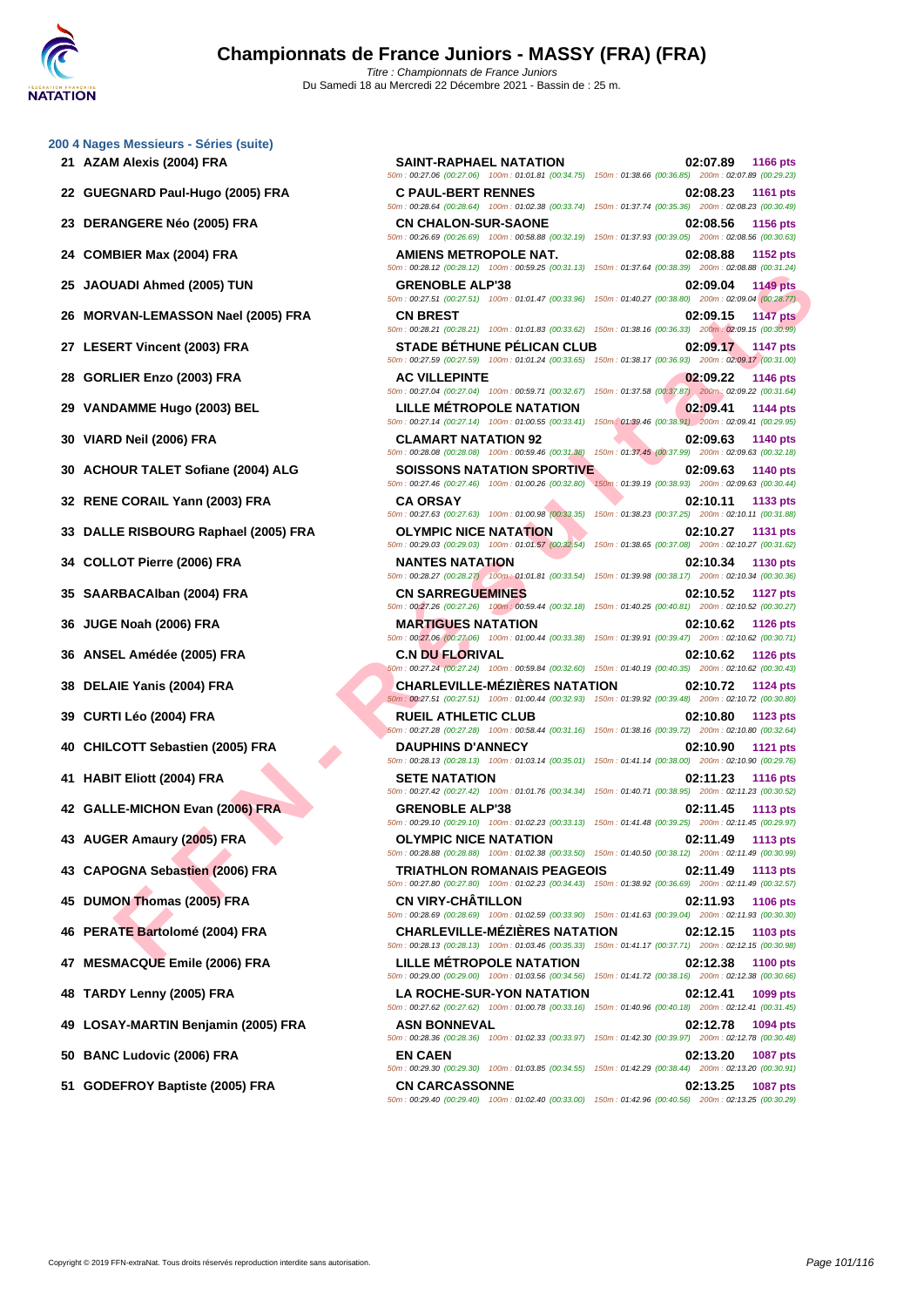| 200 4 Nages Messieurs - Séries (suite) |  |  |
|----------------------------------------|--|--|
|                                        |  |  |

- **52 ZAID Kaïs (2006) FRA CN CÉVENNES ALÈS 02:13.39 1085 pts**
- **53 ROUX Nael (2006) FRA**
- **54 SAVIGNAC Baptiste (2005) FRA**
- **55 BRANTU Adrien (2005) FRA**
- **56 MARGIRIER Adam (2006) FRA**
- **57 BEAUGER Martin (2006) FRA**
- **58 COUDEVILLE Leo (2006) FRA**
- **59 OUIFI Evan (2005) FRA**
- **60 MAUBERT Florian (2005) FRA**
- **61 OUMAILIA Enzo (2005) FRA**
- **62 SALCZER Malcôme (2006) FRA**
- **63 RAFFAT Noah (2006) FRA**
- **64** LE JOLIFNathan (2006) FRA
- **65 HAMEL Timeo (2006) FRA**
- **66 MALISAN-SPANO Mathias (2006) FRA**
- **67 PEREZ Arthur (2006) FRA**
- **68 BIGAY Antoine (2006) FRA**
- **--- POURCEL Romain (2004) FRA**
- **--- TEULE Enzo (2004) FRA**
- **--- ENDLE Borys (2005) FRA**
- **--- MAZE Arthur (2004) FRA**

# **400 4 Nages Messieurs - Finale A 17-18 ans** (Mardi 21 Décembre 2021)

- 
- **2 MINEUR Lucas (2003) FRA STADE DE REIMS NATATION 04:21.96 1235 pts**
- **3 BARBAUD Julien (2004) FRA**
- **4 DELEMBERT** Mattéo (2003) FRA
- **5 VITSE Victor (2004) FRA**
- **6 BONTEMPI Nathan (2003) FRA**
- **7** CLAQUIN Tristan (2003) FRA
- **8 ROBBA Matteo (2004) FRA**

| Kaïs (2006) FRA                                               | <b>CN CEVENNES ALES</b>                                                                                   | 02:13.39<br>1085 pts                                                                                                                     |
|---------------------------------------------------------------|-----------------------------------------------------------------------------------------------------------|------------------------------------------------------------------------------------------------------------------------------------------|
|                                                               | <b>CN POLYNESIE</b>                                                                                       | 50m: 00:26.97 (00:26.97) 100m: 01:00.07 (00:33.10) 150m: 01:41.25 (00:41.18) 200m: 02:13.39 (00:32.14)                                   |
| X Nael (2006) FRA                                             |                                                                                                           | 02:13.53<br>1083 pts<br>50m: 00:28.71 (00:28.71) 100m: 01:04.63 (00:35.92) 150m: 01:42.83 (00:38.20) 200m: 02:13.53 (00:30.70)           |
| GNAC Baptiste (2005) FRA                                      | <b>CN CALEDONIENS</b>                                                                                     | 02:13.86<br>1078 pts                                                                                                                     |
|                                                               |                                                                                                           | 50m: 00:27.14 (00:27.14) 100m: 01:03.95 (00:36.81) 150m: 01:42.95 (00:39.00) 200m: 02:13.86 (00:30.91)                                   |
| NTU Adrien (2005) FRA                                         | <b>C VIKINGS DE ROUEN</b>                                                                                 | 02:14.08<br>1075 pts                                                                                                                     |
|                                                               |                                                                                                           | 50m : 00:29.01 (00:29.01) 100m : 01:03.21 (00:34.20) 150m : 01:44.07 (00:40.86) 200m : 02:14.08 (00:30.01)                               |
| GIRIER Adam (2006) FRA                                        | <b>CERCLE DES NAGEURS DE PRIVAS</b>                                                                       | 02:14.24<br><b>1072 pts</b>                                                                                                              |
|                                                               |                                                                                                           | 50m : 00:27.44 (00:27.44) 100m : 01:03.50 (00:36.06) 150m : 01:41.09 (00:37.59) 200m : 02:14.24 (00:33.15)                               |
| UGER Martin (2006) FRA                                        | <b>ES MASSY NATATION</b>                                                                                  | <b>1069 pts</b><br>02:14.44                                                                                                              |
|                                                               |                                                                                                           | 50m: 00:28.41 (00:28.41) 100m: 01:02.64 (00:34.23) 150m: 01:42.67 (00:40.03) 200m: 02:14.44 (00:31.77)                                   |
| DEVILLE Leo (2006) FRA                                        | <b>SETE NATATION</b>                                                                                      | 02:14.67<br>1066 pts                                                                                                                     |
|                                                               |                                                                                                           | 50m: 00:28.91 (00:28.91) 100m: 01:03.51 (00:34.60) 150m: 01:44.16 (00:40.65) 200m: 02:14.67 (00:30.51)                                   |
| 'I Evan (2005) FRA                                            | <b>RSC MONTREUIL</b>                                                                                      | 02:14.75<br>1065 pts<br>50m: 00:27.08 (00:27.08) 100m: 01:01.31 (00:34.23) 150m: 01:42.59 (00:41.28) 200m: 02:14.75 (00:32.16)           |
|                                                               | <b>ARDENNES RIVES DE MEUSE NATATION</b>                                                                   |                                                                                                                                          |
| BERT Florian (2005) FRA                                       |                                                                                                           | 02:14.97<br>1062 pts<br>50m: 00:28.87 (00:28.87) 100m: 01:03.14 (00:34.27) 150m: 01:44.41 (00:41.27) 200m: 02:14.97 (00:30.56)           |
| AILIA Enzo (2005) FRA                                         | AS MONACO NATATION                                                                                        | 02:15.34<br>1056 pts                                                                                                                     |
|                                                               |                                                                                                           | 50m: 00:28.19 (00:28.19) 100m: 01:03.06 (00:34.87) 150m: 01:45.27 (00:42.21) 200m: 02:15.34 (00:30.07)                                   |
| CZER Malcôme (2006) FRA                                       | <b>OLYMPIC NICE NATATION</b>                                                                              | 02:15.39<br>1056 pts                                                                                                                     |
|                                                               |                                                                                                           | 50m : 00:28.42 (00:28.42) 100m : 01:03.33 (00:34.91) 150m : 01:44.79 (00:41.46) 200m : 02:15.39 (00:30.60)                               |
| FAT Noah (2006) FRA                                           | <b>CN ANTIBES</b>                                                                                         | 02:15.71<br>1051 pts                                                                                                                     |
|                                                               |                                                                                                           | 50m: 00:29.00 (00:29.00) 100m: 01:05.35 (00:36.35) 150m: 01:44.88 (00:39.53) 200m: 02:15.71 (00:30.83)                                   |
| OLIFNathan (2006) FRA                                         | <b>OLYMPIC NICE NATATION</b>                                                                              | 02:15.92<br>1048 pts                                                                                                                     |
|                                                               |                                                                                                           | 50m: 00:29.56 (00:29.56) 100m: 01:02.54 (00:32.98) 150m: 01:44.82 (00:42.28) 200m: 02:15.92 (00:31.10)                                   |
| EL Timeo (2006) FRA                                           | <b>CN ANTIBES</b>                                                                                         | 02:17.06<br><b>1032 pts</b>                                                                                                              |
|                                                               |                                                                                                           | 50m: 00:28.28 (00:28.28) 100m: 01:01.33 (00:33.05) 150m: 01:44.05 (00:42.72) 200m: 02:17.06 (00:33.01)                                   |
| ISAN-SPANO Mathias (2006) FRA                                 | <b>SC THIONVILLE</b>                                                                                      | 02:17.80<br>1021 pts                                                                                                                     |
|                                                               |                                                                                                           | 50m: 00:29.68 (00:29.68) 100m: 01:04.63 (00:34.95) 150m: 01:46.13 (00:41.50) 200m: 02:17.80 (00:31.67)                                   |
| EZ Arthur (2006) FRA                                          | <b>AQUA GRIMPE MILLAU GRANDS CAUSSES</b>                                                                  | 02:17.87<br>1020 pts                                                                                                                     |
|                                                               |                                                                                                           | 50m: 00:29.15 (00:29.15) 100m: 01:04.43 (00:35.28) 150m: 01:46.31 (00:41.88) 200m: 02:17.87 (00:31.56)                                   |
| Y Antoine (2006) FRA                                          | <b>CLAMART NATATION 92</b>                                                                                | 02:21.79<br><b>966 pts</b><br>50m : 00:30.84 (00:30.84) 100m : 01:07.99 (00:37.15) 150m : 01:46.69 (00:38.70) 200m : 02:21.79 (00:35.10) |
|                                                               |                                                                                                           |                                                                                                                                          |
| RCEL Romain (2004) FRA                                        | <b>SAINT-RAPHAEL NATATION</b>                                                                             | <b>DNS</b> dec                                                                                                                           |
| <b>.E Enzo (2004) FRA</b>                                     | <b>CNO ST-GERMAIN-EN-LAYE</b>                                                                             | DNS dec                                                                                                                                  |
| LE Borys (2005) FRA                                           | <b>MULHOUSE ON</b>                                                                                        | <b>DNS</b>                                                                                                                               |
| E Arthur (2004) FRA                                           | <b>CN CHALON-SUR-SAONE</b>                                                                                | <b>DSQ</b>                                                                                                                               |
|                                                               |                                                                                                           |                                                                                                                                          |
| Nages Messieurs - Finale A 17-18 ans (Mardi 21 Décembre 2021) |                                                                                                           |                                                                                                                                          |
|                                                               |                                                                                                           |                                                                                                                                          |
| APE Thomas (2003) FRA                                         | AMIENS METROPOLE NAT.                                                                                     | 04:16.31<br>1279 pts<br>50m : 00:27.81 (00:27.81) 100m : 00:59.78 (00:31.97) 150m : 01:33.08 (00:33.30) 200m : 02:06.49 (00:33.41)       |
|                                                               | 250m: 02:42.33 (00:35.84) 300m: 03:18.43 (00:36.10) 350m: 03:48.40 (00:29.97) 400m: 04:16.31 (00:27.91)   |                                                                                                                                          |
| :UR Lucas (2003) FRA                                          | <b>STADE DE REIMS NATATION</b>                                                                            | 04:21.96<br>1235 pts                                                                                                                     |
|                                                               | 50m: 00:26.73 (00:26.73) 100m: 00:58.08 (00:31.35)<br>250m: 02:43.37 (00:36.84) 300m: 03:21.12 (00:37.75) | 150m: 01:32.68 (00:34.60) 200m: 02:06.53 (00:33.85)<br>350m: 03:51.91 (00:30.79) 400m: 04:21.96 (00:30.05)                               |
|                                                               |                                                                                                           |                                                                                                                                          |
| BAUD Julien (2004) FRA                                        | <b>CN MELUN VAL DE SEINE</b><br>50m: 00:27.98 (00:27.98) 100m: 01:00.75 (00:32.77)                        | 04:23.99<br>1219 pts<br>150m: 01:33.92 (00:33.17) 200m: 02:06.80 (00:32.88)                                                              |
|                                                               | 250m: 02:44.40 (00:37.60) 300m: 03:22.46 (00:38.06)                                                       | 350m: 03:53.70 (00:31.24) 400m: 04:23.99 (00:30.29)                                                                                      |
| EMBERT Mattéo (2003) FRA                                      | <b>OLYMPIC NICE NATATION</b>                                                                              | 04:26.61<br>1199 pts                                                                                                                     |
|                                                               | 250m: 02:44.09 (00:38.13) 300m: 03:23.96 (00:39.87) 350m: 03:55.84 (00:31.88) 400m: 04:26.61 (00:30.77)   | 50m: 00:27.44 (00:27.44) 100m: 00:59.50 (00:32.06) 150m: 01:33.17 (00:33.67) 200m: 02:05.96 (00:32.79)                                   |
| E Victor (2004) FRA                                           | <b>MARCQ NATATION</b>                                                                                     | 04:27.63 1191 pts                                                                                                                        |
|                                                               |                                                                                                           |                                                                                                                                          |

| 1 LE PAPE Thomas (2003) FRA   | <b>AMIENS METROPOLE NAT.</b>                                                                                    | 04:16.31<br>1279 pts                                                                                          |
|-------------------------------|-----------------------------------------------------------------------------------------------------------------|---------------------------------------------------------------------------------------------------------------|
|                               | 50m: 00:27.81 (00:27.81) 100m: 00:59.78 (00:31.97)<br>250m: 02:42.33 (00:35.84) 300m: 03:18.43 (00:36.10)       | 150m: 01:33.08 (00:33.30) 200m: 02:06.49 (00:33.41)<br>350m: 03:48.40 (00:29.97) 400m: 04:16.31 (00:27.91)    |
| 2 MINEUR Lucas (2003) FRA     | <b>STADE DE REIMS NATATION</b>                                                                                  | 04:21.96<br><b>1235 pts</b>                                                                                   |
|                               | 100m: 00:58.08 (00:31.35)<br>50m: 00:26.73 (00:26.73)<br>300m: 03:21.12 (00:37.75)<br>250m: 02:43.37 (00:36.84) | 150m: 01:32.68 (00:34.60) 200m: 02:06.53 (00:33.85)<br>350m: 03:51.91 (00:30.79) 400m: 04:21.96 (00:30.05)    |
| 3 BARBAUD Julien (2004) FRA   | <b>CN MELUN VAL DE SEINE</b>                                                                                    | 04:23.99<br><b>1219 pts</b>                                                                                   |
|                               | 50m: 00:27.98 (00:27.98)<br>100m: 01:00.75 (00:32.77)<br>250m: 02:44.40 (00:37.60) 300m: 03:22.46 (00:38.06)    | 150m: 01:33.92 (00:33.17) 200m: 02:06.80 (00:32.88)<br>350m: 03:53.70 (00:31.24) 400m: 04:23.99 (00:30.29)    |
| 4 DELEMBERT Mattéo (2003) FRA | <b>OLYMPIC NICE NATATION</b>                                                                                    | 04:26.61<br>1199 pts                                                                                          |
|                               | 50m: 00:27.44 (00:27.44) 100m: 00:59.50 (00:32.06)<br>250m: 02:44.09 (00:38.13) 300m: 03:23.96 (00:39.87)       | 150m: 01:33.17 (00:33.67) 200m: 02:05.96 (00:32.79)<br>350m: 03:55.84 (00:31.88) 400m: 04:26.61 (00:30.77)    |
| 5 VITSE Victor (2004) FRA     | <b>MARCQ NATATION</b>                                                                                           | 04:27.63<br>1191 pts                                                                                          |
|                               | 50m: 00:28.17 (00:28.17) 100m: 01:00.92 (00:32.75)<br>250m: 02:46.53 (00:37.97) 300m: 03:25.36 (00:38.83)       | 150m: 01:35.05 (00:34.13) 200m: 02:08.56 (00:33.51)<br>350m: 03:57.00 (00:31.64) 400m: 04:27.63 (00:30.63)    |
| 6 BONTEMPI Nathan (2003) FRA  | <b>SN METZ</b>                                                                                                  | 04:29.78<br><b>1175 pts</b>                                                                                   |
|                               | 50m: 00:27.65 (00:27.65)<br>100m: 00:59.98 (00:32.33)<br>250m: 02:48.27 (00:39.14)<br>300m: 03:27.99 (00:39.72) | 150m: 01:34.79 (00:34.81) 200m: 02:09.13 (00:34.34)<br>350m: 03:59.49 (00:31.50) 400m: 04:29.78 (00:30.29)    |
| 7 CLAQUIN Tristan (2003) FRA  | <b>SN METZ</b>                                                                                                  | 04:29.87<br><b>1174 pts</b>                                                                                   |
|                               | 50m: 00:26.85 (00:26.85)<br>100m: 00:58.15 (00:31.30)<br>250m: 02:46.86 (00:38.81)<br>300m: 03:27.12 (00:40.26) | 150m: 01:33.04 (00:34.89)<br>200m: 02:08.05 (00:35.01)<br>350m: 03:59.34 (00:32.22) 400m: 04:29.87 (00:30.53) |
| 8 ROBBA Matteo (2004) FRA     | <b>CN ANTIBES</b>                                                                                               | 04:33.36<br><b>1148 pts</b>                                                                                   |
|                               | 100m: 01:00.29 (00:33.12)<br>50m: 00:27.17 (00:27.17)<br>250m: 02:47.11 (00:39.35)<br>300m: 03:28.30 (00:41.19) | 150m: 01:34.53 (00:34.24) 200m: 02:07.76 (00:33.23)<br>350m: 04:01.53 (00:33.23) 400m: 04:33.36 (00:31.83)    |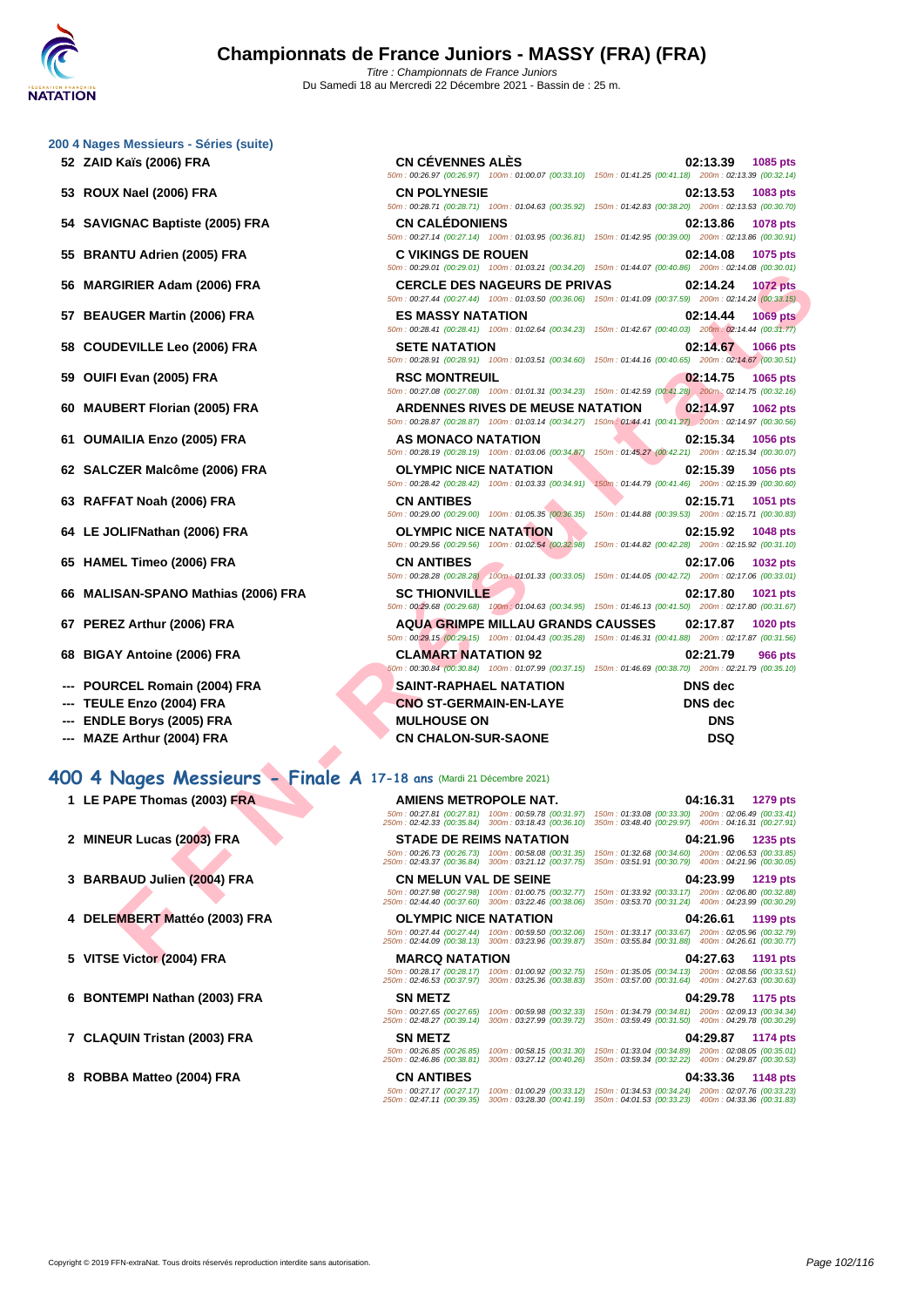| 400 4 Nages Messieurs - Finale A 15-16 ans (Mardi 21 Décembre 2021) |                                                                                                                                                                                                                                                                                                   |
|---------------------------------------------------------------------|---------------------------------------------------------------------------------------------------------------------------------------------------------------------------------------------------------------------------------------------------------------------------------------------------|
| 1 GUEGNARD Paul-Hugo (2005) FRA                                     | <b>C PAUL-BERT RENNES</b><br>04:28.37<br>1186 pts<br>50m: 00:30.26 (00:30.26) 100m: 01:04.44 (00:34.18) 150m: 01:40.50 (00:36.06) 200m: 02:16.87 (00:36.37)<br>250m: 02:51.51 (00:34.64) 300m: 03:28.15 (00:36.64) 350m: 03:58.60 (00:30.45) 400m: 04:28.37 (00:29.77)                            |
| 2 TREVILLOT Valentin (2006) FRA                                     | <b>ASPTT MONTPELLIER</b><br>04:29.05<br>1180 pts<br>50m: 00:28.48 (00:28.48) 100m: 01:01.57 (00:33.09) 150m: 01:36.56 (00:34.99) 200m: 02:11.07 (00:34.51)                                                                                                                                        |
| 3 DUVET Alexis (2005) FRA                                           | 250m: 02:49.45 (00:38.38) 300m: 03:28.38 (00:38.93) 350m: 03:59.66 (00:31.28) 400m: 04:29.05 (00:29.39)<br><b>AQUA GRIMPE MILLAU GRANDS CAUSSES</b><br>04:30.61<br>1169 pts                                                                                                                       |
|                                                                     | 50m: 00:29.45 (00:29.45) 100m: 01:02.53 (00:33.08)<br>150m: 01:37.36 (00:34.83) 200m: 02:11.22 (00:33.86)<br>250m: 02:50.31 (00:39.09) 300m: 03:29.93 (00:39.62)<br>350m: 04:01.03 (00:31.10) 400m: 04:30.61 (00:29.58)<br><b>ARDENNES RIVES DE MEUSE NATATION</b><br>04:32.38<br><b>1155 pts</b> |
| 4 CABUT Nathan (2006) FRA                                           | 50m: 00:29.20 (00:29.20) 100m: 01:02.86 (00:33.66)<br>150m: 01:38.12 (00:35.26) 200m: 02:13.49 (00:35.37)<br>250m: 02:52.46 (00:38.97) 300m: 03:31.81 (00:39.35)<br>350m: 04:02.45 (00:30.64) 400m: 04:32.38 (00:29.93)                                                                           |
| 5 MESMACQUE Emile (2006) FRA                                        | LILLE METROPOLE NATATION<br>04:33.96<br>1143 pts<br>50m: 00:29.03 (00:29.03) 100m: 01:01.66 (00:32.63)<br>150m: 01:36.99 (00:35.33) 200m: 02:11.33 (00:34.34)<br>250m: 02:50.89 (00:39.56) 300m: 03:31.54 (00:40.65) 350m: 04:03.21 (00:31.67) 400m: 04:33.96 (00:30.75)                          |
| 6 MORVAN-LEMASSON Nael (2005) FRA                                   | <b>CN BREST</b><br>04:35.36 1133 pts<br>50m : 00:29.22 (00:29.22) 100m : 01:03.40 (00:34.18) 150m : 01:39.76 (00:36.36) 200m : 02:15.57 (00:35.81)                                                                                                                                                |
| 7 GARDIN Lucas (2006) FRA                                           | 250m: 02:54.01 (00:38.44) 300m: 03:32.99 (00:38.98) 350m: 04:04.90 (00:31.91) 400m: 04:35.36 (00:30.46)<br>AN ROMORANTIN<br>04:35.57<br>1131 pts<br>50m: 00:30.24 (00:30.24) 100m: 01:05.08 (00:34.84)<br>150m: 01:40.97 (00:35.89) 200m: 02:15.82 (00:34.85)                                     |
| 8 BEAUGER Martin (2006) FRA                                         | 350m: 04:04.65 (00:32.00) 400m: 04:35.57 (00:30.92)<br>250m: 02:53.82 (00:38.00) 300m: 03:32.65 (00:38.83)<br><b>ES MASSY NATATION</b><br>04:42.18<br>1083 pts                                                                                                                                    |
|                                                                     | 50m : 00:29.28 (00:29.28) 100m : 01:02.85 (00:33.57) 150m : 01:39.09 (00:36.24) 200m : 02:14.27 (00:35.18)<br>250m: 02:54.81 (00:40.54) 300m: 03:36.39 (00:41.58) 350m: 04:09.75 (00:33.36) 400m: 04:42.18 (00:32.43)                                                                             |
| 400 4 Nages Messieurs - Finale B 17-18 ans (Mardi 21 Décembre 2021) |                                                                                                                                                                                                                                                                                                   |
| 1 PERATE Bartolomé (2004) FRA                                       | <b>CHARLEVILLE-MEZIERES NATATION</b><br>04:30.35<br><b>1171 pts</b><br>50m: 00:28.49 (00:28.49) 100m: 01:01.58 (00:33.09) 150m: 01:37.16 (00:35.58) 200m: 02:11.80 (00:34.64)<br>250m: 02:49.71 (00:37.91) 300m: 03:28.18 (00:38.47) 350m: 03:59.73 (00:31.55) 400m: 04:30.35 (00:30.62)          |
| 2 ACHOUR TALET Sofiane (2004) ALG                                   | <b>SOISSONS NATATION SPORTIVE</b><br>04:33.09<br>1150 pts<br>50m: 00:27.63 (00:27.63) 100m: 00:59.48 (00:31.85)<br>150m: 01:35.01 (00:35.53) 200m: 02:11.12 (00:36.11)                                                                                                                            |
| 3 DEMESY Paul (2004) FRA                                            | 250m: 02:51.16 (00:40.04) 300m: 03:31.23 (00:40.07)<br>350m: 04:02.60 (00:31.37) 400m: 04:33.09 (00:30.49)<br><b>MULHOUSE ON</b><br>04:33.70<br>1145 pts<br>50m: 00:28.70 (00:28.70) 100m: 01:01.86 (00:33.16)<br>150m: 01:37.49 (00:35.63) 200m: 02:11.83 (00:34.34)                             |
| 4 BARRY Lucas (2003) FRA                                            | 250m: 02:51.12 (00:39.29) 300m: 03:31.10 (00:39.98)<br>350m: 04:03.26 (00:32.16) 400m: 04:33.70 (00:30.44)<br><b>ASM CHAMALIERES NATATION</b><br>04:34.12<br>1142 pts                                                                                                                             |
| 5 MAZE Arthur (2004) FRA                                            | 50m: 00:27.62 (00:27.62) 100m: 00:59.88 (00:32.26)<br>150m: 01:36.21 (00:36.33) 200m: 02:12.20 (00:35.99)<br>250m: 02:51.22 (00:39.02) 300m: 03:31.20 (00:39.98)<br>350m: 04:03.31 (00:32.11) 400m: 04:34.12 (00:30.81)<br><b>CN CHALON-SUR-SAONE</b><br>04:34.28<br>1141 pts                     |
|                                                                     | 50m: 00:28.47 (00:28.47) 100m: 01:01.71 (00:33.24)<br>150m: 01:37.96 (00:36.25) 200m: 02:13.64 (00:35.68)<br>250m: 02:52.61 (00:38.97) 300m: 03:32.46 (00:39.85)<br>350m: 04:04.44 (00:31.98) 400m: 04:34.28 (00:29.84)                                                                           |
| 6 HOLLE Louis (2004) FRA                                            | <b>CN NIORT</b><br>04:34.74<br>1138 pts<br>50m: 00:28.56 (00:28.56) 100m: 01:00.87 (00:32.31) 150m: 01:36.74 (00:35.87) 200m: 02:12.22 (00:35.48)<br>250m: 02:52.28 (00:40.06) 300m: 03:32.59 (00:40.31) 350m: 04:03.97 (00:31.38) 400m: 04:34.74 (00:30.77)                                      |
| 7 HABIT Eliott (2004) FRA                                           | <b>SETE NATATION</b><br>04:38.04<br>1113 pts<br>100m: 01:02.34 (00:33.48) 150m: 02:14.37 (01:12.03) 200m: 02:55.56 (00:41.19)<br>50m: 00:28.86 (00:28.86)                                                                                                                                         |
| $250m: -$<br>8 MULLER Hugo (2004) FRA                               | 300m: 03:36.70 (00:41.14) 350m: 04:07.98 (00:31.28) 400m: 04:38.04 (00:30.06)<br><b>AQUATIC CLUB BOURGES</b><br>04:40.57<br>1095 pts<br>50m : 00:29.20 (00:29.20) 100m : 01:02.36 (00:33.16) 150m : 01:38.70 (00:36.34) 200m : 02:13.60 (00:34.90)                                                |
|                                                                     | 250m : 02:54.76 (00:41.16) 300m : 03:35.96 (00:41.20) 350m : 04:09.16 (00:33.20) 400m : 04:40.57 (00:31.41)                                                                                                                                                                                       |
| 400 4 Nages Messieurs - Finale B 15-16 ans (Mardi 21 Décembre 2021) |                                                                                                                                                                                                                                                                                                   |
| 1 AUGER Amaury (2005) FRA                                           | <b>OLYMPIC NICE NATATION</b><br>04:33.37<br>1148 pts<br>50m: 00:29.15 (00:29.15) 100m: 01:02.82 (00:33.67) 150m: 01:38.37 (00:35.55) 200m: 02:13.28 (00:34.91)<br>250m: 02:51.46 (00:38.18) 300m: 03:31.49 (00:40.03) 350m: 04:02.74 (00:31.25) 400m: 04:33.37 (00:30.63)                         |
| 2 ENDLE Borys (2005) FRA                                            | <b>MULHOUSE ON</b><br>04:34.14<br>1142 pts<br>50m: 00:28.87 (00:28.87) 100m: 01:02.33 (00:33.46) 150m: 01:39.55 (00:37.22) 200m: 02:15.24 (00:35.69)<br>250m: 02:53.25 (00:38.01) 300m: 03:31.07 (00:37.82) 350m: 04:03.46 (00:32.39) 400m: 04:34.14 (00:30.68)                                   |
| 3 DALLE RISBOURG Raphael (2005) FRA                                 | <b>OLYMPIC NICE NATATION</b><br>04:36.68<br>1123 pts<br>50m : 00:30.22 (00:30.22) 100m : 01:04.45 (00:34.23) 150m : 01:39.17 (00:34.72) 200m : 02:12.78 (00:33.61)                                                                                                                                |
| 4 MAUBERT Florian (2005) FRA                                        | 250m: 02:51.76 (00:38.98) 300m: 03:32.00 (00:40.24) 350m: 04:05.03 (00:33.03) 400m: 04:36.68 (00:31.65)<br><b>ARDENNES RIVES DE MEUSE NATATION</b><br>04:37.16<br><b>1120 pts</b>                                                                                                                 |
| 5 GALLE-MICHON Evan (2006) FRA                                      | 50m: 00:29.06 (00:29.06) 100m: 01:02.75 (00:33.69) 150m: 01:37.84 (00:35.09) 200m: 02:12.16 (00:34.32)<br>250m: 02:53.97 (00:41.81) 300m: 03:35.73 (00:41.76) 350m: 04:07.06 (00:31.33) 400m: 04:37.16 (00:30.10)<br><b>GRENOBLE ALP'38</b><br>04:38.59<br>1109 pts                               |
|                                                                     | 50m: 00:30.04 (00:30.04) 100m: 01:05.03 (00:34.99) 150m: 01:40.71 (00:35.68) 200m: 02:14.72 (00:34.01)<br>250m: 02:55.51 (00:40.79) 300m: 03:37.16 (00:41.65) 350m: 04:09.33 (00:32.17) 400m: 04:38.59 (00:29.26)                                                                                 |
| 6 JUGE Noah (2006) FRA                                              | <b>MARTIGUES NATATION</b><br>04:38.90<br><b>1107 pts</b><br>50m: 00:28.01 (00:28.01) 100m: 01:00.19 (00:32.18) 150m: 01:35.81 (00:35.62) 200m: 02:11.54 (00:35.73)<br>250m: 02:52.56 (00:41.02) 300m: 03:34.56 (00:42.00) 350m: 04:07.49 (00:32.93) 400m: 04:38.90 (00:31.41)                     |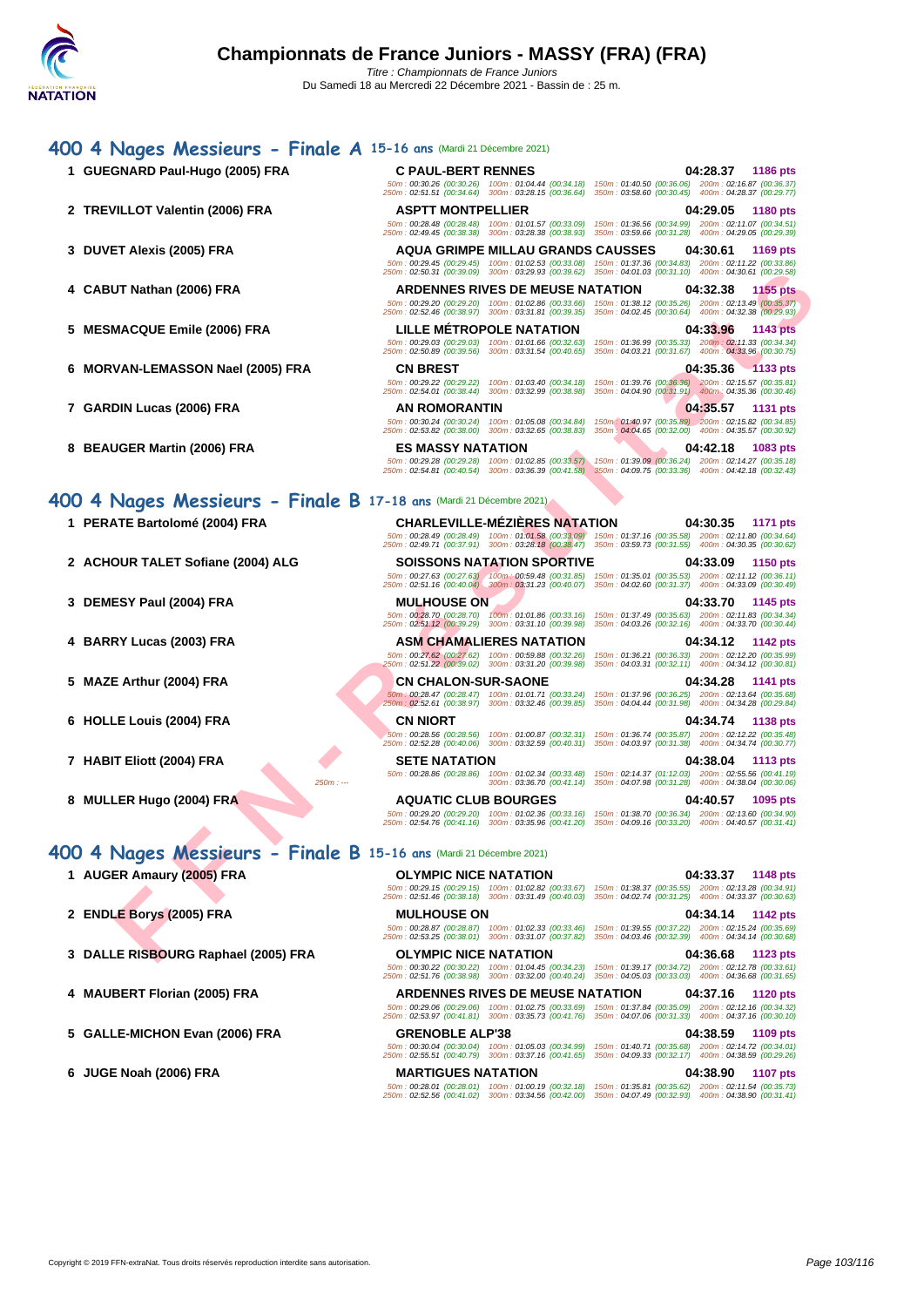**[400 4 Nag](http://www.ffnatation.fr/webffn/index.php)es Messieurs - Finale B (suite)**

- **7 COUDEVILLE Leo (2006) FRA SETE NATATION 04:42.38 1081 pts**
- **8 ROUX Nael (2006) FRA CN POLYNESIE 04:42.40 1081 pts**

## **400 4 Nages Messieurs - Séries** (Mardi 21 Décembre 2021)

- 
- 
- 
- 
- 
- 
- 
- 
- 
- 
- 
- 
- 
- 
- 
- 
- 
- **18 MAZE Arthur (2004) FRA CN CHALON-SUR-SAONE 04:37.47 1117 pts**
- **19 MORVAN-LEMASSON Nael (2005) FRA CN BREST 04:38.05 1113 pts**
- **20 BEAUGER Martin (2006) FRA ES MASSY NATATION 04:38.18 1112 pts**
- **21 PERATE Bartolomé (2004) FRA CHARLEVILLE-MÉZIÈRES NATATION 04:38.36 1111 pts**

**FRANCISCO FRANCISCO COMPRENENT AND DESCRIPTION AND DESCRIPTION AND DESCRIPTION AND DESCRIPTION AND DESCRIPTION AND DESCRIPTION AND DESCRIPTION AND DESCRIPTION AND DESCRIPTION AND DESCRIPTION AND DESCRIPTION AND DESCRIPTIO** 50m : 00:28.75 (00:28.75) 100m : 01:03.04 (00:34.29) 150m : 01:40.50 (00:37.46) 200m : 02:17.43 (00:36.93) 250m : 02:57.25 (00:39.82) 300m : 03:38.22 (00:40.97) 350m : 04:12.24 (00:34.02) 400m : 04:42.40 (00:30.16) **1 LE PAPE Thomas (2003) FRA AMIENS METROPOLE NAT. 04:25.89 1205 pts** 50m : 00:26.98 (00:26.98) 100m : 00:58.50 (00:31.52) 150m : 01:32.69 (00:34.19) 200m : 02:06.99 (00:34.30) 250m : 02:44.57 (00:37.58) 300m : 03:22.15 (00:37.58) 350m : 03:54.89 (00:32.74) 400m : 04:25.89 (00:31.00) **2 BARBAUD Julien (2004) FRA CN MELUN VAL DE SEINE 04:27.05 1196 pts** 50m : 00:28.35 (00:28.35) 100m : 01:01.16 (00:32.81) 150m : 01:34.46 (00:33.30) 200m : 02:07.68 (00:33.22) 250m : 02:45.92 (00:38.24) 300m : 03:24.81 (00:38.89) 350m : 03:56.55 (00:31.74) 400m : 04:27.05 (00:30.50) **3 MINEUR Lucas (2003) FRA STADE DE REIMS NATATION 04:28.19 1187 pts** 50m : 00:27.19 (00:27.19) 100m : 00:58.78 (00:31.59) 150m : 01:33.04 (00:34.26) 200m : 02:07.65 (00:34.61) 250m : 02:46.60 (00:38.95) 300m : 03:25.47 (00:38.87) 350m : 03:58.16 (00:32.69) 400m : 04:28.19 (00:30.03) **4 DELEMBERT Mattéo (2003) FRA OLYMPIC NICE NATATION 04:29.32 1178 pts** 50m : 00:27.81 (00:27.81) 100m : 01:00.20 (00:32.39) 150m : 01:34.17 (00:33.97) 200m : 02:07.40 (00:33.23) 250m : 02:46.19 (00:38.79) 300m : 03:26.03 (00:39.84) 350m : 03:58.57 (00:32.54) 400m : 04:29.32 (00:30.75) **5 BONTEMPI Nathan (2003) FRA SN METZ 04:31.72 1160 pts** 50m : 00:28.44 (00:28.44) 100m : 01:00.35 (00:31.91) 150m : 01:35.16 (00:34.81) 200m : 02:09.35 (00:34.19) 250m : 02:48.96 (00:39.61) 300m : 03:29.17 (00:40.21) 350m : 04:01.03 (00:31.86) 400m : 04:31.72 (00:30.69) **6 GUEGNARD Paul-Hugo (2005) FRA C PAUL-BERT RENNES 04:32.01 1158 pts** 50m : 00:29.27 (00:29.27) 100m : 01:02.97 (00:33.70) 150m : 01:39.38 (00:36.41) 200m : 02:14.68 (00:35.30) 250m : 02:51.72 (00:37.04) 300m : 03:29.10 (00:37.38) 350m : 04:01.13 (00:32.03) 400m : 04:32.01 (00:30.88) **7 CLAQUIN Tristan (2003) FRA SN METZ 04:32.40 1155 pts** 50m : 00:27.65 (00:27.65) 100m : 00:59.20 (00:31.55) 150m : 01:34.65 (00:35.45) 200m : 02:09.41 (00:34.76) 250m : 02:48.21 (00:38.80) 300m : 03:28.00 (00:39.79) 350m : 04:00.86 (00:32.86) 400m : 04:32.40 (00:31.54) 8 ROBBA Matteo (2004) FRA **118 pts**<br>260m : 02.671 / 0026.71 / 00m : 00:59.15 (00:32.44) 150m : 01:33.73 (03:34,4) 150m : 01:33.32 1148 pts<br>250m : 02:48.23 (00:40.80) 300m : 03:29.75 (00:41.52) 350m : 04:42.51 (00:32.76) 40 **9 DUVET Alexis (2005) FRA AQUA GRIMPE MILLAU GRANDS CAUSSES 04:33.45 1147 pts** 50m : 00:29.60 (00:29.60) 100m : 01:03.13 (00:33.53) 150m : 01:37.79 (00:34.66) 200m : 02:11.27 (00:33.48) 250m : 02:50.92 (00:39.65) 300m : 03:31.15 (00:40.23) 350m : 04:03.34 (00:32.19) 400m : 04:33.45 (00:30.11) **9 VITSE Victor (2004) FRA MARCQ NATATION 04:33.45 1147 pts** 50m : 00:28.52 (00:28.52) 100m : 01:01.70 (00:33.18) 150m : 01:36.99 (00:35.29) 200m : 02:12.16 (00:35.17) 250m : 02:50.84 (00:38.68) 300m : 03:29.86 (00:39.02) 350m : 04:02.06 (00:32.20) 400m : 04:33.45 (00:31.39) **11 ACHOUR TALET Sofiane (2004) ALG SOISSONS NATATION SPORTIVE 04:34.59 1139 pts** 50m : 00:27.41 (00:27.41) 100m : 00:58.51 (00:31.10) 150m : 01:34.34 (00:35.83) 200m : 02:10.72 (00:36.38) 250m : 02:51.10 (00:40.38) 300m : 03:32.07 (00:40.97) 350m : 04:03.29 (00:31.22) 400m : 04:34.59 (00:31.30) **12 BARRY Lucas (2003) FRA ASM CHAMALIERES NATATION 04:34.64 1138 pts** 50m : 00:27.71 (00:27.71) 100m : 01:00.04 (00:32.33) 150m : 01:36.65 (00:36.61) 200m : 02:11.98 (00:35.33) 250m : 02:52.85 (00:40.87) 300m : 03:32.37 (00:39.52) 350m : 04:04.07 (00:31.70) 400m : 04:34.64 (00:30.57) **13 CABUT Nathan (2006) FRA ARDENNES RIVES DE MEUSE NATATION 04:35.23 1134 pts** 50m : 00:19.85 (00:19.85) 100m : 01:03.08 (00:43.23) 150m : 01:38.96 (00:35.88) 200m : 02:14.33 (00:35.37) 250m : 02:54.92 (00:40.59) 300m : 03:34.74 (00:39.82) 350m : 04:05.44 (00:30.70) 400m : 04:35.23 (00:29.79) **14 MESMACQUE Emile (2006) FRA LILLE MÉTROPOLE NATATION 04:35.62 1131 pts**

50m : 00:30.43 (00:30.43) 100m : 01:06.36 (00:35.93) 150m : 01:42.19 (00:35.83) 200m : 02:17.19 (00:35.00) 250m : 02:58.69 (00:41.50) 300m : 03:40.48 (00:41.79) 350m : 04:12.53 (00:32.05) 400m : 04:42.38 (00:29.85)

50m : 00:29.88 (00:29.88) 100m : 01:02.43 (00:32.55) 150m : 01:37.79 (00:35.36) 200m : 02:12.51 (00:34.72) 250m : 02:53.34 (00:40.83) 300m : 03:33.11 (00:39.77) 350m : 04:05.29 (00:32.18) 400m : 04:35.62 (00:30.33) **15 TREVILLOT Valentin (2006) FRA ASPTT MONTPELLIER 04:36.17 1127 pts** 50m : 00:28.23 (00:28.23) 100m : 01:02.10 (00:33.87) 150m : 01:38.48 (00:36.38) 200m : 02:15.27 (00:36.79) 250m : 02:53.50 (00:38.23) 300m : 03:34.73 (00:41.23) 350m : 04:06.15 (00:31.42) 400m : 04:36.17 (00:30.02) **16 HOLLE Louis (2004) FRA CN NIORT 04:36.75 1123 pts** 50m : 00:28.68 (00:28.68) 100m : 01:00.99 (00:32.31) 150m : 01:36.49 (00:35.50) 200m : 02:12.00 (00:35.51) 250m : 02:52.20 (00:40.20) 300m : 03:33.44 (00:41.24) 350m : 04:05.31 (00:31.87) 400m : 04:36.75 (00:31.44)

17 DEMESY Paul (2004) FRA MULHOUSE ON 04:36.82 1122 pts<br>
50m: 02:53.41 (00:49.03) 100m : 01:02.11 (00:33.08) 150m : 01:37.92 (00:35.38) 100m : 01:37.92 (00:35.81) 200<br>(00:40.29) 300m : 04:36.82 (00:30.38) 300m : 03:33.96 (

50m : 00:28.42 (00:28.42) 100m : 01:01.16 (00:32.74) 150m : 01:37.09 (00:35.93) 200m : 02:12.50 (00:35.41) 250m : 02:51.76 (00:39.26) 300m : 03:32.80 (00:41.04) 350m : 04:05.65 (00:32.85) 400m : 04:37.47 (00:31.82)

50m : 00:29.86 (00:29.86) 100m : 01:04.82 (00:34.96) 150m : 01:41.23 (00:36.41) 200m : 02:17.16 (00:35.93) 250m : 02:55.83 (00:38.67) 300m : 03:35.15 (00:39.32) 350m : 04:07.28 (00:32.13) 400m : 04:38.05 (00:30.77)

50m : 00:29.08 (00:29.08) 100m : 01:02.51 (00:33.43) 150m : 01:38.35 (00:35.84) 200m : 02:13.27 (00:34.92) 250m : 02:54.17 (00:40.90) 300m : 03:35.45 (00:41.28) 350m : 04:07.83 (00:32.38) 400m : 04:38.18 (00:30.35)

50m : 00:29.63 (00:29.63) 100m : 01:03.21 (00:33.58) 150m : 01:38.98 (00:35.77) 200m : 02:14.51 (00:35.53) 250m : 02:54.90 (00:40.39) 300m : 03:34.21 (00:39.31) 350m : 04:07.31 (00:33.10) 400m : 04:38.36 (00:31.05)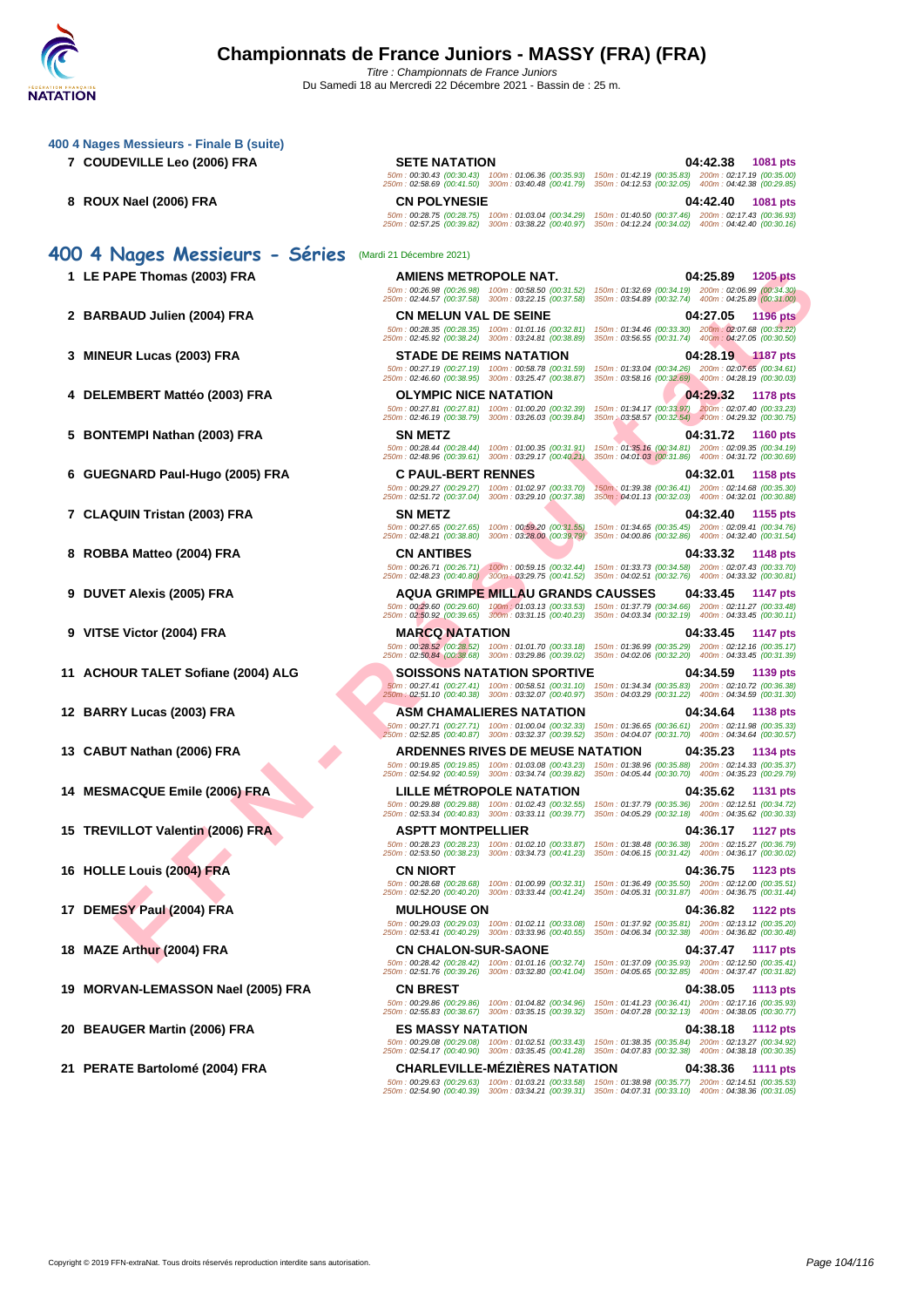|    | 400 4 Nages Messieurs - Séries (suite)                                                                                                        |                                                                                                                                                                                                                       |                                                                                                            |                             |
|----|-----------------------------------------------------------------------------------------------------------------------------------------------|-----------------------------------------------------------------------------------------------------------------------------------------------------------------------------------------------------------------------|------------------------------------------------------------------------------------------------------------|-----------------------------|
|    | 22 GARDIN Lucas (2006) FRA                                                                                                                    | <b>AN ROMORANTIN</b><br>50m : 00:29.92 (00:29.92) 100m : 01:04.14 (00:34.22) 150m : 01:40.35 (00:36.21) 200m : 02:16.11 (00:35.76)                                                                                    |                                                                                                            | 04:38.40<br>1111 pts        |
|    | 23 AUGER Amaury (2005) FRA                                                                                                                    | 250m: 02:54.53 (00:38.42) 300m: 03:33.18 (00:38.65)<br><b>OLYMPIC NICE NATATION</b>                                                                                                                                   | 350m: 04:06.54 (00:33.36) 400m: 04:38.40 (00:31.86)                                                        | 04:38.60<br>1109 pts        |
|    |                                                                                                                                               | 50m: 00:28.96 (00:28.96) 100m: 01:02.38 (00:33.42)<br>250m: 02:54.89 (00:39.71) 300m: 03:34.91 (00:40.02)                                                                                                             | 150m: 01:39.06 (00:36.68) 200m: 02:15.18 (00:36.12)<br>350m: 04:07.83 (00:32.92) 400m: 04:38.60 (00:30.77) |                             |
|    | 24 DALLE RISBOURG Raphael (2005) FRA                                                                                                          | <b>OLYMPIC NICE NATATION</b>                                                                                                                                                                                          |                                                                                                            | 04:38.81<br><b>1108 pts</b> |
|    |                                                                                                                                               | 50m: 00:30.15 (00:30.15) 100m: 01:05.92 (00:35.77) 150m: 01:40.38 (00:34.46) 200m: 02:14.74 (00:34.36)<br>250m: 02:54.62 (00:39.88) 300m: 03:34.47 (00:39.85) 350m: 04:06.92 (00:32.45) 400m: 04:38.81 (00:31.89)     |                                                                                                            |                             |
| 25 | <b>ENDLE Borys (2005) FRA</b>                                                                                                                 | <b>MULHOUSE ON</b>                                                                                                                                                                                                    |                                                                                                            | 04:39.33<br>1104 pts        |
|    |                                                                                                                                               | 50m: 00:28.92 (00:28.92) 100m: 01:02.46 (00:33.54) 150m: 01:40.19 (00:37.73) 200m: 02:17.82 (00:37.63)<br>250m: 02:56.12 (00:38.30) 300m: 03:35.54 (00:39.42) 350m: 04:07.96 (00:32.42) 400m: 04:39.33 (00:31.37)     |                                                                                                            |                             |
|    | 26 ROUX Nael (2006) FRA                                                                                                                       | <b>CN POLYNESIE</b>                                                                                                                                                                                                   |                                                                                                            | 04:39.44<br><b>1103 pts</b> |
|    |                                                                                                                                               | 50m : 00:28.62 (00:28.62) 100m : 01:02.18 (00:33.56) 150m : 01:38.80 (00:36.62) 200m : 02:15.28 (00:36.48)<br>250m: 02:54.73 (00:39.45) 300m: 03:35.75 (00:41.02) 350m: 04:07.90 (00:32.15) 400m: 04:39.44 (00:31.54) |                                                                                                            |                             |
|    | 27 JUGE Noah (2006) FRA                                                                                                                       | <b>MARTIGUES NATATION</b>                                                                                                                                                                                             |                                                                                                            | 04:40.29<br><b>1097 pts</b> |
|    |                                                                                                                                               | 50m: 00:28.35 (00:28.35) 100m: 01:01.16 (00:32.81) 150m: 01:36.46 (00:35.30) 200m: 02:12.24 (00:35.78)<br>250m: 02:53.57 (00:41.33) 300m: 03:35.52 (00:41.95) 350m: 04:07.80 (00:32,28) 400m: 04:40.29 (00:32.49)     |                                                                                                            |                             |
|    | 28 MAUBERT Florian (2005) FRA                                                                                                                 | <b>ARDENNES RIVES DE MEUSE NATATION</b>                                                                                                                                                                               |                                                                                                            | 04:40.38<br><b>1096 pts</b> |
|    |                                                                                                                                               | 50m: 00:29.33 (00:29.33) 100m: 01:02.54 (00:33.21) 150m: 01:38.26 (00:35.72) 200m: 02:13.03 (00:34.77)<br>250m: 02:55.36 (00:42.33) 300m: 03:37.70 (00:42.34) 350m: 04:09.55 (00:31.85) 400m: 04:40.38 (00:30.83)     |                                                                                                            |                             |
|    | 29 LESERT Vincent (2003) FRA                                                                                                                  | <b>STADE BETHUNE PELICAN CLUB</b><br>50m: 00:28.46 (00:28.46) 100m: 01:01.65 (00:33.19)                                                                                                                               | 150m: 01:37.79 (00:36.14) 200m: 02:14.34 (00:36.55)                                                        | 04:40.81<br>1093 pts        |
|    |                                                                                                                                               | 250m: 02:54.71 (00:40.37) 300m: 03:35.44 (00:40.73)                                                                                                                                                                   | 350m: 04:08.72 (00:33.28) 400m: 04:40.81 (00:32.09)                                                        |                             |
|    | 30   MULLER Hugo (2004) FRA                                                                                                                   | <b>AQUATIC CLUB BOURGES</b><br>50m: 00:29.15 (00:29.15) 100m: 01:02.87 (00:33.72)                                                                                                                                     | 150m: 01:39.35 (00:36.48) 200m: 02:14.38 (00:35.03)                                                        | 04:40.97<br>1092 pts        |
|    |                                                                                                                                               | 250m: 02:55.57 (00:41.19) 300m: 03:36.79 (00:41.22)                                                                                                                                                                   | 350m: 04:09.31 (00:32.52) 400m: 04:40.97 (00:31.66)                                                        |                             |
|    | <b>HABIT Eliott (2004) FRA</b>                                                                                                                | <b>SETE NATATION</b><br>50m: 00:28.75 (00:28.75) 100m: 01:01.99 (00:33.24)                                                                                                                                            | 150m: 01:39.59 (00:37.60) 200m: 02:15.61 (00:36.02)                                                        | 04:42.39<br><b>1081 pts</b> |
|    |                                                                                                                                               | 250m: 02:56.12 (00:40.51) 300m: 03:38.67 (00:42.55)                                                                                                                                                                   | 350m: 04:11.59 (00:32.92) 400m: 04:42.39 (00:30.80)                                                        |                             |
|    | 32 GALLE-MICHON Evan (2006) FRA                                                                                                               | <b>GRENOBLE ALP'38</b><br>50m : 00:29.87 (00:29.87) 100m : 01:05.22 (00:35.35) 150m : 01:08.52 (00:3.30) 200m : 01:39.95 (00:31.43) 50m : 01:39.95 (00:31.43) 50m : 01:39.95 (00:31.43)                               |                                                                                                            | 04:42.52<br><b>1080 pts</b> |
|    |                                                                                                                                               | <b>CHARLEVILLE-MEZIERES NATATION</b>                                                                                                                                                                                  |                                                                                                            |                             |
|    | 33 DELAIE Yanis (2004) FRA                                                                                                                    | 50m: 00:28.03 (00:28.03) 100m: 01:00.51 (00:32.48) 150m: 01:36.31 (00:35.80) 200m: 02:11.17 (00:34.86)                                                                                                                |                                                                                                            | 04:42.57<br>1080 pts        |
|    | 34 CAMUS Tom (2004) FRA                                                                                                                       | 250m: 02:53.02 (00:41.85) 300m: 03:35.24 (00:42.22) 350m: 04:08.95 (00:33.71) 400m: 04:42.57 (00:33.62)<br><b>AQUATIC CLUB BOURGES</b>                                                                                |                                                                                                            | 04:44.99                    |
|    |                                                                                                                                               | 50m: 00:29.67 (00:29.67) 100m: 01:02.95 (00:33.28) 150m: 01:40.73 (00:37.78) 200m: 02:17.08 (00:36.35)                                                                                                                |                                                                                                            | 1063 pts                    |
|    | 35   COUDEVILLE Leo (2006) FRA                                                                                                                | 250m: 02:57.77 (00:40.69) 300m: 03:38.42 (00:40.65) 350m: 04:12.55 (00:34.13) 400m: 04:44.99 (00:32.44)<br><b>SETE NATATION</b>                                                                                       |                                                                                                            | 04:46.11<br>1055 pts        |
|    |                                                                                                                                               | 50m: 00:29.87 (00:29.87) 100m: 01:05.33 (00:35.46) 150m: 01:41.34 (00:36.01) 200m: 02:16.54 (00:35.20)<br>250m: 02:59.45 (00:42.91) 300m: 03:42.05 (00:42.60) 350m: 04:14.85 (00:32.80) 400m: 04:46.11 (00:31.26)     |                                                                                                            |                             |
|    | 36 BANC Ludovic (2006) FRA                                                                                                                    | <b>EN CAEN</b>                                                                                                                                                                                                        |                                                                                                            | 04:49.77<br><b>1028 pts</b> |
|    |                                                                                                                                               | 50m: 00:30.22 (00:30.22) 100m: 01:05.24 (00:35.02) 150m: 01:42.62 (00:37.38) 200m: 02:19.50 (00:36.88)<br>250m: 03:01.37 (00:41.87) 300m: 03:43.29 (00:41.92) 350m: 04:18.06 (00:34.77) 400m: 04:49.77 (00:31.71)     |                                                                                                            |                             |
|    | 37   SALCZER Malcôme (2006) FRA                                                                                                               | <b>OLYMPIC NICE NATATION</b>                                                                                                                                                                                          |                                                                                                            | 04:52.00<br><b>1013 pts</b> |
|    |                                                                                                                                               | 50m: 00:29.43 (00:29.43) 100m: 01:04.06 (00:34.63)<br>250m: 03:00.18 (00:42.40) 300m: 03:44.13 (00:43.95) 350m: 04:18.13 (00:34.00) 400m: 04:52.00 (00:33.87)                                                         | 150m: 01:40.67 (00:36.61) 200m: 02:17.78 (00:37.11)                                                        |                             |
|    | 38   MALISAN-SPANO Mathias (2006) FRA                                                                                                         | <b>SC THIONVILLE</b>                                                                                                                                                                                                  |                                                                                                            | 04:55.01<br>992 pts         |
|    |                                                                                                                                               | 50m: 00:30.50 (00:30.50) 100m: 01:06.83 (00:36.33) 150m: 01:44.01 (00:37.18) 200m: 02:20.58 (00:36.57)<br>250m: 03:04.83 (00:44.25) 300m: 03:48.45 (00:43.62) 350m: 04:22.09 (00:33.64) 400m: 04:55.01 (00:32.92)     |                                                                                                            |                             |
|    | 39 PEREZ Arthur (2006) FRA                                                                                                                    | AQUA GRIMPE MILLAU GRANDS CAUSSES                                                                                                                                                                                     |                                                                                                            | 04:58.43<br>968 pts         |
|    |                                                                                                                                               | 50m: 00:30.36 (00:30.36) 100m: 01:06.81 (00:36.45) 150m: 01:44.98 (00:38.17) 200m: 02:22.03 (00:37.05)<br>250m: 03:05.90 (00:43.87) 300m: 03:49.26 (00:43.36) 350m: 04:24.71 (00:35.45) 400m: 04:58.43 (00:33.72)     |                                                                                                            |                             |
|    | --- TEULE Enzo (2004) FRA                                                                                                                     | <b>CNO ST-GERMAIN-EN-LAYE</b>                                                                                                                                                                                         |                                                                                                            | <b>DNS</b> dec              |
|    |                                                                                                                                               |                                                                                                                                                                                                                       |                                                                                                            |                             |
|    | 4x50 Nage Libre Messieurs - Séries                                                                                                            | (Mardi 21 Décembre 2021)                                                                                                                                                                                              |                                                                                                            |                             |
|    | 1 CHATEIGNER Benjamin (2004) FRA                                                                                                              | <b>CN MARSEILLE</b>                                                                                                                                                                                                   |                                                                                                            | 01:29.31<br><b>1346 pts</b> |
|    | LOPEZ Falemana (2006) FRA                                                                                                                     |                                                                                                                                                                                                                       |                                                                                                            |                             |
|    | <b>DUBREUIL Noe (2003) FRA</b>                                                                                                                |                                                                                                                                                                                                                       |                                                                                                            |                             |
|    | <b>CONSTABLE Enzo (2003) FRA</b>                                                                                                              |                                                                                                                                                                                                                       |                                                                                                            |                             |
|    | 50m : 00:22.60 (00:22.60) 100m : 00:44.52 (00:21.92) 150m : 01:07.20 (00:22.68) 200m : 01:29.31 (00:22.11)<br>2 POUILLART Corentin (2005) FRA | AMIENS METROPOLE NAT.                                                                                                                                                                                                 |                                                                                                            | 01:30.65<br><b>1324 pts</b> |
|    |                                                                                                                                               |                                                                                                                                                                                                                       |                                                                                                            |                             |
|    | DABIN John-William (2004) FRA                                                                                                                 |                                                                                                                                                                                                                       |                                                                                                            |                             |
|    | LEMARCHAND Antonn (2004) FRA                                                                                                                  |                                                                                                                                                                                                                       |                                                                                                            |                             |
|    | HUDAN Nathan (2003) FRA<br>50m : 00:23.09 (00:23.09) 100m : 00:45.64 (00:22.55) 150m : 01:08.28 (00:22.64) 200m : 01:30.65 (00:22.37)         |                                                                                                                                                                                                                       |                                                                                                            |                             |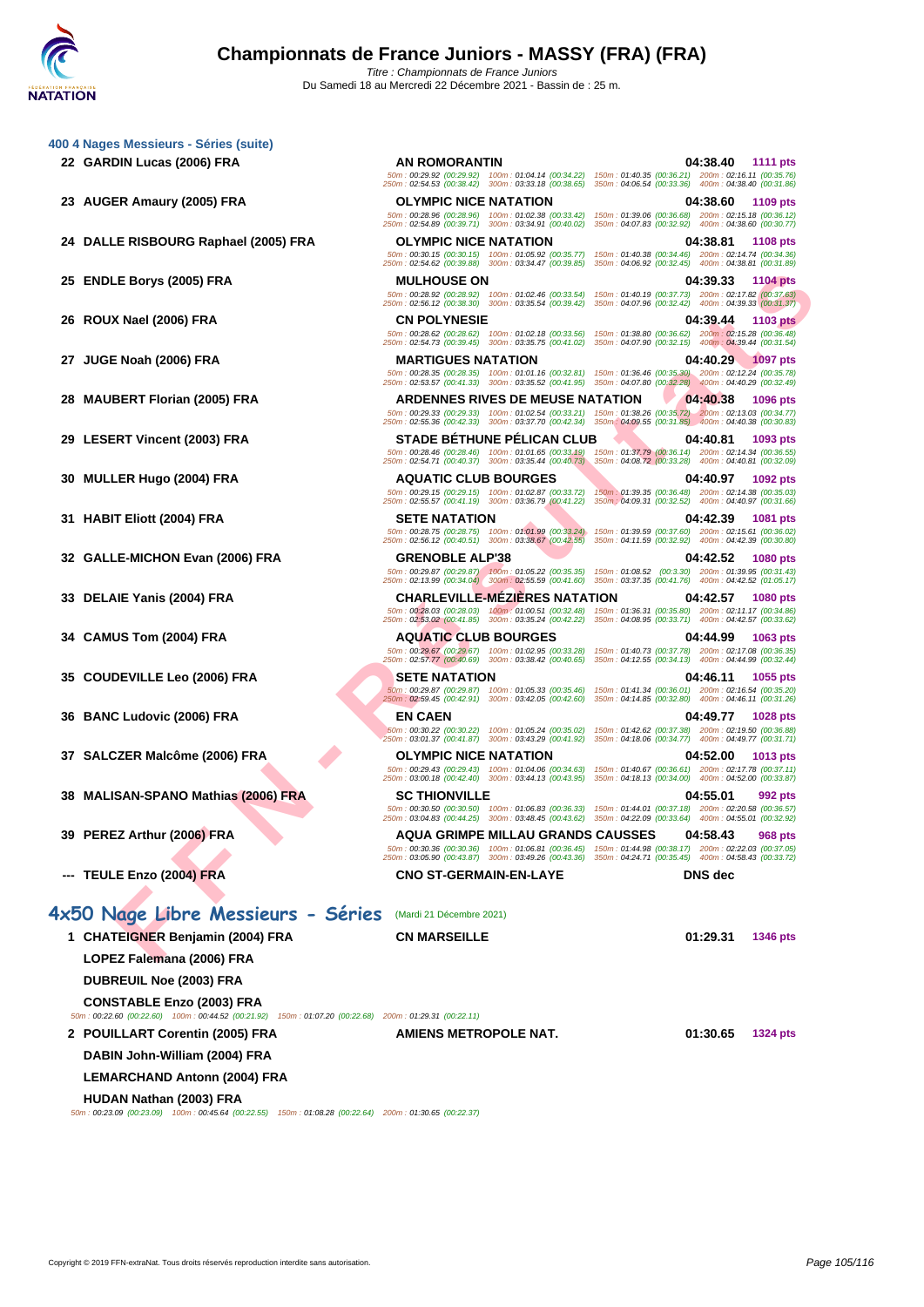

| 4x50 Nage Libre Messieurs - Séries (suite)<br>3 PERESSE Justin (2003) FRA                                                                              | <b>CN BREST</b>                    | 01:31.07 | <b>1317 pts</b> |
|--------------------------------------------------------------------------------------------------------------------------------------------------------|------------------------------------|----------|-----------------|
| <b>CAOUEN Mathis (2004) FRA</b>                                                                                                                        |                                    |          |                 |
| GILBERT Elouan (2004) FRA                                                                                                                              |                                    |          |                 |
| LE GOFYann (2003) FRA<br>50m: 00:22.50 (00:22.50) 100m: 00:45.45 (00:22.95) 150m: 01:08.93 (00:23.48) 200m: 01:31.07 (00:22.14)                        |                                    |          |                 |
| 4 D'AGATA Alexandre (2004) FRA                                                                                                                         | <b>DAUPHINS TOULOUSE OEC</b>       | 01:31.33 | <b>1313 pts</b> |
| <b>BARADAT Mats (2003) FRA</b>                                                                                                                         |                                    |          |                 |
| BARBE Ryan (2003) FRA                                                                                                                                  |                                    |          |                 |
| <b>CHAUSSON Stanislas (2003) FRA</b>                                                                                                                   |                                    |          |                 |
| 50m: 00:23.40 (00:23.40) 100m: 00:46.54 (00:23.14) 150m: 01:09.37 (00:22.83) 200m: 01:31.33 (00:21.96)                                                 |                                    |          |                 |
| 5 AIRAUD Yohan (2004) FRA                                                                                                                              | <b>OLYMPIC NICE NATATION</b>       | 01:31.70 | <b>1307 pts</b> |
| <b>ARKHANGELSKY Michel (2005) RUS</b>                                                                                                                  |                                    |          |                 |
| ICYK Tristan (2005) FRA                                                                                                                                |                                    |          |                 |
| <b>BAUDIN CHASSIGNEUX Clément (2004) FRA</b><br>50m: 00:22.50 (00:22.50) 100m: 00:45.36 (00:22.86) 150m: 01:08.82 (00:23.46) 200m: 01:31.70 (00:22.88) |                                    |          |                 |
| 6 ALVES TORRES Paul (2003) FRA                                                                                                                         | <b>CN MARSEILLE</b>                | 01:31.80 | 1305 pts        |
| <b>DESCAMPS Aurelien (2003) FRA</b>                                                                                                                    |                                    |          |                 |
| <b>ANDRE Jules (2004) FRA</b>                                                                                                                          |                                    |          |                 |
| <b>SCHREUS Esper (2003) NED</b><br>50m: 00:22.87 (00:22.87) 100m: 00:45.77 (00:22.90) 150m: 01:08.34 (00:22.57) 200m: 01:31.80 (00:23.46)              |                                    |          |                 |
| 7 MAZELLIER Nans (2004) FRA                                                                                                                            | A ASEC NATATION SAINT-PAUL REUNION | 01:33.68 | <b>1274 pts</b> |
| MADY Dayan (2005) FRA                                                                                                                                  |                                    |          |                 |
| <b>LOUISE Matys (2006) FRA</b>                                                                                                                         |                                    |          |                 |
| <b>BORDIER Timéo (2005) FRA</b>                                                                                                                        |                                    |          |                 |
| 50m: 00:22.51 (00:22.51) 100m: 00:45.55 (00:23.04) 150m: 01:10.12 (00:24.57) 200m: 01:33.68 (00:23.56)                                                 | <b>CN ANTIBES</b>                  | 01:33.98 |                 |
| 8 ROBBA Matteo (2004) FRA<br><b>BRICOUT Pacome (2005) FRA</b>                                                                                          |                                    |          | <b>1270 pts</b> |
| RAGUENAUD Romain (2004) FRA                                                                                                                            |                                    |          |                 |
|                                                                                                                                                        |                                    |          |                 |
| SIBUET Raphaël (2005) FRA<br>50m: 00:23.04 (00:23.04) 100m: 00:47.11 (00:24.07) 150m: 01:10.15 (00:23.04) 200m: 01:33.98 (00:23.83)                    |                                    |          |                 |
| 8 HOUTI Fares (2003) FRA                                                                                                                               | <b>CANET 66 NATATION</b>           | 01:33.98 | <b>1270 pts</b> |
| <b>BERNABE Clarence (2005) FRA</b>                                                                                                                     |                                    |          |                 |
| <b>LOMBART Arthur (2005) FRA</b>                                                                                                                       |                                    |          |                 |
| GILLINGHAM Joseph (2004) FRA                                                                                                                           |                                    |          |                 |
| 50m : 00:23.56 (00:23.56) 100m : 00:46.72 (00:23.16) 150m : 01:10.99 (00:24.27) 200m : 01:33.98 (00:22.99)<br>10 AQUILINA Alexandre (2003) FRA         | <b>SAINT-RAPHAEL NATATION</b>      | 01:34.38 | 1263 pts        |
| <b>CARRARA Yanis (2006) FRA</b>                                                                                                                        |                                    |          |                 |
| POURCEL Romain (2004) FRA                                                                                                                              |                                    |          |                 |
| PELEY Lucas (2003) FRA                                                                                                                                 |                                    |          |                 |
| 50m : 00:23.36 (00:23.36) 100m : 00:46.46 (00:23.10) 150m : 01:10.45 (00:23.99) 200m : 01:34.38 (00:23.93)                                             |                                    |          |                 |
| 11 DUTHU Jules (2004) FRA                                                                                                                              | <b>ALLIANCE DIJON NATATION</b>     | 01:37.19 | <b>1219 pts</b> |
| <b>MUSITELLI Enzo (2003) FRA</b>                                                                                                                       |                                    |          |                 |
| <b>NOGUES Ronan (2005) FRA</b>                                                                                                                         |                                    |          |                 |
| <b>MERKEL Luc (2005) FRA</b><br>50m : 00:24.20 (00:24.20) 100m : 00:48.60 (00:24.40) 150m : 01:13.86 (00:25.26) 200m : 01:37.19 (00:23.33)             |                                    |          |                 |
| 12 VIDAL Etienne (2003) FRA                                                                                                                            | AQUA GRIMPE MILLAU GRANDS CAUSSES  | 01:37.22 | <b>1218 pts</b> |
| <b>DUVET Alexis (2005) FRA</b>                                                                                                                         |                                    |          |                 |
| PEREZ Arthur (2006) FRA                                                                                                                                |                                    |          |                 |
| GALZIN Oscar (2004) FRA<br>50m : 00:23.07 (00:23.07) 100m : 00:47.30 (00:24.23) 150m : 01:12.81 (00:25.51) 200m : 01:37.22 (00:24.41)                  |                                    |          |                 |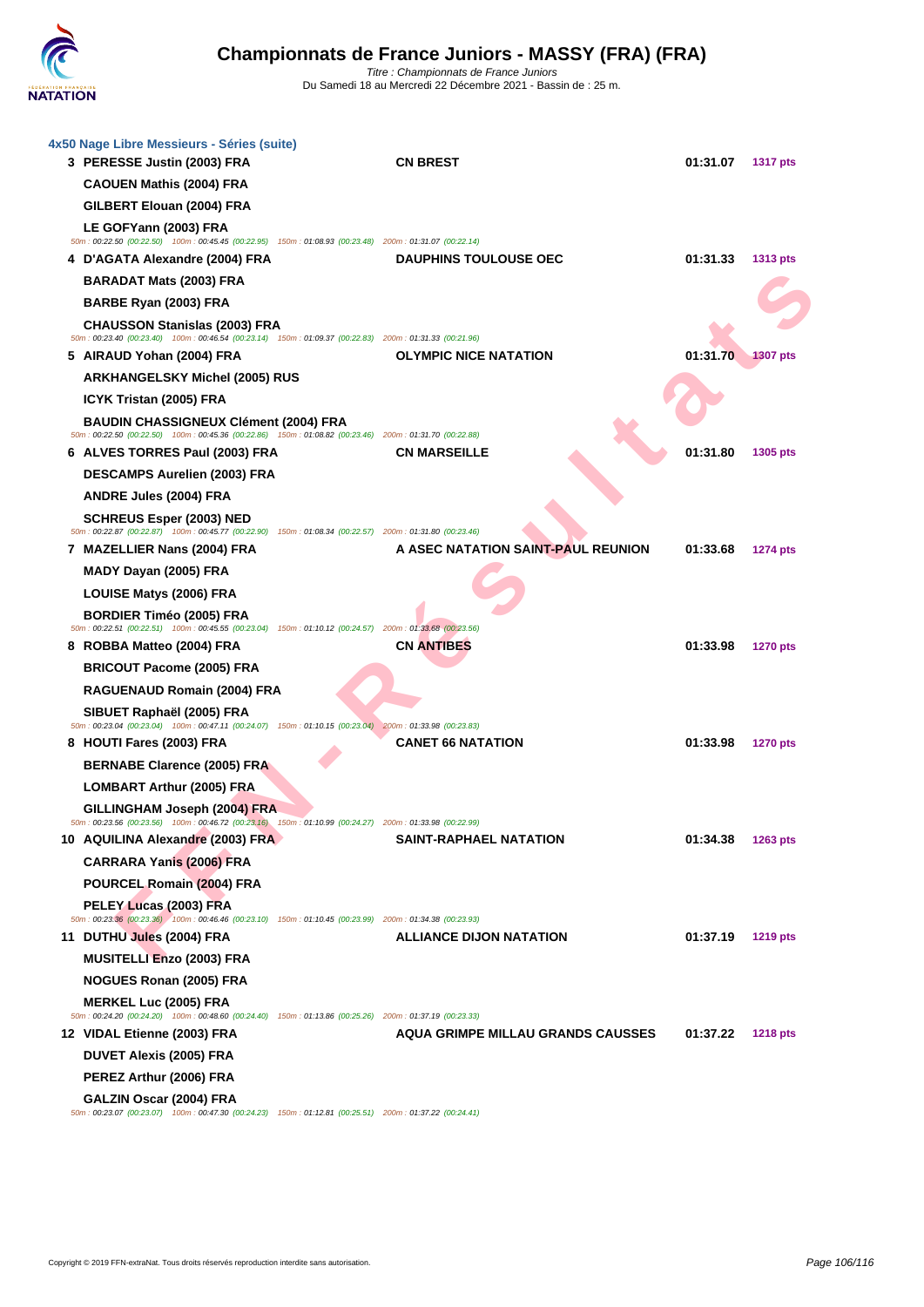

| 4x50 Nage Libre Messieurs - Séries (suite)<br>13 FERRETTE-PEYRONNET Nathan (2006) FRA                                                       | <b>CN CHALON-SUR-SAONE</b>            | 01:37.34   | <b>1216 pts</b> |
|---------------------------------------------------------------------------------------------------------------------------------------------|---------------------------------------|------------|-----------------|
| ROLET Adan (2006) FRA                                                                                                                       |                                       |            |                 |
| EL FAQIR Waël (2006) FRA                                                                                                                    |                                       |            |                 |
| <b>JUSTINE Nicolas (2006) FRA</b><br>50m: 00:24.76 (00:24.76) 100m: 00:48.63 (00:23.87) 150m: 01:13.43 (00:24.80) 200m: 01:37.34 (00:23.91) |                                       |            |                 |
| 14 NSEMBENE Nathan (2004) FRA                                                                                                               | <b>AQUATIC CLUB BOURGES</b>           | 01:37.47   | <b>1214 pts</b> |
| <b>MARIE JOSEPBaptiste (2004) FRA</b>                                                                                                       |                                       |            |                 |
| SEDILLEAU Leo (2005) FRA                                                                                                                    |                                       |            |                 |
| CAMUS Tom (2004) FRA<br>50m: 00:23.27 (00:23.27) 100m: 00:47.57 (00:24.30) 150m: 01:12.38 (00:24.81) 200m: 01:37.47 (00:25.09)              |                                       |            |                 |
| 15 PANNUTI Sandro (2004) FRA                                                                                                                | <b>OLYMPIC NICE NATATION</b>          | 01:38.94   | <b>1191 pts</b> |
| REGA PEZARD Rudy (2005) FRA                                                                                                                 |                                       |            |                 |
| DALLE RISBOURG Raphael (2005) FRA                                                                                                           |                                       |            |                 |
| LE JOLIFNathan (2006) FRA<br>50m: 00:24.30 (00:24.30) 100m: 00:49.53 (00:25.23) 150m: 01:14.00 (00:24.47) 200m: 01:38.94 (00:24.94)         |                                       |            |                 |
| 16 VIANO Lubin (2005) FRA                                                                                                                   | <b>NAT VILLEFRANCHE EN BEAUJOLAIS</b> | 01:39.24   | <b>1187 pts</b> |
| <b>EXPOSITO Angel (2006) FRA</b>                                                                                                            |                                       |            |                 |
| <b>MORMINA Angelo (2004) FRA</b>                                                                                                            |                                       |            |                 |
| RAJOELISOLO Mihatia (2005) FRA<br>50m: 00:24.77 (00:24.77) 100m: 00:49.08 (00:24.31) 150m: 01:14.23 (00:25.15) 200m: 01:39.24 (00:25.01)    |                                       |            |                 |
| 17 MARINO Luis (2005) FRA                                                                                                                   | <b>CN ANTIBES</b>                     | 01:40.38   | 1169 pts        |
| <b>BONIFACE Maxim (2006) FRA</b>                                                                                                            |                                       |            |                 |
| RAFFAT Noah (2006) FRA                                                                                                                      |                                       |            |                 |
| <b>HAMEL Timeo (2006) FRA</b>                                                                                                               |                                       |            |                 |
| 50m : 00:24.78 (00:24.78) 100m : 00:48.87 (00:24.09) 150m : 01:14.43 (00:25.56) 200m : 01:40.38 (00:25.95)<br>18 LEMASSON Théo (2004) FRA   | AS MONACO NATATION                    | 01:40.65   | 1165 pts        |
| <b>DRUENNE Théo (2005) MON</b>                                                                                                              |                                       |            |                 |
| <b>OUMAILIA Enzo (2005) FRA</b>                                                                                                             |                                       |            |                 |
| KHALIL Gaël (2004) FRA                                                                                                                      |                                       |            |                 |
| 50m : 00:24.65 (00:24.65) 100m : 00:50.19 (00:25.54) 150m : 01:15.27 (00:25.08) 200m : 01:40.65 (00:25.38)                                  |                                       |            |                 |
| --- FABRE Marius (2006) FRA                                                                                                                 | <b>DAUPHINS TOULOUSE OEC</b>          | <b>DSQ</b> |                 |
| DEVES Gabin (2003) FRA<br>LEVECQUE Pierre (2005) FRA                                                                                        |                                       |            |                 |
| EVENO Roman (2005) FRA                                                                                                                      |                                       |            |                 |
| --- CROCQ Gaspard (2005) FRA                                                                                                                | <b>C PAUL-BERT RENNES</b>             | <b>DSQ</b> |                 |
| GUEGNARD Paul-Hugo (2005) FRA                                                                                                               |                                       |            |                 |
| <b>BAYLE Victor (2003) FRA</b>                                                                                                              |                                       |            |                 |
| GRASSET-NAZABAL Raphaël (2005) FRA                                                                                                          |                                       |            |                 |
| 4x50 4 Nages Messieurs - Séries (Lundi 20 Décembre 2021)                                                                                    |                                       |            |                 |
| 1 CAOUEN Mathis (2004) FRA                                                                                                                  | <b>CN BREST</b>                       | 01:40.13   | <b>1316 pts</b> |
| LE GOFYann (2003) FRA                                                                                                                       |                                       |            |                 |
| LE CORRE Ivan (2004) FRA                                                                                                                    |                                       |            |                 |
| PERESSE Justin (2003) FRA<br>50m : 00:26.04 (00:26.04) 100m : 00:53.10 (00:27.06) 150m : 01:18.19 (00:25.09) 200m : 01:40.13 (00:21.94)     |                                       |            |                 |
| 2 ANDRE Jules (2004) FRA                                                                                                                    | <b>CN MARSEILLE</b>                   | 01:40.56   | <b>1310 pts</b> |
| <b>CONSTABLE Enzo (2003) FRA</b>                                                                                                            |                                       |            |                 |
| LOPEZ Falemana (2006) FRA                                                                                                                   |                                       |            |                 |
| <b>CHATEIGNER Benjamin (2004) FRA</b>                                                                                                       |                                       |            |                 |
| 50m : 00:25.32 (00:25.32) 100m : 00:54.38 (00:29.06) 150m : 01:17.99 (00:23.61) 200m : 01:40.56 (00:22.57)                                  |                                       |            |                 |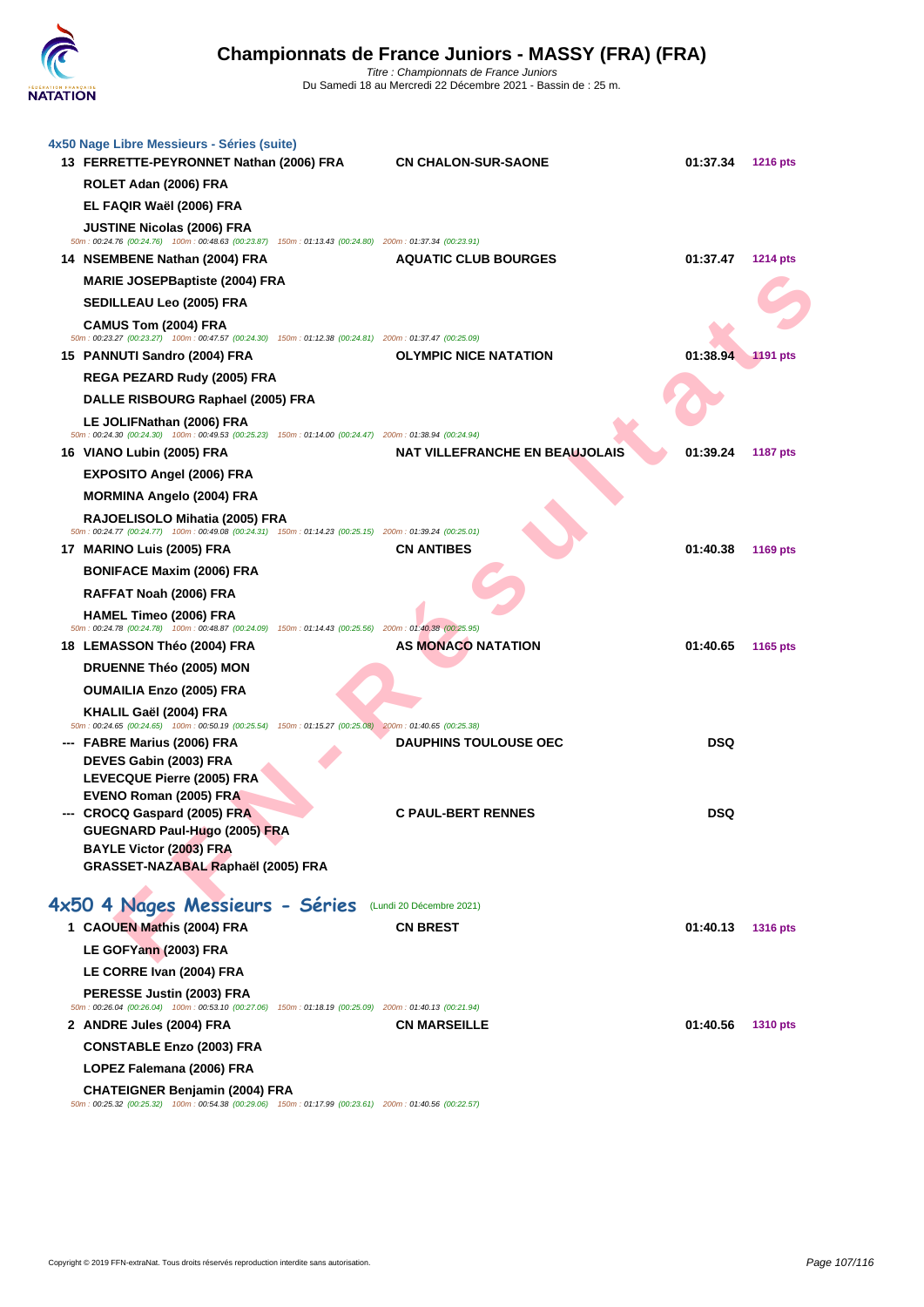

| 4x50 4 Nages Messieurs - Séries (suite)<br>3 ALVES TORRES Paul (2003) FRA                                                                              | <b>CN MARSEILLE</b>                | 01:40.64 | 1309 pts        |
|--------------------------------------------------------------------------------------------------------------------------------------------------------|------------------------------------|----------|-----------------|
| <b>SCHREUS Esper (2003) NED</b>                                                                                                                        |                                    |          |                 |
| <b>DESCAMPS Aurelien (2003) FRA</b>                                                                                                                    |                                    |          |                 |
| <b>DUBREUIL Noe (2003) FRA</b><br>50m: 00:25.57 (00:25.57) 100m: 00:53.77 (00:28.20) 150m: 01:18.43 (00:24.66) 200m: 01:40.64 (00:22.21)               |                                    |          |                 |
| 4 PIAZZA Romain (2005) FRA                                                                                                                             | AMIENS METROPOLE NAT.              | 01:40.79 | 1306 pts        |
| LE PAPE Thomas (2003) FRA                                                                                                                              |                                    |          |                 |
| <b>POUILLART Corentin (2005) FRA</b>                                                                                                                   |                                    |          |                 |
| DABIN John-William (2004) FRA<br>50m: 00:26.39 (00:26.39) 100m: 00:54.55 (00:28.16) 150m: 01:18.50 (00:23.95) 200m: 01:40.79 (00:22.29)                |                                    |          |                 |
| 5 ARKHANGELSKY Michel (2005) RUS                                                                                                                       | <b>OLYMPIC NICE NATATION</b>       | 01:40.93 | <b>1305 pts</b> |
| DELEMBERT Mattéo (2003) FRA                                                                                                                            |                                    |          |                 |
| AIRAUD Yohan (2004) FRA                                                                                                                                |                                    |          |                 |
| <b>BAUDIN CHASSIGNEUX Clément (2004) FRA</b><br>50m: 00:25.17 (00:25.17) 100m: 00:54.46 (00:29.29) 150m: 01:17.96 (00:23.50) 200m: 01:40.93 (00:22.97) |                                    |          |                 |
| 6 CHAUSSON Stanislas (2003) FRA                                                                                                                        | <b>DAUPHINS TOULOUSE OEC</b>       | 01:42.76 | 1279 pts        |
| FABRE Marius (2006) FRA                                                                                                                                |                                    |          |                 |
| D'AGATA Alexandre (2004) FRA                                                                                                                           |                                    |          |                 |
| <b>BARADAT Mats (2003) FRA</b><br>50m: 00:26.14 (00:26.14) 100m: 00:55.48 (00:29.34) 150m: 01:19.55 (00:24.07) 200m: 01:42.76 (00:23.21)               |                                    |          |                 |
| 7 BRICOUT Pacome (2005) FRA                                                                                                                            | <b>CN ANTIBES</b>                  | 01:42.78 | <b>1279 pts</b> |
| <b>MARINO Luis (2005) FRA</b>                                                                                                                          |                                    |          |                 |
| ROBBA Matteo (2004) FRA                                                                                                                                |                                    |          |                 |
| RAGUENAUD Romain (2004) FRA<br>50m: 00:25.98 (00:25.98) 100m: 00:55.38 (00:29.40) 150m: 01:19.80 (00:24.42) 200m: 01:42.78 (00:22.98)                  |                                    |          |                 |
| 8 MAZELLIER Nans (2004) FRA                                                                                                                            | A ASEC NATATION SAINT-PAUL REUNION | 01:43.59 | <b>1268 pts</b> |
| LOUISE Matys (2006) FRA                                                                                                                                |                                    |          |                 |
| <b>BORDIER Timéo (2005) FRA</b>                                                                                                                        |                                    |          |                 |
| MADY Dayan (2005) FRA                                                                                                                                  |                                    |          |                 |
| 50m: 00:25.95 (00:25.95) 100m: 00:55.22 (00:29.27) 150m: 01:20.60 (00:25.38) 200m: 01:43.59 (00:22.99)<br>9 SALIGA Brice (2005) FRA                    | <b>SAINT-RAPHAEL NATATION</b>      | 01:43.65 | <b>1267 pts</b> |
| DUCCI Mathis (2004) FRA                                                                                                                                |                                    |          |                 |
| PELEY Lucas (2003) FRA                                                                                                                                 |                                    |          |                 |
| <b>AQUILINA Alexandre (2003) FRA</b>                                                                                                                   |                                    |          |                 |
| 50m: 00:26.82 (00:26.82) 100m: 00:55.92 (00:29.10) 150m: 01:20.53 (00:24.61) 200m: 01:43.65 (00:23.12)                                                 |                                    |          |                 |
| 10 WAGNER Guillaume (2004) FRA                                                                                                                         | <b>CN CHALON-SUR-SAONE</b>         | 01:43.72 | <b>1266 pts</b> |
| FREROT Thomas (2003) FRA                                                                                                                               |                                    |          |                 |
| RIVIERE Clément (2003) FRA                                                                                                                             |                                    |          |                 |
| RAMAUX Lucas (2004) FRA<br>50m: 00:27.29 (00:27.29) 100m: 00:56.38 (00:29.09) 150m: 01:19.91 (00:23.53) 200m: 01:43.72 (00:23.81)                      |                                    |          |                 |
| 11 AIT MESBASid Ahmed Lounis (2005) ALG                                                                                                                | <b>CN BREST</b>                    | 01:44.71 | <b>1252 pts</b> |
| GARO Erwan (2005) FRA                                                                                                                                  |                                    |          |                 |
| <b>MORVAN-LEMASSON Nael (2005) FRA</b>                                                                                                                 |                                    |          |                 |
| GILBERT Elouan (2004) FRA<br>50m: 00:26.35 (00:26.35) 100m: 00:55.22 (00:28.87) 150m: 01:21.13 (00:25.91) 200m: 01:44.71 (00:23.58)                    |                                    |          |                 |
| 12 GILLINGHAM Joseph (2004) FRA                                                                                                                        | <b>CANET 66 NATATION</b>           | 01:45.14 | <b>1246 pts</b> |
| <b>LOMBART Arthur (2005) FRA</b>                                                                                                                       |                                    |          |                 |
| <b>BERNABE Clarence (2005) FRA</b>                                                                                                                     |                                    |          |                 |
| <b>HOUTI Fares (2003) FRA</b><br>50m : 00:28.03 (00:28.03) 100m : 00:58.30 (00:30.27) 150m : 01:22.13 (00:23.83) 200m : 01:45.14 (00:23.01)            |                                    |          |                 |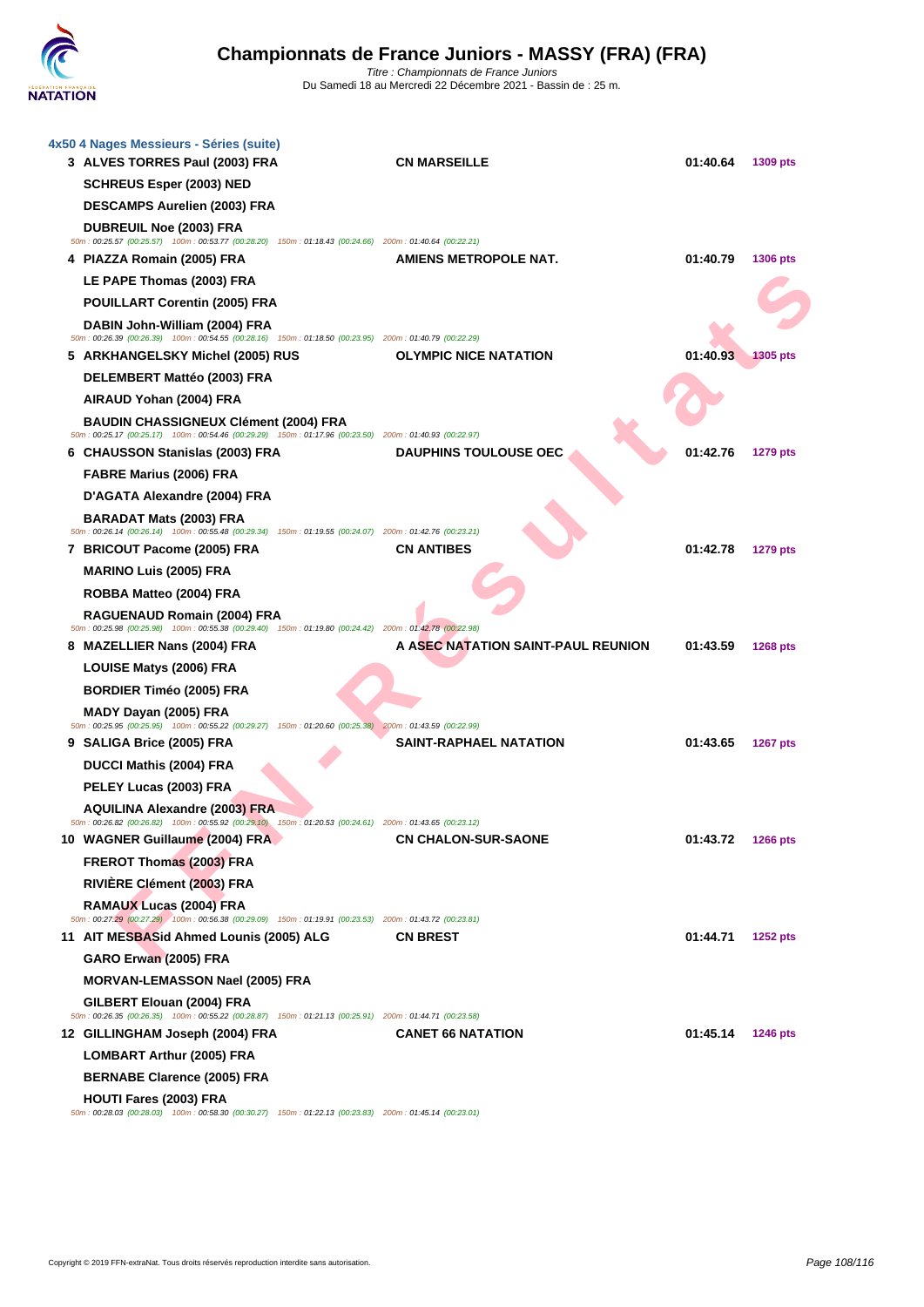

| 4x50 4 Nages Messieurs - Séries (suite)<br>13 EXPOSITO Angel (2006) FRA                                                                       | <b>NAT VILLEFRANCHE EN BEAUJOLAIS</b>    | 01:45.57   | 1241 pts        |
|-----------------------------------------------------------------------------------------------------------------------------------------------|------------------------------------------|------------|-----------------|
| VIANO Lubin (2005) FRA                                                                                                                        |                                          |            |                 |
| <b>MORMINA Angelo (2004) FRA</b>                                                                                                              |                                          |            |                 |
| RAJOELISOLO Mihatia (2005) FRA<br>50m : 00:26.77 (00:26.77) 100m : 00:55.01 (00:28.24) 150m : 01:20.63 (00:25.62) 200m : 01:45.57 (00:24.94)  |                                          |            |                 |
| 14 CLAQUIN Tristan (2003) FRA                                                                                                                 | <b>SN METZ</b>                           | 01:46.57   | <b>1227 pts</b> |
| <b>WERHANN Jonah (2003) FRA</b>                                                                                                               |                                          |            |                 |
| <b>BONTEMPI Nathan (2003) FRA</b>                                                                                                             |                                          |            |                 |
| DE LAPPARENT Antoine (2006) FRA<br>50m : 00:26.51 (00:26.51) 100m : 00:56.77 (00:30.26) 150m : 01:22.62 (00:25.85) 200m : 01:46.57 (00:23.95) |                                          |            |                 |
| 15 REGA PEZARD Rudy (2005) FRA                                                                                                                | <b>OLYMPIC NICE NATATION</b>             | 01:47.00   | <b>1221 pts</b> |
| <b>AUGER Amaury (2005) FRA</b>                                                                                                                |                                          |            |                 |
| <b>PANNUTI Sandro (2004) FRA</b>                                                                                                              |                                          |            |                 |
| ICYK Tristan (2005) FRA                                                                                                                       |                                          |            |                 |
| 50m: 00:26.67 (00:26.67) 100m: 00:57.67 (00:31.00) 150m: 01:23.46 (00:25.79) 200m: 01:47.00 (00:23.54)<br>16 MARIE JOSEPBaptiste (2004) FRA   | <b>AQUATIC CLUB BOURGES</b>              | 01:47.12   | <b>1220 pts</b> |
| SEDILLEAU Leo (2005) FRA                                                                                                                      |                                          |            |                 |
| <b>MULLER Hugo (2004) FRA</b>                                                                                                                 |                                          |            |                 |
| <b>NSEMBENE Nathan (2004) FRA</b>                                                                                                             |                                          |            |                 |
| 50m: 00:26.63 (00:26.63) 100m: 00:57.32 (00:30.69) 150m: 01:24.32 (00:27.00) 200m: 01:47.12 (00:22.80)                                        |                                          |            |                 |
| 17 BAYLE Victor (2003) FRA                                                                                                                    | <b>C PAUL-BERT RENNES</b>                | 01:47.23   | <b>1218 pts</b> |
| GUEGNARD Paul-Hugo (2005) FRA                                                                                                                 |                                          |            |                 |
| GRASSET-NAZABAL Raphaël (2005) FRA                                                                                                            |                                          |            |                 |
| <b>CROCQ Gaspard (2005) FRA</b><br>50m: 00:27.61 (00:27.61) 100m: 00:56.04 (00:28.43) 150m: 01:22.87 (00:26.83) 200m: 01:47.23 (00:24.36)     |                                          |            |                 |
| 18 LARGERON Pierre (2005) FRA                                                                                                                 | <b>AQUA GRIMPE MILLAU GRANDS CAUSSES</b> | 01:47.29   | <b>1217 pts</b> |
| PEREZ Arthur (2006) FRA                                                                                                                       |                                          |            |                 |
| VIDAL Etienne (2003) FRA                                                                                                                      |                                          |            |                 |
| GALZIN Oscar (2004) FRA<br>50m: 00:25.97 (00:25.97) 100m: 00:58.44 (00:32.47) 150m: 01:23.54 (00:25.10) 200m: 01:47.29 (00:23.75)             |                                          |            |                 |
| 19 LE ROUX Yanis (2005) FRA                                                                                                                   | <b>AQUA CLUB PONTAULT-ROISSY</b>         | 01:48.72   | 1198 pts        |
| MINARD Finn (2006) FRA                                                                                                                        |                                          |            |                 |
| POULIQUEN Mael (2003) FRA                                                                                                                     |                                          |            |                 |
| <b>CHAULIAGUET Ethan (2005) FRA</b>                                                                                                           |                                          |            |                 |
| 50m: 00:28.62 (00:28.62) 100m: 00:59.11 (00:30.49) 150m: 01:24.63 (00:25.52) 200m: 01:48.72 (00:24.09)<br>20 HAMEL Timeo (2006) FRA           | <b>CN ANTIBES</b>                        | 01:50.46   | <b>1175 pts</b> |
| RAFFAT Noah (2006) FRA                                                                                                                        |                                          |            |                 |
| FORLI Baptiste (2006) FRA                                                                                                                     |                                          |            |                 |
| <b>BONIFACE Maxim (2006) FRA</b>                                                                                                              |                                          |            |                 |
| 50m : 00:27.96 (00:27.96) 100m : 00:59.81 (00:31.85) 150m : 01:26.39 (00:26.58) 200m : 01:50.46 (00:24.07)                                    |                                          |            |                 |
| --- EVENO Roman (2005) FRA<br>LEVECQUE Pierre (2005) FRA                                                                                      | <b>DAUPHINS TOULOUSE OEC</b>             | <b>DSQ</b> |                 |
| SCHAUB Rafaël (2006) FRA                                                                                                                      |                                          |            |                 |
| DEVES Gabin (2003) FRA                                                                                                                        |                                          |            |                 |
| 4x50 Nage Libre Mixtes - Séries                                                                                                               | (Samedi 18 Décembre 2021)                |            |                 |
| 1 D'AGATA Alexandre (2004) FRA                                                                                                                | <b>DAUPHINS TOULOUSE OEC</b>             | 01:36.71   | <b>1261 pts</b> |
| <b>CHAUSSON Stanislas (2003) FRA</b>                                                                                                          |                                          |            |                 |
| <b>SAVART Coralie (2004) FRA</b>                                                                                                              |                                          |            |                 |
|                                                                                                                                               |                                          |            |                 |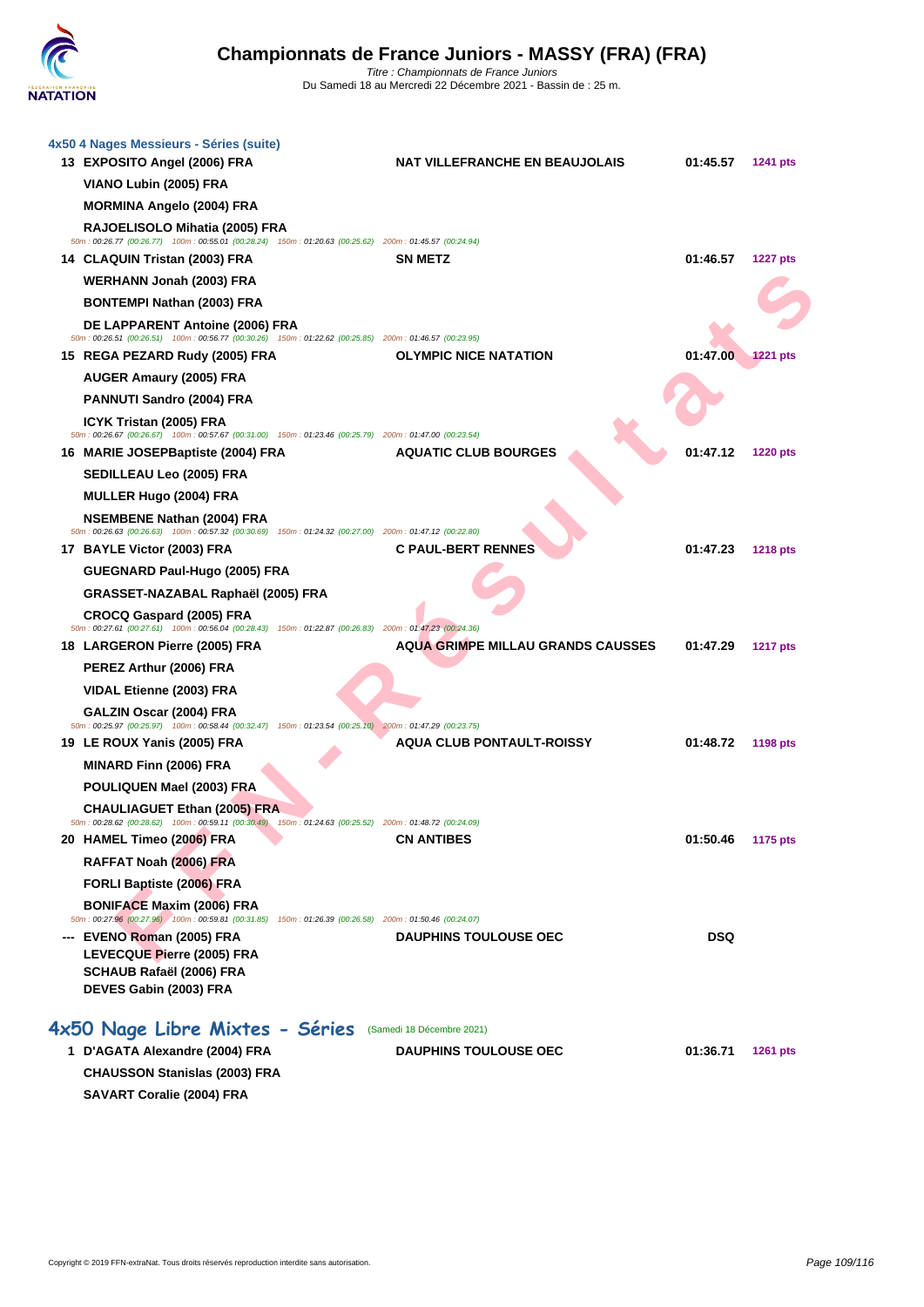| 4x50 Nage Libre Mixtes - Séries (suite)<br><b>CACHOT Albane (2007) FRA</b><br>50m: 00:23.47 (00:23.47) 100m: 00:45.90 (00:22.43) 150m: 01:11.80 (00:25.90) 200m: 01:36.71 (00:24.91) |                               |          |                 |
|--------------------------------------------------------------------------------------------------------------------------------------------------------------------------------------|-------------------------------|----------|-----------------|
| 2 DABIN John-William (2004) FRA                                                                                                                                                      | AMIENS METROPOLE NAT.         | 01:36.81 | 1259 pts        |
| POUILLART Corentin (2005) FRA                                                                                                                                                        |                               |          |                 |
| BURGY Manon (2005) FRA                                                                                                                                                               |                               |          |                 |
| <b>PRUVOT Mathilde (2005) FRA</b>                                                                                                                                                    |                               |          |                 |
| 50m: 00:22.84 (00:22.84) 100m: 00:45.10 (00:22.26) 150m: 01:11.19 (00:26.09) 200m: 01:36.81 (00:25.62)                                                                               | <b>ES MASSY NATATION</b>      | 01:38.08 |                 |
| 3 BRAIZE Neo (2004) FRA<br><b>CRETET Dorian (2003) FRA</b>                                                                                                                           |                               |          | 1236 pts        |
| CARLOS-BROC Zoé (2006) FRA                                                                                                                                                           |                               |          |                 |
| VASQUEZ Lucie (2004) FRA                                                                                                                                                             |                               |          |                 |
| 50m: 00:23.95 (00:23.95) 100m: 00:47.34 (00:23.39) 150m: 01:13.03 (00:25.69) 200m: 01:38.08 (00:25.05)                                                                               |                               |          |                 |
| 4 AQUILINA Alexandre (2003) FRA                                                                                                                                                      | <b>SAINT-RAPHAEL NATATION</b> | 01:38.74 | <b>1224 pts</b> |
| <b>CARRARA Yanis (2006) FRA</b>                                                                                                                                                      |                               |          |                 |
| VIDEMENT Isabelle (2007) FRA                                                                                                                                                         |                               |          |                 |
| <b>PARMENTIER Romane (2006) FRA</b><br>50m: 00:23.32 (00:23.32) 100m: 00:46.68 (00:23.36) 150m: 01:12.55 (00:25.87) 200m: 01:38.74 (00:26.19)                                        |                               |          |                 |
| 5 DE LAPPARENT Antoine (2006) FRA                                                                                                                                                    | <b>SN METZ</b>                | 01:38.87 | <b>1221 pts</b> |
| <b>CLAQUIN Tristan (2003) FRA</b>                                                                                                                                                    |                               |          |                 |
| PREITER Emmy (2005) FRA                                                                                                                                                              |                               |          |                 |
| <b>HESSE Sarah (2005) FRA</b><br>50m: 00:23.96 (00:23.96) 100m: 00:47.06 (00:23.10) 150m: 01:12.62 (00:25.56) 200m: 01:38.87 (00:26.25)                                              |                               |          |                 |
| 6 LOPEZ Falemana (2006) FRA                                                                                                                                                          | <b>CN MARSEILLE</b>           | 01:39.02 | <b>1219 pts</b> |
| <b>CHATEIGNER Benjamin (2004) FRA</b>                                                                                                                                                |                               |          |                 |
| CURCAN Alexandra-roxana (2005) ROU                                                                                                                                                   |                               |          |                 |
| PEREZ Ilyana (2007) FRA<br>50m: 00:22.57 (00:22.57) 100m: 00:44.79 (00:22.22) 150m: 01:10.79 (00:26.00) 200m: 01:39.02 (00:26.23)                                                    |                               |          |                 |
| 7 AIRAUD Yohan (2004) FRA                                                                                                                                                            | <b>OLYMPIC NICE NATATION</b>  | 01:39.09 | <b>1217 pts</b> |
| <b>ARKHANGELSKY Michel (2005) RUS</b>                                                                                                                                                |                               |          |                 |
| DIANA Elsa (2005) FRA                                                                                                                                                                |                               |          |                 |
| <b>ABALLEA Nina (2005) FRA</b>                                                                                                                                                       |                               |          |                 |
| 50m: 00:22.59 (00:22.59) 100m: 00:45.14 (00:22.55)<br>150m: 01:12.09 (00:26.95) 200m: 01:39.09 (00:27.00)                                                                            |                               |          |                 |
| 8 BERNABE Clarence (2005) FRA                                                                                                                                                        | <b>CANET 66 NATATION</b>      | 01:39.54 | 1209 pts        |
| HOUTI Fares (2003) FRA                                                                                                                                                               |                               |          |                 |
| <b>HARISBOURE Ambre (2004) FRA</b>                                                                                                                                                   |                               |          |                 |
| <b>HAMNICRania (2006) FRA</b><br>50m : 00:23.40 (00:23.40) 100m : 00:46.50 (00:23.10) 150m : 01:13.24 (00:26.74) 200m : 01:39.54 (00:26.30)                                          |                               |          |                 |
| 9 AMRANE Mehdi (2005) FRA                                                                                                                                                            | <b>DAUPHINS D'ANNECY</b>      | 01:39.55 | 1209 pts        |
| <b>CHILCOTT Sebastien (2005) FRA</b>                                                                                                                                                 |                               |          |                 |
| ROSSI-BENE Giulia (2006) FRA                                                                                                                                                         |                               |          |                 |
| NDOYE-BROUARD Maty (2004) FRA<br>50m : 00:24.42 (00:24.42) 100m : 00:48.34 (00:23.92) 150m : 01:13.92 (00:25.58) 200m : 01:39.55 (00:25.63)                                          |                               |          |                 |
| 10 ROBBA Matteo (2004) FRA                                                                                                                                                           | <b>CN ANTIBES</b>             | 01:39.85 | <b>1204 pts</b> |
| RAGUENAUD Romain (2004) FRA                                                                                                                                                          |                               |          |                 |
| <b>CHUFFART Claire (2004) FRA</b>                                                                                                                                                    |                               |          |                 |
| <b>CAVERNE Maïli (2007) FRA</b><br>50m: 00:22.75 (00:22.75) 100m: 00:45.95 (00:23.20) 150m: 01:12.90 (00:26.95) 200m: 01:39.85 (00:26.95)                                            |                               |          |                 |
| 11 NSEMBENE Nathan (2004) FRA                                                                                                                                                        | <b>AQUATIC CLUB BOURGES</b>   | 01:39.90 | 1203 pts        |
| <b>MARIE JOSEPBaptiste (2004) FRA</b>                                                                                                                                                |                               |          |                 |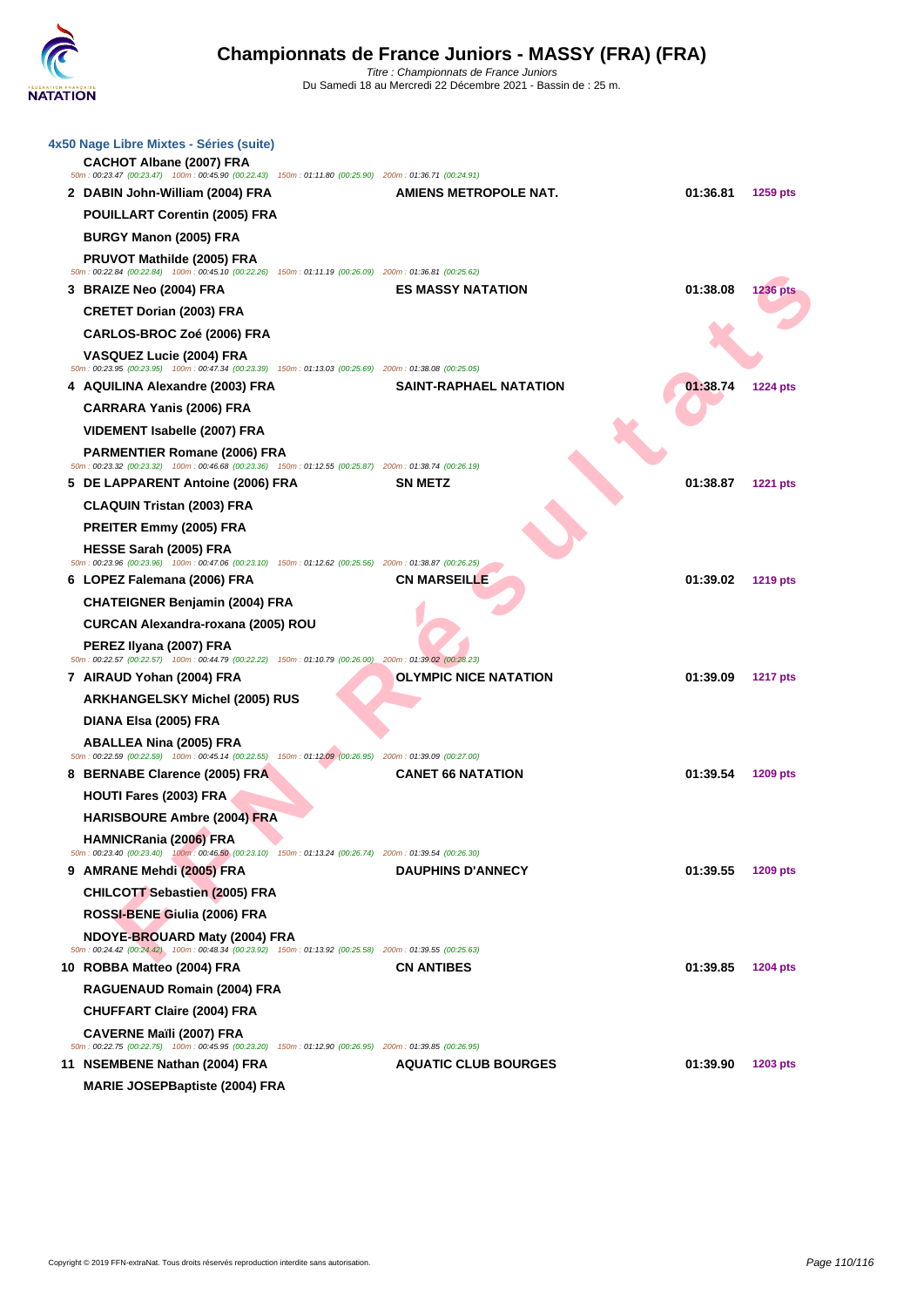| 4x50 Nage Libre Mixtes - Séries (suite)<br><b>SAUDRAIS Svetlana (2004) FRA</b>                                                                                                 |                                          |          |                 |
|--------------------------------------------------------------------------------------------------------------------------------------------------------------------------------|------------------------------------------|----------|-----------------|
| <b>GREMBOKOLE Alicia (2006) FRA</b><br>50m: 00:22.81 (00:22.81) 100m: 00:47.34 (00:24.53) 150m: 01:12.92 (00:25.58) 200m: 01:39.90 (00:26.98)                                  |                                          |          |                 |
| 12 CHALENDAR Alexandre (2006) FRA                                                                                                                                              | <b>STADE FRANÇAIS O COURBEVOIE</b>       | 01:40.25 | <b>1196 pts</b> |
| <b>CHALENDAR Léo (2003) FRA</b>                                                                                                                                                |                                          |          |                 |
| CIMKAUSKAS Shana (2004) FRA                                                                                                                                                    |                                          |          |                 |
| <b>BOUKHTOUCHE Sarah (2005) FRA</b>                                                                                                                                            |                                          |          |                 |
| 50m : 00:23.00 (00:23.00) 100m : 00:46.43 (00:23.43) 150m : 01:13.34 (00:26.91) 200m : 01:40.25 (00:26.91)<br>13 PHILIPPS Alexandre (2006) FRA                                 | <b>RC BRON DECINES NATATION</b>          | 01:41.13 | <b>1180 pts</b> |
| LETERME Jérémy (2003) FRA                                                                                                                                                      |                                          |          |                 |
| <b>MAYLIE LAROSE Aglaé (2005) FRA</b>                                                                                                                                          |                                          |          |                 |
| <b>MAYLIE LAROSE Gladys (2005) FRA</b><br>50m: 00:24.00 (00:24.00) 100m: 00:48.17 (00:24.17) 150m: 01:15.08 (00:26.91) 200m: 01:41.13 (00:26.05)                               |                                          |          |                 |
| 14 FABRE Marius (2006) FRA                                                                                                                                                     | <b>DAUPHINS TOULOUSE OEC</b>             | 01:41.36 | 1176 pts        |
| <b>BARADAT Mats (2003) FRA</b>                                                                                                                                                 |                                          |          |                 |
| AVETAND Tabatha (2005) FRA                                                                                                                                                     |                                          |          |                 |
| GORILLIOT--MOUILLEY Oceane (2007) FRA<br>50m: 00:24.80 (00:24.80) 100m: 00:48.18 (00:23.38) 150m: 01:13.97 (00:25.79) 200m: 01:41.36 (00:27.39)                                |                                          |          |                 |
| 15 VIGUIER Antoine (2003) FRA                                                                                                                                                  | <b>CN CÉVENNES ALÉS</b>                  | 01:42.12 | 1163 pts        |
| ZAID Kaïs (2006) FRA                                                                                                                                                           |                                          |          |                 |
| RADOVICI Béatrice (2004) FRA                                                                                                                                                   |                                          |          |                 |
| <b>VIGUIER Alix (2007) FRA</b><br>50m : 00:23.39 (00:23.39) 100m : 00:47.88 (00:24.49) 150m : 01:15.55 (00:27.67) 200m : 01:42.12 (00:26.57)                                   |                                          |          |                 |
| 16 LETOCART Enzo (2004) FRA                                                                                                                                                    | <b>CN MELUN VAL DE SEINE</b>             | 01:42.37 | <b>1158 pts</b> |
| <b>DUPONT Maxence (2004) FRA</b>                                                                                                                                               |                                          |          |                 |
| LETOCART Luna (2006) FRA                                                                                                                                                       |                                          |          |                 |
| LENOIR Melanie (2006) FRA<br>50m : 00:23.52 (00:23.52) 100m : 00:47.38 (00:23.86) 150m : 01:15.34 (00:27.96) 200m : 01:42.37 (00:27.03)                                        |                                          |          |                 |
| 17 CARUSO Mattéo (2003) FRA                                                                                                                                                    | <b>PAYS D'AIX NATATION</b>               | 01:42.40 | 1158 pts        |
| <b>RONDET Alexis (2006) FRA</b>                                                                                                                                                |                                          |          |                 |
| PAGE Justine (2007) FRA                                                                                                                                                        |                                          |          |                 |
| MAHMOUDI Inès (2007) FRA<br>50m : 00:23.94 (00:23.94) 100m : 00:47.67 (00:23.73) 150m : 01:15.24 (00:27.57) 200m : 01:42.40 (00:27.16)                                         |                                          |          |                 |
| 18 VIDAL Etienne (2003) FRA                                                                                                                                                    | <b>AQUA GRIMPE MILLAU GRANDS CAUSSES</b> | 01:42.42 | <b>1157 pts</b> |
| GALZIN Oscar (2004) FRA                                                                                                                                                        |                                          |          |                 |
| <b>BOUDES Romane (2006) FRA</b>                                                                                                                                                |                                          |          |                 |
| <b>BOUTELOUP Camille (2004) FRA</b>                                                                                                                                            |                                          |          |                 |
| 50m : 00:23.28 (00:23.28) 100m : 00:47.61 (00:24.33) 150m : 01:14.95 (00:27.34) 200m : 01:42.42 (00:27.47)<br>19 CHEKATT Zyad (2006) FRA                                       | <b>TEAM STRASBOURG SNS-ASPTT-PCS</b>     | 01:42.55 | 1155 pts        |
| TIGHZA Ines (2006) FRA                                                                                                                                                         |                                          |          |                 |
| <b>SCHUHLER Lucie (2006) FRA</b>                                                                                                                                               |                                          |          |                 |
| VIALLON Nino (2004) FRA<br>50m: 00:24.49 (00:24.49) 100m: 00:52.20 (00:27.71) 150m: 01:19.43 (00:27.23) 200m: 01:42.55 (00:23.12)                                              |                                          |          |                 |
| 20 LUQUET Maxime (2004) FRA                                                                                                                                                    | <b>EN CAEN</b>                           | 01:42.90 | 1149 pts        |
| <b>BANC Ludovic (2006) FRA</b>                                                                                                                                                 |                                          |          |                 |
| <b>COEFFARD Oriane (2005) FRA</b>                                                                                                                                              |                                          |          |                 |
| <b>HARIVEL Louise (2006) FRA</b><br>50m : 00:23.77 (00:23.77) 100m : 00:48.56 (00:24.79) 150m : 01:15.62 (00:27.06) 200m : 01:42.90 (00:27.28)<br>21 POURCEL Romain (2004) FRA | <b>SAINT-RAPHAEL NATATION</b>            | 01:43.14 | 1145 pts        |
|                                                                                                                                                                                |                                          |          |                 |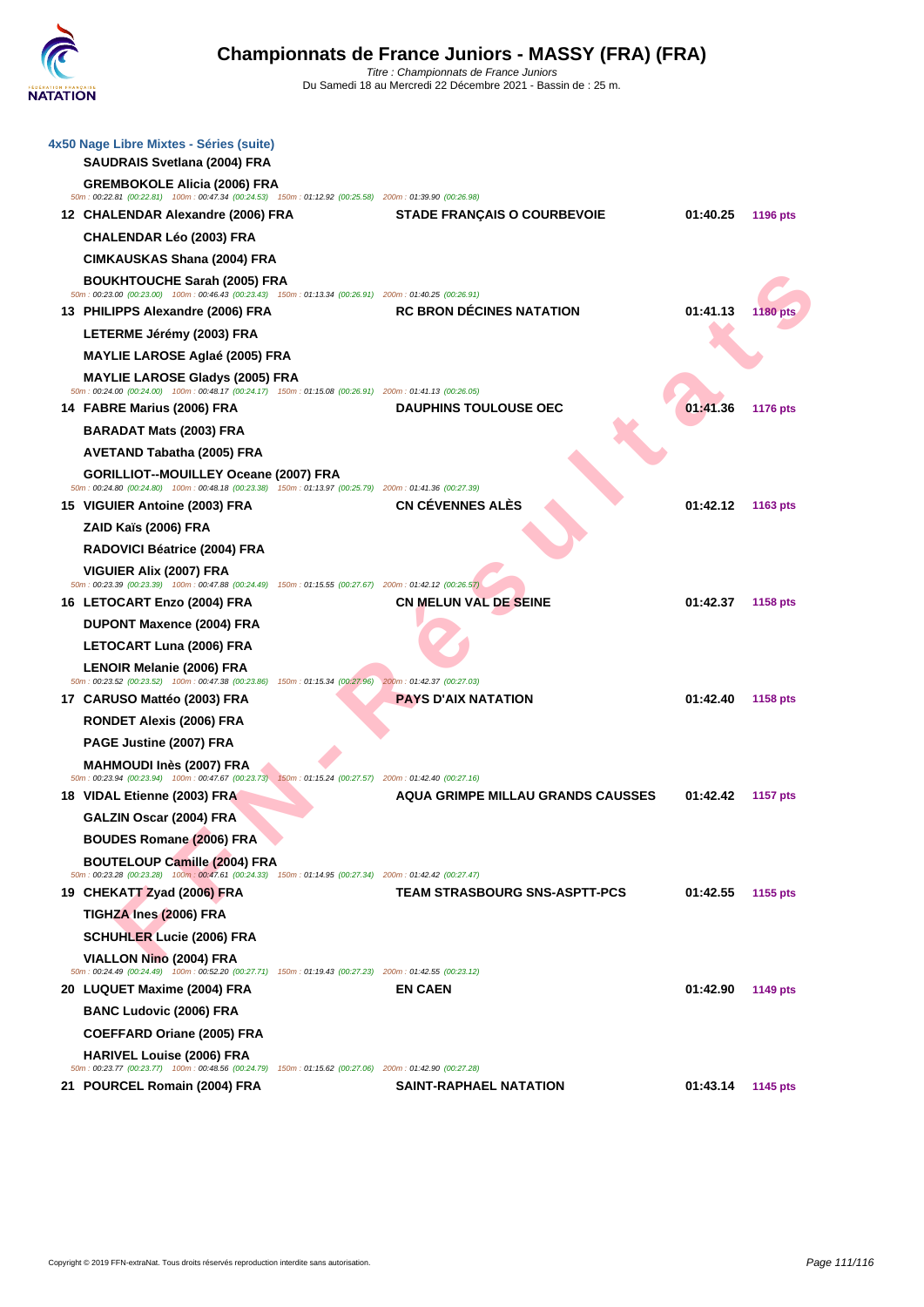| 4x50 Nage Libre Mixtes - Séries (suite)<br>PELEY Lucas (2003) FRA                                                                             |                                 |            |                 |
|-----------------------------------------------------------------------------------------------------------------------------------------------|---------------------------------|------------|-----------------|
| LEGER Camille (2004) FRA                                                                                                                      |                                 |            |                 |
| FOIX Candice (2006) FRA                                                                                                                       |                                 |            |                 |
| 50m : 00:24.46 (00:24.46) 100m : 00:48.38 (00:23.92) 150m : 01:15.02 (00:26.64) 200m : 01:43.14 (00:28.12)                                    |                                 |            |                 |
| 22 CROCQ Gaspard (2005) FRA                                                                                                                   | <b>C PAUL-BERT RENNES</b>       | 01:43.21   | 1143 pts        |
| GUEGNARD Paul-Hugo (2005) FRA                                                                                                                 |                                 |            |                 |
| <b>HAQUIN Krystal (2005) FRA</b>                                                                                                              |                                 |            |                 |
| BIDEAU Evy (2007) FRA<br>50m: 00:24.71 (00:24.71) 100m: 00:49.28 (00:24.57) 150m: 01:16.37 (00:27.09) 200m: 01:43.21 (00:26.84)               |                                 |            |                 |
| 23 BONNAULT Henri (2005) FRA                                                                                                                  | <b>RACING CLUB DE FRANCE</b>    | 01:43.49   | <b>1138 pts</b> |
| POLLACK Alexander (2003) USA                                                                                                                  |                                 |            |                 |
| GARION Iris (2004) FRA                                                                                                                        |                                 |            |                 |
| SOUBIES Beatrice (2005) FRA                                                                                                                   |                                 |            |                 |
| 50m: 00:24.21 (00:24.21) 100m: 00:47.94 (00:23.73) 150m: 01:15.51 (00:27.57) 200m: 01:43.49 (00:27.98)<br>24 MICOUD BASSAC Gabriel (2005) FRA | <b>STADE OLYMPIQUE CHAMBERY</b> | 01:44.13   | <b>1127 pts</b> |
| <b>TINKER Ella (2005) GBR</b>                                                                                                                 |                                 |            |                 |
| <b>SCIUTO-BRUNEL Miki (2004) FRA</b>                                                                                                          |                                 |            |                 |
| PETRUZZI Adele (2006) FRA                                                                                                                     |                                 |            |                 |
| 50m: 00:24.68 (00:24.68) 100m: 00:52.38 (00:27.70) 150m: 01:16.81 (00:24.43) 200m: 01:44.13 (00:27.32)                                        |                                 |            |                 |
| 25 LEMASSON Théo (2004) FRA                                                                                                                   | AS MONACO NATATION              | 01:44.27   | 1125 pts        |
| <b>OUMAILIA Enzo (2005) FRA</b>                                                                                                               |                                 |            |                 |
| <b>MARIC Lea (2007) FRA</b>                                                                                                                   |                                 |            |                 |
| VIACAVA Giulia (2006) ITA<br>50m: 00:24.51 (00:24.51) 100m: 00:49.42 (00:24.91) 150m: 01:17.50 (00:28.08) 200m: 01:44.27 (00:26.77)           |                                 |            |                 |
| 26 DUMON Thomas (2005) FRA                                                                                                                    | <b>CN VIRY-CHATILLON</b>        | 01:44.55   | <b>1120 pts</b> |
| <b>MAUPOUX Nina (2004) FRA</b>                                                                                                                |                                 |            |                 |
| <b>BOUCAS Joan (2004) FRA</b>                                                                                                                 |                                 |            |                 |
| PASTRE Ornella (2006) FRA<br>50m : 00:24.81 (00:24.81) 100m : 00:51.55 (00:26.74) 150m : 01:16.07 (00:24.52) 200m : 01:44.55 (00:28.48)       |                                 |            |                 |
| 27 BONIFACE Maxim (2006) FRA                                                                                                                  | <b>CN ANTIBES</b>               | 01:44.84   | <b>1115 pts</b> |
| <b>MARINO Luis (2005) FRA</b>                                                                                                                 |                                 |            |                 |
| <b>FOURNIER Maeva (2006) FRA</b>                                                                                                              |                                 |            |                 |
| SASSELLI Lola (2005) FRA                                                                                                                      |                                 |            |                 |
| 50m: 00:24.94 (00:24.94) 100m: 00:49.06 (00:24.12) 150m: 01:17.43 (00:28.37) 200m: 01:44.84 (00:27.41)                                        |                                 |            |                 |
| --- MELIN Tobias (2003) FRA<br>PAYRARD Ulysse (2005) FRA                                                                                      | <b>ETOILES 92</b>               | <b>DSQ</b> |                 |
| <b>BOULAOUED Calie (2007) FRA</b>                                                                                                             |                                 |            |                 |
| <b>TABIASCO Alexandra (2006) FRA</b>                                                                                                          |                                 |            |                 |
| --- PERESSE Justin (2003) FRA<br>LE GOFYann (2003) FRA                                                                                        | <b>CN BREST</b>                 | <b>DSQ</b> |                 |
| GAZZERA Ambre (2006) FRA                                                                                                                      |                                 |            |                 |
| PELLEAU Ines (2004) FRA                                                                                                                       |                                 |            |                 |
|                                                                                                                                               |                                 |            |                 |
| 4x50 4 Nages Mixtes - Séries                                                                                                                  | (Dimanche 19 Décembre 2021)     |            |                 |
| 1 CHAUSSON Stanislas (2003) FRA                                                                                                               | <b>DAUPHINS TOULOUSE OEC</b>    | 01:47.14   | 1280 pts        |
| <b>BRAUN Chloé (2004) FRA</b>                                                                                                                 |                                 |            |                 |
| D'AGATA Alexandre (2004) FRA                                                                                                                  |                                 |            |                 |
| <b>CACHOT Albane (2007) FRA</b><br>50m: 00:26.33 (00:26.33) 100m: 00:58.03 (00:31.70) 150m: 01:21.94 (00:23.91) 200m: 01:47.14 (00:25.20)     |                                 |            |                 |
| 2 GIRAUDEAU Clara (2004) FRA                                                                                                                  | <b>CN BREST</b>                 | 01:47.18   | <b>1279 pts</b> |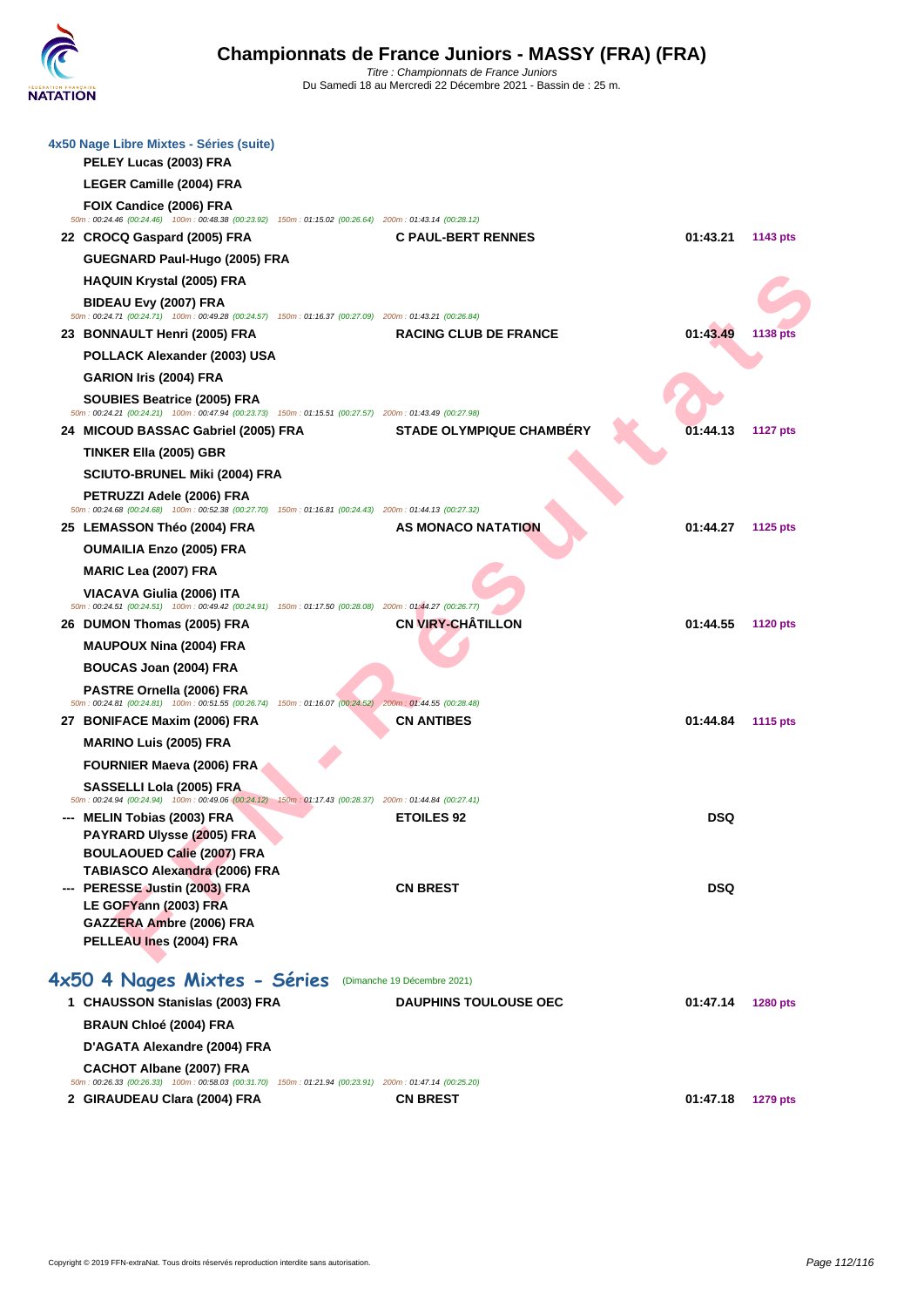| 4x50 4 Nages Mixtes - Séries (suite)<br>LE GOFYann (2003) FRA                                                                                |                                       |          |                 |
|----------------------------------------------------------------------------------------------------------------------------------------------|---------------------------------------|----------|-----------------|
| PELLEAU Ines (2004) FRA                                                                                                                      |                                       |          |                 |
| PERESSE Justin (2003) FRA<br>50m : 00:30.21 (00:30.21) 100m : 00:57.50 (00:27.29) 150m : 01:25.27 (00:27.77) 200m : 01:47.18 (00:21.91)      |                                       |          |                 |
| 3 BRAIZE Neo (2004) FRA                                                                                                                      | <b>ES MASSY NATATION</b>              | 01:47.29 | <b>1278 pts</b> |
| VASQUEZ Lucie (2004) FRA                                                                                                                     |                                       |          |                 |
| CARLOS-BROC Zoé (2006) FRA                                                                                                                   |                                       |          |                 |
| <b>CRETET Dorian (2003) FRA</b><br>50m: 00:25.50 (00:25.50) 100m: 00:57.52 (00:32.02) 150m: 01:24.44 (00:26.92) 200m: 01:47.29 (00:22.85)    |                                       |          |                 |
| 4 PIAZZA Romain (2005) FRA                                                                                                                   | <b>AMIENS METROPOLE NAT.</b>          | 01:47.52 | <b>1274 pts</b> |
| <b>HERMEL Lou (2005) FRA</b>                                                                                                                 |                                       |          |                 |
| PRUVOT Mathilde (2005) FRA                                                                                                                   |                                       |          |                 |
| <b>HUDAN Nathan (2003) FRA</b><br>50m : 00:26.06 (00:26.06) 100m : 00:57.82 (00:31.76) 150m : 01:25.11 (00:27.29) 200m : 01:47.52 (00:22.41) |                                       |          |                 |
| 5 MAILHARROU Carla (2005) FRA                                                                                                                | <b>NAT VILLEFRANCHE EN BEAUJOLAIS</b> | 01:48.61 | 1258 pts        |
| VIANO Lubin (2005) FRA                                                                                                                       |                                       |          |                 |
| <b>EXPOSITO Angel (2006) FRA</b>                                                                                                             |                                       |          |                 |
| DOMINGEON Manon (2005) FRA                                                                                                                   |                                       |          |                 |
| 50m: 00:29.04 (00:29.04) 100m: 00:56.90 (00:27.86) 150m: 01:22.18 (00:25.28) 200m: 01:48.61 (00:26.43)<br>6 BRICOUT Pacome (2005) FRA        | <b>CN ANTIBES</b>                     | 01:49.10 | 1250 pts        |
| SASSELLI Lola (2005) FRA                                                                                                                     |                                       |          |                 |
| <b>CHUFFART Claire (2004) FRA</b>                                                                                                            |                                       |          |                 |
| ROBBA Matteo (2004) FRA                                                                                                                      |                                       |          |                 |
| 50m: 00:26.01 (00:26.01) 100m: 00:58.84 (00:32.83) 150m: 01:26.58 (00:27.74) 200m: 01:49.10 (00:22.52)                                       |                                       |          |                 |
| 7 EVENO Roman (2005) FRA                                                                                                                     | <b>DAUPHINS TOULOUSE OEC</b>          | 01:49.31 | <b>1247 pts</b> |
| FABRE Marius (2006) FRA                                                                                                                      |                                       |          |                 |
| AVETAND Tabatha (2005) FRA                                                                                                                   |                                       |          |                 |
|                                                                                                                                              |                                       |          |                 |
| <b>SAVART Coralie (2004) FRA</b><br>50m: 00:27.08 (00:27.08) 100m: 00:56.67 (00:29.59) 150m: 01:23.66 (00:26.99) 200m: 01:49.31 (00:25.65)   |                                       |          |                 |
| 8 LEGER Camille (2004) FRA                                                                                                                   | <b>SAINT-RAPHAEL NATATION</b>         | 01:49.40 | 1246 pts        |
| DUCCI Mathis (2004) FRA                                                                                                                      |                                       |          |                 |
| VIDEMENT Isabelle (2007) FRA                                                                                                                 |                                       |          |                 |
| <b>AQUILINA Alexandre (2003) FRA</b>                                                                                                         |                                       |          |                 |
| 50m : 00:29.30 (00:29.30) 100m : 00:58.35 (00:29.05) 150m : 01:26.17 (00:27.82) 200m : 01:49.40 (00:23.23)                                   | <b>CANET 66 NATATION</b>              | 01:50.08 | <b>1236 pts</b> |
| 9 CANDELON Louna (2004) FRA                                                                                                                  |                                       |          |                 |
| LOMBART Arthur (2005) FRA                                                                                                                    |                                       |          |                 |
| <b>BERNABE Clarence (2005) FRA</b><br><b>HAMNICRania (2006) FRA</b>                                                                          |                                       |          |                 |
| 50m : 00:29.13 (00:29.13) 100m : 00:59.30 (00:30.17) 150m : 01:23.26 (00:23.96) 200m : 01:50.08 (00:26.82)                                   |                                       |          |                 |
| 10 ANDRE Jules (2004) FRA                                                                                                                    | <b>CN MARSEILLE</b>                   | 01:50.26 | 1233 pts        |
| <b>CHATEIGNER Benjamin (2004) FRA</b>                                                                                                        |                                       |          |                 |
| PEREZ Ilyana (2007) FRA<br>CURCAN Alexandra-roxana (2005) ROU                                                                                |                                       |          |                 |
| 50m: 00:24.90 (00:24.90) 100m: 00:54.39 (00:29.49) 150m: 01:24.27 (00:29.88) 200m: 01:50.26 (00:25.99)                                       |                                       |          |                 |
| 11 CHALENDAR Alexandre (2006) FRA                                                                                                            | <b>STADE FRANÇAIS O COURBEVOIE</b>    | 01:50.46 | <b>1230 pts</b> |
| <b>CHALENDAR Léo (2003) FRA</b>                                                                                                              |                                       |          |                 |
| <b>BOUKHTOUCHE Sarah (2005) FRA</b><br>CIMKAUSKAS Shana (2004) FRA                                                                           |                                       |          |                 |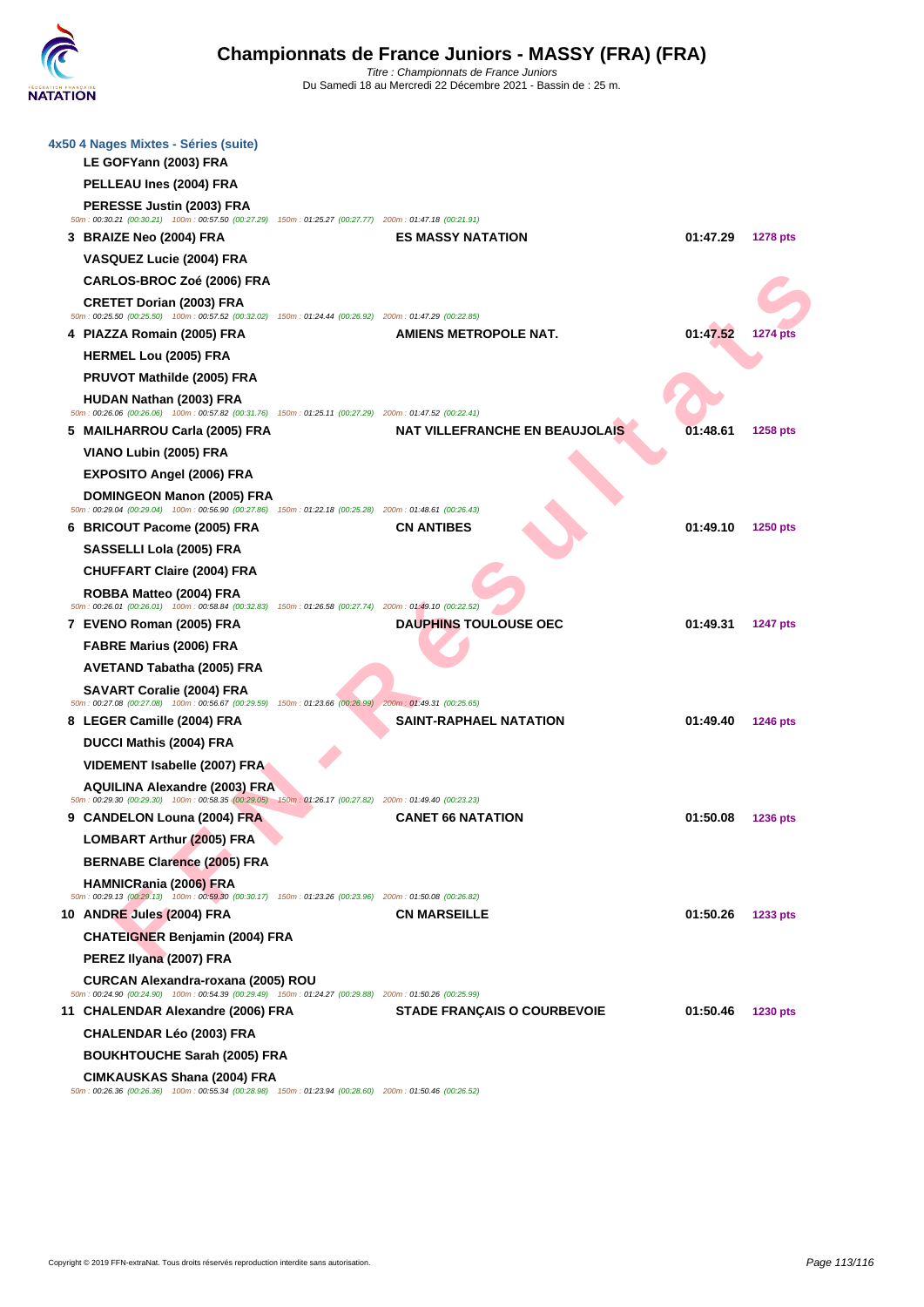

| 4x50 4 Nages Mixtes - Séries (suite)<br>12 TABIASCO Alexandra (2006) FRA                                                                        | <b>ETOILES 92</b>                        | 01:50.55 | <b>1229 pts</b> |
|-------------------------------------------------------------------------------------------------------------------------------------------------|------------------------------------------|----------|-----------------|
| <b>MELIN Tobias (2003) FRA</b>                                                                                                                  |                                          |          |                 |
| <b>PAYRARD Ulysse (2005) FRA</b>                                                                                                                |                                          |          |                 |
| <b>BOULAOUED Calie (2007) FRA</b><br>50m : 00:30.39 (00:30.39) 100m : 00:58.43 (00:28.04) 150m : 01:23.44 (00:25.01) 200m : 01:50.55 (00:27.11) |                                          |          |                 |
| 13 BARBAUD Julien (2004) FRA                                                                                                                    | <b>CN MELUN VAL DE SEINE</b>             | 01:51.03 | <b>1222 pts</b> |
| <b>LETOCART Enzo (2004) FRA</b>                                                                                                                 |                                          |          |                 |
| <b>GNAZALE Judith (2006) FRA</b>                                                                                                                |                                          |          |                 |
| <b>LENOIR Melanie (2006) FRA</b><br>50m: 00:25.62 (00:25.62) 100m: 00:54.59 (00:28.97) 150m: 01:24.28 (00:29.69) 200m: 01:51.03 (00:26.75)      |                                          |          |                 |
| 14 BEUCHARD Susie (2004) FRA                                                                                                                    | <b>C PAUL-BERT RENNES</b>                | 01:51.33 | <b>1217 pts</b> |
| GUEGNARD Paul-Hugo (2005) FRA                                                                                                                   |                                          |          |                 |
| <b>CROCQ Gaspard (2005) FRA</b>                                                                                                                 |                                          |          |                 |
| BIDEAU Evy (2007) FRA<br>50m: 00:29.44 (00:29.44) 100m: 00:58.54 (00:29.10) 150m: 01:24.78 (00:26.24) 200m: 01:51.33 (00:26.55)                 |                                          |          |                 |
| 15 EL FAQIR Waël (2006) FRA                                                                                                                     | <b>CN CHALON-SUR-SAONE</b>               | 01:51.84 | 1210 pts        |
| <b>MAUMY Angele (2007) FRA</b>                                                                                                                  |                                          |          |                 |
| RIVIÈRE Clément (2003) FRA                                                                                                                      |                                          |          |                 |
| PREDINE Alix (2006) FRA<br>50m : 00:27.30 (00:27.30) 100m : 01:01.82 (00:34.52) 150m : 01:25.48 (00:23.66) 200m : 01:51.84 (00:26.36)           |                                          |          |                 |
| 16 LARGERON Pierre (2005) FRA                                                                                                                   | <b>AQUA GRIMPE MILLAU GRANDS CAUSSES</b> | 01:51.86 | 1209 pts        |
| VIDAL Etienne (2003) FRA                                                                                                                        |                                          |          |                 |
| <b>BOUDES Romane (2006) FRA</b>                                                                                                                 |                                          |          |                 |
| <b>BOUTELOUP Camille (2004) FRA</b><br>50m: 00:26.10 (00:26.10) 100m: 00:55.59 (00:29.49) 150m: 01:24.40 (00:28.81) 200m: 01:51.86 (00:27.46)   |                                          |          |                 |
| 17 OLIVIER Emma (2004) FRA                                                                                                                      | <b>MONTPELLIER METROPOLE NATATION</b>    | 01:52.20 | <b>1204 pts</b> |
| OLIVA Ambre (2004) FRA                                                                                                                          |                                          |          |                 |
| <b>ATTENOT Corentin (2004) FRA</b>                                                                                                              |                                          |          |                 |
| <b>DEBACKER Evan (2004) FRA</b>                                                                                                                 |                                          |          |                 |
| 50m : 00:30.21 (00:30.21) 100m : 01:02.75 (00:32.54) 150m : 01:28.82 (00:26.07) 200m : 01:52.20 (00:23.38)<br>18 TOPIE Alexis (2006) FRA        | <b>CN CÉVENNES ALÉS</b>                  | 01:52.48 | <b>1200 pts</b> |
| ATGER Anais (2005) FRA                                                                                                                          |                                          |          |                 |
| <b>VIGUIER Antoine (2003) FRA</b>                                                                                                               |                                          |          |                 |
| VIGUIER Alix (2007) FRA                                                                                                                         |                                          |          |                 |
| 50m: 00:26.89 (00:26.89) 100m: 01:00.77 (00:33.88) 150m: 01:25.76 (00:24.99) 200m: 01:52.48 (00:26.72)                                          |                                          |          |                 |
| 19 LEYMARIE Thibault (2006) FRA                                                                                                                 | <b>PAYS D'AIX NATATION</b>               | 01:52.80 | 1195 pts        |
| POIRAT Tess (2005) FRA                                                                                                                          |                                          |          |                 |
| CARUSO Mattéo (2003) FRA                                                                                                                        |                                          |          |                 |
| MAHMOUDI Inès (2007) FRA<br>50m : 00:26.80 (00:26.80) 100m : 01:01.13 (00:34.33) 150m : 01:25.70 (00:24.57) 200m : 01:52.80 (00:27.10)          |                                          |          |                 |
| 20 MICOUD BASSAC Gabriel (2005) FRA                                                                                                             | STADE OLYMPIQUE CHAMBÉRY                 | 01:52.85 | 1195 pts        |
| <b>SCIUTO-BRUNEL Miki (2004) FRA</b>                                                                                                            |                                          |          |                 |
| NICOLAS Andrea (2007) FRA                                                                                                                       |                                          |          |                 |
| PETRUZZI Adele (2006) FRA<br>50m : 00:26.80 (00:26.80) 100m : 00:56.40 (00:29.60) 150m : 01:26.05 (00:29.65) 200m : 01:52.85 (00:26.80)         |                                          |          |                 |
| 21 HARIVEL Louise (2006) FRA                                                                                                                    | <b>EN CAEN</b>                           | 01:52.87 | 1194 pts        |
| <b>LUQUET Maxime (2004) FRA</b>                                                                                                                 |                                          |          |                 |
| <b>COEFFARD Oriane (2005) FRA</b>                                                                                                               |                                          |          |                 |
| <b>BANC Ludovic (2006) FRA</b><br>50m: 00:31.66 (00:31.66) 100m: 00:59.69 (00:28.03) 150m: 01:27.93 (00:28.24) 200m: 01:52.87 (00:24.94)        |                                          |          |                 |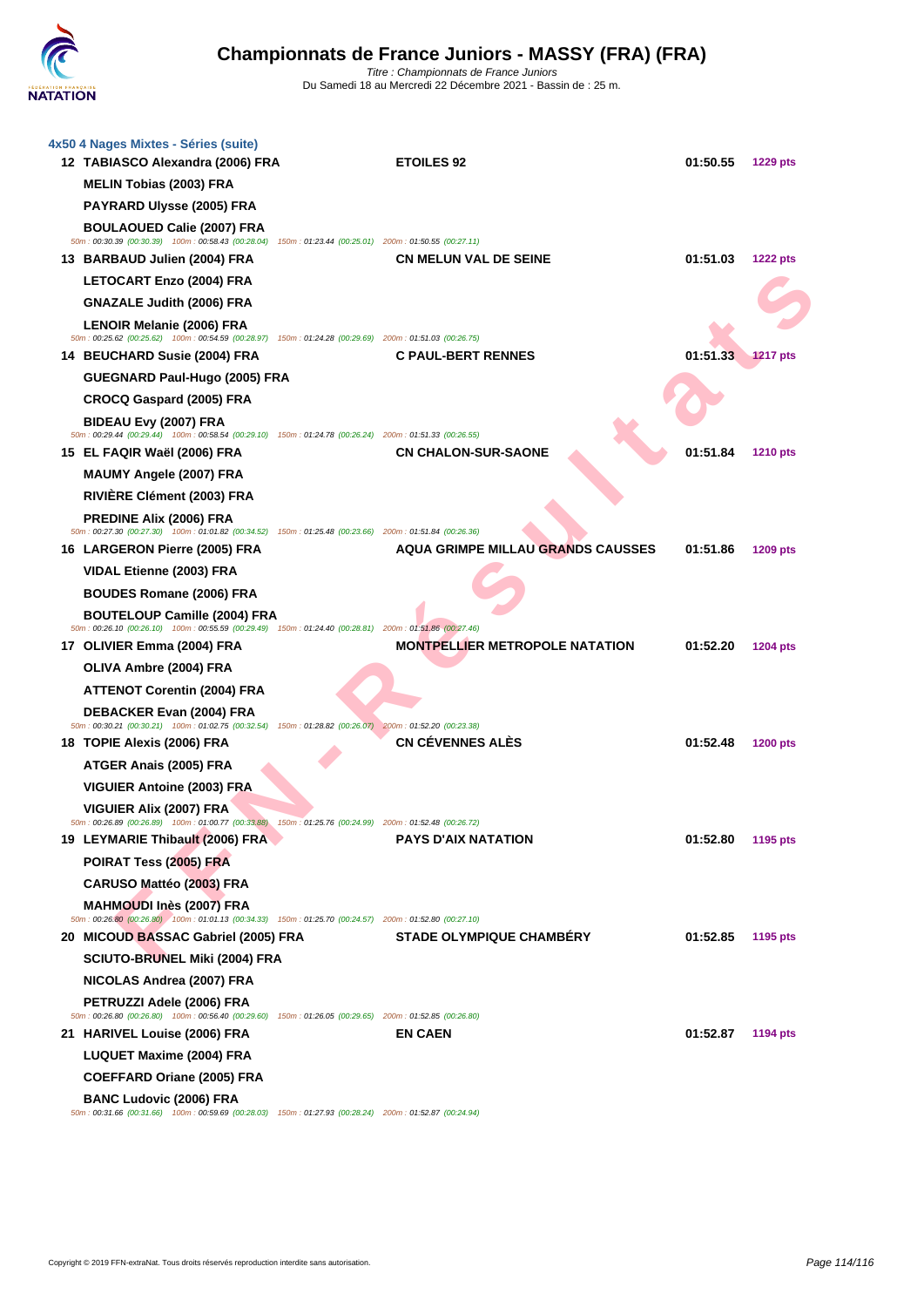

| 4x50 4 Nages Mixtes - Séries (suite)<br>22 SALIGA Brice (2005) FRA                                                                                                | <b>SAINT-RAPHAEL NATATION</b>         | 01:53.52 | 1185 pts        |
|-------------------------------------------------------------------------------------------------------------------------------------------------------------------|---------------------------------------|----------|-----------------|
| LARRIVAZ Louliana (2007) FRA                                                                                                                                      |                                       |          |                 |
| <b>PARMENTIER Romane (2006) FRA</b>                                                                                                                               |                                       |          |                 |
| <b>CARRARA Yanis (2006) FRA</b>                                                                                                                                   |                                       |          |                 |
| 50m: 00:27.17 (00:27.17) 100m: 01:01.13 (00:33.96) 150m: 01:30.04 (00:28.91) 200m: 01:53.52 (00:23.48)<br>23 MARIE JOSEPBaptiste (2004) FRA                       | <b>AQUATIC CLUB BOURGES</b>           | 01:53.54 | 1185 pts        |
| <b>LABEQUE Pierrick (2005) FRA</b>                                                                                                                                |                                       |          |                 |
| TEBAL Meriem (2005) FRA                                                                                                                                           |                                       |          |                 |
| FERRON Floriane (2006) FRA                                                                                                                                        |                                       |          |                 |
| 50m : 00:26.73 (00:26.73) 100m : 00:57.57 (00:30.84) 150m : 01:26.46 (00:28.89) 200m : 01:53.54 (00:27.08)                                                        |                                       |          |                 |
| 24 RAGUENAUD Romain (2004) FRA                                                                                                                                    | <b>CN ANTIBES</b>                     | 01:53.79 | <b>1181 pts</b> |
| <b>MARINO Luis (2005) FRA</b>                                                                                                                                     |                                       |          |                 |
| GRECThais (2007) FRA                                                                                                                                              |                                       |          |                 |
| <b>CAVERNE Maïli (2007) FRA</b><br>50m: 00:26.96 (00:26.96) 100m: 00:56.69 (00:29.73) 150m: 01:26.78 (00:30.09) 200m: 01:53.79 (00:27.01)                         |                                       |          |                 |
| 25 VIALLON Nino (2004) FRA                                                                                                                                        | <b>TEAM STRASBOURG SNS-ASPTT-PCS</b>  | 01:53.82 | 1181 pts        |
| <b>NONNENMACHER Samuel (2004) FRA</b>                                                                                                                             |                                       |          |                 |
| TIGHZA Ines (2006) FRA                                                                                                                                            |                                       |          |                 |
| <b>SCHUHLER Lucie (2006) FRA</b><br>50m: 00:26.37 (00:26.37) 100m: 00:56.27 (00:29.90) 150m: 01:26.72 (00:30.45) 200m: 01:53.82 (00:27.10)                        |                                       |          |                 |
| 26 PANNUTI Sandro (2004) FRA                                                                                                                                      | <b>OLYMPIC NICE NATATION</b>          | 01:53.91 | 1179 pts        |
| DELEMBERT Mattéo (2003) FRA                                                                                                                                       |                                       |          |                 |
| DIANA Elsa (2005) FRA                                                                                                                                             |                                       |          |                 |
| <b>ABALLEA Nina (2005) FRA</b>                                                                                                                                    |                                       |          |                 |
| 50m : 00:26.78 (00:26.78) 100m : 00:56.89 (00:30.11) 150m : 01:26.39 (00:29.50) 200m : 01:53.91 (00:27.52)<br>27 LEMASSON Théo (2004) FRA                         | <b>AS MONACO NATATION</b>             | 01:55.27 | <b>1160 pts</b> |
| <b>MARIC Lea (2007) FRA</b>                                                                                                                                       |                                       |          |                 |
| VIACAVA Giulia (2006) ITA                                                                                                                                         |                                       |          |                 |
| <b>DRUENNE Théo (2005) MON</b>                                                                                                                                    |                                       |          |                 |
| 50m: 00:26.19 (00:26.19) 100m: 01:01.09 (00:34.90) 150m: 01:30.31 (00:29.22) 200m: 01:55.27 (00:24.96)                                                            |                                       |          |                 |
| 28 DELLAL Lucas (2005) FRA                                                                                                                                        | <b>RC BRON DÉCINES NATATION</b>       | 01:55.28 | 1159 pts        |
| ROBERT Marie (2005) FRA                                                                                                                                           |                                       |          |                 |
| LETERME Jérémy (2003) FRA                                                                                                                                         |                                       |          |                 |
| <b>MAYLIE LAROSE Aglaé (2005) FRA</b>                                                                                                                             |                                       |          |                 |
| 50m : 00:27.41 (00:27.41) 100m : 01:01.84 (00:34.43) 150m : 01:28.59 (00:26.75) 200m : 01:55.28 (00:26.69)<br>BOUCAS JOAN (2004) FRA<br>29 BOUCAS Joan (2004) FRA | <b>CN VIRY-CHÂTILLON</b>              | 01:55.46 | <b>1157 pts</b> |
| PASTRE Ornella (2006) FRA                                                                                                                                         |                                       |          |                 |
| <b>MAUPOUX Nina (2004) FRA</b>                                                                                                                                    |                                       |          |                 |
| <b>DUMON Thomas (2005) FRA</b><br>50m: 00:26.94 (00:26.94) 100m: 01:02.14 (00:35.20) 150m: 01:30.91 (00:28.77) 200m: 01:55.46 (00:24.55)                          |                                       |          |                 |
| 30 LECLERCQ Valentine (2005) FRA                                                                                                                                  | <b>NAT VILLEFRANCHE EN BEAUJOLAIS</b> | 01:56.85 | <b>1137 pts</b> |
| LARGE Maelle (2006) FRA                                                                                                                                           |                                       |          |                 |
| <b>MORMINA Angelo (2004) FRA</b>                                                                                                                                  |                                       |          |                 |
| RAJOELISOLO Mihatia (2005) FRA                                                                                                                                    |                                       |          |                 |
| 50m: 00:30.27 (00:30.27) 100m: 01:05.72 (00:35.45) 150m: 01:31.56 (00:25.84) 200m: 01:56.85 (00:25.29)<br>31 DUPRE Baptiste (2005) FRA                            | <b>MARCQ NATATION</b>                 | 01:57.08 | 1134 pts        |
| <b>CERRI Amaryllis (2007) FRA</b>                                                                                                                                 |                                       |          |                 |
| <b>VERDIER Lisa (2006) FRA</b>                                                                                                                                    |                                       |          |                 |
| VITSE Victor (2004) FRA                                                                                                                                           |                                       |          |                 |
| 50m : 00:27.30 (00:27.30) 100m : 01:02.27 (00:34.97) 150m : 01:32.47 (00:30.20) 200m : 01:57.08 (00:24.61)                                                        |                                       |          |                 |